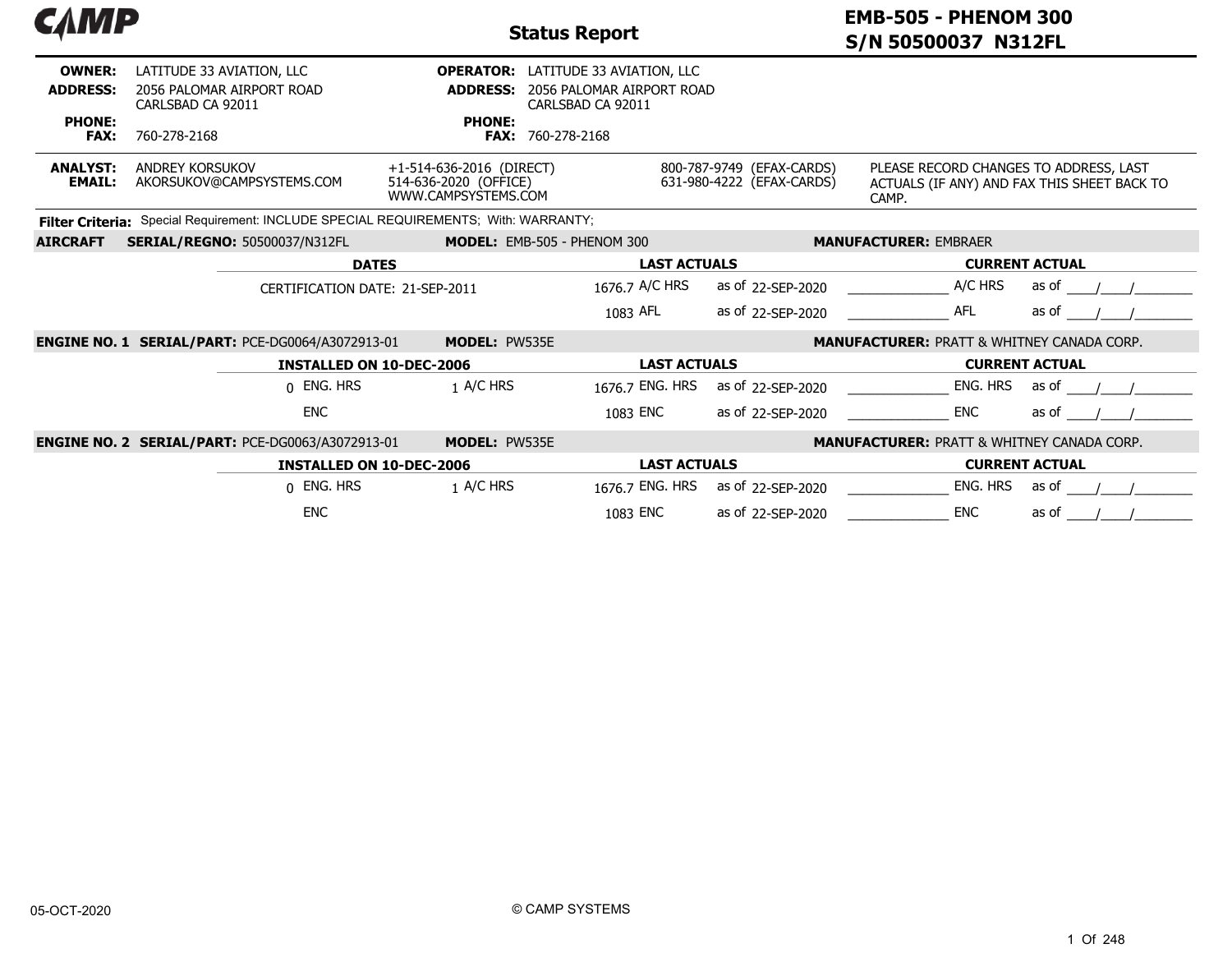

#### EMB-505 - PHENOM 300 S/N 50500037 (N312FL): 1676.7 HRS, 1083 AFL as of 22-Sep-2020

Owner/Operator: LATITUDE 33 AVIATION, LLC

|                 |                                                |                                   | - - - -         |                       | . .                              |                                    |                       | Report Date: 05-OCT-2020 |
|-----------------|------------------------------------------------|-----------------------------------|-----------------|-----------------------|----------------------------------|------------------------------------|-----------------------|--------------------------|
| <b>TASK NO</b>  | <b>TASK DESCRIPTION</b>                        | <b>UNIT</b>                       | <b>INTERVAL</b> |                       | ADJ WARR EXP COMPLIANCE NEXT DUE |                                    | (ENG/APU) A/C         | <b>MAX LIMIT</b>         |
| CHAPTER 05      | TIME LIMITS/MAINTENANCE CHECKS                 |                                   |                 |                       |                                  |                                    |                       |                          |
| 05-30-01        | 800 FH MAINTENANCE PACKAGE<br>PKG <sub>1</sub> | <b>MOS</b>                        |                 |                       |                                  | 14-APR-2019                        |                       |                          |
|                 | <b>REF: SMR 05-30-01</b>                       | HRS/MSC 800<br><b>AFL</b>         |                 | $+30/-30$             | 26.5                             | 1206.8<br>793                      | 2033.3                | 2063.3                   |
| 05-30-10        | 1600 FH MAINTENANCE PACKAGE                    |                                   |                 |                       |                                  |                                    |                       |                          |
|                 | <b>PKG 10</b>                                  | <b>MOS</b><br><b>HRS/MSC 1600</b> |                 | $+30/-30$             |                                  | 27-JUN-2017<br>840.6               | 2440.6                | 2470.6                   |
|                 | <b>REF: SMR 05-30-10</b>                       | <b>AFL</b>                        |                 |                       |                                  | 558                                |                       |                          |
| 05-30-20        | 2400 FH MAINTENANCE PACKAGE                    |                                   |                 |                       |                                  |                                    |                       |                          |
|                 | <b>PKG 20</b>                                  | <b>MOS</b><br>HRS/MSC 2400        |                 | $+30/-30$             |                                  | 21-SEP-2011<br>$\mathbf 0$         | 2400                  | 2430                     |
|                 | <b>REF: SMR 05-30-20</b>                       | AFL                               |                 |                       |                                  | $\mathsf 0$                        |                       |                          |
| 05-30-40        | 3200 FH MAINTENANCE PACKAGE                    |                                   |                 |                       |                                  |                                    |                       |                          |
|                 | <b>PKG 40</b>                                  | <b>MOS</b><br>HRS/MSC 3200        |                 | $+30/-30$             |                                  | 21-SEP-2011<br>$\mathsf{O}\xspace$ | 3200                  | 3230                     |
|                 | <b>REF: SMR 05-30-40</b>                       | <b>AFL</b>                        |                 |                       |                                  | $\mathsf{O}\xspace$                |                       |                          |
| 05-30-42<br>$+$ | 3200 FH/60 MO MAINTENANCE PACKAGE              |                                   |                 |                       |                                  |                                    |                       |                          |
|                 | <b>PKG 42</b>                                  | <b>MOS</b><br>HRS/MSC             | 60<br>3200      | $+1m/1m$<br>$+30/-30$ |                                  | 27-MAY-2016<br>688.1               | 27-MAY-2021<br>3888.1 | 27-JUN-2021<br>3918.1    |
|                 | <b>REF: SMR 05-30-42</b>                       | <b>AFL</b>                        |                 |                       |                                  | 478                                |                       |                          |

?-Insufficient Information +-Task exists in Inspection Manual (s)-Suppressed Requirement (EBT)-Estimated Base Time \*-Estimated Due (New Requirement) (EFF)-Effective C/W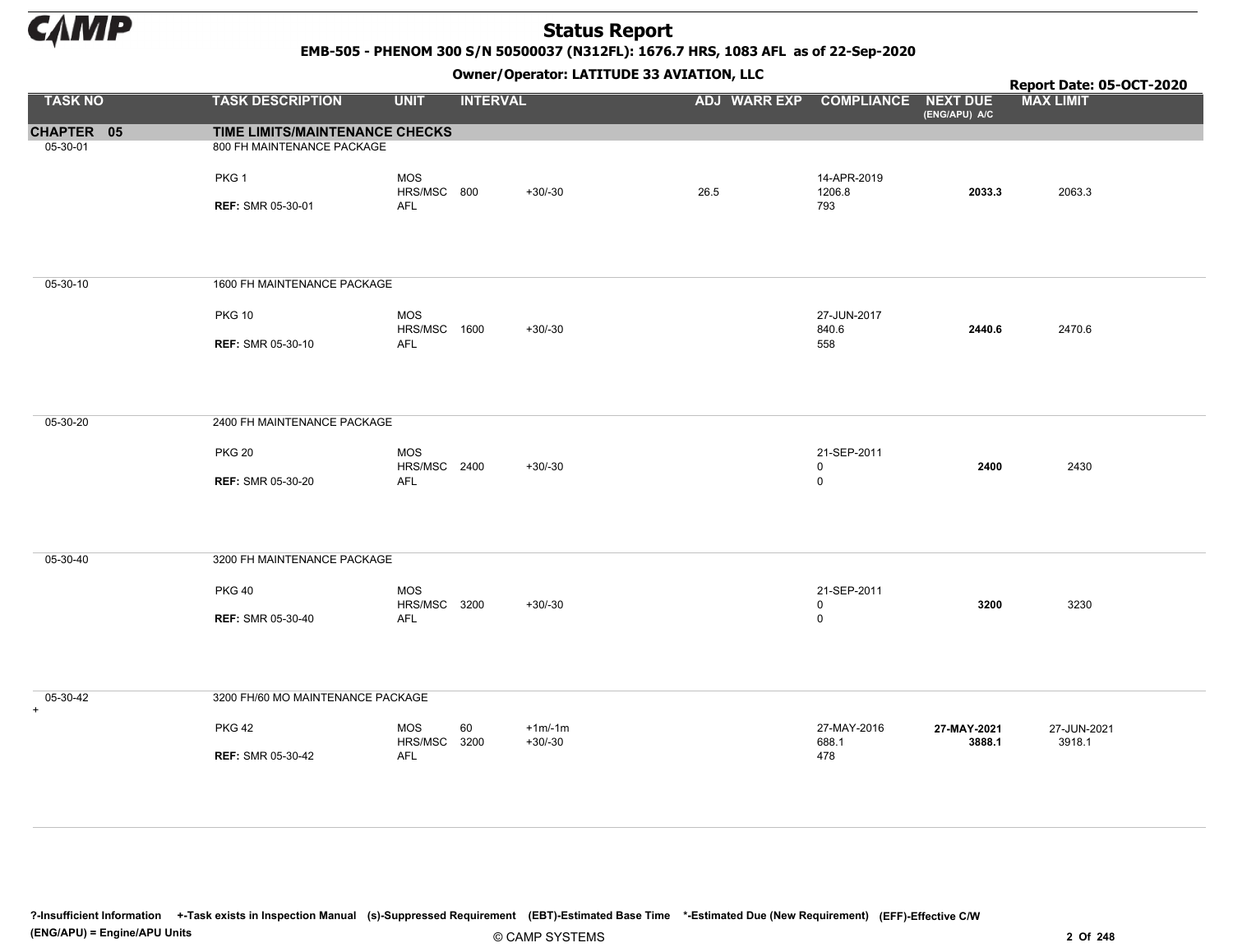

#### EMB-505 - PHENOM 300 S/N 50500037 (N312FL): 1676.7 HRS, 1083 AFL as of 22-Sep-2020

Owner/Operator: LATITUDE 33 AVIATION, LLC

|                |                                                                          |                                          | - <i>-</i> - -  |           | $\mathbf{r}$                     |                                             |               | Report Date: 05-OCT-2020 |
|----------------|--------------------------------------------------------------------------|------------------------------------------|-----------------|-----------|----------------------------------|---------------------------------------------|---------------|--------------------------|
| <b>TASK NO</b> | <b>TASK DESCRIPTION</b>                                                  | <b>UNIT</b>                              | <b>INTERVAL</b> |           | ADJ WARR EXP COMPLIANCE NEXT DUE |                                             | (ENG/APU) A/C | <b>MAX LIMIT</b>         |
| 05-30-50       | 5600 MAINTENANCE PACKAGE<br><b>PKG 50</b><br><b>REF: SMR 05-30-50</b>    | <b>MOS</b><br>HRS/MSC 5600<br><b>AFL</b> |                 | $+30/-30$ |                                  | 21-SEP-2011<br>0<br>$\mathsf{O}$            | 5600          | 5630                     |
| 05-30-60       | 6400 FH MAINTENANCE PACKAGE<br><b>PKG 60</b><br><b>REF: SMR 05-30-60</b> | <b>MOS</b><br>HRS/MSC 6400<br><b>AFL</b> |                 | $+30/-30$ |                                  | 21-SEP-2011<br>$\mathsf{O}$<br>$\mathsf{O}$ | 6400          | 6430                     |
| 05-30-80       | 12 MO MAINTENANCE PACKAGE<br><b>PKG 80</b><br><b>REF: SMR 05-30-80</b>   | MOS<br>HRS/MSC<br>AFL                    | 12              | +30d/-30d | 24                               | 05-MAY-2020<br>1528.2<br>990                | 29-MAY-2021   | 28-JUN-2021              |
| 05-30-81       | 24 MO MAINTENANCE PACKAGE<br><b>PKG 81</b><br><b>REF: SMR 05-30-81</b>   | <b>MOS</b><br>HRS/MSC<br><b>AFL</b>      | 24              | +30d/-30d | $-30$                            | 27-JUN-2019<br>1275.4<br>845                | 28-MAY-2021   | 27-JUN-2021              |
| 05-30-82       | 36 MO MAINTENANCE PACKAGE<br><b>PKG 82</b><br><b>REF: SMR 05-30-82</b>   | <b>MOS</b><br>HRS/MSC<br>AFL             | 36              | $+1m/1m$  |                                  | 05-MAY-2020<br>1528.2<br>990                | 05-MAY-2023   | 05-JUN-2023              |

?-Insufficient Information +-Task exists in Inspection Manual (s)-Suppressed Requirement (EBT)-Estimated Base Time \*-Estimated Due (New Requirement) (EFF)-Effective C/W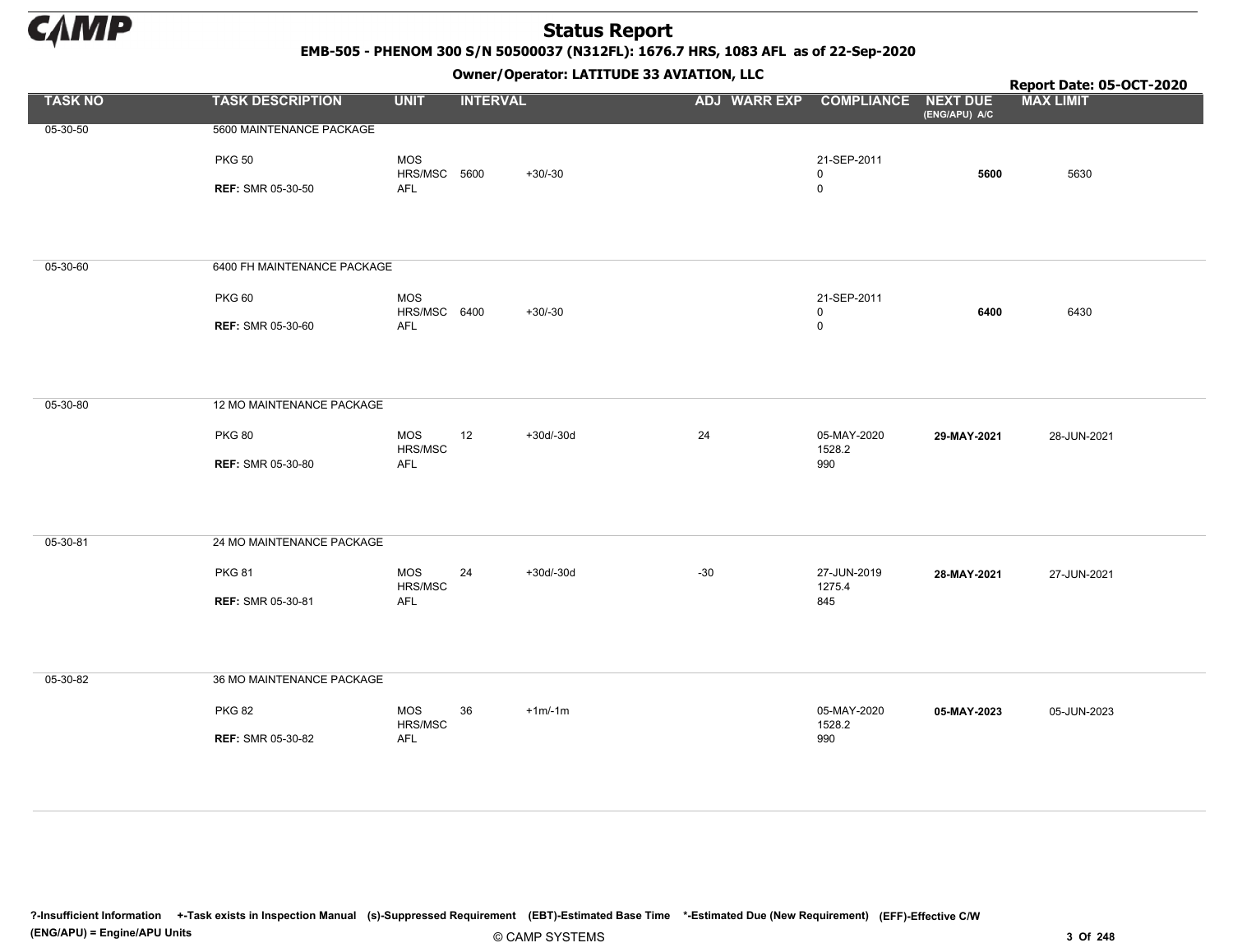

#### EMB-505 - PHENOM 300 S/N 50500037 (N312FL): 1676.7 HRS, 1083 AFL as of 22-Sep-2020

Owner/Operator: LATITUDE 33 AVIATION, LLC

|                |                                                                                                  |                           | - - -              |                  | . .                              |                                    |                                | Report Date: 05-OCT-2020 |
|----------------|--------------------------------------------------------------------------------------------------|---------------------------|--------------------|------------------|----------------------------------|------------------------------------|--------------------------------|--------------------------|
| <b>TASK NO</b> | <b>TASK DESCRIPTION</b>                                                                          | <b>UNIT</b>               | <b>INTERVAL</b>    |                  | ADJ WARR EXP COMPLIANCE NEXT DUE |                                    | (ENG/APU) A/C                  | <b>MAX LIMIT</b>         |
| 05-30-83       | 48 MO MAINTENANCE PACKAGE                                                                        |                           |                    |                  |                                  |                                    |                                |                          |
|                | <b>PKG 83</b>                                                                                    | MOS<br>HRS/MSC            | 48                 | $+30d/-30d$      |                                  | 27-JUN-2017<br>840.6               | 27-JUN-2021                    | 27-JUL-2021              |
|                | <b>REF: SMR 05-30-83</b>                                                                         | AFL                       |                    |                  |                                  | 558                                |                                |                          |
|                |                                                                                                  |                           |                    |                  |                                  |                                    |                                |                          |
| 05-30-84       | 60 MO MAINTENANCE PACKAGE                                                                        |                           |                    |                  |                                  |                                    |                                |                          |
|                | <b>PKG 84</b>                                                                                    | <b>MOS</b><br>HRS/MSC     | 60                 | $+30d/-30d$      |                                  | 27-MAY-2016<br>688.1               | 27-MAY-2021                    | 26-JUN-2021              |
|                | <b>REF: SMR 05-30-84</b>                                                                         | <b>AFL</b>                |                    |                  |                                  | 478                                |                                |                          |
|                |                                                                                                  |                           |                    |                  |                                  |                                    |                                |                          |
| 05-30-87       | 120 MO MAINTENANCE PACKAGE                                                                       |                           |                    |                  |                                  |                                    |                                |                          |
|                | <b>PKG 87</b>                                                                                    | <b>MOS</b><br>HRS/MSC     | 120                | $+30d/-30d$      |                                  | 21-SEP-2011                        | 21-SEP-2021                    | 21-OCT-2021              |
|                | <b>REF: SMR 05-30-87</b>                                                                         | <b>AFL</b>                |                    |                  |                                  | $\mathsf{O}\xspace$<br>$\mathbf 0$ |                                |                          |
|                |                                                                                                  |                           |                    |                  |                                  |                                    |                                |                          |
| 05-30-90       | 120 MO THRESHOLD/ 60 MO MAINTENANCE PACKAGE                                                      |                           |                    |                  |                                  |                                    |                                |                          |
|                | <b>PKG 90</b>                                                                                    | <b>MOS</b><br>HRS/MSC     | 120                | +30d/-30d        |                                  | 21-SEP-2011<br>$\mathbf 0$         | 21-SEP-2021                    | 21-OCT-2021              |
|                | <b>REF: SMR 05-30-90</b>                                                                         | AFL                       |                    |                  |                                  | $\mathbf 0$                        |                                |                          |
|                |                                                                                                  |                           |                    |                  |                                  |                                    |                                |                          |
|                |                                                                                                  |                           |                    |                  |                                  |                                    |                                |                          |
| 051254         | ENGINE NO. 1 Model: PW535E Serial # PCE-DG0064<br>NO. 1 ENGINE - 800 HOURS/ 12 MONTHS INSPECTION |                           | Part # A3072913-01 |                  |                                  |                                    |                                |                          |
|                | PKG <sub>1</sub>                                                                                 | <b>MOS</b><br>HRS/MSC 800 | 12                 | $+30d$<br>$+10%$ |                                  | 05-MAY-2020<br>1528.2              | 05-MAY-2021<br>(2328.2) 2328.2 | 04-JUN-2021<br>2408.2    |
|                | <b>REF: MM 05-20-00</b>                                                                          | <b>ENC</b>                |                    |                  |                                  | 990                                |                                |                          |
|                |                                                                                                  |                           |                    |                  |                                  |                                    |                                |                          |

#### ENGINE NO. 2 Model : PW535E Serial # PCE-DG0063 Part # A3072913-01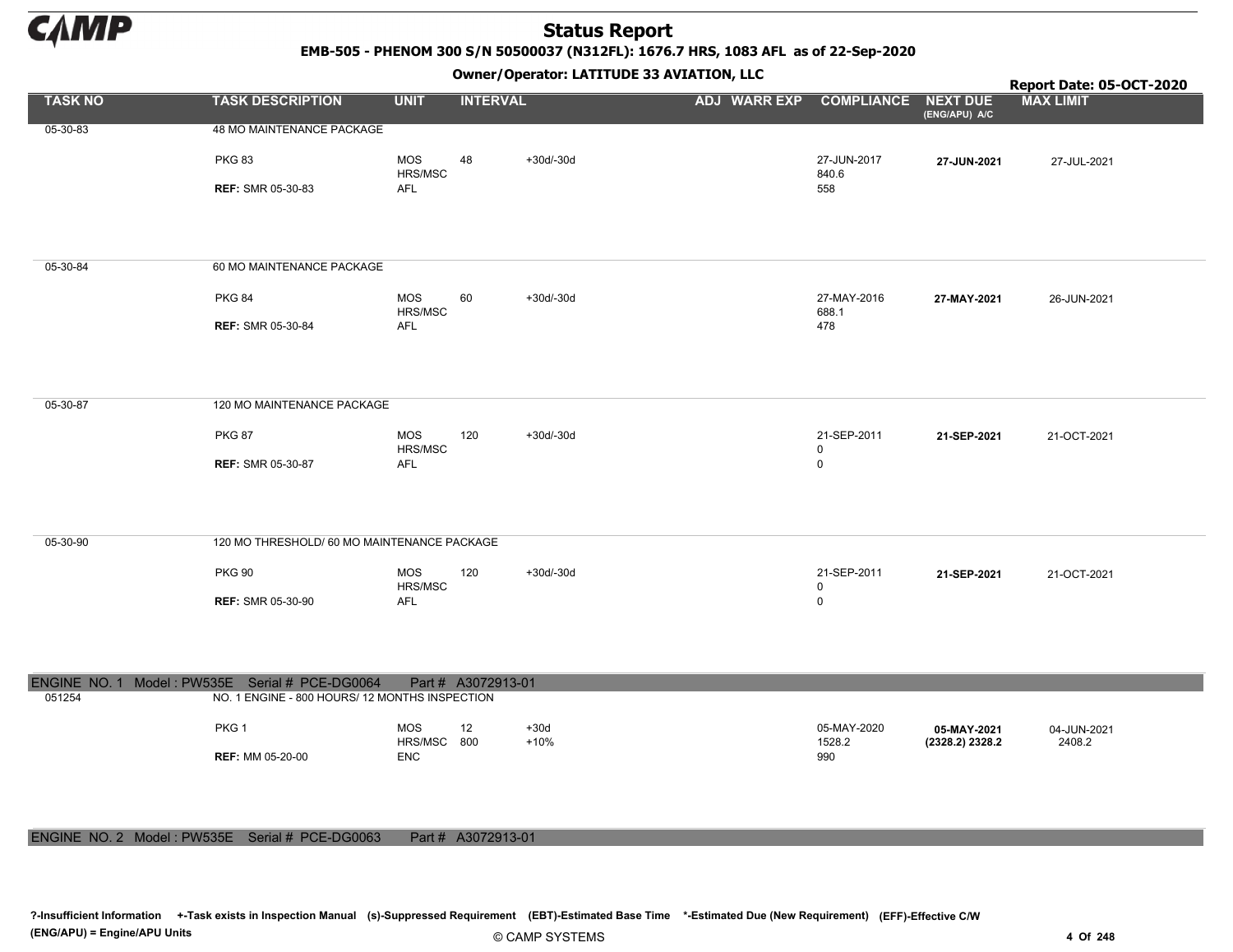

EMB-505 - PHENOM 300 S/N 50500037 (N312FL): 1676.7 HRS, 1083 AFL as of 22-Sep-2020

Owner/Operator: LATITUDE 33 AVIATION, LLC

|                | OWNER / ODERACOR. LATER ODE 33 AVIATION, LLC   |                |                 |                |                     |                       |                                  |                       |  |  |  |
|----------------|------------------------------------------------|----------------|-----------------|----------------|---------------------|-----------------------|----------------------------------|-----------------------|--|--|--|
| <b>TASK NO</b> | <b>TASK DESCRIPTION</b>                        | <b>UNIT</b>    | <b>INTERVAL</b> |                | <b>ADJ WARR EXP</b> | <b>COMPLIANCE</b>     | <b>NEXT DUE</b><br>(ENG/APU) A/C | <b>MAX LIMIT</b>      |  |  |  |
| 051254         | NO. 2 ENGINE - 800 HOURS/ 12 MONTHS INSPECTION |                |                 |                |                     |                       |                                  |                       |  |  |  |
|                | PKG 1                                          | MOS<br>HRS/MSC | 12<br>- 800     | $+30d$<br>+10% |                     | 05-MAY-2020<br>1528.2 | 05-MAY-2021<br>(2328.2) 2328.2   | 04-JUN-2021<br>2408.2 |  |  |  |
|                | <b>REF: MM 05-20-00</b>                        | ENC            |                 |                |                     | 990                   |                                  |                       |  |  |  |

?-Insufficient Information +-Task exists in Inspection Manual (s)-Suppressed Requirement (EBT)-Estimated Base Time \*-Estimated Due (New Requirement) (EFF)-Effective C/W (ENG/APU) = Engine/APU Units 6 Of 248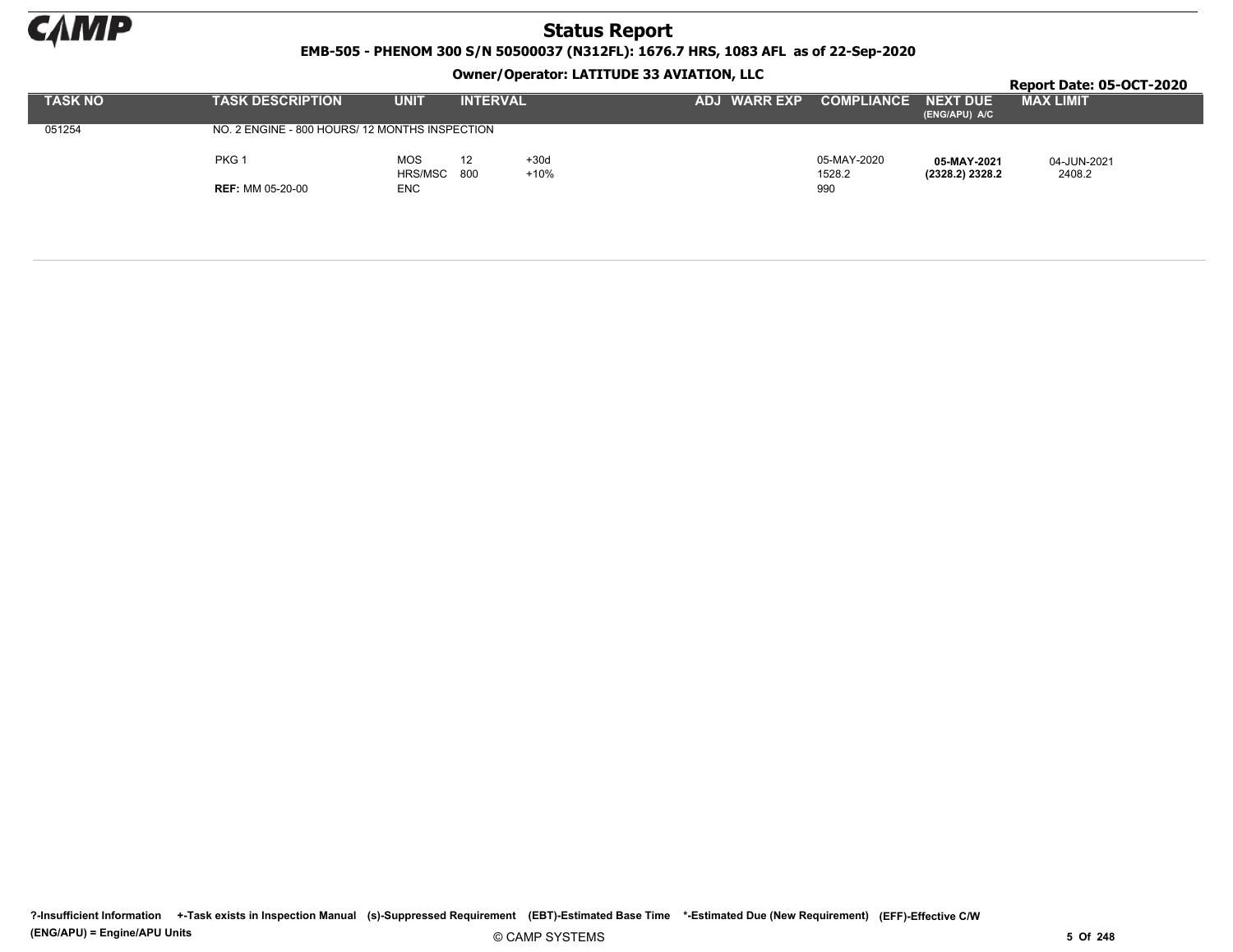

EMB-505 - PHENOM 300 S/N 50500037 (N312FL): 1676.7 HRS, 1083 AFL as of 22-Sep-2020

|                                           |                                                                                                                                            |                                         | - . - .         |                   |            |                           |                            |               | Report Date: 05-OCT-2020   |
|-------------------------------------------|--------------------------------------------------------------------------------------------------------------------------------------------|-----------------------------------------|-----------------|-------------------|------------|---------------------------|----------------------------|---------------|----------------------------|
| <b>TASK NO</b>                            | <b>TASK DESCRIPTION</b><br><b>PART/SERIAL</b>                                                                                              | <b>UNIT</b>                             | <b>INTERVAL</b> | <b>TIME SINCE</b> | <b>ADJ</b> | <b>WARR</b><br><b>EXP</b> | <b>COMPLIANCE NEXT DUE</b> | (ENG/APU) A/C | <b>MAX</b><br><b>LIMIT</b> |
| CHAPTER 00                                | <b>INFORMATION</b>                                                                                                                         |                                         |                 |                   |            |                           |                            |               |                            |
| 00-CUS-0701                               | RENEWAL OF AIRCRAFT REGISTRATION                                                                                                           |                                         |                 |                   |            |                           |                            |               |                            |
|                                           | REF:                                                                                                                                       | <b>MOS</b><br>HRS/MSC DUE<br><b>AFL</b> |                 |                   |            |                           |                            | 31-OCT-2021 M |                            |
| EM55-160520                               | REVIEW EMBRAER PHENOM 300 AMM 2757 TIME LIMITS / MAINTENANCE CHECKS (TLMC) CHAPTER 5 REVISION 40<br>DATED MAY 20/16                        | <b>MOS</b>                              |                 |                   |            |                           |                            |               |                            |
| <b>REQUIREMENT CHANGE</b><br><b>FORMS</b> | <b>REF: RCF EM55-160520</b>                                                                                                                | HRS/MSC -<br><b>AFL</b>                 |                 |                   |            |                           |                            |               |                            |
| EM55-160705                               | REVIEW EMBRAER PHENOM 300 (EM55) - CHAPTER 4 - AIRWORTHINESS LIMITATIONS REVISION 09 DATED JUL 05/16<br>FREQUENCY CHANGE FORM              | <b>MOS</b>                              |                 |                   |            |                           | (EBT)                      |               |                            |
| <b>REQUIREMENT CHANGE</b><br><b>FORMS</b> | <b>REF: RCF EM55-160705</b>                                                                                                                | HRS/MSC -<br><b>AFL</b>                 |                 |                   |            |                           |                            |               |                            |
| EM55-160705-1                             | REVIEW EMBRAER PHENOM 300 (EM55) TIME LIMITS/MAINTENANCE CHECKS (TLMC) CHAPTER-5, REVISION 41<br>DATED JUL 05/16 REQUIREMENT CHANGE FORM   |                                         |                 |                   |            |                           |                            |               |                            |
| <b>REQUIREMENT CHANGE</b><br><b>FORMS</b> | <b>REF: RCF EM55-160705-1</b>                                                                                                              | <b>MOS</b><br>HRS/MSC -<br><b>AFL</b>   |                 |                   |            |                           | (EBT)                      |               |                            |
| EM55-160822                               | REVIEW EMBRAER PHENOM 300 (EM55) TIME LIMITS MAINTENANCE CHECKS (TLMC) REVISION 42 DATED AUGUST<br>22/2016 REQUIREMENT SUMMARY CHANGE FORM | <b>MOS</b>                              |                 |                   |            |                           |                            |               |                            |
| <b>REQUIREMENT CHANGE</b><br><b>FORMS</b> | <b>REF: RCF EM55-160822</b>                                                                                                                | HRS/MSC -<br><b>AFL</b>                 |                 |                   |            |                           |                            |               |                            |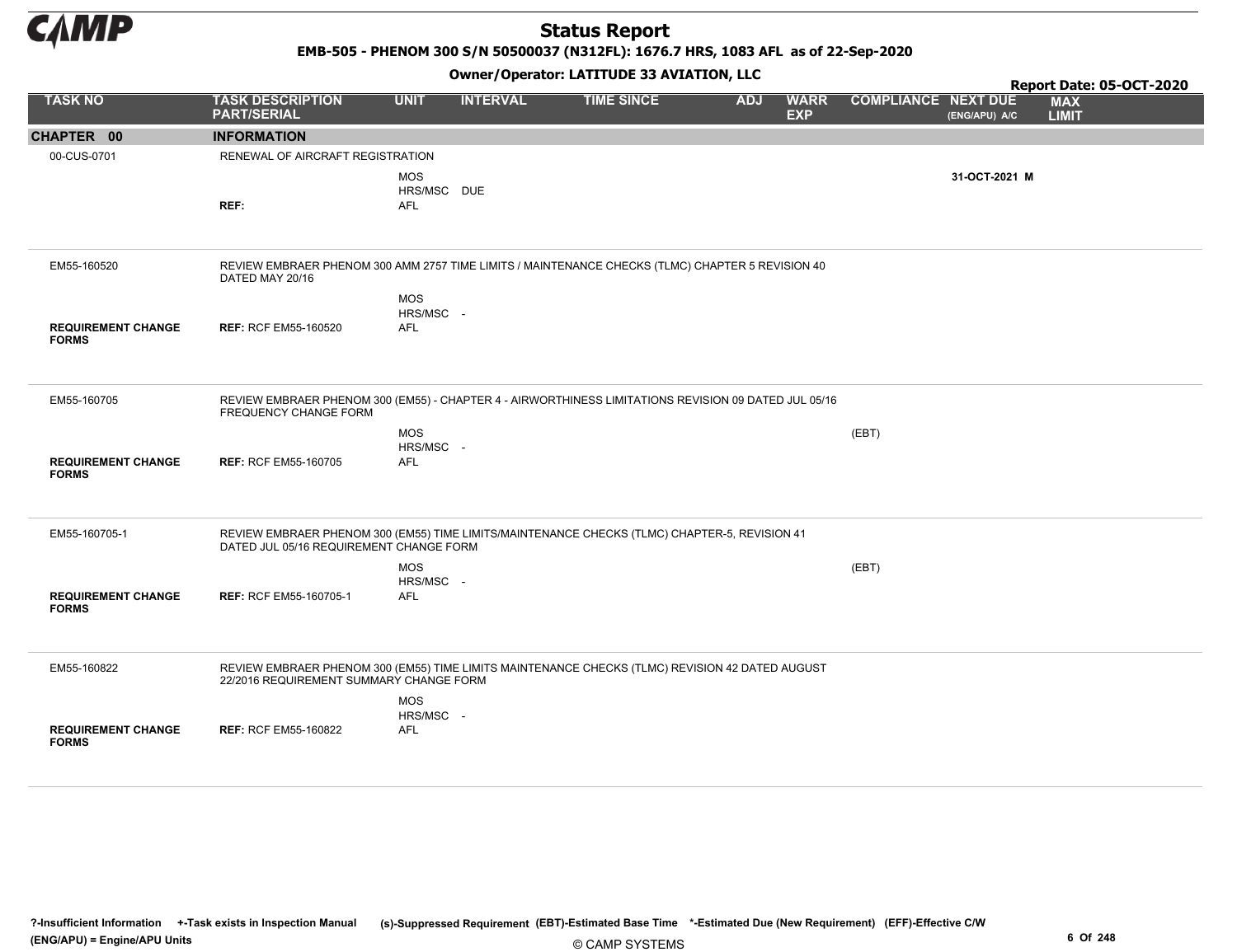

EMB-505 - PHENOM 300 S/N 50500037 (N312FL): 1676.7 HRS, 1083 AFL as of 22-Sep-2020

|                                           |                                                                                                                                                               |                                       |                 |                   |            |                           |                            |               | Report Date: 05-OCT-2020   |  |
|-------------------------------------------|---------------------------------------------------------------------------------------------------------------------------------------------------------------|---------------------------------------|-----------------|-------------------|------------|---------------------------|----------------------------|---------------|----------------------------|--|
| <b>TASK NO</b>                            | <b>TASK DESCRIPTION</b><br><b>PART/SERIAL</b>                                                                                                                 | <b>UNIT</b>                           | <b>INTERVAL</b> | <b>TIME SINCE</b> | <b>ADJ</b> | <b>WARR</b><br><b>EXP</b> | <b>COMPLIANCE NEXT DUE</b> | (ENG/APU) A/C | <b>MAX</b><br><b>LIMIT</b> |  |
| EM55-161022                               | REVIEW EMBRAER PHENOM 300 (EM55) TIME LIMITS/MAINTENANCE CHECKS (TLMC) CHAPTER-5, REVISION 43<br>DATED OCT 22/2016 REQUIREMENT SUMMARY CHANGE FORM            |                                       |                 |                   |            |                           |                            |               |                            |  |
| <b>REQUIREMENT CHANGE</b><br><b>FORMS</b> | <b>REF: RCF EM55-161022</b>                                                                                                                                   | <b>MOS</b><br>HRS/MSC -<br><b>AFL</b> |                 |                   |            |                           |                            |               |                            |  |
| EM55-161122                               | REVIEW EMBRAER 505 - PHENOM 300 (EM55) AIR WORTHINESS LIMITATIONS CHAPTER-4 REVISION 10 DATED NOV.<br>22/2016                                                 |                                       |                 |                   |            |                           |                            |               |                            |  |
| <b>REQUIREMENT CHANGE</b><br><b>FORMS</b> | <b>REF: RCF EM55-161122</b>                                                                                                                                   | <b>MOS</b><br>HRS/MSC -<br>AFL        |                 |                   |            |                           | (EBT)                      |               |                            |  |
| EM55-161122-1                             | REVIEW EMBRAER PHENOM 300 (EM55) TIME LIMITS/MAINTENANCE CHECKS (TLMC) CHAPTER-5, REVISION 44<br>DATED NOV 22/2016                                            |                                       |                 |                   |            |                           |                            |               |                            |  |
| <b>REQUIREMENT CHANGE</b><br><b>FORMS</b> | <b>REF: RCF EM55-161122-1</b>                                                                                                                                 | <b>MOS</b><br>HRS/MSC -<br><b>AFL</b> |                 |                   |            |                           |                            |               |                            |  |
| EM55-161202                               | REVIEW EMBRAER PHENOM 300 (EM55) TIME LIMITS/MAINTENANCE CHECKS (TLMC) / CHAPTER-5 ADVANCE<br>REVISION DATED DECEMBER 02/2016 REQUIREMENT SUMMARY CHANGE FORM |                                       |                 |                   |            |                           |                            |               |                            |  |
| <b>REQUIREMENT CHANGE</b><br><b>FORMS</b> | <b>REF: RCF EM55-161202</b>                                                                                                                                   | <b>MOS</b><br>HRS/MSC -<br>AFL        |                 |                   |            |                           |                            |               |                            |  |
| EM55-180219                               | REVIEW EMBRAER PHENOM 300 (EM55) SCHEDULE MAINTENANCE REQUIREMENTS (SMR 2757 - CHAPTER 5) PART<br>III REV 01, DATED FEB 19/18                                 |                                       |                 |                   |            |                           |                            |               |                            |  |
| <b>REQUIREMENT CHANGE</b><br><b>FORMS</b> | <b>REF: RCF EM55</b>                                                                                                                                          | <b>MOS</b><br>HRS/MSC -<br>AFL        |                 |                   |            |                           | (EBT)                      |               |                            |  |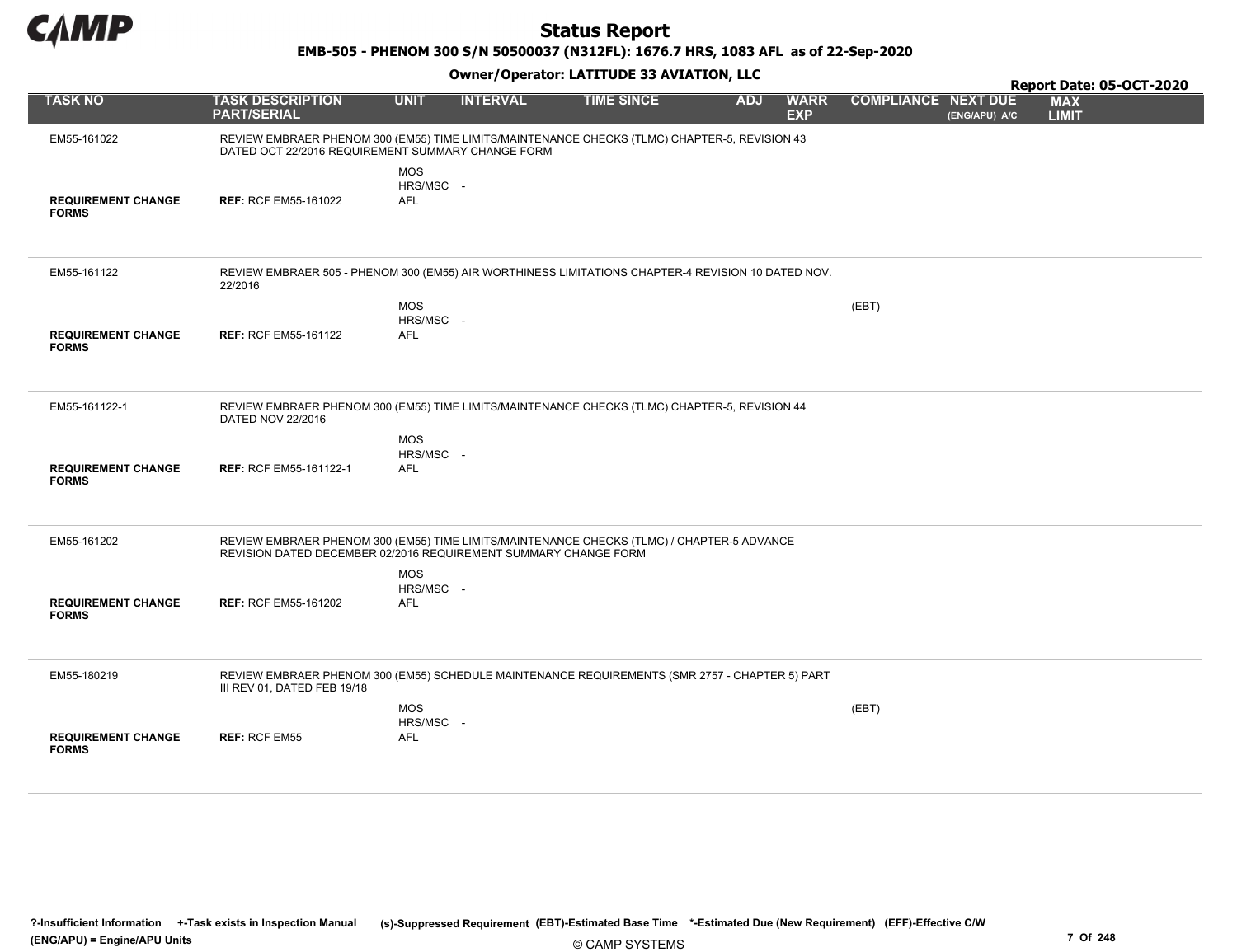

EMB-505 - PHENOM 300 S/N 50500037 (N312FL): 1676.7 HRS, 1083 AFL as of 22-Sep-2020

| <b>Owner/Operator: LATITUDE 33 AVIATION, LLC</b><br>Report Date: 05-OCT-2020 |                                                                                                        |                                       |                    |             |                   |  |            |                           |                  |                                             |                            |  |
|------------------------------------------------------------------------------|--------------------------------------------------------------------------------------------------------|---------------------------------------|--------------------|-------------|-------------------|--|------------|---------------------------|------------------|---------------------------------------------|----------------------------|--|
| <b>TASK NO</b>                                                               | <b>TASK DESCRIPTION</b><br><b>PART/SERIAL</b>                                                          | <b>UNIT</b>                           | <b>INTERVAL</b>    |             | <b>TIME SINCE</b> |  | <b>ADJ</b> | <b>WARR</b><br><b>EXP</b> |                  | <b>COMPLIANCE NEXT DUE</b><br>(ENG/APU) A/C | <b>MAX</b><br><b>LIMIT</b> |  |
| EM55-190218A                                                                 | REVIEW EMBRAER PHENOM 300 (EM55) CHAPTER 04 AIRWORTHINESS LIMITATIONS REVISION 11 DATED FEB<br>18/2019 |                                       |                    |             |                   |  |            |                           |                  |                                             |                            |  |
| <b>REQUIREMENT CHANGE</b><br><b>FORMS</b>                                    | <b>REF: RCF EM55</b>                                                                                   | <b>MOS</b><br>HRS/MSC -<br><b>AFL</b> |                    |             |                   |  |            |                           |                  |                                             |                            |  |
|                                                                              | ENGINE NO. 1 Model: PW535E Serial # PCE-DG0064                                                         |                                       | Part # A3072913-01 |             |                   |  |            |                           |                  |                                             |                            |  |
| E53E-160530                                                                  | NO. 1 ENGINE - REVIEW PW535E MM REV 11.0                                                               |                                       |                    |             |                   |  |            |                           |                  |                                             |                            |  |
| <b>REQUIREMENT CHANGE</b><br><b>FORMS</b>                                    | <b>REF: RCF E53E</b>                                                                                   | <b>MOS</b><br>HRS/MSC -<br><b>ENC</b> |                    |             |                   |  |            |                           | (EBT)            |                                             |                            |  |
|                                                                              |                                                                                                        |                                       |                    |             |                   |  |            |                           |                  |                                             |                            |  |
| E53E-160530                                                                  | ENGINE NO. 2 Model: PW535E Serial # PCE-DG0063<br>NO. 2 ENGINE - REVIEW PW535E MM REV 11.0             |                                       | Part # A3072913-01 |             |                   |  |            |                           |                  |                                             |                            |  |
| <b>REQUIREMENT CHANGE</b><br><b>FORMS</b>                                    | <b>REF: RCF E53E</b>                                                                                   | <b>MOS</b><br>HRS/MSC -<br><b>ENC</b> |                    |             |                   |  |            |                           | (EBT)            |                                             |                            |  |
| CHAPTER 05                                                                   | TIME LIMITS/MAINTENANCE CHECKS                                                                         |                                       |                    |             |                   |  |            |                           |                  |                                             |                            |  |
| H140-001 (s)                                                                 | EXTERNAL GENERAL VISUAL INSPECTION OF INTERFACE CONNECTORS IN THE REAR CENTER FUSELAGE                 |                                       |                    |             |                   |  |            |                           | <b>PKG</b>       |                                             |                            |  |
|                                                                              | <b>PKG 87</b>                                                                                          | <b>MOS</b><br>HRS/MSC                 | 120                | $+30d/-30d$ |                   |  |            |                           |                  |                                             |                            |  |
|                                                                              | <b>REF: AMM 05-42-00</b>                                                                               | AFL                                   |                    |             |                   |  |            |                           |                  |                                             |                            |  |
| H242-001 (s)                                                                 | INTERNAL GENERAL VISUAL INSPECTION OF INTERFACE CONNECTORS IN THE REAR CENTER FUSELAGE                 |                                       |                    |             |                   |  |            |                           | <b>PKG</b>       |                                             |                            |  |
|                                                                              | <b>PKG 87</b>                                                                                          | <b>MOS</b><br>HRS/MSC                 | 120                | $+30d/-30d$ |                   |  |            |                           | 21-SEP-2011<br>0 |                                             |                            |  |
|                                                                              | <b>REF: AMM 05-42-00</b>                                                                               | AFL                                   |                    |             |                   |  |            |                           | 0                |                                             |                            |  |
| H430-001                                                                     | INTERNAL DETAILED INSPECTION OF ENGINE/PYLON INTERFACE CONNECTORS AND BONDING JUMPERS                  |                                       |                    |             |                   |  |            |                           |                  |                                             |                            |  |
|                                                                              | <b>PKG 84</b>                                                                                          | <b>MOS</b>                            | 60                 | $+30d/-30d$ |                   |  | 24         |                           | 05-MAY-2020      | 29-MAY-2025                                 | 28-JUN-2025                |  |
|                                                                              | <b>REF: AMM 05-46-00</b>                                                                               | HRS/MSC<br>AFL                        |                    |             |                   |  |            |                           | 1528.2<br>990    |                                             |                            |  |
|                                                                              |                                                                                                        |                                       |                    |             |                   |  |            |                           |                  |                                             |                            |  |

© CAMP SYSTEMS ?-Insufficient Information +-Task exists in Inspection Manual (s)-Suppressed Requirement (EBT)-Estimated Base Time \*-Estimated Due (New Requirement) (EFF)-Effective C/W (ENG/APU) = Engine/APU Units 8 Of 248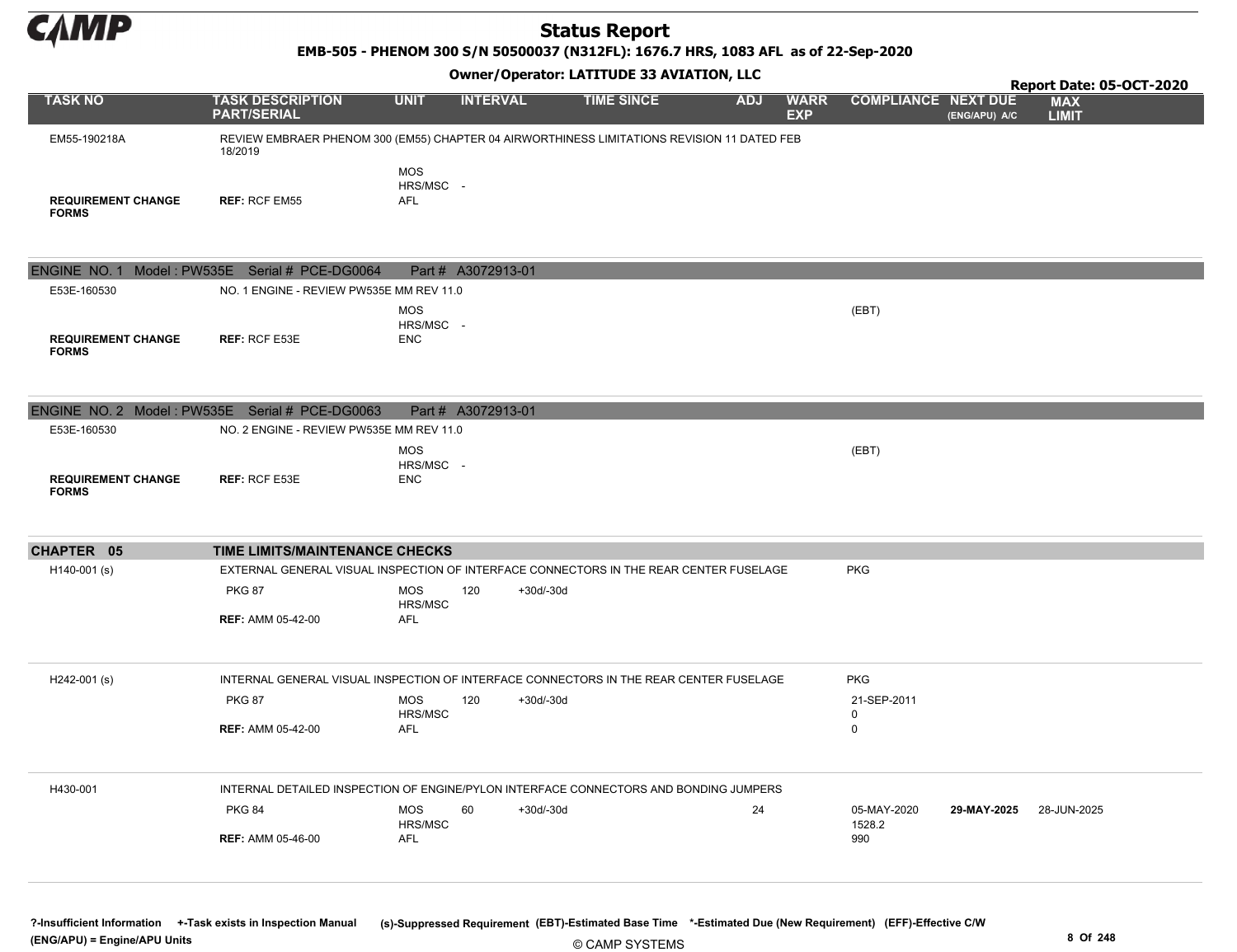

EMB-505 - PHENOM 300 S/N 50500037 (N312FL): 1676.7 HRS, 1083 AFL as of 22-Sep-2020

|                                                |                                                                                                                     |                                         |                    | Report Date: 05-OCT-2020 |            |                           |                                           |               |                            |
|------------------------------------------------|---------------------------------------------------------------------------------------------------------------------|-----------------------------------------|--------------------|--------------------------|------------|---------------------------|-------------------------------------------|---------------|----------------------------|
| <b>TASK NO</b>                                 | <b>TASK DESCRIPTION</b><br><b>PART/SERIAL</b>                                                                       | <b>UNIT</b>                             | <b>INTERVAL</b>    | <b>TIME SINCE</b>        | <b>ADJ</b> | <b>WARR</b><br><b>EXP</b> | <b>COMPLIANCE NEXT DUE</b>                | (ENG/APU) A/C | <b>MAX</b><br><b>LIMIT</b> |
| H700-001                                       | EXTERNAL GENERAL VISUAL INSPECTION OF MAIN LANDING GEAR AND MAIN LANDING GEAR BAY BONDING<br>JUMPERS AND CONNECTORS |                                         |                    |                          |            |                           |                                           |               |                            |
|                                                | <b>PKG 84</b><br><b>REF: AMM 05-47-00</b>                                                                           | <b>MOS</b><br>HRS/MSC<br><b>AFL</b>     | 60<br>$+30d/-30d$  |                          | 24         |                           | 05-MAY-2020<br>1528.2<br>990              | 29-MAY-2025   | 28-JUN-2025                |
| H700-002                                       | EXTERNAL GENERAL VISUAL INSPECTION OF NOSE LANDING GEAR AND NOSE LANDING GEAR BAY BONDING<br>JUMPERS AND CONNECTORS |                                         |                    |                          |            |                           |                                           |               |                            |
|                                                | <b>PKG 84</b><br><b>REF: AMM 05-47-00</b>                                                                           | <b>MOS</b><br>HRS/MSC<br><b>AFL</b>     | 60<br>$+30d/-30d$  |                          | 24         |                           | 05-MAY-2020<br>1528.2<br>990              | 29-MAY-2025   | 28-JUN-2025                |
| H700-003                                       | EXTERNAL DETAILED VISUAL INSPECTION OF WOW SENSORS ELECTRICAL BONDING                                               |                                         |                    |                          |            |                           |                                           |               |                            |
|                                                | <b>PKG 84</b><br><b>REF: AMM 05-47-00</b>                                                                           | <b>MOS</b><br>HRS/MSC<br><b>AFL</b>     | 60<br>$+30d/-30d$  |                          | 24         |                           | 05-MAY-2020<br>1528.2<br>990              | 29-MAY-2025   | 28-JUN-2025                |
| ENGINE NO. 1 Model: PW535E Serial # PCE-DG0064 |                                                                                                                     |                                         | Part # A3072913-01 |                          |            |                           |                                           |               |                            |
| + 05-50-00-210-802                             | NO. 1 ENGINE - ENGINE ELECTRONIC CONTROL (EEC) FAULTS                                                               |                                         |                    |                          |            |                           |                                           |               |                            |
|                                                | <b>REF: MM 05-50-00</b>                                                                                             | <b>MOS</b><br>HRS/MSC A/R<br><b>ENC</b> |                    |                          |            |                           | 23-SEP-2010<br>$\mathbf 0$<br>$\mathbf 0$ |               |                            |
| + 05-50-00-210-803                             | NO. 1 ENGINE - ENGINE OVERTEMPERATURE                                                                               |                                         |                    |                          |            |                           |                                           |               |                            |
|                                                | <b>REF: MM 05-50-00</b>                                                                                             | <b>MOS</b><br>HRS/MSC A/R<br><b>ENC</b> |                    |                          |            |                           | 23-SEP-2010<br>0<br>$\mathbf 0$           |               |                            |
| + 05-50-00-210-804                             | NO. 1 ENGINE - ENGINE OVERSPEED                                                                                     |                                         |                    |                          |            |                           |                                           |               |                            |
|                                                | <b>REF: MM 05-50-00</b>                                                                                             | MOS<br>HRS/MSC A/R<br><b>ENC</b>        |                    |                          |            |                           | 23-SEP-2010<br>$\mathbf 0$<br>$\mathbf 0$ |               |                            |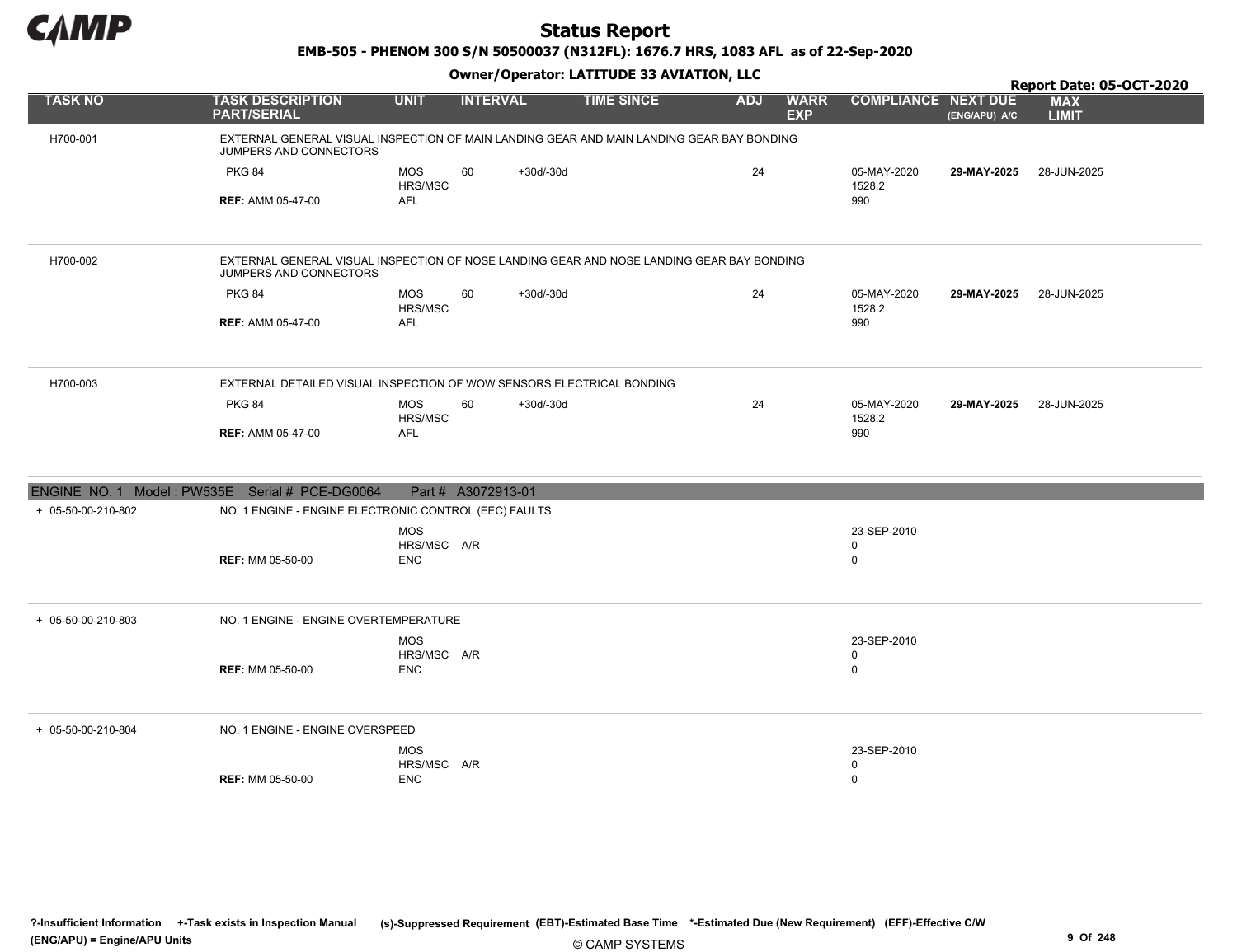

EMB-505 - PHENOM 300 S/N 50500037 (N312FL): 1676.7 HRS, 1083 AFL as of 22-Sep-2020

Owner/Operator: LATITUDE 33 AVIATION, LLC

|                    |                                                               |                           |                 | Owner/Operator. EATITODE 33 AVIATION, LLC |            |                           |                            | Report Date: 05-OCT-2020 |                            |
|--------------------|---------------------------------------------------------------|---------------------------|-----------------|-------------------------------------------|------------|---------------------------|----------------------------|--------------------------|----------------------------|
| <b>TASK NO</b>     | <b>TASK DESCRIPTION</b><br><b>PART/SERIAL</b>                 | <b>UNIT</b>               | <b>INTERVAL</b> | <b>TIME SINCE</b>                         | <b>ADJ</b> | <b>WARR</b><br><b>EXP</b> | <b>COMPLIANCE NEXT DUE</b> | (ENG/APU) A/C            | <b>MAX</b><br><b>LIMIT</b> |
| + 05-50-00-210-806 | NO. 1 ENGINE - LIGHTNING STRIKE                               |                           |                 |                                           |            |                           |                            |                          |                            |
|                    |                                                               | <b>MOS</b><br>HRS/MSC A/R |                 |                                           |            |                           | 23-SEP-2010                |                          |                            |
|                    | <b>REF: MM 05-50-00</b>                                       | <b>ENC</b>                |                 |                                           |            |                           | 0<br>$\mathbf 0$           |                          |                            |
|                    |                                                               |                           |                 |                                           |            |                           |                            |                          |                            |
| + 05-50-00-210-807 | NO. 1 ENGINE - DROPPED ENGINE                                 |                           |                 |                                           |            |                           |                            |                          |                            |
|                    |                                                               | MOS                       |                 |                                           |            |                           | 23-SEP-2010                |                          |                            |
|                    | <b>REF: MM 05-50-00</b>                                       | HRS/MSC A/R<br><b>ENC</b> |                 |                                           |            |                           | 0<br>$\mathbf 0$           |                          |                            |
|                    |                                                               |                           |                 |                                           |            |                           |                            |                          |                            |
| + 05-50-00-210-808 | NO. 1 ENGINE - HEAVY LANDING                                  |                           |                 |                                           |            |                           |                            |                          |                            |
|                    |                                                               | MOS<br>HRS/MSC A/R        |                 |                                           |            |                           | 23-SEP-2010<br>0           |                          |                            |
|                    | <b>REF: MM 05-50-00</b>                                       | <b>ENC</b>                |                 |                                           |            |                           | $\mathbf 0$                |                          |                            |
|                    |                                                               |                           |                 |                                           |            |                           |                            |                          |                            |
| + 05-50-00-210-809 | NO. 1 ENGINE - ENGINE WINDMILLING IN FLIGHT                   |                           |                 |                                           |            |                           |                            |                          |                            |
|                    |                                                               | MOS<br>HRS/MSC A/R        |                 |                                           |            |                           | 23-SEP-2010<br>0           |                          |                            |
|                    | <b>REF: MM 05-50-00</b>                                       | <b>ENC</b>                |                 |                                           |            |                           | $\mathbf 0$                |                          |                            |
|                    |                                                               |                           |                 |                                           |            |                           |                            |                          |                            |
| + 05-50-00-210-810 | NO. 1 ENGINE - ENGINE IMMERSION IN WATER                      |                           |                 |                                           |            |                           |                            |                          |                            |
|                    |                                                               | MOS<br>HRS/MSC A/R        |                 |                                           |            |                           | 23-SEP-2010<br>0           |                          |                            |
|                    | <b>REF: MM 05-50-00</b>                                       | <b>ENC</b>                |                 |                                           |            |                           | $\mathbf 0$                |                          |                            |
|                    |                                                               |                           |                 |                                           |            |                           |                            |                          |                            |
| + 05-50-00-210-811 | NO. 1 ENGINE - ENGINE EXPOSED TO FIRE EXTINGUISHING AGENT     |                           |                 |                                           |            |                           |                            |                          |                            |
|                    |                                                               | MOS<br>HRS/MSC A/R        |                 |                                           |            |                           | 23-SEP-2010<br>0           |                          |                            |
|                    | <b>REF: MM 05-50-00</b>                                       | <b>ENC</b>                |                 |                                           |            |                           | $\mathbf 0$                |                          |                            |
|                    |                                                               |                           |                 |                                           |            |                           |                            |                          |                            |
| + 05-50-00-210-812 | NO. 1 ENGINE - AIRCRAFT FLOWN THROUGH A CLOUD OF VOLCANIC ASH |                           |                 |                                           |            |                           |                            |                          |                            |
|                    |                                                               | MOS<br>HRS/MSC A/R        |                 |                                           |            |                           | 23-SEP-2010<br>0           |                          |                            |
|                    | <b>REF: MM 05-50-00</b>                                       | <b>ENC</b>                |                 |                                           |            |                           | $\mathbf 0$                |                          |                            |
|                    |                                                               |                           |                 |                                           |            |                           |                            |                          |                            |
|                    |                                                               |                           |                 |                                           |            |                           |                            |                          |                            |

© CAMP SYSTEMS ?-Insufficient Information +-Task exists in Inspection Manual (s)-Suppressed Requirement (EBT)-Estimated Base Time \*-Estimated Due (New Requirement) (EFF)-Effective C/W (ENG/APU) = Engine/APU Units 10 Of 248 and the control of the control of the control of the control of the control of the control of the control of the control of the control of the control of the control of the control o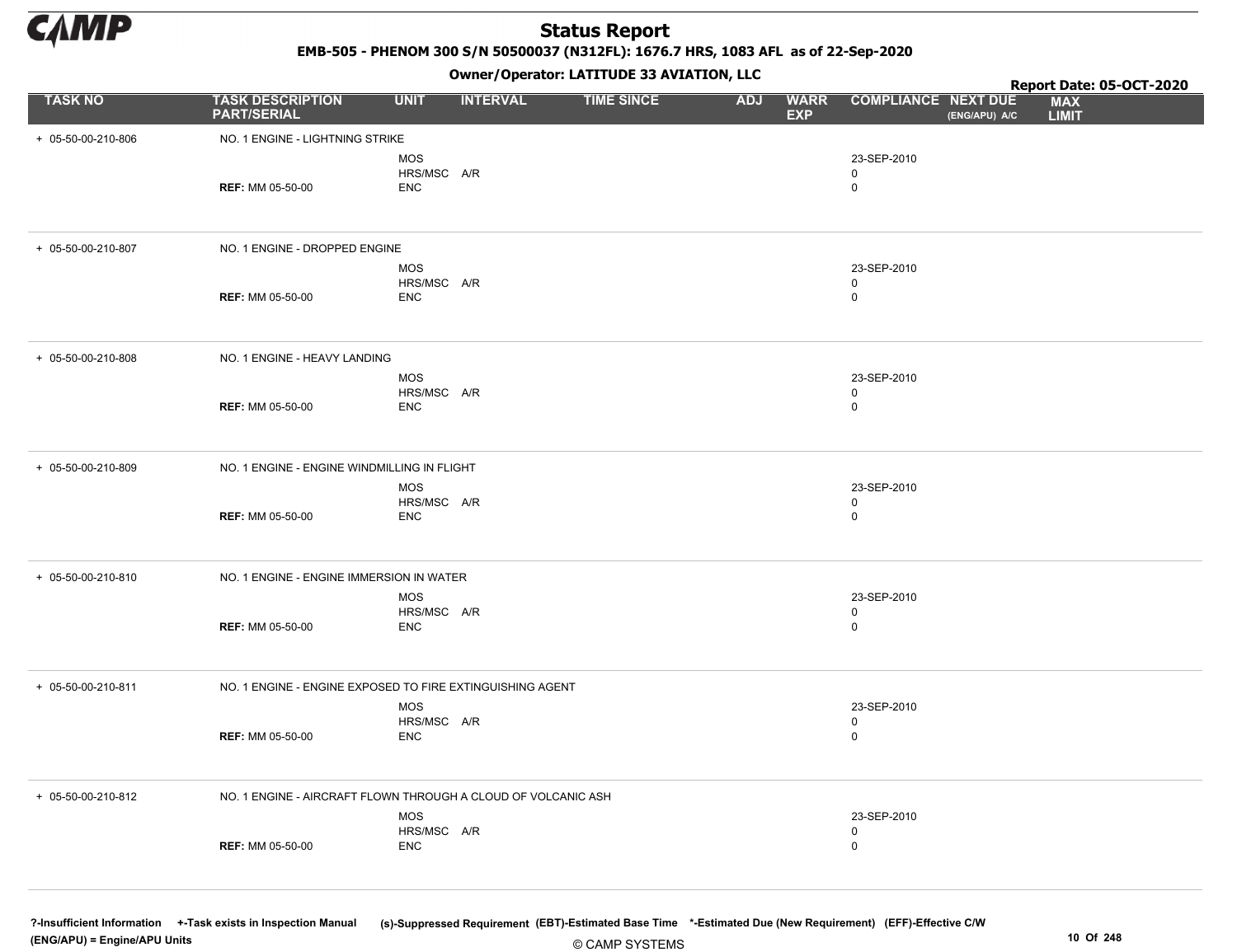

EMB-505 - PHENOM 300 S/N 50500037 (N312FL): 1676.7 HRS, 1083 AFL as of 22-Sep-2020

Owner/Operator: LATITUDE 33 AVIATION, LLC

|                    |                                                    |                           |                 | Owner/Operator. LATITUDE 33 AVIATION, LLC |            |                           |                            | Report Date: 05-OCT-2020 |                            |
|--------------------|----------------------------------------------------|---------------------------|-----------------|-------------------------------------------|------------|---------------------------|----------------------------|--------------------------|----------------------------|
| <b>TASK NO</b>     | <b>TASK DESCRIPTION</b><br><b>PART/SERIAL</b>      | <b>UNIT</b>               | <b>INTERVAL</b> | <b>TIME SINCE</b>                         | <b>ADJ</b> | <b>WARR</b><br><b>EXP</b> | <b>COMPLIANCE NEXT DUE</b> | (ENG/APU) A/C            | <b>MAX</b><br><b>LIMIT</b> |
| + 05-50-00-210-813 | NO. 1 ENGINE - LOSS OF OIL                         |                           |                 |                                           |            |                           |                            |                          |                            |
|                    |                                                    | <b>MOS</b><br>HRS/MSC A/R |                 |                                           |            |                           | 23-SEP-2010<br>0           |                          |                            |
|                    | <b>REF: MM 05-50-00</b>                            | ENC                       |                 |                                           |            |                           | $\mathbf 0$                |                          |                            |
| + 05-50-00-210-814 | NO. 1 ENGINE - CHIP DETECTOR LIGHT "ON"            |                           |                 |                                           |            |                           |                            |                          |                            |
|                    |                                                    | MOS                       |                 |                                           |            |                           | 23-SEP-2010                |                          |                            |
|                    | <b>REF: MM 05-50-00</b>                            | HRS/MSC A/R<br>ENC        |                 |                                           |            |                           | 0<br>$\mathbf 0$           |                          |                            |
| + 05-50-00-210-815 | NO. 1 ENGINE - OIL TEMPERATURE EXCEEDS LIMITS      |                           |                 |                                           |            |                           |                            |                          |                            |
|                    |                                                    | MOS                       |                 |                                           |            |                           | 23-SEP-2010                |                          |                            |
|                    | <b>REF: MM 05-50-00</b>                            | HRS/MSC A/R<br>ENC        |                 |                                           |            |                           | 0<br>$\mathbf 0$           |                          |                            |
|                    |                                                    |                           |                 |                                           |            |                           |                            |                          |                            |
| + 05-50-00-210-816 | NO. 1 ENGINE - USE OF UNAPPROVED ENGINE OIL BRANDS |                           |                 |                                           |            |                           |                            |                          |                            |
|                    |                                                    | MOS<br>HRS/MSC A/R        |                 |                                           |            |                           | 23-SEP-2010<br>0           |                          |                            |
|                    | <b>REF: MM 05-50-00</b>                            | <b>ENC</b>                |                 |                                           |            |                           | $\mathbf 0$                |                          |                            |
| + 05-50-00-210-817 | NO. 1 ENGINE - HIGH OR LOW OIL PRESSURE            |                           |                 |                                           |            |                           |                            |                          |                            |
|                    |                                                    | MOS<br>HRS/MSC A/R        |                 |                                           |            |                           | 23-SEP-2010                |                          |                            |
|                    | <b>REF: MM 05-50-00</b>                            | <b>ENC</b>                |                 |                                           |            |                           | 0<br>$\mathbf 0$           |                          |                            |
|                    |                                                    |                           |                 |                                           |            |                           |                            |                          |                            |
| + 05-50-00-210-818 | NO. 1 ENGINE - OIL PRESSURE EXCEEDS LIMITS         |                           |                 |                                           |            |                           |                            |                          |                            |
|                    |                                                    | MOS<br>HRS/MSC A/R        |                 |                                           |            |                           | 23-SEP-2010<br>0           |                          |                            |
|                    | <b>REF: MM 05-50-00</b>                            | <b>ENC</b>                |                 |                                           |            |                           | $\mathbf 0$                |                          |                            |
|                    |                                                    |                           |                 |                                           |            |                           |                            |                          |                            |
| + 05-50-00-210-819 | NO. 1 ENGINE - FUEL FILTER CONTAMINATION           |                           |                 |                                           |            |                           |                            |                          |                            |
|                    |                                                    | MOS<br>HRS/MSC A/R        |                 |                                           |            |                           | 23-SEP-2010                |                          |                            |
|                    | <b>REF: MM 05-50-00</b>                            | ENC                       |                 |                                           |            |                           | 0<br>$\mathbf 0$           |                          |                            |
|                    |                                                    |                           |                 |                                           |            |                           |                            |                          |                            |
|                    |                                                    |                           |                 |                                           |            |                           |                            |                          |                            |

© CAMP SYSTEMS ?-Insufficient Information +-Task exists in Inspection Manual (s)-Suppressed Requirement (EBT)-Estimated Base Time \*-Estimated Due (New Requirement) (EFF)-Effective C/W (ENG/APU) = Engine/APU Units 11 Of 248 and the control of the control of the control of the control of the control of the control of the control of the control of the control of the control of the control of the control o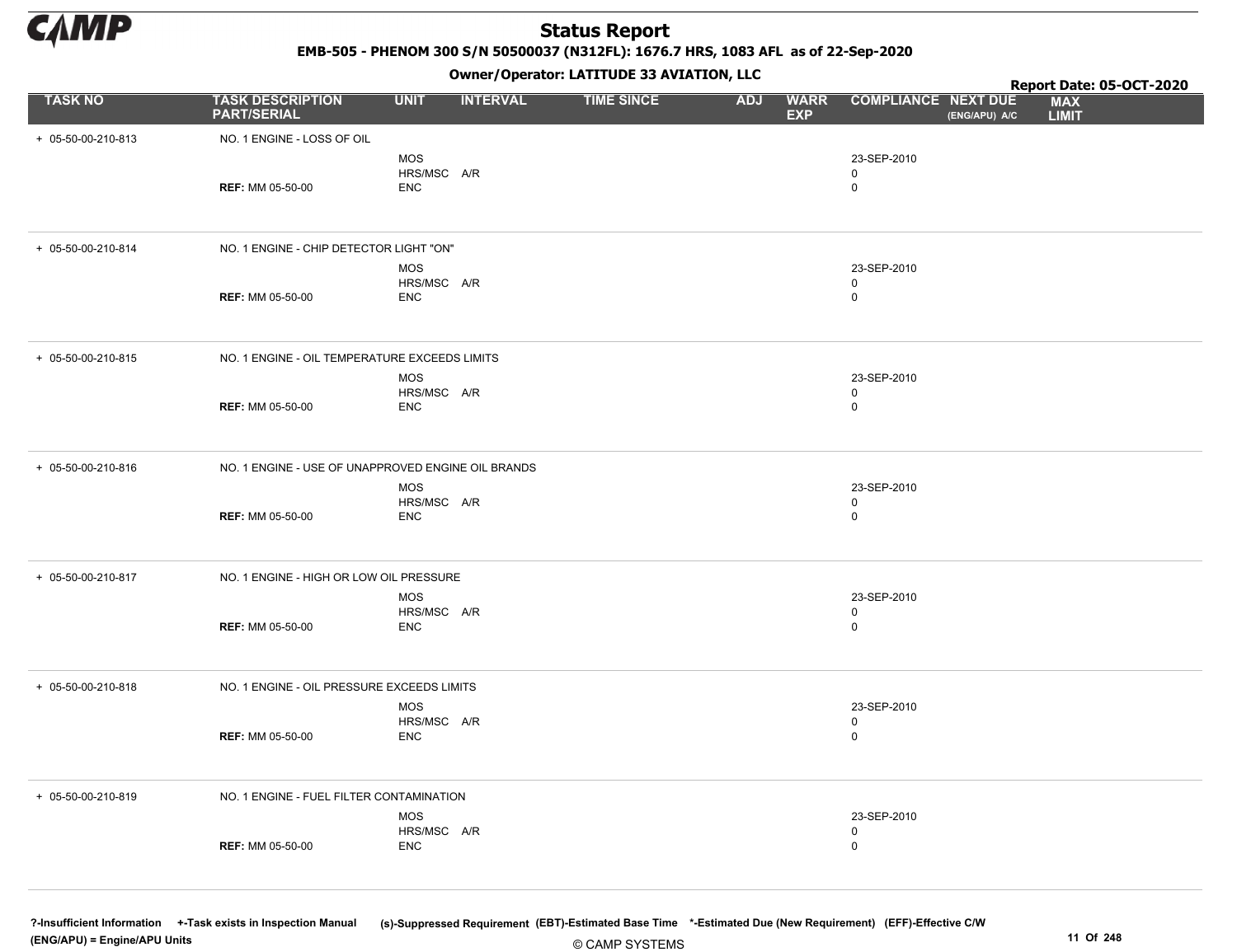

EMB-505 - PHENOM 300 S/N 50500037 (N312FL): 1676.7 HRS, 1083 AFL as of 22-Sep-2020

|                                                |                                                       |                                         |                    | Owner/Operator. EATITODE 33 AVIATION, LLC |            |                           |                                 |               | Report Date: 05-OCT-2020   |
|------------------------------------------------|-------------------------------------------------------|-----------------------------------------|--------------------|-------------------------------------------|------------|---------------------------|---------------------------------|---------------|----------------------------|
| <b>TASK NO</b>                                 | <b>TASK DESCRIPTION</b><br><b>PART/SERIAL</b>         | <b>UNIT</b>                             | <b>INTERVAL</b>    | <b>TIME SINCE</b>                         | <b>ADJ</b> | <b>WARR</b><br><b>EXP</b> | <b>COMPLIANCE NEXT DUE</b>      | (ENG/APU) A/C | <b>MAX</b><br><b>LIMIT</b> |
| + 05-50-00-210-820                             | NO. 1 ENGINE - HIGH POWER ENGINE SHUTDOWN             |                                         |                    |                                           |            |                           |                                 |               |                            |
|                                                | <b>REF: MM 05-50-00</b>                               | <b>MOS</b><br>HRS/MSC A/R<br><b>ENC</b> |                    |                                           |            |                           | 23-SEP-2010<br>0<br>0           |               |                            |
| + 05-50-00-210-821                             | NO. 1 ENGINE - STARTER GENERATOR UNSCHEDULED REMOVAL  |                                         |                    |                                           |            |                           |                                 |               |                            |
|                                                | <b>REF: MM 05-50-00</b>                               | <b>MOS</b><br>HRS/MSC A/R<br><b>ENC</b> |                    |                                           |            |                           | 23-SEP-2010<br>$\mathbf 0$<br>0 |               |                            |
| + 05-50-00-210-822                             | NO. 1 ENGINE - HYDRAULIC PUMP UNSCHEDULED REMOVAL     |                                         |                    |                                           |            |                           |                                 |               |                            |
|                                                | <b>REF: MM 05-50-00</b>                               | <b>MOS</b><br>HRS/MSC A/R<br><b>ENC</b> |                    |                                           |            |                           | 23-SEP-2010<br>0<br>$\mathbf 0$ |               |                            |
| + 05-50-00-210-823                             | NO. 1 ENGINE - FUEL CONTAMINATION                     |                                         |                    |                                           |            |                           |                                 |               |                            |
| <b>UNSCHEDULED</b><br><b>MAINTENANCE CHECK</b> | <b>REF: MM 05-50-00</b>                               | <b>MOS</b><br>HRS/MSC A/R<br><b>ENC</b> |                    |                                           |            |                           | 23-SEP-2010<br>0<br>0           |               |                            |
| ENGINE NO. 2 Model: PW535E Serial # PCE-DG0063 |                                                       |                                         | Part # A3072913-01 |                                           |            |                           |                                 |               |                            |
| + 05-50-00-210-802                             | NO. 2 ENGINE - ENGINE ELECTRONIC CONTROL (EEC) FAULTS |                                         |                    |                                           |            |                           |                                 |               |                            |
|                                                | <b>REF: MM 05-50-00</b>                               | <b>MOS</b><br>HRS/MSC A/R<br><b>ENC</b> |                    |                                           |            |                           | 21-SEP-2010<br>0<br>0           |               |                            |
| + 05-50-00-210-803                             | NO. 2 ENGINE - ENGINE OVERTEMPERATURE                 |                                         |                    |                                           |            |                           |                                 |               |                            |
|                                                | <b>REF: MM 05-50-00</b>                               | <b>MOS</b><br>HRS/MSC A/R<br><b>ENC</b> |                    |                                           |            |                           | 21-SEP-2010<br>0<br>0           |               |                            |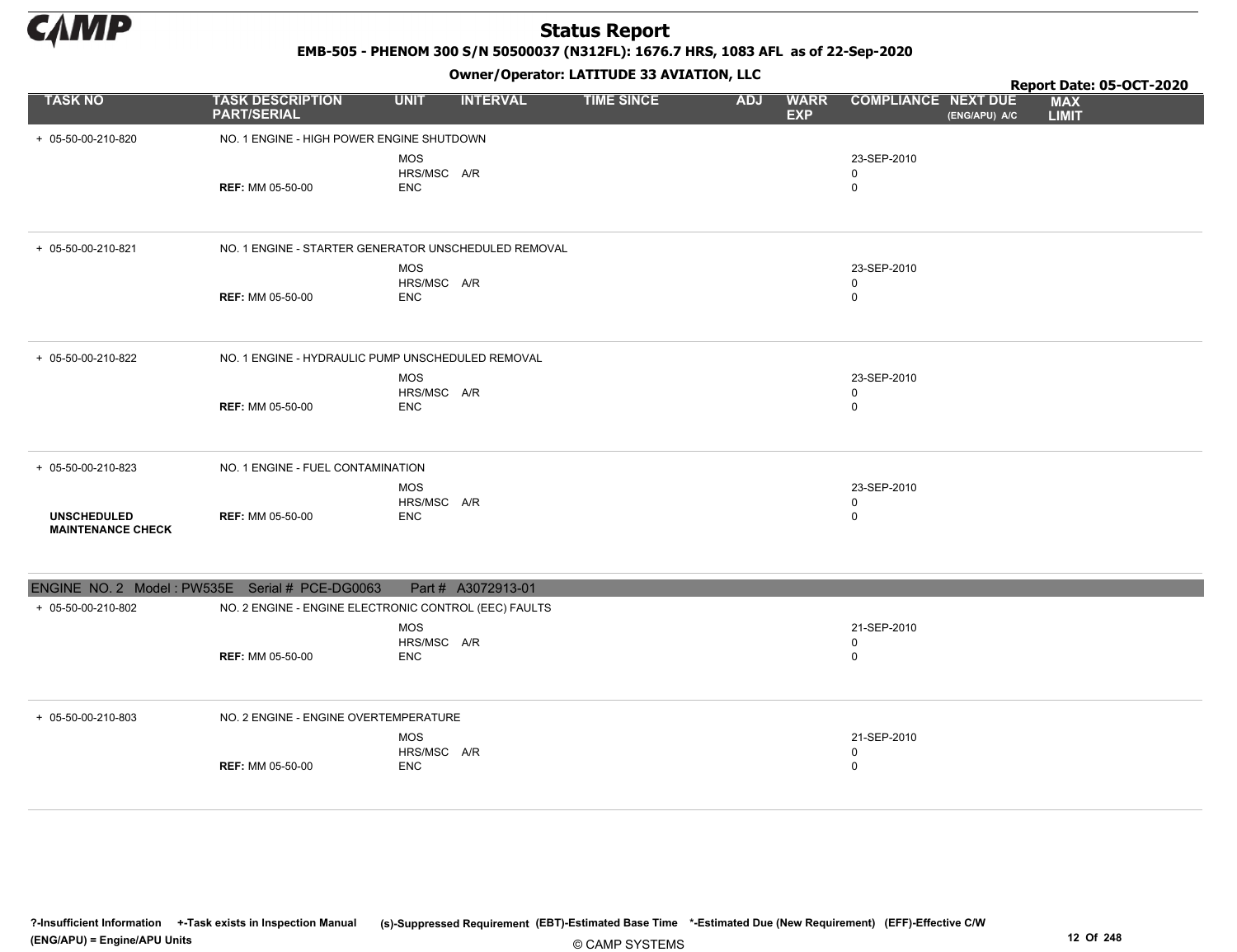

EMB-505 - PHENOM 300 S/N 50500037 (N312FL): 1676.7 HRS, 1083 AFL as of 22-Sep-2020

Owner/Operator: LATITUDE 33 AVIATION, LLC

|                    |                                                           |                           | Owner / Operator. LATTTODE 33 AVIATION, LLC |                   | Report Date: 05-OCT-2020 |                           |                            |               |                            |
|--------------------|-----------------------------------------------------------|---------------------------|---------------------------------------------|-------------------|--------------------------|---------------------------|----------------------------|---------------|----------------------------|
| <b>TASK NO</b>     | <b>TASK DESCRIPTION</b><br><b>PART/SERIAL</b>             | <b>UNIT</b>               | <b>INTERVAL</b>                             | <b>TIME SINCE</b> | <b>ADJ</b>               | <b>WARR</b><br><b>EXP</b> | <b>COMPLIANCE NEXT DUE</b> | (ENG/APU) A/C | <b>MAX</b><br><b>LIMIT</b> |
| + 05-50-00-210-804 | NO. 2 ENGINE - ENGINE OVERSPEED                           |                           |                                             |                   |                          |                           |                            |               |                            |
|                    |                                                           | <b>MOS</b>                |                                             |                   |                          |                           | 21-SEP-2010                |               |                            |
|                    | <b>REF: MM 05-50-00</b>                                   | HRS/MSC A/R               |                                             |                   |                          |                           | 0<br>$\mathbf 0$           |               |                            |
|                    |                                                           | ENC                       |                                             |                   |                          |                           |                            |               |                            |
| + 05-50-00-210-806 | NO. 2 ENGINE - LIGHTNING STRIKE                           |                           |                                             |                   |                          |                           |                            |               |                            |
|                    |                                                           | MOS                       |                                             |                   |                          |                           | 21-SEP-2010                |               |                            |
|                    |                                                           | HRS/MSC A/R               |                                             |                   |                          |                           | 0                          |               |                            |
|                    | <b>REF: MM 05-50-00</b>                                   | ENC                       |                                             |                   |                          |                           | $\mathbf 0$                |               |                            |
| + 05-50-00-210-807 | NO. 2 ENGINE - DROPPED ENGINE                             |                           |                                             |                   |                          |                           |                            |               |                            |
|                    |                                                           | MOS                       |                                             |                   |                          |                           | 21-SEP-2010                |               |                            |
|                    | <b>REF: MM 05-50-00</b>                                   | HRS/MSC A/R<br>ENC        |                                             |                   |                          |                           | 0<br>0                     |               |                            |
|                    |                                                           |                           |                                             |                   |                          |                           |                            |               |                            |
| + 05-50-00-210-808 | NO. 2 ENGINE - HEAVY LANDING                              |                           |                                             |                   |                          |                           |                            |               |                            |
|                    |                                                           | MOS<br>HRS/MSC A/R        |                                             |                   |                          |                           | 21-SEP-2010<br>0           |               |                            |
|                    | <b>REF: MM 05-50-00</b>                                   | <b>ENC</b>                |                                             |                   |                          |                           | $\mathbf 0$                |               |                            |
| + 05-50-00-210-809 | NO. 2 ENGINE - ENGINE WINDMILLING IN FLIGHT               |                           |                                             |                   |                          |                           |                            |               |                            |
|                    |                                                           | MOS                       |                                             |                   |                          |                           | 21-SEP-2010                |               |                            |
|                    | <b>REF: MM 05-50-00</b>                                   | HRS/MSC A/R<br><b>ENC</b> |                                             |                   |                          |                           | 0<br>$\mathbf 0$           |               |                            |
|                    |                                                           |                           |                                             |                   |                          |                           |                            |               |                            |
| + 05-50-00-210-810 | NO. 2 ENGINE - ENGINE IMMERSION IN WATER                  |                           |                                             |                   |                          |                           |                            |               |                            |
|                    |                                                           | MOS<br>HRS/MSC A/R        |                                             |                   |                          |                           | 21-SEP-2010                |               |                            |
|                    | <b>REF: MM 05-50-00</b>                                   | <b>ENC</b>                |                                             |                   |                          |                           | 0<br>$\mathbf 0$           |               |                            |
|                    |                                                           |                           |                                             |                   |                          |                           |                            |               |                            |
| + 05-50-00-210-811 | NO. 2 ENGINE - ENGINE EXPOSED TO FIRE EXTINGUISHING AGENT |                           |                                             |                   |                          |                           |                            |               |                            |
|                    |                                                           | MOS                       |                                             |                   |                          |                           | 21-SEP-2010                |               |                            |
|                    | <b>REF: MM 05-50-00</b>                                   | HRS/MSC A/R<br>ENC        |                                             |                   |                          |                           | 0<br>0                     |               |                            |
|                    |                                                           |                           |                                             |                   |                          |                           |                            |               |                            |
|                    |                                                           |                           |                                             |                   |                          |                           |                            |               |                            |

© CAMP SYSTEMS ?-Insufficient Information +-Task exists in Inspection Manual (s)-Suppressed Requirement (EBT)-Estimated Base Time \*-Estimated Due (New Requirement) (EFF)-Effective C/W (ENG/APU) = Engine/APU Units 13 Of 248 and the control of the control of the control of the control of the control of the control of the control of the control of the control of the control of the control of the control o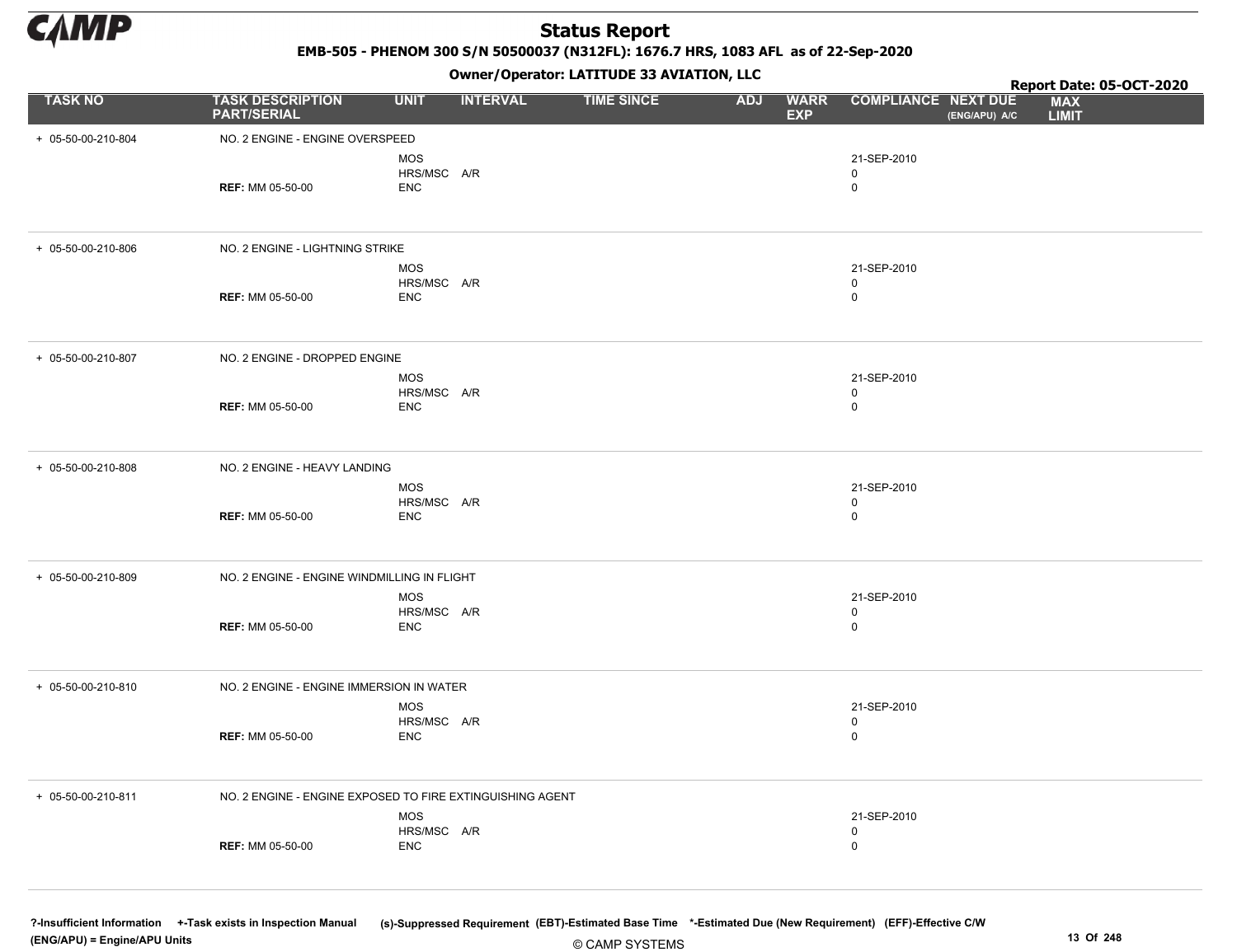

EMB-505 - PHENOM 300 S/N 50500037 (N312FL): 1676.7 HRS, 1083 AFL as of 22-Sep-2020

Owner/Operator: LATITUDE 33 AVIATION, LLC

|                    |                                                               |                                         |                 | Owner/Operator. EATITODE 33 AVIATION, LLC |            |                           | Report Date: 05-OCT-2020        |               |                            |  |
|--------------------|---------------------------------------------------------------|-----------------------------------------|-----------------|-------------------------------------------|------------|---------------------------|---------------------------------|---------------|----------------------------|--|
| <b>TASK NO</b>     | <b>TASK DESCRIPTION</b><br><b>PART/SERIAL</b>                 | <b>UNIT</b>                             | <b>INTERVAL</b> | <b>TIME SINCE</b>                         | <b>ADJ</b> | <b>WARR</b><br><b>EXP</b> | <b>COMPLIANCE NEXT DUE</b>      | (ENG/APU) A/C | <b>MAX</b><br><b>LIMIT</b> |  |
| + 05-50-00-210-812 | NO. 2 ENGINE - AIRCRAFT FLOWN THROUGH A CLOUD OF VOLCANIC ASH |                                         |                 |                                           |            |                           |                                 |               |                            |  |
|                    | <b>REF: MM 05-50-00</b>                                       | <b>MOS</b><br>HRS/MSC A/R<br><b>ENC</b> |                 |                                           |            |                           | 21-SEP-2010<br>0<br>$\mathbf 0$ |               |                            |  |
| + 05-50-00-210-813 | NO. 2 ENGINE - LOSS OF OIL                                    |                                         |                 |                                           |            |                           |                                 |               |                            |  |
|                    | <b>REF: MM 05-50-00</b>                                       | <b>MOS</b><br>HRS/MSC A/R<br><b>ENC</b> |                 |                                           |            |                           | 21-SEP-2010<br>0<br>$\mathbf 0$ |               |                            |  |
| + 05-50-00-210-814 | NO. 2 ENGINE - CHIP DETECTOR LIGHT "ON"                       |                                         |                 |                                           |            |                           |                                 |               |                            |  |
|                    | <b>REF: MM 05-50-00</b>                                       | MOS<br>HRS/MSC A/R<br><b>ENC</b>        |                 |                                           |            |                           | 21-SEP-2010<br>0<br>0           |               |                            |  |
| + 05-50-00-210-815 | NO. 2 ENGINE - OIL TEMPERATURE EXCEEDS LIMITS                 |                                         |                 |                                           |            |                           |                                 |               |                            |  |
|                    | <b>REF: MM 05-50-00</b>                                       | MOS<br>HRS/MSC A/R<br><b>ENC</b>        |                 |                                           |            |                           | 21-SEP-2010<br>0<br>$\mathbf 0$ |               |                            |  |
| + 05-50-00-210-816 | NO. 2 ENGINE - USE OF UNAPPROVED ENGINE OIL BRANDS            |                                         |                 |                                           |            |                           |                                 |               |                            |  |
|                    | <b>REF: MM 05-50-00</b>                                       | MOS<br>HRS/MSC A/R<br><b>ENC</b>        |                 |                                           |            |                           | 21-SEP-2010<br>0<br>$\mathbf 0$ |               |                            |  |
| + 05-50-00-210-817 | NO. 2 ENGINE - HIGH OR LOW OIL PRESSURE                       |                                         |                 |                                           |            |                           |                                 |               |                            |  |
|                    | <b>REF: MM 05-50-00</b>                                       | MOS<br>HRS/MSC A/R<br><b>ENC</b>        |                 |                                           |            |                           | 21-SEP-2010<br>0<br>$\mathbf 0$ |               |                            |  |
| + 05-50-00-210-818 | NO. 2 ENGINE - OIL PRESSURE EXCEEDS LIMITS                    |                                         |                 |                                           |            |                           |                                 |               |                            |  |
|                    | <b>REF: MM 05-50-00</b>                                       | MOS<br>HRS/MSC A/R<br><b>ENC</b>        |                 |                                           |            |                           | 21-SEP-2010<br>0<br>0           |               |                            |  |

© CAMP SYSTEMS ?-Insufficient Information +-Task exists in Inspection Manual (s)-Suppressed Requirement (EBT)-Estimated Base Time \*-Estimated Due (New Requirement) (EFF)-Effective C/W (ENG/APU) = Engine/APU Units 14 Of 248 and the control of the control of the control of the control of the control of the control of the control of the control of the control of the control of the control of the control o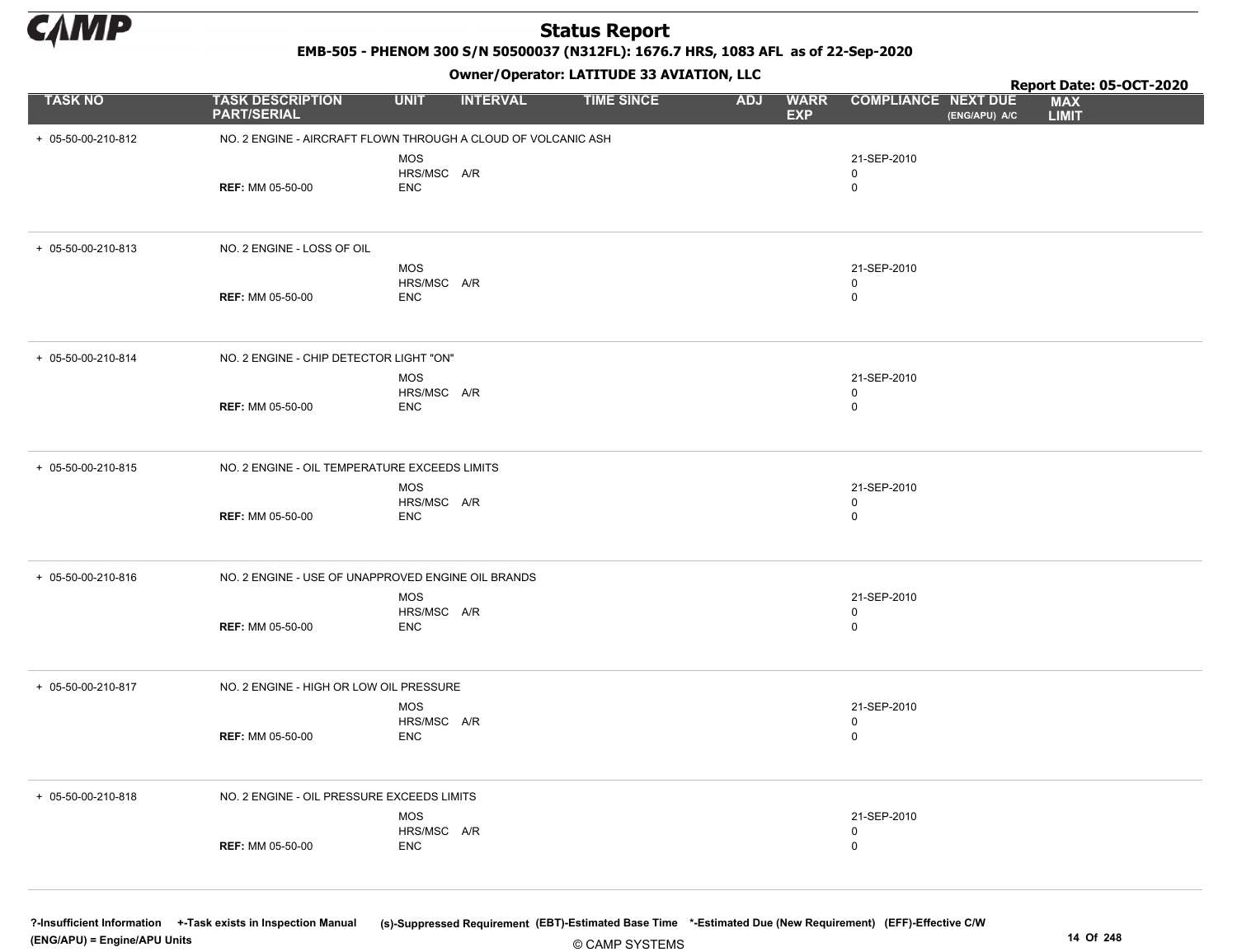

EMB-505 - PHENOM 300 S/N 50500037 (N312FL): 1676.7 HRS, 1083 AFL as of 22-Sep-2020

|                                                |                                                          |                                         | - - - -         |                   |            |                           |                                           |               | Report Date: 05-OCT-2020   |
|------------------------------------------------|----------------------------------------------------------|-----------------------------------------|-----------------|-------------------|------------|---------------------------|-------------------------------------------|---------------|----------------------------|
| <b>TASK NO</b>                                 | <b>TASK DESCRIPTION</b><br><b>PART/SERIAL</b>            | <b>UNIT</b>                             | <b>INTERVAL</b> | <b>TIME SINCE</b> | <b>ADJ</b> | <b>WARR</b><br><b>EXP</b> | <b>COMPLIANCE NEXT DUE</b>                | (ENG/APU) A/C | <b>MAX</b><br><b>LIMIT</b> |
| + 05-50-00-210-819                             | NO. 2 ENGINE - FUEL FILTER CONTAMINATION                 |                                         |                 |                   |            |                           |                                           |               |                            |
|                                                | <b>REF: MM 05-50-00</b>                                  | <b>MOS</b><br>HRS/MSC A/R<br><b>ENC</b> |                 |                   |            |                           | 21-SEP-2010<br>$\mathbf 0$<br>$\mathsf 0$ |               |                            |
| + 05-50-00-210-820                             | NO. 2 ENGINE - HIGH POWER ENGINE SHUTDOWN                |                                         |                 |                   |            |                           |                                           |               |                            |
|                                                | <b>REF: MM 05-50-00</b>                                  | <b>MOS</b><br>HRS/MSC A/R<br><b>ENC</b> |                 |                   |            |                           | 21-SEP-2010<br>$\mathbf 0$<br>$\mathbf 0$ |               |                            |
| + 05-50-00-210-821                             | NO. 2 ENGINE - STARTER GENERATOR UNSCHEDULED REMOVAL     |                                         |                 |                   |            |                           |                                           |               |                            |
|                                                | <b>REF: MM 05-50-00</b>                                  | <b>MOS</b><br>HRS/MSC A/R<br><b>ENC</b> |                 |                   |            |                           | 21-SEP-2010<br>0<br>$\mathsf 0$           |               |                            |
| + 05-50-00-210-822                             | NO. 2 ENGINE - HYDRAULIC PUMP UNSCHEDULED REMOVAL        |                                         |                 |                   |            |                           |                                           |               |                            |
|                                                | <b>REF: MM 05-50-00</b>                                  | <b>MOS</b><br>HRS/MSC A/R<br><b>ENC</b> |                 |                   |            |                           | 21-SEP-2010<br>$\mathbf 0$<br>$\mathbf 0$ |               |                            |
| + 05-50-00-210-823                             | NO. 2 ENGINE - FUEL CONTAMINATION                        |                                         |                 |                   |            |                           |                                           |               |                            |
| <b>UNSCHEDULED</b><br><b>MAINTENANCE CHECK</b> | <b>REF: MM 05-50-00</b>                                  | <b>MOS</b><br>HRS/MSC A/R<br><b>ENC</b> |                 |                   |            |                           | 21-SEP-2010<br>0<br>$\pmb{0}$             |               |                            |
| CHAPTER 08                                     | <b>LEVELING AND WEIGHING</b>                             |                                         |                 |                   |            |                           |                                           |               |                            |
| 8-0001-1                                       | PERFORM WEIGHT AND BALANCE CHECK (FAR 91.423 OR 135.185) |                                         |                 |                   |            |                           |                                           |               |                            |
|                                                | <b>REF: GENERIC NO REF</b>                               | <b>MOS</b><br>HRS/MSC<br>AFL            | 36              |                   |            |                           | 13-NOV-2018<br>1071.9<br>701              | 25-NOV-2021 M |                            |
| CHAPTER 21                                     | <b>AIR CONDITIONING</b>                                  |                                         |                 |                   |            |                           |                                           |               |                            |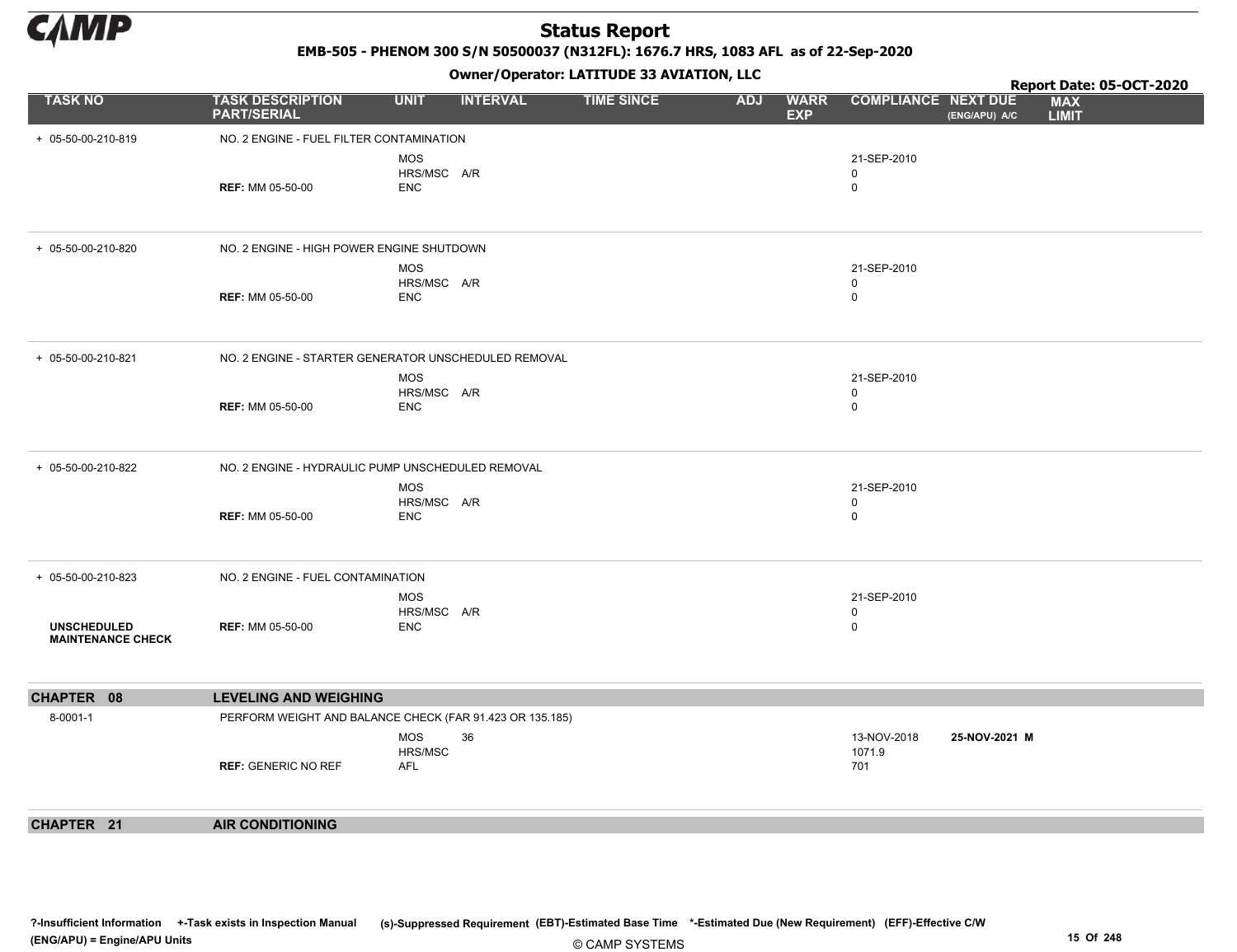

EMB-505 - PHENOM 300 S/N 50500037 (N312FL): 1676.7 HRS, 1083 AFL as of 22-Sep-2020

Owner/Operator: LATITUDE 33 AVIATION, LLC

|                  |                                                 |                            |                 | Owner/Operator. EATITODE 33 AVIATION, LLC |            | Report Date: 05-OCT-2020  |                              |               |                            |
|------------------|-------------------------------------------------|----------------------------|-----------------|-------------------------------------------|------------|---------------------------|------------------------------|---------------|----------------------------|
| <b>TASK NO</b>   | <b>TASK DESCRIPTION</b><br><b>PART/SERIAL</b>   | <b>UNIT</b>                | <b>INTERVAL</b> | <b>TIME SINCE</b>                         | <b>ADJ</b> | <b>WARR</b><br><b>EXP</b> | <b>COMPLIANCE NEXT DUE</b>   | (ENG/APU) A/C | <b>MAX</b><br><b>LIMIT</b> |
| 21-01-01         | RH INSC ILLUM PANEL                             |                            |                 |                                           |            |                           |                              |               |                            |
|                  | 441-42629-002                                   | <b>MOS</b>                 |                 | N:0                                       |            |                           | 21-SEP-2011                  |               |                            |
|                  | 1035<br><b>REF: See Workcard</b>                | HRS/MSC O/C<br><b>AFL</b>  |                 | N:0<br>N:0                                |            |                           | $\mathsf{O}$<br>$\mathsf{O}$ |               |                            |
|                  |                                                 |                            |                 |                                           |            |                           |                              |               |                            |
| 21-20-01         | <b>AVIONICS BLOWER</b>                          |                            |                 |                                           |            |                           |                              |               |                            |
|                  | PN                                              | MOS                        |                 | N:0                                       |            |                           | 21-SEP-2011                  |               |                            |
|                  | SN-UNKNOWN<br><b>REF: See Workcard</b>          | HRS/MSC O/C<br><b>AFL</b>  |                 | N:0<br>N:0                                |            |                           | 0<br>$\mathsf{O}$            |               |                            |
|                  |                                                 |                            |                 |                                           |            |                           |                              |               |                            |
| 21-20-02         | AVIONICS/DISPLAY COOLING FAN                    |                            |                 |                                           |            |                           |                              |               |                            |
|                  | PN                                              | <b>MOS</b>                 |                 | N:0                                       |            |                           | 21-SEP-2011                  |               |                            |
|                  | SN-UNKNOWN<br><b>REF: See Workcard</b>          | HRS/MSC O/C<br><b>AFL</b>  |                 | N:0<br>N:0                                |            |                           | 0<br>$\mathsf{O}$            |               |                            |
|                  |                                                 |                            |                 |                                           |            |                           |                              |               |                            |
| 21-20-03         | NO. 1 FLOW CONTROL & SHUTOFF VALVE/MUFFLER ASSY |                            |                 |                                           |            |                           |                              |               |                            |
|                  | 1300250-9<br>201                                | <b>MOS</b><br>HRS/MSC O/C  |                 |                                           |            |                           | 15-JUN-2012<br>106.5         |               |                            |
|                  | REF: See Workcard                               | AFL                        |                 |                                           |            |                           | 88                           |               |                            |
|                  |                                                 |                            |                 |                                           |            |                           |                              |               |                            |
| 21-20-03         | NO. 2 FLOW CONTROL & SHUTOFF VALVE/MUFFLER ASSY |                            |                 |                                           |            |                           |                              |               |                            |
|                  | 1300250-9<br>130                                | <b>MOS</b><br>HRS/MSC O/C  |                 |                                           |            |                           | 15-JUN-2012<br>106.5         |               |                            |
|                  | REF: See Workcard                               | <b>AFL</b>                 |                 |                                           |            |                           | 88                           |               |                            |
|                  |                                                 |                            |                 |                                           |            |                           |                              |               |                            |
| 21-20-05         | <b>GROUND COOLING FAN</b>                       |                            |                 |                                           |            |                           |                              |               |                            |
|                  | 1133660-3<br>308                                | MOS<br>HRS/MSC O/C         |                 | O:0<br>O:0                                |            |                           | 29-MAY-2015<br>633.3         |               |                            |
|                  | <b>REF: See Workcard</b>                        | <b>AFL</b>                 |                 | O:0                                       |            |                           | 448                          |               |                            |
|                  |                                                 |                            |                 |                                           |            |                           |                              |               |                            |
| 21-21-02-001 (s) | OPERATIONAL CHECK NO. 1 INLET AIR CHECK VALVE   |                            |                 |                                           |            |                           | <b>PKG</b>                   |               |                            |
|                  | <b>PKG 60</b>                                   | <b>MOS</b><br>HRS/MSC 6400 | $+30/-30$       |                                           |            |                           | 21-SEP-2011<br>0             |               |                            |
|                  | <b>REF: AMM 21-21-02</b>                        | <b>AFL</b>                 |                 |                                           |            |                           | $\mathsf{O}$                 |               |                            |
|                  |                                                 |                            |                 |                                           |            |                           |                              |               |                            |

© CAMP SYSTEMS ?-Insufficient Information +-Task exists in Inspection Manual (s)-Suppressed Requirement (EBT)-Estimated Base Time \*-Estimated Due (New Requirement) (EFF)-Effective C/W (ENG/APU) = Engine/APU Units 16 Of 248 and the control of 248 and the control of 248 and the control of 248 and the control of 248 and the control of 248 and the control of 248 and the control of 248 and the control of 24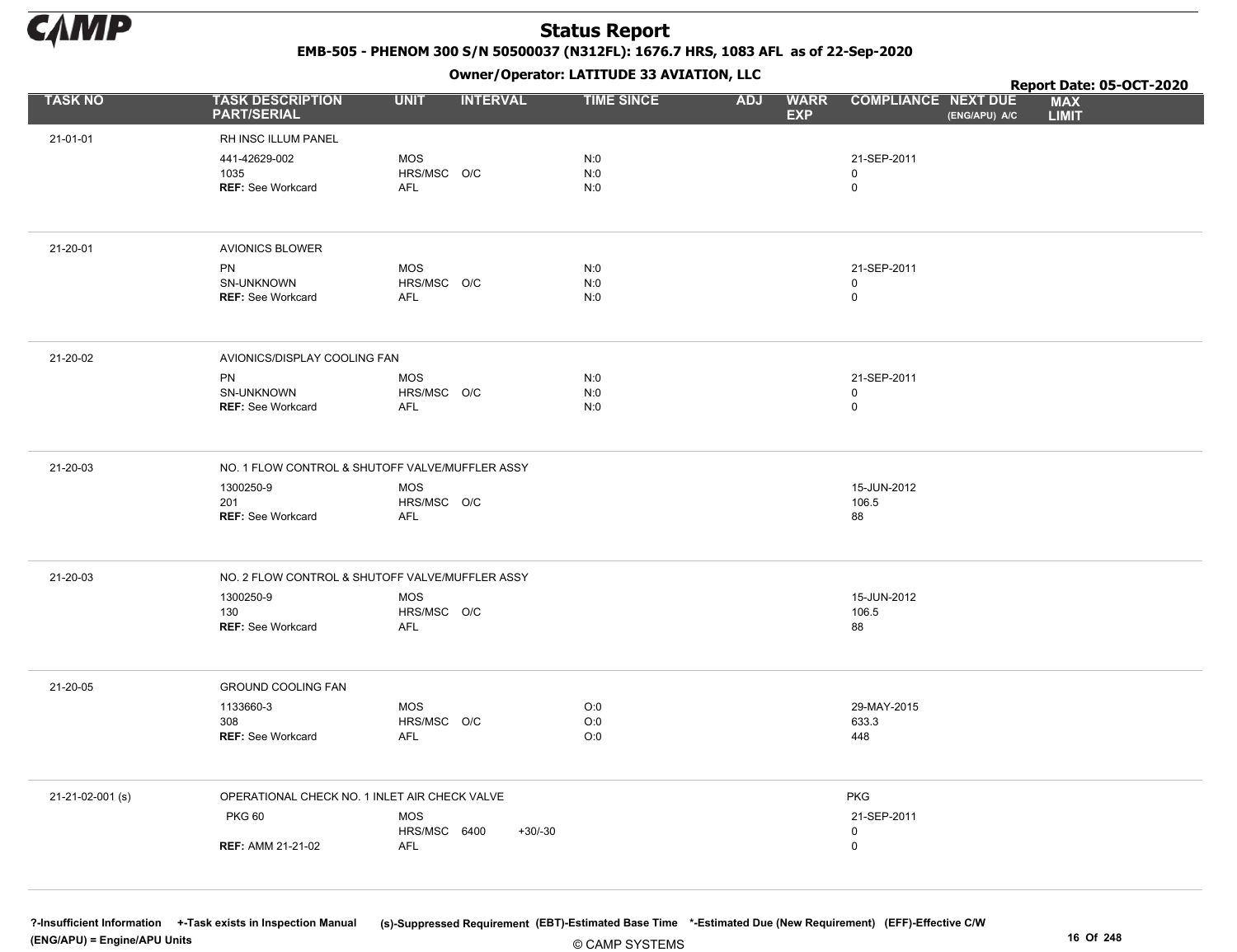

EMB-505 - PHENOM 300 S/N 50500037 (N312FL): 1676.7 HRS, 1083 AFL as of 22-Sep-2020

|                  |                                                 |                            | .               |           |                   |            |                           |                                             | Report Date: 05-OCT-2020   |
|------------------|-------------------------------------------------|----------------------------|-----------------|-----------|-------------------|------------|---------------------------|---------------------------------------------|----------------------------|
| <b>TASK NO</b>   | <b>TASK DESCRIPTION</b><br><b>PART/SERIAL</b>   | <b>UNIT</b>                | <b>INTERVAL</b> |           | <b>TIME SINCE</b> | <b>ADJ</b> | <b>WARR</b><br><b>EXP</b> | <b>COMPLIANCE NEXT DUE</b><br>(ENG/APU) A/C | <b>MAX</b><br><b>LIMIT</b> |
| 21-21-02-001 (s) | OPERATIONAL CHECK NO. 2 INLET AIR CHECK VALVE   |                            |                 |           |                   |            |                           | <b>PKG</b>                                  |                            |
|                  | <b>PKG 60</b>                                   | <b>MOS</b>                 |                 |           |                   |            |                           | 21-SEP-2011                                 |                            |
|                  |                                                 | HRS/MSC 6400               |                 | $+30/-30$ |                   |            |                           | $\mathbf 0$                                 |                            |
|                  | <b>REF: AMM 21-21-02</b>                        | AFL                        |                 |           |                   |            |                           | $\mathbf 0$                                 |                            |
|                  |                                                 |                            |                 |           |                   |            |                           |                                             |                            |
| 21-23-01         | ELECTROMECHANICAL LINEAR ACTUATOR               |                            |                 |           |                   |            |                           |                                             |                            |
|                  | 100000-77                                       | <b>MOS</b>                 |                 |           | N:0               |            |                           | 21-SEP-2011                                 |                            |
|                  | 25039<br><b>REF: See Workcard</b>               | HRS/MSC O/C<br>AFL         |                 |           | N:0<br>N:0        |            |                           | $\mathsf 0$<br>$\mathbf 0$                  |                            |
|                  |                                                 |                            |                 |           |                   |            |                           |                                             |                            |
| 21-23-03         | RAM AIR VALVE                                   |                            |                 |           |                   |            |                           |                                             |                            |
|                  | 505-18030-403                                   | <b>MOS</b>                 |                 |           | N:0               |            |                           | 21-SEP-2011                                 |                            |
|                  | 0000624594<br><b>REF: See Workcard</b>          | HRS/MSC O/C<br>AFL         |                 |           | N:0<br>N:0        |            |                           | $\mathbf 0$<br>$\mathsf 0$                  |                            |
|                  |                                                 |                            |                 |           |                   |            |                           |                                             |                            |
| 21-23-03-002 (s) | OPERATIONAL CHECK OF RAM AIR VALVE POSITION     |                            |                 |           |                   |            |                           | <b>PKG</b>                                  |                            |
|                  | <b>PKG 60</b>                                   | <b>MOS</b>                 |                 |           |                   |            |                           | 21-SEP-2011                                 |                            |
|                  | <b>REF: AMM 21-23-03</b>                        | HRS/MSC 6400<br><b>AFL</b> |                 | $+30/-30$ |                   |            |                           | $\mathsf 0$<br>$\mathbf 0$                  |                            |
|                  |                                                 |                            |                 |           |                   |            |                           |                                             |                            |
| 21-23-03-003 (s) | OPERATIONAL CHECK OF RAM AIR VALVE ACTUATION    |                            |                 |           |                   |            |                           | <b>PKG</b>                                  |                            |
|                  | PKG <sub>1</sub>                                | <b>MOS</b>                 |                 |           |                   |            |                           | 14-APR-2019                                 |                            |
|                  | <b>REF: AMM 21-23-03</b>                        | HRS/MSC 800<br><b>AFL</b>  |                 |           |                   |            |                           | 1206.8<br>793                               |                            |
|                  |                                                 |                            |                 |           |                   |            |                           |                                             |                            |
| 21-23-04-001 (s) | OPERATIONAL CHECK OF RAM AIR CHECK VALVES       |                            |                 |           |                   |            |                           | <b>PKG</b>                                  |                            |
|                  | <b>PKG 60</b>                                   | <b>MOS</b>                 |                 |           |                   |            |                           | 21-SEP-2011                                 |                            |
|                  |                                                 | HRS/MSC 6400               |                 | $+30/-30$ |                   |            |                           | $\mathbf 0$                                 |                            |
|                  | <b>REF: AMM 21-23-04</b>                        | AFL                        |                 |           |                   |            |                           | $\mathsf 0$                                 |                            |
| 21-23-05-001 (s) | GENERAL VISUAL INSPECTION OF GROUND COOLING FAN |                            |                 |           |                   |            |                           | <b>PKG</b>                                  |                            |
|                  | <b>PKG 10</b>                                   | <b>MOS</b>                 |                 |           |                   |            |                           | 27-JUN-2017                                 |                            |
|                  |                                                 | HRS/MSC 1600<br><b>AFL</b> |                 | $+30/-30$ |                   |            |                           | 840.6                                       |                            |
|                  | <b>REF: AMM 21-23-05</b>                        |                            |                 |           |                   |            |                           | 558                                         |                            |
|                  |                                                 |                            |                 |           |                   |            |                           |                                             |                            |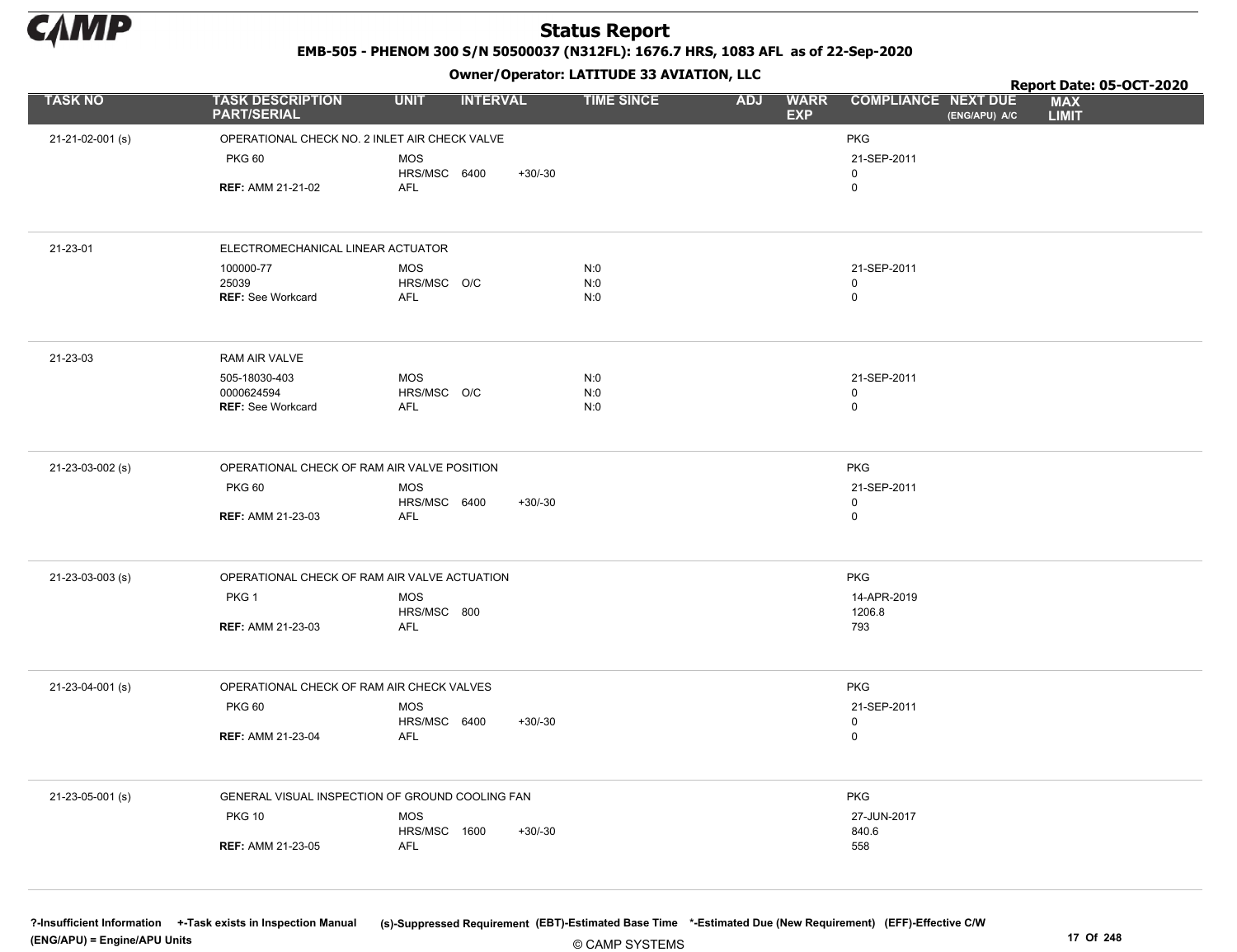

EMB-505 - PHENOM 300 S/N 50500037 (N312FL): 1676.7 HRS, 1083 AFL as of 22-Sep-2020

Owner/Operator: LATITUDE 33 AVIATION, LLC

|                            |                                                                       |                            | .               |           |                   |            |                           |                            |               | Report Date: 05-OCT-2020   |  |
|----------------------------|-----------------------------------------------------------------------|----------------------------|-----------------|-----------|-------------------|------------|---------------------------|----------------------------|---------------|----------------------------|--|
| <b>TASK NO</b>             | <b>TASK DESCRIPTION</b><br><b>PART/SERIAL</b>                         | <b>UNIT</b>                | <b>INTERVAL</b> |           | <b>TIME SINCE</b> | <b>ADJ</b> | <b>WARR</b><br><b>EXP</b> | <b>COMPLIANCE NEXT DUE</b> | (ENG/APU) A/C | <b>MAX</b><br><b>LIMIT</b> |  |
| $+ 21 - 24 - 01 - 001$ (s) | OPERATIONAL CHECK OF IFE COOLING FAN                                  |                            |                 |           |                   |            |                           | <b>PKG</b>                 |               |                            |  |
|                            | <b>PKG 60</b>                                                         | <b>MOS</b>                 |                 |           |                   |            |                           | 21-SEP-2011                |               |                            |  |
|                            |                                                                       | HRS/MSC 6400               |                 | $+15/-30$ |                   |            |                           | $\mathbf 0$                |               |                            |  |
|                            | <b>REF: AMM 21-24-01</b>                                              | AFL                        |                 |           |                   |            |                           | $\mathsf 0$                |               |                            |  |
|                            |                                                                       |                            |                 |           |                   |            |                           |                            |               |                            |  |
| 21-31-00-002 (s)           | OPERATIONAL CHECK OF MANUAL PRESSURIZATION CONTROL MODE               |                            |                 |           |                   |            |                           | <b>PKG</b>                 |               |                            |  |
|                            | PKG <sub>1</sub>                                                      | <b>MOS</b><br>HRS/MSC 800  |                 | $+30/-30$ |                   |            |                           | 14-APR-2019<br>1206.8      |               |                            |  |
|                            | <b>REF: AMM 21-31-00</b>                                              | <b>AFL</b>                 |                 |           |                   |            |                           | 793                        |               |                            |  |
|                            |                                                                       |                            |                 |           |                   |            |                           |                            |               |                            |  |
| 21-31-00-003 (s)           | OPERATIONAL CHECK OF EMERGENCY CABIN DECOMPRESSION (AUTO MODE)        |                            |                 |           |                   |            |                           | <b>PKG</b>                 |               |                            |  |
|                            | PKG <sub>1</sub>                                                      | <b>MOS</b>                 |                 |           |                   |            |                           | 14-APR-2019                |               |                            |  |
|                            | <b>REF: AMM 21-31-00</b>                                              | HRS/MSC 800<br><b>AFL</b>  |                 | $+30/-30$ |                   |            |                           | 1206.8<br>793              |               |                            |  |
|                            |                                                                       |                            |                 |           |                   |            |                           |                            |               |                            |  |
| 21-31-00-004 (s)           | OPERATIONAL CHECK OF ECMU-TO-AVIONICS DIGITAL AND DISCRETE SIGNALS    |                            |                 |           |                   |            |                           | <b>PKG</b>                 |               |                            |  |
|                            | <b>PKG 50</b>                                                         | <b>MOS</b>                 |                 |           |                   |            |                           | 21-SEP-2011                |               |                            |  |
|                            |                                                                       | HRS/MSC 5600               |                 | $+30/-30$ |                   |            |                           | $\mathbf 0$                |               |                            |  |
|                            | <b>REF: AMM 21-31-00</b>                                              | <b>AFL</b>                 |                 |           |                   |            |                           | $\mathsf 0$                |               |                            |  |
| 21-31-00-005 (s)           | OPERATIONAL CHECK OF ECMU-TO-AVIONICS ANALOG SIGNAL                   |                            |                 |           |                   |            |                           | <b>PKG</b>                 |               |                            |  |
|                            | <b>PKG 50</b>                                                         | <b>MOS</b>                 |                 |           |                   |            |                           | 21-SEP-2011                |               |                            |  |
|                            | <b>REF: AMM 21-31-00</b>                                              | HRS/MSC 5600<br><b>AFL</b> |                 | $+30/-30$ |                   |            |                           | $\mathbf 0$<br>$\mathbf 0$ |               |                            |  |
|                            |                                                                       |                            |                 |           |                   |            |                           |                            |               |                            |  |
| 21-31-01                   | (ECMU) - ELECTRONIC CONTROL AND MONITORING UNIT                       |                            |                 |           |                   |            |                           |                            |               |                            |  |
|                            | 2119286-5                                                             | <b>MOS</b>                 |                 |           | N:1               |            |                           | 15-NOV-2011                |               |                            |  |
|                            | 2119286-00635                                                         | HRS/MSC O/C<br><b>AFL</b>  |                 |           | N:0               |            |                           | 26.7                       |               |                            |  |
|                            | <b>REF: See Workcard</b>                                              |                            |                 |           | N:0               |            |                           | 18                         |               |                            |  |
| 21-31-01-001               | RESTORATION (REPAIR) OF ELECTRONIC CONTROL AND MONITORING UNIT (ECMU) |                            |                 |           |                   |            |                           |                            |               |                            |  |
|                            | 2119286-5                                                             | <b>MOS</b>                 |                 |           |                   |            |                           | 15-NOV-2011                |               |                            |  |
|                            | 2119286-00635                                                         | HRS/MSC 5600               |                 | $+30/-30$ |                   |            |                           | 26.7                       | 5626.7        | 5656.7                     |  |
|                            | <b>REF: AMM 21-31-01</b>                                              | AFL                        |                 |           |                   |            |                           | 18                         |               |                            |  |
|                            |                                                                       |                            |                 |           |                   |            |                           |                            |               |                            |  |

© CAMP SYSTEMS ?-Insufficient Information +-Task exists in Inspection Manual (s)-Suppressed Requirement (EBT)-Estimated Base Time \*-Estimated Due (New Requirement) (EFF)-Effective C/W (ENG/APU) = Engine/APU Units 18 Of 248 and the control of 248 and the control of 248 and the control of 248 of 248 and the control of 248 and the control of 248 and the control of 248 and the control of 248 and the contro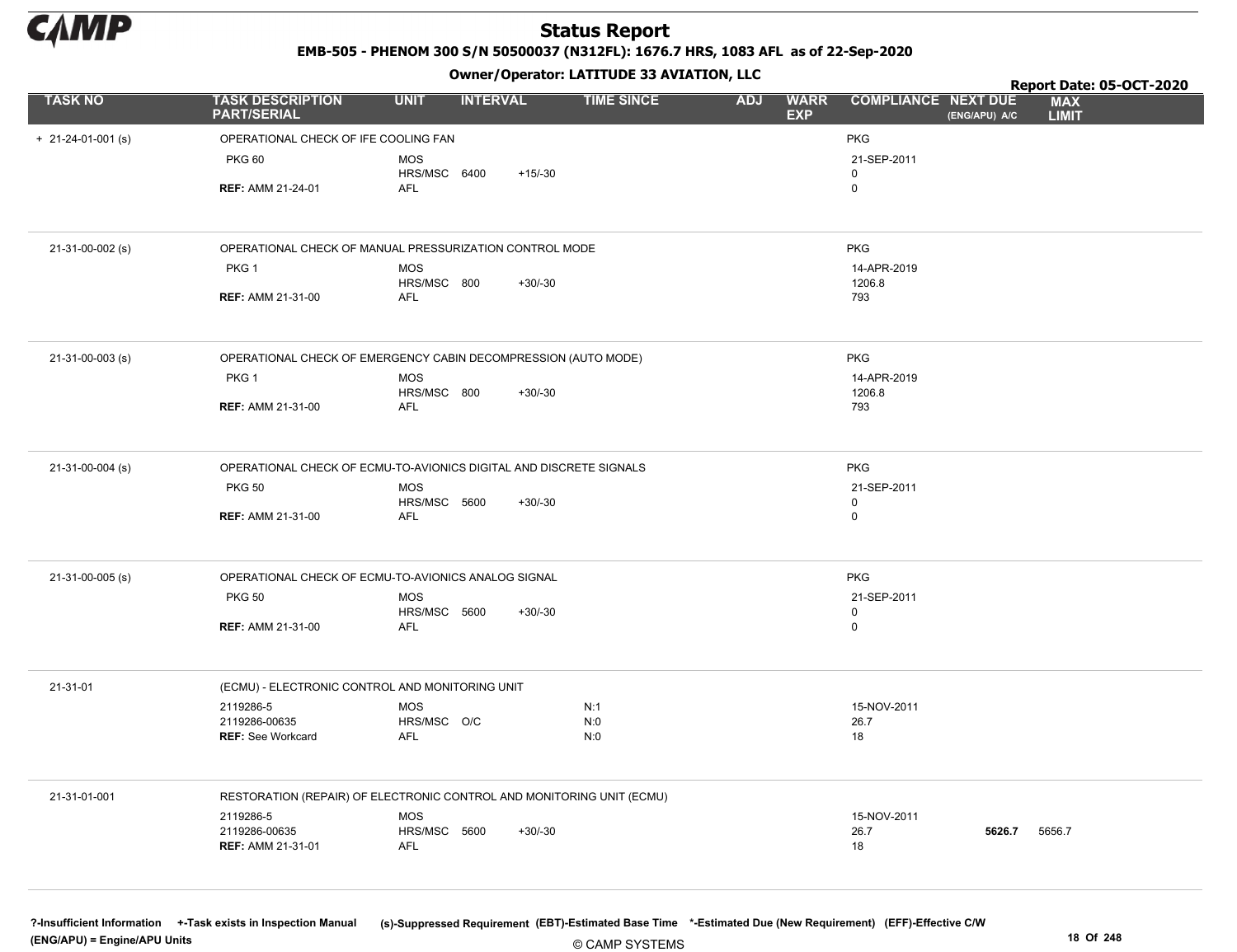

EMB-505 - PHENOM 300 S/N 50500037 (N312FL): 1676.7 HRS, 1083 AFL as of 22-Sep-2020

Owner/Operator: LATITUDE 33 AVIATION, LLC

|                  |                                                      |                                                       | Owner, Operator. EATITODE 33 AVIATION, LECT |                                         | Report Date: 05-OCT-2020         |               |                            |  |
|------------------|------------------------------------------------------|-------------------------------------------------------|---------------------------------------------|-----------------------------------------|----------------------------------|---------------|----------------------------|--|
| <b>TASK NO</b>   | <b>TASK DESCRIPTION</b><br><b>PART/SERIAL</b>        | <b>UNIT</b><br><b>INTERVAL</b>                        | <b>TIME SINCE</b>                           | <b>ADJ</b><br><b>WARR</b><br><b>EXP</b> | <b>COMPLIANCE NEXT DUE</b>       | (ENG/APU) A/C | <b>MAX</b><br><b>LIMIT</b> |  |
| 21-31-02         | OUTFLOW VALVE                                        |                                                       |                                             |                                         |                                  |               |                            |  |
|                  | 103922-1<br>103922-00033<br><b>REF: See Workcard</b> | MOS<br>HRS/MSC O/C<br>AFL                             | N:0<br>N:0<br>N:0                           |                                         | 21-SEP-2011<br>0<br>0            |               |                            |  |
| 21-31-02-001     | RESTORATION (REPAIR) OF OUTFLOW VALVE                |                                                       |                                             |                                         |                                  |               |                            |  |
|                  | 103922-1<br>103922-00033<br><b>REF: AMM 21-31-02</b> | MOS<br><b>HRS/MSC 7200</b><br>$+30/-30$<br>AFL        |                                             |                                         | 21-SEP-2011<br>0<br>0            | 7200          | 7230                       |  |
| 21-31-03         | NEGATIVE PRESSURE RELIEF (NPR) VALVE                 |                                                       |                                             |                                         |                                  |               |                            |  |
|                  | 130664-2<br>34163-0265<br><b>REF: See Workcard</b>   | MOS<br>HRS/MSC O/C<br>AFL                             | N:0<br>N:0<br>N:0                           |                                         | 21-SEP-2011<br>0<br>0            |               |                            |  |
| 21-31-03-001 (s) |                                                      | OPERATIONAL CHECK OF NEGATIVE PRESSURE RELIEF VALVE   |                                             |                                         | PKG                              |               |                            |  |
|                  | <b>PKG 50</b><br><b>REF: AMM 21-31-03</b>            | <b>MOS</b><br>HRS/MSC 5600<br>$+30/-30$<br><b>AFL</b> |                                             |                                         | 21-SEP-2011<br>0<br>0            |               |                            |  |
| 21-31-04         | PRESSURE RELIEF (PRV) VALVE                          |                                                       |                                             |                                         |                                  |               |                            |  |
|                  | 103918-2<br>103918-00080<br>REF: See Workcard        | <b>MOS</b><br>HRS/MSC O/C<br>AFL                      | N:0<br>N:0<br>N:0                           |                                         | 21-SEP-2011<br>0<br>0            |               |                            |  |
| 21-31-04-001 (s) | FUNCTIONAL CHECK OF PRESSURE RELIEF VALVE            |                                                       |                                             |                                         | PKG                              |               |                            |  |
|                  | <b>PKG 50</b>                                        | <b>MOS</b><br>HRS/MSC 5600<br>$+30/-30$               |                                             |                                         | 21-SEP-2011<br>0                 |               |                            |  |
|                  | <b>REF: AMM 21-31-04</b>                             | AFL                                                   |                                             |                                         | 0                                |               |                            |  |
| 21-41-01         | BHS SHUT-OFF VALVE                                   |                                                       |                                             |                                         |                                  |               |                            |  |
|                  | PN<br>SN-UNKNOWN<br>REF: See Workcard                | <b>MOS</b><br>HRS/MSC O/C<br>AFL                      | N:0<br>N:0<br>N:0                           |                                         | 21-SEP-2011<br>0<br>$\mathsf{O}$ |               |                            |  |
|                  |                                                      |                                                       |                                             |                                         |                                  |               |                            |  |

?-Insufficient Information +-Task exists in Inspection Manual (s)-Suppressed Requirement (EBT)-Estimated Base Time \*-Estimated Due (New Requirement) (EFF)-Effective C/W (ENG/APU) = Engine/APU Units 19 Of 248 and the control of the control of the control of the control of the control of the control of the control of the control of the control of the control of the control of the control o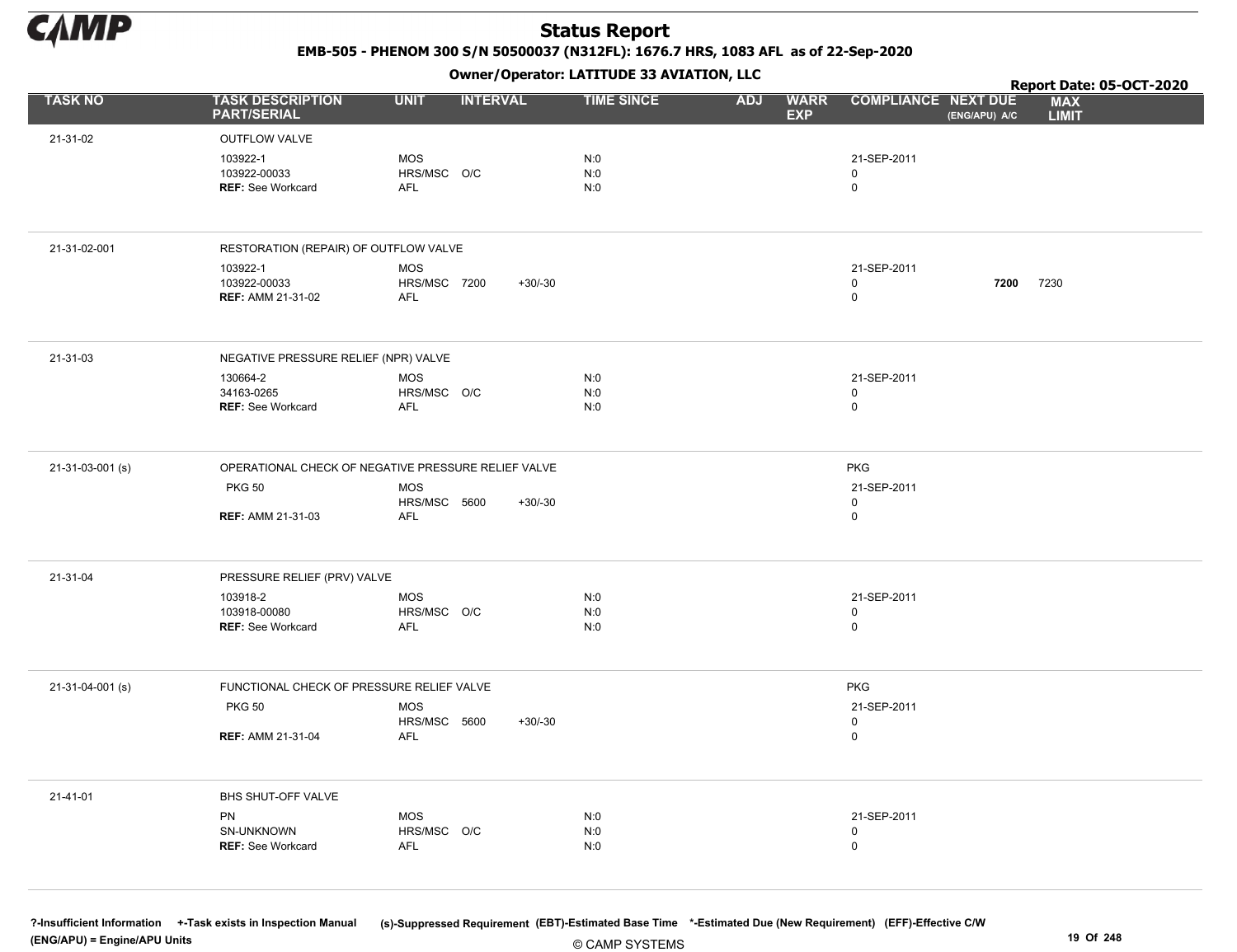

EMB-505 - PHENOM 300 S/N 50500037 (N312FL): 1676.7 HRS, 1083 AFL as of 22-Sep-2020

Owner/Operator: LATITUDE 33 AVIATION, LLC

|                  |                                                 | .                                                       |                   |                                         |                                             | Report Date: 05-OCT-2020   |
|------------------|-------------------------------------------------|---------------------------------------------------------|-------------------|-----------------------------------------|---------------------------------------------|----------------------------|
| <b>TASK NO</b>   | <b>TASK DESCRIPTION</b><br><b>PART/SERIAL</b>   | <b>UNIT</b><br><b>INTERVAL</b>                          | <b>TIME SINCE</b> | <b>ADJ</b><br><b>WARR</b><br><b>EXP</b> | <b>COMPLIANCE NEXT DUE</b><br>(ENG/APU) A/C | <b>MAX</b><br><b>LIMIT</b> |
| 21-41-04         |                                                 | RH REAR W302, BASIC / BASIC G1000 / BASIC G3000 HARNESS |                   |                                         |                                             |                            |
|                  | <b>PN</b>                                       | <b>MOS</b>                                              | N:0               |                                         | 21-SEP-2011                                 |                            |
|                  | SN-UNKNOWN                                      | HRS/MSC O/C                                             | N:0               |                                         | 0                                           |                            |
|                  | <b>REF: See Workcard</b>                        | <b>AFL</b>                                              | N:0               |                                         | 0                                           |                            |
|                  |                                                 |                                                         |                   |                                         |                                             |                            |
| 21-52-01         | CDM - COMPRESSOR                                |                                                         |                   |                                         |                                             |                            |
|                  | 1133640-5                                       | <b>MOS</b>                                              |                   |                                         | 18-JUL-2018                                 |                            |
|                  | 175                                             | HRS/MSC O/C                                             |                   |                                         | 1036                                        |                            |
|                  | <b>REF: See Workcard</b>                        | <b>AFL</b>                                              |                   |                                         | 668                                         |                            |
| 21-52-01-002     | DISCARD OF COMPRESSOR DRIVE MODULE BELT         |                                                         |                   |                                         |                                             |                            |
|                  |                                                 | <b>MOS</b>                                              |                   |                                         | 27-JUN-2017                                 |                            |
|                  |                                                 | HRS/MSC 2000<br>$+30/-30$                               |                   |                                         | 840.6<br>2840.6                             | 2870.6                     |
|                  | <b>REF: AMM 21-52-01</b>                        | <b>AFL</b>                                              |                   |                                         | 558                                         |                            |
| 21-52-01-003 (s) | FUNCTIONAL CHECK OF COMPRESSOR BELT TENSION     |                                                         |                   |                                         | <b>PKG</b>                                  |                            |
|                  | PKG <sub>1</sub>                                | <b>MOS</b>                                              |                   |                                         | 14-APR-2019                                 |                            |
|                  | <b>REF: AMM 21-52-01</b>                        | HRS/MSC 800<br>$+30/-30$<br><b>AFL</b>                  |                   |                                         | 1206.8<br>793                               |                            |
|                  |                                                 |                                                         |                   |                                         |                                             |                            |
| 21-52-01-004     | RESTORATION (OVERHAUL) CDM - COMPRESSOR         |                                                         |                   |                                         |                                             |                            |
|                  | 1133640-5                                       | <b>MOS</b>                                              |                   |                                         | 04-JAN-2015                                 |                            |
|                  | 175                                             | $+30/-30$<br>HRS/MSC 2000                               |                   |                                         | 2513.6<br>513.6                             | 2543.6                     |
|                  | <b>REF: AMM 21-52-01</b>                        | <b>AFL</b>                                              |                   |                                         | 356                                         |                            |
| 21-52-03         | SYSTEM AIR CONDITION CABIN EVAPORATOR MODULE    |                                                         |                   |                                         |                                             |                            |
|                  | 1133860-4                                       | <b>MOS</b>                                              | N:0               |                                         |                                             |                            |
|                  | 137<br><b>REF: See Workcard</b>                 | HRS/MSC O/C<br><b>AFL</b>                               | N:0<br>N:0        |                                         | 58<br>25                                    |                            |
|                  |                                                 |                                                         |                   |                                         |                                             |                            |
| 21-52-03-001 (s) | GENERAL VISUAL INSPECTION OF EVAPORATOR MODULES |                                                         |                   |                                         | <b>PKG</b>                                  |                            |
|                  | PKG <sub>1</sub>                                | <b>MOS</b>                                              |                   |                                         | 14-APR-2019                                 |                            |
|                  |                                                 | HRS/MSC 800<br>$+30/-30$                                |                   |                                         | 1206.8                                      |                            |
|                  | <b>REF: AMM 21-52-03</b>                        | <b>AFL</b>                                              |                   |                                         | 793                                         |                            |
|                  |                                                 |                                                         |                   |                                         |                                             |                            |

© CAMP SYSTEMS ?-Insufficient Information +-Task exists in Inspection Manual (s)-Suppressed Requirement (EBT)-Estimated Base Time \*-Estimated Due (New Requirement) (EFF)-Effective C/W (ENG/APU) = Engine/APU Units 20 Of 248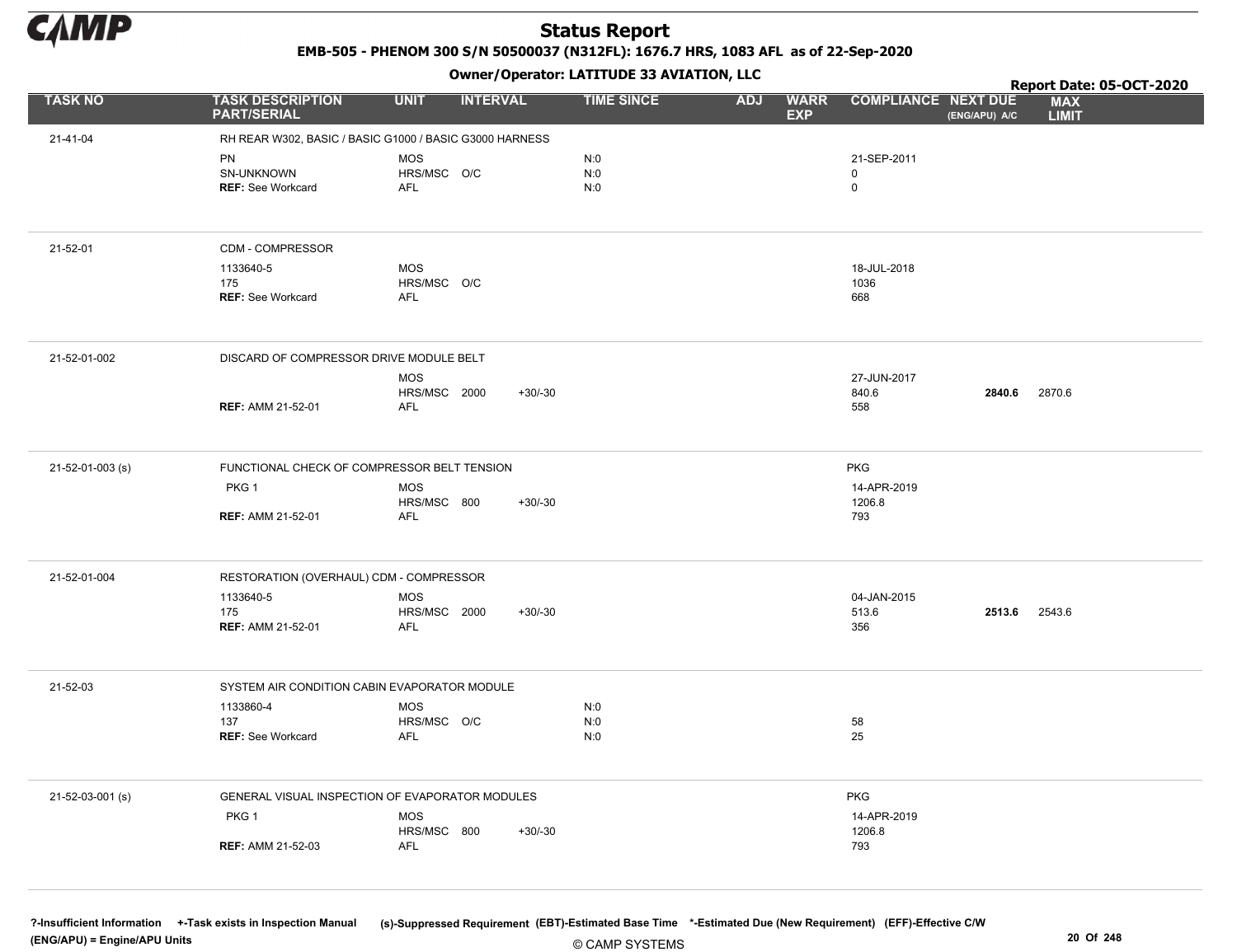

EMB-505 - PHENOM 300 S/N 50500037 (N312FL): 1676.7 HRS, 1083 AFL as of 22-Sep-2020

Owner/Operator: LATITUDE 33 AVIATION, LLC

|                  |                                                        |                       | .               |                   |                                         |                                             | Report Date: 05-OCT-2020   |
|------------------|--------------------------------------------------------|-----------------------|-----------------|-------------------|-----------------------------------------|---------------------------------------------|----------------------------|
| <b>TASK NO</b>   | <b>TASK DESCRIPTION</b><br><b>PART/SERIAL</b>          | <b>UNIT</b>           | <b>INTERVAL</b> | <b>TIME SINCE</b> | <b>WARR</b><br><b>ADJ</b><br><b>EXP</b> | <b>COMPLIANCE NEXT DUE</b><br>(ENG/APU) A/C | <b>MAX</b><br><b>LIMIT</b> |
| 21-52-04         | FORWARD FUSELAGE FWD EVAPORATOR, VCS SYSTEM BLOWER     |                       |                 |                   |                                         |                                             |                            |
|                  | 1133850-104                                            | <b>MOS</b>            |                 | N:0               |                                         | 21-SEP-2011                                 |                            |
|                  | 397                                                    | HRS/MSC O/C           |                 | N:0               |                                         | 0                                           |                            |
|                  | <b>REF: See Workcard</b>                               | <b>AFL</b>            |                 | N:0               |                                         | $\mathsf{O}$                                |                            |
|                  |                                                        |                       |                 |                   |                                         |                                             |                            |
| 21-52-06-001 (s) | SERVICING OF VCS REFRIGERANT FLUID                     |                       |                 |                   |                                         | <b>PKG</b>                                  |                            |
|                  | <b>PKG 80</b>                                          | <b>MOS</b>            | 12              |                   |                                         | 05-MAY-2020                                 |                            |
|                  | <b>REF: AMM 12-17-00</b>                               | HRS/MSC<br><b>AFL</b> |                 |                   |                                         | 1528.2<br>990                               |                            |
|                  |                                                        |                       |                 |                   |                                         |                                             |                            |
| 21-52-08         | AIR CONDITION CONDENSER ASSEMBLY                       |                       |                 |                   |                                         |                                             |                            |
|                  | 1133760-2                                              | <b>MOS</b>            |                 | N:0               |                                         | 21-SEP-2011                                 |                            |
|                  | 154                                                    | HRS/MSC O/C           |                 | N:0               |                                         | 0                                           |                            |
|                  | <b>REF: See Workcard</b>                               | <b>AFL</b>            |                 | N:0               |                                         | $\mathsf 0$                                 |                            |
| 21-52-08-001 (s) | GENERAL VISUAL INSPECTION OF VCS CONDENSER             |                       |                 |                   |                                         | <b>PKG</b>                                  |                            |
|                  | <b>PKG 10</b>                                          | <b>MOS</b>            |                 |                   |                                         | 27-JUN-2017                                 |                            |
|                  | <b>REF: AMM 21-52-08</b>                               | HRS/MSC 1600<br>AFL   | $+30/-30$       |                   |                                         | 840.6<br>558                                |                            |
|                  |                                                        |                       |                 |                   |                                         |                                             |                            |
| 21-52-09         | AIR CONDITION MIX FLOW CONDENSER FAN                   |                       |                 |                   |                                         |                                             |                            |
|                  | 1133720-3                                              | <b>MOS</b>            |                 | N:0               |                                         | 21-SEP-2011                                 |                            |
|                  | 164                                                    | HRS/MSC O/C           |                 | N:0               |                                         | 0                                           |                            |
|                  | <b>REF: See Workcard</b>                               | AFL                   |                 | N:0               |                                         | 0                                           |                            |
| 21-52-10         | AIR CONDITION BLEED AIR HEAT EXCHANGER                 |                       |                 |                   |                                         |                                             |                            |
|                  | 1320260-2                                              | <b>MOS</b>            |                 | N:0               |                                         | 21-SEP-2011                                 |                            |
|                  | 150                                                    | HRS/MSC O/C           |                 | N:0               |                                         | 0                                           |                            |
|                  | REF: See Workcard                                      | AFL                   |                 | N:0               |                                         | $\mathsf 0$                                 |                            |
| 21-61-00-001 (s) | OPERATIONAL CHECK OF MANUAL TEMPERATURE CONTROL SYSTEM |                       |                 |                   |                                         | <b>PKG</b>                                  |                            |
|                  | PKG <sub>1</sub>                                       | <b>MOS</b>            |                 |                   |                                         | 14-APR-2019                                 |                            |
|                  |                                                        | HRS/MSC 800           | $+30/-30$       |                   |                                         | 1206.8                                      |                            |
|                  | <b>REF: AMM 21-61-00</b>                               | <b>AFL</b>            |                 |                   |                                         | 793                                         |                            |
|                  |                                                        |                       |                 |                   |                                         |                                             |                            |

© CAMP SYSTEMS ?-Insufficient Information +-Task exists in Inspection Manual (s)-Suppressed Requirement (EBT)-Estimated Base Time \*-Estimated Due (New Requirement) (EFF)-Effective C/W (ENG/APU) = Engine/APU Units 21 Of 248 and 21 Of 248 and 21 Of 248 and 21 Of 248 and 21 Of 248 and 21 Of 248 and 21 Of 248 and 21 Of 248 and 21 Of 248 and 21 Of 248 and 21 Of 248 and 21 Of 248 and 21 Of 248 and 21 Of 248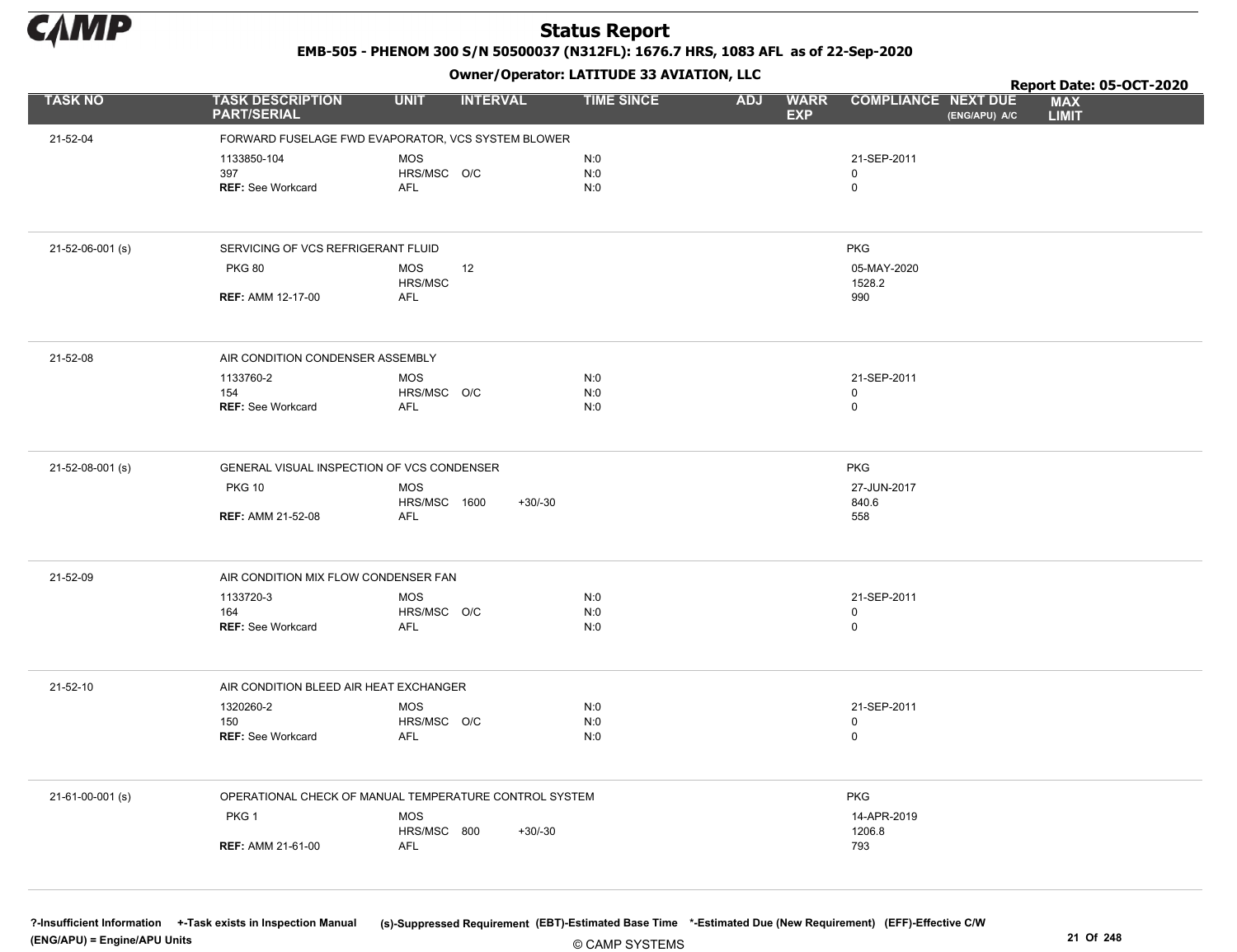

EMB-505 - PHENOM 300 S/N 50500037 (N312FL): 1676.7 HRS, 1083 AFL as of 22-Sep-2020

Owner/Operator: LATITUDE 33 AVIATION, LLC

|                  |                                                |                                                   | Owner/Operator. EATITODE 33 AVIATION, LLC |                                         | Report Date: 05-OCT-2020                  |               |                            |  |
|------------------|------------------------------------------------|---------------------------------------------------|-------------------------------------------|-----------------------------------------|-------------------------------------------|---------------|----------------------------|--|
| <b>TASK NO</b>   | <b>TASK DESCRIPTION</b><br><b>PART/SERIAL</b>  | <b>UNIT</b><br><b>INTERVAL</b>                    | <b>TIME SINCE</b>                         | <b>ADJ</b><br><b>WARR</b><br><b>EXP</b> | <b>COMPLIANCE NEXT DUE</b>                | (ENG/APU) A/C | <b>MAX</b><br><b>LIMIT</b> |  |
| 21-61-01         | <b>ECS TEMPERATURE CONTROLLER</b>              |                                                   |                                           |                                         |                                           |               |                            |  |
|                  | 1300670-6<br>00131<br><b>REF: See Workcard</b> | <b>MOS</b><br>HRS/MSC O/C<br>AFL                  |                                           |                                         | 16-MAY-2013<br>270.6<br>185               |               |                            |  |
| 21-61-03         | LEFT REAR DUCT TEMPERATURE SENSOR/SWITCH       |                                                   |                                           |                                         |                                           |               |                            |  |
|                  | 1300450-10<br>1244<br><b>REF: See Workcard</b> | <b>MOS</b><br>HRS/MSC O/C<br><b>AFL</b>           | N:0<br>N:0<br>N:0                         |                                         | 21-SEP-2011<br>$\mathsf 0$<br>$\mathbf 0$ |               |                            |  |
| 21-61-03         | RIGHT REAR DUCT TEMPERATURE SENSOR/SWITCH      |                                                   |                                           |                                         |                                           |               |                            |  |
|                  | 1300450-10<br>1292<br><b>REF: See Workcard</b> | <b>MOS</b><br>HRS/MSC O/C<br>AFL                  | N:0<br>N:0<br>N:0                         |                                         | 21-SEP-2011<br>$\mathbf 0$<br>$\mathsf 0$ |               |                            |  |
| 21-61-04         | COCKPIT DUCT TEMPERATURE SENSOR/SWITCH         |                                                   |                                           |                                         |                                           |               |                            |  |
|                  | 1300450-10<br>1185<br><b>REF: See Workcard</b> | <b>MOS</b><br>HRS/MSC O/C<br><b>AFL</b>           | N:0<br>N:0<br>N:0                         |                                         | 21-SEP-2011<br>$\mathbf 0$<br>$\mathsf 0$ |               |                            |  |
| 21-61-05         | CABIN PASSENGER DUCT TEMPERATURE SENSOR/SWITCH |                                                   |                                           |                                         |                                           |               |                            |  |
|                  | 1300450-10<br>1299<br><b>REF: See Workcard</b> | MOS<br>HRS/MSC O/C<br><b>AFL</b>                  | N:0<br>N:0<br>N:0                         |                                         | 21-SEP-2011<br>$\mathsf 0$<br>$\mathsf 0$ |               |                            |  |
| 21-61-06-001 (s) |                                                | OPERATIONAL CHECK OF E-BAY OVERTEMPERATURE SENSOR |                                           |                                         | <b>PKG</b>                                |               |                            |  |
|                  | <b>PKG 60</b>                                  | <b>MOS</b><br>HRS/MSC 6400<br>$+30/-30$           |                                           |                                         | 21-SEP-2011<br>$\mathsf 0$                |               |                            |  |
|                  | <b>REF: AMM 21-61-06</b>                       | AFL                                               |                                           |                                         | $\mathsf 0$                               |               |                            |  |
| 215207-0101      | <b>RECEIVER</b>                                |                                                   |                                           |                                         |                                           |               |                            |  |
|                  | 1134275-12<br>8004905424<br>REF:               | <b>MOS</b><br>HRS/MSC O/C<br>AFL                  |                                           |                                         | 05-JUL-2013                               |               |                            |  |
|                  |                                                |                                                   |                                           |                                         |                                           |               |                            |  |

CHAPTER 22 AUTO FLIGHT

?-Insufficient Information +-Task exists in Inspection Manual (s)-Suppressed Requirement (EBT)-Estimated Base Time \*-Estimated Due (New Requirement) (EFF)-Effective C/W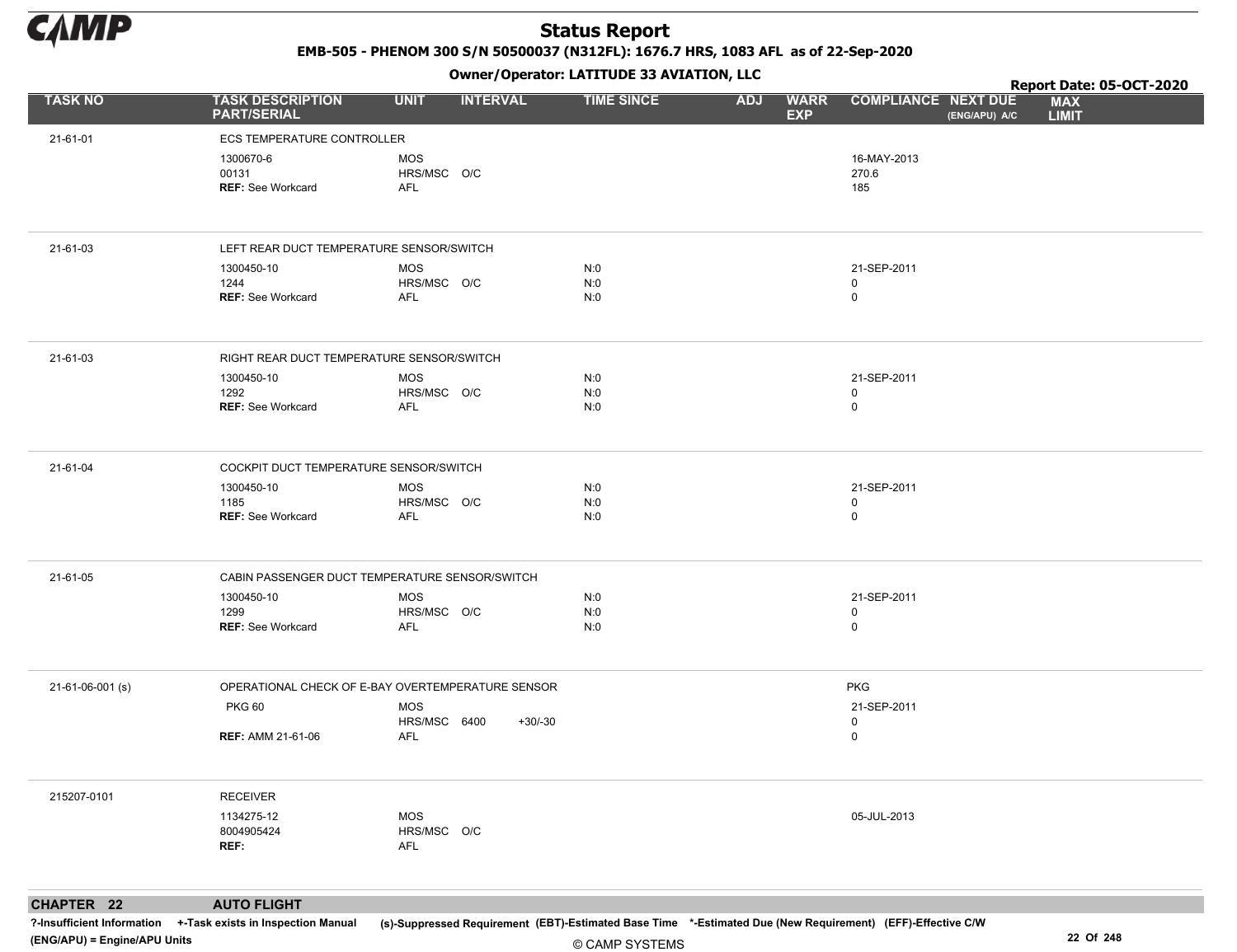

EMB-505 - PHENOM 300 S/N 50500037 (N312FL): 1676.7 HRS, 1083 AFL as of 22-Sep-2020

Owner/Operator: LATITUDE 33 AVIATION, LLC

|                      | Owner, Operator: EATITODE 33 AVIATION, LEC                   |                                          |                 |                       |                   |            |                           |                              |               | Report Date: 05-OCT-2020   |
|----------------------|--------------------------------------------------------------|------------------------------------------|-----------------|-----------------------|-------------------|------------|---------------------------|------------------------------|---------------|----------------------------|
| <b>TASK NO</b>       | <b>TASK DESCRIPTION</b><br><b>PART/SERIAL</b>                | <b>UNIT</b>                              | <b>INTERVAL</b> |                       | <b>TIME SINCE</b> | <b>ADJ</b> | <b>WARR</b><br><b>EXP</b> | <b>COMPLIANCE NEXT DUE</b>   | (ENG/APU) A/C | <b>MAX</b><br><b>LIMIT</b> |
| 22-11-00             | GMC 715 GUIDANCE PANEL                                       |                                          |                 |                       |                   |            |                           |                              |               |                            |
|                      | 011-01430-00<br>15900415<br><b>REF: See Workcard</b>         | <b>MOS</b><br>HRS/MSC O/C<br><b>AFL</b>  |                 |                       | N:0<br>N:0<br>N:0 |            |                           | 21-SEP-2011<br>0<br>0        |               |                            |
| 22-11-00-001         | FUNCTIONAL CHECK AILERON GSA 81 LOW TORQUE AUTOPILOT SERVO   |                                          |                 |                       |                   |            |                           |                              |               |                            |
| <b>AIRWORTHINESS</b> | <b>REF: AMM 22-11-00</b>                                     | <b>MOS</b><br>HRS/MSC<br><b>AFL</b>      | 12              | $+30d/-30d$           |                   | 24         |                           | 05-MAY-2020<br>1528.2<br>990 | 29-MAY-2021   | 28-JUN-2021                |
| 22-11-00-001         | FUNCTIONAL CHECK ELEVATOR GSA 81 LOW TORQUE AUTOPILOT SERVO  |                                          |                 |                       |                   |            |                           |                              |               |                            |
| <b>AIRWORTHINESS</b> | <b>REF: AMM 22-11-00</b>                                     | <b>MOS</b><br>HRS/MSC<br><b>AFL</b>      | 12              | $+30d/-30d$           |                   | 24         |                           | 05-MAY-2020<br>1528.2<br>990 | 29-MAY-2021   | 28-JUN-2021                |
| 22-11-00-001         | FUNCTIONAL CHECK RUDDER GSA 81 LOW TORQUE AUTOPILOT SERVO    |                                          |                 |                       |                   |            |                           |                              |               |                            |
| <b>AIRWORTHINESS</b> | <b>REF: AMM 22-11-00</b>                                     | MOS<br>HRS/MSC<br><b>AFL</b>             | 12              | $+30d/-30d$           |                   | 24         |                           | 05-MAY-2020<br>1528.2<br>990 | 29-MAY-2021   | 28-JUN-2021                |
| 22-11-00-001         | FUNCTIONAL CHECK TAIL CONE GSA 80 HIGH SPEED AUTOPILOT SERVO |                                          |                 |                       |                   |            |                           |                              |               |                            |
| <b>AIRWORTHINESS</b> | <b>REF: AMM 22-11-00</b>                                     | <b>MOS</b><br>HRS/MSC<br><b>AFL</b>      | 12              | $+30d/-30d$           |                   | 24         |                           | 05-MAY-2020<br>1528.2<br>990 | 29-MAY-2021   | 28-JUN-2021                |
| 22-11-00-002 (s)     | LUBRICATION OF SERVO ACTUATORS                               |                                          |                 |                       |                   |            |                           | <b>PKG</b>                   |               |                            |
|                      | <b>PKG 80</b>                                                | <b>MOS</b><br>HRS/MSC                    | 12              | $+30d/-30d$           |                   |            |                           | 27-JUN-2019<br>1275.4        |               |                            |
|                      | <b>REF: AMM 22-11-00</b>                                     | <b>AFL</b>                               |                 |                       |                   |            |                           | 845                          |               |                            |
| 22-11-00-003 (s)     | DETAILED INSPECTION OF AUTOPILOT SERVO CABLE                 |                                          |                 |                       |                   |            |                           | <b>PKG</b>                   |               |                            |
|                      | <b>PKG 42</b><br><b>REF: AMM 22-11-00</b>                    | <b>MOS</b><br>HRS/MSC 3200<br><b>AFL</b> | 60              | $+1m/1m$<br>$+30/-30$ |                   |            |                           | 27-MAY-2016<br>688.1<br>478  |               |                            |
|                      |                                                              |                                          |                 |                       |                   |            |                           |                              |               |                            |

© CAMP SYSTEMS ?-Insufficient Information +-Task exists in Inspection Manual (s)-Suppressed Requirement (EBT)-Estimated Base Time \*-Estimated Due (New Requirement) (EFF)-Effective C/W (ENG/APU) = Engine/APU Units 23 Of 248 and 248 and 248 and 248 and 248 and 248 and 25 Of 248 and 25 Of 248 and 25 Of 248 and 25 Of 248 and 25 Of 248 and 25 Of 248 and 25 Of 248 and 25 Of 248 and 25 Of 248 and 25 Of 248 an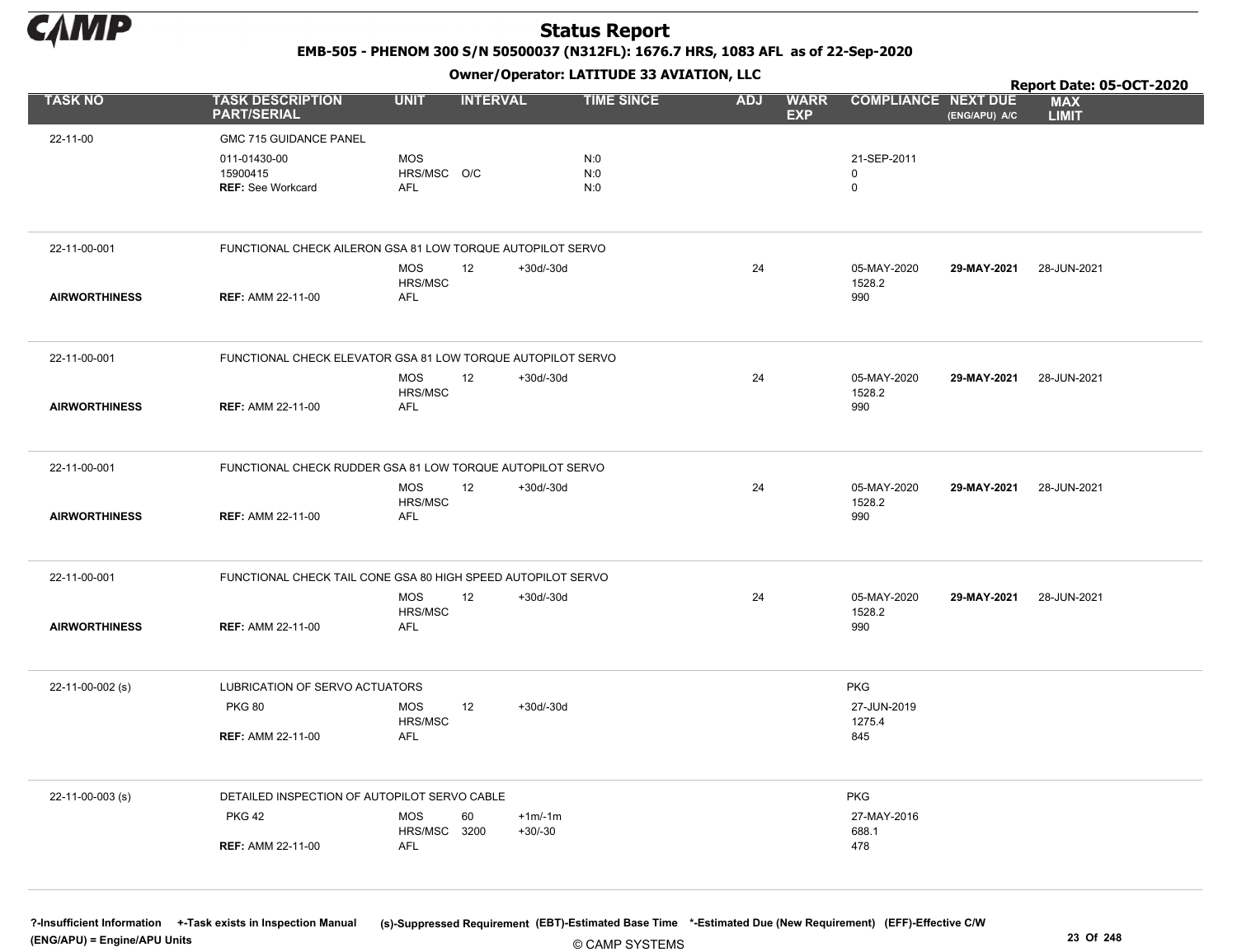

EMB-505 - PHENOM 300 S/N 50500037 (N312FL): 1676.7 HRS, 1083 AFL as of 22-Sep-2020

Owner/Operator: LATITUDE 33 AVIATION, LLC

|                |                                               | .                              |                   |                                         |                                             | Report Date: 05-OCT-2020   |
|----------------|-----------------------------------------------|--------------------------------|-------------------|-----------------------------------------|---------------------------------------------|----------------------------|
| <b>TASK NO</b> | <b>TASK DESCRIPTION</b><br><b>PART/SERIAL</b> | <b>UNIT</b><br><b>INTERVAL</b> | <b>TIME SINCE</b> | <b>ADJ</b><br><b>WARR</b><br><b>EXP</b> | <b>COMPLIANCE NEXT DUE</b><br>(ENG/APU) A/C | <b>MAX</b><br><b>LIMIT</b> |
| 22-11-01       | TAIL CONE GSA 80 HIGH SPEED AUTOPILOT SERVO   |                                |                   |                                         |                                             |                            |
|                | 011-00877-21                                  | <b>MOS</b>                     | N:0               |                                         | 21-SEP-2011                                 |                            |
|                | 1A0005570                                     | HRS/MSC O/C                    | N:0               |                                         | 0                                           |                            |
|                | <b>REF: See Workcard</b>                      | AFL                            | N:0               |                                         | 0                                           |                            |
|                |                                               |                                |                   |                                         |                                             |                            |
| 22-11-02       | AILERON GSA 81 LOW TORQUE AUTOPILOT SERVO     |                                |                   |                                         |                                             |                            |
|                | 011-00878-20<br>1A1006040                     | <b>MOS</b><br>HRS/MSC O/C      | N:0<br>N:0        |                                         | 21-SEP-2011<br>0                            |                            |
|                | <b>REF: See Workcard</b>                      | <b>AFL</b>                     | N:0               |                                         | 0                                           |                            |
|                |                                               |                                |                   |                                         |                                             |                            |
| 22-11-02       | ELEVATOR GSA 81 LOW TORQUE AUTOPILOT SERVO    |                                |                   |                                         |                                             |                            |
|                | 011-00878-20                                  | <b>MOS</b>                     | N:0               |                                         | 21-SEP-2011                                 |                            |
|                | 1A1005999<br><b>REF: See Workcard</b>         | HRS/MSC O/C<br><b>AFL</b>      | N:0<br>N:0        |                                         | 0<br>0                                      |                            |
|                |                                               |                                |                   |                                         |                                             |                            |
|                |                                               |                                |                   |                                         |                                             |                            |
| 22-11-02       | RUDDER GSA 81 LOW TORQUE AUTOPILOT SERVO      |                                |                   |                                         |                                             |                            |
|                | 011-00878-20                                  | MOS                            | N:0               |                                         | 21-SEP-2011                                 |                            |
|                | 1A1006018<br><b>REF: See Workcard</b>         | HRS/MSC O/C<br>AFL             | N:0<br>N:0        |                                         | 0<br>0                                      |                            |
|                |                                               |                                |                   |                                         |                                             |                            |
| 22-11-03       | AILERON GSM 86 AUTOPILOT SERVO MOUNT          |                                |                   |                                         |                                             |                            |
|                | 011-01904-00                                  | <b>MOS</b>                     | N:0               |                                         | 21-SEP-2011                                 |                            |
|                | 1GK005599                                     | HRS/MSC O/C                    | N:0               |                                         | 0                                           |                            |
|                | <b>REF: See Workcard</b>                      | AFL                            | N:0               |                                         | 0                                           |                            |
|                |                                               |                                |                   |                                         |                                             |                            |
| 22-11-06       | ELEVATOR GSM 86 AUTOPILOT SERVO MOUNT         |                                |                   |                                         |                                             |                            |
|                | 011-01904-00                                  | <b>MOS</b>                     | N:0               |                                         | 21-SEP-2011                                 |                            |
|                | 1GK005489<br><b>REF: See Workcard</b>         | HRS/MSC O/C<br>AFL             | N:0<br>N:0        |                                         | 0<br>0                                      |                            |
|                |                                               |                                |                   |                                         |                                             |                            |
| 22-11-09       | RUDDER GSM 86 AUTOPILOT SERVO MOUNT           |                                |                   |                                         |                                             |                            |
|                | 011-01904-00                                  | <b>MOS</b>                     | N:0               |                                         | 21-SEP-2011                                 |                            |
|                | 1GK005494                                     | HRS/MSC O/C                    | N:0               |                                         | 0                                           |                            |
|                | REF: See Workcard                             | <b>AFL</b>                     | N:0               |                                         | 0                                           |                            |
|                |                                               |                                |                   |                                         |                                             |                            |
|                |                                               |                                |                   |                                         |                                             |                            |

© CAMP SYSTEMS ?-Insufficient Information +-Task exists in Inspection Manual (s)-Suppressed Requirement (EBT)-Estimated Base Time \*-Estimated Due (New Requirement) (EFF)-Effective C/W (ENG/APU) = Engine/APU Units 24 Of 248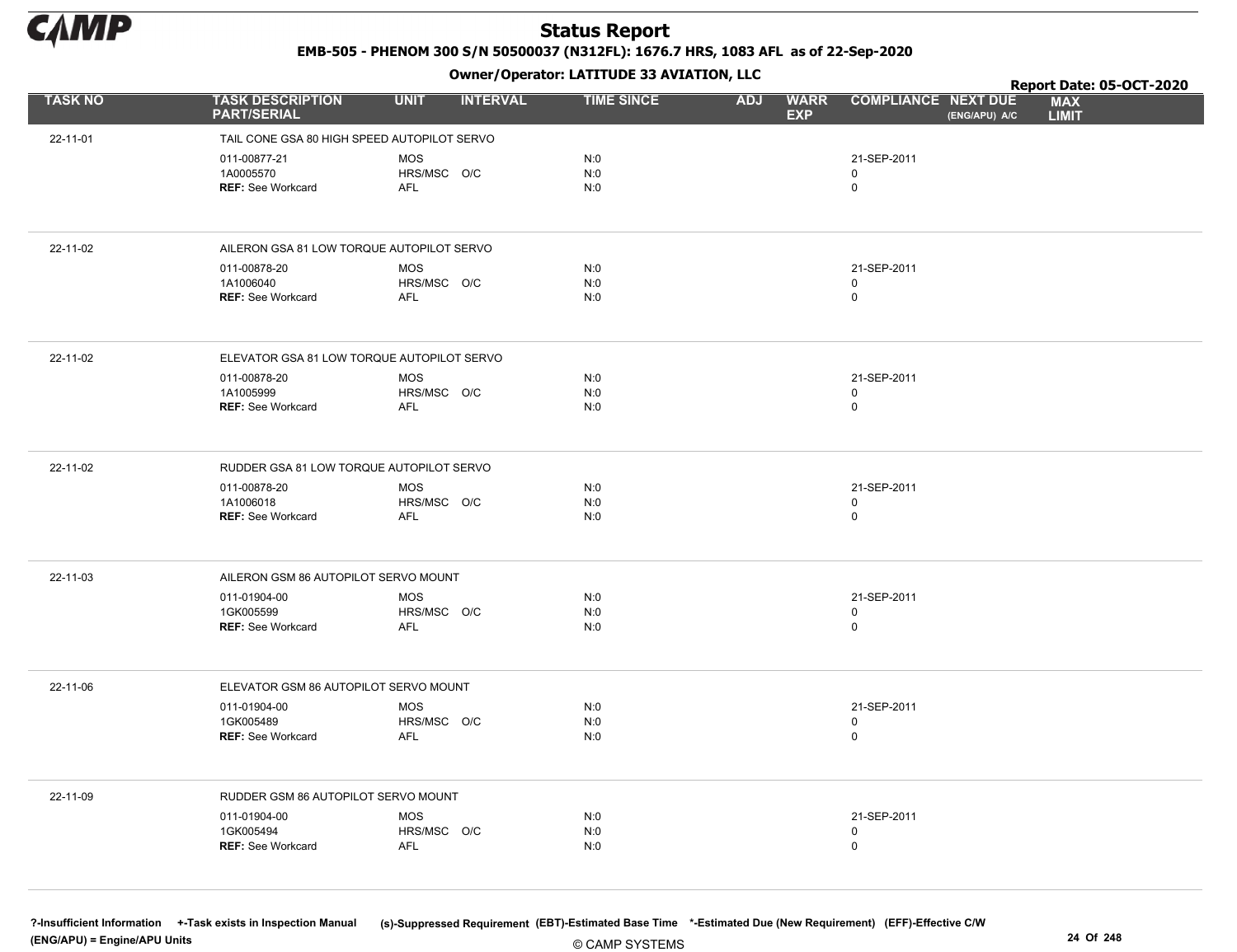

EMB-505 - PHENOM 300 S/N 50500037 (N312FL): 1676.7 HRS, 1083 AFL as of 22-Sep-2020

Owner/Operator: LATITUDE 33 AVIATION, LLC

|                |                                                                    | - - - -                                                |                   |                                         |                                             | Report Date: 05-OCT-2020   |
|----------------|--------------------------------------------------------------------|--------------------------------------------------------|-------------------|-----------------------------------------|---------------------------------------------|----------------------------|
| <b>TASK NO</b> | <b>TASK DESCRIPTION</b><br><b>PART/SERIAL</b>                      | <b>INTERVAL</b><br><b>UNIT</b>                         | <b>TIME SINCE</b> | <b>ADJ</b><br><b>WARR</b><br><b>EXP</b> | <b>COMPLIANCE NEXT DUE</b><br>(ENG/APU) A/C | <b>MAX</b><br><b>LIMIT</b> |
| 22-11-12       |                                                                    | TAILCONE GSM 86 AUTOPILOT SERVO (VENTRAL-RUDDER) MOUNT |                   |                                         |                                             |                            |
|                | 011-01904-00<br>1GK005567<br><b>REF: See Workcard</b>              | <b>MOS</b><br>HRS/MSC O/C<br>AFL                       | N:0<br>N:0<br>N:0 |                                         | 21-SEP-2011<br>0<br>0                       |                            |
| CHAPTER 23     | <b>COMMUNICATIONS</b>                                              |                                                        |                   |                                         |                                             |                            |
| 23-10-01       | <b>VHF ANTENNA</b>                                                 |                                                        |                   |                                         |                                             |                            |
|                | S65-8280-41<br>322-2419<br><b>REF: See Workcard</b>                | <b>MOS</b><br>HRS/MSC O/C<br><b>AFL</b>                | N:0<br>N:0<br>N:0 |                                         | 21-SEP-2011<br>0<br>0                       |                            |
| 23-11-01       | PS440 HF CONTROL DISPLAY UNIT                                      |                                                        |                   |                                         |                                             |                            |
|                | <b>PN</b><br>SN-UNKNOWN<br><b>REF:</b> See Workcard                | <b>MOS</b><br>HRS/MSC O/C<br>AFL                       | N:0<br>N:0<br>N:0 |                                         | 21-SEP-2011<br>0<br>0                       |                            |
| 23-11-02       |                                                                    | REAR FUS KRX1053 W/SELCA HF COMMUNICATION TRANSCEIVER  |                   |                                         |                                             |                            |
|                | <b>PN</b><br>SN-UNKNOWN<br><b>REF: See Workcard</b>                | <b>MOS</b><br>HRS/MSC O/C<br><b>AFL</b>                | N:0<br>N:0<br>N:0 |                                         | 21-SEP-2011<br>0<br>$\mathsf{O}$            |                            |
| 23-11-03       | KPA 1052 POWER AMPLIFIER                                           |                                                        |                   |                                         |                                             |                            |
|                | PN<br>SN-UNKNOWN<br><b>REF: See Workcard</b>                       | <b>MOS</b><br>HRS/MSC O/C<br>AFL                       | N:0<br>N:0<br>N:0 |                                         | 21-SEP-2011<br>0<br>0                       |                            |
| 23-11-04       | HF ANTENNA COUPLER<br>PN<br>SN-UNKNOWN<br><b>REF: See Workcard</b> | MOS<br>HRS/MSC O/C<br><b>AFL</b>                       | N:0<br>N:0<br>N:0 |                                         | 21-SEP-2011<br>0<br>$\mathbf 0$             |                            |
|                |                                                                    |                                                        |                   |                                         |                                             |                            |
| 23-12-02       | BOTTOM VHF 2 ANTENNA                                               |                                                        |                   |                                         |                                             |                            |
|                | S65-8280-41<br>322-2441<br><b>REF: See Workcard</b>                | MOS<br>HRS/MSC O/C<br><b>AFL</b>                       | N:0<br>N:0<br>N:0 |                                         | 21-SEP-2011<br>0<br>$\mathsf{O}$            |                            |

© CAMP SYSTEMS ?-Insufficient Information +-Task exists in Inspection Manual (s)-Suppressed Requirement (EBT)-Estimated Base Time \*-Estimated Due (New Requirement) (EFF)-Effective C/W (ENG/APU) = Engine/APU Units 25 Of 248 and 25 Of 248 and 25 Of 248 and 25 Of 248 and 25 Of 248 and 25 Of 248 and 25 Of 248 and 25 Of 248 and 25 Of 248 and 25 Of 248 and 25 Of 248 and 25 Of 248 and 25 Of 248 and 25 Of 248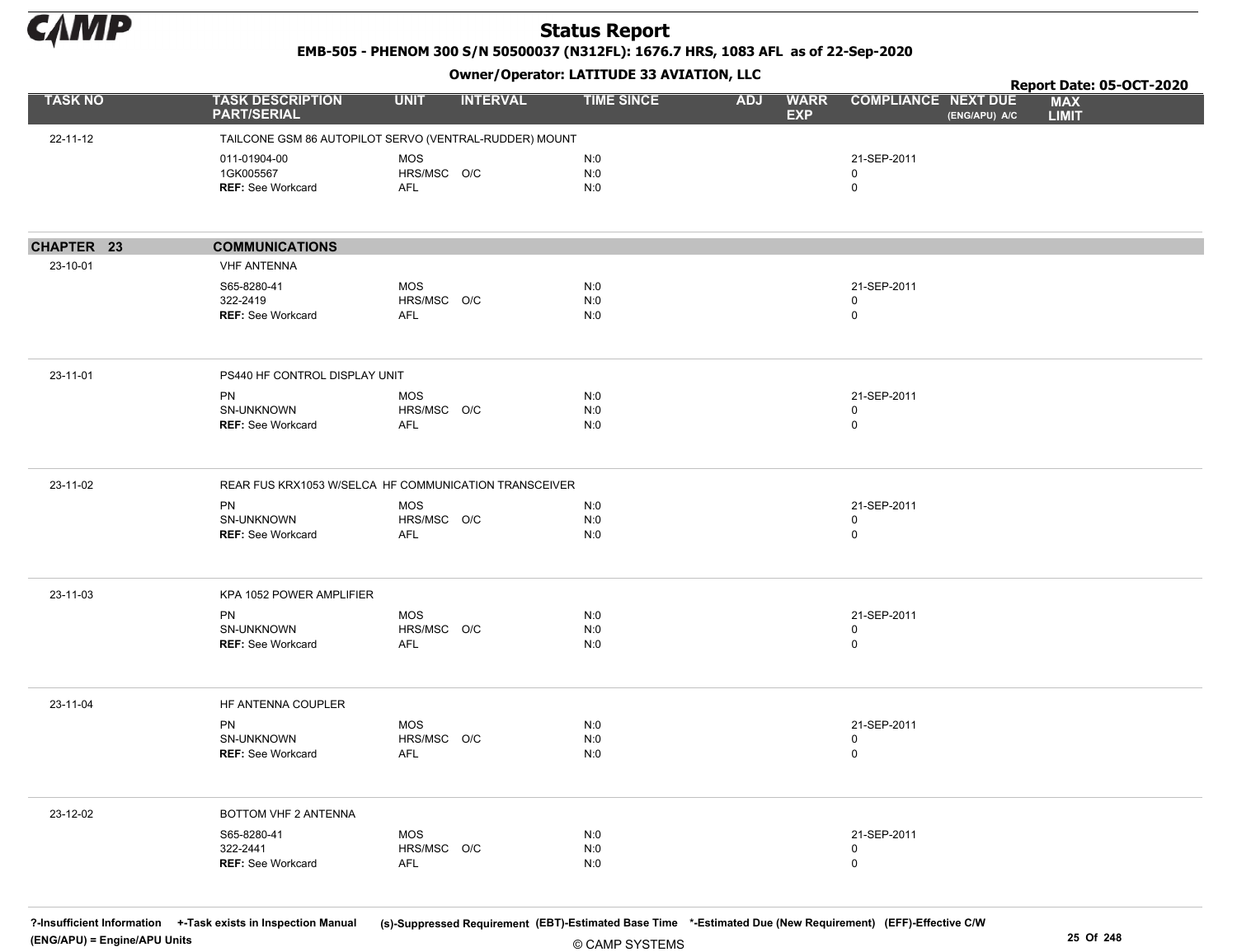

EMB-505 - PHENOM 300 S/N 50500037 (N312FL): 1676.7 HRS, 1083 AFL as of 22-Sep-2020

Owner/Operator: LATITUDE 33 AVIATION, LLC

|                |                                               |                           | .               |                   |                                         |                                             | Report Date: 05-OCT-2020   |
|----------------|-----------------------------------------------|---------------------------|-----------------|-------------------|-----------------------------------------|---------------------------------------------|----------------------------|
| <b>TASK NO</b> | <b>TASK DESCRIPTION</b><br><b>PART/SERIAL</b> | <b>UNIT</b>               | <b>INTERVAL</b> | <b>TIME SINCE</b> | <b>WARR</b><br><b>ADJ</b><br><b>EXP</b> | <b>COMPLIANCE NEXT DUE</b><br>(ENG/APU) A/C | <b>MAX</b><br><b>LIMIT</b> |
| 23-21-01       | SELCAL CSD DECODER                            |                           |                 |                   |                                         |                                             |                            |
|                | PN                                            | <b>MOS</b>                |                 | N:0               |                                         | 21-SEP-2011                                 |                            |
|                | SN-UNKNOWN                                    | HRS/MSC O/C               |                 | N:0               |                                         | 0                                           |                            |
|                | <b>REF: See Workcard</b>                      | AFL                       |                 | N:0               |                                         | 0                                           |                            |
|                |                                               |                           |                 |                   |                                         |                                             |                            |
| 23-50-01       | LEFT GMA 1347D AUDIO PANEL                    |                           |                 |                   |                                         |                                             |                            |
|                | 011-01257-20                                  | MOS                       |                 | N:0               |                                         | 21-SEP-2011                                 |                            |
|                | 17106176                                      | HRS/MSC O/C               |                 | N:0               |                                         | 0                                           |                            |
|                | <b>REF: See Workcard</b>                      | AFL                       |                 | N:0               |                                         | $\mathsf{O}\xspace$                         |                            |
|                |                                               |                           |                 |                   |                                         |                                             |                            |
| 23-50-02       | COPILOT HEADSET                               |                           |                 |                   |                                         |                                             |                            |
|                | 026-55-999-0131                               | MOS                       |                 | N:0               |                                         | 21-SEP-2011                                 |                            |
|                | 00200189                                      | HRS/MSC O/C               |                 | N:0               |                                         | 0                                           |                            |
|                | <b>REF: See Workcard</b>                      | <b>AFL</b>                |                 | N:0               |                                         | 0                                           |                            |
|                |                                               |                           |                 |                   |                                         |                                             |                            |
| 23-50-02       | PILOT HEADSET                                 |                           |                 |                   |                                         |                                             |                            |
|                | 026-55-999-0131                               | <b>MOS</b>                |                 | N:0               |                                         | 21-SEP-2011                                 |                            |
|                | 00200188<br><b>REF: See Workcard</b>          | HRS/MSC O/C<br><b>AFL</b> |                 | N:0<br>N:0        |                                         | $\mathsf{O}$<br>$\mathsf{O}\xspace$         |                            |
|                |                                               |                           |                 |                   |                                         |                                             |                            |
|                |                                               |                           |                 |                   |                                         |                                             |                            |
| 23-50-03       | HAND MICROPHONE                               |                           |                 |                   |                                         |                                             |                            |
|                | 85-03-12369-04                                | <b>MOS</b>                |                 | N:0               |                                         | 21-SEP-2011                                 |                            |
|                | 245887<br><b>REF: GENERIC NO REF</b>          | HRS/MSC O/C<br><b>AFL</b> |                 | N:0<br>N:0        |                                         | 0<br>$\mathsf{O}$                           |                            |
|                |                                               |                           |                 |                   |                                         |                                             |                            |
|                |                                               |                           |                 |                   |                                         |                                             |                            |
| 23-50-04       | <b>COCKPIT SPEAKER</b>                        |                           |                 |                   |                                         |                                             |                            |
|                | PN                                            | <b>MOS</b>                |                 | N:0               |                                         | 21-SEP-2011                                 |                            |
|                | SN-UNKNOWN                                    | HRS/MSC O/C               |                 | $N:0$             |                                         | $\mathsf{O}\xspace$                         |                            |
|                | <b>REF: See Workcard</b>                      | <b>AFL</b>                |                 | N:0               |                                         | $\mathsf{O}\xspace$                         |                            |
|                |                                               |                           |                 |                   |                                         |                                             |                            |
| 23-50-05       | CDVR MICROPHONE                               |                           |                 |                   |                                         |                                             |                            |
|                | PN                                            | MOS                       |                 | N:0               |                                         | 21-SEP-2011                                 |                            |
|                | SN-UNKNOWN                                    | HRS/MSC O/C               |                 | N:0               |                                         | 0                                           |                            |
|                | REF: See Workcard                             | AFL                       |                 | N:0               |                                         | $\pmb{0}$                                   |                            |
|                |                                               |                           |                 |                   |                                         |                                             |                            |
|                |                                               |                           |                 |                   |                                         |                                             |                            |

© CAMP SYSTEMS ?-Insufficient Information +-Task exists in Inspection Manual (s)-Suppressed Requirement (EBT)-Estimated Base Time \*-Estimated Due (New Requirement) (EFF)-Effective C/W (ENG/APU) = Engine/APU Units 26 Of 248 and 2000 and 2000 and 2000 and 2000 and 2000 and 2000 and 2000 and 2000 and 2000 and 2000 and 2000 and 2000 and 2000 and 2000 and 2000 and 2000 and 2000 and 2000 and 2000 and 2000 an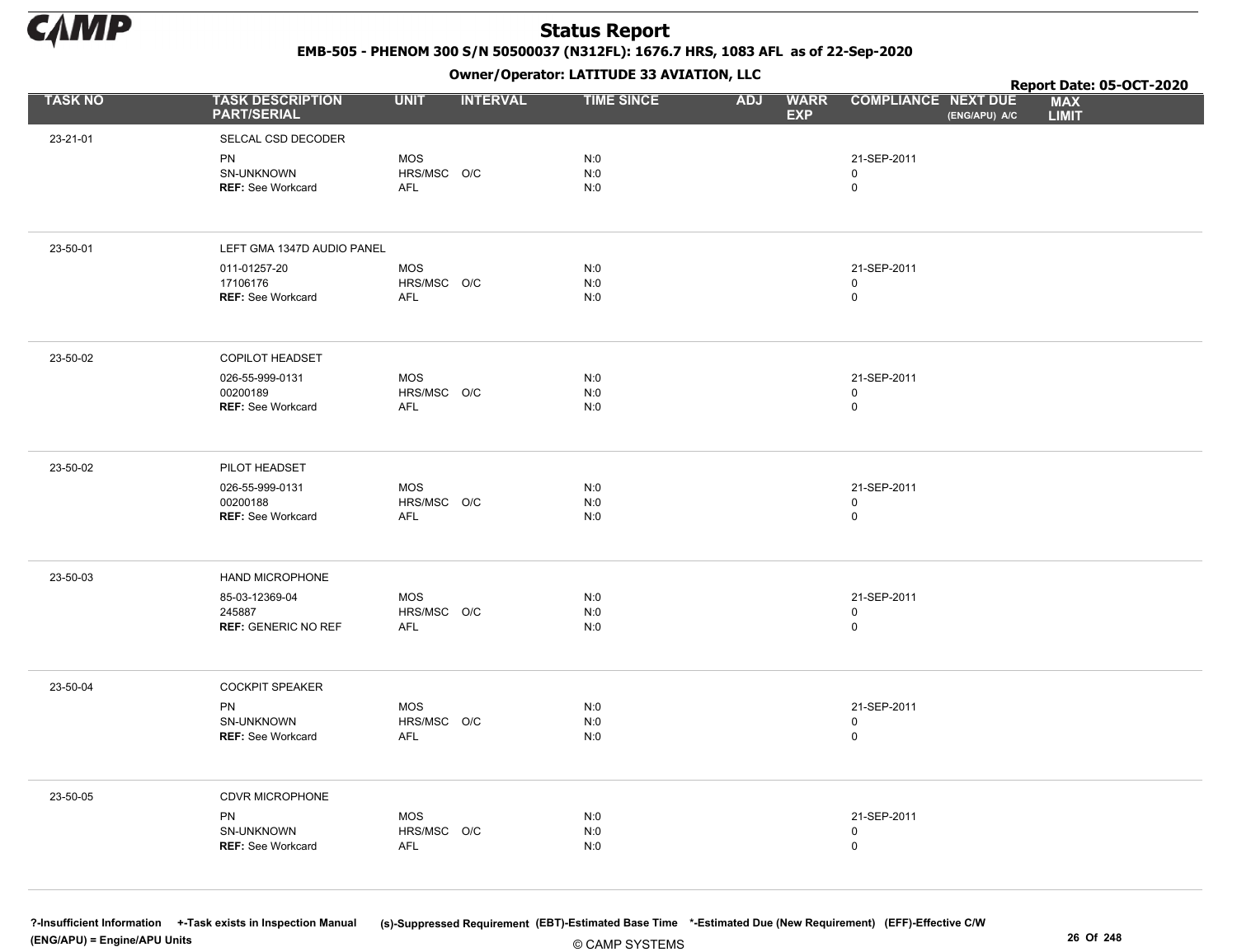

EMB-505 - PHENOM 300 S/N 50500037 (N312FL): 1676.7 HRS, 1083 AFL as of 22-Sep-2020

Owner/Operator: LATITUDE 33 AVIATION, LLC

|                  |                                                           |                           | .               |             |                   |                                         | Report Date: 05-OCT-2020                                                  |
|------------------|-----------------------------------------------------------|---------------------------|-----------------|-------------|-------------------|-----------------------------------------|---------------------------------------------------------------------------|
| <b>TASK NO</b>   | <b>TASK DESCRIPTION</b><br><b>PART/SERIAL</b>             | <b>UNIT</b>               | <b>INTERVAL</b> |             | <b>TIME SINCE</b> | <b>ADJ</b><br><b>WARR</b><br><b>EXP</b> | <b>COMPLIANCE NEXT DUE</b><br><b>MAX</b><br>(ENG/APU) A/C<br><b>LIMIT</b> |
| 23-51-00-001 (s) | OPERATIONAL CHECK OF AIRBORNE AUDIO SYSTEM FAIL-SAFE MODE |                           |                 |             |                   |                                         | <b>PKG</b>                                                                |
|                  | <b>PKG 40</b>                                             | <b>MOS</b>                |                 |             |                   |                                         | 24-JAN-2012                                                               |
|                  |                                                           | HRS/MSC 3200              |                 | $+30/-30$   |                   |                                         | 57.6                                                                      |
|                  | <b>REF: AMM 23-51-00</b>                                  | AFL                       |                 |             |                   |                                         |                                                                           |
|                  |                                                           |                           |                 |             |                   |                                         |                                                                           |
| 23-51-01         | RIGHT GMA 1347D AUDIO PANEL                               |                           |                 |             |                   |                                         |                                                                           |
|                  | 011-01257-20                                              | <b>MOS</b>                |                 |             | N:0               |                                         | 21-SEP-2011                                                               |
|                  | 17106196<br><b>REF: See Workcard</b>                      | HRS/MSC O/C<br><b>AFL</b> |                 |             | N:0<br>N:0        |                                         | 0<br>0                                                                    |
|                  |                                                           |                           |                 |             |                   |                                         |                                                                           |
| 23-51-05         | LEFT CONTROL PANEL                                        |                           |                 |             |                   |                                         |                                                                           |
|                  | 441-40943-002                                             | <b>MOS</b>                |                 |             | N:0               |                                         | 21-SEP-2011                                                               |
|                  | 0531<br><b>REF: See Workcard</b>                          | HRS/MSC O/C<br>AFL        |                 |             | N:0<br>N:0        |                                         | 0<br>0                                                                    |
|                  |                                                           |                           |                 |             |                   |                                         |                                                                           |
| 23-51-05         | RIGHT CONTROL PANEL                                       |                           |                 |             |                   |                                         |                                                                           |
|                  | 441-40943-002                                             | <b>MOS</b>                |                 |             | N:0               |                                         | 21-SEP-2011                                                               |
|                  | 0738<br><b>REF: See Workcard</b>                          | HRS/MSC O/C<br>AFL        |                 |             | N:0<br>N:0        |                                         | 0<br>0                                                                    |
|                  |                                                           |                           |                 |             |                   |                                         |                                                                           |
| 23-61-00-001 (s) | FUNCTIONAL CHECK OF STATIC DISCHARGERS                    |                           |                 |             |                   |                                         | <b>PKG</b>                                                                |
|                  | <b>PKG 83</b>                                             | MOS                       | 48              | $+30d/-30d$ |                   |                                         | 27-JUN-2017                                                               |
|                  | <b>REF: AMM 23-61-00</b>                                  | HRS/MSC<br><b>AFL</b>     |                 |             |                   |                                         | 840.6<br>558                                                              |
|                  |                                                           |                           |                 |             |                   |                                         |                                                                           |
| CHAPTER 24       | <b>ELECTRICAL POWER</b>                                   |                           |                 |             |                   |                                         |                                                                           |
| 24-01-01         | LEFT CONSOLE CONTROL PANEL                                |                           |                 |             |                   |                                         |                                                                           |
|                  | 441-40929-002                                             | <b>MOS</b>                |                 |             | N:0               |                                         | 21-SEP-2011                                                               |
|                  | 0322                                                      | HRS/MSC O/C               |                 |             | N:0               |                                         | 0                                                                         |
|                  | <b>REF: See Workcard</b>                                  | <b>AFL</b>                |                 |             | N:0               |                                         | 0                                                                         |
| 24-31-01         | NO. 1 ENGINE STARTER/GENERATOR                            |                           |                 |             |                   |                                         |                                                                           |
|                  | 400SG180Q                                                 | <b>MOS</b>                |                 |             | O:1               |                                         | 14-APR-2019                                                               |
|                  | S01125XL                                                  | HRS/MSC O/C               |                 |             | O:0               |                                         | 1206.8                                                                    |
|                  | REF: See Workcard                                         | <b>AFL</b>                |                 |             | O:0               |                                         | 793                                                                       |
|                  |                                                           |                           |                 |             |                   |                                         |                                                                           |

© CAMP SYSTEMS ?-Insufficient Information +-Task exists in Inspection Manual (s)-Suppressed Requirement (EBT)-Estimated Base Time \*-Estimated Due (New Requirement) (EFF)-Effective C/W (ENG/APU) = Engine/APU Units 27 Of 248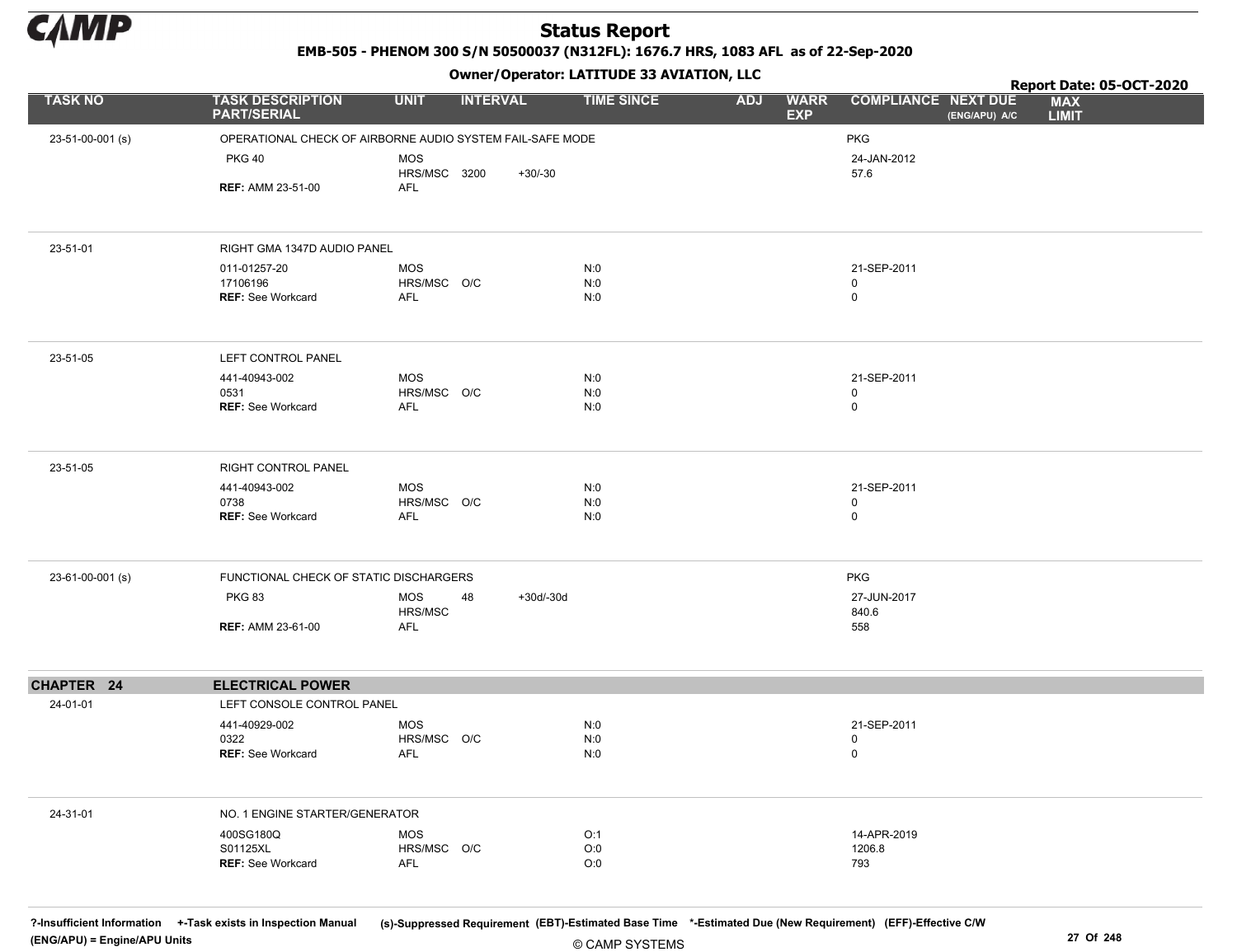

EMB-505 - PHENOM 300 S/N 50500037 (N312FL): 1676.7 HRS, 1083 AFL as of 22-Sep-2020

|                |                                                                                                                              |                                         | .               |                   |            |                           |                                 |               | Report Date: 05-OCT-2020   |
|----------------|------------------------------------------------------------------------------------------------------------------------------|-----------------------------------------|-----------------|-------------------|------------|---------------------------|---------------------------------|---------------|----------------------------|
| <b>TASK NO</b> | <b>TASK DESCRIPTION</b><br><b>PART/SERIAL</b>                                                                                | <b>UNIT</b>                             | <b>INTERVAL</b> | <b>TIME SINCE</b> | <b>ADJ</b> | <b>WARR</b><br><b>EXP</b> | <b>COMPLIANCE NEXT DUE</b>      | (ENG/APU) A/C | <b>MAX</b><br><b>LIMIT</b> |
| 24-31-01       | NO. 2 ENGINE STARTER/GENERATOR                                                                                               |                                         |                 |                   |            |                           |                                 |               |                            |
|                | MG103C-4<br>0716<br><b>REF: See Workcard</b>                                                                                 | <b>MOS</b><br>HRS/MSC O/C<br><b>AFL</b> |                 | N:0<br>N:0<br>N:0 |            |                           | 10-APR-2015<br>628.2<br>431     |               |                            |
| 24-31-01-001   | RESTORATION NO. 1 ENGINE STARTER/GENERATOR - (FOR STARTER GENERATOR P/N MG103C-4 OR<br>400SG180Q OR POST-MOD SB 505-24-0017) |                                         |                 |                   |            |                           |                                 |               |                            |
|                | 400SG180Q<br>S01125XL<br><b>REF: AMM 24-31-01</b>                                                                            | <b>MOS</b><br>HRS/MSC 800<br><b>AFL</b> | $+30/-30$       |                   |            |                           | 14-APR-2019<br>1206.8<br>793    | 2006.8        | 2036.8                     |
| 24-31-01-001   | RESTORATION NO. 2 ENGINE STARTER/GENERATOR - (FOR STARTER GENERATOR P/N MG103C-4 OR<br>400SG180Q OR POST MOD SB 505-24-0017) |                                         |                 |                   |            |                           |                                 |               |                            |
|                | MG103C-4<br>0716<br><b>REF: AMM 24-31-01</b>                                                                                 | <b>MOS</b><br>HRS/MSC 800<br><b>AFL</b> | $+30/-30$       |                   |            |                           | 10-APR-2015<br>628.2<br>431     |               | 1828.2 M 1858.2            |
| 24-31-01-003   | RESTORATION NO. 1 ENGINE STARTER/GENERATOR - (FOR STARTER GENERATOR P/N MG103C-3 OR PRE MOD SB<br>505-24-0017)               |                                         |                 |                   |            |                           |                                 |               |                            |
|                | 400SG180Q<br>S01125XL<br><b>REF: AMM 24-31-01</b>                                                                            | <b>MOS</b><br>HRS/MSC N/A<br><b>AFL</b> |                 |                   |            |                           |                                 |               |                            |
| 24-31-01-003   | RESTORATION NO. 2 ENGINE STARTER/GENERATOR - (FOR STARTER GENERATOR P/N MG103C-3 OR PRE MOD SB<br>505-24-0017)               |                                         |                 |                   |            |                           |                                 |               |                            |
|                | MG103C-4<br>0716<br><b>REF: AMM 24-31-01</b>                                                                                 | <b>MOS</b><br>HRS/MSC N/A<br><b>AFL</b> |                 |                   |            |                           | 21-SEP-2011<br>0<br>$\mathbf 0$ |               |                            |
| 24-31-02       | LEFT 28V DC GENERATOR CONTROL UNIT                                                                                           |                                         |                 |                   |            |                           |                                 |               |                            |
|                | CG301A-12<br>389<br><b>REF: See Workcard</b>                                                                                 | <b>MOS</b><br>HRS/MSC O/C<br>AFL        |                 |                   |            |                           | 29-MAY-2015<br>633.3<br>448     |               |                            |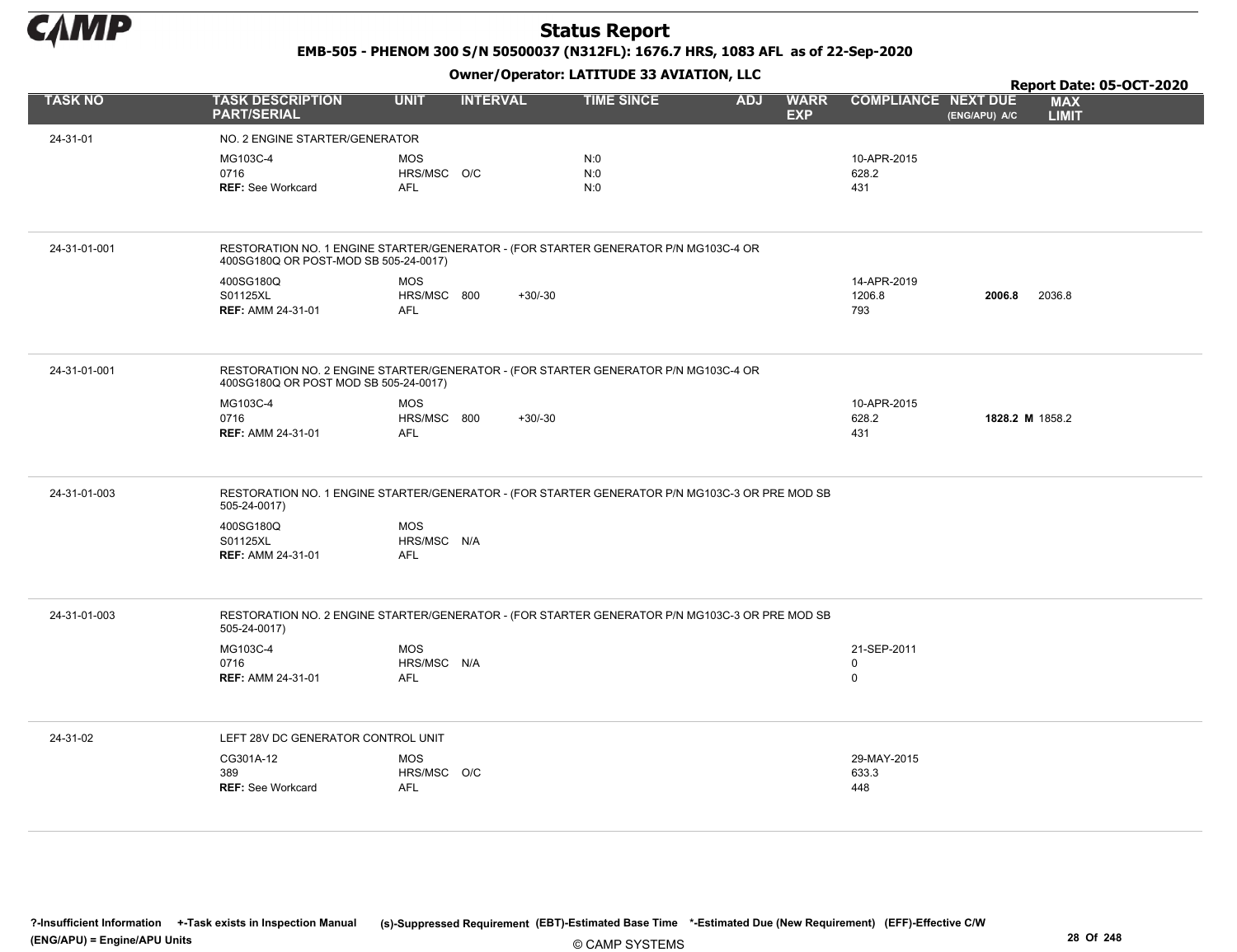

EMB-505 - PHENOM 300 S/N 50500037 (N312FL): 1676.7 HRS, 1083 AFL as of 22-Sep-2020

Owner/Operator: LATITUDE 33 AVIATION, LLC

|                            |                                                   |                                  |                 |             | Owner/Operator. EATITODE 33 AVIATION, LLC |            |                           |                              |                  | Report Date: 05-OCT-2020   |
|----------------------------|---------------------------------------------------|----------------------------------|-----------------|-------------|-------------------------------------------|------------|---------------------------|------------------------------|------------------|----------------------------|
| <b>TASK NO</b>             | <b>TASK DESCRIPTION</b><br><b>PART/SERIAL</b>     | <b>UNIT</b>                      | <b>INTERVAL</b> |             | <b>TIME SINCE</b>                         | <b>ADJ</b> | <b>WARR</b><br><b>EXP</b> | <b>COMPLIANCE NEXT DUE</b>   | $E(ENG/APU)$ A/C | <b>MAX</b><br><b>LIMIT</b> |
| 24-31-02                   | RIGHT 28V DC GENERATOR CONTROL UNIT               |                                  |                 |             |                                           |            |                           |                              |                  |                            |
|                            | CG301A-12<br>406<br><b>REF: See Workcard</b>      | <b>MOS</b><br>HRS/MSC O/C<br>AFL |                 |             |                                           |            |                           | 29-MAY-2015<br>633.3<br>448  |                  |                            |
| $+$ 24-31-07-001 (s)       | RESTORATION (CLEANING) OF LH SHUNT GENERATOR      |                                  |                 |             |                                           |            |                           | <b>PKG</b>                   |                  |                            |
|                            | <b>PKG 84</b>                                     | <b>MOS</b><br>HRS/MSC            | 60              |             |                                           |            |                           | 07-JUN-2019<br>1263.3        |                  |                            |
|                            | <b>REF: AMM 24-31-07</b>                          | AFL                              |                 |             |                                           |            |                           | 836                          |                  |                            |
| $+ 24 - 31 - 07 - 001$ (s) | RESTORATION (CLEANING) OF RH SHUNT GENERATOR      |                                  |                 |             |                                           |            |                           | <b>PKG</b>                   |                  |                            |
|                            | <b>PKG 84</b>                                     | MOS<br>HRS/MSC                   | 60              |             |                                           |            |                           | 07-JUN-2019<br>1263.3        |                  |                            |
|                            | <b>REF: AMM 24-31-07</b>                          | <b>AFL</b>                       |                 |             |                                           |            |                           | 836                          |                  |                            |
| 24-36-01                   | AFT MAIN BATTERY                                  |                                  |                 |             |                                           |            |                           |                              |                  |                            |
|                            | 7638-48P<br>G03088580<br><b>REF: See Workcard</b> | <b>MOS</b><br>HRS/MSC O/C<br>AFL |                 |             | N:0<br>N:0<br>N:0                         |            |                           | 05-MAY-2020<br>1528.2<br>990 |                  |                            |
|                            |                                                   |                                  |                 |             |                                           |            |                           |                              |                  |                            |
| 24-36-01                   | FORWARD MAIN BATTERY                              |                                  |                 |             |                                           |            |                           |                              |                  |                            |
|                            | 7639-34<br>G03087442                              | <b>MOS</b><br>HRS/MSC O/C        |                 |             | N:0<br>N:0                                |            |                           | 05-MAY-2020<br>1528.2        |                  |                            |
|                            | REF: See Workcard                                 | AFL                              |                 |             | N:0                                       |            |                           | 990                          |                  |                            |
| 24-36-01-003               | DISCARD AFT MAIN BATTERY                          |                                  |                 |             |                                           |            |                           |                              |                  |                            |
|                            | 7638-48P<br>G03088580                             | <b>MOS</b><br>HRS/MSC            | 24              | $+30d/-30d$ |                                           |            |                           | 05-MAY-2020<br>1528.2        | 05-MAY-2022      | 04-JUN-2022                |
|                            | <b>REF: AMM 24-36-01</b>                          | <b>AFL</b>                       | 600             | $+30/-30$   |                                           |            |                           | 990                          | 1590             | 1620                       |
| 24-36-01-003               | DISCARD FORWARD MAIN BATTERY                      |                                  |                 |             |                                           |            |                           |                              |                  |                            |
|                            | 7639-34<br>G03087442                              | <b>MOS</b><br>HRS/MSC            | 24              | $+30d/-30d$ |                                           |            |                           | 05-MAY-2020<br>1528.2        | 05-MAY-2022      | 04-JUN-2022                |
|                            | <b>REF: AMM 24-36-01</b>                          | <b>AFL</b>                       | 600             | $+30/-30$   |                                           |            |                           | 990                          | 1590             | 1620                       |

© CAMP SYSTEMS ?-Insufficient Information +-Task exists in Inspection Manual (s)-Suppressed Requirement (EBT)-Estimated Base Time \*-Estimated Due (New Requirement) (EFF)-Effective C/W (ENG/APU) = Engine/APU Units 29 Of 248 and 29 Of 248 and 29 Of 248 and 29 Of 248 and 29 Of 248 and 29 Of 248 and 29 Of 248 and 29 Of 248 and 29 Of 248 and 29 Of 248 and 29 Of 248 and 29 Of 248 and 29 Of 248 and 29 Of 248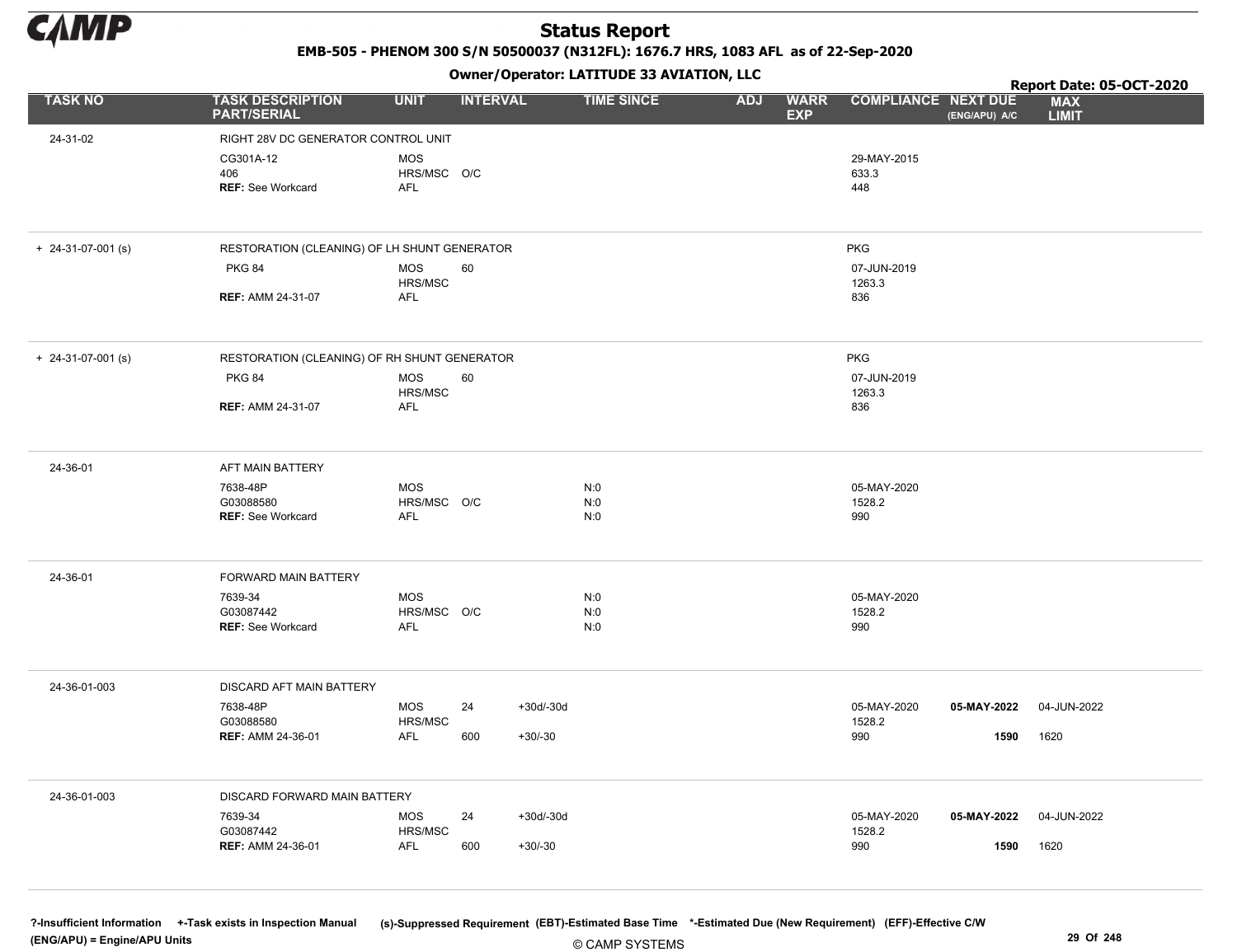

EMB-505 - PHENOM 300 S/N 50500037 (N312FL): 1676.7 HRS, 1083 AFL as of 22-Sep-2020

Owner/Operator: LATITUDE 33 AVIATION, LLC

|                  |                                                                                              |                                         |                   |                   |                                         |                                 |               | Report Date: 05-OCT-2020   |
|------------------|----------------------------------------------------------------------------------------------|-----------------------------------------|-------------------|-------------------|-----------------------------------------|---------------------------------|---------------|----------------------------|
| <b>TASK NO</b>   | <b>TASK DESCRIPTION</b><br><b>PART/SERIAL</b>                                                | <b>UNIT</b>                             | <b>INTERVAL</b>   | <b>TIME SINCE</b> | <b>WARR</b><br><b>ADJ</b><br><b>EXP</b> | <b>COMPLIANCE NEXT DUE</b>      | (ENG/APU) A/C | <b>MAX</b><br><b>LIMIT</b> |
| 24-36-01-004     | FUNCTIONAL CHECK AFT MAIN BATTERY - (PRE-MOD SB 505-24-0015)                                 |                                         |                   |                   |                                         |                                 |               |                            |
|                  | 7638-48P<br>G03088580<br><b>REF: AMM 24-36-01</b>                                            | <b>MOS</b><br>HRS/MSC N/A<br><b>AFL</b> |                   |                   |                                         |                                 |               |                            |
| 24-36-01-004     | FUNCTIONAL CHECK FORWARD MAIN BATTERY - (PRE-MOD SB 505-24-0015)                             |                                         |                   |                   |                                         |                                 |               |                            |
|                  | 7639-34<br>G03087442<br><b>REF: AMM 24-36-01</b>                                             | <b>MOS</b><br>HRS/MSC N/A<br><b>AFL</b> |                   |                   |                                         |                                 |               |                            |
| 24-36-01-005     | FUNCTIONAL CHECK AFT MAIN BATTERY - (POST-MOD SB 505-24-0015)                                |                                         |                   |                   |                                         |                                 |               |                            |
|                  | 7638-48P<br>G03088580<br><b>REF: AMM 24-36-01</b>                                            | <b>MOS</b><br>HRS/MSC<br><b>AFL</b>     | 12<br>$+30d/-30d$ |                   |                                         | 05-MAY-2020<br>1528.2<br>990    | 05-MAY-2021   | 04-JUN-2021                |
| 24-36-01-005     | FUNCTIONAL CHECK FORWARD MAIN BATTERY - (POST-MOD SB 505-24-0015)                            |                                         |                   |                   |                                         |                                 |               |                            |
|                  | 7639-34<br>G03087442<br>REF: AMM 24-36-01                                                    | <b>MOS</b><br>HRS/MSC<br>AFL            | 12<br>$+30d/-30d$ |                   |                                         | 05-MAY-2020<br>1528.2<br>990    | 05-MAY-2021   | 04-JUN-2021                |
| 24-36-02-001 (s) | OPERATIONAL CHECK OF BATTERY CURRENT SENSOR (HB2)                                            |                                         |                   |                   |                                         | <b>PKG</b>                      |               |                            |
|                  | <b>PKG 60</b>                                                                                | <b>MOS</b>                              |                   |                   |                                         | 21-SEP-2011                     |               |                            |
|                  | <b>REF: AMM 24-36-02</b>                                                                     | HRS/MSC 6400<br><b>AFL</b>              | $+30/-30$         |                   |                                         | 0<br>0                          |               |                            |
| 24-54-05         | 28 VDC / 115 VAC STATIC INVERTER                                                             |                                         |                   |                   |                                         |                                 |               |                            |
|                  | AS-24-0026-001<br>0325<br><b>REF: See Workcard</b>                                           | <b>MOS</b><br>HRS/MSC O/C<br><b>AFL</b> |                   | N:0<br>N:0<br>N:0 |                                         | 21-SEP-2011<br>0<br>$\mathbf 0$ |               |                            |
| 24-65-00         | W109 LEFT POWER DISTRIBUTION UNIT (LPDU) / RIGHT POWER DISTRIBUTION UNIT (RPDU) FEEDER CABLE |                                         |                   |                   |                                         |                                 |               |                            |
|                  | PN<br>SN-UNKNOWN<br><b>REF: See Workcard</b>                                                 | <b>MOS</b><br>HRS/MSC O/C<br><b>AFL</b> |                   | N:0<br>N:0<br>N:0 |                                         | 21-SEP-2011<br>0<br>0           |               |                            |

© CAMP SYSTEMS ?-Insufficient Information +-Task exists in Inspection Manual (s)-Suppressed Requirement (EBT)-Estimated Base Time \*-Estimated Due (New Requirement) (EFF)-Effective C/W (ENG/APU) = Engine/APU Units 30 Of 248 and 248 and 248 and 248 and 25 and 25 and 25 and 25 and 25 and 25 and 25 and 25 and 26 and 25 and 25 and 26 and 26 and 26 and 26 and 26 and 26 and 26 and 26 and 26 and 26 and 26 and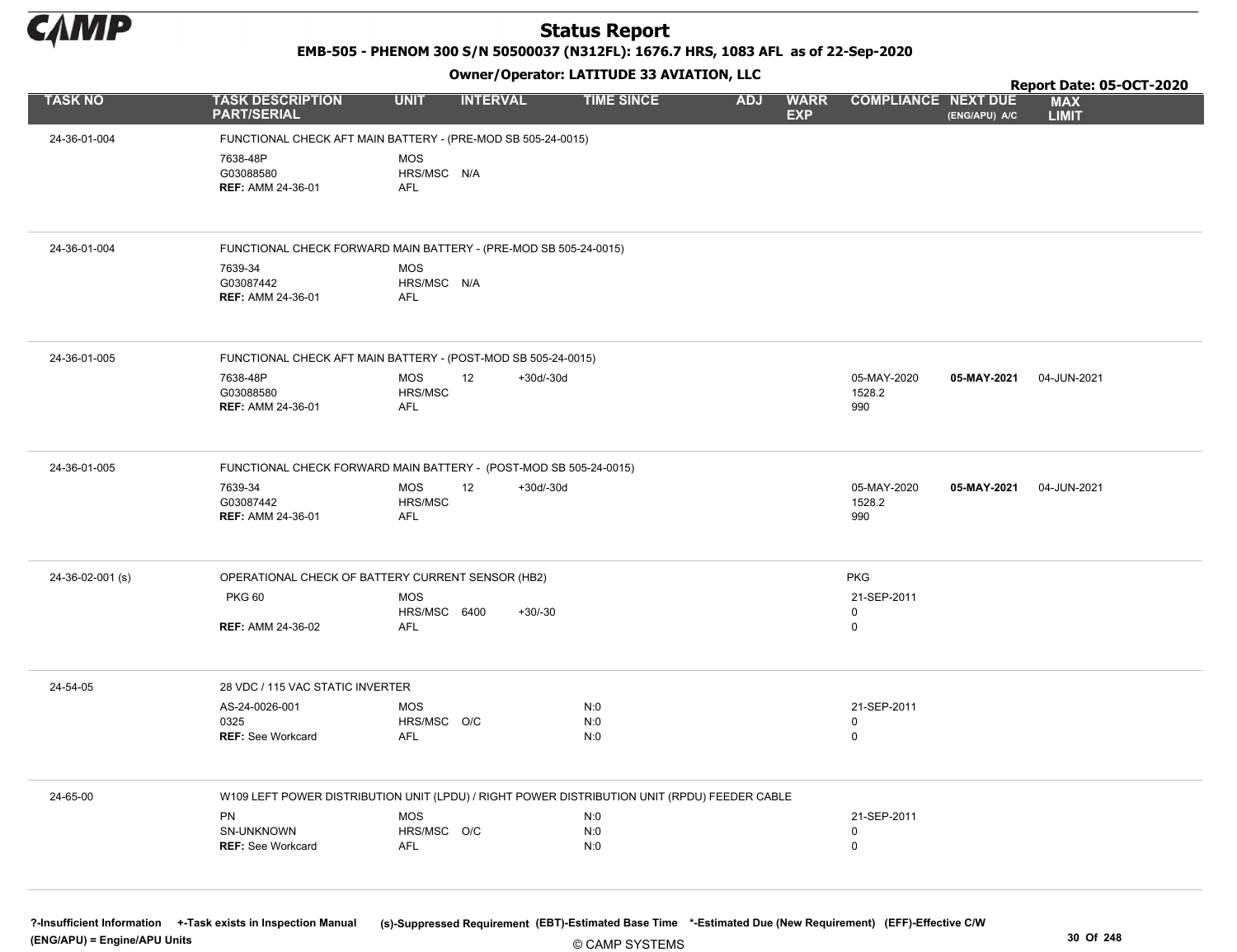

EMB-505 - PHENOM 300 S/N 50500037 (N312FL): 1676.7 HRS, 1083 AFL as of 22-Sep-2020

Owner/Operator: LATITUDE 33 AVIATION, LLC

|                  |                                                      |                                   |                 | Owner / Operator. EATTTODE 33 AVIATION, LLC |            |                           |                             |               |                            | Report Date: 05-OCT-2020 |
|------------------|------------------------------------------------------|-----------------------------------|-----------------|---------------------------------------------|------------|---------------------------|-----------------------------|---------------|----------------------------|--------------------------|
| <b>TASK NO</b>   | <b>TASK DESCRIPTION</b><br><b>PART/SERIAL</b>        | <b>UNIT</b>                       | <b>INTERVAL</b> | <b>TIME SINCE</b>                           | <b>ADJ</b> | <b>WARR</b><br><b>EXP</b> | <b>COMPLIANCE NEXT DUE</b>  | (ENG/APU) A/C | <b>MAX</b><br><b>LIMIT</b> |                          |
| 24-65-01         | LEFT POWER DISTRIBUTION BOX                          |                                   |                 |                                             |            |                           |                             |               |                            |                          |
|                  | <b>SX7EG20-1</b><br>0051<br><b>REF: See Workcard</b> | <b>MOS</b><br>HRS/MSC O/C<br>AFL  |                 | N:0<br>N:0<br>N:0                           |            |                           | 21-SEP-2011<br>0<br>0       |               |                            |                          |
| 24-65-02         | <b>RIGHT POWER DISTRIBUTION BOX</b>                  |                                   |                 |                                             |            |                           |                             |               |                            |                          |
|                  | SX7EG21-1<br>0057<br><b>REF:</b> See Workcard        | MOS<br>HRS/MSC O/C<br>AFL         |                 | N:0<br>N:0<br>N:0                           |            |                           | 21-SEP-2011<br>0<br>0       |               |                            |                          |
| 24-65-04         | NOSE POWER DISTRIBUTION BOX                          |                                   |                 |                                             |            |                           |                             |               |                            |                          |
|                  | <b>SX7EG22-1</b><br>0058<br><b>REF: See Workcard</b> | MOS<br>HRS/MSC O/C<br><b>AFL</b>  |                 | N:0<br>N:0<br>N:0                           |            |                           | 21-SEP-2011<br>0<br>0       |               |                            |                          |
| CHAPTER 25       | <b>EQUIPMENT/FURNISHINGS</b>                         |                                   |                 |                                             |            |                           |                             |               |                            |                          |
| 25-11-01         | <b>COPILOT SEAT</b>                                  |                                   |                 |                                             |            |                           |                             |               |                            |                          |
|                  | 1429-621DE<br>1173-1429<br><b>REF:</b> See Workcard  | <b>MOS</b><br>HRS/MSC O/C<br>AFL  |                 | N:0<br>N:0<br>N:0                           |            |                           | 21-SEP-2011<br>0<br>0       |               |                            |                          |
| 25-11-01         | PILOT SEAT                                           |                                   |                 |                                             |            |                           |                             |               |                            |                          |
|                  | 1429-521DE<br>1194-1429<br><b>REF: See Workcard</b>  | <b>MOS</b><br>HRS/MSC O/C<br>AFL  |                 | N:0<br>N:0<br>N:0                           |            |                           | 21-SEP-2011<br>0<br>0       |               |                            |                          |
| 25-11-01-001 (s) | DETAILED INSPECTION COPILOT SEAT                     |                                   |                 |                                             |            |                           | <b>PKG</b>                  |               |                            |                          |
|                  | <b>PKG 20</b><br><b>REF: AMM 25-11-01</b>            | <b>MOS</b><br>HRS/MSC 2400<br>AFL | $+30/-30$       |                                             |            |                           | 29-MAY-2015<br>633.3<br>448 |               |                            |                          |
| 25-11-01-001 (s) | DETAILED INSPECTION PILOT SEAT                       |                                   |                 |                                             |            |                           | PKG                         |               |                            |                          |
|                  | <b>PKG 20</b>                                        | <b>MOS</b><br>HRS/MSC 2400        | $+30/-30$       |                                             |            |                           | 29-MAY-2015<br>633.3        |               |                            |                          |
|                  | <b>REF: AMM 25-11-01</b>                             | AFL                               |                 |                                             |            |                           | 448                         |               |                            |                          |

© CAMP SYSTEMS ?-Insufficient Information +-Task exists in Inspection Manual (s)-Suppressed Requirement (EBT)-Estimated Base Time \*-Estimated Due (New Requirement) (EFF)-Effective C/W (ENG/APU) = Engine/APU Units 31 Of 248 and 248 and 248 and 248 and 248 and 248 and 25 camp systems 31 Of 248 and 25 camp systems 31 Of 248 and 25 camp systems 31 Of 248 and 25 camp systems 31 Of 248 and 25 camp systems 31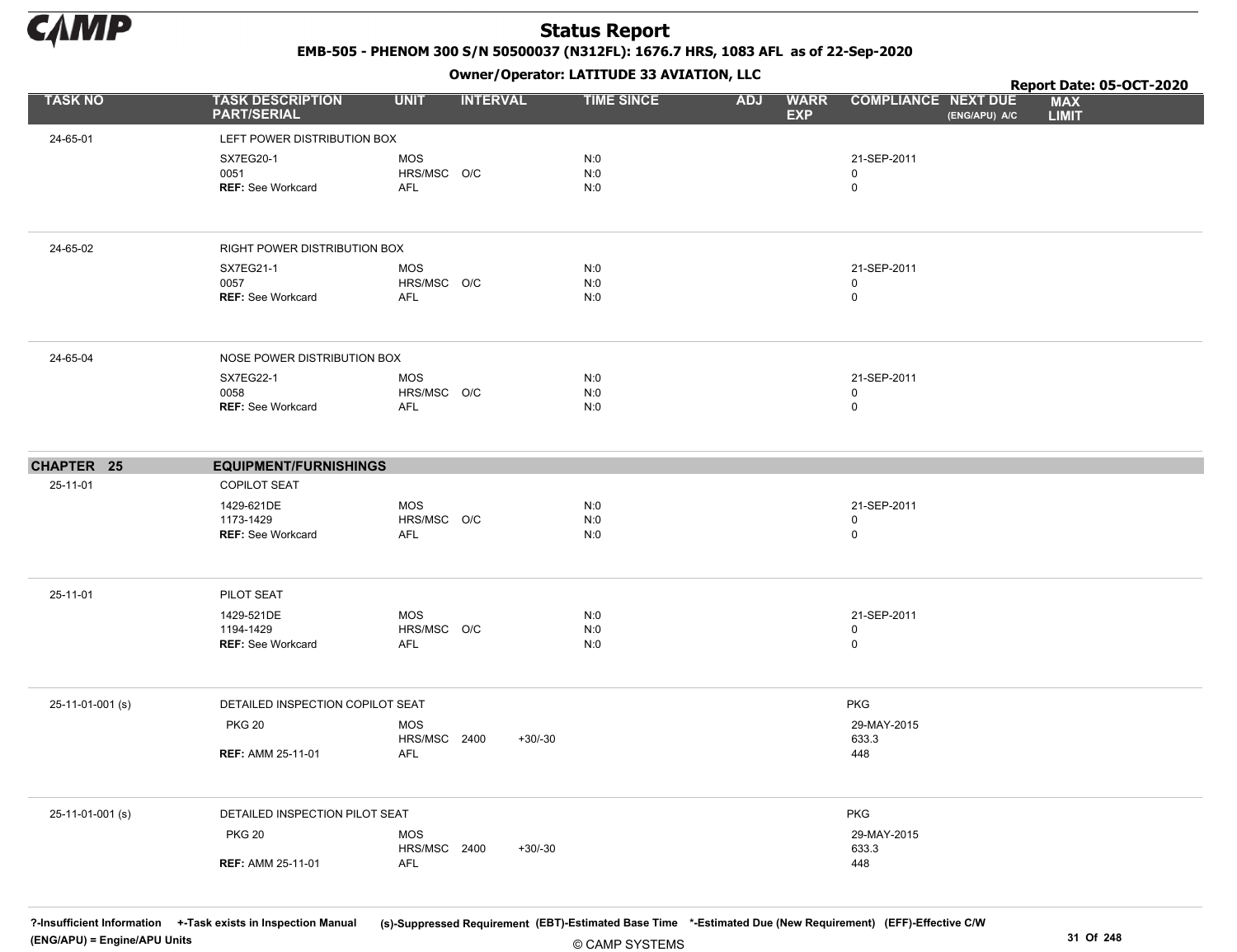

EMB-505 - PHENOM 300 S/N 50500037 (N312FL): 1676.7 HRS, 1083 AFL as of 22-Sep-2020

Owner/Operator: LATITUDE 33 AVIATION, LLC

|                  |                                               |                            | .               |           |                   |            |                           | Report Date: 05-OCT-2020                                                  |
|------------------|-----------------------------------------------|----------------------------|-----------------|-----------|-------------------|------------|---------------------------|---------------------------------------------------------------------------|
| <b>TASK NO</b>   | <b>TASK DESCRIPTION</b><br><b>PART/SERIAL</b> | <b>UNIT</b>                | <b>INTERVAL</b> |           | <b>TIME SINCE</b> | <b>ADJ</b> | <b>WARR</b><br><b>EXP</b> | <b>COMPLIANCE NEXT DUE</b><br><b>MAX</b><br>(ENG/APU) A/C<br><b>LIMIT</b> |
| 25-11-01-002 (s) | DETAILED INSPECTION OF COCKPIT SEAT BELTS     |                            |                 |           |                   |            |                           | <b>PKG</b>                                                                |
|                  | <b>PKG 20</b>                                 | <b>MOS</b>                 |                 |           |                   |            |                           | 29-MAY-2015                                                               |
|                  |                                               | HRS/MSC 2400               |                 | $+30/-30$ |                   |            |                           | 633.3                                                                     |
|                  | <b>REF: AMM 25-11-01</b>                      | AFL                        |                 |           |                   |            |                           | 448                                                                       |
|                  |                                               |                            |                 |           |                   |            |                           |                                                                           |
| 25-21-01         | PAX 1 - RH AFT FACE SEAT                      |                            |                 |           |                   |            |                           |                                                                           |
|                  | 403174-8I2FZ                                  | <b>MOS</b>                 |                 |           | N:0               |            |                           | 21-SEP-2011                                                               |
|                  | 48473<br>REF: See Workcard                    | HRS/MSC O/C<br><b>AFL</b>  |                 |           | N:0<br>N:0        |            |                           | 0<br>0                                                                    |
|                  |                                               |                            |                 |           |                   |            |                           |                                                                           |
| 25-21-01         | PAX 2 - LH AFT FACE SEAT                      |                            |                 |           |                   |            |                           |                                                                           |
|                  | 403174-5I2FZ                                  | <b>MOS</b>                 |                 |           | N:0               |            |                           | 21-SEP-2011                                                               |
|                  | 48468                                         | HRS/MSC O/C                |                 |           | N:0               |            |                           | 0                                                                         |
|                  | <b>REF: See Workcard</b>                      | AFL                        |                 |           | N:0               |            |                           | 0                                                                         |
| 25-21-01         | PAX 3 - RH AFT FACE SEAT                      |                            |                 |           |                   |            |                           |                                                                           |
|                  | 403174-6I2FZ                                  | MOS                        |                 |           | N:0               |            |                           | 21-SEP-2011                                                               |
|                  | 48470                                         | HRS/MSC O/C<br><b>AFL</b>  |                 |           | N:0<br>N:0        |            |                           | 0<br>0                                                                    |
|                  | <b>REF: See Workcard</b>                      |                            |                 |           |                   |            |                           |                                                                           |
| 25-21-01         | PAX 6 - LH FWD FACE SEAT                      |                            |                 |           |                   |            |                           |                                                                           |
|                  | 403174-712FZ                                  | MOS                        |                 |           | N:0               |            |                           | 21-SEP-2011                                                               |
|                  | 48472<br><b>REF: See Workcard</b>             | HRS/MSC O/C<br>AFL         |                 |           | N:0<br>N:0        |            |                           | $\mathsf 0$<br>0                                                          |
|                  |                                               |                            |                 |           |                   |            |                           |                                                                           |
| 25-21-01         | PAX 7 - RH FWD FACE SEAT                      |                            |                 |           |                   |            |                           |                                                                           |
|                  | 403174-8I2FZ                                  | MOS                        |                 |           | N:0               |            |                           | 21-SEP-2011                                                               |
|                  | 48474<br><b>REF: See Workcard</b>             | HRS/MSC O/C<br>AFL         |                 |           | N:0<br>N:0        |            |                           | 0<br>$\mathsf 0$                                                          |
|                  |                                               |                            |                 |           |                   |            |                           |                                                                           |
| 25-21-01-001 (s) | DETAILED INSPECTION OF PASSENGER SEATS        |                            |                 |           |                   |            |                           | <b>PKG</b>                                                                |
|                  | <b>PKG 20</b>                                 | <b>MOS</b><br>HRS/MSC 2400 |                 | $+30/30$  |                   |            |                           | 29-MAY-2015<br>633.3                                                      |
|                  | <b>REF: AMM 25-21-01</b>                      | <b>AFL</b>                 |                 |           |                   |            |                           | 448                                                                       |
|                  |                                               |                            |                 |           |                   |            |                           |                                                                           |

© CAMP SYSTEMS ?-Insufficient Information +-Task exists in Inspection Manual (s)-Suppressed Requirement (EBT)-Estimated Base Time \*-Estimated Due (New Requirement) (EFF)-Effective C/W (ENG/APU) = Engine/APU Units 32 Of 248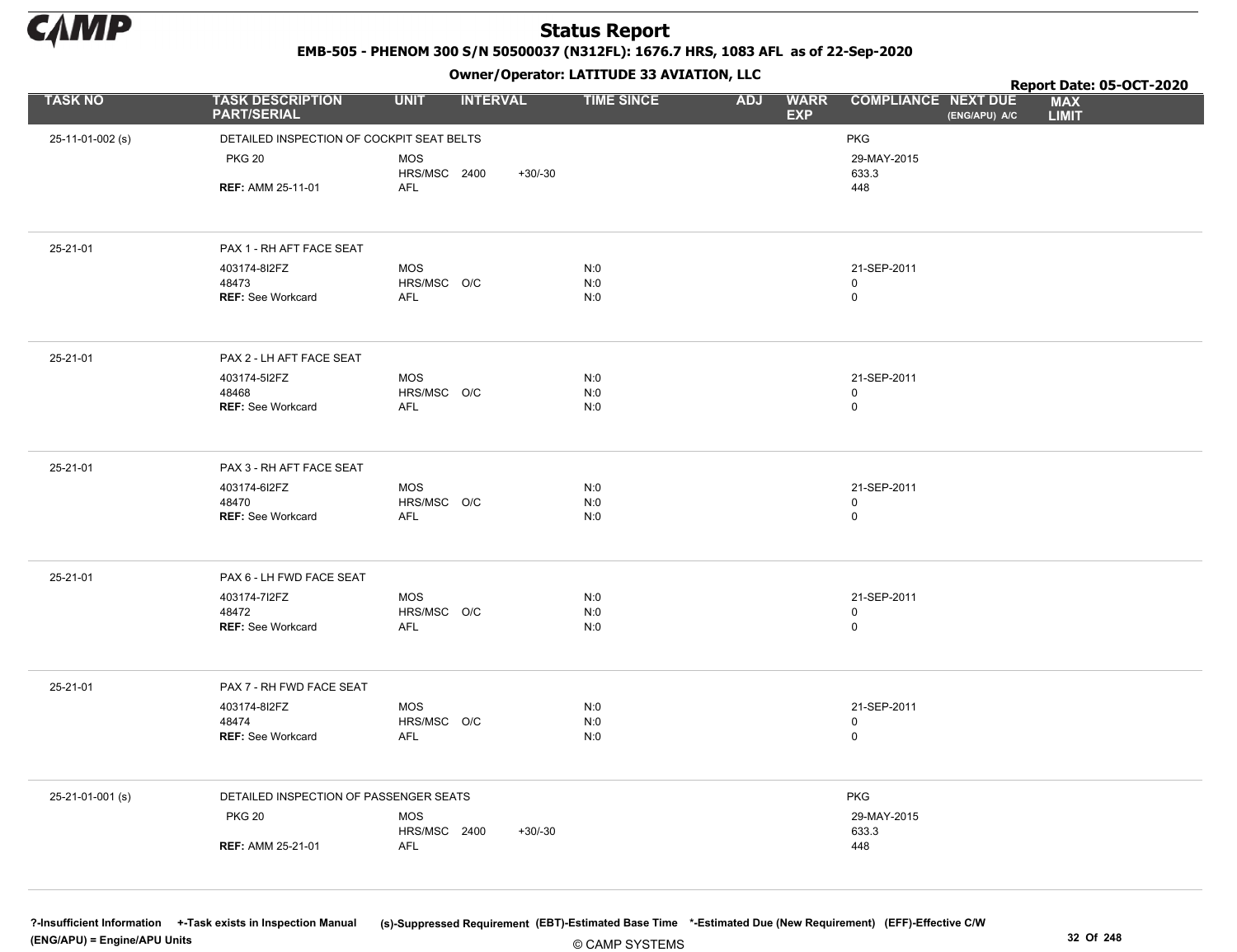

EMB-505 - PHENOM 300 S/N 50500037 (N312FL): 1676.7 HRS, 1083 AFL as of 22-Sep-2020

Owner/Operator: LATITUDE 33 AVIATION, LLC

|                  |                                                                                               |                           | .               |           |                   |            |                           | Report Date: 05-OCT-2020                                                  |
|------------------|-----------------------------------------------------------------------------------------------|---------------------------|-----------------|-----------|-------------------|------------|---------------------------|---------------------------------------------------------------------------|
| <b>TASK NO</b>   | <b>TASK DESCRIPTION</b><br><b>PART/SERIAL</b>                                                 | <b>UNIT</b>               | <b>INTERVAL</b> |           | <b>TIME SINCE</b> | <b>ADJ</b> | <b>WARR</b><br><b>EXP</b> | <b>COMPLIANCE NEXT DUE</b><br><b>MAX</b><br>(ENG/APU) A/C<br><b>LIMIT</b> |
| 25-21-01-002 (s) | DETAILED INSPECTION OF PASSENGER SEAT BELTS                                                   |                           |                 |           |                   |            |                           | <b>PKG</b>                                                                |
|                  | <b>PKG 20</b>                                                                                 | <b>MOS</b>                |                 |           |                   |            |                           | 29-MAY-2015                                                               |
|                  |                                                                                               | HRS/MSC 2400              |                 | $+30/-30$ |                   |            |                           | 633.3                                                                     |
|                  | <b>REF: AMM 25-21-01</b>                                                                      | AFL                       |                 |           |                   |            |                           | 448                                                                       |
|                  |                                                                                               |                           |                 |           |                   |            |                           |                                                                           |
| 25-21-02         | <b>DIVAN</b>                                                                                  |                           |                 |           |                   |            |                           |                                                                           |
|                  | PN NOT INSTALLED<br>SN-UNKNOWN                                                                | <b>MOS</b><br>HRS/MSC O/C |                 |           | N:0<br>N:0        |            |                           | 21-SEP-2011<br>$\mathbf 0$                                                |
|                  | <b>REF: See Workcard</b>                                                                      | AFL                       |                 |           | N:0               |            |                           | $\pmb{0}$                                                                 |
|                  |                                                                                               |                           |                 |           |                   |            |                           |                                                                           |
| 25-21-02-001     | DETAILED INSPECTION DIVAN                                                                     |                           |                 |           |                   |            |                           |                                                                           |
|                  | PN NOT INSTALLED                                                                              | <b>MOS</b>                |                 |           |                   |            |                           | 29-MAY-2015                                                               |
|                  | SN-UNKNOWN<br><b>REF: AMM 25-21-02</b>                                                        | HRS/MSC N/A<br>AFL        |                 |           |                   |            |                           | 633.3<br>448                                                              |
|                  |                                                                                               |                           |                 |           |                   |            |                           |                                                                           |
|                  |                                                                                               |                           |                 |           |                   |            |                           |                                                                           |
| 25-21-02-002     | DETAILED INSPECTION DIVAN SEAT BELTS                                                          |                           |                 |           |                   |            |                           |                                                                           |
|                  | PN NOT INSTALLED<br>SN-UNKNOWN                                                                | <b>MOS</b><br>HRS/MSC N/A |                 |           |                   |            |                           | 29-MAY-2015<br>633.3                                                      |
|                  | <b>REF: AMM 25-21-02</b>                                                                      | <b>AFL</b>                |                 |           |                   |            |                           | 448                                                                       |
|                  |                                                                                               |                           |                 |           |                   |            |                           |                                                                           |
| 25-21-03         | PAX 4 - LH FWD FACE SEAT                                                                      |                           |                 |           |                   |            |                           |                                                                           |
|                  | 403174-512FZ                                                                                  | <b>MOS</b>                |                 |           | N:0               |            |                           | 21-SEP-2011                                                               |
|                  | 48469<br><b>REF: See Workcard</b>                                                             | HRS/MSC O/C<br>AFL        |                 |           | N:0<br>N:0        |            |                           | $\mathsf 0$<br>$\mathsf 0$                                                |
|                  |                                                                                               |                           |                 |           |                   |            |                           |                                                                           |
|                  |                                                                                               |                           |                 |           |                   |            |                           |                                                                           |
| 25-21-03         | PAX 5 - RH FWD FACE SEAT                                                                      |                           |                 |           |                   |            |                           |                                                                           |
|                  | 403174-6I2FZ<br>48471                                                                         | <b>MOS</b><br>HRS/MSC O/C |                 |           | N:0<br>N:0        |            |                           | 21-SEP-2011<br>$\mathbf 0$                                                |
|                  | REF: See Workcard                                                                             | AFL                       |                 |           | N:0               |            |                           | $\mathsf 0$                                                               |
|                  |                                                                                               |                           |                 |           |                   |            |                           |                                                                           |
| 25-21-04-001     | RESTORATION (DIVAN AIRBAG SYSTEM)ELECTRONIC MODULE ASSY (OVERHAUL) OF SEAT BELT AIRBAG SYSTEM |                           |                 |           |                   |            |                           |                                                                           |
|                  |                                                                                               | <b>MOS</b>                |                 |           |                   |            |                           | 21-SEP-2011                                                               |
|                  | <b>REF: AMM 25-21-04</b>                                                                      | HRS/MSC N/A<br><b>AFL</b> |                 |           |                   |            |                           |                                                                           |
|                  |                                                                                               |                           |                 |           |                   |            |                           |                                                                           |
|                  |                                                                                               |                           |                 |           |                   |            |                           |                                                                           |

© CAMP SYSTEMS ?-Insufficient Information +-Task exists in Inspection Manual (s)-Suppressed Requirement (EBT)-Estimated Base Time \*-Estimated Due (New Requirement) (EFF)-Effective C/W (ENG/APU) = Engine/APU Units 33 Of 248 and 248 and 248 and 248 and 25 of 248 and 25 of 248 and 25 of 248 and 25 of 248 and 25 of 248 and 25 of 248 and 25 of 248 and 25 of 248 and 25 of 248 and 25 of 248 and 25 of 248 and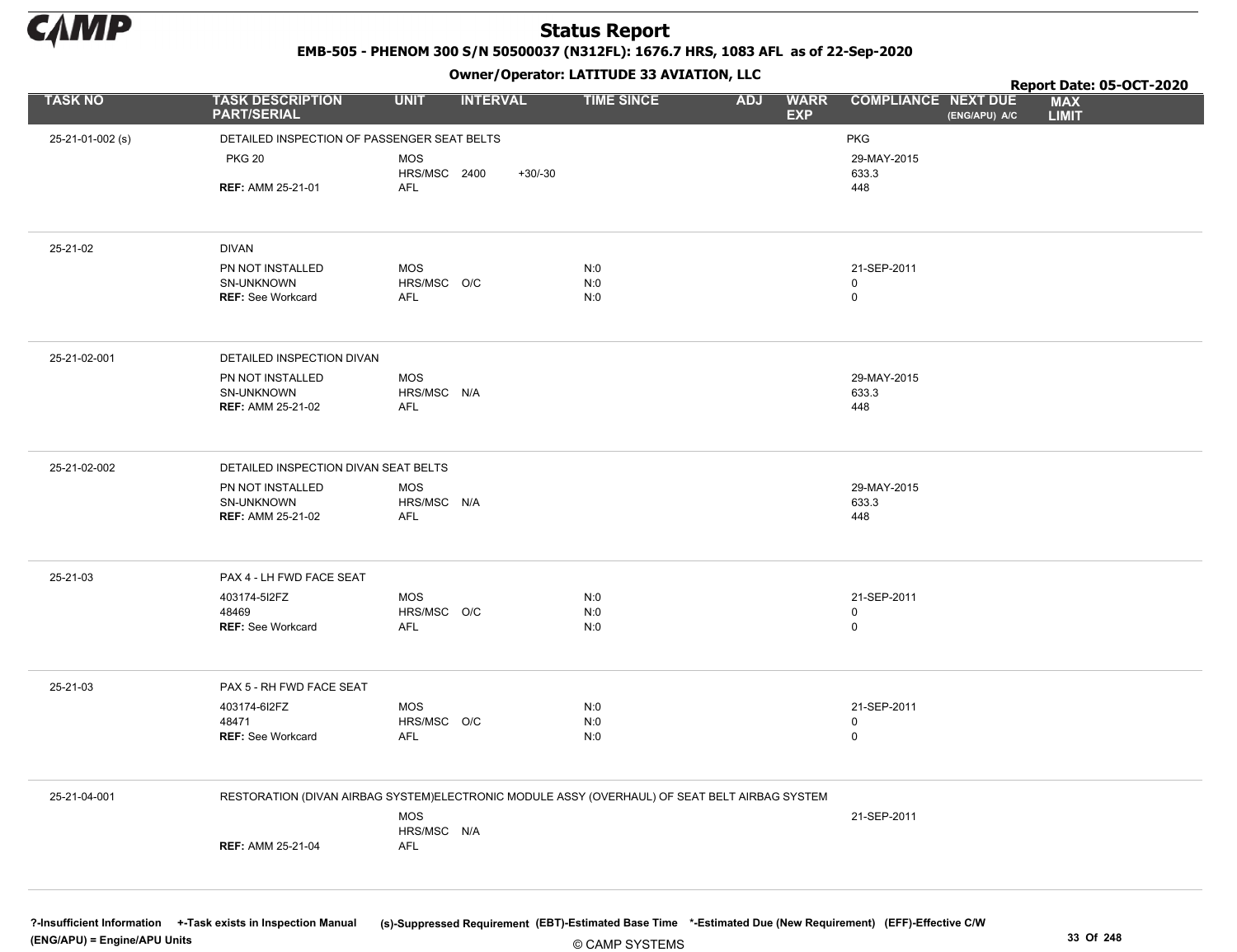

EMB-505 - PHENOM 300 S/N 50500037 (N312FL): 1676.7 HRS, 1083 AFL as of 22-Sep-2020

|                  |                                                    | - - - -                                                       |                                                                                          | Report Date: 05-OCT-2020                                                  |
|------------------|----------------------------------------------------|---------------------------------------------------------------|------------------------------------------------------------------------------------------|---------------------------------------------------------------------------|
| <b>TASK NO</b>   | <b>TASK DESCRIPTION</b><br><b>PART/SERIAL</b>      | <b>UNIT</b><br><b>INTERVAL</b>                                | <b>TIME SINCE</b><br><b>ADJ</b><br><b>WARR</b><br><b>EXP</b>                             | <b>COMPLIANCE NEXT DUE</b><br><b>MAX</b><br><b>LIMIT</b><br>(ENG/APU) A/C |
| 25-43-01-001 (s) | DETAILED VISUAL INSPECTION BELTED TOILET UNIT      |                                                               |                                                                                          | <b>PKG</b>                                                                |
|                  | <b>PKG 40</b>                                      | <b>MOS</b><br>HRS/MSC 3200<br>$+30/-30$                       |                                                                                          | 29-MAY-2015<br>633.3                                                      |
|                  | <b>REF: AMM 25-43-02</b>                           | <b>AFL</b>                                                    |                                                                                          | 448                                                                       |
|                  |                                                    |                                                               |                                                                                          |                                                                           |
| 25-43-01-002 (s) | DETAILED VISUAL INSPECTION BELTED TOILET SEAT BELT |                                                               |                                                                                          | <b>PKG</b>                                                                |
|                  | <b>PKG 40</b>                                      | <b>MOS</b><br>HRS/MSC 3200<br>$+30/-30$                       |                                                                                          | 29-MAY-2015<br>633.3                                                      |
|                  | <b>REF: AMM 25-43-02</b>                           | <b>AFL</b>                                                    |                                                                                          | 448                                                                       |
| 25-60-01         | <b>EMERGENCY LOCATOR TRANSMITTER</b>               |                                                               |                                                                                          |                                                                           |
|                  | S1821502-02                                        | <b>MOS</b>                                                    | N:69                                                                                     | 27-JUN-2017                                                               |
|                  | 2622275-0044<br><b>REF: See Workcard</b>           | HRS/MSC O/C<br><b>AFL</b>                                     | N:840.6<br>N:558                                                                         | 840.6<br>558                                                              |
|                  |                                                    |                                                               |                                                                                          |                                                                           |
| 25-60-03         | <b>ELT ANTENNA</b>                                 |                                                               |                                                                                          |                                                                           |
|                  | S65-8282-406                                       | <b>MOS</b>                                                    | N:0                                                                                      | 21-SEP-2011                                                               |
|                  | 401-1759<br><b>REF: See Workcard</b>               | HRS/MSC O/C<br><b>AFL</b>                                     | N:0<br>N:0                                                                               | 0<br>0                                                                    |
|                  |                                                    |                                                               |                                                                                          |                                                                           |
| 25-60-11         | EMERGENCY LOCATOR TRANSMITTER BATTERY              |                                                               |                                                                                          |                                                                           |
|                  | <b>DK120</b><br>AT65045                            | <b>MOS</b><br>HRS/MSC O/C                                     | N:0<br>N:0                                                                               | 27-JUN-2017<br>840.6                                                      |
|                  | <b>REF: See Workcard</b>                           | <b>AFL</b>                                                    | N:0                                                                                      | 558                                                                       |
|                  |                                                    |                                                               |                                                                                          |                                                                           |
| 25-61-00-001     |                                                    | OPERATIONAL CHECK EMERGENCY LOCATOR TRANSMITTER OF ELT SYSTEM |                                                                                          |                                                                           |
|                  | S1821502-02                                        | <b>MOS</b><br>12                                              |                                                                                          | 05-DEC-2019<br>05-DEC-2020                                                |
|                  | 2622275-0044<br><b>REF: AMM 25-61-00</b>           | HRS/MSC<br><b>AFL</b>                                         |                                                                                          | 1444<br>948                                                               |
|                  |                                                    |                                                               |                                                                                          |                                                                           |
| 25-61-00-002     |                                                    |                                                               | GENERAL VISUAL INSPECTION EMERGENCY LOCATOR TRANSMITTER OF EMERGENCY LOCATOR TRANSMITTER |                                                                           |
|                  | S1821502-02<br>2622275-0044                        | <b>MOS</b><br>12<br>HRS/MSC                                   |                                                                                          | 05-MAY-2020<br>05-MAY-2021<br>1528.2                                      |
|                  | <b>REF: AMM 25-61-00</b>                           | AFL                                                           |                                                                                          | 990                                                                       |
|                  |                                                    |                                                               |                                                                                          |                                                                           |
|                  |                                                    |                                                               |                                                                                          |                                                                           |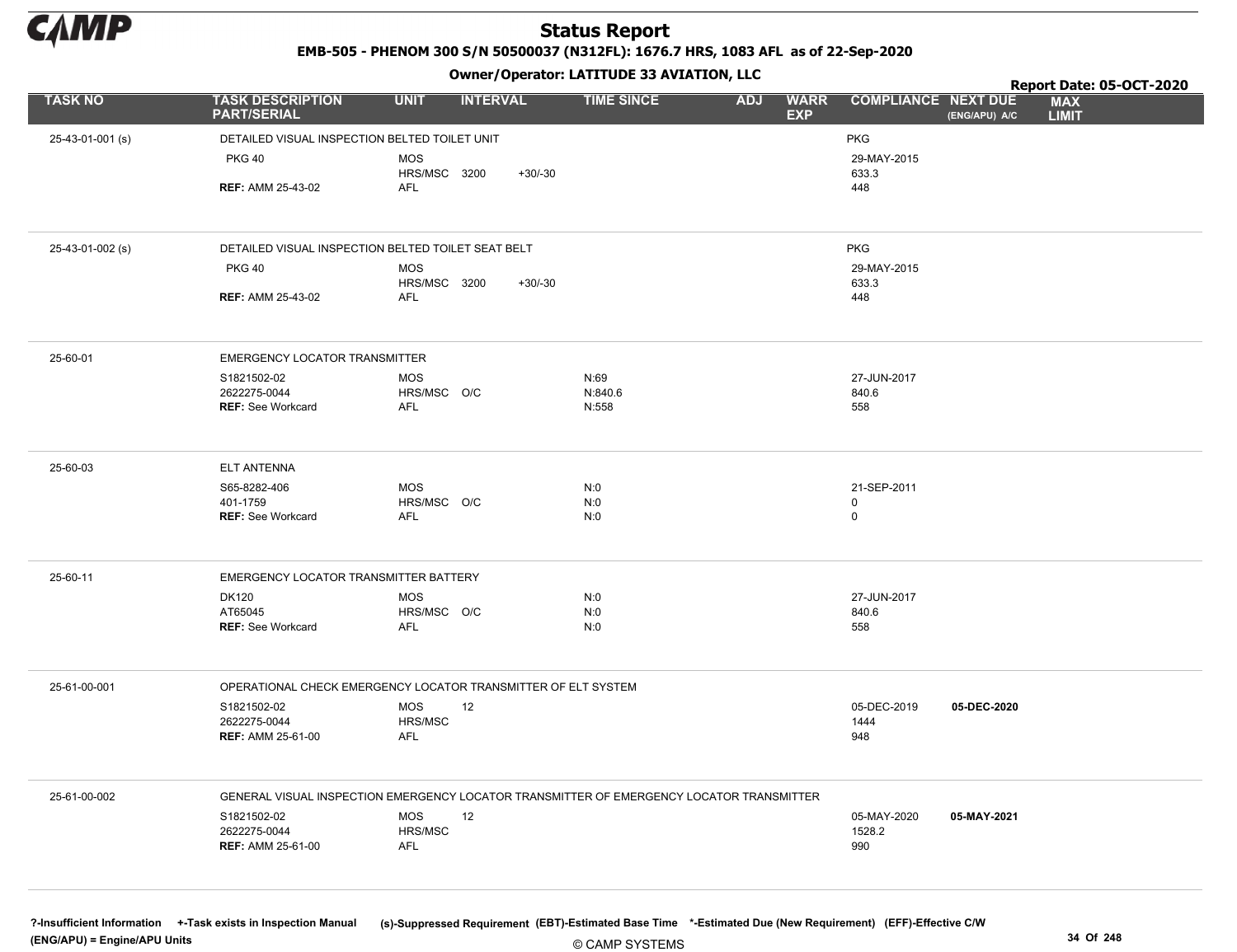

EMB-505 - PHENOM 300 S/N 50500037 (N312FL): 1676.7 HRS, 1083 AFL as of 22-Sep-2020

Owner/Operator: LATITUDE 33 AVIATION, LLC

|                |                                                          |                                         | .               |                   |                                         |                              | <b>Report Date: 05-OCT-2020</b>             |
|----------------|----------------------------------------------------------|-----------------------------------------|-----------------|-------------------|-----------------------------------------|------------------------------|---------------------------------------------|
| <b>TASK NO</b> | <b>TASK DESCRIPTION</b><br><b>PART/SERIAL</b>            | <b>UNIT</b>                             | <b>INTERVAL</b> | <b>TIME SINCE</b> | <b>WARR</b><br><b>ADJ</b><br><b>EXP</b> | <b>COMPLIANCE NEXT DUE</b>   | <b>MAX</b><br>(ENG/APU) A/C<br><b>LIMIT</b> |
| 25-61-04-001   | DISCARD EMERGENCY LOCATOR TRANSMITTER BATTERY            |                                         |                 |                   |                                         |                              |                                             |
|                | <b>DK120</b><br>AT65045<br><b>REF: AMM 25-61-04</b>      | <b>MOS</b><br>HRS/MSC<br>AFL            | 72              |                   |                                         |                              | 31-JUL-2022 M                               |
| 25-61-05       | CS144-A ELT/NAV INTERFACE MODULE                         |                                         |                 |                   |                                         |                              |                                             |
|                | S1825502-02<br>TM0000016654<br><b>REF: See Workcard</b>  | <b>MOS</b><br>HRS/MSC O/C<br><b>AFL</b> |                 | N:0<br>N:0<br>N:0 |                                         | 16-NOV-2011<br>26.7<br>18    |                                             |
| + 25-61-05-001 | RESTORATION (REPAIR) OF ELT/NAV INTERFACE<br>MODULE      |                                         |                 |                   |                                         |                              |                                             |
|                | S1825502-02<br>TM0000016654<br><b>REF: AMM 25-61-07</b>  | <b>MOS</b><br>HRS/MSC N/A<br><b>AFL</b> |                 |                   |                                         |                              |                                             |
| 25-62-01       | FIRST AID KIT                                            |                                         |                 |                   |                                         |                              |                                             |
|                | 019708-0005L<br>8009451078<br><b>REF: GENERIC NO REF</b> | <b>MOS</b><br>HRS/MSC H/T<br>AFL        |                 | N:2<br>N:0<br>N:0 |                                         | 26-APR-2019<br>1217.4<br>807 |                                             |
| 25-62-01-001   | VISUAL CHECK FIRST AID KIT                               |                                         |                 |                   |                                         |                              |                                             |
|                | 019708-0005L<br>8009451078<br><b>REF: AMM 25-62-01</b>   | MOS<br>HRS/MSC DUE<br><b>AFL</b>        |                 |                   |                                         | 26-APR-2019<br>1217.4<br>807 | 29-OCT-2020 M                               |
| 25-62-02       | COPILOT LIFE VEST                                        |                                         |                 |                   |                                         |                              |                                             |
|                | 63600-105<br>L1345350<br><b>REF: See Workcard</b>        | <b>MOS</b><br>HRS/MSC O/C<br>AFL        |                 |                   |                                         | 23-SEP-2011<br>12.6<br>13    |                                             |
| 25-62-02       | NO. 1 PASSENGER LIFE VEST                                |                                         |                 |                   |                                         |                              |                                             |
|                | 63600-105<br>L1435349<br><b>REF: See Workcard</b>        | MOS<br>HRS/MSC O/C<br><b>AFL</b>        |                 |                   |                                         | 23-SEP-2011<br>12.6<br>13    |                                             |

© CAMP SYSTEMS ?-Insufficient Information +-Task exists in Inspection Manual (s)-Suppressed Requirement (EBT)-Estimated Base Time \*-Estimated Due (New Requirement) (EFF)-Effective C/W (ENG/APU) = Engine/APU Units 35 Of 248 and 248 and 248 and 248 and 25 Of 248 and 25 Of 248 and 25 Of 248 and 25 Of 248 and 25 Of 248 and 25 Of 248 and 25 Of 248 and 25 Of 248 and 25 Of 248 and 25 Of 248 and 25 Of 248 and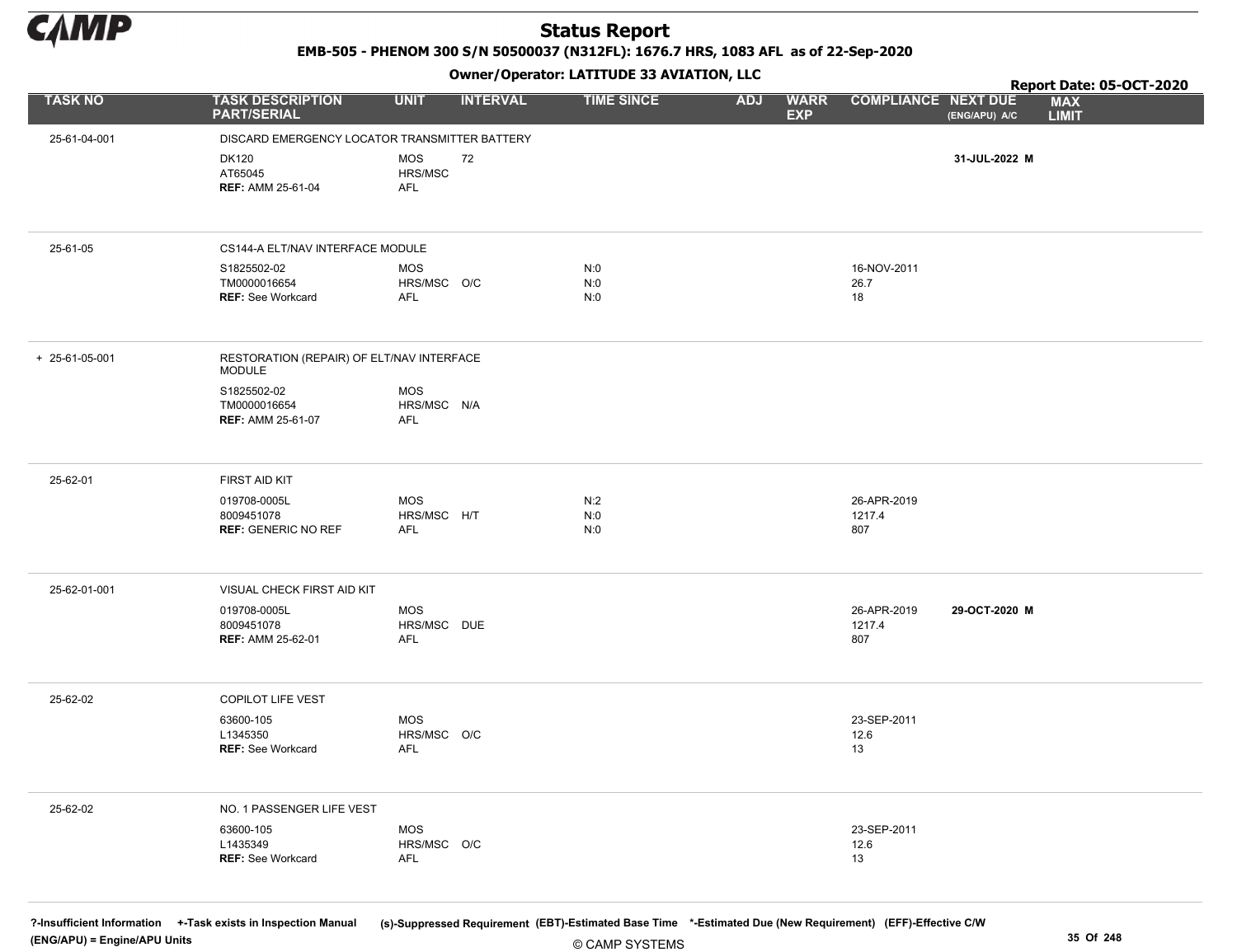

EMB-505 - PHENOM 300 S/N 50500037 (N312FL): 1676.7 HRS, 1083 AFL as of 22-Sep-2020

Owner/Operator: LATITUDE 33 AVIATION, LLC

|                |                                                                                |                                  |                 | Owner / Operator: EATITODE 33 AVIATION, LLC |                          |             |                            | Report Date: 05-OCT-2020 |                            |  |
|----------------|--------------------------------------------------------------------------------|----------------------------------|-----------------|---------------------------------------------|--------------------------|-------------|----------------------------|--------------------------|----------------------------|--|
| <b>TASK NO</b> | <b>TASK DESCRIPTION</b><br><b>PART/SERIAL</b>                                  | <b>UNIT</b>                      | <b>INTERVAL</b> | <b>TIME SINCE</b>                           | <b>ADJ</b><br><b>EXP</b> | <b>WARR</b> | <b>COMPLIANCE NEXT DUE</b> | (ENG/APU) A/C            | <b>MAX</b><br><b>LIMIT</b> |  |
| 25-62-02       | NO. 2 PASSENGER LIFE VEST                                                      |                                  |                 |                                             |                          |             |                            |                          |                            |  |
|                | 63600-105<br>L1435346<br><b>REF: See Workcard</b>                              | <b>MOS</b><br>HRS/MSC O/C<br>AFL |                 |                                             |                          |             | 23-SEP-2011<br>12.6<br>13  |                          |                            |  |
| 25-62-02       | NO. 3 PASSENGER LIFE VEST                                                      |                                  |                 |                                             |                          |             |                            |                          |                            |  |
|                | 63600-105<br>L1435353<br><b>REF: See Workcard</b>                              | <b>MOS</b><br>HRS/MSC O/C<br>AFL |                 |                                             |                          |             | 23-SEP-2011<br>12.6<br>13  |                          |                            |  |
| 25-62-02       | NO. 4 PASSENGER LIFE VEST<br>63600-105<br>L1420960<br><b>REF: See Workcard</b> | MOS<br>HRS/MSC O/C<br>AFL        |                 |                                             |                          |             | 23-SEP-2011<br>12.6<br>13  |                          |                            |  |
| 25-62-02       | NO. 5 PASSENGER LIFE VEST<br>63600-105<br>L1435348<br><b>REF: See Workcard</b> | MOS<br>HRS/MSC O/C<br>AFL        |                 |                                             |                          |             | 23-SEP-2011<br>12.6<br>13  |                          |                            |  |
| 25-62-02       | NO. 6 PASSENGER LIFE VEST                                                      |                                  |                 |                                             |                          |             |                            |                          |                            |  |
|                | 63600-105<br>L1435345<br><b>REF: See Workcard</b>                              | MOS<br>HRS/MSC O/C<br>AFL        |                 |                                             |                          |             | 23-SEP-2011<br>12.6<br>13  |                          |                            |  |
| 25-62-02       | NO. 7 PASSENGER LIFE VEST                                                      |                                  |                 |                                             |                          |             |                            |                          |                            |  |
|                | 63600-105<br>L1435345<br><b>REF: See Workcard</b>                              | MOS<br>HRS/MSC O/C<br>AFL        |                 |                                             |                          |             | 23-SEP-2011<br>12.6<br>13  |                          |                            |  |
| 25-62-02       | NO. 8 PASSENGER LIFE VEST                                                      |                                  |                 |                                             |                          |             |                            |                          |                            |  |
|                | 63600-105<br>L1435345<br>REF: See Workcard                                     | <b>MOS</b><br>HRS/MSC O/C<br>AFL |                 |                                             |                          |             | 23-SEP-2011<br>12.6<br>13  |                          |                            |  |
|                |                                                                                |                                  |                 |                                             |                          |             |                            |                          |                            |  |

© CAMP SYSTEMS ?-Insufficient Information +-Task exists in Inspection Manual (s)-Suppressed Requirement (EBT)-Estimated Base Time \*-Estimated Due (New Requirement) (EFF)-Effective C/W (ENG/APU) = Engine/APU Units 36 Of 248 and 248 and 248 and 248 and 25 Of 248 and 25 Of 248 and 25 Of 248 and 25 Of 248 and 25 Of 248 and 25 Of 248 and 25 Of 248 and 25 Of 248 and 25 Of 248 and 25 Of 248 and 25 Of 248 and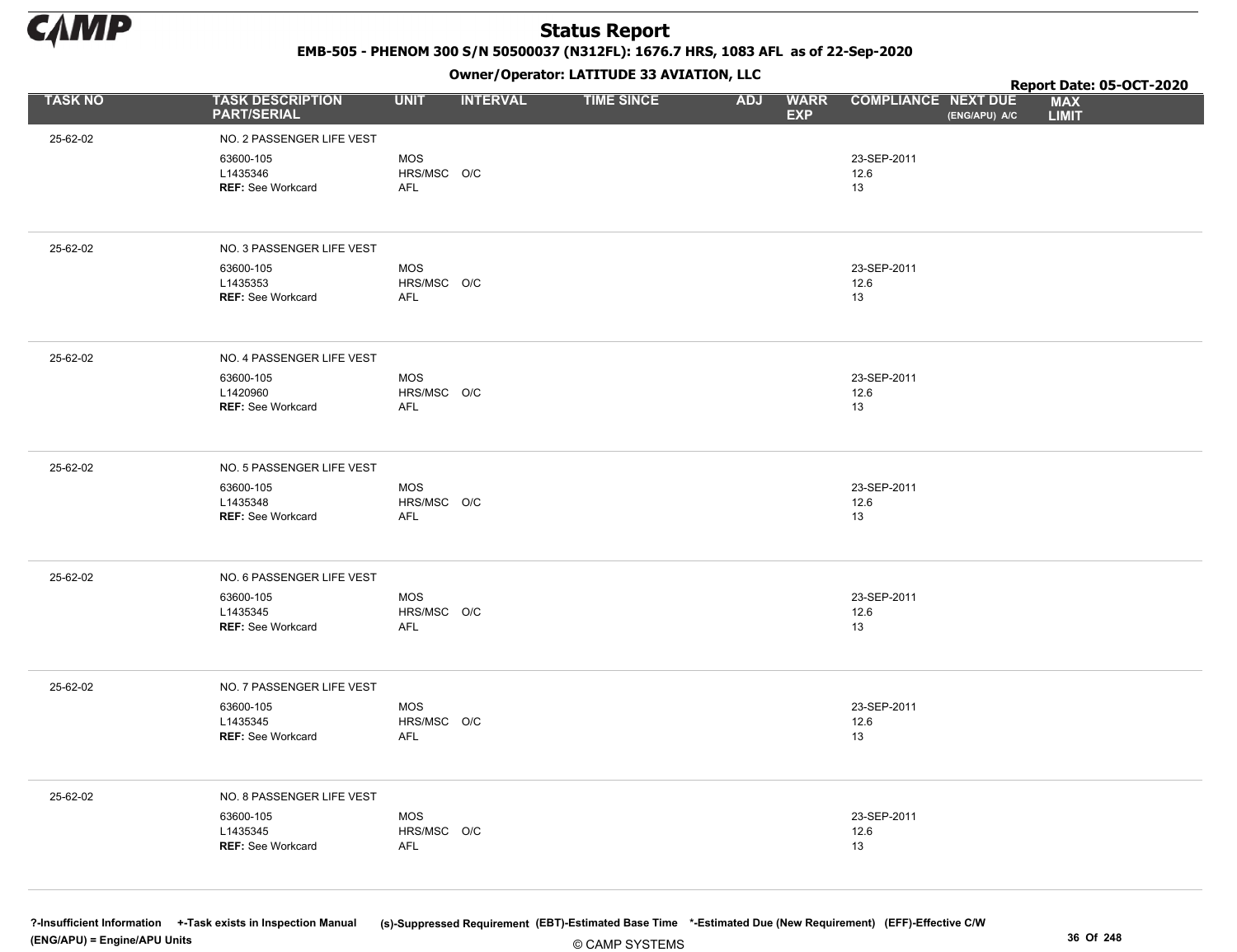

EMB-505 - PHENOM 300 S/N 50500037 (N312FL): 1676.7 HRS, 1083 AFL as of 22-Sep-2020

Owner/Operator: LATITUDE 33 AVIATION, LLC

|                 |                                                        |                                         |                 | Owner/Operator. EATITODE 33 AVIATION, LLC |            |                           |                            | Report Date: 05-OCT-2020 |                            |  |
|-----------------|--------------------------------------------------------|-----------------------------------------|-----------------|-------------------------------------------|------------|---------------------------|----------------------------|--------------------------|----------------------------|--|
| <b>TASK NO</b>  | <b>TASK DESCRIPTION</b><br><b>PART/SERIAL</b>          | <b>UNIT</b>                             | <b>INTERVAL</b> | <b>TIME SINCE</b>                         | <b>ADJ</b> | <b>WARR</b><br><b>EXP</b> | <b>COMPLIANCE NEXT DUE</b> | (ENG/APU) A/C            | <b>MAX</b><br><b>LIMIT</b> |  |
| 25-62-02        | PILOT LIFE VEST                                        |                                         |                 |                                           |            |                           |                            |                          |                            |  |
|                 | 63600-105<br>L1435351<br><b>REF: See Workcard</b>      | <b>MOS</b><br>HRS/MSC O/C<br><b>AFL</b> |                 |                                           |            |                           | 23-SEP-2011<br>12.6<br>13  |                          |                            |  |
| + 25-62-02-001  | RESTORATION (OVERHAUL) OF CO-PILOT LIFE VEST           |                                         |                 |                                           |            |                           |                            |                          |                            |  |
| <b>OVERHAUL</b> | 63600-105<br>L1345350<br><b>REF: AMM 25-62-02</b>      | <b>MOS</b><br>HRS/MSC<br><b>AFL</b>     | 120             |                                           |            |                           | 21-SEP-2011                | 21-SEP-2021              |                            |  |
| + 25-62-02-001  | RESTORATION (OVERHAUL) OF NO. 1 LIFE VEST              |                                         |                 |                                           |            |                           |                            |                          |                            |  |
| <b>OVERHAUL</b> | 63600-105<br>L1435349<br><b>REF: AMM 25-62-02</b>      | <b>MOS</b><br>HRS/MSC<br><b>AFL</b>     | 120             |                                           |            |                           | 21-SEP-2011                | 21-SEP-2021              |                            |  |
| + 25-62-02-001  | RESTORATION (OVERHAUL) OF NO. 2 LIFE VEST              |                                         |                 |                                           |            |                           |                            |                          |                            |  |
| <b>OVERHAUL</b> | 63600-105<br>L1435346<br><b>REF: AMM 25-62-02</b>      | MOS<br>HRS/MSC<br><b>AFL</b>            | 120             |                                           |            |                           | 21-SEP-2011                | 21-SEP-2021              |                            |  |
| + 25-62-02-001  | RESTORATION (OVERHAUL) OF NO. 3 LIFE VEST              |                                         |                 |                                           |            |                           |                            |                          |                            |  |
|                 | 63600-105<br>L1435353                                  | <b>MOS</b><br>HRS/MSC                   | 120             |                                           |            |                           | 21-SEP-2011                | 21-SEP-2021              |                            |  |
| <b>OVERHAUL</b> | <b>REF: AMM 25-62-02</b>                               | <b>AFL</b>                              |                 |                                           |            |                           |                            |                          |                            |  |
| + 25-62-02-001  | RESTORATION (OVERHAUL) OF NO. 4 LIFE VEST              |                                         |                 |                                           |            |                           |                            |                          |                            |  |
| <b>OVERHAUL</b> | 63600-105<br>L1420960<br><b>REF: AMM 25-62-02</b>      | <b>MOS</b><br>HRS/MSC<br><b>AFL</b>     | 120             |                                           |            |                           | 21-SEP-2011                | 21-SEP-2021              |                            |  |
|                 |                                                        |                                         |                 |                                           |            |                           |                            |                          |                            |  |
| + 25-62-02-001  | RESTORATION (OVERHAUL) OF NO. 5 LIFE VEST<br>63600-105 | <b>MOS</b>                              | 120             |                                           |            |                           | 21-SEP-2011                | 21-SEP-2021              |                            |  |
| <b>OVERHAUL</b> | L1435348<br><b>REF: AMM 25-62-02</b>                   | HRS/MSC<br><b>AFL</b>                   |                 |                                           |            |                           |                            |                          |                            |  |
|                 |                                                        |                                         |                 |                                           |            |                           |                            |                          |                            |  |

© CAMP SYSTEMS ?-Insufficient Information +-Task exists in Inspection Manual (s)-Suppressed Requirement (EBT)-Estimated Base Time \*-Estimated Due (New Requirement) (EFF)-Effective C/W (ENG/APU) = Engine/APU Units 37 Of 248 and 248 and 248 and 25 of 248 and 25 of 248 and 25 of 248 and 25 of 248 and 25 of 248 and 25 of 248 and 25 of 248 and 25 of 248 and 25 of 248 and 25 of 248 and 25 of 248 and 25 of 24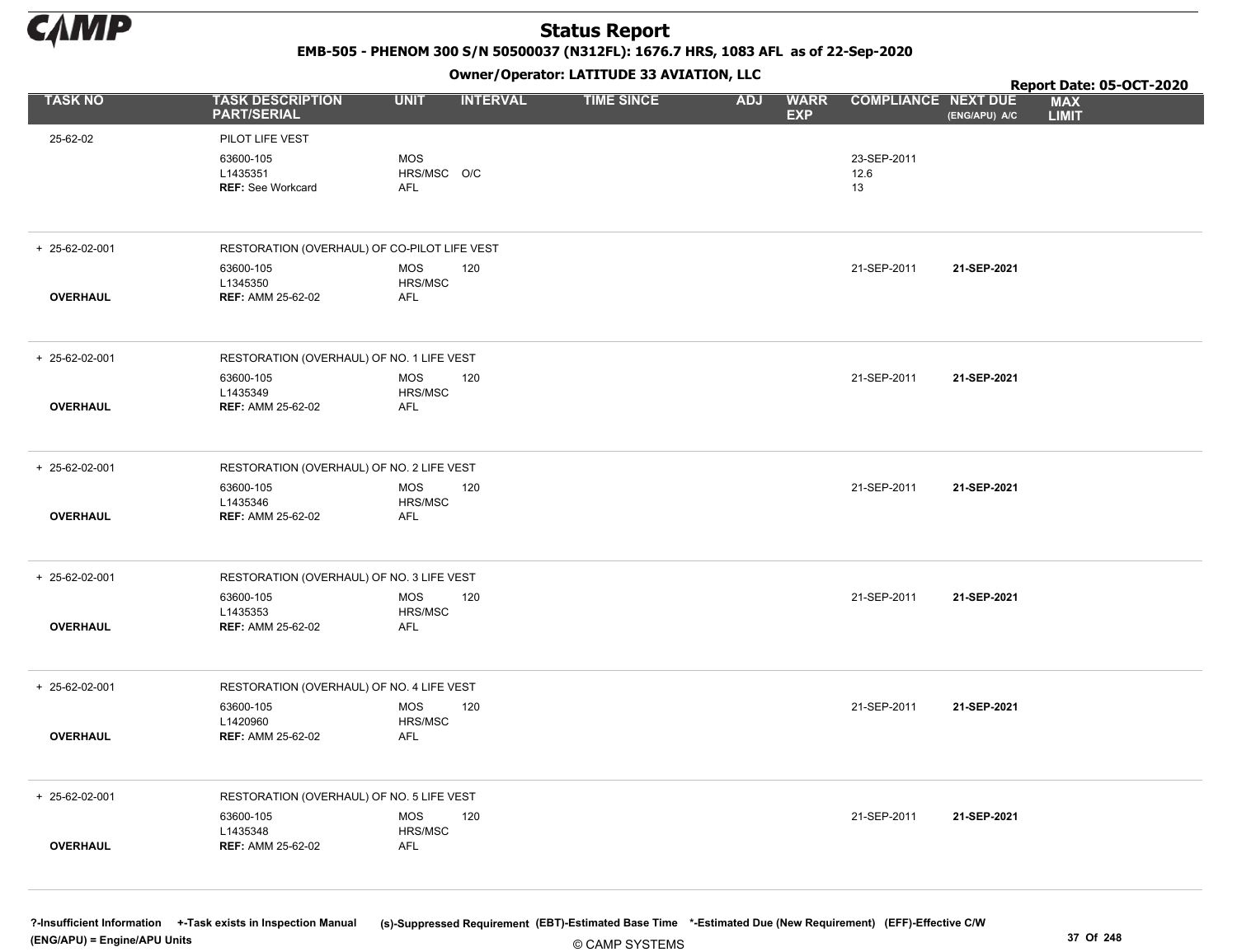

EMB-505 - PHENOM 300 S/N 50500037 (N312FL): 1676.7 HRS, 1083 AFL as of 22-Sep-2020

Owner/Operator: LATITUDE 33 AVIATION, LLC

|                        |                                                   |                                  |                 |                   | Owner / Operator. EATTTODE 33 AVIATION, LLC |            |                           |                            | Report Date: 05-OCT-2020 |                            |  |
|------------------------|---------------------------------------------------|----------------------------------|-----------------|-------------------|---------------------------------------------|------------|---------------------------|----------------------------|--------------------------|----------------------------|--|
| <b>TASK NO</b>         | <b>TASK DESCRIPTION</b><br><b>PART/SERIAL</b>     | <b>UNIT</b>                      | <b>INTERVAL</b> |                   | <b>TIME SINCE</b>                           | <b>ADJ</b> | <b>WARR</b><br><b>EXP</b> | <b>COMPLIANCE NEXT DUE</b> | (ENG/APU) A/C            | <b>MAX</b><br><b>LIMIT</b> |  |
| $+ 25 - 62 - 02 - 001$ | RESTORATION (OVERHAUL) OF NO. 6 LIFE VEST         |                                  |                 |                   |                                             |            |                           |                            |                          |                            |  |
| <b>OVERHAUL</b>        | 63600-105<br>L1435345<br><b>REF: AMM 25-62-02</b> | <b>MOS</b><br>HRS/MSC<br>AFL     | 120             |                   |                                             |            |                           | 21-SEP-2011                | 21-SEP-2021              |                            |  |
|                        |                                                   |                                  |                 |                   |                                             |            |                           |                            |                          |                            |  |
| + 25-62-02-001         | RESTORATION (OVERHAUL) OF NO. 7 LIFE VEST         |                                  |                 |                   |                                             |            |                           |                            |                          |                            |  |
| <b>OVERHAUL</b>        | 63600-105<br>L1435345<br><b>REF: AMM 25-62-02</b> | MOS<br>HRS/MSC<br>AFL            | 120             |                   |                                             |            |                           | 21-SEP-2011                | 21-SEP-2021              |                            |  |
| $+ 25 - 62 - 02 - 001$ | RESTORATION (OVERHAUL) OF NO. 8 LIFE VEST         |                                  |                 |                   |                                             |            |                           |                            |                          |                            |  |
|                        | 63600-105<br>L1435345                             | MOS<br>HRS/MSC                   | 120             |                   |                                             |            |                           | 21-SEP-2011                | 21-SEP-2021              |                            |  |
| <b>OVERHAUL</b>        | <b>REF: AMM 25-62-02</b>                          | AFL                              |                 |                   |                                             |            |                           |                            |                          |                            |  |
| + 25-62-02-001         | RESTORATION (OVERHAUL) OF PILOT LIFE VEST         |                                  |                 |                   |                                             |            |                           |                            |                          |                            |  |
| <b>OVERHAUL</b>        | 63600-105<br>L1435351<br><b>REF: AMM 25-62-02</b> | MOS<br>HRS/MSC<br>AFL            | 120             |                   |                                             |            |                           | 21-SEP-2011                | 21-SEP-2021              |                            |  |
|                        |                                                   |                                  |                 |                   |                                             |            |                           |                            |                          |                            |  |
| 25-62-04-001 (s)       | DETAILED DIMENSIONAL INSPECTION OF WATER BARRIER  |                                  |                 |                   |                                             |            |                           | PKG                        |                          |                            |  |
|                        | <b>PKG 81</b>                                     | MOS<br>HRS/MSC                   | 24              | $+30d/-30d$       |                                             |            |                           | 27-JUN-2019<br>1275.4      |                          |                            |  |
|                        | <b>REF: AMM 25-62-04</b>                          | AFL                              |                 |                   |                                             |            |                           | 845                        |                          |                            |  |
| 25-66-01               | <b>LIFE RAFT</b>                                  |                                  |                 |                   |                                             |            |                           |                            |                          |                            |  |
|                        | PN<br>SN-UNKNOWN<br><b>REF: GENERIC NO REF</b>    | MOS<br>HRS/MSC O/C<br>AFL        |                 | N:0<br>N:0<br>N:0 |                                             |            |                           | 21-SEP-2011<br>0<br>0      |                          |                            |  |
| 25-66-01-001           | RESTORATION LIFE RAFT (OVERHAUL)                  |                                  |                 |                   |                                             |            |                           |                            |                          |                            |  |
|                        | PN<br>SN-UNKNOWN<br><b>REF: AMM 25-66-01</b>      | <b>MOS</b><br>HRS/MSC N/A<br>AFL |                 |                   |                                             |            |                           |                            |                          |                            |  |
|                        |                                                   |                                  |                 |                   |                                             |            |                           |                            |                          |                            |  |

CHAPTER 26 FIRE PROTECTION

?-Insufficient Information +-Task exists in Inspection Manual (s)-Suppressed Requirement (EBT)-Estimated Base Time \*-Estimated Due (New Requirement) (EFF)-Effective C/W (ENG/APU) = Engine/APU Units 38 Of 248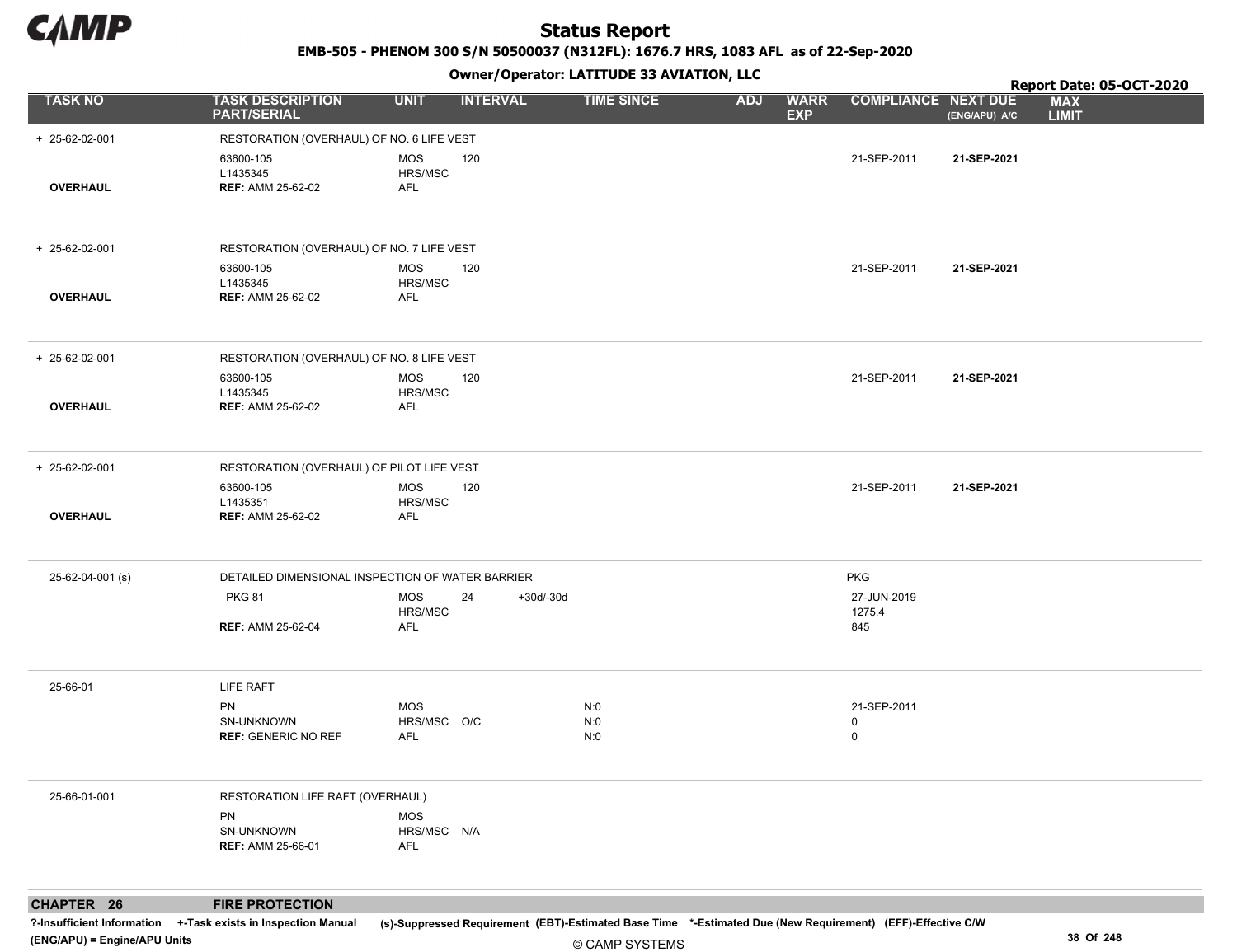

EMB-505 - PHENOM 300 S/N 50500037 (N312FL): 1676.7 HRS, 1083 AFL as of 22-Sep-2020

Owner/Operator: LATITUDE 33 AVIATION, LLC

|                  |                                               | - <i>-</i> - -                                        |                                 |                           |                                             | Report Date: 05-OCT-2020   |
|------------------|-----------------------------------------------|-------------------------------------------------------|---------------------------------|---------------------------|---------------------------------------------|----------------------------|
| <b>TASK NO</b>   | <b>TASK DESCRIPTION</b><br><b>PART/SERIAL</b> | <b>UNIT</b><br><b>INTERVAL</b>                        | <b>TIME SINCE</b><br><b>ADJ</b> | <b>WARR</b><br><b>EXP</b> | <b>COMPLIANCE NEXT DUE</b><br>(ENG/APU) A/C | <b>MAX</b><br><b>LIMIT</b> |
| 26-11-01         | LEFT ENGINE FIRE DETECTOR                     |                                                       |                                 |                           |                                             |                            |
|                  | 3951-51-565/215C-5.1M                         | <b>MOS</b>                                            | N:0                             |                           | 21-SEP-2011                                 |                            |
|                  | 44176                                         | HRS/MSC O/C                                           | N:0                             |                           | 0                                           |                            |
|                  | REF: See Workcard                             | AFL                                                   | N:0                             |                           | 0                                           |                            |
|                  |                                               |                                                       |                                 |                           |                                             |                            |
| 26-11-01         | RIGHT ENGINE FIRE DETECTOR                    |                                                       |                                 |                           |                                             |                            |
|                  | 3951-51-565/215C-5.1M                         | <b>MOS</b>                                            | N:0                             |                           | 21-SEP-2011                                 |                            |
|                  | 44177<br>REF: See Workcard                    | HRS/MSC O/C<br>AFL                                    | N:0<br>N:0                      |                           | 0<br>0                                      |                            |
|                  |                                               |                                                       |                                 |                           |                                             |                            |
| 26-11-01-001 (s) |                                               | DETAILED VISUAL INSPECTION LEFT ENGINE FIRE DETECTOR  |                                 |                           | <b>PKG</b>                                  |                            |
|                  | <b>PKG 10</b>                                 | <b>MOS</b>                                            |                                 |                           | 27-JUN-2017                                 |                            |
|                  | <b>REF: AMM 26-11-01</b>                      | HRS/MSC 1600<br>$+30/-30$<br><b>AFL</b>               |                                 |                           | 840.6<br>558                                |                            |
|                  |                                               |                                                       |                                 |                           |                                             |                            |
| 26-11-01-001 (s) |                                               | DETAILED VISUAL INSPECTION RIGHT ENGINE FIRE DETECTOR |                                 |                           | <b>PKG</b>                                  |                            |
|                  | <b>PKG 10</b>                                 | <b>MOS</b>                                            |                                 |                           | 27-JUN-2017                                 |                            |
|                  |                                               | HRS/MSC 1600<br>$+30/-30$                             |                                 |                           | 840.6                                       |                            |
|                  | <b>REF: AMM 26-11-01</b>                      | <b>AFL</b>                                            |                                 |                           | 558                                         |                            |
| 26-11-01-002 (s) | OPERATIONAL CHECK LEFT ENGINE FIRE DETECTOR   |                                                       |                                 |                           | <b>PKG</b>                                  |                            |
|                  | PKG <sub>1</sub>                              | <b>MOS</b>                                            |                                 |                           | 27-JUN-2017                                 |                            |
|                  |                                               | HRS/MSC 800<br>$+30/-30$                              |                                 |                           | 840.6                                       |                            |
|                  | <b>REF: AMM 26-11-01</b>                      | <b>AFL</b>                                            |                                 |                           | 558                                         |                            |
| 26-11-01-002 (s) | OPERATIONAL CHECK RIGHT ENGINE FIRE DETECTOR  |                                                       |                                 |                           | <b>PKG</b>                                  |                            |
|                  | PKG 1                                         | <b>MOS</b>                                            |                                 |                           | 27-JUN-2017                                 |                            |
|                  |                                               | HRS/MSC 800<br>$+30/-30$                              |                                 |                           | 840.6                                       |                            |
|                  | <b>REF: AMM 26-11-01</b>                      | <b>AFL</b>                                            |                                 |                           | 558                                         |                            |
| 26-15-01         | MODEL 602 SMOKE DETECTOR                      |                                                       |                                 |                           |                                             |                            |
|                  | 8930-223B60L014                               | <b>MOS</b>                                            |                                 |                           | 16-MAY-2013                                 |                            |
|                  | 215448<br>REF: See Workcard                   | HRS/MSC O/C<br>AFL                                    |                                 |                           | 270.6                                       |                            |
|                  |                                               |                                                       |                                 |                           | 185                                         |                            |
|                  |                                               |                                                       |                                 |                           |                                             |                            |
|                  |                                               |                                                       |                                 |                           |                                             |                            |

?-Insufficient Information +-Task exists in Inspection Manual (s)-Suppressed Requirement (EBT)-Estimated Base Time \*-Estimated Due (New Requirement) (EFF)-Effective C/W (ENG/APU) = Engine/APU Units 39 Of 248 and the control of the control of the control of the control of the control of the control of the control of the control of the control of the control of the control of the control o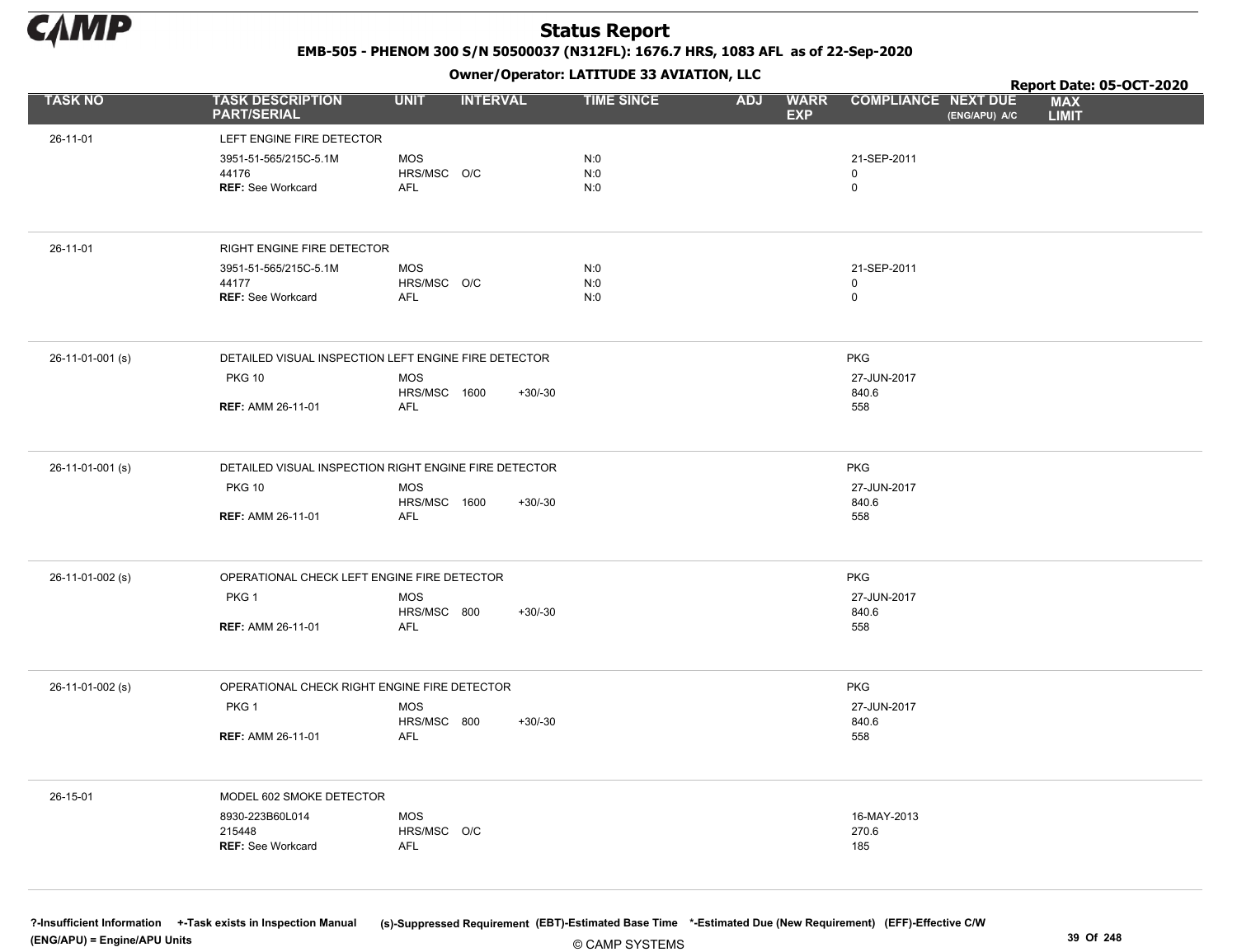

EMB-505 - PHENOM 300 S/N 50500037 (N312FL): 1676.7 HRS, 1083 AFL as of 22-Sep-2020

Owner/Operator: LATITUDE 33 AVIATION, LLC

|                      |                                               | $\cdots$                                                                        |                                 |                                                         | Report Date: 05-OCT-2020                    |
|----------------------|-----------------------------------------------|---------------------------------------------------------------------------------|---------------------------------|---------------------------------------------------------|---------------------------------------------|
| <b>TASK NO</b>       | <b>TASK DESCRIPTION</b><br><b>PART/SERIAL</b> | <b>UNIT</b><br><b>INTERVAL</b>                                                  | <b>TIME SINCE</b><br><b>ADJ</b> | <b>WARR</b><br><b>COMPLIANCE NEXT DUE</b><br><b>EXP</b> | <b>MAX</b><br>(ENG/APU) A/C<br><b>LIMIT</b> |
| 26-21-01             | ENGINE FIRE EXTINGUISHER BOTTLE               |                                                                                 |                                 |                                                         |                                             |
|                      | 33000073-1                                    | <b>MOS</b>                                                                      | N:0                             | 05-MAY-2020                                             |                                             |
|                      | 93358A1                                       | HRS/MSC O/C                                                                     | N:0                             | 1528.2                                                  |                                             |
|                      | <b>REF: See Workcard</b>                      | AFL                                                                             | N:0                             | 990                                                     |                                             |
|                      |                                               |                                                                                 |                                 |                                                         |                                             |
| 26-21-01-001         |                                               | FUNCTIONAL CHECK OF ENGINE FIRE EXTINGUISHING PANEL                             |                                 |                                                         |                                             |
|                      |                                               | <b>MOS</b>                                                                      |                                 | 21-SEP-2011                                             |                                             |
|                      |                                               | HRS/MSC 2400<br>$+30/-30$                                                       |                                 | 0<br>$\mathbf 0$                                        | 2430<br>2400                                |
| <b>AIRWORTHINESS</b> | <b>REF: AMM 26-21-00</b>                      | AFL                                                                             |                                 |                                                         |                                             |
| 26-21-01A            | FIRE/ENGINE/TRIM/IGNITION CONTROL PANEL       |                                                                                 |                                 |                                                         |                                             |
|                      | 441-42702-002                                 | <b>MOS</b>                                                                      | N:0                             | 21-SEP-2011                                             |                                             |
|                      | 0289                                          | HRS/MSC O/C                                                                     | N:0                             | 0<br>$\mathsf{O}\xspace$                                |                                             |
|                      | <b>REF: See Workcard</b>                      | AFL                                                                             | N:0                             |                                                         |                                             |
| 26-21-03-001         |                                               | FUNCTIONAL CHECK ENGINE FIRE EXTINGUISHER BOTTLE OF ENGINE EXTINGUISHING BOTTLE |                                 |                                                         |                                             |
|                      | 33000073-1                                    | <b>MOS</b><br>120                                                               |                                 | 05-MAY-2020                                             | 05-MAY-2030                                 |
| <b>AIRWORTHINESS</b> | 93358A1<br><b>REF: AMM 26-21-03</b>           | HRS/MSC<br>AFL                                                                  |                                 | 1528.2<br>990                                           |                                             |
|                      |                                               |                                                                                 |                                 |                                                         |                                             |
| 26-21-05-001 (s)     |                                               | OPERATIONAL CHECK OF TEMPERATURE COMPENSATED PRESSURE SWITCH (TCPS)             |                                 | <b>PKG</b>                                              |                                             |
|                      | <b>PKG 20</b>                                 | <b>MOS</b>                                                                      |                                 | 27-JUN-2017                                             |                                             |
|                      | <b>REF: AMM 26-21-05</b>                      | HRS/MSC 2400<br>$+30/-30$<br><b>AFL</b>                                         |                                 | 840.6<br>558                                            |                                             |
|                      |                                               |                                                                                 |                                 |                                                         |                                             |
| 26-21-07             | NO. 1 CARTRIDGE                               |                                                                                 |                                 |                                                         |                                             |
|                      | 30903962-1<br>1676YH                          | <b>MOS</b>                                                                      |                                 | 05-MAY-2020                                             |                                             |
|                      | <b>REF: See Workcard</b>                      | HRS/MSC O/C<br><b>AFL</b>                                                       |                                 | 1528.2<br>990                                           |                                             |
|                      |                                               |                                                                                 |                                 |                                                         |                                             |
| 26-21-07             | NO. 2 CARTRIDGE                               |                                                                                 |                                 |                                                         |                                             |
|                      | 30903963-1<br>1528YJ                          | <b>MOS</b><br>HRS/MSC O/C                                                       |                                 | 05-MAY-2020<br>1528.2                                   |                                             |
|                      | <b>REF: See Workcard</b>                      | <b>AFL</b>                                                                      |                                 | 990                                                     |                                             |
|                      |                                               |                                                                                 |                                 |                                                         |                                             |
|                      |                                               |                                                                                 |                                 |                                                         |                                             |

© CAMP SYSTEMS ?-Insufficient Information +-Task exists in Inspection Manual (s)-Suppressed Requirement (EBT)-Estimated Base Time \*-Estimated Due (New Requirement) (EFF)-Effective C/W (ENG/APU) = Engine/APU Units 40 Of 248 and the control of 248 and the control of 248 and the control of 248 and the control of 248 and the control of 248 and the control of 248 and the control of 248 and the control of 24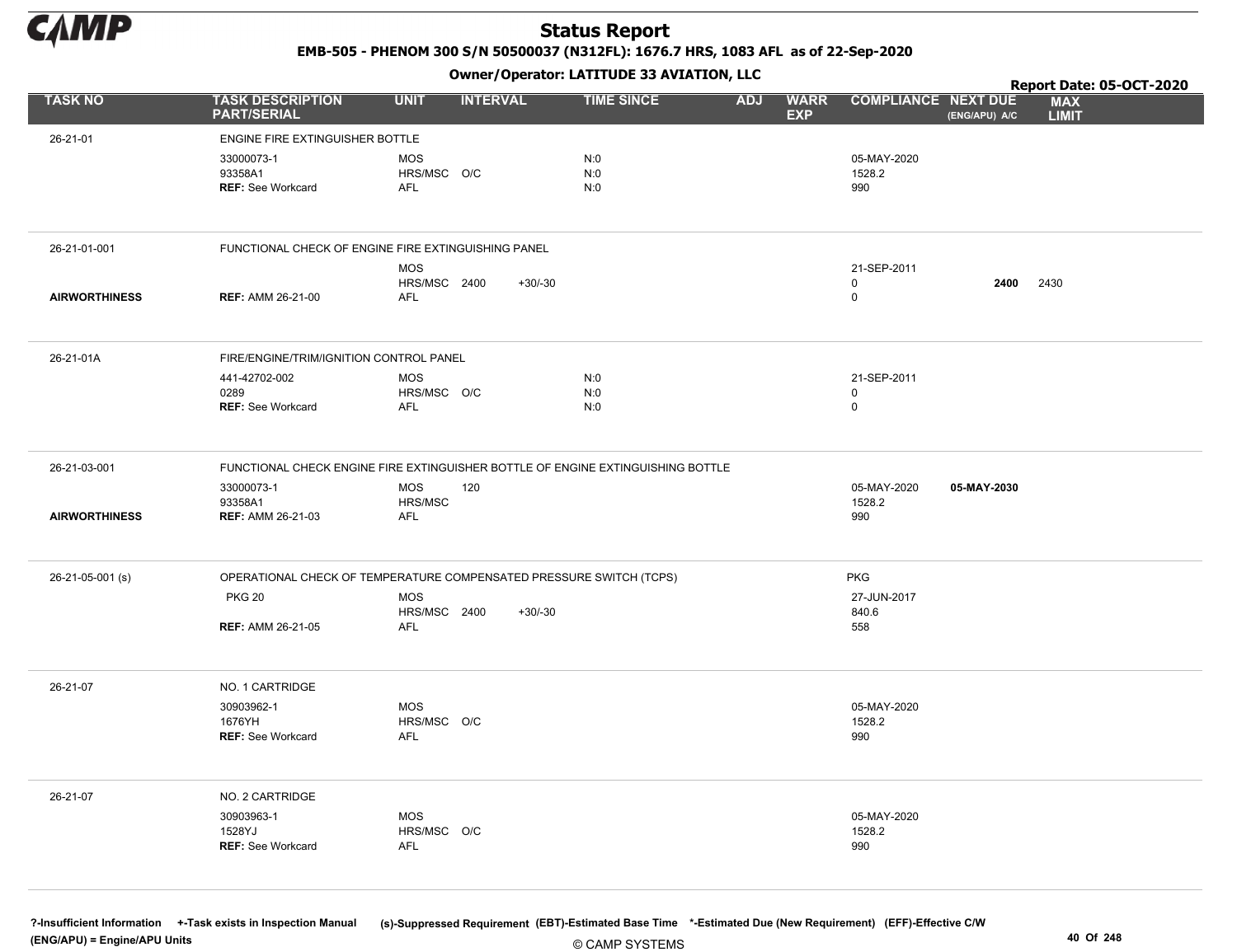

EMB-505 - PHENOM 300 S/N 50500037 (N312FL): 1676.7 HRS, 1083 AFL as of 22-Sep-2020

Owner/Operator: LATITUDE 33 AVIATION, LLC

|                   |                                                                          |                            | .               |                   |            |                           |                            |               | Report Date: 05-OCT-2020   |
|-------------------|--------------------------------------------------------------------------|----------------------------|-----------------|-------------------|------------|---------------------------|----------------------------|---------------|----------------------------|
| <b>TASK NO</b>    | <b>TASK DESCRIPTION</b><br><b>PART/SERIAL</b>                            | <b>UNIT</b>                | <b>INTERVAL</b> | <b>TIME SINCE</b> | <b>ADJ</b> | <b>WARR</b><br><b>EXP</b> | <b>COMPLIANCE NEXT DUE</b> | (ENG/APU) A/C | <b>MAX</b><br><b>LIMIT</b> |
| 26-21-07-001      | DISCARD NO. 1 CARTRIDGE                                                  |                            |                 |                   |            |                           |                            |               |                            |
| <b>LIFE LIMIT</b> | 30903962-1<br>1676YH<br><b>REF: AMM 26-21-07</b>                         | MOS<br>HRS/MSC<br>AFL      | 120             |                   |            |                           |                            | 29-SEP-2024 M |                            |
| 26-21-07-001      | DISCARD NO. 2 CARTRIDGE                                                  |                            |                 |                   |            |                           |                            |               |                            |
|                   | 30903963-1                                                               | MOS                        | 120             |                   |            |                           | 05-MAY-2020                | 29-SEP-2024 M |                            |
|                   | 1528YJ                                                                   | HRS/MSC                    |                 |                   |            |                           | 1528.2                     |               |                            |
| LIFE LIMIT        | <b>REF: AMM 26-21-07</b>                                                 | AFL                        |                 |                   |            |                           | 990                        |               |                            |
|                   |                                                                          |                            |                 |                   |            |                           |                            |               |                            |
| 26-21-09-001 (s)  | DETAILED VISUAL INSPECTION OF ENGINE FIRE EXTINGUISHING DISCHARGE PIPING |                            |                 |                   |            |                           | <b>PKG</b>                 |               |                            |
|                   | <b>PKG 20</b>                                                            | <b>MOS</b>                 |                 |                   |            |                           | 27-JUN-2017                |               |                            |
|                   | <b>REF: AMM 26-21-09</b>                                                 | HRS/MSC 2400<br><b>AFL</b> | $+30/-30$       |                   |            |                           | 840.6<br>558               |               |                            |
|                   |                                                                          |                            |                 |                   |            |                           |                            |               |                            |
|                   |                                                                          |                            |                 |                   |            |                           |                            |               |                            |
| 26-24-01          | CABIN PORTABLE FIRE EXTINGUISHER                                         |                            |                 |                   |            |                           |                            |               |                            |
|                   | RT-A1200<br>Y-500634                                                     | <b>MOS</b><br>HRS/MSC O/C  |                 | N:0<br>N:0        |            |                           | 27-JUN-2017<br>840.6       |               |                            |
|                   | <b>REF: See Workcard</b>                                                 | <b>AFL</b>                 |                 | N:0               |            |                           | 558                        |               |                            |
|                   |                                                                          |                            |                 |                   |            |                           |                            |               |                            |
|                   |                                                                          |                            |                 |                   |            |                           |                            |               |                            |
| 26-24-01          | COCKPIT PORTABLE FIRE EXTINGUISHER                                       |                            |                 |                   |            |                           |                            |               |                            |
|                   | RT-A1200<br>X-814366                                                     | <b>MOS</b><br>HRS/MSC O/C  |                 | N:0<br>N:0        |            |                           | 21-SEP-2011<br>0           |               |                            |
|                   | <b>REF: See Workcard</b>                                                 | AFL                        |                 | N:0               |            |                           | $\mathbf 0$                |               |                            |
|                   |                                                                          |                            |                 |                   |            |                           |                            |               |                            |
| 26-24-01-001      | WEIGHT CHECK CABIN PORTABLE FIRE EXTINGUISHER                            |                            |                 |                   |            |                           |                            |               |                            |
|                   | RT-A1200                                                                 | MOS                        | 12              |                   |            |                           | 05-MAY-2020                | 05-MAY-2021   |                            |
|                   | Y-500634                                                                 | HRS/MSC                    |                 |                   |            |                           |                            |               |                            |
|                   | <b>REF: AMM 26-24-01</b>                                                 | <b>AFL</b>                 |                 |                   |            |                           |                            |               |                            |
|                   |                                                                          |                            |                 |                   |            |                           |                            |               |                            |
| 26-24-01-001      | WEIGHT CHECK OF COCKPIT PORTABLE FIRE EXTINGUISHER                       |                            |                 |                   |            |                           |                            |               |                            |
|                   | RT-A1200<br>X-814366                                                     | MOS<br>HRS/MSC             | 12              |                   |            |                           | 05-MAY-2020                | 05-MAY-2021   |                            |
|                   | <b>REF: AMM 26-24-01</b>                                                 | <b>AFL</b>                 |                 |                   |            |                           |                            |               |                            |
|                   |                                                                          |                            |                 |                   |            |                           |                            |               |                            |
|                   |                                                                          |                            |                 |                   |            |                           |                            |               |                            |

© CAMP SYSTEMS ?-Insufficient Information +-Task exists in Inspection Manual (s)-Suppressed Requirement (EBT)-Estimated Base Time \*-Estimated Due (New Requirement) (EFF)-Effective C/W (ENG/APU) = Engine/APU Units 41 Of 248 and the control of the control of the control of the control of the control of the control of the control of the control of the control of the control of the control of the control o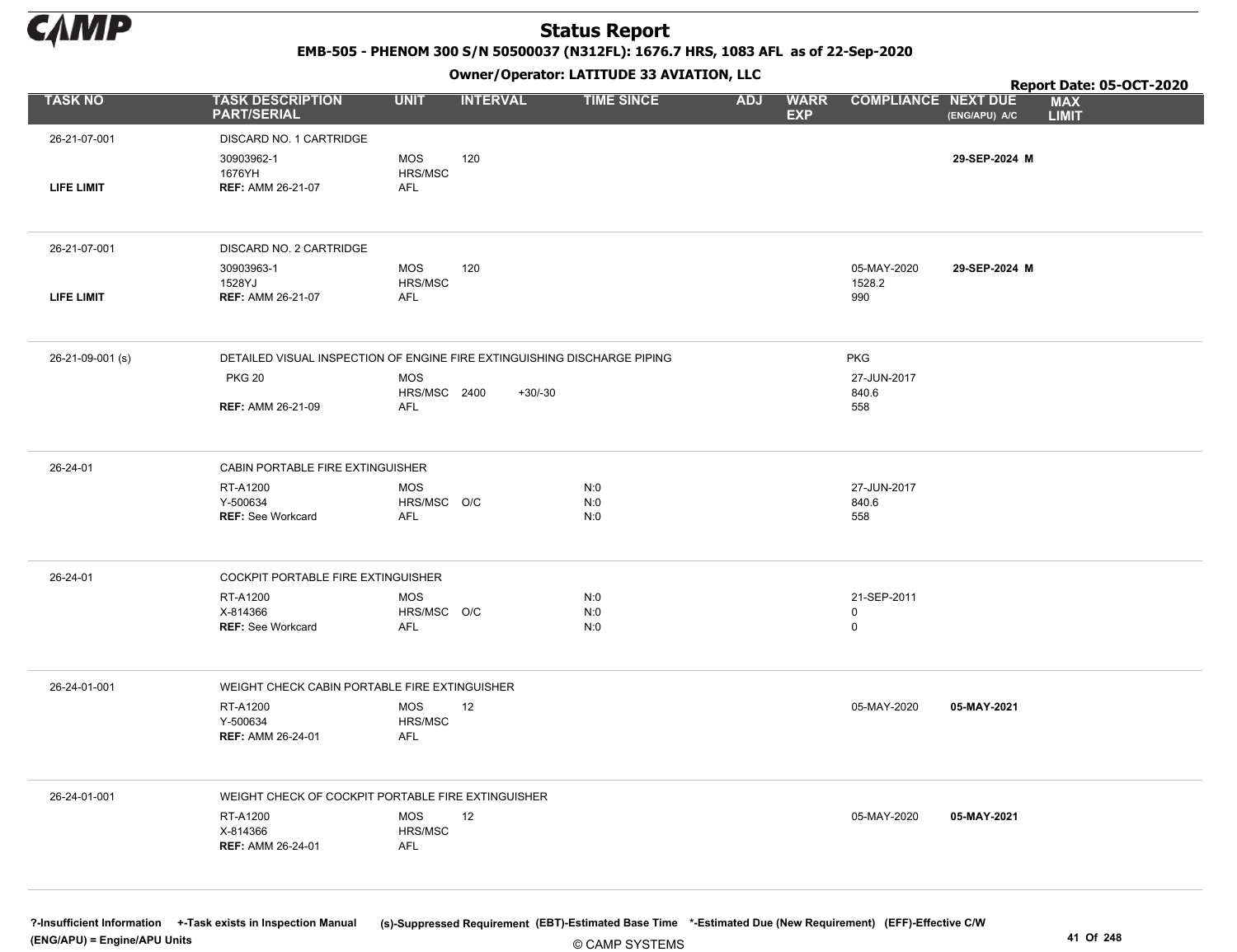

EMB-505 - PHENOM 300 S/N 50500037 (N312FL): 1676.7 HRS, 1083 AFL as of 22-Sep-2020

Owner/Operator: LATITUDE 33 AVIATION, LLC

|                   |                                                    |                                  | .               |                   |            |                           |                            |               | Report Date: 05-OCT-2020   |
|-------------------|----------------------------------------------------|----------------------------------|-----------------|-------------------|------------|---------------------------|----------------------------|---------------|----------------------------|
| <b>TASK NO</b>    | <b>TASK DESCRIPTION</b><br><b>PART/SERIAL</b>      | <b>UNIT</b>                      | <b>INTERVAL</b> | <b>TIME SINCE</b> | <b>ADJ</b> | <b>WARR</b><br><b>EXP</b> | <b>COMPLIANCE NEXT DUE</b> | (ENG/APU) A/C | <b>MAX</b><br><b>LIMIT</b> |
| 26-24-01-002      | DISCARD CABIN PORTABLE FIRE EXTINGUISHER           |                                  |                 |                   |            |                           |                            |               |                            |
|                   | RT-A1200<br>Y-500634<br><b>REF: AMM 26-24-01</b>   | MOS<br>HRS/MSC<br>AFL            | 144             |                   |            |                           |                            | 27-JUN-2029 M |                            |
| 26-24-01-002      | DISCARD OF COCKPIT PORTABLE FIRE EXTINGUISHER      |                                  |                 |                   |            |                           |                            |               |                            |
|                   | RT-A1200<br>X-814366<br><b>REF: AMM 26-24-01</b>   | MOS<br>HRS/MSC<br>AFL            | 144             |                   |            |                           | 01-APR-2010                | 01-APR-2022   |                            |
| 26-24-01-003      | DISCARD CABIN PORTABLE FIRE EXTINGUISHER           |                                  |                 |                   |            |                           |                            |               |                            |
|                   | RT-A1200<br>Y-500634<br><b>REF: AMM 26-24-01</b>   | <b>MOS</b><br>HRS/MSC N/A<br>AFL |                 |                   |            |                           |                            |               |                            |
| 26-24-01-003      | DISCARD OF COCKPIT PORTABLE FIRE EXTINGUISHER      |                                  |                 |                   |            |                           |                            |               |                            |
|                   | RT-A1200<br>X-814366<br><b>REF: AMM 26-24-01</b>   | MOS<br>HRS/MSC N/A<br>AFL        |                 |                   |            |                           |                            |               |                            |
| + 26-24-01-004    | WEIGHT CHECK OF CABIN PORTABLE FIRE EXTINGUISHER   |                                  |                 |                   |            |                           |                            |               |                            |
|                   | RT-A1200<br>Y-500634<br><b>REF: AMM 26-24-01</b>   | MOS<br>HRS/MSC N/A<br><b>AFL</b> |                 |                   |            |                           |                            |               |                            |
| + 26-24-01-004    | WEIGHT CHECK OF COCKPIT PORTABLE FIRE EXTINGUISHER |                                  |                 |                   |            |                           |                            |               |                            |
|                   | RT-A1200<br>X-814366<br><b>REF: AMM 26-24-01</b>   | <b>MOS</b><br>HRS/MSC N/A<br>AFL |                 |                   |            |                           |                            |               |                            |
| CHAPTER 27        | <b>FLIGHT CONTROLS</b>                             |                                  |                 |                   |            |                           |                            |               |                            |
| $+ 27-001$        | DISCARD LEFT NO. 3 OUTBOARD FLAP ACTUATOR          |                                  |                 |                   |            |                           |                            |               |                            |
|                   | 475100-1009<br>0097                                | MOS<br>HRS/MSC 1800              |                 |                   |            |                           | 21-SEP-2011<br>0           | 1800          |                            |
| <b>LIFE LIMIT</b> | <b>REF: See Workcard</b>                           | AFL                              |                 |                   |            |                           | 0                          |               |                            |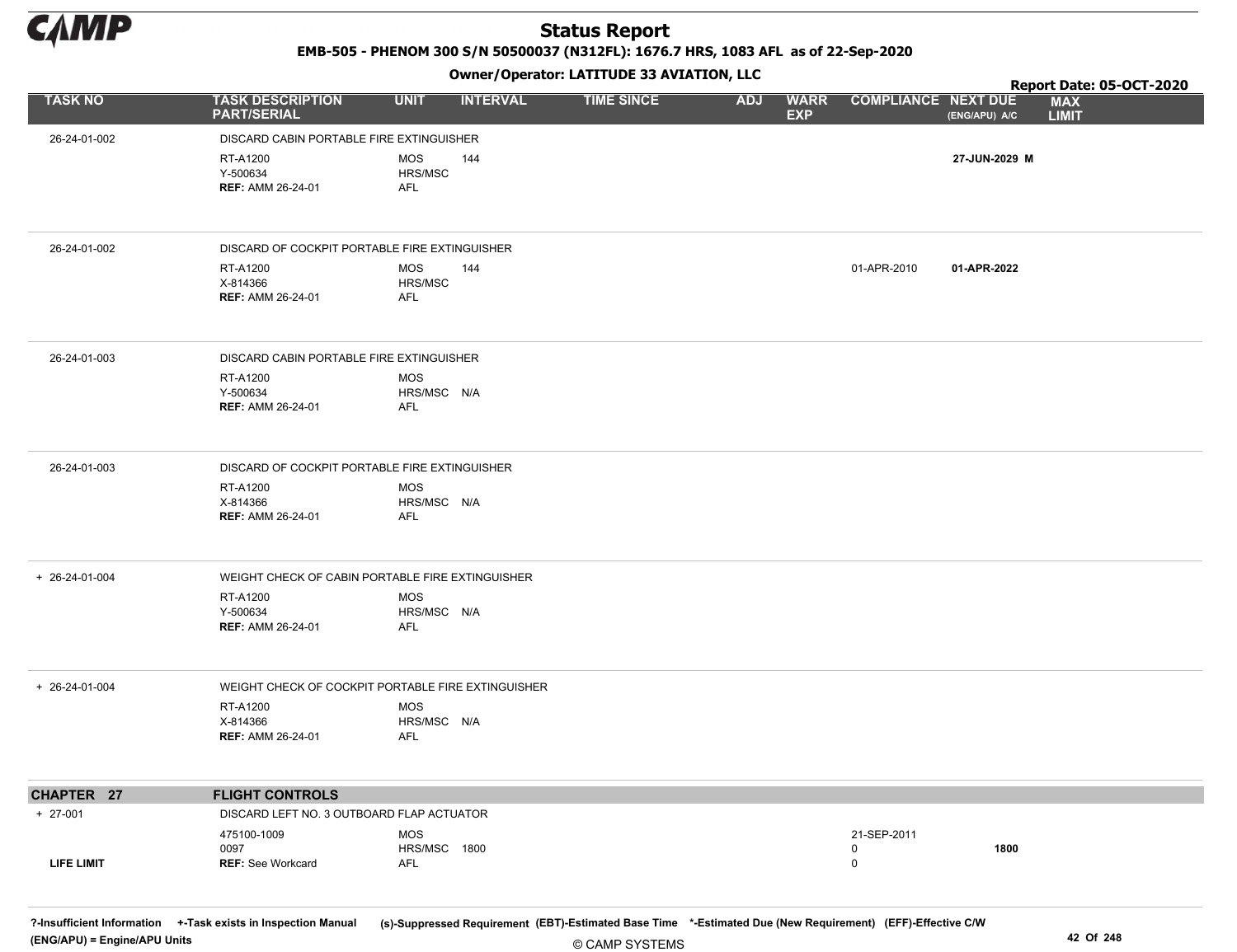

EMB-505 - PHENOM 300 S/N 50500037 (N312FL): 1676.7 HRS, 1083 AFL as of 22-Sep-2020

Owner/Operator: LATITUDE 33 AVIATION, LLC

|                   |                                               |                                | Owner/Operator. EATITODE 33 AVIATION, LLC |                                         |                             | Report Date: 05-OCT-2020 |                            |
|-------------------|-----------------------------------------------|--------------------------------|-------------------------------------------|-----------------------------------------|-----------------------------|--------------------------|----------------------------|
| <b>TASK NO</b>    | <b>TASK DESCRIPTION</b><br><b>PART/SERIAL</b> | <b>UNIT</b><br><b>INTERVAL</b> | <b>TIME SINCE</b>                         | <b>ADJ</b><br><b>WARR</b><br><b>EXP</b> | <b>COMPLIANCE NEXT DUE</b>  | (ENG/APU) A/C            | <b>MAX</b><br><b>LIMIT</b> |
| $+ 27-001$        | DISCARD RIGHT NO. 3 OUTBOARD FLAP ACTUATOR    |                                |                                           |                                         |                             |                          |                            |
|                   | 475100-1009                                   | <b>MOS</b>                     |                                           |                                         | 21-SEP-2011                 |                          |                            |
| <b>LIFE LIMIT</b> | 0098<br><b>REF: See Workcard</b>              | HRS/MSC 1800<br><b>AFL</b>     |                                           |                                         | 0<br>$\mathsf{O}$           | 1800                     |                            |
|                   |                                               |                                |                                           |                                         |                             |                          |                            |
| $+ 27-002$        | DISCARD LEFT NO. 2 OUTBOARD FLAP ACTUATOR     |                                |                                           |                                         |                             |                          |                            |
|                   | 475000-2009                                   | <b>MOS</b>                     |                                           |                                         | 21-SEP-2011                 |                          |                            |
| <b>LIFE LIMIT</b> | 0201<br><b>REF: See Workcard</b>              | HRS/MSC 1800<br>AFL            |                                           |                                         | 0<br>0                      | 1800                     |                            |
|                   |                                               |                                |                                           |                                         |                             |                          |                            |
| $+ 27-002$        | DISCARD RIGHT NO. 2 OUTBOARD FLAP ACTUATOR    |                                |                                           |                                         |                             |                          |                            |
|                   | 475000-2009                                   | <b>MOS</b>                     |                                           |                                         | 21-SEP-2011                 |                          |                            |
| <b>LIFE LIMIT</b> | 0181<br><b>REF: See Workcard</b>              | HRS/MSC 1800<br>AFL            |                                           |                                         | 0<br>0                      | 1800                     |                            |
|                   |                                               |                                |                                           |                                         |                             |                          |                            |
| $+ 27-003$        | DISCARD LEFT NO. 1 INBOARD FLAP ACTUATOR      |                                |                                           |                                         |                             |                          |                            |
|                   | 475000-1009                                   | MOS                            |                                           |                                         | 21-SEP-2011                 |                          |                            |
| <b>LIFE LIMIT</b> | 0218<br>REF: See Workcard                     | HRS/MSC 1800<br><b>AFL</b>     |                                           |                                         | 0<br>$\mathbf 0$            | 1800                     |                            |
|                   |                                               |                                |                                           |                                         |                             |                          |                            |
| $+ 27-003$        | DISCARD RIGHT NO. 1 INBOARD FLAP ACTUATOR     |                                |                                           |                                         |                             |                          |                            |
|                   | 475000-1009                                   | <b>MOS</b>                     |                                           |                                         | 21-SEP-2011                 |                          |                            |
| LIFE LIMIT        | 0197<br><b>REF: See Workcard</b>              | HRS/MSC 1800<br><b>AFL</b>     |                                           |                                         | 0<br>$\mathsf{O}$           | 1800                     |                            |
|                   |                                               |                                |                                           |                                         |                             |                          |                            |
| 27-004            | ROLL TRIM ACTUATOR                            |                                |                                           |                                         |                             |                          |                            |
|                   | 470500-1005                                   | <b>MOS</b>                     | N:0                                       |                                         | 21-SEP-2011                 |                          |                            |
| <b>LIFE LIMIT</b> | 0062<br><b>REF: See Workcard</b>              | HRS/MSC 12000<br><b>AFL</b>    | N:0<br>N:0                                |                                         | $\mathbf 0$<br>$\mathsf{O}$ | 12000                    |                            |
|                   |                                               |                                |                                           |                                         |                             |                          |                            |
| 27-005            | YAW TRIM ACTUATOR                             |                                |                                           |                                         |                             |                          |                            |
|                   | 470600-1005                                   | MOS                            | N:0                                       |                                         | 21-SEP-2011                 |                          |                            |
| <b>LIFE LIMIT</b> | 0051<br><b>REF: See Workcard</b>              | HRS/MSC 12000<br>AFL           | N:0<br>N:0                                |                                         | 0<br>$\mathbf 0$            | 12000                    |                            |
|                   |                                               |                                |                                           |                                         |                             |                          |                            |
|                   |                                               |                                |                                           |                                         |                             |                          |                            |

© CAMP SYSTEMS ?-Insufficient Information +-Task exists in Inspection Manual (s)-Suppressed Requirement (EBT)-Estimated Base Time \*-Estimated Due (New Requirement) (EFF)-Effective C/W (ENG/APU) = Engine/APU Units 43 Of 248 and the control of the control of the control of the control of the control of the control of the control of the control of the control of the control of the control of the control o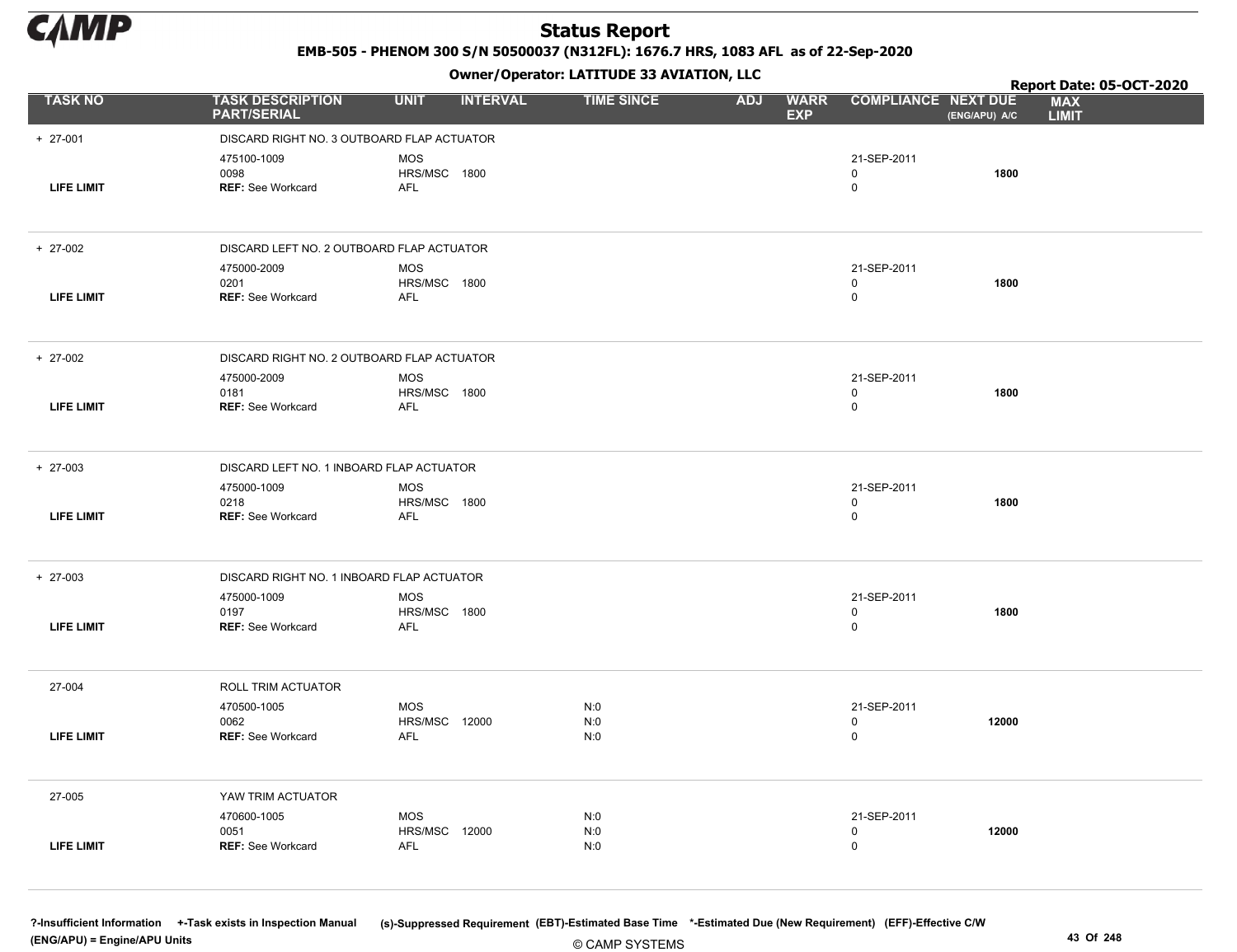

EMB-505 - PHENOM 300 S/N 50500037 (N312FL): 1676.7 HRS, 1083 AFL as of 22-Sep-2020

Owner/Operator: LATITUDE 33 AVIATION, LLC

|                   |                                                                                       |                                           | Owner / Operator: EATITODE 33 AVIATION, LLC |                                         |                                  | Report Date: 05-OCT-2020 |                            |
|-------------------|---------------------------------------------------------------------------------------|-------------------------------------------|---------------------------------------------|-----------------------------------------|----------------------------------|--------------------------|----------------------------|
| <b>TASK NO</b>    | <b>TASK DESCRIPTION</b><br><b>PART/SERIAL</b>                                         | <b>UNIT</b><br><b>INTERVAL</b>            | <b>TIME SINCE</b>                           | <b>ADJ</b><br><b>WARR</b><br><b>EXP</b> | <b>COMPLIANCE NEXT DUE</b>       | (ENG/APU) A/C            | <b>MAX</b><br><b>LIMIT</b> |
| 27-006            | PITCH TRIM ACTUATOR                                                                   |                                           |                                             |                                         |                                  |                          |                            |
| LIFE LIMIT        | 467500-1003<br>0054<br><b>REF: See Workcard</b>                                       | MOS<br>HRS/MSC 35000<br><b>AFL</b>        | N:0<br>N:0<br>N:0                           |                                         | 21-SEP-2011<br>0<br>$\mathsf{O}$ | 35000                    |                            |
| 27-007            | LEFT SPOILER ACTUATOR                                                                 |                                           |                                             |                                         |                                  |                          |                            |
| <b>LIFE LIMIT</b> | 456800-1003<br>0107<br><b>REF: See Workcard</b>                                       | <b>MOS</b><br>HRS/MSC 35000<br><b>AFL</b> | N:0<br>N:0<br>N:0                           |                                         | 21-SEP-2011<br>0<br>0            | 35000                    |                            |
| 27-007            | RIGHT SPOILER ACTUATOR                                                                |                                           |                                             |                                         |                                  |                          |                            |
| <b>LIFE LIMIT</b> | 456800-1003<br>0108<br><b>REF: See Workcard</b>                                       | <b>MOS</b><br>HRS/MSC 35000<br><b>AFL</b> | N:0<br>N:0<br>N:0                           |                                         | 21-SEP-2011<br>0<br>$\mathsf{O}$ | 35000                    |                            |
|                   |                                                                                       |                                           |                                             |                                         |                                  |                          |                            |
| 27-008            | ELECTRO - RUDDER GUST LOCK ACTUATOR<br>SYLC-53058<br>1362<br><b>REF: See Workcard</b> | MOS<br>HRS/MSC O/C<br><b>AFL</b>          | N:0<br>N:0<br>N:0                           |                                         | 03-JUL-2014<br>399.1<br>267      |                          |                            |
| 27-009            | RUDDER BOOSTER ACTUATOR                                                               |                                           |                                             |                                         |                                  |                          |                            |
| LIFE LIMIT        | 9125-3<br>0050T<br>REF: See Workcard                                                  | <b>MOS</b><br>HRS/MSC 35000<br><b>AFL</b> | N:0<br>N:0<br>N:0                           |                                         | 21-SEP-2011<br>$\pmb{0}$<br>0    | 35000                    |                            |
| 27-01-01          | LEFT CONTROL WHEEL                                                                    |                                           |                                             |                                         |                                  |                          |                            |
|                   | 83912139<br>00460<br>REF: See Workcard                                                | MOS<br>HRS/MSC O/C<br><b>AFL</b>          | N:0<br>N:0<br>N:0                           |                                         | 21-SEP-2011<br>0<br>$\mathsf{O}$ |                          |                            |
| 27-01-01          | RIGHT CONTROL WHEEL                                                                   |                                           |                                             |                                         |                                  |                          |                            |
|                   | 83912140<br>00463<br><b>REF: See Workcard</b>                                         | <b>MOS</b><br>HRS/MSC O/C<br><b>AFL</b>   | N:0<br>N:0<br>N:0                           |                                         | 21-SEP-2011<br>0<br>0            |                          |                            |

© CAMP SYSTEMS ?-Insufficient Information +-Task exists in Inspection Manual (s)-Suppressed Requirement (EBT)-Estimated Base Time \*-Estimated Due (New Requirement) (EFF)-Effective C/W (ENG/APU) = Engine/APU Units 44 Of 248 and the control of the control of the control of the control of the control of the control of the control of the control of the control of the control of the control of the control o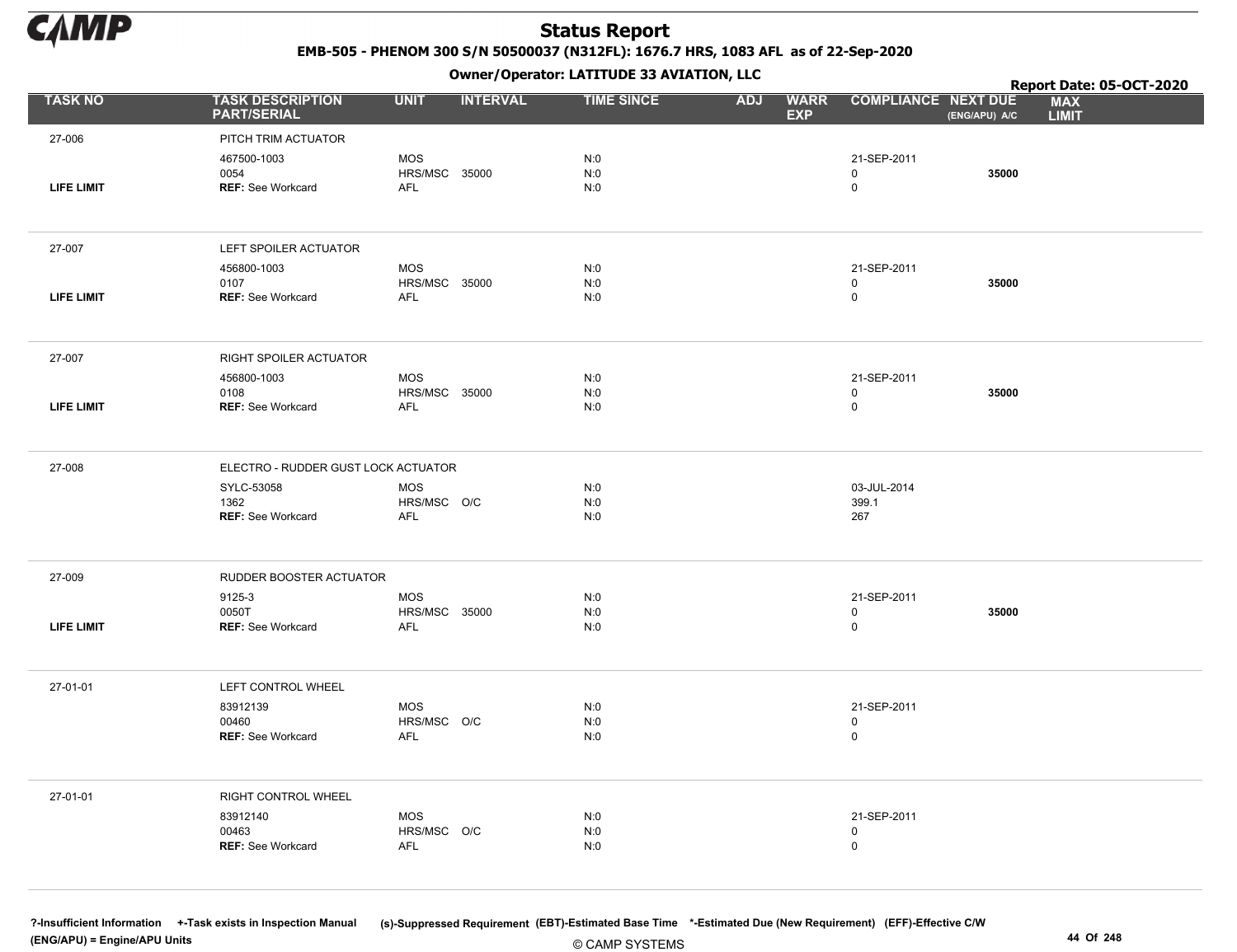

EMB-505 - PHENOM 300 S/N 50500037 (N312FL): 1676.7 HRS, 1083 AFL as of 22-Sep-2020

Owner/Operator: LATITUDE 33 AVIATION, LLC

|                   |                                                         |                                         |                   | Owner/Operator. EATITODE 33 AVIATION, LLC |            | Report Date: 05-OCT-2020  |                                         |               |                            |
|-------------------|---------------------------------------------------------|-----------------------------------------|-------------------|-------------------------------------------|------------|---------------------------|-----------------------------------------|---------------|----------------------------|
| <b>TASK NO</b>    | <b>TASK DESCRIPTION</b><br><b>PART/SERIAL</b>           | <b>UNIT</b>                             | <b>INTERVAL</b>   | <b>TIME SINCE</b>                         | <b>ADJ</b> | <b>WARR</b><br><b>EXP</b> | <b>COMPLIANCE NEXT DUE</b>              | (ENG/APU) A/C | <b>MAX</b><br><b>LIMIT</b> |
| 27-01-02          | LH PEDAL ASSEMBLY                                       |                                         |                   |                                           |            |                           |                                         |               |                            |
|                   | 505-15420-415<br>0000619784<br><b>REF: See Workcard</b> | <b>MOS</b><br>HRS/MSC O/C<br><b>AFL</b> |                   | N:0<br>N:0<br>N:0                         |            |                           | 21-SEP-2011<br>0<br>0                   |               |                            |
| 27-01-02          | RH PEDAL ASSEMBLY                                       |                                         |                   |                                           |            |                           |                                         |               |                            |
|                   | PN<br>SN-UNKNOWN<br><b>REF: See Workcard</b>            | <b>MOS</b><br>HRS/MSC O/C<br><b>AFL</b> |                   | N:0<br>N:0<br>N:0                         |            |                           | 21-SEP-2011<br>0<br>$\mathsf{O}\xspace$ |               |                            |
| 27-01-03-001 (s)  | LUBRICATION OF ROTARY BALL SPLINE                       |                                         |                   |                                           |            |                           | <b>PKG</b>                              |               |                            |
|                   | <b>PKG 81</b><br><b>REF: AMM 12-21-00</b>               | MOS<br>HRS/MSC<br><b>AFL</b>            | 24<br>$+30d/-30d$ |                                           |            |                           | 27-JUN-2019<br>1275.4<br>845            |               |                            |
|                   |                                                         |                                         |                   |                                           |            |                           |                                         |               |                            |
| 27-010            | LEFT TOGGLE LINK                                        |                                         |                   |                                           |            |                           |                                         |               |                            |
| <b>LIFE LIMIT</b> | 456870-1001<br>0095<br><b>REF: See Workcard</b>         | <b>MOS</b><br>HRS/MSC 35000<br>AFL      |                   | N:0<br>$N:0$<br>N:0                       |            |                           | 21-SEP-2011<br>0<br>0                   | 35000         |                            |
| 27-010            | RIGHT TOGGLE LINK                                       |                                         |                   |                                           |            |                           |                                         |               |                            |
| <b>LIFE LIMIT</b> | 456870-1001<br>0094<br><b>REF: See Workcard</b>         | <b>MOS</b><br>HRS/MSC 35000<br>AFL      |                   | N:0<br>N:0<br>N:0                         |            |                           | 21-SEP-2011<br>0<br>0                   | 35000         |                            |
|                   |                                                         |                                         |                   |                                           |            |                           |                                         |               |                            |
| 27-011            | STICK PUSHER ACTUATOR                                   |                                         |                   |                                           |            |                           |                                         |               |                            |
| <b>LIFE LIMIT</b> | 9124-1<br>0035T<br><b>REF: See Workcard</b>             | <b>MOS</b><br>HRS/MSC 35000<br>AFL      |                   | R:0<br>N:31746 R:0<br>R:0                 |            |                           | 22-MAR-2012<br>63.9<br>40               | 3317.9        |                            |
| 27-012            | POWER DRIVE UNIT                                        |                                         |                   |                                           |            |                           |                                         |               |                            |
| <b>LIFE LIMIT</b> | 467700-1003<br>0060<br>REF: See Workcard                | <b>MOS</b><br>HRS/MSC 35000<br>AFL      |                   | N:0<br>N:0<br>N:0                         |            |                           | 21-SEP-2011<br>0<br>0                   | 35000         |                            |

© CAMP SYSTEMS ?-Insufficient Information +-Task exists in Inspection Manual (s)-Suppressed Requirement (EBT)-Estimated Base Time \*-Estimated Due (New Requirement) (EFF)-Effective C/W (ENG/APU) = Engine/APU Units 45 Of 248 and the control of 248 and the control of 248 and the control of 248 and the control of 248 and the control of 248 and the control of 248 and the control of 248 and the control of 24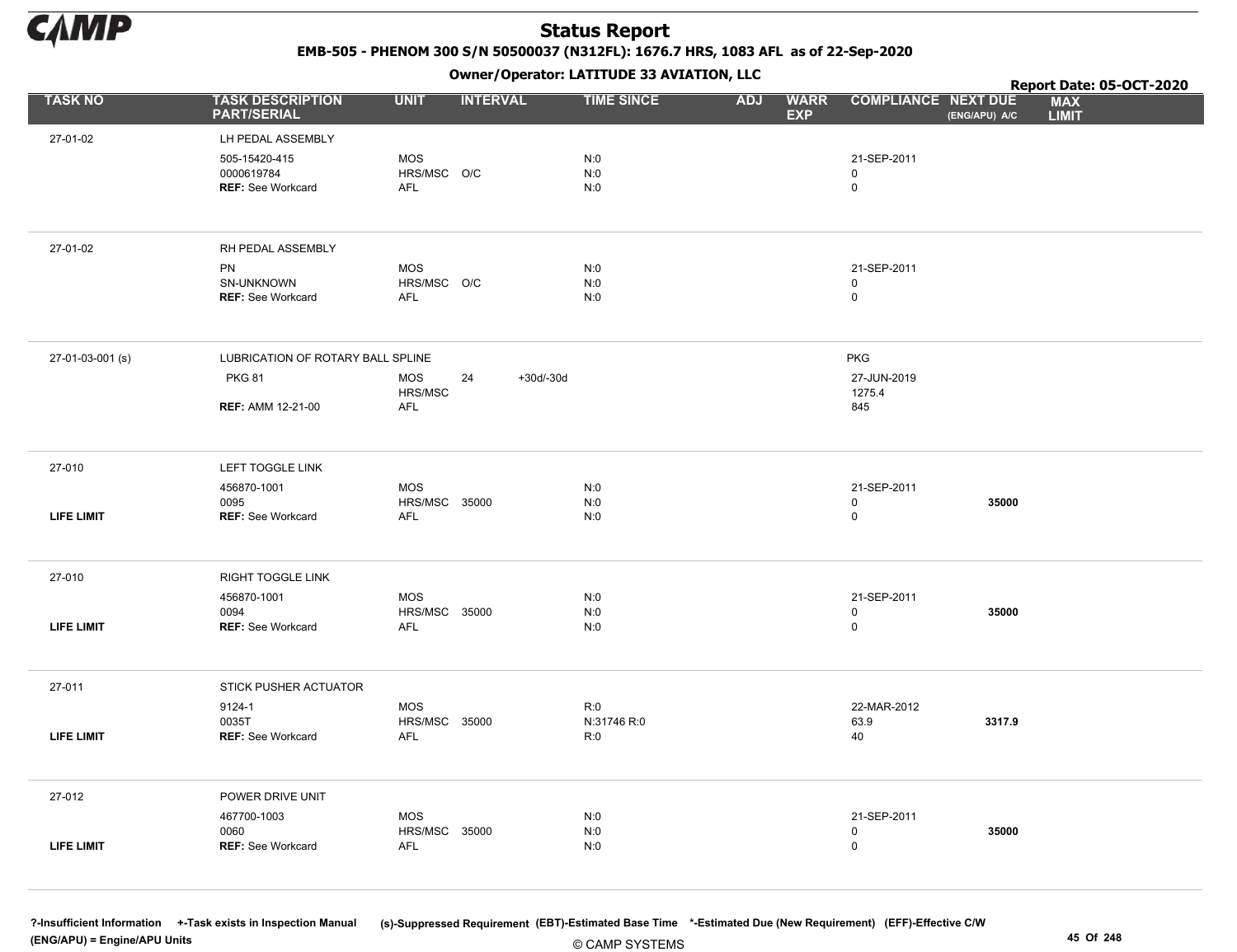

EMB-505 - PHENOM 300 S/N 50500037 (N312FL): 1676.7 HRS, 1083 AFL as of 22-Sep-2020

Owner/Operator: LATITUDE 33 AVIATION, LLC

|                   |                                               | .                                  |                   |                                         |                            |               | Report Date: 05-OCT-2020   |
|-------------------|-----------------------------------------------|------------------------------------|-------------------|-----------------------------------------|----------------------------|---------------|----------------------------|
| <b>TASK NO</b>    | <b>TASK DESCRIPTION</b><br><b>PART/SERIAL</b> | <b>UNIT</b><br><b>INTERVAL</b>     | <b>TIME SINCE</b> | <b>WARR</b><br><b>ADJ</b><br><b>EXP</b> | <b>COMPLIANCE NEXT DUE</b> | (ENG/APU) A/C | <b>MAX</b><br><b>LIMIT</b> |
| 27-013            | LEFT FLAP POSITION SENSOR UNIT                |                                    |                   |                                         |                            |               |                            |
|                   | 457310-1001                                   | <b>MOS</b>                         | N:0               |                                         | 21-SEP-2011                |               |                            |
|                   | 0112                                          | HRS/MSC 35000                      | N:0               |                                         | $\mathbf 0$                | 35000         |                            |
| <b>LIFE LIMIT</b> | <b>REF: See Workcard</b>                      | AFL                                | N:0               |                                         | $\mathsf 0$                |               |                            |
| 27-013            | RIGHT FLAP POSITION SENSOR UNIT               |                                    |                   |                                         |                            |               |                            |
|                   | 457310-1001                                   | <b>MOS</b>                         | N:0               |                                         | 21-SEP-2011                |               |                            |
| <b>LIFE LIMIT</b> | 0117<br><b>REF: See Workcard</b>              | <b>HRS/MSC 35000</b><br><b>AFL</b> | N:0<br>N:0        |                                         | $\mathbf 0$<br>$\mathsf 0$ | 35000         |                            |
|                   |                                               |                                    |                   |                                         |                            |               |                            |
| $+ 27-014$        | DISCARD LEFT CENTER FLAP FLEXIBLE 2 SHAFT     |                                    |                   |                                         |                            |               |                            |
|                   | 457360-1007<br><b>SSW0079</b>                 | <b>MOS</b><br>HRS/MSC N/A          |                   |                                         | 21-SEP-2011<br>$\mathbf 0$ |               |                            |
|                   | <b>REF: See Workcard</b>                      | AFL                                |                   |                                         | $\mathsf 0$                |               |                            |
|                   |                                               |                                    |                   |                                         |                            |               |                            |
| $+ 27-014$        | DISCARD LEFT INBOARD FLAP FLEXIBLE 1 SHAFT    |                                    |                   |                                         |                            |               |                            |
|                   | 457360-1005                                   | <b>MOS</b>                         |                   |                                         | 21-SEP-2011                |               |                            |
| <b>LIFE LIMIT</b> | SSW0157<br><b>REF: See Workcard</b>           | HRS/MSC 35000<br><b>AFL</b>        |                   |                                         | $\mathbf 0$<br>$\mathbf 0$ | 35000         |                            |
|                   |                                               |                                    |                   |                                         |                            |               |                            |
| $+ 27-014$        | DISCARD LEFT OUTBOARD FLAP FLEXIBLE 1 SHAFT   |                                    |                   |                                         |                            |               |                            |
|                   | 457360-1005                                   | MOS                                |                   |                                         | 21-SEP-2011                |               |                            |
| <b>LIFE LIMIT</b> | SSW0159<br><b>REF: See Workcard</b>           | HRS/MSC 35000<br>AFL               |                   |                                         | $\mathbf 0$<br>$\mathsf 0$ | 35000         |                            |
|                   |                                               |                                    |                   |                                         |                            |               |                            |
| $+ 27-014$        | DISCARD RIGHT CENTER FLAP FLEXIBLE 2 SHAFT    |                                    |                   |                                         |                            |               |                            |
|                   | 457360-1007                                   | <b>MOS</b>                         |                   |                                         | 21-SEP-2011                |               |                            |
|                   | <b>SSW0088</b><br><b>REF: See Workcard</b>    | HRS/MSC N/A<br>AFL                 |                   |                                         | $\mathbf 0$<br>$\mathbf 0$ |               |                            |
|                   |                                               |                                    |                   |                                         |                            |               |                            |
| $+ 27-014$        | DISCARD RIGHT INBOARD FLAP FLEXIBLE 1 SHAFT   |                                    |                   |                                         |                            |               |                            |
|                   | 457360-1005                                   | <b>MOS</b>                         |                   |                                         | 21-SEP-2011                |               |                            |
| <b>LIFE LIMIT</b> | SSW0156<br><b>REF: See Workcard</b>           | HRS/MSC 35000<br><b>AFL</b>        |                   |                                         | $\mathbf 0$<br>$\mathbf 0$ | 35000         |                            |
|                   |                                               |                                    |                   |                                         |                            |               |                            |
|                   |                                               |                                    |                   |                                         |                            |               |                            |

© CAMP SYSTEMS ?-Insufficient Information +-Task exists in Inspection Manual (s)-Suppressed Requirement (EBT)-Estimated Base Time \*-Estimated Due (New Requirement) (EFF)-Effective C/W (ENG/APU) = Engine/APU Units 46 Of 248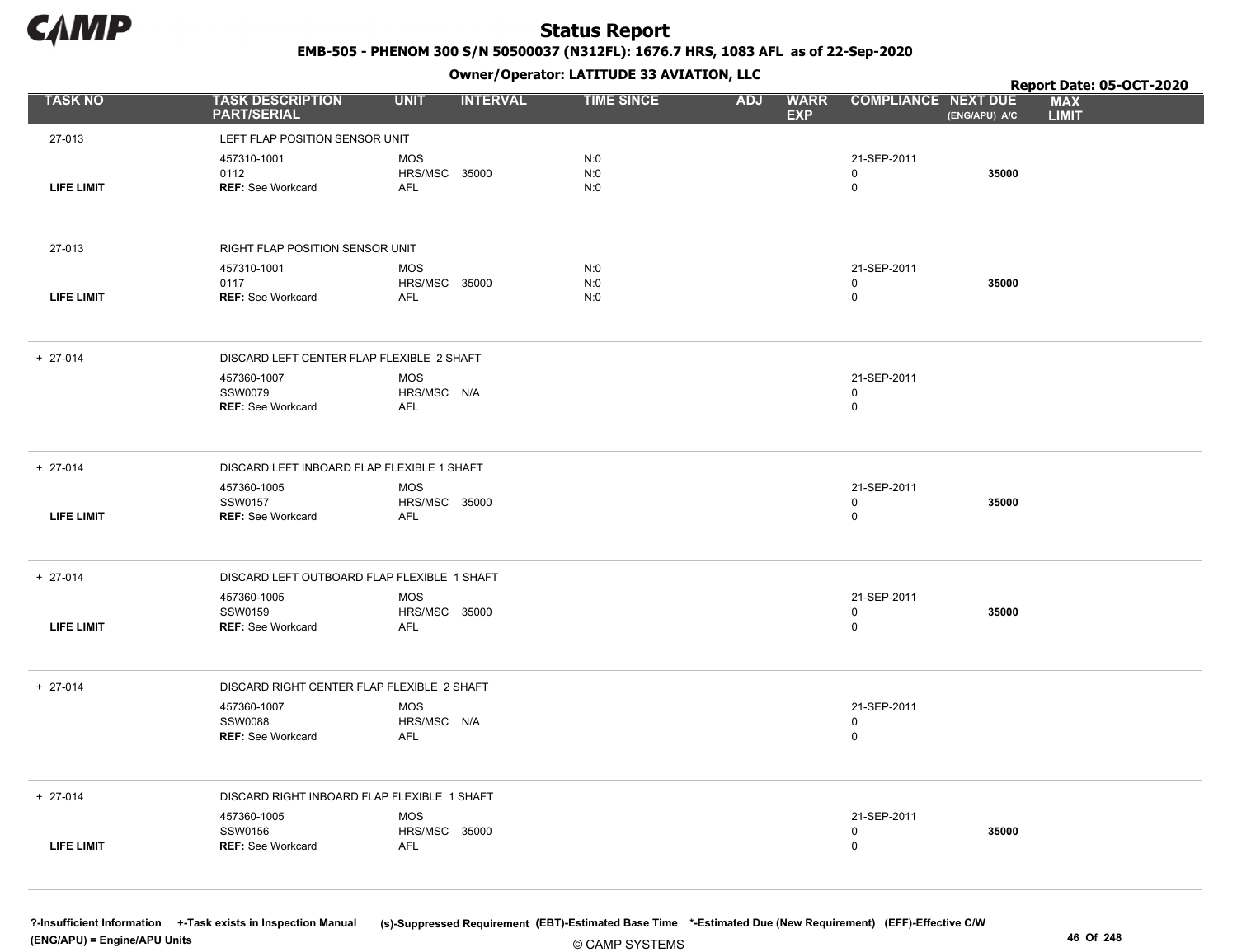

EMB-505 - PHENOM 300 S/N 50500037 (N312FL): 1676.7 HRS, 1083 AFL as of 22-Sep-2020

Owner/Operator: LATITUDE 33 AVIATION, LLC

|                   |                                                           |                                           | - - -           |                   |                                         |                                  | Report Date: 05-OCT-2020                    |
|-------------------|-----------------------------------------------------------|-------------------------------------------|-----------------|-------------------|-----------------------------------------|----------------------------------|---------------------------------------------|
| <b>TASK NO</b>    | <b>TASK DESCRIPTION</b><br><b>PART/SERIAL</b>             | <b>UNIT</b>                               | <b>INTERVAL</b> | <b>TIME SINCE</b> | <b>WARR</b><br><b>ADJ</b><br><b>EXP</b> | <b>COMPLIANCE NEXT DUE</b>       | <b>MAX</b><br>(ENG/APU) A/C<br><b>LIMIT</b> |
| $+ 27-014$        | DISCARD RIGHT OUTBOARD FLAP FLEXIBLE 1 SHAFT              |                                           |                 |                   |                                         |                                  |                                             |
| <b>LIFE LIMIT</b> | 457360-1005<br>SSW0158<br><b>REF: See Workcard</b>        | <b>MOS</b><br>HRS/MSC 35000<br><b>AFL</b> |                 |                   |                                         | 21-SEP-2011<br>0<br>$\mathbf 0$  | 35000                                       |
| $+ 27-015$        | DISCARD LEFT CENTER FLAP FLEXIBLE 2 SHAFT                 |                                           |                 |                   |                                         |                                  |                                             |
| LIFE LIMIT        | 457360-1007<br><b>SSW0079</b><br><b>REF: See Workcard</b> | <b>MOS</b><br><b>HRS/MSC 35000</b><br>AFL |                 |                   |                                         | 21-SEP-2011<br>0<br>$\mathsf{O}$ | 35000                                       |
|                   |                                                           |                                           |                 |                   |                                         |                                  |                                             |
| $+ 27-015$        | DISCARD LEFT INBOARD FLAP FLEXIBLE 1 SHAFT                |                                           |                 |                   |                                         |                                  |                                             |
|                   | 457360-1005<br>SSW0157                                    | <b>MOS</b>                                |                 |                   |                                         | 21-SEP-2011<br>0                 |                                             |
|                   | <b>REF: See Workcard</b>                                  | HRS/MSC N/A<br><b>AFL</b>                 |                 |                   |                                         | $\mathsf{O}$                     |                                             |
|                   |                                                           |                                           |                 |                   |                                         |                                  |                                             |
| $+ 27-015$        | DISCARD LEFT OUTBOARD FLAP FLEXIBLE 1 SHAFT               |                                           |                 |                   |                                         |                                  |                                             |
|                   | 457360-1005<br>SSW0159                                    | <b>MOS</b><br>HRS/MSC N/A                 |                 |                   |                                         | 21-SEP-2011<br>0                 |                                             |
|                   | <b>REF: See Workcard</b>                                  | <b>AFL</b>                                |                 |                   |                                         | 0                                |                                             |
|                   |                                                           |                                           |                 |                   |                                         |                                  |                                             |
| $+ 27-015$        | DISCARD RIGHT CENTER FLAP FLEXIBLE 2 SHAFT                |                                           |                 |                   |                                         |                                  |                                             |
|                   | 457360-1007<br><b>SSW0088</b>                             | <b>MOS</b>                                |                 |                   |                                         | 21-SEP-2011<br>0                 | 35000                                       |
| <b>LIFE LIMIT</b> | <b>REF: See Workcard</b>                                  | HRS/MSC 35000<br><b>AFL</b>               |                 |                   |                                         | $\mathbf 0$                      |                                             |
|                   |                                                           |                                           |                 |                   |                                         |                                  |                                             |
| $+ 27-015$        | DISCARD RIGHT INBOARD FLAP FLEXIBLE 1 SHAFT               |                                           |                 |                   |                                         |                                  |                                             |
|                   | 457360-1005<br>SSW0156                                    | <b>MOS</b>                                |                 |                   |                                         | 21-SEP-2011                      |                                             |
|                   | <b>REF: See Workcard</b>                                  | HRS/MSC N/A<br><b>AFL</b>                 |                 |                   |                                         | 0<br>$\mathbf 0$                 |                                             |
|                   |                                                           |                                           |                 |                   |                                         |                                  |                                             |
| $+ 27-015$        | DISCARD RIGHT OUTBOARD FLAP FLEXIBLE 1 SHAFT              |                                           |                 |                   |                                         |                                  |                                             |
|                   | 457360-1005                                               | <b>MOS</b>                                |                 |                   |                                         | 21-SEP-2011                      |                                             |
|                   | <b>SSW0158</b><br><b>REF: See Workcard</b>                | HRS/MSC N/A<br><b>AFL</b>                 |                 |                   |                                         | 0<br>$\mathbf 0$                 |                                             |
|                   |                                                           |                                           |                 |                   |                                         |                                  |                                             |
|                   |                                                           |                                           |                 |                   |                                         |                                  |                                             |

© CAMP SYSTEMS ?-Insufficient Information +-Task exists in Inspection Manual (s)-Suppressed Requirement (EBT)-Estimated Base Time \*-Estimated Due (New Requirement) (EFF)-Effective C/W (ENG/APU) = Engine/APU Units 47 Of 248 and the control of the control of the control of the control of the control of the control of the control of the control of the control of the control of the control of the control o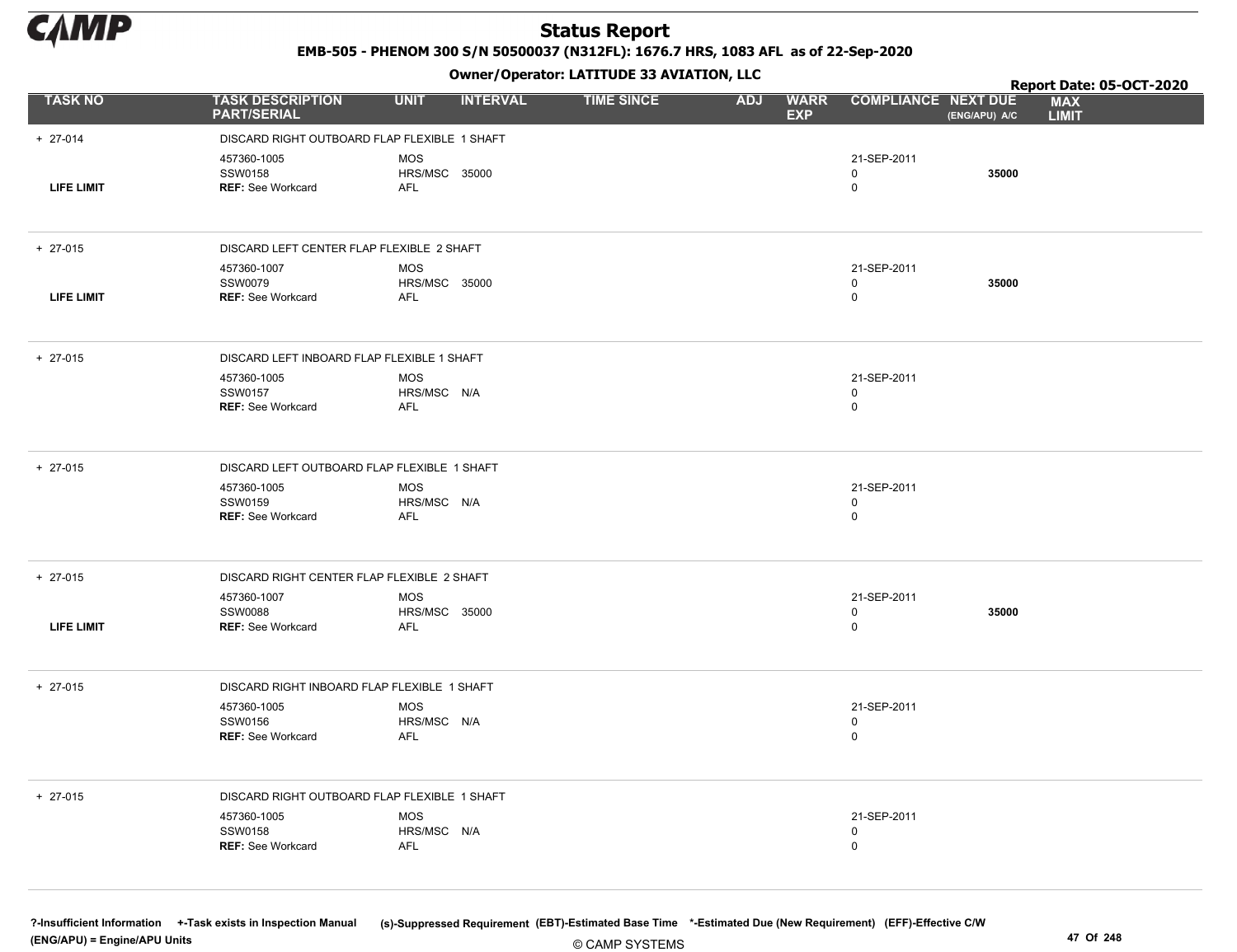

EMB-505 - PHENOM 300 S/N 50500037 (N312FL): 1676.7 HRS, 1083 AFL as of 22-Sep-2020

#### Owner/Operator: LATITUDE 33 AVIATION, LLC

|                |                                               | - - -                          |                   |            |                                                         | Report Date: 05-OCT-2020                    |
|----------------|-----------------------------------------------|--------------------------------|-------------------|------------|---------------------------------------------------------|---------------------------------------------|
| <b>TASK NO</b> | <b>TASK DESCRIPTION</b><br><b>PART/SERIAL</b> | <b>INTERVAL</b><br><b>UNIT</b> | <b>TIME SINCE</b> | <b>ADJ</b> | <b>WARR</b><br><b>COMPLIANCE NEXT DUE</b><br><b>EXP</b> | <b>MAX</b><br>(ENG/APU) A/C<br><b>LIMIT</b> |
| $+ 27-016$     | DISCARD LEFT NO. 3 OUTBOARD FLAP ACTUATOR     |                                |                   |            |                                                         |                                             |
|                | 475100-1009                                   | <b>MOS</b>                     |                   |            | 21-SEP-2011                                             |                                             |
|                | 0097                                          | HRS/MSC N/A                    |                   |            | $\mathbf 0$                                             |                                             |
|                | <b>REF: See Workcard</b>                      | <b>AFL</b>                     |                   |            | $\mathbf 0$                                             |                                             |
| $+ 27-016$     | DISCARD RIGHT NO. 3 OUTBOARD FLAP ACTUATOR    |                                |                   |            |                                                         |                                             |
|                | 475100-1009                                   | <b>MOS</b>                     |                   |            | 21-SEP-2011                                             |                                             |
|                | 0098<br><b>REF: See Workcard</b>              | HRS/MSC N/A<br>AFL             |                   |            | $\mathbf 0$<br>$\mathbf 0$                              |                                             |
|                |                                               |                                |                   |            |                                                         |                                             |
| $+ 27-017$     | DISCARD LEFT NO. 2 OUTBOARD FLAP ACTUATOR     |                                |                   |            |                                                         |                                             |
|                | 475000-2009                                   | <b>MOS</b>                     |                   |            | 21-SEP-2011                                             |                                             |
|                | 0201<br><b>REF: See Workcard</b>              | HRS/MSC N/A<br><b>AFL</b>      |                   |            | $\mathbf 0$<br>$\mathbf 0$                              |                                             |
|                |                                               |                                |                   |            |                                                         |                                             |
| $+ 27-017$     | DISCARD RIGHT NO. 2 OUTBOARD FLAP ACTUATOR    |                                |                   |            |                                                         |                                             |
|                | 475000-2009                                   | <b>MOS</b>                     |                   |            | 21-SEP-2011                                             |                                             |
|                | 0181<br><b>REF: See Workcard</b>              | HRS/MSC N/A<br><b>AFL</b>      |                   |            | $\mathbf 0$<br>$\mathbf 0$                              |                                             |
|                |                                               |                                |                   |            |                                                         |                                             |
| $+ 27-018$     | DISCARD LEFT NO. 1 INBOARD FLAP ACTUATOR      |                                |                   |            |                                                         |                                             |
|                | 475000-1009                                   | <b>MOS</b>                     |                   |            | 21-SEP-2011                                             |                                             |
|                | 0218<br>REF: See Workcard                     | HRS/MSC N/A<br><b>AFL</b>      |                   |            | $\mathbf 0$<br>$\mathbf 0$                              |                                             |
|                |                                               |                                |                   |            |                                                         |                                             |
| $+ 27-018$     | DISCARD RIGHT NO. 1 INBOARD FLAP ACTUATOR     |                                |                   |            |                                                         |                                             |
|                | 475000-1009                                   | <b>MOS</b>                     |                   |            | 21-SEP-2011                                             |                                             |
|                | 0197<br>REF: See Workcard                     | HRS/MSC N/A<br><b>AFL</b>      |                   |            | $\mathbf 0$<br>$\mathbf 0$                              |                                             |
|                |                                               |                                |                   |            |                                                         |                                             |
| 27-03-01       | NO. 1 ELECTRONICS FLIGHT CONTROL              |                                |                   |            |                                                         |                                             |
|                | 462900-1017                                   | MOS                            | R:0               |            | 27-JUN-2017                                             |                                             |
|                | 0323                                          | HRS/MSC O/C                    | R:0               |            | 840.6                                                   |                                             |
|                | <b>REF: See Workcard</b>                      | <b>AFL</b>                     | R:0               |            | 558                                                     |                                             |
|                |                                               |                                |                   |            |                                                         |                                             |

© CAMP SYSTEMS ?-Insufficient Information +-Task exists in Inspection Manual (s)-Suppressed Requirement (EBT)-Estimated Base Time \*-Estimated Due (New Requirement) (EFF)-Effective C/W (ENG/APU) = Engine/APU Units 48 Of 248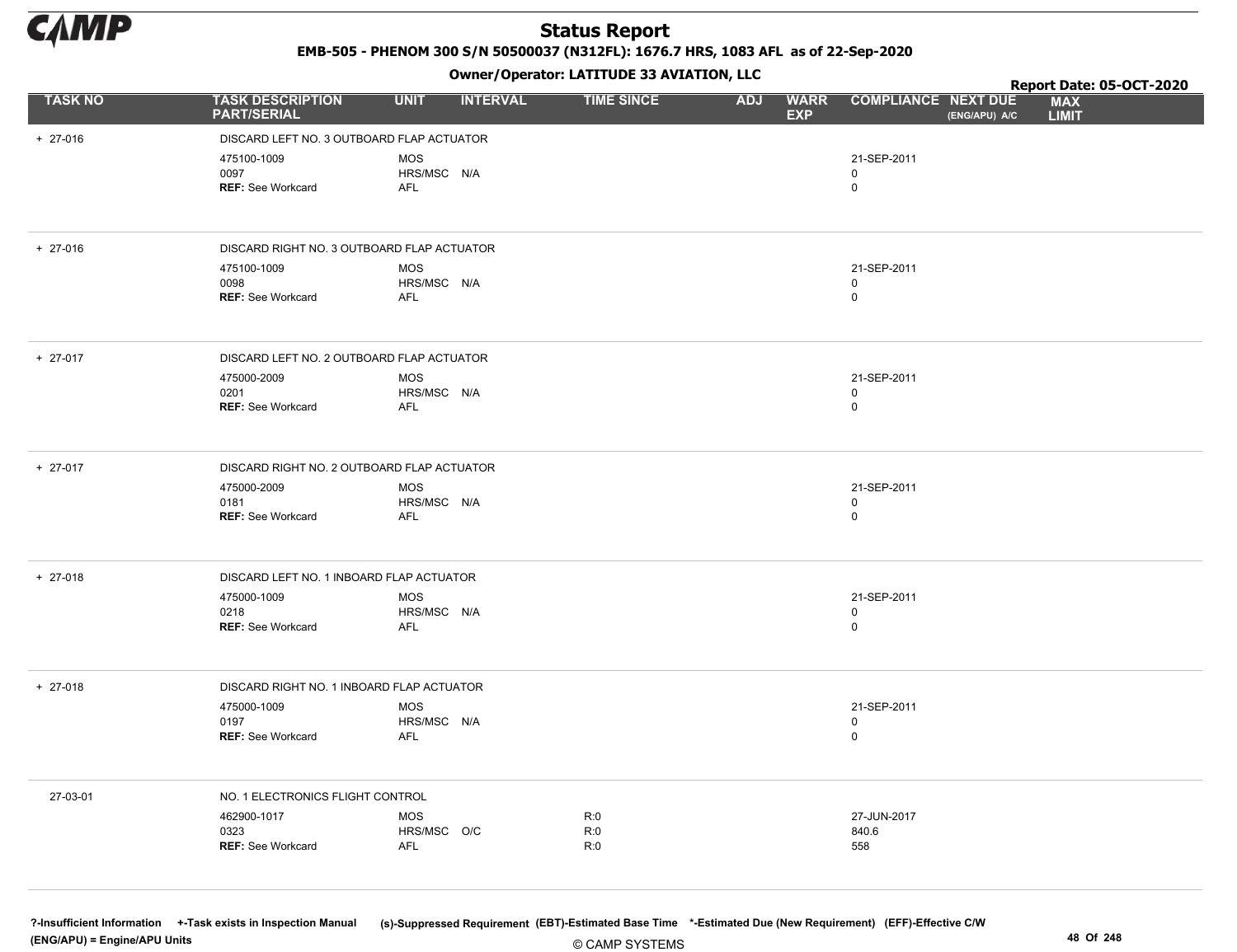

EMB-505 - PHENOM 300 S/N 50500037 (N312FL): 1676.7 HRS, 1083 AFL as of 22-Sep-2020

Owner/Operator: LATITUDE 33 AVIATION, LLC

|                      |                                                 |                                                           | Owner / Operator. LATTTODE 33 AVIATION, LLC |                                         |                                  | Report Date: 05-OCT-2020 |                            |  |
|----------------------|-------------------------------------------------|-----------------------------------------------------------|---------------------------------------------|-----------------------------------------|----------------------------------|--------------------------|----------------------------|--|
| <b>TASK NO</b>       | <b>TASK DESCRIPTION</b><br><b>PART/SERIAL</b>   | <b>UNIT</b><br><b>INTERVAL</b>                            | <b>TIME SINCE</b>                           | <b>ADJ</b><br><b>WARR</b><br><b>EXP</b> | <b>COMPLIANCE NEXT DUE</b>       | (ENG/APU) A/C            | <b>MAX</b><br><b>LIMIT</b> |  |
| 27-03-01             | NO. 2 ELECTRONICS FLIGHT CONTROL                |                                                           |                                             |                                         |                                  |                          |                            |  |
|                      | 462900-1017<br>0453<br><b>REF: See Workcard</b> | <b>MOS</b><br>HRS/MSC O/C<br><b>AFL</b>                   |                                             |                                         | 27-JUN-2017<br>840.6<br>558      |                          |                            |  |
| 27-03-01-002 (s)     | FUNCTIONAL CHECK OF PITCH TRIM ELECTRICAL STOP  |                                                           |                                             |                                         | <b>PKG</b>                       |                          |                            |  |
|                      | <b>PKG 50</b>                                   | <b>MOS</b><br>HRS/MSC 5600<br>$+30/-30$                   |                                             |                                         | 21-SEP-2011<br>$\mathbf 0$       |                          |                            |  |
|                      | <b>REF: AMM 27-03-01</b>                        | AFL                                                       |                                             |                                         | 0                                |                          |                            |  |
| 27-03-01-003 (s)     |                                                 | FUNCTIONAL CHECK OF PITCH TRIM ACTUATION TIME LIMITER     |                                             |                                         | <b>PKG</b>                       |                          |                            |  |
|                      | <b>PKG 50</b>                                   | <b>MOS</b><br>HRS/MSC 5600<br>$+30/-30$                   |                                             |                                         | 21-SEP-2011<br>0                 |                          |                            |  |
|                      | <b>REF: AMM 27-03-01</b>                        | <b>AFL</b>                                                |                                             |                                         | 0                                |                          |                            |  |
| 27-03-01-004         |                                                 | OPERATIONAL CHECK OF SPOILER SURFACE POSITION MONITOR     |                                             |                                         |                                  |                          |                            |  |
| <b>AIRWORTHINESS</b> | <b>REF: AMM 27-03-01</b>                        | <b>MOS</b><br>HRS/MSC 6000<br>$+30/-30$<br>AFL            |                                             |                                         | 21-SEP-2011<br>$\mathsf{O}$<br>0 | 6000                     | 6030                       |  |
| 27-04-01             | TRIM ACTUATOR CONTROLLER                        |                                                           |                                             |                                         |                                  |                          |                            |  |
|                      | 475200-1005                                     | <b>MOS</b>                                                |                                             |                                         | 07-JUN-2019                      |                          |                            |  |
|                      | 0030<br><b>REF: See Workcard</b>                | HRS/MSC O/C<br><b>AFL</b>                                 |                                             |                                         | 1263.3<br>836                    |                          |                            |  |
| 27-04-01-001 (s)     |                                                 | FUNCTIONAL CHECK OF ROLL/ YAW TRIM ACTUATION TIME LIMITER |                                             |                                         | <b>PKG</b>                       |                          |                            |  |
|                      | <b>PKG 50</b>                                   | <b>MOS</b><br>HRS/MSC 5600<br>$+30/-30$                   |                                             |                                         | 21-SEP-2011<br>0                 |                          |                            |  |
|                      | <b>REF: AMM 27-04-01</b>                        | <b>AFL</b>                                                |                                             |                                         | $\mathbf 0$                      |                          |                            |  |
| 27-04-01-002 (s)     |                                                 | FUNCTIONAL CHECK OF ROLL/ YAW TRIM TABS ELECTRICAL STOP   |                                             |                                         | <b>PKG</b>                       |                          |                            |  |
|                      | <b>PKG 50</b>                                   | <b>MOS</b><br>HRS/MSC 5600<br>$+30/-30$                   |                                             |                                         | 21-SEP-2011<br>0                 |                          |                            |  |
|                      | <b>REF: AMM 27-04-01</b>                        | <b>AFL</b>                                                |                                             |                                         | $\mathsf{O}$                     |                          |                            |  |
|                      |                                                 |                                                           |                                             |                                         |                                  |                          |                            |  |

© CAMP SYSTEMS ?-Insufficient Information +-Task exists in Inspection Manual (s)-Suppressed Requirement (EBT)-Estimated Base Time \*-Estimated Due (New Requirement) (EFF)-Effective C/W (ENG/APU) = Engine/APU Units 49 Of 248 and the control of the control of the control of the control of the control of the control of the control of the control of the control of the control of the control of the control o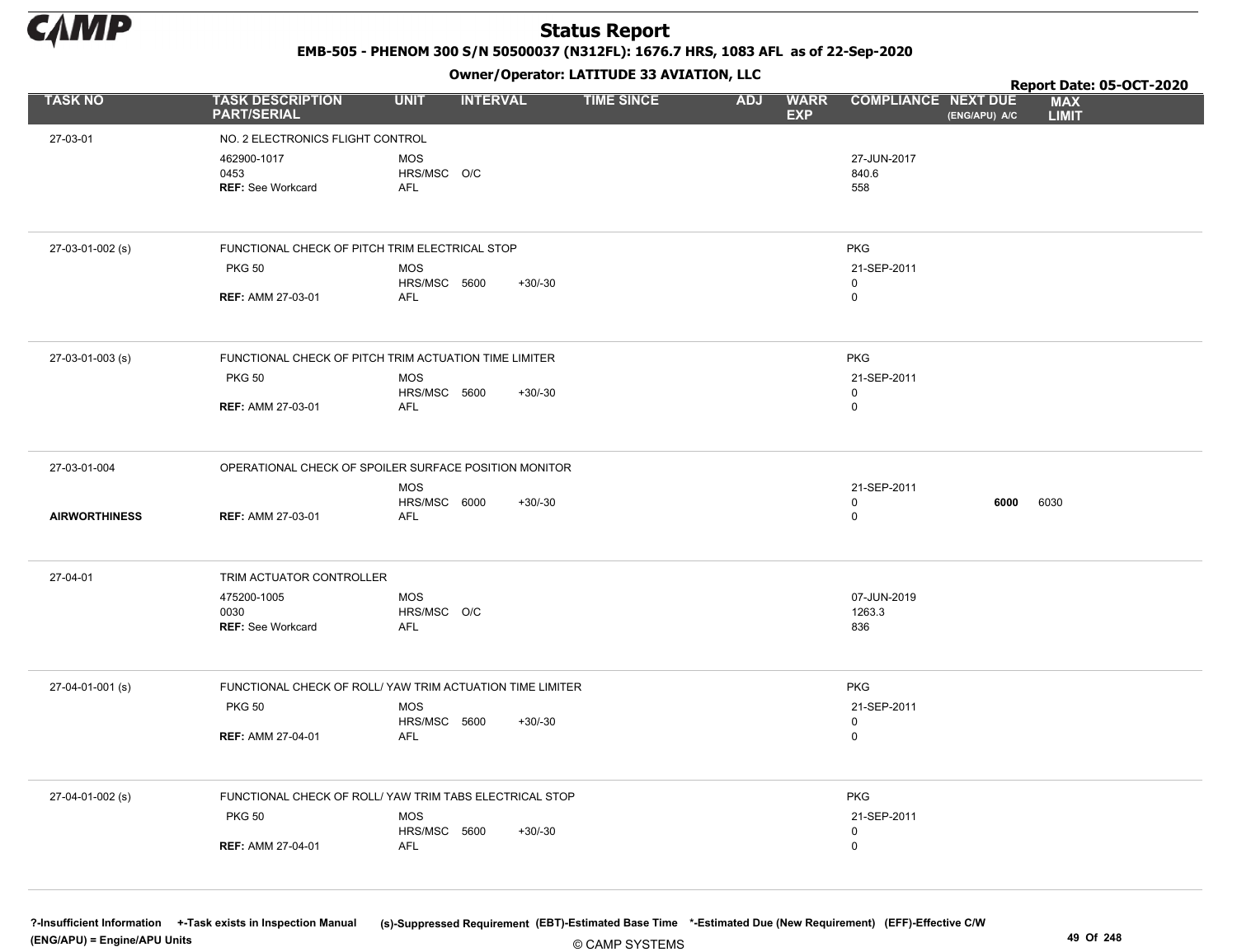

EMB-505 - PHENOM 300 S/N 50500037 (N312FL): 1676.7 HRS, 1083 AFL as of 22-Sep-2020

Owner/Operator: LATITUDE 33 AVIATION, LLC

|                      |                                                                             |                                | $\mathbf{r}$      |                                         |                            |               | Report Date: 05-OCT-2020   |
|----------------------|-----------------------------------------------------------------------------|--------------------------------|-------------------|-----------------------------------------|----------------------------|---------------|----------------------------|
| <b>TASK NO</b>       | <b>TASK DESCRIPTION</b><br><b>PART/SERIAL</b>                               | <b>UNIT</b><br><b>INTERVAL</b> | <b>TIME SINCE</b> | <b>WARR</b><br><b>ADJ</b><br><b>EXP</b> | <b>COMPLIANCE NEXT DUE</b> | (ENG/APU) A/C | <b>MAX</b><br><b>LIMIT</b> |
| 27-11-00-001 (s)     | GENERAL VISUAL INSPECTION OF AILERON ACTUATING SYSTEM MECHANICAL COMPONENTS |                                |                   |                                         | <b>PKG</b>                 |               |                            |
|                      | <b>PKG 42</b>                                                               | <b>MOS</b><br>60               | $+1m/1m$          |                                         | 27-MAY-2016                |               |                            |
|                      |                                                                             | HRS/MSC 3200                   | $+30/-30$         |                                         | 688.1                      |               |                            |
|                      | <b>REF: AMM 27-11-00</b>                                                    | AFL                            |                   |                                         | 478                        |               |                            |
|                      |                                                                             |                                |                   |                                         |                            |               |                            |
| 27-11-01             | <b>LEFT AILERON</b>                                                         |                                |                   |                                         |                            |               |                            |
|                      | 505-14683-4003                                                              | MOS                            | N:0               |                                         | 21-SEP-2011                |               |                            |
|                      | 0000553140<br><b>REF: See Workcard</b>                                      | HRS/MSC O/C<br><b>AFL</b>      | N:0<br>N:0        |                                         | $\mathbf 0$<br>$\mathbf 0$ |               |                            |
|                      |                                                                             |                                |                   |                                         |                            |               |                            |
|                      |                                                                             |                                |                   |                                         |                            |               |                            |
| 27-11-01             | <b>RIGHT AILERON</b>                                                        |                                |                   |                                         |                            |               |                            |
|                      | 505-14667-4003<br>0000628212                                                | <b>MOS</b><br>HRS/MSC O/C      | N:0<br>N:0        |                                         | 21-SEP-2011<br>$\mathbf 0$ |               |                            |
|                      | <b>REF: See Workcard</b>                                                    | AFL                            | N:0               |                                         | $\mathbf 0$                |               |                            |
|                      |                                                                             |                                |                   |                                         |                            |               |                            |
|                      |                                                                             |                                |                   |                                         |                            |               |                            |
| 27-11-02-001         | FUNCTIONAL CHECK OF AILERON CONTROL CABLES TENSION                          |                                |                   |                                         |                            |               |                            |
|                      |                                                                             | <b>MOS</b><br>60               | $+1m/1m$          | 24                                      | 05-MAY-2020                | 29-MAY-2025   | 29-JUN-2025                |
|                      |                                                                             | HRS/MSC 3200                   | $+30/-30$         |                                         | 1528.2                     | 4728.2        | 4758.2                     |
|                      | <b>REF: AMM 27-11-02</b>                                                    | AFL                            |                   |                                         | 990                        |               |                            |
|                      |                                                                             |                                |                   |                                         |                            |               |                            |
| 27-11-02-002 (s)     | DETAILED INSPECTION OF AILERON CONTROL CABLES                               |                                |                   |                                         | <b>PKG</b>                 |               |                            |
|                      | <b>PKG 42</b>                                                               | <b>MOS</b><br>60               | $+1m/1m$          |                                         | 27-MAY-2016                |               |                            |
|                      |                                                                             | HRS/MSC 3200                   | $+30/-30$         |                                         | 688.1                      |               |                            |
|                      | <b>REF: AMM 27-11-02</b>                                                    | AFL                            |                   |                                         | 478                        |               |                            |
|                      |                                                                             |                                |                   |                                         |                            |               |                            |
|                      |                                                                             |                                |                   |                                         |                            |               |                            |
| 27-14-02-001         | FUNCTIONAL CHECK OF AILERON TRIM BACKLASH/ INTEGRITY                        |                                |                   |                                         |                            |               |                            |
|                      |                                                                             | <b>MOS</b>                     |                   |                                         | 21-SEP-2011                |               |                            |
|                      |                                                                             | HRS/MSC 6000                   | $+30/-30$         |                                         | $\mathbf 0$<br>$\mathsf 0$ | 6000          | 6030                       |
| <b>AIRWORTHINESS</b> | <b>REF: AMM 27-14-03</b>                                                    | <b>AFL</b>                     |                   |                                         |                            |               |                            |
|                      |                                                                             |                                |                   |                                         |                            |               |                            |
| 27-14-02-002         | DETAILED INSPECTION OF ROLL TRIM ACTUATING MECHANISM                        |                                |                   |                                         |                            |               |                            |
|                      |                                                                             | MOS                            |                   |                                         | 21-SEP-2011                |               |                            |
|                      |                                                                             | HRS/MSC 6000                   | $+30/-30$         |                                         | $\mathbf 0$                | 6000          | 6030                       |
| <b>AIRWORTHINESS</b> | <b>REF: AMM 27-14-02</b>                                                    | AFL                            |                   |                                         | $\mathbf 0$                |               |                            |
|                      |                                                                             |                                |                   |                                         |                            |               |                            |
|                      |                                                                             |                                |                   |                                         |                            |               |                            |

© CAMP SYSTEMS ?-Insufficient Information +-Task exists in Inspection Manual (s)-Suppressed Requirement (EBT)-Estimated Base Time \*-Estimated Due (New Requirement) (EFF)-Effective C/W (ENG/APU) = Engine/APU Units 50 Of 248 and the control of the control of the control of the control of the control of the control of the control of the control of the control of the control of the control of the control o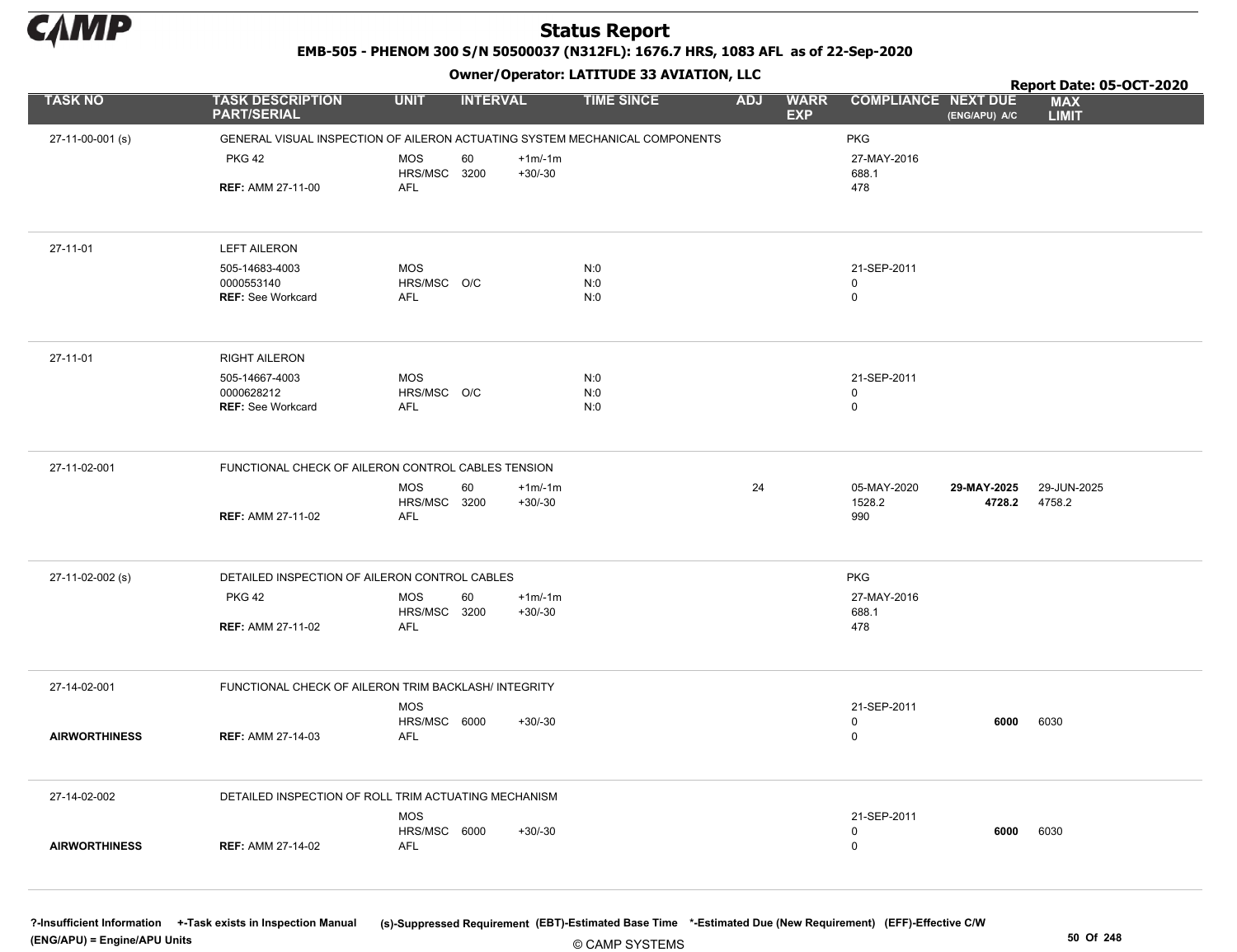

EMB-505 - PHENOM 300 S/N 50500037 (N312FL): 1676.7 HRS, 1083 AFL as of 22-Sep-2020

Owner/Operator: LATITUDE 33 AVIATION, LLC

|                      |                                                                            |                                  |                 |                       | Owner / Operator. EATITODE 33 AVIATION, LLC |            |                           |                                           |                       | Report Date: 05-OCT-2020   |
|----------------------|----------------------------------------------------------------------------|----------------------------------|-----------------|-----------------------|---------------------------------------------|------------|---------------------------|-------------------------------------------|-----------------------|----------------------------|
| <b>TASK NO</b>       | <b>TASK DESCRIPTION</b><br><b>PART/SERIAL</b>                              | <b>UNIT</b>                      | <b>INTERVAL</b> |                       | <b>TIME SINCE</b>                           | <b>ADJ</b> | <b>WARR</b><br><b>EXP</b> | <b>COMPLIANCE NEXT DUE</b>                | (ENG/APU) A/C         | <b>MAX</b><br><b>LIMIT</b> |
| 27-14-03             | <b>LEFT AILERON TAB</b>                                                    |                                  |                 |                       |                                             |            |                           |                                           |                       |                            |
|                      | 505-14679-4003<br>0000549705<br><b>REF: See Workcard</b>                   | <b>MOS</b><br>HRS/MSC O/C<br>AFL |                 |                       | N:0<br>N:0<br>N:0                           |            |                           | 21-SEP-2011<br>$\mathbf 0$<br>$\mathbf 0$ |                       |                            |
| 27-21-00-001 (s)     | GENERAL VISUAL INSPECTION OF RUDDER ACTUATING SYSTEM MECHANICAL COMPONENTS |                                  |                 |                       |                                             |            |                           | <b>PKG</b>                                |                       |                            |
|                      | <b>PKG 42</b>                                                              | MOS<br>HRS/MSC                   | 60<br>3200      | $+1m/1m$<br>$+30/-30$ |                                             |            |                           | 27-MAY-2016<br>688.1                      |                       |                            |
|                      | <b>REF: AMM 27-21-00</b>                                                   | <b>AFL</b>                       |                 |                       |                                             |            |                           | 478                                       |                       |                            |
| 27-21-01             | <b>RUDDER ASSEMBLY</b>                                                     |                                  |                 |                       |                                             |            |                           |                                           |                       |                            |
|                      | 505-10500-417<br>0000634658                                                | MOS<br>HRS/MSC O/C               |                 |                       | N:0<br>N:0                                  |            |                           | 21-SEP-2011<br>$\mathbf 0$                |                       |                            |
|                      | <b>REF: See Workcard</b>                                                   | AFL                              |                 |                       | N:0                                         |            |                           | $\mathbf 0$                               |                       |                            |
| 27-21-02-001         | FUNCTIONAL CHECK OF RUDDER CONTROL CABLES TENSION                          |                                  |                 |                       |                                             |            |                           |                                           |                       |                            |
|                      | <b>REF: AMM 27-21-02</b>                                                   | MOS<br>HRS/MSC<br>AFL            | 60<br>3200      | $+1m/1m$<br>$+30/-30$ |                                             | 24         |                           | 05-MAY-2020<br>1528.2<br>990              | 29-MAY-2025<br>4728.2 | 29-JUN-2025<br>4758.2      |
| 27-21-02-002 (s)     | DETAILED INSPECTION OF RUDDER CONTROL CABLES                               |                                  |                 |                       |                                             |            |                           | <b>PKG</b>                                |                       |                            |
|                      | <b>PKG 42</b>                                                              | MOS<br>HRS/MSC                   | 60<br>3200      | $+1m/1m$<br>$+30/-30$ |                                             |            |                           | 27-MAY-2016<br>688.1                      |                       |                            |
|                      | <b>REF: AMM 27-21-02</b>                                                   | AFL                              |                 |                       |                                             |            |                           | 478                                       |                       |                            |
| 27-23-00-001 (s)     | OPERATIONAL CHECK OF SPRING LOADED RUDDER BOOST SYSTEM                     |                                  |                 |                       |                                             |            |                           | <b>PKG</b>                                |                       |                            |
|                      | <b>PKG 10</b>                                                              | MOS<br>HRS/MSC 1600              |                 | +30/-30               |                                             |            |                           | 14-APR-2019<br>1206.8                     |                       |                            |
|                      | <b>REF: AMM 27-23-00</b>                                                   | AFL                              |                 |                       |                                             |            |                           | 793                                       |                       |                            |
| 27-24-02-001         | FUNCTIONAL CHECK OF RUDDER TRIM BACKLASH                                   |                                  |                 |                       |                                             |            |                           |                                           |                       |                            |
|                      |                                                                            | MOS<br>HRS/MSC 6000              |                 | +30/-30               |                                             |            |                           | 21-SEP-2011<br>0                          | 6000                  | 6030                       |
| <b>AIRWORTHINESS</b> | <b>REF: AMM 27-24-03</b>                                                   | AFL                              |                 |                       |                                             |            |                           | $\mathbf 0$                               |                       |                            |
|                      |                                                                            |                                  |                 |                       |                                             |            |                           |                                           |                       |                            |

© CAMP SYSTEMS ?-Insufficient Information +-Task exists in Inspection Manual (s)-Suppressed Requirement (EBT)-Estimated Base Time \*-Estimated Due (New Requirement) (EFF)-Effective C/W (ENG/APU) = Engine/APU Units 51 Of 248 and the set of the set of the set of the set of the set of the set of the set of the set of the set of the set of the set of the set of the set of the set of the set of the set of th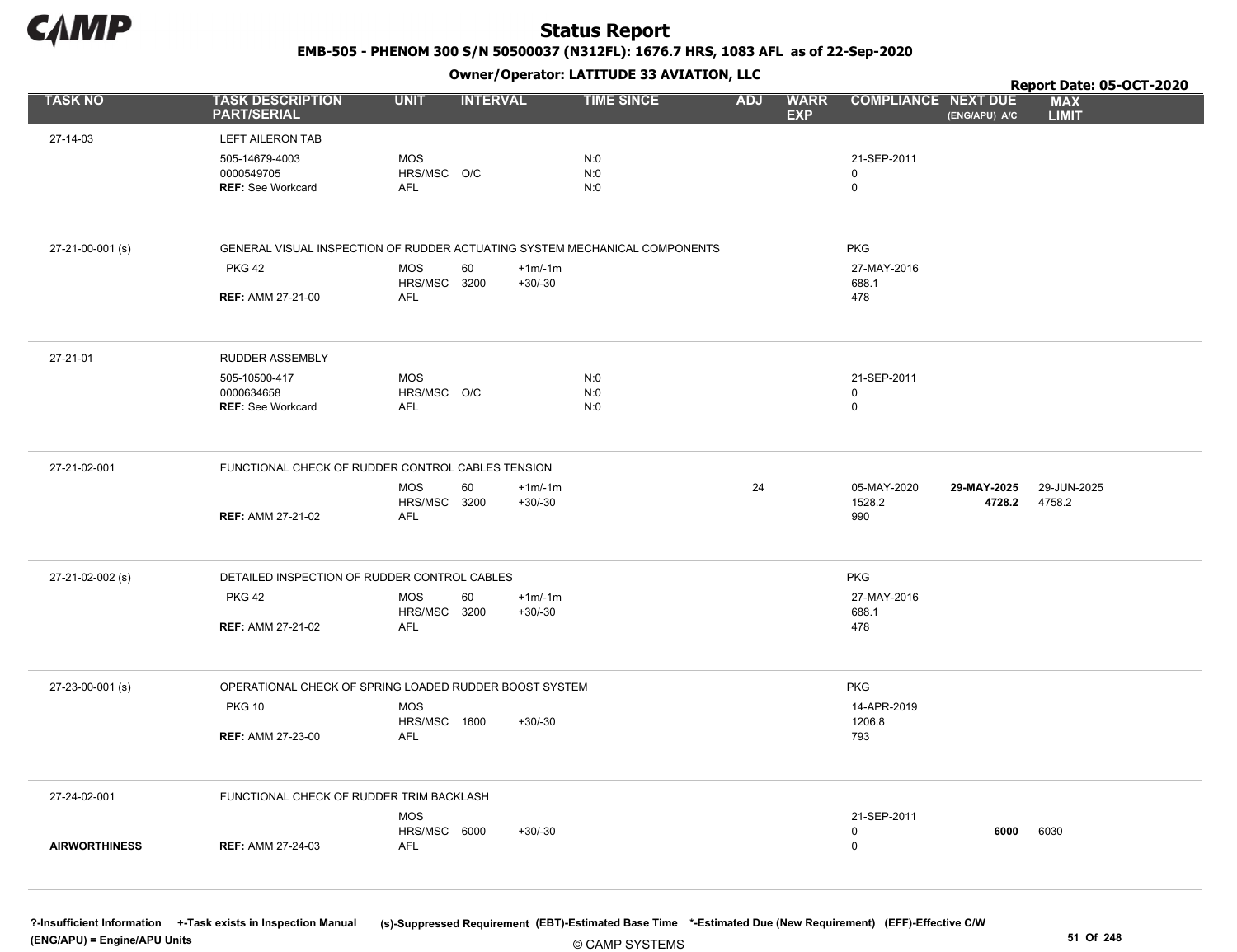

EMB-505 - PHENOM 300 S/N 50500037 (N312FL): 1676.7 HRS, 1083 AFL as of 22-Sep-2020

Owner/Operator: LATITUDE 33 AVIATION, LLC

|                      |                                                          |                                                                         | Owner/Operator. EATITODE 33 AVIATION, LLC                                    |                                           | Report Date: 05-OCT-2020                    |                            |
|----------------------|----------------------------------------------------------|-------------------------------------------------------------------------|------------------------------------------------------------------------------|-------------------------------------------|---------------------------------------------|----------------------------|
| <b>TASK NO</b>       | <b>TASK DESCRIPTION</b><br><b>PART/SERIAL</b>            | <b>UNIT</b><br><b>INTERVAL</b>                                          | <b>TIME SINCE</b><br><b>ADJ</b>                                              | <b>WARR</b><br><b>EXP</b>                 | <b>COMPLIANCE NEXT DUE</b><br>(ENG/APU) A/C | <b>MAX</b><br><b>LIMIT</b> |
| 27-24-02-002         |                                                          | DETAILED INSPECTION OF YAW TRIM ACTUATING MECHANISM                     |                                                                              |                                           |                                             |                            |
| <b>AIRWORTHINESS</b> | <b>REF: AMM 27-24-02</b>                                 | <b>MOS</b><br>HRS/MSC 6000<br>$+30/-30$<br>AFL                          |                                                                              | 21-SEP-2011<br>$\mathbf 0$<br>$\mathsf 0$ | 6000                                        | 6030                       |
| 27-24-03             | <b>RUDDER TRIM TAB</b>                                   |                                                                         |                                                                              |                                           |                                             |                            |
|                      | 505-10450-401<br>0000628209<br><b>REF: See Workcard</b>  | <b>MOS</b><br>HRS/MSC O/C<br><b>AFL</b>                                 | N:0<br>N:0<br>N:0                                                            | 21-SEP-2011<br>$\mathbf 0$<br>$\mathsf 0$ |                                             |                            |
| 27-26-01             | <b>VENTRAL RUDDER</b>                                    |                                                                         |                                                                              |                                           |                                             |                            |
|                      | 505-07540-415<br>0000636054<br><b>REF: See Workcard</b>  | <b>MOS</b><br>HRS/MSC O/C<br>AFL                                        | N:0<br>N:0<br>N:0                                                            | 21-SEP-2011<br>$\mathbf 0$<br>$\mathsf 0$ |                                             |                            |
| 27-31-00-001 (s)     |                                                          |                                                                         | GENERAL VISUAL INSPECTION OF ELEVATOR ACTUATING SYSTEM MECHANICAL COMPONENTS | <b>PKG</b>                                |                                             |                            |
|                      | <b>PKG 42</b><br><b>REF: AMM 27-31-00</b>                | MOS<br>60<br>$+1m/1m$<br>HRS/MSC 3200<br>$+30/-30$<br>AFL               |                                                                              | 27-MAY-2016<br>688.1<br>478               |                                             |                            |
| 27-31-01             | <b>LEFT ELEVATOR</b>                                     |                                                                         |                                                                              |                                           |                                             |                            |
|                      | 505-39054-4003<br>0000629759<br><b>REF: See Workcard</b> | <b>MOS</b><br>HRS/MSC O/C<br><b>AFL</b>                                 | N:0<br>N:0<br>N:0                                                            | 21-SEP-2011<br>$\mathbf 0$<br>$\mathsf 0$ |                                             |                            |
| 27-31-01             | <b>RIGHT ELEVATOR</b>                                    |                                                                         |                                                                              |                                           |                                             |                            |
|                      | 505-39054-4004<br>0000629756<br>REF: See Workcard        | <b>MOS</b><br>HRS/MSC O/C<br>AFL                                        | N:0<br>N:0<br>N:0                                                            | 21-SEP-2011<br>$\mathbf 0$<br>$\mathbf 0$ |                                             |                            |
| 27-31-02-001         |                                                          | FUNCTIONAL CHECK OF ELEVATOR CONTROL CABLES TENSION                     |                                                                              |                                           |                                             |                            |
|                      | <b>REF: AMM 27-31-02</b>                                 | <b>MOS</b><br>60<br>$+1m/1m$<br><b>HRS/MSC 3200</b><br>$+30/-30$<br>AFL | 24                                                                           | 05-MAY-2020<br>1528.2<br>990              | 29-MAY-2025<br>4728.2                       | 29-JUN-2025<br>4758.2      |

© CAMP SYSTEMS ?-Insufficient Information +-Task exists in Inspection Manual (s)-Suppressed Requirement (EBT)-Estimated Base Time \*-Estimated Due (New Requirement) (EFF)-Effective C/W (ENG/APU) = Engine/APU Units 52 Of 248 and 52 Of 248 and 52 Of 248 and 52 Of 248 and 52 Of 248 and 52 Of 248 and 52 Of 248 and 52 Of 248 and 52 Of 248 and 52 Of 248 and 52 Of 248 and 52 Of 248 and 52 Of 248 and 52 Of 248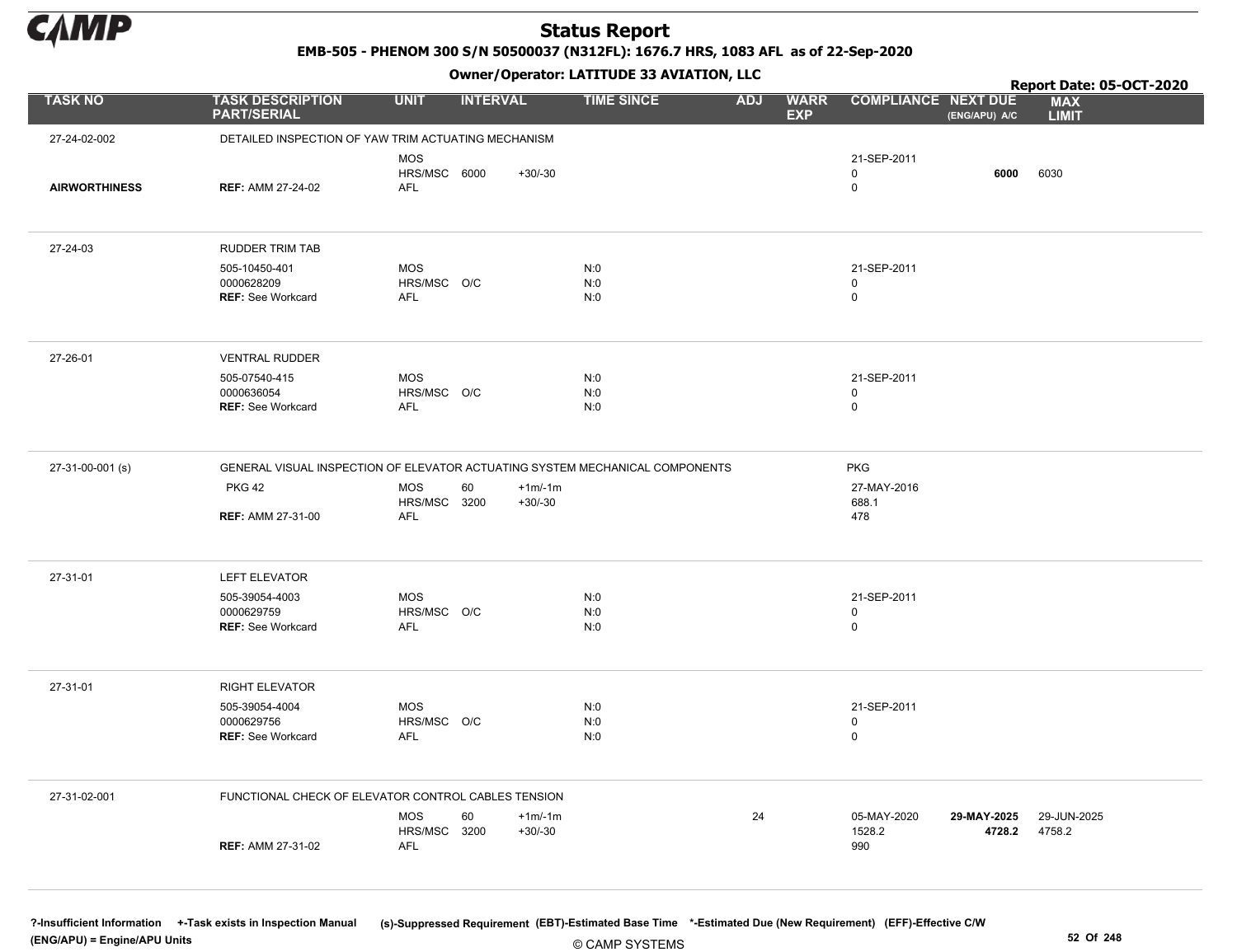

EMB-505 - PHENOM 300 S/N 50500037 (N312FL): 1676.7 HRS, 1083 AFL as of 22-Sep-2020

Owner/Operator: LATITUDE 33 AVIATION, LLC

|                  |                                                 | .                                                  |                   |                                         | Report Date: 05-OCT-2020                                                  |
|------------------|-------------------------------------------------|----------------------------------------------------|-------------------|-----------------------------------------|---------------------------------------------------------------------------|
| <b>TASK NO</b>   | <b>TASK DESCRIPTION</b><br><b>PART/SERIAL</b>   | <b>UNIT</b><br><b>INTERVAL</b>                     | <b>TIME SINCE</b> | <b>WARR</b><br><b>ADJ</b><br><b>EXP</b> | <b>COMPLIANCE NEXT DUE</b><br><b>MAX</b><br>(ENG/APU) A/C<br><b>LIMIT</b> |
| 27-31-02-002 (s) | DETAILED INSPECTION OF ELEVATOR CONTROL CABLES  |                                                    |                   |                                         | PKG                                                                       |
|                  | <b>PKG 42</b>                                   | <b>MOS</b><br>60                                   |                   |                                         | 27-MAY-2016                                                               |
|                  |                                                 | HRS/MSC 3200<br>$+30/-30$                          |                   |                                         | 688.1                                                                     |
|                  | <b>REF: AMM 27-31-02</b>                        | AFL                                                |                   |                                         | 478                                                                       |
|                  |                                                 |                                                    |                   |                                         |                                                                           |
| 27-31-03         | LEFT ELEVATOR TAB                               |                                                    |                   |                                         |                                                                           |
|                  | 505-11050-4003                                  | <b>MOS</b>                                         | N:0               |                                         | 21-SEP-2011                                                               |
|                  | 0000629757<br><b>REF: See Workcard</b>          | HRS/MSC O/C<br>AFL                                 | N:0<br>N:0        |                                         | $\mathsf 0$<br>$\pmb{0}$                                                  |
|                  |                                                 |                                                    |                   |                                         |                                                                           |
| 27-31-03         | LEFT HAND ELEVATOR ASSEMBLY                     |                                                    |                   |                                         |                                                                           |
|                  | <b>PN</b>                                       | <b>MOS</b>                                         | N:0               |                                         | 21-SEP-2011                                                               |
|                  | SN-UNKNOWN<br><b>REF: See Workcard</b>          | HRS/MSC O/C<br><b>AFL</b>                          | N:0<br>N:0        |                                         | $\mathsf 0$<br>$\mathbf 0$                                                |
|                  |                                                 |                                                    |                   |                                         |                                                                           |
| 27-31-03         | <b>RIGHT ELEVATOR TAB</b>                       |                                                    |                   |                                         |                                                                           |
|                  | 505-11050-4004                                  | <b>MOS</b>                                         | N:0               |                                         | 21-SEP-2011                                                               |
|                  | 0000629754<br><b>REF: See Workcard</b>          | HRS/MSC O/C<br><b>AFL</b>                          | N:0<br>N:0        |                                         | $\mathbf 0$<br>$\mathbf 0$                                                |
|                  |                                                 |                                                    |                   |                                         |                                                                           |
| 27-31-03-001 (s) | FUNCTIONAL CHECK OF ELEVATOR AUTO-TRIM BACKLASH |                                                    |                   |                                         | <b>PKG</b>                                                                |
|                  | <b>PKG 50</b>                                   | <b>MOS</b><br>HRS/MSC 5600<br>$+30/-30$            |                   |                                         | 21-SEP-2011<br>$\mathbf 0$                                                |
|                  | <b>REF: AMM 27-31-03</b>                        | AFL                                                |                   |                                         | $\pmb{0}$                                                                 |
|                  |                                                 |                                                    |                   |                                         |                                                                           |
| 27-31-03-002 (s) |                                                 | DETAILED INSPECTION OF ELEVATOR AUTO-TAB MECHANISM |                   |                                         | <b>PKG</b>                                                                |
|                  | <b>PKG 50</b>                                   | <b>MOS</b>                                         |                   |                                         | 21-SEP-2011                                                               |
|                  | <b>REF: AMM 27-31-03</b>                        | HRS/MSC 5600<br>$+30/-30$<br>AFL                   |                   |                                         | $\mathbf 0$<br>$\mathsf 0$                                                |
|                  |                                                 |                                                    |                   |                                         |                                                                           |
| 27-36-03-001 (s) | OPERATIONAL CHECK OF PUSHER CUTOUT SWITCH       |                                                    |                   |                                         | <b>PKG</b>                                                                |
|                  | <b>PKG 10</b>                                   | <b>MOS</b>                                         |                   |                                         | 27-JUN-2019                                                               |
|                  | <b>REF: AMM 27-36-03</b>                        | HRS/MSC 1600<br>$+30/-30$<br>AFL                   |                   |                                         | 1275.4<br>845                                                             |
|                  |                                                 |                                                    |                   |                                         |                                                                           |
|                  |                                                 |                                                    |                   |                                         |                                                                           |

© CAMP SYSTEMS ?-Insufficient Information +-Task exists in Inspection Manual (s)-Suppressed Requirement (EBT)-Estimated Base Time \*-Estimated Due (New Requirement) (EFF)-Effective C/W (ENG/APU) = Engine/APU Units 53 Of 248 and 53 Of 248 and 53 Of 248 and 53 Of 248 and 53 Of 248 and 53 Of 248 and 53 Of 248 and 53 Of 248 and 53 Of 248 and 53 Of 248 and 53 Of 248 and 53 Of 248 and 53 Of 248 and 53 Of 248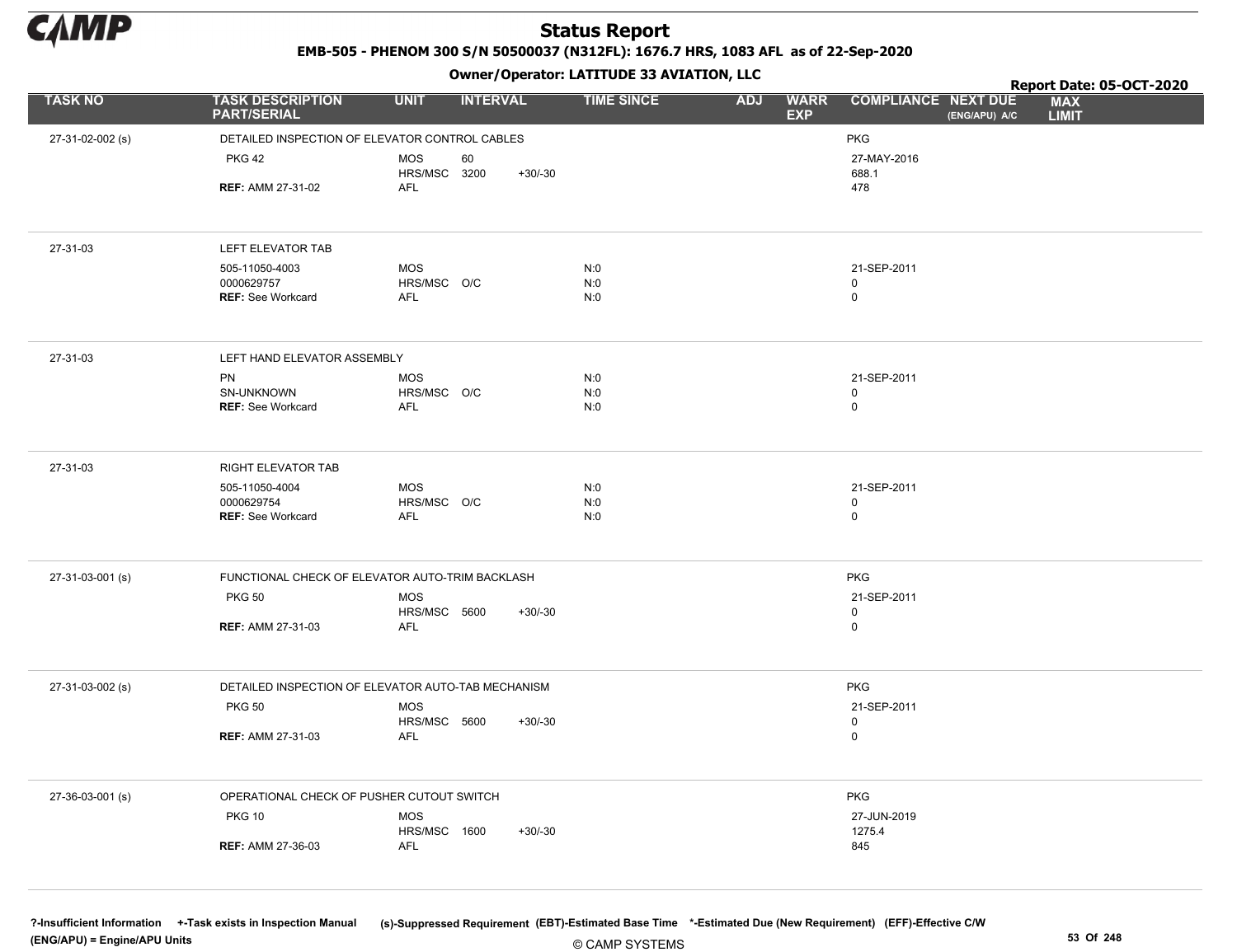

EMB-505 - PHENOM 300 S/N 50500037 (N312FL): 1676.7 HRS, 1083 AFL as of 22-Sep-2020

Owner/Operator: LATITUDE 33 AVIATION, LLC

|                      |                                                         |                                          |                   | Owner/Operator. EATITODE 33 AVIATION, LLC |            |                           |                                           | Report Date: 05-OCT-2020 |                            |
|----------------------|---------------------------------------------------------|------------------------------------------|-------------------|-------------------------------------------|------------|---------------------------|-------------------------------------------|--------------------------|----------------------------|
| <b>TASK NO</b>       | <b>TASK DESCRIPTION</b><br><b>PART/SERIAL</b>           | <b>UNIT</b>                              | <b>INTERVAL</b>   | <b>TIME SINCE</b>                         | <b>ADJ</b> | <b>WARR</b><br><b>EXP</b> | <b>COMPLIANCE NEXT DUE</b>                | (ENG/APU) A/C            | <b>MAX</b><br><b>LIMIT</b> |
| 27-41-01-001         | DETAILED INSPECTION OF PITCH TRIM ACTUATOR              |                                          |                   |                                           |            |                           |                                           |                          |                            |
| <b>AIRWORTHINESS</b> | <b>REF: AMM 27-41-01</b>                                | <b>MOS</b><br>HRS/MSC 6000<br><b>AFL</b> | $+30/-30$         |                                           |            |                           | 21-SEP-2011<br>$\mathbf 0$<br>$\mathbf 0$ | 6000                     | 6030                       |
| 27-41-01-002         | FUNCTIONAL CHECK OF PITCH TRIM ACTUATOR BACKLASH        |                                          |                   |                                           |            |                           |                                           |                          |                            |
| <b>AIRWORTHINESS</b> | <b>REF: AMM 27-40-00</b>                                | <b>MOS</b><br>HRS/MSC 6000<br><b>AFL</b> | $+30/-30$         |                                           |            |                           | 21-SEP-2011<br>$\mathbf 0$<br>$\mathbf 0$ | 6000                     | 6030                       |
| 27-41-01-003 (s)     | LUBRICATION OF PITCH TRIM ACTUATOR                      |                                          |                   |                                           |            |                           | <b>PKG</b>                                |                          |                            |
|                      | <b>PKG 83</b>                                           | <b>MOS</b><br>HRS/MSC                    | 48<br>$+30d/-30d$ |                                           |            |                           | 27-JUN-2017<br>840.6                      |                          |                            |
|                      | <b>REF: AMM 12-21-00</b>                                | AFL                                      |                   |                                           |            |                           | 558                                       |                          |                            |
| 27-41-01-004         | OPERATIONAL CHECK OF PITCH TRIM ACTUATOR NO- BACK       |                                          |                   |                                           |            |                           |                                           |                          |                            |
| <b>AIRWORTHINESS</b> | <b>REF: AMM 27-41-01</b>                                | <b>MOS</b><br>HRS/MSC 6000<br><b>AFL</b> | $+30/-30$         |                                           |            |                           | 21-SEP-2011<br>$\mathbf 0$<br>$\mathsf 0$ | 6000                     | 6030                       |
| 27-41-01-005 (s)     | SERVICING OF PITCH TRIM ACTUATOR GEAR BOXES             |                                          |                   |                                           |            |                           | <b>PKG</b>                                |                          |                            |
|                      | <b>PKG 83</b>                                           | <b>MOS</b><br>HRS/MSC                    | 48                |                                           |            |                           | 27-JUN-2017<br>840.6                      |                          |                            |
|                      | <b>REF: AMM 12-18-00</b>                                | <b>AFL</b>                               |                   |                                           |            |                           | 558                                       |                          |                            |
| 27-41-01-006 (s)     | FUNCTIONAL CHECK OF PITCH TRIM ACTUATOR MECHANICAL STOP |                                          |                   |                                           |            |                           | <b>PKG</b>                                |                          |                            |
|                      | <b>PKG 50</b>                                           | <b>MOS</b><br>HRS/MSC 5600               | $+30/-30$         |                                           |            |                           | 21-SEP-2011<br>0                          |                          |                            |
|                      | <b>REF: AMM 27-41-01</b>                                | <b>AFL</b>                               |                   |                                           |            |                           | $\mathbf 0$                               |                          |                            |
| 27-43-02             | COCKPIT PITCH TRIM SYS - INSC ILLUM PANEL               |                                          |                   |                                           |            |                           |                                           |                          |                            |
|                      | PN<br>SN-UNKNOWN                                        | <b>MOS</b><br>HRS/MSC O/C                |                   | N:0<br>N:0                                |            |                           | 21-SEP-2011<br>$\mathbf 0$                |                          |                            |
|                      | <b>REF: GENERIC NO REF</b>                              | AFL                                      |                   | N:0                                       |            |                           | $\mathbf 0$                               |                          |                            |
|                      |                                                         |                                          |                   |                                           |            |                           |                                           |                          |                            |

© CAMP SYSTEMS ?-Insufficient Information +-Task exists in Inspection Manual (s)-Suppressed Requirement (EBT)-Estimated Base Time \*-Estimated Due (New Requirement) (EFF)-Effective C/W (ENG/APU) = Engine/APU Units 54 Of 248 and the set of 248 and the set of 248 and the set of 248 and the set of 248 and the set of 248 and the set of 248 and the set of 248 and the set of 248 and the set of 248 and the set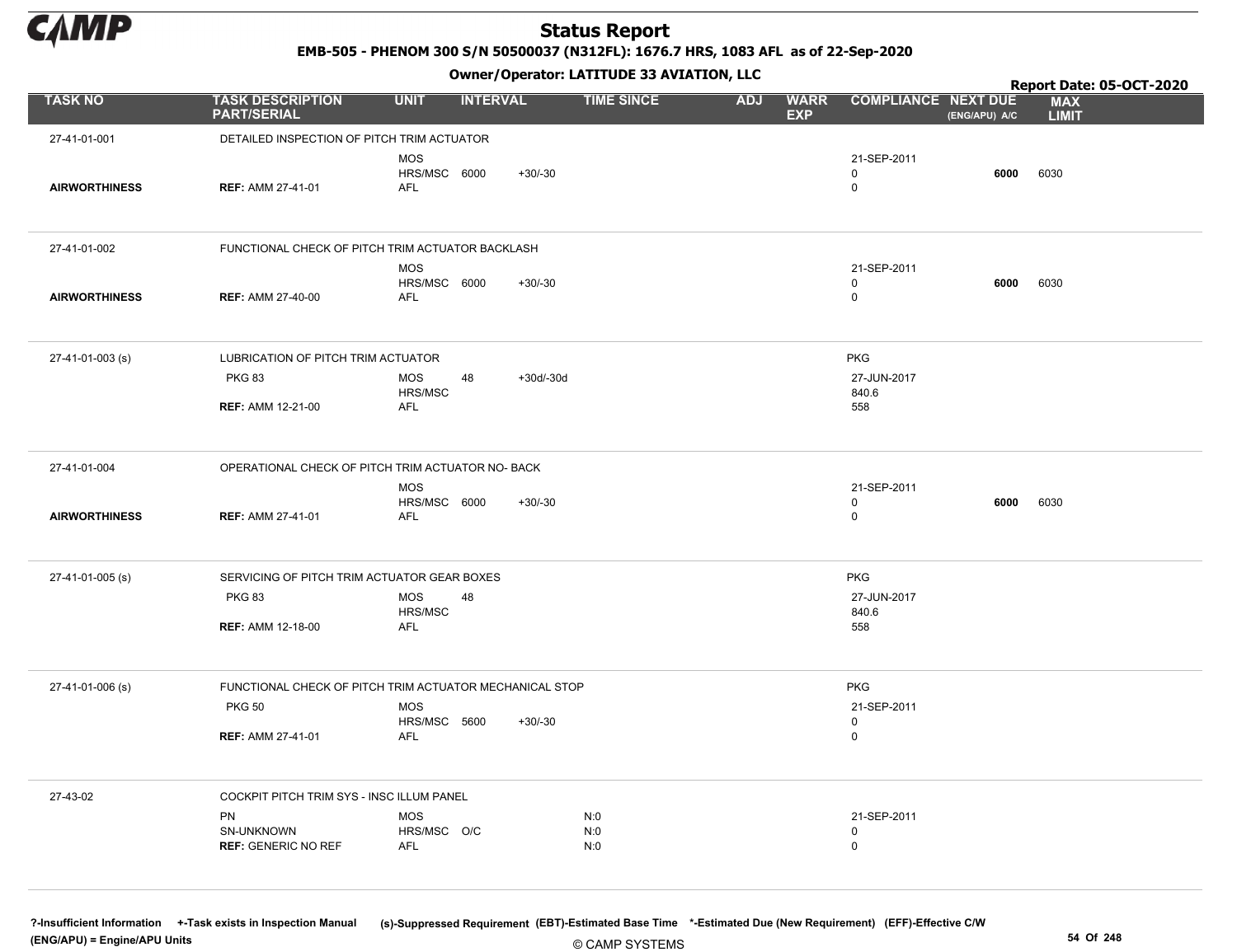

EMB-505 - PHENOM 300 S/N 50500037 (N312FL): 1676.7 HRS, 1083 AFL as of 22-Sep-2020

Owner/Operator: LATITUDE 33 AVIATION, LLC

|                      |                                                               | .                                           |                                                                            |                                         |                                             | Report Date: 05-OCT-2020   |
|----------------------|---------------------------------------------------------------|---------------------------------------------|----------------------------------------------------------------------------|-----------------------------------------|---------------------------------------------|----------------------------|
| <b>TASK NO</b>       | <b>TASK DESCRIPTION</b><br><b>PART/SERIAL</b>                 | <b>UNIT</b><br><b>INTERVAL</b>              | <b>TIME SINCE</b>                                                          | <b>WARR</b><br><b>ADJ</b><br><b>EXP</b> | <b>COMPLIANCE NEXT DUE</b><br>(ENG/APU) A/C | <b>MAX</b><br><b>LIMIT</b> |
| 27-50-01-01-901      |                                                               |                                             | DETAILED INSPECTION OF ACTUATOR PINS. FLAP MECHANICAL COMPONENT - INTERNAL |                                         |                                             |                            |
| <b>AIRWORTHINESS</b> | <b>REF: NDT PART 5 27-51-00</b>                               | <b>MOS</b><br>HRS/MSC 17500<br>AFL<br>14000 |                                                                            |                                         | 21-SEP-2011<br>$\mathbf 0$<br>0             | 17500<br>14000             |
| 27-51-01-001 (s)     | LUBRICATION OF FLAP ACTUATORS BALL SCREWS                     |                                             |                                                                            |                                         | <b>PKG</b>                                  |                            |
|                      | <b>PKG 83</b>                                                 | <b>MOS</b><br>48                            | $+30d/-30d$                                                                |                                         | 27-JUN-2017                                 |                            |
|                      | <b>REF: AMM 12-21-00</b>                                      | HRS/MSC<br><b>AFL</b>                       |                                                                            |                                         | 840.6<br>558                                |                            |
|                      |                                                               |                                             |                                                                            |                                         |                                             |                            |
| 27-51-01-002         | DETAILED INSPECTION LEFT NO. 1 INBOARD FLAP ACTUATOR          |                                             |                                                                            |                                         |                                             |                            |
| <b>AIRWORTHINESS</b> | <b>REF: AMM 27-51-01</b>                                      | <b>MOS</b><br>HRS/MSC 6000<br>AFL           | $+30/-30$                                                                  |                                         | 21-SEP-2011<br>0<br>0                       | 6000<br>6030               |
| 27-51-01-002         | DETAILED VISUAL INSPECTION LEFT NO. 2 OUTBOARD FLAP ACTUATOR  |                                             |                                                                            |                                         |                                             |                            |
| <b>AIRWORTHINESS</b> | <b>REF: AMM 27-51-01</b>                                      | <b>MOS</b><br>HRS/MSC 6000<br>AFL           | $+30/-30$                                                                  |                                         | 21-SEP-2011<br>$\mathbf 0$<br>0             | 6030<br>6000               |
| 27-51-01-002         | DETAILED VISUAL INSPECTION LEFT NO. 3 OUTBOARD FLAP ACTUATOR  |                                             |                                                                            |                                         |                                             |                            |
| <b>AIRWORTHINESS</b> | <b>REF: AMM 27-51-01</b>                                      | MOS<br>HRS/MSC 6000<br><b>AFL</b>           | $+30/-30$                                                                  |                                         | 21-SEP-2011<br>0<br>$\mathbf 0$             | 6030<br>6000               |
| 27-51-01-002         | DETAILED VISUAL INSPECTION RIGHT NO. 1 INBOARD FLAP ACTUATOR  |                                             |                                                                            |                                         |                                             |                            |
| <b>AIRWORTHINESS</b> | <b>REF: AMM 27-51-01</b>                                      | <b>MOS</b><br>HRS/MSC 6000<br><b>AFL</b>    | $+30/-30$                                                                  |                                         | 21-SEP-2011<br>0<br>$\mathbf 0$             | 6000<br>6030               |
| 27-51-01-002         | DETAILED VISUAL INSPECTION RIGHT NO. 2 OUTBOARD FLAP ACTUATOR |                                             |                                                                            |                                         |                                             |                            |
| <b>AIRWORTHINESS</b> | <b>REF: AMM 27-51-01</b>                                      | <b>MOS</b><br>HRS/MSC 6000<br>AFL           | $+30/-30$                                                                  |                                         | 21-SEP-2011<br>$\mathbf 0$<br>$\mathbf 0$   | 6030<br>6000               |

© CAMP SYSTEMS ?-Insufficient Information +-Task exists in Inspection Manual (s)-Suppressed Requirement (EBT)-Estimated Base Time \*-Estimated Due (New Requirement) (EFF)-Effective C/W (ENG/APU) = Engine/APU Units 55 Of 248 and the control of the control of the control of the control of the control of the control of the control of the control of the control of the control of the control of the control o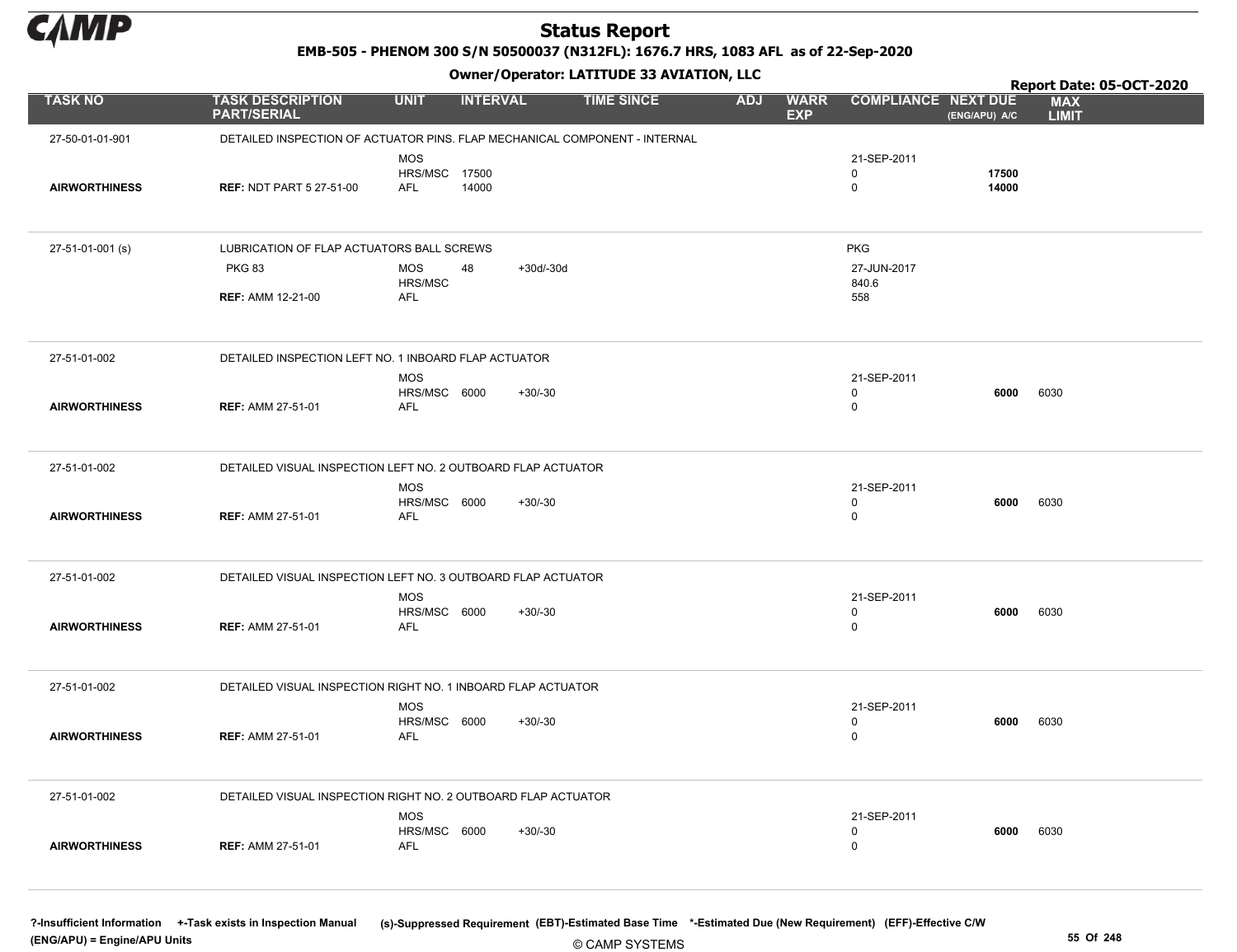

EMB-505 - PHENOM 300 S/N 50500037 (N312FL): 1676.7 HRS, 1083 AFL as of 22-Sep-2020

Owner/Operator: LATITUDE 33 AVIATION, LLC

|                      |                                                               |                                          |                 | Owner/Operator. EATITODE 33 AVIATION, LLC |            |                           |                                           | Report Date: 05-OCT-2020 |                            |
|----------------------|---------------------------------------------------------------|------------------------------------------|-----------------|-------------------------------------------|------------|---------------------------|-------------------------------------------|--------------------------|----------------------------|
| <b>TASK NO</b>       | <b>TASK DESCRIPTION</b><br><b>PART/SERIAL</b>                 | <b>UNIT</b>                              | <b>INTERVAL</b> | <b>TIME SINCE</b>                         | <b>ADJ</b> | <b>WARR</b><br><b>EXP</b> | <b>COMPLIANCE NEXT DUE</b>                | (ENG/APU) A/C            | <b>MAX</b><br><b>LIMIT</b> |
| 27-51-01-002         | DETAILED VISUAL INSPECTION RIGHT NO. 3 OUTBOARD FLAP ACTUATOR |                                          |                 |                                           |            |                           |                                           |                          |                            |
| <b>AIRWORTHINESS</b> | <b>REF: AMM 27-51-01</b>                                      | <b>MOS</b><br>HRS/MSC 6000<br><b>AFL</b> | $+30/-30$       |                                           |            |                           | 21-SEP-2011<br>$\mathbf 0$<br>$\mathbf 0$ | 6000                     | 6030                       |
| 27-51-01-004         | FUNCTIONAL CHECK OF FLAP ACTUATOR TORQUE LIMITER              |                                          |                 |                                           |            |                           |                                           |                          |                            |
| <b>AIRWORTHINESS</b> | <b>REF: AMM 27-51-01</b>                                      | <b>MOS</b><br>HRS/MSC 6000<br>AFL        | $+30/-30$       |                                           |            |                           | 21-SEP-2011<br>0<br>$\mathbf 0$           | 6000                     | 6030                       |
| 27-51-01-005 (s)     | SERVICING OF FLAP ACTUATOR GEAR BOXES                         |                                          |                 |                                           |            |                           | <b>PKG</b>                                |                          |                            |
|                      | <b>PKG 83</b>                                                 | <b>MOS</b><br>48<br>HRS/MSC              |                 |                                           |            |                           | 27-JUN-2017<br>840.6                      |                          |                            |
|                      | <b>REF: AMM 12-18-00</b>                                      | AFL                                      |                 |                                           |            |                           | 558                                       |                          |                            |
| 27-51-01-900-801-01  | LEFT NO. 3 OUTBOARD FLAP ACTUATOR                             |                                          |                 |                                           |            |                           |                                           |                          |                            |
|                      | 475100-1009<br>0097<br><b>REF: See Workcard</b>               | <b>MOS</b><br>HRS/MSC H/T<br><b>AFL</b>  |                 | N:0<br>N:0<br>N:0                         |            |                           | 21-SEP-2011<br>$\mathbf 0$<br>$\mathsf 0$ |                          |                            |
| 27-51-01-900-801-02  | RIGHT NO. 3 OUTBOARD FLAP ACTUATOR                            |                                          |                 |                                           |            |                           |                                           |                          |                            |
|                      | 475100-1009                                                   | <b>MOS</b>                               |                 | N:0                                       |            |                           | 21-SEP-2011                               |                          |                            |
|                      | 0098<br><b>REF: See Workcard</b>                              | HRS/MSC H/T<br>AFL                       |                 | N:0<br>N:0                                |            |                           | $\mathbf 0$<br>$\mathbf 0$                |                          |                            |
| 27-51-01-900-801-03  | LEFT NO. 2 OUTBOARD FLAP ACTUATOR                             |                                          |                 |                                           |            |                           |                                           |                          |                            |
|                      | 475000-2009<br>0201                                           | <b>MOS</b><br>HRS/MSC H/T                |                 | N:0<br>N:0                                |            |                           | 21-SEP-2011<br>$\mathbf 0$                |                          |                            |
|                      | <b>REF: See Workcard</b>                                      | <b>AFL</b>                               |                 | N:0                                       |            |                           | $\mathbf 0$                               |                          |                            |
| 27-51-01-900-801-04  | RIGHT NO. 2 OUTBOARD FLAP ACTUATOR                            |                                          |                 |                                           |            |                           |                                           |                          |                            |
|                      | 475000-2009<br>0181                                           | <b>MOS</b><br>HRS/MSC H/T                |                 | N:0<br>N:0                                |            |                           | 21-SEP-2011<br>$\mathbf 0$                |                          |                            |
|                      | <b>REF: See Workcard</b>                                      | AFL                                      |                 | N:0                                       |            |                           | $\mathbf 0$                               |                          |                            |
|                      |                                                               |                                          |                 |                                           |            |                           |                                           |                          |                            |

© CAMP SYSTEMS ?-Insufficient Information +-Task exists in Inspection Manual (s)-Suppressed Requirement (EBT)-Estimated Base Time \*-Estimated Due (New Requirement) (EFF)-Effective C/W (ENG/APU) = Engine/APU Units 56 Of 248 and the control of 248 and the control of 248 and the control of 248 and the control of 248 and the control of 248 and the control of 248 and the control of 248 and the control of 24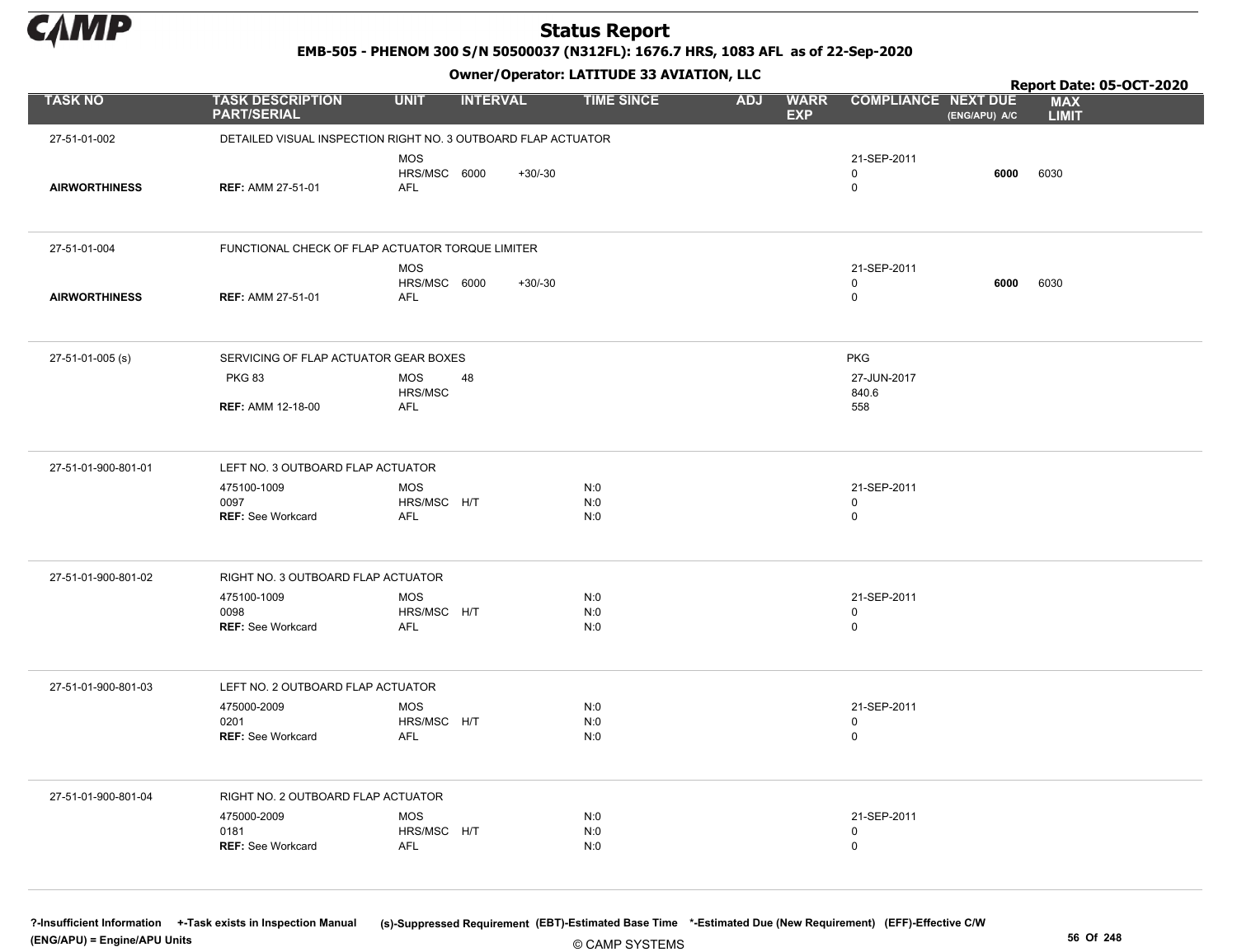

EMB-505 - PHENOM 300 S/N 50500037 (N312FL): 1676.7 HRS, 1083 AFL as of 22-Sep-2020

Owner/Operator: LATITUDE 33 AVIATION, LLC

|                     |                                               | .                              |                   |                                         |                                             | Report Date: 05-OCT-2020   |
|---------------------|-----------------------------------------------|--------------------------------|-------------------|-----------------------------------------|---------------------------------------------|----------------------------|
| <b>TASK NO</b>      | <b>TASK DESCRIPTION</b><br><b>PART/SERIAL</b> | <b>UNIT</b><br><b>INTERVAL</b> | <b>TIME SINCE</b> | <b>WARR</b><br><b>ADJ</b><br><b>EXP</b> | <b>COMPLIANCE NEXT DUE</b><br>(ENG/APU) A/C | <b>MAX</b><br><b>LIMIT</b> |
| 27-51-01-900-801-05 | LEFT NO. 1 INBOARD FLAP ACTUATOR              |                                |                   |                                         |                                             |                            |
|                     | 475000-1009                                   | <b>MOS</b>                     | N:0               |                                         | 21-SEP-2011                                 |                            |
|                     | 0218                                          | HRS/MSC H/T                    | N:0               |                                         | 0                                           |                            |
|                     | <b>REF: See Workcard</b>                      | <b>AFL</b>                     | N:0               |                                         | $\mathsf{O}$                                |                            |
| 27-51-01-900-801-06 | RIGHT NO. 1 INBOARD FLAP ACTUATOR             |                                |                   |                                         |                                             |                            |
|                     | 475000-1009                                   | <b>MOS</b>                     | N:0               |                                         | 21-SEP-2011                                 |                            |
|                     | 0197                                          | HRS/MSC H/T                    | N:0               |                                         | 0                                           |                            |
|                     | <b>REF: See Workcard</b>                      | <b>AFL</b>                     | N:0               |                                         | $\mathsf{O}$                                |                            |
| 27-51-05            | LEFT INBOARD FLAP                             |                                |                   |                                         |                                             |                            |
|                     | 505-14401-4003                                | <b>MOS</b>                     | N:0               |                                         | 21-SEP-2011                                 |                            |
|                     | 0000629197                                    | HRS/MSC O/C                    | N:0               |                                         | 0                                           |                            |
|                     | <b>REF: See Workcard</b>                      | <b>AFL</b>                     | N:0               |                                         | $\mathsf 0$                                 |                            |
| 27-51-05            | LEFT OUTBOARD FLAP                            |                                |                   |                                         |                                             |                            |
|                     | 505-14361-4003<br>0000629180                  | <b>MOS</b>                     | N:0<br>N:0        |                                         | 21-SEP-2011<br>0                            |                            |
|                     | <b>REF: See Workcard</b>                      | HRS/MSC O/C<br>AFL             | N:0               |                                         | $\mathsf 0$                                 |                            |
| 27-51-05            | RIGHT INBOARD FLAP                            |                                |                   |                                         |                                             |                            |
|                     | 505-14401-4004                                | <b>MOS</b>                     | N:0               |                                         | 21-SEP-2011                                 |                            |
|                     | 0000629194                                    | HRS/MSC O/C                    | N:0               |                                         | 0                                           |                            |
|                     | <b>REF: See Workcard</b>                      | AFL                            | N:0               |                                         | $\mathsf 0$                                 |                            |
| 27-51-05            | RIGHT OUTBOARD FLAP                           |                                |                   |                                         |                                             |                            |
|                     | 505-14361-4004                                | <b>MOS</b>                     | N:0               |                                         | 21-SEP-2011                                 |                            |
|                     | 0000629176<br><b>REF: See Workcard</b>        | HRS/MSC O/C<br>AFL             | N:0<br>N:0        |                                         | 0<br>$\mathsf 0$                            |                            |
|                     |                                               |                                |                   |                                         |                                             |                            |
| 27-51-06-001 (s)    | LUBRICATION LEFT CENTER FLAP FLEXIBLE SHAFT   |                                |                   |                                         | <b>PKG</b>                                  |                            |
|                     | <b>PKG 83</b>                                 | <b>MOS</b><br>48               | $+30d/-30d$       |                                         | 27-JUN-2017                                 |                            |
|                     | <b>REF: AMM 12-21-00</b>                      | HRS/MSC<br><b>AFL</b>          |                   |                                         | 840.6<br>558                                |                            |
|                     |                                               |                                |                   |                                         |                                             |                            |

© CAMP SYSTEMS ?-Insufficient Information +-Task exists in Inspection Manual (s)-Suppressed Requirement (EBT)-Estimated Base Time \*-Estimated Due (New Requirement) (EFF)-Effective C/W (ENG/APU) = Engine/APU Units 57 Of 248 and the set of the set of the set of the set of the set of the set of the set of the set of the set of the set of the set of the set of the set of the set of the set of the set of th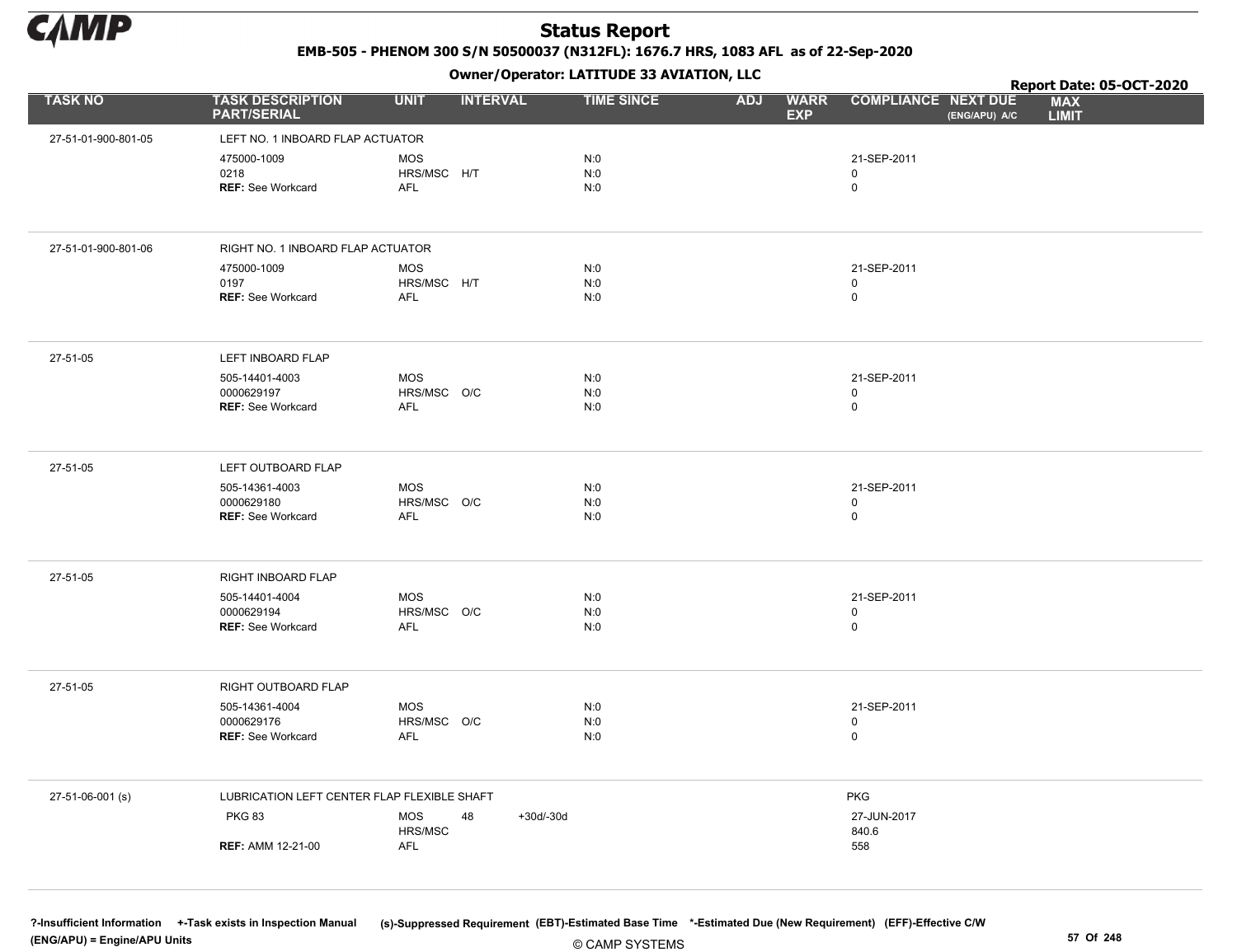

EMB-505 - PHENOM 300 S/N 50500037 (N312FL): 1676.7 HRS, 1083 AFL as of 22-Sep-2020

Owner/Operator: LATITUDE 33 AVIATION, LLC

|                  |                                                              |                       |                 |             | Owner/Operator. EATITODE 33 AVIATION, LLC |            |                           | Report Date: 05-OCT-2020   |               |                            |  |
|------------------|--------------------------------------------------------------|-----------------------|-----------------|-------------|-------------------------------------------|------------|---------------------------|----------------------------|---------------|----------------------------|--|
| <b>TASK NO</b>   | <b>TASK DESCRIPTION</b><br><b>PART/SERIAL</b>                | <b>UNIT</b>           | <b>INTERVAL</b> |             | <b>TIME SINCE</b>                         | <b>ADJ</b> | <b>WARR</b><br><b>EXP</b> | <b>COMPLIANCE NEXT DUE</b> | (ENG/APU) A/C | <b>MAX</b><br><b>LIMIT</b> |  |
| 27-51-06-001 (s) | LUBRICATION LEFT OUTBOARD FLAP FLEXIBLE SHAFT                |                       |                 |             |                                           |            |                           | <b>PKG</b>                 |               |                            |  |
|                  | <b>PKG 83</b>                                                | <b>MOS</b><br>HRS/MSC | 48              | $+30d/-30d$ |                                           |            |                           | 27-JUN-2017<br>840.6       |               |                            |  |
|                  | <b>REF: AMM 12-21-00</b>                                     | <b>AFL</b>            |                 |             |                                           |            |                           | 558                        |               |                            |  |
| 27-51-06-001 (s) | LUBRICATION LH INBOARD FLAP FLEXIBLE SHAFT                   |                       |                 |             |                                           |            |                           | <b>PKG</b>                 |               |                            |  |
|                  | <b>PKG 83</b>                                                | <b>MOS</b><br>HRS/MSC | 48              | $+30d/-30d$ |                                           |            |                           | 27-JUN-2017<br>840.6       |               |                            |  |
|                  | <b>REF: AMM 12-21-00</b>                                     | AFL                   |                 |             |                                           |            |                           | 558                        |               |                            |  |
| 27-51-06-001 (s) | LUBRICATION RH INBOARD FLAP FLEXIBLE SHAFT                   |                       |                 |             |                                           |            |                           | <b>PKG</b>                 |               |                            |  |
|                  | <b>PKG 83</b>                                                | <b>MOS</b><br>HRS/MSC | 48              | $+30d/-30d$ |                                           |            |                           | 27-JUN-2017<br>840.6       |               |                            |  |
|                  | <b>REF: AMM 12-21-00</b>                                     | <b>AFL</b>            |                 |             |                                           |            |                           | 558                        |               |                            |  |
| 27-51-06-001 (s) | LUBRICATION RIGHT CENTER FLAP FLEXIBLE SHAFT                 |                       |                 |             |                                           |            |                           | <b>PKG</b>                 |               |                            |  |
|                  | <b>PKG 83</b>                                                | <b>MOS</b><br>HRS/MSC | 48              | $+30d/-30d$ |                                           |            |                           | 27-JUN-2017<br>840.6       |               |                            |  |
|                  | <b>REF: AMM 12-21-00</b>                                     | AFL                   |                 |             |                                           |            |                           | 558                        |               |                            |  |
| 27-51-06-001 (s) | LUBRICATION RIGHT OUTBOARD FLAP FLEXIBLE SHAFT               |                       |                 |             |                                           |            |                           | <b>PKG</b>                 |               |                            |  |
|                  | <b>PKG 83</b>                                                | <b>MOS</b><br>HRS/MSC | 48              | $+30d/-30d$ |                                           |            |                           | 27-JUN-2017<br>840.6       |               |                            |  |
|                  | <b>REF: AMM 12-21-00</b>                                     | <b>AFL</b>            |                 |             |                                           |            |                           | 558                        |               |                            |  |
| 27-51-06-002 (s) | DETAILED VISUAL INSPECTION LEFT CENTER FLAP FLEXIBLE SHAFT   |                       |                 |             |                                           |            |                           | <b>PKG</b>                 |               |                            |  |
|                  | <b>PKG 83</b>                                                | <b>MOS</b><br>HRS/MSC | 48              | $+30d/-30d$ |                                           |            |                           | 27-JUN-2017<br>840.6       |               |                            |  |
|                  | <b>REF: AMM 27-51-06</b>                                     | AFL                   |                 |             |                                           |            |                           | 558                        |               |                            |  |
| 27-51-06-002 (s) | DETAILED VISUAL INSPECTION LEFT OUTBOARD FLAP FLEXIBLE SHAFT |                       |                 |             |                                           |            |                           | <b>PKG</b>                 |               |                            |  |
|                  | <b>PKG 83</b>                                                | <b>MOS</b><br>HRS/MSC | 48              | $+30d/-30d$ |                                           |            |                           | 27-JUN-2017<br>840.6       |               |                            |  |
|                  | <b>REF: AMM 27-51-06</b>                                     | <b>AFL</b>            |                 |             |                                           |            |                           | 558                        |               |                            |  |

© CAMP SYSTEMS ?-Insufficient Information +-Task exists in Inspection Manual (s)-Suppressed Requirement (EBT)-Estimated Base Time \*-Estimated Due (New Requirement) (EFF)-Effective C/W (ENG/APU) = Engine/APU Units 58 Of 248 and the control of the control of the control of the control of the control of the control of the control of the control of the control of the control of the control of the control o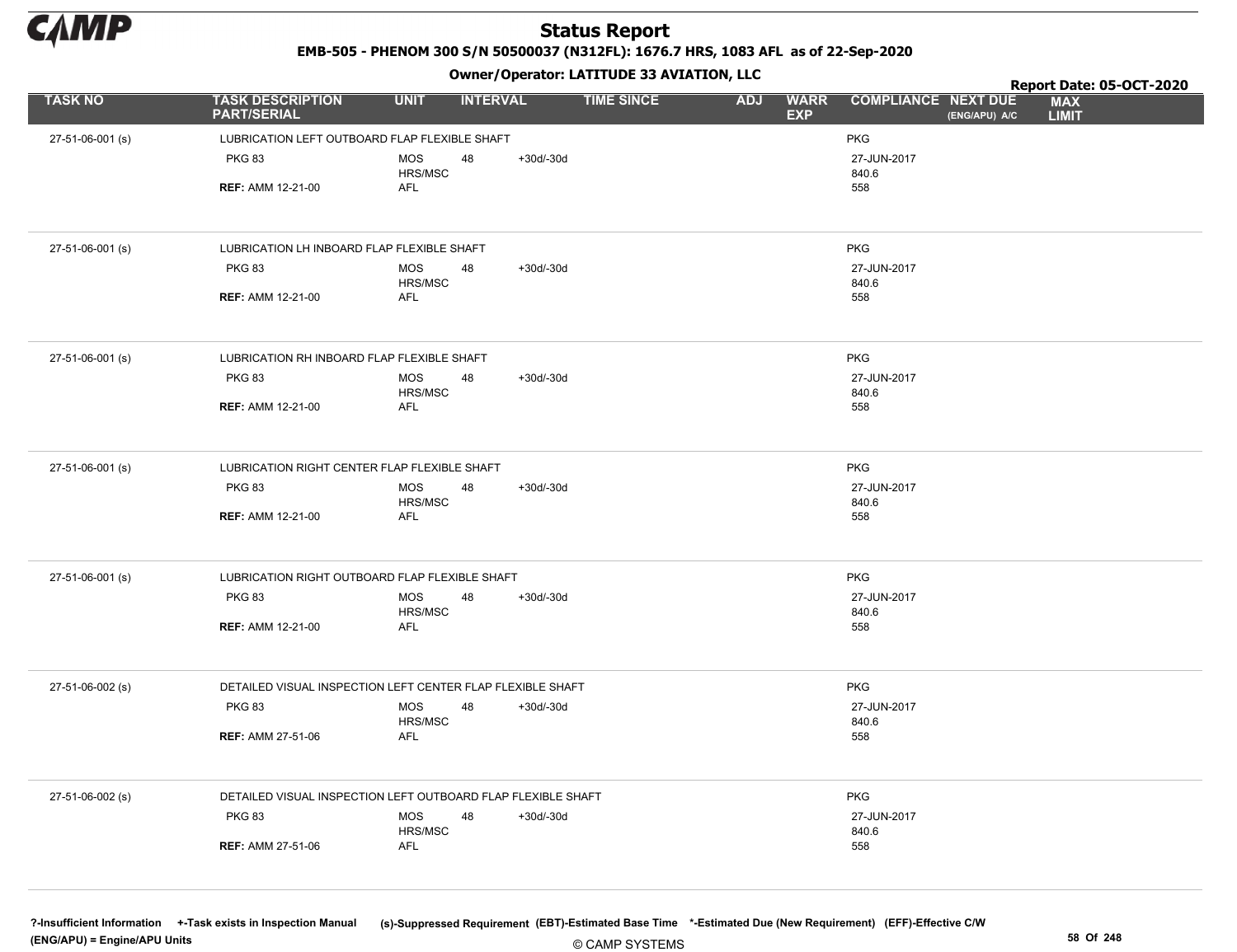

EMB-505 - PHENOM 300 S/N 50500037 (N312FL): 1676.7 HRS, 1083 AFL as of 22-Sep-2020

Owner/Operator: LATITUDE 33 AVIATION, LLC

|                     |                                                               |                       | .               |             |                   |            |                           |                                             | Report Date: 05-OCT-2020   |
|---------------------|---------------------------------------------------------------|-----------------------|-----------------|-------------|-------------------|------------|---------------------------|---------------------------------------------|----------------------------|
| <b>TASK NO</b>      | <b>TASK DESCRIPTION</b><br><b>PART/SERIAL</b>                 | <b>UNIT</b>           | <b>INTERVAL</b> |             | <b>TIME SINCE</b> | <b>ADJ</b> | <b>WARR</b><br><b>EXP</b> | <b>COMPLIANCE NEXT DUE</b><br>(ENG/APU) A/C | <b>MAX</b><br><b>LIMIT</b> |
| 27-51-06-002 (s)    | DETAILED VISUAL INSPECTION LH INBOARD FLAP FLEXIBLE SHAFT     |                       |                 |             |                   |            |                           | <b>PKG</b>                                  |                            |
|                     | <b>PKG 83</b>                                                 | <b>MOS</b>            | 48              | $+30d/-30d$ |                   |            |                           | 27-JUN-2017                                 |                            |
|                     |                                                               | HRS/MSC               |                 |             |                   |            |                           | 840.6                                       |                            |
|                     | <b>REF: AMM 27-51-06</b>                                      | AFL                   |                 |             |                   |            |                           | 558                                         |                            |
|                     |                                                               |                       |                 |             |                   |            |                           |                                             |                            |
| 27-51-06-002 (s)    | DETAILED VISUAL INSPECTION RH INBOARD FLAP FLEXIBLE SHAFT     |                       |                 |             |                   |            |                           | <b>PKG</b>                                  |                            |
|                     | <b>PKG 83</b>                                                 | <b>MOS</b><br>HRS/MSC | 48              | $+30d/-30d$ |                   |            |                           | 27-JUN-2017<br>840.6                        |                            |
|                     | <b>REF: AMM 27-51-06</b>                                      | <b>AFL</b>            |                 |             |                   |            |                           | 558                                         |                            |
|                     |                                                               |                       |                 |             |                   |            |                           |                                             |                            |
| 27-51-06-002 (s)    | DETAILED VISUAL INSPECTION RIGHT CENTER FLAP FLEXIBLE SHAFT   |                       |                 |             |                   |            |                           | <b>PKG</b>                                  |                            |
|                     | <b>PKG 83</b>                                                 | <b>MOS</b>            | 48              | +30d/-30d   |                   |            |                           | 27-JUN-2017                                 |                            |
|                     |                                                               | HRS/MSC<br>AFL        |                 |             |                   |            |                           | 840.6                                       |                            |
|                     | <b>REF: AMM 27-51-06</b>                                      |                       |                 |             |                   |            |                           | 558                                         |                            |
| 27-51-06-002 (s)    | DETAILED VISUAL INSPECTION RIGHT OUTBOARD FLAP FLEXIBLE SHAFT |                       |                 |             |                   |            |                           | PKG                                         |                            |
|                     | <b>PKG 83</b>                                                 | <b>MOS</b>            | 48              | $+30d/-30d$ |                   |            |                           | 27-JUN-2017                                 |                            |
|                     |                                                               | HRS/MSC               |                 |             |                   |            |                           | 840.6                                       |                            |
|                     | <b>REF: AMM 27-51-06</b>                                      | <b>AFL</b>            |                 |             |                   |            |                           | 558                                         |                            |
| 27-51-06-900-801-01 | RIGHT OUTBOARD FLAP FLEXIBLE 1 SHAFT                          |                       |                 |             |                   |            |                           |                                             |                            |
|                     | 457360-1005                                                   | <b>MOS</b>            |                 |             | N:0               |            |                           | 21-SEP-2011                                 |                            |
|                     | SSW0158<br><b>REF: See Workcard</b>                           | HRS/MSC H/T<br>AFL    |                 |             | N:0<br>N:0        |            |                           | $\mathbf 0$<br>$\mathsf 0$                  |                            |
|                     |                                                               |                       |                 |             |                   |            |                           |                                             |                            |
| 27-51-06-900-801-02 | RIGHT INBOARD FLAP FLEXIBLE 1 SHAFT                           |                       |                 |             |                   |            |                           |                                             |                            |
|                     | 457360-1005                                                   | <b>MOS</b>            |                 |             | N:0               |            |                           | 21-SEP-2011                                 |                            |
|                     | SSW0156<br><b>REF: See Workcard</b>                           | HRS/MSC H/T<br>AFL    |                 |             | N:0<br>N:0        |            |                           | $\mathbf 0$<br>$\mathbf 0$                  |                            |
|                     |                                                               |                       |                 |             |                   |            |                           |                                             |                            |
| 27-51-06-900-801-03 | LEFT OUTBOARD FLAP FLEXIBLE 1 SHAFT                           |                       |                 |             |                   |            |                           |                                             |                            |
|                     | 457360-1005                                                   | <b>MOS</b>            |                 |             | N:0               |            |                           | 21-SEP-2011                                 |                            |
|                     | SSW0159<br><b>REF: See Workcard</b>                           | HRS/MSC H/T<br>AFL    |                 |             | N:0<br>N:0        |            |                           | $\mathbf 0$<br>$\mathbf 0$                  |                            |
|                     |                                                               |                       |                 |             |                   |            |                           |                                             |                            |
|                     |                                                               |                       |                 |             |                   |            |                           |                                             |                            |

© CAMP SYSTEMS ?-Insufficient Information +-Task exists in Inspection Manual (s)-Suppressed Requirement (EBT)-Estimated Base Time \*-Estimated Due (New Requirement) (EFF)-Effective C/W (ENG/APU) = Engine/APU Units 59 Of 248 and the control of the control of the control of the control of the control of the control of the control of the control of the control of the control of the control of the control o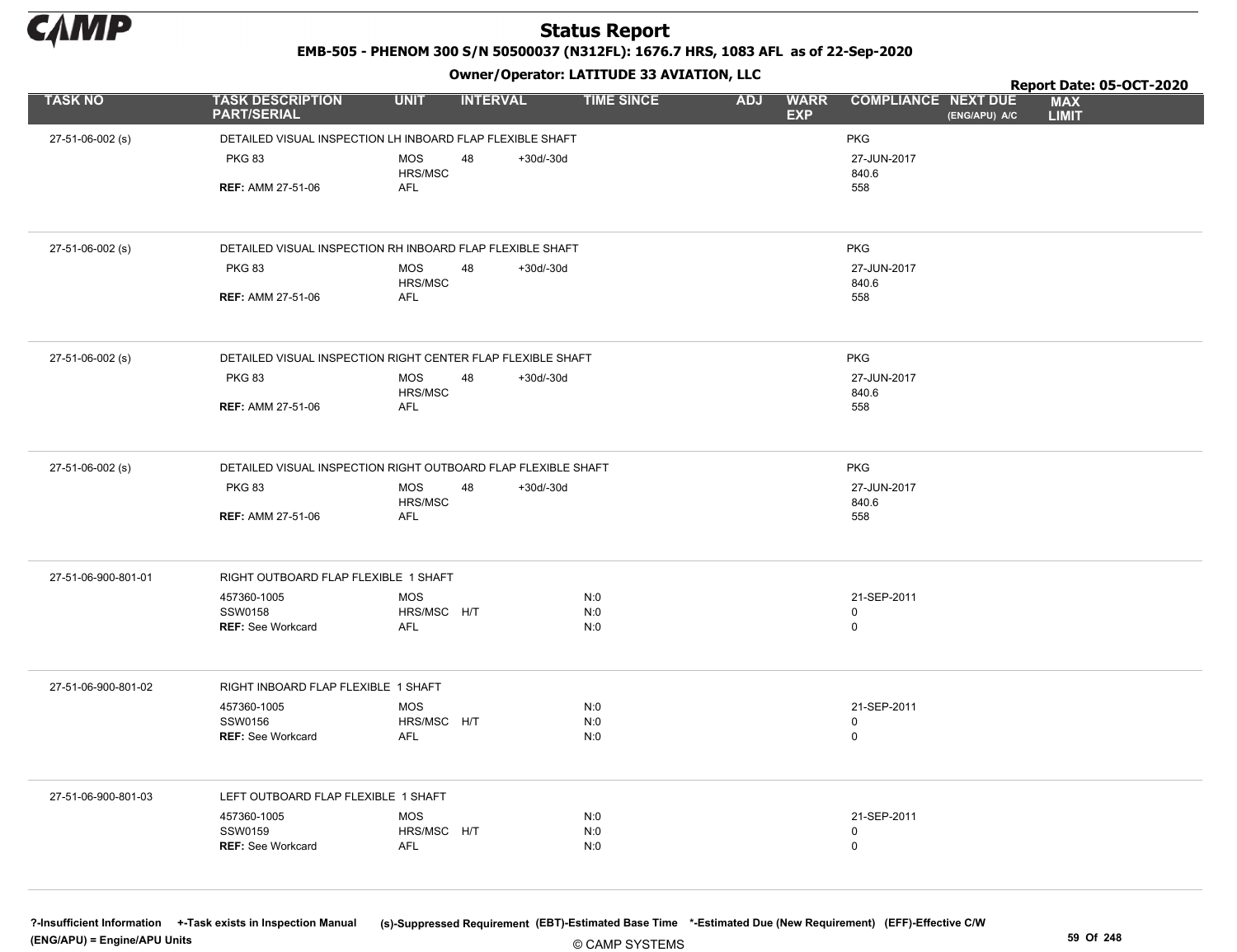

EMB-505 - PHENOM 300 S/N 50500037 (N312FL): 1676.7 HRS, 1083 AFL as of 22-Sep-2020

Owner/Operator: LATITUDE 33 AVIATION, LLC

|                      |                                                                                                                           |                           |                 | Owner / Operator. EATITODE 33 AVIATION, LLC |                                         |                            |               | Report Date: 05-OCT-2020   |
|----------------------|---------------------------------------------------------------------------------------------------------------------------|---------------------------|-----------------|---------------------------------------------|-----------------------------------------|----------------------------|---------------|----------------------------|
| <b>TASK NO</b>       | <b>TASK DESCRIPTION</b><br><b>PART/SERIAL</b>                                                                             | <b>UNIT</b>               | <b>INTERVAL</b> | <b>TIME SINCE</b>                           | <b>WARR</b><br><b>ADJ</b><br><b>EXP</b> | <b>COMPLIANCE NEXT DUE</b> | (ENG/APU) A/C | <b>MAX</b><br><b>LIMIT</b> |
| 27-51-06-900-801-04  | LEFT INBOARD FLAP FLEXIBLE 1 SHAFT                                                                                        |                           |                 |                                             |                                         |                            |               |                            |
|                      | 457360-1005                                                                                                               | <b>MOS</b>                |                 | N:0                                         |                                         | 21-SEP-2011                |               |                            |
|                      | SSW0157                                                                                                                   | HRS/MSC H/T               |                 | N:0                                         |                                         | 0                          |               |                            |
|                      | <b>REF:</b> See Workcard                                                                                                  | <b>AFL</b>                |                 | N:0                                         |                                         | $\mathbf 0$                |               |                            |
|                      |                                                                                                                           |                           |                 |                                             |                                         |                            |               |                            |
| 27-51-06-900-801-05  | LEFT CENTER FLAP FLEXIBLE 2 SHAFT                                                                                         |                           |                 |                                             |                                         |                            |               |                            |
|                      | 457360-1007                                                                                                               | <b>MOS</b>                |                 | N:0                                         |                                         | 21-SEP-2011                |               |                            |
|                      | <b>SSW0079</b><br><b>REF: See Workcard</b>                                                                                | HRS/MSC H/T<br><b>AFL</b> |                 | N:0<br>N:0                                  |                                         | $\mathbf 0$<br>$\mathbf 0$ |               |                            |
|                      |                                                                                                                           |                           |                 |                                             |                                         |                            |               |                            |
| 27-51-06-900-801-06  | RIGHT CENTER FLAP FLEXIBLE 2 SHAFT                                                                                        |                           |                 |                                             |                                         |                            |               |                            |
|                      | 457360-1007                                                                                                               | <b>MOS</b>                |                 | N:0                                         |                                         | 21-SEP-2011                |               |                            |
|                      | <b>SSW0088</b><br><b>REF: See Workcard</b>                                                                                | HRS/MSC H/T<br><b>AFL</b> |                 | N:0<br>N:0                                  |                                         | $\mathbf 0$<br>$\mathbf 0$ |               |                            |
|                      |                                                                                                                           |                           |                 |                                             |                                         |                            |               |                            |
| 27-53-01             | FLAP SELECTOR, PRODUCTION, LEVER                                                                                          |                           |                 |                                             |                                         |                            |               |                            |
|                      | 780501-9                                                                                                                  | <b>MOS</b>                |                 | N:0                                         |                                         | 21-SEP-2011                |               |                            |
|                      | 1141<br><b>REF: See Workcard</b>                                                                                          | HRS/MSC O/C<br><b>AFL</b> |                 | N:0<br>N:0                                  |                                         | $\mathbf 0$<br>$\mathsf 0$ |               |                            |
|                      |                                                                                                                           |                           |                 |                                             |                                         |                            |               |                            |
| 27-64-01-01-901      | SPECIAL DETAILED INSPECTION (EDDY CURRENT) OF LUG OF BELL CRANK. MULTIFUNCTION SPOILER<br>MECHANICAL COMPONENTS- INTERNAL |                           |                 |                                             |                                         |                            |               |                            |
|                      |                                                                                                                           | <b>MOS</b>                |                 |                                             |                                         | 21-SEP-2011                |               |                            |
|                      |                                                                                                                           | <b>HRS/MSC 17500</b>      |                 |                                             |                                         | $\mathbf 0$                | 17500         |                            |
| <b>AIRWORTHINESS</b> | <b>REF: NDT PART 6 27-64-00</b>                                                                                           | <b>AFL</b>                | 14000           |                                             |                                         | $\mathbf 0$                | 14000         |                            |
| 27-64-01-01-902      | DETAILED INSPECTION OF BELL CRANK AND FASTENERS. MULTIFUNCTION SPOILER MECHANICAL COMPONENTS -<br><b>INTERNAL</b>         |                           |                 |                                             |                                         |                            |               |                            |
|                      |                                                                                                                           | <b>MOS</b>                |                 |                                             |                                         | 21-SEP-2011                |               |                            |
|                      |                                                                                                                           | HRS/MSC 17500             |                 |                                             |                                         | $\mathsf 0$                | 17500         |                            |
| <b>AIRWORTHINESS</b> | <b>REF: NDT PART 5 27-64-00</b>                                                                                           | <b>AFL</b>                | 14000           |                                             |                                         | $\mathsf 0$                | 14000         |                            |
|                      |                                                                                                                           |                           |                 |                                             |                                         |                            |               |                            |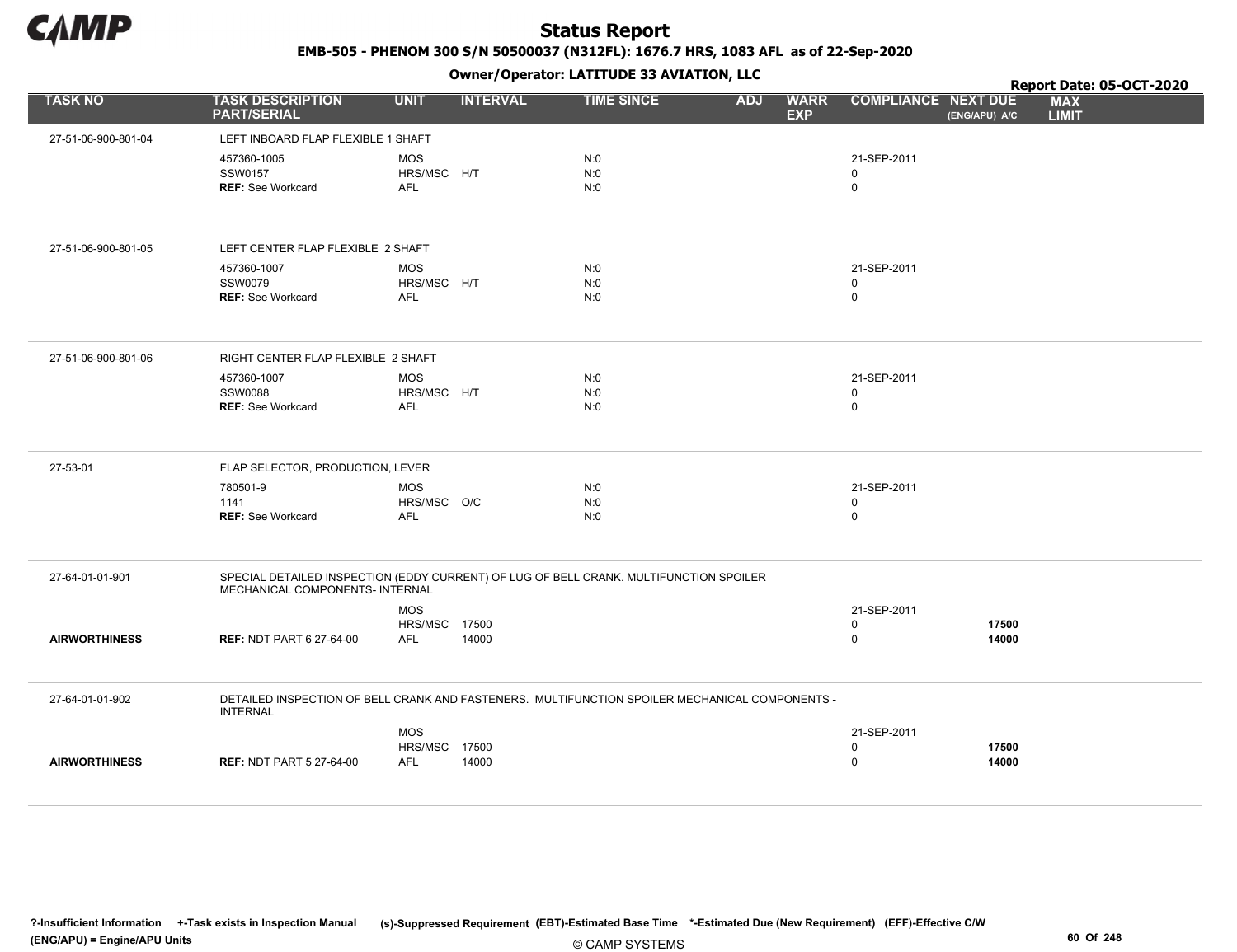

EMB-505 - PHENOM 300 S/N 50500037 (N312FL): 1676.7 HRS, 1083 AFL as of 22-Sep-2020

#### Owner/Operator: LATITUDE 33 AVIATION, LLC

|                      |                                                                                                                                   |                            | .               |                   |                                         |                            |               | Report Date: 05-OCT-2020   |
|----------------------|-----------------------------------------------------------------------------------------------------------------------------------|----------------------------|-----------------|-------------------|-----------------------------------------|----------------------------|---------------|----------------------------|
| <b>TASK NO</b>       | <b>TASK DESCRIPTION</b><br><b>PART/SERIAL</b>                                                                                     | <b>UNIT</b>                | <b>INTERVAL</b> | <b>TIME SINCE</b> | <b>WARR</b><br><b>ADJ</b><br><b>EXP</b> | <b>COMPLIANCE NEXT DUE</b> | (ENG/APU) A/C | <b>MAX</b><br><b>LIMIT</b> |
| 27-64-01-02-901      | SPECIAL DETAILED INSPECTION (MAGNETIC PARTICLE) OF BELL CRANK SAFE PINS. MULTIFUNCTION SPOILER<br>MECHANICAL COMPONENTS- INTERNAL |                            |                 |                   |                                         |                            |               |                            |
|                      |                                                                                                                                   | <b>MOS</b>                 |                 |                   |                                         | 21-SEP-2011                |               |                            |
|                      |                                                                                                                                   | <b>HRS/MSC 17500</b>       |                 |                   |                                         | $\mathbf 0$<br>$\mathbf 0$ | 17500         |                            |
| <b>AIRWORTHINESS</b> | <b>REF: NDT PART 7 27-64-00</b>                                                                                                   | <b>AFL</b>                 | 14000           |                   |                                         |                            | 14000         |                            |
|                      |                                                                                                                                   |                            |                 |                   |                                         |                            |               |                            |
| 27-65-00-001 (s)     | FUNCTIONAL CHECK OF MULTIFUNCTION SPOILER SYSTEM                                                                                  |                            |                 |                   |                                         | <b>PKG</b>                 |               |                            |
|                      | <b>PKG 60</b>                                                                                                                     | <b>MOS</b>                 |                 |                   |                                         | 21-SEP-2011                |               |                            |
|                      | <b>REF: AMM 27-60-00</b>                                                                                                          | HRS/MSC 6400<br>AFL        | $+30/-30$       |                   |                                         | $\mathbf 0$<br>$\mathbf 0$ |               |                            |
|                      |                                                                                                                                   |                            |                 |                   |                                         |                            |               |                            |
|                      |                                                                                                                                   |                            |                 |                   |                                         |                            |               |                            |
| 27-65-01-001 (s)     | GENERAL VISUAL INSPECTION OF MULTIFUNCTION SPOILER POWER CONTROL UNIT (PCU)                                                       |                            |                 |                   |                                         | <b>PKG</b>                 |               |                            |
|                      | <b>PKG 60</b>                                                                                                                     | <b>MOS</b>                 |                 |                   |                                         | 21-SEP-2011                |               |                            |
|                      | <b>REF: AMM 27-65-00</b>                                                                                                          | HRS/MSC 6400<br><b>AFL</b> | $+30/-30$       |                   |                                         | $\mathbf 0$<br>$\mathbf 0$ |               |                            |
|                      |                                                                                                                                   |                            |                 |                   |                                         |                            |               |                            |
| 27-66-01             | NO. 1 CONTROL WHEEL POSITION SENSOR                                                                                               |                            |                 |                   |                                         |                            |               |                            |
|                      | 456896-1001                                                                                                                       | <b>MOS</b>                 |                 | N:0               |                                         | 21-SEP-2011                |               |                            |
|                      | 865987                                                                                                                            | HRS/MSC O/C                |                 | N:0               |                                         | $\mathbf 0$                |               |                            |
|                      | <b>REF: See Workcard</b>                                                                                                          | <b>AFL</b>                 |                 | N:0               |                                         | $\mathbf 0$                |               |                            |
|                      |                                                                                                                                   |                            |                 |                   |                                         |                            |               |                            |
| 27-66-01             | NO. 2 CONTROL WHEEL POSITION SENSOR                                                                                               |                            |                 |                   |                                         |                            |               |                            |
|                      | 456896-1001                                                                                                                       | <b>MOS</b>                 |                 | N:0               |                                         | 21-SEP-2011                |               |                            |
|                      | 866004                                                                                                                            | HRS/MSC O/C                |                 | N:0               |                                         | $\mathbf 0$                |               |                            |
|                      | <b>REF: See Workcard</b>                                                                                                          | <b>AFL</b>                 |                 | N:0               |                                         | $\mathbf 0$                |               |                            |
|                      |                                                                                                                                   |                            |                 |                   |                                         |                            |               |                            |
| 27-66-02             | LEFT SPOILER SURFACE POSITION SENSOR                                                                                              |                            |                 |                   |                                         |                            |               |                            |
|                      | 456897-1001                                                                                                                       | <b>MOS</b>                 |                 | N:0               |                                         | 21-SEP-2011                |               |                            |
|                      | 865963<br><b>REF: See Workcard</b>                                                                                                | HRS/MSC O/C<br>AFL         |                 | N:0<br>N:0        |                                         | $\mathbf 0$<br>$\mathbf 0$ |               |                            |
|                      |                                                                                                                                   |                            |                 |                   |                                         |                            |               |                            |
|                      |                                                                                                                                   |                            |                 |                   |                                         |                            |               |                            |
| 27-66-02             | RIGHT SPOILER SURFACE POSITION SENSOR                                                                                             |                            |                 |                   |                                         |                            |               |                            |
|                      | 456897-1001<br>867265                                                                                                             | <b>MOS</b><br>HRS/MSC O/C  |                 | N:0<br>N:0        |                                         | 21-SEP-2011<br>$\mathbf 0$ |               |                            |
|                      | <b>REF: See Workcard</b>                                                                                                          | <b>AFL</b>                 |                 | N:0               |                                         | $\mathbf 0$                |               |                            |
|                      |                                                                                                                                   |                            |                 |                   |                                         |                            |               |                            |

© CAMP SYSTEMS ?-Insufficient Information +-Task exists in Inspection Manual (s)-Suppressed Requirement (EBT)-Estimated Base Time \*-Estimated Due (New Requirement) (EFF)-Effective C/W (ENG/APU) = Engine/APU Units 61 Of 248 and the control of the control of the control of the control of the control of the control of the control of the control of 248 and the control of 248 and the control of 248 and the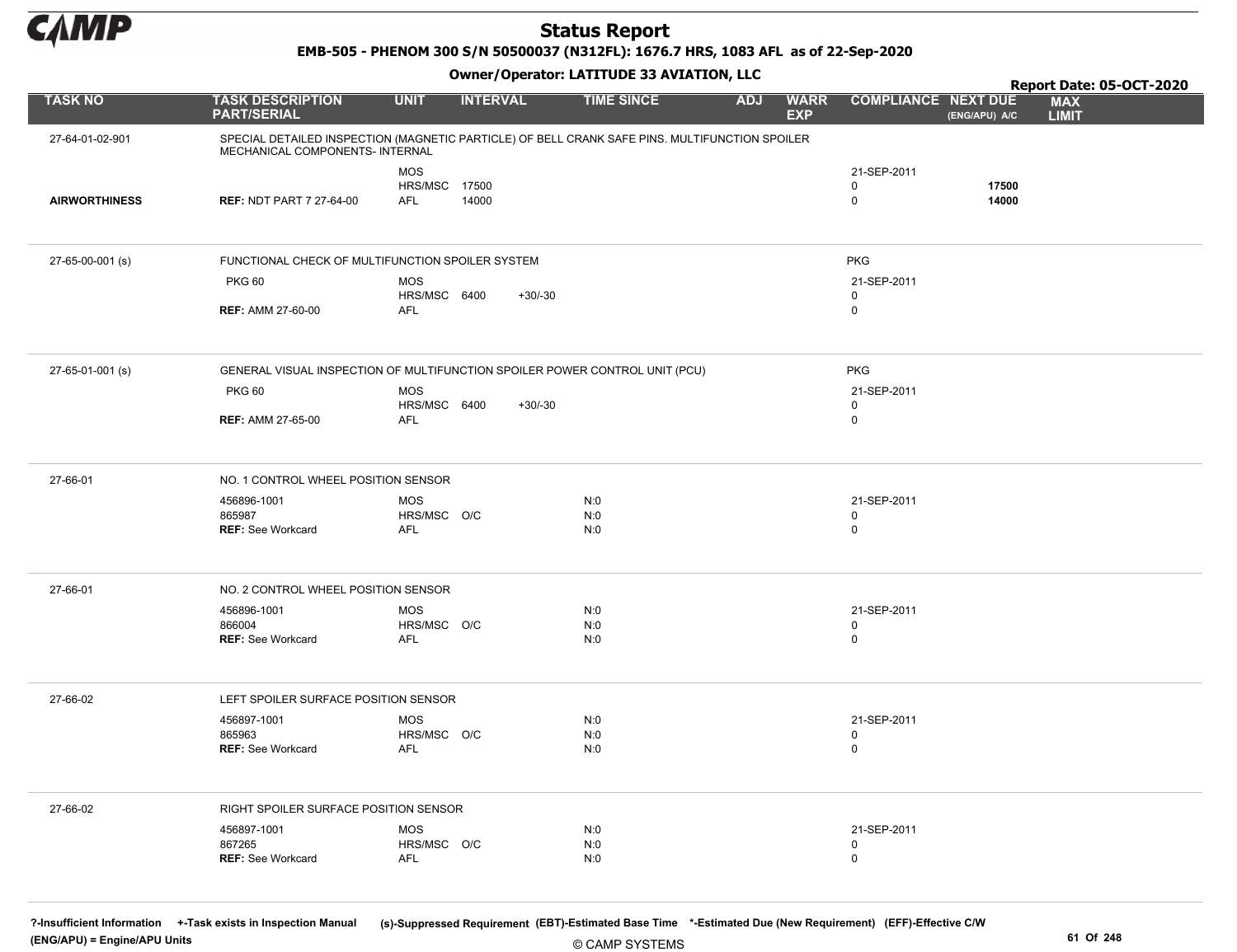

EMB-505 - PHENOM 300 S/N 50500037 (N312FL): 1676.7 HRS, 1083 AFL as of 22-Sep-2020

Owner/Operator: LATITUDE 33 AVIATION, LLC

|                  |                                                   |                           | .                 |                   |            |                           |                            |               | Report Date: 05-OCT-2020   |  |
|------------------|---------------------------------------------------|---------------------------|-------------------|-------------------|------------|---------------------------|----------------------------|---------------|----------------------------|--|
| <b>TASK NO</b>   | <b>TASK DESCRIPTION</b><br><b>PART/SERIAL</b>     | <b>UNIT</b>               | <b>INTERVAL</b>   | <b>TIME SINCE</b> | <b>ADJ</b> | <b>WARR</b><br><b>EXP</b> | <b>COMPLIANCE NEXT DUE</b> | (ENG/APU) A/C | <b>MAX</b><br><b>LIMIT</b> |  |
| CHAPTER 28       | <b>FUEL</b>                                       |                           |                   |                   |            |                           |                            |               |                            |  |
| 28-11-00-001 (s) | FUNCTIONAL CHECK OF FUEL TANKS FOR MICROORGANISMS |                           |                   |                   |            |                           | <b>PKG</b>                 |               |                            |  |
|                  | <b>PKG 80</b>                                     | <b>MOS</b><br>HRS/MSC     | $+30d/-30d$<br>12 |                   |            |                           | 05-MAY-2020<br>1528.2      |               |                            |  |
|                  | <b>REF: AMM 28-11-00</b>                          | <b>AFL</b>                |                   |                   |            |                           | 990                        |               |                            |  |
| 28-11-05         | LEFT WING WATER DRAIN VALVE                       |                           |                   |                   |            |                           |                            |               |                            |  |
|                  | L83A13-628                                        | MOS                       |                   | N:0               |            |                           | 21-SEP-2011                |               |                            |  |
|                  | E54579                                            | HRS/MSC O/C               |                   | N:0               |            |                           | $\mathbf 0$                |               |                            |  |
|                  | <b>REF: See Workcard</b>                          | <b>AFL</b>                |                   | N:0               |            |                           | $\mathsf 0$                |               |                            |  |
| 28-11-05         | RIGHT WING WATER DRAIN VALVE                      |                           |                   |                   |            |                           |                            |               |                            |  |
|                  | L83A13-628                                        | <b>MOS</b>                |                   | N:0               |            |                           | 08-OCT-2015                |               |                            |  |
|                  | SN-UNKNOWN<br><b>REF: See Workcard</b>            | HRS/MSC O/C<br>AFL        |                   | N:0<br>N:0        |            |                           | 633.3<br>448               |               |                            |  |
|                  |                                                   |                           |                   |                   |            |                           |                            |               |                            |  |
| 28-11-07         | LEFT WING DUMP VALVE                              |                           |                   |                   |            |                           |                            |               |                            |  |
|                  | V98A32-001                                        | <b>MOS</b>                |                   | N:0               |            |                           | 21-SEP-2011                |               |                            |  |
|                  | E89214                                            | HRS/MSC O/C               |                   | N:0               |            |                           | 0                          |               |                            |  |
|                  | <b>REF: See Workcard</b>                          | <b>AFL</b>                |                   | N:0               |            |                           | $\mathsf 0$                |               |                            |  |
| 28-11-07         | RIGHT WING DUMP VALVE                             |                           |                   |                   |            |                           |                            |               |                            |  |
|                  | V98A32-001                                        | MOS                       |                   | N:0               |            |                           | 21-SEP-2011                |               |                            |  |
|                  | E51553                                            | HRS/MSC O/C               |                   | N:0               |            |                           | $\mathsf 0$                |               |                            |  |
|                  | <b>REF: See Workcard</b>                          | <b>AFL</b>                |                   | N:0               |            |                           | $\mathsf 0$                |               |                            |  |
| 28-12-01-001 (s) | SPECIAL DETAILED INSPECTION OF FUEL VENT NACA     |                           |                   |                   |            |                           | <b>PKG</b>                 |               |                            |  |
|                  | PKG 1                                             | <b>MOS</b><br>HRS/MSC 800 | $+30/-30$         |                   |            |                           | 05-MAY-2020<br>1528.2      |               |                            |  |
|                  | <b>REF: AMM 28-12-01</b>                          | <b>AFL</b>                |                   |                   |            |                           | 990                        |               |                            |  |
| 28-12-03         | LEFT FUEL TANK FLOAT VENT VALVE                   |                           |                   |                   |            |                           |                            |               |                            |  |
|                  | L87-19-001P2                                      | <b>MOS</b>                |                   | N:0               |            |                           | 21-SEP-2011                |               |                            |  |
|                  | E54266                                            | HRS/MSC O/C               |                   | N:0               |            |                           | $\mathbf 0$                |               |                            |  |
|                  | <b>REF: See Workcard</b>                          | AFL                       |                   | N:0               |            |                           | $\mathbf 0$                |               |                            |  |

© CAMP SYSTEMS ?-Insufficient Information +-Task exists in Inspection Manual (s)-Suppressed Requirement (EBT)-Estimated Base Time \*-Estimated Due (New Requirement) (EFF)-Effective C/W (ENG/APU) = Engine/APU Units 62 Of 248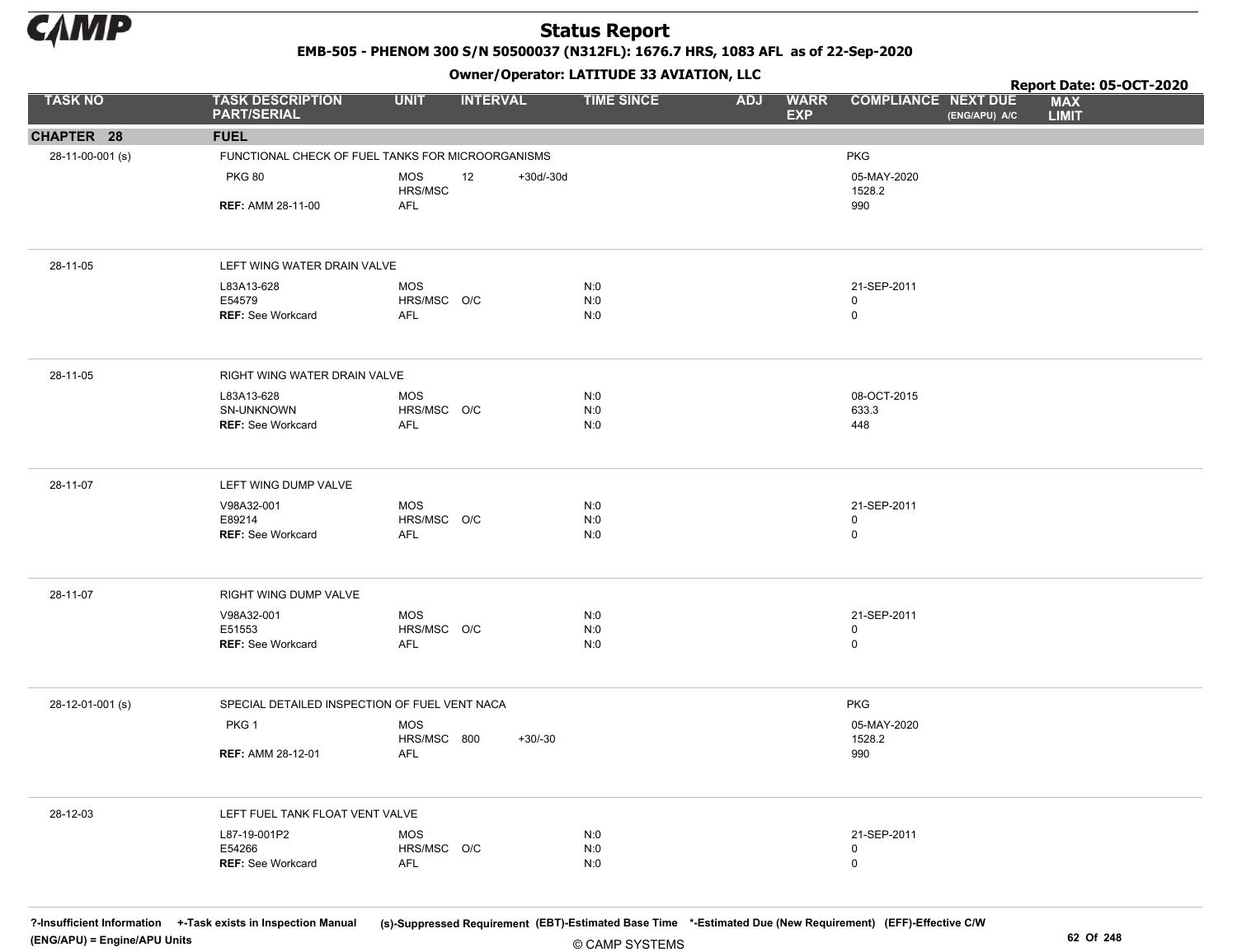

EMB-505 - PHENOM 300 S/N 50500037 (N312FL): 1676.7 HRS, 1083 AFL as of 22-Sep-2020

Owner/Operator: LATITUDE 33 AVIATION, LLC

|                  |                                               | .                                                       |                   |                                         |                                             | Report Date: 05-OCT-2020   |
|------------------|-----------------------------------------------|---------------------------------------------------------|-------------------|-----------------------------------------|---------------------------------------------|----------------------------|
| <b>TASK NO</b>   | <b>TASK DESCRIPTION</b><br><b>PART/SERIAL</b> | <b>UNIT</b><br><b>INTERVAL</b>                          | <b>TIME SINCE</b> | <b>WARR</b><br><b>ADJ</b><br><b>EXP</b> | <b>COMPLIANCE NEXT DUE</b><br>(ENG/APU) A/C | <b>MAX</b><br><b>LIMIT</b> |
| 28-12-03         | RIGHT FUEL TANK FLOAT VENT VALVE              |                                                         |                   |                                         |                                             |                            |
|                  | L87-19-001P2                                  | <b>MOS</b>                                              | N:0               |                                         | 21-SEP-2011                                 |                            |
|                  | E54259                                        | HRS/MSC O/C                                             | N:0               |                                         | $\mathbf 0$                                 |                            |
|                  | <b>REF: See Workcard</b>                      | <b>AFL</b>                                              | N:0               |                                         | $\mathsf 0$                                 |                            |
|                  |                                               |                                                         |                   |                                         |                                             |                            |
| 28-12-03-001 (s) | OPERATIONAL CHECK LEFT FLOAT VENT VALVE       |                                                         |                   |                                         | <b>PKG</b>                                  |                            |
|                  | <b>PKG 60</b>                                 | <b>MOS</b>                                              |                   |                                         | 21-SEP-2011                                 |                            |
|                  |                                               | HRS/MSC 6400<br>$+30/-30$                               |                   |                                         | $\mathsf 0$                                 |                            |
|                  | <b>REF: AMM 28-12-03</b>                      | <b>AFL</b>                                              |                   |                                         | $\pmb{0}$                                   |                            |
| 28-12-03-001 (s) | OPERATIONAL CHECK RIGHT FLOAT VENT VALVE      |                                                         |                   |                                         | <b>PKG</b>                                  |                            |
|                  | <b>PKG 60</b>                                 | <b>MOS</b>                                              |                   |                                         | 21-SEP-2011                                 |                            |
|                  |                                               | HRS/MSC 6400<br>$+30/-30$                               |                   |                                         | $\mathsf 0$                                 |                            |
|                  | <b>REF: AMM 28-12-03</b>                      | <b>AFL</b>                                              |                   |                                         | $\mathsf 0$                                 |                            |
|                  |                                               |                                                         |                   |                                         |                                             |                            |
| 28-21-01         |                                               | LEFT WING FUEL SYSTEM - ENGINE FEED 3/4 IN CHECK VALVE  |                   |                                         |                                             |                            |
|                  | PN                                            | <b>MOS</b>                                              | N:0               |                                         | 21-SEP-2011                                 |                            |
|                  | SN-UNKNOWN<br><b>REF: See Workcard</b>        | HRS/MSC O/C<br><b>AFL</b>                               | N:0<br>N:0        |                                         | 0<br>$\mathsf 0$                            |                            |
|                  |                                               |                                                         |                   |                                         |                                             |                            |
|                  |                                               |                                                         |                   |                                         |                                             |                            |
| 28-21-01         |                                               | RIGHT WING FUEL SYSTEM - ENGINE FEED 3/4 IN CHECK VALVE |                   |                                         |                                             |                            |
|                  | PN<br>SN-UNKNOWN                              | <b>MOS</b><br>HRS/MSC O/C                               | N:0<br>N:0        |                                         | 21-SEP-2011<br>$\mathbf 0$                  |                            |
|                  | <b>REF: See Workcard</b>                      | <b>AFL</b>                                              | N:0               |                                         | $\mathbf 0$                                 |                            |
|                  |                                               |                                                         |                   |                                         |                                             |                            |
| 28-21-02         | LEFT WING DC AUXILIARY BOOST PUMP CARTRIDGE   |                                                         |                   |                                         |                                             |                            |
|                  |                                               |                                                         |                   |                                         |                                             |                            |
|                  | P99C25-606P2<br>E61510                        | MOS<br>HRS/MSC O/C                                      | N:0<br>N:0        |                                         | 21-SEP-2011<br>$\mathbf 0$                  |                            |
|                  | REF: See Workcard                             | <b>AFL</b>                                              | N:0               |                                         | $\mathbf 0$                                 |                            |
|                  |                                               |                                                         |                   |                                         |                                             |                            |
| 28-21-02         | RIGHT WING DC AUXILIARY BOOST PUMP CARTRIDGE  |                                                         |                   |                                         |                                             |                            |
|                  | P99C25-606P2                                  | MOS                                                     | N:0               |                                         | 21-SEP-2011                                 |                            |
|                  | E61515                                        | HRS/MSC O/C                                             | N:0               |                                         | $\mathbf 0$                                 |                            |
|                  | <b>REF: See Workcard</b>                      | <b>AFL</b>                                              | N:0               |                                         | $\mathbf 0$                                 |                            |
|                  |                                               |                                                         |                   |                                         |                                             |                            |
|                  |                                               |                                                         |                   |                                         |                                             |                            |

© CAMP SYSTEMS ?-Insufficient Information +-Task exists in Inspection Manual (s)-Suppressed Requirement (EBT)-Estimated Base Time \*-Estimated Due (New Requirement) (EFF)-Effective C/W (ENG/APU) = Engine/APU Units 63 Of 248 and the control of the control of the control of the control of the control of the control of the control of the control of the control of the control of the control of the control o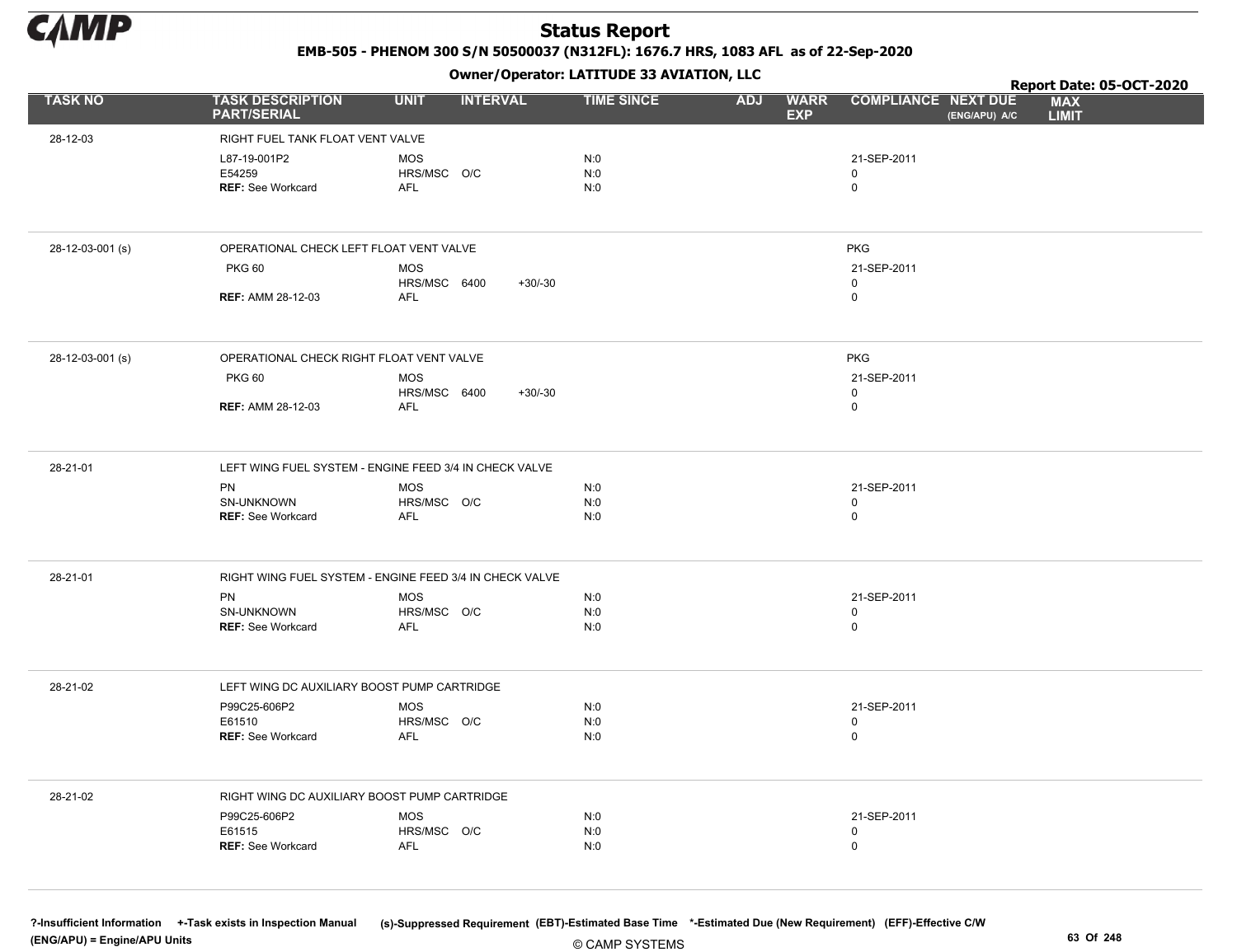

EMB-505 - PHENOM 300 S/N 50500037 (N312FL): 1676.7 HRS, 1083 AFL as of 22-Sep-2020

Owner/Operator: LATITUDE 33 AVIATION, LLC

|                      |                                               |                           | .               |                   |                                         |                             |               | Report Date: 05-OCT-2020   |  |
|----------------------|-----------------------------------------------|---------------------------|-----------------|-------------------|-----------------------------------------|-----------------------------|---------------|----------------------------|--|
| <b>TASK NO</b>       | <b>TASK DESCRIPTION</b><br><b>PART/SERIAL</b> | <b>UNIT</b>               | <b>INTERVAL</b> | <b>TIME SINCE</b> | <b>WARR</b><br><b>ADJ</b><br><b>EXP</b> | <b>COMPLIANCE NEXT DUE</b>  | (ENG/APU) A/C | <b>MAX</b><br><b>LIMIT</b> |  |
| 28-21-03             | LEFT WING DC AUXILIARY BOOST PUMP CANISTER    |                           |                 |                   |                                         |                             |               |                            |  |
|                      | C93R25-606P2                                  | <b>MOS</b>                |                 | N:0               |                                         | 21-SEP-2011                 |               |                            |  |
|                      | E70002                                        | HRS/MSC O/C               |                 | N:0               |                                         | 0                           |               |                            |  |
|                      | <b>REF: See Workcard</b>                      | AFL                       |                 | N:0               |                                         | $\mathsf 0$                 |               |                            |  |
|                      |                                               |                           |                 |                   |                                         |                             |               |                            |  |
| 28-21-03             | RIGHT WING DC AUXILIARY BOOST PUMP CANISTER   |                           |                 |                   |                                         |                             |               |                            |  |
|                      | C93R25-606P2                                  | <b>MOS</b>                |                 | N:0               |                                         | 21-SEP-2011                 |               |                            |  |
|                      | E70004                                        | HRS/MSC O/C               |                 | N:0               |                                         | 0                           |               |                            |  |
|                      | <b>REF: See Workcard</b>                      | AFL                       |                 | N:0               |                                         | 0                           |               |                            |  |
| 28-21-05             | LEFT WING JET PUMP FEED LINE                  |                           |                 |                   |                                         |                             |               |                            |  |
|                      | T99A19-602                                    | <b>MOS</b>                |                 | N:0               |                                         | 21-SEP-2011                 |               |                            |  |
|                      | E62404                                        | HRS/MSC O/C               |                 | N:0               |                                         | 0                           |               |                            |  |
|                      | <b>REF: See Workcard</b>                      | AFL                       |                 | N:0               |                                         | $\mathsf{O}$                |               |                            |  |
| 28-21-05             | RIGHT WING JET PUMP FEED LINE                 |                           |                 |                   |                                         |                             |               |                            |  |
|                      | T99A19-602                                    | <b>MOS</b>                |                 | N:0               |                                         | 21-SEP-2011                 |               |                            |  |
|                      | E62403                                        | HRS/MSC O/C               |                 | N:0               |                                         | $\mathsf{O}$                |               |                            |  |
|                      | REF: See Workcard                             | AFL                       |                 | N:0               |                                         | 0                           |               |                            |  |
| 28-21-07             | LEFT 0.75 SHUTOFF VALVE                       |                           |                 |                   |                                         |                             |               |                            |  |
|                      | B97-15-601                                    | <b>MOS</b>                |                 | N:0               |                                         | 21-SEP-2011                 |               |                            |  |
|                      | E54633                                        | HRS/MSC O/C               |                 | N:0               |                                         | 0                           |               |                            |  |
|                      | <b>REF: See Workcard</b>                      | AFL                       |                 | N:0               |                                         | 0                           |               |                            |  |
|                      |                                               |                           |                 |                   |                                         |                             |               |                            |  |
| 28-21-07             | RIGHT 0.75 SHUTOFF VALVE                      |                           |                 |                   |                                         |                             |               |                            |  |
|                      | B97-15-601                                    | <b>MOS</b><br>HRS/MSC O/C |                 | N:0<br>N:0        |                                         | 21-SEP-2011<br>$\mathsf{O}$ |               |                            |  |
|                      | E51416<br>REF: See Workcard                   | <b>AFL</b>                |                 | N:0               |                                         | $\mathbf 0$                 |               |                            |  |
|                      |                                               |                           |                 |                   |                                         |                             |               |                            |  |
| 28-21-07-001         | OPERATIONAL CHECK LEFT ENGINE FUEL SOV SYSTEM |                           |                 |                   |                                         |                             |               |                            |  |
|                      |                                               | <b>MOS</b>                |                 |                   |                                         | 14-APR-2019                 |               |                            |  |
| <b>AIRWORTHINESS</b> | <b>REF: AMM 28-21-07</b>                      | HRS/MSC 600<br><b>AFL</b> | $+30/-30$       |                   | 26.5                                    | 1206.8<br>793               | 1833.3        | 1863.3                     |  |
|                      |                                               |                           |                 |                   |                                         |                             |               |                            |  |
|                      |                                               |                           |                 |                   |                                         |                             |               |                            |  |

?-Insufficient Information +-Task exists in Inspection Manual (s)-Suppressed Requirement (EBT)-Estimated Base Time \*-Estimated Due (New Requirement) (EFF)-Effective C/W (ENG/APU) = Engine/APU Units 64 Of 248 and the control of 248 and the control of 248 and the control of 248 and the control of 248 and the control of 248 and the control of 248 and the control of 248 and the control of 24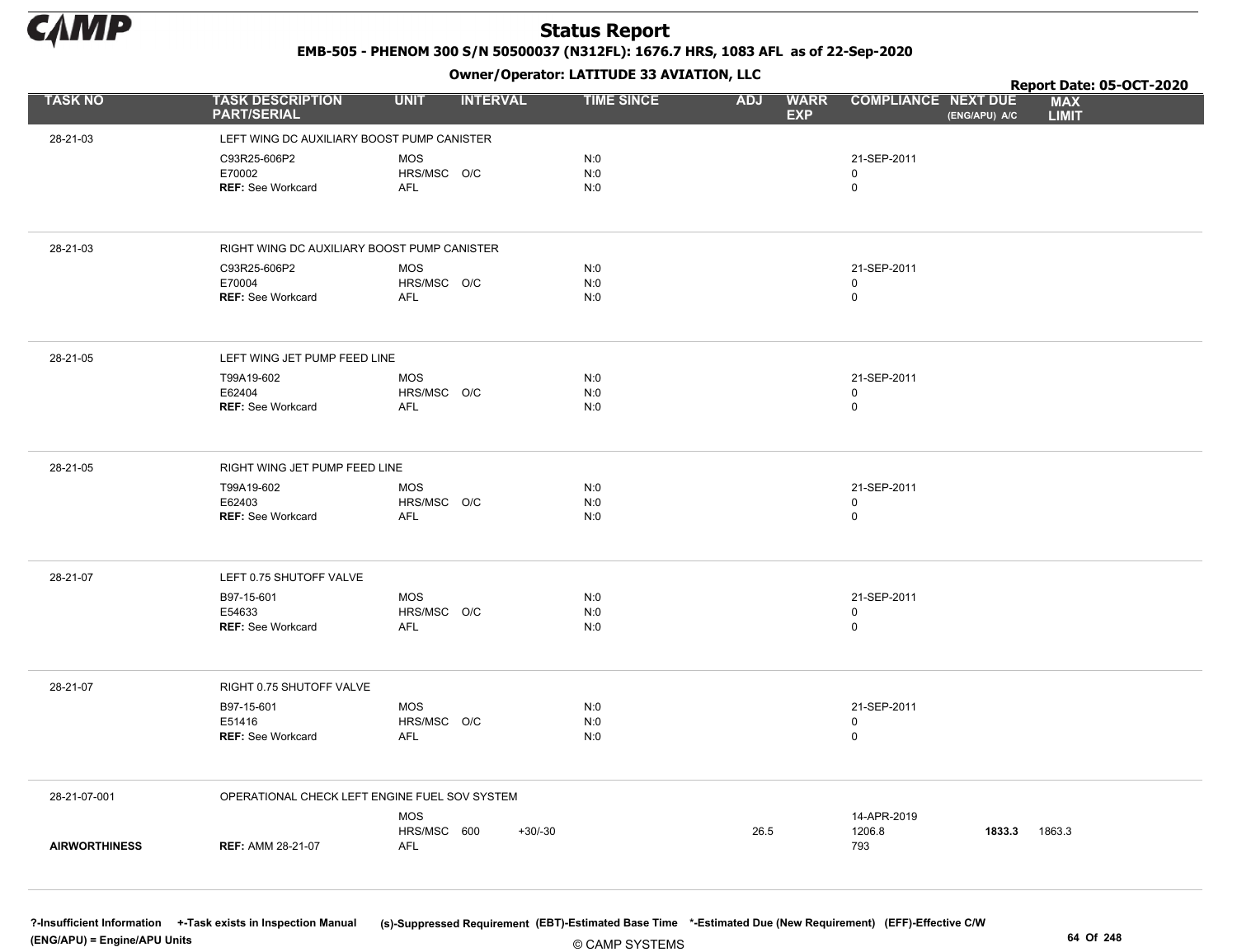

EMB-505 - PHENOM 300 S/N 50500037 (N312FL): 1676.7 HRS, 1083 AFL as of 22-Sep-2020

Owner/Operator: LATITUDE 33 AVIATION, LLC

|                      |                                                    |                                                      | Owner/Operator. EATITODE 33 AVIATION, LLC |                                         |                                           |               | Report Date: 05-OCT-2020   |
|----------------------|----------------------------------------------------|------------------------------------------------------|-------------------------------------------|-----------------------------------------|-------------------------------------------|---------------|----------------------------|
| <b>TASK NO</b>       | <b>TASK DESCRIPTION</b><br><b>PART/SERIAL</b>      | <b>UNIT</b><br><b>INTERVAL</b>                       | <b>TIME SINCE</b>                         | <b>ADJ</b><br><b>WARR</b><br><b>EXP</b> | <b>COMPLIANCE NEXT DUE</b>                | (ENG/APU) A/C | <b>MAX</b><br><b>LIMIT</b> |
| 28-21-07-001         |                                                    | OPERATIONAL CHECK RIGHT ENGINE FUEL SOV SYSTEM       |                                           |                                         |                                           |               |                            |
| <b>AIRWORTHINESS</b> | <b>REF: AMM 28-21-07</b>                           | <b>MOS</b><br>HRS/MSC 600<br>$+30/-30$<br><b>AFL</b> |                                           | 26.5                                    | 14-APR-2019<br>1206.8<br>793              | 1833.3        | 1863.3                     |
| 28-21-08             | FORWARD LEFT 28 VDC SOV ACTUATOR                   |                                                      |                                           |                                         |                                           |               |                            |
|                      | D97C00-644P2<br>C70835<br><b>REF: See Workcard</b> | <b>MOS</b><br>HRS/MSC O/C<br>AFL                     | N:0<br>N:0<br>N:0                         |                                         | 21-SEP-2011<br>$\mathbf 0$<br>$\mathsf 0$ |               |                            |
| 28-21-08             | LEFT WING 28 VDC SOV ACTUATOR                      |                                                      |                                           |                                         |                                           |               |                            |
|                      | D97C00-644P2<br>C70840<br><b>REF: See Workcard</b> | <b>MOS</b><br>HRS/MSC O/C<br><b>AFL</b>              | N:0<br>N:0<br>N:0                         |                                         | 21-SEP-2011<br>$\mathsf 0$<br>$\mathbf 0$ |               |                            |
| 28-21-08             | REAR RIGHT 28 VDC SOV ACTUATOR                     |                                                      |                                           |                                         |                                           |               |                            |
|                      | D97C00-644P2<br>C70837<br><b>REF: See Workcard</b> | <b>MOS</b><br>HRS/MSC O/C<br>AFL                     | N:0<br>N:0<br>N:0                         |                                         | 21-SEP-2011<br>$\mathsf 0$<br>$\mathbf 0$ |               |                            |
| 28-21-09             | LEFT WING SCAVENGER JET PUMP                       |                                                      |                                           |                                         |                                           |               |                            |
|                      | T99A19-603<br>E61767<br><b>REF: See Workcard</b>   | <b>MOS</b><br>HRS/MSC O/C<br><b>AFL</b>              | N:0<br>N:0<br>N:0                         |                                         | 21-SEP-2011<br>0<br>$\mathsf 0$           |               |                            |
| 28-21-09             | RIGHT WING SCAVENGER JET PUMP                      |                                                      |                                           |                                         |                                           |               |                            |
|                      | T99A19-603<br>E61769<br><b>REF: See Workcard</b>   | <b>MOS</b><br>HRS/MSC O/C<br>AFL                     | N:0<br>N:0<br>N:0                         |                                         | 21-SEP-2011<br>$\mathsf 0$<br>$\mathsf 0$ |               |                            |
| 28-21-10             | 3/4" (CROSSFEED) SHUT OFF VALVE                    |                                                      |                                           |                                         |                                           |               |                            |
|                      | B97H19-608P2<br>E62665<br><b>REF: See Workcard</b> | <b>MOS</b><br>HRS/MSC O/C<br>AFL                     | N:0<br>N:0<br>N:0                         |                                         | 21-SEP-2011<br>$\mathbf 0$<br>$\mathsf 0$ |               |                            |

© CAMP SYSTEMS ?-Insufficient Information +-Task exists in Inspection Manual (s)-Suppressed Requirement (EBT)-Estimated Base Time \*-Estimated Due (New Requirement) (EFF)-Effective C/W (ENG/APU) = Engine/APU Units 65 Of 248 and the control of the control of the control of the control of the control of the control of the control of the control of the control of the control of the control of the control o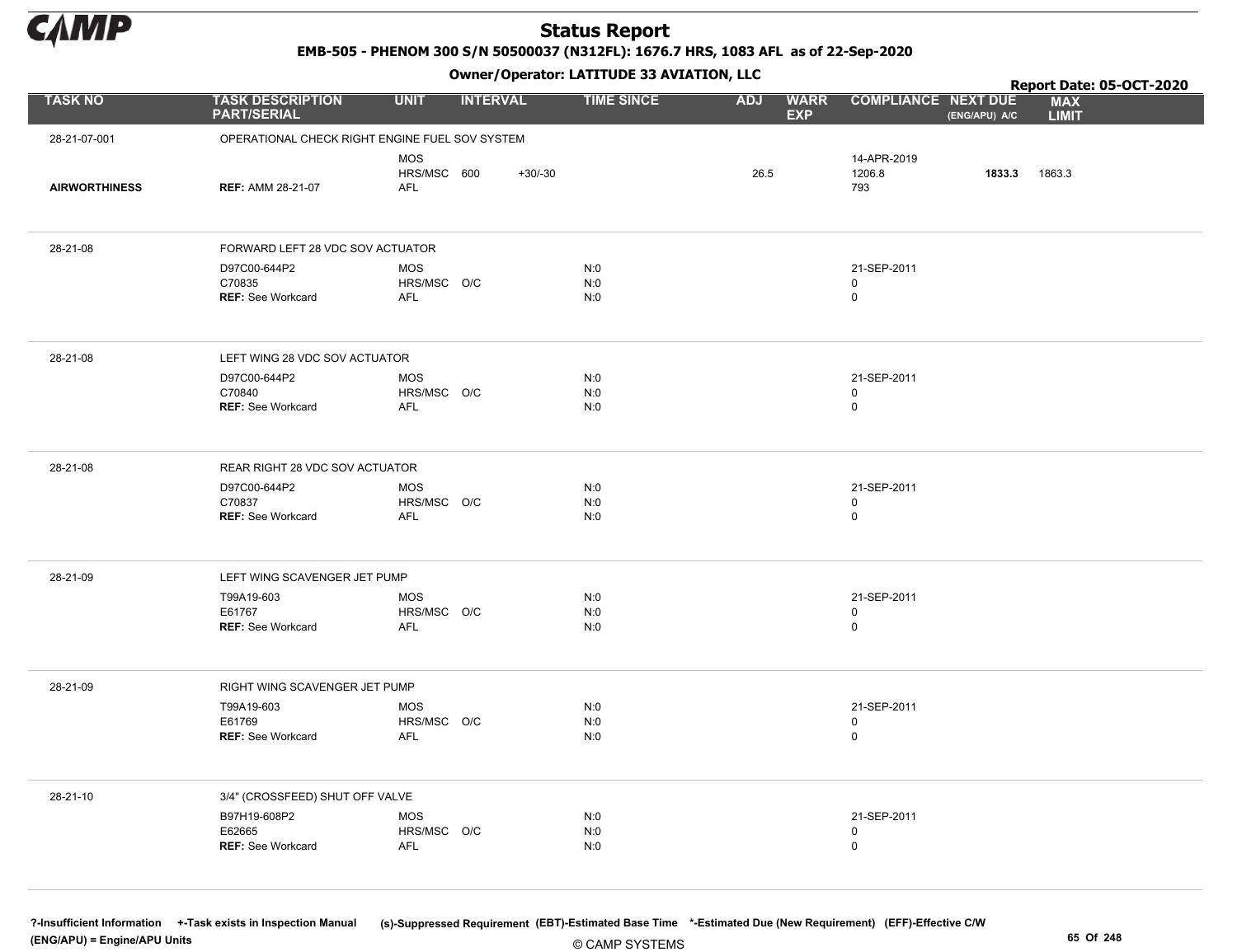

EMB-505 - PHENOM 300 S/N 50500037 (N312FL): 1676.7 HRS, 1083 AFL as of 22-Sep-2020

Owner/Operator: LATITUDE 33 AVIATION, LLC

|                |                                                         |                                                        | Owner / Operator: EATITODE 33 AVIATION, LLC |                                         | Report Date: 05-OCT-2020                |               |                            |  |  |
|----------------|---------------------------------------------------------|--------------------------------------------------------|---------------------------------------------|-----------------------------------------|-----------------------------------------|---------------|----------------------------|--|--|
| <b>TASK NO</b> | <b>TASK DESCRIPTION</b><br><b>PART/SERIAL</b>           | <b>UNIT</b><br><b>INTERVAL</b>                         | <b>TIME SINCE</b>                           | <b>ADJ</b><br><b>WARR</b><br><b>EXP</b> | <b>COMPLIANCE NEXT DUE</b>              | (ENG/APU) A/C | <b>MAX</b><br><b>LIMIT</b> |  |  |
| 28-21-10-001   | OPERATIONAL CHECK OF FUEL XFEED VALVE                   |                                                        |                                             |                                         |                                         |               |                            |  |  |
|                | <b>REF: AMM 28-21-10</b>                                | <b>MOS</b><br>HRS/MSC 12000<br>$+30/-30$<br><b>AFL</b> |                                             |                                         | 21-SEP-2011<br>0<br>$\mathbf 0$         | 12000         | 12030                      |  |  |
| 28-21-11       | LEFT WING 1/2 INCH CHECK VALVE VALVE                    |                                                        |                                             |                                         |                                         |               |                            |  |  |
|                | L96-13-001<br>E58098<br><b>REF: See Workcard</b>        | <b>MOS</b><br>HRS/MSC O/C<br><b>AFL</b>                | N:0<br>N:0<br>N:0                           |                                         | 21-SEP-2011<br>0<br>$\mathsf{O}\xspace$ |               |                            |  |  |
| 28-21-11       | RIGHT WING 1/2 INCH CHECK VALVE VALVE                   |                                                        |                                             |                                         |                                         |               |                            |  |  |
|                | L96-13-001<br>E58105<br><b>REF: See Workcard</b>        | MOS<br>HRS/MSC O/C<br><b>AFL</b>                       | N:0<br>N:0<br>N:0                           |                                         | 21-SEP-2011<br>0<br>$\mathbf 0$         |               |                            |  |  |
| 28-21-13       | <b>INSC ILLUM PANEL</b>                                 |                                                        |                                             |                                         |                                         |               |                            |  |  |
|                | 441-42621-002<br>1039<br><b>REF: See Workcard</b>       | <b>MOS</b><br>HRS/MSC O/C<br><b>AFL</b>                | N:0<br>N:0<br>N:0                           |                                         | 21-SEP-2011<br>0<br>0                   |               |                            |  |  |
| 28-23-01       | REFUEL CONTROL PANEL                                    |                                                        |                                             |                                         |                                         |               |                            |  |  |
|                | 742388-1-2<br>742388IN00104<br><b>REF: See Workcard</b> | MOS<br>HRS/MSC O/C<br><b>AFL</b>                       | N:0<br>N:0<br>N:0                           |                                         | 21-SEP-2011<br>0<br>$\mathbf 0$         |               |                            |  |  |
| 28-23-03       | LEFT WING PRESSURE REFUELING SOLENOID VALVE             |                                                        |                                             |                                         |                                         |               |                            |  |  |
|                | L94E31-653P2<br>E67166<br><b>REF: See Workcard</b>      | <b>MOS</b><br>HRS/MSC O/C<br>AFL                       | N:0<br>N:0<br>N:0                           |                                         | 21-SEP-2011<br>0<br>0                   |               |                            |  |  |
| 28-23-03       | RIGHT WING PRESSURE REFUELING SOLENOID VALVE            |                                                        |                                             |                                         |                                         |               |                            |  |  |
|                | L94E31-653P2<br>E67167<br><b>REF: See Workcard</b>      | MOS<br>HRS/MSC O/C<br>AFL                              | N:0<br>N:0<br>N:0                           |                                         | 21-SEP-2011<br>0<br>$\mathbf 0$         |               |                            |  |  |

© CAMP SYSTEMS ?-Insufficient Information +-Task exists in Inspection Manual (s)-Suppressed Requirement (EBT)-Estimated Base Time \*-Estimated Due (New Requirement) (EFF)-Effective C/W (ENG/APU) = Engine/APU Units 66 Of 248 and the control of the control of the control of the control of the control of the control of the control of the control of the control of the control of the control of the control o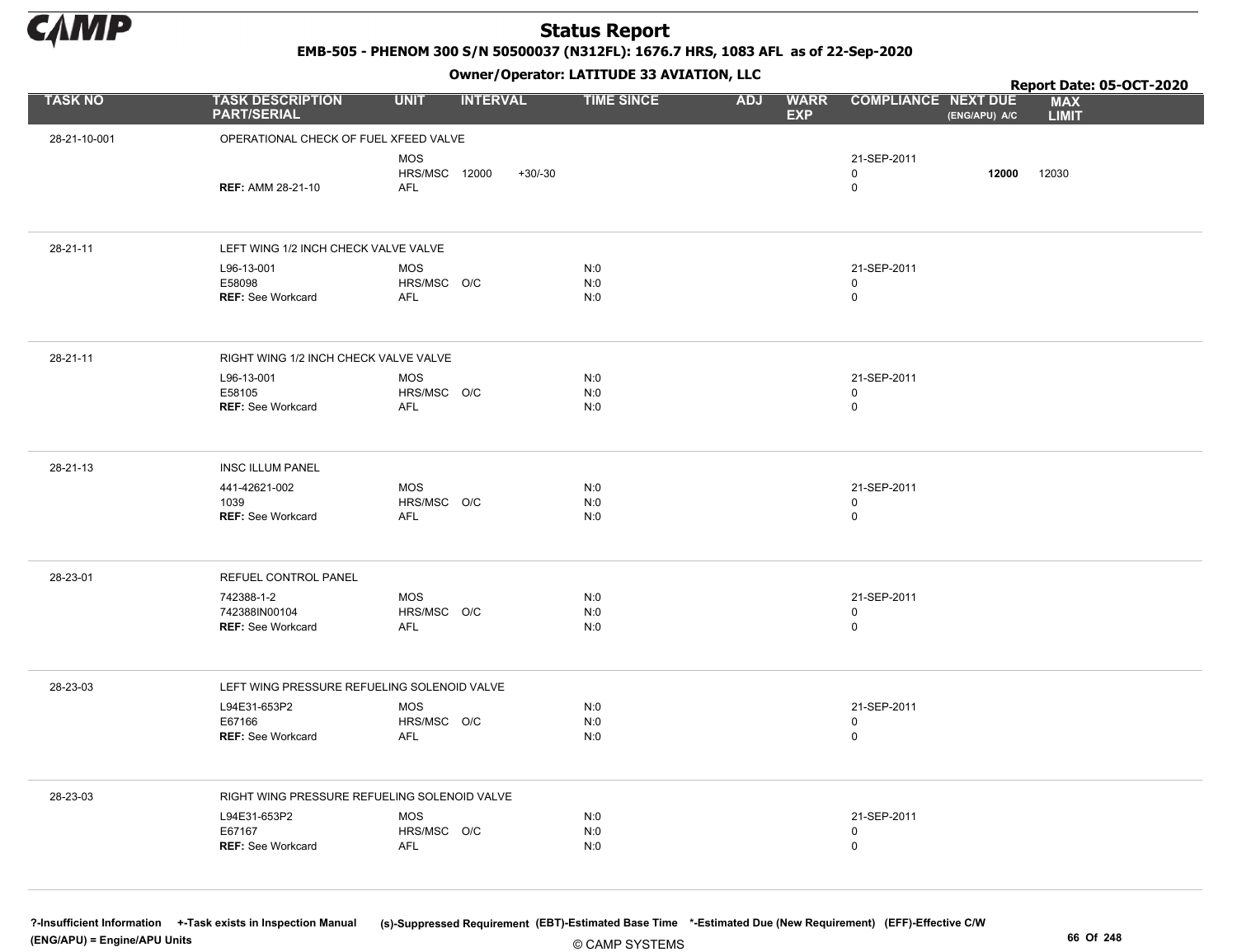

EMB-505 - PHENOM 300 S/N 50500037 (N312FL): 1676.7 HRS, 1083 AFL as of 22-Sep-2020

Owner/Operator: LATITUDE 33 AVIATION, LLC

|                  |                                                         |                           | .               |           |                   |            |                           | Report Date: 05-OCT-2020                                                  |
|------------------|---------------------------------------------------------|---------------------------|-----------------|-----------|-------------------|------------|---------------------------|---------------------------------------------------------------------------|
| <b>TASK NO</b>   | <b>TASK DESCRIPTION</b><br><b>PART/SERIAL</b>           | <b>UNIT</b>               | <b>INTERVAL</b> |           | <b>TIME SINCE</b> | <b>ADJ</b> | <b>WARR</b><br><b>EXP</b> | <b>MAX</b><br><b>COMPLIANCE NEXT DUE</b><br>(ENG/APU) A/C<br><b>LIMIT</b> |
| 28-23-04-001 (s) | GENERAL VISUAL INSPECTION OF PRESSURE REFUELING ADAPTER |                           |                 |           |                   |            |                           | PKG                                                                       |
|                  | <b>PKG 40</b>                                           | <b>MOS</b>                |                 |           |                   |            |                           | 29-MAY-2015                                                               |
|                  |                                                         | HRS/MSC 3200              |                 | $+30/-30$ |                   |            |                           | 633.3                                                                     |
|                  | <b>REF: AMM 28-23-05</b>                                | <b>AFL</b>                |                 |           |                   |            |                           | 448                                                                       |
|                  |                                                         |                           |                 |           |                   |            |                           |                                                                           |
| 28-23-07         | LEFT HIGH LEVEL SENSOR                                  |                           |                 |           |                   |            |                           |                                                                           |
|                  | 722860-2-0                                              | <b>MOS</b>                |                 |           | N:0               |            |                           | 21-SEP-2011                                                               |
|                  | 0183<br><b>REF: See Workcard</b>                        | HRS/MSC O/C<br><b>AFL</b> |                 |           | N:0<br>N:0        |            |                           | 0<br>$\mathsf{O}$                                                         |
|                  |                                                         |                           |                 |           |                   |            |                           |                                                                           |
| 28-23-07         | RIGHT HIGH LEVEL SENSOR                                 |                           |                 |           |                   |            |                           |                                                                           |
|                  | 722860-2-0                                              | <b>MOS</b>                |                 |           | N:0               |            |                           | 18-JUL-2018                                                               |
|                  | 2208<br><b>REF: See Workcard</b>                        | HRS/MSC O/C<br>AFL        |                 |           | N:0<br>N:0        |            |                           | 1036<br>668                                                               |
|                  |                                                         |                           |                 |           |                   |            |                           |                                                                           |
| 28-23-09         | FUEL PORT AND CAP                                       |                           |                 |           |                   |            |                           |                                                                           |
|                  | K97-63-613                                              | MOS                       |                 |           | N:0               |            |                           | 21-SEP-2011                                                               |
|                  | E58214<br><b>REF: See Workcard</b>                      | HRS/MSC O/C<br><b>AFL</b> |                 |           | N:0<br>N:0        |            |                           | 0<br>$\mathsf{O}\xspace$                                                  |
|                  |                                                         |                           |                 |           |                   |            |                           |                                                                           |
| 28-41-01         | NO. 1 LEFT PROBE                                        |                           |                 |           |                   |            |                           |                                                                           |
|                  | 765896-1-0                                              | <b>MOS</b>                |                 |           | N:0               |            |                           | 21-SEP-2011                                                               |
|                  | 765896IN00159<br>REF: See Workcard                      | HRS/MSC O/C<br><b>AFL</b> |                 |           | N:0<br>N:0        |            |                           | 0<br>0                                                                    |
|                  |                                                         |                           |                 |           |                   |            |                           |                                                                           |
| 28-41-01         | NO. 1 RIGHT PROBE                                       |                           |                 |           |                   |            |                           |                                                                           |
|                  | 765896-1-0                                              | MOS                       |                 |           | N:0               |            |                           | 21-SEP-2011                                                               |
|                  | 765896IN00207<br><b>REF: See Workcard</b>               | HRS/MSC O/C<br><b>AFL</b> |                 |           | N:0<br>N:0        |            |                           | $\mathsf{O}\xspace$<br>$\mathsf{O}$                                       |
|                  |                                                         |                           |                 |           |                   |            |                           |                                                                           |
| 28-41-01         | NO. 2 LEFT PROBE                                        |                           |                 |           |                   |            |                           |                                                                           |
|                  | 765873-1-0                                              | <b>MOS</b>                |                 |           | N:0               |            |                           | 21-SEP-2011                                                               |
|                  | 765873IN00167<br><b>REF: See Workcard</b>               | HRS/MSC O/C<br><b>AFL</b> |                 |           | N:0<br>N:0        |            |                           | $\pmb{0}$<br>$\mathsf{O}$                                                 |
|                  |                                                         |                           |                 |           |                   |            |                           |                                                                           |
|                  |                                                         |                           |                 |           |                   |            |                           |                                                                           |

© CAMP SYSTEMS ?-Insufficient Information +-Task exists in Inspection Manual (s)-Suppressed Requirement (EBT)-Estimated Base Time \*-Estimated Due (New Requirement) (EFF)-Effective C/W (ENG/APU) = Engine/APU Units 67 Of 248 and the control of the control of the control of the control of the control of the control of the control of the control of the control of the control of the control of the control o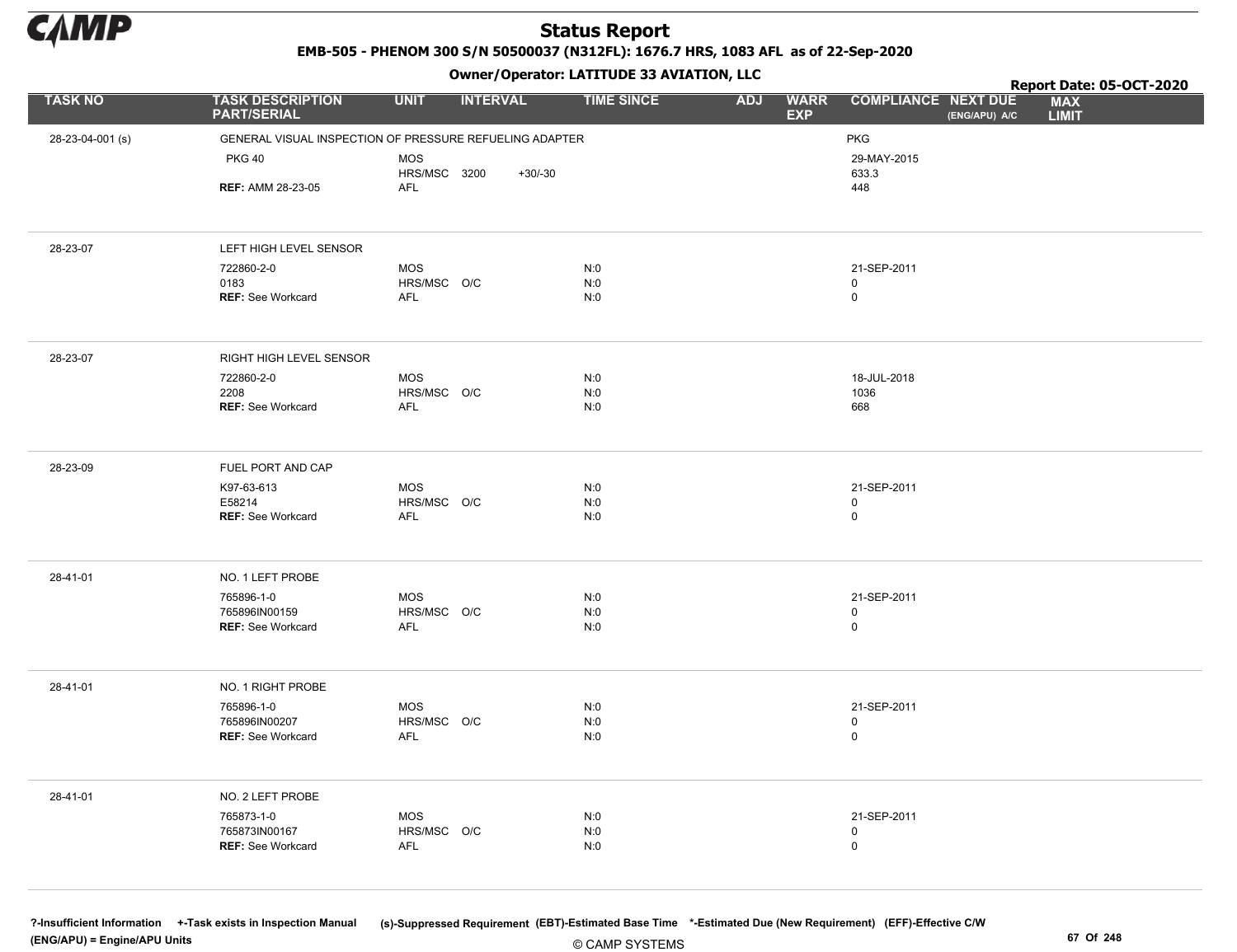

EMB-505 - PHENOM 300 S/N 50500037 (N312FL): 1676.7 HRS, 1083 AFL as of 22-Sep-2020

Owner/Operator: LATITUDE 33 AVIATION, LLC

|                |                                                         |                                  |                 | Owner/Operator. EATITODE 33 AVIATION, LLC |                                         |                                  | Report Date: 05-OCT-2020 |                            |  |
|----------------|---------------------------------------------------------|----------------------------------|-----------------|-------------------------------------------|-----------------------------------------|----------------------------------|--------------------------|----------------------------|--|
| <b>TASK NO</b> | <b>TASK DESCRIPTION</b><br><b>PART/SERIAL</b>           | <b>UNIT</b>                      | <b>INTERVAL</b> | <b>TIME SINCE</b>                         | <b>ADJ</b><br><b>WARR</b><br><b>EXP</b> | <b>COMPLIANCE NEXT DUE</b>       | (ENG/APU) A/C            | <b>MAX</b><br><b>LIMIT</b> |  |
| 28-41-01       | NO. 2 RIGHT PROBE                                       |                                  |                 |                                           |                                         |                                  |                          |                            |  |
|                | 765873-1-0<br>765873IN00176<br><b>REF: See Workcard</b> | <b>MOS</b><br>HRS/MSC O/C<br>AFL |                 | N:0<br>N:0<br>N:0                         |                                         | 21-SEP-2011<br>0<br>$\mathbf 0$  |                          |                            |  |
| 28-41-01       | NO. 3 LEFT PROBE                                        |                                  |                 |                                           |                                         |                                  |                          |                            |  |
|                | 765874-1-0<br>765874IN00181<br><b>REF: See Workcard</b> | MOS<br>HRS/MSC O/C<br><b>AFL</b> |                 | N:0<br>N:0<br>N:0                         |                                         | 21-SEP-2011<br>0<br>0            |                          |                            |  |
| 28-41-01       | NO. 3 RIGHT PROBE                                       |                                  |                 |                                           |                                         |                                  |                          |                            |  |
|                | 765874-1-0<br>765874IN01302<br>REF: See Workcard        | <b>MOS</b><br>HRS/MSC O/C<br>AFL |                 | N:0<br>N:0<br>N:0                         |                                         | 07-JUN-2019<br>1263.3<br>836     |                          |                            |  |
| 28-41-01       | NO. 4 LEFT PROBE                                        |                                  |                 |                                           |                                         |                                  |                          |                            |  |
|                | 765875-1-0<br>765875IN00177<br><b>REF: See Workcard</b> | MOS<br>HRS/MSC O/C<br>AFL        |                 | N:0<br>N:0<br>N:0                         |                                         | 21-SEP-2011<br>$\mathsf{O}$<br>0 |                          |                            |  |
| 28-41-01       | NO. 4 RIGHT PROBE                                       |                                  |                 |                                           |                                         |                                  |                          |                            |  |
|                | 765875-1-0<br>765875IN00175<br><b>REF: See Workcard</b> | MOS<br>HRS/MSC O/C<br>AFL        |                 | N:0<br>N:0<br>N:0                         |                                         | 21-SEP-2011<br>0<br>0            |                          |                            |  |
| 28-41-05       | EFCU ELECTRICAL FUEL CONTROL UNIT                       |                                  |                 |                                           |                                         |                                  |                          |                            |  |
|                | 738742-1-3<br>738790IN00371<br>REF: See Workcard        | MOS<br>HRS/MSC O/C<br>AFL        |                 | N:0<br>N:0<br>N:0                         |                                         | 21-SEP-2011<br>0<br>0            |                          |                            |  |
| 28-43-01       | TEMPERATURE SENSOR                                      |                                  |                 |                                           |                                         |                                  |                          |                            |  |
|                | 798840-1-0<br>02238<br><b>REF: See Workcard</b>         | <b>MOS</b><br>HRS/MSC O/C<br>AFL |                 | N:0<br>N:0<br>N:0                         |                                         | 21-SEP-2011<br>0<br>0            |                          |                            |  |

© CAMP SYSTEMS ?-Insufficient Information +-Task exists in Inspection Manual (s)-Suppressed Requirement (EBT)-Estimated Base Time \*-Estimated Due (New Requirement) (EFF)-Effective C/W (ENG/APU) = Engine/APU Units 68 Of 248 and the control of the control of the control of the control of the control of the control of the control of the control of the control of the control of the control of the control o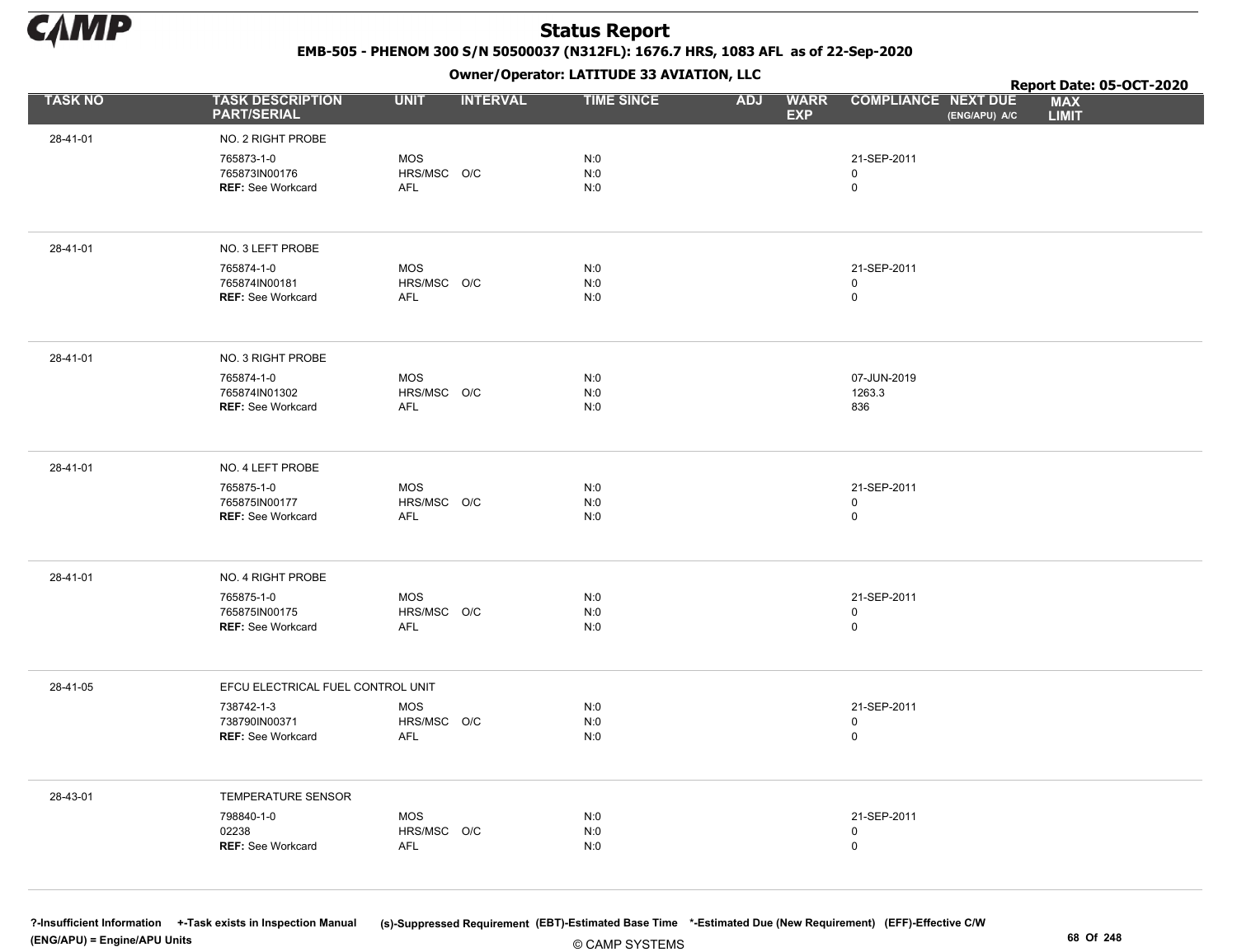

EMB-505 - PHENOM 300 S/N 50500037 (N312FL): 1676.7 HRS, 1083 AFL as of 22-Sep-2020

Owner/Operator: LATITUDE 33 AVIATION, LLC

|                  |                                                            |                           | .               |           |                   |            |                           | Report Date: 05-OCT-2020                                                  |  |
|------------------|------------------------------------------------------------|---------------------------|-----------------|-----------|-------------------|------------|---------------------------|---------------------------------------------------------------------------|--|
| <b>TASK NO</b>   | <b>TASK DESCRIPTION</b><br><b>PART/SERIAL</b>              | <b>UNIT</b>               | <b>INTERVAL</b> |           | <b>TIME SINCE</b> | <b>ADJ</b> | <b>WARR</b><br><b>EXP</b> | <b>COMPLIANCE NEXT DUE</b><br><b>MAX</b><br>(ENG/APU) A/C<br><b>LIMIT</b> |  |
| 28-43-01-001 (s) | FUNCTIONAL CHECK OF FUEL TEMPERATURE SENSOR                |                           |                 |           |                   |            |                           | <b>PKG</b>                                                                |  |
|                  | <b>PKG 60</b>                                              | <b>MOS</b>                |                 |           |                   |            |                           | 21-SEP-2011                                                               |  |
|                  |                                                            | HRS/MSC 6400              |                 | $+30/-30$ |                   |            |                           | 0                                                                         |  |
|                  | <b>REF: AMM 28-43-01</b>                                   | <b>AFL</b>                |                 |           |                   |            |                           | 0                                                                         |  |
| 28-45-01         | LEFT PRESSURE SWITCH                                       |                           |                 |           |                   |            |                           |                                                                           |  |
|                  | D98C07-611                                                 | MOS                       |                 |           | N:0               |            |                           | 21-SEP-2011                                                               |  |
|                  | 0514<br><b>REF: See Workcard</b>                           | HRS/MSC O/C<br>AFL        |                 |           | N:0<br>N:0        |            |                           | 0<br>0                                                                    |  |
|                  |                                                            |                           |                 |           |                   |            |                           |                                                                           |  |
| 28-45-01         | RIGHT PRESSURE SWITCH                                      |                           |                 |           |                   |            |                           |                                                                           |  |
|                  | D98C07-611                                                 | MOS                       |                 |           | N:0               |            |                           | 21-SEP-2011                                                               |  |
|                  | 0526<br><b>REF: See Workcard</b>                           | HRS/MSC O/C<br><b>AFL</b> |                 |           | N:0<br>N:0        |            |                           | 0<br>0                                                                    |  |
|                  |                                                            |                           |                 |           |                   |            |                           |                                                                           |  |
| CHAPTER 29       | <b>HYDRAULIC POWER</b>                                     |                           |                 |           |                   |            |                           |                                                                           |  |
| 29-12-02         | CENTER FUSELAGE HYDRAULIC SYSTEM FLUID BOOTSTRAP RESERVOIR |                           |                 |           |                   |            |                           |                                                                           |  |
|                  | 3032763-003                                                | <b>MOS</b>                |                 |           |                   |            |                           | 16-MAY-2013                                                               |  |
|                  | MX765704                                                   | HRS/MSC O/C<br>AFL        |                 |           |                   |            |                           | 270.6                                                                     |  |
|                  | <b>REF: See Workcard</b>                                   |                           |                 |           |                   |            |                           | 185                                                                       |  |
| 29-12-02         | LEFT ENGINE DRIVEN HYDRAULIC PUMP                          |                           |                 |           |                   |            |                           |                                                                           |  |
|                  | 3032249-002                                                | <b>MOS</b>                |                 |           | N:0               |            |                           | 21-SEP-2011                                                               |  |
|                  | MX741787                                                   | HRS/MSC O/C               |                 |           | N:0               |            |                           | 0                                                                         |  |
|                  | <b>REF: See Workcard</b>                                   | AFL                       |                 |           | N:0               |            |                           | 0                                                                         |  |
| 29-12-02         | RIGHT ENGINE DRIVEN HYDRAULIC PUMP                         |                           |                 |           |                   |            |                           |                                                                           |  |
|                  | 3032249-002                                                | <b>MOS</b>                |                 |           | N:0               |            |                           | 21-SEP-2011                                                               |  |
|                  | MX744480                                                   | HRS/MSC O/C               |                 |           | N:0               |            |                           | 0                                                                         |  |
|                  | <b>REF: See Workcard</b>                                   | AFL                       |                 |           | N:0               |            |                           | 0                                                                         |  |
| 29-12-02-001 (s) | VISUAL CHECK OF MANIFOLD/ RESERVOIR                        |                           |                 |           |                   |            |                           | <b>PKG</b>                                                                |  |
|                  | <b>PKG 80</b>                                              | <b>MOS</b><br>HRS/MSC     | 12              | +30d/-30d |                   |            |                           | 05-MAY-2020<br>1528.2                                                     |  |
|                  | <b>REF: AMM 29-12-02</b>                                   | AFL                       |                 |           |                   |            |                           | 990                                                                       |  |

© CAMP SYSTEMS ?-Insufficient Information +-Task exists in Inspection Manual (s)-Suppressed Requirement (EBT)-Estimated Base Time \*-Estimated Due (New Requirement) (EFF)-Effective C/W (ENG/APU) = Engine/APU Units 69 Of 248 and the control of the control of the control of the control of the control of the control of the control of the control of the control of the control of the control of the control o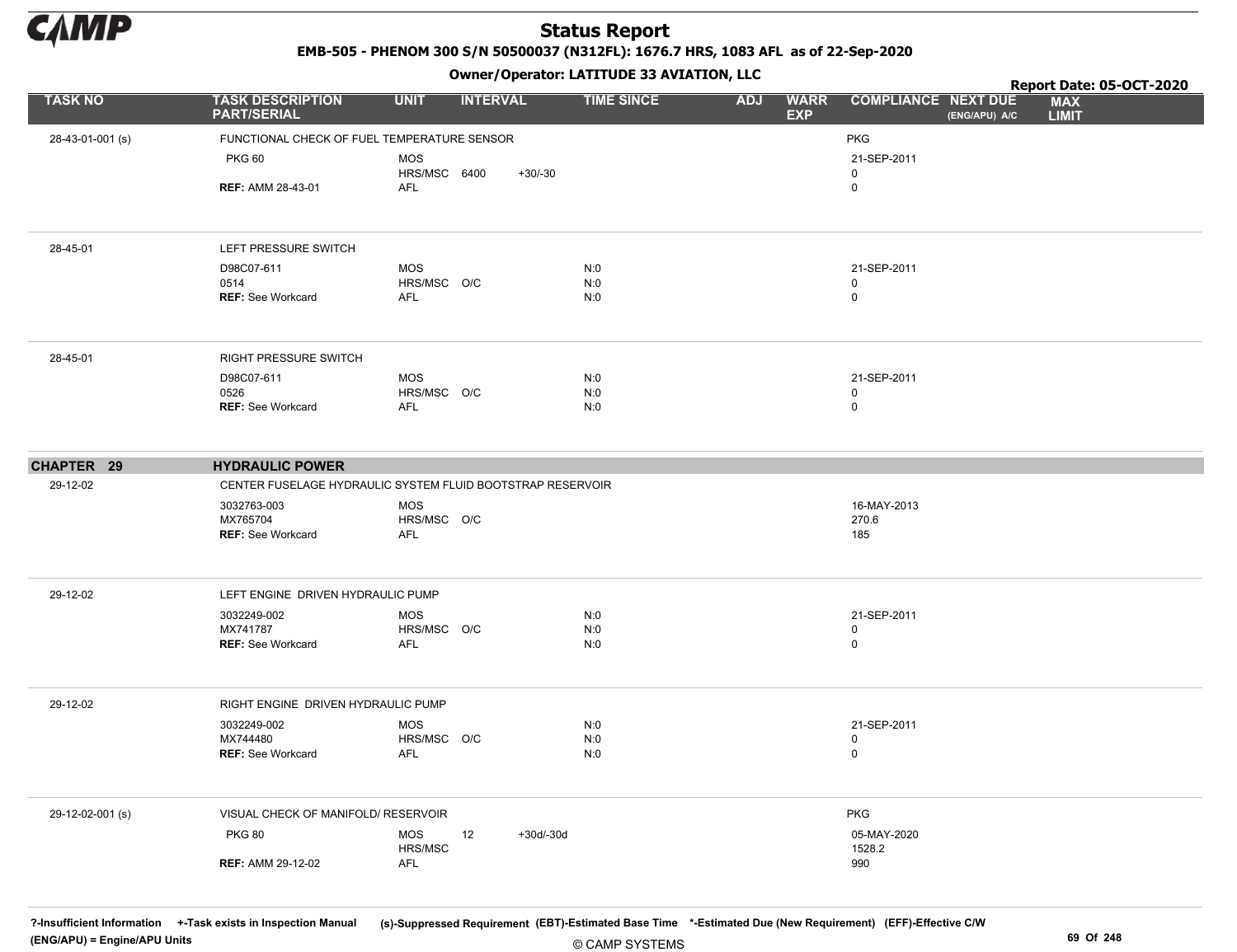

EMB-505 - PHENOM 300 S/N 50500037 (N312FL): 1676.7 HRS, 1083 AFL as of 22-Sep-2020

Owner/Operator: LATITUDE 33 AVIATION, LLC

|                      |                                               | .                                                                        |                                                                                    |                                         |                                             | Report Date: 05-OCT-2020   |
|----------------------|-----------------------------------------------|--------------------------------------------------------------------------|------------------------------------------------------------------------------------|-----------------------------------------|---------------------------------------------|----------------------------|
| <b>TASK NO</b>       | <b>TASK DESCRIPTION</b><br><b>PART/SERIAL</b> | <b>UNIT</b><br><b>INTERVAL</b>                                           | <b>TIME SINCE</b>                                                                  | <b>WARR</b><br><b>ADJ</b><br><b>EXP</b> | <b>COMPLIANCE NEXT DUE</b><br>(ENG/APU) A/C | <b>MAX</b><br><b>LIMIT</b> |
| 29-12-02-002 (s)     | OPERATIONAL CHECK LEFT EDP CHECK VALVE        |                                                                          |                                                                                    |                                         | <b>PKG</b>                                  |                            |
|                      | <b>PKG 50</b>                                 | <b>MOS</b>                                                               |                                                                                    |                                         | 27-JUN-2019                                 |                            |
|                      |                                               | HRS/MSC 5600<br>$+30/-30$                                                |                                                                                    |                                         | 1275.4                                      |                            |
|                      | <b>REF: AMM 29-10-00</b>                      | AFL                                                                      |                                                                                    |                                         | 845                                         |                            |
|                      |                                               |                                                                          |                                                                                    |                                         |                                             |                            |
| 29-12-02-002 (s)     | OPERATIONAL CHECK RIGHT EDP CHECK VALVE       |                                                                          |                                                                                    |                                         | <b>PKG</b>                                  |                            |
|                      | <b>PKG 50</b>                                 | <b>MOS</b><br>$+30/-30$                                                  |                                                                                    |                                         | 27-JUN-2019<br>1275.4                       |                            |
|                      | <b>REF: AMM 29-10-00</b>                      | HRS/MSC 5600<br>AFL                                                      |                                                                                    |                                         | 845                                         |                            |
|                      |                                               |                                                                          |                                                                                    |                                         |                                             |                            |
| 29-15-03             |                                               | CENTER FUSELAGE EMERGENCY/PARKING BRAKE - HYDRAULIC 25 CU.IN ACCUMULATOR |                                                                                    |                                         |                                             |                            |
|                      | 0860231003                                    | <b>MOS</b>                                                               | N:0                                                                                |                                         | 21-SEP-2011                                 |                            |
|                      | 60231-2313<br>REF: See Workcard               | HRS/MSC O/C<br>AFL                                                       | N:0<br>N:0                                                                         |                                         | 0<br>$\mathbf 0$                            |                            |
|                      |                                               |                                                                          |                                                                                    |                                         |                                             |                            |
| 29-15-03-001 (s)     |                                               |                                                                          | SERVICING CENTER FUSELAGE EMERGENCY/PARKING BRAKE - HYDRAULIC 25 CU.IN ACCUMULATOR |                                         | <b>PKG</b>                                  |                            |
|                      | 0860231003 PKG 80<br>60231-2313               | <b>MOS</b><br>12<br>$+30d/-30d$                                          |                                                                                    |                                         | 05-MAY-2020                                 |                            |
|                      | <b>REF: AMM 12-13-00</b>                      | HRS/MSC<br>AFL                                                           |                                                                                    |                                         | 1528.2<br>990                               |                            |
|                      |                                               |                                                                          |                                                                                    |                                         |                                             |                            |
| 29-15-04             | NO. 1 FSOV FIRE SHUT OFF VALVE                |                                                                          |                                                                                    |                                         |                                             |                            |
|                      | 3032428-001                                   | <b>MOS</b>                                                               | N:0                                                                                |                                         | 21-SEP-2011                                 |                            |
|                      | AA225141<br><b>REF: See Workcard</b>          | HRS/MSC O/C<br>AFL                                                       | N:0<br>N:0                                                                         |                                         | $\mathbf 0$<br>0                            |                            |
|                      |                                               |                                                                          |                                                                                    |                                         |                                             |                            |
| 29-15-04             | NO. 2 FSOV FIRE SHUT OFF VALVE                |                                                                          |                                                                                    |                                         |                                             |                            |
|                      | 3032428-001                                   | <b>MOS</b>                                                               | N:0                                                                                |                                         | 21-SEP-2011                                 |                            |
|                      | AA226481<br><b>REF: See Workcard</b>          | HRS/MSC O/C<br><b>AFL</b>                                                | N:0<br>N:0                                                                         |                                         | $\mathbf 0$<br>$\mathsf 0$                  |                            |
|                      |                                               |                                                                          |                                                                                    |                                         |                                             |                            |
| 29-15-04-001         |                                               | OPERATIONAL CHECK LEFT ENGINE HYDRAULIC SHUT-OFF VALVE                   |                                                                                    |                                         |                                             |                            |
|                      |                                               | <b>MOS</b><br>$+30d/-30d$<br>48                                          |                                                                                    | $-29$                                   | 27-JUN-2019<br>29-MAY-2023                  | 28-JUN-2023                |
| <b>AIRWORTHINESS</b> | <b>REF: AMM 29-15-04</b>                      | HRS/MSC<br>3000<br>$+30/-30$<br>AFL                                      |                                                                                    |                                         | 1275.4<br>4275.4<br>845                     | 4305.4                     |
|                      |                                               |                                                                          |                                                                                    |                                         |                                             |                            |
|                      |                                               |                                                                          |                                                                                    |                                         |                                             |                            |

© CAMP SYSTEMS ?-Insufficient Information +-Task exists in Inspection Manual (s)-Suppressed Requirement (EBT)-Estimated Base Time \*-Estimated Due (New Requirement) (EFF)-Effective C/W (ENG/APU) = Engine/APU Units 70 Of 248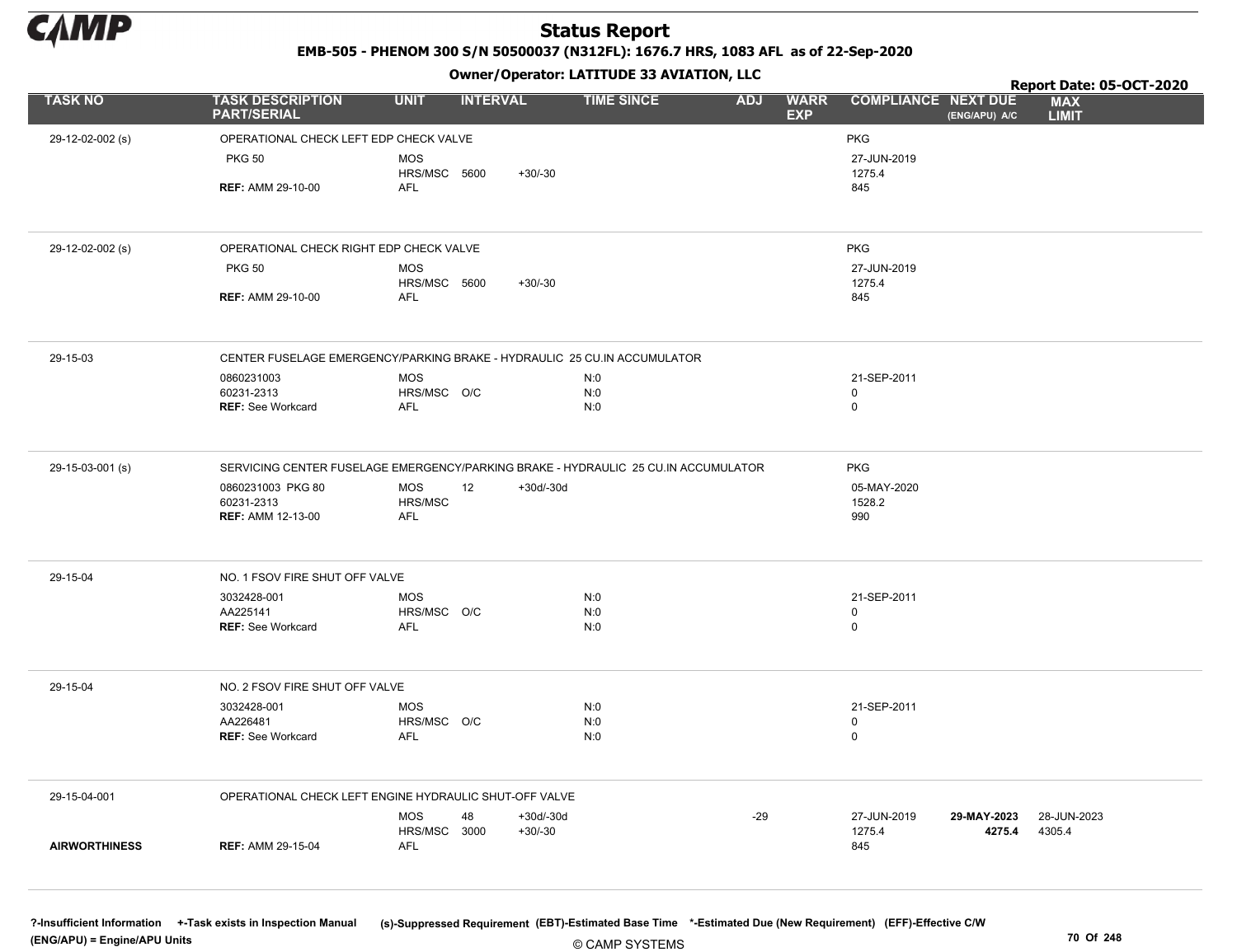

EMB-505 - PHENOM 300 S/N 50500037 (N312FL): 1676.7 HRS, 1083 AFL as of 22-Sep-2020

Owner/Operator: LATITUDE 33 AVIATION, LLC

|                      |                                                                                                        |                                          |                 |                          | Owner / Operator. EATITODE 33 AVIATION, LLC |            |                           |                                           |                       | Report Date: 05-OCT-2020   |
|----------------------|--------------------------------------------------------------------------------------------------------|------------------------------------------|-----------------|--------------------------|---------------------------------------------|------------|---------------------------|-------------------------------------------|-----------------------|----------------------------|
| <b>TASK NO</b>       | <b>TASK DESCRIPTION</b><br><b>PART/SERIAL</b>                                                          | <b>UNIT</b>                              | <b>INTERVAL</b> |                          | <b>TIME SINCE</b>                           | <b>ADJ</b> | <b>WARR</b><br><b>EXP</b> | <b>COMPLIANCE NEXT DUE</b>                | (ENG/APU) A/C         | <b>MAX</b><br><b>LIMIT</b> |
| 29-15-04-001         | OPERATIONAL CHECK RIGHT ENGINE HYDRAULIC SHUT-OFF VALVE                                                |                                          |                 |                          |                                             |            |                           |                                           |                       |                            |
| <b>AIRWORTHINESS</b> | <b>REF: AMM 29-15-04</b>                                                                               | <b>MOS</b><br>HRS/MSC 3000<br><b>AFL</b> | 48              | $+30d/-30d$<br>$+30/-30$ |                                             | $-29$      |                           | 27-JUN-2019<br>1275.4<br>845              | 29-MAY-2023<br>4275.4 | 28-JUN-2023<br>4305.4      |
| 29-15-05             | PRIORITY VALVE                                                                                         |                                          |                 |                          |                                             |            |                           |                                           |                       |                            |
|                      | 2217-0001-401<br>00041<br><b>REF: See Workcard</b>                                                     | <b>MOS</b><br>HRS/MSC O/C<br><b>AFL</b>  |                 |                          | N:0<br>N:0<br>N:0                           |            |                           | 21-SEP-2011<br>$\mathbf 0$<br>$\mathbf 0$ |                       |                            |
| 29-31-02-001 (s)     | FUNCTIONAL CHECK OF DIFFERENTIAL PRESSURE INDICATOR, RETURN FILTER BYPASS VALVE AND HP RELIEF<br>VALVE |                                          |                 |                          |                                             |            |                           | <b>PKG</b>                                |                       |                            |
|                      | <b>PKG 50</b>                                                                                          | <b>MOS</b><br>HRS/MSC 5600               |                 | $+30/-30$                |                                             |            |                           | 27-JUN-2019<br>1275.4                     |                       |                            |
|                      | <b>REF: AMM 29-31-02</b>                                                                               | <b>AFL</b>                               |                 |                          |                                             |            |                           | 845                                       |                       |                            |
| CHAPTER 30           | <b>ICE AND RAIN PROTECTION</b>                                                                         |                                          |                 |                          |                                             |            |                           |                                           |                       |                            |
| 30-01-01             | MD INSC ILLUM PANEL                                                                                    |                                          |                 |                          |                                             |            |                           |                                           |                       |                            |
|                      | 441-43234-002                                                                                          | <b>MOS</b>                               |                 |                          | R:0                                         |            |                           | 18-NOV-2011                               |                       |                            |
|                      | 1002<br><b>REF: See Workcard</b>                                                                       | HRS/MSC O/C<br>AFL                       |                 |                          | R:0<br>R:0                                  |            |                           | 28.1<br>19                                |                       |                            |
| $30-12-00-001$ (s)   | OPERATIONAL CHECK OF WING/H-STAB ANTI-ICING SYSTEM                                                     |                                          |                 |                          |                                             |            |                           | <b>PKG</b>                                |                       |                            |
|                      | <b>PKG 60</b>                                                                                          | <b>MOS</b>                               |                 |                          |                                             |            |                           | 21-SEP-2011                               |                       |                            |
|                      | <b>REF: AMM 30-10-00</b>                                                                               | HRS/MSC 6400<br><b>AFL</b>               |                 | $+30/-30$                |                                             |            |                           | $\mathbf 0$<br>$\mathbf 0$                |                       |                            |
| 30-12-01-001 (s)     | FUNCTIONAL CHECK OF WING/H-STAB ANTI-ICING VALVE PRESSURE TRANSDUCERS                                  |                                          |                 |                          |                                             |            |                           | <b>PKG</b>                                |                       |                            |
|                      | <b>PKG 60</b>                                                                                          | <b>MOS</b><br>HRS/MSC 6400               |                 | $+30/-30$                |                                             |            |                           | 21-SEP-2011<br>$\mathbf 0$                |                       |                            |
|                      | <b>REF: AMM 30-12-01</b>                                                                               | AFL                                      |                 |                          |                                             |            |                           | $\mathsf 0$                               |                       |                            |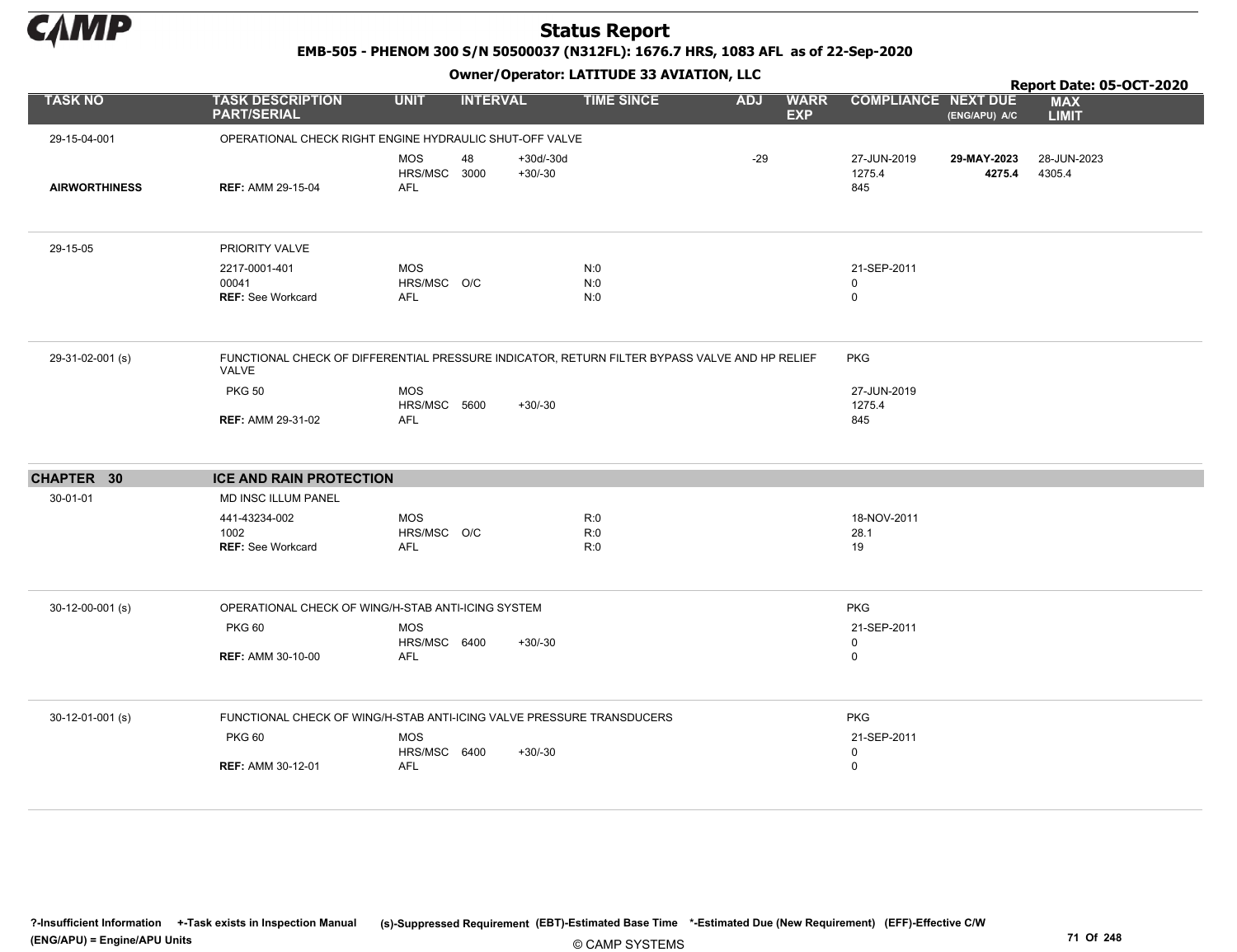

EMB-505 - PHENOM 300 S/N 50500037 (N312FL): 1676.7 HRS, 1083 AFL as of 22-Sep-2020

Owner/Operator: LATITUDE 33 AVIATION, LLC

|                |                                                          | .                              |                   |                                         |                                             | Report Date: 05-OCT-2020   |
|----------------|----------------------------------------------------------|--------------------------------|-------------------|-----------------------------------------|---------------------------------------------|----------------------------|
| <b>TASK NO</b> | <b>TASK DESCRIPTION</b><br><b>PART/SERIAL</b>            | <b>UNIT</b><br><b>INTERVAL</b> | <b>TIME SINCE</b> | <b>WARR</b><br><b>ADJ</b><br><b>EXP</b> | <b>COMPLIANCE NEXT DUE</b><br>(ENG/APU) A/C | <b>MAX</b><br><b>LIMIT</b> |
| 30-12-02       | LEFT WING AND HORIZONTAL STABILIZER ANTI-ICE VALVE       |                                |                   |                                         |                                             |                            |
|                | RYLB-53534-3                                             | <b>MOS</b>                     | N:0               |                                         | 21-SEP-2011                                 |                            |
|                | 0055                                                     | HRS/MSC O/C                    | N:0               |                                         | 0                                           |                            |
|                | <b>REF: See Workcard</b>                                 | AFL                            | N:0               |                                         | 0                                           |                            |
|                |                                                          |                                |                   |                                         |                                             |                            |
| 30-12-02       | RIGHT WING AND HORIZONTAL STABILIZER ANTI-ICE VALVE      |                                |                   |                                         |                                             |                            |
|                | RYLB-53534-4                                             | <b>MOS</b>                     | N:0               |                                         | 21-SEP-2011                                 |                            |
|                | 0055<br><b>REF: See Workcard</b>                         | HRS/MSC O/C<br>AFL             | N:0<br>N:0        |                                         | 0<br>0                                      |                            |
|                |                                                          |                                |                   |                                         |                                             |                            |
| 30-12-05       | LEFT HORIZONTAL STABILIZER ANTI-ICE PRESSURE TRANSDUCER  |                                |                   |                                         |                                             |                            |
|                | APTE-485F-1000-50G                                       | <b>MOS</b>                     | N:0               |                                         | 21-SEP-2011                                 |                            |
|                | 7612-4-539<br><b>REF: See Workcard</b>                   | HRS/MSC O/C<br><b>AFL</b>      | N:0<br>N:0        |                                         | 0<br>$\mathbf 0$                            |                            |
|                |                                                          |                                |                   |                                         |                                             |                            |
| 30-12-05       | LEFT PYLON ANTI-ICE PRESSURE TRANSDUCER                  |                                |                   |                                         |                                             |                            |
|                | APTE-485F-1000-50G                                       | MOS                            | N:0               |                                         | 21-SEP-2011                                 |                            |
|                | 7612-4-563<br><b>REF: See Workcard</b>                   | HRS/MSC O/C<br><b>AFL</b>      | N:0<br>N:0        |                                         | 0<br>$\mathbf 0$                            |                            |
|                |                                                          |                                |                   |                                         |                                             |                            |
| 30-12-05       | LEFT WING TIP ANTI-ICE PRESSURE TRANSDUCER               |                                |                   |                                         |                                             |                            |
|                | APTE-485F-1000-50G                                       | <b>MOS</b>                     | N:0               |                                         | 21-SEP-2011                                 |                            |
|                | 7612-4-541<br><b>REF: See Workcard</b>                   | HRS/MSC O/C<br>AFL             | N:0<br>N:0        |                                         | 0<br>0                                      |                            |
|                |                                                          |                                |                   |                                         |                                             |                            |
| 30-12-05       | RIGHT HORIZONTAL STABILIZER ANTI-ICE PRESSURE TRANSDUCER |                                |                   |                                         |                                             |                            |
|                | APTE-485F-1000-50G                                       | <b>MOS</b>                     | N:0               |                                         | 21-SEP-2011                                 |                            |
|                | 7612-4-546                                               | HRS/MSC O/C                    | N:0<br>N:0        |                                         | 0<br>0                                      |                            |
|                | <b>REF: See Workcard</b>                                 | <b>AFL</b>                     |                   |                                         |                                             |                            |
| 30-12-05       | RIGHT PYLON ANTI-ICE PRESSURE TRANSDUCER                 |                                |                   |                                         |                                             |                            |
|                | APTE-485F-1000-50G                                       | <b>MOS</b>                     | N:0               |                                         | 21-SEP-2011                                 |                            |
|                | 7612-4-564                                               | HRS/MSC O/C                    | N:0               |                                         | $\mathbf 0$                                 |                            |
|                | <b>REF: See Workcard</b>                                 | <b>AFL</b>                     | N:0               |                                         | 0                                           |                            |
|                |                                                          |                                |                   |                                         |                                             |                            |

© CAMP SYSTEMS ?-Insufficient Information +-Task exists in Inspection Manual (s)-Suppressed Requirement (EBT)-Estimated Base Time \*-Estimated Due (New Requirement) (EFF)-Effective C/W (ENG/APU) = Engine/APU Units 72 Of 248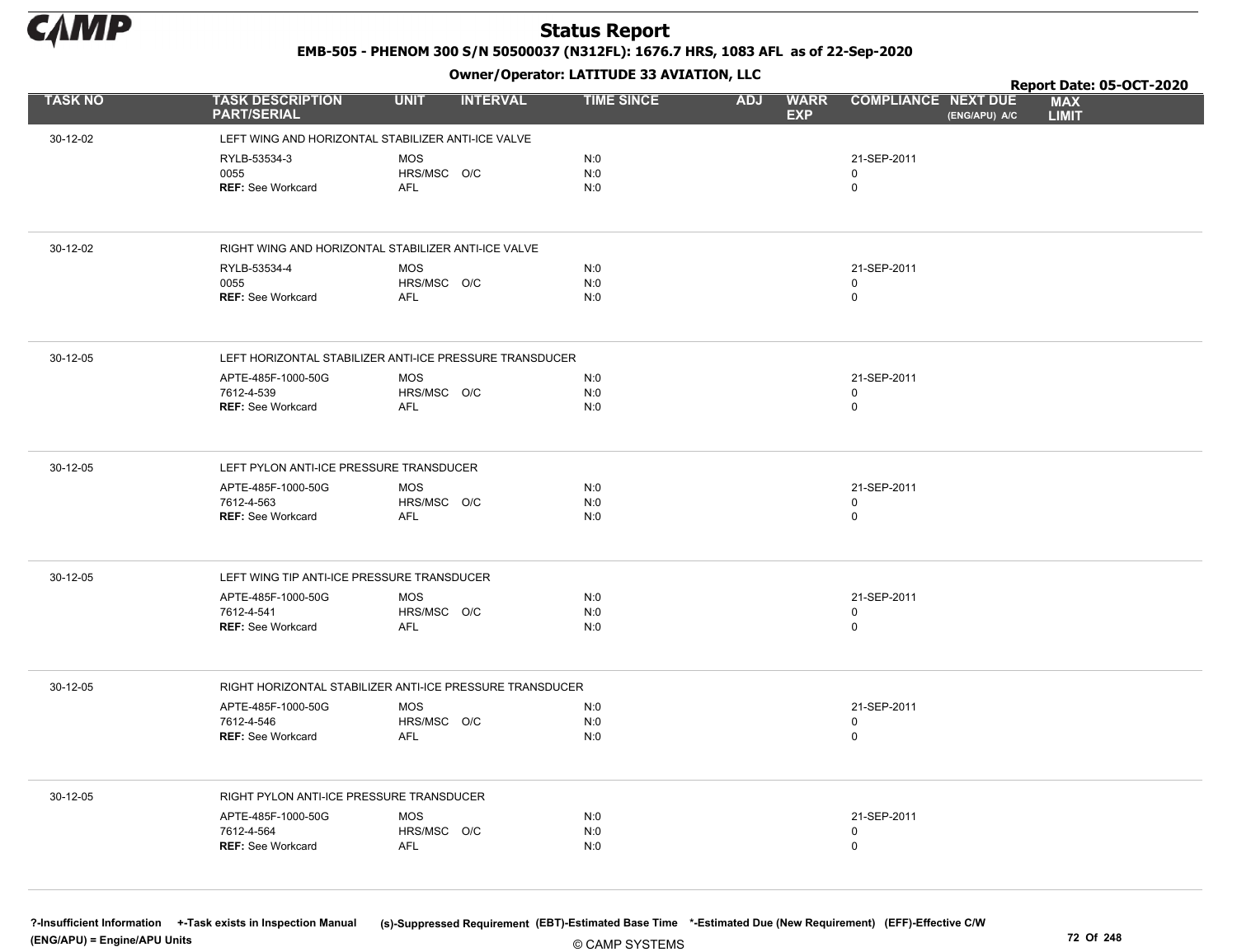

EMB-505 - PHENOM 300 S/N 50500037 (N312FL): 1676.7 HRS, 1083 AFL as of 22-Sep-2020

Owner/Operator: LATITUDE 33 AVIATION, LLC

|                  |                                               | .                                                                           |                   |                                         |                                             | Report Date: 05-OCT-2020   |
|------------------|-----------------------------------------------|-----------------------------------------------------------------------------|-------------------|-----------------------------------------|---------------------------------------------|----------------------------|
| <b>TASK NO</b>   | <b>TASK DESCRIPTION</b><br><b>PART/SERIAL</b> | <b>UNIT</b><br><b>INTERVAL</b>                                              | <b>TIME SINCE</b> | <b>WARR</b><br><b>ADJ</b><br><b>EXP</b> | <b>COMPLIANCE NEXT DUE</b><br>(ENG/APU) A/C | <b>MAX</b><br><b>LIMIT</b> |
| 30-12-05         | RIGHT WING TIP ANTI-ICE PRESSURE TRANSDUCER   |                                                                             |                   |                                         |                                             |                            |
|                  | APTE-485F-1000-50G                            | <b>MOS</b>                                                                  | N:0               |                                         | 21-SEP-2011                                 |                            |
|                  | 7612-4-64                                     | HRS/MSC O/C                                                                 | N:0               |                                         | $\mathbf 0$                                 |                            |
|                  | <b>REF: See Workcard</b>                      | <b>AFL</b>                                                                  | N:0               |                                         | $\mathbf 0$                                 |                            |
|                  |                                               |                                                                             |                   |                                         |                                             |                            |
| 30-12-05-001 (s) |                                               | FUNCTIONAL CHECK LEFT WING TIP ANTI-ICING PRESSURE TRANSDUCER               |                   |                                         | <b>PKG</b>                                  |                            |
|                  | <b>PKG 60</b>                                 | <b>MOS</b>                                                                  |                   |                                         | 21-SEP-2011                                 |                            |
|                  | <b>REF: AMM 30-12-05</b>                      | HRS/MSC 6400<br>$+30/-30$<br><b>AFL</b>                                     |                   |                                         | $\mathbf 0$<br>$\mathbf 0$                  |                            |
|                  |                                               |                                                                             |                   |                                         |                                             |                            |
| 30-12-05-001 (s) |                                               | FUNCTIONAL CHECK RIGHT WING TIP ANTI-ICING PRESSURE TRANSDUCER              |                   |                                         | <b>PKG</b>                                  |                            |
|                  | <b>PKG 60</b>                                 | <b>MOS</b>                                                                  |                   |                                         | 21-SEP-2011                                 |                            |
|                  | <b>REF: AMM 30-12-05</b>                      | HRS/MSC 6400<br>$+30/-30$<br>AFL                                            |                   |                                         | $\mathbf 0$<br>$\mathbf 0$                  |                            |
|                  |                                               |                                                                             |                   |                                         |                                             |                            |
| 30-12-05-002 (s) |                                               | FUNCTIONAL CHECK LEFT HORIZONTAL STABILIZER ANTI-ICING PRESSURE TRANSDUCER  |                   |                                         | <b>PKG</b>                                  |                            |
|                  | <b>PKG 60</b>                                 | <b>MOS</b>                                                                  |                   |                                         | 21-SEP-2011                                 |                            |
|                  | <b>REF: AMM 30-12-05</b>                      | HRS/MSC 6400<br>$+30/-30$<br><b>AFL</b>                                     |                   |                                         | $\mathbf 0$<br>$\mathbf 0$                  |                            |
|                  |                                               |                                                                             |                   |                                         |                                             |                            |
| 30-12-05-002 (s) |                                               | FUNCTIONAL CHECK RIGHT HORIZONTAL STABILIZER ANTI-ICING PRESSURE TRANSDUCER |                   |                                         | <b>PKG</b>                                  |                            |
|                  | <b>PKG 60</b>                                 | <b>MOS</b>                                                                  |                   |                                         | 21-SEP-2011                                 |                            |
|                  |                                               | HRS/MSC 6400<br>$+30/-30$                                                   |                   |                                         | $\mathbf 0$                                 |                            |
|                  | <b>REF: AMM 30-12-05</b>                      | <b>AFL</b>                                                                  |                   |                                         | $\mathbf 0$                                 |                            |
| 30-21-01         | LEFT ENGINE ANTI-ICE PRESUURE VALVE           |                                                                             |                   |                                         |                                             |                            |
|                  | 10030295                                      | <b>MOS</b>                                                                  | N:0               |                                         | 21-SEP-2011                                 |                            |
|                  | 0000073<br>REF: See Workcard                  | HRS/MSC O/C<br><b>AFL</b>                                                   | N:0<br>N:0        |                                         | 0<br>$\mathbf 0$                            |                            |
|                  |                                               |                                                                             |                   |                                         |                                             |                            |
| 30-21-01         | RIGHT ENGINE ANTI-ICE PRESUURE VALVE          |                                                                             |                   |                                         |                                             |                            |
|                  | 10030295                                      | <b>MOS</b>                                                                  | N:0               |                                         | 21-SEP-2011                                 |                            |
|                  | 0000069<br><b>REF: See Workcard</b>           | HRS/MSC O/C<br><b>AFL</b>                                                   | N:0<br>N:0        |                                         | 0<br>$\mathbf 0$                            |                            |
|                  |                                               |                                                                             |                   |                                         |                                             |                            |
|                  |                                               |                                                                             |                   |                                         |                                             |                            |

© CAMP SYSTEMS ?-Insufficient Information +-Task exists in Inspection Manual (s)-Suppressed Requirement (EBT)-Estimated Base Time \*-Estimated Due (New Requirement) (EFF)-Effective C/W (ENG/APU) = Engine/APU Units 73 Of 248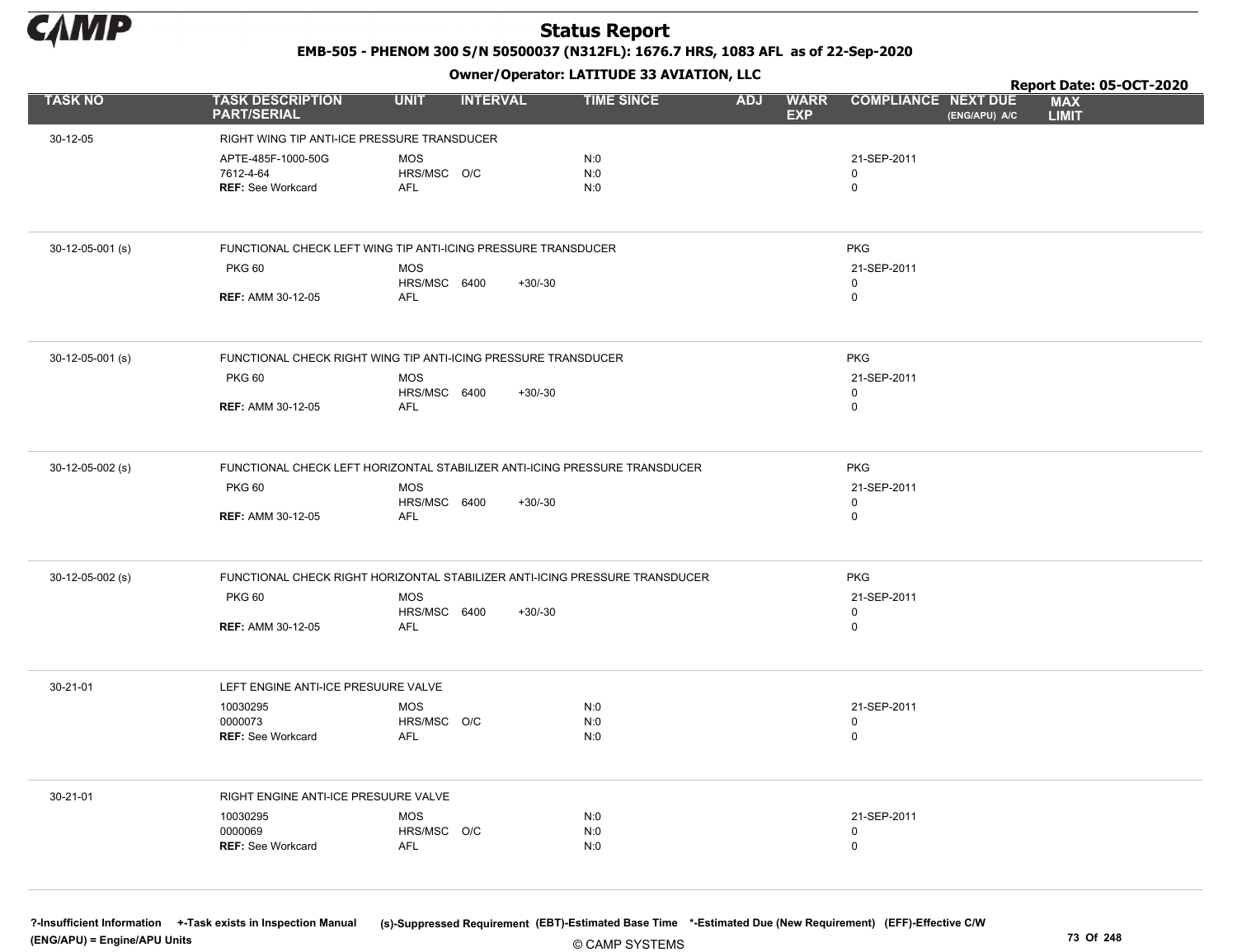

EMB-505 - PHENOM 300 S/N 50500037 (N312FL): 1676.7 HRS, 1083 AFL as of 22-Sep-2020

Owner/Operator: LATITUDE 33 AVIATION, LLC

|                  |                                                                 |                                                  | Owner / Operator: EATITODE 33 AVIATION, LLC |                                         |                            |               | Report Date: 05-OCT-2020   |
|------------------|-----------------------------------------------------------------|--------------------------------------------------|---------------------------------------------|-----------------------------------------|----------------------------|---------------|----------------------------|
| <b>TASK NO</b>   | <b>TASK DESCRIPTION</b><br><b>PART/SERIAL</b>                   | <b>UNIT</b><br><b>INTERVAL</b>                   | <b>TIME SINCE</b>                           | <b>ADJ</b><br><b>WARR</b><br><b>EXP</b> | <b>COMPLIANCE NEXT DUE</b> | (ENG/APU) A/C | <b>MAX</b><br><b>LIMIT</b> |
| 30-21-02         | LEFT ENGINE ANTI-ICE PRESSURE TRANSDUCER                        |                                                  |                                             |                                         |                            |               |                            |
|                  | APTE-477F-1000-100G<br>7717-4-123<br><b>REF: See Workcard</b>   | MOS<br>HRS/MSC O/C<br>AFL                        | N:0<br>N:0<br>N:0                           |                                         | 21-SEP-2011<br>0<br>0      |               |                            |
| 30-21-02         | RIGHT ENGINE ANTI-ICE PRESSURE TRANSDUCER                       |                                                  |                                             |                                         |                            |               |                            |
|                  | APTE-477F-1000-100G<br>7623-3-193<br><b>REF: See Workcard</b>   | MOS<br>HRS/MSC O/C<br>AFL                        | N:0<br>N:0<br>N:0                           |                                         | 21-SEP-2011<br>0<br>0      |               |                            |
| 30-21-02-001     | FUNCTIONAL CHECK OF LEFT ENGINE ANTI-ICING PRESSURE TRANSDUCER  |                                                  |                                             |                                         |                            |               |                            |
|                  | <b>REF: AMM 30-21-02</b>                                        | <b>MOS</b><br><b>HRS/MSC 12000</b><br><b>AFL</b> |                                             |                                         | 21-SEP-2011<br>0<br>0      | 12000         |                            |
| 30-21-02-001     | FUNCTIONAL CHECK OF RIGHT ENGINE ANTI-ICING PRESSURE TRANSDUCER |                                                  |                                             |                                         |                            |               |                            |
|                  | <b>REF: AMM 30-21-02</b>                                        | <b>MOS</b><br><b>HRS/MSC 12000</b><br>AFL        |                                             |                                         | 21-SEP-2011<br>0<br>0      | 12000         |                            |
| 30-21-03-001 (s) | BORESCOPE INSPECTION OF PICCOLO TUBE                            |                                                  |                                             |                                         | <b>PKG</b>                 |               |                            |
|                  | <b>PKG 50</b>                                                   | <b>MOS</b><br>HRS/MSC 5600                       | $+30/-30$                                   |                                         | 21-SEP-2011<br>0           |               |                            |
|                  | <b>REF: AMM 30-21-03</b>                                        | <b>AFL</b>                                       |                                             |                                         | 0                          |               |                            |
| 30-21-04-001 (s) | DETAILED INSPECTION OF ENGINE ANTI-ICE DUCTS                    |                                                  |                                             |                                         | <b>PKG</b>                 |               |                            |
|                  | <b>PKG 20</b>                                                   | <b>MOS</b><br>HRS/MSC 2400                       | $+30/-30$                                   |                                         | 27-JUN-2017<br>840.6       |               |                            |
|                  | <b>REF: AMM 30-21-00</b>                                        | AFL                                              |                                             |                                         | 558                        |               |                            |
| 30-31-00-002     | OPERATIONAL CHECK IASP PROBE AND PITOT STATIC HEATING           |                                                  |                                             |                                         |                            |               |                            |
|                  | <b>PKG 81</b>                                                   | 24<br>MOS<br>HRS/MSC                             | +30d/-30d                                   | $-29$                                   | 27-JUN-2019<br>1275.4      | 29-MAY-2021   | 28-JUN-2021                |
|                  | <b>REF: AMM 30-30-00</b>                                        | AFL                                              |                                             |                                         | 845                        |               |                            |
|                  |                                                                 |                                                  |                                             |                                         |                            |               |                            |

© CAMP SYSTEMS ?-Insufficient Information +-Task exists in Inspection Manual (s)-Suppressed Requirement (EBT)-Estimated Base Time \*-Estimated Due (New Requirement) (EFF)-Effective C/W (ENG/APU) = Engine/APU Units 74 Of 248 and the control of 248 and the control of 248 and the control of 248 and the control of 248 and the control of 248 and the control of 248 and the control of 248 and the control of 24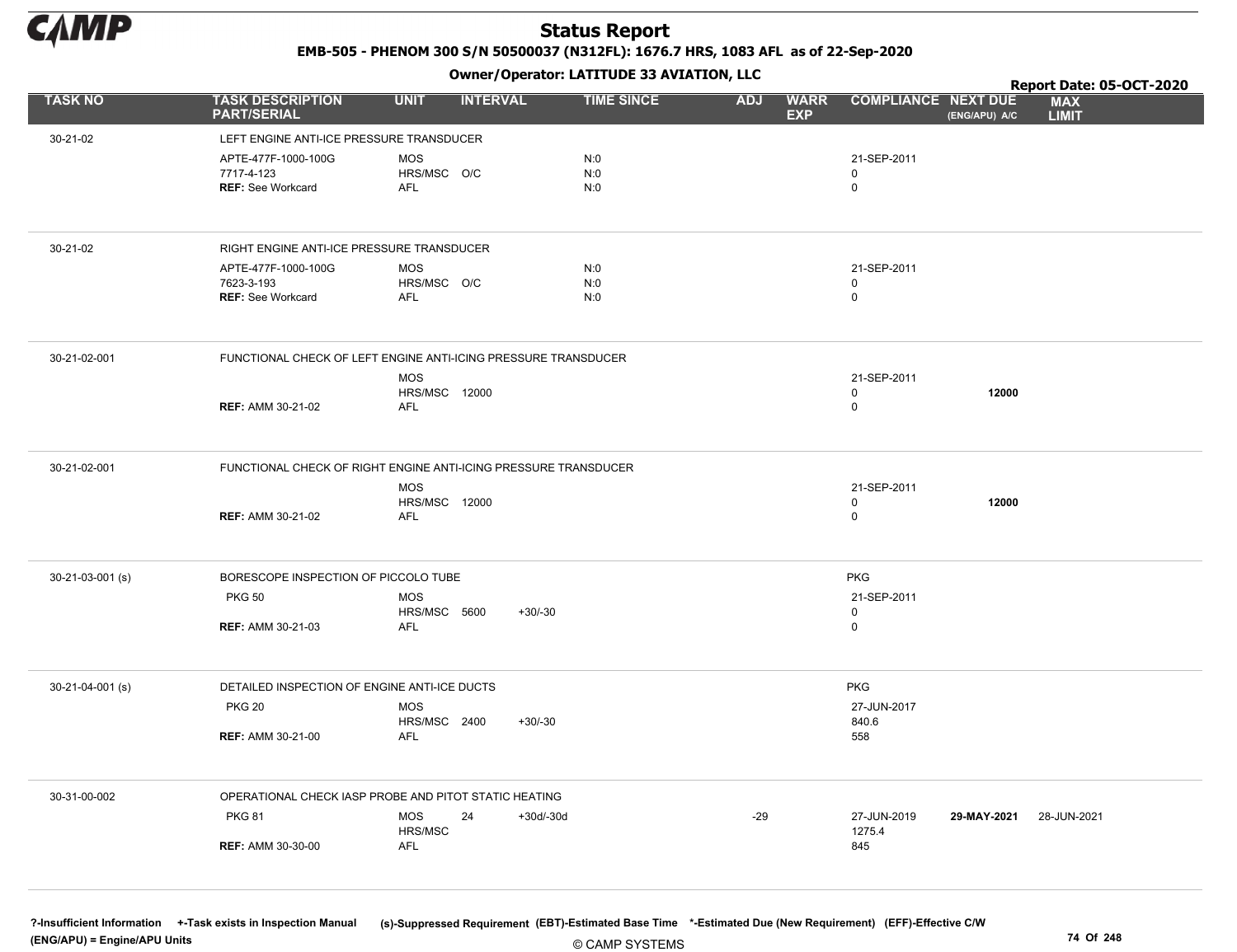

EMB-505 - PHENOM 300 S/N 50500037 (N312FL): 1676.7 HRS, 1083 AFL as of 22-Sep-2020

#### Owner/Operator: LATITUDE 33 AVIATION, LLC

|                      |                                                                              |                           | .               |                   |                                         |                                             | Report Date: 05-OCT-2020   |
|----------------------|------------------------------------------------------------------------------|---------------------------|-----------------|-------------------|-----------------------------------------|---------------------------------------------|----------------------------|
| <b>TASK NO</b>       | <b>TASK DESCRIPTION</b><br><b>PART/SERIAL</b>                                | <b>UNIT</b>               | <b>INTERVAL</b> | <b>TIME SINCE</b> | <b>WARR</b><br><b>ADJ</b><br><b>EXP</b> | <b>COMPLIANCE NEXT DUE</b><br>(ENG/APU) A/C | <b>MAX</b><br><b>LIMIT</b> |
| $+ 30-41-01-002$ (s) | DISCARD OF WINDSHIELD RAIN REPELLENT COATING                                 |                           |                 |                   |                                         | <b>PKG</b>                                  |                            |
|                      | <b>PKG 80</b>                                                                | <b>MOS</b><br>HRS/MSC     | 12              |                   |                                         | 05-MAY-2020<br>1528.2                       |                            |
|                      | <b>REF: AMM 30-41-01</b>                                                     | <b>AFL</b>                |                 |                   |                                         | 990                                         |                            |
| 30-41-01-003 (s)     | FUNCTIONAL CHECK OF RAIN REPELLENT COATING (RRC) LAYER ON WINDSHIELD SURFACE |                           |                 |                   |                                         | PKG                                         |                            |
|                      | <b>PKG 80</b>                                                                | <b>MOS</b><br>HRS/MSC     | 12              |                   |                                         | 21-SEP-2011<br>$\mathbf 0$                  |                            |
|                      | <b>REF: AMM 30-41-01</b>                                                     | <b>AFL</b>                |                 |                   |                                         | $\mathsf 0$                                 |                            |
| 30-42-00-001 (s)     | OPERATIONAL CHECK OF WINDSHIELD HEATING SYSTEM                               |                           |                 |                   |                                         | <b>PKG</b>                                  |                            |
|                      | PKG <sub>1</sub>                                                             | <b>MOS</b><br>HRS/MSC 800 | $+30/-30$       |                   |                                         | 14-APR-2019<br>1206.8                       |                            |
|                      | <b>REF: AMM 30-42-00</b>                                                     | <b>AFL</b>                |                 |                   |                                         | 793                                         |                            |
| 30-42-01             | LH PANEL WINDSHIELD HEATER (OVERLENGTH) CONTROL                              |                           |                 |                   |                                         |                                             |                            |
|                      | EPM-112-4<br>02447                                                           | <b>MOS</b><br>HRS/MSC O/C |                 | N:0<br>N:0        |                                         | 29-MAY-2015<br>633.3                        |                            |
|                      | <b>REF: See Workcard</b>                                                     | <b>AFL</b>                |                 | N:0               |                                         | 448                                         |                            |
| 30-42-01             | RH PANEL WINDSHIELD HEATER (OVERLENGTH) CONTROL                              |                           |                 |                   |                                         |                                             |                            |
|                      | EPM-112-4                                                                    | <b>MOS</b>                |                 | N:0               |                                         | 29-MAY-2015                                 |                            |
|                      | 02445<br><b>REF: See Workcard</b>                                            | HRS/MSC O/C<br>AFL        |                 | N:0<br>N:0        |                                         | 633.3<br>448                                |                            |
| 30-81-02             | LEFT NOSE ICE DETECTOR                                                       |                           |                 |                   |                                         |                                             |                            |
|                      | PN                                                                           | <b>MOS</b>                |                 | N:0               |                                         | 21-SEP-2011                                 |                            |
|                      | SN-UNKNOWN<br><b>REF: See Workcard</b>                                       | HRS/MSC O/C<br><b>AFL</b> |                 | N:0<br>N:0        |                                         | $\mathbf 0$<br>$\mathsf 0$                  |                            |
| CHAPTER 31           | <b>INDICATING/RECORDING SYSTEMS</b>                                          |                           |                 |                   |                                         |                                             |                            |
| 31-30-02             | <b>CVDR ACCELEROMETER</b>                                                    |                           |                 |                   |                                         |                                             |                            |
|                      | 3001-01-111                                                                  | <b>MOS</b>                |                 | N:0               |                                         | 21-SEP-2011                                 |                            |
|                      | 0510-16492<br><b>REF: See Workcard</b>                                       | HRS/MSC O/C<br>AFL        |                 | N:0<br>N:0        |                                         | $\mathbf 0$<br>$\mathsf 0$                  |                            |

?-Insufficient Information +-Task exists in Inspection Manual (s)-Suppressed Requirement (EBT)-Estimated Base Time \*-Estimated Due (New Requirement) (EFF)-Effective C/W (ENG/APU) = Engine/APU Units 75 Of 248 and 248 and 248 and 248 and 25 Of 248 and 25 Of 248 and 25 Of 248 and 25 Of 248 and 25 Of 248 and 25 Of 248 and 25 Of 248 and 25 Of 248 and 25 Of 248 and 25 Of 248 and 25 Of 248 and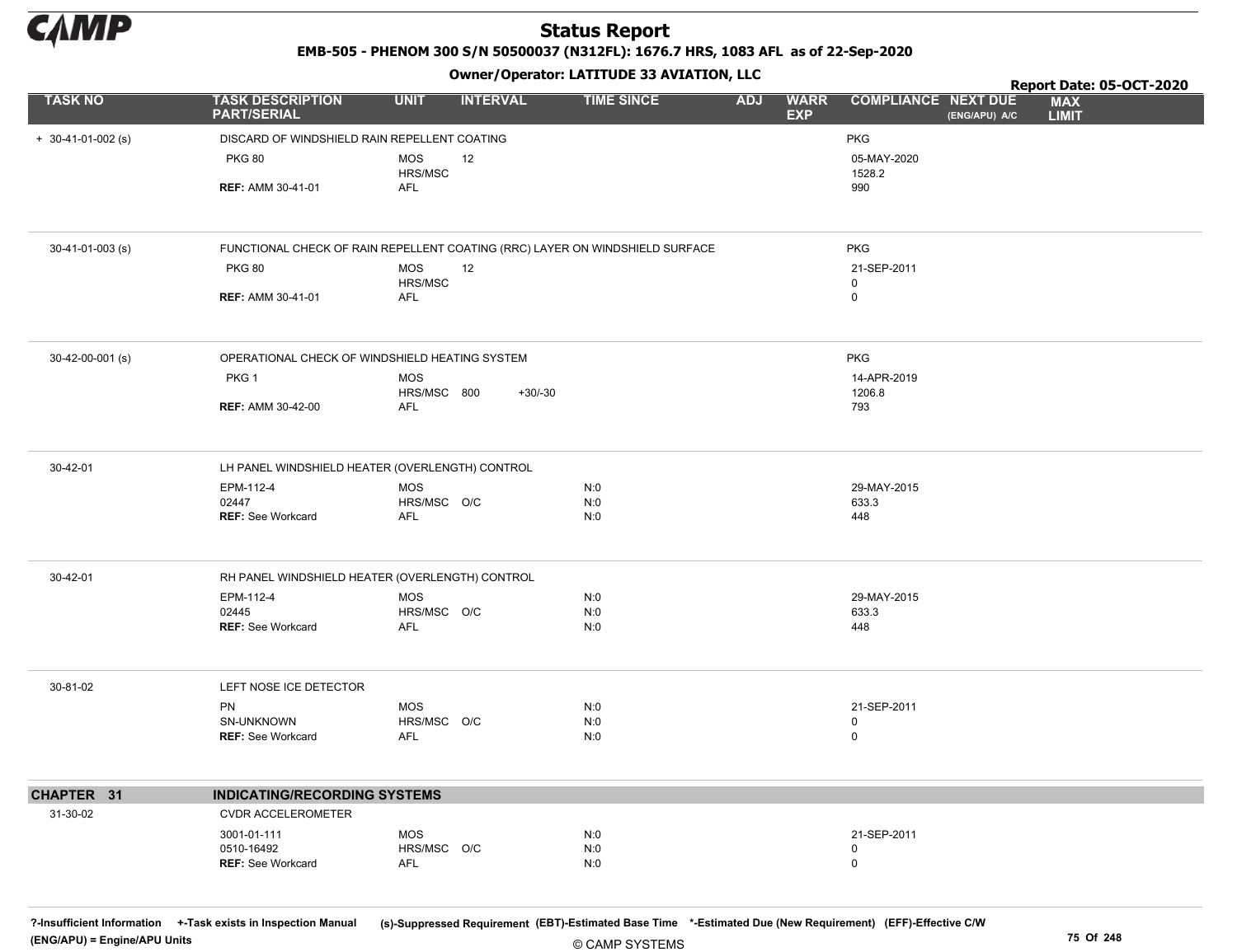

EMB-505 - PHENOM 300 S/N 50500037 (N312FL): 1676.7 HRS, 1083 AFL as of 22-Sep-2020

Owner/Operator: LATITUDE 33 AVIATION, LLC

|                |                                                                             |                                         |                   | Owner/Operator. EATITODE 33 AVIATION, LLC |            |                           |                             | Report Date: 05-OCT-2020 |                            |  |
|----------------|-----------------------------------------------------------------------------|-----------------------------------------|-------------------|-------------------------------------------|------------|---------------------------|-----------------------------|--------------------------|----------------------------|--|
| <b>TASK NO</b> | <b>TASK DESCRIPTION</b><br><b>PART/SERIAL</b>                               | <b>UNIT</b>                             | <b>INTERVAL</b>   | <b>TIME SINCE</b>                         | <b>ADJ</b> | <b>WARR</b><br><b>EXP</b> | <b>COMPLIANCE NEXT DUE</b>  | (ENG/APU) A/C            | <b>MAX</b><br><b>LIMIT</b> |  |
| 31-30-03       | REAR CVDR IMPACT SWITCH                                                     |                                         |                   |                                           |            |                           |                             |                          |                            |  |
|                | 5930-4-000<br>4838<br><b>REF: See Workcard</b>                              | <b>MOS</b><br>HRS/MSC O/C<br><b>AFL</b> |                   | N:0<br>N:0<br>N:0                         |            |                           | 21-SEP-2011<br>0<br>0       |                          |                            |  |
| 31-31-00-002   | OPERATIONAL CHECK OF CVR (COCKPIT VOICE RECORDER)                           |                                         |                   |                                           |            |                           |                             |                          |                            |  |
|                | <b>PKG 80</b>                                                               | <b>MOS</b>                              | 12<br>$+30d/-30d$ |                                           |            |                           | 05-MAY-2020                 | 05-MAY-2021              | 04-JUN-2021                |  |
|                | <b>REF: AMM 31-31-00</b>                                                    | HRS/MSC<br>AFL                          |                   |                                           |            |                           | 1528.2<br>990               |                          |                            |  |
| 31-31-01       | (CVR / CVDR) COCKPIT VOICE RECORDER                                         |                                         |                   |                                           |            |                           |                             |                          |                            |  |
|                | 2100-3083-50<br>000700014<br><b>REF: See Workcard</b>                       | <b>MOS</b><br>HRS/MSC O/C<br><b>AFL</b> |                   | N:0<br>N:0<br>N:0                         |            |                           | 21-SEP-2011<br>0<br>0       |                          |                            |  |
| 31-31-03       | CVDR/ULB - COCKPIT VOICE RECORDER UNDERWATER LOCATOR BEACON                 |                                         |                   |                                           |            |                           |                             |                          |                            |  |
|                | <b>DK120</b><br>AT65045<br><b>REF: See Workcard</b>                         | <b>MOS</b><br>HRS/MSC O/C<br>AFL        |                   | N:0<br>N:0<br>N:0                         |            |                           | 27-JUN-2017<br>840.6<br>558 |                          |                            |  |
| 31-31-03-001   | DISCARD CVDR/ULB - COCKPIT VOICE RECORDER UNDERWATER LOCATOR BEACON BATTERY |                                         |                   |                                           |            |                           |                             |                          |                            |  |
| <b>DISCARD</b> | <b>DK120</b><br>AT65045<br><b>REF: AMM 31-31-03</b>                         | <b>MOS</b><br>HRS/MSC DUE<br><b>AFL</b> |                   |                                           |            |                           | 27-JUN-2017<br>840.6<br>558 | 31-MAY-2024 M            |                            |  |
| 31-31-09       | <b>CVDR CONTROL PANEL</b>                                                   |                                         |                   |                                           |            |                           |                             |                          |                            |  |
|                | PN<br>SN-UNKNOWN<br>REF: See Workcard                                       | MOS<br>HRS/MSC O/C<br>AFL               |                   | N:0<br>N:0<br>N:0                         |            |                           | 21-SEP-2011<br>0<br>0       |                          |                            |  |
| 31-33-01       | FDR - FLIGHT DATA RECORDER                                                  |                                         |                   |                                           |            |                           |                             |                          |                            |  |
|                | PN NOT INSTALLED<br>SN-UNKNOWN<br>REF: See Workcard                         | <b>MOS</b><br>HRS/MSC O/C<br>AFL        |                   | N:0<br>N:0<br>N:0                         |            |                           | 21-SEP-2011<br>0<br>0       |                          |                            |  |

© CAMP SYSTEMS ?-Insufficient Information +-Task exists in Inspection Manual (s)-Suppressed Requirement (EBT)-Estimated Base Time \*-Estimated Due (New Requirement) (EFF)-Effective C/W (ENG/APU) = Engine/APU Units 76 Of 248 and the control of 248 and the control of 248 and the control of 248 and the control of 248 and the control of 248 and the control of 248 and the control of 248 and the control of 24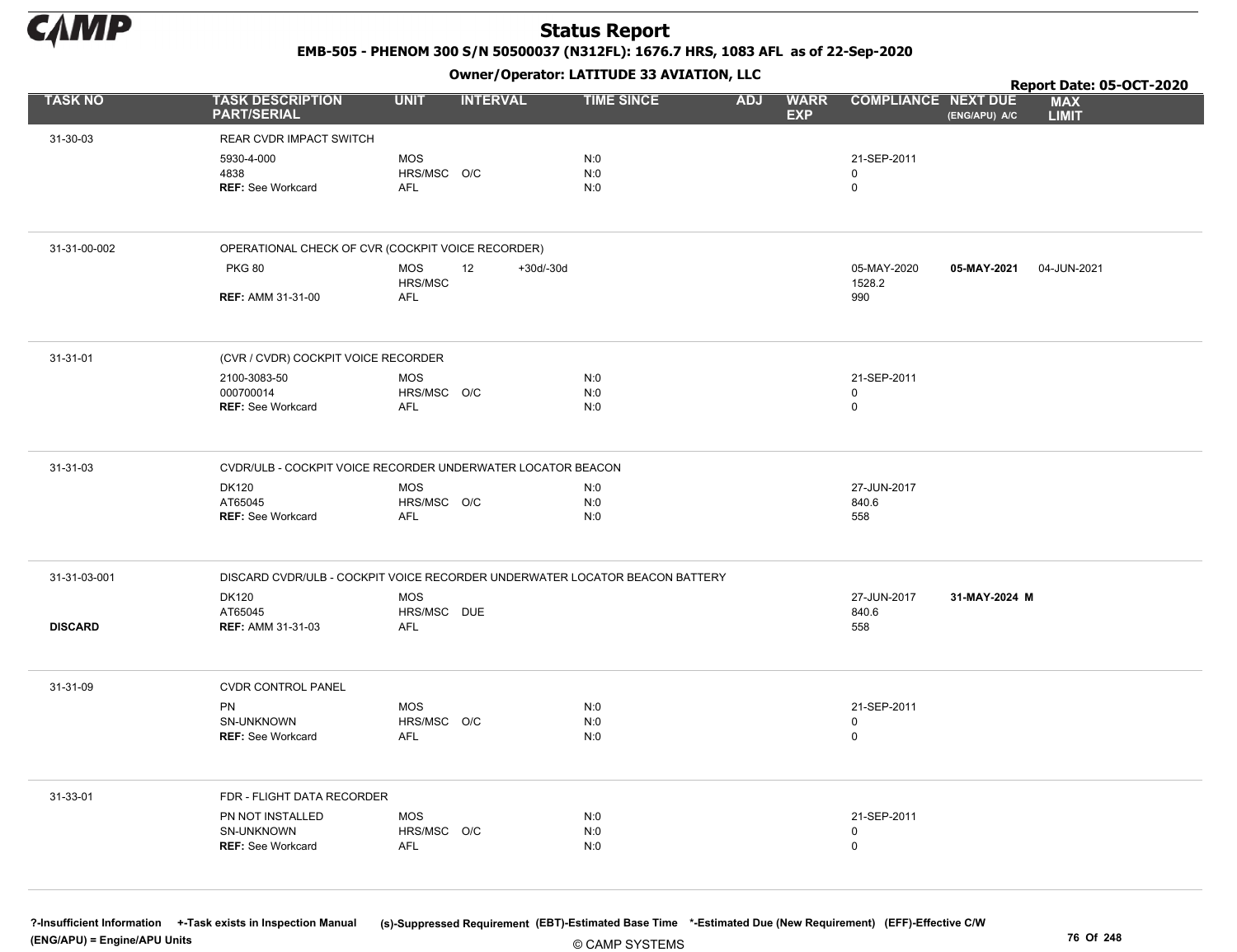

EMB-505 - PHENOM 300 S/N 50500037 (N312FL): 1676.7 HRS, 1083 AFL as of 22-Sep-2020

Owner/Operator: LATITUDE 33 AVIATION, LLC

|                |                                                                                                                     |                           | .               |                   |            |                           |                                             | Report Date: 05-OCT-2020   |
|----------------|---------------------------------------------------------------------------------------------------------------------|---------------------------|-----------------|-------------------|------------|---------------------------|---------------------------------------------|----------------------------|
| <b>TASK NO</b> | <b>TASK DESCRIPTION</b><br><b>PART/SERIAL</b>                                                                       | <b>UNIT</b>               | <b>INTERVAL</b> | <b>TIME SINCE</b> | <b>ADJ</b> | <b>WARR</b><br><b>EXP</b> | <b>COMPLIANCE NEXT DUE</b><br>(ENG/APU) A/C | <b>MAX</b><br><b>LIMIT</b> |
| 31-33-03       | FDR/ULB - FLIGHT DATA RECORDER UNDERWATER LOCATOR BEACON                                                            |                           |                 |                   |            |                           |                                             |                            |
|                | PN NOT INSTALLED                                                                                                    | <b>MOS</b>                |                 | N:0               |            |                           | 21-SEP-2011                                 |                            |
|                | SN-UNKNOWN                                                                                                          | HRS/MSC O/C               |                 | N:0               |            |                           | 0                                           |                            |
|                | <b>REF: See Workcard</b>                                                                                            | <b>AFL</b>                |                 | N:0               |            |                           | 0                                           |                            |
|                |                                                                                                                     |                           |                 |                   |            |                           |                                             |                            |
| 31-33-03-001   | DISCARD FDR/ULB - FLIGHT DATA RECORDER UNDERWATER LOCATOR BEACON BATTERY (NOTE: FOR AIRCRAFT<br>WITH FDR INSTALLED) |                           |                 |                   |            |                           |                                             |                            |
|                | PN NOT INSTALLED                                                                                                    | MOS                       |                 |                   |            |                           | 21-SEP-2011                                 |                            |
|                | SN-UNKNOWN                                                                                                          | HRS/MSC N/A               |                 |                   |            |                           | 0                                           |                            |
|                | <b>REF: AMM 31-33-03</b>                                                                                            | AFL                       |                 |                   |            |                           | 0                                           |                            |
| 31-33-04       | FORWARD CVDR IMPACT SWITCH                                                                                          |                           |                 |                   |            |                           |                                             |                            |
|                | <b>PN</b>                                                                                                           | <b>MOS</b>                |                 | N:0               |            |                           | 21-SEP-2011                                 |                            |
|                | SN-UNKNOWN                                                                                                          | HRS/MSC O/C               |                 | N:0               |            |                           | 0                                           |                            |
|                | <b>REF: See Workcard</b>                                                                                            | <b>AFL</b>                |                 | N:0               |            |                           | 0                                           |                            |
|                |                                                                                                                     |                           |                 |                   |            |                           |                                             |                            |
| 31-33-05       | ELEVATOR FDR (RVDT) ROTATORY VARIABLE DIFFERENTIAL TRANSDUCER                                                       |                           |                 |                   |            |                           |                                             |                            |
|                | <b>PN</b>                                                                                                           | <b>MOS</b><br>HRS/MSC O/C |                 | N:0               |            |                           | 21-SEP-2011                                 |                            |
|                | SN-UNKNOWN<br><b>REF: See Workcard</b>                                                                              | <b>AFL</b>                |                 | N:0<br>N:0        |            |                           | 0<br>0                                      |                            |
|                |                                                                                                                     |                           |                 |                   |            |                           |                                             |                            |
| 31-33-05       | RUDDER FDR (RVDT) ROTATORY VARIABLE DIFFERENTIAL TRANSDUCER                                                         |                           |                 |                   |            |                           |                                             |                            |
|                | PN                                                                                                                  | <b>MOS</b>                |                 | N:0               |            |                           | 21-SEP-2011                                 |                            |
|                | SN-UNKNOWN                                                                                                          | HRS/MSC O/C               |                 | N:0               |            |                           | 0                                           |                            |
|                | <b>REF: See Workcard</b>                                                                                            | AFL                       |                 | N:0               |            |                           | 0                                           |                            |
|                |                                                                                                                     |                           |                 |                   |            |                           |                                             |                            |
| 31-33-05-001   | FUNCTIONAL CHECK OF RUDDER FDR (RVDT) ROTATORY VARIABLE DIFFERENTIAL TRANSDUCER                                     |                           |                 |                   |            |                           |                                             |                            |
|                | <b>PN</b><br>SN-UNKNOWN                                                                                             | <b>MOS</b><br>HRS/MSC N/A |                 |                   |            |                           | 29-MAY-2015<br>633.3                        |                            |
|                | <b>REF: AMM 31-33-05</b>                                                                                            | AFL                       |                 |                   |            |                           | 448                                         |                            |
|                |                                                                                                                     |                           |                 |                   |            |                           |                                             |                            |
| 31-33-05-002   | FUNCTIONAL CHECK OF ELEVATOR FDR (RVDT) ROTATORY VARIABLE DIFFERENTIAL TRANSDUCER                                   |                           |                 |                   |            |                           |                                             |                            |
|                | <b>PN</b>                                                                                                           | <b>MOS</b>                |                 |                   |            |                           | 29-MAY-2015                                 |                            |
|                | SN-UNKNOWN                                                                                                          | HRS/MSC N/A               |                 |                   |            |                           | 633.3                                       |                            |
|                | <b>REF: AMM 31-33-05</b>                                                                                            | <b>AFL</b>                |                 |                   |            |                           | 448                                         |                            |
|                |                                                                                                                     |                           |                 |                   |            |                           |                                             |                            |

?-Insufficient Information +-Task exists in Inspection Manual (s)-Suppressed Requirement (EBT)-Estimated Base Time \*-Estimated Due (New Requirement) (EFF)-Effective C/W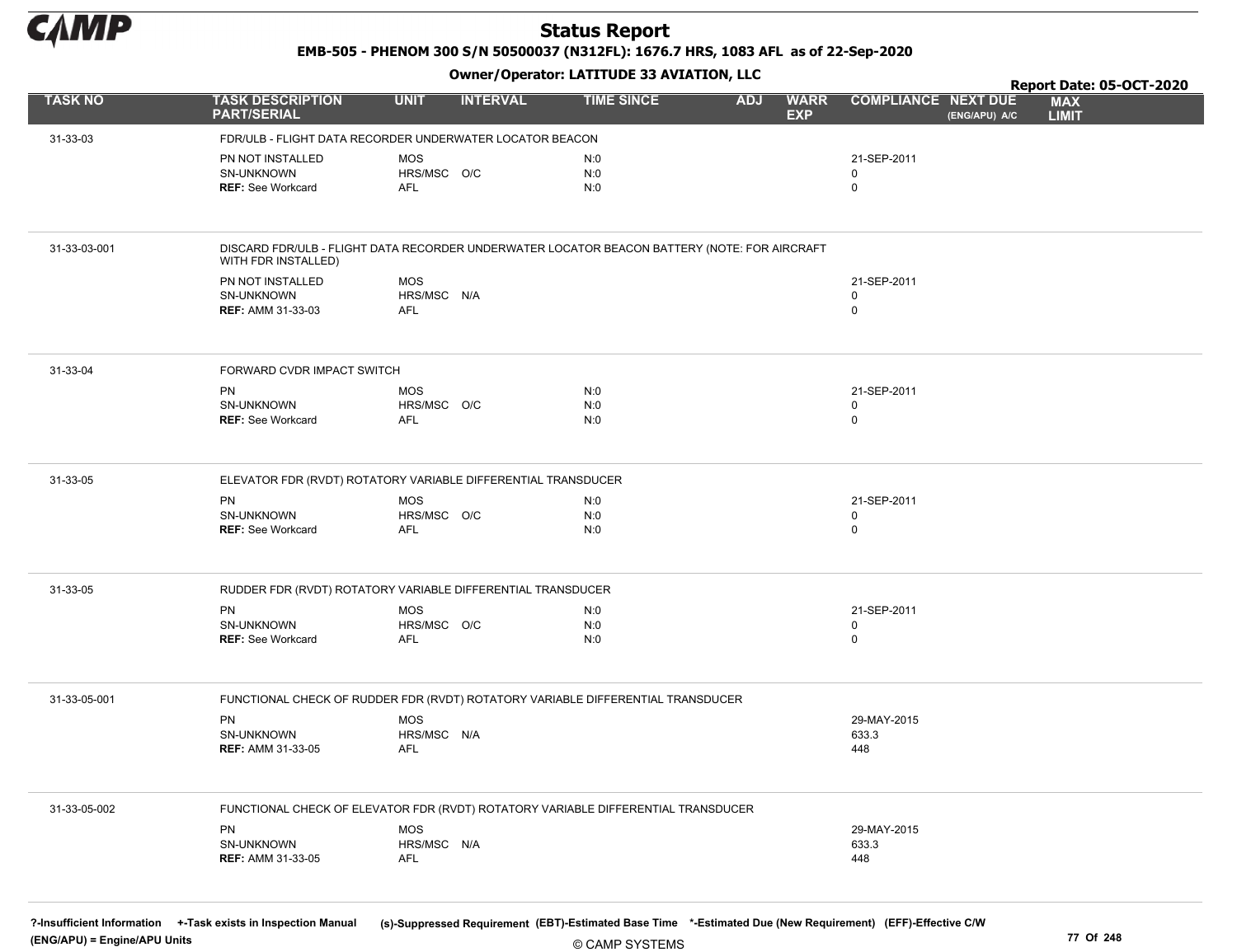

EMB-505 - PHENOM 300 S/N 50500037 (N312FL): 1676.7 HRS, 1083 AFL as of 22-Sep-2020

Owner/Operator: LATITUDE 33 AVIATION, LLC

| <b>TASK NO</b><br><b>TASK DESCRIPTION</b><br><b>PART/SERIAL</b><br>31-40-01<br>LH DCU UNIT<br>011-01457-00<br>16905286 | <b>UNIT</b><br><b>MOS</b><br>HRS/MSC O/C<br>AFL         | <b>INTERVAL</b> | <b>TIME SINCE</b> | <b>ADJ</b><br><b>EXP</b> | <b>COMPLIANCE NEXT DUE</b><br><b>WARR</b> | (ENG/APU) A/C | Report Date: 05-OCT-2020<br><b>MAX</b><br><b>LIMIT</b> |  |
|------------------------------------------------------------------------------------------------------------------------|---------------------------------------------------------|-----------------|-------------------|--------------------------|-------------------------------------------|---------------|--------------------------------------------------------|--|
|                                                                                                                        |                                                         |                 |                   |                          |                                           |               |                                                        |  |
|                                                                                                                        |                                                         |                 |                   |                          |                                           |               |                                                        |  |
| <b>REF: See Workcard</b>                                                                                               |                                                         |                 | N:0<br>N:0<br>N:0 |                          | 21-SEP-2011<br>$\mathbf 0$<br>$\mathsf 0$ |               |                                                        |  |
| 31-40-01<br>RH DCU UNIT                                                                                                |                                                         |                 |                   |                          |                                           |               |                                                        |  |
| 011-01457-00<br>16905277<br><b>REF: See Workcard</b>                                                                   | <b>MOS</b><br>HRS/MSC O/C<br><b>AFL</b>                 |                 | N:0<br>N:0<br>N:0 |                          | 21-SEP-2011<br>$\mathbf 0$<br>$\mathbf 0$ |               |                                                        |  |
| 31-40-02                                                                                                               | LEFT GIA 63W INTEGRATED AVIONICS UNIT                   |                 |                   |                          |                                           |               |                                                        |  |
| 011-01105-01<br>15W013779<br><b>REF: See Workcard</b>                                                                  | <b>MOS</b><br>HRS/MSC O/C<br>AFL                        |                 | N:0<br>N:0<br>N:0 |                          | 21-SEP-2011<br>$\mathbf 0$<br>$\mathsf 0$ |               |                                                        |  |
| 31-40-02                                                                                                               | RIGHT GIA 63W INTEGRATED AVIONICS UNIT                  |                 |                   |                          |                                           |               |                                                        |  |
| 011-01105-01<br>15W012225<br><b>REF: See Workcard</b>                                                                  | <b>MOS</b><br>HRS/MSC O/C<br>AFL                        |                 | N:0<br>N:0<br>N:0 |                          | 21-SEP-2011<br>$\mathsf 0$<br>$\mathsf 0$ |               |                                                        |  |
| 31-41-01                                                                                                               | LH COCKPIT PARTITION MAINTNANCE SYSTEM INSC ILLUM PANEL |                 |                   |                          |                                           |               |                                                        |  |
| 441-42627-001<br>1036<br><b>REF: GENERIC NO REF</b>                                                                    | MOS<br>HRS/MSC O/C<br>AFL                               |                 | N:0<br>N:0<br>N:0 |                          | 21-SEP-2011<br>$\mathbf 0$<br>$\mathsf 0$ |               |                                                        |  |
| 31-42-00-001 (s)                                                                                                       | OPERATIONAL CHECK OF HSDB SWITCH REVERSION              |                 |                   |                          | <b>PKG</b>                                |               |                                                        |  |
| <b>PKG 60</b><br><b>REF: AMM 31-42-00</b>                                                                              | <b>MOS</b><br>HRS/MSC 6400<br><b>AFL</b>                | $+30/-30$       |                   |                          | 21-SEP-2011<br>$\mathbf 0$<br>$\mathsf 0$ |               |                                                        |  |
| 31-50-01                                                                                                               | (GEA 71) ENGINE AIRFRAME INTERFACE UNIT                 |                 |                   |                          |                                           |               |                                                        |  |
| PN<br>SN-UNKNOWN<br><b>REF: See Workcard</b>                                                                           | <b>MOS</b><br>HRS/MSC O/C<br><b>AFL</b>                 |                 | N:0<br>N:0<br>N:0 |                          | 21-SEP-2011<br>$\mathbf 0$<br>$\mathbf 0$ |               |                                                        |  |

© CAMP SYSTEMS ?-Insufficient Information +-Task exists in Inspection Manual (s)-Suppressed Requirement (EBT)-Estimated Base Time \*-Estimated Due (New Requirement) (EFF)-Effective C/W (ENG/APU) = Engine/APU Units 78 Of 248 and 248 and 248 and 248 and 25 of 248 and 25 of 248 and 25 of 248 and 25 of 248 and 25 of 248 and 25 of 248 and 25 of 248 and 25 of 248 and 25 of 248 and 25 of 248 and 25 of 248 and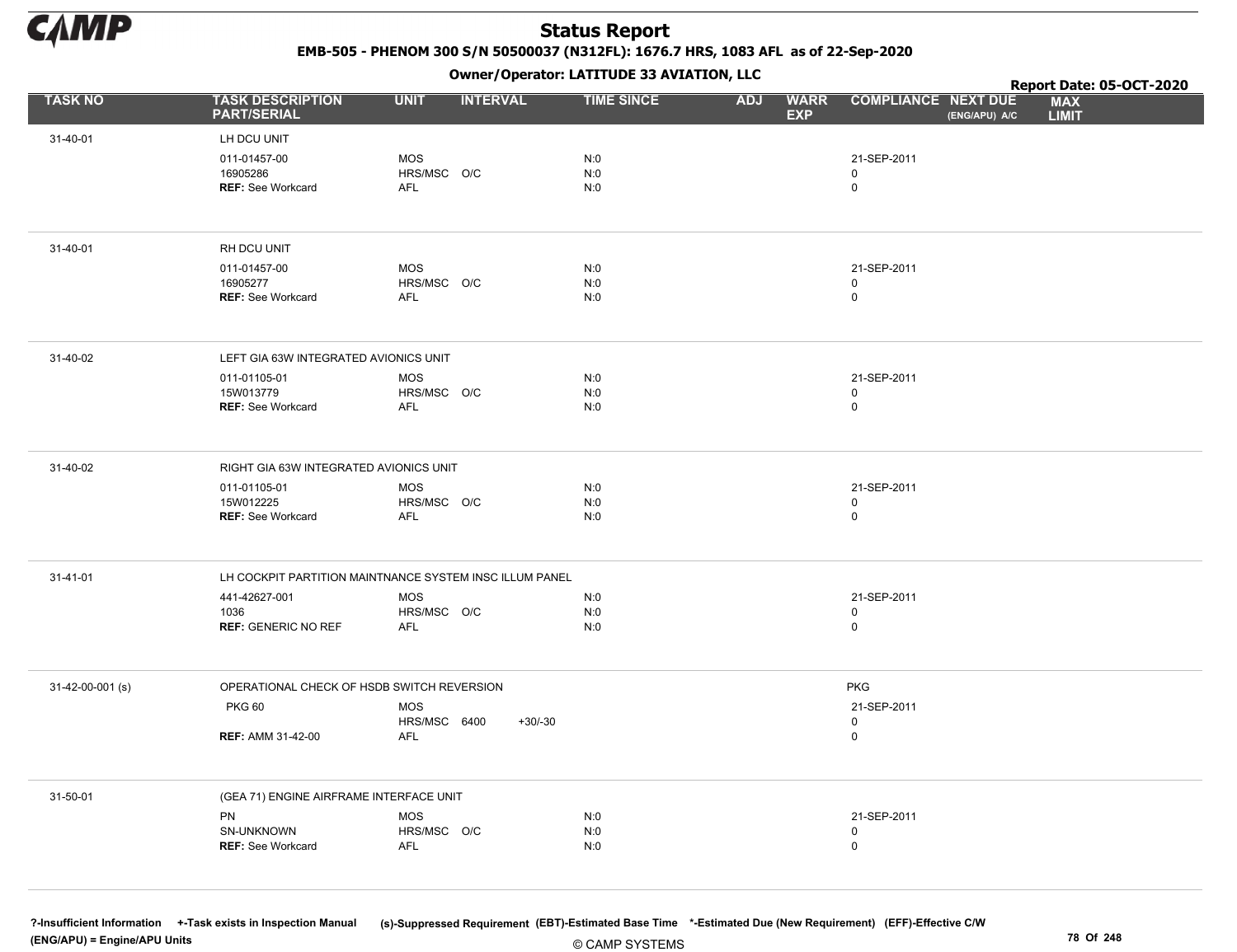

EMB-505 - PHENOM 300 S/N 50500037 (N312FL): 1676.7 HRS, 1083 AFL as of 22-Sep-2020

Owner/Operator: LATITUDE 33 AVIATION, LLC

|                    |                                                      |                                                                                                   | Owner/Operator. EATITODE 33 AVIATION, LLC |                                         |                                             | Report Date: 05-OCT-2020   |
|--------------------|------------------------------------------------------|---------------------------------------------------------------------------------------------------|-------------------------------------------|-----------------------------------------|---------------------------------------------|----------------------------|
| <b>TASK NO</b>     | <b>TASK DESCRIPTION</b><br><b>PART/SERIAL</b>        | <b>UNIT</b><br><b>INTERVAL</b>                                                                    | <b>TIME SINCE</b>                         | <b>ADJ</b><br><b>WARR</b><br><b>EXP</b> | <b>COMPLIANCE NEXT DUE</b><br>(ENG/APU) A/C | <b>MAX</b><br><b>LIMIT</b> |
| 31-50-01           | 1 (GEA) ENGINE AIRFRAME INTERFACE UNIT               |                                                                                                   |                                           |                                         |                                             |                            |
|                    | 011-00831-00<br>46712036<br><b>REF: See Workcard</b> | <b>MOS</b><br>HRS/MSC O/C<br>AFL                                                                  | N:0<br>N:0<br>N:0                         |                                         | 21-SEP-2011<br>0<br>0                       |                            |
|                    |                                                      |                                                                                                   |                                           |                                         |                                             |                            |
| 31-50-01           | 2 (GEA) ENGINE AIRFRAME INTERFACE UNIT               |                                                                                                   |                                           |                                         |                                             |                            |
|                    | 011-00831-00<br>46712029                             | <b>MOS</b><br>HRS/MSC O/C                                                                         | N:0<br>N:0                                |                                         | 21-SEP-2011<br>0                            |                            |
|                    | <b>REF: See Workcard</b>                             | AFL                                                                                               | N:0                                       |                                         | 0                                           |                            |
| 31-50-01           | 3 (GEA) ENGINE AIRFRAME INTERFACE UNIT               |                                                                                                   |                                           |                                         |                                             |                            |
|                    | 011-00831-00                                         | MOS                                                                                               | N:0                                       |                                         | 21-SEP-2011                                 |                            |
|                    | 46712038<br><b>REF: See Workcard</b>                 | HRS/MSC O/C<br>AFL                                                                                | N:0<br>N:0                                |                                         | 0<br>0                                      |                            |
|                    |                                                      |                                                                                                   |                                           |                                         |                                             |                            |
| 31-61-00           |                                                      | NO. 1 (GDU1240A, 12IN/GDU1400W, 14IN) MFD AMLCD DISPLAY                                           |                                           |                                         |                                             |                            |
|                    | 011-01440-10<br>18T005654                            | <b>MOS</b><br>HRS/MSC O/C                                                                         | N:0<br>N:0                                |                                         | 21-SEP-2011<br>0                            |                            |
|                    | <b>REF: See Workcard</b>                             | AFL                                                                                               | N:0                                       |                                         | 0                                           |                            |
|                    |                                                      |                                                                                                   |                                           |                                         |                                             |                            |
| 31-61-00-001 (s)   | <b>PKG 40</b>                                        | OPERATIONAL CHECK MFD 1 FLIGHT DISPLAY SYSTEM (MANUAL AND AUTOMATIC REVERSION MODE)<br><b>MOS</b> |                                           |                                         | <b>PKG</b><br>21-SEP-2011                   |                            |
|                    |                                                      | <b>HRS/MSC 3200</b><br>$+30/-30$                                                                  |                                           |                                         | 0                                           |                            |
|                    | <b>REF: AMM 31-61-00</b>                             | AFL                                                                                               |                                           |                                         | 0                                           |                            |
| 31-61-00-001 (s)   |                                                      | OPERATIONAL CHECK MFD 2 FLIGHT DISPLAY SYSTEM (MANUAL AND AUTOMATIC REVERSION MODE)               |                                           |                                         | <b>PKG</b>                                  |                            |
|                    | <b>PKG 40</b>                                        | <b>MOS</b>                                                                                        |                                           |                                         | 21-SEP-2011                                 |                            |
|                    | <b>REF: AMM 31-61-00</b>                             | HRS/MSC 3200<br>$+30/-30$<br><b>AFL</b>                                                           |                                           |                                         | 0<br>0                                      |                            |
|                    |                                                      |                                                                                                   |                                           |                                         |                                             |                            |
| $31-61-00-001$ (s) |                                                      | OPERATIONAL CHECK PFD 1 FLIGHT DISPLAY SYSTEM (MANUAL AND AUTOMATIC REVERSION MODE)               |                                           |                                         | <b>PKG</b>                                  |                            |
|                    | <b>PKG 40</b>                                        | MOS<br><b>HRS/MSC 3200</b><br>$+30/-30$                                                           |                                           |                                         | 21-SEP-2011<br>0                            |                            |
|                    | <b>REF: AMM 31-61-00</b>                             | AFL                                                                                               |                                           |                                         | 0                                           |                            |
|                    |                                                      |                                                                                                   |                                           |                                         |                                             |                            |
|                    |                                                      |                                                                                                   |                                           |                                         |                                             |                            |

© CAMP SYSTEMS ?-Insufficient Information +-Task exists in Inspection Manual (s)-Suppressed Requirement (EBT)-Estimated Base Time \*-Estimated Due (New Requirement) (EFF)-Effective C/W (ENG/APU) = Engine/APU Units 79 Of 248 and the control of the control of the control of the control of the control of the control of the control of the control of the control of the control of the control of the control o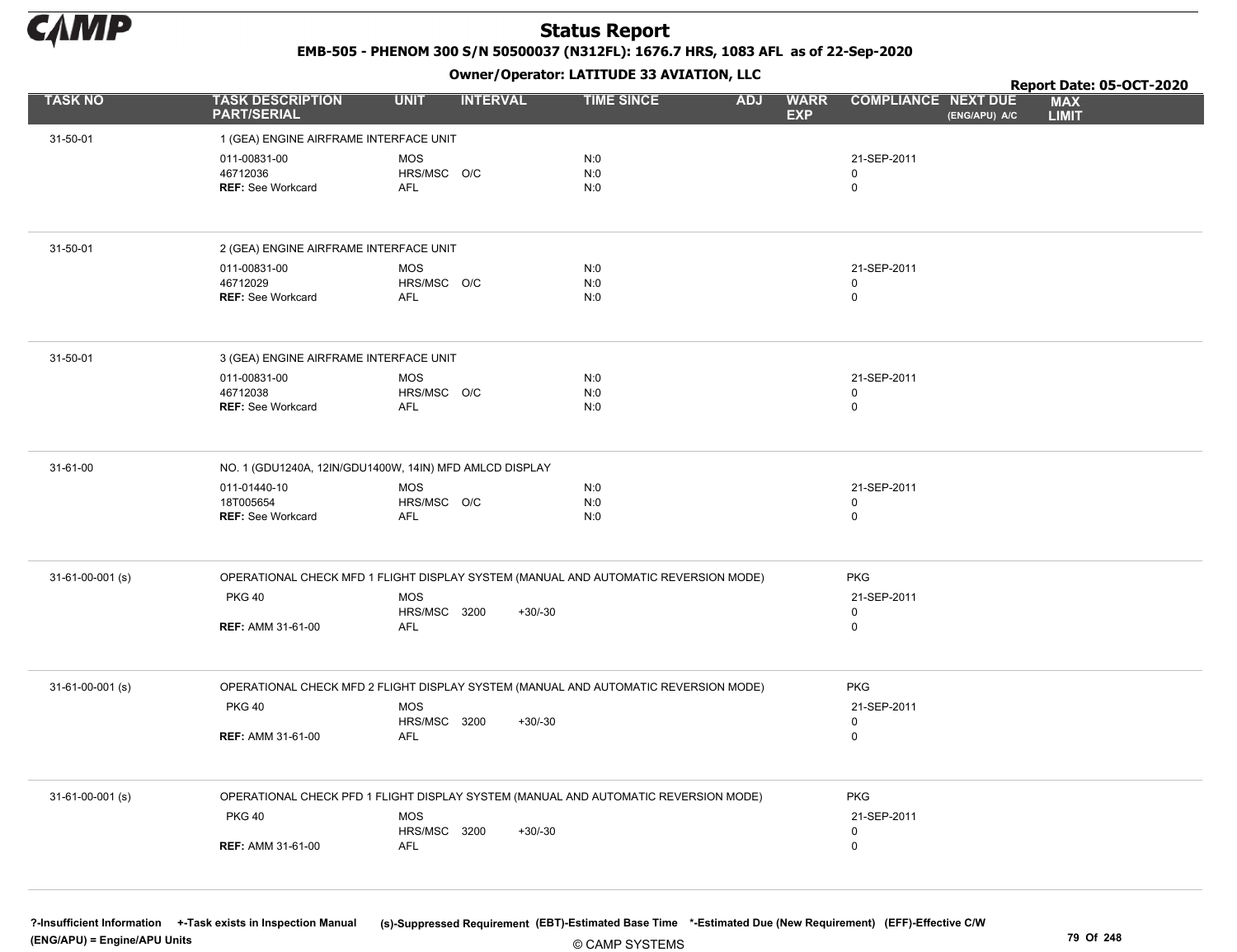

EMB-505 - PHENOM 300 S/N 50500037 (N312FL): 1676.7 HRS, 1083 AFL as of 22-Sep-2020

Owner/Operator: LATITUDE 33 AVIATION, LLC

|                   |                                               | - - - -                                                              |                   |                                         |                                             | Report Date: 05-OCT-2020   |
|-------------------|-----------------------------------------------|----------------------------------------------------------------------|-------------------|-----------------------------------------|---------------------------------------------|----------------------------|
| <b>TASK NO</b>    | <b>TASK DESCRIPTION</b><br><b>PART/SERIAL</b> | <b>UNIT</b><br><b>INTERVAL</b>                                       | <b>TIME SINCE</b> | <b>ADJ</b><br><b>WARR</b><br><b>EXP</b> | <b>COMPLIANCE NEXT DUE</b><br>(ENG/APU) A/C | <b>MAX</b><br><b>LIMIT</b> |
| 31-61-01          |                                               | NO. 1 (GDU1240A, 12IN/GDU1400W, 14IN) PFD AMLCD DISPLAY              |                   |                                         |                                             |                            |
|                   | 011-01440-10                                  | MOS                                                                  | N:0               |                                         | 21-SEP-2011                                 |                            |
|                   | 18T005588                                     | HRS/MSC O/C                                                          | N:0               |                                         | 0                                           |                            |
|                   | <b>REF: See Workcard</b>                      | AFL                                                                  | N:0               |                                         | 0                                           |                            |
|                   |                                               |                                                                      |                   |                                         |                                             |                            |
| 31-61-01          |                                               | NO. 2 (GDU1240A, 12IN/GDU1400W, 14IN) PFD AMLCD DISPLAY              |                   |                                         |                                             |                            |
|                   | 011-01440-10                                  | MOS                                                                  | N:0               |                                         | 21-SEP-2011                                 |                            |
|                   | 18T005597                                     | HRS/MSC O/C                                                          | N:0               |                                         | 0                                           |                            |
|                   | <b>REF: See Workcard</b>                      | AFL                                                                  | N:0               |                                         | 0                                           |                            |
| 31-61-05          | TAWS SYSTEM INSC ILLUMINATED PANEL ASSEMBLY   |                                                                      |                   |                                         |                                             |                            |
|                   | PN                                            | MOS                                                                  | N:0               |                                         | 21-SEP-2011                                 |                            |
|                   | SN-UNKNOWN                                    | HRS/MSC O/C                                                          | N:0               |                                         | 0                                           |                            |
|                   | <b>REF: See Workcard</b>                      | AFL                                                                  | N:0               |                                         | 0                                           |                            |
| 31-61-06          | NO. 1 BARO INSC ILLUMINATED PANEL             |                                                                      |                   |                                         |                                             |                            |
|                   | PN                                            | <b>MOS</b>                                                           | N:0               |                                         | 21-SEP-2011                                 |                            |
|                   | SN-UNKNOWN                                    | HRS/MSC O/C                                                          | N:0               |                                         | 0                                           |                            |
|                   | <b>REF: See Workcard</b>                      | AFL                                                                  | N:0               |                                         | 0                                           |                            |
| 31-61-06          | NO. 2 BARO INSC ILLUMINATED PANEL             |                                                                      |                   |                                         |                                             |                            |
|                   | <b>PN</b>                                     | <b>MOS</b>                                                           | N:0               |                                         | 21-SEP-2011                                 |                            |
|                   | SN-UNKNOWN<br><b>REF: See Workcard</b>        | HRS/MSC O/C<br>AFL                                                   | N:0<br>N:0        |                                         | 0<br>0                                      |                            |
|                   |                                               |                                                                      |                   |                                         |                                             |                            |
| CHAPTER 32        | <b>LANDING GEAR</b>                           |                                                                      |                   |                                         |                                             |                            |
| 32-00-00-001 (s)  |                                               | GENERAL VISUAL INSPECTION OF OF MAIN LANDING GEAR POLYURETHANE FILMS |                   |                                         | <b>PKG</b>                                  |                            |
|                   | PKG <sub>1</sub>                              | <b>MOS</b>                                                           |                   |                                         | 14-APR-2019                                 |                            |
|                   |                                               | HRS/MSC 800                                                          |                   |                                         | 1206.8                                      |                            |
|                   | <b>REF: AMM 32-00-20</b>                      | <b>AFL</b>                                                           |                   |                                         | 793                                         |                            |
| 32-001            | LEFT MLG SHOCK STRUT LEFT MAIN FITTING        |                                                                      |                   |                                         |                                             |                            |
|                   | 2317-1201-503                                 | <b>MOS</b>                                                           | N:0               |                                         | 21-SEP-2011                                 |                            |
|                   | 1310262/001                                   | HRS/MSC                                                              | N:0               |                                         | 0                                           |                            |
| <b>LIFE LIMIT</b> | <b>REF: See Workcard</b>                      | AFL<br>16800                                                         | N:0               |                                         | 0<br>16800                                  |                            |

© CAMP SYSTEMS ?-Insufficient Information +-Task exists in Inspection Manual (s)-Suppressed Requirement (EBT)-Estimated Base Time \*-Estimated Due (New Requirement) (EFF)-Effective C/W (ENG/APU) = Engine/APU Units 80 Of 248 and 248 and 248 and 248 and 248 and 248 and 250 of 248 and 250 of 248 and 250 of 248 and 250 of 248 and 250 of 248 and 250 of 248 and 250 of 248 and 250 of 248 and 250 of 248 and 250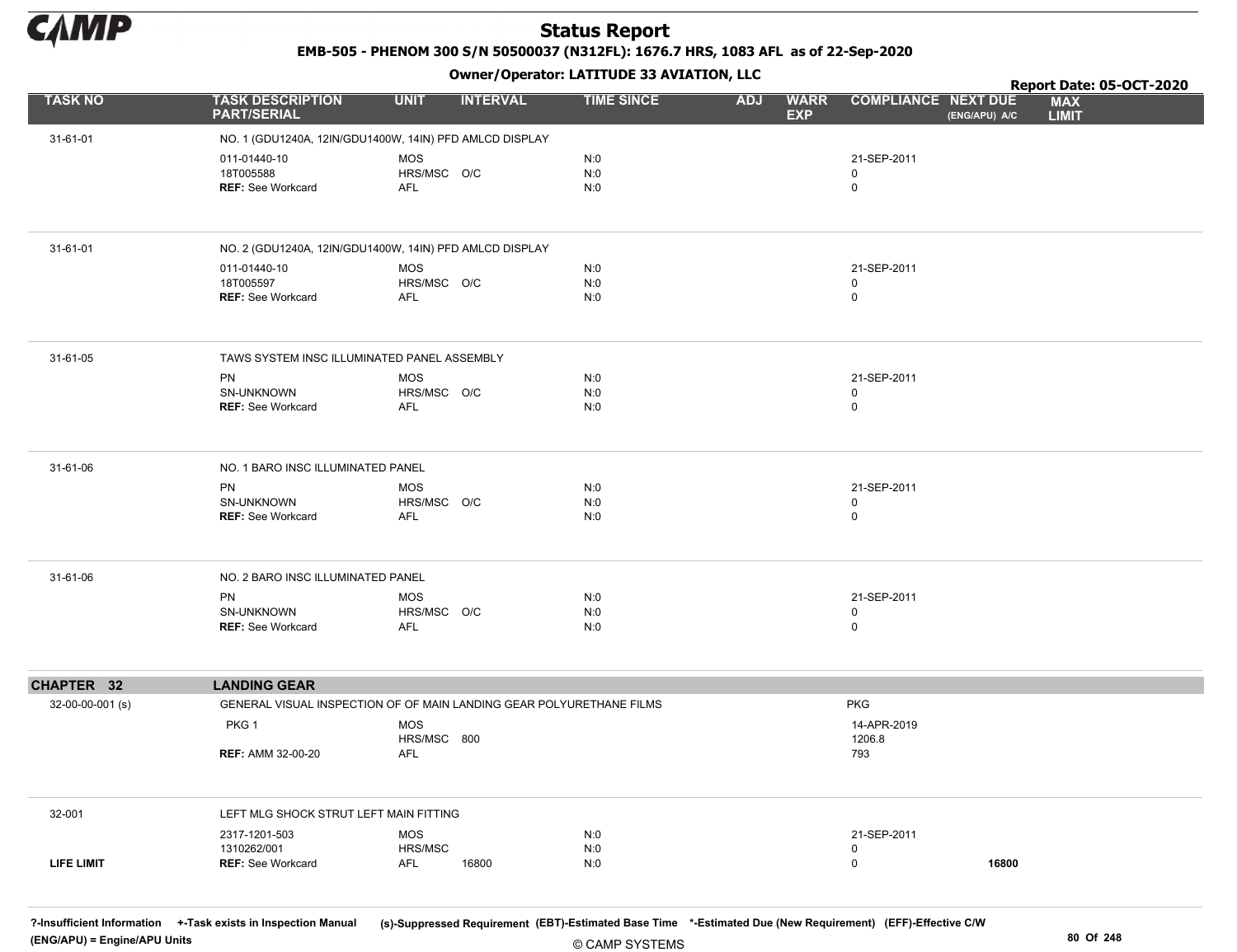

EMB-505 - PHENOM 300 S/N 50500037 (N312FL): 1676.7 HRS, 1083 AFL as of 22-Sep-2020

Owner/Operator: LATITUDE 33 AVIATION, LLC

|                   |                                               |                       |                 | Owner / Operator. EATTTODE 33 AVIATION, LLC |                                         |                            |               | Report Date: 05-OCT-2020   |
|-------------------|-----------------------------------------------|-----------------------|-----------------|---------------------------------------------|-----------------------------------------|----------------------------|---------------|----------------------------|
| <b>TASK NO</b>    | <b>TASK DESCRIPTION</b><br><b>PART/SERIAL</b> | <b>UNIT</b>           | <b>INTERVAL</b> | <b>TIME SINCE</b>                           | <b>ADJ</b><br><b>WARR</b><br><b>EXP</b> | <b>COMPLIANCE NEXT DUE</b> | (ENG/APU) A/C | <b>MAX</b><br><b>LIMIT</b> |
| 32-002            | RIGHT MLG SHOCK STRUT RIGHT MAIN FITTING      |                       |                 |                                             |                                         |                            |               |                            |
|                   | 2317-1201-504                                 | <b>MOS</b>            |                 | N:0                                         |                                         | 21-SEP-2011                |               |                            |
| <b>LIFE LIMIT</b> | 1312174/001<br><b>REF: See Workcard</b>       | HRS/MSC<br><b>AFL</b> | 16800           | N:0<br>N:0                                  |                                         | 0<br>0                     | 16800         |                            |
|                   |                                               |                       |                 |                                             |                                         |                            |               |                            |
| 32-003            | LEFT PINTLE PIN                               |                       |                 |                                             |                                         |                            |               |                            |
|                   | 2317-1101-003                                 | <b>MOS</b>            |                 | N:0                                         |                                         | 21-SEP-2011                |               |                            |
| <b>LIFE LIMIT</b> | 1337689/001<br><b>REF: See Workcard</b>       | HRS/MSC<br><b>AFL</b> | 16800           | N:0<br>N:0                                  |                                         | 0<br>0                     | 16800         |                            |
|                   |                                               |                       |                 |                                             |                                         |                            |               |                            |
| 32-003            | <b>RIGHT PINTLE PIN</b>                       |                       |                 |                                             |                                         |                            |               |                            |
|                   | 2317-1101-003                                 | <b>MOS</b>            |                 | N:0                                         |                                         | 21-SEP-2011                |               |                            |
| <b>LIFE LIMIT</b> | 1337689/005<br><b>REF: See Workcard</b>       | HRS/MSC<br>AFL        | 16800           | N:0<br>N:0                                  |                                         | 0<br>0                     | 16800         |                            |
|                   |                                               |                       |                 |                                             |                                         |                            |               |                            |
| 32-004            | LEFT PINTLE PIN                               |                       |                 |                                             |                                         |                            |               |                            |
|                   | 2317-1102-001                                 | <b>MOS</b>            |                 | N:0                                         |                                         | 21-SEP-2011                |               |                            |
| <b>LIFE LIMIT</b> | 1347559/006<br>REF: See Workcard              | HRS/MSC<br>AFL        | 16800           | N:0<br>N:0                                  |                                         | 0<br>0                     | 16800         |                            |
|                   |                                               |                       |                 |                                             |                                         |                            |               |                            |
| 32-004            | RIGHT PINTLE PIN                              |                       |                 |                                             |                                         |                            |               |                            |
|                   | 2317-1102-001                                 | MOS                   |                 | N:0                                         |                                         | 21-SEP-2011                |               |                            |
| <b>LIFE LIMIT</b> | 1347559/003<br><b>REF: See Workcard</b>       | HRS/MSC<br>AFL        | 16800           | N:0<br>N:0                                  |                                         | 0<br>0                     | 16800         |                            |
|                   |                                               |                       |                 |                                             |                                         |                            |               |                            |
| 32-005            | LEFT MLG SHOCK STRUT (MF - AS) AXLE           |                       |                 |                                             |                                         |                            |               |                            |
|                   | 2317-1103-003                                 | <b>MOS</b>            |                 | N:0                                         |                                         | 21-SEP-2011                |               |                            |
| <b>LIFE LIMIT</b> | 1330320/001<br><b>REF: See Workcard</b>       | HRS/MSC<br><b>AFL</b> | 16800           | N:0<br>N:0                                  |                                         | 0<br>0                     | 16800         |                            |
|                   |                                               |                       |                 |                                             |                                         |                            |               |                            |
| 32-005            | RIGHT MLG SHOCK STRUT (MF - AS) AXLE          |                       |                 |                                             |                                         |                            |               |                            |
|                   | 2317-1103-003                                 | <b>MOS</b>            |                 | N:0                                         |                                         | 21-SEP-2011                |               |                            |
| <b>LIFE LIMIT</b> | 1330320/003<br><b>REF: See Workcard</b>       | HRS/MSC<br><b>AFL</b> | 16800           | N:0<br>N:0                                  |                                         | 0<br>0                     | 16800         |                            |
|                   |                                               |                       |                 |                                             |                                         |                            |               |                            |

© CAMP SYSTEMS ?-Insufficient Information +-Task exists in Inspection Manual (s)-Suppressed Requirement (EBT)-Estimated Base Time \*-Estimated Due (New Requirement) (EFF)-Effective C/W (ENG/APU) = Engine/APU Units 81 Of 248 and the control of the control of the control of the control of the control of the control of the control of the control of 248 and the control of 248 and the control of 248 and the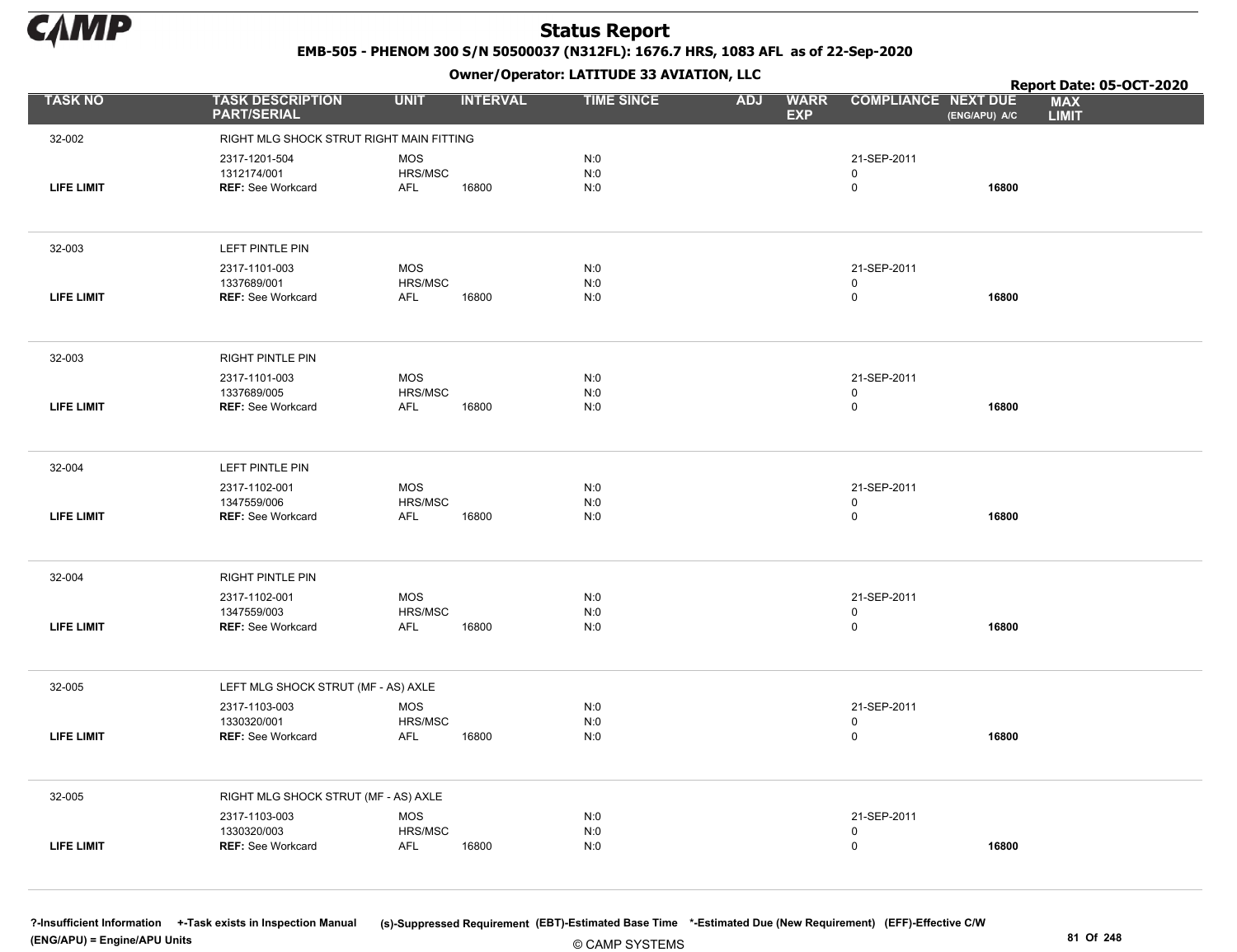

EMB-505 - PHENOM 300 S/N 50500037 (N312FL): 1676.7 HRS, 1083 AFL as of 22-Sep-2020

Owner/Operator: LATITUDE 33 AVIATION, LLC

|                   |                                                       |                       | .               |                   |            |                           |                                             |       | Report Date: 05-OCT-2020   |
|-------------------|-------------------------------------------------------|-----------------------|-----------------|-------------------|------------|---------------------------|---------------------------------------------|-------|----------------------------|
| <b>TASK NO</b>    | <b>TASK DESCRIPTION</b><br><b>PART/SERIAL</b>         | <b>UNIT</b>           | <b>INTERVAL</b> | <b>TIME SINCE</b> | <b>ADJ</b> | <b>WARR</b><br><b>EXP</b> | <b>COMPLIANCE NEXT DUE</b><br>(ENG/APU) A/C |       | <b>MAX</b><br><b>LIMIT</b> |
| 32-006            | LEFT MLG SHOCK STRUT (TR - AS) AXLE                   |                       |                 |                   |            |                           |                                             |       |                            |
|                   | 2317-1107-005                                         | <b>MOS</b>            |                 | N:0               |            |                           | 21-SEP-2011                                 |       |                            |
|                   | 1339800/002                                           | HRS/MSC               |                 | N:0               |            | 0                         |                                             |       |                            |
| <b>LIFE LIMIT</b> | <b>REF: See Workcard</b>                              | AFL                   | 15300           | N:0               |            | 0                         |                                             | 15300 |                            |
|                   |                                                       |                       |                 |                   |            |                           |                                             |       |                            |
| 32-006            | RIGHT MLG SHOCK STRUT (TR - AS) AXLE                  |                       |                 |                   |            |                           |                                             |       |                            |
|                   | 2317-1107-005                                         | <b>MOS</b><br>HRS/MSC |                 | N:0<br>N:0        |            |                           | 21-SEP-2011                                 |       |                            |
| <b>LIFE LIMIT</b> | 1339800/007<br><b>REF: See Workcard</b>               | AFL                   | 15300           | N:0               |            | 0<br>0                    |                                             | 15300 |                            |
|                   |                                                       |                       |                 |                   |            |                           |                                             |       |                            |
| 32-007            | LEFT MAIN LANDING GEAR SHOCK STRUT (LOCKING ACT) PIN  |                       |                 |                   |            |                           |                                             |       |                            |
|                   | 2317-1109-003                                         | <b>MOS</b>            |                 | N:0               |            |                           | 21-SEP-2011                                 |       |                            |
| <b>LIFE LIMIT</b> | 1337688/002<br><b>REF: See Workcard</b>               | HRS/MSC<br><b>AFL</b> | 16800           | N:0<br>N:0        |            | 0<br>0                    |                                             | 16800 |                            |
|                   |                                                       |                       |                 |                   |            |                           |                                             |       |                            |
|                   |                                                       |                       |                 |                   |            |                           |                                             |       |                            |
| 32-007            | RIGHT MAIN LANDING GEAR SHOCK STRUT (LOCKING ACT) PIN |                       |                 |                   |            |                           |                                             |       |                            |
|                   | 2317-1109-003<br>1337688/003                          | <b>MOS</b><br>HRS/MSC |                 | N:0<br>N:0        |            | $\pmb{0}$                 | 21-SEP-2011                                 |       |                            |
| <b>LIFE LIMIT</b> | <b>REF: See Workcard</b>                              | <b>AFL</b>            | 16800           | N:0               |            | 0                         |                                             | 16800 |                            |
|                   |                                                       |                       |                 |                   |            |                           |                                             |       |                            |
| 32-008            | LEFT MAIN LANDING GEAR SHOCK STRUT (TRAILING) BOLT    |                       |                 |                   |            |                           |                                             |       |                            |
|                   | 2317-1126-003                                         | <b>MOS</b>            |                 | N:0               |            |                           | 21-SEP-2011                                 |       |                            |
|                   | 1333587/003                                           | HRS/MSC               |                 | N:0               |            | 0                         |                                             |       |                            |
| LIFE LIMIT        | <b>REF: See Workcard</b>                              | AFL                   | 16800           | N:0               |            | $\mathbf 0$               |                                             | 16800 |                            |
|                   |                                                       |                       |                 |                   |            |                           |                                             |       |                            |
| 32-008            | RIGHT MAIN LANDING GEAR SHOCK STRUT (TRAILING) BOLT   |                       |                 |                   |            |                           |                                             |       |                            |
|                   | 2317-1126-003                                         | <b>MOS</b>            |                 | N:0               |            |                           | 21-SEP-2011                                 |       |                            |
| <b>LIFE LIMIT</b> | 1333587/004<br><b>REF: See Workcard</b>               | HRS/MSC<br><b>AFL</b> | 16800           | N:0<br>N:0        |            | 0<br>0                    |                                             | 16800 |                            |
|                   |                                                       |                       |                 |                   |            |                           |                                             |       |                            |
| 32-10-00          | LEFT MAIN LANDING GEAR                                |                       |                 |                   |            |                           |                                             |       |                            |
|                   | PN                                                    | <b>MOS</b>            |                 | N:0               |            |                           | 21-SEP-2011                                 |       |                            |
|                   | SN-UNKNOWN                                            | HRS/MSC O/C           |                 | N:0               |            | 0                         |                                             |       |                            |
|                   | <b>REF: AMM 32-11-00</b>                              | <b>AFL</b>            |                 | N:0               |            | 0                         |                                             |       |                            |
|                   |                                                       |                       |                 |                   |            |                           |                                             |       |                            |

© CAMP SYSTEMS ?-Insufficient Information +-Task exists in Inspection Manual (s)-Suppressed Requirement (EBT)-Estimated Base Time \*-Estimated Due (New Requirement) (EFF)-Effective C/W (ENG/APU) = Engine/APU Units 82 Of 248 and the control of the control of the control of the control of the control of the control of the control of the control of the control of the control of the control of the control o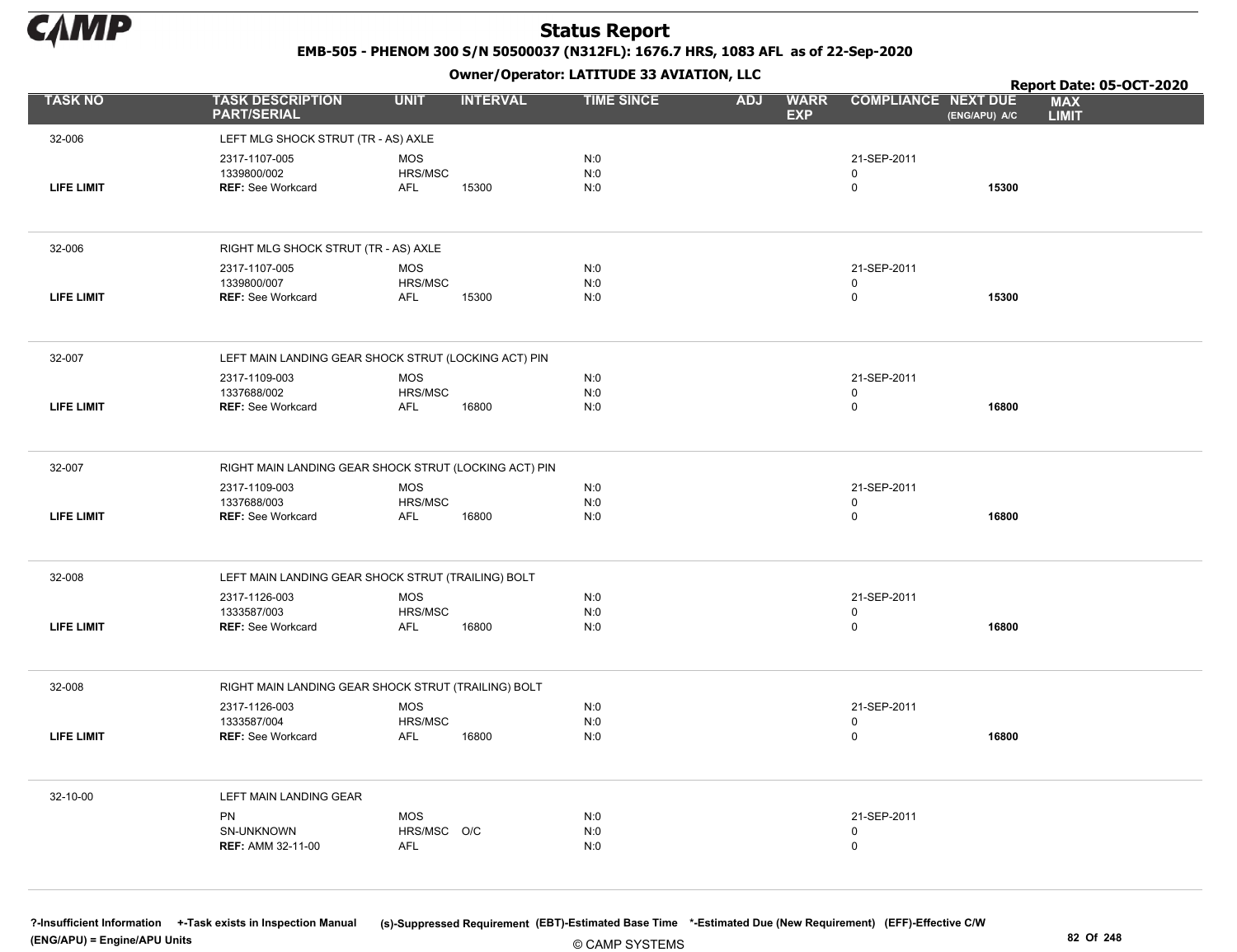

EMB-505 - PHENOM 300 S/N 50500037 (N312FL): 1676.7 HRS, 1083 AFL as of 22-Sep-2020

Owner/Operator: LATITUDE 33 AVIATION, LLC

|                   |                                                 | .                              |                   |                                         |                                             | Report Date: 05-OCT-2020   |
|-------------------|-------------------------------------------------|--------------------------------|-------------------|-----------------------------------------|---------------------------------------------|----------------------------|
| <b>TASK NO</b>    | <b>TASK DESCRIPTION</b><br><b>PART/SERIAL</b>   | <b>UNIT</b><br><b>INTERVAL</b> | <b>TIME SINCE</b> | <b>WARR</b><br><b>ADJ</b><br><b>EXP</b> | <b>COMPLIANCE NEXT DUE</b><br>(ENG/APU) A/C | <b>MAX</b><br><b>LIMIT</b> |
| 32-10-00          | RIGHT MAIN LANDING GEAR                         |                                |                   |                                         |                                             |                            |
|                   | <b>PN</b>                                       | <b>MOS</b>                     | N:0               |                                         | 21-SEP-2011                                 |                            |
|                   | SN-UNKNOWN                                      | HRS/MSC O/C                    | N:0               |                                         | 0                                           |                            |
|                   | <b>REF: AMM 32-11-00</b>                        | AFL                            | N:0               |                                         | 0                                           |                            |
|                   |                                                 |                                |                   |                                         |                                             |                            |
| 32-10-01          | LEFT MAIN LANDING GEAR LEG STRUT ASSY           |                                |                   |                                         |                                             |                            |
|                   | 2317-1100-405                                   | <b>MOS</b>                     | N:0               |                                         | 21-SEP-2011                                 |                            |
|                   | 00039                                           | HRS/MSC O/C                    | N:0               |                                         | 0                                           |                            |
|                   | <b>REF: See Workcard</b>                        | <b>AFL</b>                     | N:0               |                                         | 0                                           |                            |
| 32-10-01          | RIGHT MAIN LANDING GEAR LEG STRUT ASSY          |                                |                   |                                         |                                             |                            |
|                   | 2317-1100-406                                   | <b>MOS</b>                     | N:0               |                                         | 21-SEP-2011                                 |                            |
|                   | 00038                                           | HRS/MSC O/C                    | N:0               |                                         | 0                                           |                            |
|                   | <b>REF: See Workcard</b>                        | AFL                            | N:0               |                                         | 0                                           |                            |
|                   |                                                 |                                |                   |                                         |                                             |                            |
| 32-100            | LEFT MAIN LANDING GEAR TRAILING ARM ASSY        |                                |                   |                                         |                                             |                            |
|                   | 2317-1500-405                                   | <b>MOS</b>                     | N:0               |                                         | 21-SEP-2011                                 |                            |
|                   | 00042<br><b>REF: See Workcard</b>               | HRS/MSC O/C<br><b>AFL</b>      | N:0<br>N:0        |                                         | 0<br>$\mathbf 0$                            |                            |
|                   |                                                 |                                |                   |                                         |                                             |                            |
| 32-100            | RIGHT MAIN LANDING GEAR TRAILING ARM ASSY       |                                |                   |                                         |                                             |                            |
|                   | 2317-1500-406                                   | <b>MOS</b>                     | N:0               |                                         | 21-SEP-2011                                 |                            |
|                   | 00043                                           | HRS/MSC O/C                    | N:0               |                                         | $\mathbf 0$                                 |                            |
|                   | <b>REF: See Workcard</b>                        | AFL                            | N:0               |                                         | $\mathsf 0$                                 |                            |
| 32-101            | LEFT MAIN LANDING GEAR TRAILING ARM WHEEL AXLE  |                                |                   |                                         |                                             |                            |
|                   | 2317-1502-003                                   | <b>MOS</b>                     | N:0               |                                         | 21-SEP-2011                                 |                            |
|                   | 1346864/001                                     | HRS/MSC                        | N:0               |                                         | 0                                           |                            |
| <b>LIFE LIMIT</b> | <b>REF: See Workcard</b>                        | AFL<br>15300                   | N:0               |                                         | $\mathsf{O}\xspace$                         | 15300                      |
| 32-101            | RIGHT MAIN LANDING GEAR TRAILING ARM WHEEL AXLE |                                |                   |                                         |                                             |                            |
|                   | 2317-1502-003                                   | <b>MOS</b>                     | N:0               |                                         | 21-SEP-2011                                 |                            |
|                   | 1346864/002                                     | HRS/MSC                        | N:0               |                                         | 0                                           |                            |
| <b>LIFE LIMIT</b> | <b>REF: See Workcard</b>                        | <b>AFL</b><br>15300            | N:0               |                                         | 0                                           | 15300                      |
|                   |                                                 |                                |                   |                                         |                                             |                            |

© CAMP SYSTEMS ?-Insufficient Information +-Task exists in Inspection Manual (s)-Suppressed Requirement (EBT)-Estimated Base Time \*-Estimated Due (New Requirement) (EFF)-Effective C/W (ENG/APU) = Engine/APU Units 83 Of 248 and the control of the control of the control of the control of the control of the control of the control of the control of the control of the control of the control of the control o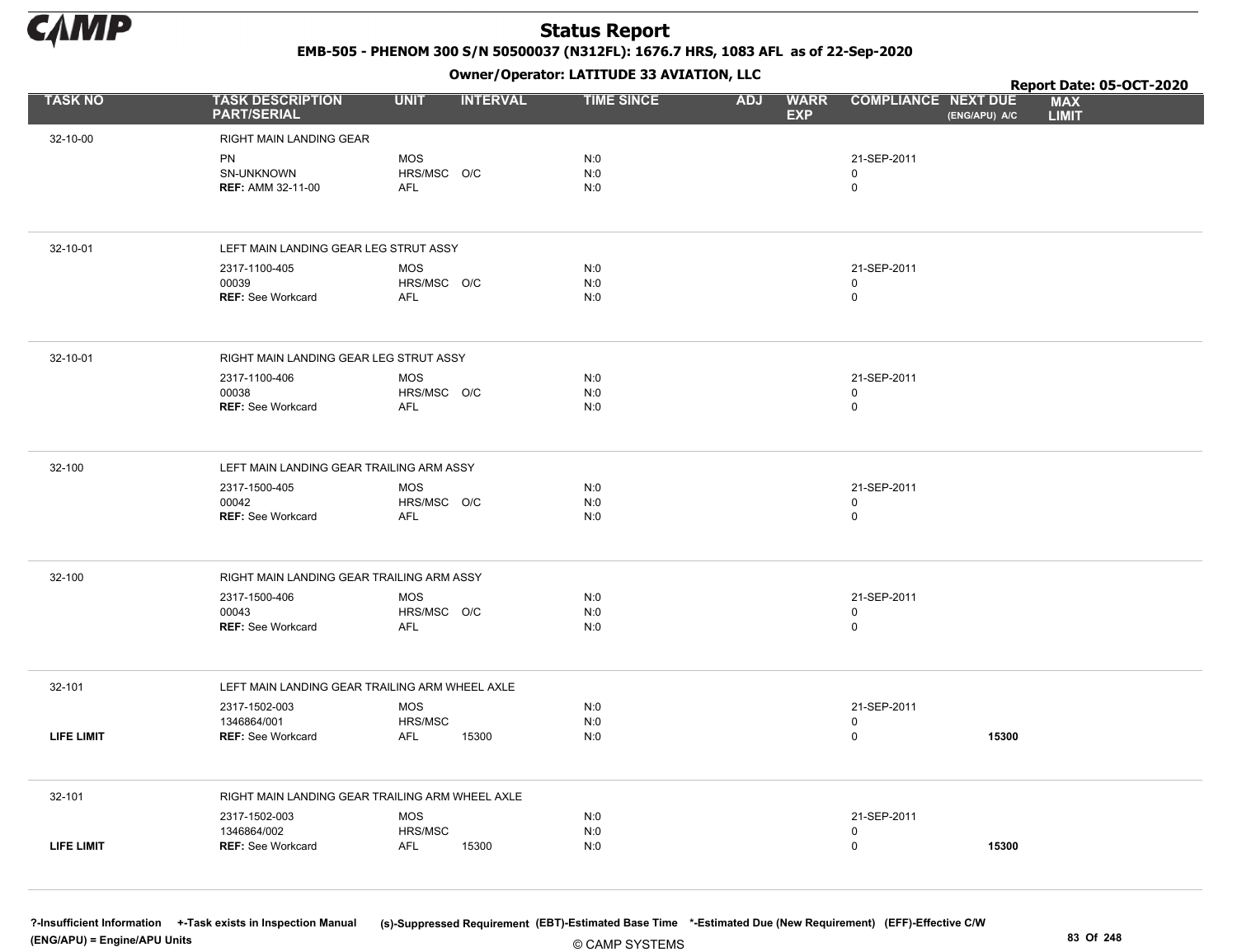

EMB-505 - PHENOM 300 S/N 50500037 (N312FL): 1676.7 HRS, 1083 AFL as of 22-Sep-2020

Owner/Operator: LATITUDE 33 AVIATION, LLC

|                   |                                                 |                       | .               |                   |                                         |                            | Report Date: 05-OCT-2020                    |
|-------------------|-------------------------------------------------|-----------------------|-----------------|-------------------|-----------------------------------------|----------------------------|---------------------------------------------|
| <b>TASK NO</b>    | <b>TASK DESCRIPTION</b><br><b>PART/SERIAL</b>   | <b>UNIT</b>           | <b>INTERVAL</b> | <b>TIME SINCE</b> | <b>WARR</b><br><b>ADJ</b><br><b>EXP</b> | <b>COMPLIANCE NEXT DUE</b> | <b>MAX</b><br>(ENG/APU) A/C<br><b>LIMIT</b> |
| 32-102            | LEFT MAIN LANDING GEAR TRAILING ARM AXLE        |                       |                 |                   |                                         |                            |                                             |
|                   | 2317-1503-005                                   | <b>MOS</b>            |                 | N:0               |                                         | 21-SEP-2011                |                                             |
|                   | 1316236/005                                     | HRS/MSC               |                 | N:0               |                                         | $\mathbf 0$                |                                             |
| <b>LIFE LIMIT</b> | <b>REF: See Workcard</b>                        | AFL                   | 16800           | N:0               |                                         | $\mathsf 0$                | 16800                                       |
|                   |                                                 |                       |                 |                   |                                         |                            |                                             |
| 32-102            | RIGHT MAIN LANDING GEAR TRAILING ARM AXLE       |                       |                 |                   |                                         |                            |                                             |
|                   | 2317-1503-005                                   | <b>MOS</b>            |                 | N:0               |                                         | 21-SEP-2011                |                                             |
| <b>LIFE LIMIT</b> | 1316236/003<br><b>REF: See Workcard</b>         | HRS/MSC<br><b>AFL</b> | 16800           | N:0<br>N:0        |                                         | $\mathbf 0$<br>$\mathsf 0$ | 16800                                       |
|                   |                                                 |                       |                 |                   |                                         |                            |                                             |
| 32-103            | LEFT MAIN LANDING GEAR TRAILING ARM BOLT        |                       |                 |                   |                                         |                            |                                             |
|                   | 2317-1509-001                                   | <b>MOS</b>            |                 | N:0               |                                         | 21-SEP-2011                |                                             |
|                   | 1339763/003                                     | HRS/MSC               |                 | N:0               |                                         | 0                          |                                             |
| <b>LIFE LIMIT</b> | <b>REF: See Workcard</b>                        | <b>AFL</b>            | 16800           | N:0               |                                         | $\mathsf 0$                | 16800                                       |
|                   |                                                 |                       |                 |                   |                                         |                            |                                             |
| 32-103            | RIGHT MAIN LANDING GEAR TRAILING ARM BOLT       |                       |                 |                   |                                         |                            |                                             |
|                   | 2317-1509-001                                   | <b>MOS</b><br>HRS/MSC |                 | N:0<br>N:0        |                                         | 21-SEP-2011                |                                             |
| <b>LIFE LIMIT</b> | 1342740/005<br><b>REF: See Workcard</b>         | <b>AFL</b>            | 16800           | N:0               |                                         | 0<br>$\mathsf 0$           | 16800                                       |
|                   |                                                 |                       |                 |                   |                                         |                            |                                             |
| 32-104            | LEFT MAIN LANDING GEAR TRAILING<br>ARM          |                       |                 |                   |                                         |                            |                                             |
|                   | 2317-1501-001                                   | <b>MOS</b>            |                 | N:0               |                                         | 21-SEP-2011                |                                             |
|                   | 1350600/001                                     | HRS/MSC               |                 | N:0               |                                         | $\mathsf 0$                |                                             |
| LIFE LIMIT        | <b>REF: See Workcard</b>                        | AFL                   | 16800           | N:0               |                                         | $\mathsf 0$                | 16800                                       |
|                   |                                                 |                       |                 |                   |                                         |                            |                                             |
| 32-105            | RIGHT MAIN LANDING GEAR TRAILING ARM            |                       |                 |                   |                                         |                            |                                             |
|                   | 2317-1501-002<br>1337190/001                    | <b>MOS</b>            |                 | N:0               |                                         | 21-SEP-2011                |                                             |
| LIFE LIMIT        | <b>REF: See Workcard</b>                        | HRS/MSC<br>AFL        | 16800           | N:0<br>N:0        |                                         | 0<br>$\mathsf 0$           | 16800                                       |
|                   |                                                 |                       |                 |                   |                                         |                            |                                             |
| 32-106            | LEFT MAIN LANDING GEAR TRAILING ARM JACKING PIN |                       |                 |                   |                                         |                            |                                             |
|                   | 2317-1505-001                                   | <b>MOS</b>            |                 | N:0               |                                         | 21-SEP-2011                |                                             |
|                   | 1334307/001                                     | HRS/MSC               |                 | N:0               |                                         | 0                          |                                             |
| <b>LIFE LIMIT</b> | <b>REF: See Workcard</b>                        | AFL                   | 16800           | N:0               |                                         | $\mathbf 0$                | 16800                                       |
|                   |                                                 |                       |                 |                   |                                         |                            |                                             |

?-Insufficient Information +-Task exists in Inspection Manual (s)-Suppressed Requirement (EBT)-Estimated Base Time \*-Estimated Due (New Requirement) (EFF)-Effective C/W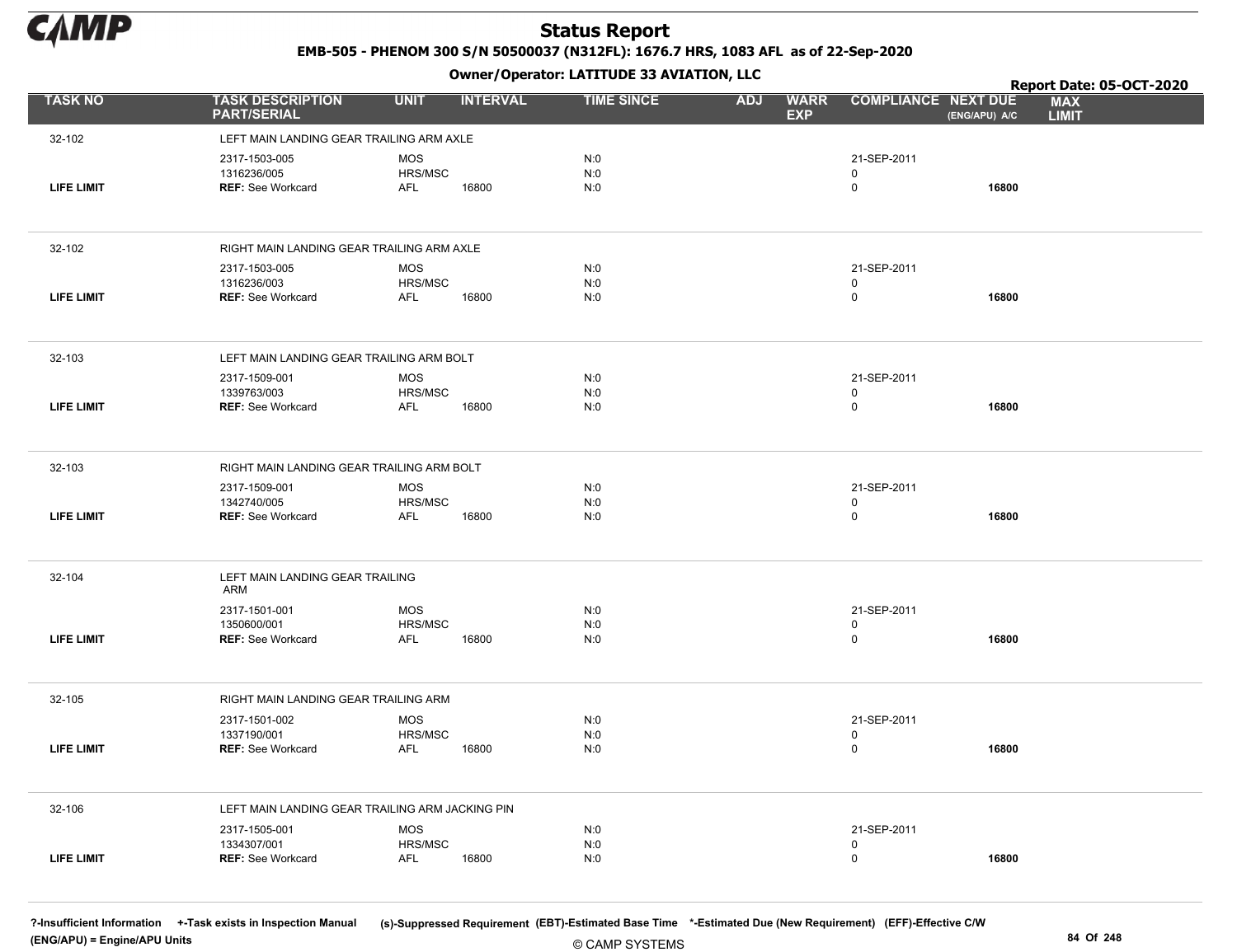

EMB-505 - PHENOM 300 S/N 50500037 (N312FL): 1676.7 HRS, 1083 AFL as of 22-Sep-2020

Owner/Operator: LATITUDE 33 AVIATION, LLC

|                   |                                                                     |                                | .           |                   |            |                           |                            |               | Report Date: 05-OCT-2020   |
|-------------------|---------------------------------------------------------------------|--------------------------------|-------------|-------------------|------------|---------------------------|----------------------------|---------------|----------------------------|
| <b>TASK NO</b>    | <b>TASK DESCRIPTION</b><br><b>PART/SERIAL</b>                       | <b>UNIT</b><br><b>INTERVAL</b> |             | <b>TIME SINCE</b> | <b>ADJ</b> | <b>WARR</b><br><b>EXP</b> | <b>COMPLIANCE NEXT DUE</b> | (ENG/APU) A/C | <b>MAX</b><br><b>LIMIT</b> |
| 32-106            | RIGHT MAIN LANDING GEAR TRAILING ARM JACKING PIN                    |                                |             |                   |            |                           |                            |               |                            |
|                   | 2317-1505-001                                                       | <b>MOS</b>                     |             | N:0               |            |                           | 21-SEP-2011                |               |                            |
|                   | 11334307/005                                                        | HRS/MSC                        |             | N:0               |            |                           | 0                          |               |                            |
| <b>LIFE LIMIT</b> | <b>REF: See Workcard</b>                                            | <b>AFL</b><br>16800            |             | N:0               |            |                           | $\mathsf{O}$               | 16800         |                            |
|                   |                                                                     |                                |             |                   |            |                           |                            |               |                            |
| 32-11-00-001 (s)  | GENERAL VISUAL INSPECTION OF MAIN LANDING GEAR                      |                                |             |                   |            |                           | <b>PKG</b>                 |               |                            |
|                   | <b>PKG 80</b>                                                       | 12<br><b>MOS</b>               | $+30d/-30d$ |                   |            |                           | 05-MAY-2020                |               |                            |
|                   | <b>REF: AMM 32-11-00</b>                                            | HRS/MSC<br><b>AFL</b>          |             |                   |            |                           | 1528.2<br>990              |               |                            |
|                   |                                                                     |                                |             |                   |            |                           |                            |               |                            |
| 32-11-00-003      | LUBRICATION OF MAIN LANDING GEAR                                    |                                |             |                   |            |                           |                            |               |                            |
|                   |                                                                     | <b>MOS</b><br>12<br>HRS/MSC    | $+30d/-30d$ |                   |            |                           | 05-MAY-2020<br>1528.2      | 05-MAY-2021   | 04-JUN-2021                |
|                   | <b>REF: AMM 12-21-00</b>                                            | <b>AFL</b><br>650              |             |                   |            |                           | 990                        | 1640          |                            |
|                   |                                                                     |                                |             |                   |            |                           |                            |               |                            |
| 32-11-01-001      | RESTORATION (OVERHAUL) OF MAIN LANDING GEAR - STRUT ASSY (LH)       |                                |             |                   |            |                           |                            |               |                            |
|                   |                                                                     | <b>MOS</b><br>120<br>HRS/MSC   | $+1m/1m$    |                   |            |                           | (EBT)                      | 21-SEP-2021   | 21-OCT-2021                |
| <b>OVERHAUL</b>   | <b>REF: GENERIC NO REF</b>                                          | <b>AFL</b><br>12000            | $+30/-30$   |                   |            |                           |                            | 12000         | 12030                      |
|                   |                                                                     |                                |             |                   |            |                           |                            |               |                            |
| 32-11-01-002      | RESTORATION (OVERHAUL) OF MAIN LANDING GEAR - STRUT ASSY (RH)       |                                |             |                   |            |                           |                            |               |                            |
|                   |                                                                     | <b>MOS</b><br>120<br>HRS/MSC   | $+1m/1m$    |                   |            |                           | (EBT)                      | 21-SEP-2021   | 21-OCT-2021                |
| <b>OVERHAUL</b>   | <b>REF: GENERIC NO REF</b>                                          | 12000<br>AFL                   | $+30/-30$   |                   |            |                           |                            | 12000         | 12030                      |
|                   |                                                                     |                                |             |                   |            |                           |                            |               |                            |
| 32-11-02-001      | RESTORATION (OVERHAUL) OF MAIN LANDING GEAR - LOCKING ACTUATOR (LH) |                                |             |                   |            |                           |                            |               |                            |
|                   |                                                                     | MOS<br>120                     |             |                   |            |                           | (EBT)                      | 21-SEP-2021   |                            |
| <b>OVERHAUL</b>   | <b>REF: GENERIC NO REF</b>                                          | HRS/MSC<br>12000<br>AFL        |             |                   |            |                           |                            | 12000         |                            |
|                   |                                                                     |                                |             |                   |            |                           |                            |               |                            |
| 32-11-02-002      | RESTORATION (OVERHAUL) OF MAIN LANDING GEAR - LOCKING ACTUATOR (RH) |                                |             |                   |            |                           |                            |               |                            |
|                   |                                                                     | <b>MOS</b><br>120              |             |                   |            |                           | (EBT)                      | 21-SEP-2021   |                            |
| <b>OVERHAUL</b>   |                                                                     | HRS/MSC                        |             |                   |            |                           |                            | 12000         |                            |
|                   | <b>REF: GENERIC NO REF</b>                                          | <b>AFL</b><br>12000            |             |                   |            |                           |                            |               |                            |
|                   |                                                                     |                                |             |                   |            |                           |                            |               |                            |
|                   |                                                                     |                                |             |                   |            |                           |                            |               |                            |

© CAMP SYSTEMS ?-Insufficient Information +-Task exists in Inspection Manual (s)-Suppressed Requirement (EBT)-Estimated Base Time \*-Estimated Due (New Requirement) (EFF)-Effective C/W (ENG/APU) = Engine/APU Units 85 Of 248 and 248 and 248 and 25 Of 248 and 25 Of 248 and 25 Of 248 and 25 Of 248 and 25 Of 248 and 25 Of 248 and 25 Of 248 and 25 Of 248 and 25 Of 248 and 25 Of 248 and 25 Of 248 and 25 Of 24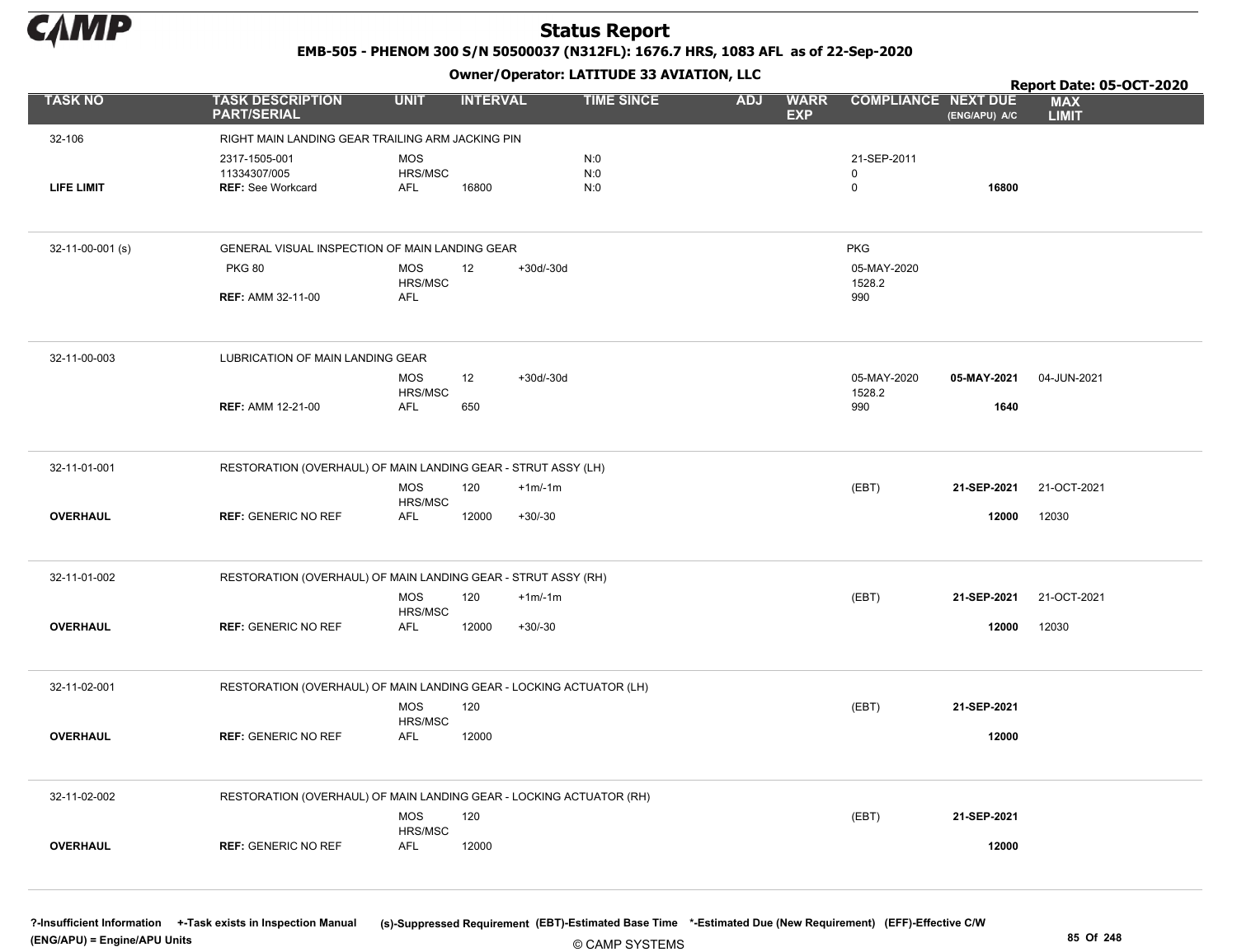

EMB-505 - PHENOM 300 S/N 50500037 (N312FL): 1676.7 HRS, 1083 AFL as of 22-Sep-2020

Owner/Operator: LATITUDE 33 AVIATION, LLC

|                     |                                                          |                                                         | Owner/Operator. EATITODE 33 AVIATION, LLC |                                         |                                             | Report Date: 05-OCT-2020   |
|---------------------|----------------------------------------------------------|---------------------------------------------------------|-------------------------------------------|-----------------------------------------|---------------------------------------------|----------------------------|
| <b>TASK NO</b>      | <b>TASK DESCRIPTION</b><br><b>PART/SERIAL</b>            | <b>UNIT</b><br><b>INTERVAL</b>                          | <b>TIME SINCE</b>                         | <b>ADJ</b><br><b>WARR</b><br><b>EXP</b> | <b>COMPLIANCE NEXT DUE</b><br>(ENG/APU) A/C | <b>MAX</b><br><b>LIMIT</b> |
| 32-11-02-900-801-05 |                                                          | RIGHT MAIN LANDING GEAR LOCKING ACTUATOR BEARING PISTON |                                           |                                         |                                             |                            |
|                     | 2117-3001-001<br>1341464/001<br><b>REF: See Workcard</b> | <b>MOS</b><br>HRS/MSC H/T<br><b>AFL</b>                 | N:0<br>N:0<br>N:0                         |                                         | (EBT)                                       |                            |
| 32-11-02-900-801-06 |                                                          | LEFT MAIN LANDING GEAR LOCKING ACTUATOR BEARING PISTON  |                                           |                                         |                                             |                            |
|                     | 2117-3001-003<br>1562835/012<br><b>REF: See Workcard</b> | <b>MOS</b><br>HRS/MSC H/T<br><b>AFL</b>                 | N:0<br>N:0<br>N:0                         |                                         | 12-AUG-2015<br>633.3<br>448                 |                            |
| 32-11-02-900-801-07 | LEFT MAIN LANDING GEAR LOCKING ACTUATOR FINGER           |                                                         |                                           |                                         |                                             |                            |
|                     | 2117-3010-001<br>1334280/001<br><b>REF: See Workcard</b> | <b>MOS</b><br>HRS/MSC H/T<br>AFL                        | N:0<br>N:0<br>N:0                         |                                         | (EBT)                                       |                            |
| 32-11-02-900-801-08 | RIGHT MAIN LANDING GEAR LOCKING ACTUATOR FINGER          |                                                         |                                           |                                         |                                             |                            |
|                     | 2117-3010-001<br>1334280/004<br><b>REF: See Workcard</b> | <b>MOS</b><br>HRS/MSC H/T<br><b>AFL</b>                 | N:0<br>N:0<br>N:0                         |                                         | (EBT)                                       |                            |
| 32-11-02-900-801-13 | RIGHT MAIN LANDING GEAR LOCKING ACTUATOR PIN             |                                                         |                                           |                                         |                                             |                            |
|                     | 2117-3019-001<br>1331853/009<br><b>REF: See Workcard</b> | <b>MOS</b><br>HRS/MSC H/T<br><b>AFL</b>                 | N:0<br>N:0<br>N:0                         |                                         | (EBT)                                       |                            |
| 32-11-02-900-801-14 | LEFT MAIN LANDING GEAR LOCKING ACTUATOR PIN              |                                                         |                                           |                                         |                                             |                            |
|                     | 2117-3019-001<br>1331853/003<br><b>REF: See Workcard</b> | <b>MOS</b><br>HRS/MSC H/T<br>AFL                        | N:0<br>N:0<br>N:0                         |                                         | (EBT)                                       |                            |
| 32-11-02-900-801-15 |                                                          | LEFT MAIN LANDING GEAR LOCKING ACTUATOR LOCKING SLEEVE  |                                           |                                         |                                             |                            |
|                     | 2117-3007-003<br>1551229/001<br><b>REF: See Workcard</b> | <b>MOS</b><br>HRS/MSC H/T<br>AFL                        | N:0<br>N:0<br>N:0                         |                                         | 12-AUG-2015<br>633.3<br>448                 |                            |

© CAMP SYSTEMS ?-Insufficient Information +-Task exists in Inspection Manual (s)-Suppressed Requirement (EBT)-Estimated Base Time \*-Estimated Due (New Requirement) (EFF)-Effective C/W (ENG/APU) = Engine/APU Units 86 Of 248 and the control of 248 and the control of 248 and the control of 248 and the control of 248 and the control of 248 and the control of 248 and the control of 248 and the control of 24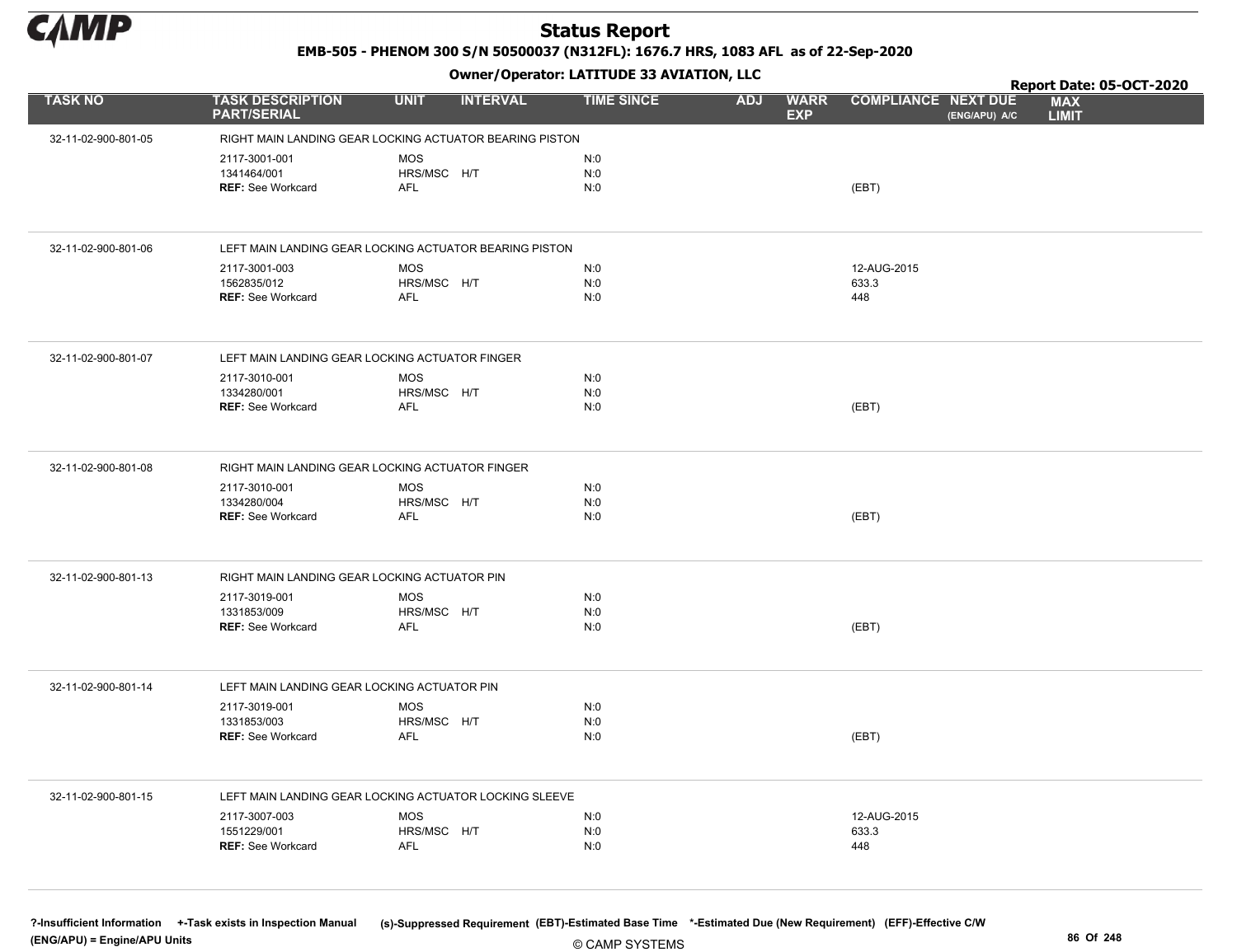

EMB-505 - PHENOM 300 S/N 50500037 (N312FL): 1676.7 HRS, 1083 AFL as of 22-Sep-2020

Owner/Operator: LATITUDE 33 AVIATION, LLC

|                     |                                                                   |                                         |                 | Owner/Operator. EATITODE 33 AVIATION, LLC |            |                           |                              | Report Date: 05-OCT-2020 |                            |  |
|---------------------|-------------------------------------------------------------------|-----------------------------------------|-----------------|-------------------------------------------|------------|---------------------------|------------------------------|--------------------------|----------------------------|--|
| <b>TASK NO</b>      | <b>TASK DESCRIPTION</b><br><b>PART/SERIAL</b>                     | <b>UNIT</b>                             | <b>INTERVAL</b> | <b>TIME SINCE</b>                         | <b>ADJ</b> | <b>WARR</b><br><b>EXP</b> | <b>COMPLIANCE NEXT DUE</b>   | (ENG/APU) A/C            | <b>MAX</b><br><b>LIMIT</b> |  |
| 32-11-02-900-801-16 | RIGHT MAIN LANDING GEAR LOCKING ACTUATOR LOCKING SLEEVE           |                                         |                 |                                           |            |                           |                              |                          |                            |  |
|                     | 2117-3007-001<br>1344474/005<br><b>REF: See Workcard</b>          | <b>MOS</b><br>HRS/MSC H/T<br><b>AFL</b> |                 | N:0<br>N:0<br>N:0                         |            |                           | (EBT)                        |                          |                            |  |
| 32-11-03-001        | RESTORATION (OVERHAUL) OF MAIN LANDING GEAR - SHOCK ABSORBER (LH) |                                         |                 |                                           |            |                           |                              |                          |                            |  |
|                     |                                                                   | MOS<br>HRS/MSC                          | 120             |                                           |            |                           | (EBT)                        | 21-SEP-2021              |                            |  |
| <b>OVERHAUL</b>     | <b>REF: GENERIC NO REF</b>                                        | <b>AFL</b>                              | 12000           |                                           |            |                           |                              | 12000                    |                            |  |
| 32-11-03-002        | RESTORATION (OVERHAUL) OF MAIN LANDING GEAR - SHOCK ABSORBER (RH) |                                         |                 |                                           |            |                           |                              |                          |                            |  |
|                     |                                                                   | <b>MOS</b><br>HRS/MSC                   | 120             |                                           |            |                           | (EBT)                        | 21-SEP-2021              |                            |  |
| <b>OVERHAUL</b>     | <b>REF: GENERIC NO REF</b>                                        | <b>AFL</b>                              | 12000           |                                           |            |                           |                              | 12000                    |                            |  |
| 32-11-03-004        | SERVICING OF MAIN LANDING GEAR SHOCK ABSORBER                     |                                         |                 |                                           |            |                           |                              |                          |                            |  |
|                     | <b>REF: AMM 12-14-02</b>                                          | <b>MOS</b><br>HRS/MSC<br><b>AFL</b>     | 12<br>650       | +30d/-30d                                 |            |                           | 05-MAY-2020<br>1528.2<br>990 | 05-MAY-2021<br>1640      | 04-JUN-2021                |  |
| 32-11-04-001        | RESTORATION (OVERHAUL) OF MAIN LANDING GEAR - TRAILING ARM (LH)   |                                         |                 |                                           |            |                           |                              |                          |                            |  |
|                     |                                                                   | MOS<br>HRS/MSC                          | 120             | $+1m/1m$                                  |            |                           | (EBT)                        | 21-SEP-2021              | 21-OCT-2021                |  |
| <b>OVERHAUL</b>     | <b>REF: GENERIC NO REF</b>                                        | <b>AFL</b>                              | 12000           | $+30/-30$                                 |            |                           |                              | 12000                    | 12030                      |  |
| 32-11-04-002        | RESTORATION (OVERHAUL) OF MAIN LANDING GEAR - TRAILING ARM (RH)   |                                         |                 |                                           |            |                           |                              |                          |                            |  |
|                     |                                                                   | <b>MOS</b><br>HRS/MSC                   | 120             | $+1m/1m$                                  |            |                           | (EBT)                        | 21-SEP-2021              | 21-OCT-2021                |  |
| <b>OVERHAUL</b>     | <b>REF: GENERIC NO REF</b>                                        | AFL                                     | 12000           | $+30/-30$                                 |            |                           |                              | 12000                    | 12030                      |  |
| 32-20-01            | NOSE LANDING GEAR                                                 |                                         |                 |                                           |            |                           |                              |                          |                            |  |
|                     | PN<br>SN-UNKNOWN                                                  | <b>MOS</b><br>HRS/MSC O/C               |                 | N:0<br>N:0                                |            |                           | 21-SEP-2011<br>$\mathbf 0$   |                          |                            |  |
|                     | <b>REF: AMM 32-21-00</b>                                          | AFL                                     |                 | N:0                                       |            |                           | $\mathsf{O}$                 |                          |                            |  |

© CAMP SYSTEMS ?-Insufficient Information +-Task exists in Inspection Manual (s)-Suppressed Requirement (EBT)-Estimated Base Time \*-Estimated Due (New Requirement) (EFF)-Effective C/W (ENG/APU) = Engine/APU Units 87 Of 248 and the control of the control of the control of the control of the control of the control of the control of the control of the control of the control of the control of the control o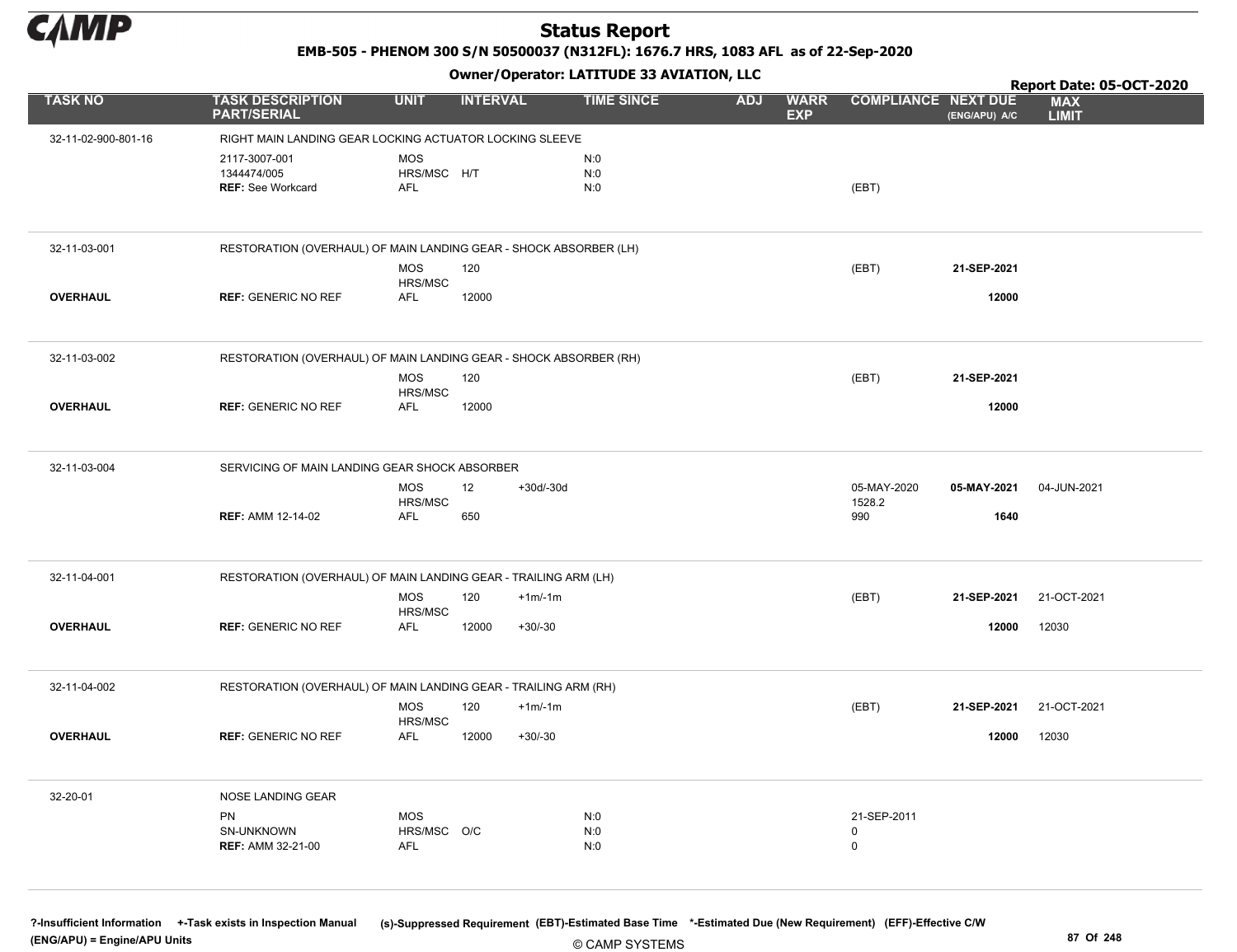

EMB-505 - PHENOM 300 S/N 50500037 (N312FL): 1676.7 HRS, 1083 AFL as of 22-Sep-2020

Owner/Operator: LATITUDE 33 AVIATION, LLC

|                   |                                                 | .                                                   |                   |                                         |                                             | Report Date: 05-OCT-2020   |
|-------------------|-------------------------------------------------|-----------------------------------------------------|-------------------|-----------------------------------------|---------------------------------------------|----------------------------|
| <b>TASK NO</b>    | <b>TASK DESCRIPTION</b><br><b>PART/SERIAL</b>   | <b>UNIT</b><br><b>INTERVAL</b>                      | <b>TIME SINCE</b> | <b>ADJ</b><br><b>WARR</b><br><b>EXP</b> | <b>COMPLIANCE NEXT DUE</b><br>(ENG/APU) A/C | <b>MAX</b><br><b>LIMIT</b> |
| 32-200            | LEFT MAIN LANDING GEAR MLG SHOCK ABSORBER       |                                                     |                   |                                         |                                             |                            |
|                   | 2317-3000-403                                   | <b>MOS</b>                                          | N:0               |                                         | 21-SEP-2011                                 |                            |
|                   | 00091                                           | HRS/MSC O/C                                         | N:0               |                                         | 0                                           |                            |
|                   | <b>REF: See Workcard</b>                        | <b>AFL</b>                                          | N:0               |                                         | $\mathsf{O}$                                |                            |
|                   |                                                 |                                                     |                   |                                         |                                             |                            |
| 32-200            | RIGHT MAIN LANDING GEAR MLG SHOCK ABSORBER      |                                                     |                   |                                         |                                             |                            |
|                   | 2317-3000-403                                   | <b>MOS</b>                                          | N:0               |                                         | 21-SEP-2011                                 |                            |
|                   | 00090<br><b>REF: See Workcard</b>               | HRS/MSC O/C<br><b>AFL</b>                           | N:0<br>N:0        |                                         | 0<br>$\mathsf{O}$                           |                            |
|                   |                                                 |                                                     |                   |                                         |                                             |                            |
| 32-201            | LEFT MAIN LANDING GEAR SHOCK ABSORBER CYLINDER  |                                                     |                   |                                         |                                             |                            |
|                   | 2317-3011-001                                   | <b>MOS</b>                                          | N:0               |                                         | 21-SEP-2011                                 |                            |
|                   | 1338500/001                                     | HRS/MSC                                             | N:0               |                                         | 0                                           |                            |
| <b>LIFE LIMIT</b> | <b>REF: See Workcard</b>                        | <b>AFL</b><br>16800                                 | N:0               |                                         | $\mathsf{O}$                                | 16800                      |
|                   |                                                 |                                                     |                   |                                         |                                             |                            |
| 32-201            | RIGHT MAIN LANDING GEAR SHOCK ABSORBER CYLINDER |                                                     |                   |                                         |                                             |                            |
|                   | 2317-3011-001<br>1339733/002                    | <b>MOS</b><br>HRS/MSC                               | N:0<br>N:0        |                                         | 21-SEP-2011<br>0                            |                            |
| <b>LIFE LIMIT</b> | <b>REF: See Workcard</b>                        | 16800<br><b>AFL</b>                                 | N:0               |                                         | 0                                           | 16800                      |
|                   |                                                 |                                                     |                   |                                         |                                             |                            |
| 32-202            |                                                 | LEFT MAIN LANDING GEAR SHOCK ABSORBER SLIDING TUBE  |                   |                                         |                                             |                            |
|                   | 2317-3021-001                                   | <b>MOS</b>                                          | N:0               |                                         | 21-SEP-2011                                 |                            |
|                   | 1339734/001                                     | HRS/MSC                                             | N:0               |                                         | 0                                           |                            |
| <b>LIFE LIMIT</b> | <b>REF: See Workcard</b>                        | 16800<br><b>AFL</b>                                 | N:0               |                                         | 0                                           | 16800                      |
|                   |                                                 |                                                     |                   |                                         |                                             |                            |
| 32-202            |                                                 | RIGHT MAIN LANDING GEAR SHOCK ABSORBER SLIDING TUBE |                   |                                         |                                             |                            |
|                   | 2317-3021-001<br>1339734/002                    | <b>MOS</b><br>HRS/MSC                               | N:0<br>N:0        |                                         | 21-SEP-2011<br>0                            |                            |
| <b>LIFE LIMIT</b> | <b>REF: See Workcard</b>                        | <b>AFL</b><br>16800                                 | N:0               |                                         | 0                                           | 16800                      |
|                   |                                                 |                                                     |                   |                                         |                                             |                            |
| 32-203            | LEFT MAIN LANDING GEAR SHOCK ABSORBER BEARING   |                                                     |                   |                                         |                                             |                            |
|                   | 2317-3001-003                                   | MOS                                                 | N:0               |                                         | 21-SEP-2011                                 |                            |
|                   | 1349271/004                                     | HRS/MSC                                             | N:0               |                                         | 0                                           |                            |
| <b>LIFE LIMIT</b> | <b>REF: See Workcard</b>                        | 16800<br><b>AFL</b>                                 | N:0               |                                         | $\pmb{0}$                                   | 16800                      |
|                   |                                                 |                                                     |                   |                                         |                                             |                            |

© CAMP SYSTEMS ?-Insufficient Information +-Task exists in Inspection Manual (s)-Suppressed Requirement (EBT)-Estimated Base Time \*-Estimated Due (New Requirement) (EFF)-Effective C/W (ENG/APU) = Engine/APU Units 88 Of 248 CAMP SOUTHER COMP SOUTH SALES AND SOUTHER A SALES AND SOUTH A SALES AND SOUTH SALES AND SOUTH A SALES AND SOUTH A SALES AND SOUTH A SALES AND SOUTH A SALES AND SOUTH A SALES AND SOUT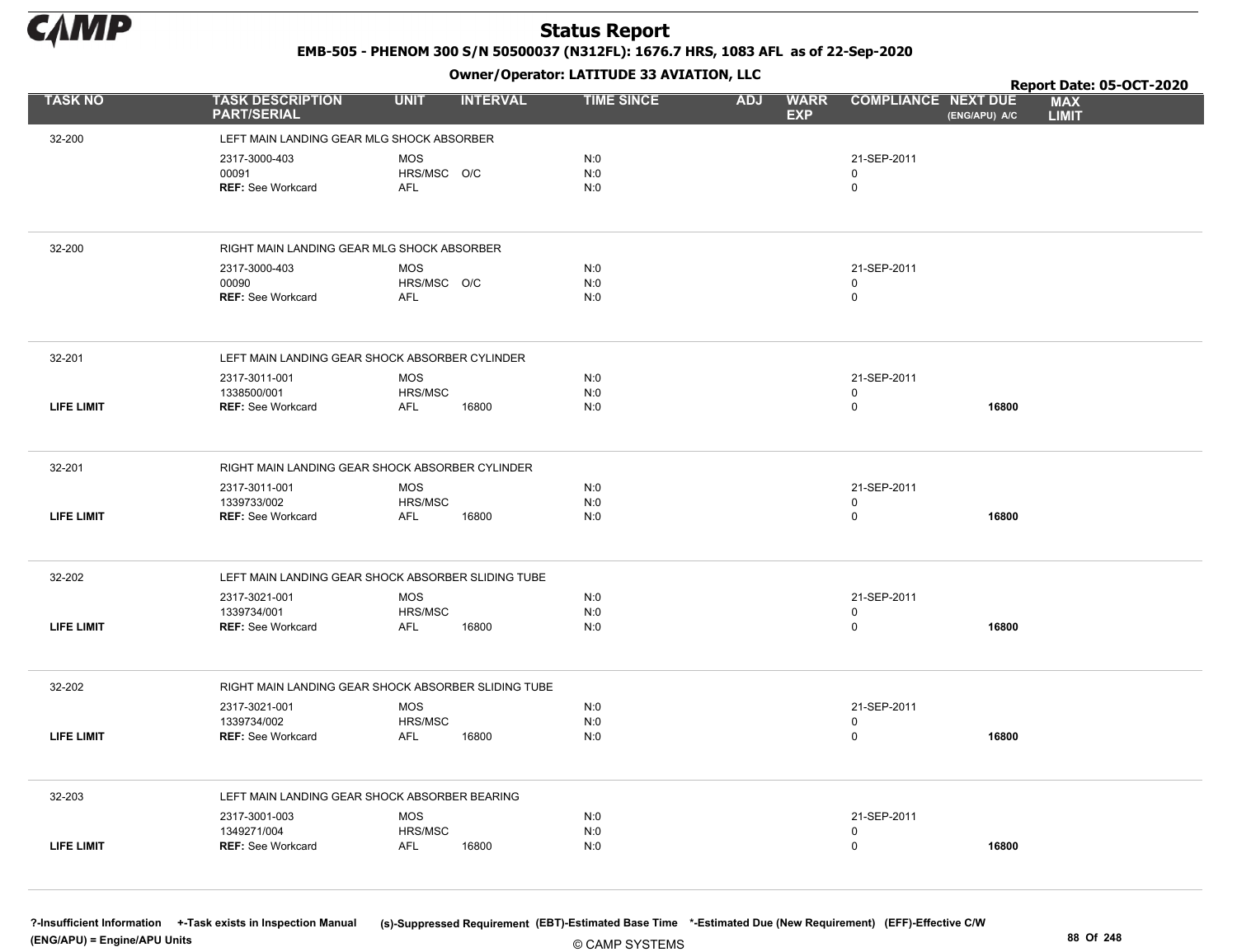

EMB-505 - PHENOM 300 S/N 50500037 (N312FL): 1676.7 HRS, 1083 AFL as of 22-Sep-2020

Owner/Operator: LATITUDE 33 AVIATION, LLC

|                   |                                                          |                                         | .               |             |                   |            |                           |                                  |                     | Report Date: 05-OCT-2020   |
|-------------------|----------------------------------------------------------|-----------------------------------------|-----------------|-------------|-------------------|------------|---------------------------|----------------------------------|---------------------|----------------------------|
| <b>TASK NO</b>    | <b>TASK DESCRIPTION</b><br><b>PART/SERIAL</b>            | <b>UNIT</b>                             | <b>INTERVAL</b> |             | <b>TIME SINCE</b> | <b>ADJ</b> | <b>WARR</b><br><b>EXP</b> | <b>COMPLIANCE NEXT DUE</b>       | (ENG/APU) A/C       | <b>MAX</b><br><b>LIMIT</b> |
| 32-203            | RIGHT MAIN LANDING GEAR SHOCK ABSORBER BEARING           |                                         |                 |             |                   |            |                           |                                  |                     |                            |
| <b>LIFE LIMIT</b> | 2317-3001-003<br>1349271/002<br><b>REF: See Workcard</b> | <b>MOS</b><br>HRS/MSC<br>AFL            | 16800           |             | N:0<br>N:0<br>N:0 |            |                           | 21-SEP-2011<br>0<br>0            | 16800               |                            |
| 32-204            | LEFT MAIN LANDING GEAR SHOCK ABSORBER NUT                |                                         |                 |             |                   |            |                           |                                  |                     |                            |
| <b>LIFE LIMIT</b> | 2317-3004-001<br>1332397/007<br><b>REF: See Workcard</b> | <b>MOS</b><br>HRS/MSC<br><b>AFL</b>     | 16800           |             | N:0<br>N:0<br>N:0 |            |                           | 21-SEP-2011<br>0<br>$\mathsf{O}$ | 16800               |                            |
| 32-204            | RIGHT MAIN LANDING GEAR SHOCK ABSORBER NUT               |                                         |                 |             |                   |            |                           |                                  |                     |                            |
| <b>LIFE LIMIT</b> | 2317-3004-001<br>1349271/002<br><b>REF: See Workcard</b> | <b>MOS</b><br>HRS/MSC<br>AFL            | 16800           |             | N:0<br>N:0<br>N:0 |            |                           | 21-SEP-2011<br>0<br>0            | 16800               |                            |
| 32-21-00-001 (s)  | GENERAL VISUAL INSPECTION OF NOSE LANDING GEAR           |                                         |                 |             |                   |            |                           | <b>PKG</b>                       |                     |                            |
|                   | <b>PKG 80</b><br><b>REF: AMM 32-21-00</b>                | <b>MOS</b><br>HRS/MSC<br><b>AFL</b>     | 12              | $+30d/-30d$ |                   |            |                           | 05-MAY-2020<br>1528.2<br>990     |                     |                            |
| 32-21-00-003      | LUBRICATION OF NOSE LANDING GEAR                         |                                         |                 |             |                   |            |                           |                                  |                     |                            |
|                   | <b>REF: AMM 12-21-00</b>                                 | <b>MOS</b><br>HRS/MSC<br><b>AFL</b>     | 12<br>650       | $+30d/-30d$ |                   |            |                           | 05-MAY-2020<br>1528.2<br>990     | 05-MAY-2021<br>1640 | 04-JUN-2021                |
| 32-21-01-001      | RESTORATION (OVERHAUL) OF NOSE LANDING GEAR - STRUT ASSY |                                         |                 |             |                   |            |                           |                                  |                     |                            |
|                   |                                                          | <b>MOS</b><br>HRS/MSC                   | 120             | $+1m/1m$    |                   |            |                           | (EBT)                            | 21-SEP-2021         | 21-OCT-2021                |
| <b>OVERHAUL</b>   | <b>REF: GENERIC NO REF</b>                               | <b>AFL</b>                              | 12000           | $+30/-30$   |                   |            |                           |                                  | 12000               | 12030                      |
| 32-21-02          | NLG RETRACTION ACTUATOR                                  |                                         |                 |             |                   |            |                           |                                  |                     |                            |
|                   | 2117-1000-401<br>00045<br><b>REF: See Workcard</b>       | <b>MOS</b><br>HRS/MSC O/C<br><b>AFL</b> |                 |             | N:0<br>N:0<br>N:0 |            |                           | 21-SEP-2011<br>0<br>0            |                     |                            |
|                   |                                                          |                                         |                 |             |                   |            |                           |                                  |                     |                            |

© CAMP SYSTEMS ?-Insufficient Information +-Task exists in Inspection Manual (s)-Suppressed Requirement (EBT)-Estimated Base Time \*-Estimated Due (New Requirement) (EFF)-Effective C/W (ENG/APU) = Engine/APU Units 89 Of 248 and the control of the control of the control of the control of the control of the control of the control of the control of the control of the control of the control of the control o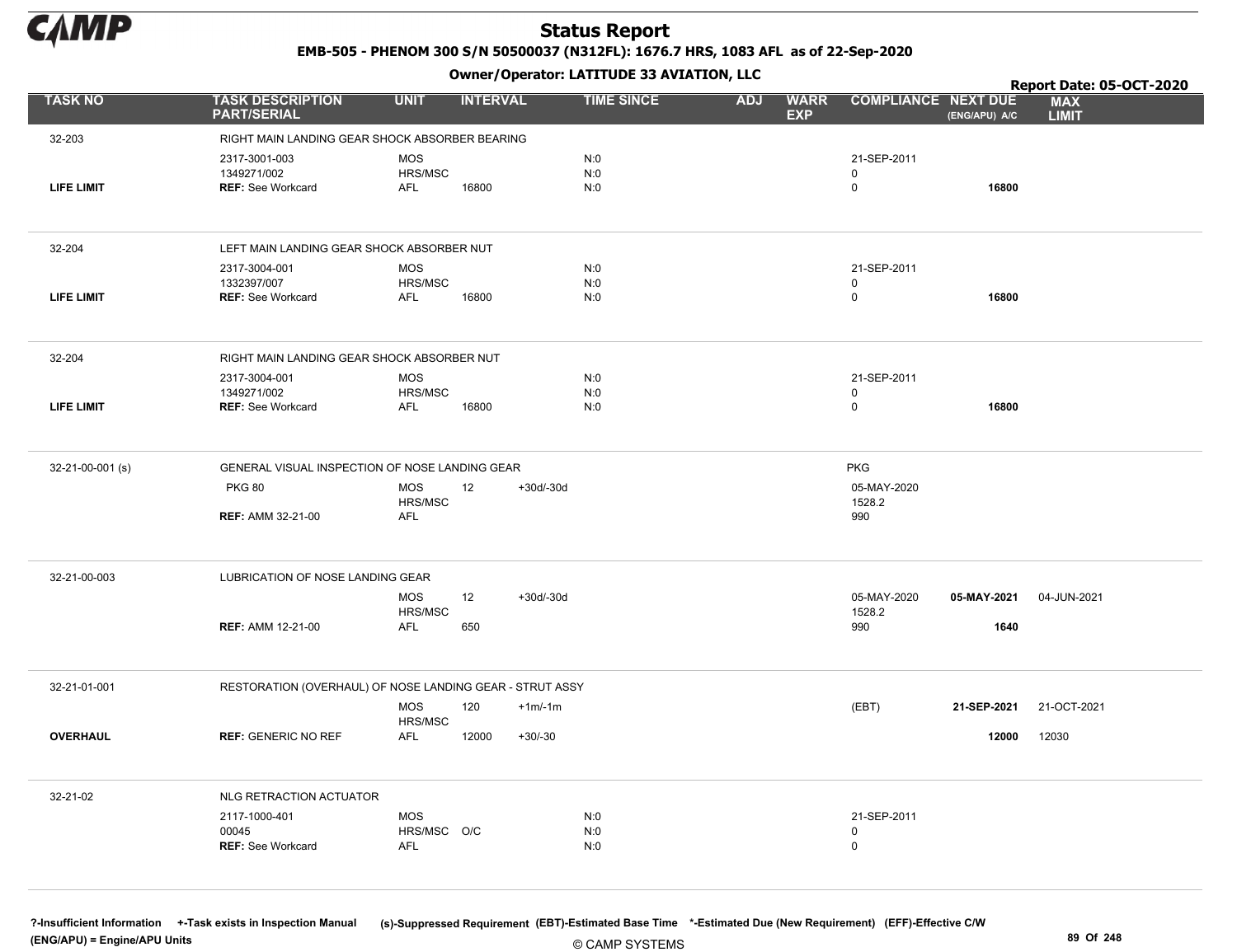

EMB-505 - PHENOM 300 S/N 50500037 (N312FL): 1676.7 HRS, 1083 AFL as of 22-Sep-2020

Owner/Operator: LATITUDE 33 AVIATION, LLC

|                  |                                                               |                       | .               |             |                   |            |                           |                            |               | Report Date: 05-OCT-2020   |
|------------------|---------------------------------------------------------------|-----------------------|-----------------|-------------|-------------------|------------|---------------------------|----------------------------|---------------|----------------------------|
| <b>TASK NO</b>   | <b>TASK DESCRIPTION</b><br><b>PART/SERIAL</b>                 | <b>UNIT</b>           | <b>INTERVAL</b> |             | <b>TIME SINCE</b> | <b>ADJ</b> | <b>WARR</b><br><b>EXP</b> | <b>COMPLIANCE NEXT DUE</b> | (ENG/APU) A/C | <b>MAX</b><br><b>LIMIT</b> |
| 32-21-03         | NLG DOWNLOCK ACTUATOR                                         |                       |                 |             |                   |            |                           |                            |               |                            |
|                  | 2117-2000-401                                                 | <b>MOS</b>            |                 |             | N:0               |            |                           | 21-SEP-2011                |               |                            |
|                  | 00045                                                         | HRS/MSC O/C           |                 |             | N:0               |            |                           | 0                          |               |                            |
|                  | <b>REF: See Workcard</b>                                      | <b>AFL</b>            |                 |             | N:0               |            |                           | $\mathbf 0$                |               |                            |
|                  |                                                               |                       |                 |             |                   |            |                           |                            |               |                            |
| 32-21-04-001     | RESTORATION (OVERHAUL) OF NOSE LANDING GEAR - LOCKING STAY    |                       |                 |             |                   |            |                           |                            |               |                            |
|                  |                                                               | <b>MOS</b><br>HRS/MSC | 120             | $+1m/1m$    |                   |            |                           | (EBT)                      | 21-SEP-2021   | 21-OCT-2021                |
| <b>OVERHAUL</b>  | <b>REF: GENERIC NO REF</b>                                    | AFL                   | 12000           | $+30/-30$   |                   |            |                           |                            | 12000         | 12030                      |
|                  |                                                               |                       |                 |             |                   |            |                           |                            |               |                            |
| 32-21-05-001     | RESTORATION (OVERHAUL) OF NOSE LANDING GEAR - SHOCK ABSORBER  |                       |                 |             |                   |            |                           |                            |               |                            |
|                  |                                                               | <b>MOS</b><br>HRS/MSC | 120             | $+1m/1m$    |                   |            |                           | (EBT)                      | 21-SEP-2021   | 21-OCT-2021                |
| <b>OVERHAUL</b>  | <b>REF: GENERIC NO REF</b>                                    | AFL                   | 12000           | $+30/-30$   |                   |            |                           |                            | 12000         | 12030                      |
|                  |                                                               |                       |                 |             |                   |            |                           |                            |               |                            |
| 32-21-05-004     | SERVICING OF NOSE LANDING GEAR SHOCK ABSORBER                 |                       |                 |             |                   |            |                           |                            |               |                            |
|                  |                                                               | <b>MOS</b>            | 12              | $+30d/-30d$ |                   |            |                           | 05-MAY-2020                | 05-MAY-2021   | 04-JUN-2021                |
|                  | <b>REF: AMM 12-14-03</b>                                      | HRS/MSC<br>AFL        | 650             |             |                   |            |                           | 1528.2<br>990              | 1640          |                            |
|                  |                                                               |                       |                 |             |                   |            |                           |                            |               |                            |
| 32-21-06-005 (s) | VISUAL CHECK OF NOSE LANDING GEAR SHIMMY DAMPER               |                       |                 |             |                   |            |                           | <b>PKG</b>                 |               |                            |
|                  | <b>PKG 80</b>                                                 | <b>MOS</b><br>HRS/MSC | 12              | $+30d/-30d$ |                   |            |                           | 05-MAY-2020<br>1528.2      |               |                            |
|                  | <b>REF: AMM 32-21-06</b>                                      | <b>AFL</b>            |                 |             |                   |            |                           | 990                        |               |                            |
|                  |                                                               |                       |                 |             |                   |            |                           |                            |               |                            |
| 32-21-09-001     | RESTORATION (OVERHAUL) OF NOSE LANDING GEAR - DRAG BRACE ASSY |                       |                 |             |                   |            |                           |                            |               |                            |
|                  |                                                               | <b>MOS</b><br>HRS/MSC | 120             |             |                   |            |                           | (EBT)                      | 21-SEP-2021   |                            |
| <b>OVERHAUL</b>  | <b>REF: GENERIC NO REF</b>                                    | AFL                   | 12000           |             |                   |            |                           |                            | 12000         |                            |
|                  |                                                               |                       |                 |             |                   |            |                           |                            |               |                            |
| 32-23-03         | NLG DOOR - TORQUE TUBE ASSEMBLY                               |                       |                 |             |                   |            |                           |                            |               |                            |
|                  | PN                                                            | <b>MOS</b>            |                 |             | N:0               |            |                           | 21-SEP-2011                |               |                            |
|                  | SN-UNKNOWN<br><b>REF: GENERIC NO REF</b>                      | HRS/MSC O/C<br>AFL    |                 |             | N:0<br>N:0        |            |                           | 0<br>$\mathbf 0$           |               |                            |
|                  |                                                               |                       |                 |             |                   |            |                           |                            |               |                            |
|                  |                                                               |                       |                 |             |                   |            |                           |                            |               |                            |

© CAMP SYSTEMS ?-Insufficient Information +-Task exists in Inspection Manual (s)-Suppressed Requirement (EBT)-Estimated Base Time \*-Estimated Due (New Requirement) (EFF)-Effective C/W (ENG/APU) = Engine/APU Units 90 Of 248 and the control of the control of the control of the control of the control of the control of the control of the control of the control of the control of the control of the control o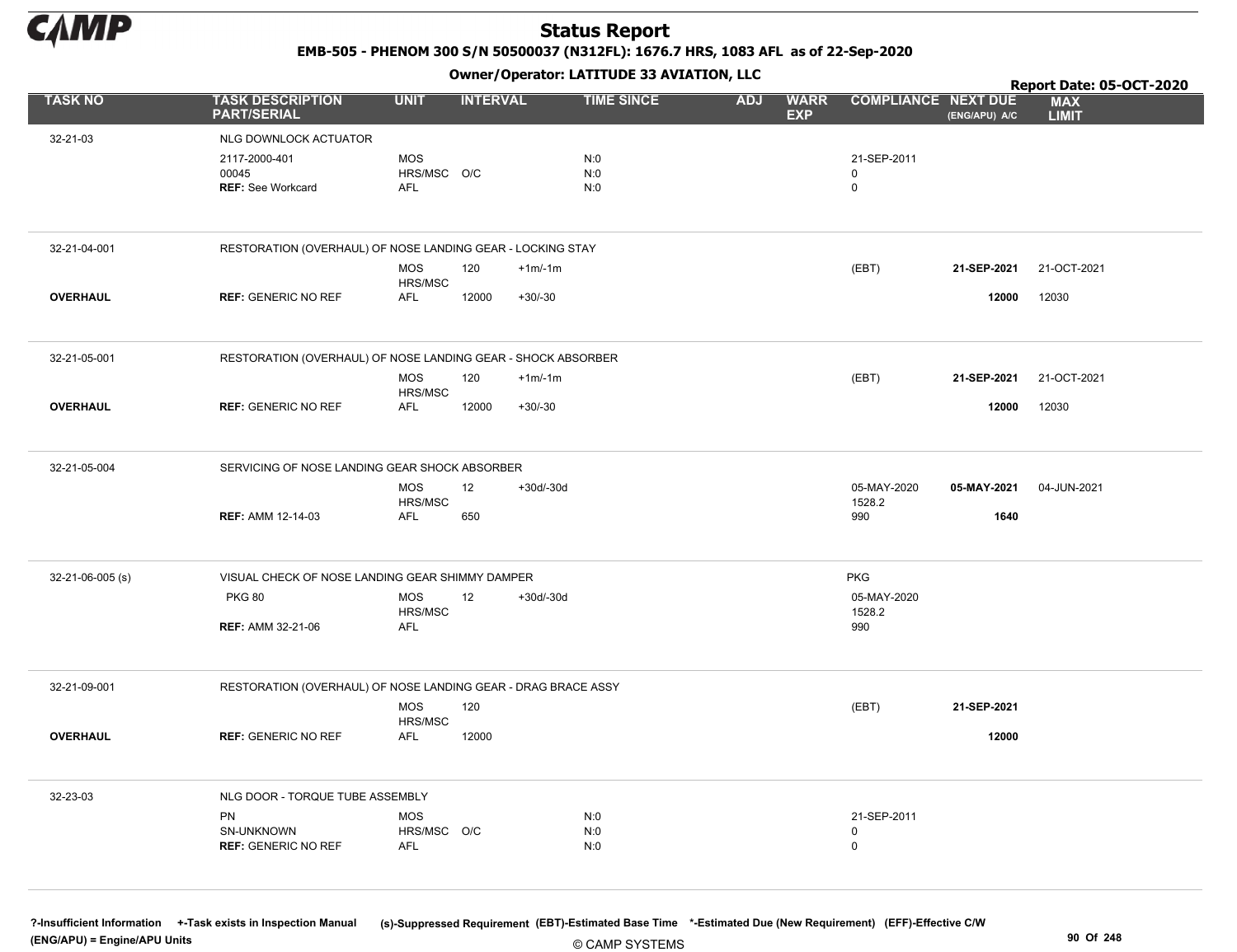

EMB-505 - PHENOM 300 S/N 50500037 (N312FL): 1676.7 HRS, 1083 AFL as of 22-Sep-2020

Owner/Operator: LATITUDE 33 AVIATION, LLC

|                   |                                                                 |                       | .               |                   |                                         |                            | Report Date: 05-OCT-2020                    |
|-------------------|-----------------------------------------------------------------|-----------------------|-----------------|-------------------|-----------------------------------------|----------------------------|---------------------------------------------|
| <b>TASK NO</b>    | <b>TASK DESCRIPTION</b><br><b>PART/SERIAL</b>                   | <b>UNIT</b>           | <b>INTERVAL</b> | <b>TIME SINCE</b> | <b>ADJ</b><br><b>WARR</b><br><b>EXP</b> | <b>COMPLIANCE NEXT DUE</b> | <b>MAX</b><br>(ENG/APU) A/C<br><b>LIMIT</b> |
| 32-300            | LEFT MAIN LANDING GEAR MLG LOCKING ACTUATOR                     |                       |                 |                   |                                         |                            |                                             |
|                   | 2117-3000-601                                                   | <b>MOS</b>            |                 | N:0               |                                         | 12-AUG-2015                |                                             |
|                   | 00090                                                           | HRS/MSC O/C           |                 | N:0               |                                         | 633.3                      |                                             |
|                   | <b>REF: See Workcard</b>                                        | <b>AFL</b>            |                 | N:0               |                                         | 448                        |                                             |
|                   |                                                                 |                       |                 |                   |                                         |                            |                                             |
| 32-300            | RIGHT MAIN LANDING GEAR MLG LOCKING ACTUATOR                    |                       |                 |                   |                                         |                            |                                             |
|                   | 2117-3001-409                                                   | <b>MOS</b>            |                 | N:0               |                                         | 12-AUG-2015                |                                             |
|                   | 00649<br><b>REF: See Workcard</b>                               | HRS/MSC O/C<br>AFL    |                 | N:0<br>N:0        |                                         | 633.3<br>448               |                                             |
|                   |                                                                 |                       |                 |                   |                                         |                            |                                             |
| 32-301            | LEFT MAIN LANDING GEAR LOCKING ACTUATOR CYLINDER                |                       |                 |                   |                                         |                            |                                             |
|                   | 2117-3031-001                                                   | <b>MOS</b>            |                 | N:0               |                                         |                            |                                             |
|                   | 1338799/001                                                     | HRS/MSC               |                 | N:0               |                                         |                            |                                             |
| <b>LIFE LIMIT</b> | <b>REF: See Workcard</b>                                        | AFL                   | 12000           | N:0               |                                         | (EBT)                      | 12000                                       |
|                   |                                                                 |                       |                 |                   |                                         |                            |                                             |
| 32-301            | RIGHT MAIN LANDING GEAR LOCKING ACTUATOR CYLINDER               |                       |                 |                   |                                         |                            |                                             |
|                   | 2117-3030-403                                                   | <b>MOS</b><br>HRS/MSC |                 | N:0<br>N:0        |                                         |                            |                                             |
| <b>LIFE LIMIT</b> | 1365658/001<br><b>REF: See Workcard</b>                         | <b>AFL</b>            | 12000           | N:0               |                                         | (EBT)                      | 12000                                       |
|                   |                                                                 |                       |                 |                   |                                         |                            |                                             |
|                   |                                                                 |                       |                 |                   |                                         |                            |                                             |
| $+ 32-302$        | DISCARD LEFT MAIN LANDING GEAR LOCKING ACTUATOR BEARING PISTON  |                       |                 |                   |                                         |                            |                                             |
|                   | 2117-3001-003                                                   | <b>MOS</b>            |                 |                   |                                         | 21-SEP-2011                |                                             |
|                   | 1562835/012<br><b>REF: See Workcard</b>                         | HRS/MSC N/A<br>AFL    |                 |                   |                                         | 0<br>$\mathbf 0$           |                                             |
|                   |                                                                 |                       |                 |                   |                                         |                            |                                             |
|                   |                                                                 |                       |                 |                   |                                         |                            |                                             |
| $+ 32-302$        | DISCARD RIGHT MAIN LANDING GEAR LOCKING ACTUATOR BEARING PISTON |                       |                 |                   |                                         |                            |                                             |
|                   | 2117-3001-001                                                   | <b>MOS</b>            |                 |                   |                                         | 21-SEP-2011                |                                             |
| <b>LIFE LIMIT</b> | 1341464/001<br><b>REF: See Workcard</b>                         | HRS/MSC<br><b>AFL</b> | 12000           |                   |                                         | 0<br>0                     | 12000                                       |
|                   |                                                                 |                       |                 |                   |                                         |                            |                                             |
| $+ 32 - 303$      | DISCARD LEFT MAIN LANDING GEAR LOCKING ACTUATOR FINGER          |                       |                 |                   |                                         |                            |                                             |
|                   | 2117-3010-001                                                   | <b>MOS</b>            |                 |                   |                                         | 21-SEP-2011                |                                             |
|                   | 1334280/001                                                     | HRS/MSC               |                 |                   |                                         | 0                          |                                             |
| <b>LIFE LIMIT</b> | <b>REF: See Workcard</b>                                        | <b>AFL</b>            | 12000           |                   |                                         | $\mathbf 0$                | 12000                                       |
|                   |                                                                 |                       |                 |                   |                                         |                            |                                             |

© CAMP SYSTEMS ?-Insufficient Information +-Task exists in Inspection Manual (s)-Suppressed Requirement (EBT)-Estimated Base Time \*-Estimated Due (New Requirement) (EFF)-Effective C/W (ENG/APU) = Engine/APU Units 91 Of 248 and the control of the control of the control of the control of the control of the control of the control of the control of the control of the control of the control of the control o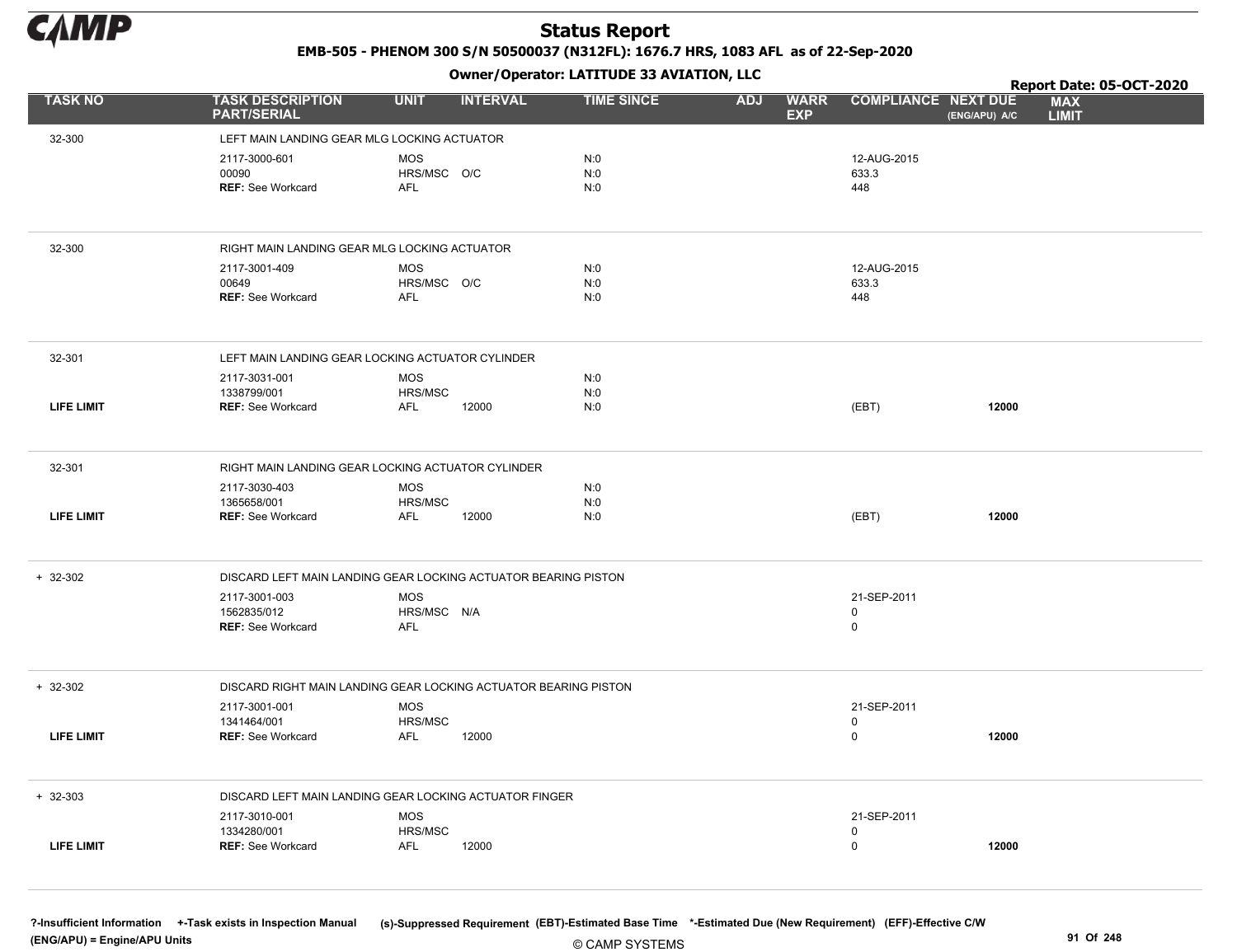

EMB-505 - PHENOM 300 S/N 50500037 (N312FL): 1676.7 HRS, 1083 AFL as of 22-Sep-2020

Owner/Operator: LATITUDE 33 AVIATION, LLC

|                   |                                                          |                                                         | Owner/Operator. EATITODE 33 AVIATION, LLC |                                         | Report Date: 05-OCT-2020                  |               |                            |  |
|-------------------|----------------------------------------------------------|---------------------------------------------------------|-------------------------------------------|-----------------------------------------|-------------------------------------------|---------------|----------------------------|--|
| <b>TASK NO</b>    | <b>TASK DESCRIPTION</b><br><b>PART/SERIAL</b>            | <b>UNIT</b><br><b>INTERVAL</b>                          | <b>TIME SINCE</b>                         | <b>ADJ</b><br><b>WARR</b><br><b>EXP</b> | <b>COMPLIANCE NEXT DUE</b>                | (ENG/APU) A/C | <b>MAX</b><br><b>LIMIT</b> |  |
| $+ 32 - 303$      |                                                          | DISCARD RIGHT MAIN LANDING GEAR LOCKING ACTUATOR FINGER |                                           |                                         |                                           |               |                            |  |
| <b>LIFE LIMIT</b> | 2117-3010-001<br>1334280/004<br><b>REF: See Workcard</b> | <b>MOS</b><br>HRS/MSC<br>12000<br><b>AFL</b>            |                                           |                                         | 21-SEP-2011<br>$\mathbf 0$<br>$\mathsf 0$ | 12000         |                            |  |
| 32-304            | LEFT MAIN LANDING GEAR LOCKING ACTUATOR ROD              |                                                         |                                           |                                         |                                           |               |                            |  |
| <b>LIFE LIMIT</b> | 2117-3008-901<br>64307/0008<br><b>REF: See Workcard</b>  | <b>MOS</b><br>HRS/MSC<br><b>AFL</b><br>12000            | N:0<br>N:0<br>N:0                         |                                         | (EBT)                                     | 12000         |                            |  |
| 32-304            | RIGHT MAIN LANDING GEAR LOCKING ACTUATOR ROD             |                                                         |                                           |                                         |                                           |               |                            |  |
| <b>LIFE LIMIT</b> | 2117-3008-901<br>64307/0009<br><b>REF: See Workcard</b>  | <b>MOS</b><br>HRS/MSC<br>12000<br>AFL                   | N:0<br>N:0<br>N:0                         |                                         | (EBT)                                     | 12000         |                            |  |
| 32-305            |                                                          | LEFT MAIN LANDING GEAR LOCKING ACTUATOR LOCKING PISTON  |                                           |                                         |                                           |               |                            |  |
| <b>LIFE LIMIT</b> | 2117-3009-007<br>1343122/001<br><b>REF: See Workcard</b> | <b>MOS</b><br>HRS/MSC<br>AFL<br>12000                   | N:0<br>N:0<br>N:0                         |                                         | (EBT)                                     | 12000         |                            |  |
| 32-305            |                                                          | RIGHT MAIN LANDING GEAR LOCKING ACTUATOR LOCKING PISTON |                                           |                                         |                                           |               |                            |  |
| <b>LIFE LIMIT</b> | 2117-3009-007<br>1343122/002<br><b>REF: See Workcard</b> | MOS<br>HRS/MSC<br><b>AFL</b><br>12000                   | N:0<br>N:0<br>N:0                         |                                         | (EBT)                                     | 12000         |                            |  |
| $+ 32 - 306$      |                                                          | DISCARD LEFT MAIN LANDING GEAR LOCKING ACTUATOR PIN     |                                           |                                         |                                           |               |                            |  |
| <b>LIFE LIMIT</b> | 2117-3019-001<br>1331853/003<br><b>REF: See Workcard</b> | <b>MOS</b><br>HRS/MSC<br>AFL<br>12000                   |                                           |                                         | 21-SEP-2011<br>$\mathsf 0$<br>$\mathbf 0$ | 12000         |                            |  |
| $+ 32 - 306$      |                                                          | DISCARD RIGHT MAIN LANDING GEAR LOCKING ACTUATOR PIN    |                                           |                                         |                                           |               |                            |  |
| <b>LIFE LIMIT</b> | 2117-3019-001<br>1331853/009<br><b>REF: See Workcard</b> | <b>MOS</b><br>HRS/MSC<br><b>AFL</b><br>12000            |                                           |                                         | 21-SEP-2011<br>$\mathbf 0$<br>$\mathsf 0$ | 12000         |                            |  |

© CAMP SYSTEMS ?-Insufficient Information +-Task exists in Inspection Manual (s)-Suppressed Requirement (EBT)-Estimated Base Time \*-Estimated Due (New Requirement) (EFF)-Effective C/W (ENG/APU) = Engine/APU Units 92 Of 248 and the control of the control of the control of the control of the control of the control of the control of the control of the control of the control of the control of the control o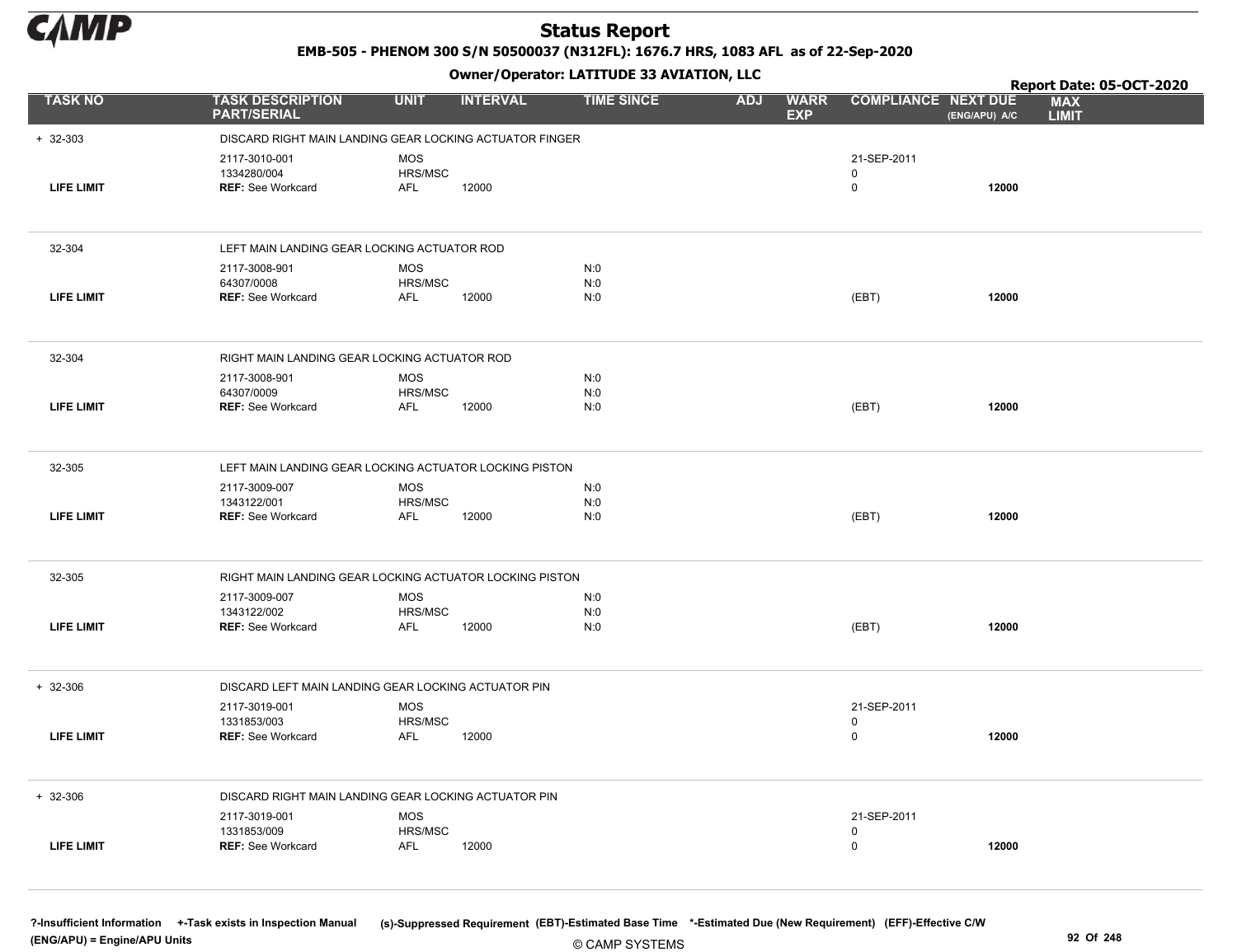

EMB-505 - PHENOM 300 S/N 50500037 (N312FL): 1676.7 HRS, 1083 AFL as of 22-Sep-2020

Owner/Operator: LATITUDE 33 AVIATION, LLC

|                   |                                                          |                                                                 | Owner/Operator. EATITODE 33 AVIATION, LLC |                                         |                                 |               | Report Date: 05-OCT-2020   |  |
|-------------------|----------------------------------------------------------|-----------------------------------------------------------------|-------------------------------------------|-----------------------------------------|---------------------------------|---------------|----------------------------|--|
| <b>TASK NO</b>    | <b>TASK DESCRIPTION</b><br><b>PART/SERIAL</b>            | <b>UNIT</b><br><b>INTERVAL</b>                                  | <b>TIME SINCE</b>                         | <b>ADJ</b><br><b>WARR</b><br><b>EXP</b> | <b>COMPLIANCE NEXT DUE</b>      | (ENG/APU) A/C | <b>MAX</b><br><b>LIMIT</b> |  |
| $+ 32-307$        |                                                          | DISCARD LEFT MAIN LANDING GEAR LOCKING ACTUATOR LOCKING SLEEVE  |                                           |                                         |                                 |               |                            |  |
|                   | 2117-3007-003<br>1551229/001<br><b>REF: See Workcard</b> | <b>MOS</b><br>HRS/MSC N/A<br><b>AFL</b>                         |                                           |                                         | 21-SEP-2011<br>$\mathbf 0$<br>0 |               |                            |  |
| $+ 32-307$        |                                                          | DISCARD RIGHT MAIN LANDING GEAR LOCKING ACTUATOR LOCKING SLEEVE |                                           |                                         |                                 |               |                            |  |
| <b>LIFE LIMIT</b> | 2117-3007-001<br>1344474/005<br><b>REF: See Workcard</b> | <b>MOS</b><br>HRS/MSC<br><b>AFL</b><br>12000                    |                                           |                                         | 21-SEP-2011<br>0<br>0           | 12000         |                            |  |
| 32-308            | LEFT MAIN LANDING GEAR LOCKING ACTUATOR STOP             |                                                                 |                                           |                                         |                                 |               |                            |  |
| <b>LIFE LIMIT</b> | 2117-3011-001<br>1334266/005<br><b>REF: See Workcard</b> | <b>MOS</b><br>HRS/MSC<br>AFL<br>12000                           | N:0<br>N:0<br>N:0                         |                                         | (EBT)                           | 12000         |                            |  |
| 32-308            | RIGHT MAIN LANDING GEAR LOCKING ACTUATOR STOP            |                                                                 |                                           |                                         |                                 |               |                            |  |
| LIFE LIMIT        | 2117-3011-001<br>1334266/002<br><b>REF: See Workcard</b> | <b>MOS</b><br>HRS/MSC<br>12000<br>AFL                           | N:0<br>N:0<br>N:0                         |                                         | (EBT)                           | 12000         |                            |  |
| 32-309            |                                                          | LEFT MAIN LANDING GEAR LOCKING ACTUATOR CAP BEARING             |                                           |                                         |                                 |               |                            |  |
|                   | 2117-3013-001                                            | <b>MOS</b>                                                      | N:0                                       |                                         |                                 |               |                            |  |
| <b>LIFE LIMIT</b> | 1354862/008<br><b>REF: See Workcard</b>                  | HRS/MSC<br>12000<br>AFL                                         | N:0<br>N:0                                |                                         | (EBT)                           | 12000         |                            |  |
| 32-309            |                                                          | RIGHT MAIN LANDING GEAR LOCKING ACTUATOR CAP BEARING            |                                           |                                         |                                 |               |                            |  |
| <b>LIFE LIMIT</b> | 2117-3013-001<br>1354862/007<br><b>REF: See Workcard</b> | <b>MOS</b><br>HRS/MSC<br>AFL<br>12000                           | N:0<br>N:0<br>N:0                         |                                         | (EBT)                           | 12000         |                            |  |
| 32-31-01          | LANDING GEAR CONTROL LEVER                               |                                                                 |                                           |                                         |                                 |               |                            |  |
|                   | 827101-7<br>1040<br><b>REF:</b> See Workcard             | <b>MOS</b><br>HRS/MSC O/C<br><b>AFL</b>                         | N:0<br>N:0<br>N:0                         |                                         | 21-SEP-2011<br>0<br>0           |               |                            |  |

© CAMP SYSTEMS ?-Insufficient Information +-Task exists in Inspection Manual (s)-Suppressed Requirement (EBT)-Estimated Base Time \*-Estimated Due (New Requirement) (EFF)-Effective C/W (ENG/APU) = Engine/APU Units 93 Of 248 and the control of the control of the control of the control of the control of the control of the control of the control of the control of the control of the control of the control o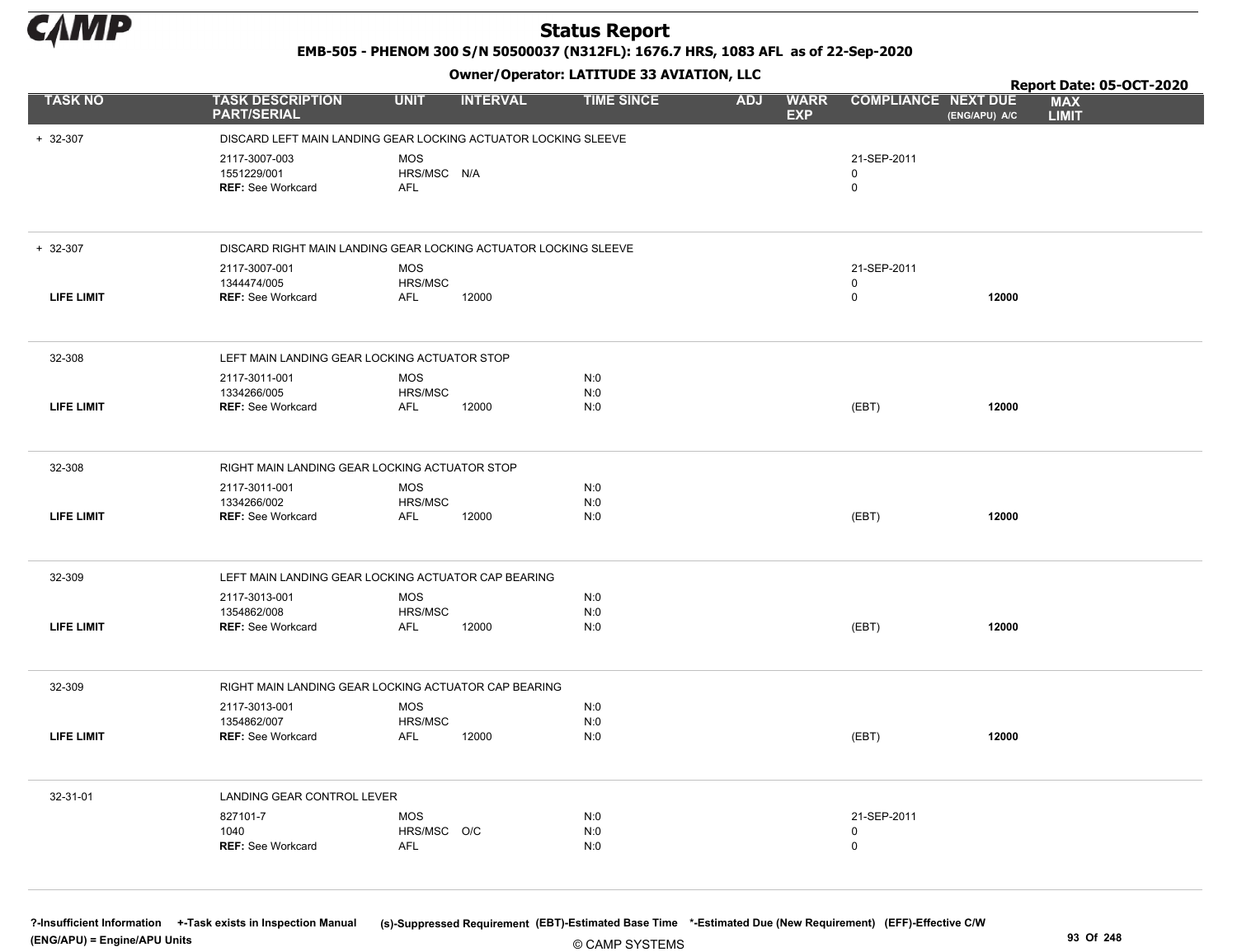

EMB-505 - PHENOM 300 S/N 50500037 (N312FL): 1676.7 HRS, 1083 AFL as of 22-Sep-2020

Owner/Operator: LATITUDE 33 AVIATION, LLC

|                   |                                                    |                           | .               |                   |                                         |                            | Report Date: 05-OCT-2020                    |
|-------------------|----------------------------------------------------|---------------------------|-----------------|-------------------|-----------------------------------------|----------------------------|---------------------------------------------|
| <b>TASK NO</b>    | <b>TASK DESCRIPTION</b><br><b>PART/SERIAL</b>      | <b>UNIT</b>               | <b>INTERVAL</b> | <b>TIME SINCE</b> | <b>WARR</b><br><b>ADJ</b><br><b>EXP</b> | <b>COMPLIANCE NEXT DUE</b> | <b>MAX</b><br>(ENG/APU) A/C<br><b>LIMIT</b> |
| 32-31-04          | CENTER FUSELAGE LANDING GEAR SELECTOR VALVE        |                           |                 |                   |                                         |                            |                                             |
|                   | 7342-1                                             | <b>MOS</b>                |                 | N:0               |                                         | 21-SEP-2011                |                                             |
|                   | 0054T                                              | HRS/MSC O/C               |                 | N:0               |                                         | 0                          |                                             |
|                   | <b>REF: See Workcard</b>                           | <b>AFL</b>                |                 | N:0               |                                         | 0                          |                                             |
|                   |                                                    |                           |                 |                   |                                         |                            |                                             |
| 32-31-05          | LH MLG UPLOCK BOX ASSY                             |                           |                 |                   |                                         |                            |                                             |
|                   | 2617-1000-401                                      | <b>MOS</b>                |                 | N:0               |                                         | 21-SEP-2011                |                                             |
|                   | 00032                                              | HRS/MSC O/C               |                 | N:0               |                                         | 0                          |                                             |
|                   | <b>REF: See Workcard</b>                           | AFL                       |                 | N:0               |                                         | 0                          |                                             |
| 32-31-05          | NLG UPLOCK BOX ASSY                                |                           |                 |                   |                                         |                            |                                             |
|                   | 2617-1000-401                                      | <b>MOS</b>                |                 | N:0               |                                         | 21-SEP-2011                |                                             |
|                   | 00082                                              | HRS/MSC O/C               |                 | N:0               |                                         | 0                          |                                             |
|                   | <b>REF: See Workcard</b>                           | <b>AFL</b>                |                 | N:0               |                                         | 0                          |                                             |
|                   |                                                    |                           |                 |                   |                                         |                            |                                             |
| 32-31-05          | RH MLG UPLOCK BOX ASSY                             |                           |                 |                   |                                         |                            |                                             |
|                   | 2617-1000-402                                      | MOS                       |                 | N:0               |                                         | 21-SEP-2011                |                                             |
|                   | 00037<br><b>REF: See Workcard</b>                  | HRS/MSC O/C<br><b>AFL</b> |                 | N:0<br>N:0        |                                         | 0<br>0                     |                                             |
|                   |                                                    |                           |                 |                   |                                         |                            |                                             |
| 32-310            | LEFT MAIN LANDING GEAR LOCKING ACTUATOR (ROD) NUT  |                           |                 |                   |                                         |                            |                                             |
|                   | PN                                                 | MOS                       |                 | N:0               |                                         | 21-SEP-2011                |                                             |
|                   | SN-UNKNOWN                                         | HRS/MSC                   |                 | N:0               |                                         | 0                          |                                             |
| <b>LIFE LIMIT</b> | <b>REF: See Workcard</b>                           | AFL                       | 12000           | N:0               |                                         | 0                          | 12000                                       |
| 32-310            | RIGHT MAIN LANDING GEAR LOCKING ACTUATOR (ROD) NUT |                           |                 |                   |                                         |                            |                                             |
|                   | 2117-3015-001                                      | <b>MOS</b>                |                 | N:0               |                                         |                            |                                             |
|                   | 1350333/004                                        | HRS/MSC                   |                 | N:0               |                                         |                            |                                             |
| <b>LIFE LIMIT</b> | REF: See Workcard                                  | AFL                       | 12000           | N:0               |                                         | (EBT)                      | 12000                                       |
| 32-311            | LEFT MAIN LANDING GEAR LOCKING ACTUATOR ROD END    |                           |                 |                   |                                         |                            |                                             |
|                   | MTMKS14ALGA2                                       | MOS                       |                 | N:0               |                                         |                            |                                             |
|                   | 00081                                              | HRS/MSC                   |                 | N:0               |                                         |                            |                                             |
| <b>LIFE LIMIT</b> | <b>REF: See Workcard</b>                           | AFL                       | 10500           | N:0               |                                         | (EBT)                      | 10500                                       |
|                   |                                                    |                           |                 |                   |                                         |                            |                                             |

© CAMP SYSTEMS ?-Insufficient Information +-Task exists in Inspection Manual (s)-Suppressed Requirement (EBT)-Estimated Base Time \*-Estimated Due (New Requirement) (EFF)-Effective C/W (ENG/APU) = Engine/APU Units 94 Of 248 and the control of the control of the control of the control of the control of the control of the control of the control of the control of the control of the control of the control o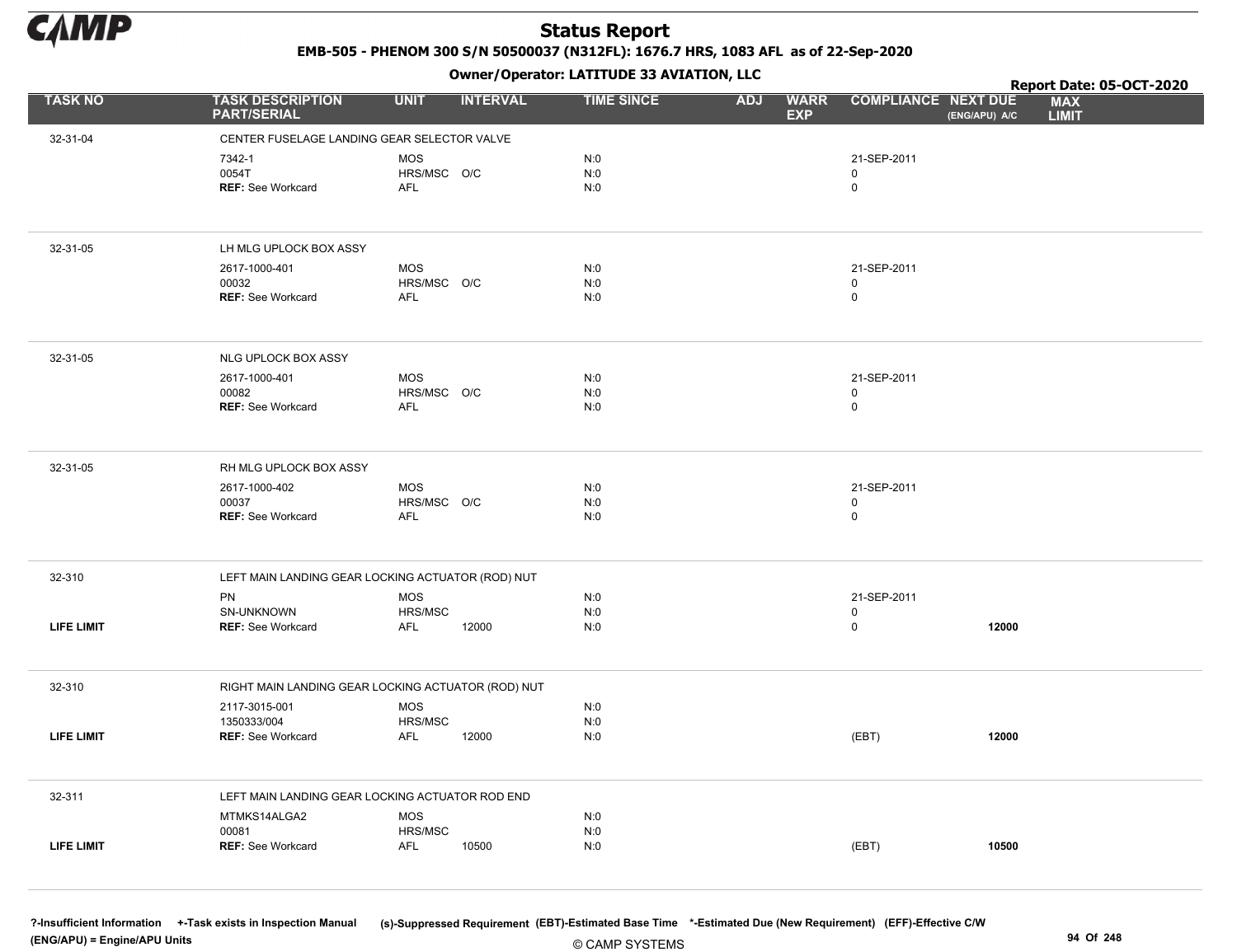

EMB-505 - PHENOM 300 S/N 50500037 (N312FL): 1676.7 HRS, 1083 AFL as of 22-Sep-2020

Owner/Operator: LATITUDE 33 AVIATION, LLC

|                   |                                                         |                       | .               |                   |                                         |                            | Report Date: 05-OCT-2020                    |
|-------------------|---------------------------------------------------------|-----------------------|-----------------|-------------------|-----------------------------------------|----------------------------|---------------------------------------------|
| <b>TASK NO</b>    | <b>TASK DESCRIPTION</b><br><b>PART/SERIAL</b>           | <b>UNIT</b>           | <b>INTERVAL</b> | <b>TIME SINCE</b> | <b>WARR</b><br><b>ADJ</b><br><b>EXP</b> | <b>COMPLIANCE NEXT DUE</b> | <b>MAX</b><br>(ENG/APU) A/C<br><b>LIMIT</b> |
| 32-311            | RIGHT MAIN LANDING GEAR LOCKING ACTUATOR ROD END        |                       |                 |                   |                                         |                            |                                             |
|                   | MTMKS14ALGA2                                            | <b>MOS</b>            |                 | N:0               |                                         |                            |                                             |
|                   | 00089                                                   | HRS/MSC               |                 | N:0               |                                         |                            |                                             |
| <b>LIFE LIMIT</b> | <b>REF: See Workcard</b>                                | AFL                   | 10500           | N:0               |                                         | (EBT)                      | 10500                                       |
|                   |                                                         |                       |                 |                   |                                         |                            |                                             |
| $+ 32 - 312$      | DISCARD LEFT MAIN LANDING GEAR LOCKING ACTUATOR FINGER  |                       |                 |                   |                                         |                            |                                             |
|                   | 2117-3010-001                                           | <b>MOS</b>            |                 |                   |                                         | 21-SEP-2011                |                                             |
|                   | 1334280/001<br><b>REF: See Workcard</b>                 | HRS/MSC N/A<br>AFL    |                 |                   |                                         | 0<br>$\mathsf 0$           |                                             |
|                   |                                                         |                       |                 |                   |                                         |                            |                                             |
| $+ 32 - 312$      | DISCARD RIGHT MAIN LANDING GEAR LOCKING ACTUATOR FINGER |                       |                 |                   |                                         |                            |                                             |
|                   | 2117-3010-001                                           | <b>MOS</b>            |                 |                   |                                         | 21-SEP-2011                |                                             |
|                   | 1334280/004<br><b>REF: See Workcard</b>                 | HRS/MSC N/A<br>AFL    |                 |                   |                                         | $\mathsf 0$<br>$\mathsf 0$ |                                             |
|                   |                                                         |                       |                 |                   |                                         |                            |                                             |
| 32-313            | LEFT MAIN LANDING GEAR LOCKING ACTUATOR (CYLINDER) NUT  |                       |                 |                   |                                         |                            |                                             |
|                   | 2117-3029-001                                           | MOS                   |                 | N:0               |                                         | 12-AUG-2015                |                                             |
|                   | 00262                                                   | HRS/MSC               |                 | N:0               |                                         | 633.3                      |                                             |
| <b>LIFE LIMIT</b> | <b>REF: See Workcard</b>                                | <b>AFL</b>            | 28000           | N:0               |                                         | 448                        | 28448                                       |
|                   |                                                         |                       |                 |                   |                                         |                            |                                             |
| $+ 32 - 313$      | RIGHT MAIN LANDING GEAR LOCKING ACTUATOR (CYLINDER) NUT |                       |                 |                   |                                         |                            |                                             |
|                   | PN                                                      | <b>MOS</b>            |                 | N:0               |                                         | 21-SEP-2011                |                                             |
| <b>LIFE LIMIT</b> | SN-UNKNOWN<br><b>REF: See Workcard</b>                  | HRS/MSC<br><b>AFL</b> | 28000           | N:0<br>N:0        |                                         | $\mathbf 0$<br>$\mathbf 0$ | 28000                                       |
|                   |                                                         |                       |                 |                   |                                         |                            |                                             |
| $+ 32 - 314$      | DISCARD LEFT MAIN LANDING GEAR LOCKING ACTUATOR PIN     |                       |                 |                   |                                         |                            |                                             |
|                   | 2117-3019-001                                           | MOS                   |                 |                   |                                         | 21-SEP-2011                |                                             |
|                   | 1331853/003                                             | HRS/MSC N/A           |                 |                   |                                         | $\mathsf 0$                |                                             |
|                   | <b>REF: See Workcard</b>                                | AFL                   |                 |                   |                                         | $\mathsf 0$                |                                             |
| $+ 32 - 314$      | DISCARD RIGHT MAIN LANDING GEAR LOCKING ACTUATOR PIN    |                       |                 |                   |                                         |                            |                                             |
|                   | 2117-3019-001                                           | <b>MOS</b>            |                 |                   |                                         | 21-SEP-2011                |                                             |
|                   | 1331853/009                                             | HRS/MSC N/A           |                 |                   |                                         | $\mathbf 0$                |                                             |
|                   | <b>REF: See Workcard</b>                                | AFL                   |                 |                   |                                         | $\mathsf 0$                |                                             |
|                   |                                                         |                       |                 |                   |                                         |                            |                                             |
|                   |                                                         |                       |                 |                   |                                         |                            |                                             |

© CAMP SYSTEMS ?-Insufficient Information +-Task exists in Inspection Manual (s)-Suppressed Requirement (EBT)-Estimated Base Time \*-Estimated Due (New Requirement) (EFF)-Effective C/W (ENG/APU) = Engine/APU Units 95 Of 248 and the control of the control of the control of the control of the control of the control of the control of the control of the control of the control of the control of the control o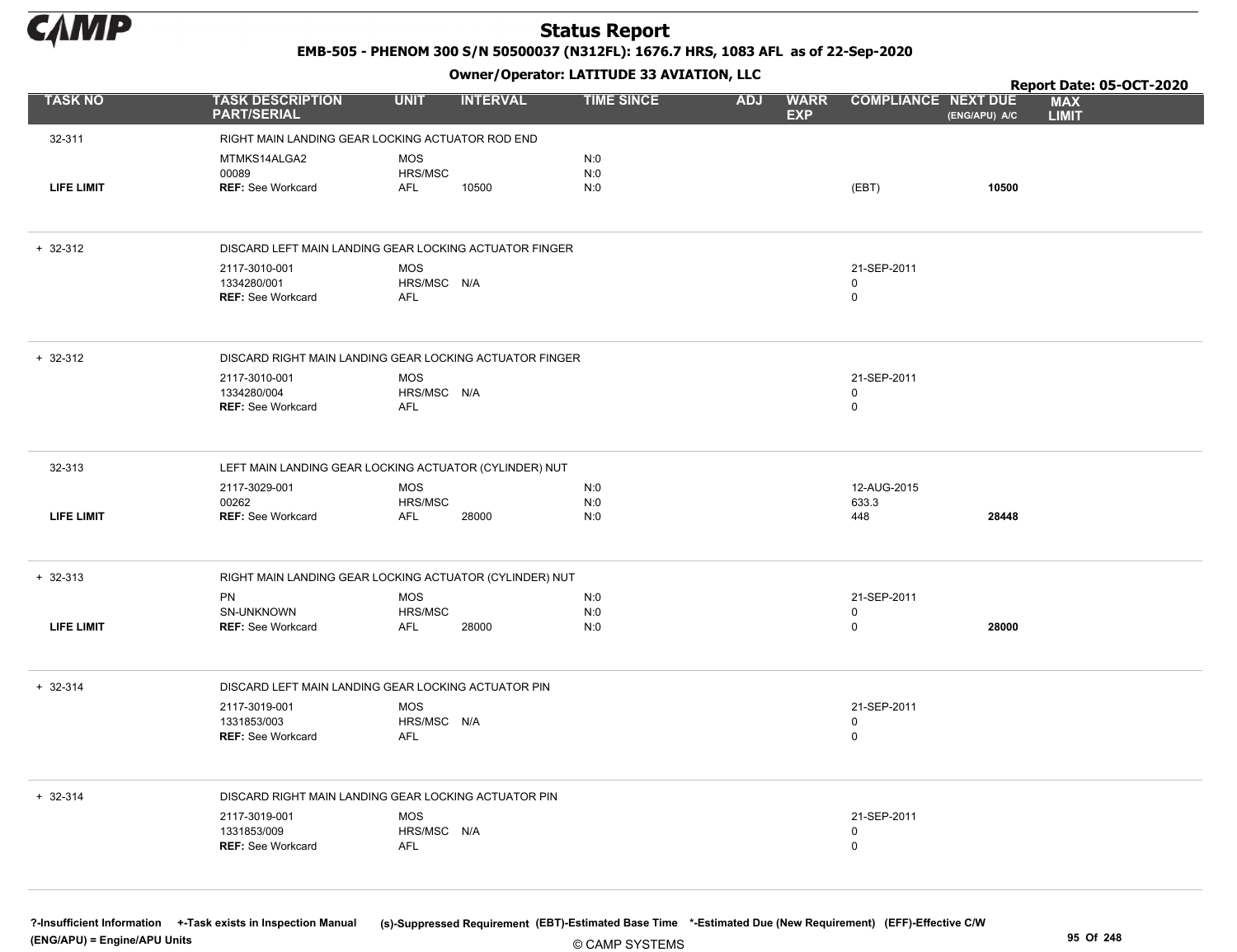

EMB-505 - PHENOM 300 S/N 50500037 (N312FL): 1676.7 HRS, 1083 AFL as of 22-Sep-2020

Owner/Operator: LATITUDE 33 AVIATION, LLC

|                      |                                                                  |                            | .               |                   |            |                           |                            |               | Report Date: 05-OCT-2020   |
|----------------------|------------------------------------------------------------------|----------------------------|-----------------|-------------------|------------|---------------------------|----------------------------|---------------|----------------------------|
| <b>TASK NO</b>       | <b>TASK DESCRIPTION</b><br><b>PART/SERIAL</b>                    | <b>UNIT</b>                | <b>INTERVAL</b> | <b>TIME SINCE</b> | <b>ADJ</b> | <b>WARR</b><br><b>EXP</b> | <b>COMPLIANCE NEXT DUE</b> | (ENG/APU) A/C | <b>MAX</b><br><b>LIMIT</b> |
| $+ 32 - 315$         | DISCARD LEFT MAIN LANDING GEAR LOCKING ACTUATOR LOCKING SLEEVE   |                            |                 |                   |            |                           |                            |               |                            |
|                      | 2117-3007-003                                                    | <b>MOS</b>                 |                 |                   |            |                           | 12-AUG-2015                |               |                            |
| <b>LIFE LIMIT</b>    | 1551229/001<br><b>REF: See Workcard</b>                          | HRS/MSC<br>AFL             | 12000           |                   |            |                           | 633.3<br>448               | 12448         |                            |
|                      |                                                                  |                            |                 |                   |            |                           |                            |               |                            |
| $+ 32 - 315$         | DISCARD RIGHT MAIN LANDING GEAR LOCKING ACTUATOR LOCKING SLEEVE  |                            |                 |                   |            |                           |                            |               |                            |
|                      | 2117-3007-001                                                    | <b>MOS</b>                 |                 |                   |            |                           | 21-SEP-2011                |               |                            |
|                      | 1344474/005<br><b>REF: See Workcard</b>                          | HRS/MSC N/A<br><b>AFL</b>  |                 |                   |            |                           | 0<br>0                     |               |                            |
|                      |                                                                  |                            |                 |                   |            |                           |                            |               |                            |
| $+ 32 - 316$         | DISCARD LEFT MAIN LANDING GEAR LOCKING ACTUATOR BEARING PISTON   |                            |                 |                   |            |                           |                            |               |                            |
|                      | 2117-3001-003                                                    | <b>MOS</b>                 |                 |                   |            |                           | 12-AUG-2015                |               |                            |
| <b>LIFE LIMIT</b>    | 1562835/012<br><b>REF: See Workcard</b>                          | HRS/MSC<br><b>AFL</b>      | 12000           |                   |            |                           | 633.3<br>448               | 12448         |                            |
|                      |                                                                  |                            |                 |                   |            |                           |                            |               |                            |
| $+ 32 - 316$         | DISCARD RIGHT MAIN LANDING GEAR LOCKING ACTUATOR BEARING PISTON  |                            |                 |                   |            |                           |                            |               |                            |
|                      | 2117-3001-001                                                    | <b>MOS</b>                 |                 |                   |            |                           | 21-SEP-2011                |               |                            |
|                      | 1341464/001<br><b>REF: See Workcard</b>                          | HRS/MSC N/A<br><b>AFL</b>  |                 |                   |            |                           | 0<br>0                     |               |                            |
|                      |                                                                  |                            |                 |                   |            |                           |                            |               |                            |
| 32-35-00-001         | FUNCTIONAL CHECK OF LANDING GEAR EMERGENCY EXTENSION SYSTEM      |                            |                 |                   |            |                           |                            |               |                            |
|                      |                                                                  | <b>MOS</b>                 | 24              | $+30d/-30d$       | $-29$      |                           | 27-JUN-2019                | 29-MAY-2021   | 28-JUN-2021                |
| <b>AIRWORTHINESS</b> | <b>REF: AMM 32-35-00</b>                                         | HRS/MSC 1200<br><b>AFL</b> |                 | $+30/-30$         |            |                           | 1275.4<br>845              | 2475.4        | 2505.4                     |
|                      |                                                                  |                            |                 |                   |            |                           |                            |               |                            |
| 32-35-00-002         | GENERAL VISUAL INSPECTION OF EMERGENCY EXTENSION SYSTEM LINKAGES |                            |                 |                   |            |                           |                            |               |                            |
|                      |                                                                  | <b>MOS</b>                 | 24              | $+30d/-30d$       | $-29$      |                           | 27-JUN-2019                | 29-MAY-2021   | 28-JUN-2021                |
| <b>AIRWORTHINESS</b> | <b>REF: AMM 32-35-00</b>                                         | HRS/MSC 1200<br><b>AFL</b> |                 | $+30/-30$         |            |                           | 1275.4<br>845              | 2475.4        | 2505.4                     |
|                      |                                                                  |                            |                 |                   |            |                           |                            |               |                            |
| 32-35-02             | CENTER FUSELAGE FREE FALL VALVE                                  |                            |                 |                   |            |                           |                            |               |                            |
|                      | 7343-2                                                           | <b>MOS</b>                 |                 | N:0               |            |                           | 21-SEP-2011                |               |                            |
|                      | 0051T<br><b>REF: See Workcard</b>                                | HRS/MSC O/C<br><b>AFL</b>  |                 | N:0<br>N:0        |            |                           | 0<br>$\mathbf 0$           |               |                            |
|                      |                                                                  |                            |                 |                   |            |                           |                            |               |                            |
|                      |                                                                  |                            |                 |                   |            |                           |                            |               |                            |

© CAMP SYSTEMS ?-Insufficient Information +-Task exists in Inspection Manual (s)-Suppressed Requirement (EBT)-Estimated Base Time \*-Estimated Due (New Requirement) (EFF)-Effective C/W (ENG/APU) = Engine/APU Units 96 Of 248 and the control of the control of the control of the control of the control of the control of the control of the control of the control of the control of the control of the control o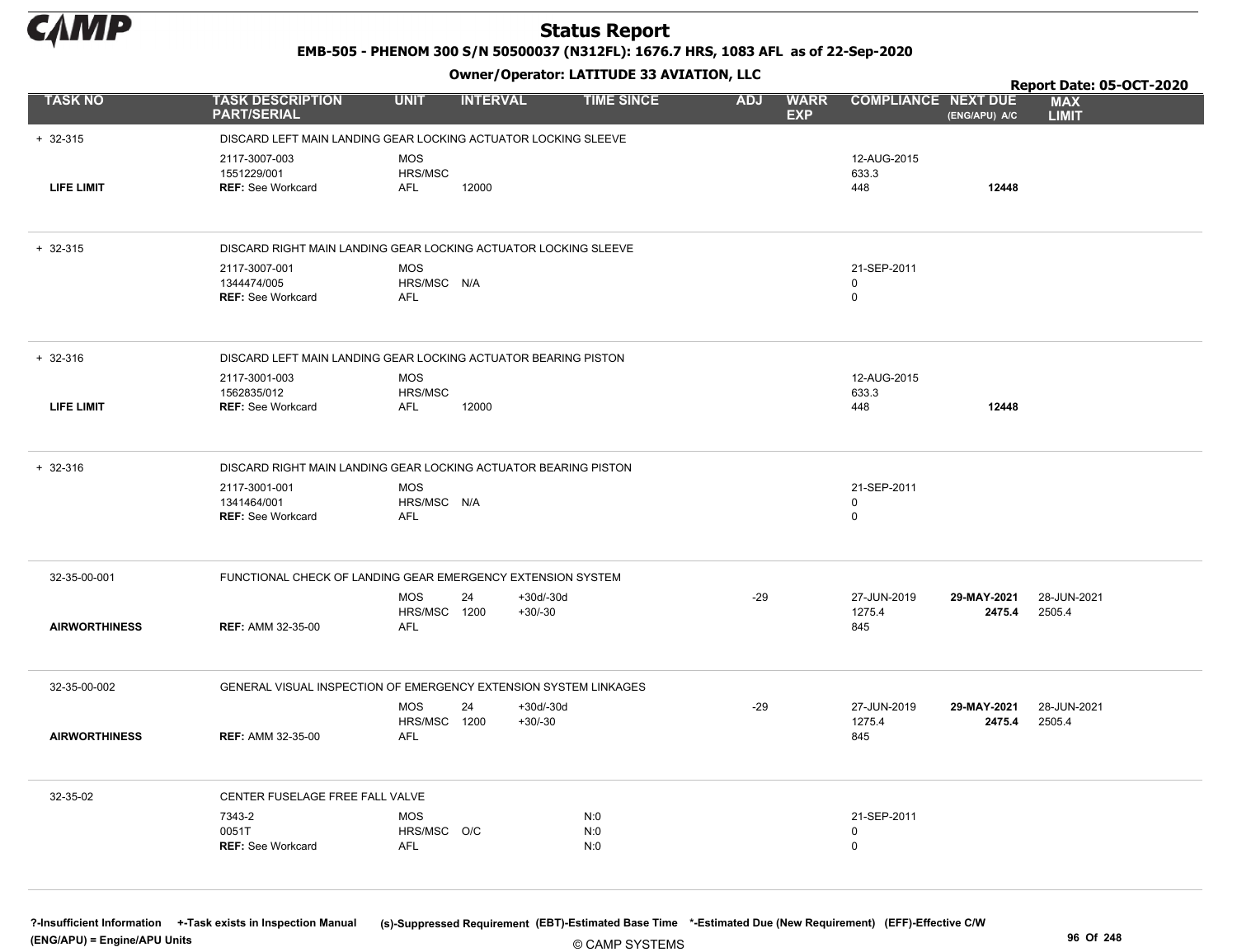

EMB-505 - PHENOM 300 S/N 50500037 (N312FL): 1676.7 HRS, 1083 AFL as of 22-Sep-2020

Owner/Operator: LATITUDE 33 AVIATION, LLC

|                   |                                                |                                                  | Owner / Operator: EATITODE 33 AVIATION, LLC |                                         |                            |               | Report Date: 05-OCT-2020   |
|-------------------|------------------------------------------------|--------------------------------------------------|---------------------------------------------|-----------------------------------------|----------------------------|---------------|----------------------------|
| <b>TASK NO</b>    | <b>TASK DESCRIPTION</b><br><b>PART/SERIAL</b>  | <b>UNIT</b><br><b>INTERVAL</b>                   | <b>TIME SINCE</b>                           | <b>ADJ</b><br><b>WARR</b><br><b>EXP</b> | <b>COMPLIANCE NEXT DUE</b> | (ENG/APU) A/C | <b>MAX</b><br><b>LIMIT</b> |
| 32-400            | NOSE LANDING GEAR SHOCK STRUT                  |                                                  |                                             |                                         |                            |               |                            |
|                   | 2317-5100-403                                  | <b>MOS</b>                                       | N:0                                         |                                         | 21-SEP-2011                |               |                            |
|                   | 00044                                          | HRS/MSC O/C                                      | N:0                                         |                                         | $\mathbf 0$                |               |                            |
|                   | <b>REF: See Workcard</b>                       | <b>AFL</b>                                       | N:0                                         |                                         | 0                          |               |                            |
| 32-401            | NOSE LANDING GEAR SHOCK STRUT AXLE BOLT        |                                                  |                                             |                                         |                            |               |                            |
|                   | 2310-1144-005                                  | <b>MOS</b>                                       | N:0                                         |                                         | 21-SEP-2011                |               |                            |
| <b>LIFE LIMIT</b> | 1343504/008<br><b>REF: See Workcard</b>        | HRS/MSC<br>11200<br>AFL                          | N:0<br>N:0                                  |                                         | 0<br>$\mathbf 0$           | 11200         |                            |
|                   |                                                |                                                  |                                             |                                         |                            |               |                            |
| 32-402            |                                                | NOSE LANDING GEAR SHOCK STRUT SHIMMY DAMPER BOLT |                                             |                                         |                            |               |                            |
|                   | 2310-1173-001                                  | <b>MOS</b>                                       | N:0                                         |                                         | 21-SEP-2011                |               |                            |
| <b>LIFE LIMIT</b> | 1337006/003<br><b>REF: See Workcard</b>        | HRS/MSC<br><b>AFL</b><br>11200                   | N:0<br>N:0                                  |                                         | $\mathbf 0$<br>0           | 11200         |                            |
|                   |                                                |                                                  |                                             |                                         |                            |               |                            |
| 32-403            | LEFT NOSE LANDING GEAR SHOCK STRUT PINTLE PIN  |                                                  |                                             |                                         |                            |               |                            |
|                   | 2317-5105-001                                  | <b>MOS</b>                                       | N:0                                         |                                         | 21-SEP-2011                |               |                            |
| <b>LIFE LIMIT</b> | 1338505/005<br><b>REF: See Workcard</b>        | HRS/MSC<br>11200<br>AFL                          | N:0<br>N:0                                  |                                         | 0<br>$\mathbf 0$           | 11200         |                            |
|                   |                                                |                                                  |                                             |                                         |                            |               |                            |
| 32-403            | RIGHT NOSE LANDING GEAR SHOCK STRUT PINTLE PIN |                                                  |                                             |                                         |                            |               |                            |
|                   | 2317-5105-001                                  | <b>MOS</b>                                       | N:0                                         |                                         | 21-SEP-2011                |               |                            |
| <b>LIFE LIMIT</b> | 1338505/009<br><b>REF: See Workcard</b>        | HRS/MSC<br><b>AFL</b><br>11200                   | N:0<br>N:0                                  |                                         | 0<br>$\mathbf 0$           | 11200         |                            |
|                   |                                                |                                                  |                                             |                                         |                            |               |                            |
| 32-404            | NOSE LANDING GEAR SHOCK STRUT MAIN FITTING     |                                                  |                                             |                                         |                            |               |                            |
|                   | 2317-5301-503                                  | <b>MOS</b>                                       | N:0                                         |                                         | 21-SEP-2011                |               |                            |
| <b>LIFE LIMIT</b> | 1338801/001<br><b>REF: See Workcard</b>        | HRS/MSC<br>11200<br><b>AFL</b>                   | N:0<br>N:0                                  |                                         | 0<br>0                     | 11200         |                            |
|                   |                                                |                                                  |                                             |                                         |                            |               |                            |
| 32-405            | NOSE LANDING GEAR SHOCK STRUT SHIMMY DAMPER    |                                                  |                                             |                                         |                            |               |                            |
|                   | 2117-4000-403                                  | <b>MOS</b>                                       | N:0                                         |                                         | 21-SEP-2011                |               |                            |
|                   | 00046                                          | HRS/MSC                                          | N:0                                         |                                         | 0                          |               |                            |
| <b>LIFE LIMIT</b> | <b>REF: See Workcard</b>                       | <b>AFL</b><br>11200                              | N:0                                         |                                         | 0                          | 11200         |                            |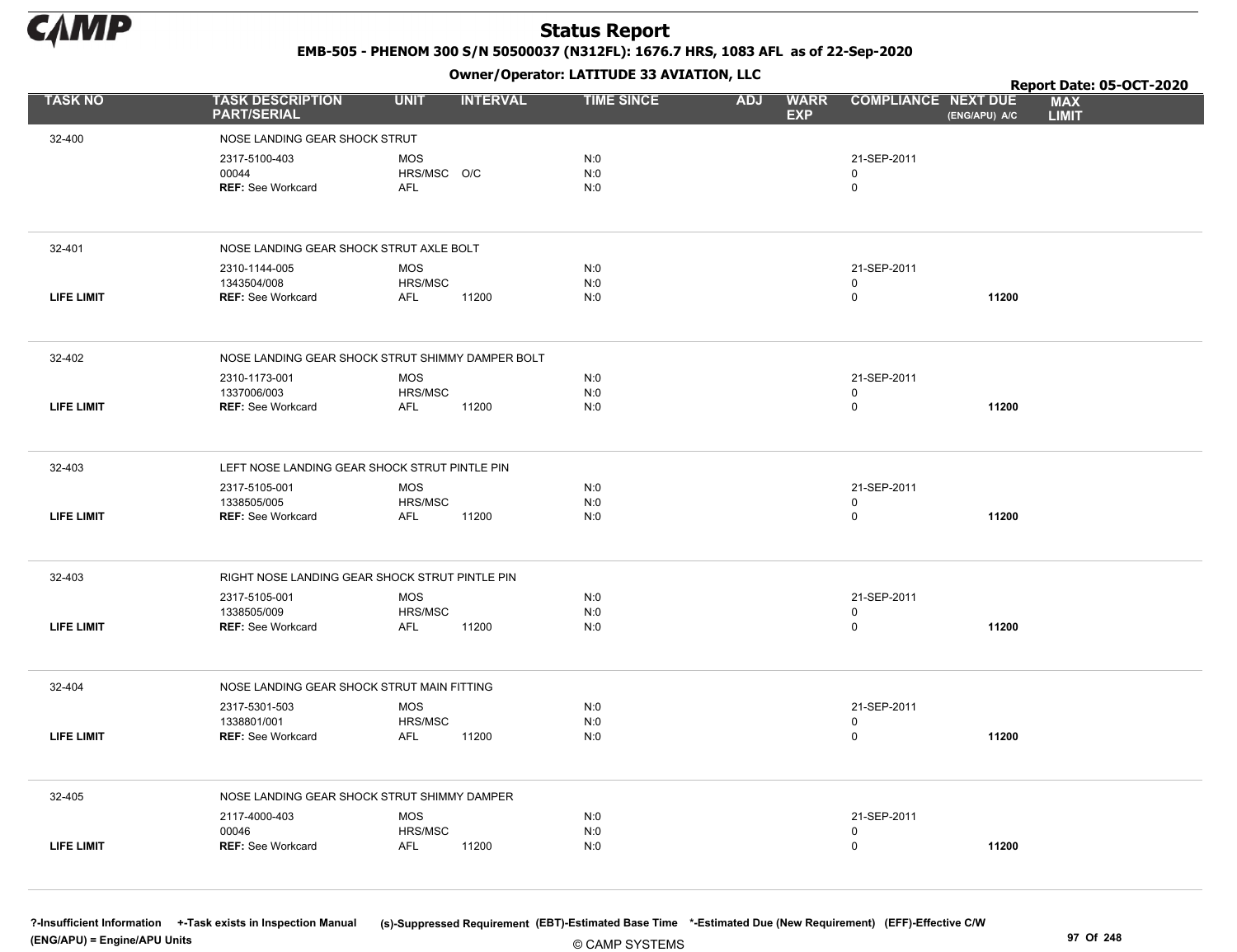

EMB-505 - PHENOM 300 S/N 50500037 (N312FL): 1676.7 HRS, 1083 AFL as of 22-Sep-2020

Owner/Operator: LATITUDE 33 AVIATION, LLC

|                   |                                                | .                                               |                   |                                         |                             | Report Date: 05-OCT-2020                    |
|-------------------|------------------------------------------------|-------------------------------------------------|-------------------|-----------------------------------------|-----------------------------|---------------------------------------------|
| <b>TASK NO</b>    | <b>TASK DESCRIPTION</b><br><b>PART/SERIAL</b>  | <b>UNIT</b><br><b>INTERVAL</b>                  | <b>TIME SINCE</b> | <b>ADJ</b><br><b>WARR</b><br><b>EXP</b> | <b>COMPLIANCE NEXT DUE</b>  | <b>MAX</b><br>(ENG/APU) A/C<br><b>LIMIT</b> |
| 32-406            | NOSE LANDING GEAR SHOCK STRUT WHEEL AXLE       |                                                 |                   |                                         |                             |                                             |
|                   | 2317-5101-001                                  | <b>MOS</b>                                      | N:0               |                                         | 22-APR-2014                 |                                             |
|                   | 1216129/012                                    | HRS/MSC                                         | N:0               |                                         | 397.5                       |                                             |
| <b>LIFE LIMIT</b> | <b>REF: See Workcard</b>                       | <b>AFL</b><br>11200                             | N:0               |                                         | 265                         | 11465                                       |
|                   |                                                |                                                 |                   |                                         |                             |                                             |
| 32-407            |                                                | LOWER NOSE LANDING GEAR SHOCK STRUT TORQUE LINK |                   |                                         |                             |                                             |
|                   | 2317-5201-001                                  | <b>MOS</b>                                      | N:0               |                                         | 21-SEP-2011                 |                                             |
| LIFE LIMIT        | 1338506/009<br><b>REF: See Workcard</b>        | HRS/MSC<br>11200<br><b>AFL</b>                  | N:0<br>N:0        |                                         | $\mathsf{O}$<br>$\mathbf 0$ | 11200                                       |
|                   |                                                |                                                 |                   |                                         |                             |                                             |
| 32-407            |                                                | UPPER NOSE LANDING GEAR SHOCK STRUT TORQUE LINK |                   |                                         |                             |                                             |
|                   | 2317-5201-001                                  | MOS                                             | N:0               |                                         | 21-SEP-2011                 |                                             |
|                   | 1338506/004                                    | HRS/MSC                                         | N:0               |                                         | 0                           |                                             |
| <b>LIFE LIMIT</b> | <b>REF: See Workcard</b>                       | <b>AFL</b><br>11200                             | N:0               |                                         | $\mathsf 0$                 | 11200                                       |
|                   |                                                |                                                 |                   |                                         |                             |                                             |
| 32-408            | NOSE LANDING GEAR SHOCK STRUT DRAG BRACE PIN   |                                                 |                   |                                         |                             |                                             |
|                   | 2317-6003-001<br>1339757/003                   | <b>MOS</b><br>HRS/MSC                           | N:0<br>N:0        |                                         | 21-SEP-2011<br>$\pmb{0}$    |                                             |
| <b>LIFE LIMIT</b> | <b>REF: See Workcard</b>                       | AFL<br>11200                                    | N:0               |                                         | 0                           | 11200                                       |
|                   |                                                |                                                 |                   |                                         |                             |                                             |
| 32-409            | NOSE LANDING GEAR SHOCK STRUT TORQUE LINK AXLE |                                                 |                   |                                         |                             |                                             |
|                   | 2310-1165-001                                  | <b>MOS</b>                                      | N:0               |                                         | 21-SEP-2011                 |                                             |
|                   | 1340423/006                                    | HRS/MSC                                         | N:0               |                                         | 0                           |                                             |
| <b>LIFE LIMIT</b> | <b>REF: See Workcard</b>                       | AFL<br>11200                                    | N:0               |                                         | 0                           | 11200                                       |
|                   |                                                |                                                 |                   |                                         |                             |                                             |
| 32-41-00          | <b>BRAKE CONTROL UNIT</b>                      |                                                 |                   |                                         |                             |                                             |
|                   | DAP00100-11                                    | MOS                                             |                   |                                         | 27-JUN-2019                 |                                             |
|                   | 173120034<br><b>REF: See Workcard</b>          | HRS/MSC O/C<br><b>AFL</b>                       |                   |                                         | 1275.4<br>845               |                                             |
|                   |                                                |                                                 |                   |                                         |                             |                                             |
| 32-41-00-001 (s)  | FUNCTIONAL CHECK OF MAIN BRAKE SYSTEM          |                                                 |                   |                                         | <b>PKG</b>                  |                                             |
|                   | <b>PKG 50</b>                                  | <b>MOS</b>                                      |                   |                                         | 29-MAY-2015                 |                                             |
|                   |                                                | HRS/MSC 5600<br>$+30/-30$                       |                   |                                         | 633.3                       |                                             |
|                   | <b>REF: AMM 32-41-00</b>                       | AFL                                             |                   |                                         | 448                         |                                             |
|                   |                                                |                                                 |                   |                                         |                             |                                             |

© CAMP SYSTEMS ?-Insufficient Information +-Task exists in Inspection Manual (s)-Suppressed Requirement (EBT)-Estimated Base Time \*-Estimated Due (New Requirement) (EFF)-Effective C/W (ENG/APU) = Engine/APU Units 98 Of 248 Property and the control of the control of the control of the control of the control of the control of the control of the control of the control of the control of the control of the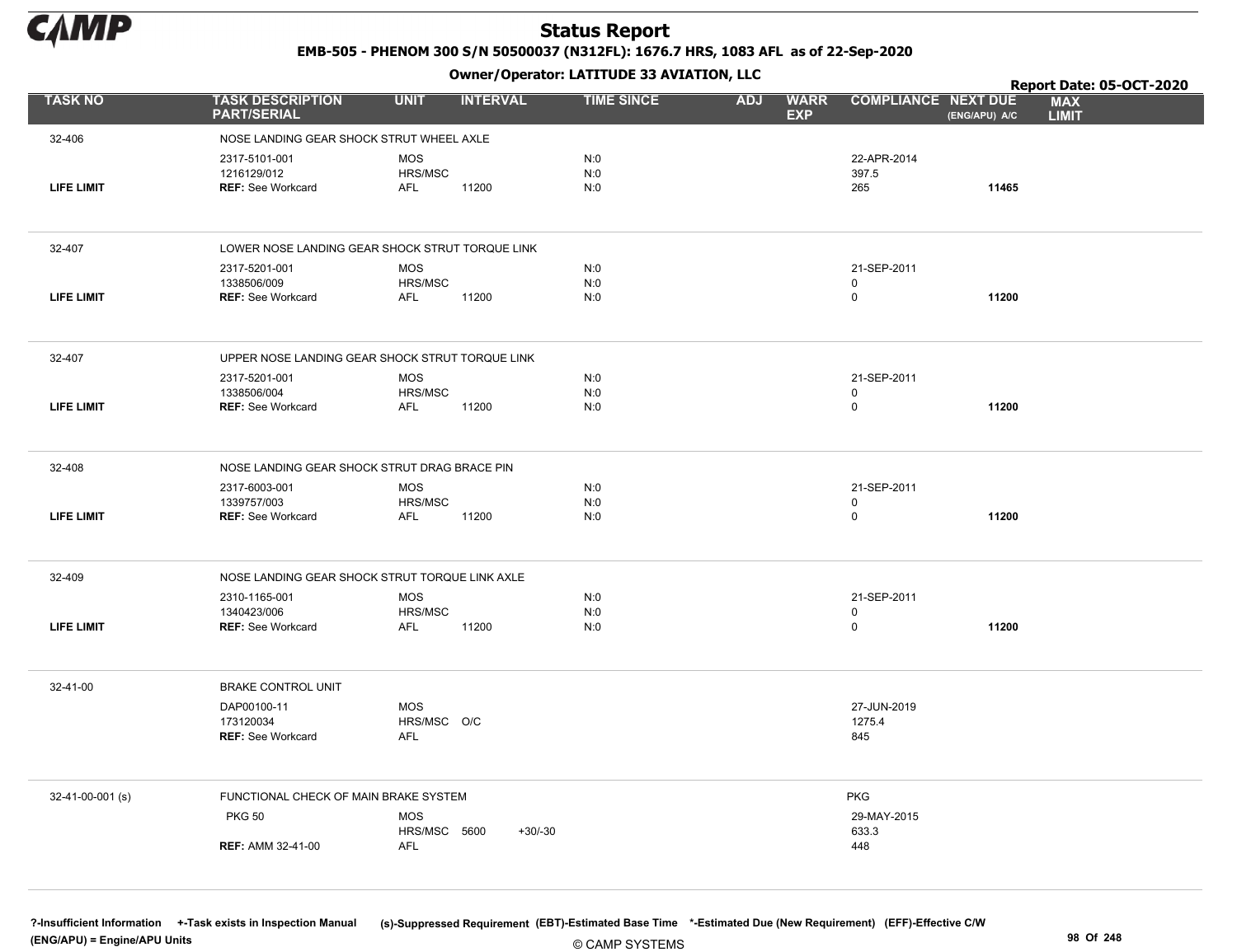

EMB-505 - PHENOM 300 S/N 50500037 (N312FL): 1676.7 HRS, 1083 AFL as of 22-Sep-2020

Owner/Operator: LATITUDE 33 AVIATION, LLC

|                  |                                                 |                                          |                 | Owner / Operator: EATITODE 33 AVIATION, LLC |                                         |                                             | Report Date: 05-OCT-2020   |
|------------------|-------------------------------------------------|------------------------------------------|-----------------|---------------------------------------------|-----------------------------------------|---------------------------------------------|----------------------------|
| <b>TASK NO</b>   | <b>TASK DESCRIPTION</b><br><b>PART/SERIAL</b>   | <b>UNIT</b>                              | <b>INTERVAL</b> | <b>TIME SINCE</b>                           | <b>ADJ</b><br><b>WARR</b><br><b>EXP</b> | <b>COMPLIANCE NEXT DUE</b><br>(ENG/APU) A/C | <b>MAX</b><br><b>LIMIT</b> |
| 32-41-01         | BRAKE CONTROL UNIT TRAY                         |                                          |                 |                                             |                                         |                                             |                            |
|                  | DAP00134-01<br>0053<br><b>REF: See Workcard</b> | <b>MOS</b><br>HRS/MSC O/C<br><b>AFL</b>  |                 | N:0<br>N:0<br>N:0                           |                                         | 21-SEP-2011<br>0<br>$\mathbf 0$             |                            |
|                  |                                                 |                                          |                 |                                             |                                         |                                             |                            |
| 32-41-02         | LH BRAKE PEDAL TRANSDUCER                       |                                          |                 |                                             |                                         |                                             |                            |
|                  | Q3008<br>859939<br>REF: See Workcard            | <b>MOS</b><br>HRS/MSC O/C<br><b>AFL</b>  |                 | N:0<br>N:0<br>N:0                           |                                         | 21-SEP-2011<br>0<br>0                       |                            |
| 32-41-02         | RH BRAKE PEDAL TRANSDUCER                       |                                          |                 |                                             |                                         |                                             |                            |
|                  | Q3008<br>859949<br><b>REF: See Workcard</b>     | <b>MOS</b><br>HRS/MSC O/C<br>AFL         |                 | N:0<br>N:0<br>N:0                           |                                         | 21-SEP-2011<br>$\mathsf 0$<br>$\mathsf{O}$  |                            |
| 32-41-02-001 (s) | OPERATIONAL CHECK LH BRAKE PEDAL TRANSDUCER     |                                          |                 |                                             |                                         | <b>PKG</b>                                  |                            |
|                  | <b>PKG 60</b><br><b>REF: AMM 32-41-02</b>       | <b>MOS</b><br>HRS/MSC 6400<br><b>AFL</b> | $+30/-30$       |                                             |                                         | 21-SEP-2011<br>0<br>0                       |                            |
|                  |                                                 |                                          |                 |                                             |                                         |                                             |                            |
| 32-41-02-001 (s) | OPERATIONAL CHECK RH BRAKE PEDAL TRANSDUCER     |                                          |                 |                                             |                                         | <b>PKG</b>                                  |                            |
|                  | <b>PKG 60</b>                                   | <b>MOS</b><br>HRS/MSC 6400               |                 |                                             |                                         | 21-SEP-2011<br>$\mathsf 0$                  |                            |
|                  | <b>REF: AMM 32-41-02</b>                        | <b>AFL</b>                               | $+30/-30$       |                                             |                                         | 0                                           |                            |
| 32-41-02-002 (s) | FUNCTIONAL CHECK LH BRAKE PEDAL TRANSDUCER      |                                          |                 |                                             |                                         | <b>PKG</b>                                  |                            |
|                  | <b>PKG 10</b>                                   | <b>MOS</b><br>HRS/MSC 1600               | $+30/-30$       |                                             |                                         | 05-MAY-2020<br>1528.2                       |                            |
|                  | <b>REF: AMM 32-41-02</b>                        | <b>AFL</b>                               |                 |                                             |                                         | 990                                         |                            |
| 32-41-02-002 (s) | FUNCTIONAL CHECK RH BRAKE PEDAL TRANSDUCER      |                                          |                 |                                             |                                         | <b>PKG</b>                                  |                            |
|                  | <b>PKG 10</b>                                   | <b>MOS</b>                               |                 |                                             |                                         | 05-MAY-2020                                 |                            |
|                  | <b>REF: AMM 32-41-02</b>                        | HRS/MSC 1600<br><b>AFL</b>               | $+30/-30$       |                                             |                                         | 1528.2<br>990                               |                            |
|                  |                                                 |                                          |                 |                                             |                                         |                                             |                            |

© CAMP SYSTEMS ?-Insufficient Information +-Task exists in Inspection Manual (s)-Suppressed Requirement (EBT)-Estimated Base Time \*-Estimated Due (New Requirement) (EFF)-Effective C/W (ENG/APU) = Engine/APU Units 99 Of 248 and the control of the control of the control of the control of the control of the control of the control of the control of the control of the control of the control of the control o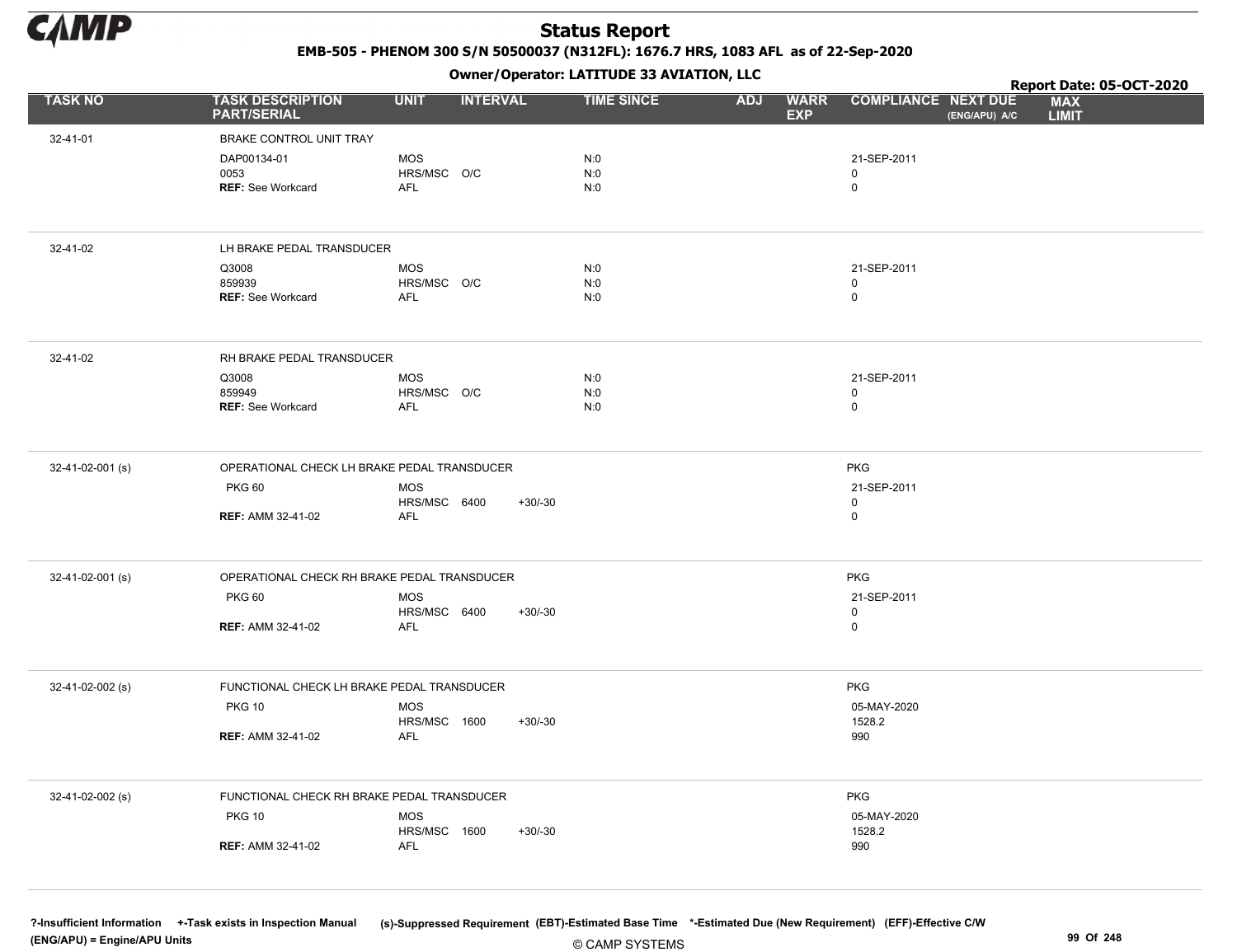

EMB-505 - PHENOM 300 S/N 50500037 (N312FL): 1676.7 HRS, 1083 AFL as of 22-Sep-2020

Owner/Operator: LATITUDE 33 AVIATION, LLC

|                   |                                                     |                                         | Owner/Operator. EATITODE 33 AVIATION, LLC |                                         |                                             | Report Date: 05-OCT-2020   |
|-------------------|-----------------------------------------------------|-----------------------------------------|-------------------------------------------|-----------------------------------------|---------------------------------------------|----------------------------|
| <b>TASK NO</b>    | <b>TASK DESCRIPTION</b><br><b>PART/SERIAL</b>       | <b>UNIT</b><br><b>INTERVAL</b>          | <b>TIME SINCE</b>                         | <b>ADJ</b><br><b>WARR</b><br><b>EXP</b> | <b>COMPLIANCE NEXT DUE</b><br>(ENG/APU) A/C | <b>MAX</b><br><b>LIMIT</b> |
| 32-41-06          | LH MLG WHEEL SPEED TRANSDUCER                       |                                         |                                           |                                         |                                             |                            |
|                   | DAP00103-01<br>141JM<br><b>REF: See Workcard</b>    | <b>MOS</b><br>HRS/MSC O/C<br><b>AFL</b> | N:0<br>N:0<br>N:0                         |                                         | 21-SEP-2011<br>0<br>0                       |                            |
| 32-41-06          | RH MLG WHEEL SPEED TRANSDUCER                       |                                         |                                           |                                         |                                             |                            |
|                   | DAP00103-01<br>140JM<br><b>REF: See Workcard</b>    | <b>MOS</b><br>HRS/MSC O/C<br><b>AFL</b> | N:0<br>N:0<br>N:0                         |                                         | 21-SEP-2011<br>0<br>0                       |                            |
| 32-41-07          | BRAKE CONTROL MODULE                                |                                         |                                           |                                         |                                             |                            |
|                   | DAP00101-02<br>2JV<br><b>REF: See Workcard</b>      | <b>MOS</b><br>HRS/MSC O/C<br>AFL        | N:0<br>N:0<br>N:0                         |                                         | 21-SEP-2011<br>0<br>0                       |                            |
| 32-410            | NOSE LANDING GEAR SHOCK STRUT TORQUE LINK LOCK PIN  |                                         |                                           |                                         |                                             |                            |
|                   | 57675-1<br>00266                                    | <b>MOS</b><br>HRS/MSC                   | N:0<br>N:0                                |                                         | 21-SEP-2011<br>0                            |                            |
| <b>LIFE LIMIT</b> | <b>REF: See Workcard</b>                            | 11200<br>AFL                            | N:0                                       |                                         | 11200<br>0                                  |                            |
| 32-411            | NOSE LANDING GEAR SHOCK STRUT TORQUE LINK BOLT      |                                         |                                           |                                         |                                             |                            |
|                   | 2310-1183-001                                       | <b>MOS</b>                              | N:0                                       |                                         | 21-SEP-2011                                 |                            |
| <b>LIFE LIMIT</b> | 1340426/002<br><b>REF: See Workcard</b>             | HRS/MSC<br>AFL<br>11200                 | N:0<br>N:0                                |                                         | 0<br>0<br>11200                             |                            |
| 32-412            | NOSE LANDING GEAR SHOCK STRUT STEERING BELLCRANK    |                                         |                                           |                                         |                                             |                            |
| LIFE LIMIT        | 2317-5191-001<br>1339755/005<br>REF: See Workcard   | <b>MOS</b><br>HRS/MSC<br>AFL<br>11200   | N:0<br>N:0<br>N:0                         |                                         | 21-SEP-2011<br>0<br>0<br>11200              |                            |
| 32-43-00-001 (s)  | FUNCTIONAL CHECK OF EMERGENCY/ PARKING BRAKE SYSTEM |                                         |                                           |                                         | <b>PKG</b>                                  |                            |
|                   | <b>PKG 50</b>                                       | <b>MOS</b><br>HRS/MSC 5600              | $+30/-30$                                 |                                         | 21-SEP-2011<br>$\mathsf{O}$                 |                            |
|                   | <b>REF: AMM 32-43-00</b>                            | <b>AFL</b>                              |                                           |                                         | 0                                           |                            |

© CAMP SYSTEMS ?-Insufficient Information +-Task exists in Inspection Manual (s)-Suppressed Requirement (EBT)-Estimated Base Time \*-Estimated Due (New Requirement) (EFF)-Effective C/W (ENG/APU) = Engine/APU Units 100 Of 248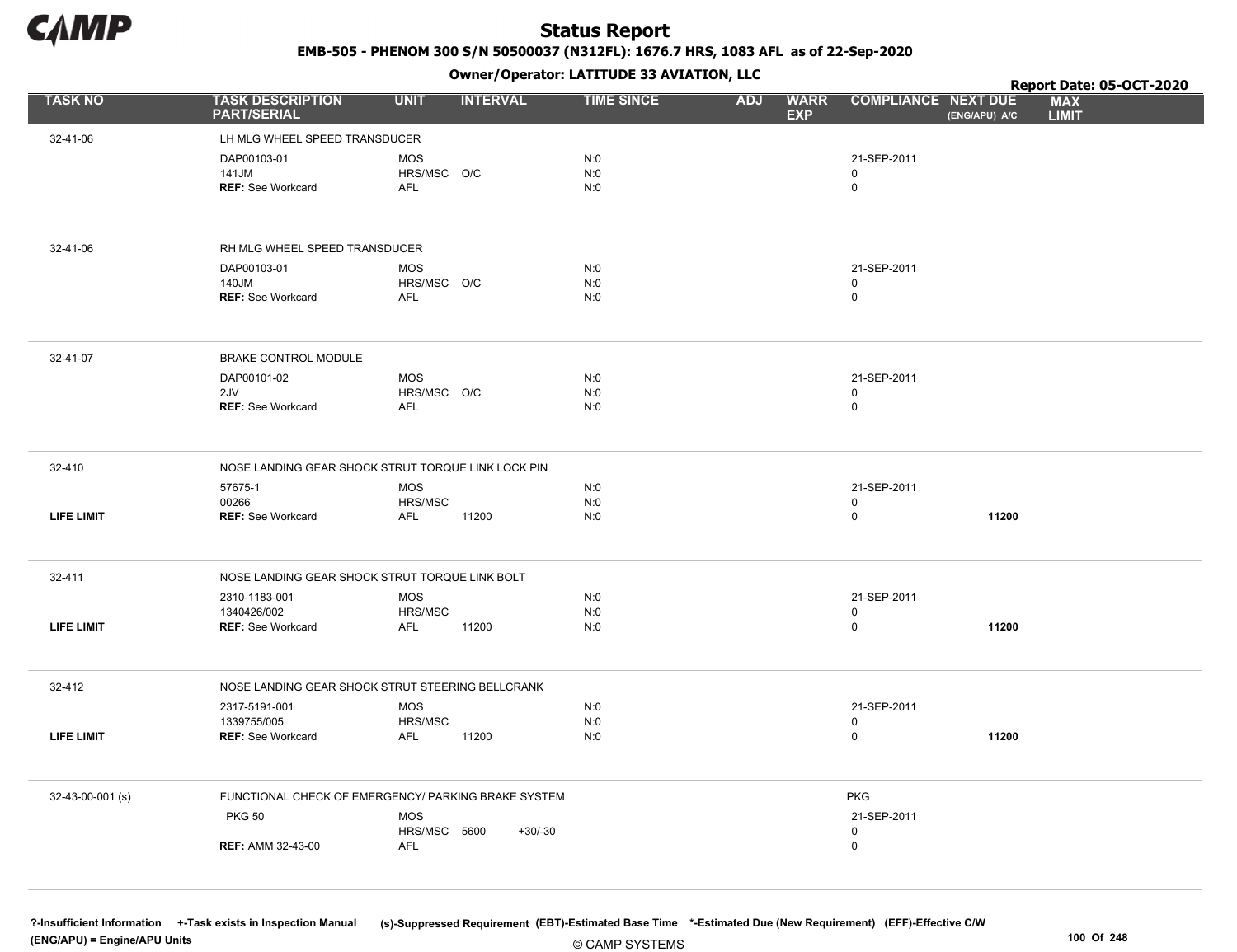

EMB-505 - PHENOM 300 S/N 50500037 (N312FL): 1676.7 HRS, 1083 AFL as of 22-Sep-2020

Owner/Operator: LATITUDE 33 AVIATION, LLC

|                  |                                                             |                           | .               |                   |                                         | Report Date: 05-OCT-2020                                                  |
|------------------|-------------------------------------------------------------|---------------------------|-----------------|-------------------|-----------------------------------------|---------------------------------------------------------------------------|
| <b>TASK NO</b>   | <b>TASK DESCRIPTION</b><br><b>PART/SERIAL</b>               | <b>UNIT</b>               | <b>INTERVAL</b> | <b>TIME SINCE</b> | <b>WARR</b><br><b>ADJ</b><br><b>EXP</b> | <b>COMPLIANCE NEXT DUE</b><br><b>MAX</b><br>(ENG/APU) A/C<br><b>LIMIT</b> |
| 32-43-01-001 (s) | GENERAL VISUAL INSPECTION OF EMERGENCY/PARKING BRAKE SYSTEM |                           |                 |                   |                                         | <b>PKG</b>                                                                |
|                  | <b>PKG 50</b>                                               | <b>MOS</b>                |                 |                   |                                         | 21-SEP-2011                                                               |
|                  |                                                             | HRS/MSC 5600              | $+30/-30$       |                   |                                         | 0                                                                         |
|                  | <b>REF: AMM 32-43-00</b>                                    | AFL                       |                 |                   |                                         | $\mathsf 0$                                                               |
|                  |                                                             |                           |                 |                   |                                         |                                                                           |
| 32-43-02         | PRESSURE SWITCH                                             |                           |                 |                   |                                         |                                                                           |
|                  | DAP00108-01                                                 | <b>MOS</b>                |                 | N:0               |                                         | 21-SEP-2011                                                               |
|                  | 70JK<br><b>REF: See Workcard</b>                            | HRS/MSC O/C<br><b>AFL</b> |                 | N:0<br>N:0        |                                         | 0<br>$\mathsf 0$                                                          |
|                  |                                                             |                           |                 |                   |                                         |                                                                           |
| 32-43-04         | EMERGENCY/PARKING BRAKE ACCUMULATOR                         |                           |                 |                   |                                         |                                                                           |
|                  | DAP00106-01                                                 | <b>MOS</b>                |                 | N:0               |                                         | 21-SEP-2011                                                               |
|                  | 036                                                         | HRS/MSC O/C               |                 | N:0               |                                         | 0                                                                         |
|                  | <b>REF: See Workcard</b>                                    | AFL                       |                 | N:0               |                                         | 0                                                                         |
| 32-43-05         | EMERGENCY/PARKING BRAKE VALVE                               |                           |                 |                   |                                         |                                                                           |
|                  | DAP00107-01                                                 | <b>MOS</b>                |                 | N:0               |                                         | 14-AUG-2014                                                               |
|                  | 91KL<br><b>REF: AMM 32-43-02</b>                            | HRS/MSC O/C<br><b>AFL</b> |                 | N:0<br>N:0        |                                         | 401.4<br>270                                                              |
|                  |                                                             |                           |                 |                   |                                         |                                                                           |
| 32-43-06         | PRESSURE TRANSDUCER                                         |                           |                 |                   |                                         |                                                                           |
|                  | DAP00109-01                                                 | <b>MOS</b>                |                 | N:0               |                                         | 21-SEP-2011                                                               |
|                  | 7653-2-199<br><b>REF: See Workcard</b>                      | HRS/MSC O/C<br>AFL        |                 | N:0<br>N:0        |                                         | 0<br>$\mathsf 0$                                                          |
|                  |                                                             |                           |                 |                   |                                         |                                                                           |
| 32-43-08         | THERMAL RELIEF VALVE                                        |                           |                 |                   |                                         |                                                                           |
|                  | DAP00110-01                                                 | <b>MOS</b>                |                 | N:0               |                                         | 21-SEP-2011                                                               |
|                  | 031<br><b>REF: See Workcard</b>                             | HRS/MSC O/C<br>AFL        |                 | N:0<br>N:0        |                                         | 0<br>$\mathsf{O}$                                                         |
|                  |                                                             |                           |                 |                   |                                         |                                                                           |
| 32-43-10         | EMERGENCY/PARKING BRAKE SUPPLY CHECK VALVE                  |                           |                 |                   |                                         |                                                                           |
|                  | DAP00202-01                                                 | <b>MOS</b>                |                 | N:0               |                                         | 21-SEP-2011                                                               |
|                  | 035                                                         | HRS/MSC O/C               |                 | N:0               |                                         | 0                                                                         |
|                  | <b>REF: See Workcard</b>                                    | <b>AFL</b>                |                 | N:0               |                                         | 0                                                                         |
|                  |                                                             |                           |                 |                   |                                         |                                                                           |

© CAMP SYSTEMS ?-Insufficient Information +-Task exists in Inspection Manual (s)-Suppressed Requirement (EBT)-Estimated Base Time \*-Estimated Due (New Requirement) (EFF)-Effective C/W (ENG/APU) = Engine/APU Units 101 Of 248 and the control of 248 and the control of 248 and the control of 248 and the control of 248 and the control of 248 and the control of 248 and the control of 248 and the control of 2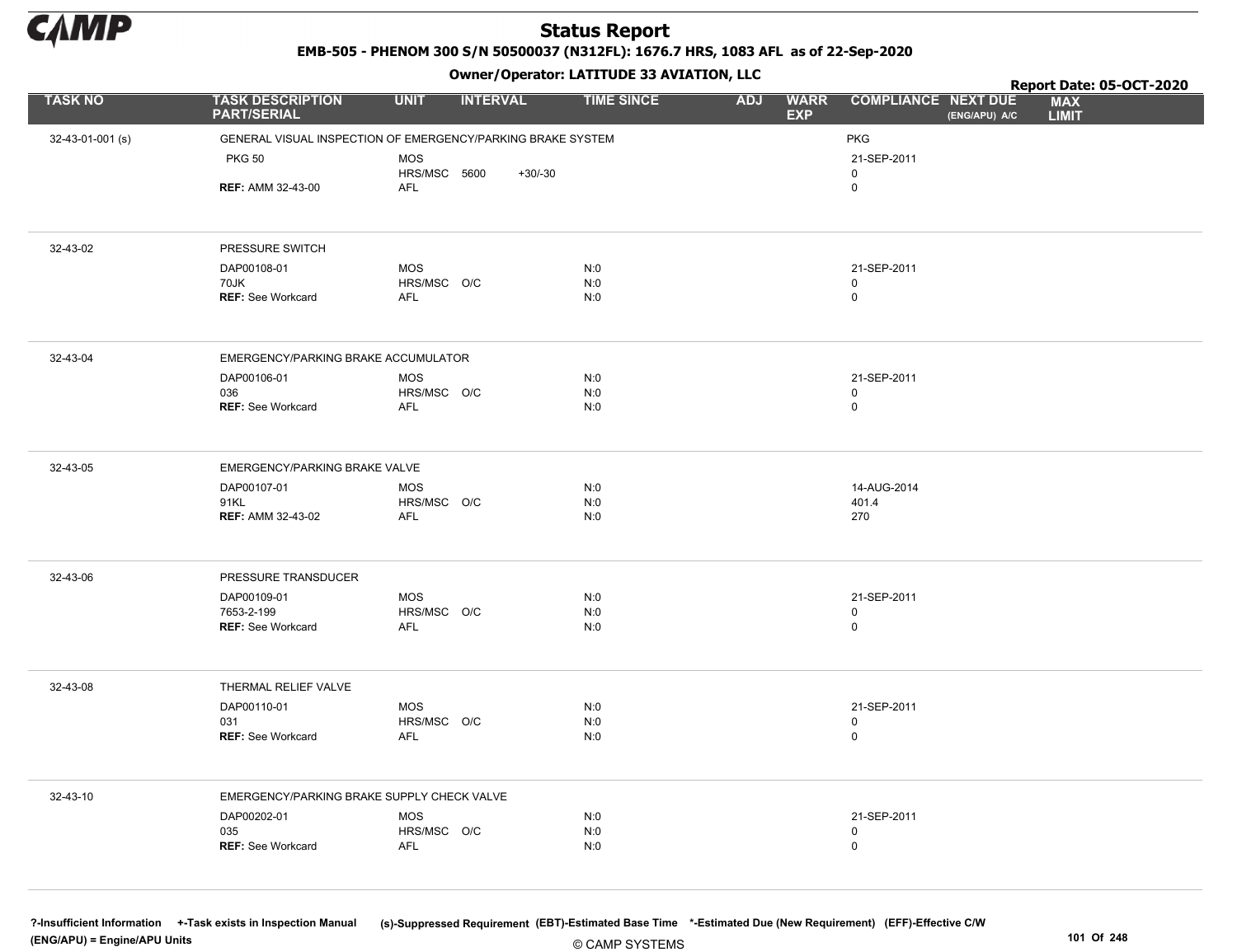

EMB-505 - PHENOM 300 S/N 50500037 (N312FL): 1676.7 HRS, 1083 AFL as of 22-Sep-2020

Owner/Operator: LATITUDE 33 AVIATION, LLC

|                      |                                                                            |                           | .               |                          |            |                           |                            |               | Report Date: 05-OCT-2020   |  |
|----------------------|----------------------------------------------------------------------------|---------------------------|-----------------|--------------------------|------------|---------------------------|----------------------------|---------------|----------------------------|--|
| <b>TASK NO</b>       | <b>TASK DESCRIPTION</b><br><b>PART/SERIAL</b>                              | <b>UNIT</b>               | <b>INTERVAL</b> | <b>TIME SINCE</b>        | <b>ADJ</b> | <b>WARR</b><br><b>EXP</b> | <b>COMPLIANCE NEXT DUE</b> | (ENG/APU) A/C | <b>MAX</b><br><b>LIMIT</b> |  |
| 32-43-11             | FORWARD FUSELAGE 2 WAY 2 POSITION SHUT-OFF VALVE                           |                           |                 |                          |            |                           |                            |               |                            |  |
|                      | 2216-0001-401                                                              | <b>MOS</b>                |                 | N:0                      |            |                           | 21-SEP-2011                |               |                            |  |
|                      | 00256                                                                      | HRS/MSC O/C               |                 | N:0                      |            |                           | 0                          |               |                            |  |
|                      | <b>REF: See Workcard</b>                                                   | AFL                       |                 | N:0                      |            |                           | $\mathbf 0$                |               |                            |  |
|                      |                                                                            |                           |                 |                          |            |                           |                            |               |                            |  |
| 32-43-11-001         | OPERATIONAL CHECK OF EMERGENCY/PARKING BRAKE HYDRAULIC LINE SHUT-OFF VALVE |                           |                 |                          |            |                           |                            |               |                            |  |
|                      |                                                                            | <b>MOS</b>                | $+30/-30$       |                          | 26.5       |                           | 14-APR-2019<br>1206.8      | 1833.3        | 1863.3                     |  |
| <b>AIRWORTHINESS</b> | <b>REF: AMM 32-43-11</b>                                                   | HRS/MSC 600<br>AFL        |                 |                          |            |                           | 793                        |               |                            |  |
|                      |                                                                            |                           |                 |                          |            |                           |                            |               |                            |  |
| 32-45-00             | LH MAIN WHEEL AND TIRE ASSY                                                |                           |                 |                          |            |                           |                            |               |                            |  |
|                      | 505-19517-603                                                              | <b>MOS</b>                |                 |                          |            |                           | 16-OCT-2019                |               |                            |  |
|                      | 5027MA<br><b>REF: See Workcard</b>                                         | HRS/MSC O/C<br><b>AFL</b> |                 |                          |            |                           | 1389.9<br>923              |               |                            |  |
|                      |                                                                            |                           |                 |                          |            |                           |                            |               |                            |  |
| 32-45-00             | NOSE WHEEL AND TIRE ASSY                                                   |                           |                 |                          |            |                           |                            |               |                            |  |
|                      | 505-19601-601                                                              | MOS                       |                 | O:47 R:1                 |            |                           | 14-APR-2019                |               |                            |  |
|                      | 5091JS<br><b>REF: See Workcard</b>                                         | HRS/MSC O/C<br><b>AFL</b> |                 | O:573.5 R:0<br>O:345 R:0 |            |                           | 1206.8<br>793              |               |                            |  |
|                      |                                                                            |                           |                 |                          |            |                           |                            |               |                            |  |
| 32-45-00             | RH MAIN WHEEL AND TIRE ASSY                                                |                           |                 |                          |            |                           |                            |               |                            |  |
|                      | 505-19517-611                                                              | <b>MOS</b>                |                 |                          |            |                           | 16-OCT-2019                |               |                            |  |
|                      | 5132MS<br><b>REF: See Workcard</b>                                         | HRS/MSC O/C<br>AFL        |                 |                          |            |                           | 1389.9<br>923              |               |                            |  |
|                      |                                                                            |                           |                 |                          |            |                           |                            |               |                            |  |
| 32-45-01             | LEFT MAIN WHEEL                                                            |                           |                 |                          |            |                           |                            |               |                            |  |
|                      | DAP00098-02                                                                | <b>MOS</b>                |                 |                          |            |                           | 16-OCT-2019                |               |                            |  |
|                      | 5042JN<br><b>REF: See Workcard</b>                                         | HRS/MSC O/C<br>AFL        |                 |                          |            |                           | 1389.9<br>923              |               |                            |  |
|                      |                                                                            |                           |                 |                          |            |                           |                            |               |                            |  |
| 32-45-01             | RIGHT MAIN WHEEL                                                           |                           |                 |                          |            |                           |                            |               |                            |  |
|                      | DAP00098-02                                                                | MOS                       |                 |                          |            |                           | 16-OCT-2019                |               |                            |  |
|                      | 5132MS<br><b>REF: See Workcard</b>                                         | HRS/MSC O/C<br><b>AFL</b> |                 |                          |            |                           | 1389.9<br>923              |               |                            |  |
|                      |                                                                            |                           |                 |                          |            |                           |                            |               |                            |  |
|                      |                                                                            |                           |                 |                          |            |                           |                            |               |                            |  |

© CAMP SYSTEMS ?-Insufficient Information +-Task exists in Inspection Manual (s)-Suppressed Requirement (EBT)-Estimated Base Time \*-Estimated Due (New Requirement) (EFF)-Effective C/W (ENG/APU) = Engine/APU Units 102 Of 248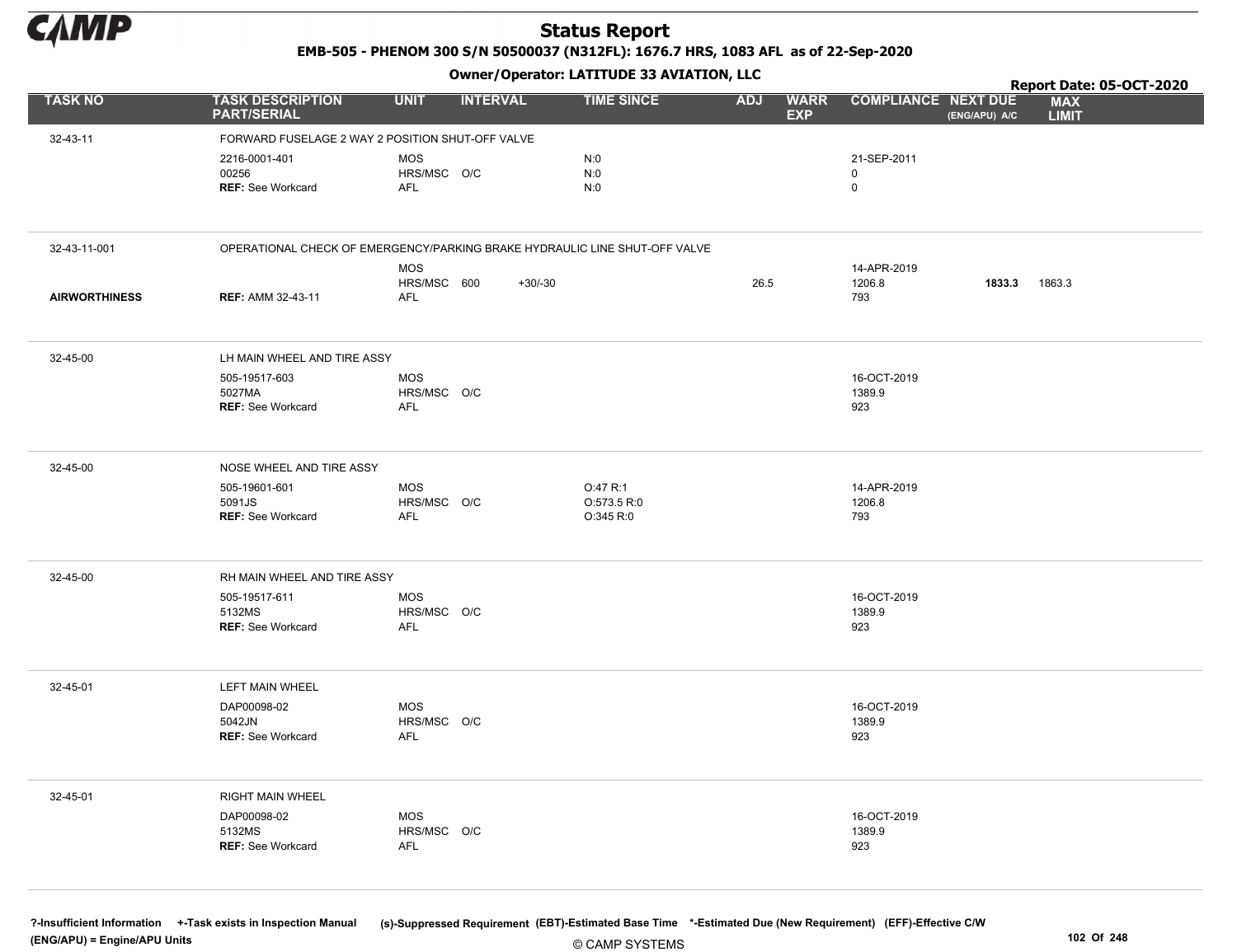

EMB-505 - PHENOM 300 S/N 50500037 (N312FL): 1676.7 HRS, 1083 AFL as of 22-Sep-2020

Owner/Operator: LATITUDE 33 AVIATION, LLC

|                |                                                               |                           | - - -           |                          |            |                           |                            |               | Report Date: 05-OCT-2020   |
|----------------|---------------------------------------------------------------|---------------------------|-----------------|--------------------------|------------|---------------------------|----------------------------|---------------|----------------------------|
| <b>TASK NO</b> | <b>TASK DESCRIPTION</b><br><b>PART/SERIAL</b>                 | <b>UNIT</b>               | <b>INTERVAL</b> | <b>TIME SINCE</b>        | <b>ADJ</b> | <b>WARR</b><br><b>EXP</b> | <b>COMPLIANCE NEXT DUE</b> | (ENG/APU) A/C | <b>MAX</b><br><b>LIMIT</b> |
| + 32-45-01-003 | RESTORATION (OVERHAUL) OF LH MAIN LANDING GEAR WHEEL ASSEMBLY |                           |                 |                          |            |                           |                            |               |                            |
|                | DAP00098-02                                                   | <b>MOS</b>                |                 |                          |            |                           | 21-SEP-2011                |               |                            |
|                | 5042JN                                                        | HRS/MSC                   |                 |                          |            |                           | $\mathbf 0$                |               |                            |
|                | <b>REF: AMM 32-45-00</b>                                      | AFL                       | 1500            |                          |            |                           | $\mathsf 0$                | 1500          |                            |
|                |                                                               |                           |                 |                          |            |                           |                            |               |                            |
| 32-45-01-003   | RESTORATION (OVERHAUL) OF RH MAIN LANDING GEAR WHEEL ASSEMBLY |                           |                 |                          |            |                           |                            |               |                            |
|                | DAP00098-02                                                   | <b>MOS</b>                |                 |                          |            |                           | 18-APR-2018                |               |                            |
|                | 5132MS<br><b>REF: AMM 32-45-00</b>                            | HRS/MSC T/C<br><b>AFL</b> | 1500            |                          |            |                           | 998.6<br>650               | 2150          |                            |
|                |                                                               |                           |                 |                          |            |                           |                            |               |                            |
| 32-45-02       | LEFT MAIN WHEEL TIRE                                          |                           |                 |                          |            |                           |                            |               |                            |
|                | 258K63-2                                                      | <b>MOS</b>                |                 | N:0                      |            |                           | 22-SEP-2020                |               |                            |
|                | 01810312<br><b>REF: See Workcard</b>                          | HRS/MSC O/C<br>AFL        |                 | N:0<br>N:0               |            |                           | 1676.7<br>1083             |               |                            |
|                |                                                               |                           |                 |                          |            |                           |                            |               |                            |
| 32-45-02       | RIGHT MAIN WHEEL TIRE                                         |                           |                 |                          |            |                           |                            |               |                            |
|                | 258K63-2                                                      | <b>MOS</b>                |                 | N:0                      |            |                           | 22-SEP-2020                |               |                            |
|                | 01810317<br><b>REF: See Workcard</b>                          | HRS/MSC O/C<br>AFL        |                 | N:0<br>N:0               |            |                           | 1676.7<br>1083             |               |                            |
|                |                                                               |                           |                 |                          |            |                           |                            |               |                            |
| 32-45-03       | LH MLG HUB CAP                                                |                           |                 |                          |            |                           |                            |               |                            |
|                | DAP00131-02                                                   | <b>MOS</b>                |                 | N:0                      |            |                           | 21-SEP-2011                |               |                            |
|                | 31JL<br><b>REF: See Workcard</b>                              | HRS/MSC O/C<br><b>AFL</b> |                 | N:0<br>N:0               |            |                           | $\mathsf 0$<br>$\mathsf 0$ |               |                            |
|                |                                                               |                           |                 |                          |            |                           |                            |               |                            |
|                |                                                               |                           |                 |                          |            |                           |                            |               |                            |
| 32-45-03       | RH MLG HUB CAP                                                |                           |                 |                          |            |                           |                            |               |                            |
|                | DAP00131-02<br>32JL                                           | <b>MOS</b><br>HRS/MSC O/C |                 | N:0<br>N:0               |            |                           | 21-SEP-2011<br>$\mathbf 0$ |               |                            |
|                | <b>REF: See Workcard</b>                                      | AFL                       |                 | N:0                      |            |                           | $\mathsf 0$                |               |                            |
|                |                                                               |                           |                 |                          |            |                           |                            |               |                            |
| 32-45-11       | <b>NOSE WHEEL</b>                                             |                           |                 |                          |            |                           |                            |               |                            |
|                | DAP00099-02                                                   | <b>MOS</b>                |                 | O:47 R:1                 |            |                           | 14-APR-2019                |               |                            |
|                | 5091JS<br><b>REF: See Workcard</b>                            | HRS/MSC O/C               |                 | O:573.5 R:0<br>O:345 R:0 |            |                           | 1206.8<br>793              |               |                            |
|                |                                                               | AFL                       |                 |                          |            |                           |                            |               |                            |
|                |                                                               |                           |                 |                          |            |                           |                            |               |                            |

© CAMP SYSTEMS ?-Insufficient Information +-Task exists in Inspection Manual (s)-Suppressed Requirement (EBT)-Estimated Base Time \*-Estimated Due (New Requirement) (EFF)-Effective C/W (ENG/APU) = Engine/APU Units 103 Of 248 and the control of the control of the control of the control of the control of the control of the control of the control of 248 and the control of 248 and the control of 248 and the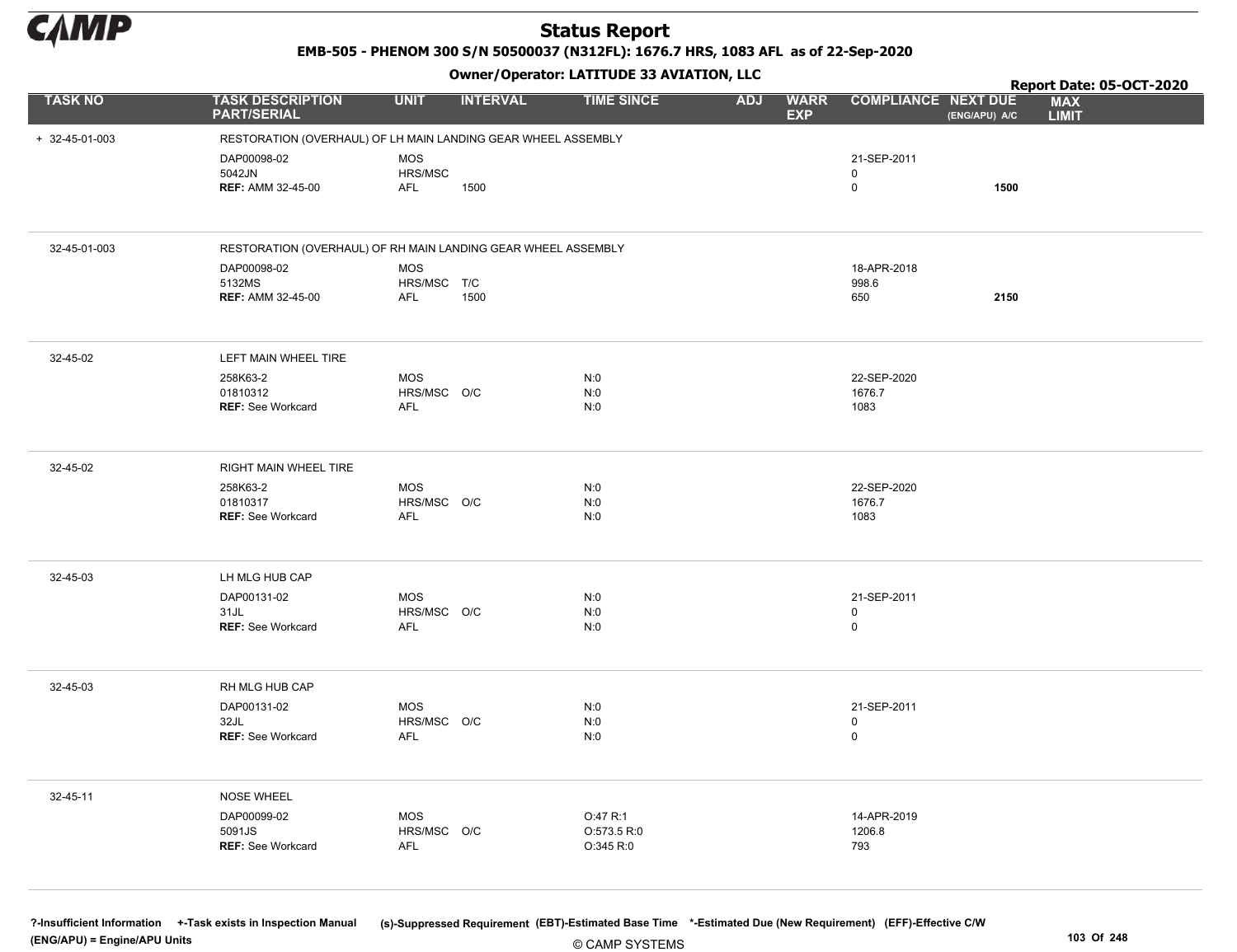

EMB-505 - PHENOM 300 S/N 50500037 (N312FL): 1676.7 HRS, 1083 AFL as of 22-Sep-2020

Owner/Operator: LATITUDE 33 AVIATION, LLC

|                        |                                                            |                           | $\mathbf{r}$    |                   |            |                           |                            |               | Report Date: 05-OCT-2020   |
|------------------------|------------------------------------------------------------|---------------------------|-----------------|-------------------|------------|---------------------------|----------------------------|---------------|----------------------------|
| <b>TASK NO</b>         | <b>TASK DESCRIPTION</b><br><b>PART/SERIAL</b>              | <b>UNIT</b>               | <b>INTERVAL</b> | <b>TIME SINCE</b> | <b>ADJ</b> | <b>WARR</b><br><b>EXP</b> | <b>COMPLIANCE NEXT DUE</b> | (ENG/APU) A/C | <b>MAX</b><br><b>LIMIT</b> |
| $+ 32 - 45 - 11 - 003$ | RESTORATION (OVERHAUL) OF NOSE LANDING GEAR WHEEL ASSEMBLY |                           |                 |                   |            |                           |                            |               |                            |
|                        | DAP00099-02                                                | <b>MOS</b>                |                 | 1:47              |            |                           | 14-APR-2019                |               |                            |
|                        | 5091JS                                                     | HRS/MSC T/C               |                 | 1:573.5           |            |                           | 1206.8                     |               |                            |
|                        | <b>REF: AMM 32-45-00</b>                                   | <b>AFL</b>                | 1500            | 1:345             |            |                           | 793                        | 1948          |                            |
|                        |                                                            |                           |                 |                   |            |                           |                            |               |                            |
| 32-45-12               | NOSE TIRE                                                  |                           |                 |                   |            |                           |                            |               |                            |
|                        | 156K23B1                                                   | <b>MOS</b>                |                 | N:0               |            |                           | 14-APR-2019                |               |                            |
|                        | 80322452<br><b>REF: See Workcard</b>                       | HRS/MSC O/C<br><b>AFL</b> |                 | N:0<br>N:0        |            |                           | 1206.8<br>793              |               |                            |
|                        |                                                            |                           |                 |                   |            |                           |                            |               |                            |
| 32-45-21               | LH MLG CARBON BRAKE ASSY                                   |                           |                 |                   |            |                           |                            |               |                            |
|                        | DAP00097-04                                                | MOS                       |                 | R:0               |            |                           | 28-AUG-2019                |               |                            |
|                        | 5149RC                                                     | HRS/MSC O/C               |                 | R:0               |            |                           | 1356.2                     |               |                            |
|                        | <b>REF: See Workcard</b>                                   | AFL                       |                 | R:0               |            |                           | 893                        |               |                            |
| 32-45-21               | RH MLG CARBON BRAKE ASSY                                   |                           |                 |                   |            |                           |                            |               |                            |
|                        | DAP00097-04                                                | MOS                       |                 | O:0               |            |                           | 28-AUG-2019                |               |                            |
|                        | 5139NP<br><b>REF: See Workcard</b>                         | HRS/MSC O/C<br>AFL        |                 | O:0<br>O:0        |            |                           | 1356.2<br>893              |               |                            |
|                        |                                                            |                           |                 |                   |            |                           |                            |               |                            |
| 32-500                 | NOSE LANDING GEAR SHOCK ABSORBER                           |                           |                 |                   |            |                           |                            |               |                            |
|                        | 2317-5170-403                                              | MOS                       |                 | N:0               |            |                           | 21-SEP-2011                |               |                            |
|                        | 00048                                                      | HRS/MSC O/C               |                 | N:0               |            |                           | $\mathbf 0$                |               |                            |
|                        | <b>REF: GENERIC NO REF</b>                                 | AFL                       |                 | N:0               |            |                           | $\mathbf 0$                |               |                            |
| 32-501                 | NOSE LANDING GEAR SHOCK ABSORBER STEEL FORK                |                           |                 |                   |            |                           |                            |               |                            |
|                        | 2317-5221-001                                              | <b>MOS</b>                |                 | N:0               |            |                           | 21-SEP-2011                |               |                            |
|                        | 1334875/001                                                | HRS/MSC                   |                 | N:0               |            |                           | $\mathbf 0$                | 11200         |                            |
| <b>LIFE LIMIT</b>      | <b>REF: GENERIC NO REF</b>                                 | AFL                       | 11200           | N:0               |            |                           | $\mathsf 0$                |               |                            |
| 32-502                 | NOSE LANDING GEAR SHOCK ABSORBER LOWER BEARING             |                           |                 |                   |            |                           |                            |               |                            |
|                        | 2317-5113-005                                              | <b>MOS</b>                |                 | N:0               |            |                           | 21-SEP-2011                |               |                            |
|                        | 1334290/004                                                | HRS/MSC                   |                 | N:0               |            |                           | $\mathbf 0$                |               |                            |
| <b>LIFE LIMIT</b>      | <b>REF: GENERIC NO REF</b>                                 | <b>AFL</b>                | 11200           | N:0               |            |                           | $\mathbf 0$                | 11200         |                            |
|                        |                                                            |                           |                 |                   |            |                           |                            |               |                            |

© CAMP SYSTEMS ?-Insufficient Information +-Task exists in Inspection Manual (s)-Suppressed Requirement (EBT)-Estimated Base Time \*-Estimated Due (New Requirement) (EFF)-Effective C/W (ENG/APU) = Engine/APU Units 104 Of 248 and the control of 248 and the control of 248 and the control of 248 and the control of 248 and the control of 248 and the control of 248 and the control of 248 and the control of 2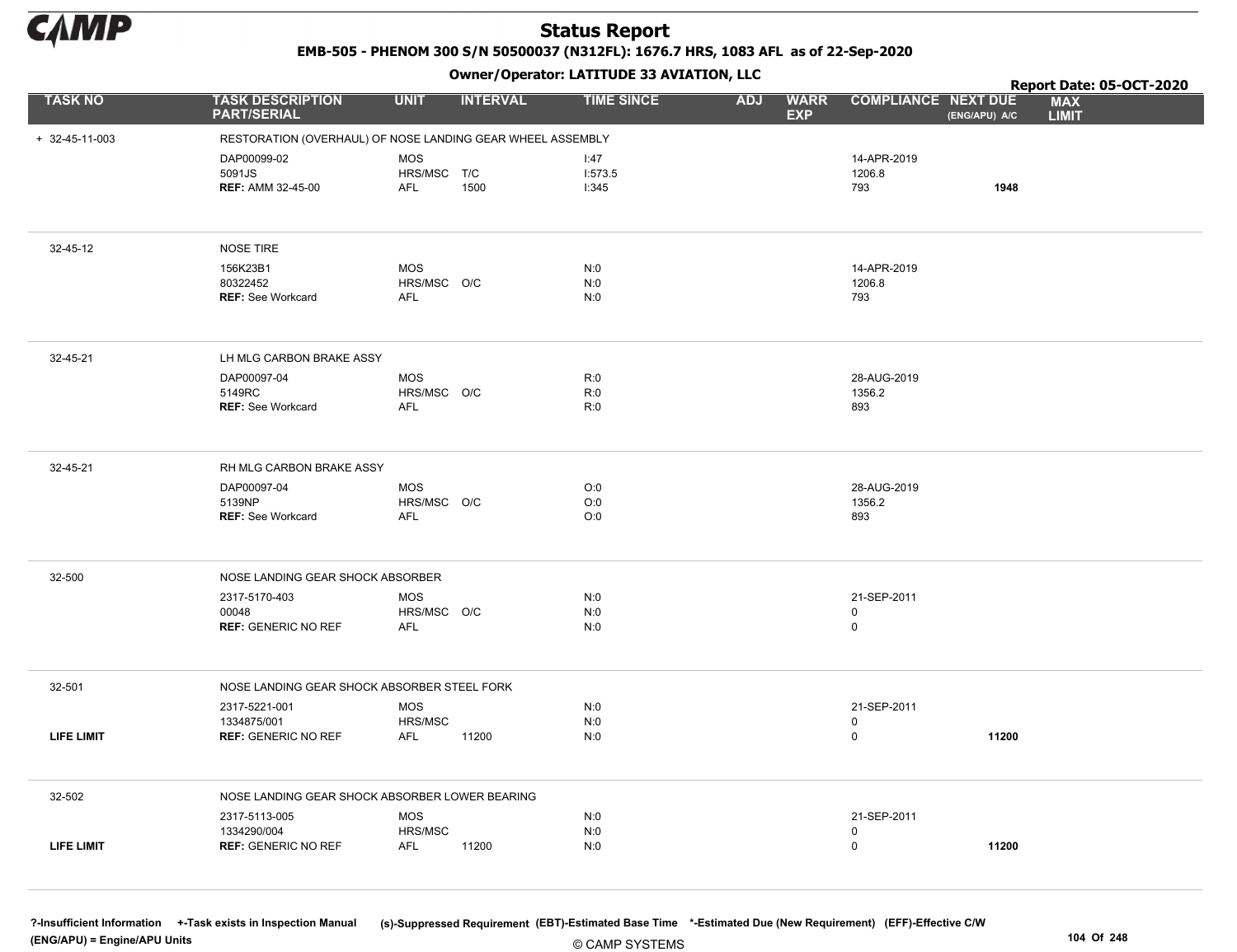

EMB-505 - PHENOM 300 S/N 50500037 (N312FL): 1676.7 HRS, 1083 AFL as of 22-Sep-2020

Owner/Operator: LATITUDE 33 AVIATION, LLC

|                   |                                                   |                           |                 | Owner / Operator. EATTTODE 33 AVIATION, LLC |                                         |                             |               | Report Date: 05-OCT-2020   |
|-------------------|---------------------------------------------------|---------------------------|-----------------|---------------------------------------------|-----------------------------------------|-----------------------------|---------------|----------------------------|
| <b>TASK NO</b>    | <b>TASK DESCRIPTION</b><br><b>PART/SERIAL</b>     | <b>UNIT</b>               | <b>INTERVAL</b> | <b>TIME SINCE</b>                           | <b>ADJ</b><br><b>WARR</b><br><b>EXP</b> | <b>COMPLIANCE NEXT DUE</b>  | (ENG/APU) A/C | <b>MAX</b><br><b>LIMIT</b> |
| 32-503            | NOSE LANDING GEAR SHOCK ABSORBER TURNING CYLINDER |                           |                 |                                             |                                         |                             |               |                            |
|                   | 2317-5231-503<br>1332456/001                      | <b>MOS</b>                |                 | N:0                                         |                                         | 21-SEP-2011<br>$\mathsf{O}$ |               |                            |
| <b>LIFE LIMIT</b> | <b>REF: GENERIC NO REF</b>                        | HRS/MSC<br>AFL            | 11200           | N:0<br>N:0                                  |                                         | 0                           | 11200         |                            |
|                   |                                                   |                           |                 |                                             |                                         |                             |               |                            |
| 32-600            | NOSE LANDING GEAR DRAG BRACE                      |                           |                 |                                             |                                         |                             |               |                            |
|                   | 2317-6000-403                                     | <b>MOS</b>                |                 | N:0                                         |                                         | 27-JUN-2017                 |               |                            |
|                   | 00398<br><b>REF: See Workcard</b>                 | HRS/MSC O/C<br><b>AFL</b> |                 | N:0<br>N:0                                  |                                         | 840.6<br>558                |               |                            |
|                   |                                                   |                           |                 |                                             |                                         |                             |               |                            |
| 32-601            | NOSE LANDING GEAR UPPER DRAG BRACE                |                           |                 |                                             |                                         |                             |               |                            |
|                   | 2317-6101-501                                     | <b>MOS</b>                |                 | N:0                                         |                                         | 21-SEP-2011                 |               |                            |
| <b>LIFE LIMIT</b> | 1339781/001<br><b>REF: See Workcard</b>           | HRS/MSC<br>AFL            | 11200           | N:0<br>N:0                                  |                                         | $\mathsf{O}$<br>$\mathsf 0$ | 11200         |                            |
|                   |                                                   |                           |                 |                                             |                                         |                             |               |                            |
| 32-602            | NOSE LANDING GEAR LOWER DRAG BRACE                |                           |                 |                                             |                                         |                             |               |                            |
|                   | 2317-6201-001                                     | <b>MOS</b>                |                 | N:0                                         |                                         | 21-SEP-2011                 |               |                            |
| <b>LIFE LIMIT</b> | 1335694/010<br><b>REF: See Workcard</b>           | HRS/MSC<br><b>AFL</b>     | 11200           | N:0<br>N:0                                  |                                         | 0<br>$\mathbf 0$            | 11200         |                            |
|                   |                                                   |                           |                 |                                             |                                         |                             |               |                            |
| 32-603            | LEFT NOSE LANDING GEAR DRAG BRACE PINTLE PIN      |                           |                 |                                             |                                         |                             |               |                            |
|                   | 2317-6001-001                                     | <b>MOS</b>                |                 | N:0                                         |                                         | 21-SEP-2011                 |               |                            |
| <b>LIFE LIMIT</b> | 1330278/005<br><b>REF: See Workcard</b>           | HRS/MSC<br><b>AFL</b>     | 11200           | N:0<br>N:0                                  |                                         | 0<br>0                      | 11200         |                            |
|                   |                                                   |                           |                 |                                             |                                         |                             |               |                            |
| 32-603            | RIGHT NOSE LANDING GEAR DRAG BRACE PINTLE PIN     |                           |                 |                                             |                                         |                             |               |                            |
|                   | 2317-6001-001                                     | <b>MOS</b>                |                 | N:0                                         |                                         | 21-SEP-2011                 |               |                            |
| <b>LIFE LIMIT</b> | 1330278/001<br><b>REF: See Workcard</b>           | HRS/MSC<br><b>AFL</b>     | 11200           | N:0<br>N:0                                  |                                         | 0<br>$\mathsf{O}\xspace$    | 11200         |                            |
|                   |                                                   |                           |                 |                                             |                                         |                             |               |                            |
| 32-604            | NOSE LANDING GEAR DRAG BRACE PIN                  |                           |                 |                                             |                                         |                             |               |                            |
|                   | 2317-6003-001                                     | <b>MOS</b>                |                 | N:0                                         |                                         | 21-SEP-2011                 |               |                            |
| <b>LIFE LIMIT</b> | 1339757/007<br>REF: See Workcard                  | HRS/MSC<br><b>AFL</b>     | 11200           | N:0<br>N:0                                  |                                         | 0<br>0                      | 11200         |                            |
|                   |                                                   |                           |                 |                                             |                                         |                             |               |                            |

© CAMP SYSTEMS ?-Insufficient Information +-Task exists in Inspection Manual (s)-Suppressed Requirement (EBT)-Estimated Base Time \*-Estimated Due (New Requirement) (EFF)-Effective C/W (ENG/APU) = Engine/APU Units 105 Of 248 and the control of 248 and the control of 248 and the control of 248 and the control of 248 and the control of 248 and the control of 248 and the control of 248 and the control of 2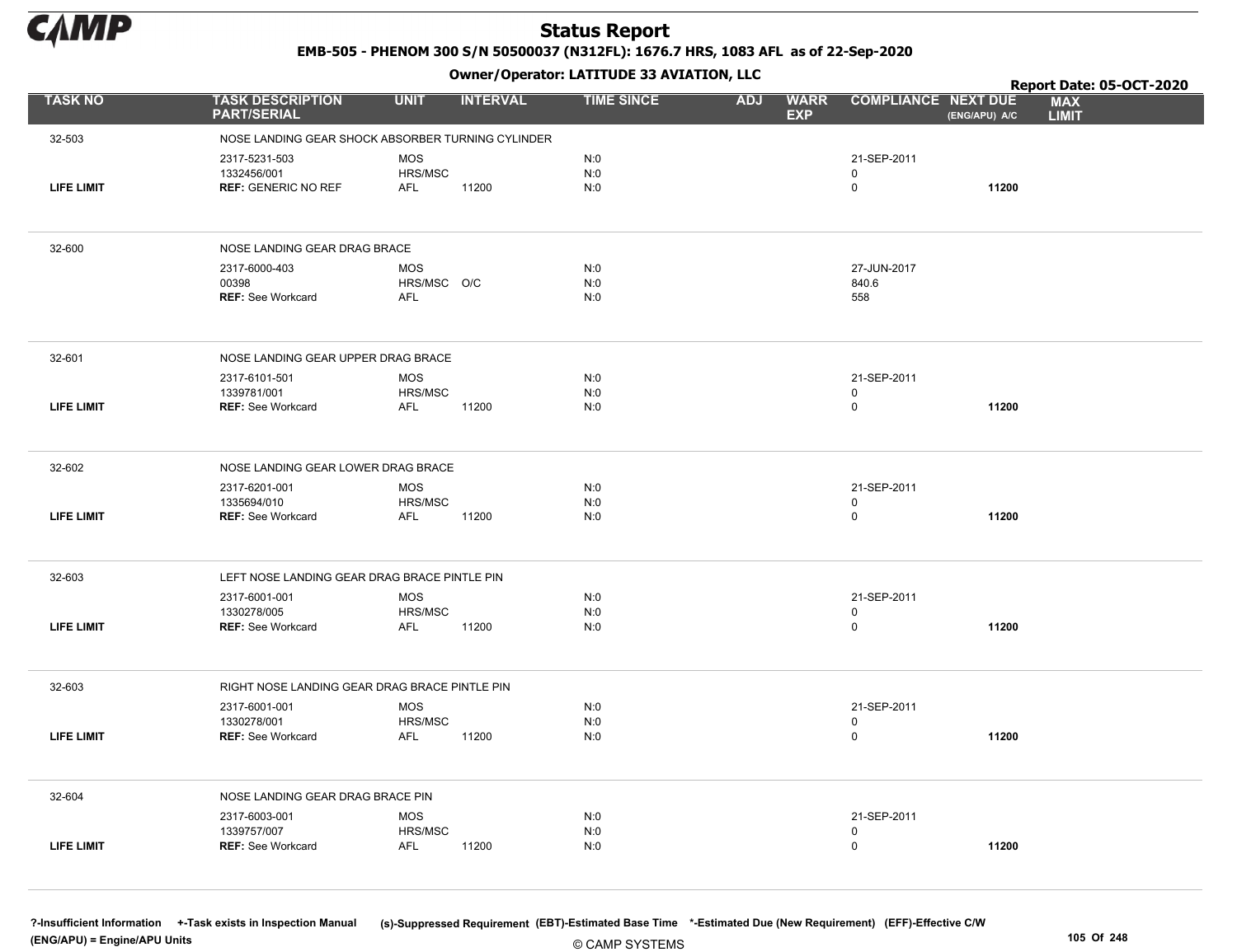

EMB-505 - PHENOM 300 S/N 50500037 (N312FL): 1676.7 HRS, 1083 AFL as of 22-Sep-2020

Owner/Operator: LATITUDE 33 AVIATION, LLC

|                |                                               |                           | .               |                   |                                         |                                             | Report Date: 05-OCT-2020   |
|----------------|-----------------------------------------------|---------------------------|-----------------|-------------------|-----------------------------------------|---------------------------------------------|----------------------------|
| <b>TASK NO</b> | <b>TASK DESCRIPTION</b><br><b>PART/SERIAL</b> | <b>UNIT</b>               | <b>INTERVAL</b> | <b>TIME SINCE</b> | <b>WARR</b><br><b>ADJ</b><br><b>EXP</b> | <b>COMPLIANCE NEXT DUE</b><br>(ENG/APU) A/C | <b>MAX</b><br><b>LIMIT</b> |
| 32-61-01       | LH WING PROXIMITY SWITCH                      |                           |                 |                   |                                         |                                             |                            |
|                | 80-057-01                                     | <b>MOS</b>                |                 | N:0               |                                         | 21-SEP-2011                                 |                            |
|                | 25249                                         | HRS/MSC O/C               |                 | N:0               |                                         | 0                                           |                            |
|                | <b>REF: GENERIC NO REF</b>                    | AFL                       |                 | N:0               |                                         | 0                                           |                            |
|                |                                               |                           |                 |                   |                                         |                                             |                            |
| 32-61-01       | NO. 1 LEFT MLG PROXIMITY SWITCH               |                           |                 |                   |                                         |                                             |                            |
|                | 80-057-01                                     | <b>MOS</b>                |                 | N:0               |                                         | 21-SEP-2011                                 |                            |
|                | 25223<br><b>REF: GENERIC NO REF</b>           | HRS/MSC O/C<br><b>AFL</b> |                 | N:0<br>N:0        |                                         | 0<br>0                                      |                            |
|                |                                               |                           |                 |                   |                                         |                                             |                            |
| 32-61-01       | NO. 1 NLG PROXIMITY SWITCH                    |                           |                 |                   |                                         |                                             |                            |
|                | 80-057-01                                     | <b>MOS</b>                |                 | N:0               |                                         | 21-SEP-2011                                 |                            |
|                | 25210<br><b>REF: GENERIC NO REF</b>           | HRS/MSC O/C<br><b>AFL</b> |                 | N:0<br>N:0        |                                         | 0<br>0                                      |                            |
|                |                                               |                           |                 |                   |                                         |                                             |                            |
| 32-61-01       | NO. 1 RIGHT MLG PROXIMITY SWITCH              |                           |                 |                   |                                         |                                             |                            |
|                | 80-057-01                                     | <b>MOS</b>                |                 | N:0               |                                         | 21-SEP-2011                                 |                            |
|                | 25225<br><b>REF: GENERIC NO REF</b>           | HRS/MSC O/C<br><b>AFL</b> |                 | N:0<br>N:0        |                                         | 0<br>0                                      |                            |
|                |                                               |                           |                 |                   |                                         |                                             |                            |
| 32-61-01       | NO. 2 LEFT MLG PROXIMITY SWITCH               |                           |                 |                   |                                         |                                             |                            |
|                | 80-057-01                                     | <b>MOS</b>                |                 | N:0               |                                         | 21-SEP-2011                                 |                            |
|                | 25224<br><b>REF: GENERIC NO REF</b>           | HRS/MSC O/C<br>AFL        |                 | N:0<br>N:0        |                                         | 0<br>0                                      |                            |
|                |                                               |                           |                 |                   |                                         |                                             |                            |
| 32-61-01       | NO. 2 NLG PROXIMITY SWITCH                    |                           |                 |                   |                                         |                                             |                            |
|                | 80-057-01                                     | <b>MOS</b>                |                 | N:0               |                                         | 21-SEP-2011                                 |                            |
|                | 25226<br><b>REF: GENERIC NO REF</b>           | HRS/MSC O/C<br><b>AFL</b> |                 | N:0<br>N:0        |                                         | 0<br>0                                      |                            |
|                |                                               |                           |                 |                   |                                         |                                             |                            |
| 32-61-01       | NO. 2 RIGHT MLG PROXIMITY SWITCH              |                           |                 |                   |                                         |                                             |                            |
|                | 80-057-01                                     | <b>MOS</b>                |                 | N:0               |                                         | 21-SEP-2011                                 |                            |
|                | 25250                                         | HRS/MSC O/C               |                 | N:0               |                                         | 0                                           |                            |
|                | <b>REF: GENERIC NO REF</b>                    | AFL                       |                 | N:0               |                                         | 0                                           |                            |
|                |                                               |                           |                 |                   |                                         |                                             |                            |

© CAMP SYSTEMS ?-Insufficient Information +-Task exists in Inspection Manual (s)-Suppressed Requirement (EBT)-Estimated Base Time \*-Estimated Due (New Requirement) (EFF)-Effective C/W (ENG/APU) = Engine/APU Units 106 Of 248 and the control of 248 and the control of 248 and the control of 248 and the control of 248 and the control of 248 and the control of 248 and the control of 248 and the control of 2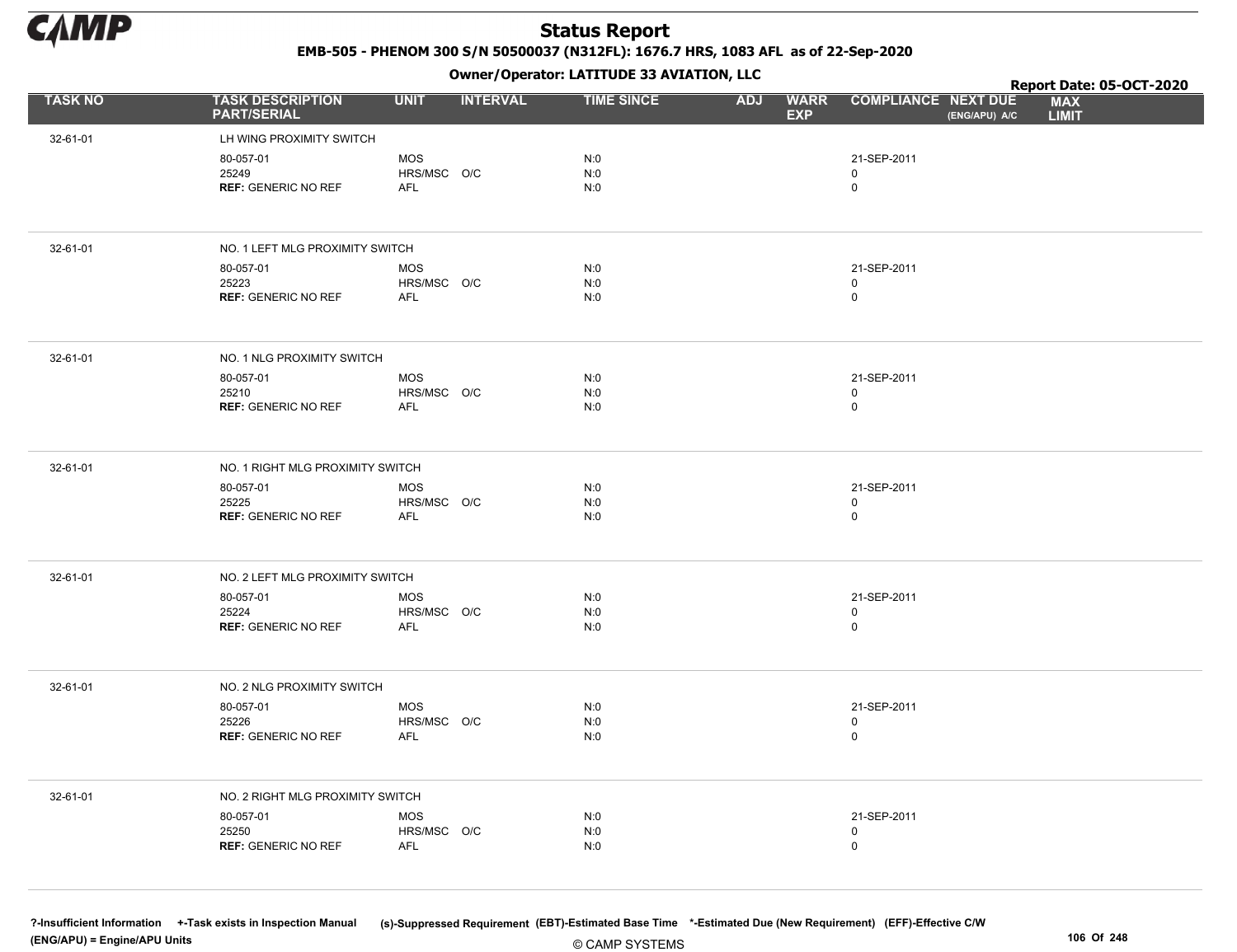

EMB-505 - PHENOM 300 S/N 50500037 (N312FL): 1676.7 HRS, 1083 AFL as of 22-Sep-2020

Owner/Operator: LATITUDE 33 AVIATION, LLC

|                   |                                               |                           |                 | Owner/Operator. EATITODE 33 AVIATION, LLC |                                         |                                    |               | Report Date: 05-OCT-2020   |
|-------------------|-----------------------------------------------|---------------------------|-----------------|-------------------------------------------|-----------------------------------------|------------------------------------|---------------|----------------------------|
| <b>TASK NO</b>    | <b>TASK DESCRIPTION</b><br><b>PART/SERIAL</b> | <b>UNIT</b>               | <b>INTERVAL</b> | <b>TIME SINCE</b>                         | <b>ADJ</b><br><b>WARR</b><br><b>EXP</b> | <b>COMPLIANCE NEXT DUE</b>         | (ENG/APU) A/C | <b>MAX</b><br><b>LIMIT</b> |
| 32-61-01          | NO. 3 LEFT MLG PROXIMITY SWITCH               |                           |                 |                                           |                                         |                                    |               |                            |
|                   | 80-057-01<br>25247                            | <b>MOS</b><br>HRS/MSC O/C |                 | N:0<br>N:0                                |                                         | 21-SEP-2011<br>$\mathbf 0$         |               |                            |
|                   | <b>REF: GENERIC NO REF</b>                    | <b>AFL</b>                |                 | N:0                                       |                                         | 0                                  |               |                            |
| 32-61-01          | NO. 3 RIGHT MLG PROXIMITY SWITCH              |                           |                 |                                           |                                         |                                    |               |                            |
|                   | 80-057-01                                     | <b>MOS</b>                |                 | N:0                                       |                                         | 21-SEP-2011                        |               |                            |
|                   | 25252<br><b>REF: GENERIC NO REF</b>           | HRS/MSC O/C<br>AFL        |                 | N:0<br>N:0                                |                                         | 0<br>$\mathbf 0$                   |               |                            |
|                   |                                               |                           |                 |                                           |                                         |                                    |               |                            |
| 32-61-01          | RH WING PROXIMITY SWITCH                      |                           |                 |                                           |                                         |                                    |               |                            |
|                   | 80-057-01                                     | MOS                       |                 | N:0                                       |                                         | 21-SEP-2011                        |               |                            |
|                   | 25246<br><b>REF: GENERIC NO REF</b>           | HRS/MSC O/C<br>AFL        |                 | N:0<br>N:0                                |                                         | 0<br>$\mathbf 0$                   |               |                            |
|                   |                                               |                           |                 |                                           |                                         |                                    |               |                            |
| 32-700            | NOSE LANDING GEAR LOCKING STAY                |                           |                 |                                           |                                         |                                    |               |                            |
|                   | 2317-6500-403                                 | <b>MOS</b>                |                 | N:0                                       |                                         | 21-SEP-2011                        |               |                            |
|                   | 00044<br><b>REF: See Workcard</b>             | HRS/MSC O/C<br><b>AFL</b> |                 | N:0<br>N:0                                |                                         | 0<br>0                             |               |                            |
|                   |                                               |                           |                 |                                           |                                         |                                    |               |                            |
| 32-701            | NOSE LANDING GEAR UPPER LOCKING STAY          |                           |                 |                                           |                                         |                                    |               |                            |
|                   | 2317-6521-003                                 | <b>MOS</b>                |                 | N:0                                       |                                         | 21-SEP-2011                        |               |                            |
| LIFE LIMIT        | 1328040/010<br><b>REF: See Workcard</b>       | HRS/MSC<br>AFL            | 11200           | N:0<br>N:0                                |                                         | $\mathbf 0$<br>$\mathsf{O}\xspace$ | 11200         |                            |
|                   |                                               |                           |                 |                                           |                                         |                                    |               |                            |
| 32-702            | NOSE LANDING GEAR LOWER LOCKING STAY          |                           |                 |                                           |                                         |                                    |               |                            |
|                   | 2317-6531-001                                 | <b>MOS</b>                |                 | N:0                                       |                                         | 21-SEP-2011                        |               |                            |
| <b>LIFE LIMIT</b> | 1335870/009<br><b>REF: See Workcard</b>       | HRS/MSC<br>AFL            | 11200           | N:0<br>N:0                                |                                         | 0<br>0                             | 11200         |                            |
|                   |                                               |                           |                 |                                           |                                         |                                    |               |                            |
| 32-703            | LOWER NOSE LANDING GEAR LOCKING STAY BOLT     |                           |                 |                                           |                                         |                                    |               |                            |
|                   | 2310-1734-001                                 | MOS                       |                 | N:0                                       |                                         | 21-SEP-2011                        |               |                            |
| <b>LIFE LIMIT</b> | 1341028/001<br><b>REF: See Workcard</b>       | HRS/MSC<br>AFL            | 11200           | N:0<br>N:0                                |                                         | 0<br>0                             | 11200         |                            |
|                   |                                               |                           |                 |                                           |                                         |                                    |               |                            |

?-Insufficient Information +-Task exists in Inspection Manual (s)-Suppressed Requirement (EBT)-Estimated Base Time \*-Estimated Due (New Requirement) (EFF)-Effective C/W (ENG/APU) = Engine/APU Units 107 Of 248 and the control of the control of the control of the control of the control of the control of the control of the control of the control of the control of the control of the control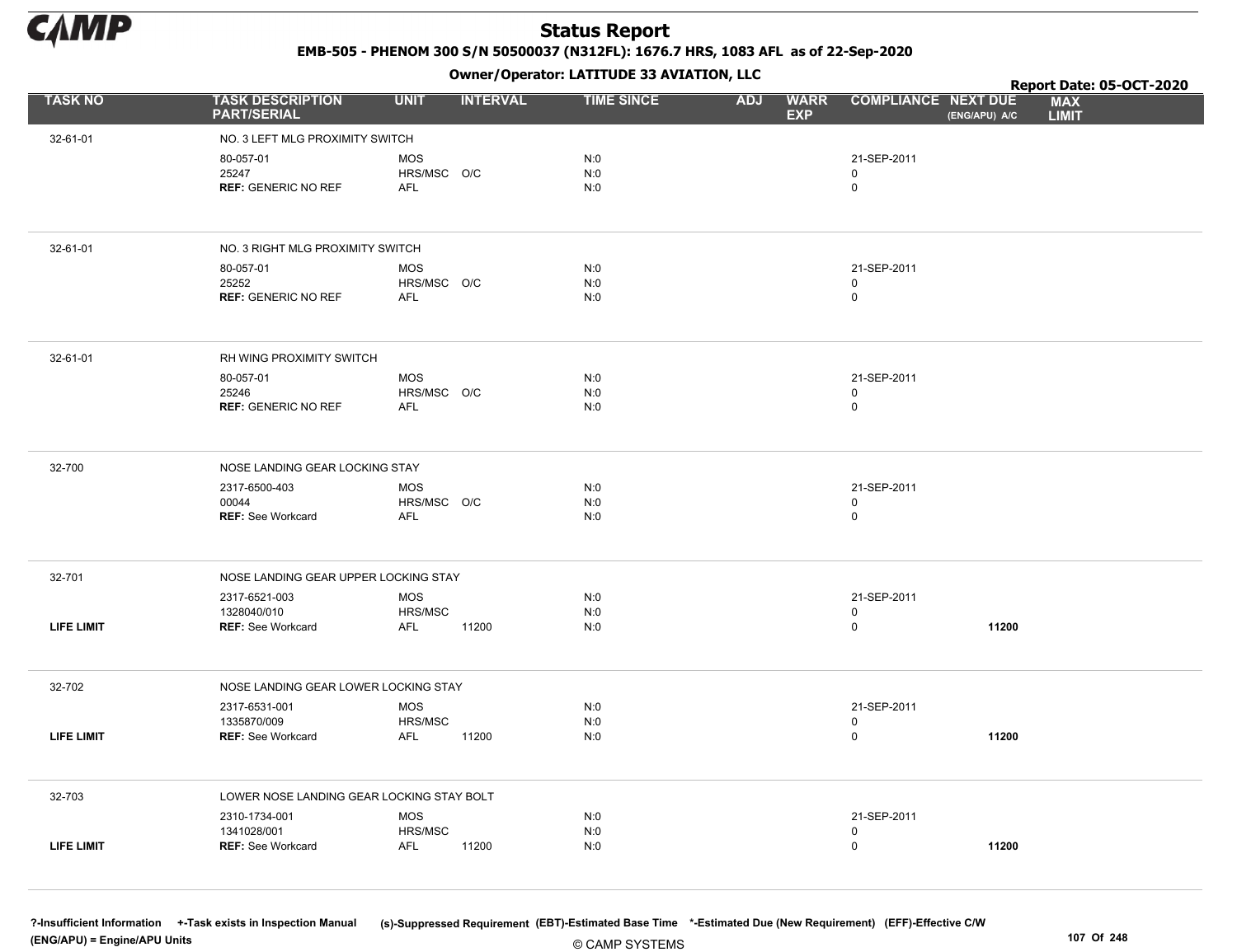

EMB-505 - PHENOM 300 S/N 50500037 (N312FL): 1676.7 HRS, 1083 AFL as of 22-Sep-2020

Owner/Operator: LATITUDE 33 AVIATION, LLC

|                   |                                                          | .                                                      |                   |            |                           |                                  |               | Report Date: 05-OCT-2020   |  |
|-------------------|----------------------------------------------------------|--------------------------------------------------------|-------------------|------------|---------------------------|----------------------------------|---------------|----------------------------|--|
| <b>TASK NO</b>    | <b>TASK DESCRIPTION</b><br><b>PART/SERIAL</b>            | <b>UNIT</b><br><b>INTERVAL</b>                         | <b>TIME SINCE</b> | <b>ADJ</b> | <b>WARR</b><br><b>EXP</b> | <b>COMPLIANCE NEXT DUE</b>       | (ENG/APU) A/C | <b>MAX</b><br><b>LIMIT</b> |  |
| 32-703            | UPPER NOSE LANDING GEAR LOCKING STAY BOLT                |                                                        |                   |            |                           |                                  |               |                            |  |
| <b>LIFE LIMIT</b> | 2310-1734-001<br>1341028/002<br><b>REF: See Workcard</b> | <b>MOS</b><br>HRS/MSC<br>AFL<br>11200                  | N:0<br>N:0<br>N:0 |            |                           | 21-SEP-2011<br>$\mathsf{O}$<br>0 | 11200         |                            |  |
| CHAPTER 33        | <b>LIGHTS</b>                                            |                                                        |                   |            |                           |                                  |               |                            |  |
| 33-01-01          | OVERHEAD LIGHTS CONTROL PANEL                            |                                                        |                   |            |                           |                                  |               |                            |  |
|                   | 441-43246-002<br>1177<br><b>REF: See Workcard</b>        | <b>MOS</b><br>HRS/MSC O/C<br><b>AFL</b>                | R:5<br>R:0<br>R:0 |            |                           | 05-DEC-2019<br>1444<br>948       |               |                            |  |
| 33-12-01          | <b>COCKPIT DIMMER</b>                                    |                                                        |                   |            |                           |                                  |               |                            |  |
|                   | 81-01760-002<br>0319<br><b>REF: See Workcard</b>         | <b>MOS</b><br>HRS/MSC O/C<br>AFL                       | N:0<br>N:0<br>N:0 |            |                           | 21-SEP-2011<br>0<br>0            |               |                            |  |
| 33-12-02          | INSC ILLUM - TEST PANEL                                  |                                                        |                   |            |                           |                                  |               |                            |  |
|                   | 441-42631-002<br>1070<br><b>REF: See Workcard</b>        | <b>MOS</b><br>HRS/MSC O/C<br>AFL                       | N:0<br>N:0<br>N:0 |            |                           | 21-SEP-2011<br>0<br>$\mathsf{O}$ |               |                            |  |
| 33-13-01          | <b>LIGHT ASSY</b>                                        | LH WING POSITION, 28VDC, RED COLOR, TYPE LED, WING TIP |                   |            |                           |                                  |               |                            |  |
|                   | PN<br>SN-UNKNOWN<br><b>REF: GENERIC NO REF</b>           | MOS<br>HRS/MSC O/C<br>AFL                              | N:0<br>N:0<br>N:0 |            |                           | 21-SEP-2011<br>0<br>$\mathsf{O}$ |               |                            |  |
| 33-13-01          | <b>LIGHT ASSY</b>                                        | RH WING POSITION, 28VDC, RED COLOR, TYPE LED, WING TIP |                   |            |                           |                                  |               |                            |  |
|                   | PN<br>SN-UNKNOWN<br><b>REF: GENERIC NO REF</b>           | <b>MOS</b><br>HRS/MSC O/C<br>AFL                       | N:0<br>N:0<br>N:0 |            |                           | 21-SEP-2011<br>0<br>0            |               |                            |  |
|                   |                                                          |                                                        |                   |            |                           |                                  |               |                            |  |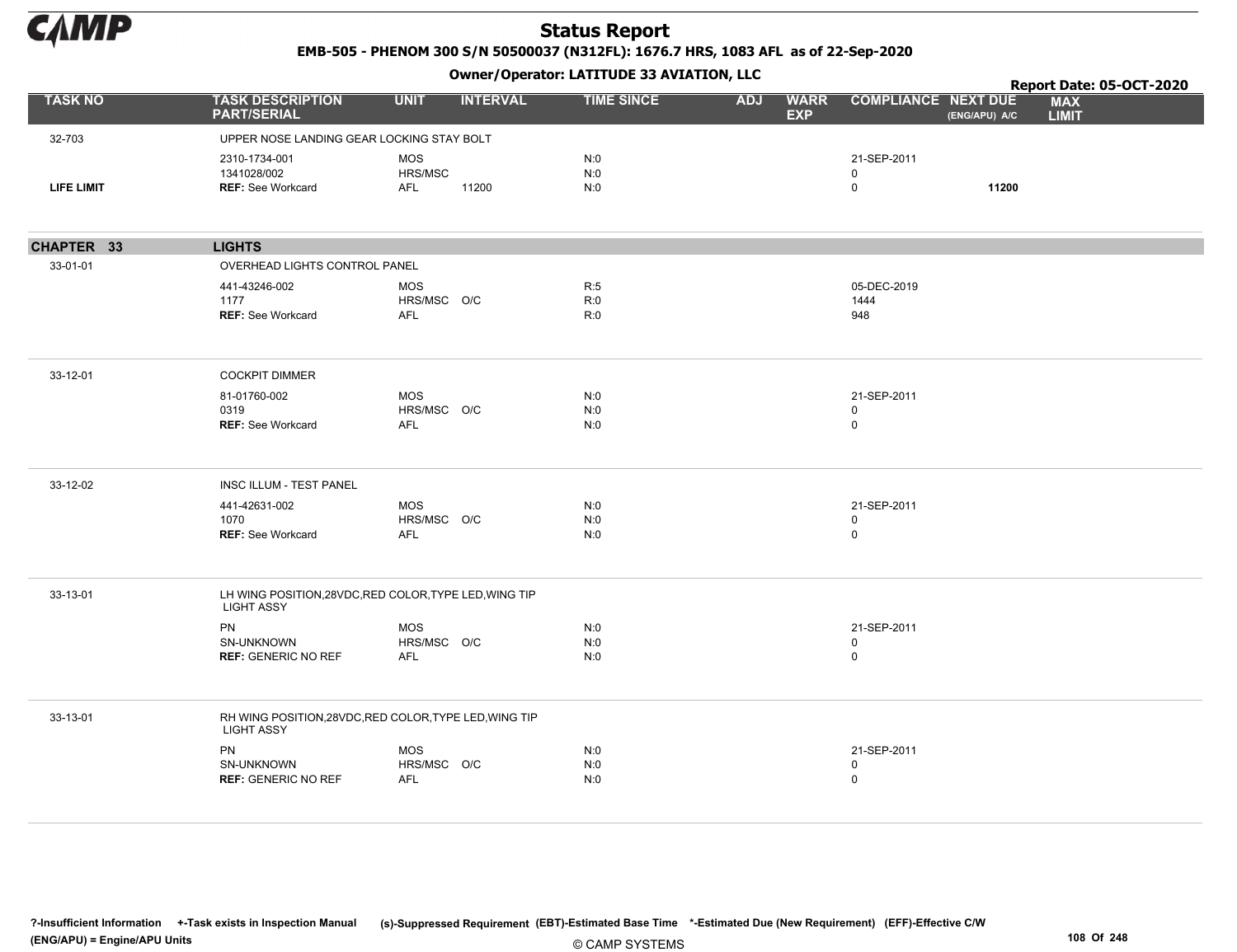

EMB-505 - PHENOM 300 S/N 50500037 (N312FL): 1676.7 HRS, 1083 AFL as of 22-Sep-2020

Owner/Operator: LATITUDE 33 AVIATION, LLC

|                |                                                  |                           | .               |                   |                                         |                                             | Report Date: 05-OCT-2020   |
|----------------|--------------------------------------------------|---------------------------|-----------------|-------------------|-----------------------------------------|---------------------------------------------|----------------------------|
| <b>TASK NO</b> | <b>TASK DESCRIPTION</b><br><b>PART/SERIAL</b>    | <b>UNIT</b>               | <b>INTERVAL</b> | <b>TIME SINCE</b> | <b>WARR</b><br><b>ADJ</b><br><b>EXP</b> | <b>COMPLIANCE NEXT DUE</b><br>(ENG/APU) A/C | <b>MAX</b><br><b>LIMIT</b> |
| 33-31-02       | NOSE (WITH/WITHOUT FDR) W001, ELECTRICAL HARNESS |                           |                 |                   |                                         |                                             |                            |
|                | PN                                               | <b>MOS</b>                |                 | N:0               |                                         | 21-SEP-2011                                 |                            |
|                | SN-UNKNOWN                                       | HRS/MSC O/C               |                 | N:0               |                                         | $\mathbf 0$                                 |                            |
|                | <b>REF: GENERIC NO REF</b>                       | AFL                       |                 | N:0               |                                         | $\mathsf{O}\xspace$                         |                            |
|                |                                                  |                           |                 |                   |                                         |                                             |                            |
| 33-42-01       | LH LWR FWD TAXI LIGHT ASSY                       |                           |                 |                   |                                         |                                             |                            |
|                | 81017-3                                          | <b>MOS</b>                |                 | N:0               |                                         | 21-SEP-2011                                 |                            |
|                | 000077                                           | HRS/MSC O/C               |                 | N:0               |                                         | $\mathbf 0$                                 |                            |
|                | <b>REF: See Workcard</b>                         | AFL                       |                 | N:0               |                                         | $\mathsf{O}\xspace$                         |                            |
|                |                                                  |                           |                 |                   |                                         |                                             |                            |
| 33-42-01       | RH LWR FWD TAXI LIGHT ASSY                       |                           |                 |                   |                                         |                                             |                            |
|                | 81017-4                                          | <b>MOS</b>                |                 | N:0               |                                         | 21-SEP-2011                                 |                            |
|                | 000017                                           | HRS/MSC O/C               |                 | N:0               |                                         | $\mathbf 0$                                 |                            |
|                | REF: See Workcard                                | AFL                       |                 | N:0               |                                         | $\mathsf 0$                                 |                            |
|                |                                                  |                           |                 |                   |                                         |                                             |                            |
| 33-47-01       | LEFT LANDING LIGHT ASSY                          |                           |                 |                   |                                         |                                             |                            |
|                | 81017-5                                          | <b>MOS</b>                |                 | N:0               |                                         | 21-SEP-2011                                 |                            |
|                | 000052<br><b>REF: See Workcard</b>               | HRS/MSC O/C<br>AFL        |                 | N:0<br>N:0        |                                         | 0<br>$\mathsf 0$                            |                            |
|                |                                                  |                           |                 |                   |                                         |                                             |                            |
|                |                                                  |                           |                 |                   |                                         |                                             |                            |
| 33-47-01       | RIGHT LANDING LIGHT ASSY                         |                           |                 |                   |                                         |                                             |                            |
|                | 81017-6                                          | <b>MOS</b>                |                 | N:0               |                                         | 21-SEP-2011                                 |                            |
|                | 000050<br><b>REF: See Workcard</b>               | HRS/MSC O/C<br><b>AFL</b> |                 | N:0<br>N:0        |                                         | $\mathsf{O}\xspace$<br>$\mathsf 0$          |                            |
|                |                                                  |                           |                 |                   |                                         |                                             |                            |
|                |                                                  |                           |                 |                   |                                         |                                             |                            |
| 33-48-00       | LEFT NO. 1 NAVIGATION LIGHT                      |                           |                 |                   |                                         |                                             |                            |
|                | 84004-7                                          | MOS                       |                 | N:0               |                                         | 21-SEP-2011                                 |                            |
|                | 000089                                           | HRS/MSC O/C               |                 | N:0               |                                         | $\mathsf{O}\xspace$                         |                            |
|                | <b>REF: See Workcard</b>                         | AFL                       |                 | N:0               |                                         | $\mathbf 0$                                 |                            |
|                |                                                  |                           |                 |                   |                                         |                                             |                            |
| 33-48-00       | LEFT NO. 2 NAVIGATION LIGHT                      |                           |                 |                   |                                         |                                             |                            |
|                | 84015-1                                          | <b>MOS</b>                |                 | N:0               |                                         | 13-FEB-2015                                 |                            |
|                | 000049                                           | HRS/MSC O/C               |                 | N:0               |                                         | 569.3                                       |                            |
|                | <b>REF: See Workcard</b>                         | <b>AFL</b>                |                 | N:0               |                                         | 386                                         |                            |
|                |                                                  |                           |                 |                   |                                         |                                             |                            |
|                |                                                  |                           |                 |                   |                                         |                                             |                            |

© CAMP SYSTEMS ?-Insufficient Information +-Task exists in Inspection Manual (s)-Suppressed Requirement (EBT)-Estimated Base Time \*-Estimated Due (New Requirement) (EFF)-Effective C/W (ENG/APU) = Engine/APU Units 109 Of 248 and the control of 248 and the control of 248 and the control of 248 and the control of 248 and the control of 248 and the control of 248 and the control of 248 and the control of 2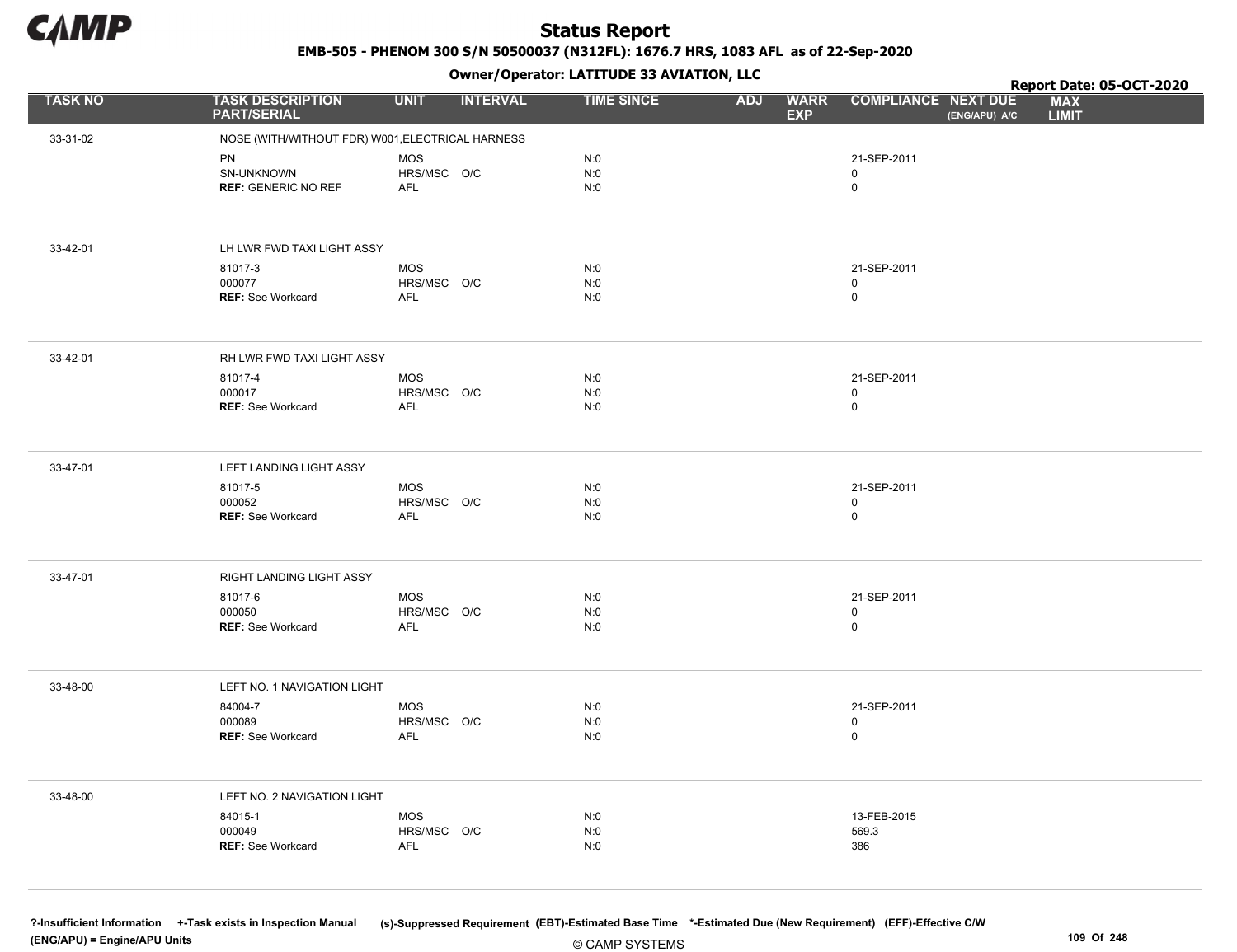

EMB-505 - PHENOM 300 S/N 50500037 (N312FL): 1676.7 HRS, 1083 AFL as of 22-Sep-2020

Owner/Operator: LATITUDE 33 AVIATION, LLC

|                  |                                                       |                                                  |                 |           | Owner/Operator. EATITODE 33 AVIATION, LLC |            |                           | Report Date: 05-OCT-2020        |               |                            |
|------------------|-------------------------------------------------------|--------------------------------------------------|-----------------|-----------|-------------------------------------------|------------|---------------------------|---------------------------------|---------------|----------------------------|
| <b>TASK NO</b>   | <b>TASK DESCRIPTION</b><br><b>PART/SERIAL</b>         | <b>UNIT</b>                                      | <b>INTERVAL</b> |           | <b>TIME SINCE</b>                         | <b>ADJ</b> | <b>WARR</b><br><b>EXP</b> | <b>COMPLIANCE NEXT DUE</b>      | (ENG/APU) A/C | <b>MAX</b><br><b>LIMIT</b> |
| 33-48-00         | RIGHT NO. 1 NAVIGATION LIGHT                          |                                                  |                 |           |                                           |            |                           |                                 |               |                            |
|                  | 84004-7<br>000090<br><b>REF: See Workcard</b>         | <b>MOS</b><br>HRS/MSC O/C<br><b>AFL</b>          |                 |           | N:0<br>N:0<br>N:0                         |            |                           | 21-SEP-2011<br>0<br>$\mathbf 0$ |               |                            |
| 33-48-00         | RIGHT NO. 2 NAVIGATION LIGHT                          |                                                  |                 |           |                                           |            |                           |                                 |               |                            |
|                  | 84015-2<br>000042<br><b>REF: See Workcard</b>         | <b>MOS</b><br>HRS/MSC O/C<br>AFL                 |                 |           | N:0<br>N:0<br>N:0                         |            |                           | 26-JAN-2016<br>650<br>453       |               |                            |
| 33-48-00-001     | DISCARD LEFT NO. 1 NAVIGATION LIGHT                   |                                                  |                 |           |                                           |            |                           |                                 |               |                            |
|                  | 84004-7<br>000089<br><b>REF: AMM 33-48-00</b>         | <b>MOS</b><br><b>HRS/MSC 12000</b><br>AFL        |                 | $+30/-30$ |                                           |            |                           | 21-SEP-2011<br>0<br>0           | 12000         | 12030                      |
| 33-48-00-001     | DISCARD LEFT NO. 2 NAVIGATION LIGHT                   |                                                  |                 |           |                                           |            |                           |                                 |               |                            |
|                  | 84015-1<br>000049<br><b>REF: AMM 33-48-00</b>         | <b>MOS</b><br><b>HRS/MSC 12000</b><br><b>AFL</b> |                 | $+30/-30$ |                                           |            |                           | 21-SEP-2011<br>0<br>0           | 12000         | 12030                      |
| 33-48-00-001     | DISCARD RIGHT NO. 1 NAVIGATION LIGHT                  |                                                  |                 |           |                                           |            |                           |                                 |               |                            |
|                  | 84004-7<br>000090<br><b>REF: AMM 33-48-00</b>         | <b>MOS</b><br><b>HRS/MSC 12000</b><br><b>AFL</b> |                 | $+30/-30$ |                                           |            |                           | 21-SEP-2011<br>0<br>0           | 12000         | 12030                      |
| 33-48-00-001     | DISCARD RIGHT NO. 2 NAVIGATION LIGHT                  |                                                  |                 |           |                                           |            |                           |                                 |               |                            |
|                  | 84015-2<br>000042<br><b>REF: AMM 33-48-00</b>         | <b>MOS</b><br><b>HRS/MSC 12000</b><br><b>AFL</b> |                 | $+30/-30$ |                                           |            |                           | 21-SEP-2011<br>0<br>0           | 12000         | 12030                      |
| 33-48-00-002 (s) | GENERAL VISUAL INSPECTION LEFT NO. 1 NAVIGATION LIGHT |                                                  |                 |           |                                           |            |                           | <b>PKG</b>                      |               |                            |
|                  | <b>PKG 20</b><br><b>REF: AMM 33-48-00</b>             | <b>MOS</b><br>HRS/MSC 2400<br>AFL                |                 | $+30/30$  |                                           |            |                           | 27-JUN-2017<br>840.6<br>558     |               |                            |
|                  |                                                       |                                                  |                 |           |                                           |            |                           |                                 |               |                            |

© CAMP SYSTEMS ?-Insufficient Information +-Task exists in Inspection Manual (s)-Suppressed Requirement (EBT)-Estimated Base Time \*-Estimated Due (New Requirement) (EFF)-Effective C/W (ENG/APU) = Engine/APU Units 110 Of 248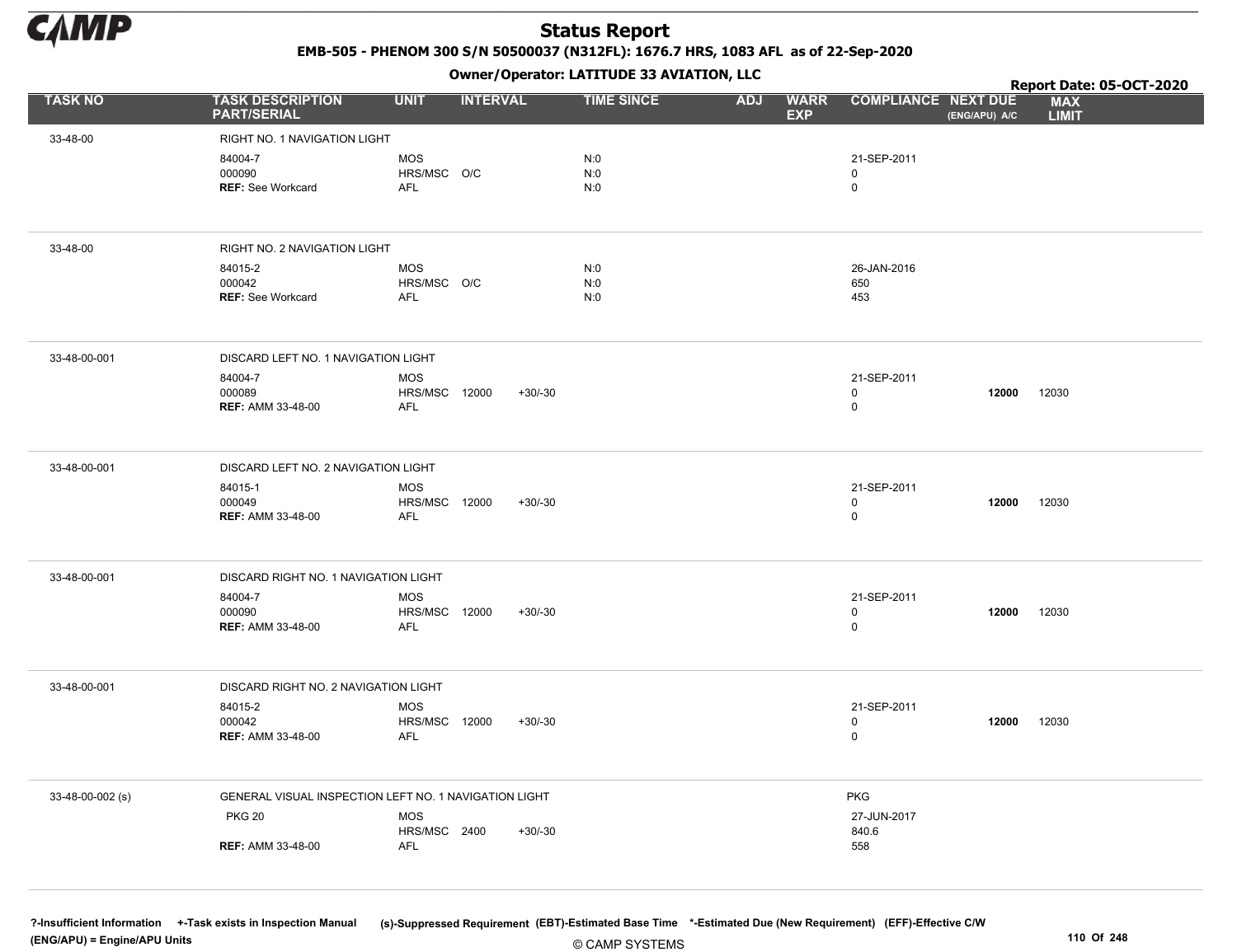

EMB-505 - PHENOM 300 S/N 50500037 (N312FL): 1676.7 HRS, 1083 AFL as of 22-Sep-2020

Owner/Operator: LATITUDE 33 AVIATION, LLC

|                  |                                                        |                            | - - - -         |           |                   |            |                           |                            |               | Report Date: 05-OCT-2020   |  |
|------------------|--------------------------------------------------------|----------------------------|-----------------|-----------|-------------------|------------|---------------------------|----------------------------|---------------|----------------------------|--|
| <b>TASK NO</b>   | <b>TASK DESCRIPTION</b><br><b>PART/SERIAL</b>          | <b>UNIT</b>                | <b>INTERVAL</b> |           | <b>TIME SINCE</b> | <b>ADJ</b> | <b>WARR</b><br><b>EXP</b> | <b>COMPLIANCE NEXT DUE</b> | (ENG/APU) A/C | <b>MAX</b><br><b>LIMIT</b> |  |
| 33-48-00-002 (s) | GENERAL VISUAL INSPECTION LEFT NO. 2 NAVIGATION LIGHT  |                            |                 |           |                   |            |                           | PKG                        |               |                            |  |
|                  | <b>PKG 20</b>                                          | <b>MOS</b>                 |                 |           |                   |            |                           | 27-JUN-2017                |               |                            |  |
|                  |                                                        | HRS/MSC 2400               |                 | $+30/-30$ |                   |            |                           | 840.6                      |               |                            |  |
|                  | <b>REF: AMM 33-48-00</b>                               | AFL                        |                 |           |                   |            |                           | 558                        |               |                            |  |
|                  |                                                        |                            |                 |           |                   |            |                           |                            |               |                            |  |
| 33-48-00-002 (s) | GENERAL VISUAL INSPECTION RIGHT NO. 1 NAVIGATION LIGHT |                            |                 |           |                   |            |                           | <b>PKG</b>                 |               |                            |  |
|                  | <b>PKG 20</b>                                          | <b>MOS</b>                 |                 |           |                   |            |                           | 27-JUN-2017                |               |                            |  |
|                  | <b>REF: AMM 33-48-00</b>                               | HRS/MSC 2400<br>AFL        |                 | $+30/-30$ |                   |            |                           | 840.6<br>558               |               |                            |  |
|                  |                                                        |                            |                 |           |                   |            |                           |                            |               |                            |  |
| 33-48-00-002 (s) | GENERAL VISUAL INSPECTION RIGHT NO. 2 NAVIGATION LIGHT |                            |                 |           |                   |            |                           | <b>PKG</b>                 |               |                            |  |
|                  | <b>PKG 20</b>                                          | <b>MOS</b>                 |                 |           |                   |            |                           | 27-JUN-2017                |               |                            |  |
|                  | <b>REF: AMM 33-48-00</b>                               | HRS/MSC 2400<br>AFL        |                 | $+30/-30$ |                   |            |                           | 840.6<br>558               |               |                            |  |
|                  |                                                        |                            |                 |           |                   |            |                           |                            |               |                            |  |
| 33-49-00         | NO. 1 STROBE LIGHT                                     |                            |                 |           |                   |            |                           |                            |               |                            |  |
|                  | 84036-3                                                | <b>MOS</b>                 |                 |           | N:0               |            |                           | 21-SEP-2011                |               |                            |  |
|                  | 000067<br><b>REF: See Workcard</b>                     | HRS/MSC O/C<br>AFL         |                 |           | N:0<br>N:0        |            |                           | 0<br>$\mathsf 0$           |               |                            |  |
|                  |                                                        |                            |                 |           |                   |            |                           |                            |               |                            |  |
|                  |                                                        |                            |                 |           |                   |            |                           |                            |               |                            |  |
| 33-49-00         | NO. 2 STROBE LIGHT                                     |                            |                 |           |                   |            |                           |                            |               |                            |  |
|                  | 84036-4<br>000060                                      | <b>MOS</b><br>HRS/MSC O/C  |                 |           | N:0<br>N:0        |            |                           | 21-SEP-2011<br>$\mathsf 0$ |               |                            |  |
|                  | <b>REF: See Workcard</b>                               | AFL                        |                 |           | N:0               |            |                           | $\mathsf 0$                |               |                            |  |
|                  |                                                        |                            |                 |           |                   |            |                           |                            |               |                            |  |
| 33-49-00-001     | DISCARD NO. 1 STROBE LIGHT                             |                            |                 |           |                   |            |                           |                            |               |                            |  |
|                  | 84036-3                                                | <b>MOS</b>                 |                 |           |                   |            |                           | 21-SEP-2011                |               |                            |  |
|                  | 000067<br><b>REF: AMM 33-49-00</b>                     | HRS/MSC 8000<br>AFL        |                 |           |                   |            |                           | $\mathsf 0$<br>$\mathsf 0$ | 8000          |                            |  |
|                  |                                                        |                            |                 |           |                   |            |                           |                            |               |                            |  |
| 33-49-00-001     | DISCARD NO. 2 STROBE LIGHT                             |                            |                 |           |                   |            |                           |                            |               |                            |  |
|                  | 84036-4                                                | <b>MOS</b>                 |                 |           |                   |            |                           | 21-SEP-2011                |               |                            |  |
|                  | 000060<br><b>REF: AMM 33-49-00</b>                     | HRS/MSC 8000<br><b>AFL</b> |                 |           |                   |            |                           | 0<br>$\mathsf 0$           | 8000          |                            |  |
|                  |                                                        |                            |                 |           |                   |            |                           |                            |               |                            |  |
|                  |                                                        |                            |                 |           |                   |            |                           |                            |               |                            |  |

?-Insufficient Information +-Task exists in Inspection Manual (s)-Suppressed Requirement (EBT)-Estimated Base Time \*-Estimated Due (New Requirement) (EFF)-Effective C/W (ENG/APU) = Engine/APU Units 111 Of 248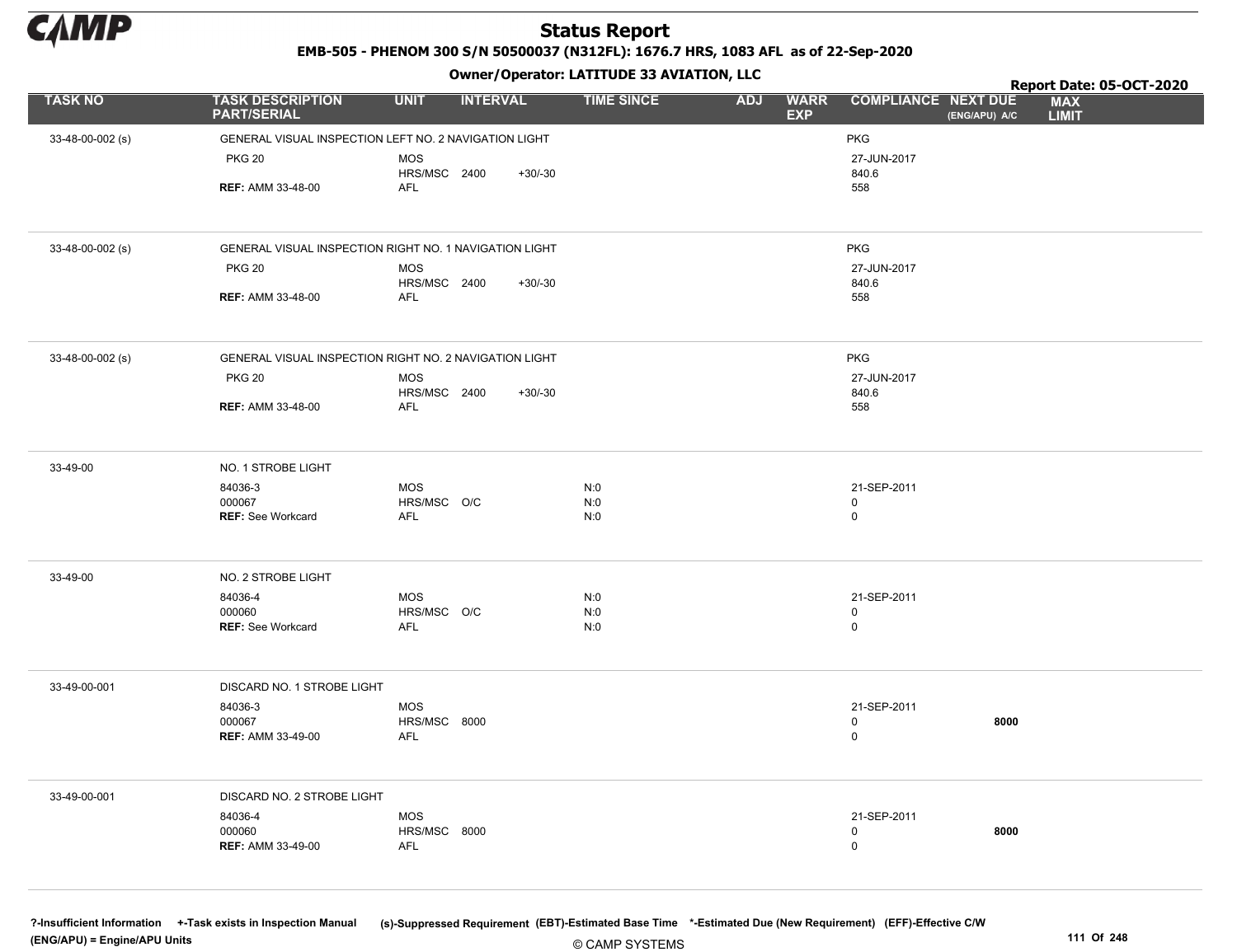

EMB-505 - PHENOM 300 S/N 50500037 (N312FL): 1676.7 HRS, 1083 AFL as of 22-Sep-2020

Owner/Operator: LATITUDE 33 AVIATION, LLC

|                  |                                                                                       |                           | .               |             |                   |            |                           |                            |               | Report Date: 05-OCT-2020   |  |
|------------------|---------------------------------------------------------------------------------------|---------------------------|-----------------|-------------|-------------------|------------|---------------------------|----------------------------|---------------|----------------------------|--|
| <b>TASK NO</b>   | <b>TASK DESCRIPTION</b><br><b>PART/SERIAL</b>                                         | <b>UNIT</b>               | <b>INTERVAL</b> |             | <b>TIME SINCE</b> | <b>ADJ</b> | <b>WARR</b><br><b>EXP</b> | <b>COMPLIANCE NEXT DUE</b> | (ENG/APU) A/C | <b>MAX</b><br><b>LIMIT</b> |  |
| 33-49-00-002 (s) | GENERAL VISUAL INSPECTION NO. 1 STROBE LIGHT                                          |                           |                 |             |                   |            |                           | <b>PKG</b>                 |               |                            |  |
|                  | <b>PKG 20</b>                                                                         | <b>MOS</b>                |                 |             |                   |            |                           | 27-JUN-2017                |               |                            |  |
|                  |                                                                                       | HRS/MSC 2400              |                 | $+30/-30$   |                   |            |                           | 840.6                      |               |                            |  |
|                  | <b>REF: AMM 33-49-00</b>                                                              | AFL                       |                 |             |                   |            |                           | 558                        |               |                            |  |
|                  |                                                                                       |                           |                 |             |                   |            |                           |                            |               |                            |  |
| 33-49-00-002 (s) | GENERAL VISUAL INSPECTION NO. 2 STROBE LIGHT                                          |                           |                 |             |                   |            |                           | <b>PKG</b>                 |               |                            |  |
|                  | <b>PKG 20</b>                                                                         | <b>MOS</b>                |                 |             |                   |            |                           | 27-JUN-2017                |               |                            |  |
|                  | <b>REF: AMM 33-49-00</b>                                                              | HRS/MSC 2400<br>AFL       |                 | $+30/-30$   |                   |            |                           | 840.6<br>558               |               |                            |  |
|                  |                                                                                       |                           |                 |             |                   |            |                           |                            |               |                            |  |
| 33-52-01         | LH REAR EMERGENCY LIGHT BATTERY                                                       |                           |                 |             |                   |            |                           |                            |               |                            |  |
|                  | 6450LS-00                                                                             | <b>MOS</b>                |                 |             | R:1               |            |                           | 18-FEB-2019                |               |                            |  |
|                  | 001500<br><b>REF: See Workcard</b>                                                    | HRS/MSC O/C<br><b>AFL</b> |                 |             | R:0<br>R:0        |            |                           | 1163.7<br>762              |               |                            |  |
|                  |                                                                                       |                           |                 |             |                   |            |                           |                            |               |                            |  |
| 33-52-01         | RH FWD EMERGENCY LIGHT BATTERY                                                        |                           |                 |             |                   |            |                           |                            |               |                            |  |
|                  | 6450LS-00                                                                             | <b>MOS</b>                |                 |             | R:1               |            |                           | 18-FEB-2019                |               |                            |  |
|                  | 001303                                                                                | HRS/MSC O/C               |                 |             | R:0               |            |                           | 1163.7                     |               |                            |  |
|                  | <b>REF: See Workcard</b>                                                              | AFL                       |                 |             | R:0               |            |                           | 762                        |               |                            |  |
| 33-52-01-001     | FUNCTIONAL CHECK LH REAR EMERGENCY LIGHT BATTERY (AIRCRAFT WITH BE AEROSPACE BATTERY) |                           |                 |             |                   |            |                           |                            |               |                            |  |
|                  | 6450LS-00                                                                             | MOS                       | 12              | $+30d/-30d$ |                   | $-76$      |                           | 05-MAY-2020                | 18-FEB-2021   | 20-MAR-2021                |  |
|                  | 001500                                                                                | HRS/MSC                   |                 |             |                   |            |                           | 1528.2                     |               |                            |  |
|                  | <b>REF: AMM 33-52-01</b>                                                              | AFL                       |                 |             |                   |            |                           | 990                        |               |                            |  |
| 33-52-01-001     | FUNCTIONAL CHECK RH FWD EMERGENCY LIGHT BATTERY (AIRCRAFT WITH BE AEROSPACE BATTERY)  |                           |                 |             |                   |            |                           |                            |               |                            |  |
|                  | 6450LS-00                                                                             | MOS                       | 12              | +30d/-30d   |                   | $-76$      |                           | 05-MAY-2020                | 18-FEB-2021   | 20-MAR-2021                |  |
|                  | 001303                                                                                | HRS/MSC                   |                 |             |                   |            |                           | 1528.2                     |               |                            |  |
|                  | <b>REF: AMM 33-52-01</b>                                                              | AFL                       |                 |             |                   |            |                           | 990                        |               |                            |  |
| 33-52-01-002     | FUNCTIONAL CHECK LH REAR EMERGENCY LIGHT BATTERY (AIRCRAFT WITH DLE BATTERY)          |                           |                 |             |                   |            |                           |                            |               |                            |  |
|                  | 6450LS-00                                                                             | MOS                       |                 |             |                   |            |                           |                            |               |                            |  |
|                  | 001500                                                                                | HRS/MSC N/A               |                 |             |                   |            |                           |                            |               |                            |  |
|                  | <b>REF: AMM 33-52-01</b>                                                              | AFL                       |                 |             |                   |            |                           |                            |               |                            |  |
|                  |                                                                                       |                           |                 |             |                   |            |                           |                            |               |                            |  |
|                  |                                                                                       |                           |                 |             |                   |            |                           |                            |               |                            |  |

© CAMP SYSTEMS ?-Insufficient Information +-Task exists in Inspection Manual (s)-Suppressed Requirement (EBT)-Estimated Base Time \*-Estimated Due (New Requirement) (EFF)-Effective C/W (ENG/APU) = Engine/APU Units 112 Of 248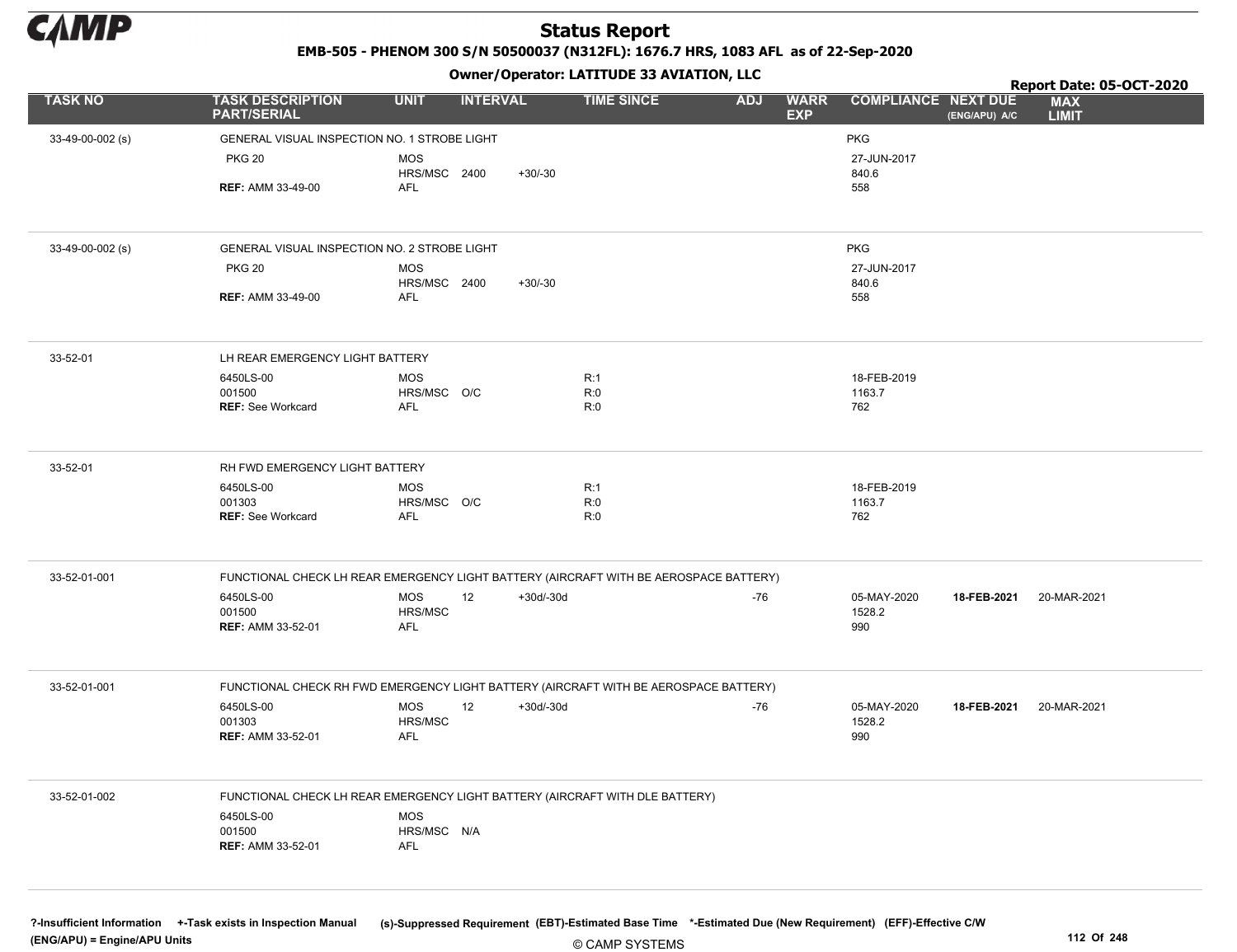

EMB-505 - PHENOM 300 S/N 50500037 (N312FL): 1676.7 HRS, 1083 AFL as of 22-Sep-2020

Owner/Operator: LATITUDE 33 AVIATION, LLC

|                |                                                                                |                                         |                 | Owner, operator: Existence 33 AVIATION, LEC |            |                           |                             |               | Report Date: 05-OCT-2020   |  |
|----------------|--------------------------------------------------------------------------------|-----------------------------------------|-----------------|---------------------------------------------|------------|---------------------------|-----------------------------|---------------|----------------------------|--|
| <b>TASK NO</b> | <b>TASK DESCRIPTION</b><br><b>PART/SERIAL</b>                                  | <b>UNIT</b>                             | <b>INTERVAL</b> | <b>TIME SINCE</b>                           | <b>ADJ</b> | <b>WARR</b><br><b>EXP</b> | <b>COMPLIANCE NEXT DUE</b>  | (ENG/APU) A/C | <b>MAX</b><br><b>LIMIT</b> |  |
| 33-52-01-002   | FUNCTIONAL CHECK RH FWD EMERGENCY LIGHT BATTERY (AIRCRAFT WITH DLE BATTERY)    |                                         |                 |                                             |            |                           |                             |               |                            |  |
|                | 6450LS-00<br>001303<br><b>REF: AMM 33-52-01</b>                                | <b>MOS</b><br>HRS/MSC N/A<br><b>AFL</b> |                 |                                             |            |                           |                             |               |                            |  |
| 33-52-01-003   | DISCARD OF LH REAR EMERGENCY LIGHT BATTERY                                     |                                         |                 |                                             |            |                           |                             |               |                            |  |
|                | 6450LS-00<br>001500<br><b>REF: AMM 33-52-01</b>                                | <b>MOS</b><br>HRS/MSC N/A<br><b>AFL</b> |                 |                                             |            |                           |                             |               |                            |  |
| 33-52-01-003   | DISCARD OF RH FWD EMERGENCY LIGHT BATTERY                                      |                                         |                 |                                             |            |                           |                             |               |                            |  |
|                | 6450LS-00<br>001303<br><b>REF: AMM 33-52-01</b>                                | MOS<br>HRS/MSC N/A<br><b>AFL</b>        |                 |                                             |            |                           |                             |               |                            |  |
| 33-52-05       | SELF-ILLUMINATED UNIT                                                          |                                         |                 |                                             |            |                           |                             |               |                            |  |
|                | <b>PN</b><br>SN-UNKNOWN<br><b>REF: See Workcard</b>                            | <b>MOS</b><br>HRS/MSC O/C<br>AFL        |                 | N:0<br>N:0<br>N:0                           |            |                           | 21-SEP-2011<br>0<br>0       |               |                            |  |
| 33-52-17-001   | OPERATIONAL CHECK OF INERTIAL SWITCH (AIRCRAFT WITH INERTIAL SWITCH INSTALLED) |                                         |                 |                                             |            |                           |                             |               |                            |  |
|                | <b>REF: AMM 33-52-17</b>                                                       | <b>MOS</b><br>HRS/MSC N/A<br><b>AFL</b> |                 |                                             |            |                           | 27-JUN-2017<br>840.6<br>558 |               |                            |  |
| CHAPTER 34     | <b>NAVIGATION</b>                                                              |                                         |                 |                                             |            |                           |                             |               |                            |  |
| 34-00-01       | <b>ACSS TRANSPONDER</b>                                                        |                                         |                 |                                             |            |                           |                             |               |                            |  |
|                | PN<br>SN-UNKNOWN<br>REF:                                                       | <b>MOS</b><br>HRS/MSC O/C<br><b>AFL</b> |                 | N:0<br>N:0<br>N:0                           |            |                           | 21-SEP-2011<br>0<br>0       |               |                            |  |
| 34-00-02       | TRANSPONDER RF RELAY                                                           |                                         |                 |                                             |            |                           |                             |               |                            |  |
|                | PN<br>SN-UNKNOWN<br><b>REF: GENERIC NO REF</b>                                 | <b>MOS</b><br>HRS/MSC O/C<br>AFL        |                 | N:0<br>N:0<br>N:0                           |            |                           | 21-SEP-2011<br>0<br>0       |               |                            |  |

© CAMP SYSTEMS ?-Insufficient Information +-Task exists in Inspection Manual (s)-Suppressed Requirement (EBT)-Estimated Base Time \*-Estimated Due (New Requirement) (EFF)-Effective C/W (ENG/APU) = Engine/APU Units 113 Of 248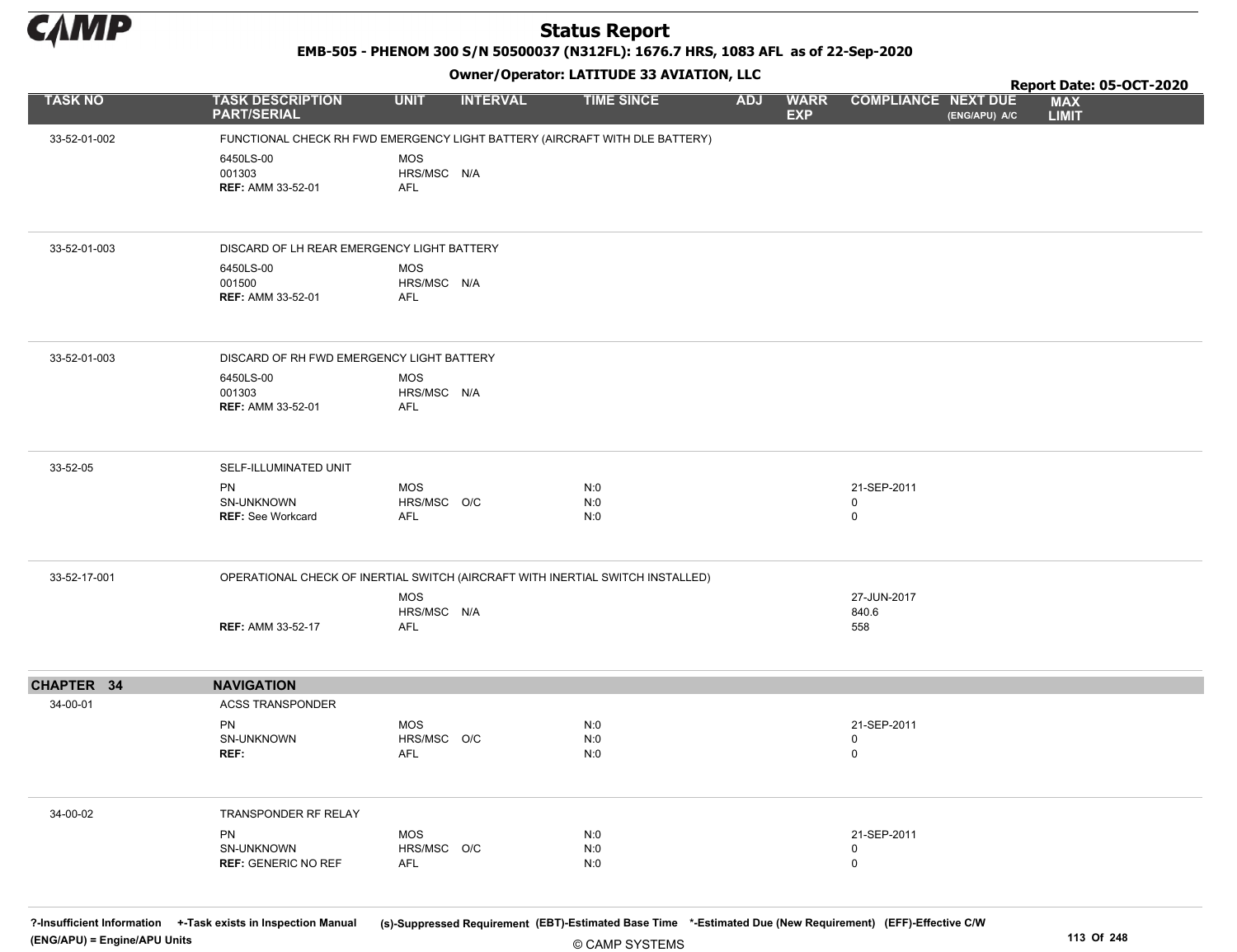

EMB-505 - PHENOM 300 S/N 50500037 (N312FL): 1676.7 HRS, 1083 AFL as of 22-Sep-2020

Owner/Operator: LATITUDE 33 AVIATION, LLC

|                |                                                             |                                  |                 | Owner / Operator: EATITODE 33 AVIATION, LLC |                                         |                              |               | Report Date: 05-OCT-2020   |
|----------------|-------------------------------------------------------------|----------------------------------|-----------------|---------------------------------------------|-----------------------------------------|------------------------------|---------------|----------------------------|
| <b>TASK NO</b> | <b>TASK DESCRIPTION</b><br><b>PART/SERIAL</b>               | <b>UNIT</b>                      | <b>INTERVAL</b> | <b>TIME SINCE</b>                           | <b>ADJ</b><br><b>WARR</b><br><b>EXP</b> | <b>COMPLIANCE NEXT DUE</b>   | (ENG/APU) A/C | <b>MAX</b><br><b>LIMIT</b> |
| 34-00-03       | NO.1 IASP SMART PROBE                                       |                                  |                 |                                             |                                         |                              |               |                            |
|                | 2015L-4B<br>0305<br><b>REF: See Workcard</b>                | <b>MOS</b><br>HRS/MSC O/C<br>AFL |                 |                                             |                                         | 27-JUN-2019<br>1275.4<br>845 |               |                            |
| 34-00-03       | NO.2 IASP SMART PROBE                                       |                                  |                 |                                             |                                         |                              |               |                            |
|                | 2015L-4B<br>0764<br><b>REF: See Workcard</b>                | <b>MOS</b><br>HRS/MSC O/C<br>AFL |                 |                                             |                                         | 27-JUN-2019<br>1275.4<br>845 |               |                            |
| 34-00-04       | SD CARD DATABASE                                            |                                  |                 |                                             |                                         |                              |               |                            |
|                | PN<br>SN-UNKNOWN<br><b>REF: GENERIC NO REF</b>              | MOS<br>HRS/MSC O/C<br>AFL        |                 | N:0<br>N:0<br>N:0                           |                                         | 21-SEP-2011<br>0<br>0        |               |                            |
| 34-10-01       | RADIO ALTIMETER                                             |                                  |                 |                                             |                                         |                              |               |                            |
|                | 066-01153-0101<br>KRA405B-11521<br><b>REF: See Workcard</b> | MOS<br>HRS/MSC O/C<br>AFL        |                 |                                             |                                         | 13-AUG-2013<br>308.4<br>226  |               |                            |
| 34-10-02       | LEFT RADIO ALTIMETER TRANSMIT ANTENNA                       |                                  |                 |                                             |                                         |                              |               |                            |
|                | S67-2002-45<br>553-3527<br><b>REF: See Workcard</b>         | MOS<br>HRS/MSC O/C<br>AFL        |                 | N:0<br>N:0<br>N:0                           |                                         | 21-SEP-2011<br>0<br>0        |               |                            |
| 34-10-02       | RIGHT RADIO ALTIMETER RECEIVE ANTENNA                       |                                  |                 |                                             |                                         |                              |               |                            |
|                | S67-2002-45<br>553-3545<br><b>REF: See Workcard</b>         | MOS<br>HRS/MSC O/C<br>AFL        |                 | N:0<br>N:0<br>N:0                           |                                         | 21-SEP-2011<br>0<br>0        |               |                            |
| 34-11-00       | IESI - INTEGRATED ELECTRONIC STANDBY INSTRUMENT             |                                  |                 |                                             |                                         |                              |               |                            |
|                | C16221APA01<br>C16221019252<br><b>REF: See Workcard</b>     | MOS<br>HRS/MSC O/C<br>AFL        |                 |                                             |                                         | 29-MAY-2015<br>633.3<br>448  |               |                            |
|                |                                                             |                                  |                 |                                             |                                         |                              |               |                            |

© CAMP SYSTEMS ?-Insufficient Information +-Task exists in Inspection Manual (s)-Suppressed Requirement (EBT)-Estimated Base Time \*-Estimated Due (New Requirement) (EFF)-Effective C/W (ENG/APU) = Engine/APU Units 114 Of 248 and the control of the control of the control of the control of the control of the control of the control of the control of 248 and the control of 248 and the control of 248 and the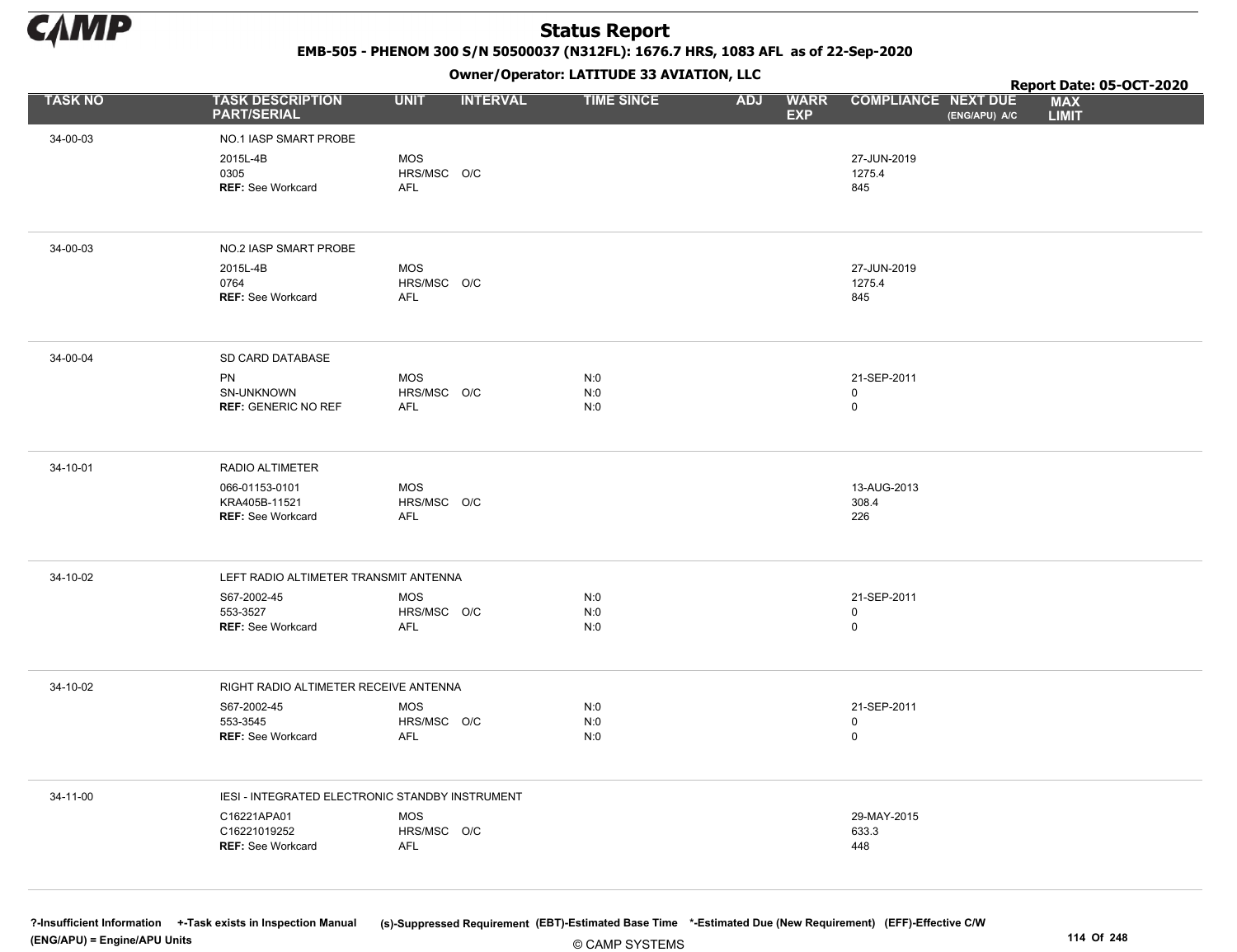

EMB-505 - PHENOM 300 S/N 50500037 (N312FL): 1676.7 HRS, 1083 AFL as of 22-Sep-2020

|                  |                                                                                                                                                                                              |                                         |                 |             |                           |            |                           |                              |               | Report Date: 05-OCT-2020   |
|------------------|----------------------------------------------------------------------------------------------------------------------------------------------------------------------------------------------|-----------------------------------------|-----------------|-------------|---------------------------|------------|---------------------------|------------------------------|---------------|----------------------------|
| <b>TASK NO</b>   | <b>TASK DESCRIPTION</b><br><b>PART/SERIAL</b>                                                                                                                                                | <b>UNIT</b>                             | <b>INTERVAL</b> |             | <b>TIME SINCE</b>         | <b>ADJ</b> | <b>WARR</b><br><b>EXP</b> | <b>COMPLIANCE NEXT DUE</b>   | (ENG/APU) A/C | <b>MAX</b><br><b>LIMIT</b> |
| 34-11-00-001     | FUNCTIONAL CHECK IESI - INTEGRATED ELECTRONIC STANDBY INSTRUMENT OF INTEGRATED ELECTRONIC<br>STANDBY INSTRUMENT NOTE: ACCOMPLISH THIS REQUIREMENT AFTER CLEANING<br>PROCEDURE (34-11-02-001) |                                         |                 |             |                           |            |                           |                              |               |                            |
|                  | C16221APA01<br>C16221019252<br><b>REF: AMM 34-11-00</b>                                                                                                                                      | <b>MOS</b><br>HRS/MSC<br><b>AFL</b>     | 24              | $+30d/-30d$ |                           | $-30$      |                           | 27-JUN-2019<br>1275.4<br>845 | 28-MAY-2021   | 27-JUN-2021                |
| 34-11-02         | PITOT/STATIC PROBE                                                                                                                                                                           |                                         |                 |             |                           |            |                           |                              |               |                            |
|                  | 0856UT4<br>263569<br><b>REF: See Workcard</b>                                                                                                                                                | <b>MOS</b><br>HRS/MSC O/C<br><b>AFL</b> |                 |             | N:93<br>N:1275.4<br>N:845 |            |                           | 27-JUN-2019<br>1275.4<br>845 |               |                            |
| 34-11-02-001     | RESTORATION (CLEANING) OF PITOT/STATIC PROBE NOTE: ACCOMPLISH THIS REQUIREMENT PRIOR TO THE<br>FUNCTIONAL CHECK (34-11-00-001)                                                               |                                         |                 |             |                           |            |                           |                              |               |                            |
|                  | 0856UT4<br>263569<br><b>REF: AMM 34-11-02</b>                                                                                                                                                | <b>MOS</b><br>HRS/MSC<br><b>AFL</b>     | 24              | $+30d/-30d$ |                           |            |                           | 27-JUN-2019<br>1275.4<br>845 | 27-JUN-2021   | 27-JUL-2021                |
|                  |                                                                                                                                                                                              |                                         |                 |             |                           |            |                           |                              |               |                            |
| 34-15-00-001 (s) | FUNCTIONAL CHECK OF AIR DATA SYSTEM                                                                                                                                                          |                                         |                 |             |                           |            |                           | <b>PKG</b>                   |               |                            |
|                  | <b>PKG 81</b>                                                                                                                                                                                | <b>MOS</b><br>HRS/MSC                   | 24              | $+30d/-30d$ |                           |            |                           | 27-JUN-2019<br>1275.4        |               |                            |
|                  | <b>REF: AMM 34-15-00</b>                                                                                                                                                                     | <b>AFL</b>                              |                 |             |                           |            |                           | 845                          |               |                            |
| 34-15-00-002     | SPECIAL DETAILED INSPECTION OF RVSM CRITICAL REGION (SKIN) FOR WAVINESS                                                                                                                      |                                         |                 |             |                           |            |                           |                              |               |                            |
|                  |                                                                                                                                                                                              | <b>MOS</b><br>HRS/MSC                   | 60              | $+30d/-30d$ |                           |            |                           | 27-JUN-2019<br>1275.4        | 27-JUN-2024   | 27-JUL-2024                |
|                  | <b>REF: AMM 34-15-00</b>                                                                                                                                                                     | <b>AFL</b>                              |                 |             |                           |            |                           | 845                          |               |                            |
| 34-15-00-003     | DETAILED INSPECTION OF IASP                                                                                                                                                                  |                                         |                 |             |                           |            |                           |                              |               |                            |
|                  | <b>PKG 81</b>                                                                                                                                                                                | <b>MOS</b><br>HRS/MSC                   | 24              | $+30d/-30d$ |                           | $-29$      |                           | 27-JUN-2019<br>1275.4        | 29-MAY-2021   | 28-JUN-2021                |
|                  | <b>REF: AMM 34-15-07</b>                                                                                                                                                                     | <b>AFL</b>                              |                 |             |                           |            |                           | 845                          |               |                            |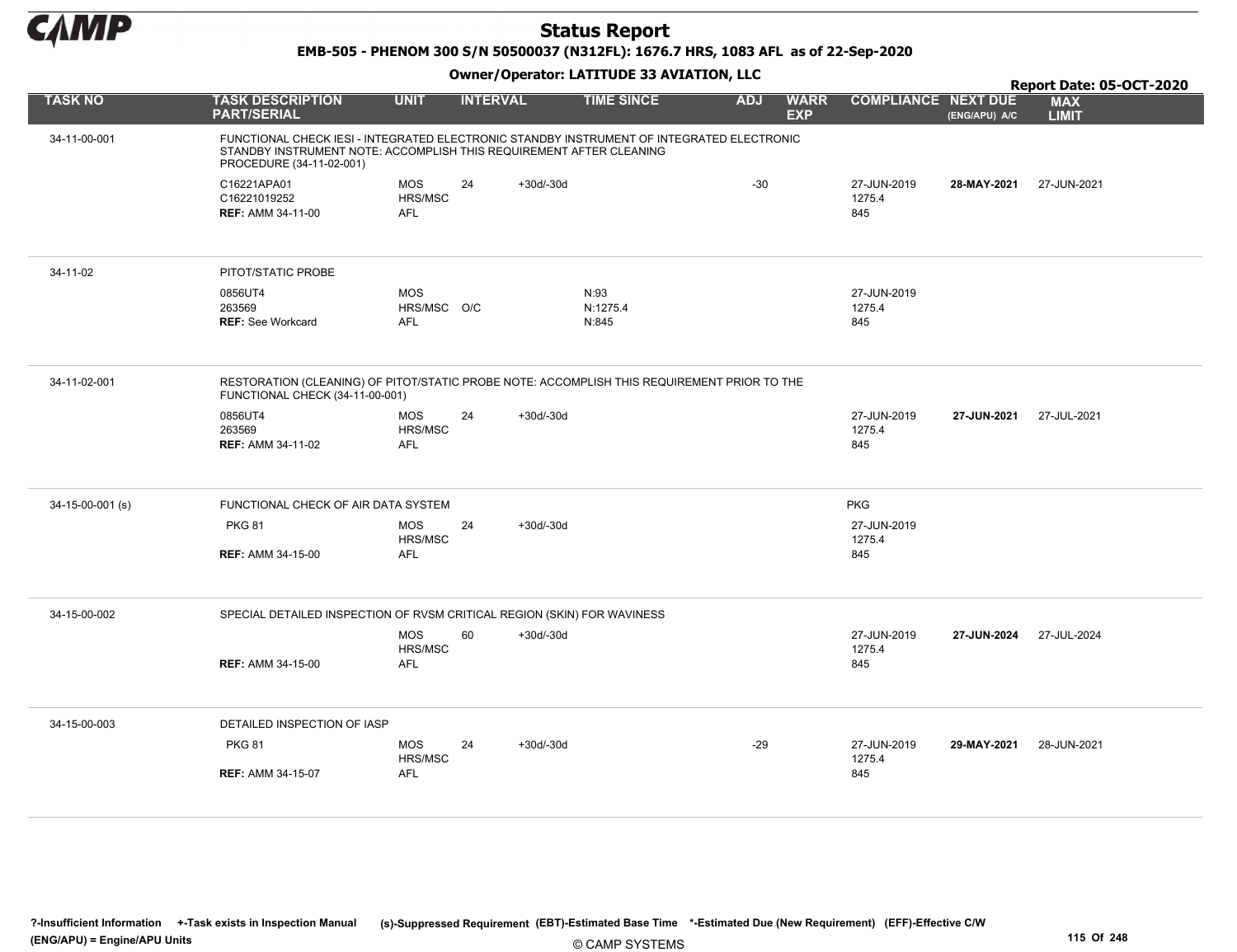

EMB-505 - PHENOM 300 S/N 50500037 (N312FL): 1676.7 HRS, 1083 AFL as of 22-Sep-2020

Owner/Operator: LATITUDE 33 AVIATION, LLC

|                |                                                      |                           | .                 |                   |                                         |                                             | Report Date: 05-OCT-2020   |
|----------------|------------------------------------------------------|---------------------------|-------------------|-------------------|-----------------------------------------|---------------------------------------------|----------------------------|
| <b>TASK NO</b> | <b>TASK DESCRIPTION</b><br><b>PART/SERIAL</b>        | <b>UNIT</b>               | <b>INTERVAL</b>   | <b>TIME SINCE</b> | <b>WARR</b><br><b>ADJ</b><br><b>EXP</b> | <b>COMPLIANCE NEXT DUE</b><br>(ENG/APU) A/C | <b>MAX</b><br><b>LIMIT</b> |
| 34-20-01       | LH GRS-77 ATTITUDE AND HEADING REFERENCE SYSTEM      |                           |                   |                   |                                         |                                             |                            |
|                | 011-00868-10                                         | <b>MOS</b>                |                   | N:0               |                                         | 21-SEP-2011                                 |                            |
|                | 42014988                                             | HRS/MSC O/C               |                   | N:0               |                                         | $\mathbf 0$                                 |                            |
|                | <b>REF: See Workcard</b>                             | AFL                       |                   | N:0               |                                         | $\mathbf 0$                                 |                            |
|                |                                                      |                           |                   |                   |                                         |                                             |                            |
| 34-20-01       | RH GRS-77 ATTITUDE AND HEADING REFERENCE SYSTEM      |                           |                   |                   |                                         |                                             |                            |
|                | 011-00868-10                                         | <b>MOS</b>                |                   | N:0               |                                         | 21-SEP-2011                                 |                            |
|                | 42014903<br><b>REF: See Workcard</b>                 | HRS/MSC O/C<br><b>AFL</b> |                   | N:0<br>N:0        |                                         | 0<br>0                                      |                            |
|                |                                                      |                           |                   |                   |                                         |                                             |                            |
| 34-20-02       | LEFT MAGNETOMETER                                    |                           |                   |                   |                                         |                                             |                            |
|                | 011-00870-00                                         | <b>MOS</b>                |                   | N:0               |                                         | 21-SEP-2011                                 |                            |
|                | 47516607<br><b>REF: See Workcard</b>                 | HRS/MSC O/C<br><b>AFL</b> |                   | N:0<br>N:0        |                                         | 0<br>$\mathsf{O}\xspace$                    |                            |
|                |                                                      |                           |                   |                   |                                         |                                             |                            |
|                |                                                      |                           |                   |                   |                                         |                                             |                            |
| 34-20-02       | <b>RIGHT MAGNETOMETER</b>                            |                           |                   |                   |                                         |                                             |                            |
|                | 011-00870-00                                         | MOS                       |                   | N:0               |                                         | 21-SEP-2011                                 |                            |
|                | 47516600<br><b>REF: See Workcard</b>                 | HRS/MSC O/C<br><b>AFL</b> |                   | N:0<br>N:0        |                                         | 0<br>0                                      |                            |
|                |                                                      |                           |                   |                   |                                         |                                             |                            |
|                |                                                      |                           |                   |                   |                                         |                                             |                            |
| 34-23-00       | <b>MAGNETIC COMPASS</b>                              |                           |                   |                   |                                         |                                             |                            |
|                | <b>KCA0120W</b>                                      | MOS                       |                   | N:0               |                                         | 21-SEP-2011                                 |                            |
|                | BE2670310<br><b>REF: See Workcard</b>                | HRS/MSC O/C<br>AFL        |                   | N:0<br>N:0        |                                         | 0<br>$\mathbf 0$                            |                            |
|                |                                                      |                           |                   |                   |                                         |                                             |                            |
|                |                                                      |                           |                   |                   |                                         |                                             |                            |
| 34-23-00-001   | FUNCTIONAL CHECK MAGNETIC COMPASS OF STANDBY COMPASS |                           |                   |                   |                                         |                                             |                            |
|                | <b>KCA0120W</b><br>BE2670310                         | <b>MOS</b><br>HRS/MSC     | 24<br>$+30d/-30d$ |                   | $-30$                                   | 27-JUN-2019<br>28-MAY-2021<br>1275.4        | 27-JUN-2021                |
|                | <b>REF: AMM 34-23-00</b>                             | <b>AFL</b>                |                   |                   |                                         | 845                                         |                            |
|                |                                                      |                           |                   |                   |                                         |                                             |                            |
| 34-30-01       | LEFT VOR/LOC 2 & 3 BLADE ANTENNA                     |                           |                   |                   |                                         |                                             |                            |
|                | S65-247170                                           | MOS                       |                   | N:0               |                                         | 21-SEP-2011                                 |                            |
|                | 173-2500                                             | HRS/MSC O/C               |                   | N:0               |                                         | 0                                           |                            |
|                | <b>REF: See Workcard</b>                             | <b>AFL</b>                |                   | N:0               |                                         | 0                                           |                            |
|                |                                                      |                           |                   |                   |                                         |                                             |                            |
|                |                                                      |                           |                   |                   |                                         |                                             |                            |

?-Insufficient Information +-Task exists in Inspection Manual (s)-Suppressed Requirement (EBT)-Estimated Base Time \*-Estimated Due (New Requirement) (EFF)-Effective C/W (ENG/APU) = Engine/APU Units 116 Of 248 and the control of 248 and the control of 248 and the control of 248 and the control of 248 and the control of 248 and the control of 248 and the control of 248 and the control of 2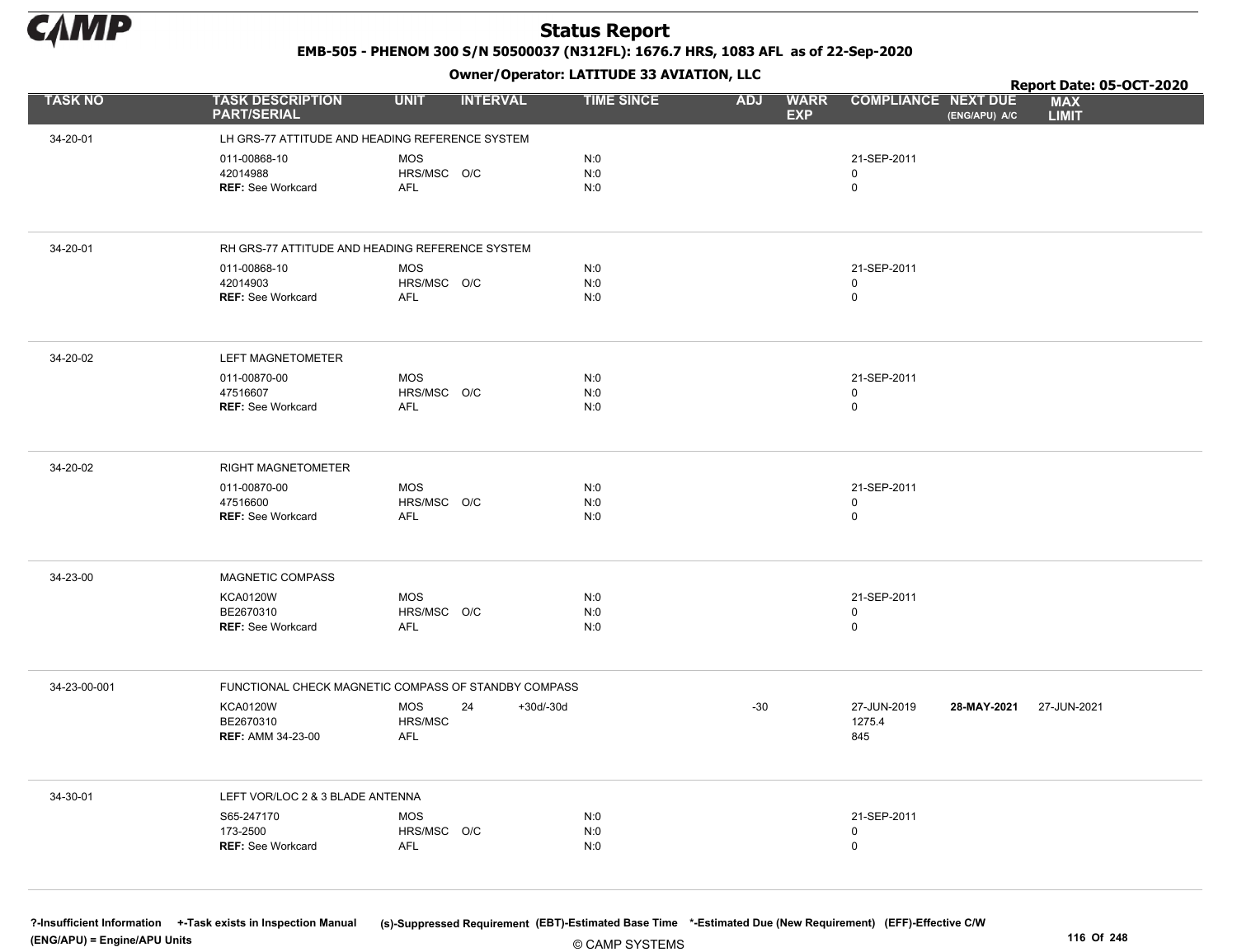

EMB-505 - PHENOM 300 S/N 50500037 (N312FL): 1676.7 HRS, 1083 AFL as of 22-Sep-2020

Owner/Operator: LATITUDE 33 AVIATION, LLC

|                |                                                          |                                         |                 | Owner/Operator. EATITODE 33 AVIATION, LLC |                                         |                                         |                                             | Report Date: 05-OCT-2020   |
|----------------|----------------------------------------------------------|-----------------------------------------|-----------------|-------------------------------------------|-----------------------------------------|-----------------------------------------|---------------------------------------------|----------------------------|
| <b>TASK NO</b> | <b>TASK DESCRIPTION</b><br><b>PART/SERIAL</b>            | <b>UNIT</b>                             | <b>INTERVAL</b> | <b>TIME SINCE</b>                         | <b>WARR</b><br><b>ADJ</b><br><b>EXP</b> |                                         | <b>COMPLIANCE NEXT DUE</b><br>(ENG/APU) A/C | <b>MAX</b><br><b>LIMIT</b> |
| 34-30-01       | RIGHT VOR/LOC 2 AND 3 ANTENNA BLADE                      |                                         |                 |                                           |                                         |                                         |                                             |                            |
|                | S65-247170<br>173-2502<br><b>REF: See Workcard</b>       | <b>MOS</b><br>HRS/MSC O/C<br>AFL        |                 | N:0<br>N:0<br>N:0                         |                                         | 21-SEP-2011<br>0<br>$\mathsf{O}\xspace$ |                                             |                            |
| 34-40-01       | GDL-69A SATELLITE WEATHER AND RADIO RECEIVER             |                                         |                 |                                           |                                         |                                         |                                             |                            |
|                | 011-00987-00<br>47763281<br><b>REF: See Workcard</b>     | <b>MOS</b><br>HRS/MSC O/C<br><b>AFL</b> |                 | N:0<br>N:0<br>N:0                         |                                         | 21-SEP-2011<br>0<br>$\mathbf 0$         |                                             |                            |
| 34-40-02       | AFT GA 37 GPS WAAS & SATELLITE WEATHER AND RADIO ANTENNA |                                         |                 |                                           |                                         |                                         |                                             |                            |
|                | 013-00245-00<br>18735<br><b>REF: See Workcard</b>        | <b>MOS</b><br>HRS/MSC O/C<br>AFL        |                 | N:0<br>N:0<br>N:0                         |                                         | 27-JUN-2019<br>1275.4<br>845            |                                             |                            |
| 34-40-02       | FWD GA 37 GPS WAAS & SATELLITE WEATHER AND RADIO ANTENNA |                                         |                 |                                           |                                         |                                         |                                             |                            |
|                | 013-00245-00<br>8198<br><b>REF: See Workcard</b>         | <b>MOS</b><br>HRS/MSC O/C<br>AFL        |                 | N:0<br>N:0<br>N:0                         |                                         | 21-SEP-2011<br>0<br>0                   |                                             |                            |
| 34-40-03       | WEATHER RADAR RECEIVER/TRANSMITTER ANTENNA               |                                         |                 |                                           |                                         |                                         |                                             |                            |
|                | 011-00883-20<br>47203363<br><b>REF: See Workcard</b>     | MOS<br>HRS/MSC O/C<br><b>AFL</b>        |                 | N:0<br>N:0<br>N:0                         |                                         | 21-SEP-2011<br>0<br>$\mathbf 0$         |                                             |                            |
| 34-40-04       | <b>TCAS II UNIT</b>                                      |                                         |                 |                                           |                                         |                                         |                                             |                            |
|                | 9003500-55904<br>TSE00637<br>REF: See Workcard           | MOS<br>HRS/MSC O/C<br>AFL               |                 |                                           |                                         | 12-AUG-2015<br>633.3<br>448             |                                             |                            |
| 34-40-05       | TCAS II TOP ANTENNA                                      |                                         |                 |                                           |                                         |                                         |                                             |                            |
|                | 7514060-902<br>ANE34781<br><b>REF: See Workcard</b>      | <b>MOS</b><br>HRS/MSC O/C<br>AFL        |                 | N:0<br>N:0<br>N:0                         |                                         | 21-SEP-2011<br>0<br>0                   |                                             |                            |
|                |                                                          |                                         |                 |                                           |                                         |                                         |                                             |                            |

© CAMP SYSTEMS ?-Insufficient Information +-Task exists in Inspection Manual (s)-Suppressed Requirement (EBT)-Estimated Base Time \*-Estimated Due (New Requirement) (EFF)-Effective C/W (ENG/APU) = Engine/APU Units 117 Of 248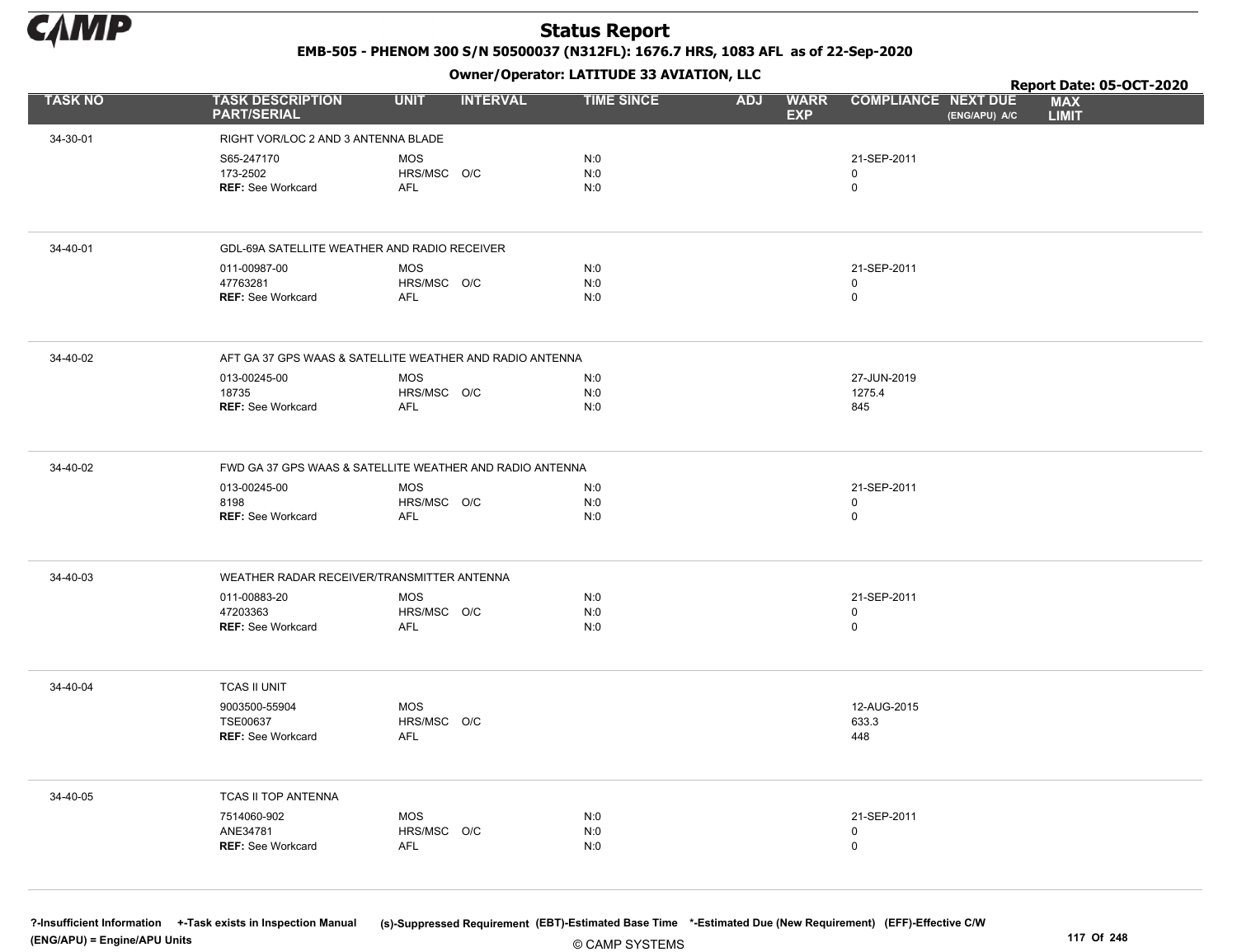

EMB-505 - PHENOM 300 S/N 50500037 (N312FL): 1676.7 HRS, 1083 AFL as of 22-Sep-2020

Owner/Operator: LATITUDE 33 AVIATION, LLC

|                |                                                      |                                         |                 | Owner / Operator. EATTTODE 33 AVIATION, LLC |                                         |                                 |               | Report Date: 05-OCT-2020   |  |
|----------------|------------------------------------------------------|-----------------------------------------|-----------------|---------------------------------------------|-----------------------------------------|---------------------------------|---------------|----------------------------|--|
| <b>TASK NO</b> | <b>TASK DESCRIPTION</b><br><b>PART/SERIAL</b>        | <b>UNIT</b>                             | <b>INTERVAL</b> | <b>TIME SINCE</b>                           | <b>WARR</b><br><b>ADJ</b><br><b>EXP</b> | <b>COMPLIANCE NEXT DUE</b>      | (ENG/APU) A/C | <b>MAX</b><br><b>LIMIT</b> |  |
| 34-43-02       | LOWER TCAS L BAND ANTENNA                            |                                         |                 |                                             |                                         |                                 |               |                            |  |
|                | S65-5366-10L<br>258-1927<br><b>REF: See Workcard</b> | <b>MOS</b><br>HRS/MSC O/C<br>AFL        |                 |                                             |                                         | 16-NOV-2011<br>26.7<br>18       |               |                            |  |
| 34-50-02       | BOTTOM DME/XPDR/TCAS NON-DIRECTIONAL ANTENNA         |                                         |                 |                                             |                                         |                                 |               |                            |  |
|                | S65-5366-7L<br>261-86839<br><b>REF: See Workcard</b> | <b>MOS</b><br>HRS/MSC O/C<br><b>AFL</b> |                 | N:0<br>N:0<br>N:0                           |                                         | 21-SEP-2011<br>0<br>$\mathbf 0$ |               |                            |  |
| 34-50-02       | TOP XPDR L BAND ANTENNA                              |                                         |                 |                                             |                                         |                                 |               |                            |  |
|                | S65-5366-7L<br>261-86833<br><b>REF: See Workcard</b> | <b>MOS</b><br>HRS/MSC O/C<br><b>AFL</b> |                 | N:0<br>N:0<br>N:0                           |                                         | 21-SEP-2011<br>0<br>$\mathsf 0$ |               |                            |  |
| 34-50-03       | KN 63 DISTANCE MEASURING UNIT                        |                                         |                 |                                             |                                         |                                 |               |                            |  |
|                | 066-01070-0001<br>34053<br><b>REF: See Workcard</b>  | <b>MOS</b><br>HRS/MSC O/C<br><b>AFL</b> |                 | N:0<br>N:0<br>N:0                           |                                         | 21-SEP-2011<br>$\mathbf 0$<br>0 |               |                            |  |
| 34-50-05       | PHASING COUPLER                                      |                                         |                 |                                             |                                         |                                 |               |                            |  |
|                | SSPD-113-10<br>6525<br><b>REF: See Workcard</b>      | <b>MOS</b><br>HRS/MSC O/C<br><b>AFL</b> |                 | N:0<br>N:0<br>N:0                           |                                         | 21-SEP-2011<br>0<br>$\mathbf 0$ |               |                            |  |
| 34-50-06       | MARKER BEACON ANTENNA                                |                                         |                 |                                             |                                         |                                 |               |                            |  |
|                | S35-1000-2<br>102-8670<br><b>REF: See Workcard</b>   | <b>MOS</b><br>HRS/MSC O/C<br><b>AFL</b> |                 | N:0<br>N:0<br>N:0                           |                                         | 21-SEP-2011<br>0<br>0           |               |                            |  |
| 34-50-07       | MARKER BEACON ANTENNA SPLITTER                       |                                         |                 |                                             |                                         |                                 |               |                            |  |
|                | PN<br>SN-UNKNOWN<br><b>REF: See Workcard</b>         | <b>MOS</b><br>HRS/MSC O/C<br>AFL        |                 | N:0<br>N:0<br>N:0                           |                                         | 21-SEP-2011<br>0<br>$\mathbf 0$ |               |                            |  |
|                |                                                      |                                         |                 |                                             |                                         |                                 |               |                            |  |

© CAMP SYSTEMS ?-Insufficient Information +-Task exists in Inspection Manual (s)-Suppressed Requirement (EBT)-Estimated Base Time \*-Estimated Due (New Requirement) (EFF)-Effective C/W (ENG/APU) = Engine/APU Units 118 Of 248 and the control of 248 and the control of 248 and the control of 248 and the control of 248 and the control of 248 and the control of 248 and the control of 248 and the control of 2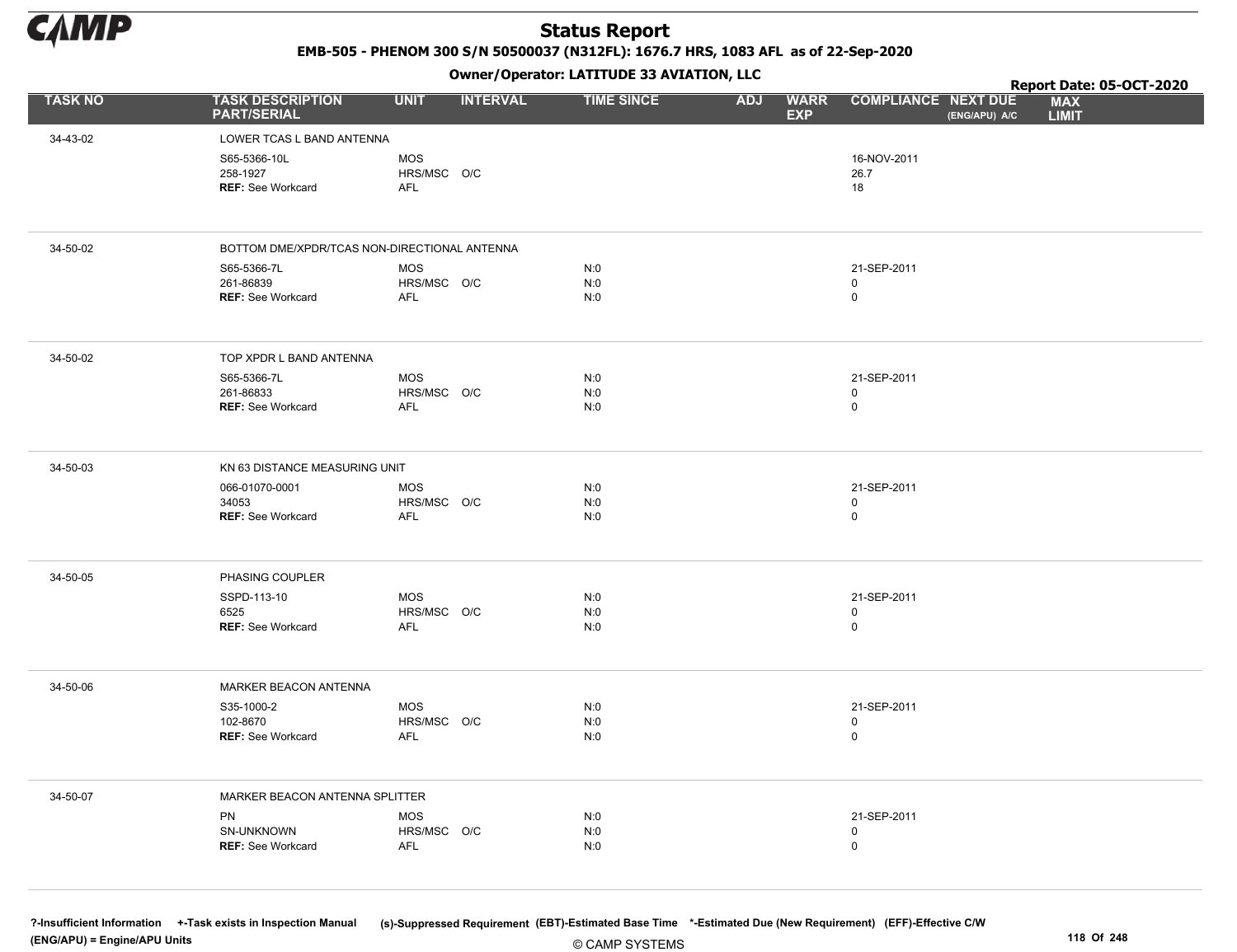

EMB-505 - PHENOM 300 S/N 50500037 (N312FL): 1676.7 HRS, 1083 AFL as of 22-Sep-2020

Owner/Operator: LATITUDE 33 AVIATION, LLC

|                |                                                       |                                         |                 | Owner / Operator: EATITODE 33 AVIATION, LLC |                                         |                                             | Report Date: 05-OCT-2020   |
|----------------|-------------------------------------------------------|-----------------------------------------|-----------------|---------------------------------------------|-----------------------------------------|---------------------------------------------|----------------------------|
| <b>TASK NO</b> | <b>TASK DESCRIPTION</b><br><b>PART/SERIAL</b>         | <b>UNIT</b>                             | <b>INTERVAL</b> | <b>TIME SINCE</b>                           | <b>ADJ</b><br><b>WARR</b><br><b>EXP</b> | <b>COMPLIANCE NEXT DUE</b><br>(ENG/APU) A/C | <b>MAX</b><br><b>LIMIT</b> |
| 34-50-08       | <b>VOR/LOC/GS ANTENNA SPLITTER</b>                    |                                         |                 |                                             |                                         |                                             |                            |
|                | <b>PN</b><br>SN-UNKNOWN<br><b>REF: See Workcard</b>   | <b>MOS</b><br>HRS/MSC O/C<br><b>AFL</b> |                 | N:0<br>N:0<br>N:0                           |                                         | 21-SEP-2011<br>0<br>$\mathbf 0$             |                            |
| 34-50-09       | VOR/LOC/GS ANTENNA RF CABLE                           |                                         |                 |                                             |                                         |                                             |                            |
|                | PN<br>SN-UNKNOWN<br><b>REF: See Workcard</b>          | <b>MOS</b><br>HRS/MSC O/C<br><b>AFL</b> |                 | N:0<br>N:0<br>N:0                           |                                         | 21-SEP-2011<br>0<br>$\mathsf 0$             |                            |
| 34-50-10       | <b>GSR 56 IRIDIUM UNIT</b>                            |                                         |                 |                                             |                                         |                                             |                            |
|                | 010-00815-00<br>1NZ005098<br><b>REF: See Workcard</b> | <b>MOS</b><br>HRS/MSC O/C<br><b>AFL</b> |                 |                                             |                                         | 16-NOV-2011<br>26.7<br>18                   |                            |
| 34-50-11       | IRIDIUM SATCOM ANTENNA                                |                                         |                 |                                             |                                         |                                             |                            |
|                | S67-1575-109<br>449-3570<br><b>REF: See Workcard</b>  | MOS<br>HRS/MSC O/C<br><b>AFL</b>        |                 |                                             |                                         | 16-NOV-2011<br>26.7<br>18                   |                            |
| 34-50-12       | GDL 59 DATALINK MANAGEMENT UNIT                       |                                         |                 |                                             |                                         |                                             |                            |
|                | 010-00666-00<br>1EJ005127<br><b>REF: See Workcard</b> | MOS<br>HRS/MSC O/C<br><b>AFL</b>        |                 |                                             |                                         | 16-NOV-2011<br>26.7<br>18                   |                            |
| 34-50-13       | WI-FI - DATALINK ANTENNA                              |                                         |                 |                                             |                                         |                                             |                            |
|                | S65-5366-71S<br>258-1927<br><b>REF: See Workcard</b>  | MOS<br>HRS/MSC O/C<br>AFL               |                 |                                             |                                         | 16-NOV-2011<br>26.7<br>18                   |                            |
| 34-50-14       | ADF ANTENNA                                           |                                         |                 |                                             |                                         |                                             |                            |
|                | 622-7383-001<br>3PHMB<br>REF: See Workcard            | <b>MOS</b><br>HRS/MSC O/C<br><b>AFL</b> |                 | N:0<br>N:0<br>N:0                           |                                         | 21-SEP-2011<br>0<br>$\mathbf 0$             |                            |

© CAMP SYSTEMS ?-Insufficient Information +-Task exists in Inspection Manual (s)-Suppressed Requirement (EBT)-Estimated Base Time \*-Estimated Due (New Requirement) (EFF)-Effective C/W (ENG/APU) = Engine/APU Units 119 Of 248 and the control of 248 and the control of 248 and the control of 248 and the control of 248 and the control of 248 and the control of 248 and the control of 248 and the control of 2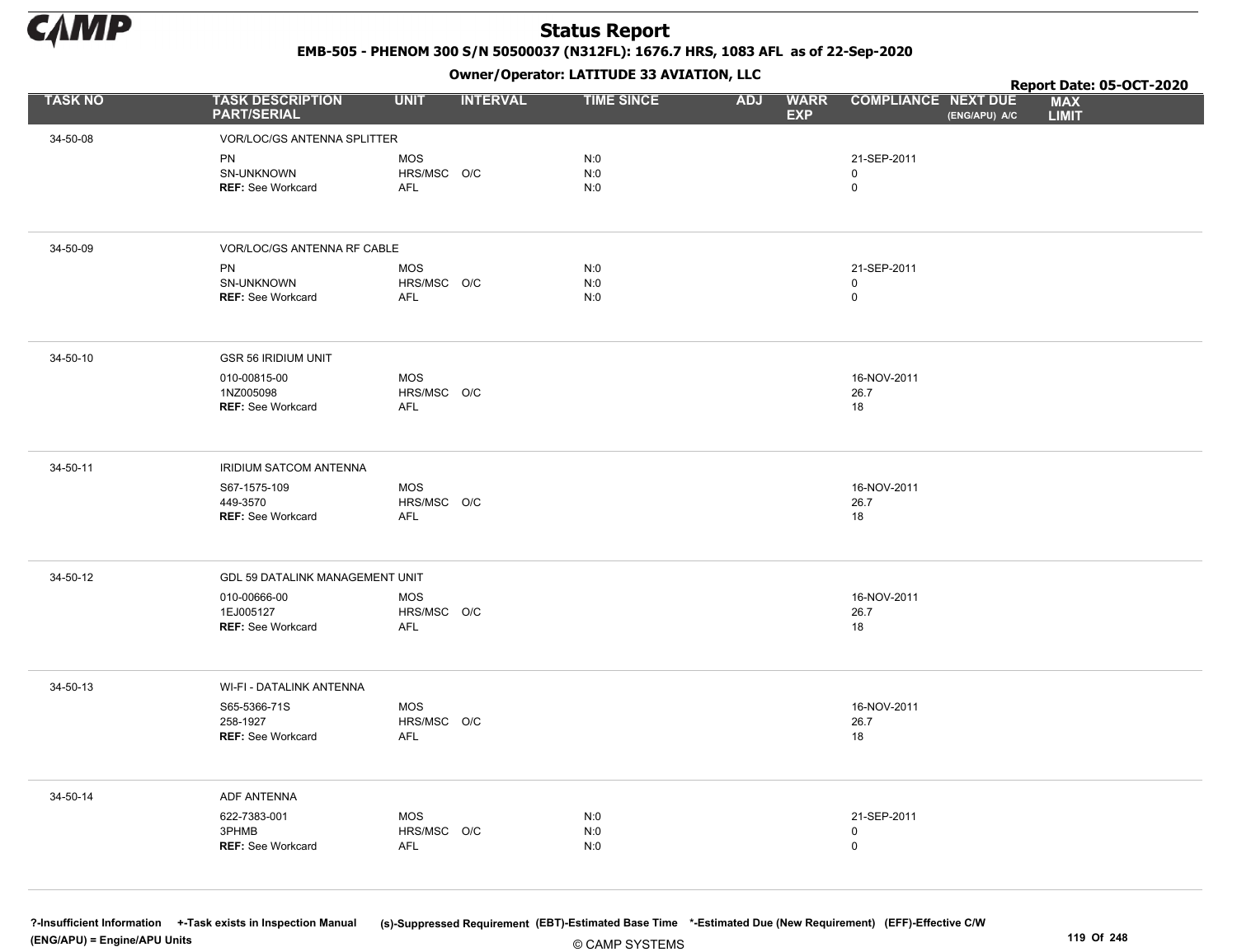

EMB-505 - PHENOM 300 S/N 50500037 (N312FL): 1676.7 HRS, 1083 AFL as of 22-Sep-2020

Owner/Operator: LATITUDE 33 AVIATION, LLC

|                |                                               |                    |                 | Owner/Operator. EATITODE 33 AVIATION, LLC |                                         |                            |               | Report Date: 05-OCT-2020   |
|----------------|-----------------------------------------------|--------------------|-----------------|-------------------------------------------|-----------------------------------------|----------------------------|---------------|----------------------------|
| <b>TASK NO</b> | <b>TASK DESCRIPTION</b><br><b>PART/SERIAL</b> | <b>UNIT</b>        | <b>INTERVAL</b> | <b>TIME SINCE</b>                         | <b>ADJ</b><br><b>WARR</b><br><b>EXP</b> | <b>COMPLIANCE NEXT DUE</b> | (ENG/APU) A/C | <b>MAX</b><br><b>LIMIT</b> |
| 34-50-15       | ADF UNIT                                      |                    |                 |                                           |                                         |                            |               |                            |
|                | 622-7382-101                                  | <b>MOS</b>         |                 | N:0                                       |                                         | 21-SEP-2011                |               |                            |
|                | 3P9RW<br><b>REF: See Workcard</b>             | HRS/MSC O/C<br>AFL |                 | N:0<br>N:0                                |                                         | 0<br>0                     |               |                            |
|                |                                               |                    |                 |                                           |                                         |                            |               |                            |
| 34-51-02       | NO. 1 DME L BAND ANTENNA                      |                    |                 |                                           |                                         |                            |               |                            |
|                | S65-5366-7L                                   | <b>MOS</b>         |                 | N:0                                       |                                         | 21-SEP-2011                |               |                            |
|                | 261-87034<br><b>REF: See Workcard</b>         | HRS/MSC O/C<br>AFL |                 | N:0<br>N:0                                |                                         | 0<br>0                     |               |                            |
|                |                                               |                    |                 |                                           |                                         |                            |               |                            |
| 34-52-00       | NO. 1 TRANSPONDER                             |                    |                 |                                           |                                         |                            |               |                            |
|                | 9006000-55000                                 | MOS                |                 | N:0                                       |                                         | 14-APR-2019                |               |                            |
|                | <b>NXE07256</b><br><b>REF: See Workcard</b>   | HRS/MSC O/C<br>AFL |                 | N:0<br>N:0                                |                                         | 1206.8<br>793              |               |                            |
|                |                                               |                    |                 |                                           |                                         |                            |               |                            |
| 34-52-00       | NO. 2 TRANSPONDER                             |                    |                 |                                           |                                         |                            |               |                            |
|                | 9006000-55000                                 | MOS                |                 | N:0                                       |                                         | 14-APR-2019                |               |                            |
|                | NXE08190<br><b>REF: See Workcard</b>          | HRS/MSC O/C<br>AFL |                 | N:0<br>N:0                                |                                         | 1206.8<br>793              |               |                            |
|                |                                               |                    |                 |                                           |                                         |                            |               |                            |
| 34-52-00-001   | FUNCTIONAL CHECK OF NO. 1 TRANSPONDER SYSTEM  |                    |                 |                                           |                                         |                            |               |                            |
|                | 9006000-55000                                 | MOS<br>HRS/MSC     | 24              |                                           |                                         | 10-APR-2019                | 10-APR-2021   |                            |
|                | <b>NXE07256</b><br><b>REF: AMM 34-52-00</b>   | AFL                |                 |                                           |                                         |                            |               |                            |
|                |                                               |                    |                 |                                           |                                         |                            |               |                            |
| 34-52-00-001   | FUNCTIONAL CHECK OF NO. 2 TRANSPONDER SYSTEM  |                    |                 |                                           |                                         |                            |               |                            |
|                | 9006000-55000                                 | MOS                | 24              |                                           |                                         | 10-APR-2019                | 10-APR-2021   |                            |
|                | NXE08190<br><b>REF: AMM 34-52-00</b>          | HRS/MSC<br>AFL     |                 |                                           |                                         |                            |               |                            |
|                |                                               |                    |                 |                                           |                                         |                            |               |                            |
| 34-52-04       | LOWER COAXIAL UNIT                            |                    |                 |                                           |                                         |                            |               |                            |
|                | D2-729B005                                    | <b>MOS</b>         |                 | N:0                                       |                                         | 21-SEP-2011                |               |                            |
|                | 563303<br>REF: See Workcard                   | HRS/MSC O/C<br>AFL |                 | N:0<br>N:0                                |                                         | 0<br>0                     |               |                            |
|                |                                               |                    |                 |                                           |                                         |                            |               |                            |
|                |                                               |                    |                 |                                           |                                         |                            |               |                            |

© CAMP SYSTEMS ?-Insufficient Information +-Task exists in Inspection Manual (s)-Suppressed Requirement (EBT)-Estimated Base Time \*-Estimated Due (New Requirement) (EFF)-Effective C/W (ENG/APU) = Engine/APU Units 120 Of 248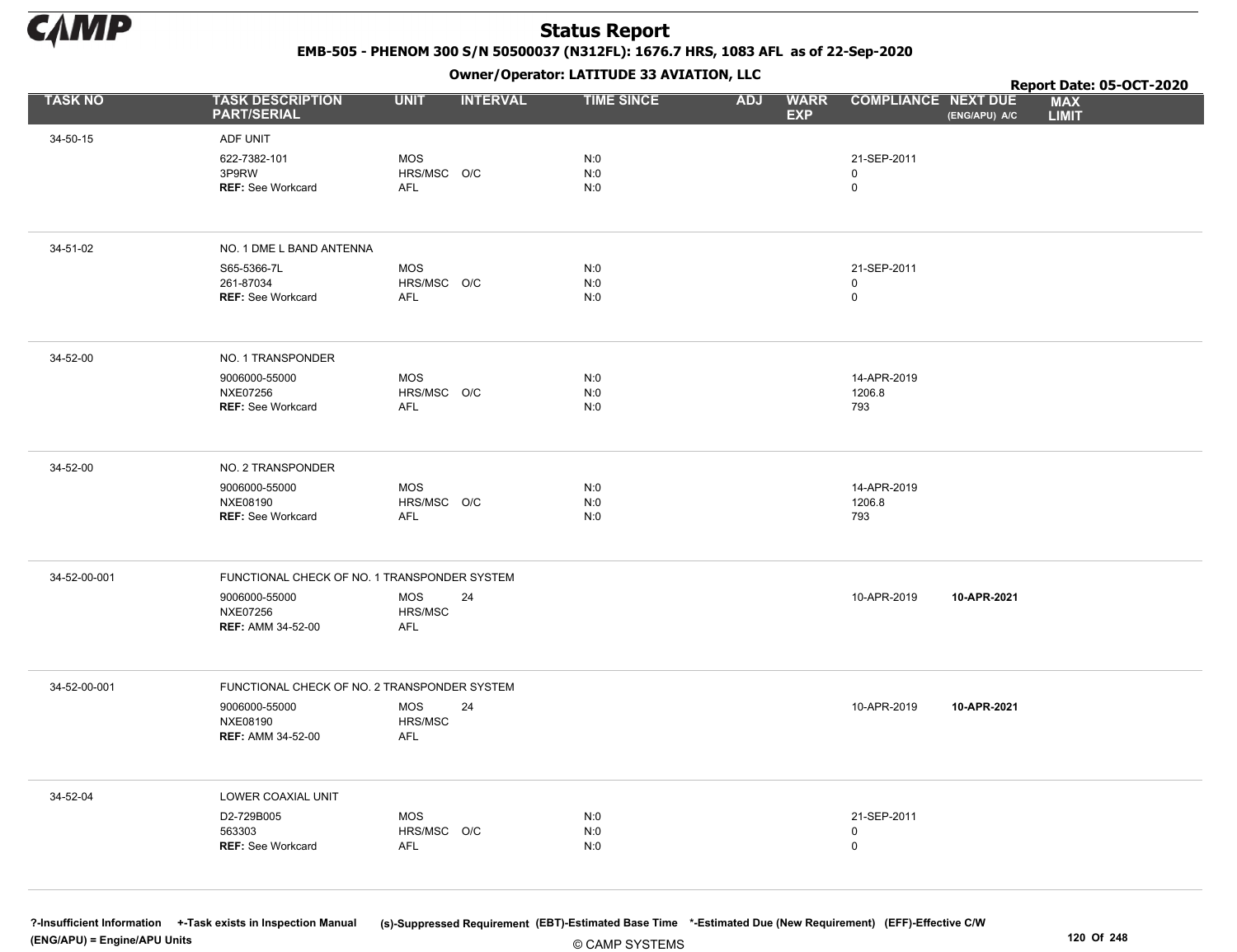

EMB-505 - PHENOM 300 S/N 50500037 (N312FL): 1676.7 HRS, 1083 AFL as of 22-Sep-2020

Owner/Operator: LATITUDE 33 AVIATION, LLC

|                            |                                                                               |                                          |                                | Owner / Operator. EATTTODE 33 AVIATION, LLC |            |                           |                                 |                       | Report Date: 05-OCT-2020   |
|----------------------------|-------------------------------------------------------------------------------|------------------------------------------|--------------------------------|---------------------------------------------|------------|---------------------------|---------------------------------|-----------------------|----------------------------|
| <b>TASK NO</b>             | <b>TASK DESCRIPTION</b><br><b>PART/SERIAL</b>                                 | <b>UNIT</b>                              | <b>INTERVAL</b>                | <b>TIME SINCE</b>                           | <b>ADJ</b> | <b>WARR</b><br><b>EXP</b> | <b>COMPLIANCE NEXT DUE</b>      | (ENG/APU) A/C         | <b>MAX</b><br><b>LIMIT</b> |
| 34-52-04                   | UPPER COAXIAL UNIT                                                            |                                          |                                |                                             |            |                           |                                 |                       |                            |
|                            | D2-729B005<br>562771<br><b>REF: See Workcard</b>                              | <b>MOS</b><br>HRS/MSC O/C<br><b>AFL</b>  |                                | N:0<br>N:0<br>N:0                           |            |                           | 21-SEP-2011<br>0<br>$\mathbf 0$ |                       |                            |
| 34-53-01                   | ADF MOUNTING TRAY                                                             |                                          |                                |                                             |            |                           |                                 |                       |                            |
|                            | 622-5212-001<br>3FPFJ<br><b>REF: See Workcard</b>                             | <b>MOS</b><br>HRS/MSC O/C<br><b>AFL</b>  |                                | N:0<br>N:0<br>N:0                           |            |                           | 21-SEP-2011<br>0<br>0           |                       |                            |
| 34-60-03                   | FLIGHT MANAGEMENT SYSTEM PANEL                                                |                                          |                                |                                             |            |                           |                                 |                       |                            |
|                            | 011-01428-00<br>194005097<br><b>REF: See Workcard</b>                         | MOS<br>HRS/MSC O/C<br>AFL                |                                | N:0<br>N:0<br>N:0                           |            |                           | 21-SEP-2011<br>0<br>0           |                       |                            |
|                            |                                                                               |                                          |                                |                                             |            |                           |                                 |                       |                            |
| CHAPTER 35<br>35-00-00-001 | <b>OXYGEN</b><br>FUNCTIONAL CHECK OF OXYGEN SYSTEM PRESSURE LINES FOR LEAKAGE |                                          |                                |                                             |            |                           |                                 |                       |                            |
| <b>AIRWORTHINESS</b>       | <b>REF: AMM 35-00-00</b>                                                      | <b>MOS</b><br>HRS/MSC 1800<br><b>AFL</b> | 36<br>$+30d/-30d$<br>$+30/-30$ |                                             |            |                           | 05-MAY-2020<br>1528.2<br>990    | 05-MAY-2023<br>3328.2 | 04-JUN-2023<br>3358.2      |
| 35-01-00-001 (s)           | FUNCTIONAL CHECK OF CREW OXYGEN PRESSURE INDICATION                           |                                          |                                |                                             |            |                           | <b>PKG</b>                      |                       |                            |
|                            | <b>PKG 84</b><br><b>REF: AMM 35-01-02</b>                                     | <b>MOS</b><br>HRS/MSC<br>AFL             | 60<br>$+30d/-30d$              |                                             |            |                           | 24-MAY-2016<br>688.1<br>478     |                       |                            |
|                            |                                                                               |                                          |                                |                                             |            |                           |                                 |                       |                            |
| 35-01-02                   | OXYGEN CYLINDER TRANSDUCER                                                    |                                          |                                |                                             |            |                           |                                 |                       |                            |
|                            | 4441125-000<br>7635-8-95<br><b>REF: See Workcard</b>                          | <b>MOS</b><br>HRS/MSC O/C<br><b>AFL</b>  |                                | N:0<br>N:0<br>N:0                           |            |                           | 21-SEP-2011<br>0<br>0           |                       |                            |
| 35-01-05                   | CREW OXYGEN SYSTEM LOW PRESSURE SWITCH                                        |                                          |                                |                                             |            |                           |                                 |                       |                            |
|                            | P24151<br>0025<br><b>REF: See Workcard</b>                                    | <b>MOS</b><br>HRS/MSC O/C<br>AFL         |                                | N:0<br>N:0<br>N:0                           |            |                           | 21-SEP-2011<br>0<br>0           |                       |                            |

© CAMP SYSTEMS ?-Insufficient Information +-Task exists in Inspection Manual (s)-Suppressed Requirement (EBT)-Estimated Base Time \*-Estimated Due (New Requirement) (EFF)-Effective C/W (ENG/APU) = Engine/APU Units 121 Of 248 and the control of 248 and the control of 248 and the control of 248 and the control of 248 and the control of 248 and the control of 248 and the control of 248 and the control of 2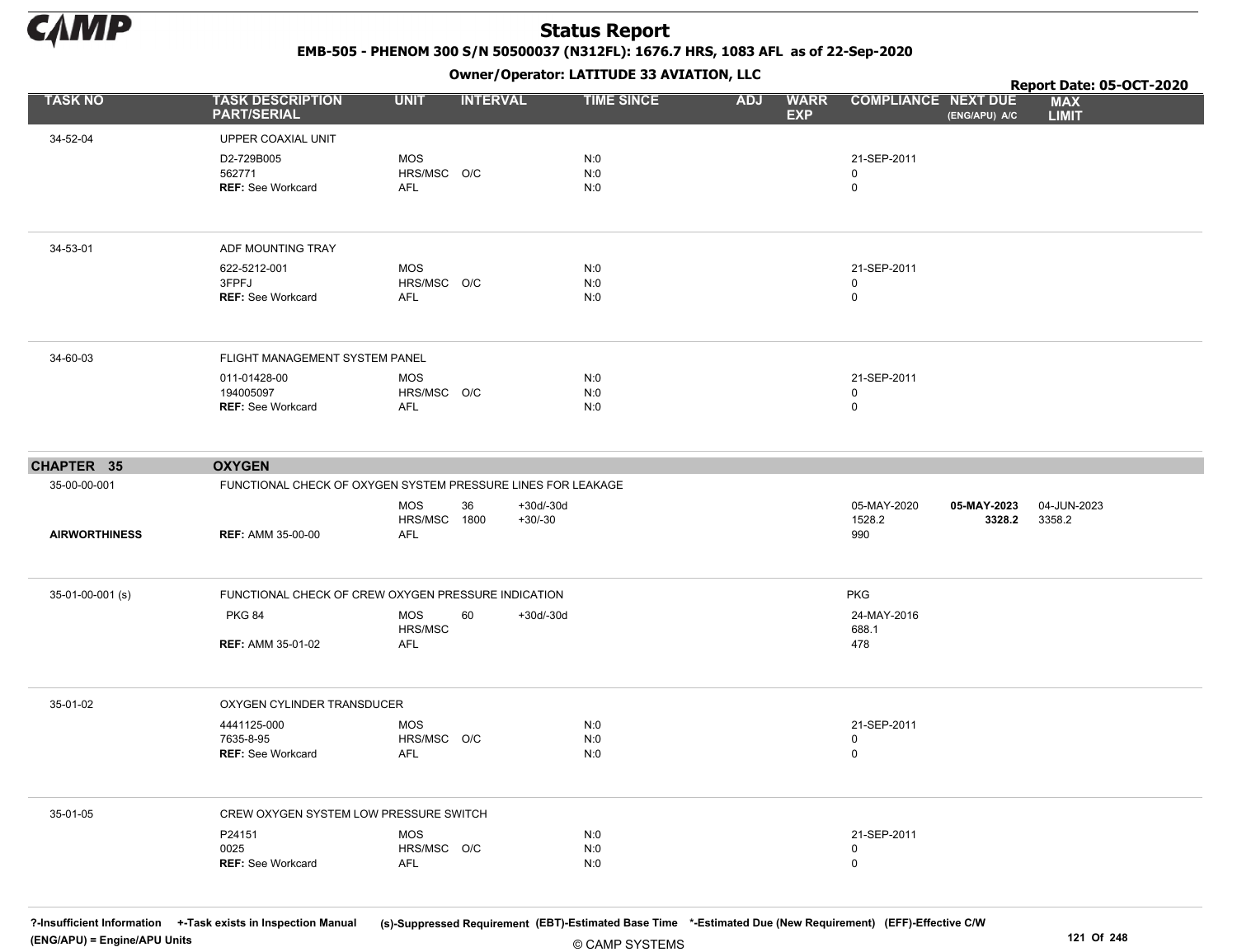

EMB-505 - PHENOM 300 S/N 50500037 (N312FL): 1676.7 HRS, 1083 AFL as of 22-Sep-2020

Owner/Operator: LATITUDE 33 AVIATION, LLC

|                |                                                      |                                         | Owner / Operator: EATITODE 33 AVIATION, LLC<br><b>INTERVAL</b><br><b>TIME SINCE</b><br><b>WARR</b><br><b>ADJ</b><br><b>EXP</b><br>N:0<br>N:0<br>N:0<br>N:0<br>N:0<br>N:0<br>N:0<br>N:0<br>N:0<br>N:0<br>N:0<br>N:0<br>N:0<br>N:0<br>N:0<br>N:56<br>N:688.1<br>N:478<br>60 |  | Report Date: 05-OCT-2020                    |                            |
|----------------|------------------------------------------------------|-----------------------------------------|---------------------------------------------------------------------------------------------------------------------------------------------------------------------------------------------------------------------------------------------------------------------------|--|---------------------------------------------|----------------------------|
| <b>TASK NO</b> | <b>TASK DESCRIPTION</b><br><b>PART/SERIAL</b>        | <b>UNIT</b>                             |                                                                                                                                                                                                                                                                           |  | <b>COMPLIANCE NEXT DUE</b><br>(ENG/APU) A/C | <b>MAX</b><br><b>LIMIT</b> |
| 35-01-06       | OXYGEN SYSTEM CONTROL PANEL                          |                                         |                                                                                                                                                                                                                                                                           |  |                                             |                            |
|                | 441-40945-002<br>0266<br><b>REF: See Workcard</b>    | <b>MOS</b><br>HRS/MSC O/C<br>AFL        |                                                                                                                                                                                                                                                                           |  | 21-SEP-2011<br>0<br>$\mathsf{O}$            |                            |
| 35-01-07       | <b>COCKPIT SENSOR</b>                                |                                         |                                                                                                                                                                                                                                                                           |  |                                             |                            |
|                | P24099<br>0123<br><b>REF: See Workcard</b>           | <b>MOS</b><br>HRS/MSC O/C<br>AFL        |                                                                                                                                                                                                                                                                           |  | 21-SEP-2011<br>0<br>0                       |                            |
| 35-01-08       | PAX LOW PRESSURE OXYGEN SYSTEM SWITCH                |                                         |                                                                                                                                                                                                                                                                           |  |                                             |                            |
|                | PN<br>SN-UNKNOWN<br><b>REF: GENERIC NO REF</b>       | <b>MOS</b><br>HRS/MSC O/C<br><b>AFL</b> |                                                                                                                                                                                                                                                                           |  | 21-SEP-2011<br>0<br>$\mathsf{O}$            |                            |
| 35-01-09       | ALTITUDE COMPENSATING REGULATOR                      |                                         |                                                                                                                                                                                                                                                                           |  |                                             |                            |
|                | 4421135-001<br>00007<br><b>REF: See Workcard</b>     | MOS<br>HRS/MSC O/C<br><b>AFL</b>        |                                                                                                                                                                                                                                                                           |  | 21-SEP-2011<br>0<br>$\mathsf 0$             |                            |
| 35-01-10       | LOW PRESSURE OXYGEN VALVE                            |                                         |                                                                                                                                                                                                                                                                           |  |                                             |                            |
|                | 4421132-109<br>00237<br>REF: See Workcard            | <b>MOS</b><br>HRS/MSC O/C<br>AFL        |                                                                                                                                                                                                                                                                           |  | 21-SEP-2011<br>0<br>$\mathsf{O}$            |                            |
| 35-02-01       | <b>OXYGEN CYLINDER</b>                               |                                         |                                                                                                                                                                                                                                                                           |  |                                             |                            |
|                | 4441122-050<br>418078705<br><b>REF: See Workcard</b> | <b>MOS</b><br>HRS/MSC C/C<br><b>AFL</b> |                                                                                                                                                                                                                                                                           |  | 24-MAY-2016<br>688.1<br>478                 |                            |
| 35-02-01-001   | FUNCTIONAL CHECK OF OXYGEN CYLINDER REGULATOR        |                                         |                                                                                                                                                                                                                                                                           |  |                                             |                            |
|                | 4441122-050<br>418078705<br><b>REF: AMM 35-02-01</b> | <b>MOS</b><br>HRS/MSC<br>AFL            |                                                                                                                                                                                                                                                                           |  | 13-MAY-2016<br>13-MAY-2021                  |                            |

© CAMP SYSTEMS ?-Insufficient Information +-Task exists in Inspection Manual (s)-Suppressed Requirement (EBT)-Estimated Base Time \*-Estimated Due (New Requirement) (EFF)-Effective C/W (ENG/APU) = Engine/APU Units 122 Of 248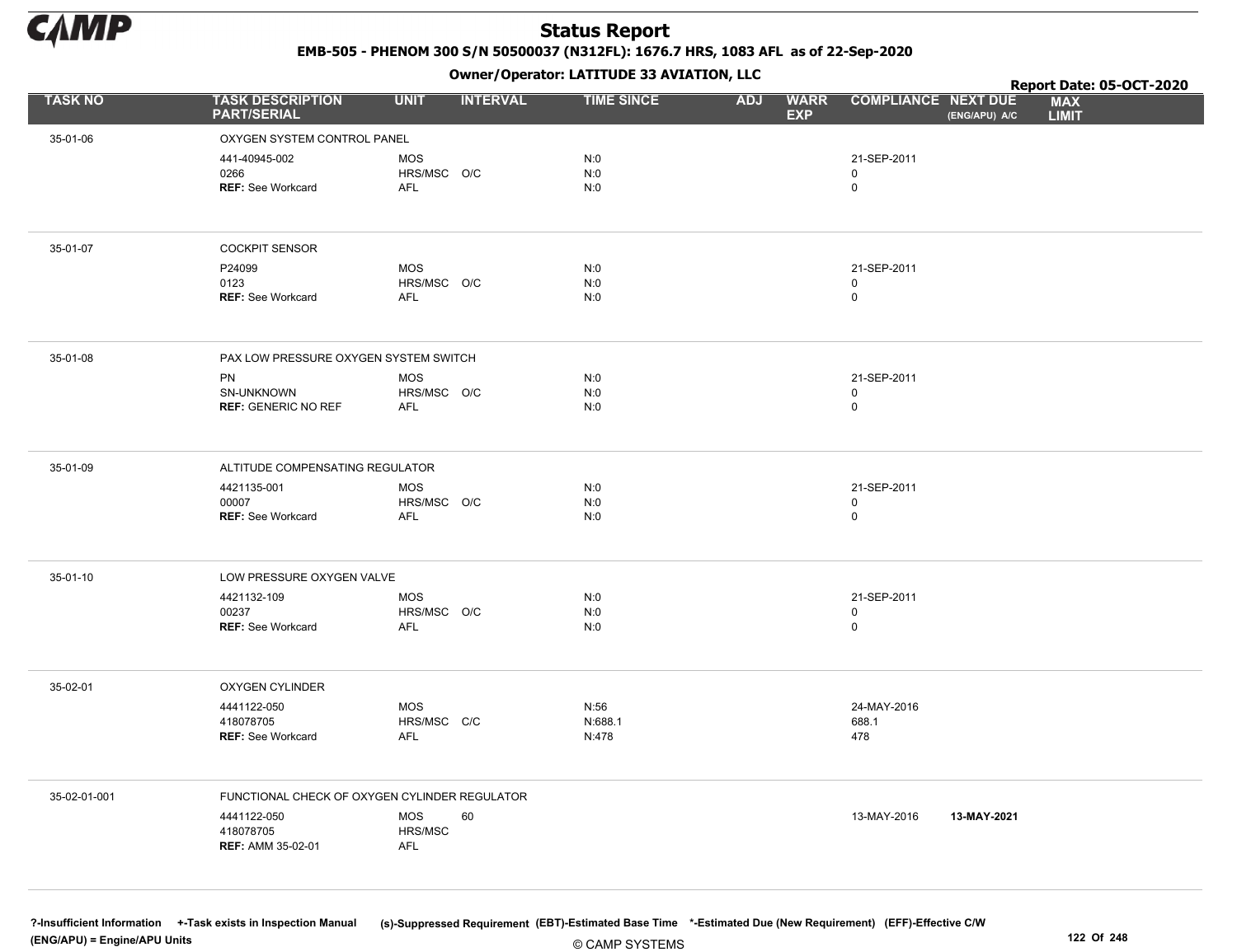

EMB-505 - PHENOM 300 S/N 50500037 (N312FL): 1676.7 HRS, 1083 AFL as of 22-Sep-2020

Owner/Operator: LATITUDE 33 AVIATION, LLC

|                      |                                                       |                                  |                 |                        | Owner / Operator. EATTTODE 33 AVIATION, LLC |            |                           |                              |                       | Report Date: 05-OCT-2020   |
|----------------------|-------------------------------------------------------|----------------------------------|-----------------|------------------------|---------------------------------------------|------------|---------------------------|------------------------------|-----------------------|----------------------------|
| <b>TASK NO</b>       | <b>TASK DESCRIPTION</b><br><b>PART/SERIAL</b>         | <b>UNIT</b>                      | <b>INTERVAL</b> |                        | <b>TIME SINCE</b>                           | <b>ADJ</b> | <b>WARR</b><br><b>EXP</b> | <b>COMPLIANCE NEXT DUE</b>   | (ENG/APU) A/C         | <b>MAX</b><br><b>LIMIT</b> |
| 35-02-01-003         | DISCARD OF OXYGEN CYLINDER                            |                                  |                 |                        |                                             |            |                           |                              |                       |                            |
| <b>LIFE LIMIT</b>    | 4441122-050<br>418078705<br><b>REF: AMM 35-02-01</b>  | <b>MOS</b><br>HRS/MSC<br>AFL     | 180             |                        |                                             |            |                           | 13-MAY-2016                  | 13-MAY-2031           |                            |
|                      |                                                       |                                  |                 |                        |                                             |            |                           |                              |                       |                            |
| 35-02-05             | OXYGEN PRESSURE REGULATOR                             |                                  |                 |                        |                                             |            |                           |                              |                       |                            |
|                      | 1423018-019<br>0314<br><b>REF: GENERIC NO REF</b>     | MOS<br>HRS/MSC O/C<br>AFL        |                 |                        | N:0<br>N:0<br>N:0                           |            |                           | 21-SEP-2011<br>0<br>0        |                       |                            |
| 35-11-00-001         | OPERATIONAL CHECK OF CREW OXYGEN MASK AND STOWAGE BOX |                                  |                 |                        |                                             |            |                           |                              |                       |                            |
| <b>AIRWORTHINESS</b> | <b>REF: AMM 35-11-02</b>                              | MOS<br>HRS/MSC 600<br>AFL        | 12              | +30d/-30d<br>$+30/-30$ |                                             | 27         |                           | 05-MAY-2020<br>1528.2<br>990 | 01-JUN-2021<br>2128.2 | 01-JUL-2021<br>2158.2      |
| 35-11-01             | COPILOT OXYGEN MASK STOWAGE BOX                       |                                  |                 |                        |                                             |            |                           |                              |                       |                            |
|                      | 1186F6-23<br>00529<br><b>REF: See Workcard</b>        | MOS<br>HRS/MSC O/C<br>AFL        |                 |                        | N:0<br>N:0<br>N:0                           |            |                           | 21-SEP-2011<br>0<br>0        |                       |                            |
| 35-11-01             | PILOT OXYGEN MASK STOWAGE BOX                         |                                  |                 |                        |                                             |            |                           |                              |                       |                            |
|                      | 1186F6-23<br>00525<br><b>REF: See Workcard</b>        | MOS<br>HRS/MSC O/C<br>AFL        |                 |                        | N:0<br>N:0<br>N:0                           |            |                           | 21-SEP-2011<br>0<br>0        |                       |                            |
| 35-11-02             | LEFT CREW OXYGEN MASK                                 |                                  |                 |                        |                                             |            |                           |                              |                       |                            |
|                      | 174232-93<br>29019<br><b>REF: See Workcard</b>        | MOS<br>HRS/MSC O/C<br>AFL        |                 |                        | N:105<br>N:1531.7<br>N:995                  |            |                           | 22-JUN-2020<br>1531.7<br>995 |                       |                            |
| 35-11-02             | RIGHT CREW OXYGEN MASK                                |                                  |                 |                        |                                             |            |                           |                              |                       |                            |
|                      | 174232-93<br>29020<br><b>REF: See Workcard</b>        | <b>MOS</b><br>HRS/MSC O/C<br>AFL |                 |                        | N:105<br>N:1531.7<br>N:995                  |            |                           | 22-JUN-2020<br>1531.7<br>995 |                       |                            |
|                      |                                                       |                                  |                 |                        |                                             |            |                           |                              |                       |                            |

© CAMP SYSTEMS ?-Insufficient Information +-Task exists in Inspection Manual (s)-Suppressed Requirement (EBT)-Estimated Base Time \*-Estimated Due (New Requirement) (EFF)-Effective C/W (ENG/APU) = Engine/APU Units 123 Of 248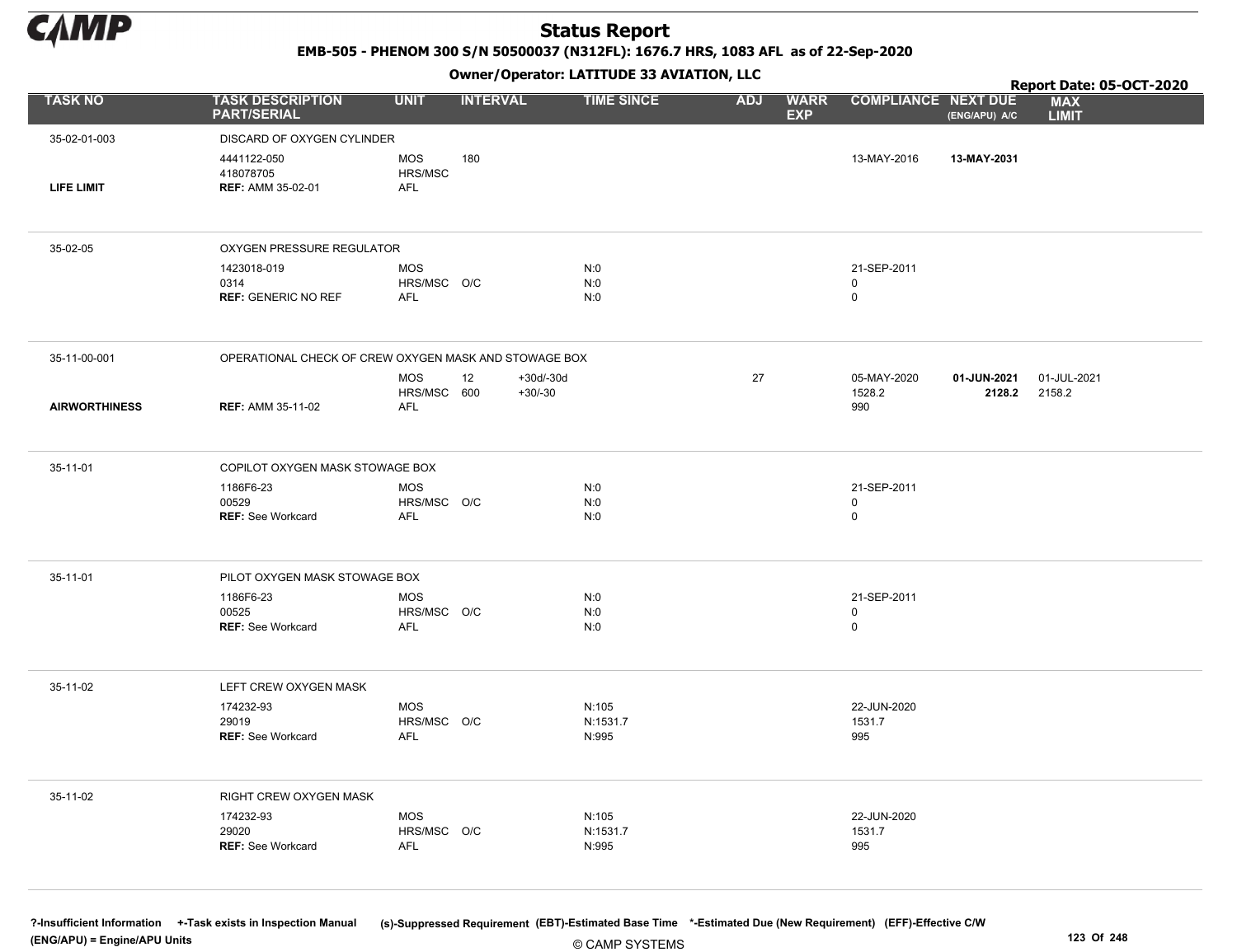

EMB-505 - PHENOM 300 S/N 50500037 (N312FL): 1676.7 HRS, 1083 AFL as of 22-Sep-2020

Owner/Operator: LATITUDE 33 AVIATION, LLC

|                  |                                                                               |                                          | .               |                          |                   |            |                           |                                           |                       | Report Date: 05-OCT-2020   |
|------------------|-------------------------------------------------------------------------------|------------------------------------------|-----------------|--------------------------|-------------------|------------|---------------------------|-------------------------------------------|-----------------------|----------------------------|
| <b>TASK NO</b>   | <b>TASK DESCRIPTION</b><br><b>PART/SERIAL</b>                                 | <b>UNIT</b>                              | <b>INTERVAL</b> |                          | <b>TIME SINCE</b> | <b>ADJ</b> | <b>WARR</b><br><b>EXP</b> | <b>COMPLIANCE NEXT DUE</b>                | (ENG/APU) A/C         | <b>MAX</b><br><b>LIMIT</b> |
| 35-11-02-001     | DETAILED VISUAL INSPECTION OF LEFT CREW OXYGEN MASK                           |                                          |                 |                          |                   |            |                           |                                           |                       |                            |
|                  | 174232-93<br>29019<br><b>REF: AMM 35-11-02</b>                                | <b>MOS</b><br>HRS/MSC<br><b>AFL</b>      | 24              | $+30d/-30d$              |                   | 3          |                           | 22-JUN-2020<br>1531.7<br>995              | 25-JUN-2022           | 25-JUL-2022                |
| 35-11-02-001     | DETAILED VISUAL INSPECTION OF RIGHT CREW OXYGEN MASK                          |                                          |                 |                          |                   |            |                           |                                           |                       |                            |
|                  | 174232-93<br>29020<br><b>REF: AMM 35-11-02</b>                                | <b>MOS</b><br>HRS/MSC<br><b>AFL</b>      | 24              | $+30d/-30d$              |                   | 3          |                           | 22-JUN-2020<br>1531.7<br>995              | <b>25-JUN-2022</b>    | 25-JUL-2022                |
| 35-11-02-002     | RESTORATION (OVERHAUL) OF LEFT CREW OXYGEN MASK                               |                                          |                 |                          |                   |            |                           |                                           |                       |                            |
|                  | 174232-93<br>29019<br><b>REF: AMM 35-11-02</b>                                | <b>MOS</b><br>HRS/MSC 3600<br><b>AFL</b> | 72              | $+30d/-30d$<br>$+30/-30$ |                   |            |                           | 27-JUN-2017<br>840.6<br>558               | 27-JUN-2023<br>4440.6 | 27-JUL-2023<br>4470.6      |
| 35-11-02-002     | RESTORATION (OVERHAUL) OF RIGHT CREW OXYGEN MASK                              |                                          |                 |                          |                   |            |                           |                                           |                       |                            |
|                  | 174232-93<br>29020<br><b>REF: AMM 35-11-02</b>                                | <b>MOS</b><br>HRS/MSC 3600<br><b>AFL</b> | 72              | $+30d/-30d$<br>$+30/-30$ |                   |            |                           | 27-JUN-2017<br>840.6<br>558               | 27-JUN-2023<br>4440.6 | 27-JUL-2023<br>4470.6      |
| 35-11-02-003     | DETAILED VISUAL INSPECTION OF LEFT CREW OXYGEN MASK                           |                                          |                 |                          |                   |            |                           |                                           |                       |                            |
|                  | 174232-93<br>29019<br><b>REF: AMM 35-11-02</b>                                | <b>MOS</b><br>HRS/MSC N/A<br><b>AFL</b>  |                 |                          |                   |            |                           | 21-SEP-2011<br>0<br>$\mathsf 0$           |                       |                            |
| 35-11-02-003     | DETAILED VISUAL INSPECTION OF RIGHT CREW OXYGEN MASK                          |                                          |                 |                          |                   |            |                           |                                           |                       |                            |
|                  | 174232-93<br>29020<br><b>REF: AMM 35-11-02</b>                                | MOS<br>HRS/MSC N/A<br><b>AFL</b>         |                 |                          |                   |            |                           | 21-SEP-2011<br>$\mathbf 0$<br>$\mathbf 0$ |                       |                            |
| 35-11-04-001 (s) | DETAILED INSPECTION OF CREW GOGGLES - (AIRCRAFT WITH SMOKE GOGGLES INSTALLED) |                                          |                 |                          |                   |            |                           | <b>PKG</b>                                |                       |                            |
|                  | <b>PKG 82</b>                                                                 | <b>MOS</b><br>HRS/MSC                    | 36              | $+1m/1m$                 |                   |            |                           | 05-MAY-2020<br>1528.2                     |                       |                            |
|                  | <b>REF: AMM 35-11-04</b>                                                      | <b>AFL</b>                               |                 |                          |                   |            |                           | 990                                       |                       |                            |

© CAMP SYSTEMS ?-Insufficient Information +-Task exists in Inspection Manual (s)-Suppressed Requirement (EBT)-Estimated Base Time \*-Estimated Due (New Requirement) (EFF)-Effective C/W (ENG/APU) = Engine/APU Units 124 Of 248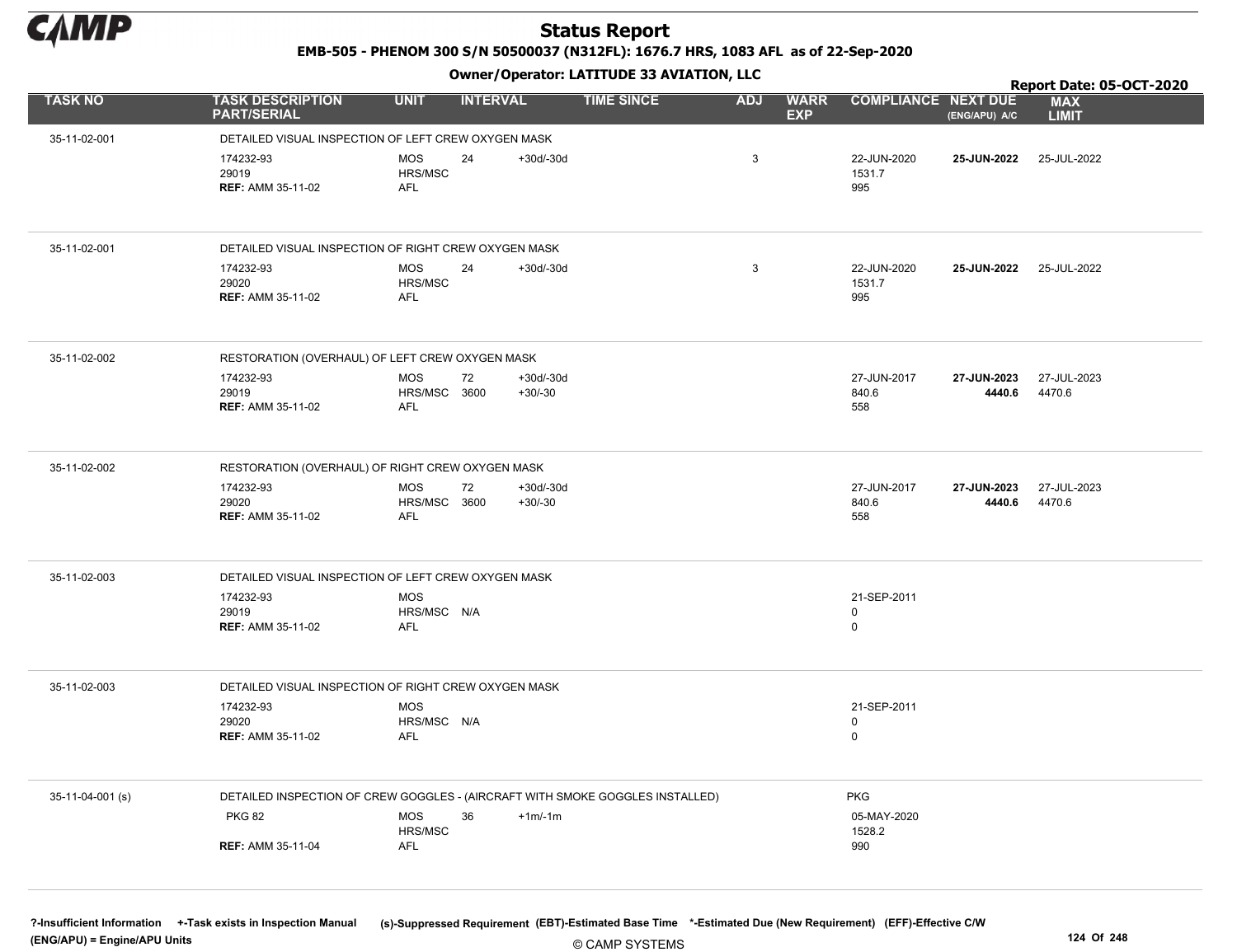

EMB-505 - PHENOM 300 S/N 50500037 (N312FL): 1676.7 HRS, 1083 AFL as of 22-Sep-2020

Owner/Operator: LATITUDE 33 AVIATION, LLC

|                      |                                                              |                                                |                        | Owner/Operator. EATITODE 33 AVIATION, LLC |            |                           | Report Date: 05-OCT-2020                  |                                   |                            |  |
|----------------------|--------------------------------------------------------------|------------------------------------------------|------------------------|-------------------------------------------|------------|---------------------------|-------------------------------------------|-----------------------------------|----------------------------|--|
| <b>TASK NO</b>       | <b>TASK DESCRIPTION</b><br><b>PART/SERIAL</b>                | <b>UNIT</b><br><b>INTERVAL</b>                 |                        | <b>TIME SINCE</b>                         | <b>ADJ</b> | <b>WARR</b><br><b>EXP</b> | <b>COMPLIANCE NEXT DUE</b>                | (ENG/APU) A/C                     | <b>MAX</b><br><b>LIMIT</b> |  |
| 35-21-00-001         | FUNCTIONAL CHECK OF PASSENGER OXYGEN SYSTEM IN AUTO MODE     |                                                |                        |                                           |            |                           |                                           |                                   |                            |  |
| <b>AIRWORTHINESS</b> | <b>REF: AMM 35-21-00</b>                                     | 36<br><b>MOS</b><br>HRS/MSC 1800<br><b>AFL</b> | +30d/-30d<br>$+30/-30$ |                                           |            |                           | 18-JUL-2018<br>1036<br>668                | 18-JUL-2021 M 17-AUG-2021<br>2836 | 2866                       |  |
| 35-21-00-002         | OPERATIONAL CHECK OF PASSENGER OXYGEN SYSTEM IN MANUAL MODE  |                                                |                        |                                           |            |                           |                                           |                                   |                            |  |
| <b>AIRWORTHINESS</b> | <b>REF: AMM 35-21-00</b>                                     | MOS<br>36<br>HRS/MSC 1800<br><b>AFL</b>        | +30d/-30d<br>$+30/-30$ |                                           |            |                           | 18-JUL-2018<br>1036<br>668                | 18-JUL-2021 M 17-AUG-2021<br>2836 | 2866                       |  |
| 35-21-01             | AFT ONE MASK DEPLOYMENT OXYGEN CONTAINER                     |                                                |                        |                                           |            |                           |                                           |                                   |                            |  |
|                      | 4411071-001<br>4411071-001-00073<br><b>REF: See Workcard</b> | <b>MOS</b><br>HRS/MSC O/C<br><b>AFL</b>        |                        | N:0<br>N:0<br>N:0                         |            |                           | 21-SEP-2011<br>$\mathbf 0$<br>$\mathbf 0$ |                                   |                            |  |
| 35-21-01             | FWD ONE MASK DEPLOYMENT OXYGEN CONTAINER                     |                                                |                        |                                           |            |                           |                                           |                                   |                            |  |
|                      | 4411071-001<br>4411071-001-00086<br><b>REF: See Workcard</b> | <b>MOS</b><br>HRS/MSC O/C<br><b>AFL</b>        |                        | N:0<br>N:0<br>N:0                         |            |                           | 21-SEP-2011<br>$\mathbf 0$<br>$\mathbf 0$ |                                   |                            |  |
| 35-21-01             | NO. 1 TWO MASK DEPLOYMENT OXYGEN CONTAINER                   |                                                |                        |                                           |            |                           |                                           |                                   |                            |  |
|                      | PN-UNKNOWN<br>SN-UNKNOWN<br><b>REF: See Workcard</b>         | <b>MOS</b><br>HRS/MSC O/C<br><b>AFL</b>        |                        |                                           |            |                           | 22-DEC-2016<br>773.1<br>532               |                                   |                            |  |
| 35-21-01             | NO. 2 TWO MASK DEPLOYMENT OXYGEN CONTAINER                   |                                                |                        |                                           |            |                           |                                           |                                   |                            |  |
|                      | 4411072-001<br>4411072-001-00593<br><b>REF: See Workcard</b> | <b>MOS</b><br>HRS/MSC O/C<br><b>AFL</b>        |                        | R:0<br>R:0<br>R:0                         |            |                           | 03-JUL-2014<br>399.1<br>267               |                                   |                            |  |
| 35-21-01             | NO. 3 TWO MASK DEPLOYMENT OXYGEN CONTAINER                   |                                                |                        |                                           |            |                           |                                           |                                   |                            |  |
|                      | 4411072-001<br>4411072-001-00374<br><b>REF: See Workcard</b> | <b>MOS</b><br>HRS/MSC O/C<br><b>AFL</b>        |                        | N:2                                       |            |                           | 16-NOV-2011                               |                                   |                            |  |

© CAMP SYSTEMS ?-Insufficient Information +-Task exists in Inspection Manual (s)-Suppressed Requirement (EBT)-Estimated Base Time \*-Estimated Due (New Requirement) (EFF)-Effective C/W (ENG/APU) = Engine/APU Units 125 Of 248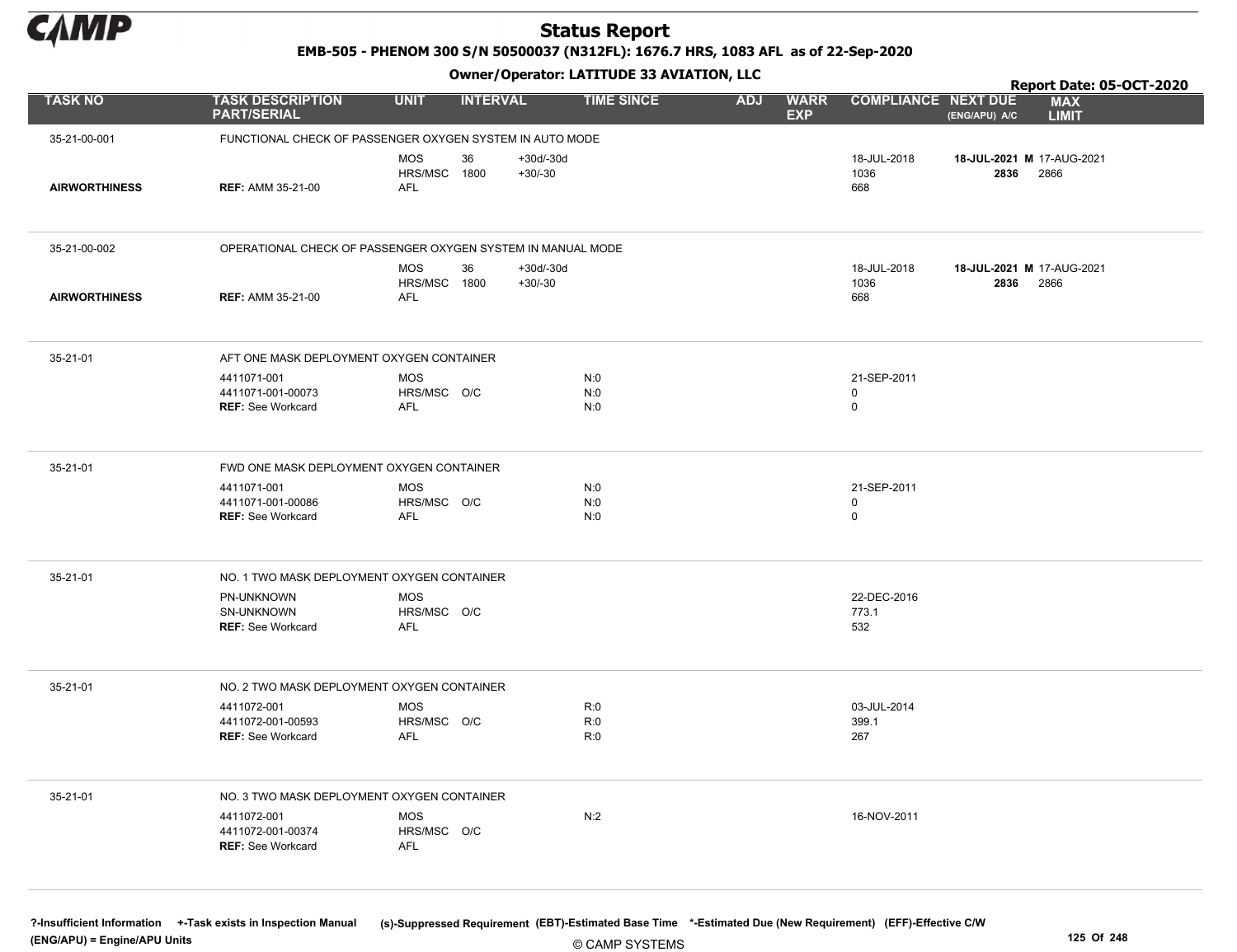

EMB-505 - PHENOM 300 S/N 50500037 (N312FL): 1676.7 HRS, 1083 AFL as of 22-Sep-2020

Owner/Operator: LATITUDE 33 AVIATION, LLC

|                  |                                               | - - -                                                                            |                   |                                         |                                             | Report Date: 05-OCT-2020   |
|------------------|-----------------------------------------------|----------------------------------------------------------------------------------|-------------------|-----------------------------------------|---------------------------------------------|----------------------------|
| <b>TASK NO</b>   | <b>TASK DESCRIPTION</b><br><b>PART/SERIAL</b> | <b>UNIT</b><br><b>INTERVAL</b>                                                   | <b>TIME SINCE</b> | <b>WARR</b><br><b>ADJ</b><br><b>EXP</b> | <b>COMPLIANCE NEXT DUE</b><br>(ENG/APU) A/C | <b>MAX</b><br><b>LIMIT</b> |
| 35-21-01         | NO. 4 TWO MASK DEPLOYMENT OXYGEN CONTAINER    |                                                                                  |                   |                                         |                                             |                            |
|                  | 4411072-001                                   | <b>MOS</b>                                                                       | R:0               |                                         | 03-JUL-2014                                 |                            |
|                  | 4411072-001-00772                             | HRS/MSC O/C                                                                      | R:0               |                                         | 399.1                                       |                            |
|                  | REF: See Workcard                             | <b>AFL</b>                                                                       | R:0               |                                         | 267                                         |                            |
| 35-21-01-001 (s) |                                               | DETAILED INSPECTION OF PASSENGER OXYGEN MASKS                                    |                   |                                         | <b>PKG</b>                                  |                            |
|                  | <b>PKG 82</b>                                 | <b>MOS</b><br>36<br>$+1m/1m$                                                     |                   |                                         | 05-MAY-2020                                 |                            |
|                  | <b>REF: AMM 35-21-01</b>                      | HRS/MSC<br><b>AFL</b>                                                            |                   |                                         | 1528.2<br>990                               |                            |
|                  |                                               |                                                                                  |                   |                                         |                                             |                            |
| CHAPTER 36       | <b>PNEUMATIC</b>                              |                                                                                  |                   |                                         |                                             |                            |
| 36-01-01         | PNEUMATIC INSC ILLUM PANEL                    |                                                                                  |                   |                                         |                                             |                            |
|                  | 441-42633-002                                 | <b>MOS</b>                                                                       | N:0               |                                         | 21-SEP-2011                                 |                            |
|                  | 1082<br><b>REF: See Workcard</b>              | HRS/MSC O/C<br><b>AFL</b>                                                        | N:0<br>N:0        |                                         | 0<br>$\mathsf{O}$                           |                            |
|                  |                                               |                                                                                  |                   |                                         |                                             |                            |
| 36-11-01         |                                               | LEFT PYLON BLEED PRESSURE REGULATING SHUTOFF VALVE                               |                   |                                         |                                             |                            |
|                  | RYLB-53505-3                                  | <b>MOS</b>                                                                       | N:0               |                                         | 21-SEP-2011                                 |                            |
|                  | 0058<br><b>REF: See Workcard</b>              | HRS/MSC O/C<br><b>AFL</b>                                                        | N:0<br>N:0        |                                         | $\pmb{0}$<br>0                              |                            |
|                  |                                               |                                                                                  |                   |                                         |                                             |                            |
| 36-11-01         |                                               | RIGHT PYLON BLEED PRESSURE REGULATING SHUTOFF VALVE                              |                   |                                         |                                             |                            |
|                  | RYLB-53505-4                                  | <b>MOS</b>                                                                       | N:0               |                                         | 21-SEP-2011                                 |                            |
|                  | 0051<br><b>REF: See Workcard</b>              | HRS/MSC O/C<br>AFL                                                               | N:0<br>N:0        |                                         | 0<br>0                                      |                            |
|                  |                                               |                                                                                  |                   |                                         |                                             |                            |
| 36-11-01-001 (s) |                                               | RESTORATION (CLEANING) OF BLEED PRESSURE REGULATING SHUTOFF VALVE (PRSOV) FILTER |                   |                                         | <b>PKG</b>                                  |                            |
|                  | <b>PKG 20</b>                                 | <b>MOS</b>                                                                       |                   |                                         | 21-SEP-2011                                 |                            |
|                  | <b>REF: AMM 36-11-01</b>                      | HRS/MSC 2400<br>$+30/-30$<br>AFL                                                 |                   |                                         | 0<br>$\mathsf{O}$                           |                            |
|                  |                                               |                                                                                  |                   |                                         |                                             |                            |
| 36-11-01-002 (s) |                                               | OPERATIONAL CHECK OF BLEED MANUAL SHUT-OFF FUNCTION                              |                   |                                         | <b>PKG</b>                                  |                            |
|                  | PKG <sub>1</sub>                              | <b>MOS</b>                                                                       |                   |                                         | 14-APR-2019                                 |                            |
|                  |                                               | HRS/MSC 800<br>$+30/-30$                                                         |                   |                                         | 1206.8                                      |                            |
|                  | <b>REF: AMM 36-11-00</b>                      | AFL                                                                              |                   |                                         | 793                                         |                            |

© CAMP SYSTEMS ?-Insufficient Information +-Task exists in Inspection Manual (s)-Suppressed Requirement (EBT)-Estimated Base Time \*-Estimated Due (New Requirement) (EFF)-Effective C/W (ENG/APU) = Engine/APU Units 126 Of 248 Production of the contract of the contract of the contract of the contract of the contract of the contract of the contract of the contract of the contract of the contract of the con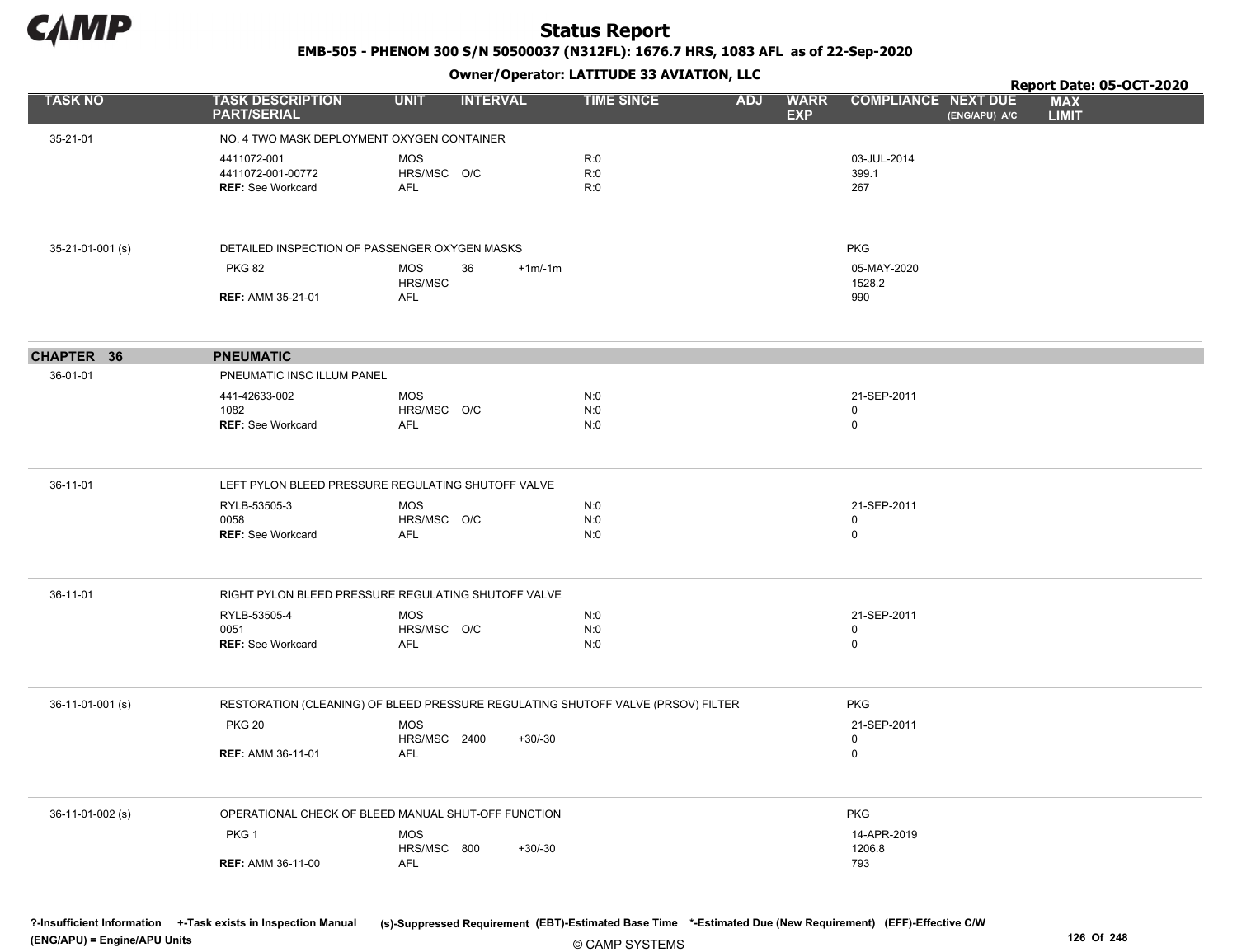

EMB-505 - PHENOM 300 S/N 50500037 (N312FL): 1676.7 HRS, 1083 AFL as of 22-Sep-2020

Owner/Operator: LATITUDE 33 AVIATION, LLC

|                  |                                                      |                            | .                 |                   |                                         | Report Date: 05-OCT-2020                                                  |
|------------------|------------------------------------------------------|----------------------------|-------------------|-------------------|-----------------------------------------|---------------------------------------------------------------------------|
| <b>TASK NO</b>   | <b>TASK DESCRIPTION</b><br><b>PART/SERIAL</b>        | <b>UNIT</b>                | <b>INTERVAL</b>   | <b>TIME SINCE</b> | <b>ADJ</b><br><b>WARR</b><br><b>EXP</b> | <b>COMPLIANCE NEXT DUE</b><br><b>MAX</b><br>(ENG/APU) A/C<br><b>LIMIT</b> |
| 36-11-02-001 (s) | DETAILED INSPECTION OF BLEED LINE WATER DRAINS       |                            |                   |                   |                                         | <b>PKG</b>                                                                |
|                  | <b>PKG 81</b>                                        | <b>MOS</b><br>HRS/MSC      | $+30d/-30d$<br>24 |                   | $-30$                                   | 27-JUN-2019<br>1275.4                                                     |
|                  | <b>REF: AMM 36-11-02</b>                             | <b>AFL</b>                 |                   |                   |                                         | 845                                                                       |
|                  |                                                      |                            |                   |                   |                                         |                                                                           |
| 36-11-03         | AMS CONTROLLER                                       |                            |                   |                   |                                         |                                                                           |
|                  | SYLZ-53632-203<br>0072                               | <b>MOS</b><br>HRS/MSC O/C  |                   | N:0<br>N:0        |                                         | 21-SEP-2011<br>0                                                          |
|                  | <b>REF: See Workcard</b>                             | <b>AFL</b>                 |                   | N:0               |                                         | $\mathsf{O}$                                                              |
|                  |                                                      |                            |                   |                   |                                         |                                                                           |
| 36-11-04         | NO. 1 ENGINE FAN AIR VALVE                           |                            |                   |                   |                                         |                                                                           |
|                  | RYLB-53527-1                                         | <b>MOS</b>                 |                   | N:0               |                                         | 21-SEP-2011                                                               |
|                  | 0084<br><b>REF: See Workcard</b>                     | HRS/MSC O/C<br><b>AFL</b>  |                   | N:0<br>N:0        |                                         | 0<br>$\mathsf{O}$                                                         |
|                  |                                                      |                            |                   |                   |                                         |                                                                           |
| 36-11-04         | NO. 2 ENGINE FAN AIR VALVE                           |                            |                   |                   |                                         |                                                                           |
|                  | RYLB-53527-1<br>0083                                 | <b>MOS</b><br>HRS/MSC O/C  |                   | N:0<br>N:0        |                                         | 21-SEP-2011<br>0                                                          |
|                  | <b>REF: See Workcard</b>                             | <b>AFL</b>                 |                   | N:0               |                                         | 0                                                                         |
|                  |                                                      |                            |                   |                   |                                         |                                                                           |
| 36-11-04-001 (s) | RESTORATION (CLEANING) OF FAN-AIR VALVE (FAV) FILTER |                            |                   |                   |                                         | <b>PKG</b>                                                                |
|                  | <b>PKG 20</b>                                        | <b>MOS</b><br>HRS/MSC 2400 | $+30/-30$         |                   |                                         | 21-SEP-2011<br>0                                                          |
|                  | <b>REF: AMM 36-11-04</b>                             | AFL                        |                   |                   |                                         | 0                                                                         |
|                  |                                                      |                            |                   |                   |                                         |                                                                           |
| 36-11-05         | LH INCONEL 625 BLEED PRE-COOLER                      |                            |                   |                   |                                         |                                                                           |
|                  | 10965000-105                                         | <b>MOS</b>                 |                   | N:0               |                                         | 21-SEP-2011                                                               |
|                  | T0030<br><b>REF: See Workcard</b>                    | HRS/MSC O/C<br>AFL         |                   | N:0<br>N:0        |                                         | 0<br>0                                                                    |
|                  |                                                      |                            |                   |                   |                                         |                                                                           |
| 36-11-05         | RH INCONEL 625 BLEED PRE-COOLER                      |                            |                   |                   |                                         |                                                                           |
|                  | 10964000-105                                         | <b>MOS</b>                 |                   | N:0               |                                         | 21-SEP-2011                                                               |
|                  | T0037<br><b>REF: See Workcard</b>                    | HRS/MSC O/C<br>AFL         |                   | N:0<br>N:0        |                                         | 0<br>0                                                                    |
|                  |                                                      |                            |                   |                   |                                         |                                                                           |
|                  |                                                      |                            |                   |                   |                                         |                                                                           |

© CAMP SYSTEMS ?-Insufficient Information +-Task exists in Inspection Manual (s)-Suppressed Requirement (EBT)-Estimated Base Time \*-Estimated Due (New Requirement) (EFF)-Effective C/W (ENG/APU) = Engine/APU Units 127 Of 248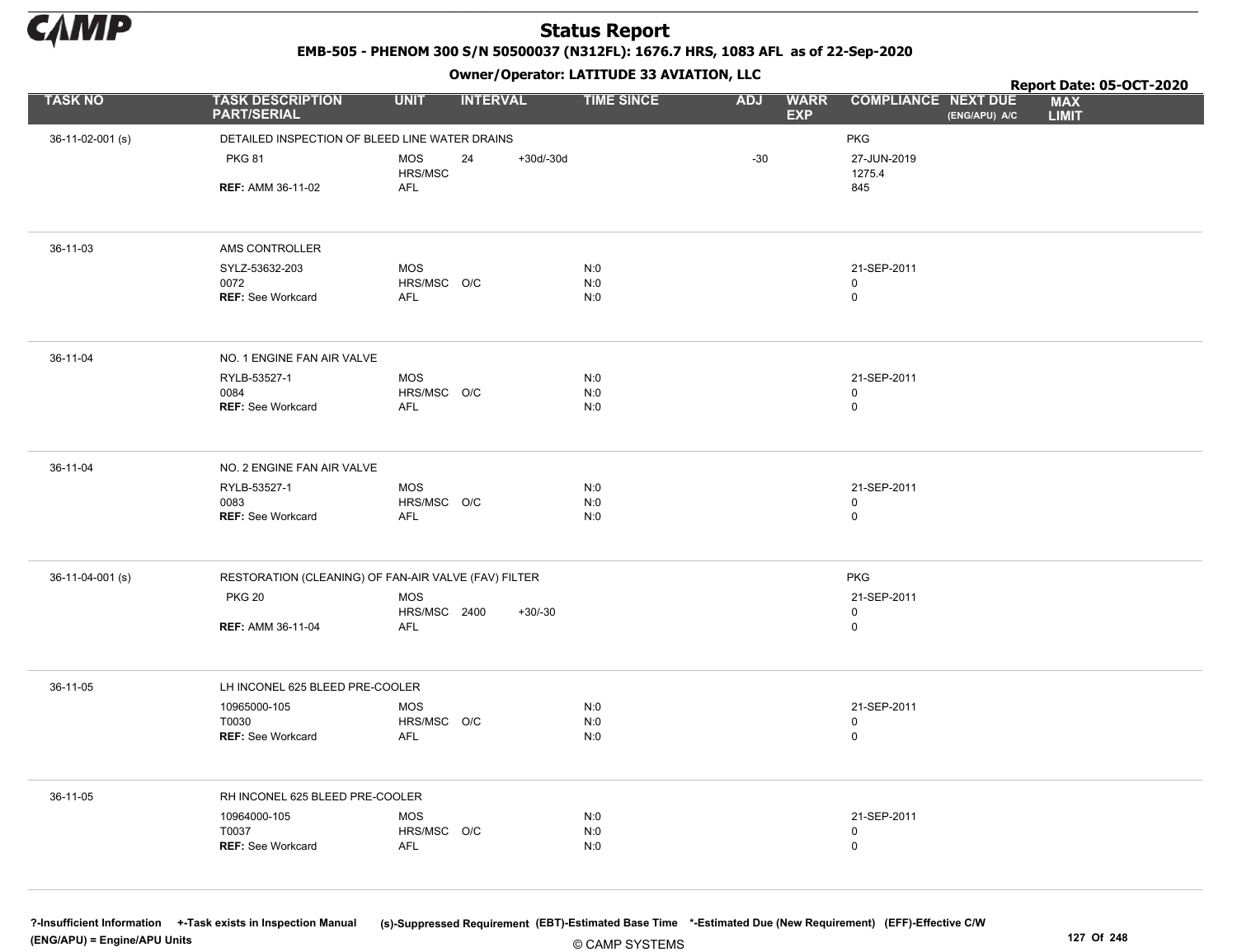

EMB-505 - PHENOM 300 S/N 50500037 (N312FL): 1676.7 HRS, 1083 AFL as of 22-Sep-2020

Owner/Operator: LATITUDE 33 AVIATION, LLC

|                  |                                                           |                                | Owner/Operator. EATITODE 33 AVIATION, LLC |                                         |                                    |                                             | Report Date: 05-OCT-2020 |
|------------------|-----------------------------------------------------------|--------------------------------|-------------------------------------------|-----------------------------------------|------------------------------------|---------------------------------------------|--------------------------|
| <b>TASK NO</b>   | <b>TASK DESCRIPTION</b><br><b>PART/SERIAL</b>             | <b>UNIT</b><br><b>INTERVAL</b> | <b>TIME SINCE</b>                         | <b>ADJ</b><br><b>WARR</b><br><b>EXP</b> | <b>COMPLIANCE NEXT DUE</b>         | <b>MAX</b><br><b>LIMIT</b><br>(ENG/APU) A/C |                          |
| 36-11-06         | CROSS BLEED VALVE                                         |                                |                                           |                                         |                                    |                                             |                          |
|                  | RYLB-53506-1                                              | <b>MOS</b>                     | N:0                                       |                                         | 21-SEP-2011                        |                                             |                          |
|                  | 0049<br><b>REF: See Workcard</b>                          | HRS/MSC O/C<br><b>AFL</b>      | N:0<br>N:0                                |                                         | $\mathbf 0$<br>$\mathsf 0$         |                                             |                          |
|                  |                                                           |                                |                                           |                                         |                                    |                                             |                          |
| 36-11-06-001 (s) | OPERATIONAL CHECK OF CROSS-BLEED MANUAL SHUT-OFF FUNCTION |                                |                                           |                                         | <b>PKG</b>                         |                                             |                          |
|                  | PKG <sub>1</sub>                                          | <b>MOS</b><br>HRS/MSC 800      | $+30/-30$                                 |                                         | 14-APR-2019<br>1206.8              |                                             |                          |
|                  | <b>REF: AMM 36-11-06</b>                                  | <b>AFL</b>                     |                                           |                                         | 793                                |                                             |                          |
|                  |                                                           |                                |                                           |                                         |                                    |                                             |                          |
| 36-11-06-002 (s) | RESTORATION (CLEANING) OF CROSS-BLEED VALVE (XBV) FILTER  |                                |                                           |                                         | <b>PKG</b>                         |                                             |                          |
|                  | <b>PKG 60</b>                                             | <b>MOS</b>                     |                                           |                                         | 21-SEP-2011<br>$\mathsf 0$         |                                             |                          |
|                  | <b>REF: AMM 36-11-06</b>                                  | HRS/MSC 6400<br><b>AFL</b>     | $+30/-30$                                 |                                         | $\mathbf 0$                        |                                             |                          |
|                  |                                                           |                                |                                           |                                         |                                    |                                             |                          |
| 36-11-07         | NO. 1 BLEED PRESSURE TRANSDUCER                           |                                |                                           |                                         |                                    |                                             |                          |
|                  | APTE-479F-1000-200G<br>7723-4-20                          | <b>MOS</b><br>HRS/MSC O/C      | N:0<br>N:0                                |                                         | 21-SEP-2011<br>$\mathbf 0$         |                                             |                          |
|                  | REF: See Workcard                                         | AFL                            | N:0                                       |                                         | $\mathsf 0$                        |                                             |                          |
|                  |                                                           |                                |                                           |                                         |                                    |                                             |                          |
| 36-11-07         | NO. 2 BLEED PRESSURE TRANSDUCER                           |                                |                                           |                                         |                                    |                                             |                          |
|                  | APTE-479F-1000-200G                                       | <b>MOS</b>                     | N:0                                       |                                         | 21-SEP-2011                        |                                             |                          |
|                  | 7738-5-86<br><b>REF: See Workcard</b>                     | HRS/MSC O/C<br><b>AFL</b>      | N:0<br>N:0                                |                                         | $\mathbf 0$<br>$\mathbf 0$         |                                             |                          |
|                  |                                                           |                                |                                           |                                         |                                    |                                             |                          |
| 36-11-08         | NO. 1 BLEED TEMPERATURE SENSOR                            |                                |                                           |                                         |                                    |                                             |                          |
|                  | 8TJ107DAJ1                                                | <b>MOS</b>                     | N:0                                       |                                         | 21-SEP-2011                        |                                             |                          |
|                  | 24172<br><b>REF: See Workcard</b>                         | HRS/MSC O/C<br>AFL             | N:0<br>N:0                                |                                         | $\mathsf 0$<br>$\mathbf 0$         |                                             |                          |
|                  |                                                           |                                |                                           |                                         |                                    |                                             |                          |
| 36-11-08         | NO. 2 BLEED TEMPERATURE SENSOR                            |                                |                                           |                                         |                                    |                                             |                          |
|                  | 8TJ107DAJ1                                                | <b>MOS</b>                     | N:0                                       |                                         | 21-SEP-2011                        |                                             |                          |
|                  | 24176<br>REF: See Workcard                                | HRS/MSC O/C<br><b>AFL</b>      | N:0<br>N:0                                |                                         | $\mathbf 0$<br>$\mathsf{O}\xspace$ |                                             |                          |
|                  |                                                           |                                |                                           |                                         |                                    |                                             |                          |
|                  |                                                           |                                |                                           |                                         |                                    |                                             |                          |

© CAMP SYSTEMS ?-Insufficient Information +-Task exists in Inspection Manual (s)-Suppressed Requirement (EBT)-Estimated Base Time \*-Estimated Due (New Requirement) (EFF)-Effective C/W (ENG/APU) = Engine/APU Units 128 Of 248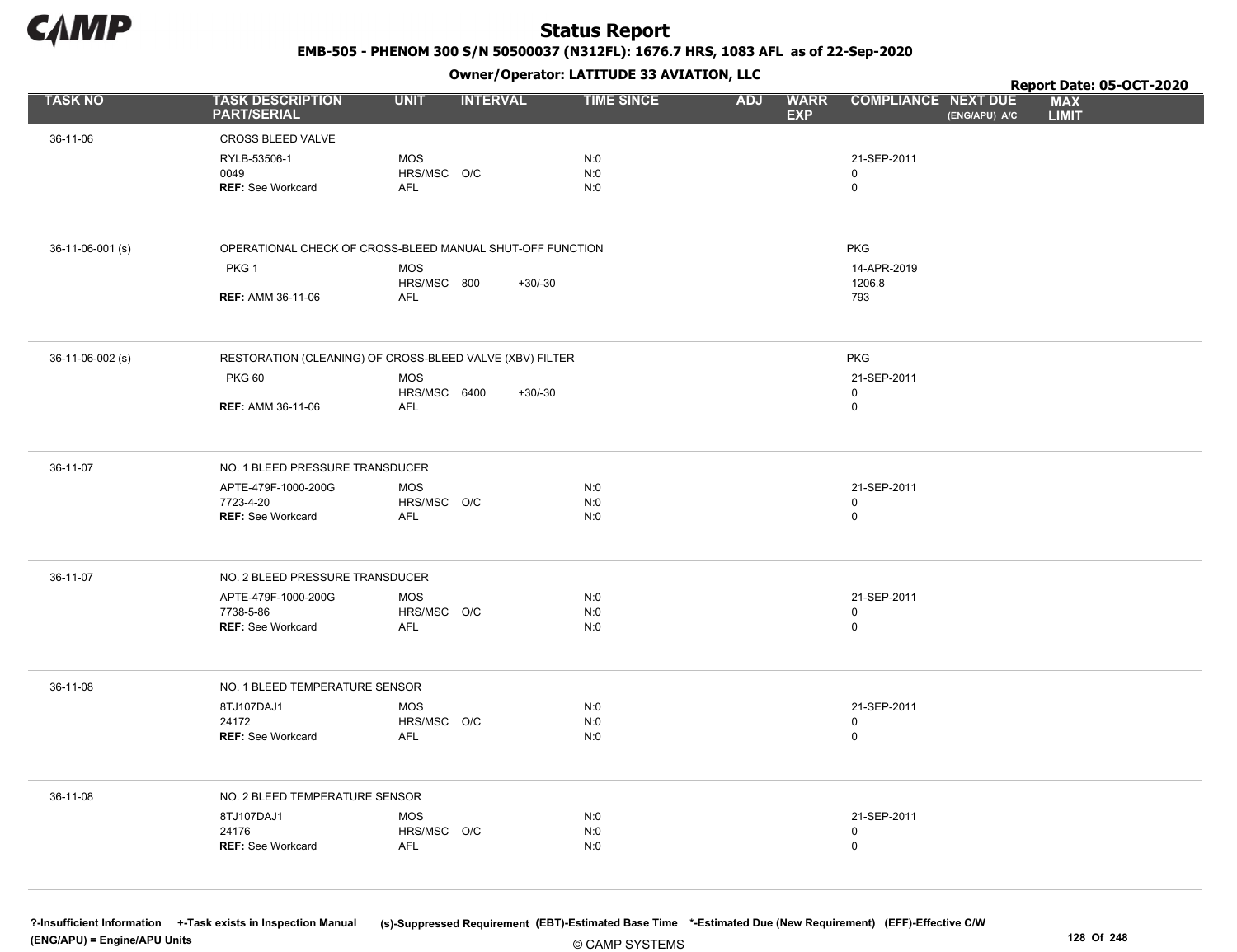

EMB-505 - PHENOM 300 S/N 50500037 (N312FL): 1676.7 HRS, 1083 AFL as of 22-Sep-2020

Owner/Operator: LATITUDE 33 AVIATION, LLC

|                      |                                               | . <i>.</i>                                          |                   |                                         |                                             | Report Date: 05-OCT-2020   |
|----------------------|-----------------------------------------------|-----------------------------------------------------|-------------------|-----------------------------------------|---------------------------------------------|----------------------------|
| <b>TASK NO</b>       | <b>TASK DESCRIPTION</b><br><b>PART/SERIAL</b> | <b>UNIT</b><br><b>INTERVAL</b>                      | <b>TIME SINCE</b> | <b>ADJ</b><br><b>WARR</b><br><b>EXP</b> | <b>COMPLIANCE NEXT DUE</b><br>(ENG/APU) A/C | <b>MAX</b><br><b>LIMIT</b> |
| 36-11-08             | NO. 3 BLEED TEMPERATURE SENSOR                |                                                     |                   |                                         |                                             |                            |
|                      | 8TJ107DAJ1                                    | MOS                                                 | N:0               |                                         | 21-SEP-2011                                 |                            |
|                      | 24178                                         | HRS/MSC O/C                                         | N:0               |                                         | 0                                           |                            |
|                      | <b>REF: See Workcard</b>                      | <b>AFL</b>                                          | N:0               |                                         | $\mathbf 0$                                 |                            |
|                      |                                               |                                                     |                   |                                         |                                             |                            |
| 36-11-08             | NO. 4 BLEED TEMPERATURE SENSOR                |                                                     |                   |                                         |                                             |                            |
|                      | 8TJ107DAJ1                                    | <b>MOS</b>                                          | N:0               |                                         | 21-SEP-2011                                 |                            |
|                      | 24180                                         | HRS/MSC O/C                                         | N:0               |                                         | 0                                           |                            |
|                      | <b>REF: See Workcard</b>                      | <b>AFL</b>                                          | N:0               |                                         | $\mathbf 0$                                 |                            |
| 36-11-08-001 (s)     |                                               | FUNCTIONAL CHECK NO. 1 BLEED AIR TEMPERATURE SENSOR |                   |                                         | <b>PKG</b>                                  |                            |
|                      | <b>PKG 60</b>                                 | MOS                                                 |                   |                                         | 21-SEP-2011                                 |                            |
|                      |                                               | HRS/MSC 6400<br>$+30/-30$                           |                   |                                         | $\mathbf 0$                                 |                            |
|                      | <b>REF: AMM 36-11-08</b>                      | <b>AFL</b>                                          |                   |                                         | $\mathbf 0$                                 |                            |
| 36-11-08-001 (s)     |                                               | FUNCTIONAL CHECK NO. 2 BLEED AIR TEMPERATURE SENSOR |                   |                                         | <b>PKG</b>                                  |                            |
|                      | <b>PKG 60</b>                                 | MOS                                                 |                   |                                         | 21-SEP-2011                                 |                            |
|                      |                                               | HRS/MSC 6400<br>$+30/-30$                           |                   |                                         | 0                                           |                            |
|                      | <b>REF: AMM 36-11-08</b>                      | AFL                                                 |                   |                                         | $\mathbf 0$                                 |                            |
| 36-11-08-001 (s)     |                                               | FUNCTIONAL CHECK NO. 3 BLEED AIR TEMPERATURE SENSOR |                   |                                         | <b>PKG</b>                                  |                            |
|                      | <b>PKG 60</b>                                 | <b>MOS</b>                                          |                   |                                         | 21-SEP-2011                                 |                            |
|                      |                                               | HRS/MSC 6400<br>$+30/-30$                           |                   |                                         | 0                                           |                            |
|                      | <b>REF: AMM 36-11-08</b>                      | AFL                                                 |                   |                                         | $\mathbf 0$                                 |                            |
|                      |                                               |                                                     |                   |                                         |                                             |                            |
| 36-11-08-001 (s)     |                                               | FUNCTIONAL CHECK NO. 4 BLEED AIR TEMPERATURE SENSOR |                   |                                         | <b>PKG</b>                                  |                            |
|                      | <b>PKG 60</b>                                 | <b>MOS</b>                                          |                   |                                         | 21-SEP-2011                                 |                            |
|                      |                                               | HRS/MSC 6400<br>$+30/-30$                           |                   |                                         | 0                                           |                            |
|                      | <b>REF: AMM 36-11-08</b>                      | AFL                                                 |                   |                                         | $\mathbf 0$                                 |                            |
| 36-21-01-001         | OPERATIONAL CHECK OF BLEED LEAKAGE SENSORS    |                                                     |                   |                                         |                                             |                            |
|                      |                                               | MOS                                                 |                   |                                         | 21-SEP-2011                                 |                            |
|                      |                                               | HRS/MSC 6000<br>$+30/-30$                           |                   |                                         | 0<br>6000                                   | 6030                       |
| <b>AIRWORTHINESS</b> | <b>REF: AMM 36-21-01</b>                      | <b>AFL</b>                                          |                   |                                         | 0                                           |                            |
|                      |                                               |                                                     |                   |                                         |                                             |                            |

CHAPTER 38 WATER/WASTE

?-Insufficient Information +-Task exists in Inspection Manual (s)-Suppressed Requirement (EBT)-Estimated Base Time \*-Estimated Due (New Requirement) (EFF)-Effective C/W (ENG/APU) = Engine/APU Units 129 Of 248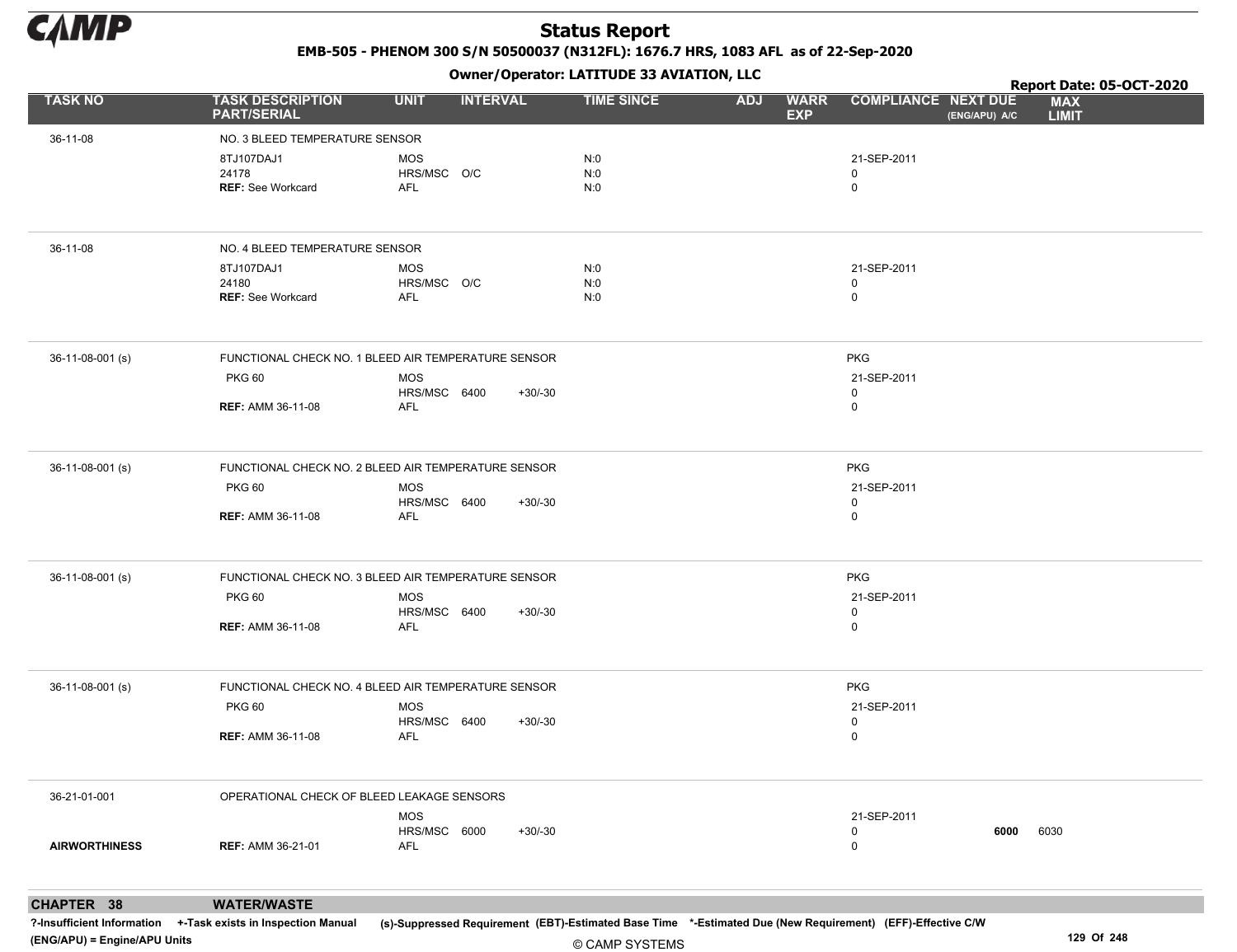

EMB-505 - PHENOM 300 S/N 50500037 (N312FL): 1676.7 HRS, 1083 AFL as of 22-Sep-2020

Owner/Operator: LATITUDE 33 AVIATION, LLC

|                |                                                |                                  | Owner / Operator. LATTTODE 33 AVIATION, LLC |                                         |                                             | Report Date: 05-OCT-2020   |  |
|----------------|------------------------------------------------|----------------------------------|---------------------------------------------|-----------------------------------------|---------------------------------------------|----------------------------|--|
| <b>TASK NO</b> | <b>TASK DESCRIPTION</b><br><b>PART/SERIAL</b>  | <b>UNIT</b>                      | <b>INTERVAL</b><br><b>TIME SINCE</b>        | <b>ADJ</b><br><b>WARR</b><br><b>EXP</b> | <b>COMPLIANCE NEXT DUE</b><br>(ENG/APU) A/C | <b>MAX</b><br><b>LIMIT</b> |  |
| 38-33-00       | <b>TOILET ASSY</b>                             |                                  |                                             |                                         |                                             |                            |  |
|                | PN<br>SN-UNKNOWN<br><b>REF: GENERIC NO REF</b> | <b>MOS</b><br>HRS/MSC O/C<br>AFL | N:0<br>N:0<br>N:0                           |                                         | 21-SEP-2011<br>$\mathbf 0$<br>$\mathsf 0$   |                            |  |
|                |                                                |                                  |                                             |                                         |                                             |                            |  |
| 38-33-07       | WASTE DRAIN VALVE                              |                                  |                                             |                                         |                                             |                            |  |
|                | 0218-0032-1                                    | <b>MOS</b>                       | R:16                                        |                                         | 18-SEP-2019                                 |                            |  |
|                | 142860<br><b>REF: See Workcard</b>             | HRS/MSC O/C<br>AFL               | R:0<br>R:0                                  |                                         | 1380.1<br>910                               |                            |  |
| CHAPTER 44     | <b>CABIN SYSTEMS</b>                           |                                  |                                             |                                         |                                             |                            |  |
| 44-12-07       | 3-CHANNEL AUDIO AMPLIFER                       |                                  |                                             |                                         |                                             |                            |  |
|                | PN                                             | <b>MOS</b>                       | N:0                                         |                                         | 21-SEP-2011                                 |                            |  |
|                | SN-UNKNOWN                                     | HRS/MSC O/C                      | N:0                                         |                                         | $\pmb{0}$<br>$\pmb{0}$                      |                            |  |
|                | <b>REF: See Workcard</b>                       | <b>AFL</b>                       | N:0                                         |                                         |                                             |                            |  |
| 44-21-03       | DC-DC CONVERTER                                |                                  |                                             |                                         |                                             |                            |  |
|                | 35-192-00                                      | <b>MOS</b>                       | N:0                                         |                                         | 21-SEP-2011                                 |                            |  |
|                | 184<br><b>REF: See Workcard</b>                | HRS/MSC O/C<br><b>AFL</b>        | N:0<br>N:0                                  |                                         | 0<br>$\mathsf 0$                            |                            |  |
|                |                                                |                                  |                                             |                                         |                                             |                            |  |
| 44-21-09       | IFE INSC ILLUM PANEL                           |                                  |                                             |                                         |                                             |                            |  |
|                | 441-42725-001<br>0141                          | <b>MOS</b><br>HRS/MSC O/C        | N:0<br>N:0                                  |                                         | 21-SEP-2011<br>$\mathbf 0$                  |                            |  |
|                | <b>REF: See Workcard</b>                       | AFL                              | N:0                                         |                                         | $\pmb{0}$                                   |                            |  |
|                |                                                |                                  |                                             |                                         |                                             |                            |  |
| 44-21-11       | <b>XM RECEIVER</b>                             |                                  |                                             |                                         |                                             |                            |  |
|                | XMR050-01<br>815000323                         | <b>MOS</b><br>HRS/MSC O/C        |                                             |                                         | 16-NOV-2011<br>26.7                         |                            |  |
|                | <b>REF: See Workcard</b>                       | AFL                              |                                             |                                         | 18                                          |                            |  |
|                |                                                |                                  |                                             |                                         |                                             |                            |  |
| 44-21-13       | XM HEAD CONTROL                                |                                  |                                             |                                         |                                             |                            |  |
|                | PN<br>SN-UNKNOWN                               | <b>MOS</b><br>HRS/MSC O/C        | N:0<br>N:0                                  |                                         | 21-SEP-2011<br>$\mathbf 0$                  |                            |  |
|                | <b>REF: See Workcard</b>                       | <b>AFL</b>                       | N:0                                         |                                         | $\mathsf 0$                                 |                            |  |
|                |                                                |                                  |                                             |                                         |                                             |                            |  |

© CAMP SYSTEMS ?-Insufficient Information +-Task exists in Inspection Manual (s)-Suppressed Requirement (EBT)-Estimated Base Time \*-Estimated Due (New Requirement) (EFF)-Effective C/W (ENG/APU) = Engine/APU Units 130 Of 248 and the set of the set of the set of the set of the set of the set of the set of the set of the set of the set of the set of the set of the set of the set of the set of the set of t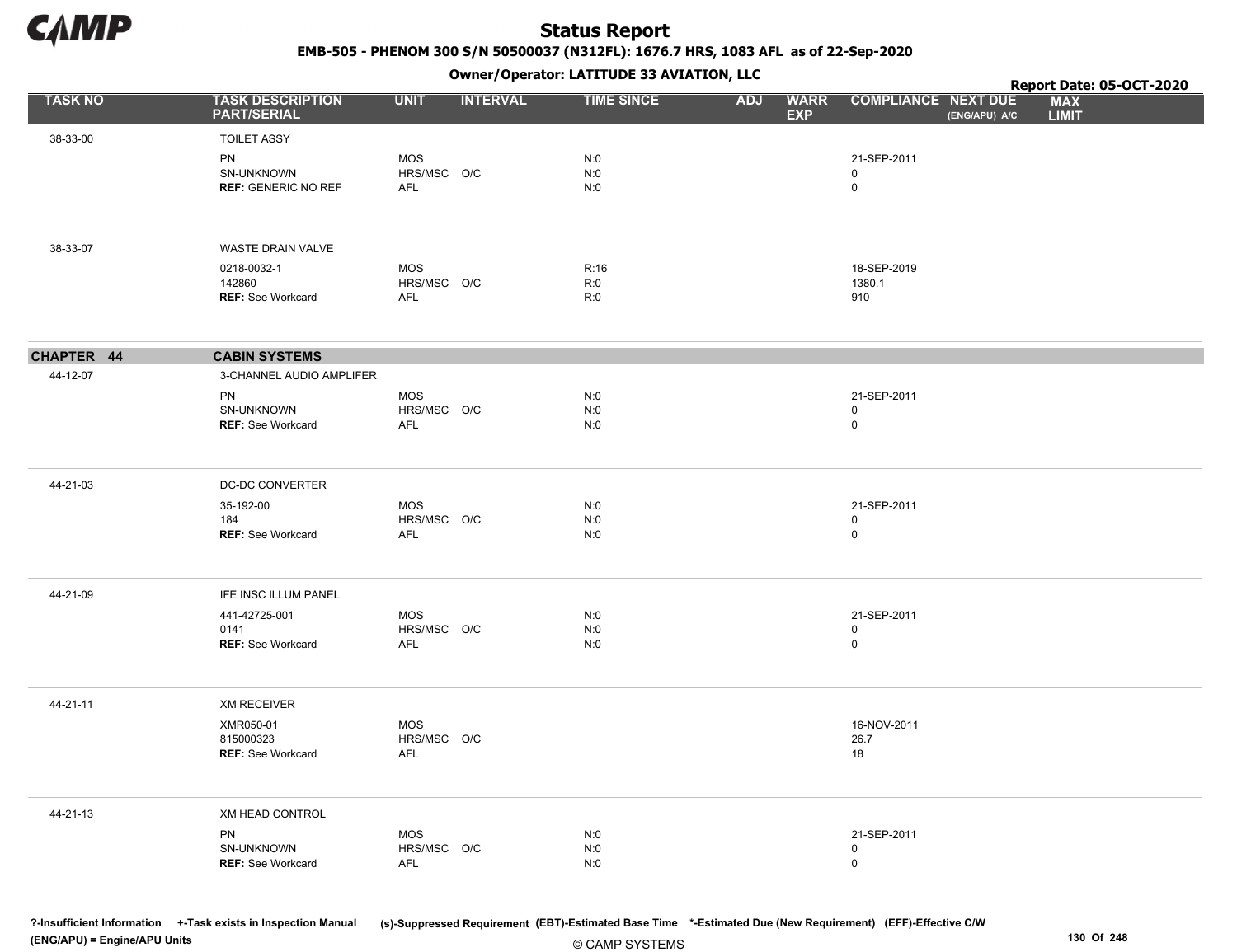

EMB-505 - PHENOM 300 S/N 50500037 (N312FL): 1676.7 HRS, 1083 AFL as of 22-Sep-2020

Owner/Operator: LATITUDE 33 AVIATION, LLC

|                |                                                |                                         |                 | Owner/Operator. EATITODE 33 AVIATION, LLC |                          |             |                                           |               | Report Date: 05-OCT-2020   |
|----------------|------------------------------------------------|-----------------------------------------|-----------------|-------------------------------------------|--------------------------|-------------|-------------------------------------------|---------------|----------------------------|
| <b>TASK NO</b> | <b>TASK DESCRIPTION</b><br><b>PART/SERIAL</b>  | <b>UNIT</b>                             | <b>INTERVAL</b> | <b>TIME SINCE</b>                         | <b>ADJ</b><br><b>EXP</b> | <b>WARR</b> | <b>COMPLIANCE NEXT DUE</b>                | (ENG/APU) A/C | <b>MAX</b><br><b>LIMIT</b> |
| 44-21-15       | AUDIO VOLUME CONTROLLER                        |                                         |                 |                                           |                          |             |                                           |               |                            |
|                | 102029-7<br>301111<br><b>REF: See Workcard</b> | <b>MOS</b><br>HRS/MSC O/C<br><b>AFL</b> |                 |                                           |                          |             | 16-NOV-2011<br>26.7<br>18                 |               |                            |
| 44-21-17       | IR RECEIVER WITH CONNECTOR                     |                                         |                 |                                           |                          |             |                                           |               |                            |
|                | PN<br>SN-UNKNOWN<br><b>REF: See Workcard</b>   | <b>MOS</b><br>HRS/MSC O/C<br>AFL        |                 | N:0<br>N:0<br>N:0                         |                          |             | 21-SEP-2011<br>$\mathbf 0$<br>$\pmb{0}$   |               |                            |
| 44-21-19       | IR REMOTE CONTOLLER                            |                                         |                 |                                           |                          |             |                                           |               |                            |
|                | PN<br>SN-UNKNOWN<br><b>REF: See Workcard</b>   | MOS<br>HRS/MSC O/C<br><b>AFL</b>        |                 | N:0<br>N:0<br>N:0                         |                          |             | 21-SEP-2011<br>$\mathsf 0$<br>$\pmb{0}$   |               |                            |
| 44-21-21       | WIRELESS AUDIO TRANSMITTER                     |                                         |                 |                                           |                          |             |                                           |               |                            |
|                | PN<br>SN-UNKNOWN<br><b>REF: See Workcard</b>   | <b>MOS</b><br>HRS/MSC O/C<br>AFL        |                 | N:0<br>N:0<br>N:0                         |                          |             | 21-SEP-2011<br>$\pmb{0}$<br>$\mathsf 0$   |               |                            |
| 44-21-23       | NO. 1 WIRELESS HEADPHONE                       |                                         |                 |                                           |                          |             |                                           |               |                            |
|                | PN<br>SN-UNKNOWN<br><b>REF: GENERIC NO REF</b> | <b>MOS</b><br>HRS/MSC O/C<br><b>AFL</b> |                 | N:0<br>N:0<br>N:0                         |                          |             | 21-SEP-2011<br>0<br>$\mathbf 0$           |               |                            |
| 44-21-23       | NO. 2 WIRELESS HEADPHONE                       |                                         |                 |                                           |                          |             |                                           |               |                            |
|                | PN<br>SN-UNKNOWN<br><b>REF: GENERIC NO REF</b> | <b>MOS</b><br>HRS/MSC O/C<br>AFL        |                 | N:0<br>N:0<br>N:0                         |                          |             | 21-SEP-2011<br>$\mathbf 0$<br>$\mathsf 0$ |               |                            |
| 44-21-25       | HEADPHONE DISTRIBUTION AMPLIFER                |                                         |                 |                                           |                          |             |                                           |               |                            |
|                | PN<br>SN-UNKNOWN<br><b>REF: See Workcard</b>   | <b>MOS</b><br>HRS/MSC O/C<br>AFL        |                 | N:0<br>N:0<br>N:0                         |                          |             | 21-SEP-2011<br>$\mathbf 0$<br>$\mathbf 0$ |               |                            |

© CAMP SYSTEMS ?-Insufficient Information +-Task exists in Inspection Manual (s)-Suppressed Requirement (EBT)-Estimated Base Time \*-Estimated Due (New Requirement) (EFF)-Effective C/W (ENG/APU) = Engine/APU Units 131 Of 248 and the control of 248 and the control of 248 and the control of 248 and the control of 248 and the control of 248 and the control of 248 and the control of 248 and the control of 2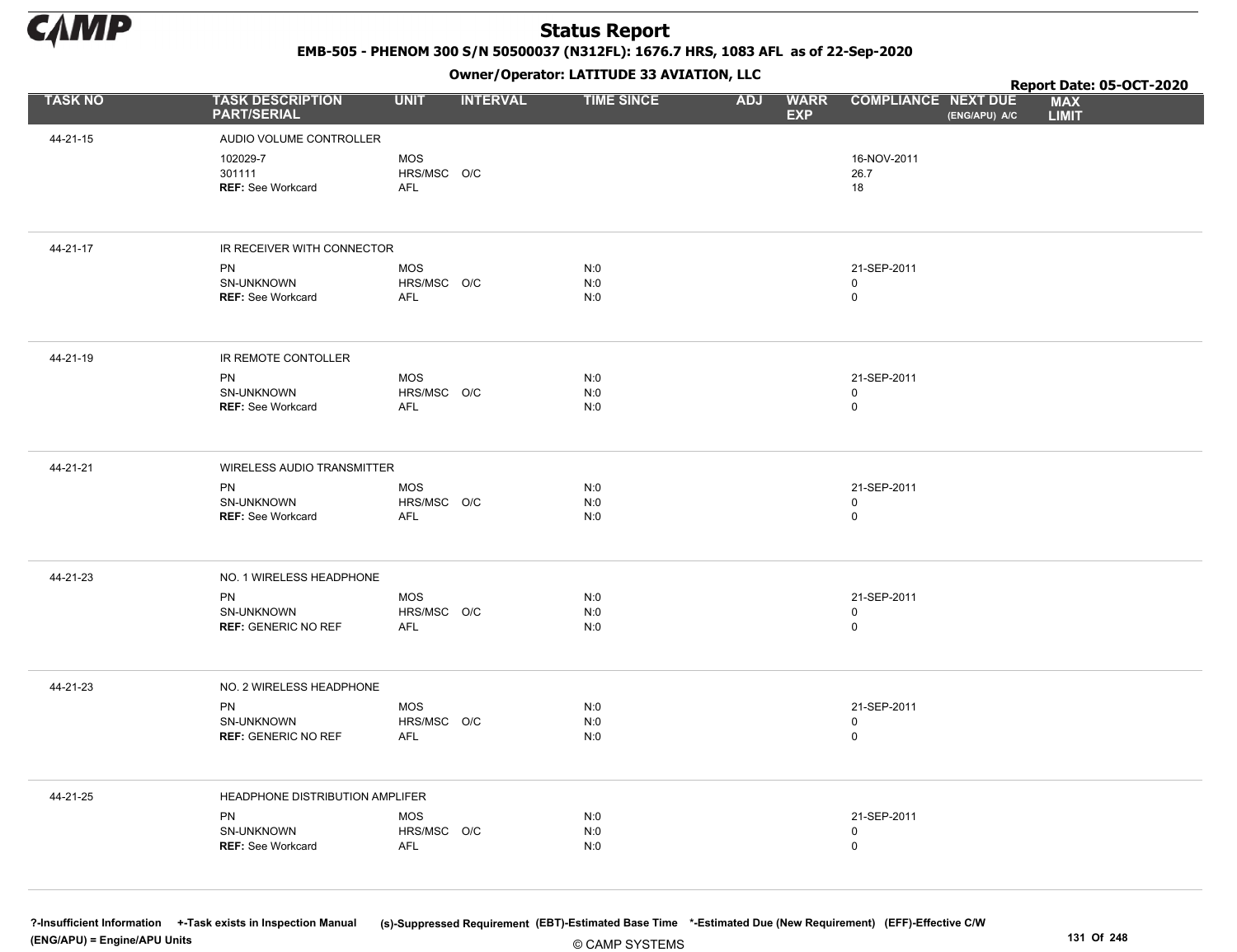

EMB-505 - PHENOM 300 S/N 50500037 (N312FL): 1676.7 HRS, 1083 AFL as of 22-Sep-2020

Owner/Operator: LATITUDE 33 AVIATION, LLC

|                |                                                      |                           | .               |                   |                                         | Report Date: 05-OCT-2020                                                  |  |
|----------------|------------------------------------------------------|---------------------------|-----------------|-------------------|-----------------------------------------|---------------------------------------------------------------------------|--|
| <b>TASK NO</b> | <b>TASK DESCRIPTION</b><br><b>PART/SERIAL</b>        | <b>UNIT</b>               | <b>INTERVAL</b> | <b>TIME SINCE</b> | <b>WARR</b><br><b>ADJ</b><br><b>EXP</b> | <b>COMPLIANCE NEXT DUE</b><br><b>MAX</b><br>(ENG/APU) A/C<br><b>LIMIT</b> |  |
| 44-22-01       | CABIN ENTERTAINMENT - MOVING MAP/CD/DVD PLAYER       |                           |                 |                   |                                         |                                                                           |  |
|                | 0604-001                                             | <b>MOS</b>                |                 |                   |                                         | 14-MAR-2012                                                               |  |
|                | 0912W003                                             | HRS/MSC O/C               |                 |                   |                                         | 59.6                                                                      |  |
|                | REF: See Workcard                                    | AFL                       |                 |                   |                                         | 38                                                                        |  |
|                |                                                      |                           |                 |                   |                                         |                                                                           |  |
| 44-22-03       | NO. 1 10.4 INCH FOLD DOWN MONITOR-                   |                           |                 |                   |                                         |                                                                           |  |
|                | PN                                                   | <b>MOS</b>                |                 | N:0               |                                         | 21-SEP-2011                                                               |  |
|                | SN-UNKNOWN                                           | HRS/MSC O/C               |                 | N:0               |                                         | 0                                                                         |  |
|                | <b>REF: See Workcard</b>                             | <b>AFL</b>                |                 | N:0               |                                         | 0                                                                         |  |
|                |                                                      |                           |                 |                   |                                         |                                                                           |  |
| 44-32-01       | ATG5000 TRANSCEIVER                                  |                           |                 |                   |                                         |                                                                           |  |
|                | PN                                                   | <b>MOS</b>                |                 | N:0               |                                         | 21-SEP-2011                                                               |  |
|                | SN-UNKNOWN                                           | HRS/MSC O/C               |                 | N:0               |                                         | 0                                                                         |  |
|                | <b>REF: See Workcard</b>                             | <b>AFL</b>                |                 | N:0               |                                         | $\mathbf 0$                                                               |  |
|                |                                                      |                           |                 |                   |                                         |                                                                           |  |
| 44-32-03       | AIRCELL CONFIGURATION MODULE                         |                           |                 |                   |                                         |                                                                           |  |
|                | PN                                                   | <b>MOS</b>                |                 | N:0               |                                         | 21-SEP-2011                                                               |  |
|                | SN-UNKNOWN                                           | HRS/MSC O/C               |                 | N:0               |                                         | 0                                                                         |  |
|                | <b>REF: See Workcard</b>                             | AFL                       |                 | N:0               |                                         | $\mathsf{O}$                                                              |  |
|                |                                                      |                           |                 |                   |                                         |                                                                           |  |
| 44-32-05       | AIRCELL AXXESS (CTR) CABIN TELECOMMUNICATIONS ROUTER |                           |                 |                   |                                         |                                                                           |  |
|                | PN                                                   | <b>MOS</b>                |                 | N:0               |                                         | 21-SEP-2011                                                               |  |
|                | SN-UNKNOWN<br>REF: See Workcard                      | HRS/MSC O/C<br><b>AFL</b> |                 | N:0<br>N:0        |                                         | 0<br>0                                                                    |  |
|                |                                                      |                           |                 |                   |                                         |                                                                           |  |
|                |                                                      |                           |                 |                   |                                         |                                                                           |  |
| 442127-0101    | LH NO. 1 AUDIO CONTROL JACK                          |                           |                 |                   |                                         |                                                                           |  |
|                | PN                                                   | <b>MOS</b>                |                 | N:0               |                                         | 21-SEP-2011                                                               |  |
|                | SN-UNKNOWN<br><b>REF: See Workcard</b>               | HRS/MSC O/C<br><b>AFL</b> |                 | N:0<br>N:0        |                                         | 0<br>0                                                                    |  |
|                |                                                      |                           |                 |                   |                                         |                                                                           |  |
| 442127-0102    | RH NO. 2 AUDIO CONTROL JACK                          |                           |                 |                   |                                         |                                                                           |  |
|                |                                                      |                           |                 |                   |                                         | 21-SEP-2011                                                               |  |
|                | PN<br>SN-UNKNOWN                                     | MOS<br>HRS/MSC O/C        |                 | N:0<br>N:0        |                                         | 0                                                                         |  |
|                | <b>REF: See Workcard</b>                             | AFL                       |                 | N:0               |                                         | $\mathsf{O}$                                                              |  |
|                |                                                      |                           |                 |                   |                                         |                                                                           |  |
|                |                                                      |                           |                 |                   |                                         |                                                                           |  |

© CAMP SYSTEMS ?-Insufficient Information +-Task exists in Inspection Manual (s)-Suppressed Requirement (EBT)-Estimated Base Time \*-Estimated Due (New Requirement) (EFF)-Effective C/W (ENG/APU) = Engine/APU Units 132 Of 248 and the set of the set of the set of the set of the set of the set of the set of the set of the set of the set of the set of 248 and the set of 248 and the set of the set of the set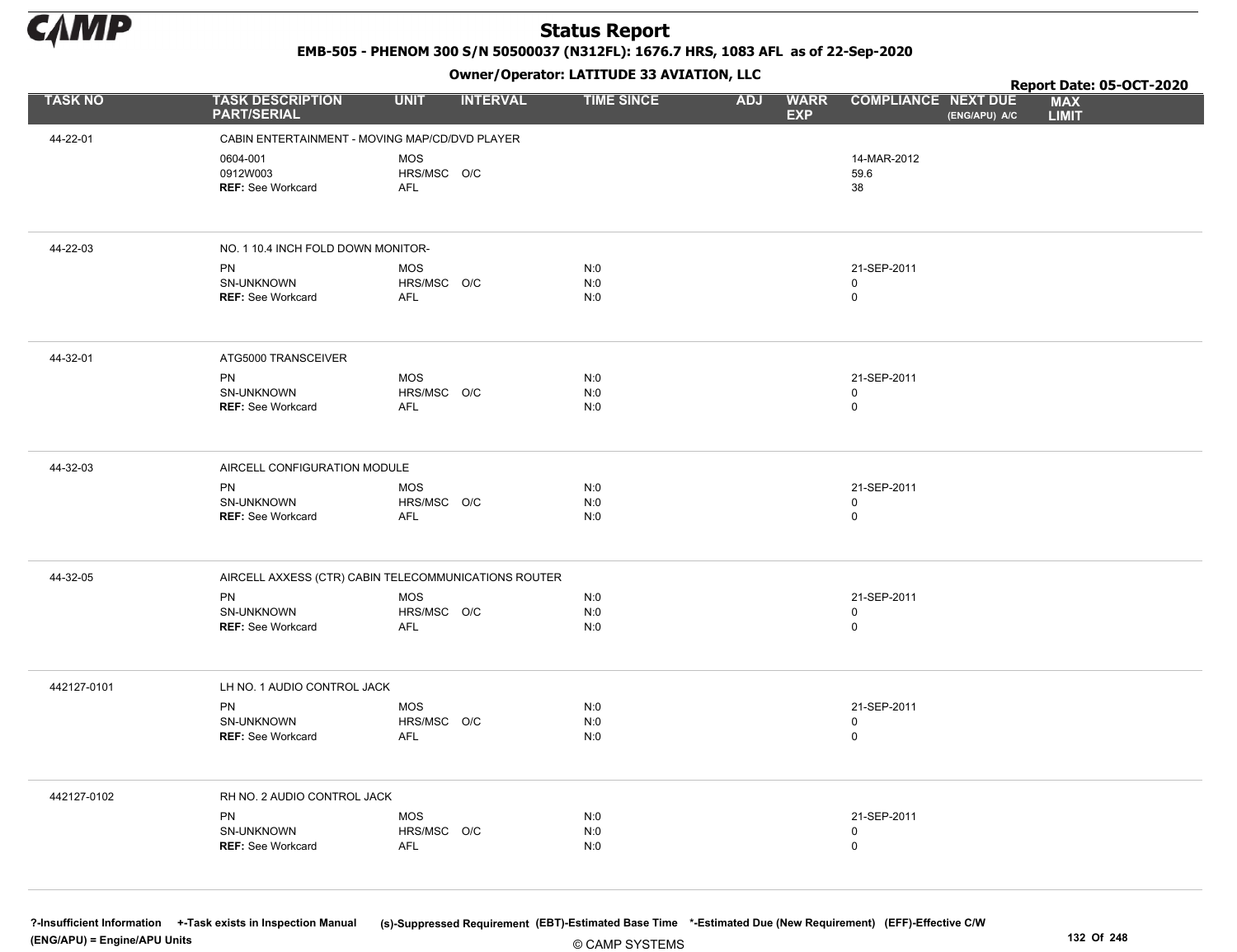

EMB-505 - PHENOM 300 S/N 50500037 (N312FL): 1676.7 HRS, 1083 AFL as of 22-Sep-2020

Owner/Operator: LATITUDE 33 AVIATION, LLC

|                  |                                                             |                                         |                   | Owner/Operator. LATTTODE 33 AVIATION, LLC |            |                           |                             | Report Date: 05-OCT-2020 |                            |  |
|------------------|-------------------------------------------------------------|-----------------------------------------|-------------------|-------------------------------------------|------------|---------------------------|-----------------------------|--------------------------|----------------------------|--|
| <b>TASK NO</b>   | <b>TASK DESCRIPTION</b><br><b>PART/SERIAL</b>               | <b>UNIT</b>                             | <b>INTERVAL</b>   | <b>TIME SINCE</b>                         | <b>ADJ</b> | <b>WARR</b><br><b>EXP</b> | <b>COMPLIANCE NEXT DUE</b>  | (ENG/APU) A/C            | <b>MAX</b><br><b>LIMIT</b> |  |
| 442127-0103      | LH NO. 3 AUDIO CONTROL JACK                                 |                                         |                   |                                           |            |                           |                             |                          |                            |  |
|                  | PN<br>SN-UNKNOWN<br><b>REF: See Workcard</b>                | <b>MOS</b><br>HRS/MSC O/C<br><b>AFL</b> |                   | N:0<br>N:0<br>N:0                         |            |                           | 21-SEP-2011<br>0<br>0       |                          |                            |  |
| 442127-0104      | RH NO. 4 AUDIO CONTROL JACK                                 |                                         |                   |                                           |            |                           |                             |                          |                            |  |
|                  | PN<br>SN-UNKNOWN<br>REF: See Workcard                       | MOS<br>HRS/MSC O/C<br>AFL               |                   | N:0<br>N:0<br>N:0                         |            |                           | 21-SEP-2011<br>0<br>0       |                          |                            |  |
| 442127-0105      | LH NO. 5 AUDIO CONTROL JACK                                 |                                         |                   |                                           |            |                           |                             |                          |                            |  |
|                  | PN<br>SN-UNKNOWN<br><b>REF: See Workcard</b>                | MOS<br>HRS/MSC O/C<br>AFL               |                   | N:0<br>N:0<br>N:0                         |            |                           | 21-SEP-2011<br>0<br>0       |                          |                            |  |
| 442127-0106      | RH NO. 6 AUDIO CONTROL JACK                                 |                                         |                   |                                           |            |                           |                             |                          |                            |  |
|                  | PN<br>SN-UNKNOWN<br><b>REF: See Workcard</b>                | MOS<br>HRS/MSC O/C<br><b>AFL</b>        |                   | N:0<br>N:0<br>N:0                         |            |                           | 21-SEP-2011<br>0<br>0       |                          |                            |  |
| CHAPTER 52       | <b>DOORS</b>                                                |                                         |                   |                                           |            |                           |                             |                          |                            |  |
| 52-00-00         | <b>KEY LOCK KIT</b>                                         |                                         |                   |                                           |            |                           |                             |                          |                            |  |
|                  | 505-38956-901<br>000095-00095<br><b>REF: GENERIC NO REF</b> | <b>MOS</b><br>HRS/MSC O/C<br>AFL        |                   | N:0<br>N:0<br>N:0                         |            |                           | 21-SEP-2011<br>0<br>0       |                          |                            |  |
| 52-10-00-001 (s) | INTERNAL DETAILED VISUAL INSPECTION OF MAIN DOOR STRUCTURE  |                                         |                   |                                           |            |                           | <b>PKG</b>                  |                          |                            |  |
|                  | <b>PKG 87</b><br><b>REF: NDT PART 5 52-10-00</b>            | <b>MOS</b><br>HRS/MSC<br>AFL            | 60<br>$+30d/-30d$ |                                           |            |                           | 29-MAY-2015<br>633.3<br>448 |                          |                            |  |
| 52-10-00-01A     | PAX DOOR EQUIPPED MAIN DOOR ASSY                            |                                         |                   |                                           |            |                           |                             |                          |                            |  |
|                  | 505-09910-451<br>0000628245<br>REF: See Workcard            | <b>MOS</b><br>HRS/MSC O/C<br>AFL        |                   | N:0<br>N:0<br>N:0                         |            |                           | 21-SEP-2011<br>0<br>0       |                          |                            |  |

© CAMP SYSTEMS ?-Insufficient Information +-Task exists in Inspection Manual (s)-Suppressed Requirement (EBT)-Estimated Base Time \*-Estimated Due (New Requirement) (EFF)-Effective C/W (ENG/APU) = Engine/APU Units 133 Of 248 and the control of the control of the control of the control of the control of the control of the control of the control of the control of the control of the control of the control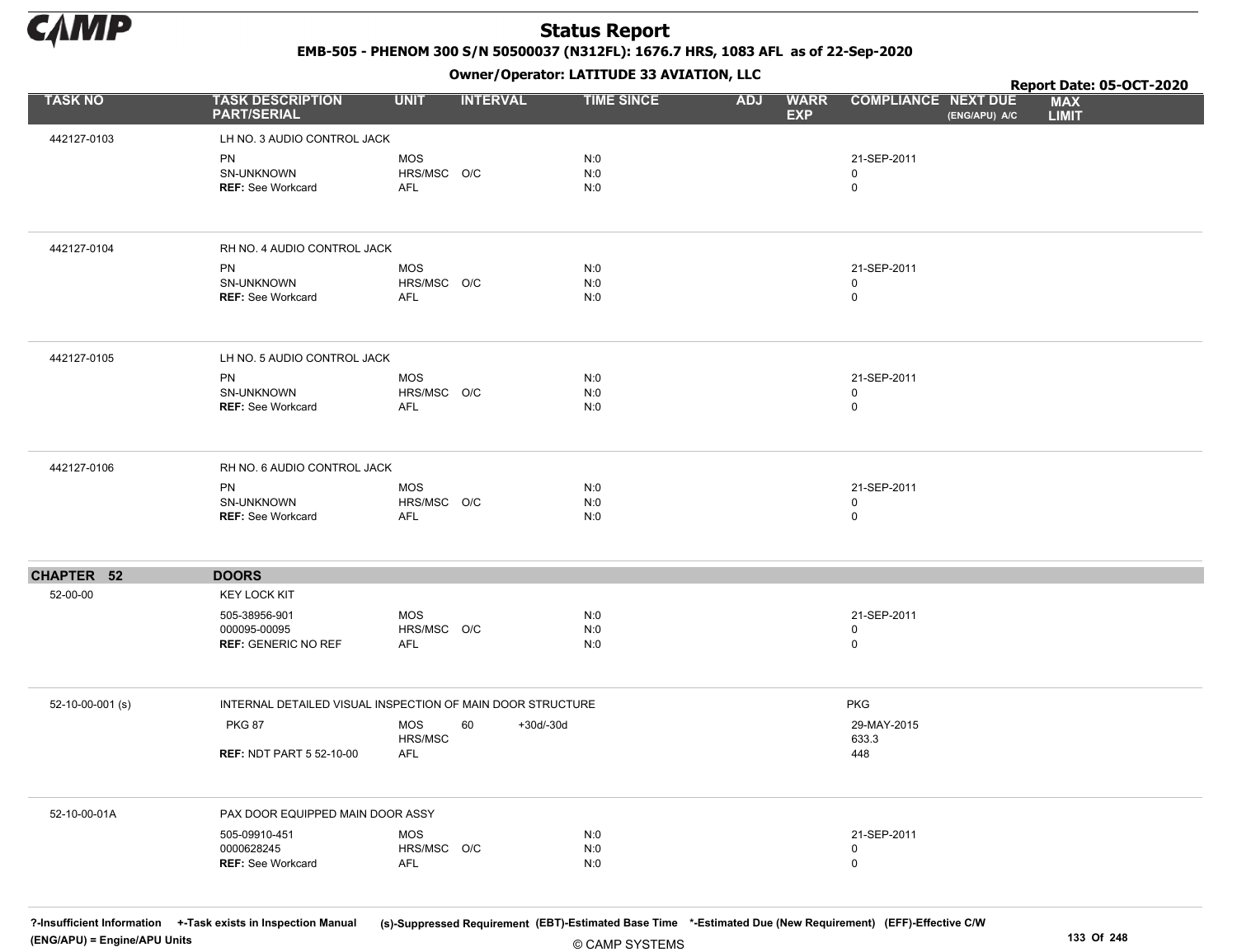

EMB-505 - PHENOM 300 S/N 50500037 (N312FL): 1676.7 HRS, 1083 AFL as of 22-Sep-2020

|                      |                                                                                                                                        |                       |                 |           |                   |            |                           |                            |               |                            | Report Date: 05-OCT-2020 |
|----------------------|----------------------------------------------------------------------------------------------------------------------------------------|-----------------------|-----------------|-----------|-------------------|------------|---------------------------|----------------------------|---------------|----------------------------|--------------------------|
| <b>TASK NO</b>       | <b>TASK DESCRIPTION</b><br><b>PART/SERIAL</b>                                                                                          | <b>UNIT</b>           | <b>INTERVAL</b> |           | <b>TIME SINCE</b> | <b>ADJ</b> | <b>WARR</b><br><b>EXP</b> | <b>COMPLIANCE NEXT DUE</b> | (ENG/APU) A/C | <b>MAX</b><br><b>LIMIT</b> |                          |
| 52-10-01-001 (s)     | EXTERNAL DETAILED VISUAL INSPECTION OF MAIN DOOR STRUCTURE                                                                             |                       |                 |           |                   |            |                           | <b>PKG</b>                 |               |                            |                          |
|                      | <b>PKG 87</b>                                                                                                                          | <b>MOS</b><br>HRS/MSC | 60              | +30d/-30d |                   |            |                           | 29-MAY-2015<br>633.3       |               |                            |                          |
|                      | <b>REF: NDT PART 5 52-10-00</b>                                                                                                        | <b>AFL</b>            |                 |           |                   |            |                           | 448                        |               |                            |                          |
|                      |                                                                                                                                        |                       |                 |           |                   |            |                           |                            |               |                            |                          |
| 52-10-01-01-901      | GENERAL VISUAL INSPECTION OF DOOR, FUSELAGE HINGES AND FASTENERS. MAIN DOOR STRUCTURE -<br><b>EXTERNAL</b>                             |                       |                 |           |                   |            |                           |                            |               |                            |                          |
|                      |                                                                                                                                        | <b>MOS</b>            |                 |           |                   |            |                           | 21-SEP-2011                |               |                            |                          |
|                      |                                                                                                                                        | HRS/MSC               | 17500           |           |                   |            |                           | $\mathsf 0$                | 17500         |                            |                          |
| <b>AIRWORTHINESS</b> | <b>REF: NDT PART 5 52-10-00</b>                                                                                                        | <b>AFL</b>            | 14000           |           |                   |            |                           | $\mathbf 0$                | 14000         |                            |                          |
|                      |                                                                                                                                        |                       |                 |           |                   |            |                           |                            |               |                            |                          |
| 52-10-01-02-901      | GENERAL VISUAL INSPECTION OF FRAMES, BEAMS AND INTERCOSTALS. MAIN DOOR STRUCTURE - INTERNAL                                            |                       |                 |           |                   |            |                           |                            |               |                            |                          |
|                      |                                                                                                                                        | <b>MOS</b>            |                 |           |                   |            |                           | 21-SEP-2011                |               |                            |                          |
|                      |                                                                                                                                        | HRS/MSC 17500         |                 |           |                   |            |                           | 0                          | 17500         |                            |                          |
| <b>AIRWORTHINESS</b> | <b>REF: NDT PART 5 52-10-00</b>                                                                                                        | <b>AFL</b>            | 14000           |           |                   |            |                           | $\mathsf 0$                | 14000         |                            |                          |
|                      |                                                                                                                                        |                       |                 |           |                   |            |                           |                            |               |                            |                          |
| 52-10-01-02-902      | DETAILED VISUAL INSPECTION OF DOOR SKIN, VENT FLAP SKIN, SKIN/VENT FLAP SKIN AND ALL SKIN FASTENERS.<br>MAIN DOOR STRUCTURE - EXTERNAL |                       |                 |           |                   |            |                           |                            |               |                            |                          |
|                      |                                                                                                                                        | <b>MOS</b>            |                 |           |                   |            |                           | 21-SEP-2011                |               |                            |                          |
|                      |                                                                                                                                        | <b>HRS/MSC 17500</b>  |                 |           |                   |            |                           | 0                          | 17500         |                            |                          |
| <b>AIRWORTHINESS</b> | <b>REF: NDT PART 5 52-10-00</b>                                                                                                        | <b>AFL</b>            | 14000           |           |                   |            |                           | $\mathsf 0$                | 14000         |                            |                          |
|                      |                                                                                                                                        |                       |                 |           |                   |            |                           |                            |               |                            |                          |
| 52-10-02-01-901      | GENERAL VISUAL INSPECTION OF LATCH PINS AND LATCH BOX. MAIN DOOR LATCH MECHANISM - EXTERNAL                                            |                       |                 |           |                   |            |                           |                            |               |                            |                          |
|                      |                                                                                                                                        | <b>MOS</b>            |                 |           |                   |            |                           | 21-SEP-2011                |               |                            |                          |
|                      |                                                                                                                                        | HRS/MSC 17500         |                 |           |                   |            |                           | $\mathbf 0$                | 17500         |                            |                          |
| <b>AIRWORTHINESS</b> | <b>REF: NDT PART 5 52-10-00</b>                                                                                                        | <b>AFL</b>            | 14000           |           |                   |            |                           | $\mathbf 0$                | 14000         |                            |                          |
|                      |                                                                                                                                        |                       |                 |           |                   |            |                           |                            |               |                            |                          |
| 52-10-20-001 (s)     | GENERAL VISUAL INSPECTION OF MAIN DOOR RUBBER SEAL                                                                                     |                       |                 |           |                   |            |                           | <b>PKG</b>                 |               |                            |                          |
|                      | <b>PKG 80</b>                                                                                                                          | <b>MOS</b>            | 12              | +30d/-30d |                   |            |                           | 27-JUN-2019                |               |                            |                          |
|                      | <b>REF: AMM 52-10-20</b>                                                                                                               | HRS/MSC<br>AFL        |                 |           |                   |            |                           | 1275.4<br>845              |               |                            |                          |
|                      |                                                                                                                                        |                       |                 |           |                   |            |                           |                            |               |                            |                          |
|                      |                                                                                                                                        |                       |                 |           |                   |            |                           |                            |               |                            |                          |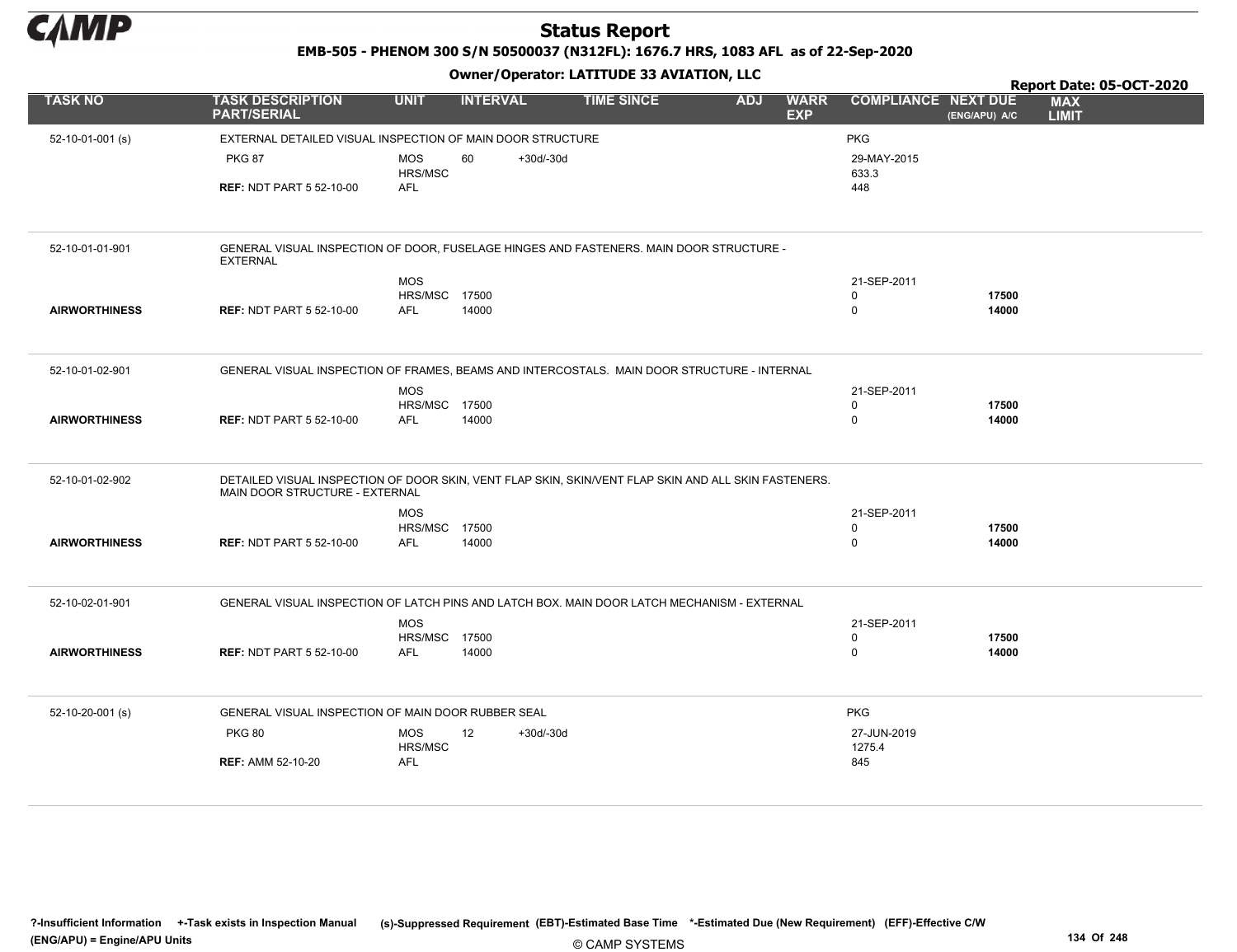

EMB-505 - PHENOM 300 S/N 50500037 (N312FL): 1676.7 HRS, 1083 AFL as of 22-Sep-2020

Owner/Operator: LATITUDE 33 AVIATION, LLC

|                  |                                                | Owner/Operator. EATITODE 33 AVIATION, LLC                                         |                                 |                           |                            | Report Date: 05-OCT-2020 |                            |
|------------------|------------------------------------------------|-----------------------------------------------------------------------------------|---------------------------------|---------------------------|----------------------------|--------------------------|----------------------------|
| <b>TASK NO</b>   | <b>TASK DESCRIPTION</b><br><b>PART/SERIAL</b>  | <b>UNIT</b><br><b>INTERVAL</b>                                                    | <b>TIME SINCE</b><br><b>ADJ</b> | <b>WARR</b><br><b>EXP</b> | <b>COMPLIANCE NEXT DUE</b> | (ENG/APU) A/C            | <b>MAX</b><br><b>LIMIT</b> |
| 52-11-00-001 (s) |                                                | INTERNAL GENERAL VISUAL INSPECTION OF MAIN DOOR LOCKING AND ACTUATING MECHANISM   |                                 |                           | <b>PKG</b>                 |                          |                            |
|                  | <b>PKG 83</b>                                  | <b>MOS</b><br>48<br>$+30d/-30d$<br>HRS/MSC                                        |                                 |                           | 27-JUN-2019<br>1275.4      |                          |                            |
|                  | <b>REF: AMM 52-11-00</b>                       | <b>AFL</b>                                                                        |                                 |                           | 845                        |                          |                            |
| 52-11-00-003 (s) |                                                | FUNCTIONAL CHECK OF MAIN-DOOR INTERNAL HANDLE STRENGTH                            |                                 |                           | <b>PKG</b>                 |                          |                            |
|                  | PKG <sub>1</sub>                               | <b>MOS</b>                                                                        |                                 |                           | 05-MAY-2020                |                          |                            |
|                  | <b>REF: AMM 52-11-23</b>                       | HRS/MSC 800<br><b>AFL</b>                                                         |                                 |                           | 1528.2<br>990              |                          |                            |
|                  |                                                |                                                                                   |                                 |                           |                            |                          |                            |
| 52-13-00         | MAIN DOOR BALANCE ASSY. GEAR SECTOR            |                                                                                   |                                 |                           |                            |                          |                            |
|                  | PN                                             | <b>MOS</b>                                                                        | N:0                             |                           | 21-SEP-2011                |                          |                            |
|                  | SN-UNKNOWN<br><b>REF: GENERIC NO REF</b>       | HRS/MSC H/T<br><b>AFL</b>                                                         | N:0<br>N:0                      |                           | $\mathbf 0$<br>$\mathsf 0$ |                          |                            |
|                  |                                                |                                                                                   |                                 |                           |                            |                          |                            |
| 52-13-01         | MAIN DOOR BALANCE ASSY. PINION SHAFT           |                                                                                   |                                 |                           |                            |                          |                            |
|                  | PN<br>SN-UNKNOWN                               | <b>MOS</b><br>HRS/MSC H/T                                                         | N:0<br>N:0                      |                           | 21-SEP-2011<br>$\mathsf 0$ |                          |                            |
|                  | <b>REF: GENERIC NO REF</b>                     | <b>AFL</b>                                                                        | N:0                             |                           | $\mathbf 0$                |                          |                            |
|                  |                                                |                                                                                   |                                 |                           |                            |                          |                            |
| 52-13-21-001 (s) |                                                | DISCARD OF SECTOR GEAR SECTOR (ACFT WITH GEAR SECTOR P/N 500-09892-005 INSTALLED) |                                 |                           | <b>PKG</b>                 |                          |                            |
|                  | PN PKG 50<br>SN-UNKNOWN                        | <b>MOS</b><br>HRS/MSC 5600<br>$+30/-30$                                           |                                 |                           | 21-SEP-2011                |                          |                            |
|                  | REF: AMM 52-13-21                              | <b>AFL</b>                                                                        |                                 |                           | $\mathbf 0$<br>$\mathbf 0$ |                          |                            |
|                  |                                                |                                                                                   |                                 |                           |                            |                          |                            |
| 52-13-22         | MAIN DOOR BALANCING MECHANISM                  |                                                                                   |                                 |                           |                            |                          |                            |
|                  | PN<br>SN-UNKNOWN                               | <b>MOS</b><br>HRS/MSC O/C                                                         | N:0<br>N:0                      |                           | 21-SEP-2011<br>$\mathbf 0$ |                          |                            |
|                  | REF: See Workcard                              | <b>AFL</b>                                                                        | N:0                             |                           | $\mathsf 0$                |                          |                            |
|                  |                                                |                                                                                   |                                 |                           |                            |                          |                            |
| 52-13-22-001     | DISCARD OF MAIN DOOR BALANCING MECHANISM CABLE |                                                                                   |                                 |                           |                            |                          |                            |
|                  | PN                                             | <b>MOS</b>                                                                        |                                 |                           | 21-SEP-2011                |                          |                            |
|                  | SN-UNKNOWN<br><b>REF: AMM 52-13-22</b>         | HRS/MSC O/C<br><b>AFL</b>                                                         |                                 |                           | 0<br>$\mathbf 0$           |                          |                            |
|                  |                                                |                                                                                   |                                 |                           |                            |                          |                            |
|                  |                                                |                                                                                   |                                 |                           |                            |                          |                            |

© CAMP SYSTEMS ?-Insufficient Information +-Task exists in Inspection Manual (s)-Suppressed Requirement (EBT)-Estimated Base Time \*-Estimated Due (New Requirement) (EFF)-Effective C/W (ENG/APU) = Engine/APU Units 135 Of 248 and the control of the control of the control of the control of the control of the control of the control of the control of the control of the control of the control of the control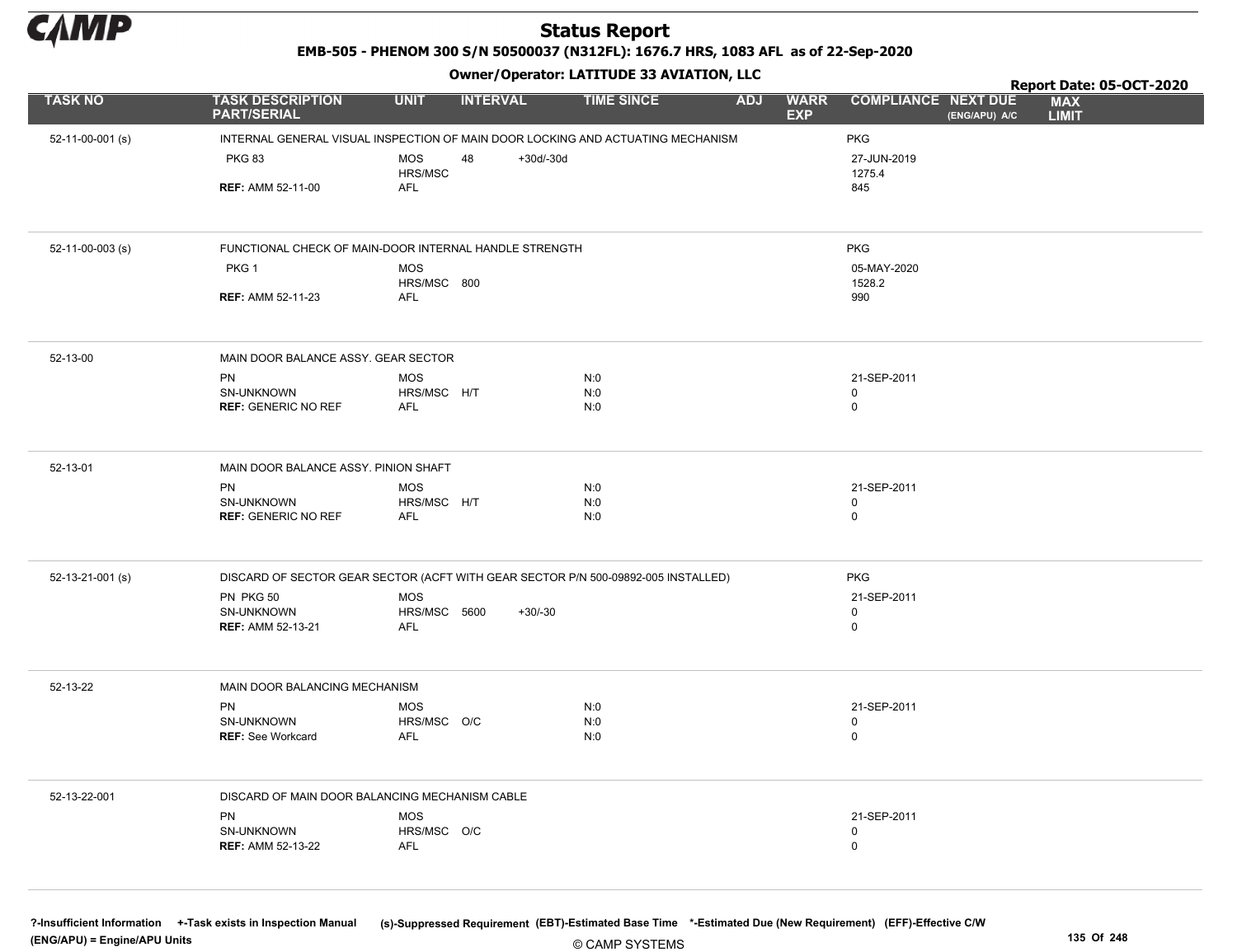

EMB-505 - PHENOM 300 S/N 50500037 (N312FL): 1676.7 HRS, 1083 AFL as of 22-Sep-2020

#### Owner/Operator: LATITUDE 33 AVIATION, LLC

|                      |                                                                                     |                      | - - - -            |                   |                                         |                            |               | Report Date: 05-OCT-2020   |  |
|----------------------|-------------------------------------------------------------------------------------|----------------------|--------------------|-------------------|-----------------------------------------|----------------------------|---------------|----------------------------|--|
| <b>TASK NO</b>       | <b>TASK DESCRIPTION</b><br><b>PART/SERIAL</b>                                       | <b>UNIT</b>          | <b>INTERVAL</b>    | <b>TIME SINCE</b> | <b>ADJ</b><br><b>WARR</b><br><b>EXP</b> | <b>COMPLIANCE NEXT DUE</b> | (ENG/APU) A/C | <b>MAX</b><br><b>LIMIT</b> |  |
| 52-13-22-004 (s)     | DISCARD OF MAIN DOOR BALANCING MECHANISM CABLES                                     |                      |                    |                   |                                         | <b>PKG</b>                 |               |                            |  |
|                      | <b>PKG 40</b>                                                                       | MOS                  |                    |                   |                                         | 21-SEP-2011                |               |                            |  |
|                      |                                                                                     | <b>HRS/MSC 3200</b>  | $+30/-30$          |                   |                                         | 0                          |               |                            |  |
|                      | <b>REF: AMM 52-13-22</b>                                                            | AFL                  |                    |                   |                                         | $\mathbf 0$                |               |                            |  |
|                      |                                                                                     |                      |                    |                   |                                         |                            |               |                            |  |
| 52-13-23-001 (s)     | DISCARD OF SHAFT PINION SHAFT (ACFT WITH PINION SHAFT P/N 500-09890-001 INSTALLED)  |                      |                    |                   |                                         | <b>PKG</b>                 |               |                            |  |
|                      | PN PKG 50                                                                           | <b>MOS</b>           |                    |                   |                                         | 21-SEP-2011                |               |                            |  |
|                      | SN-UNKNOWN                                                                          | HRS/MSC 5600         | $+30/-30$          |                   |                                         | 0                          |               |                            |  |
|                      | <b>REF: AMM 52-13-23</b>                                                            | AFL                  |                    |                   |                                         | $\mathbf 0$                |               |                            |  |
| 52-20-00             | <b>EMERGENCY DOOR</b>                                                               |                      |                    |                   |                                         |                            |               |                            |  |
|                      |                                                                                     |                      |                    |                   |                                         |                            |               |                            |  |
|                      | 500-09700-433<br>0000638408                                                         | MOS<br>HRS/MSC O/C   |                    | N:0<br>N:0        |                                         | 21-SEP-2011<br>0           |               |                            |  |
|                      | <b>REF: GENERIC NO REF</b>                                                          | AFL                  |                    | N:0               |                                         | $\mathbf 0$                |               |                            |  |
|                      |                                                                                     |                      |                    |                   |                                         |                            |               |                            |  |
| 52-20-01-001 (s)     | EXTERNAL GENERAL VISUAL INSPECTION OF OF EMERGENCY DOOR STRUCTURE                   |                      |                    |                   |                                         | <b>PKG</b>                 |               |                            |  |
|                      | <b>PKG 90</b>                                                                       | <b>MOS</b>           | 120<br>$+30d/-30d$ |                   |                                         | 29-MAY-2015                |               |                            |  |
|                      |                                                                                     | HRS/MSC              |                    |                   |                                         | 633.3                      |               |                            |  |
|                      | <b>REF: NDT PART 5 52-20-00</b>                                                     | AFL                  |                    |                   |                                         | 448                        |               |                            |  |
|                      |                                                                                     |                      |                    |                   |                                         |                            |               |                            |  |
| 52-20-01-002 (s)     | INTERNAL GENERAL VISUAL INSPECTION OF EMERGENCY DOOR STRUCTURE                      |                      |                    |                   |                                         | <b>PKG</b>                 |               |                            |  |
|                      | <b>PKG 90</b>                                                                       | <b>MOS</b>           | $+30d/-30d$<br>120 |                   |                                         | 29-MAY-2015                |               |                            |  |
|                      | <b>REF: See Workcard</b>                                                            | HRS/MSC<br>AFL       |                    |                   |                                         | 633.3<br>448               |               |                            |  |
|                      |                                                                                     |                      |                    |                   |                                         |                            |               |                            |  |
| 52-20-01-01-901      | GENERAL VISUAL INSPECTION OF SPAR AND FRAMES. EMERGENCY DOOR STRUCTURE - INTERNAL   |                      |                    |                   |                                         |                            |               |                            |  |
|                      |                                                                                     | <b>MOS</b>           |                    |                   |                                         | 21-SEP-2011                |               |                            |  |
|                      |                                                                                     | <b>HRS/MSC 17500</b> |                    |                   |                                         | 0                          | 17500         |                            |  |
| <b>AIRWORTHINESS</b> | <b>REF: NDT PART 5 52-20-00</b>                                                     | AFL                  | 14000              |                   |                                         | $\mathbf 0$                | 14000         |                            |  |
| 52-20-01-01-902      | DETAILED INSPECTION OF DOOR SKIN AND FASTENERS. EMERGENCY DOOR STRUCTURE - EXTERNAL |                      |                    |                   |                                         |                            |               |                            |  |
|                      |                                                                                     | MOS                  |                    |                   |                                         | 21-SEP-2011                |               |                            |  |
|                      |                                                                                     | HRS/MSC 17500        |                    |                   |                                         | 0                          | 17500         |                            |  |
| <b>AIRWORTHINESS</b> | <b>REF: NDT PART 5 52-20-00</b>                                                     | AFL                  | 14000              |                   |                                         | $\mathbf 0$                | 14000         |                            |  |
|                      |                                                                                     |                      |                    |                   |                                         |                            |               |                            |  |
|                      |                                                                                     |                      |                    |                   |                                         |                            |               |                            |  |

© CAMP SYSTEMS ?-Insufficient Information +-Task exists in Inspection Manual (s)-Suppressed Requirement (EBT)-Estimated Base Time \*-Estimated Due (New Requirement) (EFF)-Effective C/W (ENG/APU) = Engine/APU Units 136 Of 248 and the control of 248 and the control of 248 and the control of 248 and the control of 248 and the control of 248 and the control of 248 and the control of 248 and the control of 2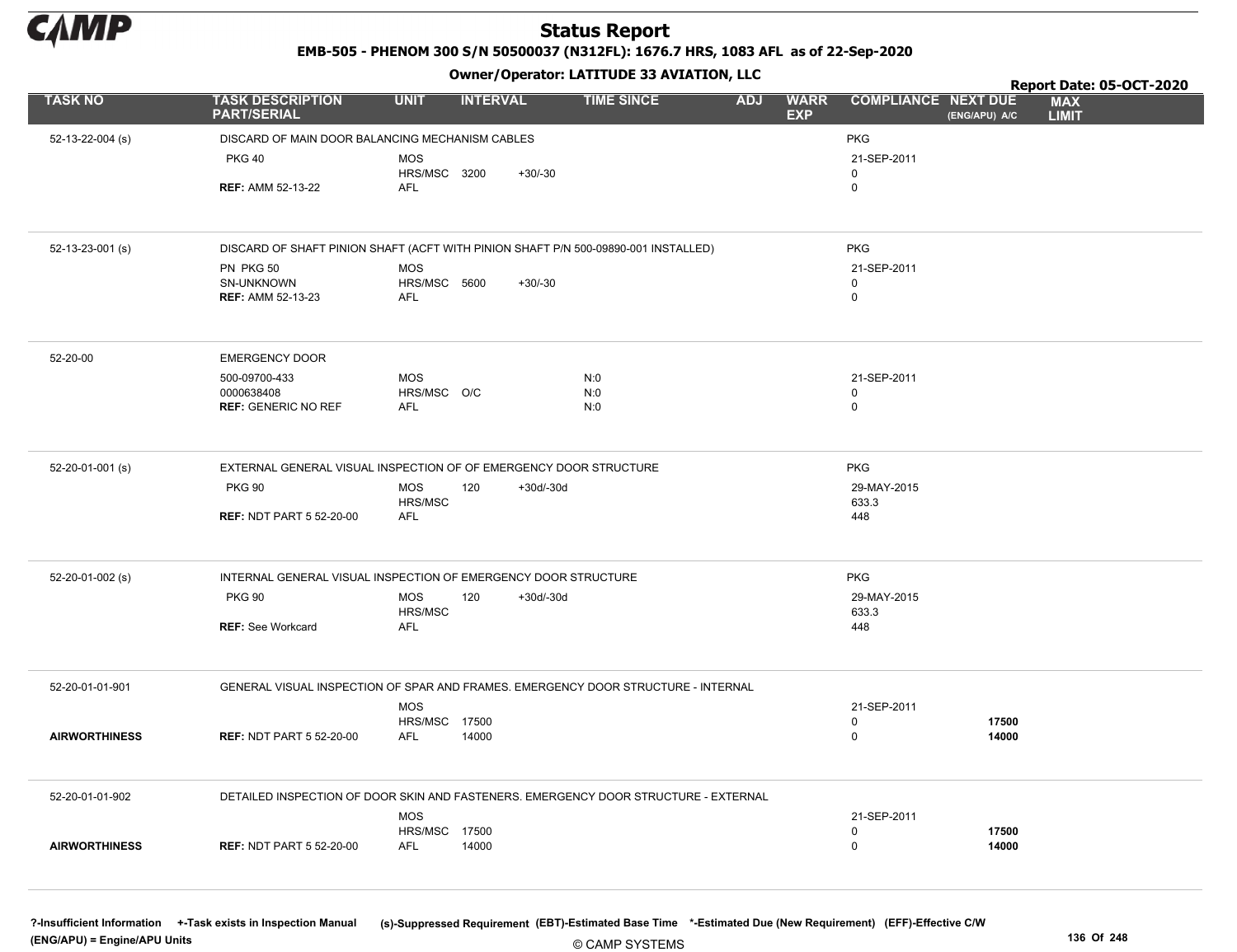

EMB-505 - PHENOM 300 S/N 50500037 (N312FL): 1676.7 HRS, 1083 AFL as of 22-Sep-2020

Owner/Operator: LATITUDE 33 AVIATION, LLC

|                  |                                                                                      |                           | .               |             |                   |            |                           |                            |               | Report Date: 05-OCT-2020   |  |
|------------------|--------------------------------------------------------------------------------------|---------------------------|-----------------|-------------|-------------------|------------|---------------------------|----------------------------|---------------|----------------------------|--|
| <b>TASK NO</b>   | <b>TASK DESCRIPTION</b><br><b>PART/SERIAL</b>                                        | <b>UNIT</b>               | <b>INTERVAL</b> |             | <b>TIME SINCE</b> | <b>ADJ</b> | <b>WARR</b><br><b>EXP</b> | <b>COMPLIANCE NEXT DUE</b> | (ENG/APU) A/C | <b>MAX</b><br><b>LIMIT</b> |  |
| 52-20-20-001 (s) | INTERNAL GENERAL VISUAL INSPECTION OF EMERGENCY DOOR LOCKING AND ACTUATING MECHANISM |                           |                 |             |                   |            |                           | <b>PKG</b>                 |               |                            |  |
|                  | <b>PKG 83</b>                                                                        | <b>MOS</b><br>HRS/MSC     | 48              | $+30d/-30d$ |                   |            |                           | 27-JUN-2019<br>1275.4      |               |                            |  |
|                  | <b>REF: AMM 52-20-20</b>                                                             | AFL                       |                 |             |                   |            |                           | 845                        |               |                            |  |
| 52-20-21-001 (s) | EXTERNAL GENERAL VISUAL INSPECTION OF OF EMERGENCY DOOR RUBBER SEAL                  |                           |                 |             |                   |            |                           | <b>PKG</b>                 |               |                            |  |
|                  | <b>PKG 81</b>                                                                        | <b>MOS</b><br>HRS/MSC     | 24              | $+30d/-30d$ |                   |            |                           | 27-JUN-2019<br>1275.4      |               |                            |  |
|                  | REF: AMM 52-20-21                                                                    | AFL                       |                 |             |                   |            |                           | 845                        |               |                            |  |
| 52-31-20-001 (s) | GENERAL VISUAL INSPECTION OF FORWARD BAGGAGE DOOR LOCKING AND ACTUATING MECHANISM    |                           |                 |             |                   |            |                           | <b>PKG</b>                 |               |                            |  |
|                  | <b>PKG 83</b>                                                                        | <b>MOS</b><br>HRS/MSC     | 48              | $+30d/-30d$ |                   |            |                           | 27-JUN-2019<br>1275.4      |               |                            |  |
|                  | <b>REF: AMM 52-31-20</b>                                                             | AFL                       |                 |             |                   |            |                           | 845                        |               |                            |  |
| 52-32-20-001 (s) | GENERAL VISUAL INSPECTION OF AFT BAGGAGE DOOR LOCKING ACTUATING MECHANISM            |                           |                 |             |                   |            |                           | <b>PKG</b>                 |               |                            |  |
|                  | <b>PKG 83</b>                                                                        | <b>MOS</b><br>HRS/MSC     | 48              | $+30d/-30d$ |                   |            |                           | 27-JUN-2019<br>1275.4      |               |                            |  |
|                  | <b>REF: AMM 52-32-20</b>                                                             | AFL                       |                 |             |                   |            |                           | 845                        |               |                            |  |
| 52-71-20         | LOWER PAX DOOR MICRO SWITCH ASSEMBLY                                                 |                           |                 |             |                   |            |                           |                            |               |                            |  |
|                  | PN                                                                                   | <b>MOS</b>                |                 |             | N:0               |            |                           | 21-SEP-2011                |               |                            |  |
|                  | SN-UNKNOWN<br><b>REF: See Workcard</b>                                               | HRS/MSC O/C<br><b>AFL</b> |                 |             | N:0<br>N:0        |            |                           | $\mathbf 0$<br>$\mathbf 0$ |               |                            |  |
| 52-71-20         | UPPER PAX DOOR MICRO SWITCH ASSEMBLY                                                 |                           |                 |             |                   |            |                           |                            |               |                            |  |
|                  | PN                                                                                   | <b>MOS</b>                |                 |             | N:0               |            |                           | 21-SEP-2011                |               |                            |  |
|                  | SN-UNKNOWN<br><b>REF: See Workcard</b>                                               | HRS/MSC O/C<br>AFL        |                 |             | N:0<br>N:0        |            |                           | 0<br>$\mathbf 0$           |               |                            |  |
|                  | <b>FUSELAGE</b>                                                                      |                           |                 |             |                   |            |                           |                            |               |                            |  |
| CHAPTER 53       |                                                                                      |                           |                 |             |                   |            |                           |                            |               |                            |  |
| 53-00-00-001 (s) | GENERAL VISUAL INSPECTION OF OF FUSELAGE POLYURETHANE FILMS                          |                           |                 |             |                   |            |                           | <b>PKG</b>                 |               |                            |  |
|                  | PKG <sub>1</sub>                                                                     | <b>MOS</b><br>HRS/MSC 800 |                 |             |                   |            |                           | 14-APR-2019<br>1206.8      |               |                            |  |
|                  | <b>REF: AMM 53-00-20</b>                                                             | <b>AFL</b>                |                 |             |                   |            |                           | 793                        |               |                            |  |

© CAMP SYSTEMS

?-Insufficient Information +-Task exists in Inspection Manual (s)-Suppressed Requirement (EBT)-Estimated Base Time \*-Estimated Due (New Requirement) (EFF)-Effective C/W (ENG/APU) = Engine/APU Units 137 Of 248 and the set of the set of the set of the set of the set of the set of the set of the set of the set of the set of the set of the set of the set of the set of the set of the set of t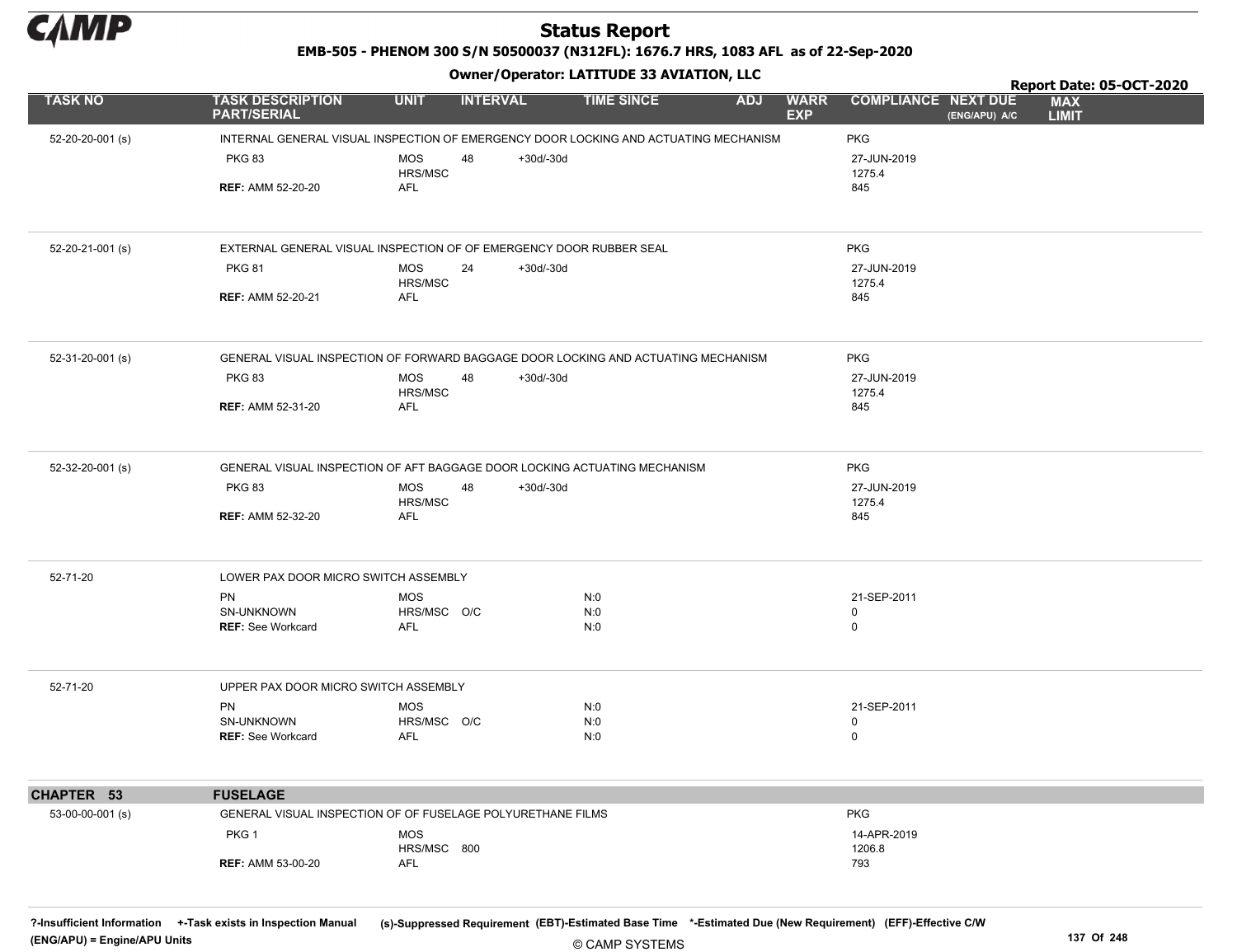

EMB-505 - PHENOM 300 S/N 50500037 (N312FL): 1676.7 HRS, 1083 AFL as of 22-Sep-2020

|                      |                                                                                                                                      |                       |                 |             | Owner / Operator. EATITODE 33 AVIATION, LLC |            |                           |                            | Report Date: 05-OCT-2020 |                            |
|----------------------|--------------------------------------------------------------------------------------------------------------------------------------|-----------------------|-----------------|-------------|---------------------------------------------|------------|---------------------------|----------------------------|--------------------------|----------------------------|
| <b>TASK NO</b>       | <b>TASK DESCRIPTION</b><br><b>PART/SERIAL</b>                                                                                        | <b>UNIT</b>           | <b>INTERVAL</b> |             | <b>TIME SINCE</b>                           | <b>ADJ</b> | <b>WARR</b><br><b>EXP</b> | <b>COMPLIANCE NEXT DUE</b> | (ENG/APU) A/C            | <b>MAX</b><br><b>LIMIT</b> |
| 53-05-00-001 (s)     | DETAILED INSPECTION OF FUSELAGE DRAINS                                                                                               |                       |                 |             |                                             |            |                           | <b>PKG</b>                 |                          |                            |
|                      | <b>PKG 84</b>                                                                                                                        | <b>MOS</b><br>HRS/MSC | 60              | $+30d/-30d$ |                                             |            |                           | 24-MAY-2016<br>688.1       |                          |                            |
|                      | <b>REF: AMM 53-05-00</b>                                                                                                             | <b>AFL</b>            |                 |             |                                             |            |                           | 478                        |                          |                            |
|                      |                                                                                                                                      |                       |                 |             |                                             |            |                           |                            |                          |                            |
| 53-10-00-001 (s)     | INTERNAL DETAILED VISUAL INSPECTION OF FORWARD FUSELAGE STRUCTURES                                                                   |                       |                 |             |                                             |            |                           | PKG                        |                          |                            |
|                      | <b>PKG 90</b>                                                                                                                        | <b>MOS</b><br>HRS/MSC | 120             | $+30d/-30d$ |                                             |            |                           | 21-SEP-2011<br>$\mathbf 0$ |                          |                            |
|                      | <b>REF: NDT PART 5 53-10-00</b>                                                                                                      | <b>AFL</b>            |                 |             |                                             |            |                           | $\mathbf 0$                |                          |                            |
| 53-10-00-002 (s)     | EXTERNAL GENERAL VISUAL INSPECTION OF OF FORWARD FUSELAGE SKIN PANELS AND SKIN SPLICES                                               |                       |                 |             |                                             |            |                           | <b>PKG</b>                 |                          |                            |
|                      | <b>PKG 87</b>                                                                                                                        | <b>MOS</b>            | 120             | $+30d/-30d$ |                                             |            |                           | 21-SEP-2011                |                          |                            |
|                      | <b>REF: NDT PART 5 53-10-00</b>                                                                                                      | HRS/MSC<br><b>AFL</b> |                 |             |                                             |            |                           | $\mathbf 0$<br>$\mathbf 0$ |                          |                            |
|                      |                                                                                                                                      |                       |                 |             |                                             |            |                           |                            |                          |                            |
| 53-10-00-003 (s)     | INTERNAL DETAILED VISUAL INSPECTION OF NOSE LANDING GEAR WHEELWELL STRUCTURE                                                         |                       |                 |             |                                             |            |                           | <b>PKG</b>                 |                          |                            |
|                      | <b>PKG 87</b>                                                                                                                        | <b>MOS</b><br>HRS/MSC | 120             | $+30d/-30d$ |                                             |            |                           | 21-SEP-2011<br>$\mathbf 0$ |                          |                            |
|                      | <b>REF: NDT PART 5 53-10-00</b>                                                                                                      | <b>AFL</b>            |                 |             |                                             |            |                           | $\mathbf 0$                |                          |                            |
|                      |                                                                                                                                      |                       |                 |             |                                             |            |                           |                            |                          |                            |
| 53-10-01-01-901      | DETAILED INSPECTION OF FRAMES, BEAMS, POSTS, GUSSET (SPLICES). FORWARD FUSELAGE UPPER SKIN PANEL<br>AND WINDSHIELD CUTOUT - INTERNAL |                       |                 |             |                                             |            |                           |                            |                          |                            |
|                      |                                                                                                                                      | <b>MOS</b>            |                 |             |                                             |            |                           | 21-SEP-2011                |                          |                            |
| <b>AIRWORTHINESS</b> | <b>REF: NDT PART 5 53-10-00</b>                                                                                                      | HRS/MSC<br><b>AFL</b> | 17500<br>14000  |             |                                             |            |                           | $\mathbf 0$<br>$\mathbf 0$ | 17500<br>14000           |                            |
|                      |                                                                                                                                      |                       |                 |             |                                             |            |                           |                            |                          |                            |
| 53-10-01-01-902      | DETAILED INSPECTION OF SKIN AND FASTENERS. FORWARD FUSELAGE UPPER SKIN PANEL AND WINDSHIELD<br>CUTOUT - EXTERNAL                     |                       |                 |             |                                             |            |                           |                            |                          |                            |
|                      |                                                                                                                                      | <b>MOS</b>            |                 |             |                                             |            |                           | 21-SEP-2011                |                          |                            |
| <b>AIRWORTHINESS</b> | <b>REF: NDT PART 5 53-10-00</b>                                                                                                      | HRS/MSC<br><b>AFL</b> | 17500<br>14000  |             |                                             |            |                           | $\mathbf 0$<br>$\mathbf 0$ | 17500<br>14000           |                            |
|                      |                                                                                                                                      |                       |                 |             |                                             |            |                           |                            |                          |                            |
|                      |                                                                                                                                      |                       |                 |             |                                             |            |                           |                            |                          |                            |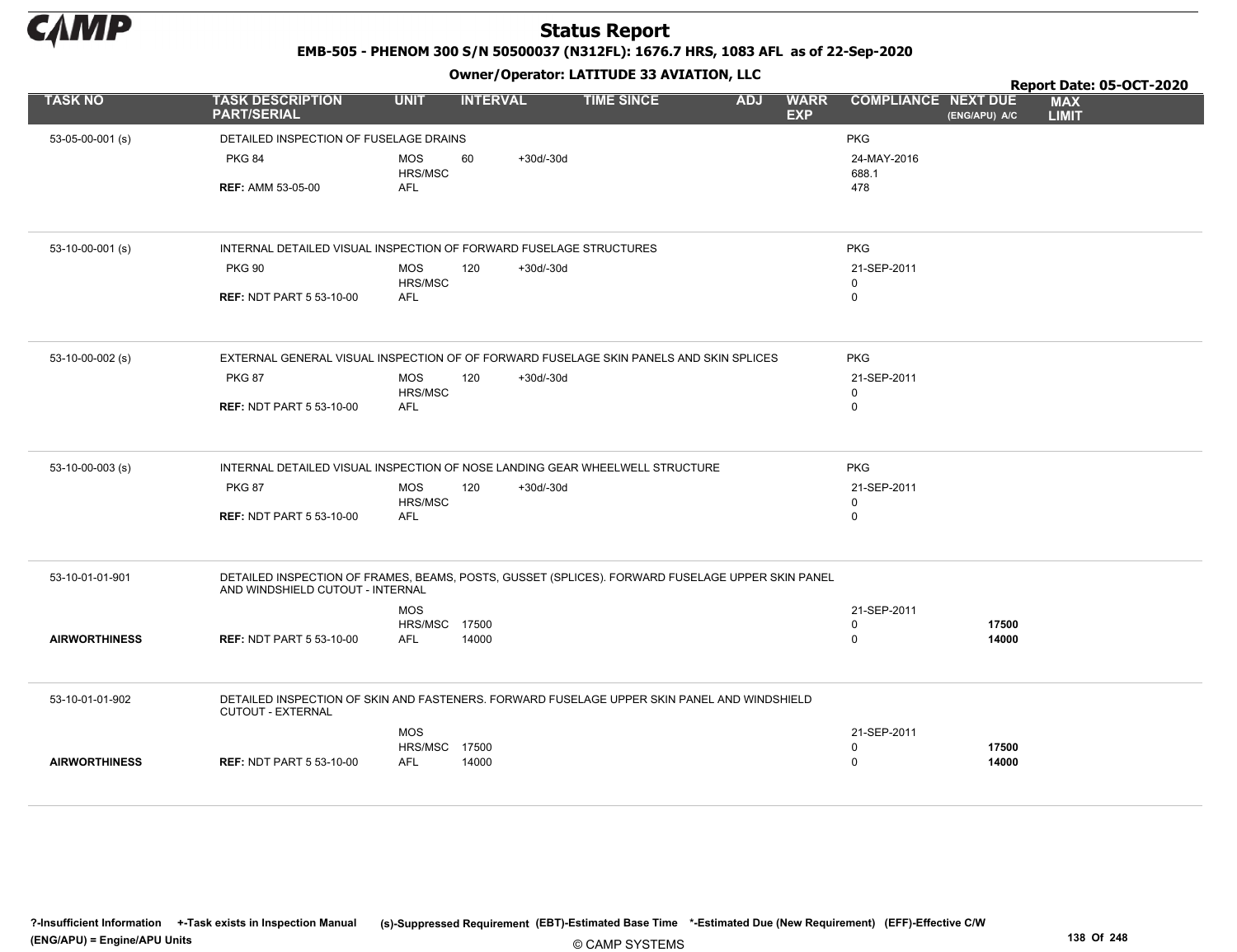

EMB-505 - PHENOM 300 S/N 50500037 (N312FL): 1676.7 HRS, 1083 AFL as of 22-Sep-2020

|                      |                                                                                                                                 |                                                  |                 |                   |            |                           |                                           |                | Report Date: 05-OCT-2020   |  |
|----------------------|---------------------------------------------------------------------------------------------------------------------------------|--------------------------------------------------|-----------------|-------------------|------------|---------------------------|-------------------------------------------|----------------|----------------------------|--|
| <b>TASK NO</b>       | <b>TASK DESCRIPTION</b><br><b>PART/SERIAL</b>                                                                                   | <b>UNIT</b>                                      | <b>INTERVAL</b> | <b>TIME SINCE</b> | <b>ADJ</b> | <b>WARR</b><br><b>EXP</b> | <b>COMPLIANCE NEXT DUE</b>                | (ENG/APU) A/C  | <b>MAX</b><br><b>LIMIT</b> |  |
| 53-10-02-01-901      | GENERAL VISUAL INSPECTION OF FRAMES, STRINGERS, SKIN AND SPLICES. FORWARD FUSELAGE LEFT AND<br>RIGHT SIDESKIN PANELS - INTERNAL |                                                  |                 |                   |            |                           |                                           |                |                            |  |
| <b>AIRWORTHINESS</b> | <b>REF: NDT PART 5 53-10-00</b>                                                                                                 | <b>MOS</b><br><b>HRS/MSC 17500</b><br><b>AFL</b> | 14000           |                   |            |                           | 21-SEP-2011<br>0<br>$\mathbf 0$           | 17500<br>14000 |                            |  |
| 53-10-02-01-902      | DETAILED INSPECTION OF SKIN AND FASTENERS. FORWARD FUSELAGE UPPER SKIN PANEL AND WINDSHIELD<br><b>CUTOUT - EXTERNAL</b>         |                                                  |                 |                   |            |                           |                                           |                |                            |  |
| <b>AIRWORTHINESS</b> | <b>REF: NDT PART 5 53-10-00</b>                                                                                                 | <b>MOS</b><br>HRS/MSC 17500<br><b>AFL</b>        | 14000           |                   |            |                           | 21-SEP-2011<br>$\Omega$<br>$\mathbf 0$    | 17500<br>14000 |                            |  |
| 53-10-03-01-901      | GENERAL VISUAL INSPECTION OF FRAMES, STRINGERS AND SPLICES. FORWARD FUSELAGE LOWER SKIN PANEL -<br><b>INTERNAL</b>              |                                                  |                 |                   |            |                           |                                           |                |                            |  |
| <b>AIRWORTHINESS</b> | <b>REF: NDT PART 5 53-10-00</b>                                                                                                 | <b>MOS</b><br><b>HRS/MSC 17500</b><br><b>AFL</b> | 14000           |                   |            |                           | 21-SEP-2011<br>$\mathbf 0$<br>$\mathbf 0$ | 17500<br>14000 |                            |  |
| 53-10-03-01-902      | DETAILED INSPECTION OF SKIN AND FASTENERS. FORWARD FUSELAGE LOWER SKIN PANEL - EXTERNAL                                         |                                                  |                 |                   |            |                           |                                           |                |                            |  |
| <b>AIRWORTHINESS</b> | <b>REF: NDT PART 5 53-10-00</b>                                                                                                 | <b>MOS</b><br><b>HRS/MSC 17500</b><br><b>AFL</b> | 14000           |                   |            |                           | 21-SEP-2011<br>$\mathbf 0$<br>$\mathbf 0$ | 17500<br>14000 |                            |  |
| 53-10-04-01-901      | DETAILED INSPECTION OF LONGITUDINAL SPLICE. FORWARD FUSELAGE LONGITUDINAL AND CIRCUMFERENTIAL<br><b>SKIN SPLICES - INTERNAL</b> |                                                  |                 |                   |            |                           |                                           |                |                            |  |
| <b>AIRWORTHINESS</b> | <b>REF: NDT PART 5 53-10-00</b>                                                                                                 | <b>MOS</b><br><b>HRS/MSC 17500</b><br><b>AFL</b> | 14000           |                   |            |                           | 21-SEP-2011<br>$\mathbf 0$<br>$\mathbf 0$ | 17500<br>14000 |                            |  |
| 53-10-04-01-902      | DETAILED INSPECTION OF SKIN-TO-SPLICE AREA. FORWARD FUSELAGE LONGITUDINAL AND CIRCUMFERENTIAL<br>SKIN SPLICES - EXTERNAL        |                                                  |                 |                   |            |                           |                                           |                |                            |  |
| <b>AIRWORTHINESS</b> | <b>REF: NDT PART 5 53-10-00</b>                                                                                                 | <b>MOS</b><br>HRS/MSC 17500<br><b>AFL</b>        | 14000           |                   |            |                           | 21-SEP-2011<br>0<br>$\Omega$              | 17500<br>14000 |                            |  |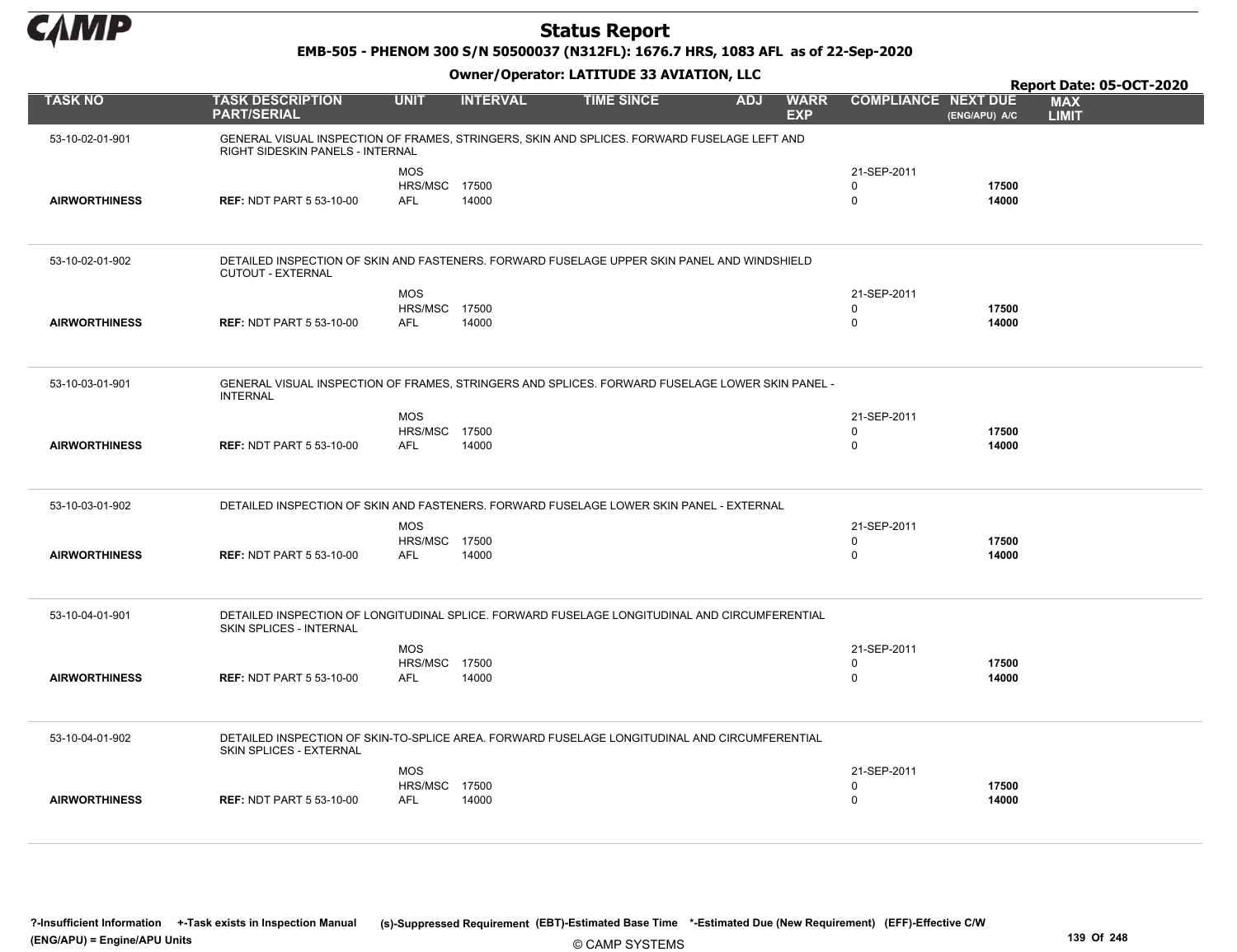

EMB-505 - PHENOM 300 S/N 50500037 (N312FL): 1676.7 HRS, 1083 AFL as of 22-Sep-2020

|                      |                                                                                                                                                       |                       |                    |                   |            |                           |                            |               | Report Date: 05-OCT-2020   |  |
|----------------------|-------------------------------------------------------------------------------------------------------------------------------------------------------|-----------------------|--------------------|-------------------|------------|---------------------------|----------------------------|---------------|----------------------------|--|
| <b>TASK NO</b>       | <b>TASK DESCRIPTION</b><br><b>PART/SERIAL</b>                                                                                                         | <b>UNIT</b>           | <b>INTERVAL</b>    | <b>TIME SINCE</b> | <b>ADJ</b> | <b>WARR</b><br><b>EXP</b> | <b>COMPLIANCE NEXT DUE</b> | (ENG/APU) A/C | <b>MAX</b><br><b>LIMIT</b> |  |
| 53-10-05-001 (s)     | EXTERNAL DETAILED VISUAL INSPECTION OF FORWARD PRESSURE BULKHEAD                                                                                      |                       |                    |                   |            |                           | <b>PKG</b>                 |               |                            |  |
|                      | <b>PKG 90</b>                                                                                                                                         | <b>MOS</b>            | 120<br>$+30d/-30d$ |                   |            |                           | 21-SEP-2011                |               |                            |  |
|                      |                                                                                                                                                       | HRS/MSC               |                    |                   |            |                           | $\mathbf 0$                |               |                            |  |
|                      | <b>REF: NDT PART 5 53-10-00</b>                                                                                                                       | <b>AFL</b>            |                    |                   |            |                           | $\mathbf 0$                |               |                            |  |
|                      |                                                                                                                                                       |                       |                    |                   |            |                           |                            |               |                            |  |
| 53-10-05-01-901      | DETAILED VISUAL INSPECTION OF PRESSURE BULKHEAD. FORWARD FUSELAGE PRESSURE BULKHEAD -<br><b>INTERNAL</b>                                              |                       |                    |                   |            |                           |                            |               |                            |  |
|                      |                                                                                                                                                       | <b>MOS</b>            |                    |                   |            |                           | 21-SEP-2011                |               |                            |  |
|                      |                                                                                                                                                       | <b>HRS/MSC 17500</b>  |                    |                   |            |                           | $\mathbf 0$                | 17500         |                            |  |
| <b>AIRWORTHINESS</b> | <b>REF: NDT PART 5 53-10-00</b>                                                                                                                       | <b>AFL</b>            | 14000              |                   |            |                           | $\mathsf 0$                | 14000         |                            |  |
|                      |                                                                                                                                                       |                       |                    |                   |            |                           |                            |               |                            |  |
| 53-10-07-001 (s)     | EXTERNAL GENERAL VISUAL INSPECTION OF OF NOSE LANDING GEAR WHEELWELL STRUCTURE                                                                        |                       |                    |                   |            |                           | <b>PKG</b>                 |               |                            |  |
|                      | <b>PKG 87</b>                                                                                                                                         | <b>MOS</b>            | $+30d/-30d$<br>60  |                   |            |                           | 29-MAY-2015                |               |                            |  |
|                      |                                                                                                                                                       | HRS/MSC<br><b>AFL</b> |                    |                   |            |                           | 633.3<br>448               |               |                            |  |
|                      | <b>REF: NDT PART 5 53-10-00</b>                                                                                                                       |                       |                    |                   |            |                           |                            |               |                            |  |
|                      |                                                                                                                                                       |                       |                    |                   |            |                           |                            |               |                            |  |
| 53-10-07-01-901      | SPECIAL DETAILED INSPECTION (BORESCOPE) OF TRUNNIONS, DRAG LOCKING STRUT AND FASTENERS. NOSE<br>LANDING GEAR WHEEL WEEL METALLIC STRUCTURE - INTERNAL |                       |                    |                   |            |                           |                            |               |                            |  |
|                      |                                                                                                                                                       | <b>MOS</b>            |                    |                   |            |                           | 21-SEP-2011                |               |                            |  |
|                      |                                                                                                                                                       | <b>HRS/MSC 15000</b>  |                    |                   |            |                           | $\mathbf 0$                | 15000         |                            |  |
| <b>AIRWORTHINESS</b> | <b>REF: NDT PART 5 53-10-00</b>                                                                                                                       | <b>AFL</b>            | 12000              |                   |            |                           | $\mathbf 0$                | 12000         |                            |  |
|                      |                                                                                                                                                       |                       |                    |                   |            |                           |                            |               |                            |  |
| 53-10-07-02-901      | DETAILED INSPECTION OF WHEEL WEEL STRUCTURE. NOSE LANDING GEAR WHEEL WEEL METALLIC STRUCTURE<br>- EXTERNAL                                            |                       |                    |                   |            |                           |                            |               |                            |  |
|                      |                                                                                                                                                       | <b>MOS</b>            |                    |                   |            |                           | 21-SEP-2011                |               |                            |  |
|                      |                                                                                                                                                       | HRS/MSC               | 15000              |                   |            |                           | $\mathsf 0$                | 15000         |                            |  |
| <b>AIRWORTHINESS</b> | <b>REF: NDT PART 5 53-10-00</b>                                                                                                                       | AFL                   | 12000              |                   |            |                           | $\Omega$                   | 12000         |                            |  |
|                      |                                                                                                                                                       |                       |                    |                   |            |                           |                            |               |                            |  |
| 53-10-07-02-902      | DETAILED INSPECTION NOSE LANDING GEAR WHEEL WEEL METALLIC STRUCTURE - INTERNAL OF WHEEL WEEL<br>STRUCTURE.                                            |                       |                    |                   |            |                           |                            |               |                            |  |
|                      |                                                                                                                                                       | <b>MOS</b>            |                    |                   |            |                           | 21-SEP-2011                |               |                            |  |
|                      |                                                                                                                                                       | HRS/MSC               | 15000              |                   |            |                           | $\mathbf 0$                | 15000         |                            |  |
| <b>AIRWORTHINESS</b> | <b>REF: NDT PART 5 53-10-00</b>                                                                                                                       | <b>AFL</b>            | 12000              |                   |            |                           | $\mathbf 0$                | 12000         |                            |  |
|                      |                                                                                                                                                       |                       |                    |                   |            |                           |                            |               |                            |  |
|                      |                                                                                                                                                       |                       |                    |                   |            |                           |                            |               |                            |  |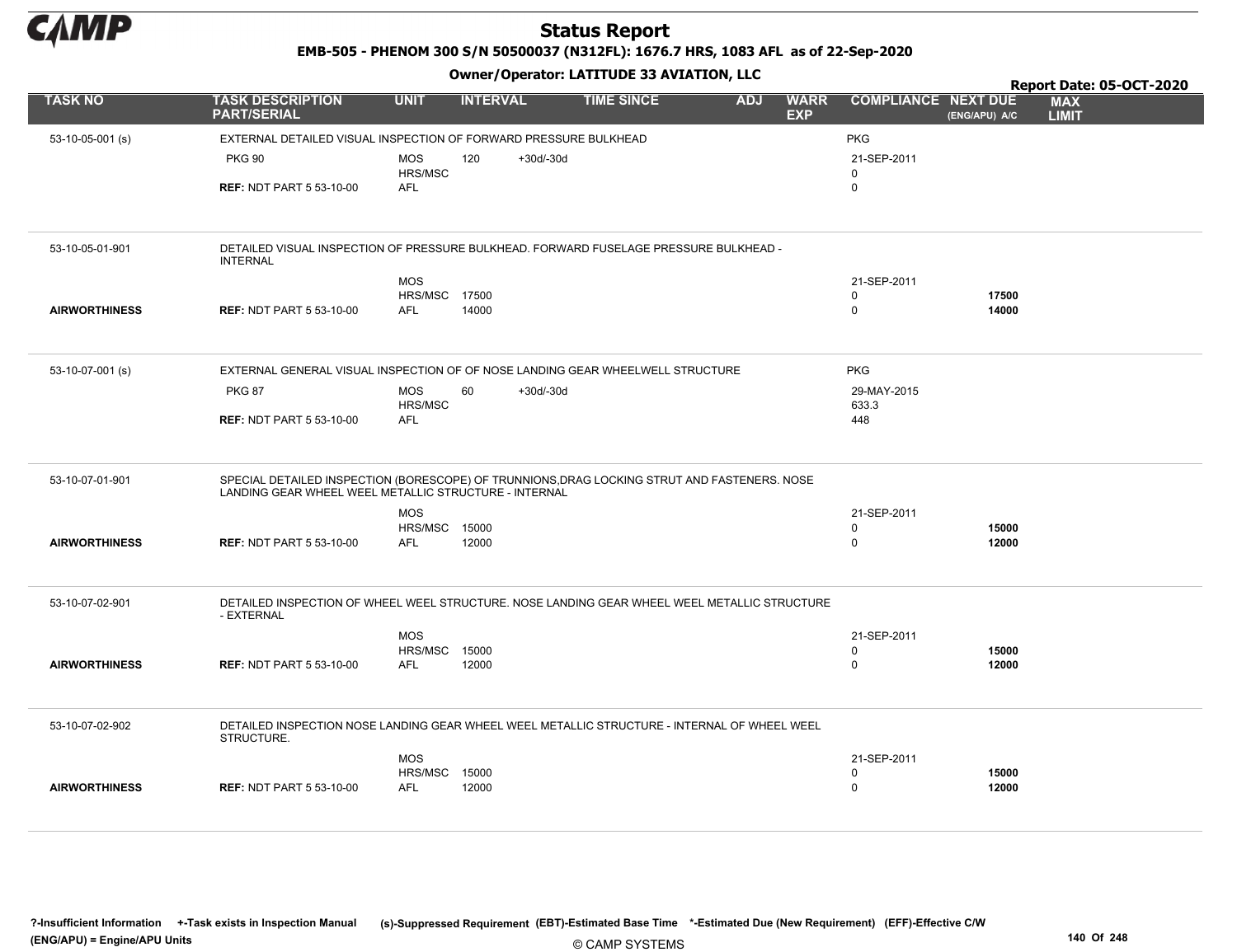

EMB-505 - PHENOM 300 S/N 50500037 (N312FL): 1676.7 HRS, 1083 AFL as of 22-Sep-2020

|                      |                                                                                                               |                             |                    | Owner/Operator. EATITODE 33 AVIATION, LLC | Report Date: 05-OCT-2020                |                            |                |                            |  |
|----------------------|---------------------------------------------------------------------------------------------------------------|-----------------------------|--------------------|-------------------------------------------|-----------------------------------------|----------------------------|----------------|----------------------------|--|
| <b>TASK NO</b>       | <b>TASK DESCRIPTION</b><br><b>PART/SERIAL</b>                                                                 | <b>UNIT</b>                 | <b>INTERVAL</b>    | <b>TIME SINCE</b>                         | <b>WARR</b><br><b>ADJ</b><br><b>EXP</b> | <b>COMPLIANCE NEXT DUE</b> | (ENG/APU) A/C  | <b>MAX</b><br><b>LIMIT</b> |  |
| 53-14-00             | <b>NOSE RADOME</b>                                                                                            |                             |                    |                                           |                                         |                            |                |                            |  |
|                      | 5190-102-1                                                                                                    | <b>MOS</b>                  |                    | N:0                                       |                                         | 21-SEP-2011                |                |                            |  |
|                      | 263                                                                                                           | HRS/MSC O/C                 |                    | N:0                                       |                                         | $\Omega$                   |                |                            |  |
|                      | <b>REF: See Workcard</b>                                                                                      | <b>AFL</b>                  |                    | N:0                                       |                                         | $\mathbf 0$                |                |                            |  |
|                      |                                                                                                               |                             |                    |                                           |                                         |                            |                |                            |  |
| 53-20-00-001 (s)     | EXTERNAL DETAILED VISUAL INSPECTION OF CENTER FUSELAGE STRUCTURES                                             |                             |                    |                                           |                                         | <b>PKG</b>                 |                |                            |  |
|                      | <b>PKG 90</b>                                                                                                 | <b>MOS</b><br>HRS/MSC       | 120<br>$+30d/-30d$ |                                           |                                         | 21-SEP-2011<br>$\mathbf 0$ |                |                            |  |
|                      | <b>REF: NDT PART 5 53-20-00</b>                                                                               | <b>AFL</b>                  |                    |                                           |                                         | $\mathbf 0$                |                |                            |  |
| 53-20-00-002 (s)     | INTERNAL DETAILED VISUAL INSPECTION OF CENTER FUSELAGE STRUCTURES                                             |                             |                    |                                           |                                         | <b>PKG</b>                 |                |                            |  |
|                      | <b>PKG 90</b>                                                                                                 | <b>MOS</b>                  | $+30d/-30d$<br>120 |                                           |                                         | 21-SEP-2011                |                |                            |  |
|                      |                                                                                                               | HRS/MSC                     |                    |                                           |                                         | $\mathsf 0$                |                |                            |  |
|                      | <b>REF: NDT PART 5 53-20-00</b>                                                                               | AFL                         |                    |                                           |                                         | $\mathbf 0$                |                |                            |  |
| 53-20-01-01-901      | DETAILED INSPECTION OF FRAMES, SPLICES/DOUBLERS AND STRINGERS. CENTER FUSELAGE UPPER SKIN PANEL<br>- INTERNAL |                             |                    |                                           |                                         |                            |                |                            |  |
|                      |                                                                                                               | <b>MOS</b>                  |                    |                                           |                                         | 21-SEP-2011                |                |                            |  |
|                      |                                                                                                               | <b>HRS/MSC 17500</b>        |                    |                                           |                                         | $\mathbf 0$                | 17500          |                            |  |
| <b>AIRWORTHINESS</b> | <b>REF: NDT PART 5 53-20-00</b>                                                                               | <b>AFL</b>                  | 14000              |                                           |                                         | $\mathbf 0$                | 14000          |                            |  |
| 53-20-01-01-902      | DETAILED INSPECTION OF SKIN AND FASTENERS. CENTER FUSELAGE UPPER SKIN PANEL - EXTERNAL                        |                             |                    |                                           |                                         |                            |                |                            |  |
|                      |                                                                                                               | <b>MOS</b>                  |                    |                                           |                                         | 21-SEP-2011                |                |                            |  |
| <b>AIRWORTHINESS</b> | <b>REF: NDT PART 5 53-20-00</b>                                                                               | HRS/MSC 17500<br><b>AFL</b> | 14000              |                                           |                                         | $\mathbf 0$<br>$\mathbf 0$ | 17500<br>14000 |                            |  |
|                      |                                                                                                               |                             |                    |                                           |                                         |                            |                |                            |  |
| 53-20-02-01-901      | DETAILED INSPECTION OF FRAMES, DOUBLERS, STRINGERS AND SKIN OVER WING AREA. CENTER FUSELAGE                   |                             |                    |                                           |                                         |                            |                |                            |  |
|                      | SIDE SKIN PANEL - INTERNAL                                                                                    |                             |                    |                                           |                                         |                            |                |                            |  |
|                      |                                                                                                               | <b>MOS</b><br>HRS/MSC 17500 |                    |                                           |                                         | 21-SEP-2011<br>$\mathbf 0$ | 17500          |                            |  |
| <b>AIRWORTHINESS</b> | <b>REF: NDT PART 5 53-20-00</b>                                                                               | <b>AFL</b>                  | 14000              |                                           |                                         | $\mathbf 0$                | 14000          |                            |  |
|                      |                                                                                                               |                             |                    |                                           |                                         |                            |                |                            |  |
|                      |                                                                                                               |                             |                    |                                           |                                         |                            |                |                            |  |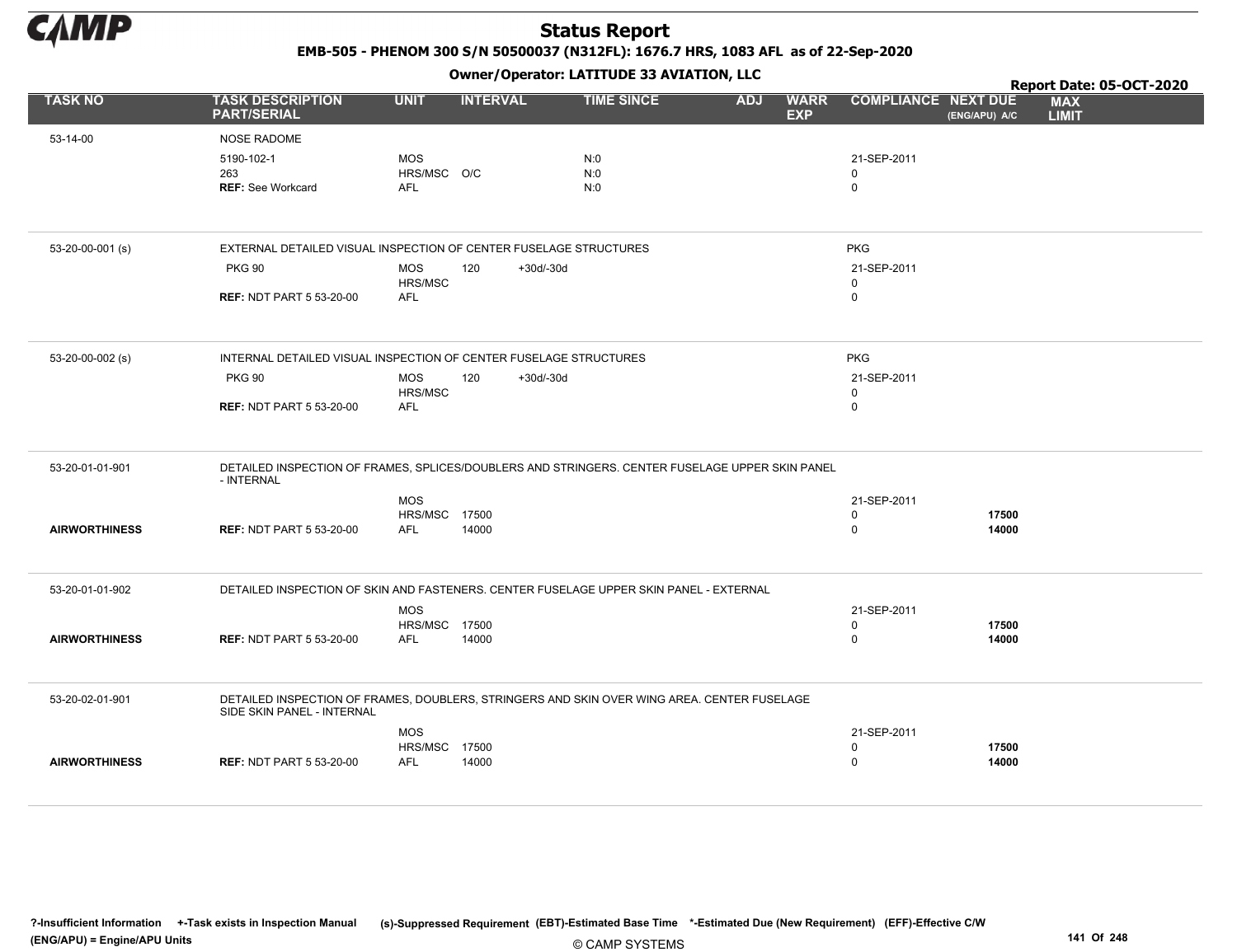

EMB-505 - PHENOM 300 S/N 50500037 (N312FL): 1676.7 HRS, 1083 AFL as of 22-Sep-2020

|                      |                                                                                                                                               |                             |                 |                   |            |                           |                            |                | Report Date: 05-OCT-2020   |  |
|----------------------|-----------------------------------------------------------------------------------------------------------------------------------------------|-----------------------------|-----------------|-------------------|------------|---------------------------|----------------------------|----------------|----------------------------|--|
| <b>TASK NO</b>       | <b>TASK DESCRIPTION</b><br><b>PART/SERIAL</b>                                                                                                 | <b>UNIT</b>                 | <b>INTERVAL</b> | <b>TIME SINCE</b> | <b>ADJ</b> | <b>WARR</b><br><b>EXP</b> | <b>COMPLIANCE NEXT DUE</b> | (ENG/APU) A/C  | <b>MAX</b><br><b>LIMIT</b> |  |
| 53-20-02-01-902      | DETAILED INSPECTION OF SKIN AND FASTENERS. CENTER FUSELAGE SIDE SKIN PANEL - EXTERNAL                                                         |                             |                 |                   |            |                           |                            |                |                            |  |
|                      |                                                                                                                                               | <b>MOS</b>                  |                 |                   |            |                           | 21-SEP-2011                |                |                            |  |
|                      |                                                                                                                                               | HRS/MSC 17500               |                 |                   |            |                           | $\Omega$                   | 17500          |                            |  |
| <b>AIRWORTHINESS</b> | <b>REF: NDT PART 5 53-20-00</b>                                                                                                               | <b>AFL</b>                  | 14000           |                   |            |                           | $\mathbf 0$                | 14000          |                            |  |
|                      |                                                                                                                                               |                             |                 |                   |            |                           |                            |                |                            |  |
|                      |                                                                                                                                               |                             |                 |                   |            |                           |                            |                |                            |  |
| 53-20-03-01-901      | DETAILED INSPECTION OF FRAMES, DOUBLERS, STRINGERS AND SKIN OVER WING AREA. CENTER FUSELAGE<br>LOWER SKIN PANEL - INTERNAL                    |                             |                 |                   |            |                           |                            |                |                            |  |
|                      |                                                                                                                                               | <b>MOS</b>                  |                 |                   |            |                           | 21-SEP-2011                |                |                            |  |
|                      |                                                                                                                                               | <b>HRS/MSC 17500</b>        |                 |                   |            |                           | $\mathbf 0$                | 17500          |                            |  |
| <b>AIRWORTHINESS</b> | <b>REF: NDT PART 5 53-20-00</b>                                                                                                               | <b>AFL</b>                  | 14000           |                   |            |                           | $\mathbf 0$                | 14000          |                            |  |
|                      |                                                                                                                                               |                             |                 |                   |            |                           |                            |                |                            |  |
| 53-20-03-01-902      | DETAILED INSPECTION OF SKIN AND FASTENERS. CENTER FUSELAGE LOWER SKIN PANEL - EXTERNAL                                                        |                             |                 |                   |            |                           |                            |                |                            |  |
|                      |                                                                                                                                               |                             |                 |                   |            |                           |                            |                |                            |  |
|                      |                                                                                                                                               | <b>MOS</b>                  |                 |                   |            |                           | 21-SEP-2011                |                |                            |  |
| <b>AIRWORTHINESS</b> | <b>REF: NDT PART 5 53-20-00</b>                                                                                                               | HRS/MSC 17500<br><b>AFL</b> | 14000           |                   |            |                           | $\Omega$<br>$\mathbf 0$    | 17500<br>14000 |                            |  |
|                      |                                                                                                                                               |                             |                 |                   |            |                           |                            |                |                            |  |
|                      |                                                                                                                                               |                             |                 |                   |            |                           |                            |                |                            |  |
| 53-20-04-01-901      | DETAILED INSPECTION OF LONGITUDINAL AND CIRCUMFERENTIAL SKIN SPLICE. CENTER FUSELAGE                                                          |                             |                 |                   |            |                           |                            |                |                            |  |
|                      | LONGITUDINAL LAP JOINT AND CIRCUMFERENTIAL SKIN SPLICE - INTERNAL                                                                             |                             |                 |                   |            |                           |                            |                |                            |  |
|                      |                                                                                                                                               | <b>MOS</b>                  |                 |                   |            |                           | 21-SEP-2011                |                |                            |  |
|                      |                                                                                                                                               | <b>HRS/MSC 17500</b>        |                 |                   |            |                           | $\mathbf 0$                | 17500          |                            |  |
| <b>AIRWORTHINESS</b> | <b>REF: NDT PART 5 53-20-00</b>                                                                                                               | <b>AFL</b>                  | 14000           |                   |            |                           | $\Omega$                   | 14000          |                            |  |
|                      |                                                                                                                                               |                             |                 |                   |            |                           |                            |                |                            |  |
|                      |                                                                                                                                               |                             |                 |                   |            |                           |                            |                |                            |  |
| 53-20-04-01-902      | DETAILED INSPECTION OF LONGITUDINAL AND CIRCUMFERENTIAL. CENTER FUSELAGE LONGITUDINAL LAP JOINT<br>AND CIRCUMFERENTIAL SKIN SPLICE - EXTERNAL |                             |                 |                   |            |                           |                            |                |                            |  |
|                      |                                                                                                                                               | <b>MOS</b>                  |                 |                   |            |                           | 21-SEP-2011                |                |                            |  |
|                      |                                                                                                                                               | <b>HRS/MSC 17500</b>        |                 |                   |            |                           | 0                          | 17500          |                            |  |
| <b>AIRWORTHINESS</b> | <b>REF: NDT PART 5 53-20-00</b>                                                                                                               | <b>AFL</b>                  | 14000           |                   |            |                           | $\Omega$                   | 14000          |                            |  |
|                      |                                                                                                                                               |                             |                 |                   |            |                           |                            |                |                            |  |
|                      |                                                                                                                                               |                             |                 |                   |            |                           |                            |                |                            |  |
| 53-20-04-02-901      | SPECIAL DETAILED INSPECTION (EDDY CURRENT) OF 2ND FASTENER ROW OF SKIN SPLICE (INNER SKIN). CENTER                                            |                             |                 |                   |            |                           |                            |                |                            |  |
|                      | FUSELAGE LONGITUDINAL LAP JOINT AND CIRCUMFERENTIAL SKIN SPLICE - EXTERNAL                                                                    |                             |                 |                   |            |                           |                            |                |                            |  |
|                      |                                                                                                                                               | <b>MOS</b>                  |                 |                   |            |                           | 21-SEP-2011                |                |                            |  |
|                      |                                                                                                                                               | <b>HRS/MSC 17500</b>        |                 |                   |            |                           | 0                          | 17500          |                            |  |
| <b>AIRWORTHINESS</b> | <b>REF: NDT PART 6 53-20-00</b>                                                                                                               | <b>AFL</b>                  | 14000           |                   |            |                           | 0                          | 14000          |                            |  |
|                      |                                                                                                                                               |                             |                 |                   |            |                           |                            |                |                            |  |
|                      |                                                                                                                                               |                             |                 |                   |            |                           |                            |                |                            |  |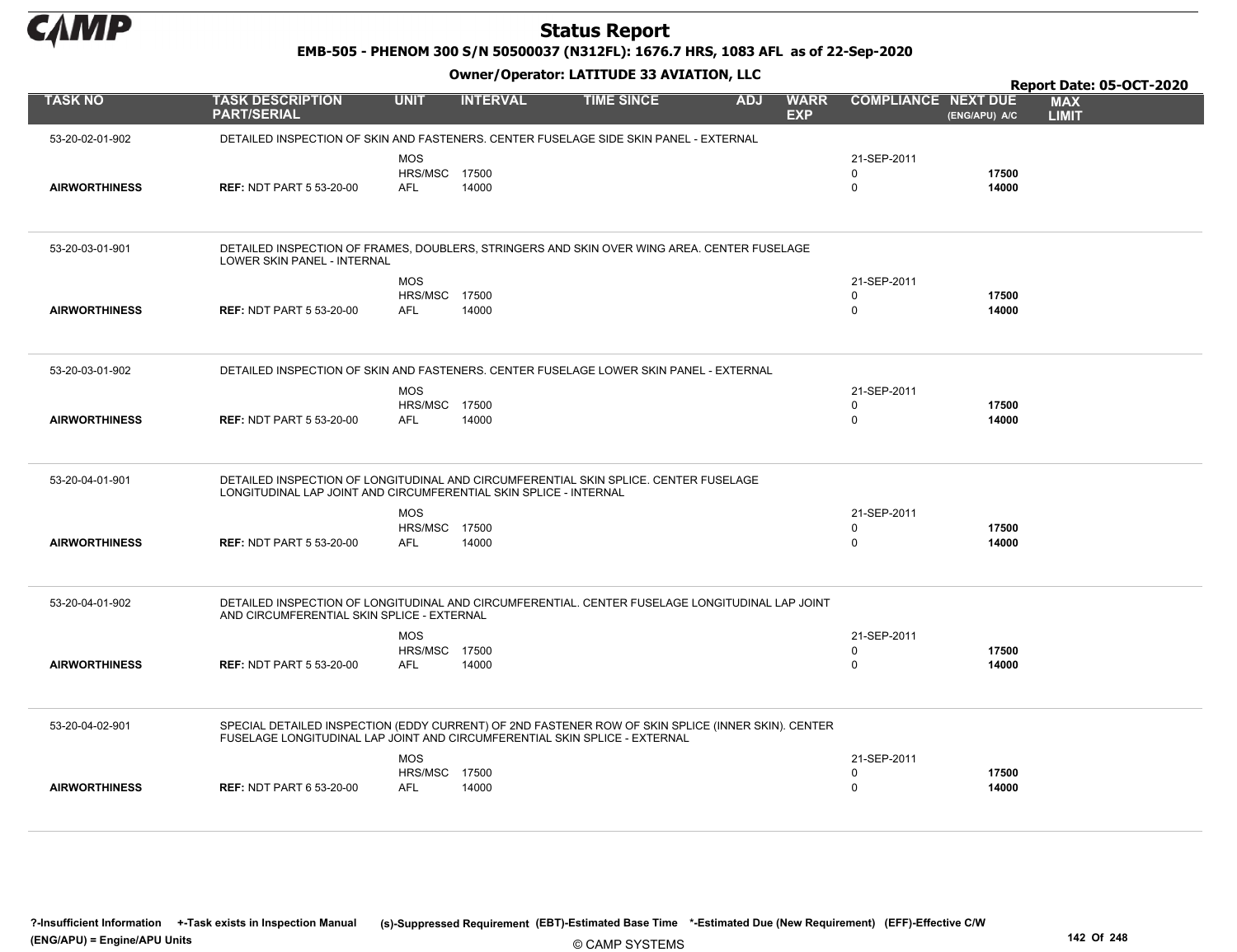

EMB-505 - PHENOM 300 S/N 50500037 (N312FL): 1676.7 HRS, 1083 AFL as of 22-Sep-2020

|                      |                                                                                                                                                                               |                                           |                 |                   |            |                           |                                        |                | Report Date: 05-OCT-2020   |
|----------------------|-------------------------------------------------------------------------------------------------------------------------------------------------------------------------------|-------------------------------------------|-----------------|-------------------|------------|---------------------------|----------------------------------------|----------------|----------------------------|
| <b>TASK NO</b>       | <b>TASK DESCRIPTION</b><br><b>PART/SERIAL</b>                                                                                                                                 | <b>UNIT</b>                               | <b>INTERVAL</b> | <b>TIME SINCE</b> | <b>ADJ</b> | <b>WARR</b><br><b>EXP</b> | <b>COMPLIANCE NEXT DUE</b>             | (ENG/APU) A/C  | <b>MAX</b><br><b>LIMIT</b> |
| 53-20-04-02-902      | GENERAL VISUAL INSPECTION OF FRAMES. CENTER FUSELAGE LONGITUDINAL LAP JOINT AND CIRCUMFERENTIAL<br>SKIN SPLICE - INTERNAL                                                     |                                           |                 |                   |            |                           |                                        |                |                            |
| <b>AIRWORTHINESS</b> | <b>REF: NDT PART 5 53-20-00</b>                                                                                                                                               | <b>MOS</b><br>HRS/MSC 17500<br><b>AFL</b> | 14000           |                   |            |                           | 21-SEP-2011<br>$\mathbf 0$<br>$\Omega$ | 17500<br>14000 |                            |
| 53-20-05-002 (s)     | INTERNAL DETAILED VISUAL INSPECTION OF CENTER-TO-AFT FUSELAGE CIRCUMFERENTIAL SKIN SPLICES AND<br>AFT PRESSURE BULKHEAD FRONT SIDE                                            |                                           |                 |                   |            |                           | <b>PKG</b>                             |                |                            |
|                      | <b>PKG 90</b>                                                                                                                                                                 | <b>MOS</b><br>HRS/MSC                     | 120             | $+30d/-30d$       |            |                           | 21-SEP-2011<br>$\mathbf 0$             |                |                            |
|                      | <b>REF: NDT PART 5 53-20-00</b>                                                                                                                                               | <b>AFL</b>                                |                 |                   |            |                           | $\mathbf 0$                            |                |                            |
| 53-20-05-003 (s)     | INTERNAL DETAILED VISUAL INSPECTION OF CENTER-TO-AFT FUSELAGE CIRCUMFERENTIA L SKIN SPLICES AND<br>AFT PRESSURE BULKHEAD BACK SIDE                                            |                                           |                 |                   |            |                           | <b>PKG</b>                             |                |                            |
|                      | <b>PKG 90</b>                                                                                                                                                                 | <b>MOS</b>                                | 120             | $+30d/-30d$       |            |                           | 21-SEP-2011                            |                |                            |
|                      |                                                                                                                                                                               | HRS/MSC                                   |                 |                   |            |                           | $\mathbf 0$                            |                |                            |
|                      | <b>REF: NDT PART 5 53-20-00</b>                                                                                                                                               | <b>AFL</b>                                |                 |                   |            |                           | $\mathbf 0$                            |                |                            |
| 53-20-05-01-901      | GENERAL VISUAL INSPECTION OF BEAMS, FRAMES, SPLICES/ DOUBLERS AND FASTENERS. CENTER FUSELAGE TO<br>AFT FUSELAGE CIRCUMFERENTIAL SKIN SPLICES AND PRESSURE BULKHEAD - INTERNAL |                                           |                 |                   |            |                           |                                        |                |                            |
|                      |                                                                                                                                                                               | <b>MOS</b>                                |                 |                   |            |                           | 21-SEP-2011                            |                |                            |
| <b>AIRWORTHINESS</b> | <b>REF: NDT PART 5 53-20-00</b>                                                                                                                                               | <b>HRS/MSC 17500</b><br><b>AFL</b>        | 14000           |                   |            |                           | $\Omega$<br>$\Omega$                   | 17500<br>14000 |                            |
| 53-20-05-02-901      | DETAILED INSPECTION OF AFT PRESSURE BULKHEAD WEB AND FASTENERS. CENTER FUSELAGE TO AFT<br>FUSELAGE CIRCUMFERENTIAL SKIN SPLICES AND PRESSURE BULKHEAD - INTERNAL              |                                           |                 |                   |            |                           |                                        |                |                            |
|                      |                                                                                                                                                                               | <b>MOS</b>                                |                 |                   |            |                           | 21-SEP-2011                            |                |                            |
| <b>AIRWORTHINESS</b> | <b>REF: NDT PART 5 53-20-00</b>                                                                                                                                               | <b>HRS/MSC 17500</b><br><b>AFL</b>        | 14000           |                   |            |                           | $\mathbf 0$<br>$\mathbf 0$             | 17500<br>14000 |                            |
|                      |                                                                                                                                                                               |                                           |                 |                   |            |                           |                                        |                |                            |
| 53-20-05-03-901      | DETAILED INSPECTION OF CIRCUMFERENTIAL T WEB SECTION AND FASTENERS. CENTER FUSELAGE TO AFT<br>FUSELAGE CIRCUMFERENTIAL SKIN SPLICES AND PRESSURE BULKHEAD - INTERNAL          |                                           |                 |                   |            |                           |                                        |                |                            |
|                      |                                                                                                                                                                               | <b>MOS</b>                                |                 |                   |            |                           | 21-SEP-2011                            |                |                            |
| <b>AIRWORTHINESS</b> | <b>REF: NDT PART 5 53-20-00</b>                                                                                                                                               | HRS/MSC 17500<br><b>AFL</b>               | 14000           |                   |            |                           | $\mathbf 0$<br>$\Omega$                | 17500<br>14000 |                            |
|                      |                                                                                                                                                                               |                                           |                 |                   |            |                           |                                        |                |                            |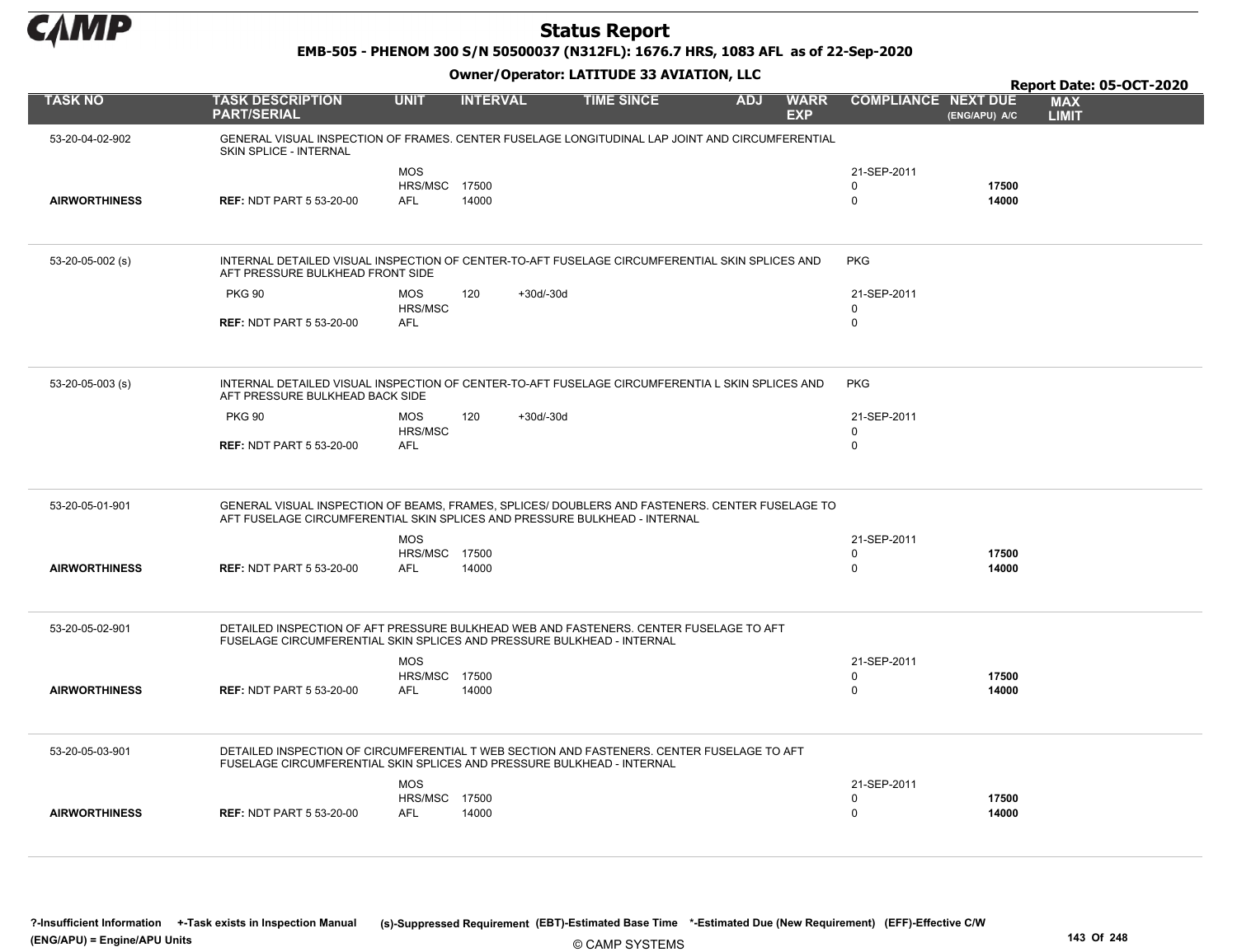

EMB-505 - PHENOM 300 S/N 50500037 (N312FL): 1676.7 HRS, 1083 AFL as of 22-Sep-2020

|                      |                                                                                                                                                            |                                                  |                   |                   |            |                           |                                        |                | Report Date: 05-OCT-2020   |  |
|----------------------|------------------------------------------------------------------------------------------------------------------------------------------------------------|--------------------------------------------------|-------------------|-------------------|------------|---------------------------|----------------------------------------|----------------|----------------------------|--|
| <b>TASK NO</b>       | <b>TASK DESCRIPTION</b><br><b>PART/SERIAL</b>                                                                                                              | <b>UNIT</b>                                      | <b>INTERVAL</b>   | <b>TIME SINCE</b> | <b>ADJ</b> | <b>WARR</b><br><b>EXP</b> | <b>COMPLIANCE NEXT DUE</b>             | (ENG/APU) A/C  | <b>MAX</b><br><b>LIMIT</b> |  |
| 53-20-05-04-901      | DETAILED INSPECTION OF SKIN-TO-SPLICE AREA AND FASTENERS. CENTER FUSELAGE TO AFT FUSELAGE<br>CIRCUMFERENTIAL SKIN SPLICES AND PRESSURE BULKHEAD - EXTERNAL |                                                  |                   |                   |            |                           |                                        |                |                            |  |
| <b>AIRWORTHINESS</b> | <b>REF: NDT PART 5 53-20-00</b>                                                                                                                            | <b>MOS</b><br><b>HRS/MSC 17500</b><br><b>AFL</b> | 14000             |                   |            |                           | 21-SEP-2011<br>$\Omega$<br>$\Omega$    | 17500<br>14000 |                            |  |
| 53-20-05-05-901      | GENERAL VISUAL INSPECTION OF END-FITTINGS AND FASTENERS. CENTER FUSELAGE TO AFT FUSELAGE<br>CIRCUMFERENTIAL SKIN SPLICES AND PRESSURE BULKHEAD - INTERNAL  |                                                  |                   |                   |            |                           |                                        |                |                            |  |
| <b>AIRWORTHINESS</b> | <b>REF: NDT PART 5 53-20-00</b>                                                                                                                            | <b>MOS</b><br>HRS/MSC 17500<br><b>AFL</b>        | 14000             |                   |            |                           | 21-SEP-2011<br>0<br>$\mathbf 0$        | 17500<br>14000 |                            |  |
| 53-20-06-001 (s)     | EXTERNAL GENERAL VISUAL INSPECTION OF OF MAIN DOOR CUTOUT STRUCTURE                                                                                        |                                                  |                   |                   |            |                           | <b>PKG</b>                             |                |                            |  |
|                      | <b>PKG 87</b><br><b>REF: NDT PART 5 53-20-00</b>                                                                                                           | <b>MOS</b><br>HRS/MSC<br><b>AFL</b>              | 60<br>$+30d/-30d$ |                   |            |                           | 29-MAY-2015<br>633.3<br>448            |                |                            |  |
| 53-20-06-002 (s)     | INTERNAL DETAILED VISUAL INSPECTION OF MAIN DOOR CUTOUT STRUCTURE                                                                                          |                                                  |                   |                   |            |                           | <b>PKG</b>                             |                |                            |  |
|                      | PKG 87,90<br><b>REF: NDT PART 5 53-20-00</b>                                                                                                               | <b>MOS</b><br>HRS/MSC<br>AFL                     | 60<br>$+30d/-30d$ |                   |            |                           | 29-MAY-2015<br>633.3<br>448            |                |                            |  |
| 53-20-06-01-901      | DETAILED INSPECTION OF SKIN, DOUBLER AND FASTENERS. PASSENGER DOOR CUTOUT STRUCTURE -<br><b>EXTERNAL</b>                                                   |                                                  |                   |                   |            |                           |                                        |                |                            |  |
| <b>AIRWORTHINESS</b> | <b>REF: NDT PART 5 53-20-00</b>                                                                                                                            | <b>MOS</b><br><b>HRS/MSC 17500</b><br><b>AFL</b> | 14000             |                   |            |                           | 21-SEP-2011<br>$\mathbf 0$<br>$\Omega$ | 17500<br>14000 |                            |  |
| 53-20-06-01-902      | DETAILED INSPECTION OF THE FRAMES, STRINGERS, BEAMS, INTERCOSTALS, SPLICES, SKIN AND ATTACHMENTS.<br>PASSENGER DOOR CUTOUT STRUCTURE - INTERNAL            |                                                  |                   |                   |            |                           |                                        |                |                            |  |
| <b>AIRWORTHINESS</b> | <b>REF: NDT PART 5 53-20-00</b>                                                                                                                            | <b>MOS</b><br><b>HRS/MSC 8750</b><br><b>AFL</b>  | 7000              |                   |            |                           | 21-SEP-2011<br>$\Omega$<br>$\mathbf 0$ | 8750<br>7000   |                            |  |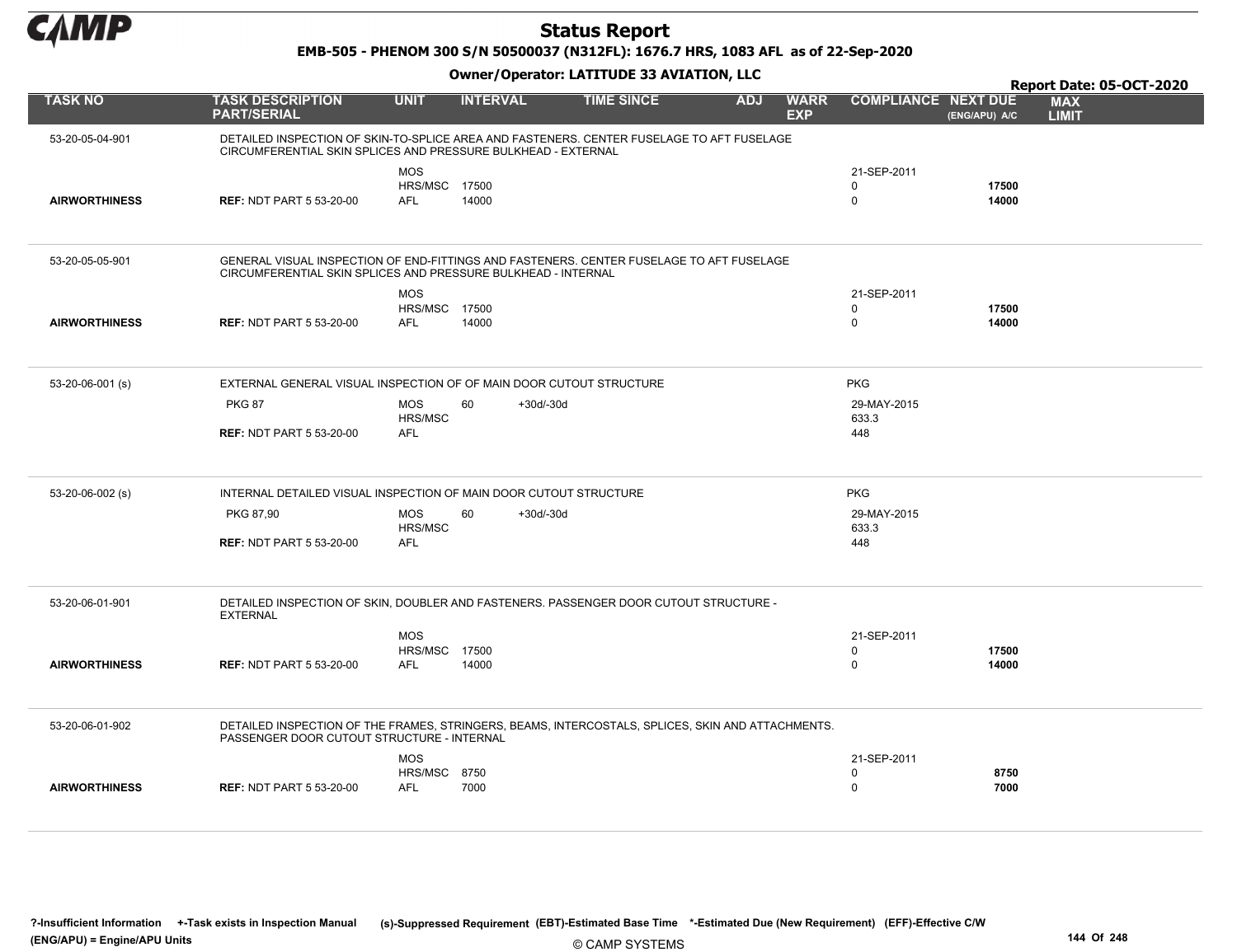

EMB-505 - PHENOM 300 S/N 50500037 (N312FL): 1676.7 HRS, 1083 AFL as of 22-Sep-2020

|                      |                                               |                                    |                 | Owner/Operator. EATITODE 33 AVIATION, LLC                                                     |            |                           |                            |                | Report Date: 05-OCT-2020   |
|----------------------|-----------------------------------------------|------------------------------------|-----------------|-----------------------------------------------------------------------------------------------|------------|---------------------------|----------------------------|----------------|----------------------------|
| <b>TASK NO</b>       | <b>TASK DESCRIPTION</b><br><b>PART/SERIAL</b> | <b>UNIT</b>                        | <b>INTERVAL</b> | <b>TIME SINCE</b>                                                                             | <b>ADJ</b> | <b>WARR</b><br><b>EXP</b> | <b>COMPLIANCE NEXT DUE</b> | (ENG/APU) A/C  | <b>MAX</b><br><b>LIMIT</b> |
| 53-20-07-01-901      | EMERGENCY DOOR CUTOUT STRUCTURE - INTERNAL    |                                    |                 | DETAILED INSPECTION OF FRAMES, DOUBLERS, BEAMS, INTERCOSTALS, SPLICE AND ATTACHMENTS.         |            |                           |                            |                |                            |
|                      |                                               | <b>MOS</b><br>HRS/MSC 17500        |                 |                                                                                               |            |                           | 21-SEP-2011<br>$\mathbf 0$ | 17500          |                            |
| <b>AIRWORTHINESS</b> | <b>REF: NDT PART 5 53-20-00</b>               | <b>AFL</b>                         | 14000           |                                                                                               |            |                           | 0                          | 14000          |                            |
| 53-20-07-01-902      | DOOR CUTOUT STRUCTURE - EXTERNAL              |                                    |                 | DETAILED INSPECTION OF THE SKIN AND FASTENERS TO EMERGENCY DOOR CUTOUT STRUCTURE. EMERGENCY   |            |                           |                            |                |                            |
|                      |                                               | <b>MOS</b>                         |                 |                                                                                               |            |                           | 21-SEP-2011                |                |                            |
| <b>AIRWORTHINESS</b> | <b>REF: NDT PART 5 53-20-00</b>               | <b>HRS/MSC 17500</b><br><b>AFL</b> | 14000           |                                                                                               |            |                           | 0<br>0                     | 17500<br>14000 |                            |
|                      |                                               |                                    |                 |                                                                                               |            |                           |                            |                |                            |
| 53-20-08-002 (s)     |                                               |                                    |                 | INTERNAL GENERAL VISUAL INSPECTION OF PASSENGER WINDOW CUTOUT STRUCTURE                       |            |                           | <b>PKG</b>                 |                |                            |
|                      | <b>PKG 90</b>                                 | <b>MOS</b><br>HRS/MSC              | 60              | $+30d/-30d$                                                                                   |            |                           | 21-SEP-2011<br>0           |                |                            |
|                      | <b>REF: NDT PART 5 53-20-00</b>               | <b>AFL</b>                         |                 |                                                                                               |            |                           | 0                          |                |                            |
| 53-20-08-01-901      | STRUCTURE - INTERNAL                          |                                    |                 | GENERAL VISUAL INSPECTION OF WINDOW FRAME AND ATTACHMENTS. PASSENGER WINDOW CUTOUT            |            |                           |                            |                |                            |
|                      |                                               | <b>MOS</b>                         |                 |                                                                                               |            |                           | 21-SEP-2011                |                |                            |
| <b>AIRWORTHINESS</b> | <b>REF: NDT PART 5 53-20-00</b>               | <b>HRS/MSC 17500</b><br><b>AFL</b> | 14000           |                                                                                               |            |                           | 0<br>0                     | 17500<br>14000 |                            |
| 53-20-08-01-902      | <b>EXTERNAL</b>                               |                                    |                 | DETAILED INSPECTION OF SKIN AND FASTENERS AT WINDOW AREA. PASSENGER WINDOW CUTOUT STRUCTURE - |            |                           |                            |                |                            |
|                      |                                               | <b>MOS</b>                         |                 |                                                                                               |            |                           | 21-SEP-2011                |                |                            |
| <b>AIRWORTHINESS</b> | <b>REF: NDT PART 5 53-20-00</b>               | <b>HRS/MSC 17500</b><br>AFL        | 14000           |                                                                                               |            |                           | 0<br>0                     | 17500<br>14000 |                            |
|                      |                                               |                                    |                 |                                                                                               |            |                           |                            |                |                            |
| 53-20-10-001 (s)     |                                               |                                    |                 | EXTERNAL DETAILED VISUAL INSPECTION OF CENTER FUSELAGE-TOWING CONNECTIONS                     |            |                           | <b>PKG</b>                 |                |                            |
|                      | <b>PKG 90</b>                                 | <b>MOS</b>                         | 120             | $+30d/-30d$                                                                                   |            |                           | 21-SEP-2011                |                |                            |
|                      | <b>REF: NDT PART 5 53-20-00</b>               | HRS/MSC<br><b>AFL</b>              |                 |                                                                                               |            |                           | 0<br>0                     |                |                            |
|                      |                                               |                                    |                 |                                                                                               |            |                           |                            |                |                            |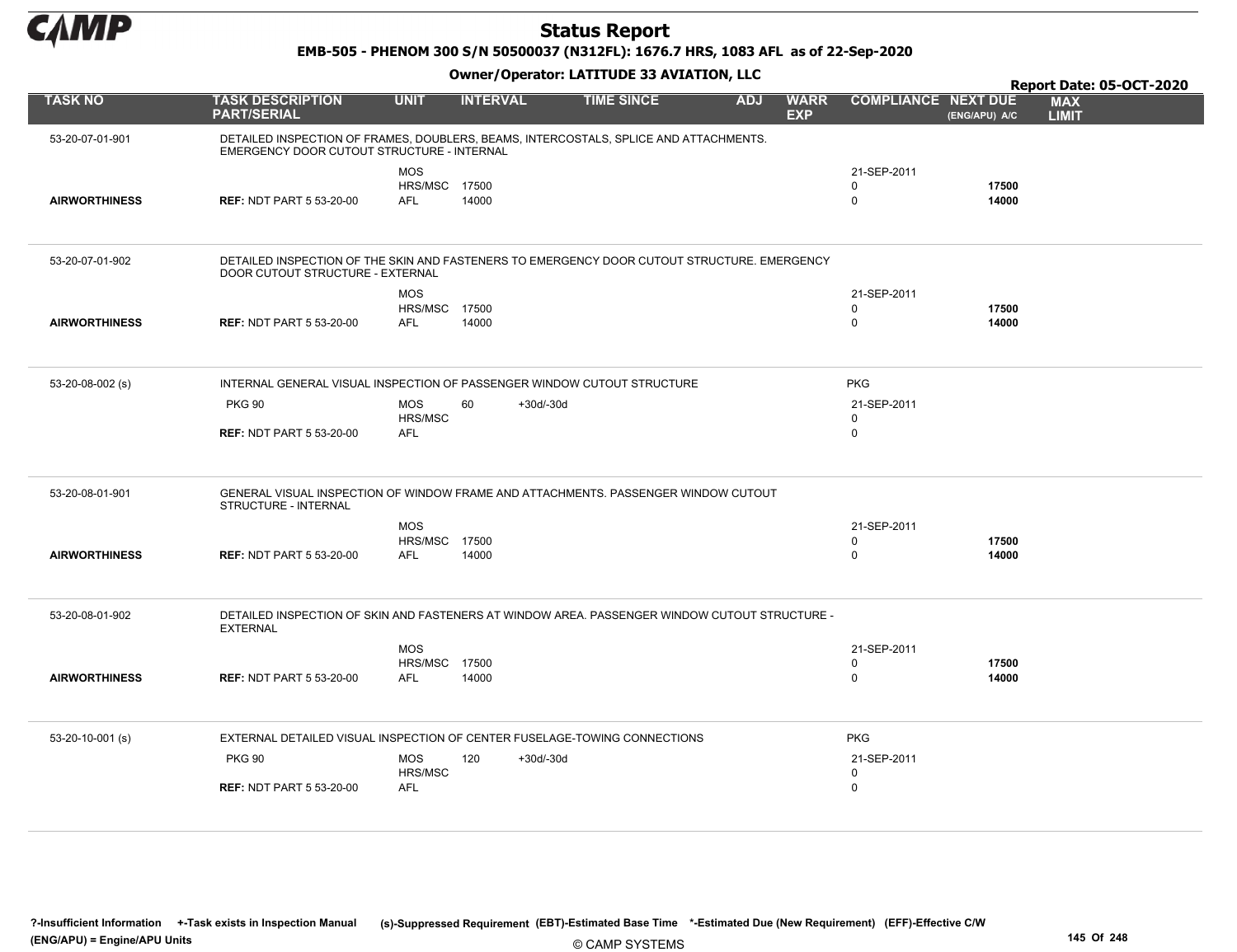

#### EMB-505 - PHENOM 300 S/N 50500037 (N312FL): 1676.7 HRS, 1083 AFL as of 22-Sep-2020

|                      |                                                                                                                                |                                                  |                 |                   |            |                           |                                 |                | Report Date: 05-OCT-2020   |
|----------------------|--------------------------------------------------------------------------------------------------------------------------------|--------------------------------------------------|-----------------|-------------------|------------|---------------------------|---------------------------------|----------------|----------------------------|
| <b>TASK NO</b>       | <b>TASK DESCRIPTION</b><br><b>PART/SERIAL</b>                                                                                  | <b>UNIT</b>                                      | <b>INTERVAL</b> | <b>TIME SINCE</b> | <b>ADJ</b> | <b>WARR</b><br><b>EXP</b> | <b>COMPLIANCE NEXT DUE</b>      | (ENG/APU) A/C  | <b>MAX</b><br><b>LIMIT</b> |
| 53-20-10-01-901      | GENERAL VISUAL INSPECTION OF FRAMES, STRINGERS, DOUBLERS AND ATTACHMENTS. CENTER<br>FUSELAGE-TO-WING CONNECTIONS - INTERNAL    |                                                  |                 |                   |            |                           |                                 |                |                            |
| <b>AIRWORTHINESS</b> | <b>REF: NDT PART 5 53-20-00</b>                                                                                                | <b>MOS</b><br><b>HRS/MSC 17500</b><br><b>AFL</b> | 14000           |                   |            |                           | 21-SEP-2011<br>0<br>$\mathbf 0$ | 17500<br>14000 |                            |
| 53-20-10-01-902      | DETAILED INSPECTION OF SKIN AND FASTENERS. CENTER FUSELAGE-TO-WING CONNECTIONS - INTERNAL                                      |                                                  |                 |                   |            |                           |                                 |                |                            |
| <b>AIRWORTHINESS</b> | <b>REF: NDT PART 5 53-20-00</b>                                                                                                | <b>MOS</b><br><b>HRS/MSC 17500</b><br>AFL        | 14000           |                   |            |                           | 21-SEP-2011<br>0<br>$\mathbf 0$ | 17500<br>14000 |                            |
| 53-20-10-02-901      | GENERAL VISUAL INSPECTION OF FUSELAGE-TO-WING FITTINGS CENTER FUSELAGE-TO-WING CONNECTIONS -<br><b>EXTERNAL</b>                |                                                  |                 |                   |            |                           |                                 |                |                            |
| <b>AIRWORTHINESS</b> | <b>REF: NDT PART 5 53-20-00</b>                                                                                                | <b>MOS</b><br><b>HRS/MSC 17500</b><br><b>AFL</b> | 14000           |                   |            |                           | 21-SEP-2011<br>0<br>$\mathbf 0$ | 17500<br>14000 |                            |
| 53-30-00-001 (s)     | EXTERNAL GENERAL VISUAL INSPECTION OF OF AFT FUSELAGE SKINS AND BAGGAGE DOOR CUTOUT<br><b>STRUCTURE</b>                        |                                                  |                 |                   |            |                           | <b>PKG</b>                      |                |                            |
|                      | <b>PKG 90</b>                                                                                                                  | MOS<br>HRS/MSC                                   | 120             | $+30d/-30d$       |            |                           | 21-SEP-2011<br>$\mathbf 0$      |                |                            |
|                      | <b>REF: NDT PART 5 53-30-00</b>                                                                                                | <b>AFL</b>                                       |                 |                   |            |                           | $\mathbf 0$                     |                |                            |
| 53-30-00-002 (s)     | INTERNAL DETAILED VISUAL INSPECTION OF AFT FUSELAGE STRUCTURES                                                                 |                                                  |                 |                   |            |                           | <b>PKG</b>                      |                |                            |
|                      | <b>PKG 90</b>                                                                                                                  | <b>MOS</b><br>HRS/MSC                            | 120             | $+30d/-30d$       |            |                           | 21-SEP-2011<br>$\mathbf 0$      |                |                            |
|                      | <b>REF: NDT PART 5 53-30-00</b>                                                                                                | <b>AFL</b>                                       |                 |                   |            |                           | $\mathbf 0$                     |                |                            |
| 53-30-01-01-901      | GENERAL VISUAL INSPECTION OF FRAMES, STRINGERS, DOUBLERS, SPLICES AND ATTACHMENTS. AFT FUSELAGE<br>UPPER SKIN PANEL - INTERNAL |                                                  |                 |                   |            |                           |                                 |                |                            |
|                      |                                                                                                                                | MOS<br>HRS/MSC 17500                             |                 |                   |            |                           | 21-SEP-2011<br>$\Omega$         | 17500          |                            |
| <b>AIRWORTHINESS</b> | <b>REF: NDT PART 5 53-30-00</b>                                                                                                | AFL                                              | 14000           |                   |            |                           | $\mathbf 0$                     | 14000          |                            |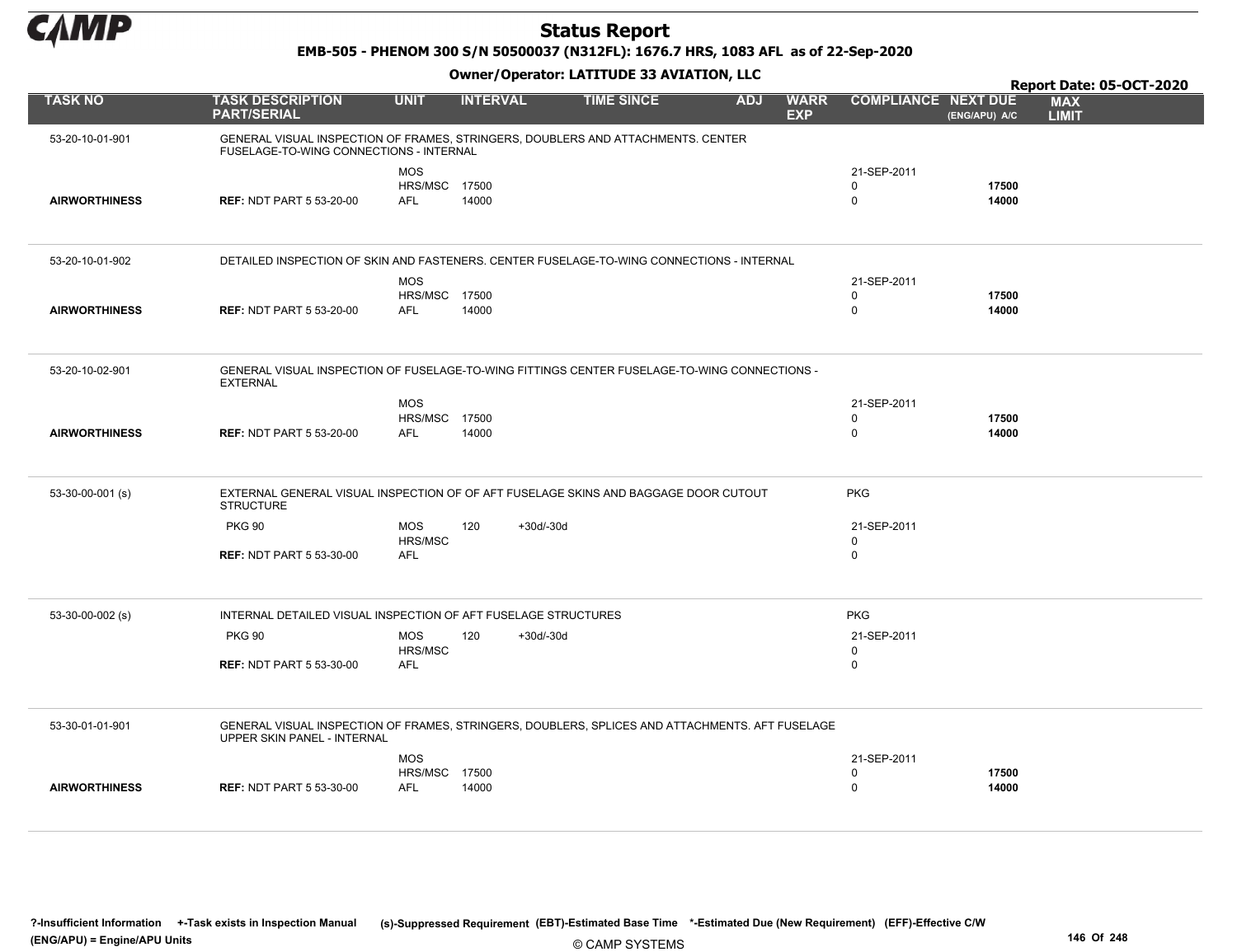

EMB-505 - PHENOM 300 S/N 50500037 (N312FL): 1676.7 HRS, 1083 AFL as of 22-Sep-2020

|                      |                                                                                                                     |                             |                    |                   |            |                           |                            |                | Report Date: 05-OCT-2020   |
|----------------------|---------------------------------------------------------------------------------------------------------------------|-----------------------------|--------------------|-------------------|------------|---------------------------|----------------------------|----------------|----------------------------|
| <b>TASK NO</b>       | <b>TASK DESCRIPTION</b><br><b>PART/SERIAL</b>                                                                       | <b>UNIT</b>                 | <b>INTERVAL</b>    | <b>TIME SINCE</b> | <b>ADJ</b> | <b>WARR</b><br><b>EXP</b> | <b>COMPLIANCE NEXT DUE</b> | (ENG/APU) A/C  | <b>MAX</b><br><b>LIMIT</b> |
| 53-30-01-01-902      | DETAILED INSPECTION OF SKIN AND FASTENERS. AFT FUSELAGE UPPER SKIN PANEL - EXTERNAL                                 |                             |                    |                   |            |                           |                            |                |                            |
|                      |                                                                                                                     | <b>MOS</b>                  |                    |                   |            |                           | 21-SEP-2011                |                |                            |
|                      |                                                                                                                     | <b>HRS/MSC 17500</b>        |                    |                   |            |                           | $\mathbf 0$                | 17500          |                            |
| <b>AIRWORTHINESS</b> | <b>REF: NDT PART 5 53-30-00</b>                                                                                     | <b>AFL</b>                  | 14000              |                   |            |                           | $\mathbf 0$                | 14000          |                            |
|                      |                                                                                                                     |                             |                    |                   |            |                           |                            |                |                            |
|                      |                                                                                                                     |                             |                    |                   |            |                           |                            |                |                            |
| 53-30-02-002 (s)     | INTERNAL DETAILED VISUAL INSPECTION OF AFT FUSELAGE SIDE SKIN PANEL                                                 |                             |                    |                   |            |                           | <b>PKG</b>                 |                |                            |
|                      | <b>PKG 90</b>                                                                                                       | MOS                         | $+30d/-30d$<br>120 |                   |            |                           | 21-SEP-2011                |                |                            |
|                      |                                                                                                                     | HRS/MSC                     |                    |                   |            |                           | $\mathbf{0}$               |                |                            |
|                      | <b>REF: NDT PART 5 53-30-00</b>                                                                                     | <b>AFL</b>                  |                    |                   |            |                           | $\mathbf 0$                |                |                            |
|                      |                                                                                                                     |                             |                    |                   |            |                           |                            |                |                            |
|                      |                                                                                                                     |                             |                    |                   |            |                           |                            |                |                            |
| 53-30-02-01-901      | DETAILED INSPECTION OF FRAMES, FRAMES SPLICES AND ATTACHMENTS AFT FUSELAGE SIDE SKIN PANEL -                        |                             |                    |                   |            |                           |                            |                |                            |
|                      | <b>INTERNAL</b>                                                                                                     |                             |                    |                   |            |                           |                            |                |                            |
|                      |                                                                                                                     | <b>MOS</b>                  |                    |                   |            |                           | 21-SEP-2011                |                |                            |
| <b>AIRWORTHINESS</b> | <b>REF: NDT PART 5 53-30-00</b>                                                                                     | HRS/MSC 12500<br><b>AFL</b> | 10000              |                   |            |                           | $\mathbf 0$<br>$\mathbf 0$ | 12500<br>10000 |                            |
|                      |                                                                                                                     |                             |                    |                   |            |                           |                            |                |                            |
|                      |                                                                                                                     |                             |                    |                   |            |                           |                            |                |                            |
|                      |                                                                                                                     |                             |                    |                   |            |                           |                            |                |                            |
| 53-30-02-01-902      | GENERAL VISUAL INSPECTION OF STRINGERS, DOUBLERS AND ATTACHMENTS. AFT FUSELAGE SIDE SKIN PANEL -<br><b>INTERNAL</b> |                             |                    |                   |            |                           |                            |                |                            |
|                      |                                                                                                                     | <b>MOS</b>                  |                    |                   |            |                           | 21-SEP-2011                |                |                            |
|                      |                                                                                                                     | <b>HRS/MSC 17500</b>        |                    |                   |            |                           | $\mathbf 0$                | 17500          |                            |
| <b>AIRWORTHINESS</b> | <b>REF: NDT PART 5 53-30-00</b>                                                                                     | <b>AFL</b>                  | 14000              |                   |            |                           | $\mathbf 0$                | 14000          |                            |
|                      |                                                                                                                     |                             |                    |                   |            |                           |                            |                |                            |
|                      |                                                                                                                     |                             |                    |                   |            |                           |                            |                |                            |
| 53-30-02-01-903      | DETAILED INSPECTION OF SKIN AND FASTENERS. AFT FUSELAGE SIDE SKIN PANEL - EXTERNAL                                  |                             |                    |                   |            |                           |                            |                |                            |
|                      |                                                                                                                     | <b>MOS</b>                  |                    |                   |            |                           | 21-SEP-2011                |                |                            |
|                      |                                                                                                                     | <b>HRS/MSC 17500</b>        |                    |                   |            |                           | $\mathbf 0$                | 17500          |                            |
| <b>AIRWORTHINESS</b> | <b>REF: NDT PART 5 53-30-00</b>                                                                                     | <b>AFL</b>                  | 14000              |                   |            |                           | $\Omega$                   | 14000          |                            |
|                      |                                                                                                                     |                             |                    |                   |            |                           |                            |                |                            |
|                      |                                                                                                                     |                             |                    |                   |            |                           |                            |                |                            |
| 53-30-03-01-901      | GENERAL VISUAL INSPECTION OF FRAMES, STRINGERS, SPLICES AND ATTACHMENTS AFT FUSELAGE LOWER                          |                             |                    |                   |            |                           |                            |                |                            |
|                      | <b>SKIN PANEL - INTERNAL</b>                                                                                        |                             |                    |                   |            |                           |                            |                |                            |
|                      |                                                                                                                     | <b>MOS</b>                  |                    |                   |            |                           | 21-SEP-2011                |                |                            |
|                      |                                                                                                                     | <b>HRS/MSC 17500</b>        |                    |                   |            |                           | 0                          | 17500          |                            |
| <b>AIRWORTHINESS</b> | <b>REF: NDT PART 5 53-30-00</b>                                                                                     | AFL                         | 14000              |                   |            |                           | $\mathbf 0$                | 14000          |                            |
|                      |                                                                                                                     |                             |                    |                   |            |                           |                            |                |                            |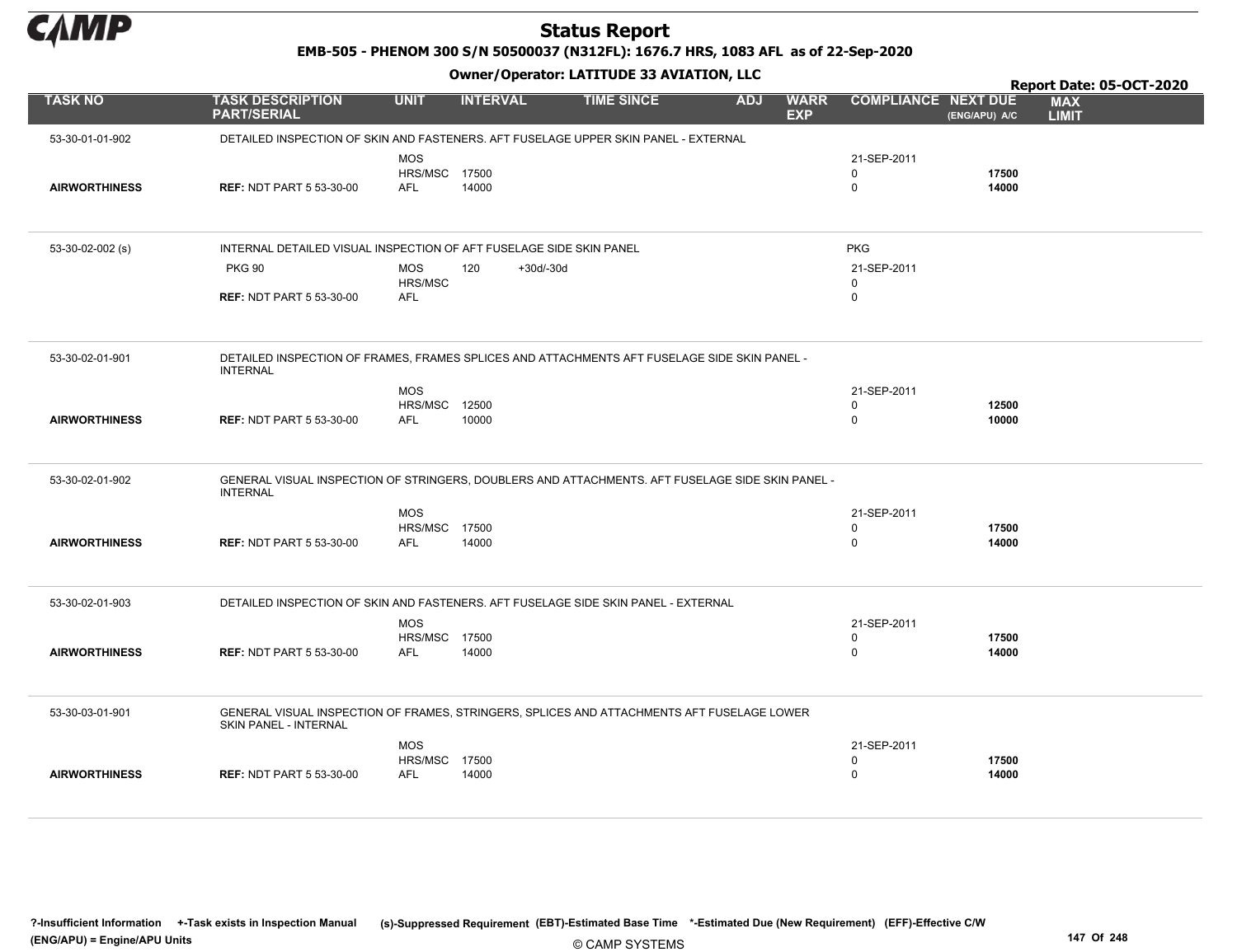

EMB-505 - PHENOM 300 S/N 50500037 (N312FL): 1676.7 HRS, 1083 AFL as of 22-Sep-2020

|                      |                                                                                                                                                  |                                                  |                    |                   |            |                           |                                        |                | Report Date: 05-OCT-2020   |
|----------------------|--------------------------------------------------------------------------------------------------------------------------------------------------|--------------------------------------------------|--------------------|-------------------|------------|---------------------------|----------------------------------------|----------------|----------------------------|
| <b>TASK NO</b>       | <b>TASK DESCRIPTION</b><br><b>PART/SERIAL</b>                                                                                                    | <b>UNIT</b>                                      | <b>INTERVAL</b>    | <b>TIME SINCE</b> | <b>ADJ</b> | <b>WARR</b><br><b>EXP</b> | <b>COMPLIANCE NEXT DUE</b>             | (ENG/APU) A/C  | <b>MAX</b><br><b>LIMIT</b> |
| 53-30-03-01-902      | DETAILED INSPECTION OF SKIN AND FASTENERS. AFT FUSELAGE LOWER SKIN PANEL - EXTERNAL                                                              |                                                  |                    |                   |            |                           |                                        |                |                            |
| <b>AIRWORTHINESS</b> | <b>REF: NDT PART 5 53-30-00</b>                                                                                                                  | <b>MOS</b><br><b>HRS/MSC 17500</b><br><b>AFL</b> | 14000              |                   |            |                           | 21-SEP-2011<br>$\Omega$<br>$\mathbf 0$ | 17500<br>14000 |                            |
| $53-30-04-001$ (s)   | EXTERNAL DETAILED VISUAL INSPECTION OF AFT FUSELAGE SKIN SPLICES                                                                                 |                                                  |                    |                   |            |                           | <b>PKG</b>                             |                |                            |
|                      | <b>PKG 90</b>                                                                                                                                    | <b>MOS</b>                                       | 120<br>$+30d/-30d$ |                   |            |                           | 21-SEP-2011                            |                |                            |
|                      |                                                                                                                                                  | HRS/MSC                                          |                    |                   |            |                           | $\Omega$                               |                |                            |
|                      | <b>REF: NDT PART 5 53-30-00</b>                                                                                                                  | <b>AFL</b>                                       |                    |                   |            |                           | $\mathbf 0$                            |                |                            |
| 53-30-04-01-901      | DETAILED INSPECTION OF SKIN TO LONGITUDINAL AND CIRCUMFERENTIAL SPLICE. AFT FUSELAGE LONGITUDINAL<br>AND CIRCUMFERENTIAL SKIN SPLICES - EXTERNAL |                                                  |                    |                   |            |                           |                                        |                |                            |
|                      |                                                                                                                                                  | <b>MOS</b>                                       |                    |                   |            |                           | 21-SEP-2011                            |                |                            |
|                      |                                                                                                                                                  | <b>HRS/MSC 17500</b>                             |                    |                   |            |                           | $\Omega$                               | 17500          |                            |
| <b>AIRWORTHINESS</b> | <b>REF: NDT PART 5 53-30-00</b>                                                                                                                  | <b>AFL</b>                                       | 14000              |                   |            |                           | $\mathbf 0$                            | 14000          |                            |
| 53-30-04-01-902      | DETAILED INSPECTION OF LONGITUDINAL AND CIRCUMFERENTIAL SPLICES. AFT FUSELAGE LONGITUDINAL AND<br>CIRCUMFERENTIAL SKIN SPLICES - INTERNAL        |                                                  |                    |                   |            |                           |                                        |                |                            |
|                      |                                                                                                                                                  | <b>MOS</b>                                       |                    |                   |            |                           | 21-SEP-2011                            |                |                            |
|                      |                                                                                                                                                  | <b>HRS/MSC 17500</b>                             |                    |                   |            |                           | 0                                      | 17500          |                            |
| <b>AIRWORTHINESS</b> | <b>REF: NDT PART 5 53-30-00</b>                                                                                                                  | <b>AFL</b>                                       | 14000              |                   |            |                           | $\Omega$                               | 14000          |                            |
| 53-30-05-02-901      | DETAILED INSPECTION OF BAGGAGE DOOR CUTOUT STRUCTURE. AFT FUSELAGE BAGGAGE DOOR CUTOUT<br>STRUCTURE - INTERNAL                                   |                                                  |                    |                   |            |                           |                                        |                |                            |
|                      |                                                                                                                                                  | <b>MOS</b>                                       |                    |                   |            |                           | 21-SEP-2011                            |                |                            |
|                      |                                                                                                                                                  | HRS/MSC                                          | 10000              |                   |            |                           | $\mathbf 0$                            | 10000          |                            |
| <b>AIRWORTHINESS</b> | <b>REF: NDT PART 5 53-30-00</b>                                                                                                                  | <b>AFL</b>                                       | 8000               |                   |            |                           | $\Omega$                               | 8000           |                            |
| 53-30-06-01-901      | DETAILED INSPECTION OF FRAMES, FRAMES SPLICES AND ATTACHMENTS. AFT FUSELAGE TO PYLON CUTOUT<br>STRUCTURES - INTERNAL                             |                                                  |                    |                   |            |                           |                                        |                |                            |
|                      |                                                                                                                                                  | <b>MOS</b>                                       |                    |                   |            |                           | 21-SEP-2011                            |                |                            |
|                      |                                                                                                                                                  | HRS/MSC 12500                                    |                    |                   |            |                           | $\Omega$                               | 12500          |                            |
| <b>AIRWORTHINESS</b> | <b>REF: NDT PART 5 53-30-00</b>                                                                                                                  | <b>AFL</b>                                       | 10000              |                   |            |                           | $\Omega$                               | 10000          |                            |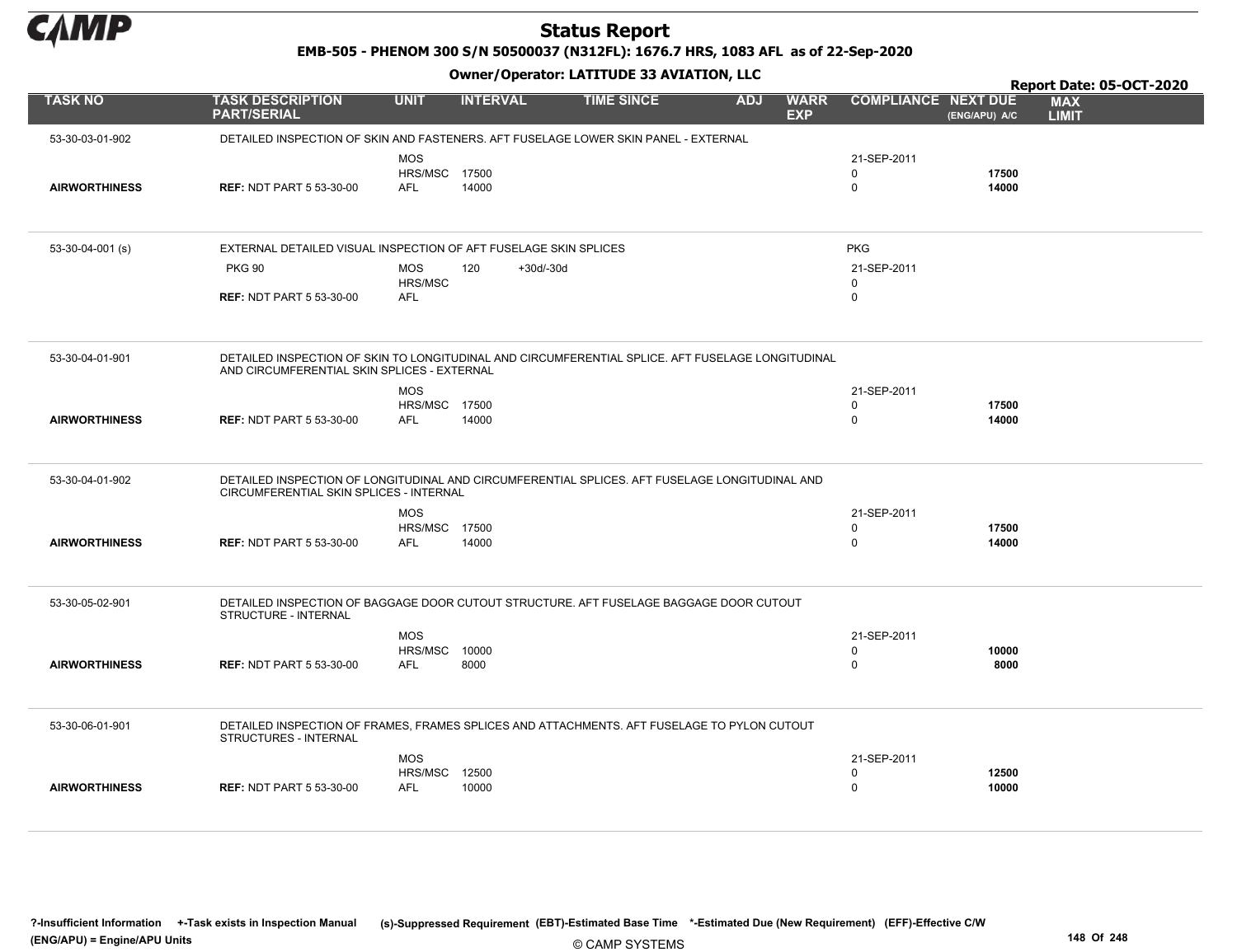

#### EMB-505 - PHENOM 300 S/N 50500037 (N312FL): 1676.7 HRS, 1083 AFL as of 22-Sep-2020

|                      |                                                                                                                            |                                                  |                  |                   |            |                           |                            |                | Report Date: 05-OCT-2020   |
|----------------------|----------------------------------------------------------------------------------------------------------------------------|--------------------------------------------------|------------------|-------------------|------------|---------------------------|----------------------------|----------------|----------------------------|
| <b>TASK NO</b>       | <b>TASK DESCRIPTION</b><br><b>PART/SERIAL</b>                                                                              | <b>UNIT</b>                                      | <b>INTERVAL</b>  | <b>TIME SINCE</b> | <b>ADJ</b> | <b>WARR</b><br><b>EXP</b> | <b>COMPLIANCE NEXT DUE</b> | (ENG/APU) A/C  | <b>MAX</b><br><b>LIMIT</b> |
| 53-30-06-01-902      | GENERAL VISUAL INSPECTION OF STRINGERS, DOUBLERS AND ATTACHMENTS. AFT FUSELAGE TO PYLON<br>CUTOUT STRUCTURES - INTERNAL    |                                                  |                  |                   |            |                           |                            |                |                            |
| <b>AIRWORTHINESS</b> | <b>REF: NDT PART 5 53-30-00</b>                                                                                            | <b>MOS</b><br><b>HRS/MSC 17500</b><br><b>AFL</b> | 14000            |                   |            |                           | 21-SEP-2011<br>0<br>0      | 17500<br>14000 |                            |
| 53-30-06-01-903      | DETAILED INSPECTION OF SKIN, SKIN SPLICES AND FASTENERS. AFT FUSELAGE TO PYLON CUTOUT STRUCTURES<br>- EXTERNAL             |                                                  |                  |                   |            |                           |                            |                |                            |
|                      |                                                                                                                            | <b>MOS</b>                                       |                  |                   |            |                           | 21-SEP-2011                |                |                            |
|                      |                                                                                                                            | <b>HRS/MSC 17500</b>                             |                  |                   |            |                           | 0                          | 17500          |                            |
| <b>AIRWORTHINESS</b> | <b>REF: NDT PART 5 53-30-00</b>                                                                                            | <b>AFL</b>                                       | 14000            |                   |            |                           | 0                          | 14000          |                            |
|                      |                                                                                                                            |                                                  |                  |                   |            |                           |                            |                |                            |
| 53-30-07-001 (s)     | INTERNAL DETAILED VISUAL INSPECTION OF AFT FUSELAGE-TO-VERTICAL STABILIZER JUNCTION                                        |                                                  |                  |                   |            |                           | <b>PKG</b>                 |                |                            |
|                      | <b>PKG 90</b>                                                                                                              | <b>MOS</b><br>HRS/MSC                            | 120<br>+30d/-30d |                   |            |                           | 21-SEP-2011<br>0           |                |                            |
|                      | <b>REF: NDT PART 5 53-30-00</b>                                                                                            | <b>AFL</b>                                       |                  |                   |            |                           | 0                          |                |                            |
| 53-30-07-002 (s)     | EXTERNAL DETAILED VISUAL INSPECTION OF AFT FUSELAGE-TO-VERTICAL STABILIZER JUNCTION                                        |                                                  |                  |                   |            |                           | <b>PKG</b>                 |                |                            |
|                      | <b>PKG 90</b>                                                                                                              | <b>MOS</b>                                       | 120<br>+30d/-30d |                   |            |                           | 21-SEP-2011                |                |                            |
|                      | <b>REF: NDT PART 5 53-30-00</b>                                                                                            | HRS/MSC<br><b>AFL</b>                            |                  |                   |            |                           | 0<br>0                     |                |                            |
|                      |                                                                                                                            |                                                  |                  |                   |            |                           |                            |                |                            |
| 53-30-07-01-901      | GENERAL VISUAL INSPECTION OF FRAMES, STRINGERS AND FASTENERS. AFT FUSELAGE TO VERTICAL<br>STABILIZER CONNECTION - INTERNAL |                                                  |                  |                   |            |                           |                            |                |                            |
|                      |                                                                                                                            | <b>MOS</b>                                       |                  |                   |            |                           | 21-SEP-2011                |                |                            |
|                      |                                                                                                                            | <b>HRS/MSC 17500</b>                             |                  |                   |            |                           | 0                          | 17500          |                            |
| <b>AIRWORTHINESS</b> | <b>REF: NDT PART 5 53-30-00</b>                                                                                            | <b>AFL</b>                                       | 14000            |                   |            |                           | 0                          | 14000          |                            |
|                      |                                                                                                                            |                                                  |                  |                   |            |                           |                            |                |                            |
| 53-30-07-01-902      | DETAILED INSPECTION OF SKIN, BEDPLATES AND FASTENERS. AFT FUSELAGE TO VERTICAL STABILIZER<br>CONNECTION - EXTERNAL         |                                                  |                  |                   |            |                           |                            |                |                            |
|                      |                                                                                                                            | <b>MOS</b>                                       |                  |                   |            |                           | 21-SEP-2011                |                |                            |
|                      |                                                                                                                            | <b>HRS/MSC 17500</b>                             |                  |                   |            |                           | $\mathbf 0$                | 17500          |                            |
| <b>AIRWORTHINESS</b> | <b>REF: NDT PART 5 53-30-00</b>                                                                                            | <b>AFL</b>                                       | 14000            |                   |            |                           | $\mathbf 0$                | 14000          |                            |
|                      |                                                                                                                            |                                                  |                  |                   |            |                           |                            |                |                            |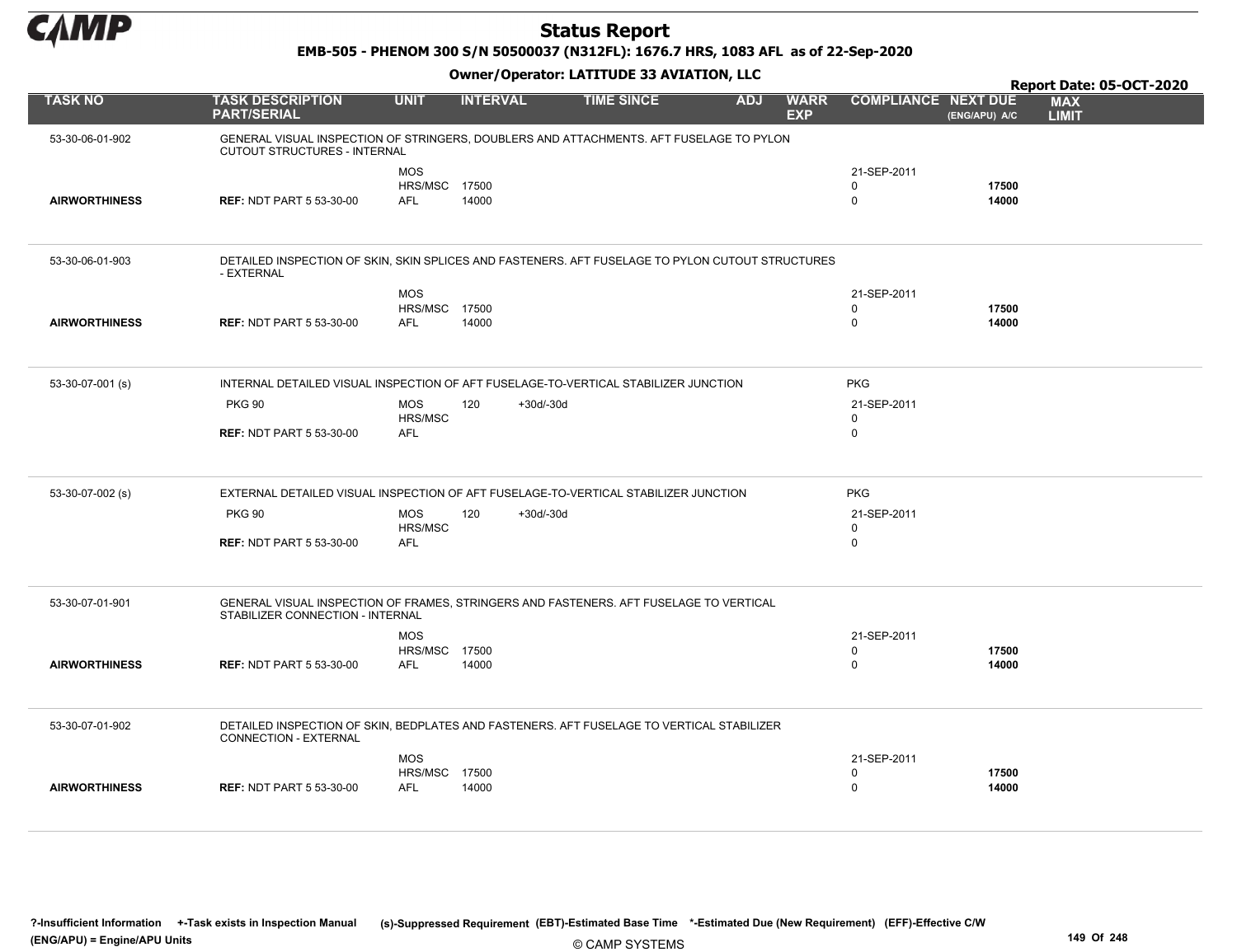

EMB-505 - PHENOM 300 S/N 50500037 (N312FL): 1676.7 HRS, 1083 AFL as of 22-Sep-2020

|                      |                                                                                                               |                           | - - - -         |             |                   |            |                           |                            |               | Report Date: 05-OCT-2020   |  |
|----------------------|---------------------------------------------------------------------------------------------------------------|---------------------------|-----------------|-------------|-------------------|------------|---------------------------|----------------------------|---------------|----------------------------|--|
| <b>TASK NO</b>       | <b>TASK DESCRIPTION</b><br><b>PART/SERIAL</b>                                                                 | <b>UNIT</b>               | <b>INTERVAL</b> |             | <b>TIME SINCE</b> | <b>ADJ</b> | <b>WARR</b><br><b>EXP</b> | <b>COMPLIANCE NEXT DUE</b> | (ENG/APU) A/C | <b>MAX</b><br><b>LIMIT</b> |  |
| 53-30-08-001 (s)     | EXTERNAL DETAILED VISUAL INSPECTION OF FRAME 46                                                               |                           |                 |             |                   |            |                           | <b>PKG</b>                 |               |                            |  |
|                      | <b>PKG 87</b>                                                                                                 | <b>MOS</b><br>HRS/MSC     | 120             | $+30d/-30d$ |                   |            |                           | 21-SEP-2011<br>$\mathbf 0$ |               |                            |  |
|                      | <b>REF: NDT PART 5 53-30-00</b>                                                                               | <b>AFL</b>                |                 |             |                   |            |                           | $\mathbf 0$                |               |                            |  |
| 53-30-08-002 (s)     | INTERNAL DETAILED VISUAL INSPECTION OF FRAME 46                                                               |                           |                 |             |                   |            |                           | <b>PKG</b>                 |               |                            |  |
|                      | <b>PKG 90</b>                                                                                                 | <b>MOS</b>                | 120             | $+30d/-30d$ |                   |            |                           | 21-SEP-2011                |               |                            |  |
|                      |                                                                                                               | HRS/MSC                   |                 |             |                   |            |                           | $\mathbf 0$                |               |                            |  |
|                      | <b>REF: NDT PART 5 53-30-00</b>                                                                               | <b>AFL</b>                |                 |             |                   |            |                           | $\mathbf 0$                |               |                            |  |
| <b>CHAPTER 54</b>    | <b>NACELLES/PYLONS</b>                                                                                        |                           |                 |             |                   |            |                           |                            |               |                            |  |
| 54-00-00-001 (s)     | GENERAL VISUAL INSPECTION OF OF PYLON POLYURETHANE FILMS                                                      |                           |                 |             |                   |            |                           | <b>PKG</b>                 |               |                            |  |
|                      | PKG <sub>1</sub>                                                                                              | <b>MOS</b><br>HRS/MSC 800 |                 |             |                   |            |                           | 14-APR-2019<br>1206.8      |               |                            |  |
|                      | <b>REF: AMM 54-51-20</b>                                                                                      | <b>AFL</b>                |                 |             |                   |            |                           | 793                        |               |                            |  |
| 54-50-00-001 (s)     | INTERNAL DETAILED INSPECTION OF PYLON BEAMS - INTERNAL TO FUSELAGE                                            |                           |                 |             |                   |            |                           | PKG                        |               |                            |  |
|                      | <b>PKG 90</b>                                                                                                 | <b>MOS</b>                | 120             | $+30d/-30d$ |                   |            |                           | 21-SEP-2011                |               |                            |  |
|                      |                                                                                                               | HRS/MSC                   |                 |             |                   |            |                           | $\mathbf 0$                |               |                            |  |
|                      | <b>REF: NDT PART 5 54-50-00</b>                                                                               | <b>AFL</b>                |                 |             |                   |            |                           | $\mathsf 0$                |               |                            |  |
| 54-50-00-002 (s)     | INTERNAL DETAILED INSPECTION OF PYLON MAIN BOX                                                                |                           |                 |             |                   |            |                           | <b>PKG</b>                 |               |                            |  |
|                      | <b>PKG 90</b>                                                                                                 | <b>MOS</b><br>HRS/MSC     | 120             | $+30d/-30d$ |                   |            |                           | 21-SEP-2011<br>$\mathbf 0$ |               |                            |  |
|                      | <b>REF: See Workcard</b>                                                                                      | <b>AFL</b>                |                 |             |                   |            |                           | $\mathbf 0$                |               |                            |  |
| 54-50-01-01-901      | GENERAL VISUAL INSPECTION OF PYLON FRONT, REAR SPARS AND ATTACHMENTS. PYLON FORWARD BEAM -<br><b>INTERNAL</b> |                           |                 |             |                   |            |                           |                            |               |                            |  |
|                      |                                                                                                               | <b>MOS</b>                |                 |             |                   |            |                           | 21-SEP-2011                |               |                            |  |
|                      |                                                                                                               | <b>HRS/MSC 17500</b>      |                 |             |                   |            |                           | $\mathbf 0$                | 17500         |                            |  |
| <b>AIRWORTHINESS</b> | <b>REF: NDT PART 5 54-50-00</b>                                                                               | <b>AFL</b>                | 14000           |             |                   |            |                           | $\Omega$                   | 14000         |                            |  |
|                      |                                                                                                               |                           |                 |             |                   |            |                           |                            |               |                            |  |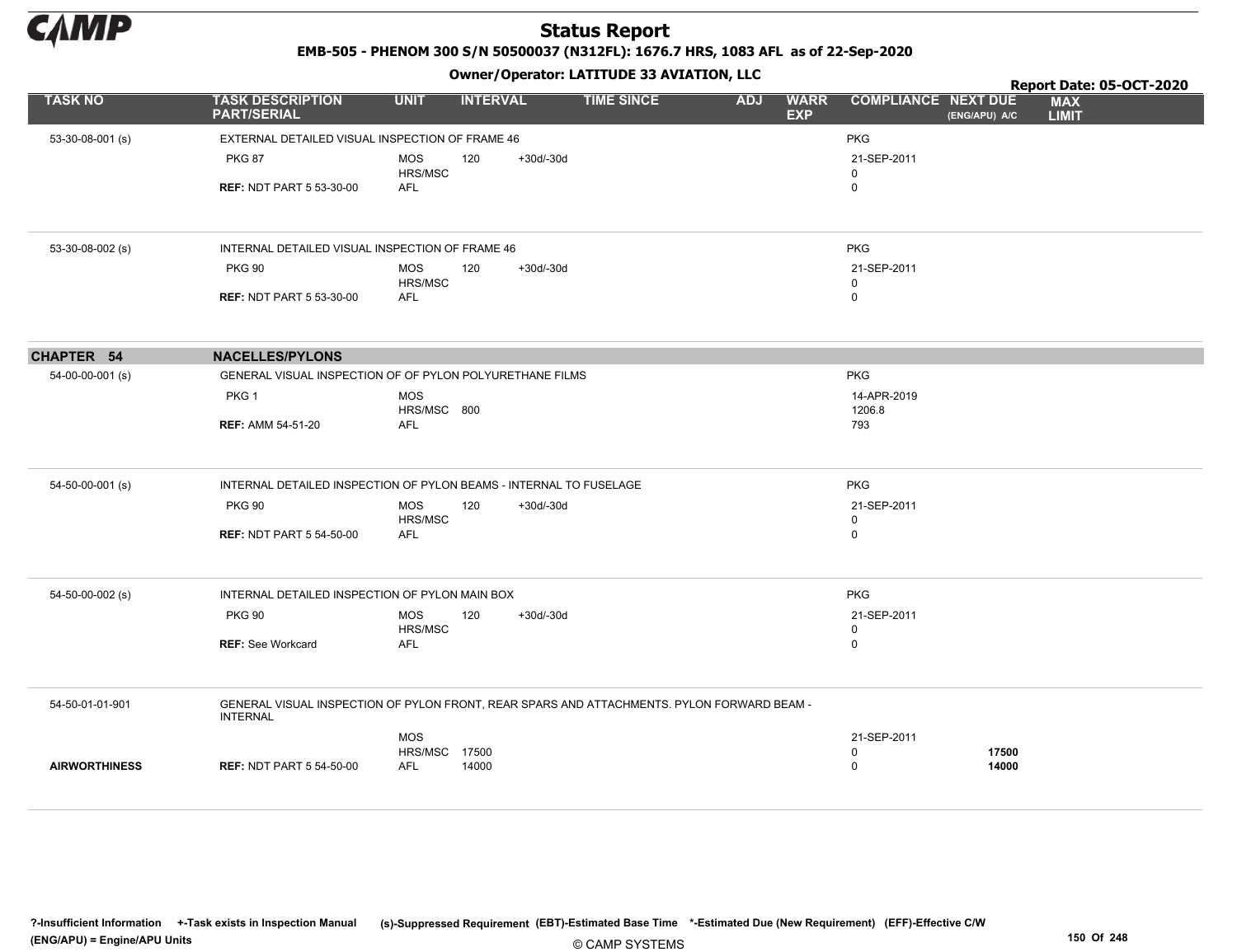

EMB-505 - PHENOM 300 S/N 50500037 (N312FL): 1676.7 HRS, 1083 AFL as of 22-Sep-2020

|                      |                                                                                                               |                             | .                  |                   |            |                           |                            |                |                            | Report Date: 05-OCT-2020 |
|----------------------|---------------------------------------------------------------------------------------------------------------|-----------------------------|--------------------|-------------------|------------|---------------------------|----------------------------|----------------|----------------------------|--------------------------|
| <b>TASK NO</b>       | <b>TASK DESCRIPTION</b><br><b>PART/SERIAL</b>                                                                 | <b>UNIT</b>                 | <b>INTERVAL</b>    | <b>TIME SINCE</b> | <b>ADJ</b> | <b>WARR</b><br><b>EXP</b> | <b>COMPLIANCE NEXT DUE</b> | (ENG/APU) A/C  | <b>MAX</b><br><b>LIMIT</b> |                          |
| 54-50-02-01-901      | GENERAL VISUAL INSPECTION OF PYLON SPARS 3, 4 AND ATTACHMENTS. PYLON AFT BEAM - INTERNAL                      |                             |                    |                   |            |                           |                            |                |                            |                          |
|                      |                                                                                                               | <b>MOS</b>                  |                    |                   |            |                           | 21-SEP-2011                |                |                            |                          |
|                      |                                                                                                               | HRS/MSC 17500               |                    |                   |            |                           | 0                          | 17500          |                            |                          |
| <b>AIRWORTHINESS</b> | <b>REF: NDT PART 5 54-50-00</b>                                                                               | <b>AFL</b>                  | 14000              |                   |            |                           | 0                          | 14000          |                            |                          |
|                      |                                                                                                               |                             |                    |                   |            |                           |                            |                |                            |                          |
|                      |                                                                                                               |                             |                    |                   |            |                           |                            |                |                            |                          |
| 54-50-03-001 (s)     | EXTERNAL - DETAILED INSPECTION OF PYLON MAIN BOX AND LEADING EDGE.                                            |                             |                    |                   |            |                           | <b>PKG</b>                 |                |                            |                          |
|                      | <b>PKG 87</b>                                                                                                 | MOS                         | 60<br>$+30d/-30d$  |                   |            |                           | 29-MAY-2015                |                |                            |                          |
|                      |                                                                                                               | HRS/MSC                     |                    |                   |            |                           | 633.3                      |                |                            |                          |
|                      | <b>REF: NDT PART 5 54-52-00</b>                                                                               | <b>AFL</b>                  |                    |                   |            |                           | 448                        |                |                            |                          |
|                      |                                                                                                               |                             |                    |                   |            |                           |                            |                |                            |                          |
|                      |                                                                                                               |                             |                    |                   |            |                           |                            |                |                            |                          |
|                      |                                                                                                               |                             |                    |                   |            |                           |                            |                |                            |                          |
| 54-50-03-01-901      | GENERAL VISUAL INSPECTION OF MAIN BOX SKIN, ANGLE BRACKETS AND FASTENERS. PYLON MAIN BOX -<br><b>EXTERNAL</b> |                             |                    |                   |            |                           |                            |                |                            |                          |
|                      |                                                                                                               |                             |                    |                   |            |                           |                            |                |                            |                          |
|                      |                                                                                                               | MOS<br><b>HRS/MSC 17500</b> |                    |                   |            |                           | 21-SEP-2011<br>0           | 17500          |                            |                          |
| <b>AIRWORTHINESS</b> | <b>REF: NDT PART 5 54-52-00</b>                                                                               | AFL                         | 14000              |                   |            |                           | 0                          | 14000          |                            |                          |
|                      |                                                                                                               |                             |                    |                   |            |                           |                            |                |                            |                          |
|                      |                                                                                                               |                             |                    |                   |            |                           |                            |                |                            |                          |
| 54-50-03-01-902      | DETAILED INSPECTION OF STRINGERS AND FIREWALL. PYLON MAIN BOX - INTERNAL                                      |                             |                    |                   |            |                           |                            |                |                            |                          |
|                      |                                                                                                               |                             |                    |                   |            |                           |                            |                |                            |                          |
|                      |                                                                                                               | <b>MOS</b>                  |                    |                   |            |                           | 21-SEP-2011                |                |                            |                          |
| <b>AIRWORTHINESS</b> | <b>REF: NDT PART 5 54-52-00</b>                                                                               | HRS/MSC 17500<br><b>AFL</b> | 14000              |                   |            |                           | 0<br>0                     | 17500<br>14000 |                            |                          |
|                      |                                                                                                               |                             |                    |                   |            |                           |                            |                |                            |                          |
|                      |                                                                                                               |                             |                    |                   |            |                           |                            |                |                            |                          |
|                      |                                                                                                               |                             |                    |                   |            |                           |                            |                |                            |                          |
| 54-50-04-01-901      | GENERAL VISUAL INSPECTION OF SPARS AND BOLTS INTEGRITY. PYLON-TO-FUSELAGE CONNECTIONS -                       |                             |                    |                   |            |                           |                            |                |                            |                          |
|                      | <b>INTERNAL</b>                                                                                               |                             |                    |                   |            |                           |                            |                |                            |                          |
|                      |                                                                                                               | <b>MOS</b>                  |                    |                   |            |                           | 21-SEP-2011                |                |                            |                          |
|                      |                                                                                                               | <b>HRS/MSC 17500</b>        |                    |                   |            |                           | 0                          | 17500          |                            |                          |
| <b>AIRWORTHINESS</b> | <b>REF: NDT PART 5 54-52-00</b>                                                                               | AFL                         | 14000              |                   |            |                           | 0                          | 14000          |                            |                          |
|                      |                                                                                                               |                             |                    |                   |            |                           |                            |                |                            |                          |
|                      |                                                                                                               |                             |                    |                   |            |                           |                            |                |                            |                          |
| 54-50-05-001 (s)     | EXTERNAL DETAILED VISUAL INSPECTION OF PYLON YOKES                                                            |                             |                    |                   |            |                           | <b>PKG</b>                 |                |                            |                          |
|                      | <b>PKG 87</b>                                                                                                 | MOS                         | 120<br>$+30d/-30d$ |                   |            |                           | 21-SEP-2011                |                |                            |                          |
|                      |                                                                                                               | HRS/MSC                     |                    |                   |            |                           | 0                          |                |                            |                          |
|                      | <b>REF: NDT PART 5 54-55-00</b>                                                                               | <b>AFL</b>                  |                    |                   |            |                           | 0                          |                |                            |                          |
|                      |                                                                                                               |                             |                    |                   |            |                           |                            |                |                            |                          |
|                      |                                                                                                               |                             |                    |                   |            |                           |                            |                |                            |                          |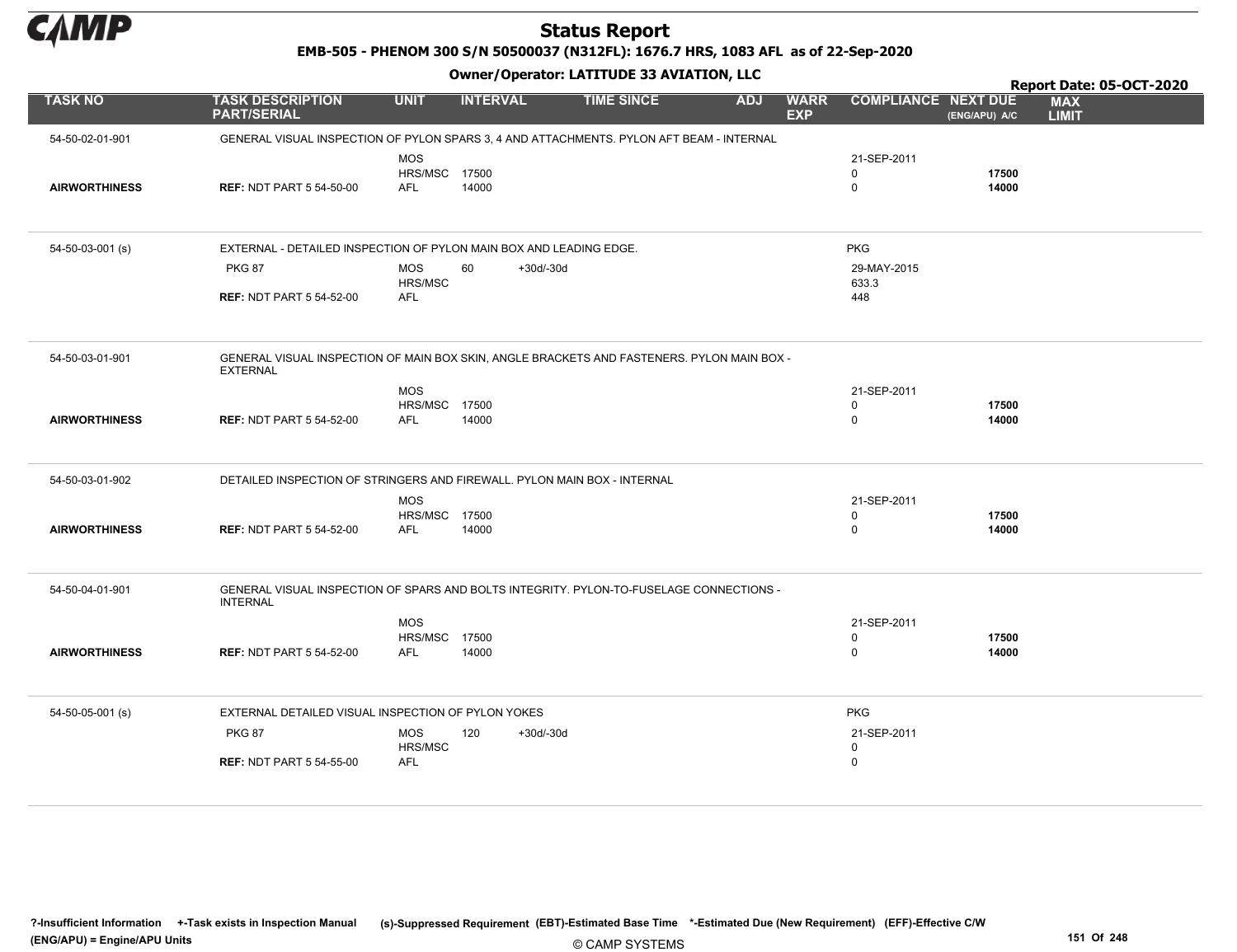

EMB-505 - PHENOM 300 S/N 50500037 (N312FL): 1676.7 HRS, 1083 AFL as of 22-Sep-2020

Owner/Operator: LATITUDE 33 AVIATION, LLC

|                      |                                                           | .                                                                                           |                   |                                         |                                           |                                             | Report Date: 05-OCT-2020 |
|----------------------|-----------------------------------------------------------|---------------------------------------------------------------------------------------------|-------------------|-----------------------------------------|-------------------------------------------|---------------------------------------------|--------------------------|
| <b>TASK NO</b>       | <b>TASK DESCRIPTION</b><br><b>PART/SERIAL</b>             | <b>UNIT</b><br><b>INTERVAL</b>                                                              | <b>TIME SINCE</b> | <b>ADJ</b><br><b>WARR</b><br><b>EXP</b> | <b>COMPLIANCE NEXT DUE</b>                | <b>MAX</b><br>(ENG/APU) A/C<br><b>LIMIT</b> |                          |
| 54-50-05-01-901      |                                                           | SPECIAL DETAILED INSPECTION (EDDY CURRENT) OF YOKE LUGS. PYLON YOKES - INTERNAL             |                   |                                         |                                           |                                             |                          |
| <b>AIRWORTHINESS</b> | <b>REF: NDT PART 6 54-55-00</b>                           | <b>MOS</b><br><b>HRS/MSC 15000</b><br><b>AFL</b><br>12000                                   |                   |                                         | 21-SEP-2011<br>0<br>$\mathbf 0$           | 15000<br>12000                              |                          |
| 54-50-05-02-901      |                                                           | DETAILED INSPECTION OF YOKES, FRONT SPARS, GUSSET AND SHIELD PLATES. PYLON YOKES - INTERNAL |                   |                                         |                                           |                                             |                          |
| <b>AIRWORTHINESS</b> | <b>REF: NDT PART 5 54-55-00</b>                           | <b>MOS</b><br>HRS/MSC 17500<br><b>AFL</b><br>14000                                          |                   |                                         | 21-SEP-2011<br>$\mathbf 0$<br>$\mathbf 0$ | 17500<br>14000                              |                          |
| 54-50-06-01-901      |                                                           | DETAILED INSPECTION OF AFT MOUNT FITTING. AFT MOUNT FITTINGS - INTERNAL                     |                   |                                         |                                           |                                             |                          |
| <b>AIRWORTHINESS</b> | <b>REF: NDT PART 5 54-55-00</b>                           | <b>MOS</b><br>HRS/MSC 15000<br>AFL<br>12000                                                 |                   |                                         | 21-SEP-2011<br>0<br>$\mathbf 0$           | 15000<br>12000                              |                          |
| 54-50-06-01-902      |                                                           | DETAILED INSPECTION OF AFT MOUNT FITTING. AFT MOUNT FITTINGS - EXTERNAL<br><b>MOS</b>       |                   |                                         | 21-SEP-2011                               |                                             |                          |
| <b>AIRWORTHINESS</b> | <b>REF: NDT PART 5 54-55-00</b>                           | <b>HRS/MSC 15000</b><br>12000<br>AFL                                                        |                   |                                         | 0<br>$\mathbf 0$                          | 15000<br>12000                              |                          |
| <b>CHAPTER 55</b>    | <b>STABILIZERS</b>                                        |                                                                                             |                   |                                         |                                           |                                             |                          |
| 55-00-00-001 (s)     |                                                           | GENERAL VISUAL INSPECTION OF STABILIZER POLYURETHANE FILMS                                  |                   |                                         | <b>PKG</b>                                |                                             |                          |
|                      | PKG <sub>1</sub><br><b>REF: AMM 55-00-20</b>              | <b>MOS</b><br>HRS/MSC 800<br>AFL                                                            |                   |                                         | 14-APR-2019<br>1206.8<br>793              |                                             |                          |
| 55-10-00             | HORIZONTAL STABILIZER (COMPLETION)                        |                                                                                             |                   |                                         |                                           |                                             |                          |
|                      | 505-10700-411<br>0000636256<br><b>REF: GENERIC NO REF</b> | <b>MOS</b><br>HRS/MSC O/C<br>AFL                                                            | N:0<br>N:0<br>N:0 |                                         | 21-SEP-2011<br>0<br>$\mathbf 0$           |                                             |                          |
| 55-10-00-001 (s)     |                                                           | SPECIAL DETAILED INSPECTION (BORESCOPE METHOD) OF HORIZONTAL-STABILIZER SPARS AND RIBS      |                   |                                         | <b>PKG</b>                                |                                             |                          |
|                      | <b>PKG 84</b><br><b>REF: NDT PART 5 55-10-00</b>          | <b>MOS</b><br>60<br>$+30d/-30d$<br>HRS/MSC<br><b>AFL</b>                                    |                   |                                         | 21-SEP-2011<br>0<br>$\mathbf 0$           |                                             |                          |
|                      |                                                           |                                                                                             |                   |                                         |                                           |                                             |                          |

© CAMP SYSTEMS ?-Insufficient Information +-Task exists in Inspection Manual (s)-Suppressed Requirement (EBT)-Estimated Base Time \*-Estimated Due (New Requirement) (EFF)-Effective C/W (ENG/APU) = Engine/APU Units 152 Of 248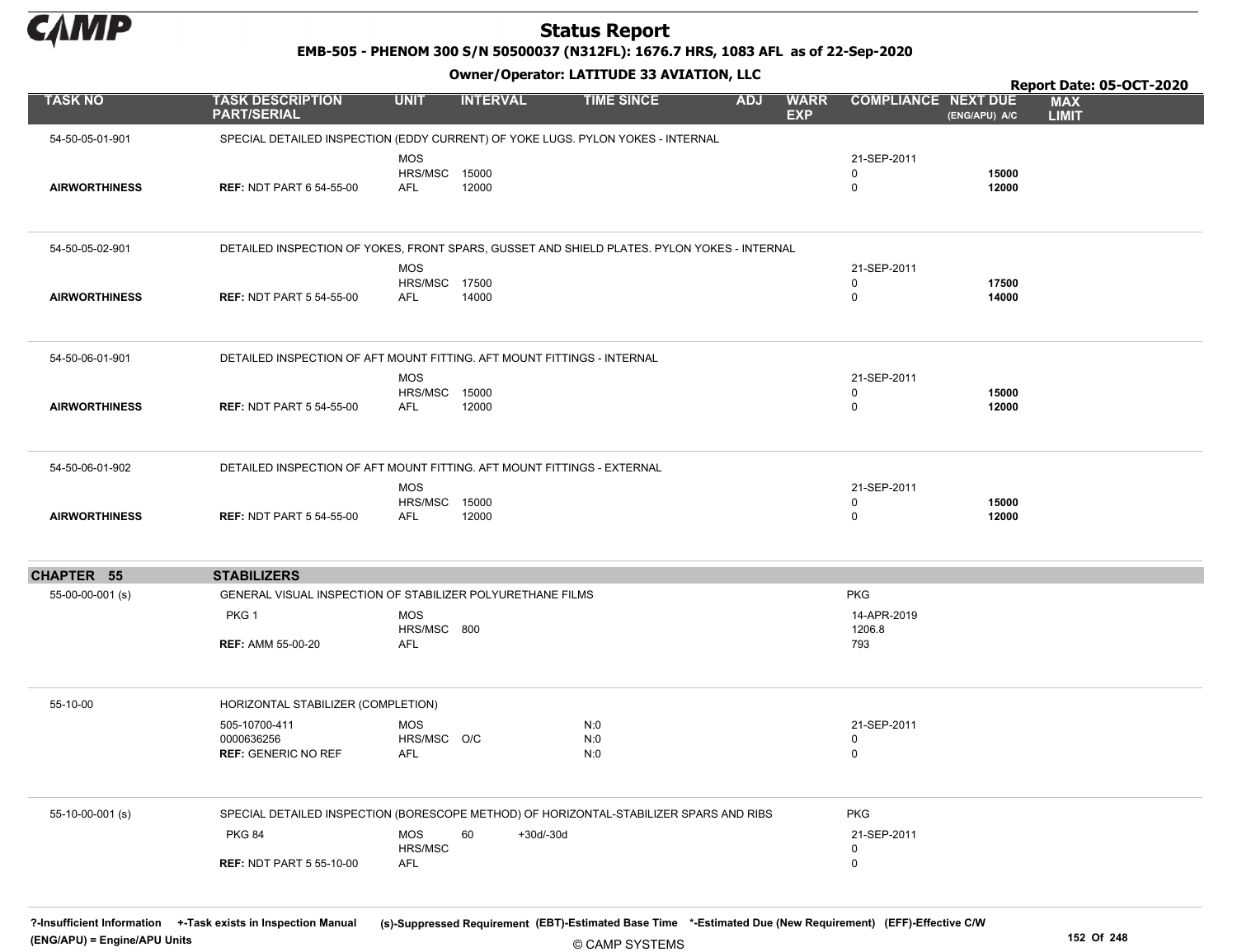

EMB-505 - PHENOM 300 S/N 50500037 (N312FL): 1676.7 HRS, 1083 AFL as of 22-Sep-2020

|                      | Owner/Operator. EATITODE 33 AVIATION, LLC                                                                                            |                              |                 |             |                   |            |                           |                            |                | Report Date: 05-OCT-2020   |
|----------------------|--------------------------------------------------------------------------------------------------------------------------------------|------------------------------|-----------------|-------------|-------------------|------------|---------------------------|----------------------------|----------------|----------------------------|
| <b>TASK NO</b>       | <b>TASK DESCRIPTION</b><br><b>PART/SERIAL</b>                                                                                        | <b>UNIT</b>                  | <b>INTERVAL</b> |             | <b>TIME SINCE</b> | <b>ADJ</b> | <b>WARR</b><br><b>EXP</b> | <b>COMPLIANCE NEXT DUE</b> | (ENG/APU) A/C  | <b>MAX</b><br><b>LIMIT</b> |
| 55-10-00-002 (s)     | EXTERNAL DETAILED VISUAL INSPECTION ON HORIZONTAL-STABILIZER-TO-ELEVATOR HINGE FITTING                                               |                              |                 |             |                   |            |                           | <b>PKG</b>                 |                |                            |
|                      | <b>PKG 87</b>                                                                                                                        | <b>MOS</b><br>HRS/MSC        | 60              | $+30d/-30d$ |                   |            |                           | 29-MAY-2015<br>633.3       |                |                            |
|                      | <b>REF: NDT PART 5 55-10-00</b>                                                                                                      | <b>AFL</b>                   |                 |             |                   |            |                           | 448                        |                |                            |
| 55-10-01-001 (s)     | EXTERNAL GENERAL VISUAL INSPECTION OF OF VERTICAL STABILZER-TO-HORIZONTAL STABILIZER<br><b>ATTACHMENTS</b>                           |                              |                 |             |                   |            |                           | <b>PKG</b>                 |                |                            |
|                      | <b>PKG 87</b>                                                                                                                        | MOS<br>HRS/MSC               | 60              | $+30d/-30d$ |                   |            |                           | 29-MAY-2015<br>633.3       |                |                            |
|                      | <b>REF: NDT PART 5 55-10-00</b>                                                                                                      | AFL                          |                 |             |                   |            |                           | 448                        |                |                            |
| 55-10-01-01-901      | DETAILED INSPECTION OF LUG. FITTING AND ATTACHMENTS. FIN-TO-HORIZONTAL STABILIZER CONNECTIONS IN<br>HORIZONTAL STABILIZER - INTERNAL |                              |                 |             |                   |            |                           |                            |                |                            |
|                      |                                                                                                                                      | <b>MOS</b>                   |                 |             |                   |            |                           | 21-SEP-2011                |                |                            |
| <b>AIRWORTHINESS</b> | <b>REF: NDT PART 5 55-10-00</b>                                                                                                      | HRS/MSC<br>AFL               | 17500<br>14000  |             |                   |            |                           | $\mathbf 0$<br>$\mathbf 0$ | 17500<br>14000 |                            |
|                      |                                                                                                                                      |                              |                 |             |                   |            |                           |                            |                |                            |
| 55-10-02-01-901      | SPECIAL DETAILED INSPECTION (BORESCOPE) OF FRONT, REAR SPARS AND FASTENERS. HORIZONTAL<br>STABILIZER FRONT AND REAR SPARS - INTERNAL |                              |                 |             |                   |            |                           |                            |                |                            |
|                      |                                                                                                                                      | <b>MOS</b>                   |                 |             |                   |            |                           | 21-SEP-2011                |                |                            |
| <b>AIRWORTHINESS</b> | <b>REF: NDT PART 5 55-10-00</b>                                                                                                      | <b>HRS/MSC 17500</b><br>AFL  | 14000           |             |                   |            |                           | 0<br>$\mathbf 0$           | 17500<br>14000 |                            |
|                      |                                                                                                                                      |                              |                 |             |                   |            |                           |                            |                |                            |
| 55-10-02-01-902      | DETAILED INSPECTION OF FRONT, REAR SPAR AND FASTENERS. HORIZONTAL STABILIZER FRONT AND REAR<br>SPARS - EXTERNAL                      |                              |                 |             |                   |            |                           |                            |                |                            |
|                      |                                                                                                                                      | <b>MOS</b>                   |                 |             |                   |            |                           | 21-SEP-2011                |                |                            |
| <b>AIRWORTHINESS</b> | <b>REF: NDT PART 5 55-10-00</b>                                                                                                      | HRS/MSC 17500<br>AFL         | 14000           |             |                   |            |                           | $\mathbf 0$<br>$\mathbf 0$ | 17500<br>14000 |                            |
|                      |                                                                                                                                      |                              |                 |             |                   |            |                           |                            |                |                            |
| 55-10-03-001 (s)     | EXTERNAL DETAILED VISUAL INSPECTION ON HORIZONTAL-STABILIZER UPPER AND LOWER SKIN                                                    |                              |                 |             |                   |            |                           | <b>PKG</b>                 |                |                            |
|                      | <b>PKG 87</b>                                                                                                                        | <b>MOS</b>                   | 120             | $+30d/-30d$ |                   |            |                           | 21-SEP-2011                |                |                            |
|                      | <b>REF: NDT PART 5 55-10-00</b>                                                                                                      | <b>HRS/MSC</b><br><b>AFL</b> |                 |             |                   |            |                           | $\mathbf 0$<br>$\mathbf 0$ |                |                            |
|                      |                                                                                                                                      |                              |                 |             |                   |            |                           |                            |                |                            |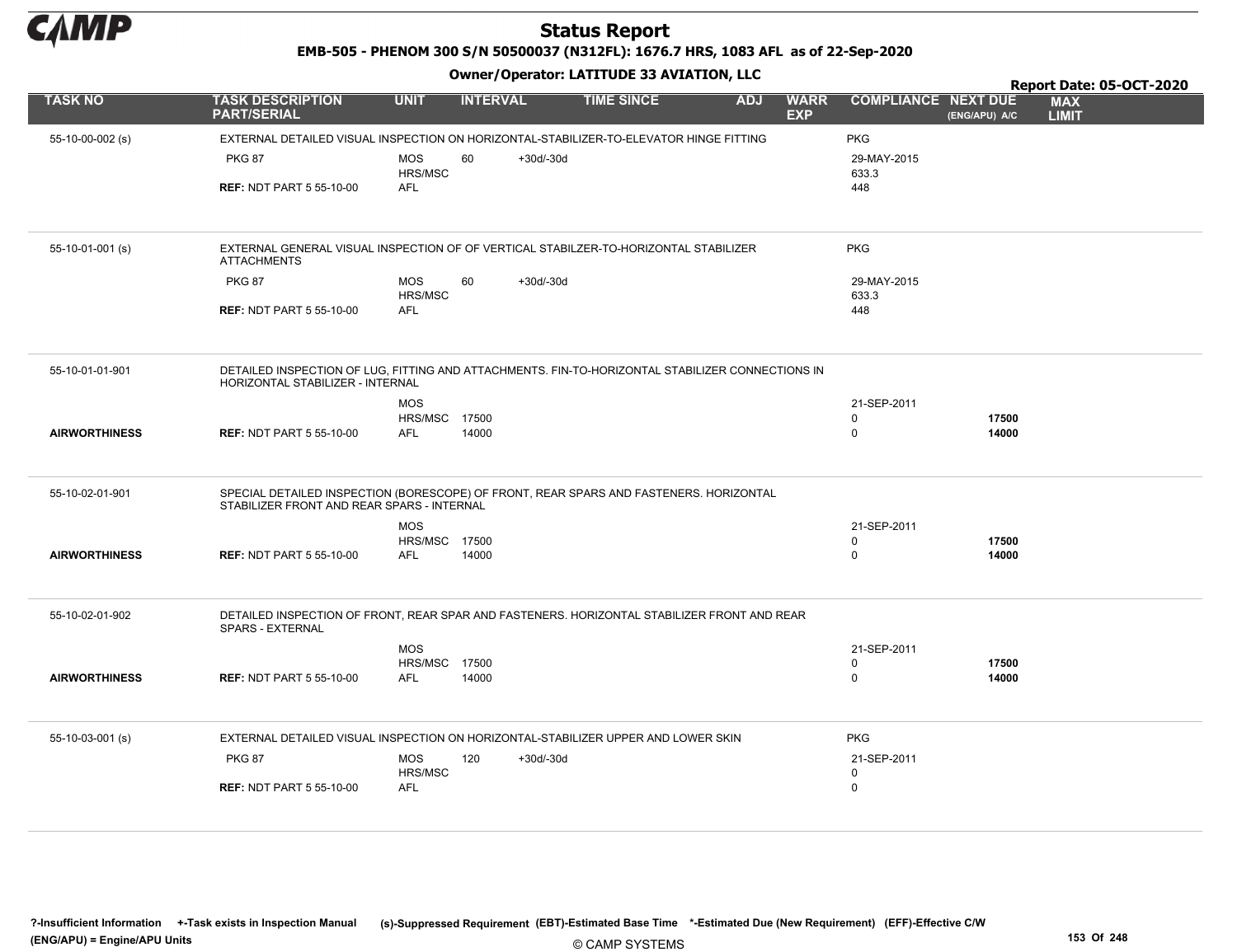

EMB-505 - PHENOM 300 S/N 50500037 (N312FL): 1676.7 HRS, 1083 AFL as of 22-Sep-2020

|                      |                                                                                                                                          |                       |                    |                   |            |                           |                            |               |                            | Report Date: 05-OCT-2020 |
|----------------------|------------------------------------------------------------------------------------------------------------------------------------------|-----------------------|--------------------|-------------------|------------|---------------------------|----------------------------|---------------|----------------------------|--------------------------|
| <b>TASK NO</b>       | <b>TASK DESCRIPTION</b><br><b>PART/SERIAL</b>                                                                                            | <b>UNIT</b>           | <b>INTERVAL</b>    | <b>TIME SINCE</b> | <b>ADJ</b> | <b>WARR</b><br><b>EXP</b> | <b>COMPLIANCE NEXT DUE</b> | (ENG/APU) A/C | <b>MAX</b><br><b>LIMIT</b> |                          |
| 55-10-03-002 (s)     | SPECIAL DETAILED INSPECTION (BORESCOPE METHOD) ON HORIZONTAL-STABILIZER UPPER AND LOWER SKIN                                             |                       |                    |                   |            |                           | <b>PKG</b>                 |               |                            |                          |
|                      | <b>PKG 87</b>                                                                                                                            | <b>MOS</b><br>HRS/MSC | 60<br>$+30d/-30d$  |                   |            |                           | 29-MAY-2015<br>633.3       |               |                            |                          |
|                      | <b>REF: NDT PART 5 55-10-00</b>                                                                                                          | <b>AFL</b>            |                    |                   |            |                           | 448                        |               |                            |                          |
| 55-10-03-01-901      | SPECIAL DETAILED INSPECTION (BORESCOPE) OF SKIN, STRINGERS AND STRAPS. HORIZONTAL STABILIZER MAIN<br>BOX UPPER AND LOWER SKIN - INTERNAL |                       |                    |                   |            |                           |                            |               |                            |                          |
|                      |                                                                                                                                          | <b>MOS</b>            |                    |                   |            |                           | 21-SEP-2011                |               |                            |                          |
|                      |                                                                                                                                          | HRS/MSC               | 17500              |                   |            |                           | $\mathbf 0$                | 17500         |                            |                          |
| <b>AIRWORTHINESS</b> | <b>REF: NDT PART 5 55-10-00</b>                                                                                                          | AFL                   | 14000              |                   |            |                           | 0                          | 14000         |                            |                          |
| 55-10-03-01-902      | DETAILED INSPECTION OF SKIN AND ATTACHMENTS. HORIZONTAL STABILIZER MAIN BOX UPPER AND LOWER SKIN<br>- EXTERNAL                           |                       |                    |                   |            |                           |                            |               |                            |                          |
|                      |                                                                                                                                          | <b>MOS</b>            |                    |                   |            |                           | 21-SEP-2011                |               |                            |                          |
|                      |                                                                                                                                          | HRS/MSC 17500         |                    |                   |            |                           | 0                          | 17500         |                            |                          |
| <b>AIRWORTHINESS</b> | <b>REF: NDT PART 5 55-10-00</b>                                                                                                          | <b>AFL</b>            | 14000              |                   |            |                           | 0                          | 14000         |                            |                          |
| 55-10-04-01-901      | SPECIAL DETAILED INSPECTION (BORESCOPE) OF RIBS AND ATTACHMENTS. HORIZONTAL STABILIZER<br><b>COMPOSITE RIBS - INTERNAL</b>               |                       |                    |                   |            |                           |                            |               |                            |                          |
|                      |                                                                                                                                          | <b>MOS</b>            |                    |                   |            |                           | 21-SEP-2011                |               |                            |                          |
|                      |                                                                                                                                          | HRS/MSC 17500         |                    |                   |            |                           | $\mathbf 0$                | 17500         |                            |                          |
| <b>AIRWORTHINESS</b> | <b>REF: NDT PART 5 55-10-00</b>                                                                                                          | <b>AFL</b>            | 14000              |                   |            |                           | 0                          | 14000         |                            |                          |
| 55-10-05-001 (s)     | INTERNAL DETAILED INSPECTION ON HORIZONTAL STABILIZER METALLIC RIBS                                                                      |                       |                    |                   |            |                           | <b>PKG</b>                 |               |                            |                          |
|                      | <b>PKG 90</b>                                                                                                                            | <b>MOS</b><br>HRS/MSC | 120<br>$+30d/-30d$ |                   |            |                           | 21-SEP-2011<br>0           |               |                            |                          |
|                      | <b>REF: NDT PART 5 55-10-00</b>                                                                                                          | <b>AFL</b>            |                    |                   |            |                           | 0                          |               |                            |                          |
|                      |                                                                                                                                          |                       |                    |                   |            |                           |                            |               |                            |                          |
| 55-10-05-01-901      | SPECIAL DETAILED INSPECTION (BORESCOPE) OF RIBS 1 AND ATTACHMENTS. HORIZONTAL STABILIZER METALLIC<br>RIBS - INTERNAL                     |                       |                    |                   |            |                           |                            |               |                            |                          |
|                      |                                                                                                                                          | <b>MOS</b>            |                    |                   |            |                           | 21-SEP-2011                |               |                            |                          |
|                      |                                                                                                                                          | HRS/MSC               | 17500              |                   |            |                           | 0                          | 17500         |                            |                          |
| <b>AIRWORTHINESS</b> | <b>REF: NDT PART 5 55-10-00</b>                                                                                                          | <b>AFL</b>            | 14000              |                   |            |                           | 0                          | 14000         |                            |                          |
|                      |                                                                                                                                          |                       |                    |                   |            |                           |                            |               |                            |                          |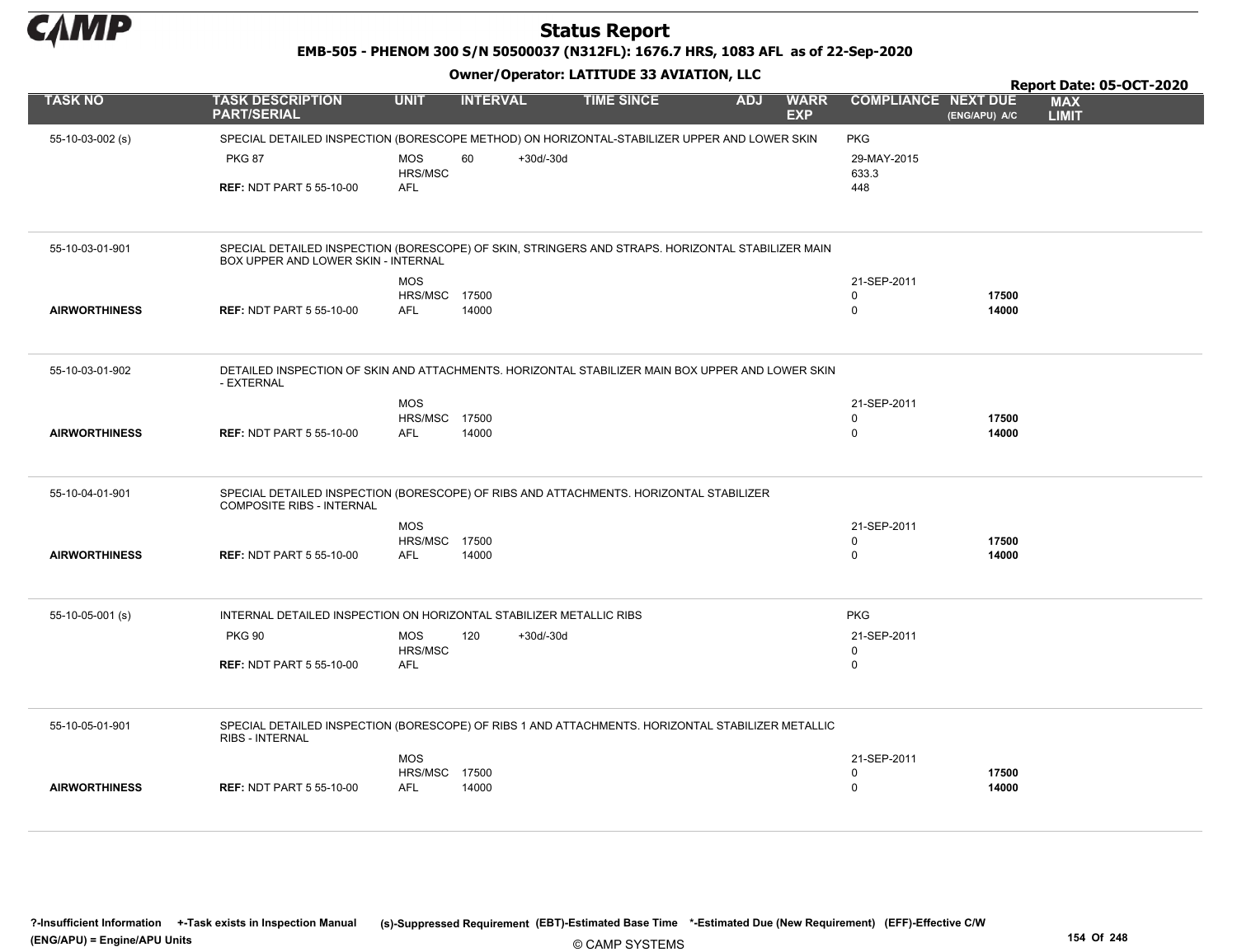

EMB-505 - PHENOM 300 S/N 50500037 (N312FL): 1676.7 HRS, 1083 AFL as of 22-Sep-2020

|                      |                                                                                                                                 |                                    |                 |                   |            |                           |                            |                | Report Date: 05-OCT-2020   |
|----------------------|---------------------------------------------------------------------------------------------------------------------------------|------------------------------------|-----------------|-------------------|------------|---------------------------|----------------------------|----------------|----------------------------|
| <b>TASK NO</b>       | <b>TASK DESCRIPTION</b><br><b>PART/SERIAL</b>                                                                                   | <b>UNIT</b>                        | <b>INTERVAL</b> | <b>TIME SINCE</b> | <b>ADJ</b> | <b>WARR</b><br><b>EXP</b> | <b>COMPLIANCE NEXT DUE</b> | (ENG/APU) A/C  | <b>MAX</b><br><b>LIMIT</b> |
| 55-10-05-02-901      | SPECIAL DETAILED INSPECTION (EDDY CURRENT) OF INTERCOSTALS RIBS ACCESS HOLES. HORIZONTAL<br>STABILIZER METALLIC RIBS - INTERNAL |                                    |                 |                   |            |                           |                            |                |                            |
|                      |                                                                                                                                 | <b>MOS</b>                         |                 |                   |            |                           | 21-SEP-2011                |                |                            |
| <b>AIRWORTHINESS</b> | <b>REF: NDT PART 6 55-10-00</b>                                                                                                 | HRS/MSC 17500<br>AFL               | 14000           |                   |            |                           | $\Omega$<br>$\Omega$       | 17500<br>14000 |                            |
|                      |                                                                                                                                 |                                    |                 |                   |            |                           |                            |                |                            |
|                      |                                                                                                                                 |                                    |                 |                   |            |                           |                            |                |                            |
| 55-10-05-02-902      | SPECIAL DETAILED INSPECTION (BORESCOPE) OF INTERCOSTALS RIBS. HORIZONTAL STABILIZER METALLIC RIBS -<br><b>INTERNAL</b>          |                                    |                 |                   |            |                           |                            |                |                            |
|                      |                                                                                                                                 | <b>MOS</b>                         |                 |                   |            |                           | 21-SEP-2011                |                |                            |
|                      |                                                                                                                                 | HRS/MSC 17500                      |                 |                   |            |                           | $\Omega$                   | 17500          |                            |
| <b>AIRWORTHINESS</b> | <b>REF: NDT PART 5 55-10-00</b>                                                                                                 | <b>AFL</b>                         | 14000           |                   |            |                           | $\Omega$                   | 14000          |                            |
|                      |                                                                                                                                 |                                    |                 |                   |            |                           |                            |                |                            |
| 55-10-05-03-901      | SPECIAL DETAILED INSPECTION (BORESCOPE) OF TIP RIB. HORIZONTAL STABILIZER METALLIC RIBS - INTERNAL                              |                                    |                 |                   |            |                           |                            |                |                            |
|                      |                                                                                                                                 | <b>MOS</b>                         |                 |                   |            |                           | 21-SEP-2011                |                |                            |
| <b>AIRWORTHINESS</b> |                                                                                                                                 | <b>HRS/MSC 17500</b><br><b>AFL</b> |                 |                   |            |                           | $\Omega$<br>$\Omega$       | 17500          |                            |
|                      | <b>REF: NDT PART 5 55-10-00</b>                                                                                                 |                                    | 14000           |                   |            |                           |                            | 14000          |                            |
| 55-10-05-04-901      | DETAILED INSPECTION OF RIB 1 FITTING AND REINFORCEMENTS. HORIZONTAL STABILIZER METALLIC RIBS -                                  |                                    |                 |                   |            |                           |                            |                |                            |
|                      | <b>INTERNAL</b>                                                                                                                 |                                    |                 |                   |            |                           |                            |                |                            |
|                      |                                                                                                                                 | <b>MOS</b>                         |                 |                   |            |                           | 21-SEP-2011                |                |                            |
|                      |                                                                                                                                 | <b>HRS/MSC 17500</b>               |                 |                   |            |                           | $\Omega$                   | 17500          |                            |
| <b>AIRWORTHINESS</b> | <b>REF: NDT PART 5 55-10-00</b>                                                                                                 | <b>AFL</b>                         | 14000           |                   |            |                           | $\Omega$                   | 14000          |                            |
|                      |                                                                                                                                 |                                    |                 |                   |            |                           |                            |                |                            |
| 55-10-05-05-901      | SPECIAL DETAILED INSPECTION (EDDY CURRENT) OF RIB 1 ACCESS HOLE. HORIZONTAL STABILIZER METALLIC<br><b>RIBS - INTERNAL</b>       |                                    |                 |                   |            |                           |                            |                |                            |
|                      |                                                                                                                                 | <b>MOS</b>                         |                 |                   |            |                           | 21-SEP-2011                |                |                            |
|                      |                                                                                                                                 | HRS/MSC                            | 17500           |                   |            |                           | 0                          | 17500          |                            |
| <b>AIRWORTHINESS</b> | <b>REF: NDT PART 6 55-10-00</b>                                                                                                 | <b>AFL</b>                         | 14000           |                   |            |                           | $\mathbf 0$                | 14000          |                            |
|                      |                                                                                                                                 |                                    |                 |                   |            |                           |                            |                |                            |
| 55-10-07-01-901      | GENERAL VISUAL INSPECTION OF HINGES. HORIZONTAL STABILIZER ELEVATOR HINGE FITTING - EXTERNAL                                    |                                    |                 |                   |            |                           |                            |                |                            |
|                      |                                                                                                                                 | <b>MOS</b>                         |                 |                   |            |                           | 21-SEP-2011                |                |                            |
|                      |                                                                                                                                 | HRS/MSC 17500                      |                 |                   |            |                           | 0                          | 17500          |                            |
| <b>AIRWORTHINESS</b> | <b>REF: NDT PART 5 55-10-00</b>                                                                                                 | <b>AFL</b>                         | 14000           |                   |            |                           | $\Omega$                   | 14000          |                            |
|                      |                                                                                                                                 |                                    |                 |                   |            |                           |                            |                |                            |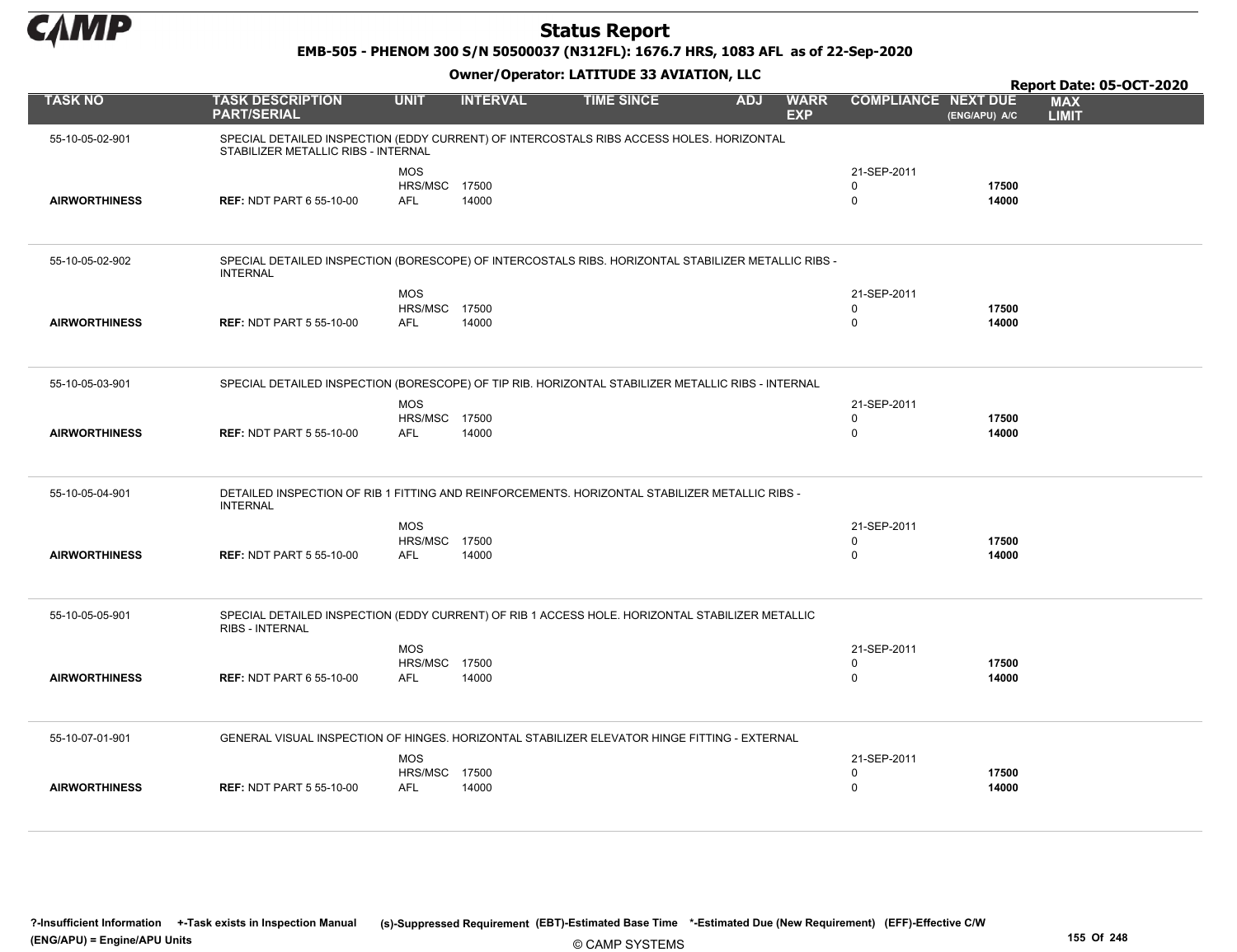

EMB-505 - PHENOM 300 S/N 50500037 (N312FL): 1676.7 HRS, 1083 AFL as of 22-Sep-2020

|                      |                                                                     | Owner/Operator. EATITODE 33 AVIATION, LLC   |                                                                                                    |                                         |                            |                |                                                        |  |  |
|----------------------|---------------------------------------------------------------------|---------------------------------------------|----------------------------------------------------------------------------------------------------|-----------------------------------------|----------------------------|----------------|--------------------------------------------------------|--|--|
| <b>TASK NO</b>       | <b>TASK DESCRIPTION</b><br><b>PART/SERIAL</b>                       | <b>UNIT</b><br><b>INTERVAL</b>              | <b>TIME SINCE</b>                                                                                  | <b>ADJ</b><br><b>WARR</b><br><b>EXP</b> | <b>COMPLIANCE NEXT DUE</b> | (ENG/APU) A/C  | Report Date: 05-OCT-2020<br><b>MAX</b><br><b>LIMIT</b> |  |  |
| 55-10-08-001 (s)     |                                                                     |                                             | EXTERNAL GENERAL VISUAL INSPECTION OF OF HORIZONTAL STABILIZER TRIM ACTUATOR SUPPORT FITTINGS      |                                         | <b>PKG</b>                 |                |                                                        |  |  |
|                      | <b>PKG 87</b>                                                       | <b>MOS</b><br>60<br>HRS/MSC                 | +30d/-30d                                                                                          |                                         | 29-MAY-2015<br>633.3       |                |                                                        |  |  |
|                      | <b>REF: NDT PART 5 55-10-00</b>                                     | <b>AFL</b>                                  |                                                                                                    |                                         | 448                        |                |                                                        |  |  |
|                      |                                                                     |                                             |                                                                                                    |                                         |                            |                |                                                        |  |  |
| 55-10-08-01-901      | STABILIZER ACTUATOR SUPPORT FITTINGS - INTERNAL                     |                                             | DETAILED INSPECTION OF FITTING, INCLUDING HINGES, PINS, FLANGES, WEBS AND FASTENERS. HORIZONTAL    |                                         |                            |                |                                                        |  |  |
|                      |                                                                     | <b>MOS</b>                                  |                                                                                                    |                                         | 21-SEP-2011                |                |                                                        |  |  |
| <b>AIRWORTHINESS</b> | <b>REF: NDT PART 5 55-10-00</b>                                     | <b>HRS/MSC 17500</b><br><b>AFL</b><br>14000 |                                                                                                    |                                         | 0<br>$\mathbf 0$           | 17500<br>14000 |                                                        |  |  |
|                      |                                                                     |                                             |                                                                                                    |                                         |                            |                |                                                        |  |  |
| 55-10-09-001 (s)     |                                                                     |                                             | EXTERNAL GENERAL VISUAL INSPECTION OF OF HORIZONTAL STABILIZER-TO-ELEVATOR TORQUE-TUBE SUPPORT PKG |                                         |                            |                |                                                        |  |  |
|                      | <b>PKG 87</b>                                                       | <b>MOS</b><br>120<br>HRS/MSC                | $+30d/-30d$                                                                                        |                                         | 21-SEP-2011<br>0           |                |                                                        |  |  |
|                      | <b>REF: NDT PART 5 55-10-00</b>                                     | <b>AFL</b>                                  |                                                                                                    |                                         | $\mathbf 0$                |                |                                                        |  |  |
| 55-10-09-01-901      | <b>COMMAND BOX - EXTERNAL</b>                                       |                                             | DETAILED INSPECTION OF COMPOSITE SUPPORT AND ATTACHMENTS. HORIZONTAL STABILIZER COMPOSITE          |                                         |                            |                |                                                        |  |  |
|                      |                                                                     | <b>MOS</b>                                  |                                                                                                    |                                         | 21-SEP-2011                |                |                                                        |  |  |
|                      |                                                                     | HRS/MSC 17500                               |                                                                                                    |                                         | 0                          | 17500          |                                                        |  |  |
| <b>AIRWORTHINESS</b> | <b>REF: NDT PART 5 55-10-00</b>                                     | <b>AFL</b><br>14000                         |                                                                                                    |                                         | $\mathbf 0$                | 14000          |                                                        |  |  |
| 55-10-09-01-902      |                                                                     |                                             | DETAILED INSPECTION OF COMPOSITE SUPPORT AND ATTACHMENTS. HORIZONTAL STABILIZER COMPOSITE          |                                         |                            |                |                                                        |  |  |
|                      | COMMAND BOX - INTERNAL                                              |                                             |                                                                                                    |                                         |                            |                |                                                        |  |  |
|                      |                                                                     | <b>MOS</b>                                  |                                                                                                    |                                         | 21-SEP-2011                |                |                                                        |  |  |
| <b>AIRWORTHINESS</b> | <b>REF: NDT PART 5 55-10-00</b>                                     | <b>HRS/MSC 17500</b><br><b>AFL</b><br>14000 |                                                                                                    |                                         | $\mathbf 0$<br>$\mathbf 0$ | 17500<br>14000 |                                                        |  |  |
|                      |                                                                     |                                             |                                                                                                    |                                         |                            |                |                                                        |  |  |
| 55-10-10-001 (s)     | EXTERNAL GENERAL VISUAL INSPECTION OF OF ELEVATOR TRIM-TAB FITTINGS |                                             |                                                                                                    |                                         | <b>PKG</b>                 |                |                                                        |  |  |
|                      | <b>PKG 90</b>                                                       | <b>MOS</b><br>120<br>HRS/MSC                | $+30d/-30d$                                                                                        |                                         | 21-SEP-2011<br>$\mathbf 0$ |                |                                                        |  |  |
|                      | <b>REF: NDT PART 5 55-10-00</b>                                     | <b>AFL</b>                                  |                                                                                                    |                                         | $\mathbf 0$                |                |                                                        |  |  |
|                      |                                                                     |                                             |                                                                                                    |                                         |                            |                |                                                        |  |  |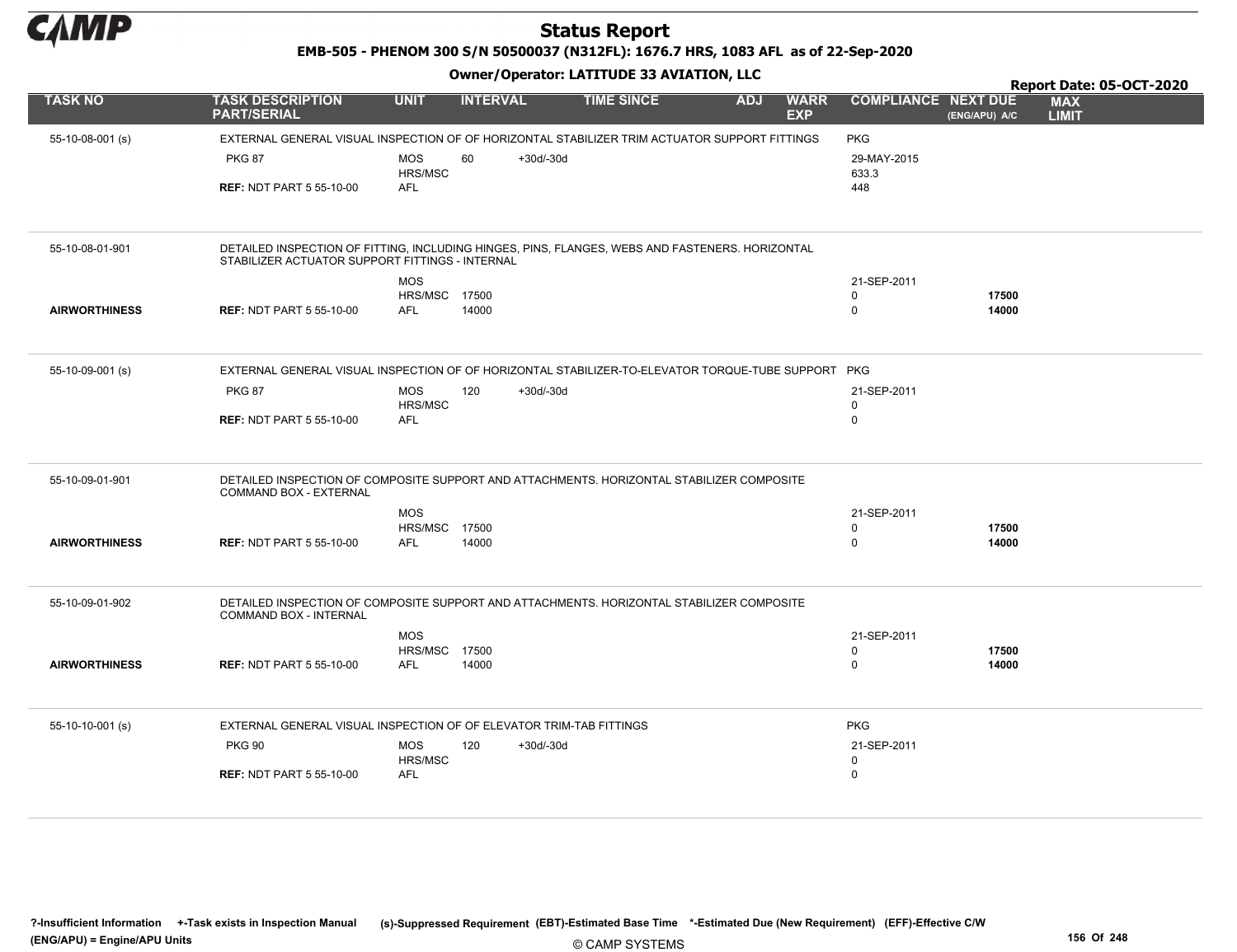

EMB-505 - PHENOM 300 S/N 50500037 (N312FL): 1676.7 HRS, 1083 AFL as of 22-Sep-2020

|                      |                                                                                                                             |                                           |                    |                   |            |                           |                                           |                | Report Date: 05-OCT-2020   |
|----------------------|-----------------------------------------------------------------------------------------------------------------------------|-------------------------------------------|--------------------|-------------------|------------|---------------------------|-------------------------------------------|----------------|----------------------------|
| <b>TASK NO</b>       | <b>TASK DESCRIPTION</b><br><b>PART/SERIAL</b>                                                                               | <b>UNIT</b>                               | <b>INTERVAL</b>    | <b>TIME SINCE</b> | <b>ADJ</b> | <b>WARR</b><br><b>EXP</b> | <b>COMPLIANCE NEXT DUE</b>                | (ENG/APU) A/C  | <b>MAX</b><br><b>LIMIT</b> |
| 55-10-10-01-901      | DETAILED INSPECTION OF FITTING AND ATTACHMENTS. HORIZONTAL STABILIZER TAB ACTUATOR SUPPORT<br>FITTINGS - EXTERNAL           |                                           |                    |                   |            |                           |                                           |                |                            |
| <b>AIRWORTHINESS</b> | <b>REF: NDT PART 5 55-10-00</b>                                                                                             | <b>MOS</b><br>HRS/MSC 17500<br><b>AFL</b> | 14000              |                   |            |                           | 21-SEP-2011<br>0<br>$\pmb{0}$             | 17500<br>14000 |                            |
| 55-20-01-002 (s)     | SPECIAL DETAILED INSPECTION (BORESCOPE METHOD) OF ELEVATOR MAIN BOX                                                         |                                           |                    |                   |            |                           | <b>PKG</b>                                |                |                            |
|                      | <b>PKG 87</b>                                                                                                               | <b>MOS</b><br>HRS/MSC                     | 120<br>$+30d/-30d$ |                   |            |                           | 21-SEP-2011<br>$\mathbf 0$                |                |                            |
|                      | <b>REF: See Workcard</b>                                                                                                    | <b>AFL</b>                                |                    |                   |            |                           | $\mathbf 0$                               |                |                            |
| 55-20-01-01-901      | SPECIAL DETAILED INSPECTION (BORESCOPE) OF SKIN, SPARS, RIBS AND FASTENERS. ELEVATOR MAIN BOX -<br><b>INTERNAL</b>          |                                           |                    |                   |            |                           |                                           |                |                            |
| <b>AIRWORTHINESS</b> | <b>REF: NDT PART 5 55-20-00</b>                                                                                             | <b>MOS</b><br>HRS/MSC 17500<br><b>AFL</b> | 14000              |                   |            |                           | 21-SEP-2011<br>$\mathbf 0$<br>$\mathbf 0$ | 17500<br>14000 |                            |
| 55-20-01-01-902      | DETAILED INSPECTION OF SKIN AND FASTENERS, INCLUDING MAIN BOX, TRAILING EDGE, LEADING EDGE.<br>ELEVATOR MAIN BOX - EXTERNAL |                                           |                    |                   |            |                           |                                           |                |                            |
| <b>AIRWORTHINESS</b> | <b>REF: NDT PART 5 55-20-00</b>                                                                                             | <b>MOS</b><br>HRS/MSC 17500<br><b>AFL</b> | 14000              |                   |            |                           | 21-SEP-2011<br>$\mathbf 0$<br>$\mathbf 0$ | 17500<br>14000 |                            |
| 55-20-02-01-901      | DETAILED INSPECTION OF ELEVATOR HINGE PINS. ELEVATOR HINGE FITTINGS - INTERNAL                                              |                                           |                    |                   |            |                           |                                           |                |                            |
| <b>AIRWORTHINESS</b> | <b>REF: NDT PART 5 55-20-00</b>                                                                                             | <b>MOS</b><br>HRS/MSC 17500<br><b>AFL</b> | 14000              |                   |            |                           | 21-SEP-2011<br>$\mathbf 0$<br>$\mathbf 0$ | 17500<br>14000 |                            |
| 55-20-02-02-901      | GENERAL VISUAL INSPECTION OF ELEVATOR HINGES. ELEVATOR HINGE FITTINGS - INTERNAL                                            |                                           |                    |                   |            |                           |                                           |                |                            |
| <b>AIRWORTHINESS</b> | <b>REF: NDT PART 5 55-20-00</b>                                                                                             | <b>MOS</b><br>HRS/MSC 17500<br><b>AFL</b> | 14000              |                   |            |                           | 21-SEP-2011<br>0<br>$\mathbf 0$           | 17500<br>14000 |                            |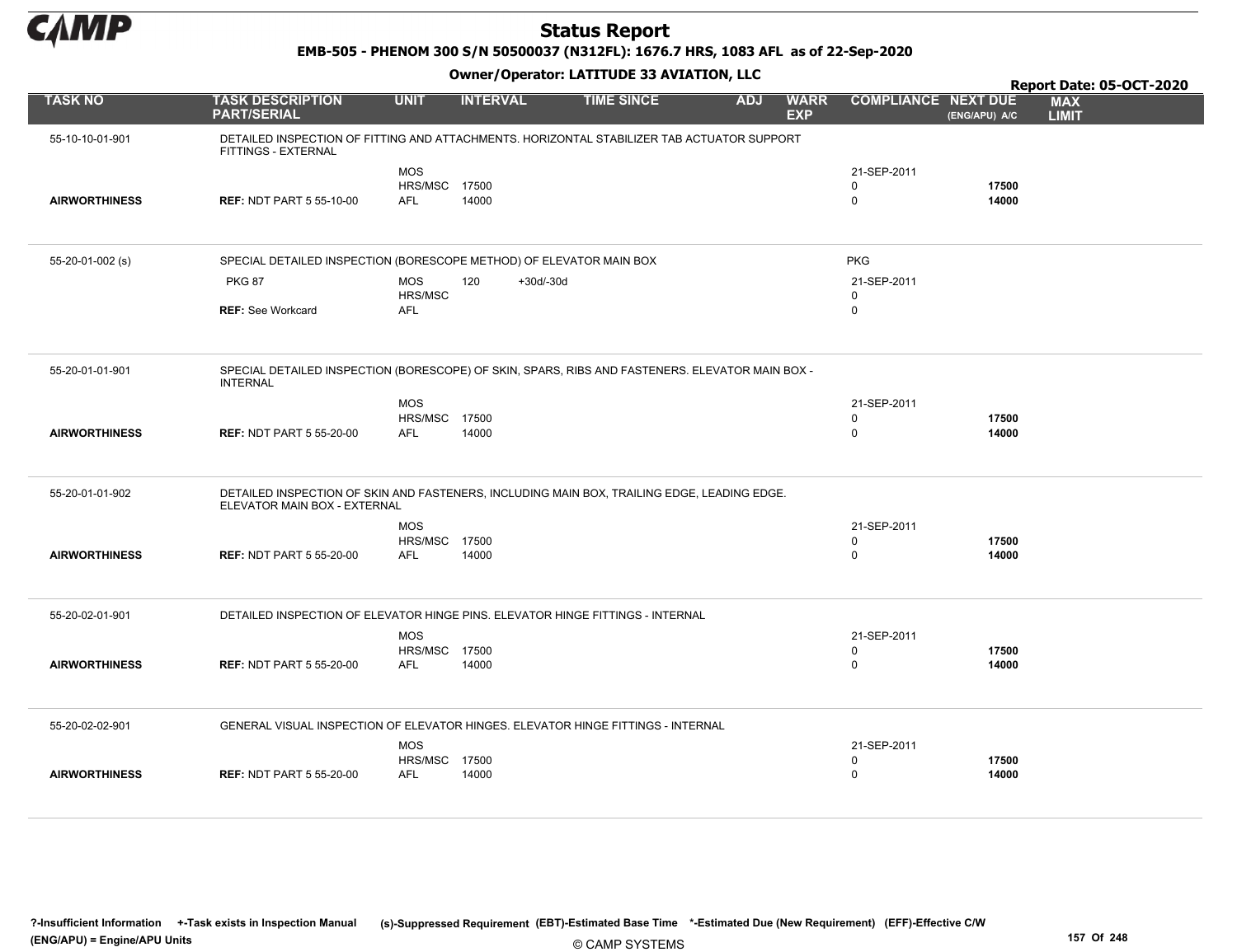

EMB-505 - PHENOM 300 S/N 50500037 (N312FL): 1676.7 HRS, 1083 AFL as of 22-Sep-2020

|                      |                                                                                                                    |                              |                    |                   |            |                           |                            |               |                            | Report Date: 05-OCT-2020 |
|----------------------|--------------------------------------------------------------------------------------------------------------------|------------------------------|--------------------|-------------------|------------|---------------------------|----------------------------|---------------|----------------------------|--------------------------|
| <b>TASK NO</b>       | <b>TASK DESCRIPTION</b><br><b>PART/SERIAL</b>                                                                      | <b>UNIT</b>                  | <b>INTERVAL</b>    | <b>TIME SINCE</b> | <b>ADJ</b> | <b>WARR</b><br><b>EXP</b> | <b>COMPLIANCE NEXT DUE</b> | (ENG/APU) A/C | <b>MAX</b><br><b>LIMIT</b> |                          |
| 55-20-03-001 (s)     | EXTERNAL DETAILED VISUAL INSPECTION OF ELEVATOR TORQUE TUBE ASSEMBLY                                               |                              |                    |                   |            |                           | <b>PKG</b>                 |               |                            |                          |
|                      | <b>PKG 87</b>                                                                                                      | <b>MOS</b><br><b>HRS/MSC</b> | 120<br>$+30d/-30d$ |                   |            |                           | 21-SEP-2011<br>0           |               |                            |                          |
|                      | <b>REF: NDT PART 5 55-20-00</b>                                                                                    | <b>AFL</b>                   |                    |                   |            |                           | $\mathbf 0$                |               |                            |                          |
| 55-20-03-01-901      | SPECIAL DETAILED INSPECTION (EDDY CURRENT) OF ELEVATOR TORQUE TUBE FLANGE. ELEVATOR TORQUE<br>TUBE ASSY - INTERNAL |                              |                    |                   |            |                           |                            |               |                            |                          |
|                      |                                                                                                                    | <b>MOS</b>                   |                    |                   |            |                           | 21-SEP-2011                |               |                            |                          |
|                      |                                                                                                                    | HRS/MSC                      | 17500              |                   |            |                           | $\Omega$                   | 17500         |                            |                          |
| <b>AIRWORTHINESS</b> | <b>REF: NDT PART 6 55-20-00</b>                                                                                    | <b>AFL</b>                   | 14000              |                   |            |                           | 0                          | 14000         |                            |                          |
|                      |                                                                                                                    |                              |                    |                   |            |                           |                            |               |                            |                          |
| 55-20-03-02-901      | SPECIAL DETAILED INSPECTION (DYE PENETRANT) OF ELEVATOR TORQUE TUBE. ELEVATOR TORQUE TUBE ASSY<br>- INTERNAL       |                              |                    |                   |            |                           |                            |               |                            |                          |
|                      |                                                                                                                    | <b>MOS</b>                   |                    |                   |            |                           | 21-SEP-2011                |               |                            |                          |
|                      |                                                                                                                    | HRS/MSC                      | 17500              |                   |            |                           | 0                          | 17500         |                            |                          |
| <b>AIRWORTHINESS</b> | <b>REF: NDT PART 8 55-20-00</b>                                                                                    | <b>AFL</b>                   | 14000              |                   |            |                           | $\Omega$                   | 14000         |                            |                          |
|                      |                                                                                                                    |                              |                    |                   |            |                           |                            |               |                            |                          |
| 55-20-04-001         | INTERNAL GENERAL VISUAL INSPECTION OF ELEVATOR MASS-BALANCE WEIGHT AND ATTACHMENTS                                 |                              |                    |                   |            |                           |                            |               |                            |                          |
|                      | <b>PKG 84</b>                                                                                                      | <b>MOS</b>                   | 60                 |                   |            |                           | 21-SEP-2011                | 29-MAY-2021 M |                            |                          |
|                      |                                                                                                                    | HRS/MSC                      |                    |                   |            |                           | 0                          |               |                            |                          |
| <b>ALI</b>           | <b>REF: NDT PART 5 55-20-00</b>                                                                                    | AFL                          |                    |                   |            |                           | 0                          |               |                            |                          |
|                      |                                                                                                                    |                              |                    |                   |            |                           |                            |               |                            |                          |
| 55-20-04-002         | SPECIAL DETAILED INSPECTION (BORESCOPE METHOD) OF MASS-BALANCE WEIGHT ATTACHMENTS                                  |                              |                    |                   |            |                           |                            |               |                            |                          |
|                      | <b>PKG 84</b>                                                                                                      | <b>MOS</b>                   | 60                 |                   |            |                           | 21-SEP-2011                | 29-MAY-2021 M |                            |                          |
| <b>ALI</b>           | <b>REF: NDT PART 5 55-20-00</b>                                                                                    | HRS/MSC<br><b>AFL</b>        |                    |                   |            |                           | 0<br>0                     |               |                            |                          |
|                      |                                                                                                                    |                              |                    |                   |            |                           |                            |               |                            |                          |
| 55-22-00-001 (s)     | EXTERNAL DETAILED VISUAL INSPECTION OF ELEVATOR TRIM-TAB                                                           |                              |                    |                   |            |                           | <b>PKG</b>                 |               |                            |                          |
|                      | <b>PKG 87</b>                                                                                                      | <b>MOS</b>                   | 120<br>$+30d/-30d$ |                   |            |                           | 21-SEP-2011                |               |                            |                          |
|                      |                                                                                                                    | HRS/MSC                      |                    |                   |            |                           | 0                          |               |                            |                          |
|                      | <b>REF: NDT PART 5 55-22-00</b>                                                                                    | <b>AFL</b>                   |                    |                   |            |                           | 0                          |               |                            |                          |
|                      |                                                                                                                    |                              |                    |                   |            |                           |                            |               |                            |                          |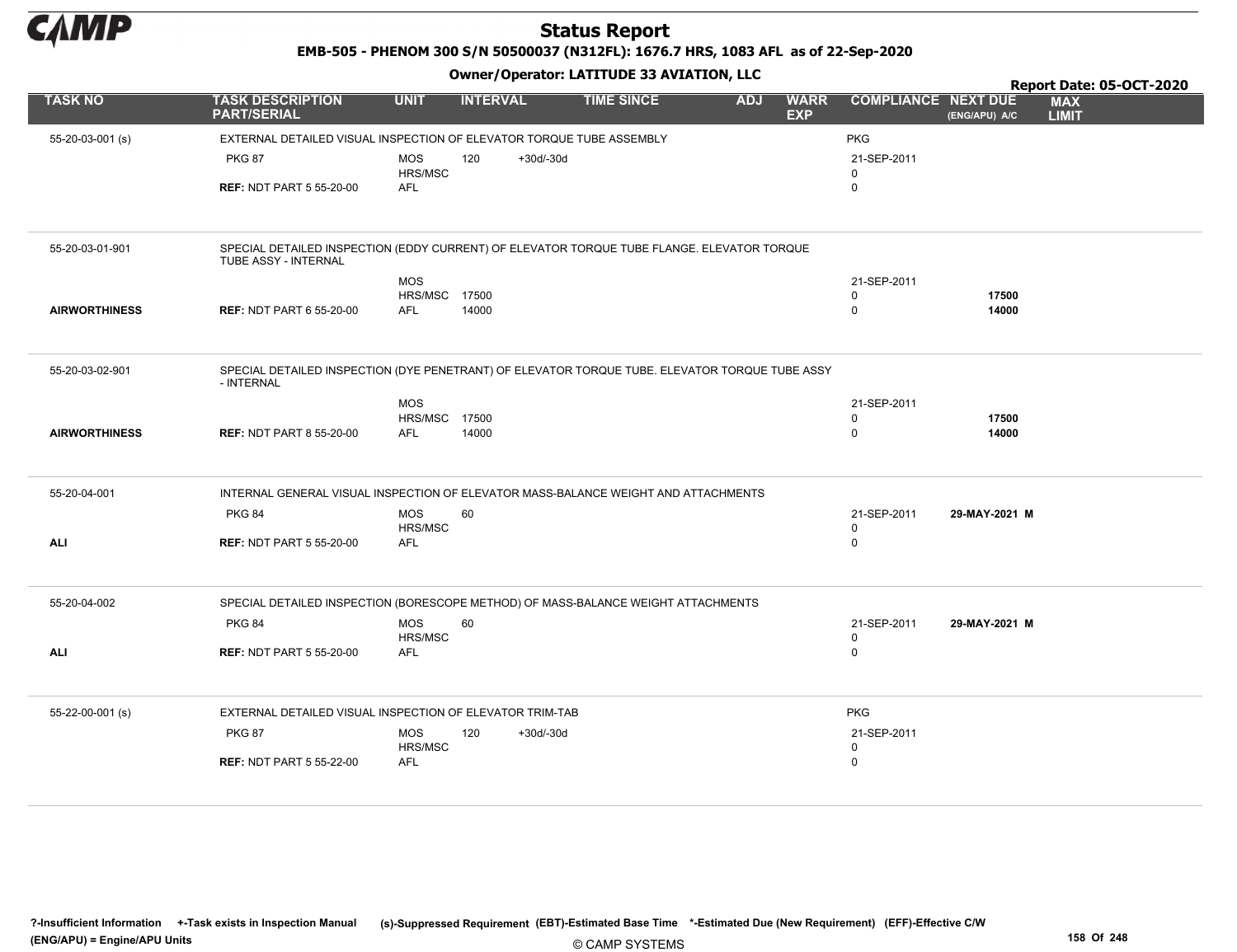

EMB-505 - PHENOM 300 S/N 50500037 (N312FL): 1676.7 HRS, 1083 AFL as of 22-Sep-2020

Owner/Operator: LATITUDE 33 AVIATION, LLC

|                      |                                                                                                                         |                                    |                   | Owner / Operator. EATITODE 33 AVIATION, LLC |            |                           |                            |               | Report Date: 05-OCT-2020   |
|----------------------|-------------------------------------------------------------------------------------------------------------------------|------------------------------------|-------------------|---------------------------------------------|------------|---------------------------|----------------------------|---------------|----------------------------|
| <b>TASK NO</b>       | <b>TASK DESCRIPTION</b><br><b>PART/SERIAL</b>                                                                           | <b>UNIT</b>                        | <b>INTERVAL</b>   | <b>TIME SINCE</b>                           | <b>ADJ</b> | <b>WARR</b><br><b>EXP</b> | <b>COMPLIANCE NEXT DUE</b> | (ENG/APU) A/C | <b>MAX</b><br><b>LIMIT</b> |
| 55-30-00             | <b>VERTICAL STABILIZER</b>                                                                                              |                                    |                   |                                             |            |                           |                            |               |                            |
|                      | 505-10100-407                                                                                                           | <b>MOS</b>                         |                   | N:0                                         |            |                           | 21-SEP-2011                |               |                            |
|                      | 0000636783                                                                                                              | HRS/MSC O/C                        |                   | N:0                                         |            |                           | $\Omega$                   |               |                            |
|                      | <b>REF: GENERIC NO REF</b>                                                                                              | <b>AFL</b>                         |                   | N:0                                         |            |                           | $\mathbf 0$                |               |                            |
|                      |                                                                                                                         |                                    |                   |                                             |            |                           |                            |               |                            |
| 55-30-01-001 (s)     | EXTERNAL DETAILED VISUAL INSPECTION OF VERTICAL STABILIZER-TO-AFT FUSELAGE ATTACHMENTS ON<br><b>VERTICAL STABILIZER</b> |                                    |                   |                                             |            |                           | <b>PKG</b>                 |               |                            |
|                      | <b>PKG 87</b>                                                                                                           | <b>MOS</b>                         | 60<br>$+30d/-30d$ |                                             |            |                           | 29-MAY-2015                |               |                            |
|                      | <b>REF: NDT PART 5 55-30-00</b>                                                                                         | HRS/MSC<br><b>AFL</b>              |                   |                                             |            |                           | 633.3<br>448               |               |                            |
|                      |                                                                                                                         |                                    |                   |                                             |            |                           |                            |               |                            |
|                      |                                                                                                                         |                                    |                   |                                             |            |                           |                            |               |                            |
| 55-30-01-002 (s)     | SPECIAL DETAILED INSPECTION (BORESCOPE METHOD) OF VERTICAL-TO-FUSELAGE ATTACHMENTS ON VERTICAL PKG<br><b>STABILIZER</b> |                                    |                   |                                             |            |                           |                            |               |                            |
|                      | <b>PKG 84</b>                                                                                                           | <b>MOS</b>                         | 60<br>$+30d/-30d$ |                                             |            |                           | 21-SEP-2011                |               |                            |
|                      |                                                                                                                         | HRS/MSC<br>AFL                     |                   |                                             |            |                           | $\mathsf 0$<br>$\mathbf 0$ |               |                            |
|                      | <b>REF: NDT PART 5 55-30-00</b>                                                                                         |                                    |                   |                                             |            |                           |                            |               |                            |
| 55-30-01-01-901      | SPECIAL DETAILED INSPECTION (EDDY CURRENT) OF FITTING ATTACHMENTS TO COMPOSITE. VERTICAL                                |                                    |                   |                                             |            |                           |                            |               |                            |
|                      | STABILIZER-TO-FUSELAGE ATTACHMENTS ON VERTICAL STABILIZER - INTERNAL                                                    |                                    |                   |                                             |            |                           |                            |               |                            |
|                      |                                                                                                                         | <b>MOS</b><br><b>HRS/MSC 17500</b> |                   |                                             |            |                           | 21-SEP-2011<br>$\Omega$    | 17500         |                            |
| <b>AIRWORTHINESS</b> | <b>REF: NDT PART 6 55-30-00</b>                                                                                         | <b>AFL</b>                         | 14000             |                                             |            |                           | $\mathbf 0$                | 14000         |                            |
|                      |                                                                                                                         |                                    |                   |                                             |            |                           |                            |               |                            |
| 55-30-01-02-901      | DETAILED INSPECTION OF CHANNEL FITTING AND BARREL NUT. VERTICAL STABILIZER-TO-FUSELAGE                                  |                                    |                   |                                             |            |                           |                            |               |                            |
|                      | ATTACHMENTS ON VERTICAL STABILIZER - INTERNAL                                                                           |                                    |                   |                                             |            |                           |                            |               |                            |
|                      |                                                                                                                         | <b>MOS</b>                         |                   |                                             |            |                           | 21-SEP-2011                |               |                            |
|                      |                                                                                                                         | <b>HRS/MSC 17500</b>               |                   |                                             |            |                           | 0                          | 17500         |                            |
| <b>AIRWORTHINESS</b> | <b>REF: NDT PART 5 55-30-00</b>                                                                                         | <b>AFL</b>                         | 14000             |                                             |            |                           | $\mathbf 0$                | 14000         |                            |
|                      |                                                                                                                         |                                    |                   |                                             |            |                           |                            |               |                            |
| 55-30-01-03-901      | DETAILED INSPECTION OF BOLT. VERTICAL STABILIZER-TO-FUSELAGE ATTACHMENTS ON VERTICAL STABILIZER -<br><b>INTERNAL</b>    |                                    |                   |                                             |            |                           |                            |               |                            |
|                      |                                                                                                                         | <b>MOS</b>                         |                   |                                             |            |                           | 21-SEP-2011                |               |                            |
|                      |                                                                                                                         | HRS/MSC 17500                      |                   |                                             |            |                           | $\mathbf 0$                | 17500         |                            |
| <b>AIRWORTHINESS</b> | <b>REF: NDT PART 5 55-30-00</b>                                                                                         | <b>AFL</b>                         | 14000             |                                             |            |                           | $\mathbf 0$                | 14000         |                            |
|                      |                                                                                                                         |                                    |                   |                                             |            |                           |                            |               |                            |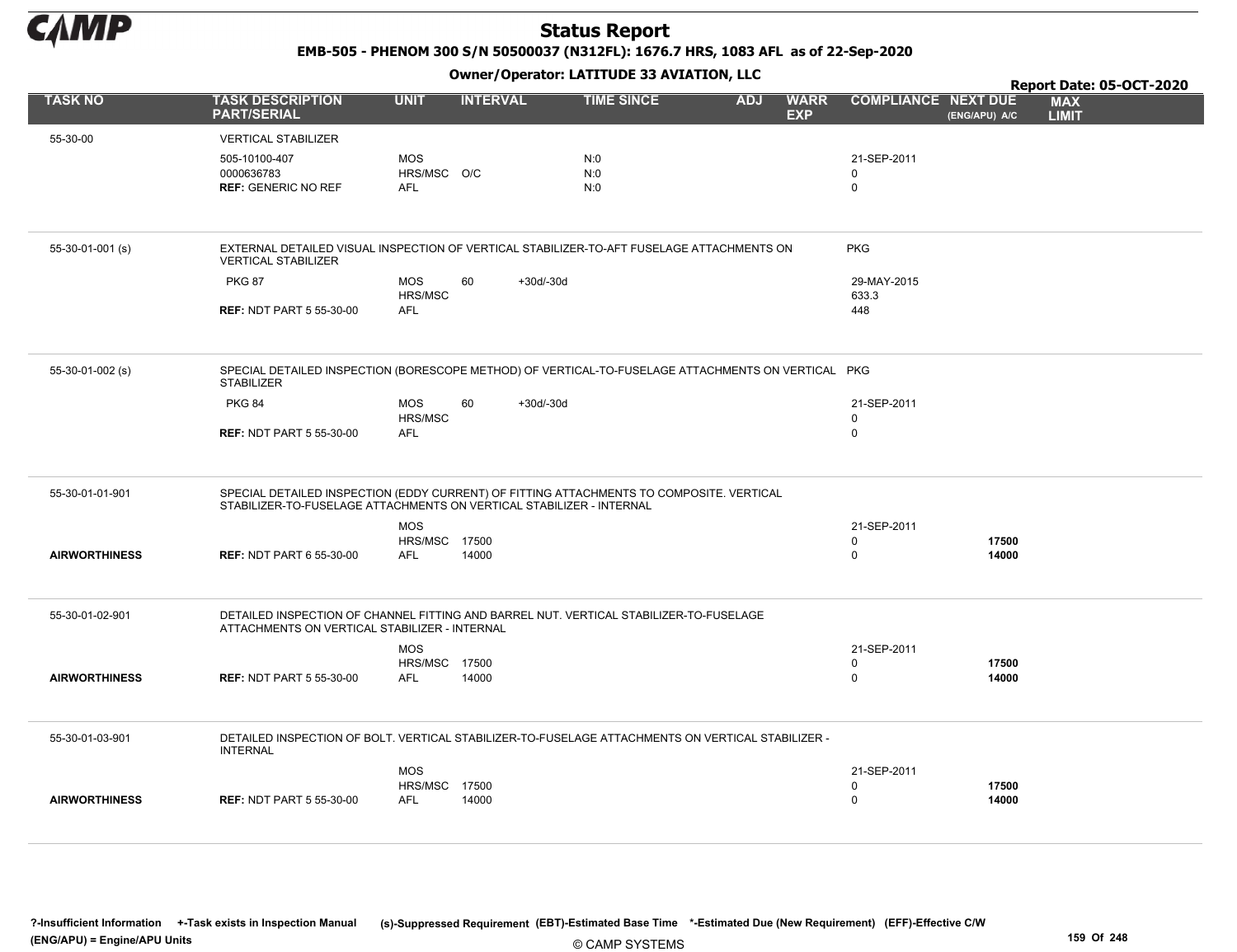

EMB-505 - PHENOM 300 S/N 50500037 (N312FL): 1676.7 HRS, 1083 AFL as of 22-Sep-2020

|                      |                                                                                                                                                           |                                                  |                   |                   |            |                           |                                        |                | Report Date: 05-OCT-2020   |
|----------------------|-----------------------------------------------------------------------------------------------------------------------------------------------------------|--------------------------------------------------|-------------------|-------------------|------------|---------------------------|----------------------------------------|----------------|----------------------------|
| <b>TASK NO</b>       | <b>TASK DESCRIPTION</b><br><b>PART/SERIAL</b>                                                                                                             | <b>UNIT</b>                                      | <b>INTERVAL</b>   | <b>TIME SINCE</b> | <b>ADJ</b> | <b>WARR</b><br><b>EXP</b> | <b>COMPLIANCE NEXT DUE</b>             | (ENG/APU) A/C  | <b>MAX</b><br><b>LIMIT</b> |
| 55-30-01-04-901      | SPECIAL DETAILED INSPECTION (EDDY CURRENT) OF METALLIC RIBS ATTACHMENTS. VERTICAL<br>STABILIZER-TO-FUSELAGE ATTACHMENTS ON VERTICAL STABILIZER - INTERNAL |                                                  |                   |                   |            |                           |                                        |                |                            |
| <b>AIRWORTHINESS</b> | <b>REF: NDT PART 6 55-30-00</b>                                                                                                                           | <b>MOS</b><br><b>HRS/MSC 17500</b><br><b>AFL</b> | 14000             |                   |            |                           | 21-SEP-2011<br>$\Omega$<br>$\mathbf 0$ | 17500<br>14000 |                            |
| 55-30-02-002 (s)     | INTERNAL DETAILED VISUAL INSPECTION OF VERTICAL STABILIZER-TO-HORIZONTAL STABILIZER ATTACHMENTS<br>ON VERTICAL STABILIZER                                 |                                                  |                   |                   |            |                           | <b>PKG</b>                             |                |                            |
|                      | <b>PKG 84</b>                                                                                                                                             | <b>MOS</b><br>HRS/MSC                            | 60<br>$+30d/-30d$ |                   |            |                           | 21-SEP-2011<br>$\mathbf 0$             |                |                            |
|                      | <b>REF: NDT PART 5 55-30-00</b>                                                                                                                           | <b>AFL</b>                                       |                   |                   |            |                           | $\mathbf 0$                            |                |                            |
| 55-30-02-01-901      | DETAILED INSPECTION OF FITTING, LUG AND ATTACHMENTS. VERTICAL STABILIZER-TO-HORIZONTAL STABILIZER<br>ATTACHMENTS ON VERTICAL STABILIZER - INTERNAL        |                                                  |                   |                   |            |                           |                                        |                |                            |
|                      |                                                                                                                                                           | <b>MOS</b><br><b>HRS/MSC 17500</b>               |                   |                   |            |                           | 21-SEP-2011<br>$\mathbf 0$             | 17500          |                            |
| <b>AIRWORTHINESS</b> | <b>REF: NDT PART 5 55-30-00</b>                                                                                                                           | <b>AFL</b>                                       | 14000             |                   |            |                           | $\mathbf 0$                            | 14000          |                            |
| 55-30-02-03-901      | DETAILED INSPECTION OF PIN VERTICAL STABILIZER-TO-HORIZONTAL STABILIZER ATTACHMENTS ON VERTICAL<br>STABILIZER - INTERNAL                                  |                                                  |                   |                   |            |                           |                                        |                |                            |
|                      |                                                                                                                                                           | <b>MOS</b><br><b>HRS/MSC 17500</b>               |                   |                   |            |                           | 21-SEP-2011<br>$\mathbf 0$             | 17500          |                            |
| <b>AIRWORTHINESS</b> | <b>REF: NDT PART 5 55-30-00</b>                                                                                                                           | <b>AFL</b>                                       | 14000             |                   |            |                           | $\mathbf 0$                            | 14000          |                            |
| 55-30-02-04-901      | SPECIAL DETAILED INSPECTION (EDDY CURRENT) OF RIB 5. VERTICAL STABILIZER-TO-HORIZONTAL STABILIZER<br>ATTACHMENTS ON VERTICAL STABILIZER - INTERNAL        |                                                  |                   |                   |            |                           |                                        |                |                            |
|                      |                                                                                                                                                           | <b>MOS</b><br><b>HRS/MSC 17500</b>               |                   |                   |            |                           | 21-SEP-2011<br>$\mathbf 0$             | 17500          |                            |
| <b>AIRWORTHINESS</b> | <b>REF: NDT PART 6 55-30-00</b>                                                                                                                           | <b>AFL</b>                                       | 14000             |                   |            |                           | $\mathbf 0$                            | 14000          |                            |
| 55-30-02-05-901      | SPECIAL DETAILED INSPECTION (BORESCOPE) OF RIB 7. VERTICAL STABILIZER-TO-HORIZONTAL STABILIZER<br>ATTACHMENTS ON VERTICAL STABILIZER - INTERNAL           |                                                  |                   |                   |            |                           |                                        |                |                            |
|                      |                                                                                                                                                           | <b>MOS</b><br><b>HRS/MSC 17500</b>               |                   |                   |            |                           | 21-SEP-2011<br>$\mathbf 0$             | 17500          |                            |
| <b>AIRWORTHINESS</b> | <b>REF: NDT PART 5 55-30-00</b>                                                                                                                           | <b>AFL</b>                                       | 14000             |                   |            |                           | $\Omega$                               | 14000          |                            |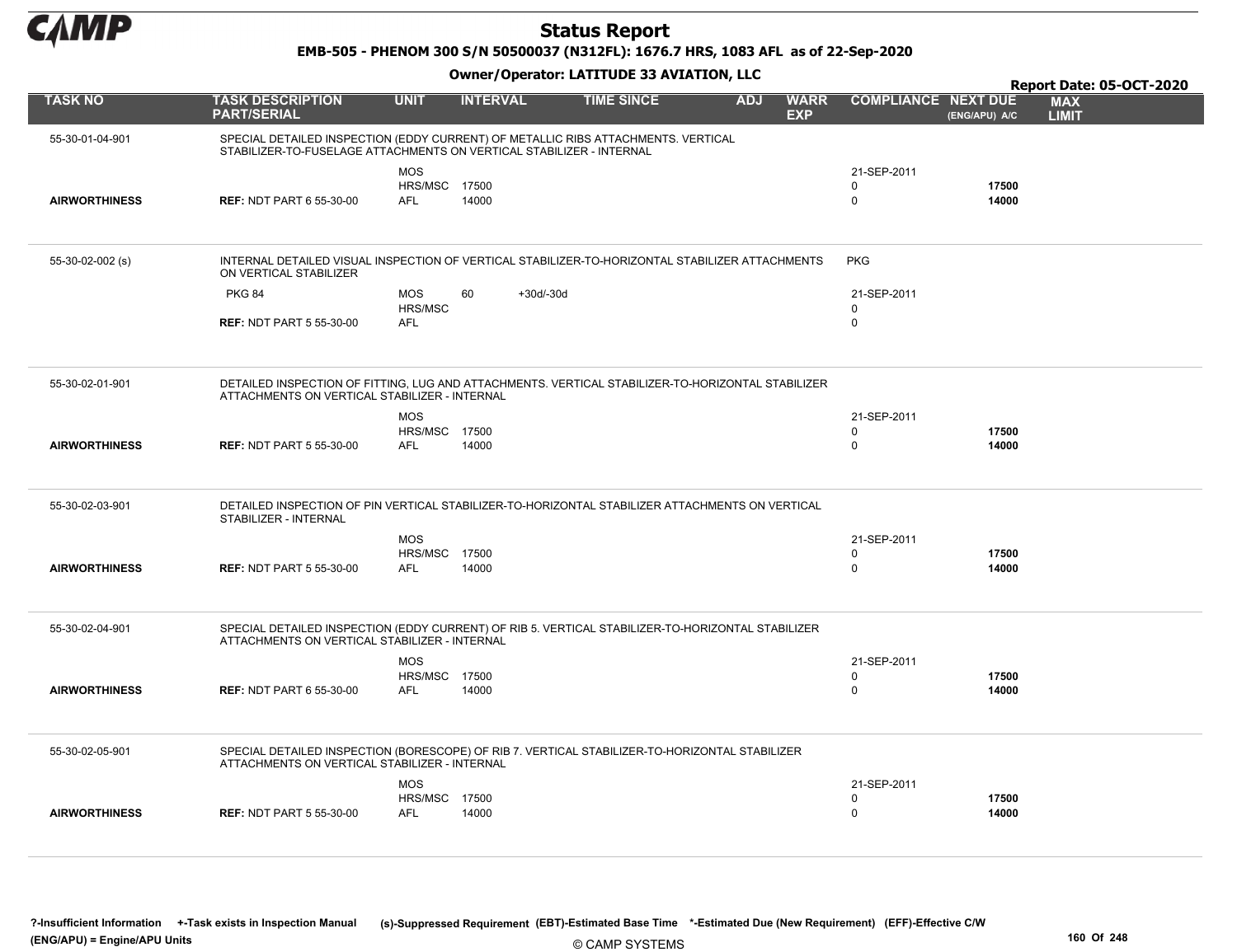

#### EMB-505 - PHENOM 300 S/N 50500037 (N312FL): 1676.7 HRS, 1083 AFL as of 22-Sep-2020

|                      |                                                                                                                                                                         |                                    |                    |                   |            |                           |                            |                | Report Date: 05-OCT-2020   |
|----------------------|-------------------------------------------------------------------------------------------------------------------------------------------------------------------------|------------------------------------|--------------------|-------------------|------------|---------------------------|----------------------------|----------------|----------------------------|
| <b>TASK NO</b>       | <b>TASK DESCRIPTION</b><br><b>PART/SERIAL</b>                                                                                                                           | <b>UNIT</b>                        | <b>INTERVAL</b>    | <b>TIME SINCE</b> | <b>ADJ</b> | <b>WARR</b><br><b>EXP</b> | <b>COMPLIANCE NEXT DUE</b> | (ENG/APU) A/C  | <b>MAX</b><br><b>LIMIT</b> |
| 55-30-02-06-901      | SPECIAL DETAILED INSPECTION (BORESCOPE) OF RIB 6 AND RIB 8. VERTICAL STABILIZER-TO-HORIZONTAL<br>STABILIZER ATTACHMENTS ON VERTICAL STABILIZER - INTERNAL               |                                    |                    |                   |            |                           |                            |                |                            |
|                      |                                                                                                                                                                         | <b>MOS</b>                         |                    |                   |            |                           | 21-SEP-2011                |                |                            |
| <b>AIRWORTHINESS</b> | <b>REF: NDT PART 5 55-30-00</b>                                                                                                                                         | <b>HRS/MSC 17500</b><br><b>AFL</b> | 14000              |                   |            |                           | $\Omega$<br>$\pmb{0}$      | 17500<br>14000 |                            |
|                      |                                                                                                                                                                         |                                    |                    |                   |            |                           |                            |                |                            |
| 55-30-02-07-901      | SPECIAL DETAILED INSPECTION (BORESCOPE) OF RIB 5, L PROFILES AND SHROUDS. VERTICAL<br>STABILIZER-TO-HORIZONTAL STABILIZER ATTACHMENTS ON VERTICAL STABILIZER - INTERNAL |                                    |                    |                   |            |                           |                            |                |                            |
|                      |                                                                                                                                                                         | <b>MOS</b>                         |                    |                   |            |                           | 21-SEP-2011                |                |                            |
|                      |                                                                                                                                                                         | HRS/MSC 17500                      |                    |                   |            |                           | $\mathbf 0$                | 17500          |                            |
| <b>AIRWORTHINESS</b> | <b>REF: NDT PART 5 55-30-00</b>                                                                                                                                         | <b>AFL</b>                         | 14000              |                   |            |                           | $\pmb{0}$                  | 14000          |                            |
| 55-30-03-001 (s)     | INTERNAL DETAILED VISUAL INSPECTION OF VERTICAL STABILIZER MAIN BOX SKIN AND SPARS                                                                                      |                                    |                    |                   |            |                           | <b>PKG</b>                 |                |                            |
|                      | <b>PKG 87</b>                                                                                                                                                           | <b>MOS</b><br>HRS/MSC              | 120<br>$+30d/-30d$ |                   |            |                           | 21-SEP-2011<br>0           |                |                            |
|                      | <b>REF: NDT PART 5 55-30-00</b>                                                                                                                                         | <b>AFL</b>                         |                    |                   |            |                           | 0                          |                |                            |
| 55-30-03-002 (s)     | EXTERNAL DETAILED VISUAL INSPECTION OF VERTICAL STABILIZER MAIN BOX                                                                                                     |                                    |                    |                   |            |                           | <b>PKG</b>                 |                |                            |
|                      | <b>PKG 87</b>                                                                                                                                                           | <b>MOS</b>                         | $+30d/-30d$<br>120 |                   |            |                           | 21-SEP-2011<br>$\mathbf 0$ |                |                            |
|                      | <b>REF: See Workcard</b>                                                                                                                                                | HRS/MSC<br><b>AFL</b>              |                    |                   |            |                           | $\mathbf 0$                |                |                            |
| 55-30-03-01-901      | DETAILED INSPECTION OF SKIN, SPAR AND ATTACHMENTS. VERTICAL STABILIZER MAIN BOX - EXTERNAL                                                                              |                                    |                    |                   |            |                           |                            |                |                            |
|                      |                                                                                                                                                                         | <b>MOS</b>                         |                    |                   |            |                           | 21-SEP-2011                |                |                            |
|                      |                                                                                                                                                                         | <b>HRS/MSC 17500</b>               |                    |                   |            |                           | $\mathbf 0$                | 17500          |                            |
| <b>AIRWORTHINESS</b> | <b>REF: NDT PART 5 55-30-00</b>                                                                                                                                         | <b>AFL</b>                         | 14000              |                   |            |                           | $\mathbf 0$                | 14000          |                            |
| 55-30-03-01-902      | SPECIAL DETAILED INSPECTION (BORESCOPE) OF SPAR, STRINGER, RIBS, FLANGES AND ATTACHMENTS.<br><b>VERTICAL STABILIZER MAIN BOX - INTERNAL</b>                             |                                    |                    |                   |            |                           |                            |                |                            |
|                      |                                                                                                                                                                         | <b>MOS</b>                         |                    |                   |            |                           | 21-SEP-2011                |                |                            |
|                      |                                                                                                                                                                         | <b>HRS/MSC 17500</b>               |                    |                   |            |                           | $\mathbf 0$                | 17500          |                            |
| <b>AIRWORTHINESS</b> | <b>REF: NDT PART 5 55-30-00</b>                                                                                                                                         | AFL                                | 14000              |                   |            |                           | $\Omega$                   | 14000          |                            |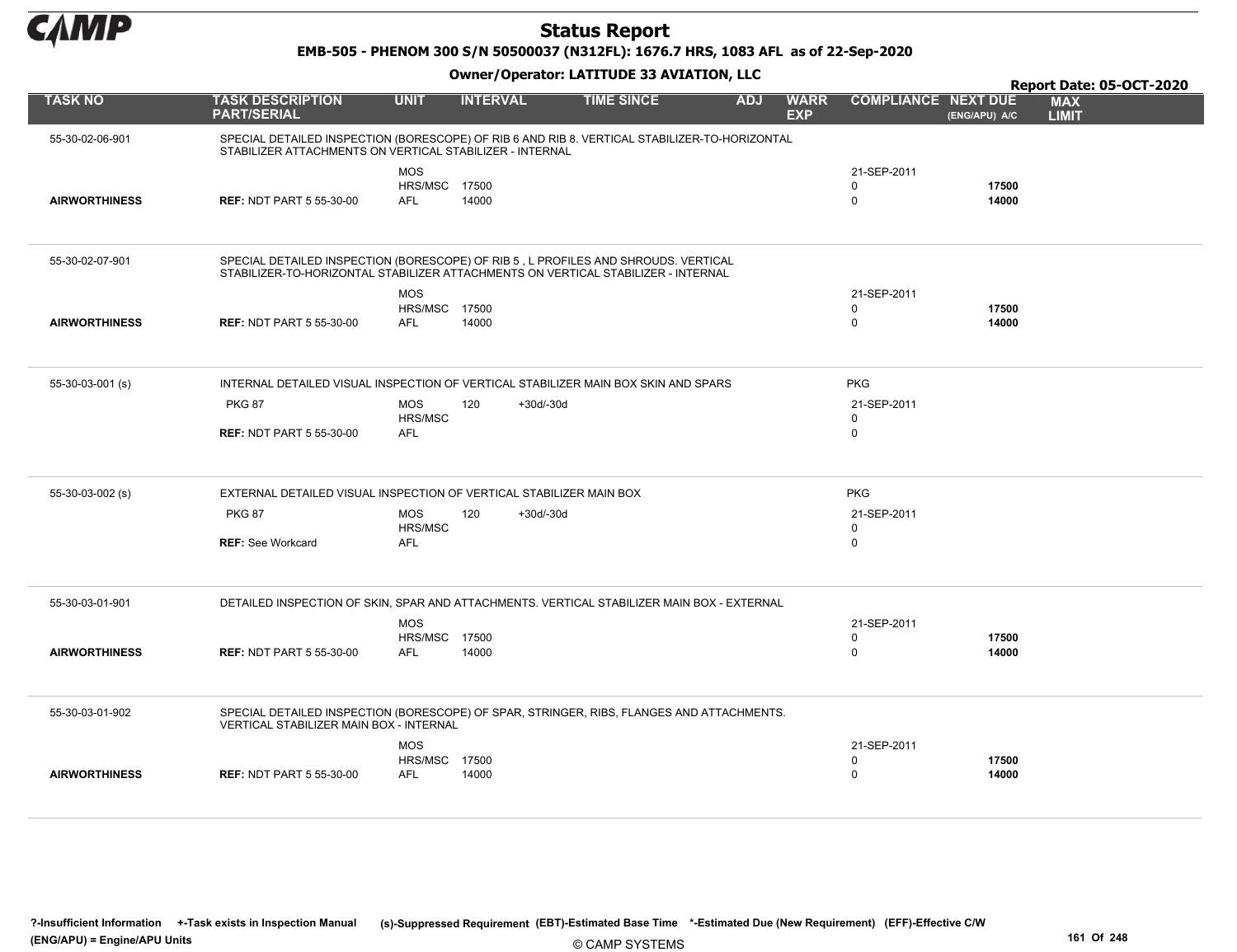

EMB-505 - PHENOM 300 S/N 50500037 (N312FL): 1676.7 HRS, 1083 AFL as of 22-Sep-2020

|                      |                                                                                                                                      |                                             |             | Owner / Operator. EATITODE 33 AVIATION, LLC |            |                           |                            | Report Date: 05-OCT-2020 |                            |  |  |
|----------------------|--------------------------------------------------------------------------------------------------------------------------------------|---------------------------------------------|-------------|---------------------------------------------|------------|---------------------------|----------------------------|--------------------------|----------------------------|--|--|
| <b>TASK NO</b>       | <b>TASK DESCRIPTION</b><br><b>PART/SERIAL</b>                                                                                        | <b>UNIT</b><br><b>INTERVAL</b>              |             | <b>TIME SINCE</b>                           | <b>ADJ</b> | <b>WARR</b><br><b>EXP</b> | <b>COMPLIANCE NEXT DUE</b> | (ENG/APU) A/C            | <b>MAX</b><br><b>LIMIT</b> |  |  |
| 55-30-04-001 (s)     | EXTERNAL DETAILED VISUAL INSPECTION OF VERTICAL STABILIZER-TO-RUDDER HINGE FITTING                                                   |                                             |             |                                             |            |                           | <b>PKG</b>                 |                          |                            |  |  |
|                      | <b>PKG 87</b>                                                                                                                        | <b>MOS</b><br>60<br>HRS/MSC                 | $+30d/-30d$ |                                             |            |                           | 29-MAY-2015<br>633.3       |                          |                            |  |  |
|                      | <b>REF: NDT PART 5 55-30-00</b>                                                                                                      | <b>AFL</b>                                  |             |                                             |            |                           | 448                        |                          |                            |  |  |
|                      |                                                                                                                                      |                                             |             |                                             |            |                           |                            |                          |                            |  |  |
| 55-30-04-01-901      | GENERAL VISUAL INSPECTION OF HINGES. VERTICAL STABILIZER RUDDER HINGE FITTINGS - INTERNAL                                            |                                             |             |                                             |            |                           |                            |                          |                            |  |  |
|                      |                                                                                                                                      | <b>MOS</b>                                  |             |                                             |            |                           | 21-SEP-2011                |                          |                            |  |  |
| <b>AIRWORTHINESS</b> |                                                                                                                                      | <b>HRS/MSC 17500</b><br>14000<br><b>AFL</b> |             |                                             |            |                           | $\mathbf 0$<br>$\mathbf 0$ | 17500<br>14000           |                            |  |  |
|                      | <b>REF: NDT PART 5 55-30-00</b>                                                                                                      |                                             |             |                                             |            |                           |                            |                          |                            |  |  |
| 55-30-05-002 (s)     | INTERNAL DETAILED VISUAL INSPECTION OF HORIZONTAL-STABILIZER ACTUATOR SUPPORT FITTING ON                                             |                                             |             |                                             |            |                           | <b>PKG</b>                 |                          |                            |  |  |
|                      | <b>VERTICAL STABILIZER</b>                                                                                                           |                                             |             |                                             |            |                           |                            |                          |                            |  |  |
|                      | <b>PKG 84</b>                                                                                                                        | <b>MOS</b><br>60                            | $+30d/-30d$ |                                             |            |                           | 21-SEP-2011                |                          |                            |  |  |
|                      |                                                                                                                                      | HRS/MSC                                     |             |                                             |            |                           | $\mathbf 0$                |                          |                            |  |  |
|                      | <b>REF: NDT PART 5 55-30-00</b>                                                                                                      | <b>AFL</b>                                  |             |                                             |            |                           | $\mathbf 0$                |                          |                            |  |  |
| 55-30-05-01-901      | DETAILED INSPECTION OF FITTING 1 AND FASTENERS. HORIZONTAL STABILIZER ACTUATOR SUPPORT FITTING ON<br>VERTICAL STABILIZER - EXTERNAL  |                                             |             |                                             |            |                           |                            |                          |                            |  |  |
|                      |                                                                                                                                      | <b>MOS</b>                                  |             |                                             |            |                           | 21-SEP-2011                |                          |                            |  |  |
|                      |                                                                                                                                      | HRS/MSC 17500                               |             |                                             |            |                           | $\mathsf 0$                | 17500                    |                            |  |  |
| <b>AIRWORTHINESS</b> | <b>REF: NDT PART 5 55-30-00</b>                                                                                                      | <b>AFL</b><br>14000                         |             |                                             |            |                           | $\mathbf 0$                | 14000                    |                            |  |  |
|                      |                                                                                                                                      |                                             |             |                                             |            |                           |                            |                          |                            |  |  |
| $55-30-06-001$ (s)   | EXTERNAL DETAILED VISUAL INSPECTION OF RUDDER TRIM-TAB ACTUATOR FITTING                                                              |                                             |             |                                             |            |                           | <b>PKG</b>                 |                          |                            |  |  |
|                      | <b>PKG 90</b>                                                                                                                        | MOS<br>120                                  | $+30d/-30d$ |                                             |            |                           | 21-SEP-2011                |                          |                            |  |  |
|                      |                                                                                                                                      | HRS/MSC                                     |             |                                             |            |                           | $\mathbf 0$<br>$\mathbf 0$ |                          |                            |  |  |
|                      | <b>REF: NDT PART 5 55-30-00</b>                                                                                                      | <b>AFL</b>                                  |             |                                             |            |                           |                            |                          |                            |  |  |
|                      |                                                                                                                                      |                                             |             |                                             |            |                           |                            |                          |                            |  |  |
| 55-30-06-01-901      | DETAILED INSPECTION OF FITTINGS, LUGS AND ATTACHMENTS. HORIZONTAL TAIL TRIM ACTUATOR SUPPORT<br>FITTINGS ON VERTICAL TAIL - INTERNAL |                                             |             |                                             |            |                           |                            |                          |                            |  |  |
|                      |                                                                                                                                      | <b>MOS</b>                                  |             |                                             |            |                           | 21-SEP-2011                |                          |                            |  |  |
|                      |                                                                                                                                      | HRS/MSC 17500                               |             |                                             |            |                           | 0                          | 17500                    |                            |  |  |
| <b>AIRWORTHINESS</b> | <b>REF: NDT PART 5 55-30-00</b>                                                                                                      | <b>AFL</b><br>14000                         |             |                                             |            |                           | $\mathbf 0$                | 14000                    |                            |  |  |
|                      |                                                                                                                                      |                                             |             |                                             |            |                           |                            |                          |                            |  |  |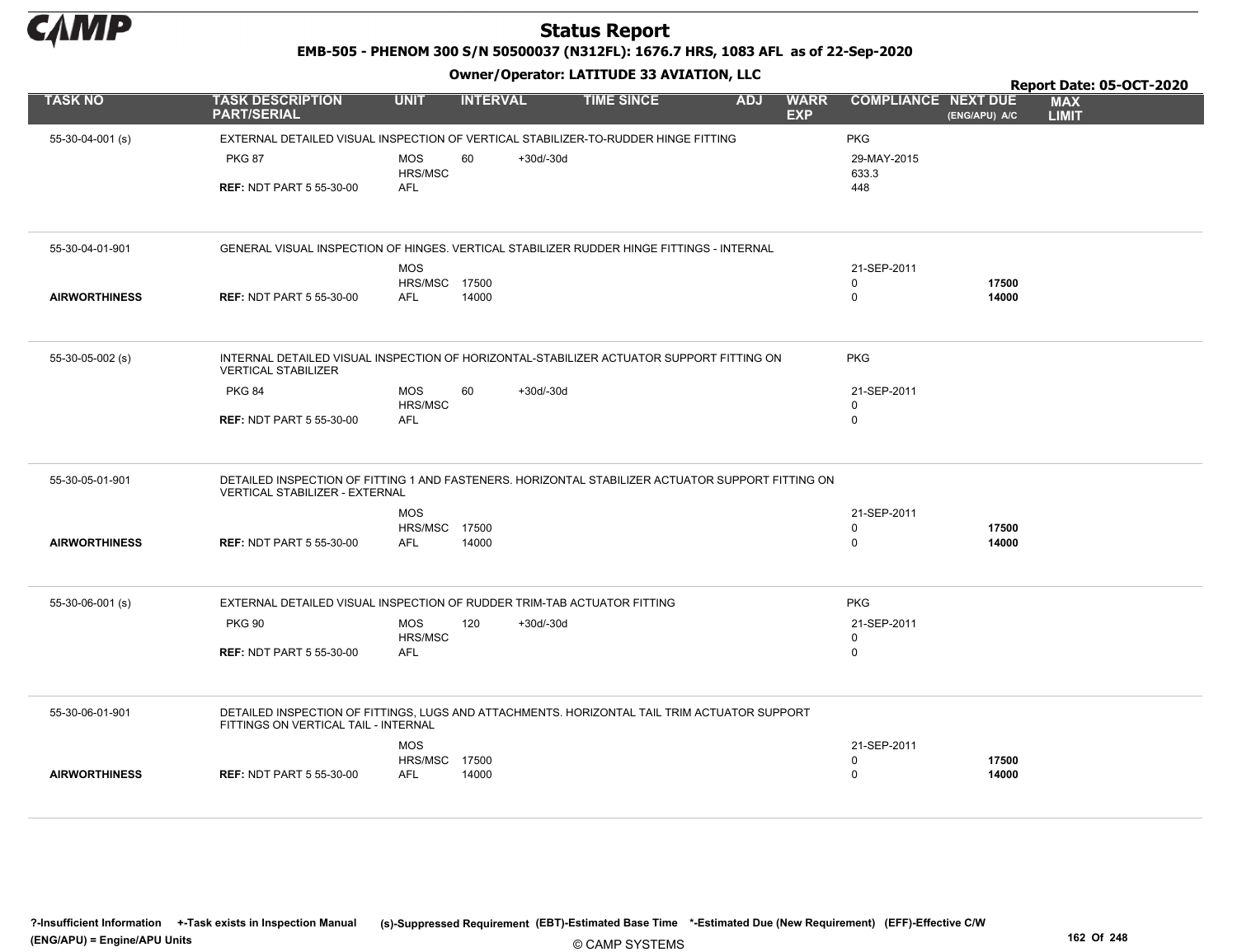

EMB-505 - PHENOM 300 S/N 50500037 (N312FL): 1676.7 HRS, 1083 AFL as of 22-Sep-2020

|                      |                                                                                                                           |                                    |                 |             | Owner / Operator. EATITODE 33 AVIATION, LLC |            |                           |                            |                | Report Date: 05-OCT-2020   |
|----------------------|---------------------------------------------------------------------------------------------------------------------------|------------------------------------|-----------------|-------------|---------------------------------------------|------------|---------------------------|----------------------------|----------------|----------------------------|
| <b>TASK NO</b>       | <b>TASK DESCRIPTION</b><br><b>PART/SERIAL</b>                                                                             | <b>UNIT</b>                        | <b>INTERVAL</b> |             | <b>TIME SINCE</b>                           | <b>ADJ</b> | <b>WARR</b><br><b>EXP</b> | <b>COMPLIANCE NEXT DUE</b> | (ENG/APU) A/C  | <b>MAX</b><br><b>LIMIT</b> |
| 55-40-01-002 (s)     | SPECIAL DETAILED INSPECTION (BORESCOPE METHOD) OF RUDDER MAIN BOX                                                         |                                    |                 |             |                                             |            |                           | <b>PKG</b>                 |                |                            |
|                      | <b>PKG 87</b>                                                                                                             | <b>MOS</b>                         | 120             | $+30d/-30d$ |                                             |            |                           | 21-SEP-2011                |                |                            |
|                      | <b>REF: NDT PART 5 55-40-00</b>                                                                                           | HRS/MSC<br><b>AFL</b>              |                 |             |                                             |            |                           | $\Omega$<br>$\mathsf 0$    |                |                            |
|                      |                                                                                                                           |                                    |                 |             |                                             |            |                           |                            |                |                            |
| 55-40-01-01-901      | SPECIAL DETAILED INSPECTION (BORESCOPE) OF SKIN, SPARS, RIBS AND FASTENERS. RUDDER MAIN BOX -<br><b>INTERNAL</b>          |                                    |                 |             |                                             |            |                           |                            |                |                            |
|                      |                                                                                                                           | <b>MOS</b>                         |                 |             |                                             |            |                           | 21-SEP-2011                |                |                            |
|                      |                                                                                                                           | <b>HRS/MSC 17500</b>               |                 |             |                                             |            |                           | 0                          | 17500          |                            |
| <b>AIRWORTHINESS</b> | <b>REF: NDT PART 5 55-40-00</b>                                                                                           | AFL                                | 14000           |             |                                             |            |                           | $\mathbf 0$                | 14000          |                            |
| 55-40-01-01-902      | DETAILED INSPECTION OF MAIN BOX, TRAILING EDGE AND LEADING EDGE SKINS, INCLUDING FASTENERS.<br>RUDDER MAIN BOX - EXTERNAL |                                    |                 |             |                                             |            |                           |                            |                |                            |
|                      |                                                                                                                           | <b>MOS</b>                         |                 |             |                                             |            |                           | 21-SEP-2011                |                |                            |
|                      |                                                                                                                           | <b>HRS/MSC 17500</b>               |                 |             |                                             |            |                           | $\mathbf 0$                | 17500          |                            |
| <b>AIRWORTHINESS</b> | <b>REF: NDT PART 5 55-40-00</b>                                                                                           | <b>AFL</b>                         | 14000           |             |                                             |            |                           | $\mathbf 0$                | 14000          |                            |
| 55-40-02-001 (s)     | EXTERNAL DETAILED VISUAL INSPECTION OF RUDDER HINGE FITTINGS                                                              |                                    |                 |             |                                             |            |                           | <b>PKG</b>                 |                |                            |
|                      | <b>PKG 87</b>                                                                                                             | <b>MOS</b>                         | 120             | $+30d/-30d$ |                                             |            |                           | 21-SEP-2011                |                |                            |
|                      | <b>REF: NDT PART 5 55-40-00</b>                                                                                           | HRS/MSC<br>AFL                     |                 |             |                                             |            |                           | 0<br>$\mathsf 0$           |                |                            |
|                      |                                                                                                                           |                                    |                 |             |                                             |            |                           |                            |                |                            |
| 55-40-02-01-901      | DETAILED INSPECTION OF PINS OF RUDDER HINGES. RUDDER HINGE FITTINGS - INTERNAL                                            |                                    |                 |             |                                             |            |                           |                            |                |                            |
|                      |                                                                                                                           | <b>MOS</b>                         |                 |             |                                             |            |                           | 21-SEP-2011                |                |                            |
| <b>AIRWORTHINESS</b> | <b>REF: NDT PART 5 55-40-00</b>                                                                                           | <b>HRS/MSC 17500</b><br><b>AFL</b> | 14000           |             |                                             |            |                           | $\mathsf 0$<br>$\mathbf 0$ | 17500<br>14000 |                            |
|                      |                                                                                                                           |                                    |                 |             |                                             |            |                           |                            |                |                            |
| 55-40-02-02-901      | GENERAL VISUAL INSPECTION OF RUDDER HINGES FITTINGS. RUDDER HINGE FITTINGS - INTERNAL                                     |                                    |                 |             |                                             |            |                           |                            |                |                            |
|                      |                                                                                                                           | <b>MOS</b>                         |                 |             |                                             |            |                           | 21-SEP-2011                |                |                            |
|                      |                                                                                                                           | <b>HRS/MSC 17500</b>               |                 |             |                                             |            |                           | $\mathbf 0$                | 17500          |                            |
| <b>AIRWORTHINESS</b> | <b>REF: NDT PART 5 55-40-00</b>                                                                                           | <b>AFL</b>                         | 14000           |             |                                             |            |                           | $\mathsf 0$                | 14000          |                            |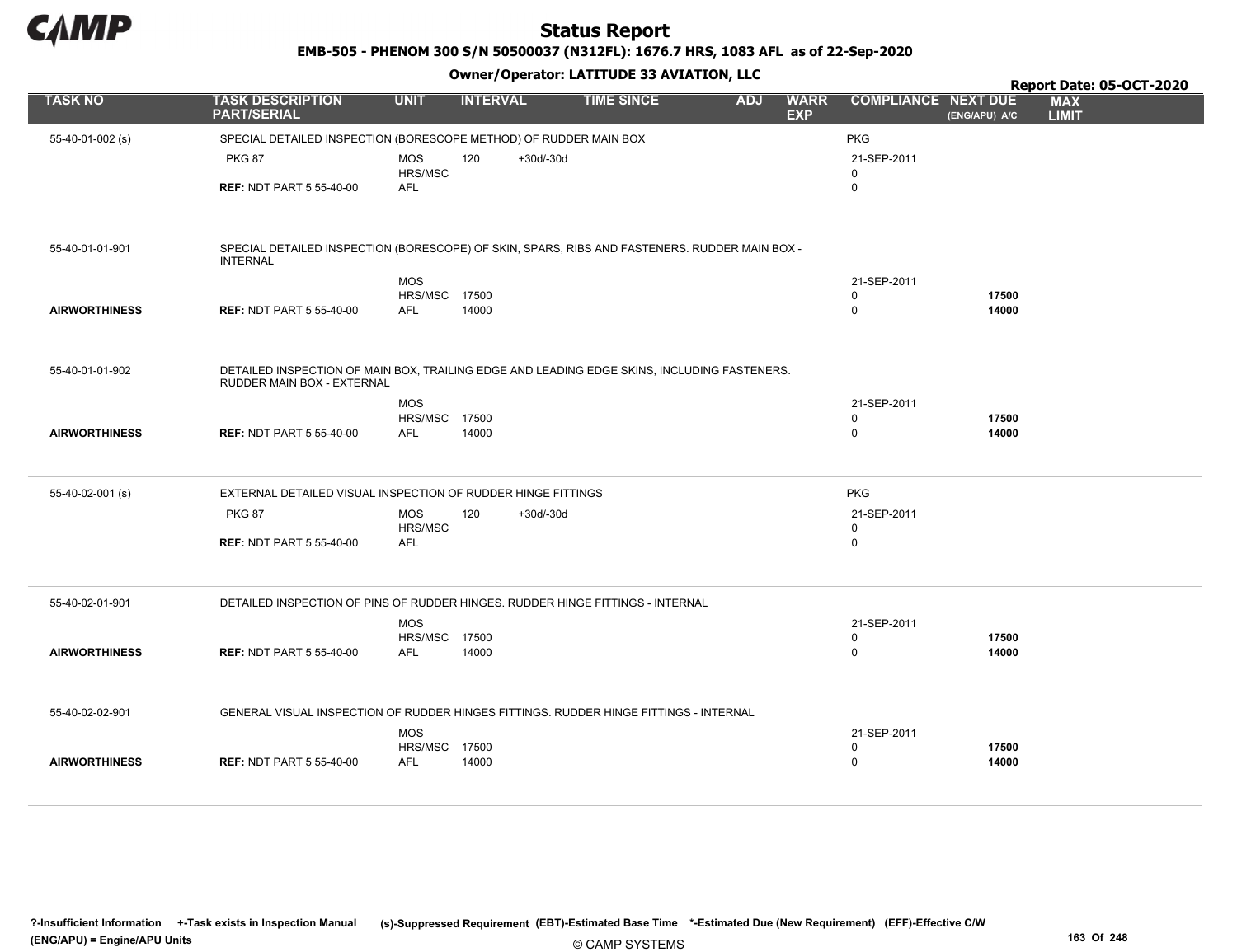

EMB-505 - PHENOM 300 S/N 50500037 (N312FL): 1676.7 HRS, 1083 AFL as of 22-Sep-2020

|                      |                                                                                                                                 |                             |                    |                   |            |                           |                            |                | <b>Report Date: 05-OCT-2020</b> |
|----------------------|---------------------------------------------------------------------------------------------------------------------------------|-----------------------------|--------------------|-------------------|------------|---------------------------|----------------------------|----------------|---------------------------------|
| <b>TASK NO</b>       | <b>TASK DESCRIPTION</b><br><b>PART/SERIAL</b>                                                                                   | <b>UNIT</b>                 | <b>INTERVAL</b>    | <b>TIME SINCE</b> | <b>ADJ</b> | <b>WARR</b><br><b>EXP</b> | <b>COMPLIANCE NEXT DUE</b> | (ENG/APU) A/C  | <b>MAX</b><br><b>LIMIT</b>      |
| 55-40-03-001 (s)     | EXTERNAL DETAILED VISUAL INSPECTION OF RUDDER TORQUE TUBE ASSEMBLY                                                              |                             |                    |                   |            |                           | <b>PKG</b>                 |                |                                 |
|                      | <b>PKG 87</b>                                                                                                                   | <b>MOS</b>                  | 120<br>$+30d/-30d$ |                   |            |                           | 21-SEP-2011                |                |                                 |
|                      | <b>REF: NDT PART 5 55-40-00</b>                                                                                                 | HRS/MSC<br><b>AFL</b>       |                    |                   |            |                           | $\mathbf 0$<br>$\mathbf 0$ |                |                                 |
|                      |                                                                                                                                 |                             |                    |                   |            |                           |                            |                |                                 |
| 55-40-03-01-901      | GENERAL VISUAL INSPECTION OF RUDDER TORQUE TUBE, TORQUE TUBE HINGE FITTINGS AND PINS. RUDDER<br>TORQUE TUBE ASSEMBLY - INTERNAL |                             |                    |                   |            |                           |                            |                |                                 |
|                      |                                                                                                                                 | <b>MOS</b>                  |                    |                   |            |                           | 21-SEP-2011                |                |                                 |
| <b>AIRWORTHINESS</b> | <b>REF: NDT PART 5 55-40-00</b>                                                                                                 | HRS/MSC 17500<br><b>AFL</b> | 14000              |                   |            |                           | 0<br>$\mathsf 0$           | 17500<br>14000 |                                 |
|                      |                                                                                                                                 |                             |                    |                   |            |                           |                            |                |                                 |
| 55-40-04-002         | INTERNAL GENERAL VISUAL INSPECTION OF RUDDER ADJUSTABLE MASS-BALANCE WEIGHT AND ATTACHMENTS                                     |                             |                    |                   |            |                           |                            |                |                                 |
|                      | <b>PKG 84</b>                                                                                                                   | MOS                         | 60                 |                   |            |                           | 21-SEP-2011                | 29-MAY-2021 M  |                                 |
| ALI                  | <b>REF: NDT PART 5 55-40-00</b>                                                                                                 | HRS/MSC<br>AFL              |                    |                   |            |                           | 0<br>0                     |                |                                 |
|                      |                                                                                                                                 |                             |                    |                   |            |                           |                            |                |                                 |
| 55-40-04-003         | SPECIAL DETAILED INSPECTION (BORESCOPE METHOD) OF RUDDER FIXED MASS-BALANCE WEIGHT AND<br><b>ATTACHMENTS</b>                    |                             |                    |                   |            |                           |                            |                |                                 |
|                      | <b>PKG 84</b>                                                                                                                   | <b>MOS</b>                  | 60                 |                   |            |                           | 21-SEP-2011                | 29-MAY-2021 M  |                                 |
| <b>ALI</b>           | <b>REF: NDT PART 5 55-40-00</b>                                                                                                 | HRS/MSC<br><b>AFL</b>       |                    |                   |            |                           | 0<br>0                     |                |                                 |
|                      |                                                                                                                                 |                             |                    |                   |            |                           |                            |                |                                 |
| 55-42-00-001 (s)     | EXTERNAL DETAILED VISUAL INSPECTION OF RUDDER TRIM-TAB                                                                          |                             |                    |                   |            |                           | <b>PKG</b>                 |                |                                 |
|                      | <b>PKG 90</b>                                                                                                                   | <b>MOS</b><br>HRS/MSC       | 120<br>$+30d/-30d$ |                   |            |                           | 21-SEP-2011<br>0           |                |                                 |
|                      | <b>REF: NDT PART 5 55-42-00</b>                                                                                                 | <b>AFL</b>                  |                    |                   |            |                           | 0                          |                |                                 |
|                      |                                                                                                                                 |                             |                    |                   |            |                           |                            |                |                                 |
| CHAPTER 56           | <b>WINDOWS</b>                                                                                                                  |                             |                    |                   |            |                           |                            |                |                                 |
| 56-10-00             | LEFT GLASS, HEATED WINDSHIELD ASSY, (LH)                                                                                        |                             |                    |                   |            |                           |                            |                |                                 |
|                      | NP-195301-3                                                                                                                     | <b>MOS</b>                  |                    | N:0               |            |                           | 21-SEP-2011                |                |                                 |
|                      | 10118H4769<br>REF: See Workcard                                                                                                 | HRS/MSC O/C<br><b>AFL</b>   |                    | N:0<br>N:0        |            |                           | 0<br>0                     |                |                                 |
|                      |                                                                                                                                 |                             |                    |                   |            |                           |                            |                |                                 |
|                      |                                                                                                                                 |                             |                    |                   |            |                           |                            |                |                                 |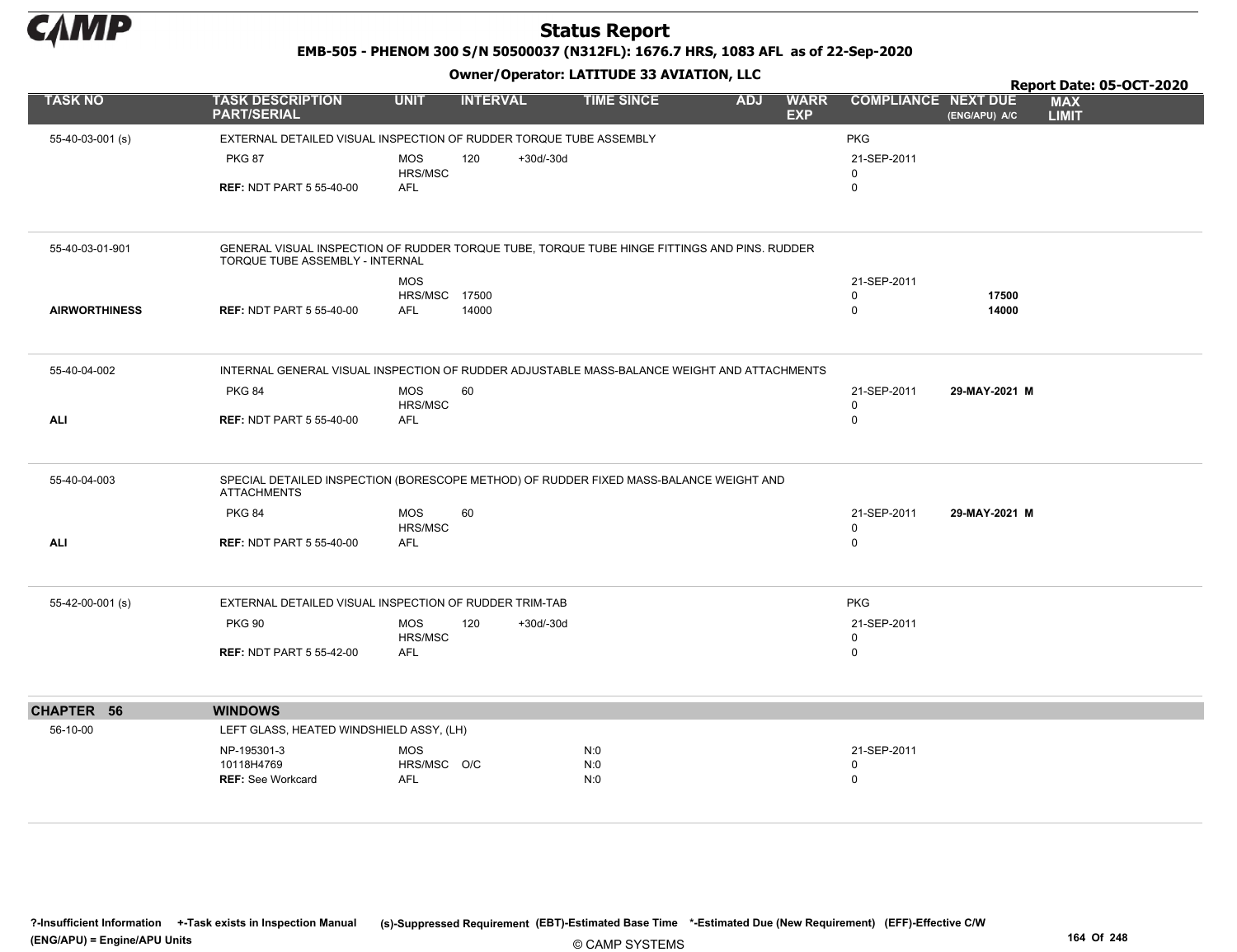

EMB-505 - PHENOM 300 S/N 50500037 (N312FL): 1676.7 HRS, 1083 AFL as of 22-Sep-2020

Owner/Operator: LATITUDE 33 AVIATION, LLC

|                  |                                                                       |                                          |                 | Owner / Operator. LATTTODE 33 AVIATION, LLC |            |                           |                                 | Report Date: 05-OCT-2020 |                            |  |
|------------------|-----------------------------------------------------------------------|------------------------------------------|-----------------|---------------------------------------------|------------|---------------------------|---------------------------------|--------------------------|----------------------------|--|
| <b>TASK NO</b>   | <b>TASK DESCRIPTION</b><br><b>PART/SERIAL</b>                         | <b>UNIT</b>                              | <b>INTERVAL</b> | <b>TIME SINCE</b>                           | <b>ADJ</b> | <b>WARR</b><br><b>EXP</b> | <b>COMPLIANCE NEXT DUE</b>      | (ENG/APU) A/C            | <b>MAX</b><br><b>LIMIT</b> |  |
| 56-10-00         | RIGHT GLASS, HEATED WINDSHIELD ASSY, (LH)                             |                                          |                 |                                             |            |                           |                                 |                          |                            |  |
|                  | NP-195301-4<br>10133H6211<br><b>REF: See Workcard</b>                 | <b>MOS</b><br>HRS/MSC O/C<br><b>AFL</b>  |                 | N:0<br>N:0<br>N:0                           |            |                           | 21-SEP-2011<br>0<br>$\mathbf 0$ |                          |                            |  |
| 56-10-01-001 (s) | EXTERNAL GENERAL VISUAL INSPECTION OF OF SIDE WINDOW                  |                                          |                 |                                             |            |                           | <b>PKG</b>                      |                          |                            |  |
|                  | <b>PKG 84</b>                                                         | <b>MOS</b>                               | 60              | $+30d/-30d$                                 |            |                           | 21-SEP-2011                     |                          |                            |  |
|                  | <b>REF: NDT PART 5 56-12-00</b>                                       | HRS/MSC<br><b>AFL</b>                    |                 |                                             |            |                           | 0<br>0                          |                          |                            |  |
| 56-10-01-002     | FUNCTIONAL CHECK TORQUE OF WINDSHIELD AND SIDE WINDOW ATTACHING BOLTS |                                          |                 |                                             |            |                           |                                 |                          |                            |  |
|                  | <b>REF: AMM 56-10-00</b>                                              | <b>MOS</b><br>HRS/MSC 1600<br><b>AFL</b> |                 | $+30/-30$                                   |            |                           | 05-MAY-2020<br>1528.2<br>990    | 3128.2                   | 3158.2                     |  |
| 56-10-03-001 (s) | EXTERNAL DETAILED VISUAL INSPECTION COCKPIT L/H SIDE WINDOW STRUCTURE |                                          |                 |                                             |            |                           | <b>PKG</b>                      |                          |                            |  |
|                  | <b>PKG 90</b>                                                         | <b>MOS</b>                               | 120             | $+30d/-30d$                                 |            |                           | 21-SEP-2011                     |                          |                            |  |
|                  | <b>REF: NDT PART 5 56-10-00</b>                                       | HRS/MSC<br>AFL                           |                 |                                             |            |                           | 0<br>0                          |                          |                            |  |
| 56-10-03-001 (s) | EXTERNAL DETAILED VISUAL INSPECTION COCKPIT R/H SIDE WINDOW STRUCTURE |                                          |                 |                                             |            |                           | <b>PKG</b>                      |                          |                            |  |
|                  | <b>PKG 90</b>                                                         | <b>MOS</b><br>HRS/MSC                    | 120             | +30d/-30d                                   |            |                           | 21-SEP-2011<br>0                |                          |                            |  |
|                  | <b>REF: NDT PART 5 56-10-00</b>                                       | AFL                                      |                 |                                             |            |                           | $\mathbf 0$                     |                          |                            |  |
| 56-10-03-001 (s) | EXTERNAL DETAILED VISUAL INSPECTION LEFT WINDSHIELD STRUCTURE         |                                          |                 |                                             |            |                           | <b>PKG</b>                      |                          |                            |  |
|                  | <b>PKG 90</b>                                                         | <b>MOS</b><br>HRS/MSC                    | 120             | $+30d/-30d$                                 |            |                           | 21-SEP-2011<br>0                |                          |                            |  |
|                  | <b>REF: NDT PART 5 56-10-00</b>                                       | AFL                                      |                 |                                             |            |                           | $\pmb{0}$                       |                          |                            |  |
| 56-10-03-001 (s) | EXTERNAL DETAILED VISUAL INSPECTION RIGHT WINDSHIELD STRUCTURE        |                                          |                 |                                             |            |                           | <b>PKG</b>                      |                          |                            |  |
|                  | <b>PKG 90</b>                                                         | <b>MOS</b>                               | 120             | $+30d/-30d$                                 |            |                           | 21-SEP-2011                     |                          |                            |  |
|                  | <b>REF: NDT PART 5 56-10-00</b>                                       | HRS/MSC<br><b>AFL</b>                    |                 |                                             |            |                           | 0<br>$\pmb{0}$                  |                          |                            |  |
|                  |                                                                       |                                          |                 |                                             |            |                           |                                 |                          |                            |  |

© CAMP SYSTEMS ?-Insufficient Information +-Task exists in Inspection Manual (s)-Suppressed Requirement (EBT)-Estimated Base Time \*-Estimated Due (New Requirement) (EFF)-Effective C/W (ENG/APU) = Engine/APU Units 165 Of 248 and the control of 248 and the control of 248 and the control of 248 and the control of 248 and the control of 248 and the control of 248 and the control of 248 and the control of 2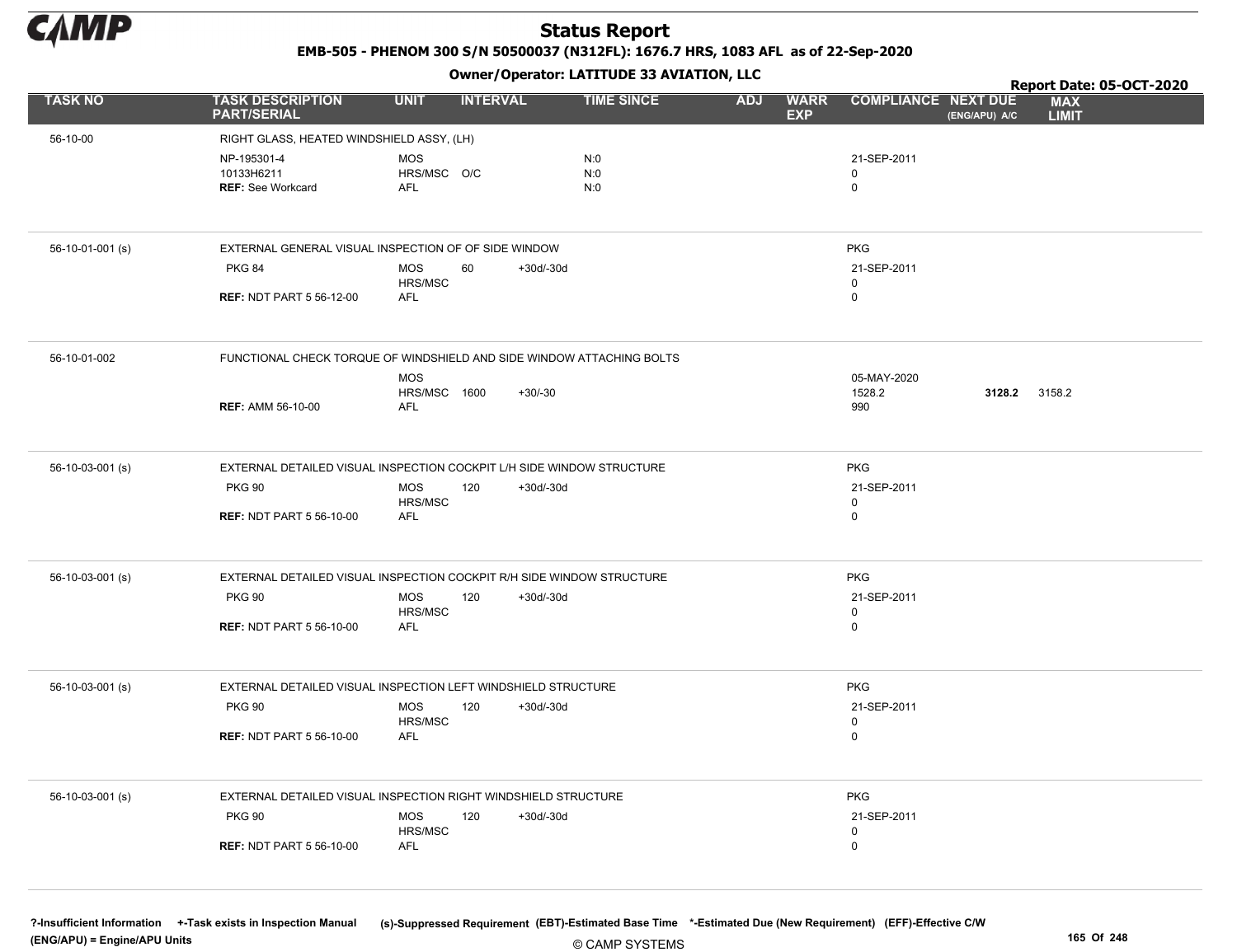

EMB-505 - PHENOM 300 S/N 50500037 (N312FL): 1676.7 HRS, 1083 AFL as of 22-Sep-2020

Owner/Operator: LATITUDE 33 AVIATION, LLC

|                      |                                                                                                                         |                                         | .               |                   |                                         |                                           |                | Report Date: 05-OCT-2020   |
|----------------------|-------------------------------------------------------------------------------------------------------------------------|-----------------------------------------|-----------------|-------------------|-----------------------------------------|-------------------------------------------|----------------|----------------------------|
| <b>TASK NO</b>       | <b>TASK DESCRIPTION</b><br><b>PART/SERIAL</b>                                                                           | <b>UNIT</b>                             | <b>INTERVAL</b> | <b>TIME SINCE</b> | <b>WARR</b><br><b>ADJ</b><br><b>EXP</b> | <b>COMPLIANCE NEXT DUE</b>                | (ENG/APU) A/C  | <b>MAX</b><br><b>LIMIT</b> |
| 56-10-03-01-901      | SPECIAL DETAILED INSPECTION (EDDY CURRENT) OF FRAMES AND FASTENERS. WINDSHIELD FRAME AND<br><b>FASTENERS - EXTERNAL</b> |                                         |                 |                   |                                         |                                           |                |                            |
| <b>AIRWORTHINESS</b> | <b>REF: NDT PART 6 56-10-00</b>                                                                                         | <b>MOS</b><br>HRS/MSC 17500<br>AFL      | 14000           |                   |                                         | 21-SEP-2011<br>$\mathbf 0$<br>$\mathbf 0$ | 17500<br>14000 |                            |
| 56-12-00             | LEFT ACRYLIC SIDE WINDOW                                                                                                |                                         |                 |                   |                                         |                                           |                |                            |
|                      | NP-195302-3<br>10099H3107<br><b>REF: See Workcard</b>                                                                   | <b>MOS</b><br>HRS/MSC O/C<br><b>AFL</b> |                 | N:0<br>N:0<br>N:0 |                                         | 21-SEP-2011<br>$\mathbf 0$<br>$\mathbf 0$ |                |                            |
| 56-12-00             | RIGHT ACRYLIC SIDE WINDOW                                                                                               |                                         |                 |                   |                                         |                                           |                |                            |
|                      | NP-195302-4<br>10146H7544<br><b>REF: See Workcard</b>                                                                   | <b>MOS</b><br>HRS/MSC O/C<br><b>AFL</b> |                 | N:0<br>N:0<br>N:0 |                                         | 21-SEP-2011<br>$\mathbf 0$<br>$\mathsf 0$ |                |                            |
| 56-20-00             | NO. 1 WINDOW TRANSPARENCY                                                                                               |                                         |                 |                   |                                         |                                           |                |                            |
|                      | 14024<br>01882<br><b>REF: See Workcard</b>                                                                              | <b>MOS</b><br>HRS/MSC O/C<br><b>AFL</b> |                 | N:0<br>N:0<br>N:0 |                                         | 21-SEP-2011<br>$\mathbf 0$<br>$\mathbf 0$ |                |                            |
| 56-20-00             | NO. 10 WINDOW TRANSPARENCY                                                                                              |                                         |                 |                   |                                         |                                           |                |                            |
|                      | 14024<br>02626<br><b>REF: See Workcard</b>                                                                              | <b>MOS</b><br>HRS/MSC O/C<br><b>AFL</b> |                 | N:0<br>N:0<br>N:0 |                                         | 21-SEP-2011<br>$\mathbf 0$<br>$\mathsf 0$ |                |                            |
| 56-20-00             | NO. 11 WINDOW TRANSPARENCY                                                                                              |                                         |                 |                   |                                         |                                           |                |                            |
|                      | 14024<br>03152<br><b>REF:</b> See Workcard                                                                              | MOS<br>HRS/MSC O/C<br><b>AFL</b>        |                 | N:0<br>N:0<br>N:0 |                                         | 21-SEP-2011<br>$\mathbf 0$<br>$\mathbf 0$ |                |                            |
| 56-20-00             | NO. 2 WINDOW TRANSPARENCY                                                                                               |                                         |                 |                   |                                         |                                           |                |                            |
|                      | 14024<br>02495<br><b>REF: See Workcard</b>                                                                              | <b>MOS</b><br>HRS/MSC O/C<br>AFL        |                 | N:0<br>N:0<br>N:0 |                                         | 21-SEP-2011<br>$\mathbf 0$<br>$\mathbf 0$ |                |                            |

© CAMP SYSTEMS

?-Insufficient Information +-Task exists in Inspection Manual (s)-Suppressed Requirement (EBT)-Estimated Base Time \*-Estimated Due (New Requirement) (EFF)-Effective C/W (ENG/APU) = Engine/APU Units 166 Of 248 and the control of 248 and the control of 248 and the control of 248 and the control of 248 and the control of 248 and the control of 248 and the control of 248 and the control of 2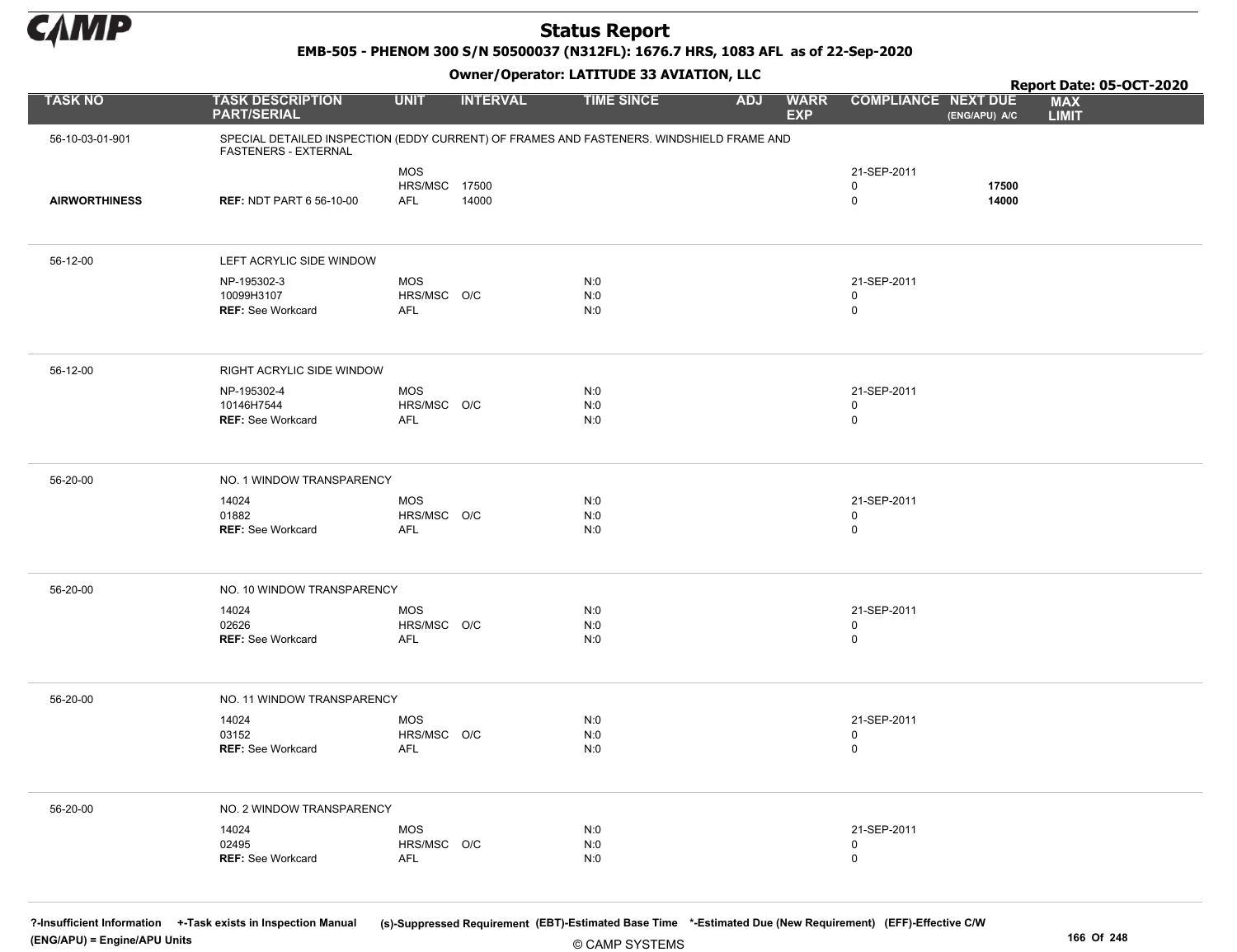

EMB-505 - PHENOM 300 S/N 50500037 (N312FL): 1676.7 HRS, 1083 AFL as of 22-Sep-2020

Owner/Operator: LATITUDE 33 AVIATION, LLC

|                |                                               |                           | - - -           |                   |                                         |                                             | Report Date: 05-OCT-2020   |
|----------------|-----------------------------------------------|---------------------------|-----------------|-------------------|-----------------------------------------|---------------------------------------------|----------------------------|
| <b>TASK NO</b> | <b>TASK DESCRIPTION</b><br><b>PART/SERIAL</b> | <b>UNIT</b>               | <b>INTERVAL</b> | <b>TIME SINCE</b> | <b>WARR</b><br><b>ADJ</b><br><b>EXP</b> | <b>COMPLIANCE NEXT DUE</b><br>(ENG/APU) A/C | <b>MAX</b><br><b>LIMIT</b> |
| 56-20-00       | NO. 3 WINDOW TRANSPARENCY                     |                           |                 |                   |                                         |                                             |                            |
|                | 14024                                         | <b>MOS</b>                |                 | N:0               |                                         | 21-SEP-2011                                 |                            |
|                | 02503                                         | HRS/MSC O/C               |                 | N:0               |                                         | 0                                           |                            |
|                | REF: See Workcard                             | AFL                       |                 | N:0               |                                         | 0                                           |                            |
|                |                                               |                           |                 |                   |                                         |                                             |                            |
| 56-20-00       | NO. 4 WINDOW TRANSPARENCY                     |                           |                 |                   |                                         |                                             |                            |
|                | 14024                                         | <b>MOS</b>                |                 | N:0               |                                         | 21-SEP-2011                                 |                            |
|                | 02504                                         | HRS/MSC O/C               |                 | N:0               |                                         | 0                                           |                            |
|                | REF: See Workcard                             | <b>AFL</b>                |                 | N:0               |                                         | 0                                           |                            |
|                |                                               |                           |                 |                   |                                         |                                             |                            |
| 56-20-00       | NO. 5 WINDOW TRANSPARENCY                     |                           |                 |                   |                                         |                                             |                            |
|                | 14024                                         | MOS                       |                 | N:0               |                                         | 21-SEP-2011                                 |                            |
|                | 02508<br><b>REF: See Workcard</b>             | HRS/MSC O/C<br><b>AFL</b> |                 | N:0<br>N:0        |                                         | 0<br>$\mathsf{O}$                           |                            |
|                |                                               |                           |                 |                   |                                         |                                             |                            |
|                |                                               |                           |                 |                   |                                         |                                             |                            |
| 56-20-00       | NO. 6 WINDOW TRANSPARENCY                     |                           |                 |                   |                                         |                                             |                            |
|                | 14024                                         | <b>MOS</b>                |                 | N:0               |                                         | 21-SEP-2011                                 |                            |
|                | 02509<br><b>REF: See Workcard</b>             | HRS/MSC O/C<br>AFL        |                 | N:0<br>N:0        |                                         | 0<br>$\mathsf{O}$                           |                            |
|                |                                               |                           |                 |                   |                                         |                                             |                            |
| 56-20-00       | NO. 7 WINDOW TRANSPARENCY                     |                           |                 |                   |                                         |                                             |                            |
|                |                                               |                           |                 |                   |                                         |                                             |                            |
|                | 14024<br>02510                                | <b>MOS</b><br>HRS/MSC O/C |                 | N:0<br>N:0        |                                         | 21-SEP-2011<br>0                            |                            |
|                | REF: See Workcard                             | <b>AFL</b>                |                 | N:0               |                                         | 0                                           |                            |
|                |                                               |                           |                 |                   |                                         |                                             |                            |
| 56-20-00       | NO. 8 WINDOW TRANSPARENCY                     |                           |                 |                   |                                         |                                             |                            |
|                | 14024                                         | <b>MOS</b>                |                 | N:0               |                                         | 21-SEP-2011                                 |                            |
|                | 02511                                         | HRS/MSC O/C               |                 | N:0               |                                         | 0                                           |                            |
|                | REF: See Workcard                             | <b>AFL</b>                |                 | N:0               |                                         | $\pmb{0}$                                   |                            |
|                |                                               |                           |                 |                   |                                         |                                             |                            |
| 56-20-00       | NO. 9 WINDOW TRANSPARENCY                     |                           |                 |                   |                                         |                                             |                            |
|                | 14024                                         | MOS                       |                 | N:0               |                                         | 21-SEP-2011                                 |                            |
|                | 02512                                         | HRS/MSC O/C               |                 | N:0               |                                         | 0                                           |                            |
|                | <b>REF: See Workcard</b>                      | <b>AFL</b>                |                 | N:0               |                                         | $\mathsf{O}$                                |                            |
|                |                                               |                           |                 |                   |                                         |                                             |                            |
|                |                                               |                           |                 |                   |                                         |                                             |                            |

© CAMP SYSTEMS ?-Insufficient Information +-Task exists in Inspection Manual (s)-Suppressed Requirement (EBT)-Estimated Base Time \*-Estimated Due (New Requirement) (EFF)-Effective C/W (ENG/APU) = Engine/APU Units 167 Of 248 and the control of the control of the control of the control of the control of the control of the control of the control of the control of the control of the control of the control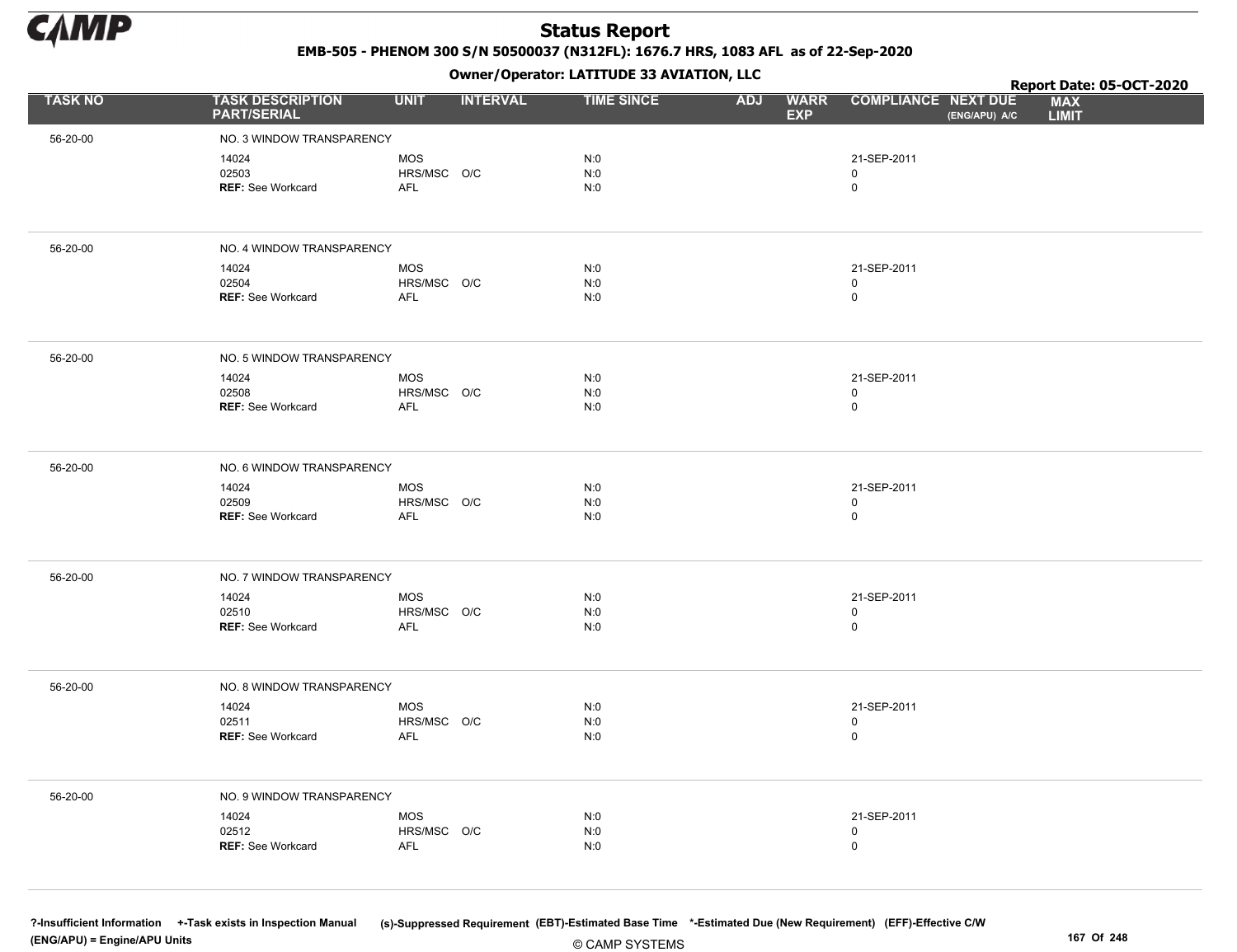

EMB-505 - PHENOM 300 S/N 50500037 (N312FL): 1676.7 HRS, 1083 AFL as of 22-Sep-2020

#### Owner/Operator: LATITUDE 33 AVIATION, LLC

|                      |                                                                                               |                              | .               |             |                   |            |                           |                            |               | Report Date: 05-OCT-2020   |  |
|----------------------|-----------------------------------------------------------------------------------------------|------------------------------|-----------------|-------------|-------------------|------------|---------------------------|----------------------------|---------------|----------------------------|--|
| <b>TASK NO</b>       | <b>TASK DESCRIPTION</b><br><b>PART/SERIAL</b>                                                 | <b>UNIT</b>                  | <b>INTERVAL</b> |             | <b>TIME SINCE</b> | <b>ADJ</b> | <b>WARR</b><br><b>EXP</b> | <b>COMPLIANCE NEXT DUE</b> | (ENG/APU) A/C | <b>MAX</b><br><b>LIMIT</b> |  |
| 56-20-01-001 (s)     | EXTERNAL GENERAL VISUAL INSPECTION OF OF THE PASSENGER WINDOW PANELS                          |                              |                 |             |                   |            |                           | <b>PKG</b>                 |               |                            |  |
|                      | <b>PKG 84</b>                                                                                 | <b>MOS</b>                   | 60              | $+30d/-30d$ |                   |            |                           | 21-SEP-2011                |               |                            |  |
|                      |                                                                                               | HRS/MSC                      |                 |             |                   |            |                           | $\mathbf 0$                |               |                            |  |
|                      | <b>REF: NDT PART 5 56-20-00</b>                                                               | <b>AFL</b>                   |                 |             |                   |            |                           | $\mathbf 0$                |               |                            |  |
|                      |                                                                                               |                              |                 |             |                   |            |                           |                            |               |                            |  |
| CHAPTER 57           | <b>WINGS</b>                                                                                  |                              |                 |             |                   |            |                           |                            |               |                            |  |
| 57-00-00-001 (s)     | GENERAL VISUAL INSPECTION OF OF WINGLET POLYURETHANE FILMS                                    |                              |                 |             |                   |            |                           | <b>PKG</b>                 |               |                            |  |
|                      | PKG <sub>1</sub>                                                                              | <b>MOS</b>                   |                 |             |                   |            |                           | 14-APR-2019                |               |                            |  |
|                      |                                                                                               | HRS/MSC 800                  |                 |             |                   |            |                           | 1206.8                     |               |                            |  |
|                      | <b>REF: AMM 57-35-21</b>                                                                      | <b>AFL</b>                   |                 |             |                   |            |                           | 793                        |               |                            |  |
|                      |                                                                                               |                              |                 |             |                   |            |                           |                            |               |                            |  |
| 57-10-00-001 (s)     | INTERNAL DETAILED VISUAL INSPECTION OF WING MAIN BOX                                          |                              |                 |             |                   |            |                           | <b>PKG</b>                 |               |                            |  |
|                      | <b>PKG 90</b>                                                                                 | <b>MOS</b>                   | 60              | $+30d/-30d$ |                   |            |                           | 27-JUN-2017                |               |                            |  |
|                      | <b>REF: NDT PART 5 57-10-00</b>                                                               | HRS/MSC<br><b>AFL</b>        |                 |             |                   |            |                           | 840.6<br>558               |               |                            |  |
|                      |                                                                                               |                              |                 |             |                   |            |                           |                            |               |                            |  |
| 57-10-00-002 (s)     | SPECIAL DETAILED INSPECTION (BORESCOPE METHOD) OF WING CENTER UPPER SKIN                      |                              |                 |             |                   |            |                           | <b>PKG</b>                 |               |                            |  |
|                      | <b>PKG 87</b>                                                                                 | <b>MOS</b>                   | 120             | $+30d/-30d$ |                   |            |                           | 21-SEP-2011                |               |                            |  |
|                      | <b>REF: NDT PART 5 57-10-00</b>                                                               | HRS/MSC<br><b>AFL</b>        |                 |             |                   |            |                           | $\mathsf 0$<br>$\mathsf 0$ |               |                            |  |
|                      |                                                                                               |                              |                 |             |                   |            |                           |                            |               |                            |  |
| 57-10-01-001 (s)     | EXTERNAL DETAILED VISUAL INSPECTION OF WING-TO-CENTER FUSELAGE CONNECTIONS                    |                              |                 |             |                   |            |                           | <b>PKG</b>                 |               |                            |  |
|                      | <b>PKG 87</b>                                                                                 | <b>MOS</b><br><b>HRS/MSC</b> | 120             | $+30d/-30d$ |                   |            |                           | 21-SEP-2011<br>$\mathbf 0$ |               |                            |  |
|                      | <b>REF: NDT PART 5 57-00-00</b>                                                               | AFL                          |                 |             |                   |            |                           | $\mathbf 0$                |               |                            |  |
|                      |                                                                                               |                              |                 |             |                   |            |                           |                            |               |                            |  |
| 57-10-01-01-901      | DETAILED INSPECTION OF WING-TO-FUSELAGE LINKS. WING TO CENTER FUSELAGE CONNECTIONS - EXTERNAL |                              |                 |             |                   |            |                           |                            |               |                            |  |
|                      |                                                                                               | <b>MOS</b>                   |                 |             |                   |            |                           | 21-SEP-2011<br>$\mathbf 0$ | 17500         |                            |  |
| <b>AIRWORTHINESS</b> | <b>REF: NDT PART 5 57-10-00</b>                                                               | <b>HRS/MSC 17500</b><br>AFL  | 14000           |             |                   |            |                           | 0                          | 14000         |                            |  |
|                      |                                                                                               |                              |                 |             |                   |            |                           |                            |               |                            |  |
| 57-10-02-002 (s)     | EXTERNAL DETAILED VISUAL INSPECTION OF WING FRONT SPAR                                        |                              |                 |             |                   |            |                           | <b>PKG</b>                 |               |                            |  |
|                      | <b>PKG 90</b>                                                                                 | <b>MOS</b>                   | 120             | $+30d/-30d$ |                   |            |                           | 21-SEP-2011                |               |                            |  |
|                      |                                                                                               | <b>HRS/MSC</b>               |                 |             |                   |            |                           | $\mathbf 0$                |               |                            |  |
|                      | <b>REF: NDT PART 5 57-10-00</b>                                                               | AFL                          |                 |             |                   |            |                           | $\mathbf 0$                |               |                            |  |
|                      |                                                                                               |                              |                 |             |                   |            |                           |                            |               |                            |  |

© CAMP SYSTEMS ?-Insufficient Information +-Task exists in Inspection Manual (s)-Suppressed Requirement (EBT)-Estimated Base Time \*-Estimated Due (New Requirement) (EFF)-Effective C/W (ENG/APU) = Engine/APU Units 168 Of 248 of 248 of 248 of 248 of 248 of 248 of 248 of 248 of 248 of 248 of 248 of 248 of 248 of 248 of 248 of 248 of 248 of 248 of 248 of 248 of 248 of 248 of 248 of 248 of 248 of 248 of 248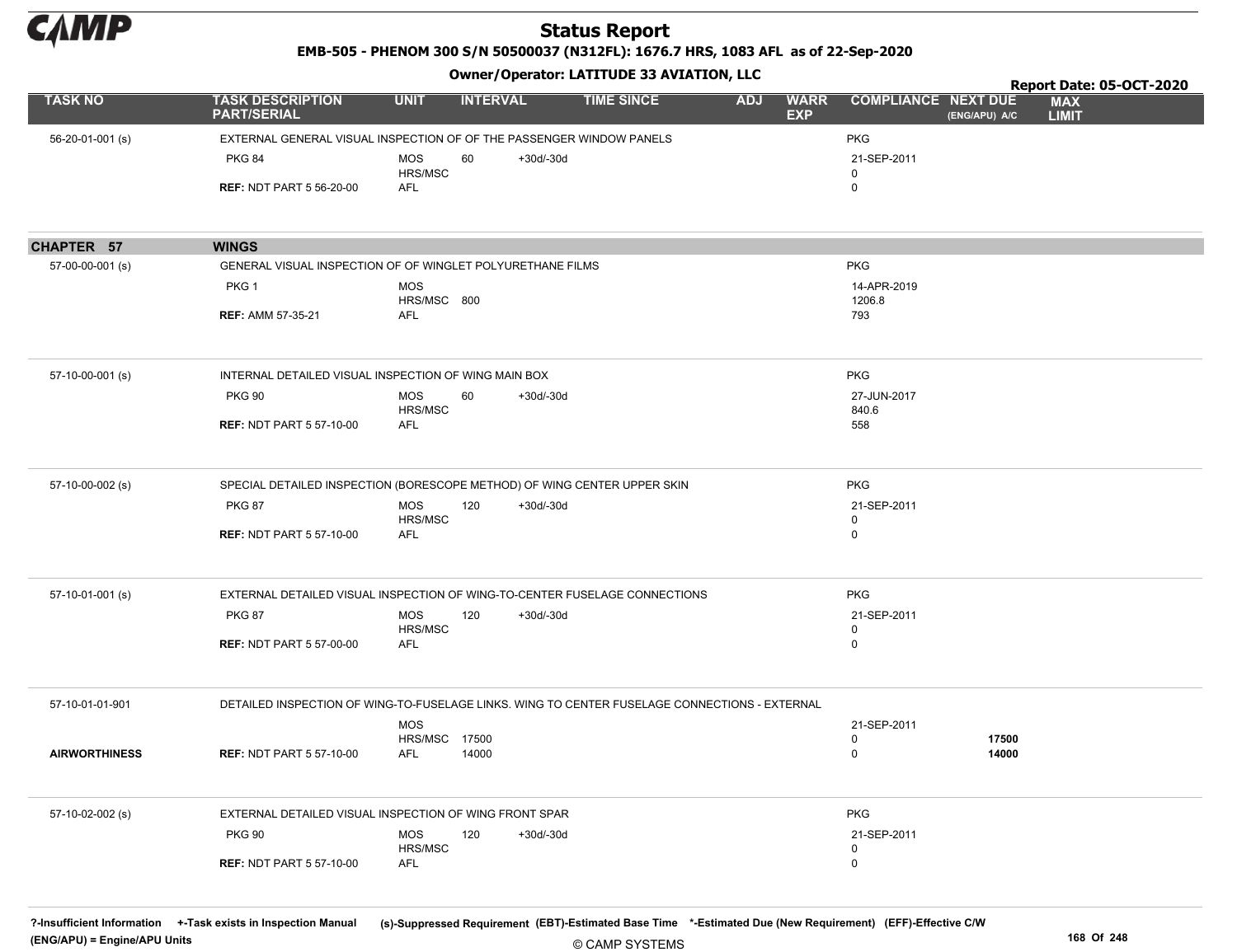

EMB-505 - PHENOM 300 S/N 50500037 (N312FL): 1676.7 HRS, 1083 AFL as of 22-Sep-2020

|                      |                                                                                                                   |                             |                    |                   |            |                           |                            |                | Report Date: 05-OCT-2020   |
|----------------------|-------------------------------------------------------------------------------------------------------------------|-----------------------------|--------------------|-------------------|------------|---------------------------|----------------------------|----------------|----------------------------|
| <b>TASK NO</b>       | <b>TASK DESCRIPTION</b><br><b>PART/SERIAL</b>                                                                     | <b>UNIT</b>                 | <b>INTERVAL</b>    | <b>TIME SINCE</b> | <b>ADJ</b> | <b>WARR</b><br><b>EXP</b> | <b>COMPLIANCE NEXT DUE</b> | (ENG/APU) A/C  | <b>MAX</b><br><b>LIMIT</b> |
| 57-10-02-01-901      | DETAILED INSPECTION OF WING FRONT SPAR LOWER CAP, SPLICES AND ATTACHMENTS. WING FRONT SPAR -<br><b>INTERNAL</b>   |                             |                    |                   |            |                           |                            |                |                            |
|                      |                                                                                                                   | <b>MOS</b>                  |                    |                   |            |                           | 21-SEP-2011                |                |                            |
|                      |                                                                                                                   | HRS/MSC 17500               |                    |                   |            |                           | 0                          | 17500          |                            |
| <b>AIRWORTHINESS</b> | <b>REF: NDT PART 5 57-10-00</b>                                                                                   | <b>AFL</b>                  | 14000              |                   |            |                           | $\mathbf 0$                | 14000          |                            |
|                      |                                                                                                                   |                             |                    |                   |            |                           |                            |                |                            |
| 57-10-03-002 (s)     | EXTERNAL DETAILED VISUAL INSPECTION OF WING REAR SPAR                                                             |                             |                    |                   |            |                           | <b>PKG</b>                 |                |                            |
|                      | <b>PKG 90</b>                                                                                                     | <b>MOS</b><br>HRS/MSC       | 120<br>$+30d/-30d$ |                   |            |                           | 21-SEP-2011<br>$\mathbf 0$ |                |                            |
|                      | <b>REF: NDT PART 5 57-10-00</b>                                                                                   | <b>AFL</b>                  |                    |                   |            |                           | $\mathbf 0$                |                |                            |
|                      |                                                                                                                   |                             |                    |                   |            |                           |                            |                |                            |
| 57-10-03-01-901      | DETAILED INSPECTION OF WING REAR SPAR LOWER CAP, THIRD CAP, SPLICES AND ATTACHMENTS. WING REAR<br>SPAR - INTERNAL |                             |                    |                   |            |                           |                            |                |                            |
|                      |                                                                                                                   | <b>MOS</b>                  |                    |                   |            |                           | 21-SEP-2011                |                |                            |
|                      |                                                                                                                   | <b>HRS/MSC 17500</b>        |                    |                   |            |                           | $\mathbf 0$                | 17500          |                            |
| <b>AIRWORTHINESS</b> | <b>REF: NDT PART 5 57-10-00</b>                                                                                   | <b>AFL</b>                  | 14000              |                   |            |                           | $\mathbf 0$                | 14000          |                            |
|                      |                                                                                                                   |                             |                    |                   |            |                           |                            |                |                            |
| 57-10-04-002 (s)     | EXTERNAL DETAILED VISUAL INSPECTION OF WING ROOT SPAR                                                             |                             |                    |                   |            |                           | <b>PKG</b>                 |                |                            |
|                      | <b>PKG 87</b>                                                                                                     | <b>MOS</b>                  | 60<br>$+30d/-30d$  |                   |            |                           | 29-MAY-2015                |                |                            |
|                      |                                                                                                                   | HRS/MSC                     |                    |                   |            |                           | 633.3                      |                |                            |
|                      | <b>REF: NDT PART 5 57-20-00</b>                                                                                   | <b>AFL</b>                  |                    |                   |            |                           | 448                        |                |                            |
|                      |                                                                                                                   |                             |                    |                   |            |                           |                            |                |                            |
| 57-10-04-01-901      | DETAILED INSPECTION OF WING ROOT SPAR. WING ROOT SPAR - INTERNAL                                                  |                             |                    |                   |            |                           |                            |                |                            |
|                      |                                                                                                                   | <b>MOS</b>                  |                    |                   |            |                           | 21-SEP-2011                |                |                            |
| <b>AIRWORTHINESS</b> | <b>REF: NDT PART 5 57-10-00</b>                                                                                   | HRS/MSC 17500<br><b>AFL</b> | 14000              |                   |            |                           | $\pmb{0}$<br>$\mathbf 0$   | 17500<br>14000 |                            |
|                      |                                                                                                                   |                             |                    |                   |            |                           |                            |                |                            |
| 57-10-05-01-901      | GENERAL VISUAL INSPECTION OF MIDDLE SPAR, SPLICES AND ATTACHMENTS. WING MIDDLE SPAR - INTERNAL                    |                             |                    |                   |            |                           |                            |                |                            |
|                      |                                                                                                                   | <b>MOS</b>                  |                    |                   |            |                           | 21-SEP-2011                |                |                            |
|                      |                                                                                                                   | <b>HRS/MSC 17500</b>        |                    |                   |            |                           | 0                          | 17500          |                            |
| <b>AIRWORTHINESS</b> | <b>REF: NDT PART 5 57-10-00</b>                                                                                   | <b>AFL</b>                  | 14000              |                   |            |                           | $\mathbf 0$                | 14000          |                            |
|                      |                                                                                                                   |                             |                    |                   |            |                           |                            |                |                            |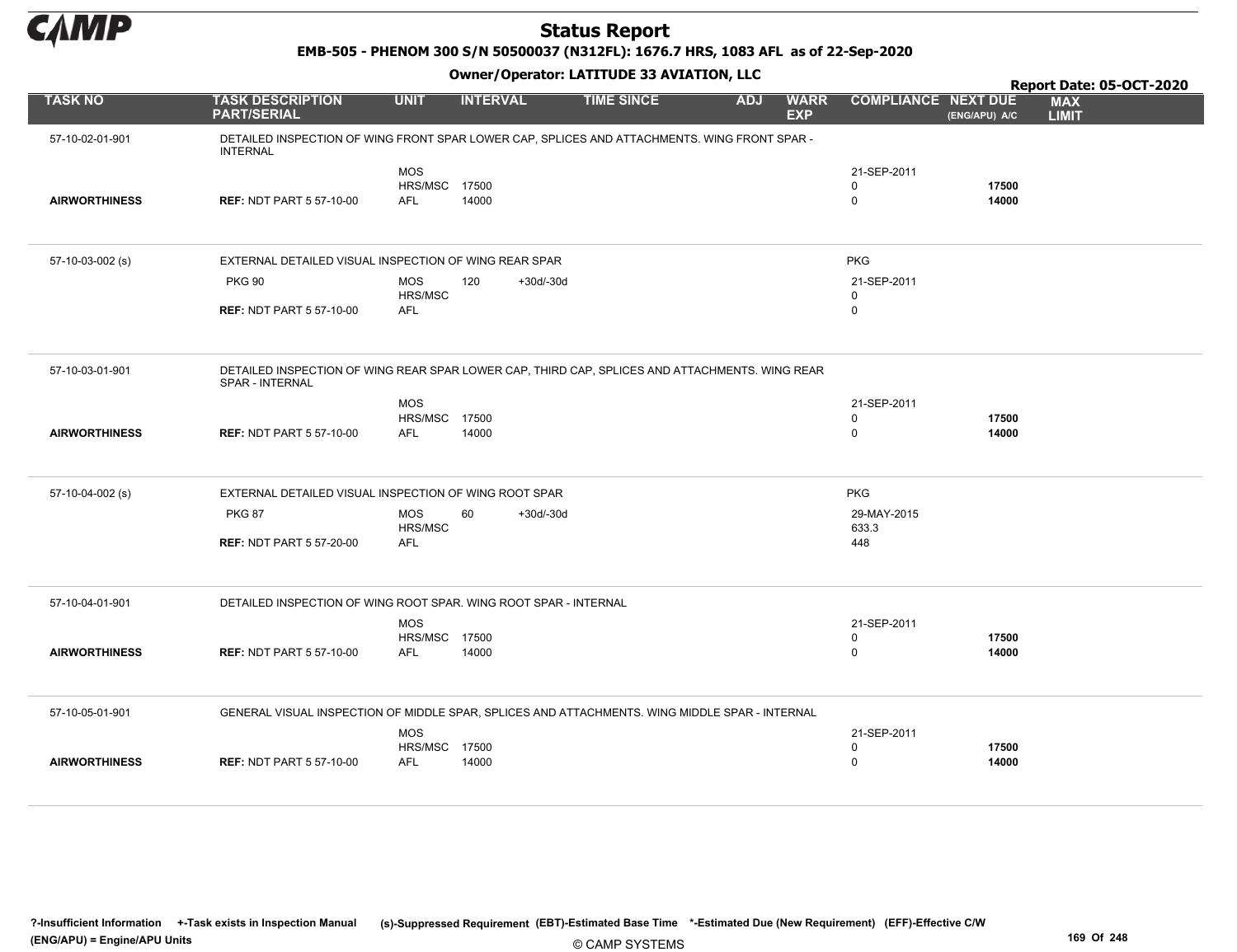

EMB-505 - PHENOM 300 S/N 50500037 (N312FL): 1676.7 HRS, 1083 AFL as of 22-Sep-2020

#### Owner/Operator: LATITUDE 33 AVIATION, LLC

| <b>TASK NO</b>       | <b>TASK DESCRIPTION</b><br><b>PART/SERIAL</b>                                                                | <b>UNIT</b>                        | <b>INTERVAL</b>    | <b>TIME SINCE</b> | <b>WARR</b><br><b>ADJ</b> | <b>COMPLIANCE NEXT DUE</b> | <b>MAX</b>                    |
|----------------------|--------------------------------------------------------------------------------------------------------------|------------------------------------|--------------------|-------------------|---------------------------|----------------------------|-------------------------------|
|                      |                                                                                                              |                                    |                    |                   | <b>EXP</b>                |                            | (ENG/APU) A/C<br><b>LIMIT</b> |
| 57-10-06-001 (s)     | EXTERNAL DETAILED VISUAL INSPECTION OF WING UPPER PANEL                                                      |                                    |                    |                   |                           | <b>PKG</b>                 |                               |
|                      | <b>PKG 87</b>                                                                                                | <b>MOS</b>                         | $+30d/-30d$<br>120 |                   |                           | 21-SEP-2011                |                               |
|                      | <b>REF: NDT PART 5 57-10-00</b>                                                                              | HRS/MSC<br><b>AFL</b>              |                    |                   |                           | 0<br>0                     |                               |
|                      |                                                                                                              |                                    |                    |                   |                           |                            |                               |
| 57-10-07-001 (s)     | EXTERNAL DETAILED VISUAL INSPECTION OF WING LOWER PANEL                                                      |                                    |                    |                   |                           | <b>PKG</b>                 |                               |
|                      | <b>PKG 84</b>                                                                                                | <b>MOS</b><br>HRS/MSC              | $+30d/-30d$<br>60  |                   |                           | 21-SEP-2011<br>$\mathbf 0$ |                               |
|                      | <b>REF: NDT PART 5 57-10-00</b>                                                                              | <b>AFL</b>                         |                    |                   |                           | 0                          |                               |
|                      |                                                                                                              |                                    |                    |                   |                           |                            |                               |
| 57-10-07-01-901      | GENERAL VISUAL INSPECTION OF ACCESS WINDOWS FRAMES AND STRINGERS. WING LOWER SKIN PANEL -<br><b>INTERNAL</b> |                                    |                    |                   |                           |                            |                               |
|                      |                                                                                                              | <b>MOS</b>                         |                    |                   |                           | 21-SEP-2011                |                               |
| <b>AIRWORTHINESS</b> | <b>REF: NDT PART 5 57-10-00</b>                                                                              | HRS/MSC 17500<br><b>AFL</b>        | 14000              |                   |                           | $\mathbf 0$<br>$\pmb{0}$   | 17500<br>14000                |
|                      |                                                                                                              |                                    |                    |                   |                           |                            |                               |
| 57-10-07-01-902      | DETAILED INSPECTION OF WING SKIN. WING LOWER SKIN PANEL - EXTERNAL                                           |                                    |                    |                   |                           |                            |                               |
|                      |                                                                                                              | <b>MOS</b>                         |                    |                   |                           | 21-SEP-2011                |                               |
| <b>AIRWORTHINESS</b> | <b>REF: NDT PART 5 57-10-00</b>                                                                              | HRS/MSC 17500<br><b>AFL</b>        | 14000              |                   |                           | 0<br>$\mathbf 0$           | 17500<br>14000                |
|                      |                                                                                                              |                                    |                    |                   |                           |                            |                               |
| 57-10-08-01-901      | DETAILED INSPECTION OF MACHINED RIBS. WING RIBS - INTERNAL                                                   |                                    |                    |                   |                           |                            |                               |
|                      |                                                                                                              | <b>MOS</b>                         |                    |                   |                           | 21-SEP-2011<br>$\mathbf 0$ |                               |
| <b>AIRWORTHINESS</b> | <b>REF: NDT PART 5 57-10-00</b>                                                                              | <b>HRS/MSC 17500</b><br><b>AFL</b> | 14000              |                   |                           | 0                          | 17500<br>14000                |
|                      |                                                                                                              |                                    |                    |                   |                           |                            |                               |
| 57-10-08-02-901      | DETAILED INSPECTION OF MAIN LANDING GEAR RIBS. WING RIBS - EXTERNAL                                          |                                    |                    |                   |                           |                            |                               |
|                      |                                                                                                              | <b>MOS</b><br>HRS/MSC 17500        |                    |                   |                           | 21-SEP-2011<br>0           | 17500                         |
| <b>AIRWORTHINESS</b> | <b>REF: NDT PART 5 57-10-00</b>                                                                              | <b>AFL</b>                         | 14000              |                   |                           | $\mathbf 0$                | 14000                         |
|                      |                                                                                                              |                                    |                    |                   |                           |                            |                               |
| 57-10-11-001 (s)     | EXTERNAL DETAILED VISUAL INSPECTION OF WING CENTER SPLICE                                                    |                                    |                    |                   |                           | <b>PKG</b>                 |                               |
|                      | <b>PKG 87</b>                                                                                                | <b>MOS</b><br>HRS/MSC              | 60<br>$+30d/-30d$  |                   |                           | 29-MAY-2015<br>633.3       |                               |
|                      | <b>REF: NDT PART 5 57-10-00</b>                                                                              | AFL                                |                    |                   |                           | 448                        |                               |

?-Insufficient Information +-Task exists in Inspection Manual (s)-Suppressed Requirement (EBT)-Estimated Base Time \*-Estimated Due (New Requirement) (EFF)-Effective C/W (ENG/APU) = Engine/APU Units 170 Of 248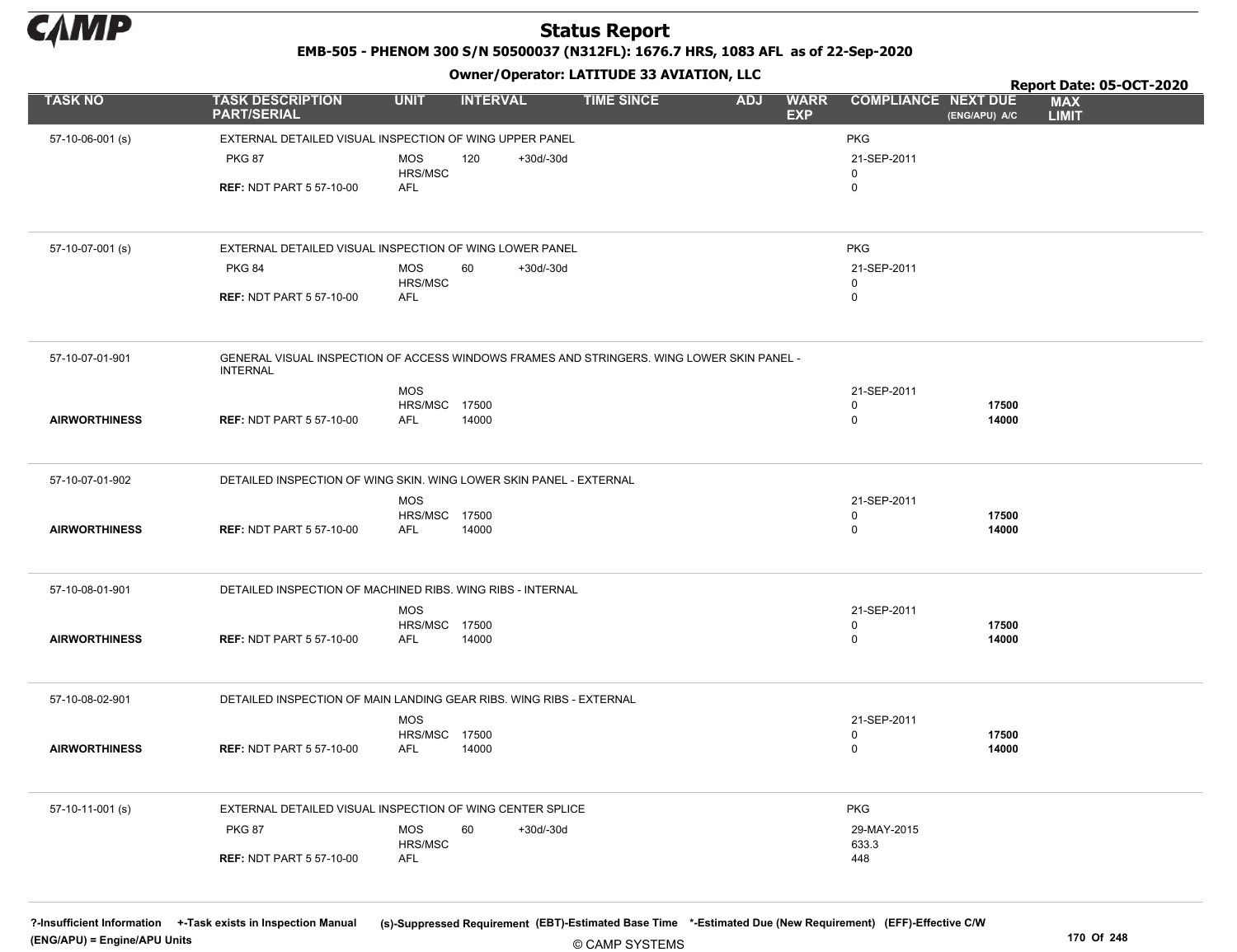

EMB-505 - PHENOM 300 S/N 50500037 (N312FL): 1676.7 HRS, 1083 AFL as of 22-Sep-2020

|                      |                                                                                                                                               |                                                  |                   |                   |            |                           |                                        |                | <b>Report Date: 05-OCT-2020</b> |
|----------------------|-----------------------------------------------------------------------------------------------------------------------------------------------|--------------------------------------------------|-------------------|-------------------|------------|---------------------------|----------------------------------------|----------------|---------------------------------|
| <b>TASK NO</b>       | <b>TASK DESCRIPTION</b><br><b>PART/SERIAL</b>                                                                                                 | <b>UNIT</b>                                      | <b>INTERVAL</b>   | <b>TIME SINCE</b> | <b>ADJ</b> | <b>WARR</b><br><b>EXP</b> | <b>COMPLIANCE NEXT DUE</b>             | (ENG/APU) A/C  | <b>MAX</b><br><b>LIMIT</b>      |
| 57-10-11-01-901      | DETAILED INSPECTION OF SPAR SPLICES, LOWER SKIN SPLICES, INCLUDING FASTENERS, WING CENTRAL<br>SPLICES - INTERNAL                              |                                                  |                   |                   |            |                           |                                        |                |                                 |
| <b>AIRWORTHINESS</b> | <b>REF: NDT PART 5 57-10-00</b>                                                                                                               | <b>MOS</b><br><b>HRS/MSC 17500</b><br><b>AFL</b> | 14000             |                   |            |                           | 21-SEP-2011<br>$\Omega$<br>$\mathbf 0$ | 17500<br>14000 |                                 |
| 57-10-11-01-902      | SPECIAL DETAILED INSPECTION (BORESCOPE) OF UPPER SKIN SPLICES, INCLUDING FASTENERS. WING CENTRAL<br>SPLICES - INTERNAL                        |                                                  |                   |                   |            |                           |                                        |                |                                 |
| <b>AIRWORTHINESS</b> | <b>REF: NDT PART 5 57-10-00</b>                                                                                                               | <b>MOS</b><br><b>HRS/MSC 17500</b><br><b>AFL</b> | 14000             |                   |            |                           | 21-SEP-2011<br>$\Omega$<br>$\mathbf 0$ | 17500<br>14000 |                                 |
| 57-10-12-01-901      | DETAILED INSPECTION OF SKIN SPLICES, INCLUDING FASTENERS. KINK LOWER SKIN SPLICE - INTERNAL                                                   |                                                  |                   |                   |            |                           |                                        |                |                                 |
| <b>AIRWORTHINESS</b> | <b>REF: NDT PART 5 57-10-00</b>                                                                                                               | <b>MOS</b><br>HRS/MSC 12500<br><b>AFL</b>        | 10000             |                   |            |                           | 21-SEP-2011<br>$\Omega$<br>$\mathbf 0$ | 12500<br>10000 |                                 |
| 57-50-01-001 (s)     | EXTERNAL DETAILED VISUAL INSPECTION OF WING TRAILING-EDGE TORQUE BOX AND CONTROL SURFACES<br><b>FITTINGS</b>                                  |                                                  |                   |                   |            |                           | <b>PKG</b>                             |                |                                 |
|                      | <b>PKG 87</b>                                                                                                                                 | <b>MOS</b><br>HRS/MSC                            | 60<br>$+30d/-30d$ |                   |            |                           | 29-MAY-2015<br>633.3                   |                |                                 |
|                      | <b>REF: NDT PART 5 57-50-00</b>                                                                                                               | <b>AFL</b>                                       |                   |                   |            |                           | 448                                    |                |                                 |
| 57-50-01-01-901      | DETAILED INSPECTION OF TORSION BOXES RIBS AND ATTACHMENTS. WING TRAILING EDGE TORQUE BOX AND<br>CONTROL SURFACES SUPPORT FITTINGS - INTERNAL  |                                                  |                   |                   |            |                           |                                        |                |                                 |
| <b>AIRWORTHINESS</b> | <b>REF: NDT PART 5 57-50-00</b>                                                                                                               | <b>MOS</b><br><b>HRS/MSC 17500</b><br><b>AFL</b> | 14000             |                   |            |                           | 21-SEP-2011<br>0<br>$\mathbf 0$        | 17500<br>14000 |                                 |
| 57-50-01-01-902      | SPECIAL DETAILED INSPECTION (EDDY CURRENT) OF RIBS ROLLERS. WING TRAILING EDGE TORQUE BOX AND<br>CONTROL SURFACES SUPPORT FITTINGS - INTERNAL |                                                  |                   |                   |            |                           |                                        |                |                                 |
| <b>AIRWORTHINESS</b> | <b>REF: NDT PART 6 57-50-00</b>                                                                                                               | <b>MOS</b><br><b>HRS/MSC 11250</b><br><b>AFL</b> | 9000              |                   |            |                           | 21-SEP-2011<br>0<br>$\mathbf 0$        | 11250<br>9000  |                                 |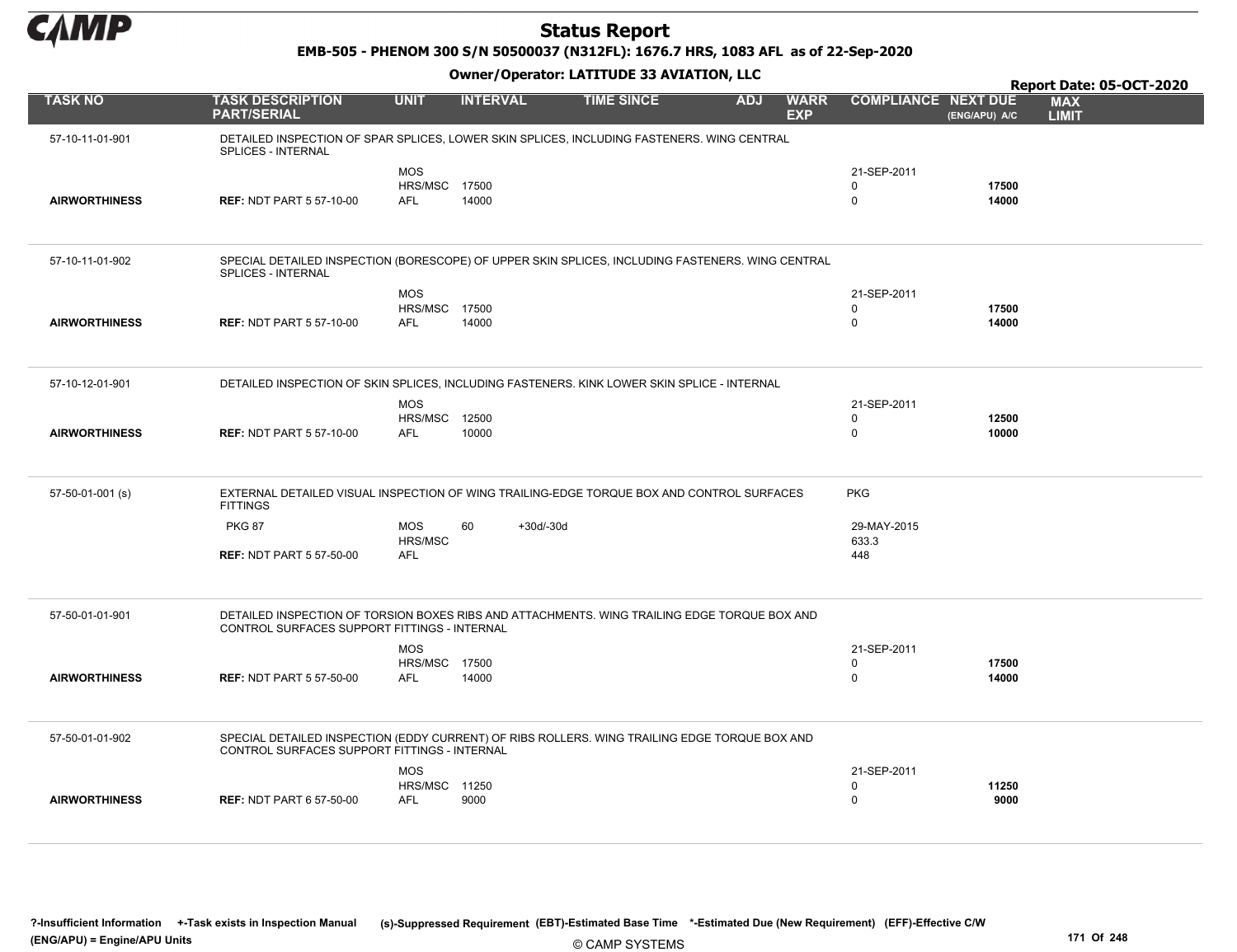

EMB-505 - PHENOM 300 S/N 50500037 (N312FL): 1676.7 HRS, 1083 AFL as of 22-Sep-2020

|                      |                                                                                                                                                               |                                                  |                   |                   |            |                           |                                           |                | <b>Report Date: 05-OCT-2020</b> |
|----------------------|---------------------------------------------------------------------------------------------------------------------------------------------------------------|--------------------------------------------------|-------------------|-------------------|------------|---------------------------|-------------------------------------------|----------------|---------------------------------|
| <b>TASK NO</b>       | <b>TASK DESCRIPTION</b><br><b>PART/SERIAL</b>                                                                                                                 | <b>UNIT</b>                                      | <b>INTERVAL</b>   | <b>TIME SINCE</b> | <b>ADJ</b> | <b>WARR</b><br><b>EXP</b> | <b>COMPLIANCE NEXT DUE</b>                | (ENG/APU) A/C  | <b>MAX</b><br><b>LIMIT</b>      |
| 57-50-01-02-901      | SPECIAL DETAILED INSPECTION (EDDY CURRENT) OF TORSION BOXES RIBS LUG RAILS. WING TRAILING EDGE<br>TORQUE BOX AND CONTROL SURFACES SUPPORT FITTINGS - EXTERNAL |                                                  |                   |                   |            |                           |                                           |                |                                 |
| <b>AIRWORTHINESS</b> | <b>REF: NDT PART 6 57-50-00</b>                                                                                                                               | <b>MOS</b><br><b>HRS/MSC 17500</b><br><b>AFL</b> | 14000             |                   |            |                           | 21-SEP-2011<br>$\Omega$<br>$\Omega$       | 17500<br>14000 |                                 |
| 57-50-01-03-901      | DETAILED INSPECTION OF TORSION BOXES SKINS AND FASTENERS. WING TRAILING EDGE TORQUE BOX AND<br>CONTROL SURFACES SUPPORT FITTINGS - EXTERNAL                   |                                                  |                   |                   |            |                           |                                           |                |                                 |
| <b>AIRWORTHINESS</b> | <b>REF: NDT PART 5 57-50-00</b>                                                                                                                               | <b>MOS</b><br><b>HRS/MSC 17500</b><br><b>AFL</b> | 14000             |                   |            |                           | 21-SEP-2011<br>$\mathbf 0$<br>$\Omega$    | 17500<br>14000 |                                 |
| 57-50-01-04-901      | DETAILED INSPECTION OF AILERON AND FLAP HINGES FITTINGS. WING TRAILING EDGE TORQUE BOX AND<br>CONTROL SURFACES SUPPORT FITTINGS - EXTERNAL                    |                                                  |                   |                   |            |                           |                                           |                |                                 |
| <b>AIRWORTHINESS</b> | <b>REF: NDT PART 5 57-50-00</b>                                                                                                                               | <b>MOS</b><br><b>HRS/MSC 17500</b><br><b>AFL</b> | 14000             |                   |            |                           | 21-SEP-2011<br>$\mathbf 0$<br>$\mathbf 0$ | 17500<br>14000 |                                 |
| 57-50-01-05-901      | SPECIAL DETAILED INSPECTION (EDDY CURRENT) OF BELL CRANK SUPPORT FITTING. WING TRAILING EDGE<br>TORQUE BOX AND CONTROL SURFACES SUPPORT FITTING - INTERNAL    |                                                  |                   |                   |            |                           |                                           |                |                                 |
| <b>AIRWORTHINESS</b> | <b>REF: NDT PART 6 57-50-00</b>                                                                                                                               | <b>MOS</b><br><b>HRS/MSC 17500</b><br><b>AFL</b> | 14000             |                   |            |                           | 21-SEP-2011<br>$\Omega$<br>$\mathbf 0$    | 17500<br>14000 |                                 |
| 57-50-01-05-902      | DETAILED INSPECTION OF BELL CRANK SUPPORT FITTING. WING TRAILING EDGE TORQUE BOX AND CONTROL<br>SURFACES SUPPORT FITTING - INTERNAL                           |                                                  |                   |                   |            |                           |                                           |                |                                 |
| <b>AIRWORTHINESS</b> | <b>REF: NDT PART 5 57-50-00</b>                                                                                                                               | <b>MOS</b><br><b>HRS/MSC 17500</b><br><b>AFL</b> | 14000             |                   |            |                           | 21-SEP-2011<br>$\mathbf 0$<br>0           | 17500<br>14000 |                                 |
| 57-50-02-001 (s)     | EXTERNAL DETAILED VISUAL INSPECTION OF WING TRAILING EDGE MLG TRUNNION, ACTUATOR FITTINGS AND<br><b>UPLOCK</b>                                                |                                                  |                   |                   |            |                           | <b>PKG</b>                                |                |                                 |
|                      | <b>PKG 84</b><br><b>REF: NDT PART 5 57-20-00</b>                                                                                                              | <b>MOS</b><br>HRS/MSC<br>AFL                     | $+30d/-30d$<br>60 |                   |            |                           | 21-SEP-2011<br>$\mathsf 0$<br>$\mathsf 0$ |                |                                 |
|                      |                                                                                                                                                               |                                                  |                   |                   |            |                           |                                           |                |                                 |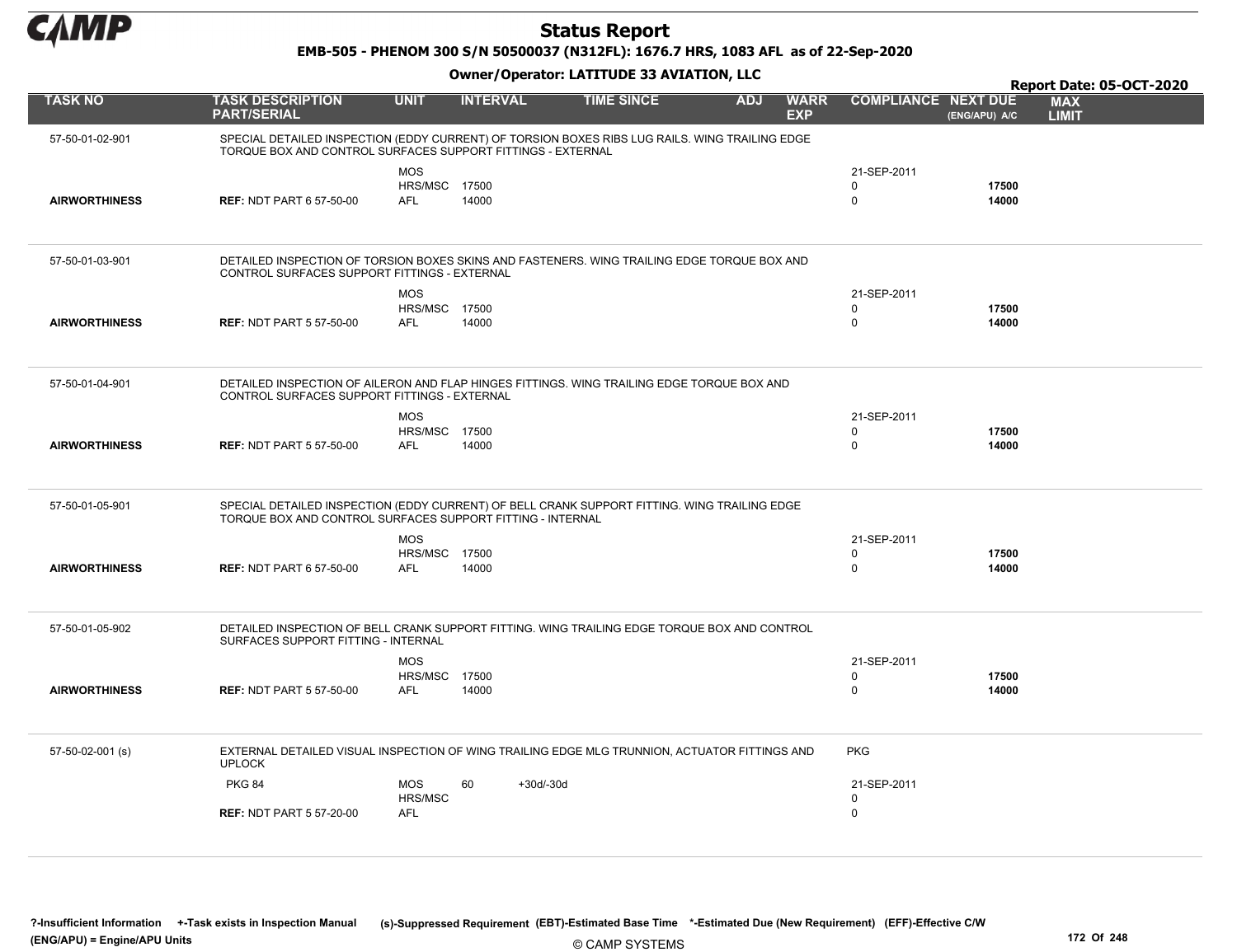

EMB-505 - PHENOM 300 S/N 50500037 (N312FL): 1676.7 HRS, 1083 AFL as of 22-Sep-2020

|                      |                                                                                                                                                                 |                                                  |                    |                   |            |                           |                                           |                | Report Date: 05-OCT-2020   |  |
|----------------------|-----------------------------------------------------------------------------------------------------------------------------------------------------------------|--------------------------------------------------|--------------------|-------------------|------------|---------------------------|-------------------------------------------|----------------|----------------------------|--|
| <b>TASK NO</b>       | <b>TASK DESCRIPTION</b><br><b>PART/SERIAL</b>                                                                                                                   | <b>UNIT</b>                                      | <b>INTERVAL</b>    | <b>TIME SINCE</b> | <b>ADJ</b> | <b>WARR</b><br><b>EXP</b> | <b>COMPLIANCE NEXT DUE</b>                | (ENG/APU) A/C  | <b>MAX</b><br><b>LIMIT</b> |  |
| 57-50-02-01-901      | SPECIAL DETAILED INSPECTION (EDDY CURRENT) OF MLG ACTUATOR SUPPORT FITTING. WING TRAILING EDGE<br>MLG TRUNNION, ACTUATOR SUPPORT FITTINGS AND UPLOCK - INTERNAL |                                                  |                    |                   |            |                           |                                           |                |                            |  |
| <b>AIRWORTHINESS</b> | <b>REF: NDT PART 6 57-50-00</b>                                                                                                                                 | <b>MOS</b><br><b>HRS/MSC 17500</b><br><b>AFL</b> | 14000              |                   |            |                           | 21-SEP-2011<br>$\Omega$<br>$\Omega$       | 17500<br>14000 |                            |  |
| 57-50-02-01-902      | DETAILED INSPECTION OF MLG ACTUATOR SUPPORT FITTING. WING TRAILING EDGE MLG TRUNNION, ACTUATOR<br>SUPPORT FITTINGS AND UPLOCK - INTERNAL                        |                                                  |                    |                   |            |                           |                                           |                |                            |  |
| <b>AIRWORTHINESS</b> | <b>REF: NDT PART 5 57-50-00</b>                                                                                                                                 | <b>MOS</b><br>HRS/MSC 17500<br><b>AFL</b>        | 14000              |                   |            |                           | 21-SEP-2011<br>0<br>$\mathbf 0$           | 17500<br>14000 |                            |  |
| 57-50-02-02-901      | SPECIAL DETAILED INSPECTION (EDDY CURRENT) OF MLG TRUNNIONS. WING TRAILING EDGE MLG TRUNNION,<br>ACTUATOR SUPPORT FITTINGS AND UPLOCK - INTERNAL                |                                                  |                    |                   |            |                           |                                           |                |                            |  |
| <b>AIRWORTHINESS</b> | <b>REF: NDT PART 6 57-50-00</b>                                                                                                                                 | <b>MOS</b><br><b>HRS/MSC 17500</b><br><b>AFL</b> | 14000              |                   |            |                           | 21-SEP-2011<br>$\mathbf 0$<br>$\mathbf 0$ | 17500<br>14000 |                            |  |
| 57-50-02-02-902      | DETAILED INSPECTION OF MLG TRUNNIONS, WING TRAILING EDGE MLG TRUNNION, ACTUATOR SUPPORT<br>FITTINGS AND UPLOCK - INTERNAL                                       |                                                  |                    |                   |            |                           |                                           |                |                            |  |
| <b>AIRWORTHINESS</b> | <b>REF: NDT PART 5 57-50-00</b>                                                                                                                                 | <b>MOS</b><br>HRS/MSC 17500<br><b>AFL</b>        | 14000              |                   |            |                           | 21-SEP-2011<br>$\Omega$<br>$\mathbf 0$    | 17500<br>14000 |                            |  |
| 57-52-00-001 (s)     | SPECIAL DETAILED INSPECTION (BORESCOPE METHOD) OF THE INBOARD FLAP                                                                                              |                                                  |                    |                   |            |                           | <b>PKG</b>                                |                |                            |  |
|                      | <b>PKG 90</b><br><b>REF: NDT PART 5 57-52-00</b>                                                                                                                | <b>MOS</b><br>HRS/MSC<br><b>AFL</b>              | 120<br>$+30d/-30d$ |                   |            |                           | 21-SEP-2011<br>$\mathbf 0$<br>$\mathbf 0$ |                |                            |  |
|                      |                                                                                                                                                                 |                                                  |                    |                   |            |                           |                                           |                |                            |  |
| 57-52-00-002 (s)     | EXTERNAL DETAILED VISUAL INSPECTION OF THE INBOARD FLAP                                                                                                         |                                                  |                    |                   |            |                           | <b>PKG</b>                                |                |                            |  |
|                      | <b>PKG 84</b>                                                                                                                                                   | <b>MOS</b><br>HRS/MSC                            | 60<br>$+30d/-30d$  |                   |            |                           | 21-SEP-2011<br>$\Omega$                   |                |                            |  |
|                      | <b>REF: NDT PART 5 57-52-00</b>                                                                                                                                 | AFL                                              |                    |                   |            |                           | $\mathbf 0$                               |                |                            |  |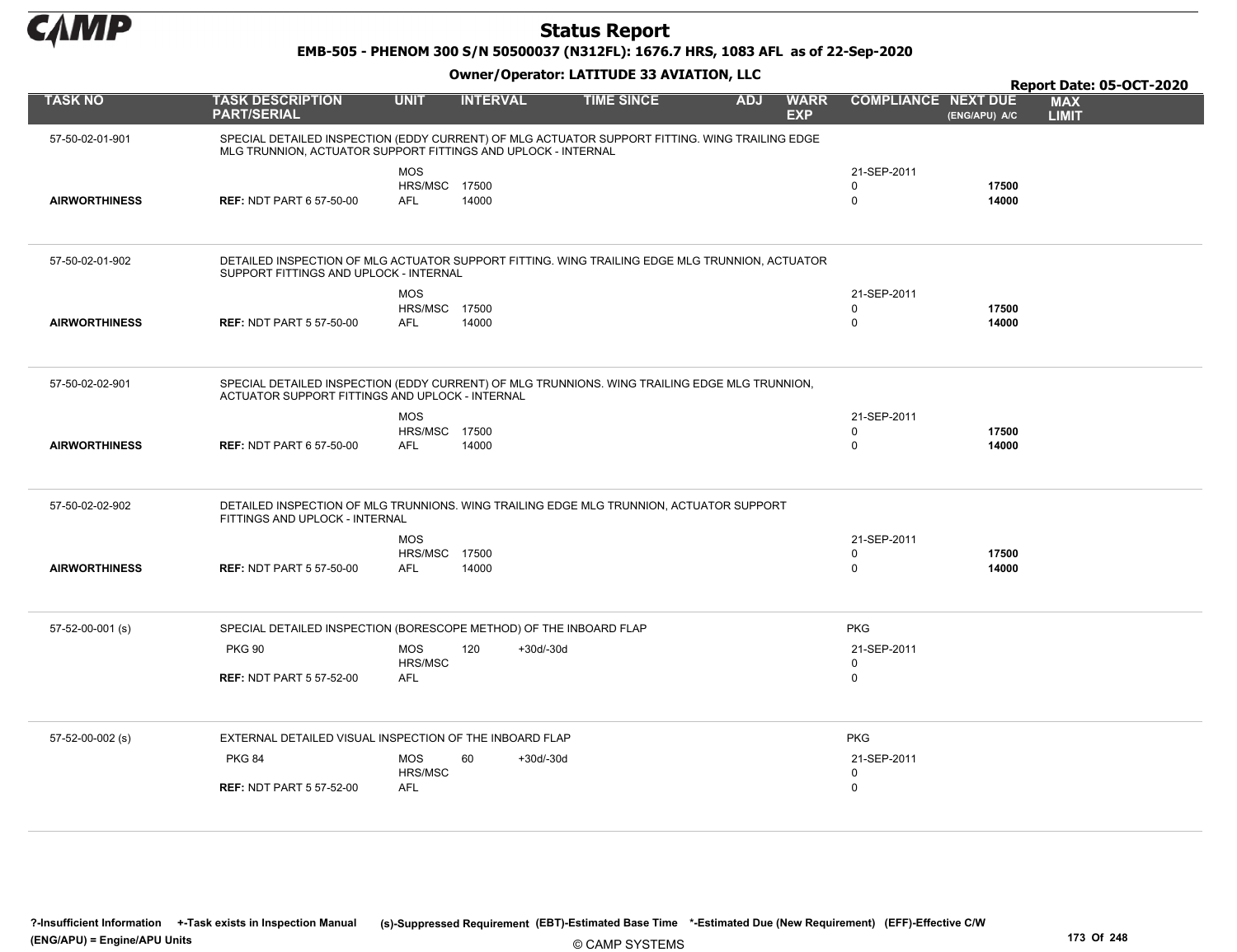

EMB-505 - PHENOM 300 S/N 50500037 (N312FL): 1676.7 HRS, 1083 AFL as of 22-Sep-2020

|                      |                                                                                                                          |                                                  |                 |                   |            |                           |                                           |                | Report Date: 05-OCT-2020   |
|----------------------|--------------------------------------------------------------------------------------------------------------------------|--------------------------------------------------|-----------------|-------------------|------------|---------------------------|-------------------------------------------|----------------|----------------------------|
| <b>TASK NO</b>       | <b>TASK DESCRIPTION</b><br><b>PART/SERIAL</b>                                                                            | <b>UNIT</b>                                      | <b>INTERVAL</b> | <b>TIME SINCE</b> | <b>ADJ</b> | <b>WARR</b><br><b>EXP</b> | <b>COMPLIANCE NEXT DUE</b>                | (ENG/APU) A/C  | <b>MAX</b><br><b>LIMIT</b> |
| 57-52-01-01-901      | SPECIAL DETAILED INSPECTION (BORESCOPE) OF MAIN BOX AND VANE. FLAP INBOARD COMPOSITE STRUCTURE -<br><b>INTERNAL</b>      |                                                  |                 |                   |            |                           |                                           |                |                            |
| <b>AIRWORTHINESS</b> | <b>REF: NDT PART 5 57-52-00</b>                                                                                          | <b>MOS</b><br>HRS/MSC 17500<br><b>AFL</b>        | 14000           |                   |            |                           | 21-SEP-2011<br>$\mathbf 0$<br>$\mathbf 0$ | 17500<br>14000 |                            |
| 57-52-01-01-902      | DETAILED INSPECTION OF MAIN BOX AND VANE. FLAP INBOARD COMPOSITE STRUCTURE - EXTERNAL                                    |                                                  |                 |                   |            |                           |                                           |                |                            |
| <b>AIRWORTHINESS</b> | <b>REF: NDT PART 5 57-52-00</b>                                                                                          | <b>MOS</b><br>HRS/MSC 17500<br>AFL               | 14000           |                   |            |                           | 21-SEP-2011<br>0<br>$\mathsf 0$           | 17500<br>14000 |                            |
| 57-52-02-01-901      | SPECIAL DETAILED INSPECTION (BORESCOPE) OF FLAP RIBS. FLAP INBOARD RIBS - INTERNAL                                       |                                                  |                 |                   |            |                           |                                           |                |                            |
| <b>AIRWORTHINESS</b> | <b>REF: NDT PART 5 57-52-00</b>                                                                                          | <b>MOS</b><br><b>HRS/MSC 17500</b><br><b>AFL</b> | 14000           |                   |            |                           | 21-SEP-2011<br>0<br>$\mathsf 0$           | 17500<br>14000 |                            |
| 57-52-03-01-901      | SPECIAL DETAILED INSPECTION (EDDY CURRENT) OF FLAP TRACKS. FLAP INBOARD TRACKS - EXTERNAL                                |                                                  |                 |                   |            |                           |                                           |                |                            |
| <b>AIRWORTHINESS</b> | <b>REF: NDT PART 6 57-52-00</b>                                                                                          | <b>MOS</b><br>HRS/MSC 11250<br><b>AFL</b>        | 9000            |                   |            |                           | 21-SEP-2011<br>$\mathbf 0$<br>$\mathbf 0$ | 11250<br>9000  |                            |
| 57-52-04-01-901      | SPECIAL DETAILED INSPECTION (BORESCOPE) OF FLAP ACTUATOR FITTING. FLAP INBOARD ACTUATOR SUPPORT<br>FITTING - INTERNAL    |                                                  |                 |                   |            |                           |                                           |                |                            |
| <b>AIRWORTHINESS</b> | <b>REF: NDT PART 5 57-52-00</b>                                                                                          | <b>MOS</b><br><b>HRS/MSC 17500</b><br>AFL        | 14000           |                   |            |                           | 21-SEP-2011<br>0<br>$\mathbf 0$           | 17500<br>14000 |                            |
| 57-52-04-02-901      | SPECIAL DETAILED INSPECTION (EDDY CURRENT) OF FLAP ACTUATOR FITTING. FLAP INBOARD ACTUATOR<br>SUPPORT FITTING - EXTERNAL |                                                  |                 |                   |            |                           |                                           |                |                            |
| <b>AIRWORTHINESS</b> | <b>REF: NDT PART 6 57-52-00</b>                                                                                          | <b>MOS</b><br>HRS/MSC 17500<br><b>AFL</b>        | 14000           |                   |            |                           | 21-SEP-2011<br>0<br>$\mathsf 0$           | 17500<br>14000 |                            |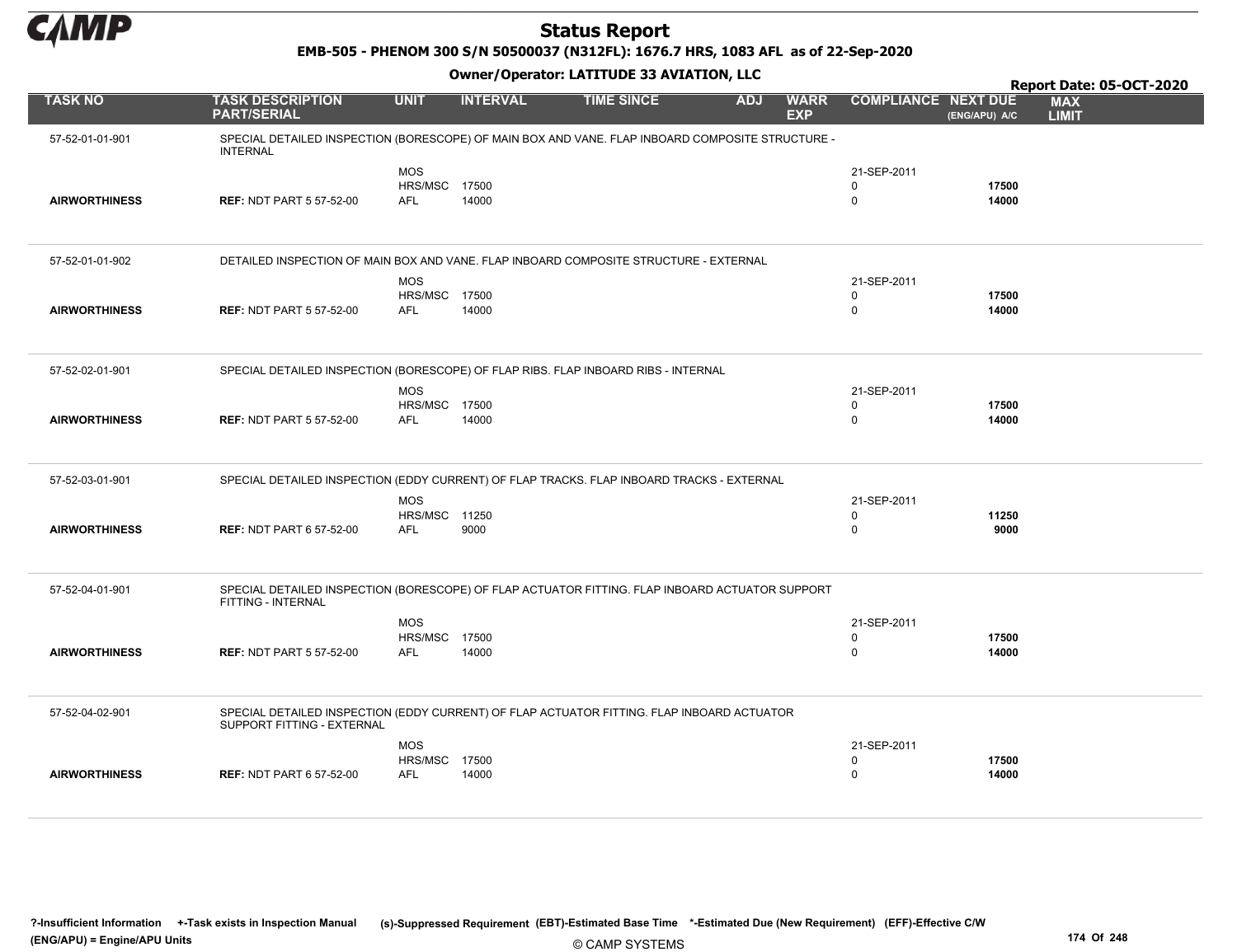

EMB-505 - PHENOM 300 S/N 50500037 (N312FL): 1676.7 HRS, 1083 AFL as of 22-Sep-2020

|                      |                                                                                                               |                                    |                    | Owner / Operator. EATITODE 33 AVIATION, LLC |                                         |                            |               | Report Date: 05-OCT-2020   |
|----------------------|---------------------------------------------------------------------------------------------------------------|------------------------------------|--------------------|---------------------------------------------|-----------------------------------------|----------------------------|---------------|----------------------------|
| <b>TASK NO</b>       | <b>TASK DESCRIPTION</b><br><b>PART/SERIAL</b>                                                                 | <b>UNIT</b>                        | <b>INTERVAL</b>    | <b>TIME SINCE</b>                           | <b>ADJ</b><br><b>WARR</b><br><b>EXP</b> | <b>COMPLIANCE NEXT DUE</b> | (ENG/APU) A/C | <b>MAX</b><br><b>LIMIT</b> |
| 57-53-00-001 (s)     | SPECIAL DETAILED INSPECTION (BORESCOPE METHOD) OF THE OUTBOARD FLAP                                           |                                    |                    |                                             |                                         | <b>PKG</b>                 |               |                            |
|                      | <b>PKG 90</b>                                                                                                 | <b>MOS</b><br><b>HRS/MSC</b>       | 120<br>$+30d/-30d$ |                                             |                                         | 21-SEP-2011<br>$\mathbf 0$ |               |                            |
|                      | <b>REF: NDT PART 5 57-53-00</b>                                                                               | <b>AFL</b>                         |                    |                                             |                                         | $\mathsf 0$                |               |                            |
|                      |                                                                                                               |                                    |                    |                                             |                                         |                            |               |                            |
| 57-53-00-002 (s)     | EXTERNAL DETAILED VISUAL INSPECTION OF THE OUTBOARD FLAP                                                      |                                    |                    |                                             |                                         | <b>PKG</b>                 |               |                            |
|                      | <b>PKG 84</b>                                                                                                 | <b>MOS</b><br>HRS/MSC              | 60<br>$+30d/-30d$  |                                             |                                         | 21-SEP-2011<br>$\mathbf 0$ |               |                            |
|                      | <b>REF: NDT PART 5 57-53-00</b>                                                                               | <b>AFL</b>                         |                    |                                             |                                         | $\mathbf 0$                |               |                            |
|                      |                                                                                                               |                                    |                    |                                             |                                         |                            |               |                            |
| 57-53-01-01-901      | SPECIAL DETAILED INSPECTION (BORESCOPE) OF MAIN BOX AND VANE. FLAP OUTBOARD COMPOSITE<br>STRUCTURE - INTERNAL |                                    |                    |                                             |                                         |                            |               |                            |
|                      |                                                                                                               | <b>MOS</b><br><b>HRS/MSC 17500</b> |                    |                                             |                                         | 21-SEP-2011<br>0           | 17500         |                            |
| <b>AIRWORTHINESS</b> | <b>REF: NDT PART 5 57-53-00</b>                                                                               | <b>AFL</b>                         | 14000              |                                             |                                         | $\mathbf 0$                | 14000         |                            |
|                      |                                                                                                               |                                    |                    |                                             |                                         |                            |               |                            |
| 57-53-01-01-902      | DETAILED INSPECTION OF MAIN BOX AND VANE. FLAP OUTBOARD COMPOSITE STRUCTURE - EXTERNAL                        |                                    |                    |                                             |                                         |                            |               |                            |
|                      |                                                                                                               | <b>MOS</b><br>HRS/MSC 17500        |                    |                                             |                                         | 21-SEP-2011<br>$\mathbf 0$ | 17500         |                            |
| <b>AIRWORTHINESS</b> | <b>REF: NDT PART 5 57-53-00</b>                                                                               | AFL                                | 14000              |                                             |                                         | $\mathbf 0$                | 14000         |                            |
|                      |                                                                                                               |                                    |                    |                                             |                                         |                            |               |                            |
| 57-53-02-01-901      | SPECIAL DETAILED INSPECTION (BORESCOPE) OF FLAP RIBS. FLAP OUTBOARD RIBS - INTERNAL                           |                                    |                    |                                             |                                         |                            |               |                            |
|                      |                                                                                                               | <b>MOS</b><br><b>HRS/MSC 17500</b> |                    |                                             |                                         | 21-SEP-2011<br>$\mathbf 0$ | 17500         |                            |
| <b>AIRWORTHINESS</b> | <b>REF: NDT PART 5 57-53-00</b>                                                                               | <b>AFL</b>                         | 14000              |                                             |                                         | $\pmb{0}$                  | 14000         |                            |
|                      |                                                                                                               |                                    |                    |                                             |                                         |                            |               |                            |
| 57-53-03-01-901      | SPECIAL DETAILED INSPECTION (EDDY CURRENT) OF FLAP TRACKS. FLAP OUTBOARD TRACKS - EXTERNAL                    |                                    |                    |                                             |                                         |                            |               |                            |
|                      |                                                                                                               | <b>MOS</b><br>HRS/MSC 11250        |                    |                                             |                                         | 21-SEP-2011<br>$\mathbf 0$ | 11250         |                            |
| <b>AIRWORTHINESS</b> | <b>REF: NDT PART 6 57-53-00</b>                                                                               | <b>AFL</b>                         | 9000               |                                             |                                         | $\mathbf 0$                | 9000          |                            |
|                      |                                                                                                               |                                    |                    |                                             |                                         |                            |               |                            |
|                      |                                                                                                               |                                    |                    |                                             |                                         |                            |               |                            |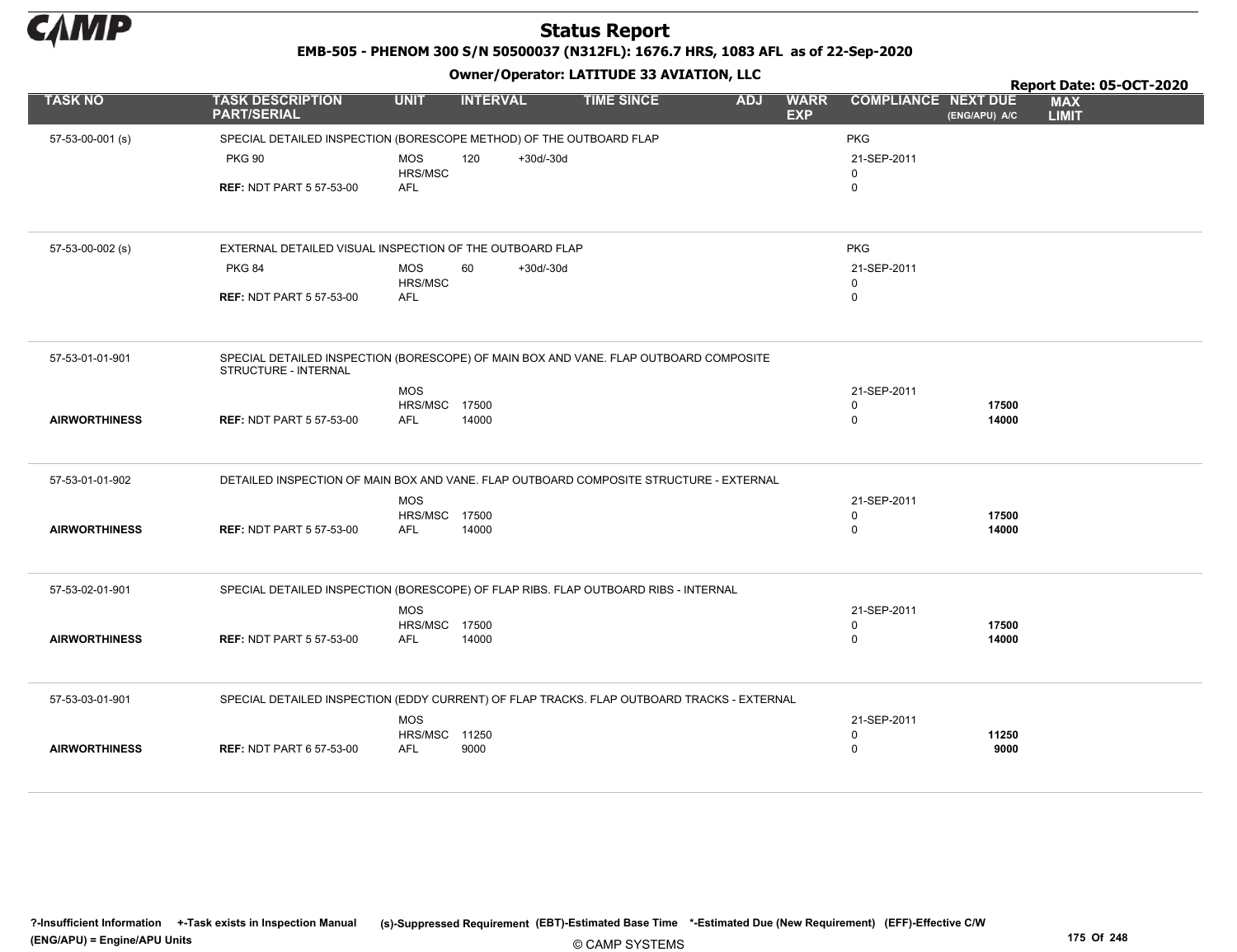

EMB-505 - PHENOM 300 S/N 50500037 (N312FL): 1676.7 HRS, 1083 AFL as of 22-Sep-2020

|                      |                                                                                                                                                                     |                                                  |                 |                   |            |                           |                              |                | Report Date: 05-OCT-2020   |  |
|----------------------|---------------------------------------------------------------------------------------------------------------------------------------------------------------------|--------------------------------------------------|-----------------|-------------------|------------|---------------------------|------------------------------|----------------|----------------------------|--|
| <b>TASK NO</b>       | <b>TASK DESCRIPTION</b><br><b>PART/SERIAL</b>                                                                                                                       | <b>UNIT</b>                                      | <b>INTERVAL</b> | <b>TIME SINCE</b> | <b>ADJ</b> | <b>WARR</b><br><b>EXP</b> | <b>COMPLIANCE NEXT DUE</b>   | (ENG/APU) A/C  | <b>MAX</b><br><b>LIMIT</b> |  |
| 57-53-04-01-901      | DETAILED INSPECTION OF PIN OF FLAP ACTUATOR SUPPORT FITTING. FLAP OUTBOARD ACTUATOR SUPPORT<br>FITTINGS AND VANE SUPPORT FITTING - EXTERNAL                         |                                                  |                 |                   |            |                           |                              |                |                            |  |
| <b>AIRWORTHINESS</b> | <b>REF: NDT PART 5 57-53-00</b>                                                                                                                                     | <b>MOS</b><br><b>HRS/MSC 17500</b><br><b>AFL</b> | 14000           |                   |            |                           | 21-SEP-2011<br>$\Omega$<br>0 | 17500<br>14000 |                            |  |
| 57-53-04-02-901      | DETAILED INSPECTION OF LUG OF FLAP ACTUATOR SUPPORT FITTING. FLAP OUTBOARD ACTUATOR SUPPORT<br>FITTINGS AND VANE SUPPORT FITTING - EXTERNAL                         |                                                  |                 |                   |            |                           |                              |                |                            |  |
| <b>AIRWORTHINESS</b> | <b>REF: NDT PART 5 57-53-00</b>                                                                                                                                     | <b>MOS</b><br><b>HRS/MSC 17500</b><br><b>AFL</b> | 14000           |                   |            |                           | 21-SEP-2011<br>0<br>0        | 17500<br>14000 |                            |  |
| 57-53-04-03-901      | SPECIAL DETAILED INSPECTION (BORESCOPE) OF FLANGES OF FLAP ACTUATOR SUPPORT FITTING. FLAP<br>OUTBOARD ACTUATOR SUPPORT FITTINGS AND VANE SUPPORT FITTING - INTERNAL |                                                  |                 |                   |            |                           |                              |                |                            |  |
| <b>AIRWORTHINESS</b> | <b>REF: NDT PART 5 57-53-00</b>                                                                                                                                     | <b>MOS</b><br><b>HRS/MSC 17500</b><br><b>AFL</b> | 14000           |                   |            |                           | 21-SEP-2011<br>$\Omega$<br>0 | 17500<br>14000 |                            |  |
| 57-53-04-04-901      | SPECIAL DETAILED INSPECTION (EDDY CURRENT) OF NECK OF FLAP ACTUATOR SUPPORT FITTING. FLAP<br>OUTBOARD ACTUATOR SUPPORT FITTINGS AND VANE SUPPORT FITTING - EXTERNAL |                                                  |                 |                   |            |                           |                              |                |                            |  |
| <b>AIRWORTHINESS</b> | <b>REF: NDT PART 6 57-53-00</b>                                                                                                                                     | <b>MOS</b><br><b>HRS/MSC 17500</b><br>AFL        | 14000           |                   |            |                           | 21-SEP-2011<br>0<br>0        | 17500<br>14000 |                            |  |
| 57-60-00-001         | EXTERNAL DETAILED VISUAL INSPECTION OF THE AILERON                                                                                                                  |                                                  |                 |                   |            |                           |                              |                |                            |  |
| ALI                  | <b>PKG 84</b><br><b>REF: NDT PART 5 57-60-00</b>                                                                                                                    | <b>MOS</b><br>HRS/MSC<br><b>AFL</b>              | 60              |                   |            |                           | 21-SEP-2011<br>0<br>0        | 29-MAY-2021 M  |                            |  |
| 57-60-00-002 (s)     | SPECIAL DETAILED INSPECTION (BORESCOPE METHOD) OF AILERON TAB                                                                                                       |                                                  |                 |                   |            |                           | <b>PKG</b>                   |                |                            |  |
|                      | <b>PKG 87</b><br><b>REF: NDT PART 5 57-60-00</b>                                                                                                                    | <b>MOS</b><br>HRS/MSC<br><b>AFL</b>              | 60<br>+30d/-30d |                   |            |                           | 29-MAY-2015<br>633.3<br>448  |                |                            |  |
|                      |                                                                                                                                                                     |                                                  |                 |                   |            |                           |                              |                |                            |  |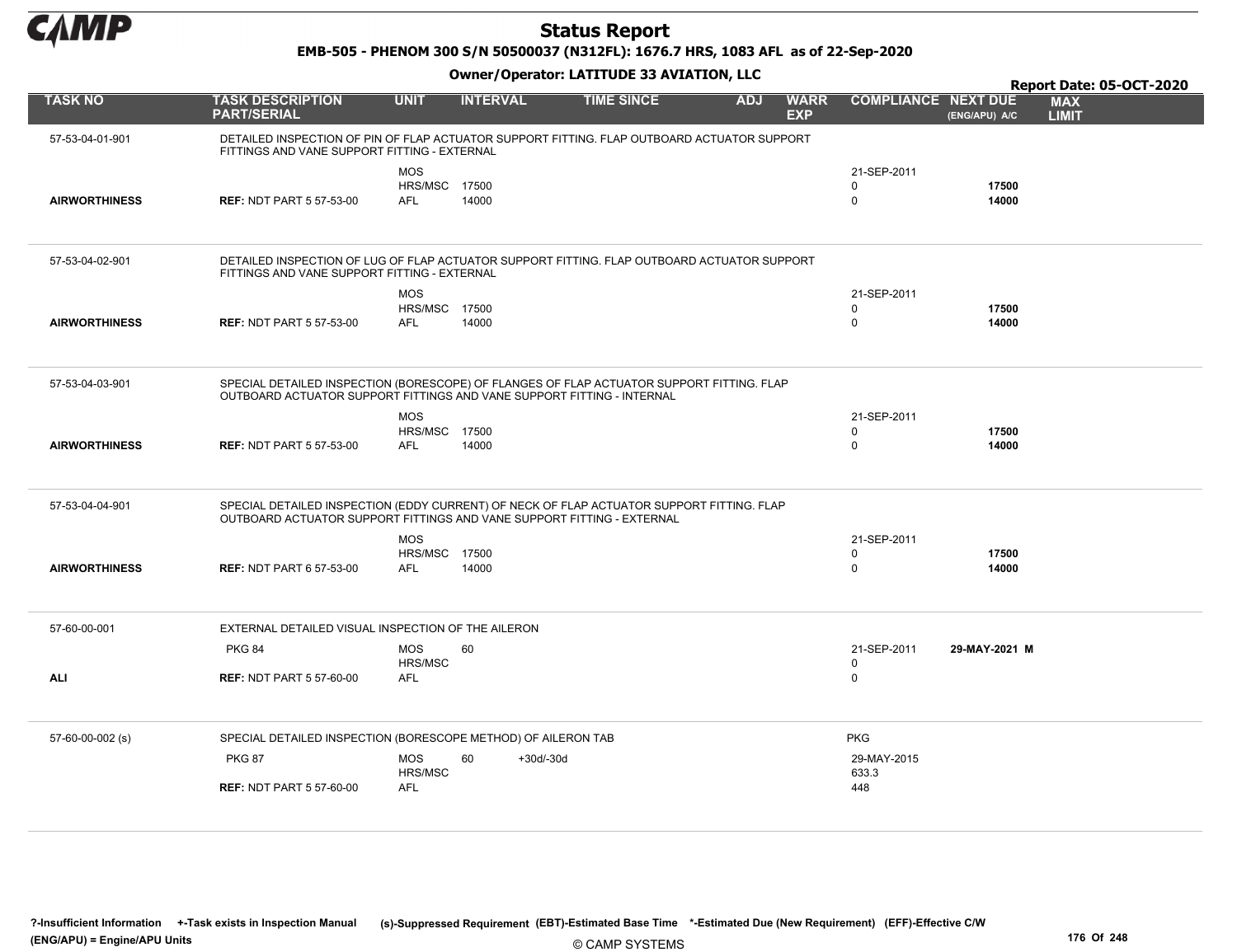

EMB-505 - PHENOM 300 S/N 50500037 (N312FL): 1676.7 HRS, 1083 AFL as of 22-Sep-2020

#### Owner/Operator: LATITUDE 33 AVIATION, LLC

|                      |                                                                                                                   |                             | .                 |                   |                          |                                           | Report Date: 05-OCT-2020                    |
|----------------------|-------------------------------------------------------------------------------------------------------------------|-----------------------------|-------------------|-------------------|--------------------------|-------------------------------------------|---------------------------------------------|
| <b>TASK NO</b>       | <b>TASK DESCRIPTION</b><br><b>PART/SERIAL</b>                                                                     | <b>UNIT</b>                 | <b>INTERVAL</b>   | <b>TIME SINCE</b> | <b>ADJ</b><br><b>EXP</b> | <b>WARR</b><br><b>COMPLIANCE NEXT DUE</b> | <b>MAX</b><br>(ENG/APU) A/C<br><b>LIMIT</b> |
| 57-60-01-01-901      | SPECIAL DETAILED INSPECTION (BORESCOPE) OF SKIN, SPARS, RIBS AND FASTENERS. AILERON MAIN BOX -<br><b>INTERNAL</b> |                             |                   |                   |                          |                                           |                                             |
|                      |                                                                                                                   | <b>MOS</b>                  |                   |                   |                          | 21-SEP-2011                               |                                             |
|                      |                                                                                                                   | <b>HRS/MSC 17500</b>        |                   |                   |                          | $\mathbf 0$                               | 17500                                       |
| <b>AIRWORTHINESS</b> | <b>REF: NDT PART 5 57-60-00</b>                                                                                   | AFL                         | 14000             |                   |                          | $\mathbf 0$                               | 14000                                       |
|                      |                                                                                                                   |                             |                   |                   |                          |                                           |                                             |
| 57-60-01-01-902      | DETAILED INSPECTION OF SKIN, SPARS, RIBS AND FASTENERS. AILERON MAIN BOX - EXTERNAL                               |                             |                   |                   |                          |                                           |                                             |
|                      |                                                                                                                   | <b>MOS</b>                  |                   |                   |                          | 21-SEP-2011                               |                                             |
|                      |                                                                                                                   | <b>HRS/MSC 17500</b>        |                   |                   |                          | $\mathbf 0$                               | 17500                                       |
| <b>AIRWORTHINESS</b> | <b>REF: NDT PART 5 57-60-00</b>                                                                                   | AFL                         | 14000             |                   |                          | $\mathbf 0$                               | 14000                                       |
|                      |                                                                                                                   |                             |                   |                   |                          |                                           |                                             |
| 57-60-01-02-901      | DETAILED INSPECTION OF AILERON ROOT RIBS. AILERON MAIN BOX - EXTERNAL                                             |                             |                   |                   |                          |                                           |                                             |
|                      |                                                                                                                   | <b>MOS</b>                  |                   |                   |                          | 21-SEP-2011                               |                                             |
|                      |                                                                                                                   | <b>HRS/MSC 17500</b>        |                   |                   |                          | $\mathbf 0$                               | 17500                                       |
| <b>AIRWORTHINESS</b> | <b>REF: NDT PART 5 57-60-00</b>                                                                                   | AFL                         | 14000             |                   |                          | $\mathbf 0$                               | 14000                                       |
|                      |                                                                                                                   |                             |                   |                   |                          |                                           |                                             |
| 57-60-02-01-901      | DETAILED INSPECTION OF AILERON HINGES PINS. AILERON HINGE FITTINGS - EXTERNAL                                     |                             |                   |                   |                          |                                           |                                             |
|                      |                                                                                                                   | <b>MOS</b>                  |                   |                   |                          | 21-SEP-2011                               |                                             |
|                      |                                                                                                                   | <b>HRS/MSC 17500</b>        |                   |                   |                          | $\mathbf 0$                               | 17500                                       |
| <b>AIRWORTHINESS</b> | <b>REF: NDT PART 5 57-60-00</b>                                                                                   | <b>AFL</b>                  | 14000             |                   |                          | $\mathbf 0$                               | 14000                                       |
|                      |                                                                                                                   |                             |                   |                   |                          |                                           |                                             |
| 57-60-02-02-901      | DETAILED INSPECTION OF AILERON HINGES FITTINGS. AILERON HINGE FITTINGS - EXTERNAL                                 |                             |                   |                   |                          |                                           |                                             |
|                      |                                                                                                                   | <b>MOS</b>                  |                   |                   |                          | 21-SEP-2011                               |                                             |
|                      |                                                                                                                   | <b>HRS/MSC 17500</b><br>AFL |                   |                   |                          | $\mathbf 0$<br>$\mathbf 0$                | 17500                                       |
| <b>AIRWORTHINESS</b> | <b>REF: NDT PART 5 57-60-00</b>                                                                                   |                             | 14000             |                   |                          |                                           | 14000                                       |
|                      |                                                                                                                   |                             |                   |                   |                          |                                           |                                             |
| 57-60-04-001 (s)     | SPECIAL DETAILED INSPECTION (BORESCOPE METHOD) OF AILERON MASS-BALANCE AND ATTACHMENTS                            |                             |                   |                   |                          |                                           |                                             |
|                      | PKG 80,84                                                                                                         | <b>MOS</b><br>HRS/MSC       | $+30d/-30d$<br>60 |                   |                          | 21-SEP-2011<br>$\pmb{0}$                  | 29-MAY-2021 M 28-JUN-2021                   |
|                      | <b>REF: NDT PART 5 57-60-00</b>                                                                                   | <b>AFL</b>                  |                   |                   |                          | $\mathbf 0$                               |                                             |
|                      |                                                                                                                   |                             |                   |                   |                          |                                           |                                             |
|                      |                                                                                                                   |                             |                   |                   |                          |                                           |                                             |
| 57-70-02-001 (s)     | EXTERNAL DETAILED VISUAL INSPECTION OF SPOILER HINGE FITTINGS                                                     |                             |                   |                   |                          | <b>PKG</b>                                |                                             |
|                      | <b>PKG 87</b>                                                                                                     | <b>MOS</b>                  | $+30d/-30d$<br>60 |                   |                          | 29-MAY-2015                               |                                             |
|                      | <b>REF: NDT PART 5 57-70-00</b>                                                                                   | HRS/MSC<br>AFL              |                   |                   |                          | 633.3<br>448                              |                                             |
|                      |                                                                                                                   |                             |                   |                   |                          |                                           |                                             |
|                      |                                                                                                                   |                             |                   |                   |                          |                                           |                                             |

© CAMP SYSTEMS ?-Insufficient Information +-Task exists in Inspection Manual (s)-Suppressed Requirement (EBT)-Estimated Base Time \*-Estimated Due (New Requirement) (EFF)-Effective C/W (ENG/APU) = Engine/APU Units 177 Of 248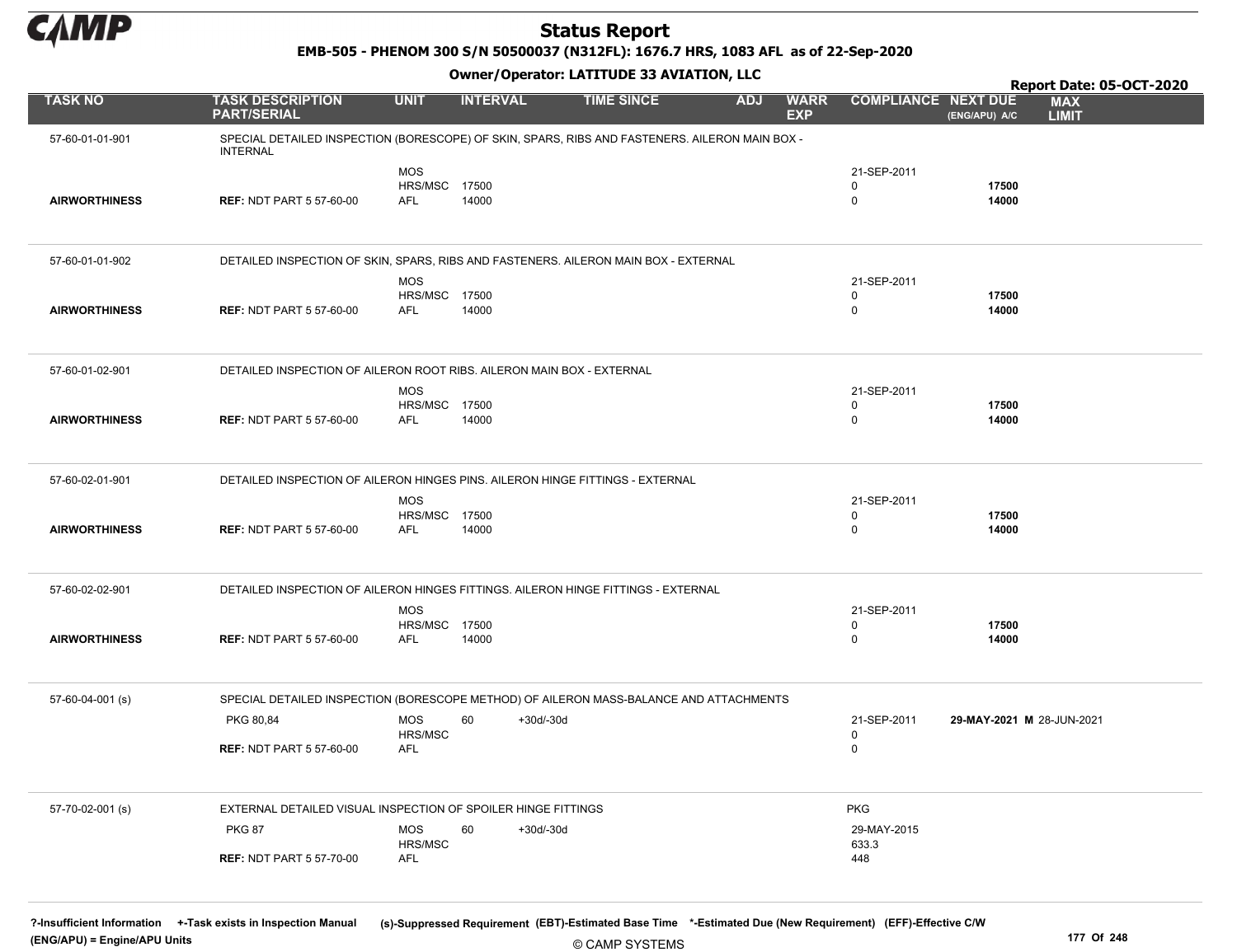

EMB-505 - PHENOM 300 S/N 50500037 (N312FL): 1676.7 HRS, 1083 AFL as of 22-Sep-2020

Owner/Operator: LATITUDE 33 AVIATION, LLC

|                  |                                                |                            | .                  |                   |            |                           |                            |               | Report Date: 05-OCT-2020   |  |
|------------------|------------------------------------------------|----------------------------|--------------------|-------------------|------------|---------------------------|----------------------------|---------------|----------------------------|--|
| <b>TASK NO</b>   | <b>TASK DESCRIPTION</b><br><b>PART/SERIAL</b>  | <b>UNIT</b>                | <b>INTERVAL</b>    | <b>TIME SINCE</b> | <b>ADJ</b> | <b>WARR</b><br><b>EXP</b> | <b>COMPLIANCE NEXT DUE</b> | (ENG/APU) A/C | <b>MAX</b><br><b>LIMIT</b> |  |
| CHAPTER 70       | <b>STANDARD PRACTICES - ENGINES</b>            |                            |                    |                   |            |                           |                            |               |                            |  |
|                  | ENGINE NO. 1 Model: PW535E Serial # PCE-DG0064 |                            | Part # A3072913-01 |                   |            |                           |                            |               |                            |  |
| 700010           | NO. 1 ENGINE - TREATMENT MAGNESIUM CORROSION   |                            |                    |                   |            |                           |                            |               |                            |  |
|                  |                                                | <b>MOS</b><br>HRS/MSC A/R  |                    |                   |            |                           | 21-SEP-2011<br>$\mathbf 0$ |               |                            |  |
|                  | <b>REF: MM 70-00-00</b>                        | <b>ENC</b>                 |                    |                   |            |                           | $\mathbf 0$                |               |                            |  |
|                  | ENGINE NO. 2 Model: PW535E Serial # PCE-DG0063 |                            | Part # A3072913-01 |                   |            |                           |                            |               |                            |  |
| 700010           | NO. 2 ENGINE - TREATMENT MAGNESIUM CORROSION   |                            |                    |                   |            |                           |                            |               |                            |  |
|                  |                                                | <b>MOS</b><br>HRS/MSC A/R  |                    |                   |            |                           | 21-SEP-2011<br>$\mathbf 0$ |               |                            |  |
|                  | <b>REF: MM 70-00-00</b>                        | <b>ENC</b>                 |                    |                   |            |                           | $\mathbf 0$                |               |                            |  |
| CHAPTER 71       | <b>POWER PLANT</b>                             |                            |                    |                   |            |                           |                            |               |                            |  |
| 71-11-00-001 (s) | GENERAL VISUAL INSPECTION OF UPPER MID COWL    |                            |                    |                   |            |                           | <b>PKG</b>                 |               |                            |  |
|                  | <b>PKG 50</b>                                  | <b>MOS</b><br>HRS/MSC 5600 | $+30/-30$          |                   |            |                           | 21-SEP-2011<br>0           |               |                            |  |
|                  | <b>REF: AMM 71-11-00</b>                       | AFL                        |                    |                   |            |                           | $\mathbf 0$                |               |                            |  |
| 71-20-00         | LEFT AFT ENGINE MOUNT ISOLATOR                 |                            |                    |                   |            |                           |                            |               |                            |  |
|                  | LM-475-SA4                                     | <b>MOS</b>                 |                    | N:0               |            |                           | 21-SEP-2011                |               |                            |  |
|                  | LK0246                                         | HRS/MSC O/C                |                    | N:0               |            |                           | $\mathbf 0$                |               |                            |  |
|                  | <b>REF: See Workcard</b>                       | AFL                        |                    | N:0               |            |                           | $\mathbf 0$                |               |                            |  |
| 71-20-00         | LEFT INBOARD FORWARD ENGINE MOUNT ISOLATOR     |                            |                    |                   |            |                           |                            |               |                            |  |
|                  | LM-475-SA3                                     | <b>MOS</b>                 |                    | N:0               |            |                           | 21-SEP-2011                |               |                            |  |
|                  | LK0417                                         | HRS/MSC O/C                |                    | N:0               |            |                           | 0                          |               |                            |  |
|                  | <b>REF: See Workcard</b>                       | AFL                        |                    | N:0               |            |                           | $\mathbf 0$                |               |                            |  |
| 71-20-00         | LEFT OUTBOARD FORWARD ENGINE MOUNT ISOLATOR    |                            |                    |                   |            |                           |                            |               |                            |  |
|                  | LM-475-SA3                                     | <b>MOS</b>                 |                    | N:0               |            |                           | 21-SEP-2011                |               |                            |  |
|                  | LK0379                                         | HRS/MSC O/C                |                    | N:0               |            |                           | $\mathbf 0$                |               |                            |  |
|                  | REF: See Workcard                              | <b>AFL</b>                 |                    | N:0               |            |                           | $\mathbf 0$                |               |                            |  |

?-Insufficient Information +-Task exists in Inspection Manual (s)-Suppressed Requirement (EBT)-Estimated Base Time \*-Estimated Due (New Requirement) (EFF)-Effective C/W (ENG/APU) = Engine/APU Units 178 Of 248 and the control of 248 and the control of 248 and the control of 248 and the control of 248 and the control of 248 and the control of 248 and the control of 248 and the control of 2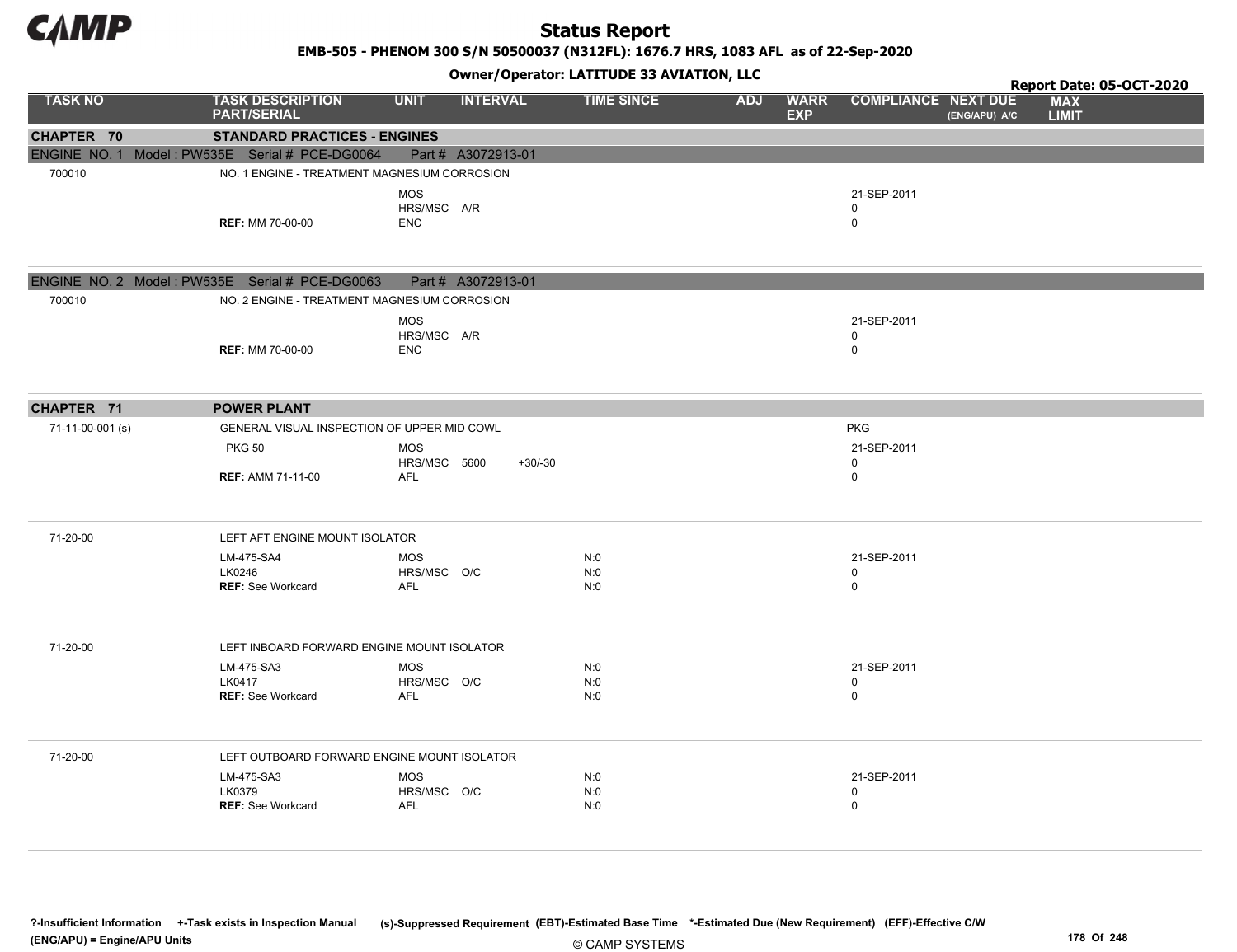

EMB-505 - PHENOM 300 S/N 50500037 (N312FL): 1676.7 HRS, 1083 AFL as of 22-Sep-2020

|                      |                                                                                                                                                                                                                             |                           |                 | Report Date: 05-OCT-2020 |                                         |                            |               |                            |
|----------------------|-----------------------------------------------------------------------------------------------------------------------------------------------------------------------------------------------------------------------------|---------------------------|-----------------|--------------------------|-----------------------------------------|----------------------------|---------------|----------------------------|
| <b>TASK NO</b>       | <b>TASK DESCRIPTION</b><br><b>PART/SERIAL</b>                                                                                                                                                                               | <b>UNIT</b>               | <b>INTERVAL</b> | <b>TIME SINCE</b>        | <b>ADJ</b><br><b>WARR</b><br><b>EXP</b> | <b>COMPLIANCE NEXT DUE</b> | (ENG/APU) A/C | <b>MAX</b><br><b>LIMIT</b> |
| 71-20-00             | RIGHT AFT ENGINE MOUNT ISOLATOR                                                                                                                                                                                             |                           |                 |                          |                                         |                            |               |                            |
|                      | LM-475-SA4                                                                                                                                                                                                                  | <b>MOS</b>                |                 | N:0                      |                                         | 21-SEP-2011                |               |                            |
|                      | LK0248                                                                                                                                                                                                                      | HRS/MSC O/C               |                 | N:0                      |                                         | 0                          |               |                            |
|                      | <b>REF: See Workcard</b>                                                                                                                                                                                                    | <b>AFL</b>                |                 | N:0                      |                                         | $\mathbf 0$                |               |                            |
|                      |                                                                                                                                                                                                                             |                           |                 |                          |                                         |                            |               |                            |
| 71-20-00             | RIGHT INBOARD FORWARD ENGINE MOUNT ISOLATOR                                                                                                                                                                                 |                           |                 |                          |                                         |                            |               |                            |
|                      | LM-475-SA3                                                                                                                                                                                                                  | <b>MOS</b>                |                 | N:0                      |                                         | 21-SEP-2011                |               |                            |
|                      | LK0385<br><b>REF: See Workcard</b>                                                                                                                                                                                          | HRS/MSC O/C<br><b>AFL</b> |                 | N:0<br>N:0               |                                         | 0<br>0                     |               |                            |
|                      |                                                                                                                                                                                                                             |                           |                 |                          |                                         |                            |               |                            |
| 71-20-00             | RIGHT OUTBOARD FORWARD ENGINE MOUNT ISOLATOR                                                                                                                                                                                |                           |                 |                          |                                         |                            |               |                            |
|                      | LM-475-SA3                                                                                                                                                                                                                  | <b>MOS</b>                |                 | N:0                      |                                         | 21-SEP-2011                |               |                            |
|                      | LK0382                                                                                                                                                                                                                      | HRS/MSC O/C               |                 | N:0                      |                                         | 0                          |               |                            |
|                      | <b>REF: See Workcard</b>                                                                                                                                                                                                    | <b>AFL</b>                |                 | N:0                      |                                         | $\mathbf 0$                |               |                            |
| 71-21-01-01-901      | RESTORATION (OVERHAUL) OF ENGINE MOUNT ASSEMBLY AND ATTACHMENTS (INCLUDING BOLTS). NOTE: THE<br>FLIGHT CYCLES / FLIGHT HOURS ACCUMULATED SHALL BE BASED ON THE ENGINE MOUNT COMPONENTS. ENGINE<br>FORWARD MOUNTING ASSEMBLY |                           |                 |                          |                                         |                            |               |                            |
|                      |                                                                                                                                                                                                                             | <b>MOS</b>                |                 |                          |                                         | 21-SEP-2011                |               |                            |
|                      |                                                                                                                                                                                                                             | HRS/MSC 6000              |                 |                          |                                         | 0                          | 6000          |                            |
| <b>AIRWORTHINESS</b> | <b>REF: AMM 71-20-00</b>                                                                                                                                                                                                    | <b>AFL</b>                | 6000            |                          |                                         | 0                          | 6000          |                            |
| 71-22-01-01-901      | DETAILED VISUAL INSPECTION OF AFT MOUNTS BOLTS TORQUE SEAL                                                                                                                                                                  |                           |                 |                          |                                         |                            |               |                            |
|                      |                                                                                                                                                                                                                             | <b>MOS</b>                |                 |                          |                                         | 21-SEP-2011                |               |                            |
|                      |                                                                                                                                                                                                                             | HRS/MSC                   |                 |                          |                                         | 0                          |               |                            |
| <b>AIRWORTHINESS</b> | <b>REF: See Workcard</b>                                                                                                                                                                                                    | <b>AFL</b>                | 3600            |                          |                                         | 0                          | 3600          |                            |
| 71-22-01-01-902      | RESTORATION (OVERHAUL) OF ENGINE MOUNT ASSEMBLY AND ATTACHMENTS (INCLUDING BOLTS). NOTE: THE<br>FLIGHT CYCLES / FLIGHT HOURS ACCUMULATED SHALL BE BASED ENGINE AFT MOUNTING ASSEMBLY                                        |                           |                 |                          |                                         |                            |               |                            |
|                      |                                                                                                                                                                                                                             | <b>MOS</b>                |                 |                          |                                         | 21-SEP-2011                |               |                            |
|                      |                                                                                                                                                                                                                             | HRS/MSC 6000              |                 |                          |                                         | 0                          | 6000          |                            |
| <b>AIRWORTHINESS</b> | <b>REF: AMM 71-20-00</b>                                                                                                                                                                                                    | <b>AFL</b>                | 6000            |                          |                                         | 0                          | 6000          |                            |
|                      |                                                                                                                                                                                                                             |                           |                 |                          |                                         |                            |               |                            |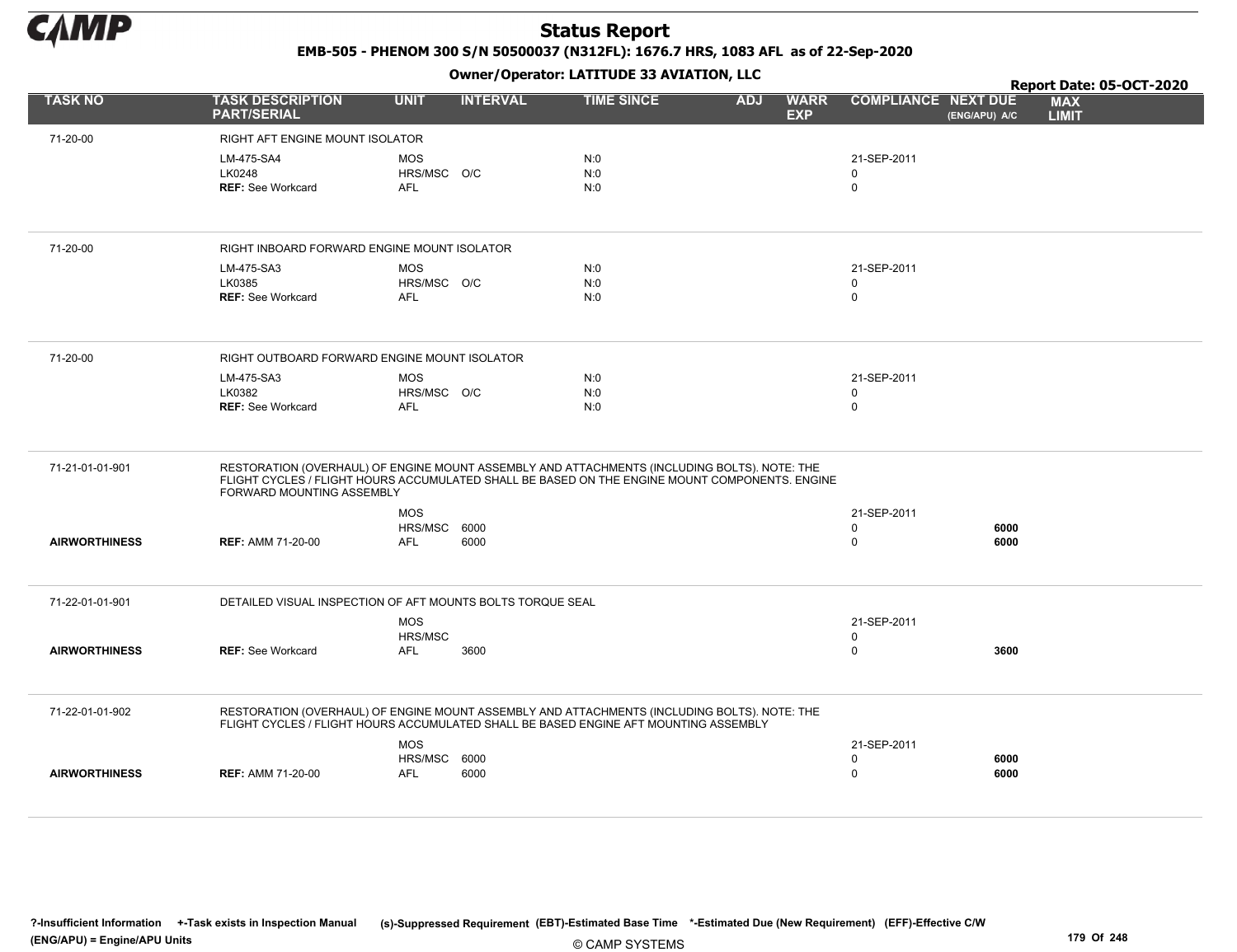

EMB-505 - PHENOM 300 S/N 50500037 (N312FL): 1676.7 HRS, 1083 AFL as of 22-Sep-2020

Owner/Operator: LATITUDE 33 AVIATION, LLC

|                                                |                                                                 |                           |                    |                   |                                         |                                             | Report Date: 05-OCT-2020   |
|------------------------------------------------|-----------------------------------------------------------------|---------------------------|--------------------|-------------------|-----------------------------------------|---------------------------------------------|----------------------------|
| <b>TASK NO</b>                                 | <b>TASK DESCRIPTION</b><br><b>PART/SERIAL</b>                   | <b>UNIT</b>               | <b>INTERVAL</b>    | <b>TIME SINCE</b> | <b>ADJ</b><br><b>WARR</b><br><b>EXP</b> | <b>COMPLIANCE NEXT DUE</b><br>(ENG/APU) A/C | <b>MAX</b><br><b>LIMIT</b> |
| 71-31-00-001 (s)                               | DETAILED INSPECTION OF PYLON FIREWALL SEAL                      |                           |                    |                   |                                         | <b>PKG</b>                                  |                            |
|                                                | <b>PKG 20</b>                                                   | <b>MOS</b>                |                    |                   |                                         | 27-JUN-2017                                 |                            |
|                                                |                                                                 | HRS/MSC 2400              | $+30/-30$          |                   |                                         | 840.6                                       |                            |
|                                                | <b>REF: AMM 71-31-00</b>                                        | <b>AFL</b>                |                    |                   |                                         | 558                                         |                            |
|                                                |                                                                 |                           |                    |                   |                                         |                                             |                            |
| 71-60-01                                       | LEFT ENGINE AIR INLET                                           |                           |                    |                   |                                         |                                             |                            |
|                                                | 505-36920-405                                                   | <b>MOS</b>                |                    |                   |                                         | 05-JUN-2013                                 |                            |
|                                                | 143                                                             | HRS/MSC O/C               |                    |                   |                                         |                                             |                            |
|                                                | REF: See Workcard                                               | <b>AFL</b>                |                    |                   |                                         |                                             |                            |
| 71-60-01                                       | RIGHT ENGINE AIR INLET                                          |                           |                    |                   |                                         |                                             |                            |
|                                                | 505-36930-405<br>043                                            | <b>MOS</b><br>HRS/MSC O/C |                    | R:37<br>R:0       |                                         | 14-APR-2019<br>1206.8                       |                            |
|                                                | <b>REF: See Workcard</b>                                        | AFL                       |                    | R:0               |                                         | 793                                         |                            |
|                                                |                                                                 |                           |                    |                   |                                         |                                             |                            |
| 71EN1                                          | NO. 1 ENGINE                                                    |                           |                    |                   |                                         |                                             |                            |
|                                                | A3072913-01                                                     | <b>MOS</b>                |                    |                   |                                         |                                             |                            |
| 71.EN1                                         | <b>PCE-DG0064</b><br><b>REF: See Workcard</b>                   | HRS/MSC E/C               |                    |                   |                                         |                                             |                            |
|                                                |                                                                 | <b>AFL</b>                |                    |                   |                                         |                                             |                            |
| 71EN2                                          | NO. 2 ENGINE                                                    |                           |                    |                   |                                         |                                             |                            |
|                                                | A3072913-01                                                     | <b>MOS</b>                |                    |                   |                                         |                                             |                            |
| 71.EN2                                         | PCE-DG0063<br>REF: See Workcard                                 | HRS/MSC E/C<br><b>AFL</b> |                    |                   |                                         |                                             |                            |
|                                                |                                                                 |                           |                    |                   |                                         |                                             |                            |
| ENGINE NO. 1 Model: PW535E Serial # PCE-DG0064 |                                                                 |                           | Part # A3072913-01 |                   |                                         |                                             |                            |
| 70-00-00-200-801                               | NO. 1 ENGINE - INSPECT FOR CORROSION ON STRUCTURAL CASES, DUCTS |                           |                    |                   |                                         |                                             |                            |
|                                                |                                                                 | <b>MOS</b>                |                    |                   |                                         | 21-SEP-2011                                 |                            |
|                                                |                                                                 | HRS/MSC A/R               |                    |                   |                                         | 0                                           |                            |
|                                                | <b>REF: MM 70-00-00</b>                                         | <b>ENC</b>                |                    |                   |                                         | 0                                           |                            |
|                                                |                                                                 |                           |                    |                   |                                         |                                             |                            |
| 71-00-00-160-805                               | NO. 1 ENGINE - COMPRESSOR WASH                                  |                           |                    |                   |                                         |                                             |                            |
|                                                |                                                                 | <b>DAYS</b>               |                    |                   |                                         | 18-JUL-2018                                 |                            |
|                                                |                                                                 | HRS/MSC A/R               |                    |                   |                                         | 1036                                        |                            |
|                                                | <b>REF: MM 71-00-00</b>                                         | <b>ENC</b>                |                    |                   |                                         | 682                                         |                            |
|                                                |                                                                 |                           |                    |                   |                                         |                                             |                            |
|                                                |                                                                 |                           |                    |                   |                                         |                                             |                            |

?-Insufficient Information +-Task exists in Inspection Manual (s)-Suppressed Requirement (EBT)-Estimated Base Time \*-Estimated Due (New Requirement) (EFF)-Effective C/W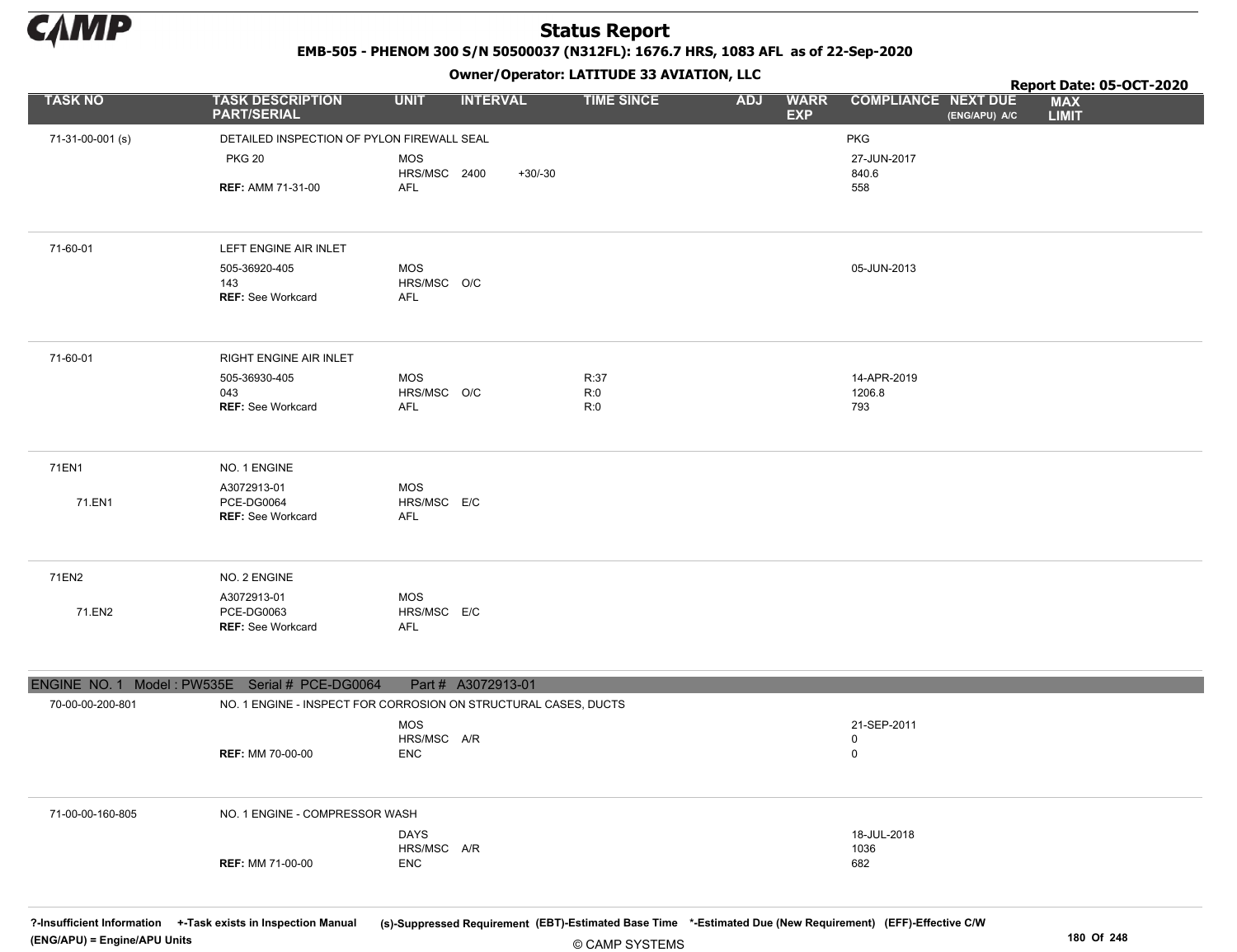

EMB-505 - PHENOM 300 S/N 50500037 (N312FL): 1676.7 HRS, 1083 AFL as of 22-Sep-2020

Owner/Operator: LATITUDE 33 AVIATION, LLC

|                                                |                                                                      |                                          | .                      |                   |                                         |                                           |                                | Report Date: 05-OCT-2020   |
|------------------------------------------------|----------------------------------------------------------------------|------------------------------------------|------------------------|-------------------|-----------------------------------------|-------------------------------------------|--------------------------------|----------------------------|
| <b>TASK NO</b>                                 | <b>TASK DESCRIPTION</b><br><b>PART/SERIAL</b>                        | <b>UNIT</b>                              | <b>INTERVAL</b>        | <b>TIME SINCE</b> | <b>WARR</b><br><b>ADJ</b><br><b>EXP</b> | <b>COMPLIANCE NEXT DUE</b>                | (ENG/APU) A/C                  | <b>MAX</b><br><b>LIMIT</b> |
| 71-00-00-760-810                               | NO. 1 ENGINE - PERFORM A PERFORMANCE CALIBRATION RUN                 |                                          |                        |                   |                                         |                                           |                                |                            |
|                                                | <b>REF: MM 71-00-00</b>                                              | <b>MOS</b><br>HRS/MSC A/R<br><b>ENC</b>  |                        |                   |                                         | 15-JAN-2016                               |                                |                            |
| 71-00-00-760-823                               | NO. 1 ENGINE - CLEARING TLD (TIME LIMITED DISPATCH)                  |                                          |                        |                   |                                         |                                           |                                |                            |
|                                                | <b>REF: MM 71-00-00</b>                                              | <b>MOS</b><br>HRS/MSC 630<br><b>ENC</b>  | 12<br>$+30d$<br>$+10%$ |                   |                                         | 05-MAY-2020<br>1528.2<br>990              | 05-MAY-2021<br>(2158.2) 2158.2 | 04-JUN-2021<br>2221.2      |
| 72-00-02-810-801                               | NO. 1 ENGINE - CHECK ELECTRONIC ENGINE CONTROL (EEC) FAULT ISOLATION |                                          |                        |                   |                                         |                                           |                                |                            |
|                                                | <b>REF: MM 72-00-02</b>                                              | <b>MOS</b><br>HRS/MSC 630<br><b>ENC</b>  | 12                     |                   |                                         | 05-MAY-2020<br>1528.2<br>990              | 05-MAY-2021<br>(2158.2) 2158.2 |                            |
| ENGINE NO. 2 Model: PW535E Serial # PCE-DG0063 |                                                                      |                                          | Part # A3072913-01     |                   |                                         |                                           |                                |                            |
| 70-00-00-200-801                               | NO. 2 ENGINE - INSPECT FOR CORROSION ON STRUCTURAL CASES, DUCTS      |                                          |                        |                   |                                         |                                           |                                |                            |
|                                                | <b>REF: MM 70-00-00</b>                                              | <b>MOS</b><br>HRS/MSC A/R<br><b>ENC</b>  |                        |                   |                                         | 21-SEP-2011<br>$\mathbf 0$<br>$\mathbf 0$ |                                |                            |
| 71-00-00-160-805                               | NO. 2 ENGINE - COMPRESSOR WASH                                       |                                          |                        |                   |                                         |                                           |                                |                            |
|                                                | <b>REF: MM 71-00-00</b>                                              | <b>DAYS</b><br>HRS/MSC A/R<br><b>ENC</b> |                        |                   |                                         | 18-JUL-2018<br>1036<br>682                |                                |                            |
| 71-00-00-760-810                               | NO. 2 ENGINE - PERFORM A PERFORMANCE CALIBRATION RUN                 |                                          |                        |                   |                                         |                                           |                                |                            |
|                                                | <b>REF: MM 71-00-00</b>                                              | <b>MOS</b><br>HRS/MSC A/R<br><b>ENC</b>  |                        |                   |                                         | 15-JAN-2016                               |                                |                            |
| 71-00-00-760-823                               | NO. 2 ENGINE - CLEARING TLD (TIME LIMITED DISPATCH)                  |                                          |                        |                   |                                         |                                           |                                |                            |
|                                                | <b>REF: MM 71-00-00</b>                                              | <b>MOS</b><br>HRS/MSC 630<br><b>ENC</b>  | 12<br>$+30d$<br>$+10%$ |                   |                                         | 05-MAY-2020<br>1528.2<br>990              | 05-MAY-2021<br>(2158.2) 2158.2 | 04-JUN-2021<br>2221.2      |

?-Insufficient Information +-Task exists in Inspection Manual (s)-Suppressed Requirement (EBT)-Estimated Base Time \*-Estimated Due (New Requirement) (EFF)-Effective C/W (ENG/APU) = Engine/APU Units 181 Of 248 and the control of 248 and the control of 248 and the control of 248 and the control of 248 and the control of 248 and the control of 248 and the control of 248 and the control of 2

© CAMP SYSTEMS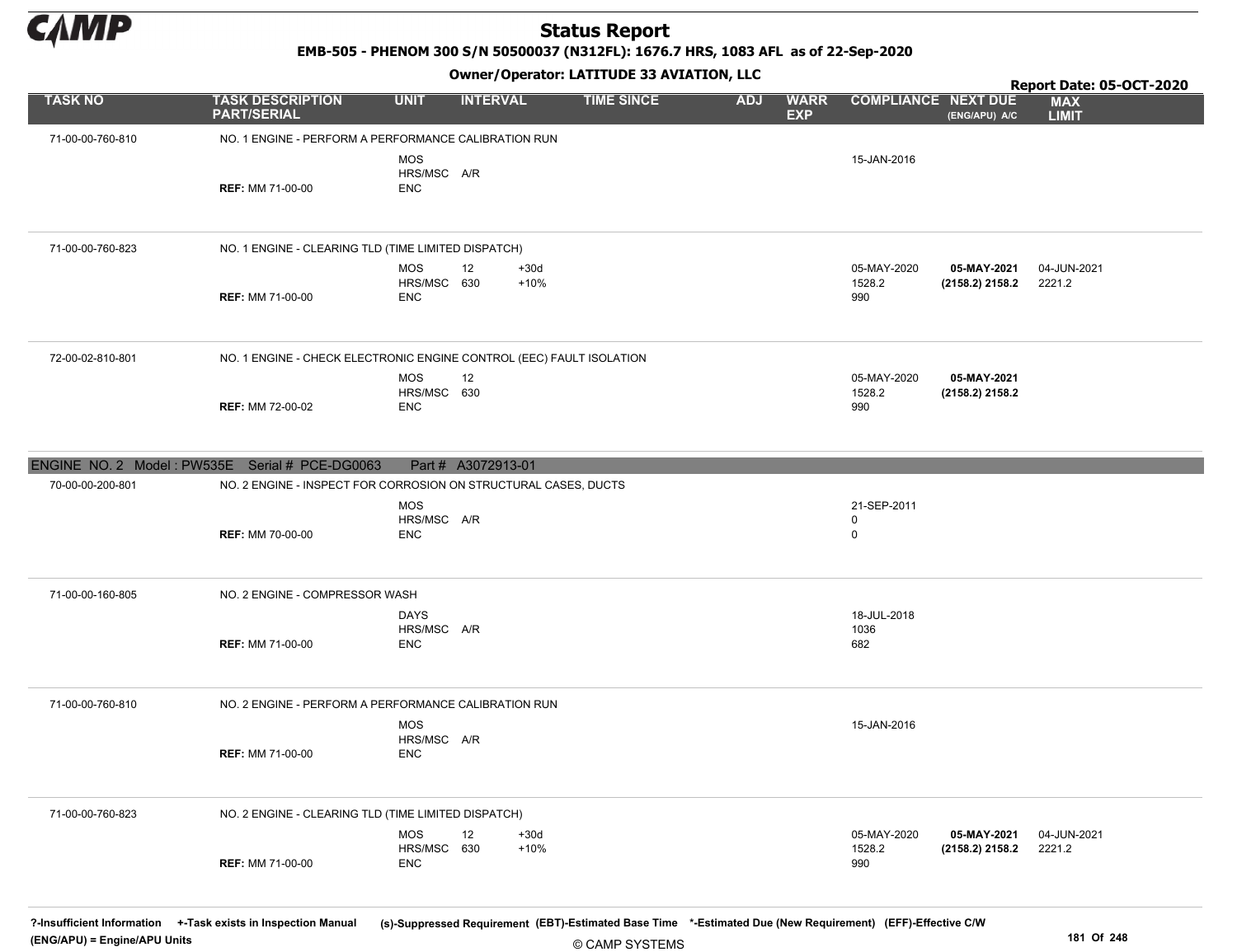

EMB-505 - PHENOM 300 S/N 50500037 (N312FL): 1676.7 HRS, 1083 AFL as of 22-Sep-2020

#### Owner/Operator: LATITUDE 33 AVIATION, LLC

|                                                |                                                                                                    |                                         |                    |                   |            |                           |                              |                                |                            | Report Date: 05-OCT-2020 |
|------------------------------------------------|----------------------------------------------------------------------------------------------------|-----------------------------------------|--------------------|-------------------|------------|---------------------------|------------------------------|--------------------------------|----------------------------|--------------------------|
| <b>TASK NO</b>                                 | <b>TASK DESCRIPTION</b><br><b>PART/SERIAL</b>                                                      | <b>UNIT</b>                             | <b>INTERVAL</b>    | <b>TIME SINCE</b> | <b>ADJ</b> | <b>WARR</b><br><b>EXP</b> | <b>COMPLIANCE NEXT DUE</b>   | (ENG/APU) A/C                  | <b>MAX</b><br><b>LIMIT</b> |                          |
| 72-00-02-810-801                               | NO. 2 ENGINE - CHECK ELECTRONIC ENGINE CONTROL (EEC) FAULT ISOLATION                               |                                         |                    |                   |            |                           |                              |                                |                            |                          |
|                                                | <b>REF: MM 72-00-02</b>                                                                            | <b>MOS</b><br>HRS/MSC 630<br><b>ENC</b> | 12                 |                   |            |                           | 05-MAY-2020<br>1528.2<br>990 | 05-MAY-2021<br>(2158.2) 2158.2 |                            |                          |
|                                                |                                                                                                    |                                         |                    |                   |            |                           |                              |                                |                            |                          |
| <b>CHAPTER 72</b>                              | <b>ENGINE</b>                                                                                      |                                         |                    |                   |            |                           |                              |                                |                            |                          |
| ENGINE NO. 1 Model: PW535E Serial # PCE-DG0064 |                                                                                                    |                                         | Part # A3072913-01 |                   |            |                           |                              |                                |                            |                          |
| + 72-00-00-000-802                             | NO. 1 ENGINE - DISCARD GAS GENERATOR CASE<br>3075417-01<br>RWA08D477<br><b>REF: GENERIC NO REF</b> | <b>MOS</b><br>HRS/MSC<br><b>ENC</b>     | 8200               |                   |            |                           | (EBT)                        | (8200) 8200                    |                            |                          |
| 72-00-00-212-801 (s)                           | NO. 1 ENGINE - GENERAL VISUAL INSPECTION OF THE ENGINE INLET AREA                                  |                                         |                    |                   |            |                           | <b>PKG</b>                   |                                |                            |                          |
|                                                | PKG 1                                                                                              | <b>MOS</b>                              | 12<br>$+30d$       |                   |            |                           | 05-MAY-2020                  |                                |                            |                          |
|                                                | <b>REF: MM 72-00-00</b>                                                                            | HRS/MSC 800<br><b>ENC</b>               | $+10%$             |                   |            |                           | 1528.2<br>990                |                                |                            |                          |
| 72-00-00-212-802 (s)                           | NO. 1 ENGINE - GENERAL VISUAL INSPECTION OF THE INTERMEDIATE CASE AND AGB                          |                                         |                    |                   |            |                           | <b>PKG</b>                   |                                |                            |                          |
|                                                | PKG <sub>1</sub>                                                                                   | <b>MOS</b>                              | 12<br>$+30d$       |                   |            |                           | 05-MAY-2020                  |                                |                            |                          |
|                                                |                                                                                                    | HRS/MSC 800                             | $+10%$             |                   |            |                           | 1528.2                       |                                |                            |                          |
|                                                | <b>REF: MM 72-00-00</b>                                                                            | <b>ENC</b>                              |                    |                   |            |                           | 990                          |                                |                            |                          |
| 72-00-00-212-803 (s)                           | NO. 1 ENGINE - GENERAL VISUAL INSPECTION OF THE BYPASS DUCT                                        |                                         |                    |                   |            |                           | <b>PKG</b>                   |                                |                            |                          |
|                                                | PKG <sub>1</sub>                                                                                   | <b>MOS</b>                              | $+30d$<br>12       |                   |            |                           | 05-MAY-2020                  |                                |                            |                          |
|                                                |                                                                                                    | HRS/MSC 800                             | $+10%$             |                   |            |                           | 1528.2                       |                                |                            |                          |
|                                                | <b>REF: MM 72-00-00</b>                                                                            | <b>ENC</b>                              |                    |                   |            |                           | 990                          |                                |                            |                          |
| 72-00-00-212-804 (s)                           | NO. 1 ENGINE - GENERAL VISUAL INSPECTION OF THE TURBINE EXHAUST CASE                               |                                         |                    |                   |            |                           | <b>PKG</b>                   |                                |                            |                          |
|                                                | PKG <sub>1</sub>                                                                                   | <b>MOS</b>                              | 12<br>$+30d$       |                   |            |                           | 05-MAY-2020                  |                                |                            |                          |
|                                                |                                                                                                    | HRS/MSC 800                             | $+10%$             |                   |            |                           | 1528.2                       |                                |                            |                          |
|                                                | <b>REF: MM 72-00-00</b>                                                                            | <b>ENC</b>                              |                    |                   |            |                           | 990                          |                                |                            |                          |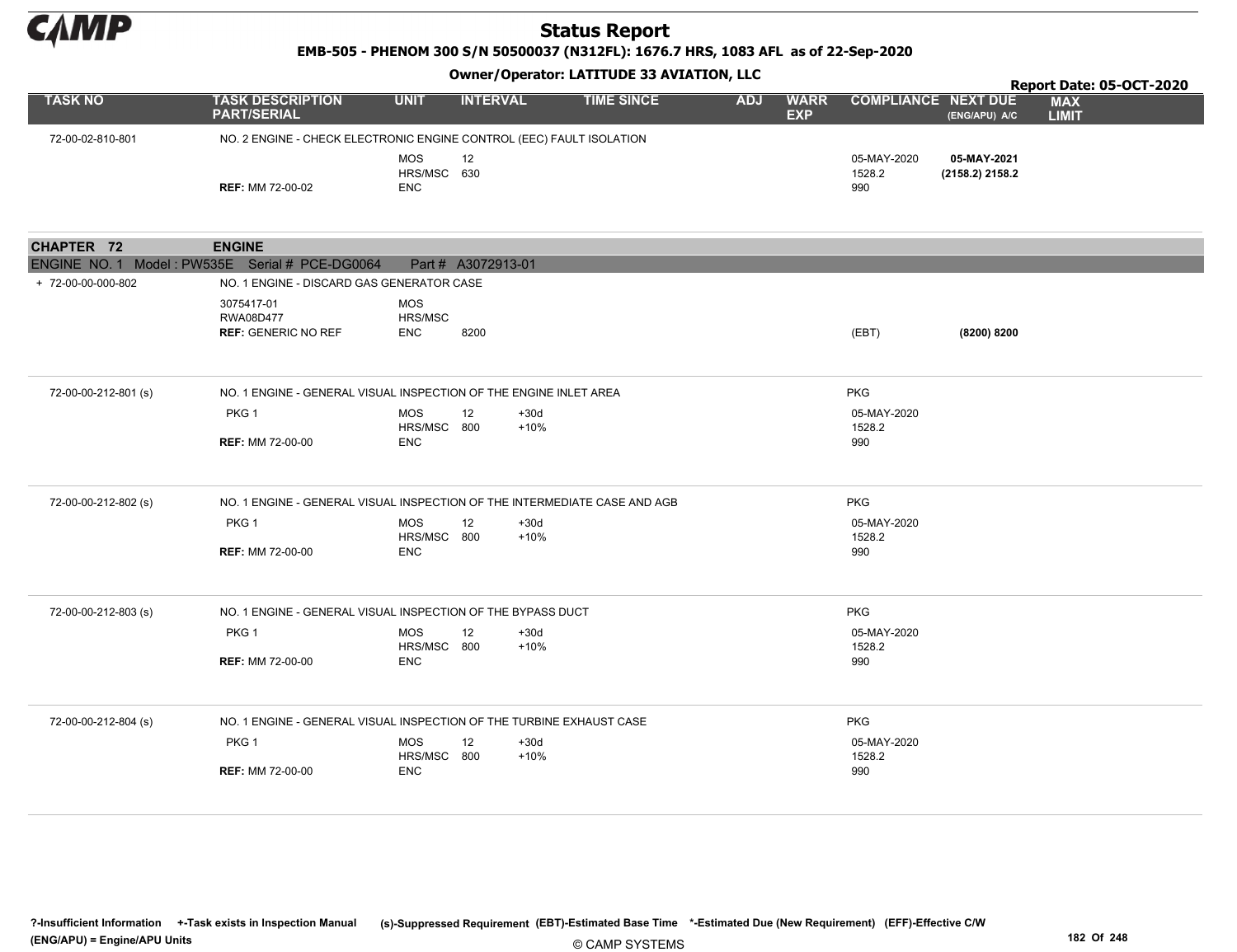

EMB-505 - PHENOM 300 S/N 50500037 (N312FL): 1676.7 HRS, 1083 AFL as of 22-Sep-2020

Owner/Operator: LATITUDE 33 AVIATION, LLC

|                      |                                                                                   |                           |                        |                   |                                         |                            |                         | Report Date: 05-OCT-2020   |  |
|----------------------|-----------------------------------------------------------------------------------|---------------------------|------------------------|-------------------|-----------------------------------------|----------------------------|-------------------------|----------------------------|--|
| <b>TASK NO</b>       | <b>TASK DESCRIPTION</b><br><b>PART/SERIAL</b>                                     | <b>UNIT</b>               | <b>INTERVAL</b>        | <b>TIME SINCE</b> | <b>ADJ</b><br><b>WARR</b><br><b>EXP</b> | <b>COMPLIANCE NEXT DUE</b> | (ENG/APU) A/C           | <b>MAX</b><br><b>LIMIT</b> |  |
| 72-00-00-212-805 (s) | NO. 1 ENGINE - GENERAL VISUAL INSPECTION OF THE FUEL DISTRIBUTION SYSTEM          |                           |                        |                   |                                         | <b>PKG</b>                 |                         |                            |  |
|                      | PKG <sub>1</sub>                                                                  | <b>MOS</b><br>HRS/MSC 800 | 12<br>$+30d$<br>$+10%$ |                   |                                         | 05-MAY-2020<br>1528.2      |                         |                            |  |
|                      | <b>REF: MM 72-00-00</b>                                                           | <b>ENC</b>                |                        |                   |                                         | 990                        |                         |                            |  |
|                      |                                                                                   |                           |                        |                   |                                         |                            |                         |                            |  |
| 72-00-00-212-806 (s) | NO. 1 ENGINE - GENERAL VISUAL INSPECTION OF THE OIL DISTRIBUTION SYSTEM           |                           |                        |                   |                                         | <b>PKG</b>                 |                         |                            |  |
|                      | PKG 1                                                                             | <b>MOS</b><br>HRS/MSC 800 | $+30d$<br>12<br>$+10%$ |                   |                                         | 05-MAY-2020<br>1528.2      |                         |                            |  |
|                      | <b>REF: MM 72-00-00</b>                                                           | <b>ENC</b>                |                        |                   |                                         | 990                        |                         |                            |  |
| 72-00-00-212-807 (s) | NO. 1 ENGINE - GENERAL VISUAL INSPECTION OF THE LP COMPRESSOR INLET COMPONENTS    |                           |                        |                   |                                         | <b>PKG</b>                 |                         |                            |  |
|                      | PKG <sub>1</sub>                                                                  | <b>MOS</b><br>HRS/MSC 800 | $+30d$<br>12<br>$+10%$ |                   |                                         | 05-MAY-2020<br>1528.2      |                         |                            |  |
|                      | <b>REF: MM 72-00-00</b>                                                           | <b>ENC</b>                |                        |                   |                                         | 990                        |                         |                            |  |
| 72-00-00-212-808 (s) | NO. 1 ENGINE - GENERAL VISUAL INSPECTION OF THE T6 TEMPERATURE INDICATING SYSTEM  |                           |                        |                   |                                         | <b>PKG</b>                 |                         |                            |  |
|                      | PKG 1                                                                             | <b>MOS</b><br>HRS/MSC 800 | $+30d$<br>12<br>$+10%$ |                   |                                         | 05-MAY-2020<br>1528.2      |                         |                            |  |
|                      | <b>REF: MM 72-00-00</b>                                                           | <b>ENC</b>                |                        |                   |                                         | 990                        |                         |                            |  |
| 72-00-00-212-809 (s) | NO. 1 ENGINE - SPECIAL DETAILED INSPECTION OF THE FAN EXIT VANE (RETAINING) CLAMP |                           |                        |                   |                                         | <b>PKG</b>                 |                         |                            |  |
|                      | PKG <sub>1</sub>                                                                  | <b>MOS</b><br>HRS/MSC 800 | 12<br>$+30d$<br>$+10%$ |                   |                                         | 05-MAY-2020<br>1528.2      |                         |                            |  |
|                      | <b>REF: MM 72-00-00</b>                                                           | <b>ENC</b>                |                        |                   |                                         | 990                        |                         |                            |  |
| 72-00-00-280-802     | NO. 1 ENGINE - BORESCOPE INSPECTION HP COMPRESSOR, DIFFUSER AND COMBUSTOR         |                           |                        |                   |                                         |                            |                         |                            |  |
|                      |                                                                                   | <b>MOS</b><br>HRS/MSC A/R |                        |                   |                                         | 21-SEP-2011<br>0           |                         |                            |  |
|                      | <b>REF: MM 72-00-00</b>                                                           | <b>ENC</b>                |                        |                   |                                         | $\mathbf 0$                |                         |                            |  |
| 72-00-00-280-818     | NO. 1 ENGINE - INSPECT LOW UTILIZATION PROGRAM (IF REQUIRED - SEE NOTES)          |                           |                        |                   |                                         |                            |                         |                            |  |
|                      |                                                                                   | <b>MOS</b><br>HRS/MSC     | 120<br>$+1m$           |                   |                                         | 21-SEP-2011<br>0           | 21-SEP-2021 21-OCT-2021 |                            |  |
|                      | <b>REF: MM 72-00-00</b>                                                           | <b>ENC</b>                |                        |                   |                                         | $\mathbf 0$                |                         |                            |  |
|                      |                                                                                   |                           |                        |                   |                                         |                            |                         |                            |  |

?-Insufficient Information +-Task exists in Inspection Manual (s)-Suppressed Requirement (EBT)-Estimated Base Time \*-Estimated Due (New Requirement) (EFF)-Effective C/W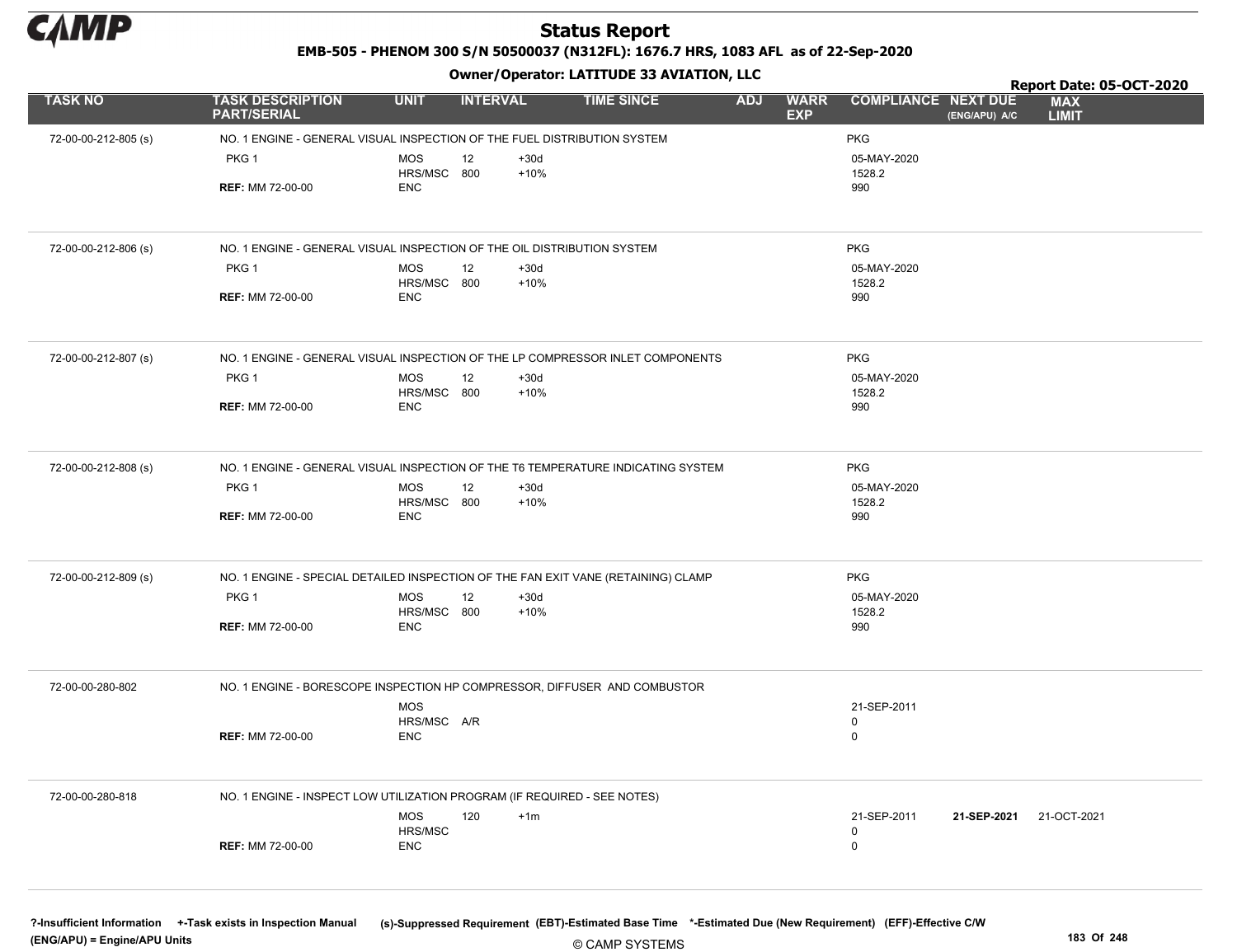

EMB-505 - PHENOM 300 S/N 50500037 (N312FL): 1676.7 HRS, 1083 AFL as of 22-Sep-2020

Owner/Operator: LATITUDE 33 AVIATION, LLC

|                      |                                                                  |                                   | - - -           |        |                   |            |                           |                            |               | Report Date: 05-OCT-2020   |
|----------------------|------------------------------------------------------------------|-----------------------------------|-----------------|--------|-------------------|------------|---------------------------|----------------------------|---------------|----------------------------|
| <b>TASK NO</b>       | <b>TASK DESCRIPTION</b><br><b>PART/SERIAL</b>                    | <b>UNIT</b>                       | <b>INTERVAL</b> |        | <b>TIME SINCE</b> | <b>ADJ</b> | <b>WARR</b><br><b>EXP</b> | <b>COMPLIANCE NEXT DUE</b> | (ENG/APU) A/C | <b>MAX</b><br><b>LIMIT</b> |
| 72-00-00-280-820 (s) | NO. 1 ENGINE - SPECIAL DETAILED INSPECTION OF THE FAN EXIT VANES |                                   |                 |        |                   |            |                           | <b>PKG</b>                 |               |                            |
|                      | PKG <sub>1</sub>                                                 | <b>MOS</b>                        | 12              | $+30d$ |                   |            |                           | 05-MAY-2020                |               |                            |
|                      |                                                                  | HRS/MSC 800                       |                 | $+10%$ |                   |            |                           | 1528.2                     |               |                            |
|                      | <b>REF: MM 72-00-00</b>                                          | <b>ENC</b>                        |                 |        |                   |            |                           | 990                        |               |                            |
|                      |                                                                  |                                   |                 |        |                   |            |                           |                            |               |                            |
| 72-00-00-640-802     | NO. 1 ENGINE - GENERAL VISUAL INSPECTION OF THE ENGINE OIL LEVEL |                                   |                 |        |                   |            |                           |                            |               |                            |
|                      |                                                                  | <b>MOS</b>                        |                 |        |                   |            |                           | 18-JUL-2018                |               |                            |
|                      |                                                                  | HRS/MSC BF/F                      |                 |        |                   |            |                           | 1036                       |               |                            |
|                      | <b>REF: MM 72-00-00</b>                                          | <b>ENC</b>                        |                 |        |                   |            |                           | 682                        |               |                            |
|                      |                                                                  |                                   |                 |        |                   |            |                           |                            |               |                            |
| + 72-00-00-640-806   | NO. 1 ENGINE - OIL ANALYSIS                                      |                                   |                 |        |                   |            |                           |                            |               |                            |
|                      |                                                                  | <b>MOS</b>                        |                 |        |                   |            |                           | 23-SEP-2010                |               |                            |
|                      |                                                                  | HRS/MSC A/R                       |                 |        |                   |            |                           | $\mathbf 0$                |               |                            |
|                      | <b>REF: MM 72-00-00</b>                                          | <b>ENC</b>                        |                 |        |                   |            |                           | $\pmb{0}$                  |               |                            |
|                      |                                                                  |                                   |                 |        |                   |            |                           |                            |               |                            |
| 72-00-CUS-0701       | NO. 1 ENGINE - GENERAL VISUAL INSPECTION OF ENGINE INLET CRACK   |                                   |                 |        |                   |            |                           |                            |               |                            |
|                      |                                                                  | <b>MOS</b>                        | 3               |        |                   |            |                           | 06-JUL-2020                | 06-OCT-2020   |                            |
|                      |                                                                  | HRS/MSC                           |                 |        |                   |            |                           | 1553.9                     |               |                            |
|                      | REF:                                                             | <b>ENC</b>                        |                 |        |                   |            |                           | 1008                       |               |                            |
|                      |                                                                  |                                   |                 |        |                   |            |                           |                            |               |                            |
|                      |                                                                  |                                   |                 |        |                   |            |                           |                            |               |                            |
| 720010               | NO. 1 ENGINE - OVERHAUL                                          |                                   |                 |        |                   |            |                           |                            |               |                            |
|                      |                                                                  | <b>MOS</b>                        |                 |        |                   |            |                           | 21-SEP-2011                |               |                            |
|                      |                                                                  | HRS/MSC 5000                      |                 | $+100$ |                   |            |                           | $\mathsf 0$                | (5000) 5000   | 5100                       |
|                      | <b>REF: GENERIC NO REF</b>                                       | <b>ENC</b>                        |                 |        |                   |            |                           | $\mathbf 0$                |               |                            |
|                      |                                                                  |                                   |                 |        |                   |            |                           |                            |               |                            |
| 720060               | NO. 1 ENGINE - HOT SECTION INSPECTION                            |                                   |                 |        |                   |            |                           |                            |               |                            |
|                      |                                                                  |                                   |                 |        |                   |            |                           |                            |               |                            |
|                      |                                                                  | <b>MOS</b>                        |                 |        |                   |            |                           | 21-SEP-2011                |               |                            |
|                      | <b>REF: MM 72-00-00</b>                                          | <b>HRS/MSC 2500</b><br><b>ENC</b> |                 | $+50$  |                   |            |                           | 0<br>$\mathbf 0$           | (2500) 2500   | 2550                       |
|                      |                                                                  |                                   |                 |        |                   |            |                           |                            |               |                            |
|                      |                                                                  |                                   |                 |        |                   |            |                           |                            |               |                            |
| 721010               | NO. 1 ENGINE - GEARBOX                                           |                                   |                 |        |                   |            |                           |                            |               |                            |
|                      | PN                                                               | <b>MOS</b>                        |                 |        | N:0               |            |                           | 23-SEP-2010                |               |                            |
|                      | SN-UNKNOWN                                                       | HRS/MSC O/C                       |                 |        | N:0               |            |                           | 0                          |               |                            |
|                      | <b>REF: GENERIC NO REF</b>                                       | <b>ENC</b>                        |                 |        | N:0               |            |                           | $\mathbf 0$                |               |                            |
|                      |                                                                  |                                   |                 |        |                   |            |                           |                            |               |                            |
|                      |                                                                  |                                   |                 |        |                   |            |                           |                            |               |                            |

?-Insufficient Information +-Task exists in Inspection Manual (s)-Suppressed Requirement (EBT)-Estimated Base Time \*-Estimated Due (New Requirement) (EFF)-Effective C/W (ENG/APU) = Engine/APU Units 184 Of 248 of 248 of 248 of 248 of 248 of 248 of 248 of 248 of 248 of 248 of 248 of 248 of 248 of 248 of 248 of 248 of 248 of 248 of 248 of 248 of 248 of 248 of 248 of 248 of 248 of 248 of 248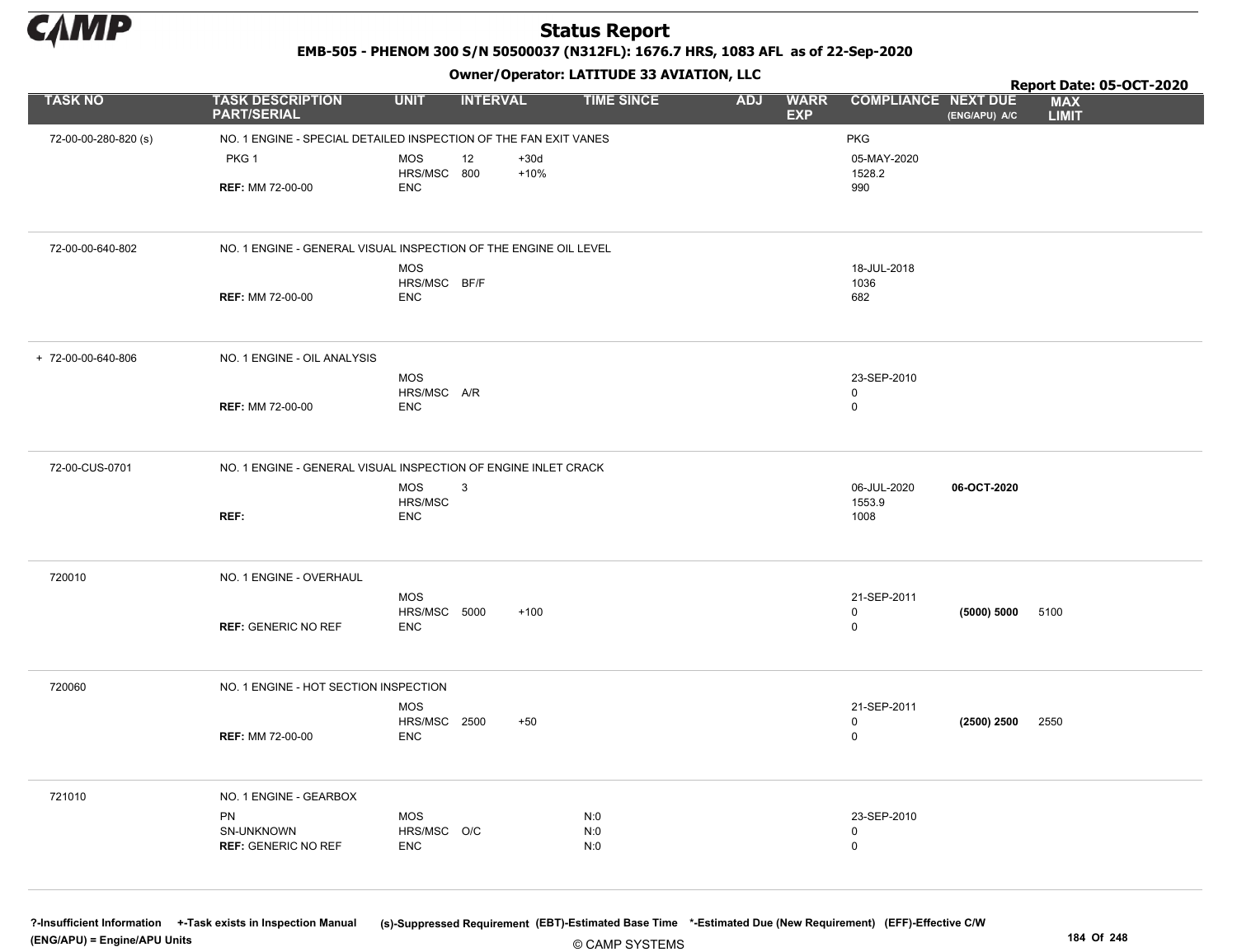

EMB-505 - PHENOM 300 S/N 50500037 (N312FL): 1676.7 HRS, 1083 AFL as of 22-Sep-2020

Owner/Operator: LATITUDE 33 AVIATION, LLC

|                   |                                               |                       | .               |                   |                                         |                            |               | Report Date: 05-OCT-2020   |  |
|-------------------|-----------------------------------------------|-----------------------|-----------------|-------------------|-----------------------------------------|----------------------------|---------------|----------------------------|--|
| <b>TASK NO</b>    | <b>TASK DESCRIPTION</b><br><b>PART/SERIAL</b> | <b>UNIT</b>           | <b>INTERVAL</b> | <b>TIME SINCE</b> | <b>ADJ</b><br><b>WARR</b><br><b>EXP</b> | <b>COMPLIANCE NEXT DUE</b> | (ENG/APU) A/C | <b>MAX</b><br><b>LIMIT</b> |  |
| 722001            | NO. 1 ENGINE - OIL PUMP                       |                       |                 |                   |                                         |                            |               |                            |  |
|                   | 3073477-02                                    | <b>MOS</b>            |                 | N:0               |                                         | 23-SEP-2010                |               |                            |  |
|                   | EC01A002A945                                  | HRS/MSC O/C           |                 | N:0               |                                         | 0                          |               |                            |  |
|                   | <b>REF: See Workcard</b>                      | <b>ENC</b>            |                 | N:0               |                                         | 0                          |               |                            |  |
|                   |                                               |                       |                 |                   |                                         |                            |               |                            |  |
| 723004            | NO. 1 ENGINE - LP SHAFT ASSEMBLY              |                       |                 |                   |                                         |                            |               |                            |  |
|                   | 3073356-01                                    | <b>MOS</b>            |                 | N:0               |                                         | 23-SEP-2010                |               |                            |  |
| <b>LIFE LIMIT</b> | A002TELN<br><b>REF: GENERIC NO REF</b>        | HRS/MSC<br><b>ENC</b> | 30000           | N:0<br>N:0        |                                         | 0<br>0                     | (30000) 30000 |                            |  |
|                   |                                               |                       |                 |                   |                                         |                            |               |                            |  |
| 723010            | NO. 1 ENGINE - LP COMPRESSOR FAN ROTOR        |                       |                 |                   |                                         |                            |               |                            |  |
|                   | 3073311-01                                    | <b>MOS</b>            |                 | N:0               |                                         | 23-SEP-2010                |               |                            |  |
|                   | A002TFT6                                      | HRS/MSC               |                 | N:0               |                                         | 0                          |               |                            |  |
| <b>LIFE LIMIT</b> | <b>REF: See Workcard</b>                      | <b>ENC</b>            | 15000           | N:0               |                                         | $\mathbf 0$                | (15000) 15000 |                            |  |
| 723020            | NO. 1 ENGINE - LP COMPRESSOR INLET ROTOR      |                       |                 |                   |                                         |                            |               |                            |  |
|                   | 3073292-01                                    | <b>MOS</b>            |                 | N:0               |                                         | 23-SEP-2010                |               |                            |  |
| <b>LIFE LIMIT</b> | TXA1C3059<br><b>REF: GENERIC NO REF</b>       | HRS/MSC<br><b>ENC</b> | 15000           | N:0<br>N:0        |                                         | 0<br>0                     | (15000) 15000 |                            |  |
|                   |                                               |                       |                 |                   |                                         |                            |               |                            |  |
| 723030            | NO. 1 ENGINE - 1ST STAGE HP COMPRESSOR ROTOR  |                       |                 |                   |                                         |                            |               |                            |  |
|                   | 3072981-01                                    | <b>MOS</b>            |                 | N:0               |                                         | 23-SEP-2010                |               |                            |  |
|                   | A002T5KA                                      | HRS/MSC               |                 | N:0               |                                         | $\mathbf 0$<br>0           |               |                            |  |
| <b>LIFE LIMIT</b> | <b>REF: GENERIC NO REF</b>                    | <b>ENC</b>            | 13500           | N:0               |                                         |                            | (13500) 13500 |                            |  |
| 723040            | NO. 1 ENGINE - 2ND STAGE HP COMPRESSOR ROTOR  |                       |                 |                   |                                         |                            |               |                            |  |
|                   | 3056210-01                                    | <b>MOS</b>            |                 | N:0               |                                         | 23-SEP-2010                |               |                            |  |
|                   | A002TY5L                                      | HRS/MSC               |                 | N:0               |                                         | $\Omega$                   |               |                            |  |
| <b>LIFE LIMIT</b> | <b>REF: GENERIC NO REF</b>                    | <b>ENC</b>            | 13500           | N:0               |                                         | 0                          | (13500) 13500 |                            |  |
| 723050            | NO. 1 ENGINE - FAN CASE ASSEMBLY              |                       |                 |                   |                                         |                            |               |                            |  |
|                   | 3074676-01                                    | <b>MOS</b>            |                 | N:0               |                                         | 23-SEP-2010                |               |                            |  |
|                   | EDA00990N                                     | HRS/MSC O/C           |                 | N:0               |                                         | $\mathbf 0$                |               |                            |  |
|                   | <b>REF: See Workcard</b>                      | <b>ENC</b>            |                 | N:0               |                                         | $\mathsf 0$                |               |                            |  |
|                   |                                               |                       |                 |                   |                                         |                            |               |                            |  |

© CAMP SYSTEMS ?-Insufficient Information +-Task exists in Inspection Manual (s)-Suppressed Requirement (EBT)-Estimated Base Time \*-Estimated Due (New Requirement) (EFF)-Effective C/W (ENG/APU) = Engine/APU Units 185 Of 248 of 248 of 248 of 248 of 248 of 248 of 248 of 248 of 248 of 248 of 248 of 248 of 248 of 248 of 248 of 248 of 248 of 248 of 248 of 248 of 248 of 248 of 248 of 248 of 248 of 248 of 248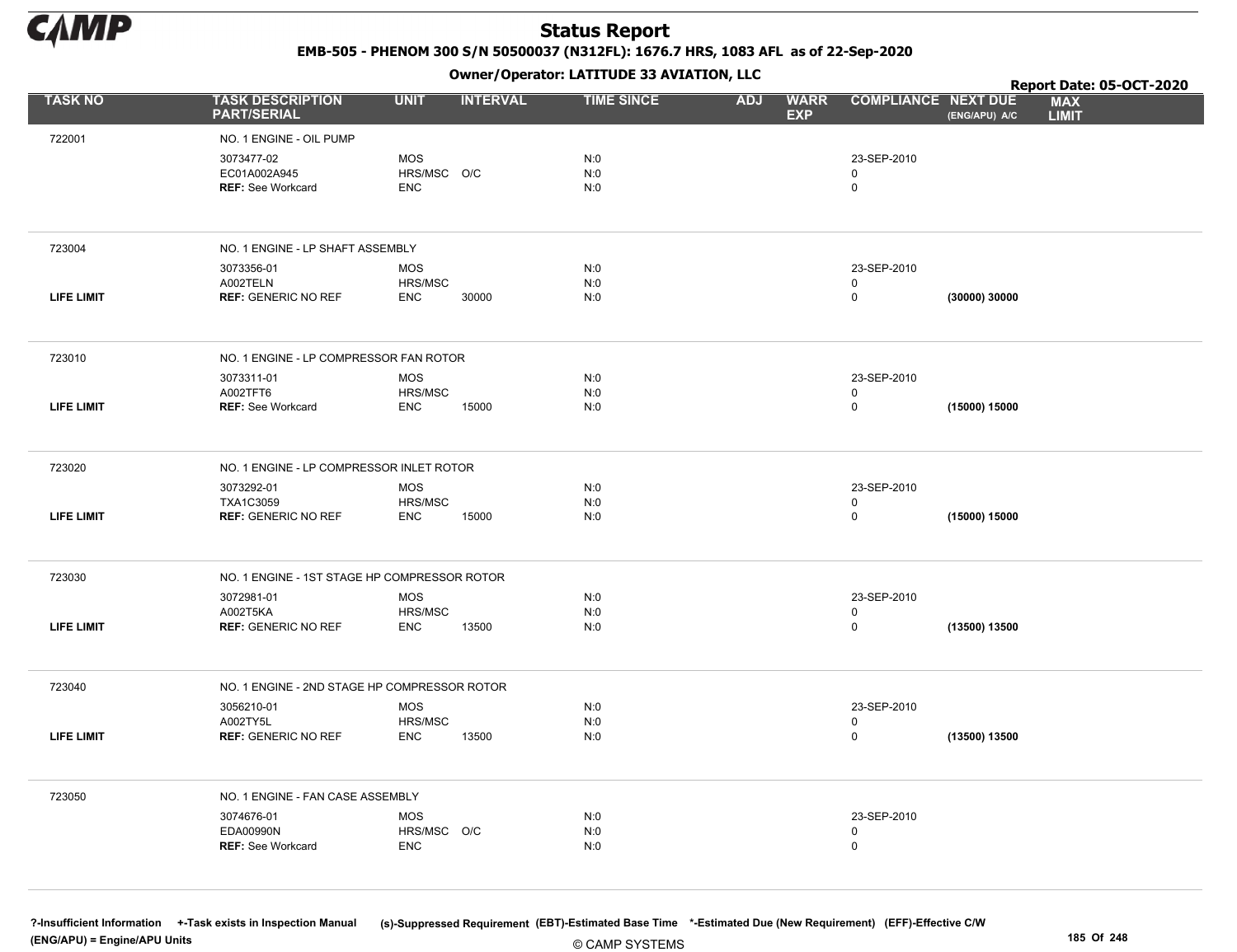

EMB-505 - PHENOM 300 S/N 50500037 (N312FL): 1676.7 HRS, 1083 AFL as of 22-Sep-2020

Owner/Operator: LATITUDE 33 AVIATION, LLC

|                |                                                                                 | .                                       |                   |                                         |                                             | Report Date: 05-OCT-2020   |
|----------------|---------------------------------------------------------------------------------|-----------------------------------------|-------------------|-----------------------------------------|---------------------------------------------|----------------------------|
| <b>TASK NO</b> | <b>TASK DESCRIPTION</b><br><b>PART/SERIAL</b>                                   | <b>UNIT</b><br><b>INTERVAL</b>          | <b>TIME SINCE</b> | <b>WARR</b><br><b>ADJ</b><br><b>EXP</b> | <b>COMPLIANCE NEXT DUE</b><br>(ENG/APU) A/C | <b>MAX</b><br><b>LIMIT</b> |
| 723060         | NO. 1 ENGINE - COMPRESSOR ROTOR BALANCING ASSEMBLY - CYLINDRICAL ROLLER BEARING |                                         |                   |                                         |                                             |                            |
|                | 3052663-02<br>FCN318349<br><b>REF: GENERIC NO REF</b>                           | <b>MOS</b><br>HRS/MSC O/C<br><b>ENC</b> | N:0<br>N:0<br>N:0 |                                         | 23-SEP-2010<br>$\mathbf 0$<br>$\mathsf 0$   |                            |
| 723070         | NO. 1 ENGINE - INTERMEDIATE CASE ASSEMBLY                                       |                                         |                   |                                         |                                             |                            |
|                | 3075850-01<br>A002W1LT<br><b>REF: GENERIC NO REF</b>                            | <b>MOS</b><br>HRS/MSC O/C<br><b>ENC</b> | N:0<br>N:0<br>N:0 |                                         | 23-SEP-2010<br>$\mathbf 0$<br>$\mathbf 0$   |                            |
| 723080         | NO. 1 ENGINE - GAS GENERATOR CASE ASSEMBLY                                      |                                         |                   |                                         |                                             |                            |
|                | 3075417-01<br>RWA08D477<br><b>REF: GENERIC NO REF</b>                           | <b>MOS</b><br>HRS/MSC O/C<br><b>ENC</b> | N:0<br>N:0<br>N:0 |                                         | 23-SEP-2010<br>$\mathbf 0$<br>$\mathbf 0$   |                            |
| 723090         | NO. 1 ENGINE - GAS GENERATOR DIFFUSER                                           |                                         |                   |                                         |                                             |                            |
|                | 3073236-01<br>A002WAR5<br><b>REF: GENERIC NO REF</b>                            | <b>MOS</b><br>HRS/MSC O/C<br><b>ENC</b> | N:0<br>N:0<br>N:0 |                                         | 23-SEP-2010<br>$\mathbf 0$<br>$\mathbf 0$   |                            |
| 723095         | NO. 1 ENGINE - SPIRAL BEVEL GEARBOX DRIVE GEAR SHAFT                            |                                         |                   |                                         |                                             |                            |
|                | 3052673-01<br>PKAAA331261<br><b>REF: GENERIC NO REF</b>                         | <b>MOS</b><br>HRS/MSC O/C<br><b>ENC</b> | N:0<br>N:0<br>N:0 |                                         | 23-SEP-2010<br>$\mathbf 0$<br>$\mathbf 0$   |                            |
| 723110         | NO. 1 ENGINE - NO. 3 SEAL BEARING RUNNER                                        |                                         |                   |                                         |                                             |                            |
|                | 3052668-01<br>AFD00D323<br><b>REF: GENERIC NO REF</b>                           | <b>MOS</b><br>HRS/MSC O/C<br><b>ENC</b> | N:0<br>N:0<br>N:0 |                                         | 23-SEP-2010<br>$\mathbf 0$<br>$\mathsf 0$   |                            |
| 723120         | NO. 1 ENGINE - REAR NO. 4 SEAL BEARING RUNNER                                   |                                         |                   |                                         |                                             |                            |
|                | 3072571-01<br><b>UAAA0504</b><br><b>REF: GENERIC NO REF</b>                     | <b>MOS</b><br>HRS/MSC O/C<br><b>ENC</b> | N:0<br>N:0<br>N:0 |                                         | 23-SEP-2010<br>$\mathbf 0$<br>$\mathbf 0$   |                            |

© CAMP SYSTEMS ?-Insufficient Information +-Task exists in Inspection Manual (s)-Suppressed Requirement (EBT)-Estimated Base Time \*-Estimated Due (New Requirement) (EFF)-Effective C/W (ENG/APU) = Engine/APU Units 186 Of 248 of 248 of 248 of 248 of 248 of 248 of 248 of 248 of 248 of 248 of 248 of 248 of 248 of 248 of 248 of 248 of 248 of 248 of 248 of 248 of 248 of 248 of 248 of 248 of 248 of 248 of 248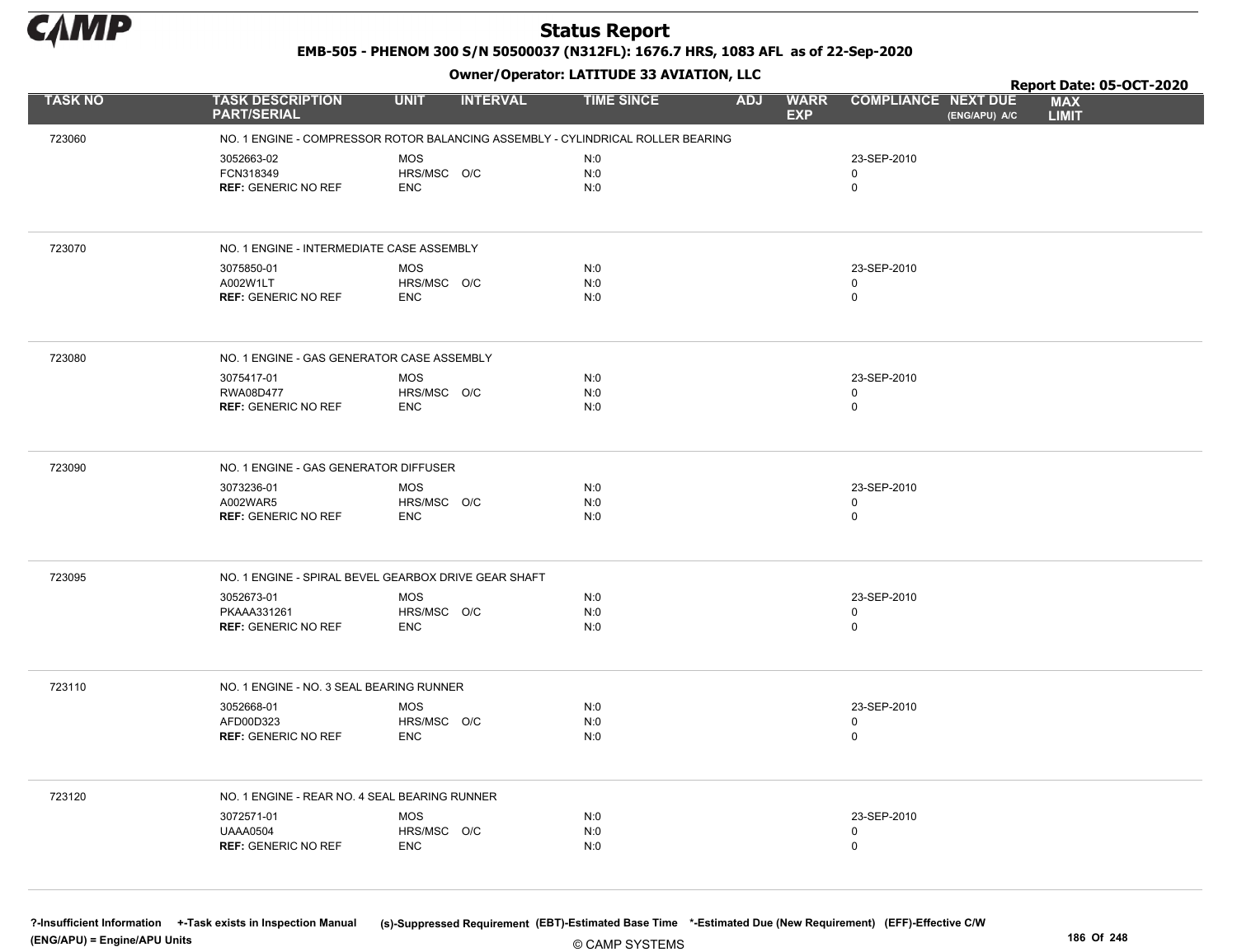

EMB-505 - PHENOM 300 S/N 50500037 (N312FL): 1676.7 HRS, 1083 AFL as of 22-Sep-2020

Owner/Operator: LATITUDE 33 AVIATION, LLC

|                |                                                      | $\mathbf{r}$                                                            |                                                                                         | Report Date: 05-OCT-2020                                                  |
|----------------|------------------------------------------------------|-------------------------------------------------------------------------|-----------------------------------------------------------------------------------------|---------------------------------------------------------------------------|
| <b>TASK NO</b> | <b>TASK DESCRIPTION</b><br><b>PART/SERIAL</b>        | <b>UNIT</b><br><b>INTERVAL</b>                                          | <b>TIME SINCE</b><br><b>WARR</b><br><b>ADJ</b><br><b>EXP</b>                            | <b>COMPLIANCE NEXT DUE</b><br><b>MAX</b><br>(ENG/APU) A/C<br><b>LIMIT</b> |
| 723130         | NO. 1 ENGINE - FRONT NO. 4 SEAL BEARING RUNNER       |                                                                         |                                                                                         |                                                                           |
|                | 3072572-01                                           | <b>MOS</b>                                                              | N:0                                                                                     | 23-SEP-2010                                                               |
|                | AWE013882                                            | HRS/MSC O/C                                                             | N:0                                                                                     | 0                                                                         |
|                | <b>REF: GENERIC NO REF</b>                           | <b>ENC</b>                                                              | N:0                                                                                     | $\mathbf 0$                                                               |
|                |                                                      |                                                                         |                                                                                         |                                                                           |
| 723140         | NO. 1 ENGINE - NO. 4 SCOOP OIL BEARING               |                                                                         |                                                                                         |                                                                           |
|                | 3052737-01                                           | <b>MOS</b>                                                              | N:0                                                                                     | 23-SEP-2010                                                               |
|                | LPA08476<br><b>REF: GENERIC NO REF</b>               | HRS/MSC O/C<br><b>ENC</b>                                               | N:0<br>N:0                                                                              | 0<br>0                                                                    |
|                |                                                      |                                                                         |                                                                                         |                                                                           |
| 723150         | NO. 1 ENGINE - HIGH PRESSURE SHAFT COMPRESSOR        |                                                                         |                                                                                         |                                                                           |
|                | 3072574-01                                           | <b>MOS</b>                                                              | N:0                                                                                     | 23-SEP-2010                                                               |
|                | EAAC000C615<br><b>REF: GENERIC NO REF</b>            | HRS/MSC O/C<br><b>ENC</b>                                               | N:0<br>N:0                                                                              | $\mathbf 0$<br>0                                                          |
|                |                                                      |                                                                         |                                                                                         |                                                                           |
| 723160         |                                                      |                                                                         | NO. 1 ENGINE - HIGH PRESSURE COMPRESSOR ROTOR BALANCING ASSEMBLY - ANNULAR BALL BEARING |                                                                           |
|                | 3052670-02                                           | <b>MOS</b>                                                              | N:0                                                                                     | 23-SEP-2010                                                               |
|                | FCN322019                                            | HRS/MSC O/C                                                             | N:0                                                                                     | 0                                                                         |
|                | <b>REF: GENERIC NO REF</b>                           | <b>ENC</b>                                                              | N:0                                                                                     | $\mathbf 0$                                                               |
| 723170         | NO. 1 ENGINE - SPIRAL BEVEL GEARBOX DRIVE GEAR SHAFT |                                                                         |                                                                                         |                                                                           |
|                | 3072280-01                                           | <b>MOS</b>                                                              | N:0                                                                                     | 23-SEP-2010                                                               |
|                | PKAAA331113<br><b>REF: GENERIC NO REF</b>            | HRS/MSC O/C<br><b>ENC</b>                                               | N:0<br>N:0                                                                              | 0<br>$\mathbf 0$                                                          |
|                |                                                      |                                                                         |                                                                                         |                                                                           |
| 723180         |                                                      | NO. 1 ENGINE - FORWARD LOW PRESSURE SHAFT ASSEMBLY BALL ANNULAR BEARING |                                                                                         |                                                                           |
|                | 3052616-01                                           | <b>MOS</b>                                                              | N:0                                                                                     | 23-SEP-2010                                                               |
|                | FCN322767<br><b>REF: GENERIC NO REF</b>              | HRS/MSC O/C<br><b>ENC</b>                                               | N:0<br>N:0                                                                              | 0<br>$\mathbf 0$                                                          |
|                |                                                      |                                                                         |                                                                                         |                                                                           |
| 723190         |                                                      | NO. 1 ENGINE - REAR LOW PRESSURE SHAFT ASSEMBLY BALL ANNULAR BEARING    |                                                                                         |                                                                           |
|                | 3052634-01                                           | <b>MOS</b>                                                              | N:0                                                                                     | 23-SEP-2010                                                               |
|                | FCN321300                                            | HRS/MSC O/C                                                             | N:0                                                                                     | 0                                                                         |
|                | <b>REF: GENERIC NO REF</b>                           | <b>ENC</b>                                                              | N:0                                                                                     | 0                                                                         |
|                |                                                      |                                                                         |                                                                                         |                                                                           |

© CAMP SYSTEMS ?-Insufficient Information +-Task exists in Inspection Manual (s)-Suppressed Requirement (EBT)-Estimated Base Time \*-Estimated Due (New Requirement) (EFF)-Effective C/W (ENG/APU) = Engine/APU Units 187 Of 248 and the control of the control of the control of the control of the control of the control of the control of the control of the control of the control of the control of the control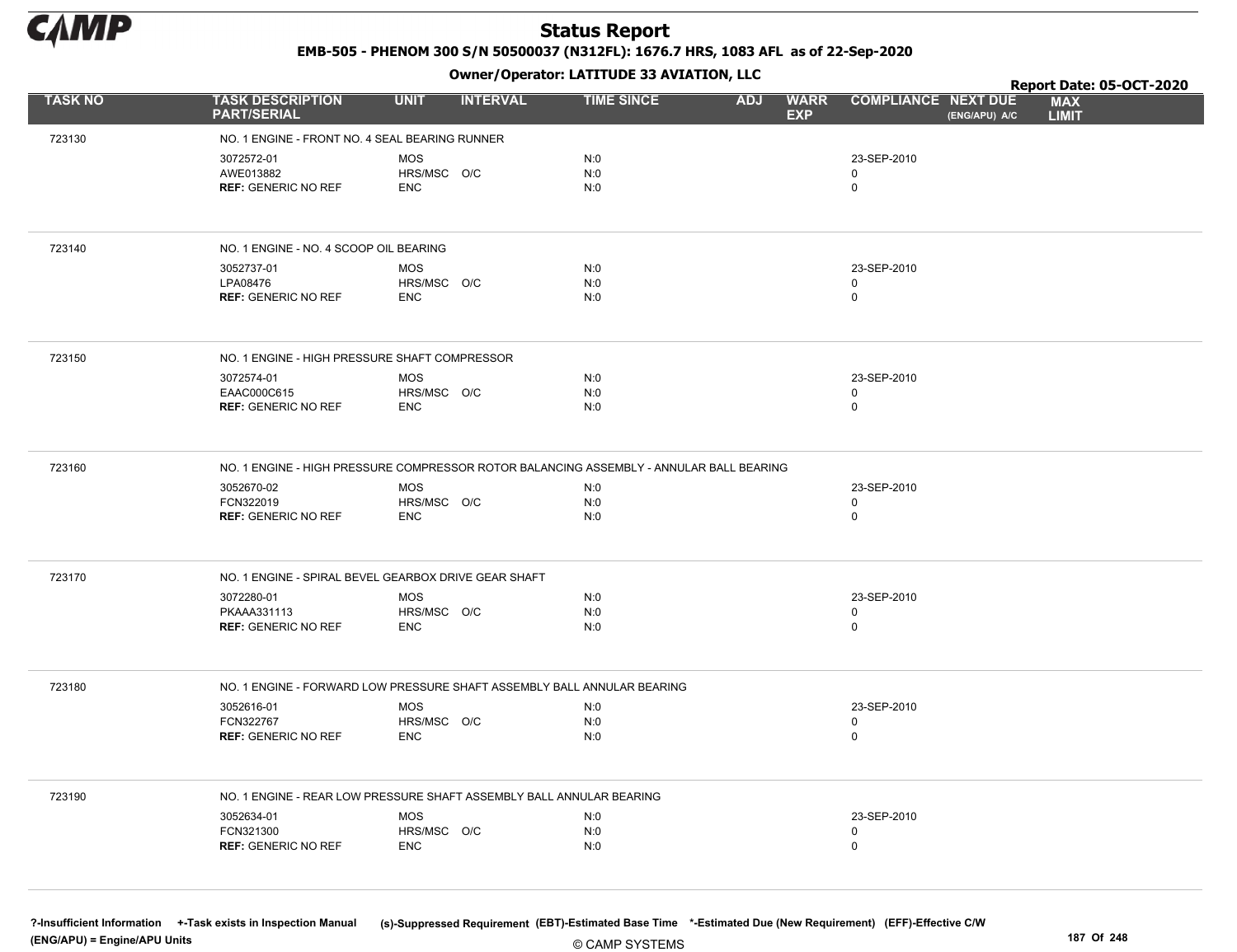

EMB-505 - PHENOM 300 S/N 50500037 (N312FL): 1676.7 HRS, 1083 AFL as of 22-Sep-2020

Owner/Operator: LATITUDE 33 AVIATION, LLC

|                   |                                                    |                           | .               |                   |            |                           |                            |               | Report Date: 05-OCT-2020   |
|-------------------|----------------------------------------------------|---------------------------|-----------------|-------------------|------------|---------------------------|----------------------------|---------------|----------------------------|
| <b>TASK NO</b>    | <b>TASK DESCRIPTION</b><br><b>PART/SERIAL</b>      | <b>UNIT</b>               | <b>INTERVAL</b> | <b>TIME SINCE</b> | <b>ADJ</b> | <b>WARR</b><br><b>EXP</b> | <b>COMPLIANCE NEXT DUE</b> | (ENG/APU) A/C | <b>MAX</b><br><b>LIMIT</b> |
| 723705            | NO. 1 ENGINE - 1ST STAGE LOW PRESSURE TURBINE DISK |                           |                 |                   |            |                           |                            |               |                            |
|                   | 3053812-01                                         | <b>MOS</b>                |                 | N:0               |            |                           | 23-SEP-2010                |               |                            |
|                   | A002TMP7                                           | HRS/MSC                   |                 | N:0               |            |                           | 0                          |               |                            |
| <b>LIFE LIMIT</b> | <b>REF: GENERIC NO REF</b>                         | <b>ENC</b>                | 13500           | N:0               |            |                           | 0                          | (13500) 13500 |                            |
|                   |                                                    |                           |                 |                   |            |                           |                            |               |                            |
| 723706            | NO. 1 ENGINE - 2ND STAGE LOW PRESSURE TURBINE DISK |                           |                 |                   |            |                           |                            |               |                            |
|                   | 3053743-01                                         | <b>MOS</b>                |                 | N:0               |            |                           | 23-SEP-2010                |               |                            |
| <b>LIFE LIMIT</b> | A002TFPT<br><b>REF: GENERIC NO REF</b>             | HRS/MSC<br><b>ENC</b>     | 13500           | N:0<br>N:0        |            |                           | 0<br>$\mathbf 0$           |               |                            |
|                   |                                                    |                           |                 |                   |            |                           |                            | (13500) 13500 |                            |
| 724001            | NO. 1 ENGINE - INNER COMBUSTION LINER              |                           |                 |                   |            |                           |                            |               |                            |
|                   | 3075516-01                                         | MOS                       |                 | N:0               |            |                           | 23-SEP-2010                |               |                            |
|                   | A002TH11                                           | HRS/MSC O/C               |                 | N:0               |            |                           | 0                          |               |                            |
|                   | <b>REF: See Workcard</b>                           | <b>ENC</b>                |                 | N:0               |            |                           | 0                          |               |                            |
| 724002            | NO. 1 ENGINE - OUTER COMBUSTION LINER              |                           |                 |                   |            |                           |                            |               |                            |
|                   | 3075522-01                                         | <b>MOS</b>                |                 | N:0               |            |                           | 23-SEP-2010                |               |                            |
|                   | A002TTLX<br><b>REF: See Workcard</b>               | HRS/MSC O/C<br><b>ENC</b> |                 | N:0<br>N:0        |            |                           | 0<br>0                     |               |                            |
|                   |                                                    |                           |                 |                   |            |                           |                            |               |                            |
| 724010            | NO. 1 ENGINE - TURBINE SUPPORT CASE ASSEMBLY       |                           |                 |                   |            |                           |                            |               |                            |
|                   | 3075468-01                                         | <b>MOS</b>                |                 | N:0               |            |                           | 23-SEP-2010                |               |                            |
|                   | ACM221819096                                       | HRS/MSC O/C               |                 | N:0               |            |                           | 0                          |               |                            |
|                   | <b>REF: GENERIC NO REF</b>                         | <b>ENC</b>                |                 | N:0               |            |                           | 0                          |               |                            |
| 724706            | NO. 1 ENGINE - HIGH PRESSURE TURBINE DISK          |                           |                 |                   |            |                           |                            |               |                            |
|                   | 3053331-01                                         | <b>MOS</b>                |                 | N:0               |            |                           | 23-SEP-2010                |               |                            |
| <b>LIFE LIMIT</b> | A002TPPE<br><b>REF: See Workcard</b>               | HRS/MSC<br><b>ENC</b>     | 10000           | N:0<br>N:0        |            |                           | 0<br>0                     | (10000) 10000 |                            |
|                   |                                                    |                           |                 |                   |            |                           |                            |               |                            |
| 724825            | NO. 1 ENGINE - CENTRIFUGAL IMPELLER                |                           |                 |                   |            |                           |                            |               |                            |
|                   | 3052661-01                                         | <b>MOS</b>                |                 | N:0               |            |                           | 23-SEP-2010                |               |                            |
| <b>LIFE LIMIT</b> | A002TEMR<br><b>REF: GENERIC NO REF</b>             | HRS/MSC<br><b>ENC</b>     | 13500           | N:0<br>N:0        |            |                           | 0<br>0                     | (13500) 13500 |                            |
|                   |                                                    |                           |                 |                   |            |                           |                            |               |                            |

© CAMP SYSTEMS ?-Insufficient Information +-Task exists in Inspection Manual (s)-Suppressed Requirement (EBT)-Estimated Base Time \*-Estimated Due (New Requirement) (EFF)-Effective C/W (ENG/APU) = Engine/APU Units 188 Of 248 COMP SOUTHING THE COMP SOUTHING THE COMP SOUTHING THE COMP SOUTHING THE COMP SOUTHING THE COMP SOUTHING THE COMP SOUTHING THE COMP SOUTHING THE COMP SOUTHING THE COMP SOUTHING THE C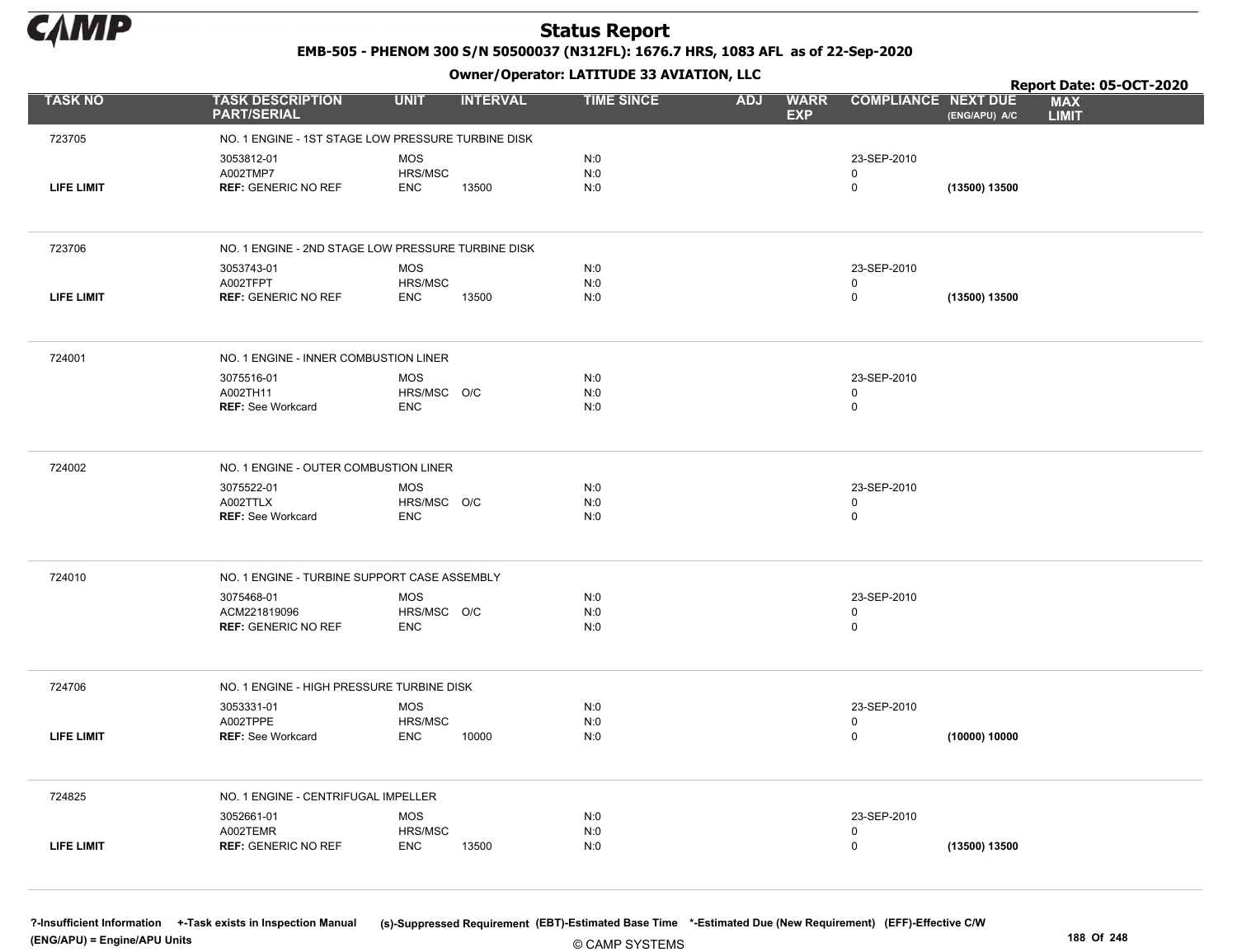

EMB-505 - PHENOM 300 S/N 50500037 (N312FL): 1676.7 HRS, 1083 AFL as of 22-Sep-2020

Owner/Operator: LATITUDE 33 AVIATION, LLC

|                |                                                   | .                              |                   |                                         |                                             | Report Date: 05-OCT-2020   |
|----------------|---------------------------------------------------|--------------------------------|-------------------|-----------------------------------------|---------------------------------------------|----------------------------|
| <b>TASK NO</b> | <b>TASK DESCRIPTION</b><br><b>PART/SERIAL</b>     | <b>UNIT</b><br><b>INTERVAL</b> | <b>TIME SINCE</b> | <b>ADJ</b><br><b>WARR</b><br><b>EXP</b> | <b>COMPLIANCE NEXT DUE</b><br>(ENG/APU) A/C | <b>MAX</b><br><b>LIMIT</b> |
| 725010         | NO. 1 ENGINE - NO. 1 HIGH PRESSURE TURBINE BLADE  |                                |                   |                                         |                                             |                            |
|                | 3074951-01                                        | <b>MOS</b>                     | N:0               |                                         | 23-SEP-2010                                 |                            |
|                | <b>HWDK9652</b>                                   | HRS/MSC O/C                    | N:0               |                                         | 0                                           |                            |
|                | <b>REF: GENERIC NO REF</b>                        | <b>ENC</b>                     | N:0               |                                         | 0                                           |                            |
|                |                                                   |                                |                   |                                         |                                             |                            |
| 725010         | NO. 1 ENGINE - NO. 10 HIGH PRESSURE TURBINE BLADE |                                |                   |                                         |                                             |                            |
|                | 3074951-01                                        | <b>MOS</b>                     | N:0               |                                         | 23-SEP-2010                                 |                            |
|                | <b>HWDX1059</b><br><b>REF: GENERIC NO REF</b>     | HRS/MSC O/C<br><b>ENC</b>      | N:0<br>N:0        |                                         | 0<br>0                                      |                            |
|                |                                                   |                                |                   |                                         |                                             |                            |
| 725010         | NO. 1 ENGINE - NO. 11 HIGH PRESSURE TURBINE BLADE |                                |                   |                                         |                                             |                            |
|                | 3074951-01                                        | <b>MOS</b>                     | N:0               |                                         | 23-SEP-2010                                 |                            |
|                | <b>HWDX1060</b><br><b>REF: GENERIC NO REF</b>     | HRS/MSC O/C<br><b>ENC</b>      | N:0<br>N:0        |                                         | 0<br>$\mathbf 0$                            |                            |
|                |                                                   |                                |                   |                                         |                                             |                            |
|                |                                                   |                                |                   |                                         |                                             |                            |
| 725010         | NO. 1 ENGINE - NO. 12 HIGH PRESSURE TURBINE BLADE |                                |                   |                                         |                                             |                            |
|                | 3074951-01                                        | MOS                            | N:0               |                                         | 23-SEP-2010                                 |                            |
|                | <b>HWDX1061</b><br><b>REF: GENERIC NO REF</b>     | HRS/MSC O/C<br><b>ENC</b>      | N:0<br>N:0        |                                         | 0<br>0                                      |                            |
|                |                                                   |                                |                   |                                         |                                             |                            |
|                |                                                   |                                |                   |                                         |                                             |                            |
| 725010         | NO. 1 ENGINE - NO. 13 HIGH PRESSURE TURBINE BLADE |                                |                   |                                         |                                             |                            |
|                | 3074951-01<br><b>HWDX1071</b>                     | <b>MOS</b><br>HRS/MSC O/C      | N:0<br>N:0        |                                         | 23-SEP-2010<br>0                            |                            |
|                | <b>REF: GENERIC NO REF</b>                        | <b>ENC</b>                     | N:0               |                                         | 0                                           |                            |
|                |                                                   |                                |                   |                                         |                                             |                            |
| 725010         | NO. 1 ENGINE - NO. 14 HIGH PRESSURE TURBINE BLADE |                                |                   |                                         |                                             |                            |
|                | 3074951-01                                        | <b>MOS</b>                     | N:0               |                                         | 23-SEP-2010                                 |                            |
|                | <b>HWDX1073</b>                                   | HRS/MSC O/C                    | N:0               |                                         | 0                                           |                            |
|                | <b>REF: GENERIC NO REF</b>                        | <b>ENC</b>                     | N:0               |                                         | $\mathbf 0$                                 |                            |
|                |                                                   |                                |                   |                                         |                                             |                            |
| 725010         | NO. 1 ENGINE - NO. 15 HIGH PRESSURE TURBINE BLADE |                                |                   |                                         |                                             |                            |
|                | 3074951-01                                        | <b>MOS</b>                     | N:0               |                                         | 23-SEP-2010                                 |                            |
|                | <b>HWDX1081</b><br><b>REF: GENERIC NO REF</b>     | HRS/MSC O/C<br><b>ENC</b>      | N:0<br>N:0        |                                         | 0<br>0                                      |                            |
|                |                                                   |                                |                   |                                         |                                             |                            |
|                |                                                   |                                |                   |                                         |                                             |                            |

© CAMP SYSTEMS ?-Insufficient Information +-Task exists in Inspection Manual (s)-Suppressed Requirement (EBT)-Estimated Base Time \*-Estimated Due (New Requirement) (EFF)-Effective C/W (ENG/APU) = Engine/APU Units 189 Of 248 COMP SOUTHING THE COMP SOUTHING THE COMP SOUTHING THE COMP SOUTHING THE COMP SOUTHING THE COMP SOUTHING THE COMP SOUTHING THE COMP SOUTHING THE COMP SOUTHING THE COMP SOUTHING THE C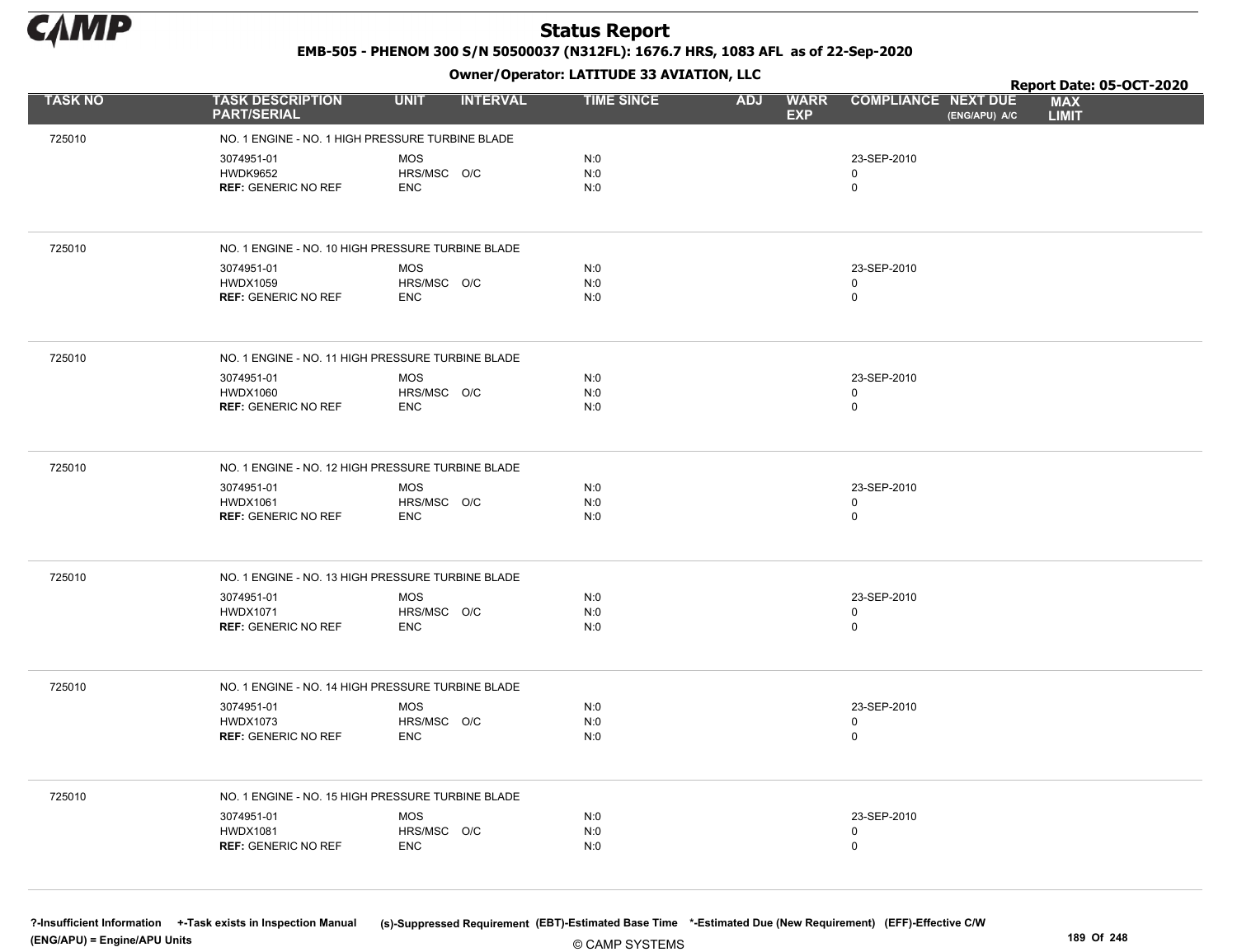

EMB-505 - PHENOM 300 S/N 50500037 (N312FL): 1676.7 HRS, 1083 AFL as of 22-Sep-2020

Owner/Operator: LATITUDE 33 AVIATION, LLC

|                |                                                   | .                              |                   |                                         |                                             | Report Date: 05-OCT-2020   |
|----------------|---------------------------------------------------|--------------------------------|-------------------|-----------------------------------------|---------------------------------------------|----------------------------|
| <b>TASK NO</b> | <b>TASK DESCRIPTION</b><br><b>PART/SERIAL</b>     | <b>UNIT</b><br><b>INTERVAL</b> | <b>TIME SINCE</b> | <b>ADJ</b><br><b>WARR</b><br><b>EXP</b> | <b>COMPLIANCE NEXT DUE</b><br>(ENG/APU) A/C | <b>MAX</b><br><b>LIMIT</b> |
| 725010         | NO. 1 ENGINE - NO. 16 HIGH PRESSURE TURBINE BLADE |                                |                   |                                         |                                             |                            |
|                | 3074951-01                                        | <b>MOS</b>                     | N:0               |                                         | 23-SEP-2010                                 |                            |
|                | <b>HWDX1084</b>                                   | HRS/MSC O/C                    | N:0               |                                         | 0                                           |                            |
|                | <b>REF: GENERIC NO REF</b>                        | <b>ENC</b>                     | N:0               |                                         | 0                                           |                            |
|                |                                                   |                                |                   |                                         |                                             |                            |
| 725010         | NO. 1 ENGINE - NO. 17 HIGH PRESSURE TURBINE BLADE |                                |                   |                                         |                                             |                            |
|                | 3074951-01                                        | <b>MOS</b>                     | N:0               |                                         | 23-SEP-2010                                 |                            |
|                | <b>HWDX1097</b><br><b>REF: GENERIC NO REF</b>     | HRS/MSC O/C<br><b>ENC</b>      | N:0<br>N:0        |                                         | 0<br>0                                      |                            |
|                |                                                   |                                |                   |                                         |                                             |                            |
| 725010         | NO. 1 ENGINE - NO. 18 HIGH PRESSURE TURBINE BLADE |                                |                   |                                         |                                             |                            |
|                | 3074951-01                                        | <b>MOS</b>                     | N:0               |                                         | 23-SEP-2010                                 |                            |
|                | <b>HWDX1100</b><br><b>REF: GENERIC NO REF</b>     | HRS/MSC O/C<br><b>ENC</b>      | N:0<br>N:0        |                                         | 0<br>$\mathbf 0$                            |                            |
|                |                                                   |                                |                   |                                         |                                             |                            |
|                |                                                   |                                |                   |                                         |                                             |                            |
| 725010         | NO. 1 ENGINE - NO. 19 HIGH PRESSURE TURBINE BLADE |                                |                   |                                         |                                             |                            |
|                | 3074951-01                                        | MOS                            | N:0               |                                         | 23-SEP-2010                                 |                            |
|                | <b>HWDX1101</b><br><b>REF: GENERIC NO REF</b>     | HRS/MSC O/C<br><b>ENC</b>      | N:0<br>N:0        |                                         | 0<br>0                                      |                            |
|                |                                                   |                                |                   |                                         |                                             |                            |
|                |                                                   |                                |                   |                                         |                                             |                            |
| 725010         | NO. 1 ENGINE - NO. 2 HIGH PRESSURE TURBINE BLADE  |                                |                   |                                         |                                             |                            |
|                | 3074951-01<br><b>HWDT2875</b>                     | <b>MOS</b><br>HRS/MSC O/C      | N:0<br>N:0        |                                         | 23-SEP-2010<br>0                            |                            |
|                | <b>REF: GENERIC NO REF</b>                        | <b>ENC</b>                     | N:0               |                                         | 0                                           |                            |
|                |                                                   |                                |                   |                                         |                                             |                            |
| 725010         | NO. 1 ENGINE - NO. 20 HIGH PRESSURE TURBINE BLADE |                                |                   |                                         |                                             |                            |
|                | 3074951-01                                        | <b>MOS</b>                     | N:0               |                                         | 23-SEP-2010                                 |                            |
|                | <b>HWDX1104</b>                                   | HRS/MSC O/C                    | N:0               |                                         | 0                                           |                            |
|                | <b>REF: GENERIC NO REF</b>                        | <b>ENC</b>                     | N:0               |                                         | $\mathbf 0$                                 |                            |
|                |                                                   |                                |                   |                                         |                                             |                            |
| 725010         | NO. 1 ENGINE - NO. 21 HIGH PRESSURE TURBINE BLADE |                                |                   |                                         |                                             |                            |
|                | 3074951-01                                        | <b>MOS</b>                     | N:0               |                                         | 23-SEP-2010                                 |                            |
|                | <b>HWDX1105</b><br><b>REF: GENERIC NO REF</b>     | HRS/MSC O/C<br><b>ENC</b>      | N:0<br>N:0        |                                         | 0<br>0                                      |                            |
|                |                                                   |                                |                   |                                         |                                             |                            |
|                |                                                   |                                |                   |                                         |                                             |                            |

© CAMP SYSTEMS ?-Insufficient Information +-Task exists in Inspection Manual (s)-Suppressed Requirement (EBT)-Estimated Base Time \*-Estimated Due (New Requirement) (EFF)-Effective C/W (ENG/APU) = Engine/APU Units 190 Of 248 and the control of 248 and the control of 248 and the control of 248 and the control of 248 and the control of 248 and the control of 248 and the control of 248 and the control of 2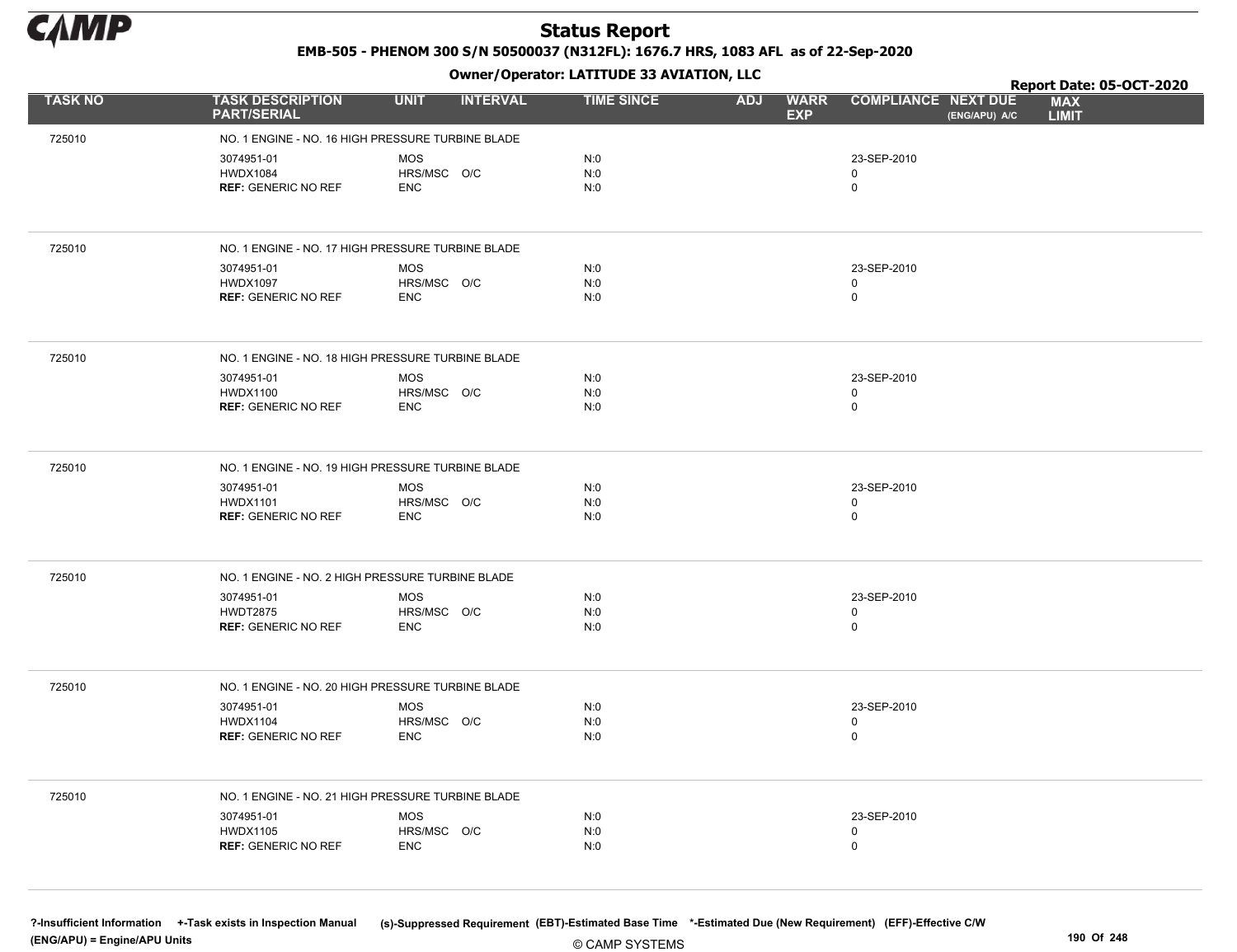

EMB-505 - PHENOM 300 S/N 50500037 (N312FL): 1676.7 HRS, 1083 AFL as of 22-Sep-2020

Owner/Operator: LATITUDE 33 AVIATION, LLC

|                |                                                   | .                              |                   |                                         |                                             | Report Date: 05-OCT-2020   |
|----------------|---------------------------------------------------|--------------------------------|-------------------|-----------------------------------------|---------------------------------------------|----------------------------|
| <b>TASK NO</b> | <b>TASK DESCRIPTION</b><br><b>PART/SERIAL</b>     | <b>UNIT</b><br><b>INTERVAL</b> | <b>TIME SINCE</b> | <b>WARR</b><br><b>ADJ</b><br><b>EXP</b> | <b>COMPLIANCE NEXT DUE</b><br>(ENG/APU) A/C | <b>MAX</b><br><b>LIMIT</b> |
| 725010         | NO. 1 ENGINE - NO. 22 HIGH PRESSURE TURBINE BLADE |                                |                   |                                         |                                             |                            |
|                | 3074951-01                                        | <b>MOS</b>                     | N:0               |                                         | 23-SEP-2010                                 |                            |
|                | <b>HWDX1112</b>                                   | HRS/MSC O/C                    | N:0               |                                         | $\mathbf 0$                                 |                            |
|                | <b>REF: GENERIC NO REF</b>                        | <b>ENC</b>                     | N:0               |                                         | $\mathbf 0$                                 |                            |
|                |                                                   |                                |                   |                                         |                                             |                            |
| 725010         | NO. 1 ENGINE - NO. 23 HIGH PRESSURE TURBINE BLADE |                                |                   |                                         |                                             |                            |
|                | 3074951-01                                        | <b>MOS</b>                     | N:0               |                                         | 23-SEP-2010                                 |                            |
|                | <b>HWDX1113</b><br><b>REF: GENERIC NO REF</b>     | HRS/MSC O/C<br><b>ENC</b>      | N:0<br>N:0        |                                         | $\mathbf 0$<br>$\mathbf 0$                  |                            |
|                |                                                   |                                |                   |                                         |                                             |                            |
| 725010         | NO. 1 ENGINE - NO. 24 HIGH PRESSURE TURBINE BLADE |                                |                   |                                         |                                             |                            |
|                | 3074951-01                                        | <b>MOS</b>                     | N:0               |                                         | 23-SEP-2010                                 |                            |
|                | <b>HWDX1117</b>                                   | HRS/MSC O/C                    | N:0               |                                         | $\mathbf 0$<br>$\mathbf 0$                  |                            |
|                | <b>REF: GENERIC NO REF</b>                        | <b>ENC</b>                     | N:0               |                                         |                                             |                            |
|                |                                                   |                                |                   |                                         |                                             |                            |
| 725010         | NO. 1 ENGINE - NO. 25 HIGH PRESSURE TURBINE BLADE |                                |                   |                                         |                                             |                            |
|                | 3074951-01<br><b>HWDX1125</b>                     | <b>MOS</b><br>HRS/MSC O/C      | N:0<br>N:0        |                                         | 23-SEP-2010<br>$\mathbf 0$                  |                            |
|                | <b>REF: GENERIC NO REF</b>                        | <b>ENC</b>                     | N:0               |                                         | $\mathbf 0$                                 |                            |
|                |                                                   |                                |                   |                                         |                                             |                            |
| 725010         | NO. 1 ENGINE - NO. 26 HIGH PRESSURE TURBINE BLADE |                                |                   |                                         |                                             |                            |
|                |                                                   |                                |                   |                                         |                                             |                            |
|                | 3074951-01<br><b>HWDX1128</b>                     | <b>MOS</b><br>HRS/MSC O/C      | N:0<br>N:0        |                                         | 23-SEP-2010<br>$\mathbf 0$                  |                            |
|                | <b>REF: GENERIC NO REF</b>                        | <b>ENC</b>                     | N:0               |                                         | $\mathsf 0$                                 |                            |
|                |                                                   |                                |                   |                                         |                                             |                            |
| 725010         | NO. 1 ENGINE - NO. 27 HIGH PRESSURE TURBINE BLADE |                                |                   |                                         |                                             |                            |
|                | 3074951-01                                        | <b>MOS</b>                     | N:0               |                                         | 23-SEP-2010                                 |                            |
|                | <b>HWDX1135</b>                                   | HRS/MSC O/C                    | N:0               |                                         | $\mathbf 0$                                 |                            |
|                | <b>REF: GENERIC NO REF</b>                        | <b>ENC</b>                     | N:0               |                                         | $\mathbf 0$                                 |                            |
|                |                                                   |                                |                   |                                         |                                             |                            |
| 725010         | NO. 1 ENGINE - NO. 28 HIGH PRESSURE TURBINE BLADE |                                |                   |                                         |                                             |                            |
|                | 3074951-01                                        | <b>MOS</b>                     | N:0               |                                         | 23-SEP-2010                                 |                            |
|                | <b>HWDX1141</b>                                   | HRS/MSC O/C                    | N:0               |                                         | $\mathbf 0$                                 |                            |
|                | <b>REF: GENERIC NO REF</b>                        | <b>ENC</b>                     | N:0               |                                         | $\mathbf 0$                                 |                            |
|                |                                                   |                                |                   |                                         |                                             |                            |

© CAMP SYSTEMS ?-Insufficient Information +-Task exists in Inspection Manual (s)-Suppressed Requirement (EBT)-Estimated Base Time \*-Estimated Due (New Requirement) (EFF)-Effective C/W (ENG/APU) = Engine/APU Units 191 Of 248 and the control of 248 and the control of 248 and the control of 248 and the control of 248 and the control of 248 and the control of 248 and the control of 248 and the control of 2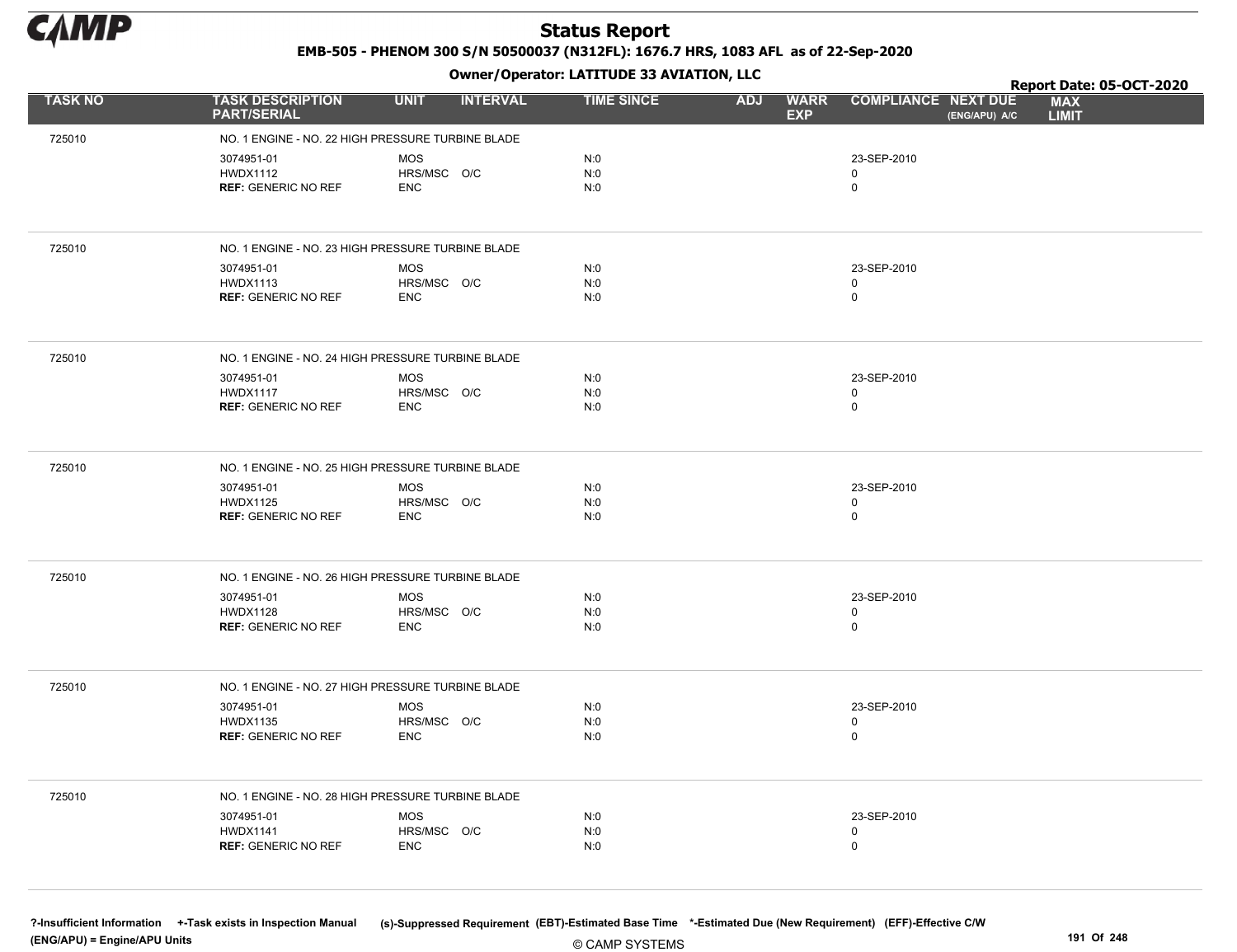

EMB-505 - PHENOM 300 S/N 50500037 (N312FL): 1676.7 HRS, 1083 AFL as of 22-Sep-2020

Owner/Operator: LATITUDE 33 AVIATION, LLC

|                |                                                   | .                              |                   |                                         |                                             | Report Date: 05-OCT-2020   |
|----------------|---------------------------------------------------|--------------------------------|-------------------|-----------------------------------------|---------------------------------------------|----------------------------|
| <b>TASK NO</b> | <b>TASK DESCRIPTION</b><br><b>PART/SERIAL</b>     | <b>INTERVAL</b><br><b>UNIT</b> | <b>TIME SINCE</b> | <b>WARR</b><br><b>ADJ</b><br><b>EXP</b> | <b>COMPLIANCE NEXT DUE</b><br>(ENG/APU) A/C | <b>MAX</b><br><b>LIMIT</b> |
| 725010         | NO. 1 ENGINE - NO. 29 HIGH PRESSURE TURBINE BLADE |                                |                   |                                         |                                             |                            |
|                | 3074951-01                                        | <b>MOS</b>                     | N:0               |                                         | 23-SEP-2010                                 |                            |
|                | <b>HWDX1142</b>                                   | HRS/MSC O/C                    | N:0               |                                         | $\mathbf 0$                                 |                            |
|                | <b>REF: GENERIC NO REF</b>                        | <b>ENC</b>                     | N:0               |                                         | $\mathbf 0$                                 |                            |
|                |                                                   |                                |                   |                                         |                                             |                            |
| 725010         | NO. 1 ENGINE - NO. 3 HIGH PRESSURE TURBINE BLADE  |                                |                   |                                         |                                             |                            |
|                | 3074951-01                                        | <b>MOS</b>                     | N:0               |                                         | 23-SEP-2010                                 |                            |
|                | <b>HWDT2882</b><br><b>REF: GENERIC NO REF</b>     | HRS/MSC O/C<br><b>ENC</b>      | N:0<br>N:0        |                                         | 0<br>$\mathsf 0$                            |                            |
|                |                                                   |                                |                   |                                         |                                             |                            |
| 725010         | NO. 1 ENGINE - NO. 30 HIGH PRESSURE TURBINE BLADE |                                |                   |                                         |                                             |                            |
|                | 3074951-01                                        | <b>MOS</b>                     | N:0               |                                         | 23-SEP-2010                                 |                            |
|                | <b>HWDX1145</b><br><b>REF: GENERIC NO REF</b>     | HRS/MSC O/C<br><b>ENC</b>      | N:0<br>N:0        |                                         | 0<br>$\mathbf 0$                            |                            |
|                |                                                   |                                |                   |                                         |                                             |                            |
| 725010         | NO. 1 ENGINE - NO. 31 HIGH PRESSURE TURBINE BLADE |                                |                   |                                         |                                             |                            |
|                | 3074951-01<br><b>HWDX1148</b>                     | <b>MOS</b>                     | N:0               |                                         | 23-SEP-2010<br>0                            |                            |
|                | <b>REF: GENERIC NO REF</b>                        | HRS/MSC O/C<br><b>ENC</b>      | N:0<br>N:0        |                                         | $\mathsf{O}$                                |                            |
|                |                                                   |                                |                   |                                         |                                             |                            |
| 725010         | NO. 1 ENGINE - NO. 32 HIGH PRESSURE TURBINE BLADE |                                |                   |                                         |                                             |                            |
|                | 3074951-01                                        | <b>MOS</b>                     | N:0               |                                         | 23-SEP-2010                                 |                            |
|                | <b>HWDX1152</b><br><b>REF: GENERIC NO REF</b>     | HRS/MSC O/C<br><b>ENC</b>      | N:0<br>N:0        |                                         | $\mathsf 0$<br>$\mathsf 0$                  |                            |
|                |                                                   |                                |                   |                                         |                                             |                            |
| 725010         | NO. 1 ENGINE - NO. 33 HIGH PRESSURE TURBINE BLADE |                                |                   |                                         |                                             |                            |
|                | 3074951-01<br><b>HWDX1153</b>                     | MOS<br>HRS/MSC O/C             | N:0<br>N:0        |                                         | 23-SEP-2010<br>0                            |                            |
|                | <b>REF: GENERIC NO REF</b>                        | <b>ENC</b>                     | N:0               |                                         | $\mathbf 0$                                 |                            |
|                |                                                   |                                |                   |                                         |                                             |                            |
| 725010         | NO. 1 ENGINE - NO. 34 HIGH PRESSURE TURBINE BLADE |                                |                   |                                         |                                             |                            |
|                | 3074951-01                                        | MOS                            | N:0               |                                         | 23-SEP-2010                                 |                            |
|                | <b>HWDX1156</b><br><b>REF: GENERIC NO REF</b>     | HRS/MSC O/C<br><b>ENC</b>      | N:0<br>N:0        |                                         | 0<br>$\mathbf 0$                            |                            |
|                |                                                   |                                |                   |                                         |                                             |                            |
|                |                                                   |                                |                   |                                         |                                             |                            |

© CAMP SYSTEMS ?-Insufficient Information +-Task exists in Inspection Manual (s)-Suppressed Requirement (EBT)-Estimated Base Time \*-Estimated Due (New Requirement) (EFF)-Effective C/W (ENG/APU) = Engine/APU Units 192 Of 248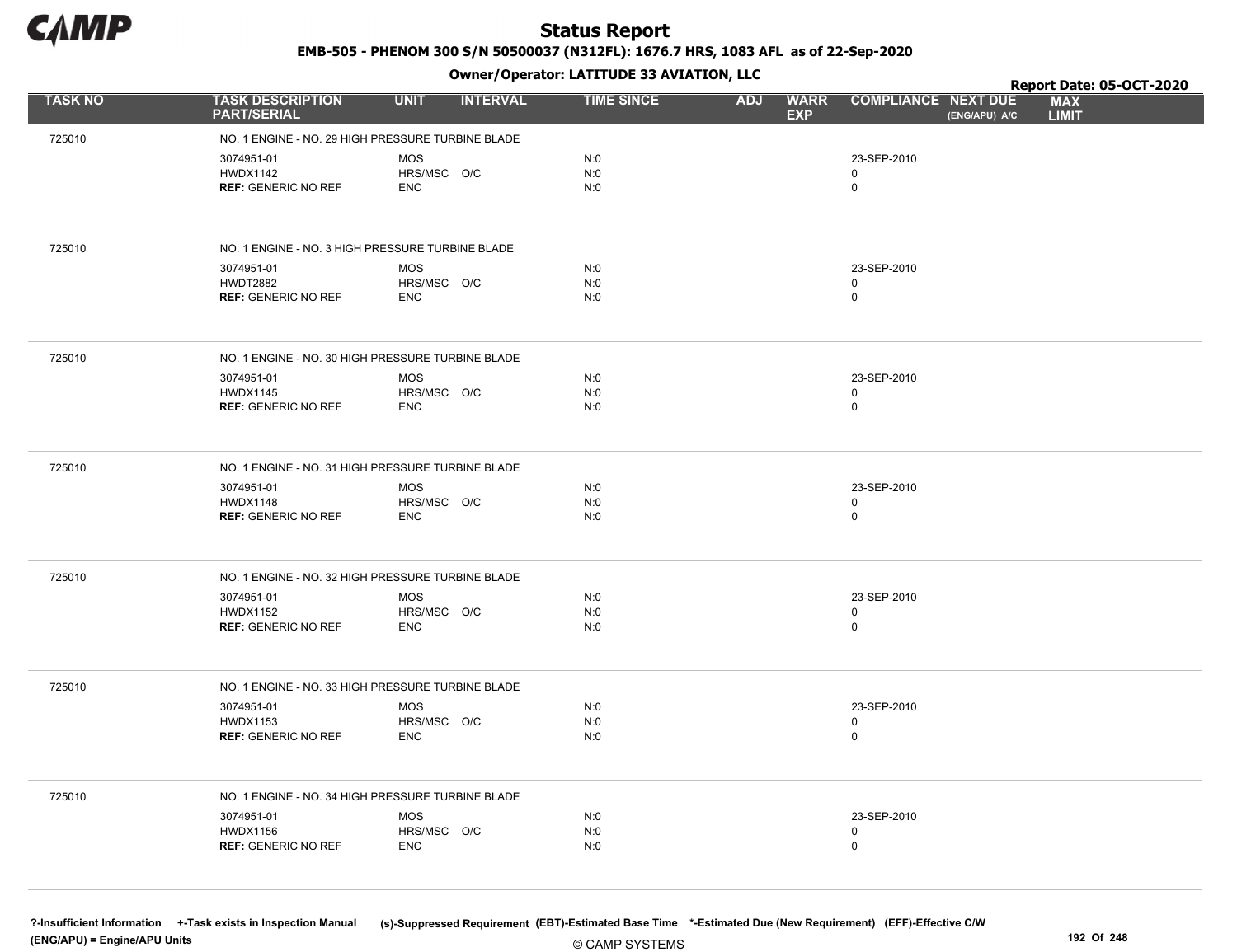

EMB-505 - PHENOM 300 S/N 50500037 (N312FL): 1676.7 HRS, 1083 AFL as of 22-Sep-2020

Owner/Operator: LATITUDE 33 AVIATION, LLC

|                |                                                   | .                              |                   |                                         |                                             | Report Date: 05-OCT-2020   |
|----------------|---------------------------------------------------|--------------------------------|-------------------|-----------------------------------------|---------------------------------------------|----------------------------|
| <b>TASK NO</b> | <b>TASK DESCRIPTION</b><br><b>PART/SERIAL</b>     | <b>INTERVAL</b><br><b>UNIT</b> | <b>TIME SINCE</b> | <b>WARR</b><br><b>ADJ</b><br><b>EXP</b> | <b>COMPLIANCE NEXT DUE</b><br>(ENG/APU) A/C | <b>MAX</b><br><b>LIMIT</b> |
| 725010         | NO. 1 ENGINE - NO. 35 HIGH PRESSURE TURBINE BLADE |                                |                   |                                         |                                             |                            |
|                | 3074951-01                                        | <b>MOS</b>                     | N:0               |                                         | 23-SEP-2010                                 |                            |
|                | <b>HWDX1158</b>                                   | HRS/MSC O/C                    | N:0               |                                         | $\mathbf 0$                                 |                            |
|                | <b>REF: GENERIC NO REF</b>                        | <b>ENC</b>                     | N:0               |                                         | $\mathbf 0$                                 |                            |
|                |                                                   |                                |                   |                                         |                                             |                            |
| 725010         | NO. 1 ENGINE - NO. 36 HIGH PRESSURE TURBINE BLADE |                                |                   |                                         |                                             |                            |
|                | 3074951-01                                        | <b>MOS</b>                     | N:0               |                                         | 23-SEP-2010                                 |                            |
|                | <b>HWDX1159</b><br><b>REF: GENERIC NO REF</b>     | HRS/MSC O/C<br><b>ENC</b>      | N:0<br>N:0        |                                         | 0<br>$\mathsf 0$                            |                            |
|                |                                                   |                                |                   |                                         |                                             |                            |
| 725010         | NO. 1 ENGINE - NO. 37 HIGH PRESSURE TURBINE BLADE |                                |                   |                                         |                                             |                            |
|                | 3074951-01                                        | <b>MOS</b>                     | N:0               |                                         | 23-SEP-2010                                 |                            |
|                | <b>HWDX1161</b><br><b>REF: GENERIC NO REF</b>     | HRS/MSC O/C<br><b>ENC</b>      | N:0<br>N:0        |                                         | 0<br>$\mathbf 0$                            |                            |
|                |                                                   |                                |                   |                                         |                                             |                            |
| 725010         | NO. 1 ENGINE - NO. 38 HIGH PRESSURE TURBINE BLADE |                                |                   |                                         |                                             |                            |
|                | 3074951-01                                        | <b>MOS</b>                     | N:0               |                                         | 23-SEP-2010                                 |                            |
|                | <b>HWDX1173</b><br><b>REF: GENERIC NO REF</b>     | HRS/MSC O/C<br><b>ENC</b>      | N:0<br>N:0        |                                         | 0<br>$\mathsf{O}$                           |                            |
|                |                                                   |                                |                   |                                         |                                             |                            |
| 725010         | NO. 1 ENGINE - NO. 39 HIGH PRESSURE TURBINE BLADE |                                |                   |                                         |                                             |                            |
|                | 3074951-01                                        | <b>MOS</b>                     | N:0               |                                         | 23-SEP-2010                                 |                            |
|                | <b>HWDX1174</b><br><b>REF: GENERIC NO REF</b>     | HRS/MSC O/C<br><b>ENC</b>      | N:0<br>N:0        |                                         | $\mathsf 0$<br>$\mathsf 0$                  |                            |
|                |                                                   |                                |                   |                                         |                                             |                            |
| 725010         | NO. 1 ENGINE - NO. 4 HIGH PRESSURE TURBINE BLADE  |                                |                   |                                         |                                             |                            |
|                | 3074951-01                                        | MOS                            | N:0               |                                         | 23-SEP-2010                                 |                            |
|                | <b>HWDW7908</b><br><b>REF: GENERIC NO REF</b>     | HRS/MSC O/C<br><b>ENC</b>      | N:0<br>N:0        |                                         | 0<br>$\mathbf 0$                            |                            |
|                |                                                   |                                |                   |                                         |                                             |                            |
| 725010         | NO. 1 ENGINE - NO. 40 HIGH PRESSURE TURBINE BLADE |                                |                   |                                         |                                             |                            |
|                | 3074951-01                                        | MOS                            | N:0               |                                         | 23-SEP-2010                                 |                            |
|                | <b>HWDX1178</b>                                   | HRS/MSC O/C                    | N:0               |                                         | 0                                           |                            |
|                | <b>REF: GENERIC NO REF</b>                        | <b>ENC</b>                     | N:0               |                                         | $\mathbf 0$                                 |                            |
|                |                                                   |                                |                   |                                         |                                             |                            |

© CAMP SYSTEMS ?-Insufficient Information +-Task exists in Inspection Manual (s)-Suppressed Requirement (EBT)-Estimated Base Time \*-Estimated Due (New Requirement) (EFF)-Effective C/W (ENG/APU) = Engine/APU Units 193 Of 248 and the control of the control of the control of the control of the control of the control of the control of the control of the control of the control of the control of the control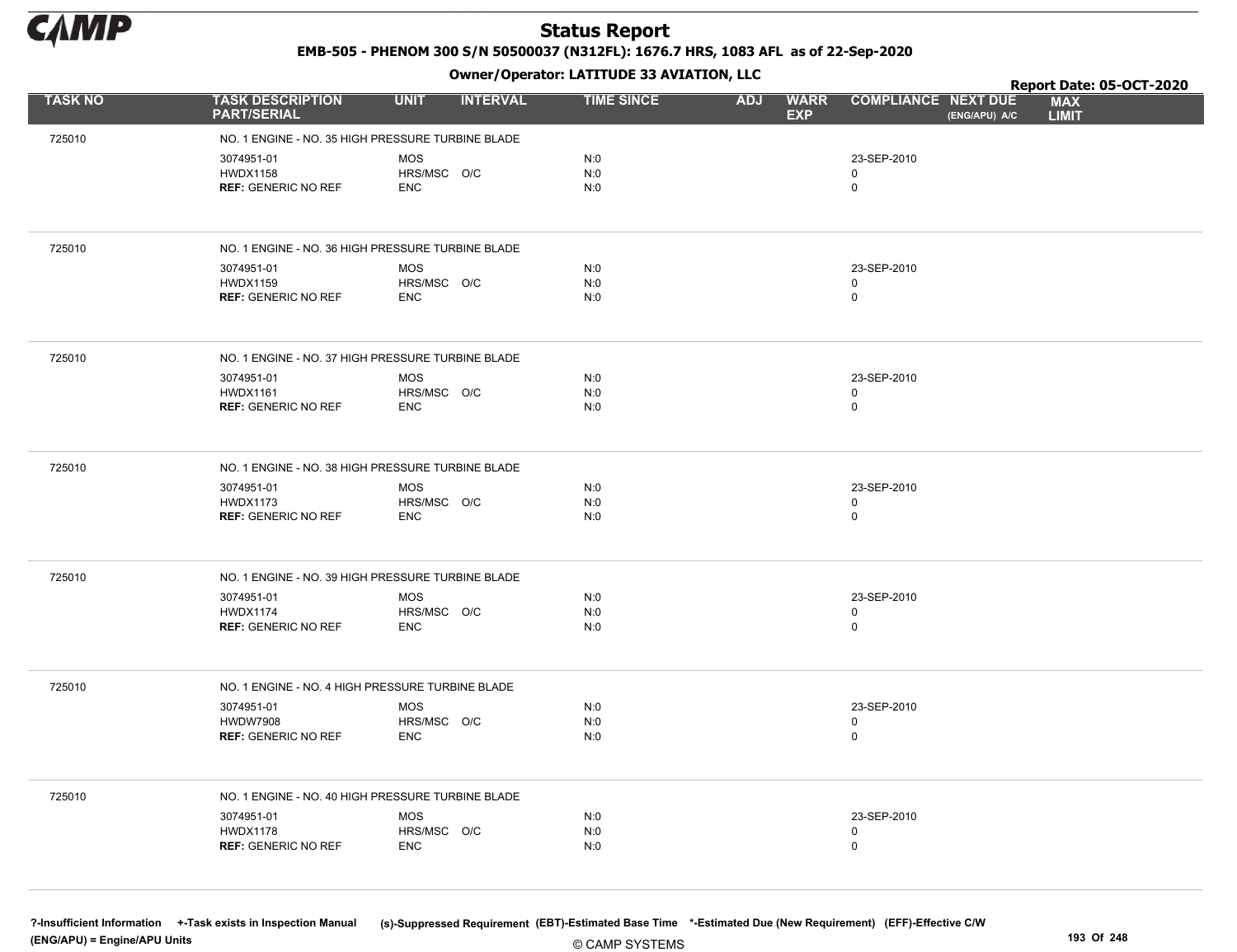

EMB-505 - PHENOM 300 S/N 50500037 (N312FL): 1676.7 HRS, 1083 AFL as of 22-Sep-2020

Owner/Operator: LATITUDE 33 AVIATION, LLC

|                |                                                             |                                         | Owner/Operator. EATITODE 33 AVIATION, LLC |                                         |                                           |               | Report Date: 05-OCT-2020   |
|----------------|-------------------------------------------------------------|-----------------------------------------|-------------------------------------------|-----------------------------------------|-------------------------------------------|---------------|----------------------------|
| <b>TASK NO</b> | <b>TASK DESCRIPTION</b><br><b>PART/SERIAL</b>               | <b>UNIT</b><br><b>INTERVAL</b>          | <b>TIME SINCE</b>                         | <b>ADJ</b><br><b>WARR</b><br><b>EXP</b> | <b>COMPLIANCE NEXT DUE</b>                | (ENG/APU) A/C | <b>MAX</b><br><b>LIMIT</b> |
| 725010         | NO. 1 ENGINE - NO. 41 HIGH PRESSURE TURBINE BLADE           |                                         |                                           |                                         |                                           |               |                            |
|                | 3074951-01<br><b>HWDX1183</b><br><b>REF: GENERIC NO REF</b> | <b>MOS</b><br>HRS/MSC O/C<br><b>ENC</b> | N:0<br>N:0<br>N:0                         |                                         | 23-SEP-2010<br>$\mathbf 0$<br>$\mathbf 0$ |               |                            |
| 725010         | NO. 1 ENGINE - NO. 42 HIGH PRESSURE TURBINE BLADE           |                                         |                                           |                                         |                                           |               |                            |
|                | 3074951-01<br><b>HWDY0656</b><br><b>REF: GENERIC NO REF</b> | <b>MOS</b><br>HRS/MSC O/C<br><b>ENC</b> | N:0<br>N:0<br>N:0                         |                                         | 23-SEP-2010<br>$\mathbf 0$<br>$\mathbf 0$ |               |                            |
| 725010         | NO. 1 ENGINE - NO. 43 HIGH PRESSURE TURBINE BLADE           |                                         |                                           |                                         |                                           |               |                            |
|                | 3074951-01<br>HWDY6398<br><b>REF: GENERIC NO REF</b>        | <b>MOS</b><br>HRS/MSC O/C<br><b>ENC</b> | N:0<br>N:0<br>N:0                         |                                         | 23-SEP-2010<br>$\mathbf 0$<br>$\mathbf 0$ |               |                            |
| 725010         | NO. 1 ENGINE - NO. 44 HIGH PRESSURE TURBINE BLADE           |                                         |                                           |                                         |                                           |               |                            |
|                | 3074951-01<br><b>HWDY6404</b><br><b>REF: GENERIC NO REF</b> | <b>MOS</b><br>HRS/MSC O/C<br><b>ENC</b> | N:0<br>N:0<br>N:0                         |                                         | 23-SEP-2010<br>$\mathbf 0$<br>$\mathbf 0$ |               |                            |
| 725010         | NO. 1 ENGINE - NO. 45 HIGH PRESSURE TURBINE BLADE           |                                         |                                           |                                         |                                           |               |                            |
|                | 3074951-01<br><b>HWDY6408</b><br><b>REF: GENERIC NO REF</b> | <b>MOS</b><br>HRS/MSC O/C<br><b>ENC</b> | N:0<br>N:0<br>N:0                         |                                         | 23-SEP-2010<br>$\mathbf 0$<br>$\mathbf 0$ |               |                            |
| 725010         | NO. 1 ENGINE - NO. 46 HIGH PRESSURE TURBINE BLADE           |                                         |                                           |                                         |                                           |               |                            |
|                | 3074951-01<br><b>HWDY6419</b><br><b>REF: GENERIC NO REF</b> | <b>MOS</b><br>HRS/MSC O/C<br><b>ENC</b> | N:0<br>N:0<br>N:0                         |                                         | 23-SEP-2010<br>0<br>$\mathbf 0$           |               |                            |
| 725010         | NO. 1 ENGINE - NO. 47 HIGH PRESSURE TURBINE BLADE           |                                         |                                           |                                         |                                           |               |                            |
|                | 3074951-01<br><b>HWDY6421</b><br><b>REF: GENERIC NO REF</b> | <b>MOS</b><br>HRS/MSC O/C<br><b>ENC</b> | N:0<br>N:0<br>N:0                         |                                         | 23-SEP-2010<br>$\mathbf 0$<br>$\mathbf 0$ |               |                            |

© CAMP SYSTEMS ?-Insufficient Information +-Task exists in Inspection Manual (s)-Suppressed Requirement (EBT)-Estimated Base Time \*-Estimated Due (New Requirement) (EFF)-Effective C/W (ENG/APU) = Engine/APU Units 194 Of 248 and the control of 248 and the control of 248 and the control of 248 of 248 and the control of 248 and the control of 248 and the control of 248 and the control of 248 and the contr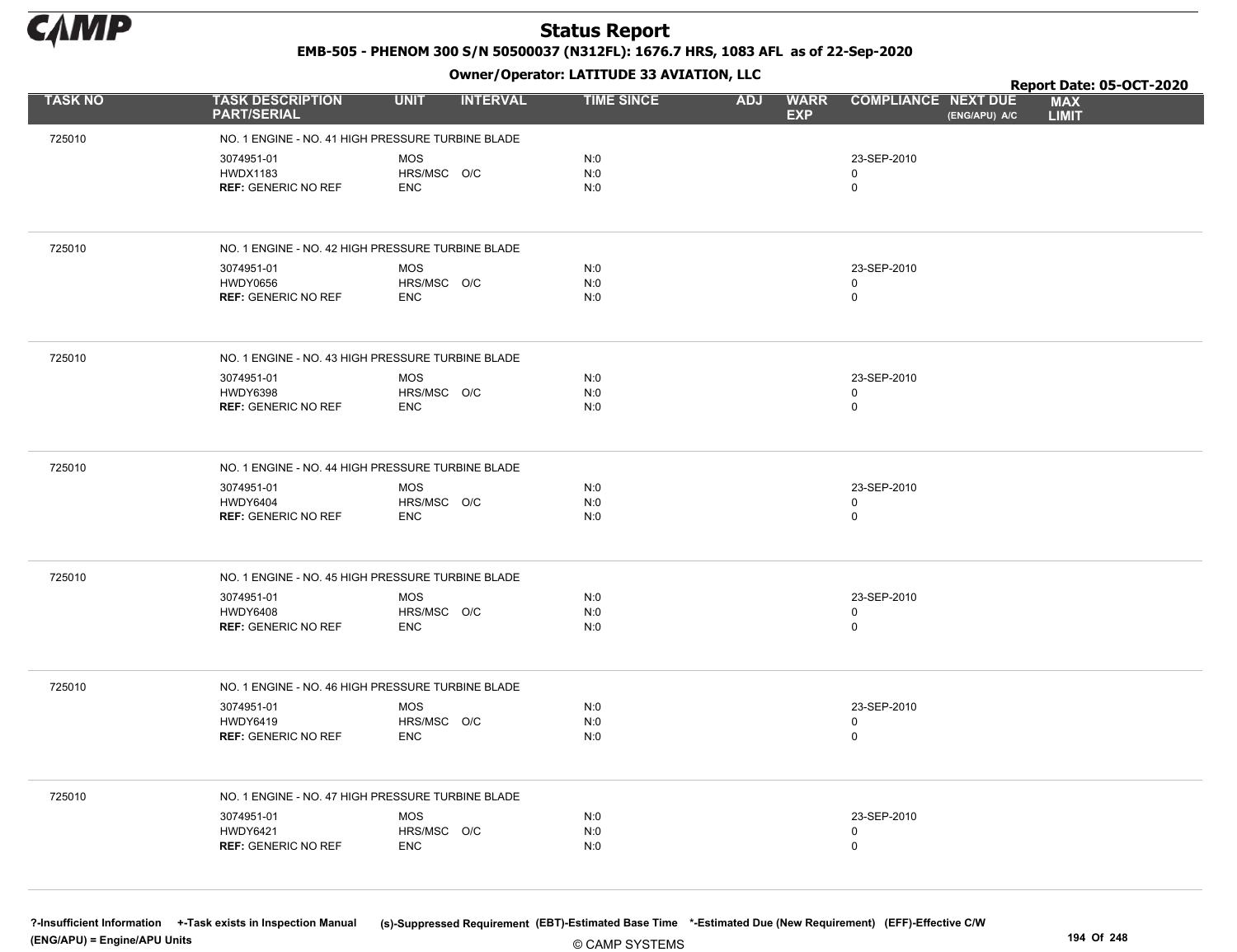

EMB-505 - PHENOM 300 S/N 50500037 (N312FL): 1676.7 HRS, 1083 AFL as of 22-Sep-2020

Owner/Operator: LATITUDE 33 AVIATION, LLC

|                |                                                             |                                         | Owner/Operator. EATITODE 33 AVIATION, LLC |                                         |                                           |               | Report Date: 05-OCT-2020   |
|----------------|-------------------------------------------------------------|-----------------------------------------|-------------------------------------------|-----------------------------------------|-------------------------------------------|---------------|----------------------------|
| <b>TASK NO</b> | <b>TASK DESCRIPTION</b><br><b>PART/SERIAL</b>               | <b>UNIT</b><br><b>INTERVAL</b>          | <b>TIME SINCE</b>                         | <b>ADJ</b><br><b>WARR</b><br><b>EXP</b> | <b>COMPLIANCE NEXT DUE</b>                | (ENG/APU) A/C | <b>MAX</b><br><b>LIMIT</b> |
| 725010         | NO. 1 ENGINE - NO. 48 HIGH PRESSURE TURBINE BLADE           |                                         |                                           |                                         |                                           |               |                            |
|                | 3074951-01<br><b>HWDY6422</b><br><b>REF: GENERIC NO REF</b> | <b>MOS</b><br>HRS/MSC O/C<br><b>ENC</b> | N:0<br>N:0<br>N:0                         |                                         | 23-SEP-2010<br>$\mathbf 0$<br>$\mathbf 0$ |               |                            |
| 725010         | NO. 1 ENGINE - NO. 49 HIGH PRESSURE TURBINE BLADE           |                                         |                                           |                                         |                                           |               |                            |
|                | 3074951-01<br><b>HWDY6423</b><br><b>REF: GENERIC NO REF</b> | <b>MOS</b><br>HRS/MSC O/C<br><b>ENC</b> | N:0<br>N:0<br>N:0                         |                                         | 23-SEP-2010<br>$\mathbf 0$<br>$\mathbf 0$ |               |                            |
| 725010         | NO. 1 ENGINE - NO. 5 HIGH PRESSURE TURBINE BLADE            |                                         |                                           |                                         |                                           |               |                            |
|                | 3074951-01<br><b>HWDX1043</b><br><b>REF: GENERIC NO REF</b> | <b>MOS</b><br>HRS/MSC O/C<br><b>ENC</b> | N:0<br>N:0<br>N:0                         |                                         | 23-SEP-2010<br>$\mathbf 0$<br>$\mathbf 0$ |               |                            |
| 725010         | NO. 1 ENGINE - NO. 50 HIGH PRESSURE TURBINE BLADE           |                                         |                                           |                                         |                                           |               |                            |
|                | 3074951-01<br><b>HWDY6424</b><br><b>REF: GENERIC NO REF</b> | <b>MOS</b><br>HRS/MSC O/C<br><b>ENC</b> | N:0<br>N:0<br>N:0                         |                                         | 23-SEP-2010<br>$\mathbf 0$<br>$\mathbf 0$ |               |                            |
| 725010         | NO. 1 ENGINE - NO. 51 HIGH PRESSURE TURBINE BLADE           |                                         |                                           |                                         |                                           |               |                            |
|                | 3074951-01<br><b>HWDY6426</b><br><b>REF: GENERIC NO REF</b> | <b>MOS</b><br>HRS/MSC O/C<br><b>ENC</b> | N:0<br>N:0<br>N:0                         |                                         | 23-SEP-2010<br>$\mathbf 0$<br>$\mathbf 0$ |               |                            |
| 725010         | NO. 1 ENGINE - NO. 52 HIGH PRESSURE TURBINE BLADE           |                                         |                                           |                                         |                                           |               |                            |
|                | 3074951-01<br><b>HWDY6431</b><br><b>REF: GENERIC NO REF</b> | <b>MOS</b><br>HRS/MSC O/C<br><b>ENC</b> | N:0<br>N:0<br>N:0                         |                                         | 23-SEP-2010<br>0<br>$\mathbf 0$           |               |                            |
| 725010         | NO. 1 ENGINE - NO. 53 HIGH PRESSURE TURBINE BLADE           |                                         |                                           |                                         |                                           |               |                            |
|                | 3074951-01<br>HWDY6435<br><b>REF: GENERIC NO REF</b>        | <b>MOS</b><br>HRS/MSC O/C<br><b>ENC</b> | N:0<br>N:0<br>N:0                         |                                         | 23-SEP-2010<br>$\mathbf 0$<br>$\mathbf 0$ |               |                            |

© CAMP SYSTEMS ?-Insufficient Information +-Task exists in Inspection Manual (s)-Suppressed Requirement (EBT)-Estimated Base Time \*-Estimated Due (New Requirement) (EFF)-Effective C/W (ENG/APU) = Engine/APU Units 195 Of 248 and the control of 248 and the control of 248 and the control of 248 and the control of 248 and the control of 248 and the control of 248 and the control of 248 and the control of 2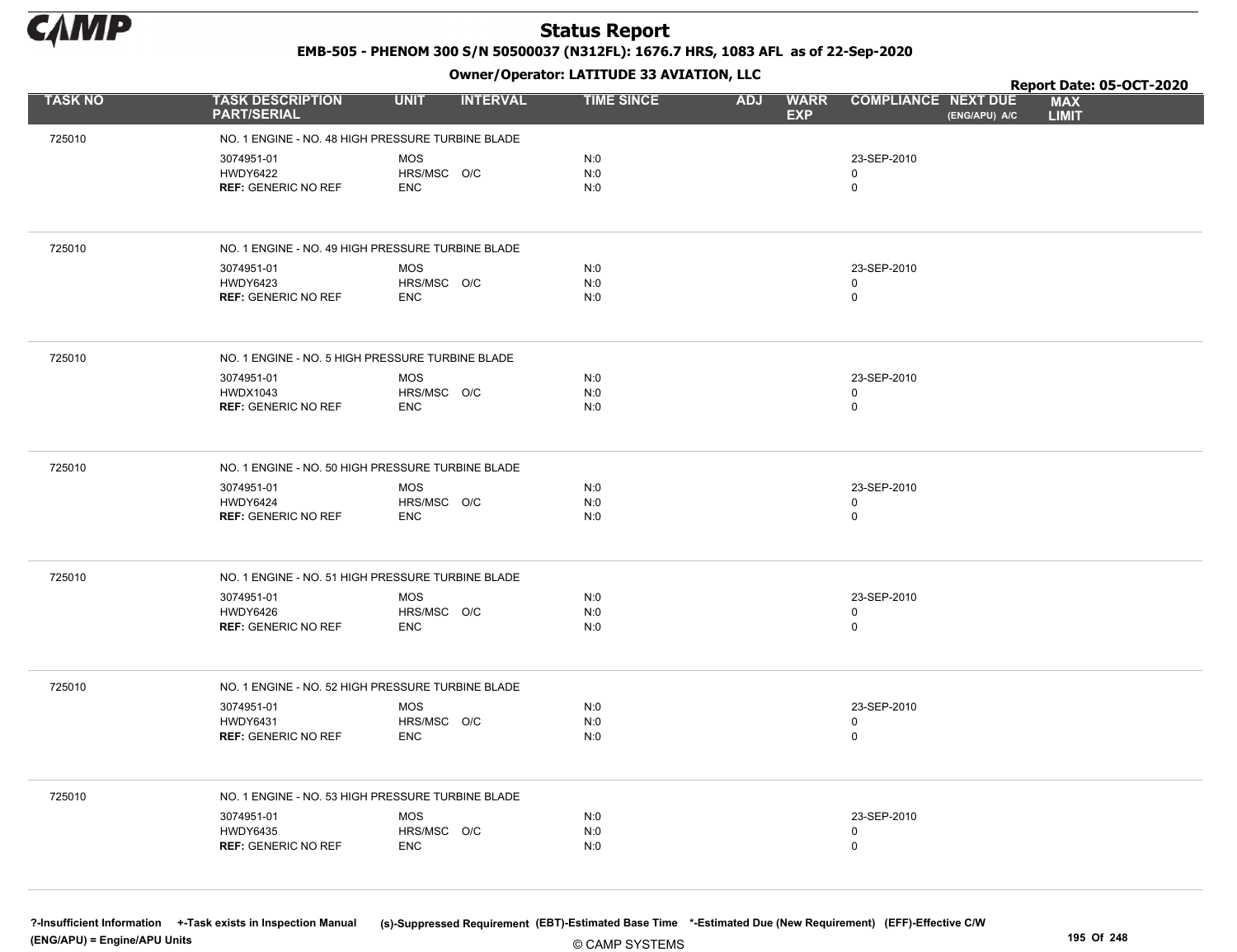

EMB-505 - PHENOM 300 S/N 50500037 (N312FL): 1676.7 HRS, 1083 AFL as of 22-Sep-2020

Owner/Operator: LATITUDE 33 AVIATION, LLC

|                |                                                   | .                              |                   |                                         |                                             | Report Date: 05-OCT-2020   |
|----------------|---------------------------------------------------|--------------------------------|-------------------|-----------------------------------------|---------------------------------------------|----------------------------|
| <b>TASK NO</b> | <b>TASK DESCRIPTION</b><br><b>PART/SERIAL</b>     | <b>UNIT</b><br><b>INTERVAL</b> | <b>TIME SINCE</b> | <b>ADJ</b><br><b>WARR</b><br><b>EXP</b> | <b>COMPLIANCE NEXT DUE</b><br>(ENG/APU) A/C | <b>MAX</b><br><b>LIMIT</b> |
| 725010         | NO. 1 ENGINE - NO. 54 HIGH PRESSURE TURBINE BLADE |                                |                   |                                         |                                             |                            |
|                | 3074951-01                                        | <b>MOS</b>                     | N:0               |                                         | 23-SEP-2010                                 |                            |
|                | <b>HWDY6438</b>                                   | HRS/MSC O/C                    | N:0               |                                         | 0                                           |                            |
|                | <b>REF: GENERIC NO REF</b>                        | <b>ENC</b>                     | N:0               |                                         | 0                                           |                            |
|                |                                                   |                                |                   |                                         |                                             |                            |
| 725010         | NO. 1 ENGINE - NO. 55 HIGH PRESSURE TURBINE BLADE |                                |                   |                                         |                                             |                            |
|                | 3074951-01                                        | <b>MOS</b>                     | N:0               |                                         | 23-SEP-2010                                 |                            |
|                | <b>HWDY6439</b><br><b>REF: GENERIC NO REF</b>     | HRS/MSC O/C<br><b>ENC</b>      | N:0<br>N:0        |                                         | 0<br>0                                      |                            |
|                |                                                   |                                |                   |                                         |                                             |                            |
| 725010         | NO. 1 ENGINE - NO. 56 HIGH PRESSURE TURBINE BLADE |                                |                   |                                         |                                             |                            |
|                | 3074951-01                                        | <b>MOS</b>                     | N:0               |                                         | 23-SEP-2010                                 |                            |
|                | <b>HWDY6456</b><br><b>REF: GENERIC NO REF</b>     | HRS/MSC O/C<br><b>ENC</b>      | N:0<br>N:0        |                                         | 0<br>$\mathbf 0$                            |                            |
|                |                                                   |                                |                   |                                         |                                             |                            |
|                |                                                   |                                |                   |                                         |                                             |                            |
| 725010         | NO. 1 ENGINE - NO. 57 HIGH PRESSURE TURBINE BLADE |                                |                   |                                         |                                             |                            |
|                | 3074951-01                                        | MOS                            | N:0               |                                         | 23-SEP-2010                                 |                            |
|                | <b>HWDY6465</b><br><b>REF: GENERIC NO REF</b>     | HRS/MSC O/C<br><b>ENC</b>      | N:0<br>N:0        |                                         | 0<br>0                                      |                            |
|                |                                                   |                                |                   |                                         |                                             |                            |
| 725010         | NO. 1 ENGINE - NO. 58 HIGH PRESSURE TURBINE BLADE |                                |                   |                                         |                                             |                            |
|                | 3074951-01                                        | <b>MOS</b>                     | N:0               |                                         | 23-SEP-2010                                 |                            |
|                | <b>HWDY6479</b>                                   | HRS/MSC O/C                    | N:0               |                                         | 0                                           |                            |
|                | <b>REF: GENERIC NO REF</b>                        | <b>ENC</b>                     | N:0               |                                         | 0                                           |                            |
|                |                                                   |                                |                   |                                         |                                             |                            |
| 725010         | NO. 1 ENGINE - NO. 59 HIGH PRESSURE TURBINE BLADE |                                |                   |                                         |                                             |                            |
|                | 3074951-01                                        | <b>MOS</b>                     | N:0               |                                         | 23-SEP-2010                                 |                            |
|                | HWDY6484                                          | HRS/MSC O/C                    | N:0               |                                         | 0<br>0                                      |                            |
|                | <b>REF: GENERIC NO REF</b>                        | <b>ENC</b>                     | N:0               |                                         |                                             |                            |
| 725010         | NO. 1 ENGINE - NO. 6 HIGH PRESSURE TURBINE BLADE  |                                |                   |                                         |                                             |                            |
|                | 3074951-01                                        | <b>MOS</b>                     | N:0               |                                         | 23-SEP-2010                                 |                            |
|                | <b>HWDX1044</b>                                   | HRS/MSC O/C                    | N:0               |                                         | 0                                           |                            |
|                | <b>REF: GENERIC NO REF</b>                        | <b>ENC</b>                     | N:0               |                                         | 0                                           |                            |
|                |                                                   |                                |                   |                                         |                                             |                            |
|                |                                                   |                                |                   |                                         |                                             |                            |

© CAMP SYSTEMS ?-Insufficient Information +-Task exists in Inspection Manual (s)-Suppressed Requirement (EBT)-Estimated Base Time \*-Estimated Due (New Requirement) (EFF)-Effective C/W (ENG/APU) = Engine/APU Units 196 Of 248 and the control of 248 and the control of 248 and the control of 248 and the control of 248 and the control of 248 and the control of 248 and the control of 248 and the control of 2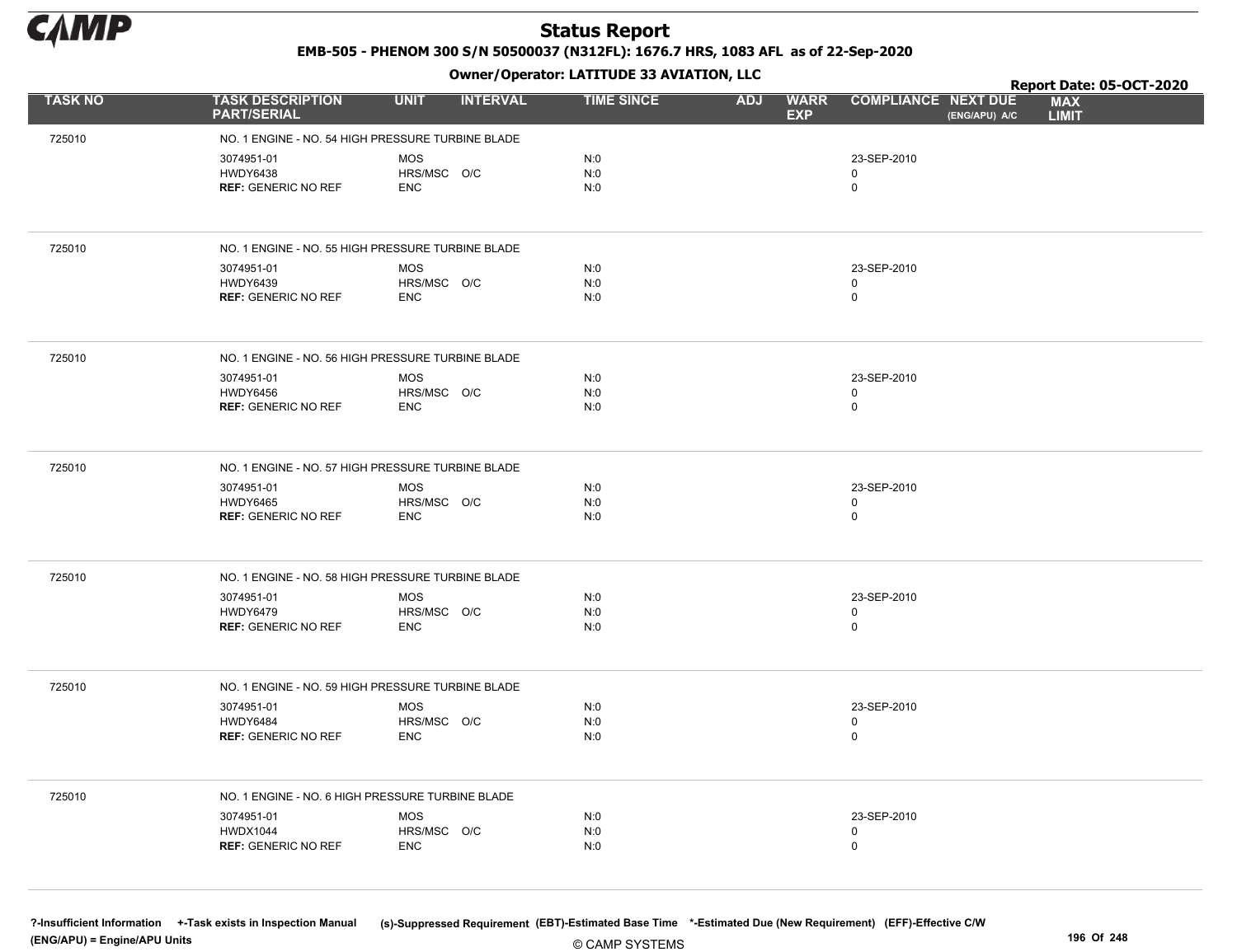

EMB-505 - PHENOM 300 S/N 50500037 (N312FL): 1676.7 HRS, 1083 AFL as of 22-Sep-2020

Owner/Operator: LATITUDE 33 AVIATION, LLC

|                |                                                   | .                              |                   |                                         |                                             | Report Date: 05-OCT-2020   |
|----------------|---------------------------------------------------|--------------------------------|-------------------|-----------------------------------------|---------------------------------------------|----------------------------|
| <b>TASK NO</b> | <b>TASK DESCRIPTION</b><br><b>PART/SERIAL</b>     | <b>UNIT</b><br><b>INTERVAL</b> | <b>TIME SINCE</b> | <b>ADJ</b><br><b>WARR</b><br><b>EXP</b> | <b>COMPLIANCE NEXT DUE</b><br>(ENG/APU) A/C | <b>MAX</b><br><b>LIMIT</b> |
| 725010         | NO. 1 ENGINE - NO. 60 HIGH PRESSURE TURBINE BLADE |                                |                   |                                         |                                             |                            |
|                | 3074951-01                                        | <b>MOS</b>                     | N:0               |                                         | 23-SEP-2010                                 |                            |
|                | <b>HWDY6485</b>                                   | HRS/MSC O/C                    | N:0               |                                         | 0                                           |                            |
|                | <b>REF: GENERIC NO REF</b>                        | <b>ENC</b>                     | N:0               |                                         | 0                                           |                            |
|                |                                                   |                                |                   |                                         |                                             |                            |
| 725010         | NO. 1 ENGINE - NO. 7 HIGH PRESSURE TURBINE BLADE  |                                |                   |                                         |                                             |                            |
|                | 3074951-01                                        | <b>MOS</b>                     | N:0               |                                         | 23-SEP-2010                                 |                            |
|                | <b>HWDX1046</b><br><b>REF: GENERIC NO REF</b>     | HRS/MSC O/C<br><b>ENC</b>      | N:0<br>N:0        |                                         | 0<br>0                                      |                            |
|                |                                                   |                                |                   |                                         |                                             |                            |
| 725010         | NO. 1 ENGINE - NO. 8 HIGH PRESSURE TURBINE BLADE  |                                |                   |                                         |                                             |                            |
|                | 3074951-01                                        | <b>MOS</b>                     | N:0               |                                         | 23-SEP-2010                                 |                            |
|                | <b>HWDX1054</b><br><b>REF: GENERIC NO REF</b>     | HRS/MSC O/C<br><b>ENC</b>      | N:0<br>N:0        |                                         | 0<br>$\mathbf 0$                            |                            |
|                |                                                   |                                |                   |                                         |                                             |                            |
|                |                                                   |                                |                   |                                         |                                             |                            |
| 725010         | NO. 1 ENGINE - NO. 9 HIGH PRESSURE TURBINE BLADE  |                                |                   |                                         |                                             |                            |
|                | 3074951-01<br><b>HWDX1058</b>                     | <b>MOS</b><br>HRS/MSC O/C      | N:0<br>N:0        |                                         | 23-SEP-2010<br>0                            |                            |
|                | <b>REF: GENERIC NO REF</b>                        | <b>ENC</b>                     | N:0               |                                         | 0                                           |                            |
|                |                                                   |                                |                   |                                         |                                             |                            |
| 725010         | NO. 1 ENGINE - NO.61 HIGH PRESSURE TURBINE BLADE  |                                |                   |                                         |                                             |                            |
|                | 3074951-01                                        | <b>MOS</b>                     | N:0               |                                         | 23-SEP-2010                                 |                            |
|                | <b>HWDY6487</b>                                   | HRS/MSC O/C                    | N:0               |                                         | 0                                           |                            |
|                | <b>REF: GENERIC NO REF</b>                        | <b>ENC</b>                     | N:0               |                                         | 0                                           |                            |
|                |                                                   |                                |                   |                                         |                                             |                            |
| 725010         | NO. 1 ENGINE - NO.62 HIGH PRESSURE TURBINE BLADE  |                                |                   |                                         |                                             |                            |
|                | 3074951-01<br><b>HWDY6488</b>                     | <b>MOS</b><br>HRS/MSC O/C      | N:0<br>N:0        |                                         | 23-SEP-2010<br>0                            |                            |
|                | <b>REF: GENERIC NO REF</b>                        | <b>ENC</b>                     | N:0               |                                         | 0                                           |                            |
|                |                                                   |                                |                   |                                         |                                             |                            |
| 725010         | NO. 1 ENGINE - NO.63 HIGH PRESSURE TURBINE BLADE  |                                |                   |                                         |                                             |                            |
|                | 3074951-01                                        | <b>MOS</b>                     | N:0               |                                         | 23-SEP-2010                                 |                            |
|                | HWDY6489                                          | HRS/MSC O/C                    | N:0               |                                         | 0                                           |                            |
|                | <b>REF: GENERIC NO REF</b>                        | <b>ENC</b>                     | N:0               |                                         | 0                                           |                            |
|                |                                                   |                                |                   |                                         |                                             |                            |
|                |                                                   |                                |                   |                                         |                                             |                            |

© CAMP SYSTEMS ?-Insufficient Information +-Task exists in Inspection Manual (s)-Suppressed Requirement (EBT)-Estimated Base Time \*-Estimated Due (New Requirement) (EFF)-Effective C/W (ENG/APU) = Engine/APU Units 197 Of 248 and the control of the control of the control of the control of the control of the control of the control of the control of the control of the control of the control of the control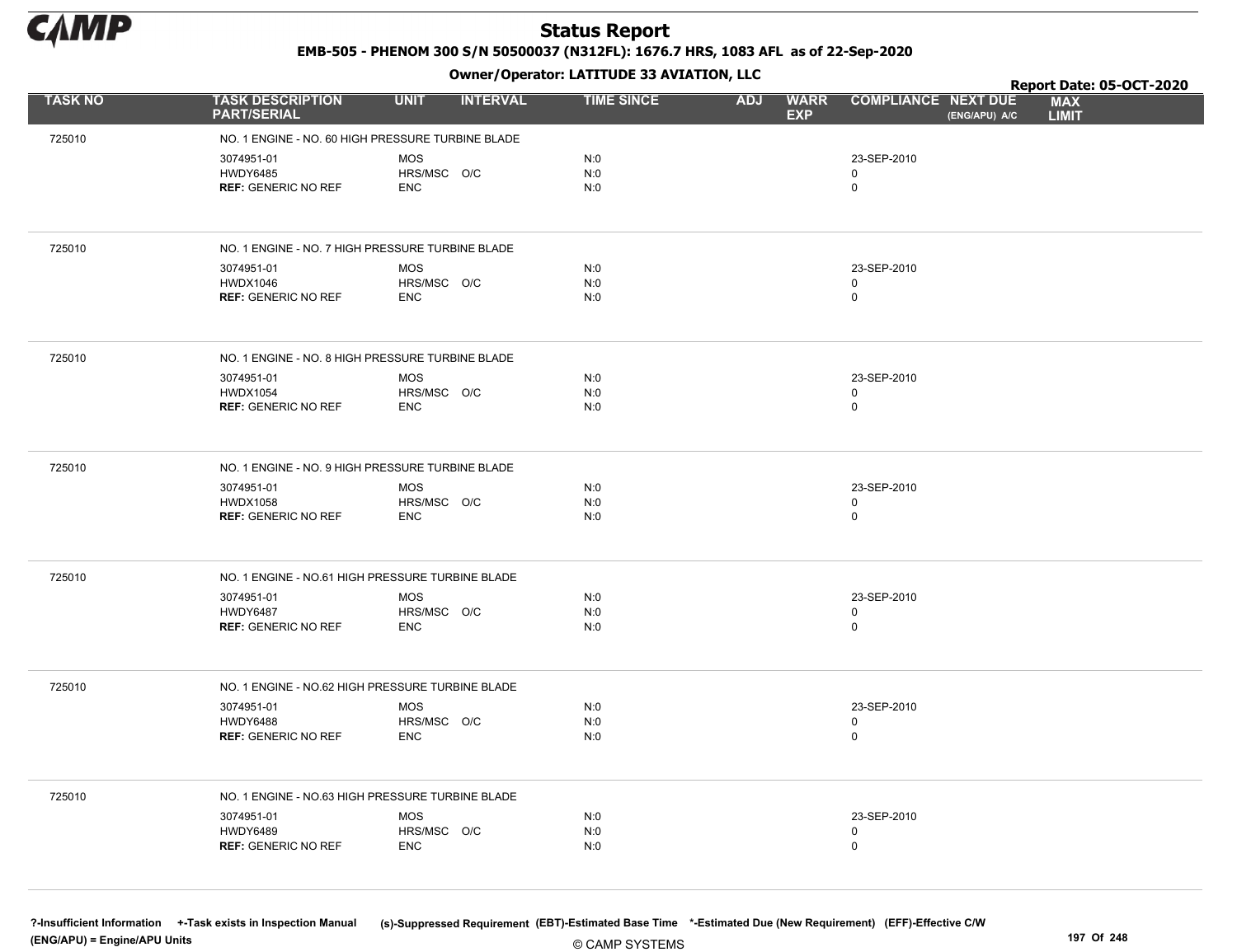

EMB-505 - PHENOM 300 S/N 50500037 (N312FL): 1676.7 HRS, 1083 AFL as of 22-Sep-2020

Owner/Operator: LATITUDE 33 AVIATION, LLC

|                |                                                  | .                              |                   |                                         |                                             | Report Date: 05-OCT-2020   |
|----------------|--------------------------------------------------|--------------------------------|-------------------|-----------------------------------------|---------------------------------------------|----------------------------|
| <b>TASK NO</b> | <b>TASK DESCRIPTION</b><br><b>PART/SERIAL</b>    | <b>UNIT</b><br><b>INTERVAL</b> | <b>TIME SINCE</b> | <b>ADJ</b><br><b>WARR</b><br><b>EXP</b> | <b>COMPLIANCE NEXT DUE</b><br>(ENG/APU) A/C | <b>MAX</b><br><b>LIMIT</b> |
| 725010         | NO. 1 ENGINE - NO.64 HIGH PRESSURE TURBINE BLADE |                                |                   |                                         |                                             |                            |
|                | 3074951-01                                       | <b>MOS</b>                     | N:0               |                                         | 23-SEP-2010                                 |                            |
|                | <b>HWDY6491</b>                                  | HRS/MSC O/C                    | N:0               |                                         | 0                                           |                            |
|                | <b>REF: GENERIC NO REF</b>                       | <b>ENC</b>                     | N:0               |                                         | 0                                           |                            |
|                |                                                  |                                |                   |                                         |                                             |                            |
| 725010         | NO. 1 ENGINE - NO.65 HIGH PRESSURE TURBINE BLADE |                                |                   |                                         |                                             |                            |
|                | 3074951-01<br><b>HWDY6501</b>                    | <b>MOS</b>                     | N:0               |                                         | 23-SEP-2010                                 |                            |
|                | <b>REF: GENERIC NO REF</b>                       | HRS/MSC O/C<br><b>ENC</b>      | N:0<br>N:0        |                                         | 0<br>0                                      |                            |
|                |                                                  |                                |                   |                                         |                                             |                            |
| 725010         | NO. 1 ENGINE - NO.66 HIGH PRESSURE TURBINE BLADE |                                |                   |                                         |                                             |                            |
|                | 3074951-01                                       | <b>MOS</b>                     | N:0               |                                         | 23-SEP-2010                                 |                            |
|                | <b>HWDY6503</b><br><b>REF: GENERIC NO REF</b>    | HRS/MSC O/C<br><b>ENC</b>      | N:0<br>N:0        |                                         | 0<br>0                                      |                            |
|                |                                                  |                                |                   |                                         |                                             |                            |
| 725010         | NO. 1 ENGINE - NO.67 HIGH PRESSURE TURBINE BLADE |                                |                   |                                         |                                             |                            |
|                |                                                  |                                |                   |                                         |                                             |                            |
|                | 3074951-01<br><b>HWDY6509</b>                    | MOS<br>HRS/MSC O/C             | N:0<br>N:0        |                                         | 23-SEP-2010<br>0                            |                            |
|                | <b>REF: GENERIC NO REF</b>                       | <b>ENC</b>                     | N:0               |                                         | 0                                           |                            |
|                |                                                  |                                |                   |                                         |                                             |                            |
| 725010         | NO. 1 ENGINE - NO.68 HIGH PRESSURE TURBINE BLADE |                                |                   |                                         |                                             |                            |
|                | 3074951-01                                       | <b>MOS</b>                     | N:0               |                                         | 23-SEP-2010                                 |                            |
|                | <b>HWDY6514</b>                                  | HRS/MSC O/C                    | N:0               |                                         | 0<br>0                                      |                            |
|                | <b>REF: GENERIC NO REF</b>                       | <b>ENC</b>                     | N:0               |                                         |                                             |                            |
|                |                                                  |                                |                   |                                         |                                             |                            |
| 725010         | NO. 1 ENGINE - NO.69 HIGH PRESSURE TURBINE BLADE |                                |                   |                                         |                                             |                            |
|                | 3074951-01<br><b>HWDY6520</b>                    | <b>MOS</b><br>HRS/MSC O/C      | N:0<br>N:0        |                                         | 23-SEP-2010<br>$\mathbf 0$                  |                            |
|                | <b>REF: GENERIC NO REF</b>                       | <b>ENC</b>                     | N:0               |                                         | 0                                           |                            |
|                |                                                  |                                |                   |                                         |                                             |                            |
| 725010         | NO. 1 ENGINE - NO.70 HIGH PRESSURE TURBINE BLADE |                                |                   |                                         |                                             |                            |
|                | 3074951-01                                       | <b>MOS</b>                     | N:0               |                                         | 23-SEP-2010                                 |                            |
|                | <b>HWDY6527</b>                                  | HRS/MSC O/C                    | N:0               |                                         | 0                                           |                            |
|                | <b>REF: GENERIC NO REF</b>                       | <b>ENC</b>                     | N:0               |                                         | $\mathbf 0$                                 |                            |
|                |                                                  |                                |                   |                                         |                                             |                            |

© CAMP SYSTEMS ?-Insufficient Information +-Task exists in Inspection Manual (s)-Suppressed Requirement (EBT)-Estimated Base Time \*-Estimated Due (New Requirement) (EFF)-Effective C/W (ENG/APU) = Engine/APU Units 198 Of 248 Production of the contract of the contract of the contract of the contract of the contract of the contract of the contract of the contract of the contract of the contract of the con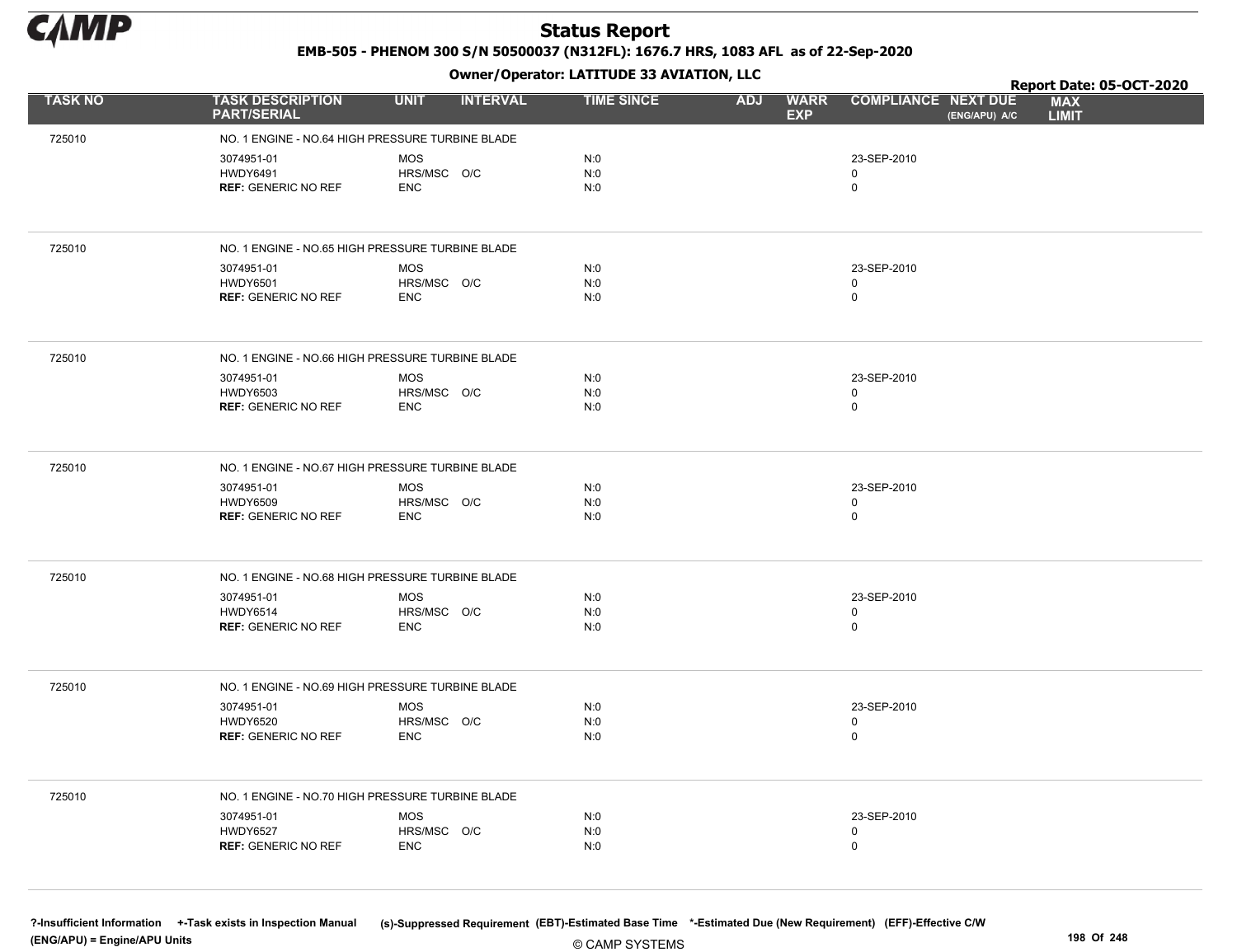

EMB-505 - PHENOM 300 S/N 50500037 (N312FL): 1676.7 HRS, 1083 AFL as of 22-Sep-2020

Owner/Operator: LATITUDE 33 AVIATION, LLC

|                |                                                         |                                                                               | Owner/Operator. EATITODE 33 AVIATION, LLC |                                         |                                           |               | Report Date: 05-OCT-2020   |
|----------------|---------------------------------------------------------|-------------------------------------------------------------------------------|-------------------------------------------|-----------------------------------------|-------------------------------------------|---------------|----------------------------|
| <b>TASK NO</b> | <b>TASK DESCRIPTION</b><br><b>PART/SERIAL</b>           | <b>UNIT</b><br><b>INTERVAL</b>                                                | <b>TIME SINCE</b>                         | <b>ADJ</b><br><b>WARR</b><br><b>EXP</b> | <b>COMPLIANCE NEXT DUE</b>                | (ENG/APU) A/C | <b>MAX</b><br><b>LIMIT</b> |
| 725015         |                                                         | NO. 1 ENGINE - LOW PRESSURE TURBINE ROTOR ASSEMBLY ROLLER CYLINDRICAL BEARING |                                           |                                         |                                           |               |                            |
|                | 3073355-01<br>FCN320494<br><b>REF: GENERIC NO REF</b>   | <b>MOS</b><br>HRS/MSC O/C<br><b>ENC</b>                                       | N:0<br>N:0<br>N:0                         |                                         | 23-SEP-2010<br>$\mathbf 0$<br>$\mathsf 0$ |               |                            |
| 725020         | NO. 1 ENGINE - TURBINE EXHAUST CASE ASSEMBLY            |                                                                               |                                           |                                         |                                           |               |                            |
|                | 3074832-01<br>RWA07D552<br><b>REF: GENERIC NO REF</b>   | MOS<br>HRS/MSC O/C<br><b>ENC</b>                                              | N:0<br>N:0<br>N:0                         |                                         | 23-SEP-2010<br>$\mathbf 0$<br>$\mathbf 0$ |               |                            |
| 725025         | NO. 1 ENGINE - NO. 5 CARBON SEAL BEARING RUNNER         |                                                                               |                                           |                                         |                                           |               |                            |
|                | 3073353-01<br>MDAA000A569<br><b>REF: GENERIC NO REF</b> | <b>MOS</b><br>HRS/MSC O/C<br><b>ENC</b>                                       | N:0<br>N:0<br>N:0                         |                                         | 23-SEP-2010<br>$\mathbf 0$<br>$\mathbf 0$ |               |                            |
| 725030         |                                                         | NO. 1 ENGINE - LOW PRESSURE (CASTING) TURBINE VANE RING                       |                                           |                                         |                                           |               |                            |
|                | 3052263CL01<br>PDAHNKDK01<br><b>REF: GENERIC NO REF</b> | <b>MOS</b><br>HRS/MSC O/C<br><b>ENC</b>                                       | N:0<br>N:0<br>N:0                         |                                         | 23-SEP-2010<br>$\mathbf 0$<br>$\mathbf 0$ |               |                            |
| 725035         | NO. 1 ENGINE - TURBINE (CASTING) VANE RING              |                                                                               |                                           |                                         |                                           |               |                            |
|                | 3052361CL01<br>PDAHN8HE01<br><b>REF: GENERIC NO REF</b> | MOS<br>HRS/MSC O/C<br><b>ENC</b>                                              | N:0<br>N:0<br>N:0                         |                                         | 23-SEP-2010<br>$\mathbf 0$<br>$\mathsf 0$ |               |                            |
| 725040         | NO. 1 ENGINE - LOW PRESSURE TURBINE VANE ASSEMBLY       |                                                                               |                                           |                                         |                                           |               |                            |
|                | 3073262CL02<br>BHEKECY01<br><b>REF: GENERIC NO REF</b>  | <b>MOS</b><br>HRS/MSC O/C<br><b>ENC</b>                                       | N:0<br>N:0<br>N:0                         |                                         | 23-SEP-2010<br>$\mathbf 0$<br>$\mathsf 0$ |               |                            |
| 726010         | NO. 1 ENGINE - ROLLER CYLINDRICAL BEARING               |                                                                               |                                           |                                         |                                           |               |                            |
|                | 3052549-01<br>FCN318928<br><b>REF: GENERIC NO REF</b>   | <b>MOS</b><br>HRS/MSC O/C<br><b>ENC</b>                                       | N:0<br>N:0<br>N:0                         |                                         | 23-SEP-2010<br>0<br>$\mathbf 0$           |               |                            |

© CAMP SYSTEMS ?-Insufficient Information +-Task exists in Inspection Manual (s)-Suppressed Requirement (EBT)-Estimated Base Time \*-Estimated Due (New Requirement) (EFF)-Effective C/W (ENG/APU) = Engine/APU Units 199 Of 248 and the control of 248 and the control of 248 and the control of 248 and the control of 248 and the control of 248 and the control of 248 and the control of 248 and the control of 2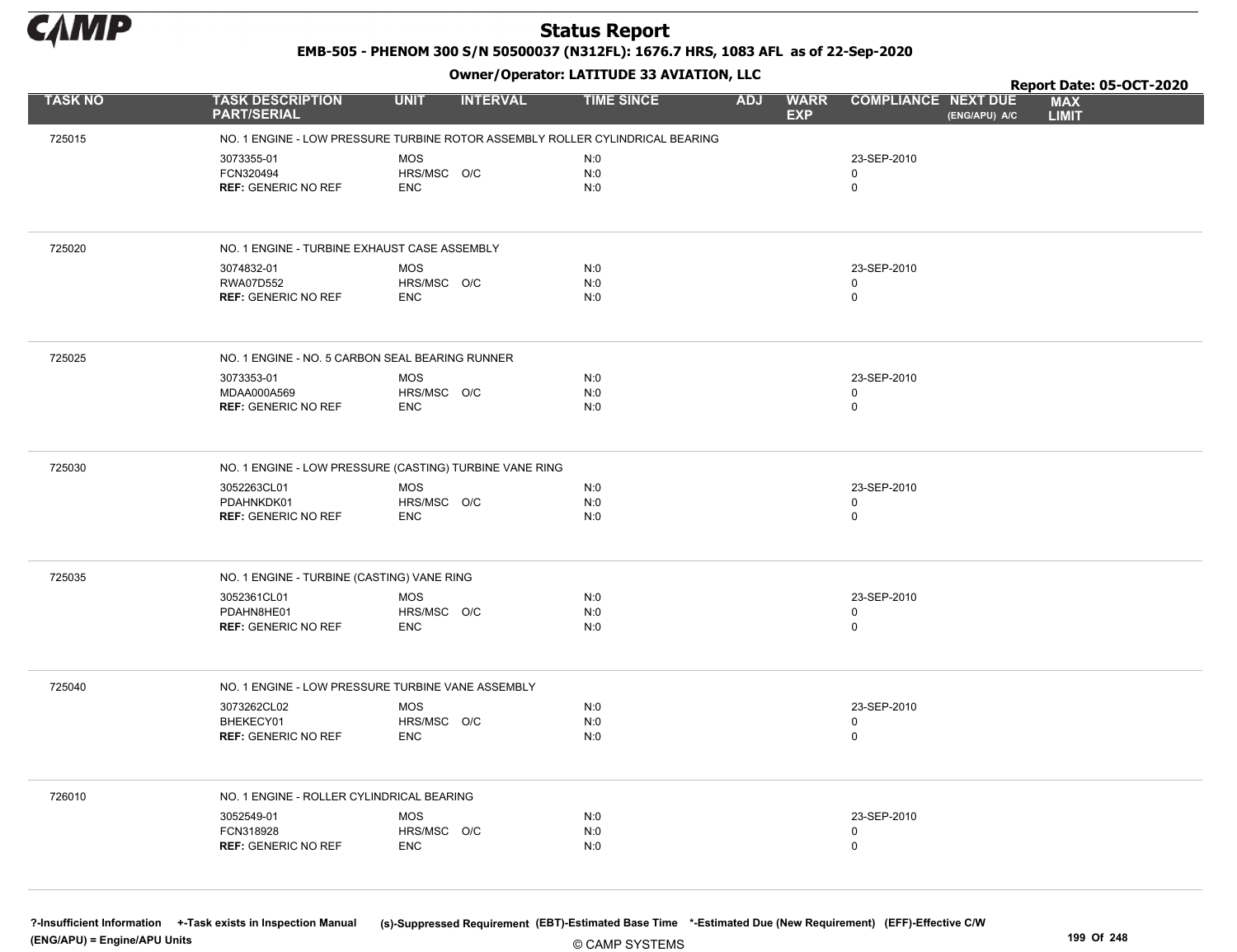

EMB-505 - PHENOM 300 S/N 50500037 (N312FL): 1676.7 HRS, 1083 AFL as of 22-Sep-2020

Owner/Operator: LATITUDE 33 AVIATION, LLC

|                |                                                                       |                           | .               |                   |            |                           |                                             | Report Date: 05-OCT-2020   |
|----------------|-----------------------------------------------------------------------|---------------------------|-----------------|-------------------|------------|---------------------------|---------------------------------------------|----------------------------|
| <b>TASK NO</b> | <b>TASK DESCRIPTION</b><br><b>PART/SERIAL</b>                         | <b>UNIT</b>               | <b>INTERVAL</b> | <b>TIME SINCE</b> | <b>ADJ</b> | <b>WARR</b><br><b>EXP</b> | <b>COMPLIANCE NEXT DUE</b><br>(ENG/APU) A/C | <b>MAX</b><br><b>LIMIT</b> |
| 726020         | NO. 1 ENGINE - FORWARD HYDRAULIC PUMP DRIVE ROLLER FLANGED BEARING    |                           |                 |                   |            |                           |                                             |                            |
|                | 3073908-01                                                            | <b>MOS</b>                |                 | N:0               |            |                           | 23-SEP-2010                                 |                            |
|                | AEB0094543                                                            | HRS/MSC O/C               |                 | N:0               |            |                           | 0                                           |                            |
|                | <b>REF: GENERIC NO REF</b>                                            | <b>ENC</b>                |                 | N:0               |            |                           | $\pmb{0}$                                   |                            |
|                |                                                                       |                           |                 |                   |            |                           |                                             |                            |
| 726030         | NO. 1 ENGINE - REAR HYDRAULIC PUMP DRIVE ROLLER FLANGED BEARING       |                           |                 |                   |            |                           |                                             |                            |
|                | 3073908-01                                                            | <b>MOS</b>                |                 | N:0               |            |                           | 23-SEP-2010                                 |                            |
|                | AEB0094552<br><b>REF: GENERIC NO REF</b>                              | HRS/MSC O/C<br><b>ENC</b> |                 | N:0<br>N:0        |            |                           | $\mathbf 0$<br>$\pmb{0}$                    |                            |
|                |                                                                       |                           |                 |                   |            |                           |                                             |                            |
| 726040         | NO. 1 ENGINE - FORWARD FUEL CONTROL DRIVE ROLLER FLANGED BEARING      |                           |                 |                   |            |                           |                                             |                            |
|                | 3073908-01                                                            | <b>MOS</b>                |                 | N:0               |            |                           | 23-SEP-2010                                 |                            |
|                | AEB0094555<br><b>REF: GENERIC NO REF</b>                              | HRS/MSC O/C<br><b>ENC</b> |                 | N:0<br>N:0        |            |                           | 0<br>$\mathbf 0$                            |                            |
|                |                                                                       |                           |                 |                   |            |                           |                                             |                            |
|                |                                                                       |                           |                 |                   |            |                           |                                             |                            |
| 726050         | NO. 1 ENGINE - REAR FUEL CONTROL DRIVE ROLLER FLANGED BEARING         |                           |                 |                   |            |                           |                                             |                            |
|                | 3073908-01<br>AEB0094564                                              | <b>MOS</b><br>HRS/MSC O/C |                 | N:0<br>N:0        |            |                           | 23-SEP-2010<br>$\pmb{0}$                    |                            |
|                | <b>REF: GENERIC NO REF</b>                                            | <b>ENC</b>                |                 | N:0               |            |                           | $\pmb{0}$                                   |                            |
|                |                                                                       |                           |                 |                   |            |                           |                                             |                            |
| 726060         | NO. 1 ENGINE - GEARSHAFT ASSY, ACCESSORY DRIVE FLANGED ROLLER BEARING |                           |                 |                   |            |                           |                                             |                            |
|                | <b>PN</b>                                                             | <b>MOS</b>                |                 | N:0               |            |                           | 23-SEP-2010                                 |                            |
|                | SN-UNKNOWN                                                            | HRS/MSC O/C               |                 | N:0               |            |                           | $\pmb{0}$                                   |                            |
|                | <b>REF: GENERIC NO REF</b>                                            | <b>ENC</b>                |                 | N:0               |            |                           | $\mathbf 0$                                 |                            |
|                |                                                                       |                           |                 |                   |            |                           |                                             |                            |
| 726070         | NO. 1 ENGINE - ACCESSORY DRIVE GEARSHAFT ASSEMBLY                     |                           |                 |                   |            |                           |                                             |                            |
|                | 3072949-01<br>PKAAA313870                                             | <b>MOS</b><br>HRS/MSC O/C |                 | N:0<br>N:0        |            |                           | 23-SEP-2010<br>0                            |                            |
|                | <b>REF: GENERIC NO REF</b>                                            | <b>ENC</b>                |                 | N:0               |            |                           | $\mathbf 0$                                 |                            |
|                |                                                                       |                           |                 |                   |            |                           |                                             |                            |
| 726080         | NO. 1 ENGINE - ACCESSORY GEARBOX DRIVE SHAFT                          |                           |                 |                   |            |                           |                                             |                            |
|                | 3072279-01                                                            | <b>MOS</b>                |                 | N:0               |            |                           | 23-SEP-2010                                 |                            |
|                | RWA03D082                                                             | HRS/MSC O/C               |                 | N:0               |            |                           | 0                                           |                            |
|                | <b>REF: GENERIC NO REF</b>                                            | <b>ENC</b>                |                 | N:0               |            |                           | 0                                           |                            |
|                |                                                                       |                           |                 |                   |            |                           |                                             |                            |

© CAMP SYSTEMS ?-Insufficient Information +-Task exists in Inspection Manual (s)-Suppressed Requirement (EBT)-Estimated Base Time \*-Estimated Due (New Requirement) (EFF)-Effective C/W (ENG/APU) = Engine/APU Units 200 Of 248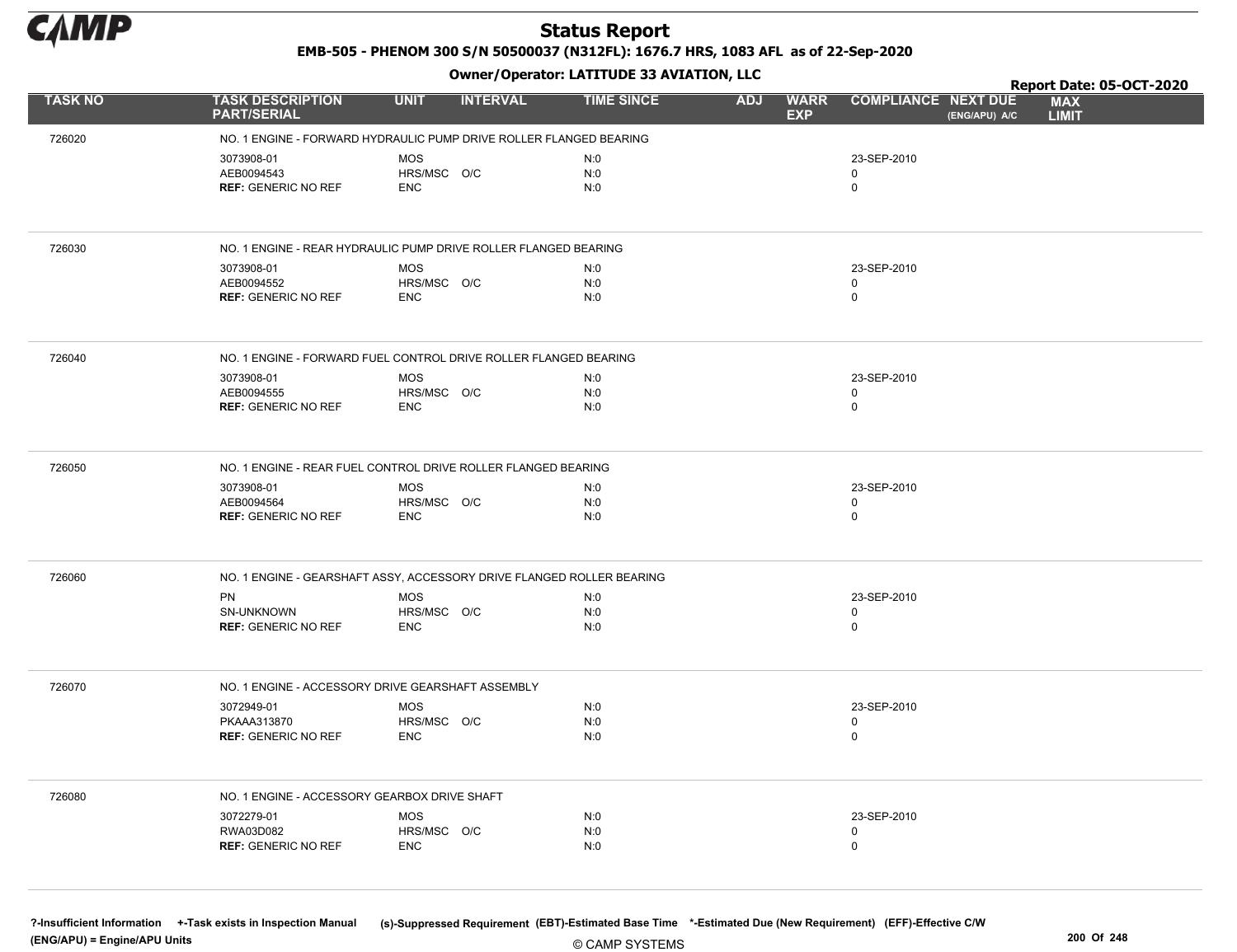

EMB-505 - PHENOM 300 S/N 50500037 (N312FL): 1676.7 HRS, 1083 AFL as of 22-Sep-2020

Owner/Operator: LATITUDE 33 AVIATION, LLC

|                |                                                                   |                                |                   |                                         |                                             | Report Date: 05-OCT-2020   |
|----------------|-------------------------------------------------------------------|--------------------------------|-------------------|-----------------------------------------|---------------------------------------------|----------------------------|
| <b>TASK NO</b> | <b>TASK DESCRIPTION</b><br><b>PART/SERIAL</b>                     | <b>UNIT</b><br><b>INTERVAL</b> | <b>TIME SINCE</b> | <b>WARR</b><br><b>ADJ</b><br><b>EXP</b> | <b>COMPLIANCE NEXT DUE</b><br>(ENG/APU) A/C | <b>MAX</b><br><b>LIMIT</b> |
| 726090         | NO. 1 ENGINE - ACCESSORY GEARBOX DRIVE SHAFT BALL FLANGED BEARING |                                |                   |                                         |                                             |                            |
|                | 3072235-01                                                        | <b>MOS</b>                     | N:0               |                                         | 23-SEP-2010                                 |                            |
|                | FAA1009768                                                        | HRS/MSC O/C                    | N:0               |                                         | 0                                           |                            |
|                | <b>REF: GENERIC NO REF</b>                                        | <b>ENC</b>                     | N:0               |                                         | $\pmb{0}$                                   |                            |
|                |                                                                   |                                |                   |                                         |                                             |                            |
| 726110         | NO. 1 ENGINE - ACCESSORY GEARBOX DRIVE SHAFT BALL ANNULAR BEARING |                                |                   |                                         |                                             |                            |
|                | 3052605-01                                                        | MOS                            | N:0               |                                         | 23-SEP-2010                                 |                            |
|                | FAA1017519<br><b>REF: GENERIC NO REF</b>                          | HRS/MSC O/C<br><b>ENC</b>      | N:0<br>N:0        |                                         | 0<br>$\pmb{0}$                              |                            |
|                |                                                                   |                                |                   |                                         |                                             |                            |
| 726120         | NO. 1 ENGINE - ACCESSORY GEARBOX BALL ANNULAR BEARING             |                                |                   |                                         |                                             |                            |
|                | 3052550-01                                                        | MOS                            | N:0               |                                         | 23-SEP-2010                                 |                            |
|                | BB0096182<br><b>REF: GENERIC NO REF</b>                           | HRS/MSC O/C<br><b>ENC</b>      | N:0<br>N:0        |                                         | $\mathbf 0$<br>$\mathbf 0$                  |                            |
|                |                                                                   |                                |                   |                                         |                                             |                            |
|                |                                                                   |                                |                   |                                         |                                             |                            |
| 726130         | NO. 1 ENGINE - SPLINED BEVEL GEARBOX DRIVE GEAR SHAFT             |                                |                   |                                         |                                             |                            |
|                | 3072282-01<br>PKAAA324813                                         | <b>MOS</b><br>HRS/MSC O/C      | N:0<br>N:0        |                                         | 23-SEP-2010<br>0                            |                            |
|                | <b>REF: GENERIC NO REF</b>                                        | <b>ENC</b>                     | N:0               |                                         | $\mathbf 0$                                 |                            |
|                |                                                                   |                                |                   |                                         |                                             |                            |
| 727010         | NO. 1 ENGINE - FRONT OUTER BYPASS DUCT ASSEMBLY                   |                                |                   |                                         |                                             |                            |
|                | 3075013-01                                                        | <b>MOS</b>                     | N:0               |                                         | 23-SEP-2010                                 |                            |
|                | KYAA007A224<br><b>REF: GENERIC NO REF</b>                         | HRS/MSC O/C<br><b>ENC</b>      | N:0<br>N:0        |                                         | 0<br>$\pmb{0}$                              |                            |
|                |                                                                   |                                |                   |                                         |                                             |                            |
| 727020         | NO. 1 ENGINE - REAR BYPASS DUCT ASSEMBLY                          |                                |                   |                                         |                                             |                            |
|                | 3074835-01                                                        | <b>MOS</b>                     | N:0               |                                         | 23-SEP-2010                                 |                            |
|                | KYAA005A986                                                       | HRS/MSC O/C                    | N:0               |                                         | 0<br>$\pmb{0}$                              |                            |
|                | <b>REF: GENERIC NO REF</b>                                        | <b>ENC</b>                     | N:0               |                                         |                                             |                            |
|                |                                                                   |                                |                   |                                         |                                             |                            |
| 793010         | NO. 1 ENGINE - 7 O'CLOCK OIL LEVEL INDICATOR                      |                                |                   |                                         |                                             |                            |
|                | 3052535-02<br>HA1212                                              | <b>MOS</b><br>HRS/MSC O/C      | N:0<br>N:0        |                                         | 23-SEP-2010<br>0                            |                            |
|                | <b>REF: GENERIC NO REF</b>                                        | <b>ENC</b>                     | N:0               |                                         | $\mathbf 0$                                 |                            |
|                |                                                                   |                                |                   |                                         |                                             |                            |

ENGINE NO. 2 Model : PW535E Serial # PCE-DG0063 Part # A3072913-01

?-Insufficient Information +-Task exists in Inspection Manual (s)-Suppressed Requirement (EBT)-Estimated Base Time \*-Estimated Due (New Requirement) (EFF)-Effective C/W (ENG/APU) = Engine/APU Units 201 Of 248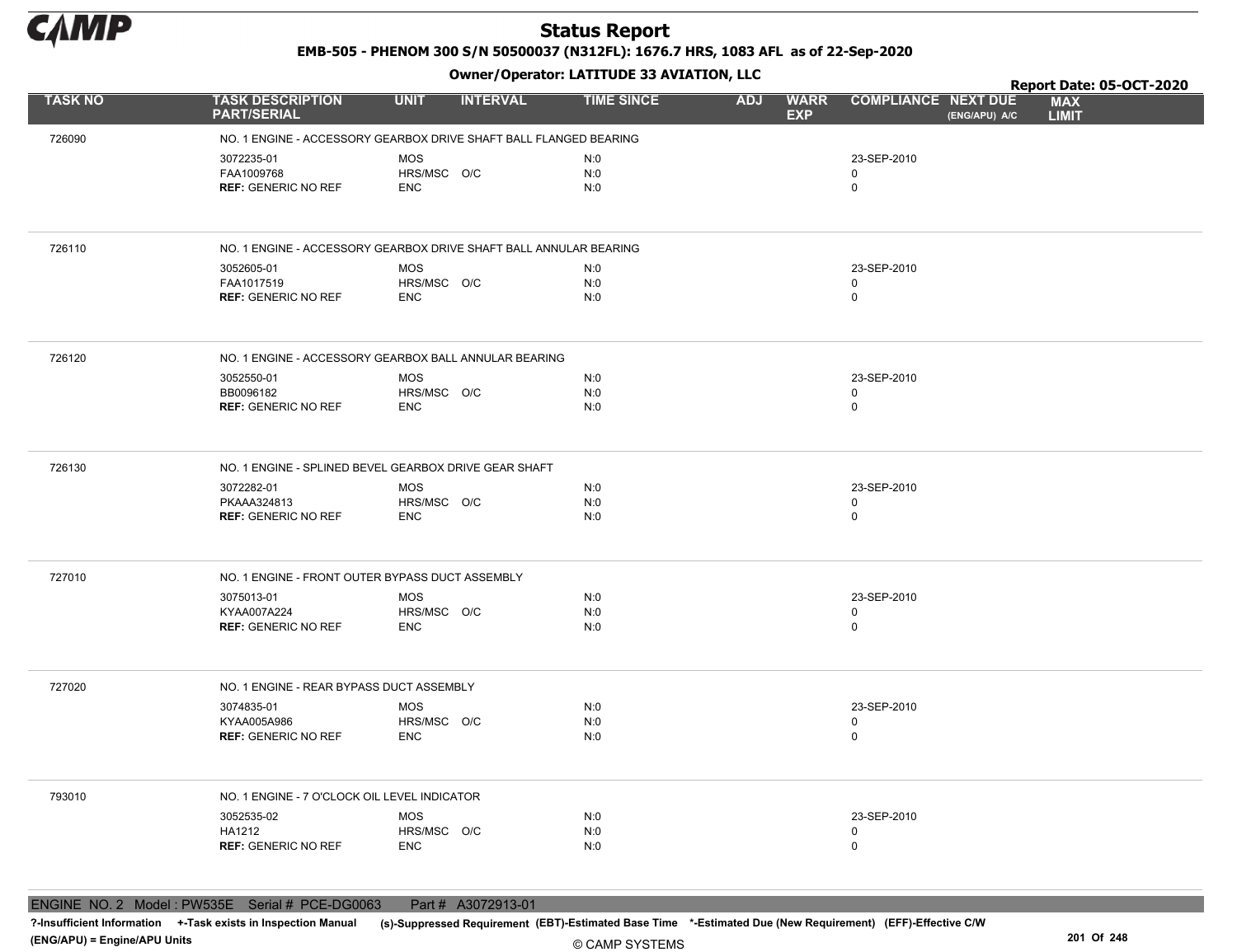

EMB-505 - PHENOM 300 S/N 50500037 (N312FL): 1676.7 HRS, 1083 AFL as of 22-Sep-2020

Owner/Operator: LATITUDE 33 AVIATION, LLC

|                      |                                                                           |                                     | .               |                  |                   |            |                           |                            |               | Report Date: 05-OCT-2020   |  |
|----------------------|---------------------------------------------------------------------------|-------------------------------------|-----------------|------------------|-------------------|------------|---------------------------|----------------------------|---------------|----------------------------|--|
| <b>TASK NO</b>       | <b>TASK DESCRIPTION</b><br><b>PART/SERIAL</b>                             | <b>UNIT</b>                         | <b>INTERVAL</b> |                  | <b>TIME SINCE</b> | <b>ADJ</b> | <b>WARR</b><br><b>EXP</b> | <b>COMPLIANCE NEXT DUE</b> | (ENG/APU) A/C | <b>MAX</b><br><b>LIMIT</b> |  |
| + 72-00-00-000-802   | NO. 2 ENGINE - DISCARD GAS GENERATOR CASE                                 |                                     |                 |                  |                   |            |                           |                            |               |                            |  |
|                      | 3075417-01<br>RWA08D480<br><b>REF: GENERIC NO REF</b>                     | <b>MOS</b><br>HRS/MSC<br><b>ENC</b> | 8200            |                  |                   |            |                           | (EBT)                      | (8200) 8200   |                            |  |
| 72-00-00-212-801 (s) | NO. 2 ENGINE - GENERAL VISUAL INSPECTION OF THE ENGINE INLET AREA         |                                     |                 |                  |                   |            |                           | <b>PKG</b>                 |               |                            |  |
|                      | PKG <sub>1</sub>                                                          | <b>MOS</b><br>HRS/MSC 800           | 12              | $+30d$<br>$+10%$ |                   |            |                           | 05-MAY-2020<br>1528.2      |               |                            |  |
|                      | <b>REF: MM 72-00-00</b>                                                   | <b>ENC</b>                          |                 |                  |                   |            |                           | 990                        |               |                            |  |
| 72-00-00-212-802 (s) | NO. 2 ENGINE - GENERAL VISUAL INSPECTION OF THE INTERMEDIATE CASE AND AGB |                                     |                 |                  |                   |            |                           | <b>PKG</b>                 |               |                            |  |
|                      | PKG <sub>1</sub>                                                          | <b>MOS</b><br>HRS/MSC 800           | 12              | $+30d$<br>$+10%$ |                   |            |                           | 05-MAY-2020<br>1528.2      |               |                            |  |
|                      | <b>REF: MM 72-00-00</b>                                                   | <b>ENC</b>                          |                 |                  |                   |            |                           | 990                        |               |                            |  |
| 72-00-00-212-803 (s) | NO. 2 ENGINE - GENERAL VISUAL INSPECTION OF THE BYPASS DUCT               |                                     |                 |                  |                   |            |                           | <b>PKG</b>                 |               |                            |  |
|                      | PKG <sub>1</sub>                                                          | <b>MOS</b><br>HRS/MSC 800           | 12              | $+30d$<br>$+10%$ |                   |            |                           | 05-MAY-2020<br>1528.2      |               |                            |  |
|                      | <b>REF: MM 72-00-00</b>                                                   | <b>ENC</b>                          |                 |                  |                   |            |                           | 990                        |               |                            |  |
| 72-00-00-212-804 (s) | NO. 2 ENGINE - GENERAL VISUAL INSPECTION OF THE TURBINE EXHAUST CASE      |                                     |                 |                  |                   |            |                           | <b>PKG</b>                 |               |                            |  |
|                      | PKG <sub>1</sub>                                                          | <b>MOS</b><br>HRS/MSC 800           | 12              | $+30d$<br>$+10%$ |                   |            |                           | 05-MAY-2020<br>1528.2      |               |                            |  |
|                      | <b>REF: MM 72-00-00</b>                                                   | <b>ENC</b>                          |                 |                  |                   |            |                           | 990                        |               |                            |  |
| 72-00-00-212-805 (s) | NO. 2 ENGINE - GENERAL VISUAL INSPECTION OF THE FUEL DISTRIBUTION SYSTEM  |                                     |                 |                  |                   |            |                           | <b>PKG</b>                 |               |                            |  |
|                      | PKG <sub>1</sub>                                                          | <b>MOS</b><br>HRS/MSC 800           | 12              | $+30d$<br>$+10%$ |                   |            |                           | 05-MAY-2020<br>1528.2      |               |                            |  |
|                      | <b>REF: MM 72-00-00</b>                                                   | <b>ENC</b>                          |                 |                  |                   |            |                           | 990                        |               |                            |  |
| 72-00-00-212-806 (s) | NO. 2 ENGINE - GENERAL VISUAL INSPECTION OF THE OIL DISTRIBUTION SYSTEM   |                                     |                 |                  |                   |            |                           | <b>PKG</b>                 |               |                            |  |
|                      | PKG <sub>1</sub>                                                          | <b>MOS</b><br>HRS/MSC 800           | 12              | $+30d$<br>$+10%$ |                   |            |                           | 05-MAY-2020<br>1528.2      |               |                            |  |
|                      | <b>REF: MM 72-00-00</b>                                                   | <b>ENC</b>                          |                 |                  |                   |            |                           | 990                        |               |                            |  |
|                      |                                                                           |                                     |                 |                  |                   |            |                           |                            |               |                            |  |

© CAMP SYSTEMS ?-Insufficient Information +-Task exists in Inspection Manual (s)-Suppressed Requirement (EBT)-Estimated Base Time \*-Estimated Due (New Requirement) (EFF)-Effective C/W (ENG/APU) = Engine/APU Units 202 Of 248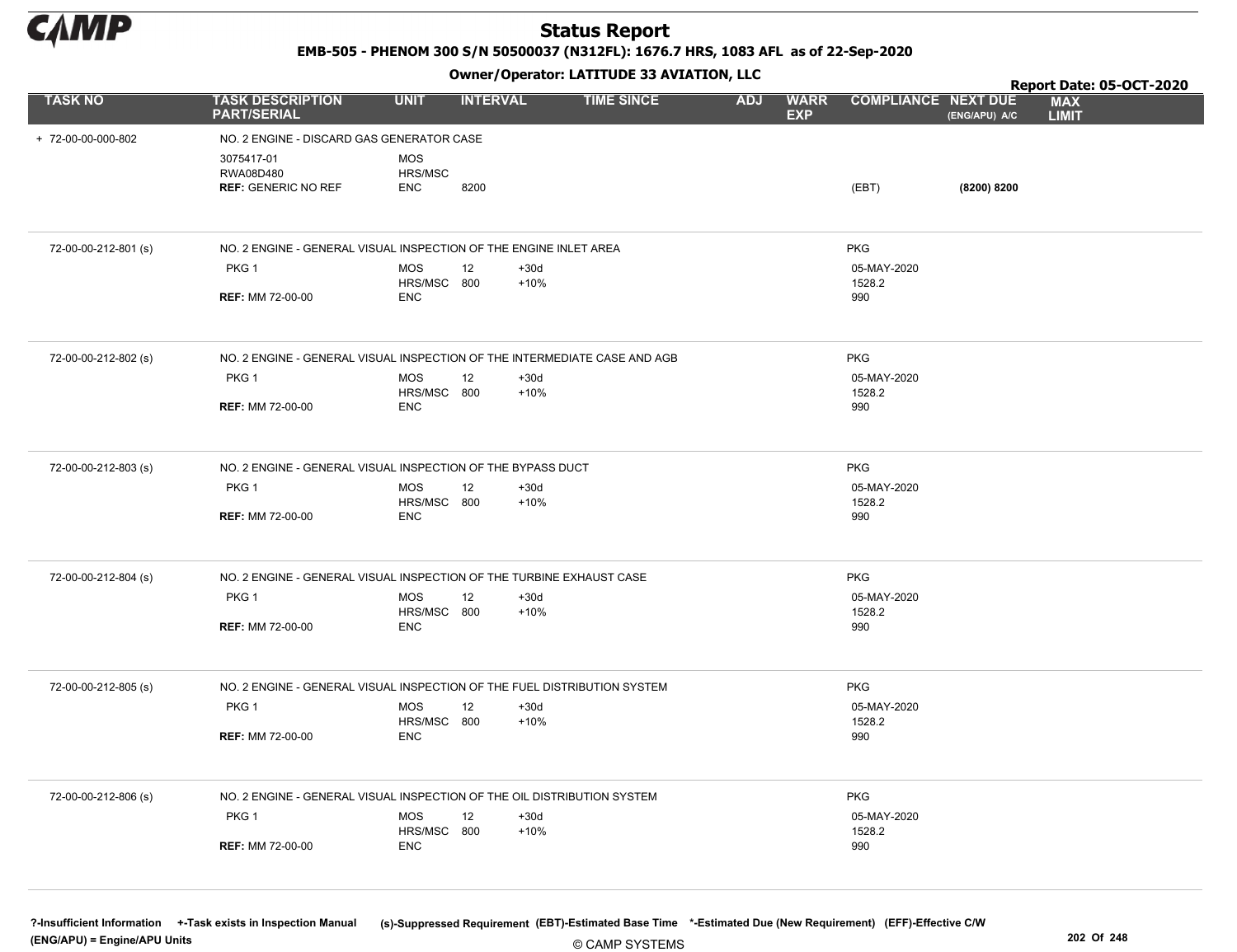

EMB-505 - PHENOM 300 S/N 50500037 (N312FL): 1676.7 HRS, 1083 AFL as of 22-Sep-2020

Owner/Operator: LATITUDE 33 AVIATION, LLC

|                      |                                               |                                                                                   |                                         | Report Date: 05-OCT-2020                                                  |
|----------------------|-----------------------------------------------|-----------------------------------------------------------------------------------|-----------------------------------------|---------------------------------------------------------------------------|
| <b>TASK NO</b>       | <b>TASK DESCRIPTION</b><br><b>PART/SERIAL</b> | <b>UNIT</b><br><b>INTERVAL</b><br><b>TIME SINCE</b>                               | <b>ADJ</b><br><b>WARR</b><br><b>EXP</b> | <b>COMPLIANCE NEXT DUE</b><br><b>MAX</b><br><b>LIMIT</b><br>(ENG/APU) A/C |
| 72-00-00-212-807 (s) |                                               | NO. 2 ENGINE - GENERAL VISUAL INSPECTION OF THE LP COMPRESSOR INLET COMPONENTS    | <b>PKG</b>                              |                                                                           |
|                      | PKG <sub>1</sub>                              | MOS<br>12<br>$+30d$                                                               | 05-MAY-2020                             |                                                                           |
|                      |                                               | $+10%$<br>HRS/MSC 800                                                             | 1528.2                                  |                                                                           |
|                      | <b>REF: MM 72-00-00</b>                       | <b>ENC</b>                                                                        | 990                                     |                                                                           |
|                      |                                               |                                                                                   |                                         |                                                                           |
| 72-00-00-212-808 (s) |                                               | NO. 2 ENGINE - GENERAL VISUAL INSPECTION OF THE T6 TEMPERATURE INDICATING SYSTEM  | <b>PKG</b>                              |                                                                           |
|                      | PKG 1                                         | MOS<br>$+30d$<br>12                                                               | 05-MAY-2020                             |                                                                           |
|                      |                                               | $+10%$<br>HRS/MSC 800                                                             | 1528.2                                  |                                                                           |
|                      | <b>REF: MM 72-00-00</b>                       | <b>ENC</b>                                                                        | 990                                     |                                                                           |
|                      |                                               |                                                                                   |                                         |                                                                           |
| 72-00-00-212-809 (s) |                                               | NO. 2 ENGINE - SPECIAL DETAILED INSPECTION OF THE FAN EXIT VANE (RETAINING) CLAMP | <b>PKG</b>                              |                                                                           |
|                      | PKG <sub>1</sub>                              | MOS<br>12<br>$+30d$                                                               | 05-MAY-2020                             |                                                                           |
|                      | <b>REF: MM 72-00-00</b>                       | HRS/MSC 800<br>$+10%$<br><b>ENC</b>                                               | 1528.2<br>990                           |                                                                           |
|                      |                                               |                                                                                   |                                         |                                                                           |
| 72-00-00-280-802     |                                               | NO. 2 ENGINE - BORESCOPE INSPECTION HP COMPRESSOR, DIFFUSER AND COMBUSTOR         |                                         |                                                                           |
|                      |                                               | MOS                                                                               | 21-SEP-2011                             |                                                                           |
|                      |                                               | HRS/MSC A/R                                                                       | 0                                       |                                                                           |
|                      | <b>REF: MM 72-00-00</b>                       | <b>ENC</b>                                                                        | $\mathbf 0$                             |                                                                           |
|                      |                                               |                                                                                   |                                         |                                                                           |
| 72-00-00-280-818     |                                               | NO. 2 ENGINE - INSPECT LOW UTILIZATION PROGRAM (IF REQUIRED - SEE NOTES)          |                                         |                                                                           |
|                      |                                               | MOS<br>120<br>$+1m$                                                               | 21-SEP-2011                             | 21-OCT-2021<br>21-SEP-2021                                                |
|                      |                                               | HRS/MSC                                                                           | $\mathbf 0$                             |                                                                           |
|                      | <b>REF: MM 72-00-00</b>                       | <b>ENC</b>                                                                        | $\mathbf 0$                             |                                                                           |
|                      |                                               |                                                                                   |                                         |                                                                           |
| 72-00-00-280-820 (s) |                                               | NO. 2 ENGINE - SPECIAL DETAILED INSPECTION OF THE FAN EXIT VANES                  | <b>PKG</b>                              |                                                                           |
|                      | PKG 1                                         | MOS<br>$+30d$<br>12                                                               | 05-MAY-2020                             |                                                                           |
|                      |                                               | HRS/MSC 800<br>$+10%$                                                             | 1528.2                                  |                                                                           |
|                      | <b>REF: MM 72-00-00</b>                       | <b>ENC</b>                                                                        | 990                                     |                                                                           |
|                      |                                               |                                                                                   |                                         |                                                                           |
| 72-00-00-640-802     |                                               | NO. 2 ENGINE - GENERAL VISUAL INSPECTION OF THE ENGINE OIL LEVEL                  |                                         |                                                                           |
|                      |                                               | MOS<br>HRS/MSC BF/F                                                               | 18-JUL-2018<br>1036                     |                                                                           |
|                      | <b>REF: MM 72-00-00</b>                       | <b>ENC</b>                                                                        | 682                                     |                                                                           |
|                      |                                               |                                                                                   |                                         |                                                                           |
|                      |                                               |                                                                                   |                                         |                                                                           |
|                      |                                               |                                                                                   |                                         |                                                                           |

?-Insufficient Information +-Task exists in Inspection Manual (s)-Suppressed Requirement (EBT)-Estimated Base Time \*-Estimated Due (New Requirement) (EFF)-Effective C/W (ENG/APU) = Engine/APU Units 203 Of 248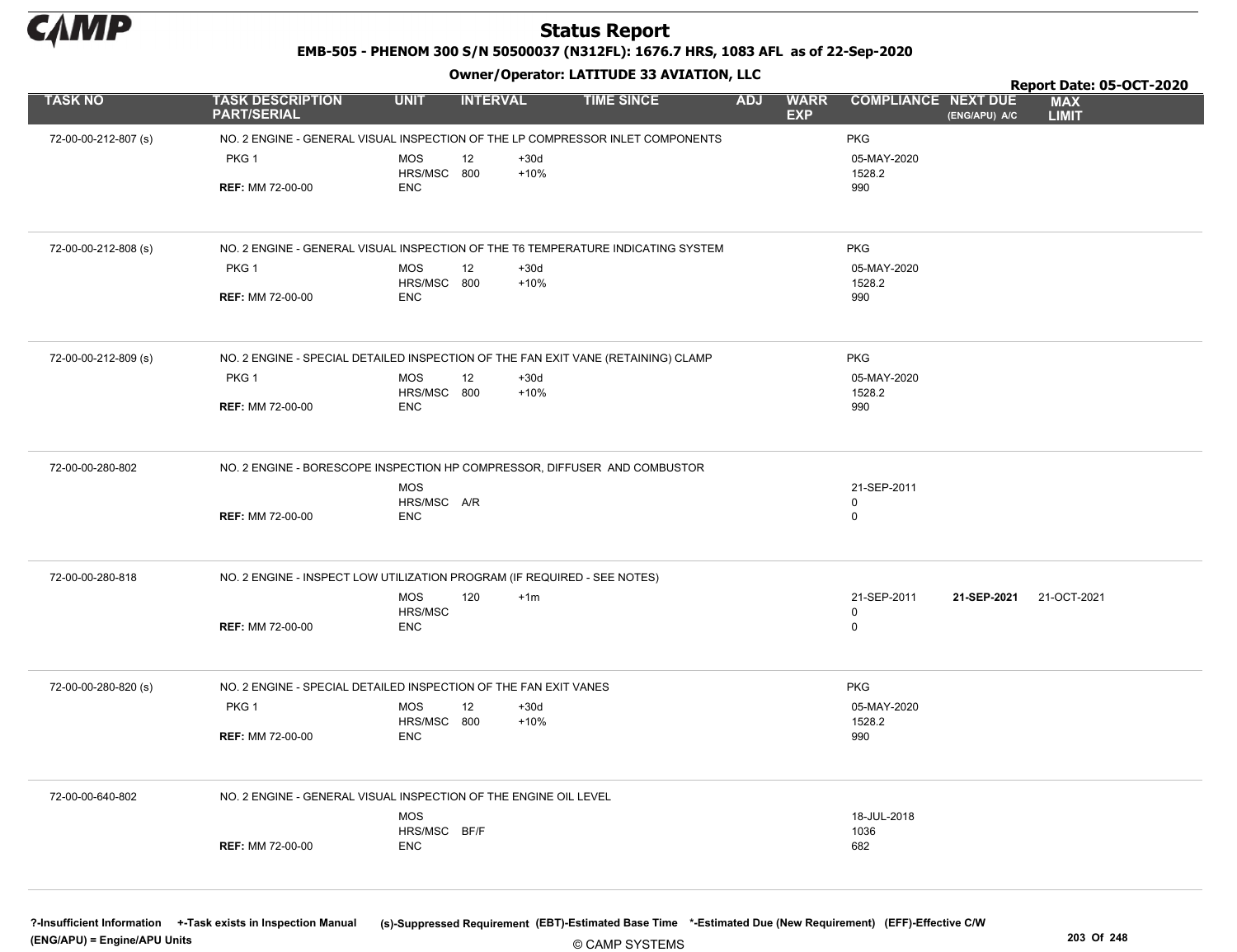

EMB-505 - PHENOM 300 S/N 50500037 (N312FL): 1676.7 HRS, 1083 AFL as of 22-Sep-2020

Owner/Operator: LATITUDE 33 AVIATION, LLC

|                    |                                                                |                                   |                 | Owner/Operator. EATITODE 33 AVIATION, LLC |                                         |                            |               | Report Date: 05-OCT-2020   |
|--------------------|----------------------------------------------------------------|-----------------------------------|-----------------|-------------------------------------------|-----------------------------------------|----------------------------|---------------|----------------------------|
| <b>TASK NO</b>     | <b>TASK DESCRIPTION</b><br><b>PART/SERIAL</b>                  | <b>UNIT</b>                       | <b>INTERVAL</b> | <b>TIME SINCE</b>                         | <b>ADJ</b><br><b>WARR</b><br><b>EXP</b> | <b>COMPLIANCE NEXT DUE</b> | (ENG/APU) A/C | <b>MAX</b><br><b>LIMIT</b> |
| + 72-00-00-640-806 | NO. 2 ENGINE - OIL ANALYSIS                                    |                                   |                 |                                           |                                         |                            |               |                            |
|                    |                                                                | <b>MOS</b>                        |                 |                                           |                                         | 21-SEP-2010                |               |                            |
|                    | <b>REF: MM 72-00-00</b>                                        | HRS/MSC A/R<br><b>ENC</b>         |                 |                                           |                                         | $\mathsf 0$<br>$\mathsf 0$ |               |                            |
|                    |                                                                |                                   |                 |                                           |                                         |                            |               |                            |
| 72-00-CUS-0701     | NO. 2 ENGINE - GENERAL VISUAL INSPECTION OF ENGINE INLET CRACK |                                   |                 |                                           |                                         |                            |               |                            |
|                    |                                                                | <b>MOS</b><br>HRS/MSC             | $\mathbf{3}$    |                                           |                                         | 06-JUL-2020<br>1553.9      | 06-OCT-2020   |                            |
|                    | REF:                                                           | <b>ENC</b>                        |                 |                                           |                                         | 1008                       |               |                            |
|                    |                                                                |                                   |                 |                                           |                                         |                            |               |                            |
| 720010             | NO. 2 ENGINE - OVERHAUL                                        |                                   |                 |                                           |                                         |                            |               |                            |
|                    |                                                                | <b>MOS</b><br>HRS/MSC 5000        | $+100$          |                                           |                                         | 21-SEP-2011<br>$\mathsf 0$ | (5000) 5000   | 5100                       |
|                    | <b>REF: GENERIC NO REF</b>                                     | <b>ENC</b>                        |                 |                                           |                                         | 0                          |               |                            |
|                    |                                                                |                                   |                 |                                           |                                         |                            |               |                            |
| 720060             | NO. 2 ENGINE - HOT SECTION INSPECTION                          |                                   |                 |                                           |                                         |                            |               |                            |
|                    |                                                                | <b>MOS</b><br><b>HRS/MSC 2500</b> | $+50$           |                                           |                                         | 21-SEP-2011<br>$\mathsf 0$ | (2500) 2500   | 2550                       |
|                    | <b>REF: MM 72-00-00</b>                                        | <b>ENC</b>                        |                 |                                           |                                         | $\mathbf 0$                |               |                            |
|                    |                                                                |                                   |                 |                                           |                                         |                            |               |                            |
| 721010             | NO. 2 ENGINE - GEARBOX                                         |                                   |                 |                                           |                                         |                            |               |                            |
|                    | PN<br>SN-UNKNOWN                                               | <b>MOS</b><br>HRS/MSC O/C         |                 | N:0<br>N:0                                |                                         | 21-SEP-2010<br>$\mathbf 0$ |               |                            |
|                    | <b>REF: GENERIC NO REF</b>                                     | <b>ENC</b>                        |                 | N:0                                       |                                         | $\mathsf 0$                |               |                            |
|                    |                                                                |                                   |                 |                                           |                                         |                            |               |                            |
| 722001             | NO. 2 ENGINE - OIL PUMP                                        |                                   |                 |                                           |                                         |                            |               |                            |
|                    | 3073477-02<br>EC01A002943                                      | <b>MOS</b><br>HRS/MSC O/C         |                 | N:0<br>N:0                                |                                         | 21-SEP-2010<br>$\mathbf 0$ |               |                            |
|                    | <b>REF: See Workcard</b>                                       | <b>ENC</b>                        |                 | N:0                                       |                                         | $\mathsf 0$                |               |                            |
|                    |                                                                |                                   |                 |                                           |                                         |                            |               |                            |
| 723004             | NO. 2 ENGINE - LP SHAFT ASSEMBLY                               |                                   |                 |                                           |                                         |                            |               |                            |
|                    | 3073356-01<br>A002TELP                                         | <b>MOS</b><br>HRS/MSC             |                 | N:0<br>N:0                                |                                         | 21-SEP-2010<br>$\mathbf 0$ |               |                            |
| LIFE LIMIT         | <b>REF: GENERIC NO REF</b>                                     | <b>ENC</b>                        | 30000           | N:0                                       |                                         | $\mathsf 0$                | (30000) 30000 |                            |
|                    |                                                                |                                   |                 |                                           |                                         |                            |               |                            |

© CAMP SYSTEMS ?-Insufficient Information +-Task exists in Inspection Manual (s)-Suppressed Requirement (EBT)-Estimated Base Time \*-Estimated Due (New Requirement) (EFF)-Effective C/W (ENG/APU) = Engine/APU Units 204 Of 248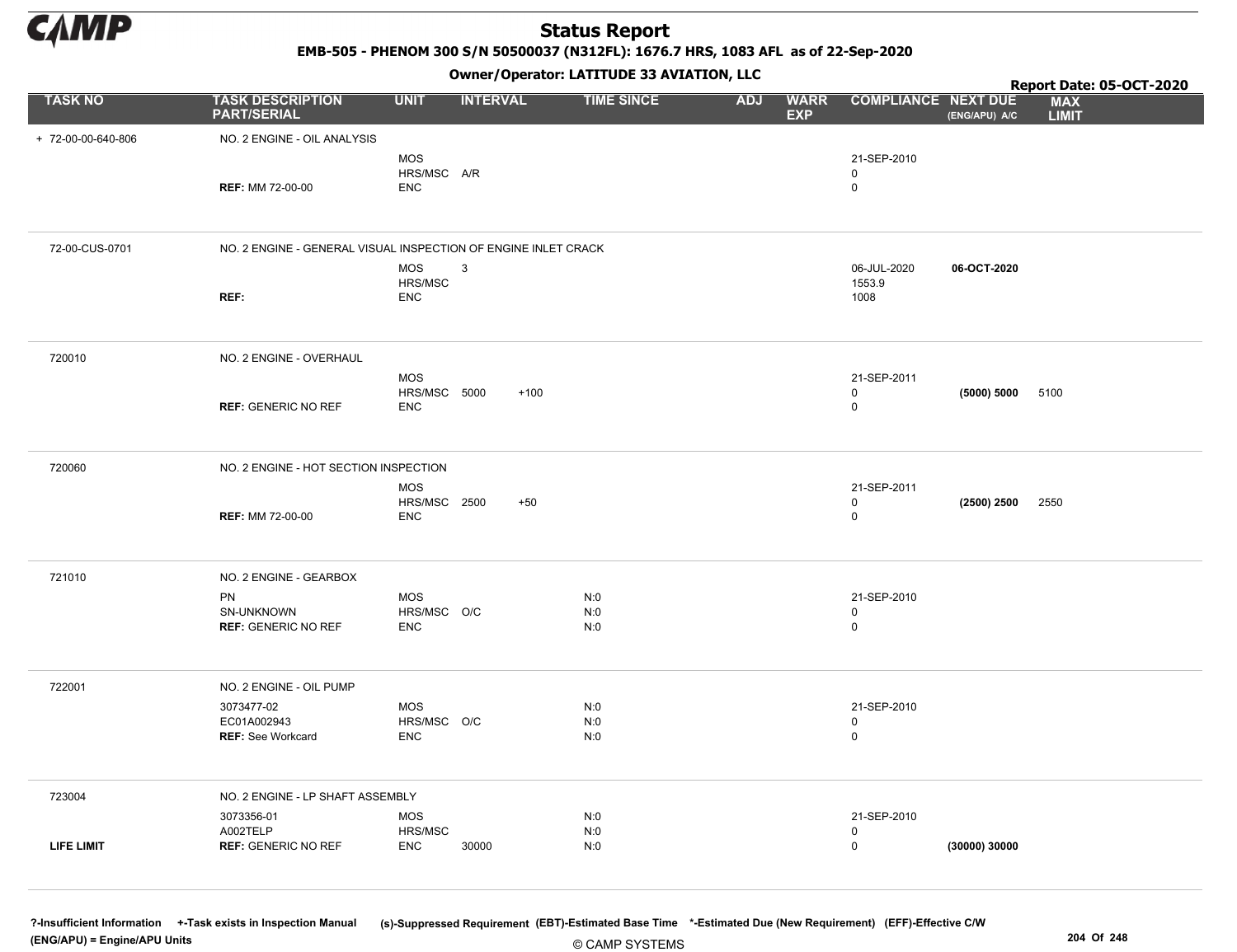

EMB-505 - PHENOM 300 S/N 50500037 (N312FL): 1676.7 HRS, 1083 AFL as of 22-Sep-2020

Owner/Operator: LATITUDE 33 AVIATION, LLC

|                   |                                                                                 |                           | .               |                   |                                         |                            |               | Report Date: 05-OCT-2020   |  |
|-------------------|---------------------------------------------------------------------------------|---------------------------|-----------------|-------------------|-----------------------------------------|----------------------------|---------------|----------------------------|--|
| <b>TASK NO</b>    | <b>TASK DESCRIPTION</b><br><b>PART/SERIAL</b>                                   | <b>UNIT</b>               | <b>INTERVAL</b> | <b>TIME SINCE</b> | <b>ADJ</b><br><b>WARR</b><br><b>EXP</b> | <b>COMPLIANCE NEXT DUE</b> | (ENG/APU) A/C | <b>MAX</b><br><b>LIMIT</b> |  |
| 723010            | NO. 2 ENGINE - LP COMPRESSOR FAN ROTOR                                          |                           |                 |                   |                                         |                            |               |                            |  |
|                   | 3073311-01                                                                      | <b>MOS</b>                |                 | N:0               |                                         | 21-SEP-2010                |               |                            |  |
|                   | A002TAFA                                                                        | HRS/MSC                   |                 | N:0               |                                         | 0                          |               |                            |  |
| LIFE LIMIT        | <b>REF: See Workcard</b>                                                        | <b>ENC</b>                | 15000           | N:0               |                                         | $\pmb{0}$                  | (15000) 15000 |                            |  |
|                   |                                                                                 |                           |                 |                   |                                         |                            |               |                            |  |
| 723020            | NO. 2 ENGINE - LP COMPRESSOR INLET ROTOR                                        |                           |                 |                   |                                         |                            |               |                            |  |
|                   | 3073292-01                                                                      | <b>MOS</b>                |                 | N:0               |                                         | 21-SEP-2010                |               |                            |  |
|                   | TXA1C3056                                                                       | HRS/MSC                   |                 | N:0               |                                         | 0                          |               |                            |  |
| <b>LIFE LIMIT</b> | <b>REF: GENERIC NO REF</b>                                                      | <b>ENC</b>                | 15000           | N:0               |                                         | $\pmb{0}$                  | (15000) 15000 |                            |  |
| 723030            | NO. 2 ENGINE - 1ST STAGE HP COMPRESSOR ROTOR                                    |                           |                 |                   |                                         |                            |               |                            |  |
|                   | 3072981-01                                                                      | <b>MOS</b>                |                 | N:0               |                                         | 21-SEP-2010                |               |                            |  |
|                   | A002T5KB                                                                        | HRS/MSC                   |                 | N:0               |                                         | 0                          |               |                            |  |
| <b>LIFE LIMIT</b> | <b>REF: GENERIC NO REF</b>                                                      | <b>ENC</b>                | 13500           | N:0               |                                         | 0                          | (13500) 13500 |                            |  |
|                   |                                                                                 |                           |                 |                   |                                         |                            |               |                            |  |
| 723040            | NO. 2 ENGINE - 2ND STAGE HP COMPRESSOR ROTOR                                    |                           |                 |                   |                                         |                            |               |                            |  |
|                   | 3056210-01                                                                      | <b>MOS</b>                |                 | N:0               |                                         | 21-SEP-2010                |               |                            |  |
| <b>LIFE LIMIT</b> | A002TFT8<br><b>REF: GENERIC NO REF</b>                                          | HRS/MSC<br><b>ENC</b>     | 13500           | N:0<br>N:0        |                                         | 0<br>$\pmb{0}$             | (13500) 13500 |                            |  |
|                   |                                                                                 |                           |                 |                   |                                         |                            |               |                            |  |
| 723050            | NO. 2 ENGINE - FAN CASE ASSEMBLY                                                |                           |                 |                   |                                         |                            |               |                            |  |
|                   | 3074676-01                                                                      | <b>MOS</b>                |                 | N:0               |                                         | 21-SEP-2010                |               |                            |  |
|                   | EDA00990B                                                                       | HRS/MSC O/C               |                 | N:0               |                                         | $\mathbf 0$                |               |                            |  |
|                   | <b>REF: See Workcard</b>                                                        | <b>ENC</b>                |                 | N:0               |                                         | 0                          |               |                            |  |
|                   |                                                                                 |                           |                 |                   |                                         |                            |               |                            |  |
| 723060            | NO. 2 ENGINE - COMPRESSOR ROTOR BALANCING ASSEMBLY - CYLINDRICAL ROLLER BEARING |                           |                 |                   |                                         |                            |               |                            |  |
|                   | 3052663-02                                                                      | MOS                       |                 | N:0               |                                         | 21-SEP-2010                |               |                            |  |
|                   | FCN318344<br><b>REF: GENERIC NO REF</b>                                         | HRS/MSC O/C<br><b>ENC</b> |                 | N:0<br>N:0        |                                         | 0<br>0                     |               |                            |  |
|                   |                                                                                 |                           |                 |                   |                                         |                            |               |                            |  |
| 723070            | NO. 2 ENGINE - INTERMEDIATE CASE ASSEMBLY                                       |                           |                 |                   |                                         |                            |               |                            |  |
|                   | 3075850-01                                                                      | <b>MOS</b>                |                 | N:0               |                                         | 21-SEP-2010                |               |                            |  |
|                   | A002W1LP                                                                        | HRS/MSC O/C               |                 | N:0               |                                         | 0                          |               |                            |  |
|                   | <b>REF: GENERIC NO REF</b>                                                      | <b>ENC</b>                |                 | N:0               |                                         | $\mathbf 0$                |               |                            |  |
|                   |                                                                                 |                           |                 |                   |                                         |                            |               |                            |  |
|                   |                                                                                 |                           |                 |                   |                                         |                            |               |                            |  |

© CAMP SYSTEMS ?-Insufficient Information +-Task exists in Inspection Manual (s)-Suppressed Requirement (EBT)-Estimated Base Time \*-Estimated Due (New Requirement) (EFF)-Effective C/W (ENG/APU) = Engine/APU Units 205 Of 248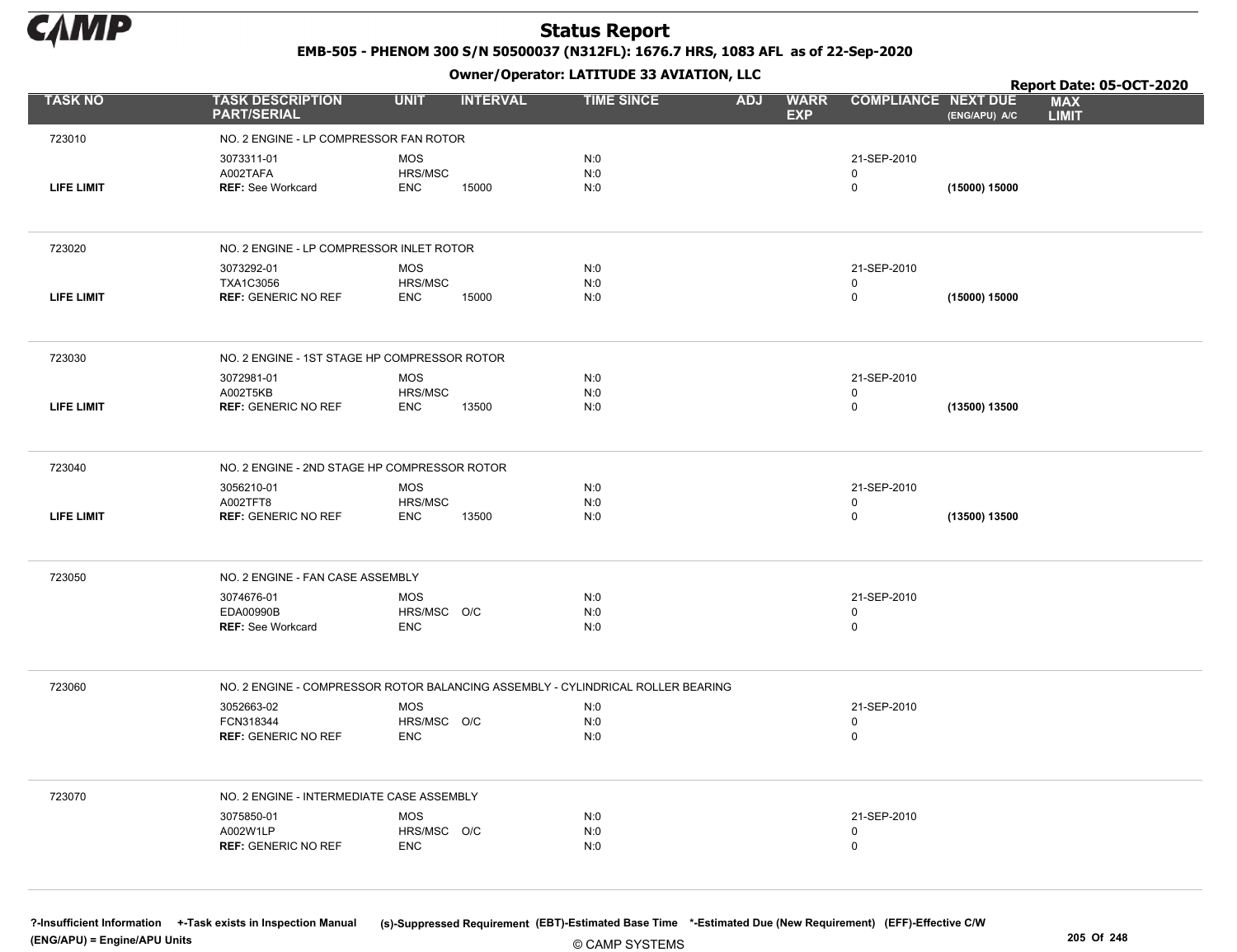

EMB-505 - PHENOM 300 S/N 50500037 (N312FL): 1676.7 HRS, 1083 AFL as of 22-Sep-2020

Owner/Operator: LATITUDE 33 AVIATION, LLC

|                |                                                      | .                              |                   |                                         |                                             | Report Date: 05-OCT-2020   |
|----------------|------------------------------------------------------|--------------------------------|-------------------|-----------------------------------------|---------------------------------------------|----------------------------|
| <b>TASK NO</b> | <b>TASK DESCRIPTION</b><br><b>PART/SERIAL</b>        | <b>UNIT</b><br><b>INTERVAL</b> | <b>TIME SINCE</b> | <b>ADJ</b><br><b>WARR</b><br><b>EXP</b> | <b>COMPLIANCE NEXT DUE</b><br>(ENG/APU) A/C | <b>MAX</b><br><b>LIMIT</b> |
| 723080         | NO. 2 ENGINE - GAS GENERATOR CASE ASSEMBLY           |                                |                   |                                         |                                             |                            |
|                | 3075417-01                                           | <b>MOS</b>                     | N:0               |                                         | 21-SEP-2010                                 |                            |
|                | RWA08D480                                            | HRS/MSC O/C                    | N:0               |                                         | $\mathbf 0$                                 |                            |
|                | <b>REF: GENERIC NO REF</b>                           | <b>ENC</b>                     | N:0               |                                         | 0                                           |                            |
|                |                                                      |                                |                   |                                         |                                             |                            |
| 723090         | NO. 2 ENGINE - GAS GENERATOR DIFFUSER                |                                |                   |                                         |                                             |                            |
|                | 3073236-01                                           | <b>MOS</b>                     | N:0               |                                         | 21-SEP-2010                                 |                            |
|                | A002W5N2<br><b>REF: GENERIC NO REF</b>               | HRS/MSC O/C<br><b>ENC</b>      | N:0<br>N:0        |                                         | 0<br>0                                      |                            |
|                |                                                      |                                |                   |                                         |                                             |                            |
| 723095         | NO. 2 ENGINE - SPIRAL BEVEL GEARBOX DRIVE GEAR SHAFT |                                |                   |                                         |                                             |                            |
|                | 3052673-01                                           | <b>MOS</b>                     | N:0               |                                         | 21-SEP-2010                                 |                            |
|                | PKAAA331264                                          | HRS/MSC O/C                    | N:0               |                                         | 0                                           |                            |
|                | <b>REF: GENERIC NO REF</b>                           | <b>ENC</b>                     | N:0               |                                         | 0                                           |                            |
| 723110         | NO. 2 ENGINE - NO. 3 SEAL BEARING RUNNER             |                                |                   |                                         |                                             |                            |
|                | 3052668-01                                           | <b>MOS</b>                     | N:0               |                                         | 21-SEP-2010                                 |                            |
|                | AFD00D329                                            | HRS/MSC O/C                    | N:0               |                                         | 0                                           |                            |
|                | <b>REF: GENERIC NO REF</b>                           | <b>ENC</b>                     | N:0               |                                         | 0                                           |                            |
|                |                                                      |                                |                   |                                         |                                             |                            |
| 723120         | NO. 2 ENGINE - REAR NO. 4 SEAL BEARING RUNNER        |                                |                   |                                         |                                             |                            |
|                | 3072571-01                                           | <b>MOS</b>                     | N:0               |                                         | 21-SEP-2010                                 |                            |
|                | <b>UAAA0503</b><br><b>REF: GENERIC NO REF</b>        | HRS/MSC O/C<br><b>ENC</b>      | N:0<br>N:0        |                                         | 0<br>0                                      |                            |
|                |                                                      |                                |                   |                                         |                                             |                            |
| 723130         | NO. 2 ENGINE - FRONT NO. 4 SEAL BEARING RUNNER       |                                |                   |                                         |                                             |                            |
|                | 3072572-01                                           | <b>MOS</b>                     | N:0               |                                         | 21-SEP-2010                                 |                            |
|                | AWE013870                                            | HRS/MSC O/C                    | N:0               |                                         | 0                                           |                            |
|                | <b>REF: GENERIC NO REF</b>                           | <b>ENC</b>                     | N:0               |                                         | 0                                           |                            |
| 723140         | NO. 2 ENGINE - NO. 4 SCOOP OIL BEARING               |                                |                   |                                         |                                             |                            |
|                | 3052737-01                                           | <b>MOS</b>                     | N:0               |                                         | 21-SEP-2010                                 |                            |
|                | LPA08485                                             | HRS/MSC O/C                    | N:0               |                                         | 0                                           |                            |
|                | <b>REF: GENERIC NO REF</b>                           | <b>ENC</b>                     | N:0               |                                         | 0                                           |                            |
|                |                                                      |                                |                   |                                         |                                             |                            |

© CAMP SYSTEMS ?-Insufficient Information +-Task exists in Inspection Manual (s)-Suppressed Requirement (EBT)-Estimated Base Time \*-Estimated Due (New Requirement) (EFF)-Effective C/W (ENG/APU) = Engine/APU Units 206 Of 248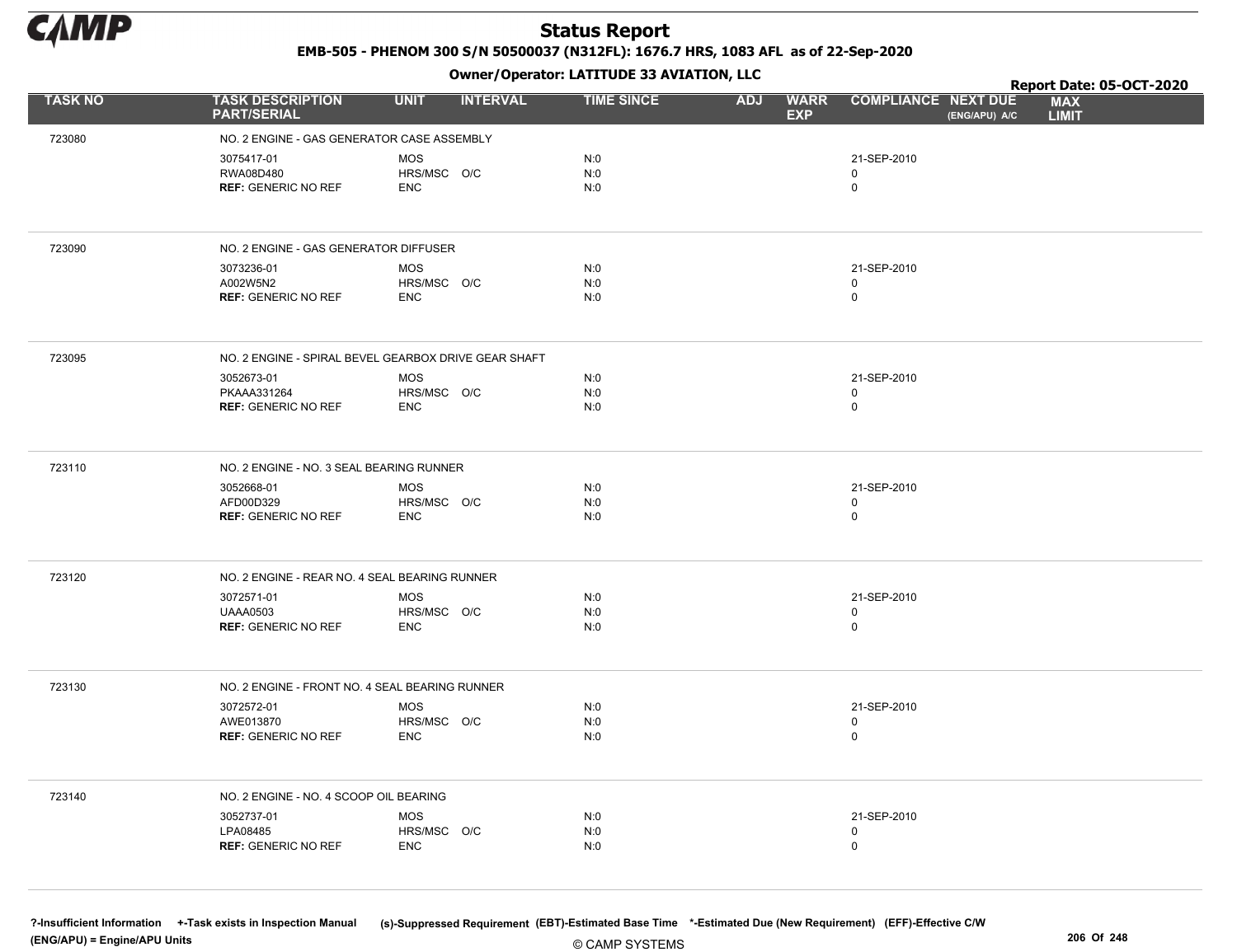

EMB-505 - PHENOM 300 S/N 50500037 (N312FL): 1676.7 HRS, 1083 AFL as of 22-Sep-2020

Owner/Operator: LATITUDE 33 AVIATION, LLC

|                   |                                                                                         |                           | .               |                   |            |                           |                            |               | Report Date: 05-OCT-2020   |  |
|-------------------|-----------------------------------------------------------------------------------------|---------------------------|-----------------|-------------------|------------|---------------------------|----------------------------|---------------|----------------------------|--|
| <b>TASK NO</b>    | <b>TASK DESCRIPTION</b><br><b>PART/SERIAL</b>                                           | <b>UNIT</b>               | <b>INTERVAL</b> | <b>TIME SINCE</b> | <b>ADJ</b> | <b>WARR</b><br><b>EXP</b> | <b>COMPLIANCE NEXT DUE</b> | (ENG/APU) A/C | <b>MAX</b><br><b>LIMIT</b> |  |
| 723150            | NO. 2 ENGINE - HIGH PRESSURE SHAFT COMPRESSOR                                           |                           |                 |                   |            |                           |                            |               |                            |  |
|                   | 3072574-01                                                                              | <b>MOS</b>                |                 | N:0               |            |                           | 21-SEP-2010                |               |                            |  |
|                   | EAAC000C616                                                                             | HRS/MSC O/C               |                 | N:0               |            |                           | 0                          |               |                            |  |
|                   | <b>REF: GENERIC NO REF</b>                                                              | <b>ENC</b>                |                 | N:0               |            |                           | $\pmb{0}$                  |               |                            |  |
|                   |                                                                                         |                           |                 |                   |            |                           |                            |               |                            |  |
| 723160            | NO. 2 ENGINE - HIGH PRESSURE COMPRESSOR ROTOR BALANCING ASSEMBLY - ANNULAR BALL BEARING |                           |                 |                   |            |                           |                            |               |                            |  |
|                   | 3052670-02                                                                              | <b>MOS</b>                |                 | N:0               |            |                           | 21-SEP-2010                |               |                            |  |
|                   | FCN322024                                                                               | HRS/MSC O/C               |                 | N:0               |            |                           | $\mathbf 0$                |               |                            |  |
|                   | <b>REF: GENERIC NO REF</b>                                                              | <b>ENC</b>                |                 | N:0               |            |                           | 0                          |               |                            |  |
| 723170            | NO. 2 ENGINE - SPIRAL BEVEL GEARBOX DRIVE GEAR SHAFT                                    |                           |                 |                   |            |                           |                            |               |                            |  |
|                   | 3072280-01                                                                              | <b>MOS</b>                |                 | N:0               |            |                           | 21-SEP-2010                |               |                            |  |
|                   | PKAAA331109                                                                             | HRS/MSC O/C               |                 | N:0               |            |                           | 0                          |               |                            |  |
|                   | <b>REF: GENERIC NO REF</b>                                                              | <b>ENC</b>                |                 | N:0               |            |                           | $\mathbf 0$                |               |                            |  |
|                   |                                                                                         |                           |                 |                   |            |                           |                            |               |                            |  |
| 723180            | NO. 2 ENGINE - FORWARD LOW PRESSURE SHAFT ASSEMBLY BALL ANNULAR BEARING                 |                           |                 |                   |            |                           |                            |               |                            |  |
|                   | PN                                                                                      | <b>MOS</b>                |                 | N:0               |            |                           | 21-SEP-2010                |               |                            |  |
|                   | SN-UNKNOWN<br><b>REF: GENERIC NO REF</b>                                                | HRS/MSC O/C<br><b>ENC</b> |                 | N:0<br>N:0        |            |                           | $\pmb{0}$<br>$\mathbf 0$   |               |                            |  |
|                   |                                                                                         |                           |                 |                   |            |                           |                            |               |                            |  |
| 723190            | NO. 2 ENGINE - REAR LOW PRESSURE SHAFT ASSEMBLY BALL ANNULAR BEARING                    |                           |                 |                   |            |                           |                            |               |                            |  |
|                   | 3052634-01                                                                              | <b>MOS</b>                |                 | N:0               |            |                           | 21-SEP-2010                |               |                            |  |
|                   | FCN313030                                                                               | HRS/MSC O/C               |                 | N:0               |            |                           | 0                          |               |                            |  |
|                   | <b>REF: GENERIC NO REF</b>                                                              | <b>ENC</b>                |                 | N:0               |            |                           | $\mathbf 0$                |               |                            |  |
|                   |                                                                                         |                           |                 |                   |            |                           |                            |               |                            |  |
| 723705            | NO. 2 ENGINE - 1ST STAGE LOW PRESSURE TURBINE DISK                                      |                           |                 |                   |            |                           |                            |               |                            |  |
|                   | 3053812-01                                                                              | <b>MOS</b>                |                 | N:0               |            |                           | 21-SEP-2010                |               |                            |  |
| <b>LIFE LIMIT</b> | A002TMP8                                                                                | HRS/MSC                   |                 | N:0               |            |                           | 0<br>$\mathbf 0$           |               |                            |  |
|                   | <b>REF: GENERIC NO REF</b>                                                              | <b>ENC</b>                | 13500           | N:0               |            |                           |                            | (13500) 13500 |                            |  |
| 723706            | NO. 2 ENGINE - 2ND STAGE LOW PRESSURE TURBINE DISK                                      |                           |                 |                   |            |                           |                            |               |                            |  |
|                   | 3053743-01                                                                              | <b>MOS</b>                |                 | N:0               |            |                           | 21-SEP-2010                |               |                            |  |
|                   | A002TFPX                                                                                | HRS/MSC                   |                 | N:0               |            |                           | 0                          |               |                            |  |
| <b>LIFE LIMIT</b> | <b>REF: GENERIC NO REF</b>                                                              | <b>ENC</b>                | 13500           | N:0               |            |                           | $\pmb{0}$                  | (13500) 13500 |                            |  |
|                   |                                                                                         |                           |                 |                   |            |                           |                            |               |                            |  |
|                   |                                                                                         |                           |                 |                   |            |                           |                            |               |                            |  |

© CAMP SYSTEMS ?-Insufficient Information +-Task exists in Inspection Manual (s)-Suppressed Requirement (EBT)-Estimated Base Time \*-Estimated Due (New Requirement) (EFF)-Effective C/W (ENG/APU) = Engine/APU Units 207 Of 248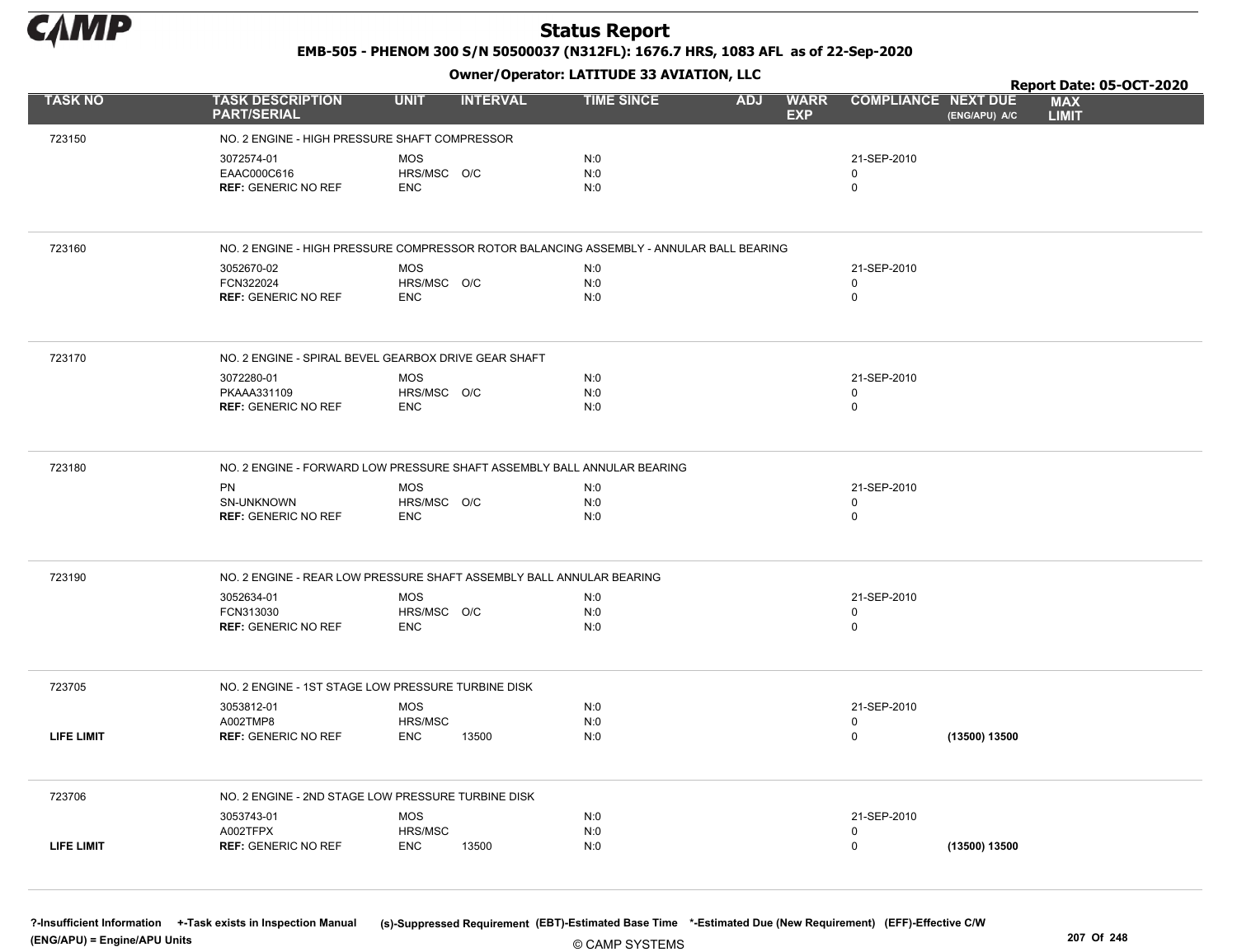

EMB-505 - PHENOM 300 S/N 50500037 (N312FL): 1676.7 HRS, 1083 AFL as of 22-Sep-2020

Owner/Operator: LATITUDE 33 AVIATION, LLC

|                   |                                                             |                                              | Owner / Operator: EATITODE 33 AVIATION, LLC |                                         |                                  |               | Report Date: 05-OCT-2020   |  |
|-------------------|-------------------------------------------------------------|----------------------------------------------|---------------------------------------------|-----------------------------------------|----------------------------------|---------------|----------------------------|--|
| <b>TASK NO</b>    | <b>TASK DESCRIPTION</b><br><b>PART/SERIAL</b>               | <b>UNIT</b><br><b>INTERVAL</b>               | <b>TIME SINCE</b>                           | <b>ADJ</b><br><b>WARR</b><br><b>EXP</b> | <b>COMPLIANCE NEXT DUE</b>       | (ENG/APU) A/C | <b>MAX</b><br><b>LIMIT</b> |  |
| 724001            | NO. 2 ENGINE - INNER COMBUSTION LINER                       |                                              |                                             |                                         |                                  |               |                            |  |
|                   | 3075516-01<br>A002TH12<br><b>REF: See Workcard</b>          | <b>MOS</b><br>HRS/MSC O/C<br><b>ENC</b>      | N:0<br>N:0<br>N:0                           |                                         | 21-SEP-2010<br>0<br>$\mathbf 0$  |               |                            |  |
| 724002            | NO. 2 ENGINE - OUTER COMBUSTION LINER                       |                                              |                                             |                                         |                                  |               |                            |  |
|                   | 3075522-01<br>A002TTLW<br><b>REF: See Workcard</b>          | <b>MOS</b><br>HRS/MSC O/C<br><b>ENC</b>      | N:0<br>N:0<br>N:0                           |                                         | 21-SEP-2010<br>0<br>$\mathsf{O}$ |               |                            |  |
| 724010            | NO. 2 ENGINE - TURBINE SUPPORT CASE ASSEMBLY                |                                              |                                             |                                         |                                  |               |                            |  |
|                   | 3075468-01<br>ACM221819051<br><b>REF: GENERIC NO REF</b>    | <b>MOS</b><br>HRS/MSC O/C<br><b>ENC</b>      | N:0<br>N:0<br>N:0                           |                                         | 21-SEP-2010<br>0<br>$\mathsf{O}$ |               |                            |  |
| 724706            | NO. 2 ENGINE - HIGH PRESSURE TURBINE DISK                   |                                              |                                             |                                         |                                  |               |                            |  |
| <b>LIFE LIMIT</b> | 3053331-01<br>A002TPPC<br><b>REF: See Workcard</b>          | <b>MOS</b><br>HRS/MSC<br><b>ENC</b><br>10000 | N:0<br>N:0<br>N:0                           |                                         | 21-SEP-2010<br>0<br>0            | (10000) 10000 |                            |  |
|                   |                                                             |                                              |                                             |                                         |                                  |               |                            |  |
| 724825            | NO. 2 ENGINE - CENTRIFUGAL IMPELLER                         |                                              |                                             |                                         |                                  |               |                            |  |
|                   | 3052661-01<br>A002TFL7                                      | <b>MOS</b><br>HRS/MSC                        | N:0<br>N:0                                  |                                         | 21-SEP-2010<br>0                 |               |                            |  |
| <b>LIFE LIMIT</b> | <b>REF: GENERIC NO REF</b>                                  | <b>ENC</b><br>13500                          | N:0                                         |                                         | 0                                | (13500) 13500 |                            |  |
| 725010            | NO. 2 ENGINE - NO. 1 HIGH PRESSURE TURBINE BLADE            |                                              |                                             |                                         |                                  |               |                            |  |
|                   | 3074951-01<br><b>HWDK8834</b><br><b>REF: GENERIC NO REF</b> | <b>MOS</b><br>HRS/MSC O/C<br><b>ENC</b>      | N:0<br>N:0<br>N:0                           |                                         | 21-SEP-2010<br>0<br>0            |               |                            |  |
| 725010            | NO. 2 ENGINE - NO. 10 HIGH PRESSURE TURBINE BLADE           |                                              |                                             |                                         |                                  |               |                            |  |
|                   | 3074951-01<br><b>HWDX1048</b><br><b>REF: GENERIC NO REF</b> | <b>MOS</b><br>HRS/MSC O/C<br><b>ENC</b>      | N:0<br>N:0<br>N:0                           |                                         | 21-SEP-2010<br>0<br>0            |               |                            |  |

?-Insufficient Information +-Task exists in Inspection Manual (s)-Suppressed Requirement (EBT)-Estimated Base Time \*-Estimated Due (New Requirement) (EFF)-Effective C/W (ENG/APU) = Engine/APU Units 208 Of 248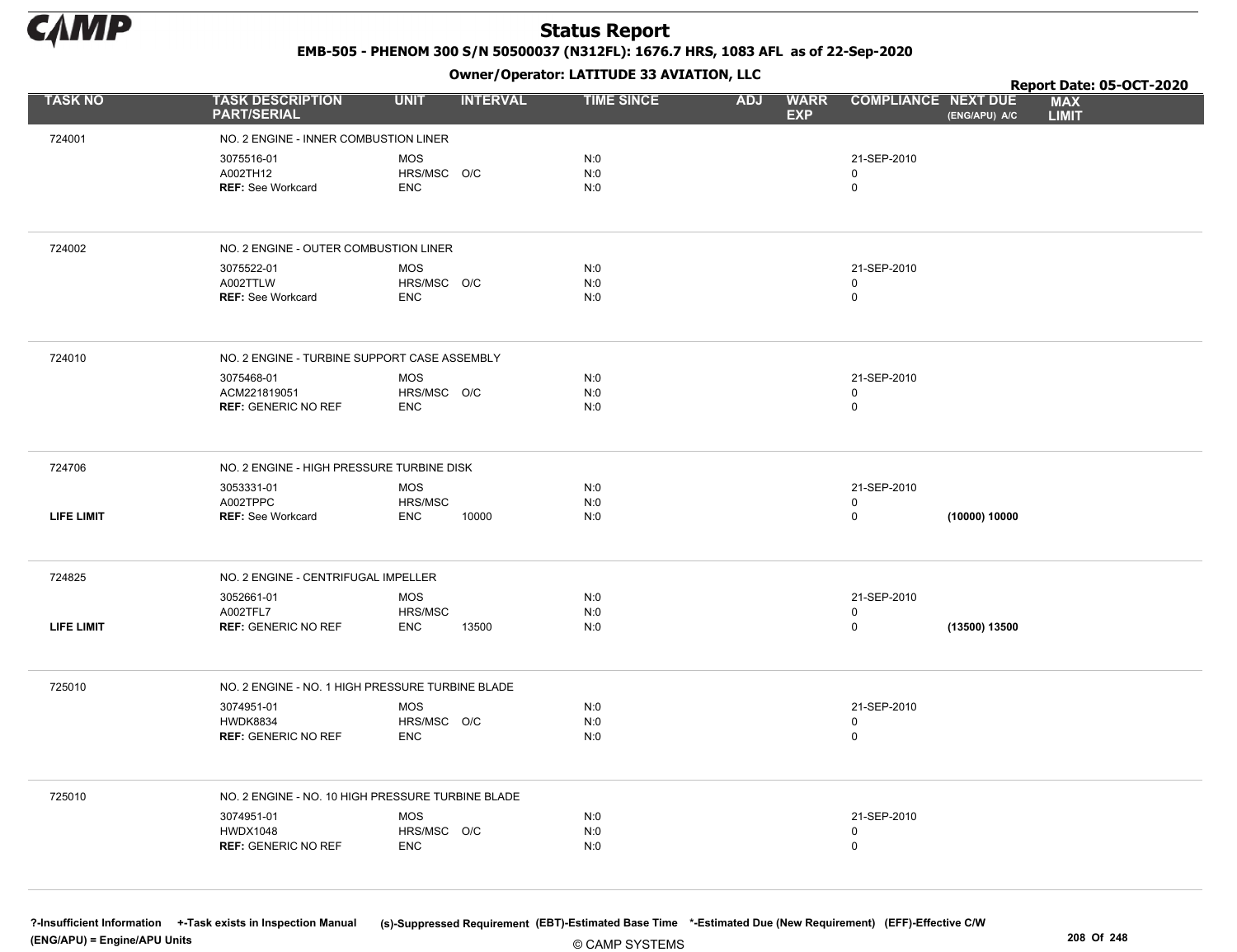

EMB-505 - PHENOM 300 S/N 50500037 (N312FL): 1676.7 HRS, 1083 AFL as of 22-Sep-2020

Owner/Operator: LATITUDE 33 AVIATION, LLC

|                |                                                   | .                              |                   |                                         |                                             | Report Date: 05-OCT-2020   |
|----------------|---------------------------------------------------|--------------------------------|-------------------|-----------------------------------------|---------------------------------------------|----------------------------|
| <b>TASK NO</b> | <b>TASK DESCRIPTION</b><br><b>PART/SERIAL</b>     | <b>UNIT</b><br><b>INTERVAL</b> | <b>TIME SINCE</b> | <b>WARR</b><br><b>ADJ</b><br><b>EXP</b> | <b>COMPLIANCE NEXT DUE</b><br>(ENG/APU) A/C | <b>MAX</b><br><b>LIMIT</b> |
| 725010         | NO. 2 ENGINE - NO. 11 HIGH PRESSURE TURBINE BLADE |                                |                   |                                         |                                             |                            |
|                | 3074951-01                                        | <b>MOS</b>                     | N:0               |                                         | 21-SEP-2010                                 |                            |
|                | <b>HWDX1051</b>                                   | HRS/MSC O/C                    | N:0               |                                         | $\mathbf 0$                                 |                            |
|                | <b>REF: GENERIC NO REF</b>                        | <b>ENC</b>                     | N:0               |                                         | $\mathbf 0$                                 |                            |
|                |                                                   |                                |                   |                                         |                                             |                            |
| 725010         | NO. 2 ENGINE - NO. 12 HIGH PRESSURE TURBINE BLADE |                                |                   |                                         |                                             |                            |
|                | 3074951-01                                        | <b>MOS</b>                     | N:0               |                                         | 21-SEP-2010                                 |                            |
|                | <b>HWDX1057</b><br><b>REF: GENERIC NO REF</b>     | HRS/MSC O/C<br><b>ENC</b>      | N:0<br>N:0        |                                         | 0<br>$\pmb{0}$                              |                            |
|                |                                                   |                                |                   |                                         |                                             |                            |
| 725010         | NO. 2 ENGINE - NO. 13 HIGH PRESSURE TURBINE BLADE |                                |                   |                                         |                                             |                            |
|                | 3074951-01                                        | <b>MOS</b>                     | N:0               |                                         | 21-SEP-2010                                 |                            |
|                | <b>HWDX1066</b><br><b>REF: GENERIC NO REF</b>     | HRS/MSC O/C<br><b>ENC</b>      | N:0<br>N:0        |                                         | 0<br>$\mathbf 0$                            |                            |
|                |                                                   |                                |                   |                                         |                                             |                            |
| 725010         | NO. 2 ENGINE - NO. 14 HIGH PRESSURE TURBINE BLADE |                                |                   |                                         |                                             |                            |
|                | 3074951-01                                        | <b>MOS</b>                     | N:0               |                                         | 21-SEP-2010                                 |                            |
|                | <b>HWDX1068</b>                                   | HRS/MSC O/C                    | N:0               |                                         | 0                                           |                            |
|                | <b>REF: GENERIC NO REF</b>                        | <b>ENC</b>                     | N:0               |                                         | $\mathsf{O}$                                |                            |
| 725010         | NO. 2 ENGINE - NO. 15 HIGH PRESSURE TURBINE BLADE |                                |                   |                                         |                                             |                            |
|                | 3074951-01                                        | <b>MOS</b>                     | N:0               |                                         | 21-SEP-2010                                 |                            |
|                | <b>HWDX1069</b><br><b>REF: GENERIC NO REF</b>     | HRS/MSC O/C<br><b>ENC</b>      | N:0<br>N:0        |                                         | $\pmb{0}$<br>0                              |                            |
|                |                                                   |                                |                   |                                         |                                             |                            |
| 725010         | NO. 2 ENGINE - NO. 16 HIGH PRESSURE TURBINE BLADE |                                |                   |                                         |                                             |                            |
|                | 3074951-01                                        | <b>MOS</b>                     | N:0               |                                         | 21-SEP-2010                                 |                            |
|                | <b>HWDX1075</b>                                   | HRS/MSC O/C                    | N:0               |                                         | 0                                           |                            |
|                | <b>REF: GENERIC NO REF</b>                        | <b>ENC</b>                     | N:0               |                                         | $\mathbf 0$                                 |                            |
| 725010         | NO. 2 ENGINE - NO. 17 HIGH PRESSURE TURBINE BLADE |                                |                   |                                         |                                             |                            |
|                | 3074951-01                                        | MOS                            | N:0               |                                         | 21-SEP-2010                                 |                            |
|                | <b>HWDX1076</b>                                   | HRS/MSC O/C                    | N:0               |                                         | 0                                           |                            |
|                | <b>REF: GENERIC NO REF</b>                        | <b>ENC</b>                     | N:0               |                                         | $\mathbf 0$                                 |                            |
|                |                                                   |                                |                   |                                         |                                             |                            |

© CAMP SYSTEMS ?-Insufficient Information +-Task exists in Inspection Manual (s)-Suppressed Requirement (EBT)-Estimated Base Time \*-Estimated Due (New Requirement) (EFF)-Effective C/W (ENG/APU) = Engine/APU Units 209 Of 248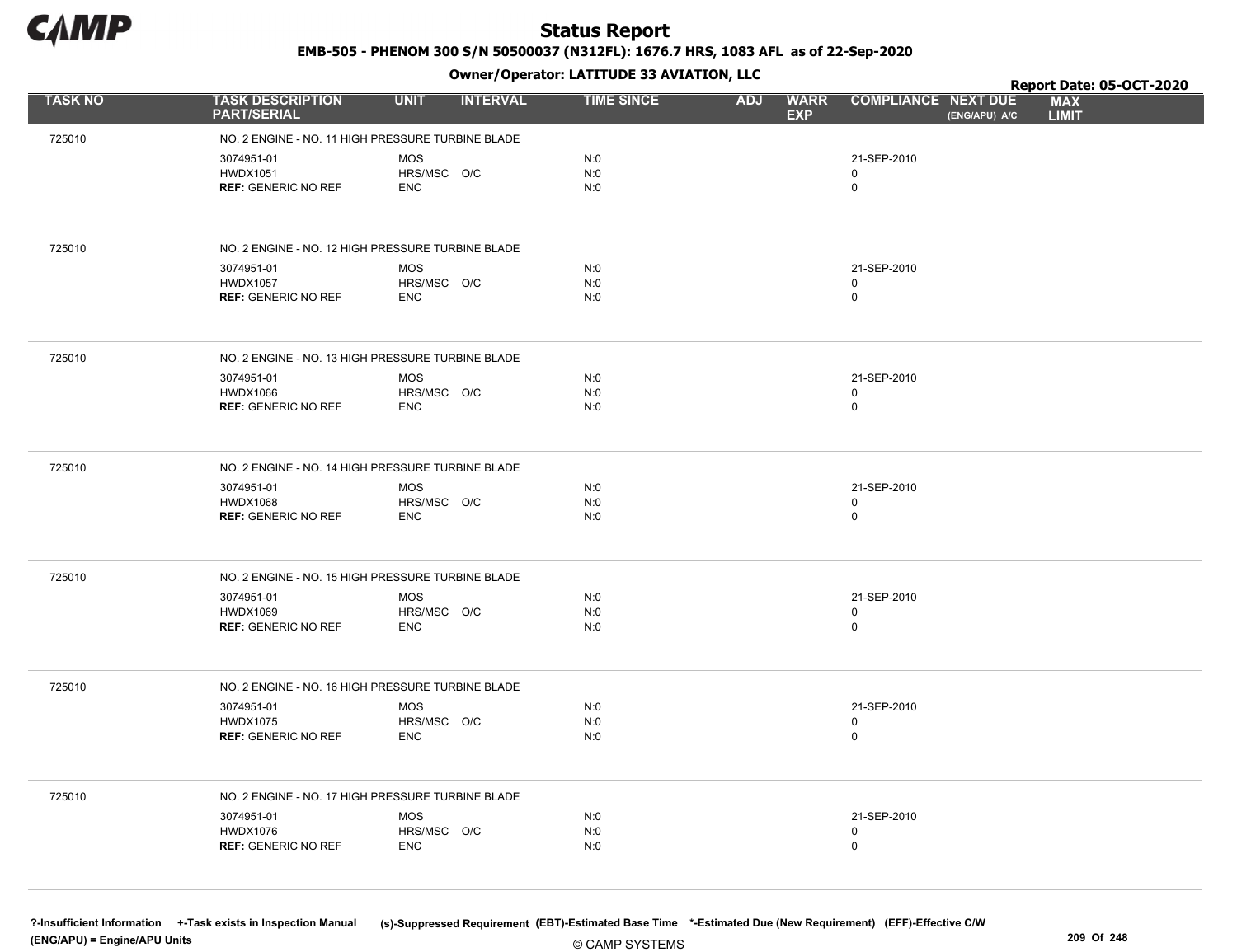

EMB-505 - PHENOM 300 S/N 50500037 (N312FL): 1676.7 HRS, 1083 AFL as of 22-Sep-2020

Owner/Operator: LATITUDE 33 AVIATION, LLC

|                |                                                   | .                              |                   |                                         |                                             | Report Date: 05-OCT-2020   |
|----------------|---------------------------------------------------|--------------------------------|-------------------|-----------------------------------------|---------------------------------------------|----------------------------|
| <b>TASK NO</b> | <b>TASK DESCRIPTION</b><br><b>PART/SERIAL</b>     | <b>UNIT</b><br><b>INTERVAL</b> | <b>TIME SINCE</b> | <b>ADJ</b><br><b>WARR</b><br><b>EXP</b> | <b>COMPLIANCE NEXT DUE</b><br>(ENG/APU) A/C | <b>MAX</b><br><b>LIMIT</b> |
| 725010         | NO. 2 ENGINE - NO. 18 HIGH PRESSURE TURBINE BLADE |                                |                   |                                         |                                             |                            |
|                | 3074951-01                                        | <b>MOS</b>                     | N:0               |                                         | 21-SEP-2010                                 |                            |
|                | <b>HWDX1079</b>                                   | HRS/MSC O/C                    | N:0               |                                         | 0                                           |                            |
|                | <b>REF: GENERIC NO REF</b>                        | <b>ENC</b>                     | N:0               |                                         | 0                                           |                            |
|                |                                                   |                                |                   |                                         |                                             |                            |
| 725010         | NO. 2 ENGINE - NO. 19 HIGH PRESSURE TURBINE BLADE |                                |                   |                                         |                                             |                            |
|                | 3074951-01                                        | <b>MOS</b>                     | N:0               |                                         | 21-SEP-2010                                 |                            |
|                | <b>HWDX1085</b><br><b>REF: GENERIC NO REF</b>     | HRS/MSC O/C<br><b>ENC</b>      | N:0<br>N:0        |                                         | 0<br>0                                      |                            |
|                |                                                   |                                |                   |                                         |                                             |                            |
| 725010         | NO. 2 ENGINE - NO. 2 HIGH PRESSURE TURBINE BLADE  |                                |                   |                                         |                                             |                            |
|                | 3074951-01                                        | <b>MOS</b>                     | N:0               |                                         | 21-SEP-2010                                 |                            |
|                | <b>HWDK9638</b><br><b>REF: GENERIC NO REF</b>     | HRS/MSC O/C<br><b>ENC</b>      | N:0<br>N:0        |                                         | 0<br>$\mathbf 0$                            |                            |
|                |                                                   |                                |                   |                                         |                                             |                            |
| 725010         | NO. 2 ENGINE - NO. 20 HIGH PRESSURE TURBINE BLADE |                                |                   |                                         |                                             |                            |
|                | 3074951-01                                        | <b>MOS</b>                     | N:0               |                                         | 21-SEP-2010                                 |                            |
|                | <b>HWDX1090</b>                                   | HRS/MSC O/C                    | N:0               |                                         | 0                                           |                            |
|                | <b>REF: GENERIC NO REF</b>                        | <b>ENC</b>                     | N:0               |                                         | 0                                           |                            |
|                |                                                   |                                |                   |                                         |                                             |                            |
| 725010         | NO. 2 ENGINE - NO. 21 HIGH PRESSURE TURBINE BLADE |                                |                   |                                         |                                             |                            |
|                | 3074951-01                                        | <b>MOS</b>                     | N:0               |                                         | 21-SEP-2010                                 |                            |
|                | <b>HWDX1091</b>                                   | HRS/MSC O/C<br><b>ENC</b>      | N:0<br>N:0        |                                         | 0<br>0                                      |                            |
|                | <b>REF: GENERIC NO REF</b>                        |                                |                   |                                         |                                             |                            |
| 725010         | NO. 2 ENGINE - NO. 22 HIGH PRESSURE TURBINE BLADE |                                |                   |                                         |                                             |                            |
|                |                                                   |                                |                   |                                         |                                             |                            |
|                | 3074951-01<br><b>HWDX1095</b>                     | <b>MOS</b><br>HRS/MSC O/C      | N:0<br>N:0        |                                         | 21-SEP-2010<br>0                            |                            |
|                | <b>REF: GENERIC NO REF</b>                        | <b>ENC</b>                     | N:0               |                                         | 0                                           |                            |
|                |                                                   |                                |                   |                                         |                                             |                            |
| 725010         | NO. 2 ENGINE - NO. 23 HIGH PRESSURE TURBINE BLADE |                                |                   |                                         |                                             |                            |
|                | 3074951-01                                        | MOS                            | N:0               |                                         | 21-SEP-2010                                 |                            |
|                | <b>HWDX1096</b>                                   | HRS/MSC O/C                    | N:0               |                                         | 0                                           |                            |
|                | <b>REF: GENERIC NO REF</b>                        | <b>ENC</b>                     | N:0               |                                         | 0                                           |                            |
|                |                                                   |                                |                   |                                         |                                             |                            |
|                |                                                   |                                |                   |                                         |                                             |                            |

© CAMP SYSTEMS ?-Insufficient Information +-Task exists in Inspection Manual (s)-Suppressed Requirement (EBT)-Estimated Base Time \*-Estimated Due (New Requirement) (EFF)-Effective C/W (ENG/APU) = Engine/APU Units 210 Of 248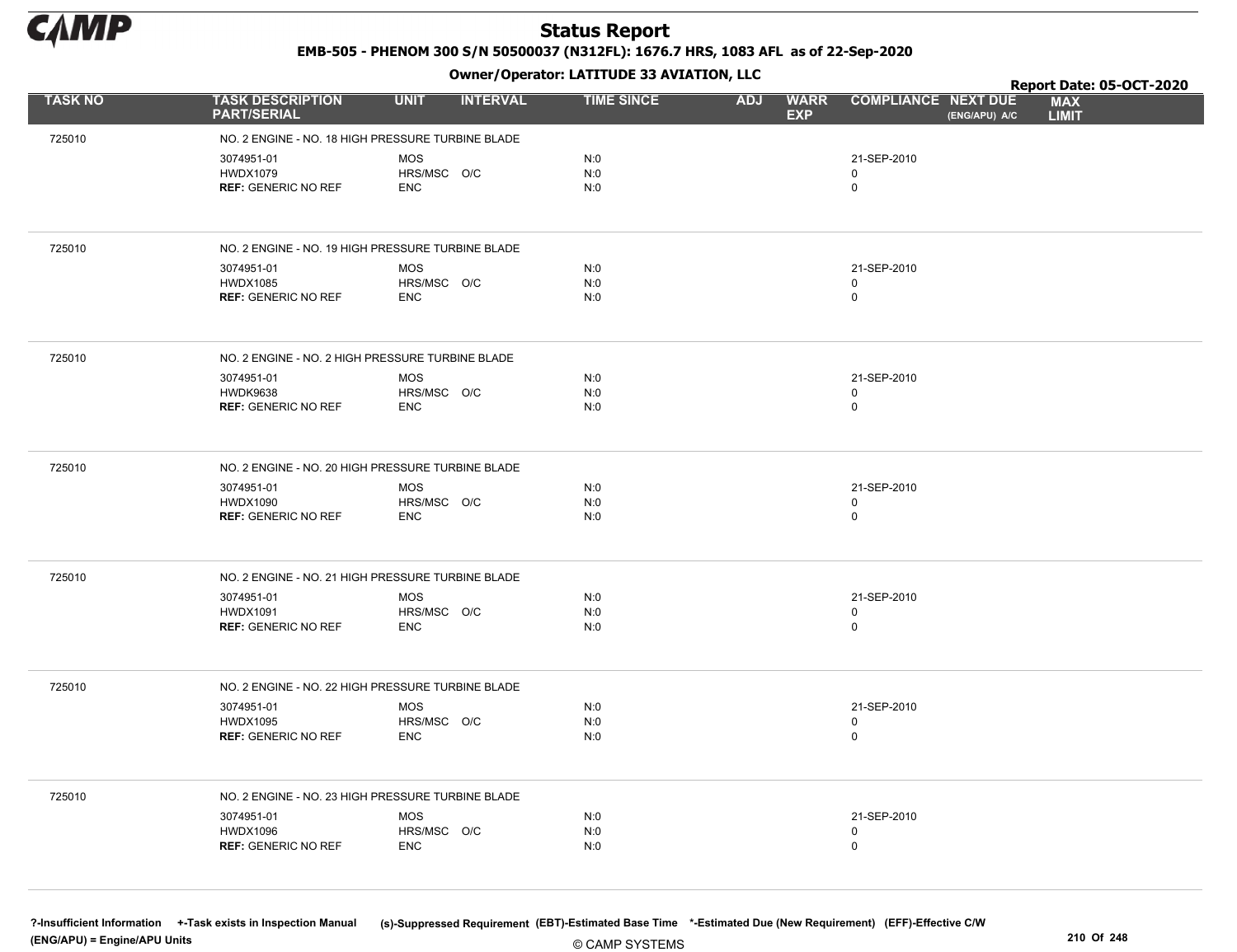

EMB-505 - PHENOM 300 S/N 50500037 (N312FL): 1676.7 HRS, 1083 AFL as of 22-Sep-2020

Owner/Operator: LATITUDE 33 AVIATION, LLC

|                |                                                   | .                              |                   |                                         |                                             | Report Date: 05-OCT-2020   |
|----------------|---------------------------------------------------|--------------------------------|-------------------|-----------------------------------------|---------------------------------------------|----------------------------|
| <b>TASK NO</b> | <b>TASK DESCRIPTION</b><br><b>PART/SERIAL</b>     | <b>INTERVAL</b><br><b>UNIT</b> | <b>TIME SINCE</b> | <b>WARR</b><br><b>ADJ</b><br><b>EXP</b> | <b>COMPLIANCE NEXT DUE</b><br>(ENG/APU) A/C | <b>MAX</b><br><b>LIMIT</b> |
| 725010         | NO. 2 ENGINE - NO. 24 HIGH PRESSURE TURBINE BLADE |                                |                   |                                         |                                             |                            |
|                | 3074951-01                                        | <b>MOS</b>                     | N:0               |                                         | 21-SEP-2010                                 |                            |
|                | <b>HWDX1098</b>                                   | HRS/MSC O/C                    | N:0               |                                         | $\mathbf 0$                                 |                            |
|                | <b>REF: GENERIC NO REF</b>                        | <b>ENC</b>                     | N:0               |                                         | $\mathbf 0$                                 |                            |
|                |                                                   |                                |                   |                                         |                                             |                            |
| 725010         | NO. 2 ENGINE - NO. 25 HIGH PRESSURE TURBINE BLADE |                                |                   |                                         |                                             |                            |
|                | 3074951-01                                        | <b>MOS</b>                     | N:0               |                                         | 21-SEP-2010                                 |                            |
|                | <b>HWDX1102</b><br><b>REF: GENERIC NO REF</b>     | HRS/MSC O/C<br><b>ENC</b>      | N:0<br>N:0        |                                         | 0<br>$\mathsf 0$                            |                            |
|                |                                                   |                                |                   |                                         |                                             |                            |
| 725010         | NO. 2 ENGINE - NO. 26 HIGH PRESSURE TURBINE BLADE |                                |                   |                                         |                                             |                            |
|                | 3074951-01                                        | <b>MOS</b>                     | N:0               |                                         | 21-SEP-2010                                 |                            |
|                | <b>HWDX1107</b><br><b>REF: GENERIC NO REF</b>     | HRS/MSC O/C<br><b>ENC</b>      | N:0<br>N:0        |                                         | 0<br>$\mathbf 0$                            |                            |
|                |                                                   |                                |                   |                                         |                                             |                            |
| 725010         | NO. 2 ENGINE - NO. 27 HIGH PRESSURE TURBINE BLADE |                                |                   |                                         |                                             |                            |
|                | 3074951-01                                        | <b>MOS</b>                     | N:0               |                                         | 21-SEP-2010                                 |                            |
|                | <b>HWDX1108</b><br><b>REF: GENERIC NO REF</b>     | HRS/MSC O/C<br><b>ENC</b>      | N:0<br>N:0        |                                         | 0<br>0                                      |                            |
|                |                                                   |                                |                   |                                         |                                             |                            |
| 725010         | NO. 2 ENGINE - NO. 28 HIGH PRESSURE TURBINE BLADE |                                |                   |                                         |                                             |                            |
|                | 3074951-01                                        | <b>MOS</b>                     | N:0               |                                         | 21-SEP-2010                                 |                            |
|                | <b>HWDX1110</b><br><b>REF: GENERIC NO REF</b>     | HRS/MSC O/C<br><b>ENC</b>      | N:0<br>N:0        |                                         | $\mathbf 0$<br>$\mathbf 0$                  |                            |
|                |                                                   |                                |                   |                                         |                                             |                            |
| 725010         | NO. 2 ENGINE - NO. 29 HIGH PRESSURE TURBINE BLADE |                                |                   |                                         |                                             |                            |
|                | 3074951-01<br><b>HWDX1114</b>                     | <b>MOS</b><br>HRS/MSC O/C      | N:0<br>N:0        |                                         | 21-SEP-2010<br>$\mathbf 0$                  |                            |
|                | <b>REF: GENERIC NO REF</b>                        | <b>ENC</b>                     | N:0               |                                         | $\mathsf 0$                                 |                            |
|                |                                                   |                                |                   |                                         |                                             |                            |
| 725010         | NO. 2 ENGINE - NO. 3 HIGH PRESSURE TURBINE BLADE  |                                |                   |                                         |                                             |                            |
|                | 3074951-01                                        | <b>MOS</b>                     | N:0               |                                         | 21-SEP-2010                                 |                            |
|                | <b>HWDR3628</b><br><b>REF: GENERIC NO REF</b>     | HRS/MSC O/C<br><b>ENC</b>      | N:0<br>N:0        |                                         | 0<br>$\mathbf 0$                            |                            |
|                |                                                   |                                |                   |                                         |                                             |                            |
|                |                                                   |                                |                   |                                         |                                             |                            |

© CAMP SYSTEMS ?-Insufficient Information +-Task exists in Inspection Manual (s)-Suppressed Requirement (EBT)-Estimated Base Time \*-Estimated Due (New Requirement) (EFF)-Effective C/W (ENG/APU) = Engine/APU Units 211 Of 248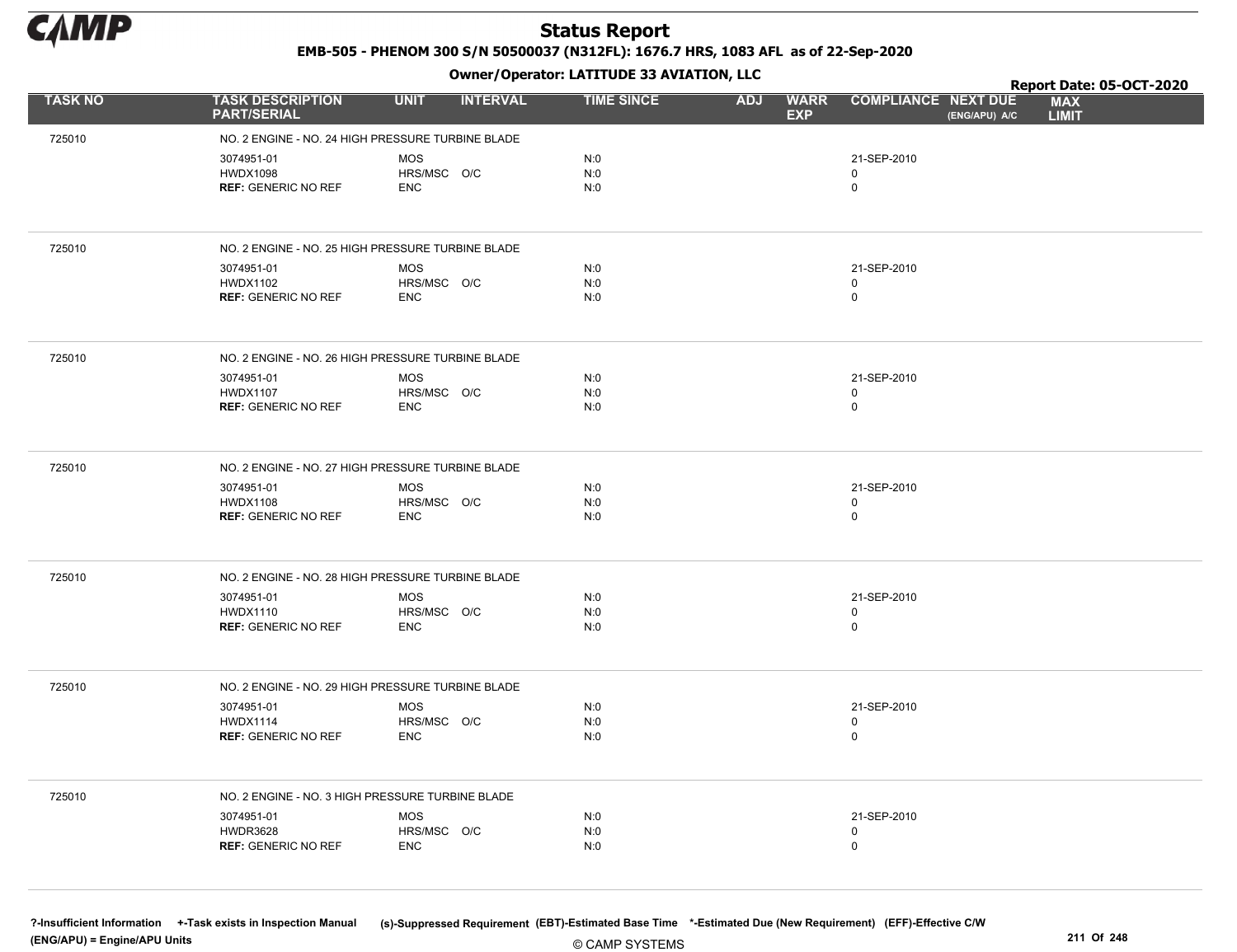

EMB-505 - PHENOM 300 S/N 50500037 (N312FL): 1676.7 HRS, 1083 AFL as of 22-Sep-2020

Owner/Operator: LATITUDE 33 AVIATION, LLC

|                |                                                   | $\mathbf{r}$                   |                   |                                         |                                             | Report Date: 05-OCT-2020   |
|----------------|---------------------------------------------------|--------------------------------|-------------------|-----------------------------------------|---------------------------------------------|----------------------------|
| <b>TASK NO</b> | <b>TASK DESCRIPTION</b><br><b>PART/SERIAL</b>     | <b>UNIT</b><br><b>INTERVAL</b> | <b>TIME SINCE</b> | <b>ADJ</b><br><b>WARR</b><br><b>EXP</b> | <b>COMPLIANCE NEXT DUE</b><br>(ENG/APU) A/C | <b>MAX</b><br><b>LIMIT</b> |
| 725010         | NO. 2 ENGINE - NO. 30 HIGH PRESSURE TURBINE BLADE |                                |                   |                                         |                                             |                            |
|                | 3074951-01                                        | <b>MOS</b>                     | N:0               |                                         | 21-SEP-2010                                 |                            |
|                | <b>HWDX1119</b>                                   | HRS/MSC O/C                    | N:0               |                                         | 0                                           |                            |
|                | <b>REF: GENERIC NO REF</b>                        | <b>ENC</b>                     | N:0               |                                         | 0                                           |                            |
|                |                                                   |                                |                   |                                         |                                             |                            |
| 725010         | NO. 2 ENGINE - NO. 31 HIGH PRESSURE TURBINE BLADE |                                |                   |                                         |                                             |                            |
|                | 3074951-01                                        | <b>MOS</b>                     | N:0               |                                         | 21-SEP-2010                                 |                            |
|                | <b>HWDX1123</b><br><b>REF: GENERIC NO REF</b>     | HRS/MSC O/C<br><b>ENC</b>      | N:0<br>N:0        |                                         | 0<br>0                                      |                            |
|                |                                                   |                                |                   |                                         |                                             |                            |
| 725010         | NO. 2 ENGINE - NO. 32 HIGH PRESSURE TURBINE BLADE |                                |                   |                                         |                                             |                            |
|                | 3074951-01                                        | <b>MOS</b>                     | N:0               |                                         | 21-SEP-2010                                 |                            |
|                | <b>HWDX1124</b><br><b>REF: GENERIC NO REF</b>     | HRS/MSC O/C<br><b>ENC</b>      | N:0<br>N:0        |                                         | 0<br>$\mathbf 0$                            |                            |
|                |                                                   |                                |                   |                                         |                                             |                            |
| 725010         | NO. 2 ENGINE - NO. 33 HIGH PRESSURE TURBINE BLADE |                                |                   |                                         |                                             |                            |
|                | 3074951-01                                        | <b>MOS</b>                     | N:0               |                                         | 21-SEP-2010                                 |                            |
|                | <b>HWDX1130</b>                                   | HRS/MSC O/C                    | N:0               |                                         | 0                                           |                            |
|                | <b>REF: GENERIC NO REF</b>                        | <b>ENC</b>                     | N:0               |                                         | 0                                           |                            |
|                |                                                   |                                |                   |                                         |                                             |                            |
| 725010         | NO. 2 ENGINE - NO. 34 HIGH PRESSURE TURBINE BLADE |                                |                   |                                         |                                             |                            |
|                | 3074951-01                                        | <b>MOS</b>                     | N:0               |                                         | 21-SEP-2010                                 |                            |
|                | <b>HWDX1131</b>                                   | HRS/MSC O/C<br><b>ENC</b>      | N:0<br>N:0        |                                         | 0<br>0                                      |                            |
|                | <b>REF: GENERIC NO REF</b>                        |                                |                   |                                         |                                             |                            |
| 725010         | NO. 2 ENGINE - NO. 35 HIGH PRESSURE TURBINE BLADE |                                |                   |                                         |                                             |                            |
|                |                                                   |                                |                   |                                         |                                             |                            |
|                | 3074951-01<br><b>HWDX1137</b>                     | <b>MOS</b><br>HRS/MSC O/C      | N:0<br>N:0        |                                         | 21-SEP-2010<br>0                            |                            |
|                | <b>REF: GENERIC NO REF</b>                        | <b>ENC</b>                     | N:0               |                                         | 0                                           |                            |
|                |                                                   |                                |                   |                                         |                                             |                            |
| 725010         | NO. 2 ENGINE - NO. 36 HIGH PRESSURE TURBINE BLADE |                                |                   |                                         |                                             |                            |
|                | 3074951-01                                        | MOS                            | N:0               |                                         | 21-SEP-2010                                 |                            |
|                | <b>HWDX1144</b>                                   | HRS/MSC O/C                    | N:0               |                                         | 0                                           |                            |
|                | <b>REF: GENERIC NO REF</b>                        | <b>ENC</b>                     | N:0               |                                         | 0                                           |                            |
|                |                                                   |                                |                   |                                         |                                             |                            |
|                |                                                   |                                |                   |                                         |                                             |                            |

© CAMP SYSTEMS ?-Insufficient Information +-Task exists in Inspection Manual (s)-Suppressed Requirement (EBT)-Estimated Base Time \*-Estimated Due (New Requirement) (EFF)-Effective C/W (ENG/APU) = Engine/APU Units 212 Of 248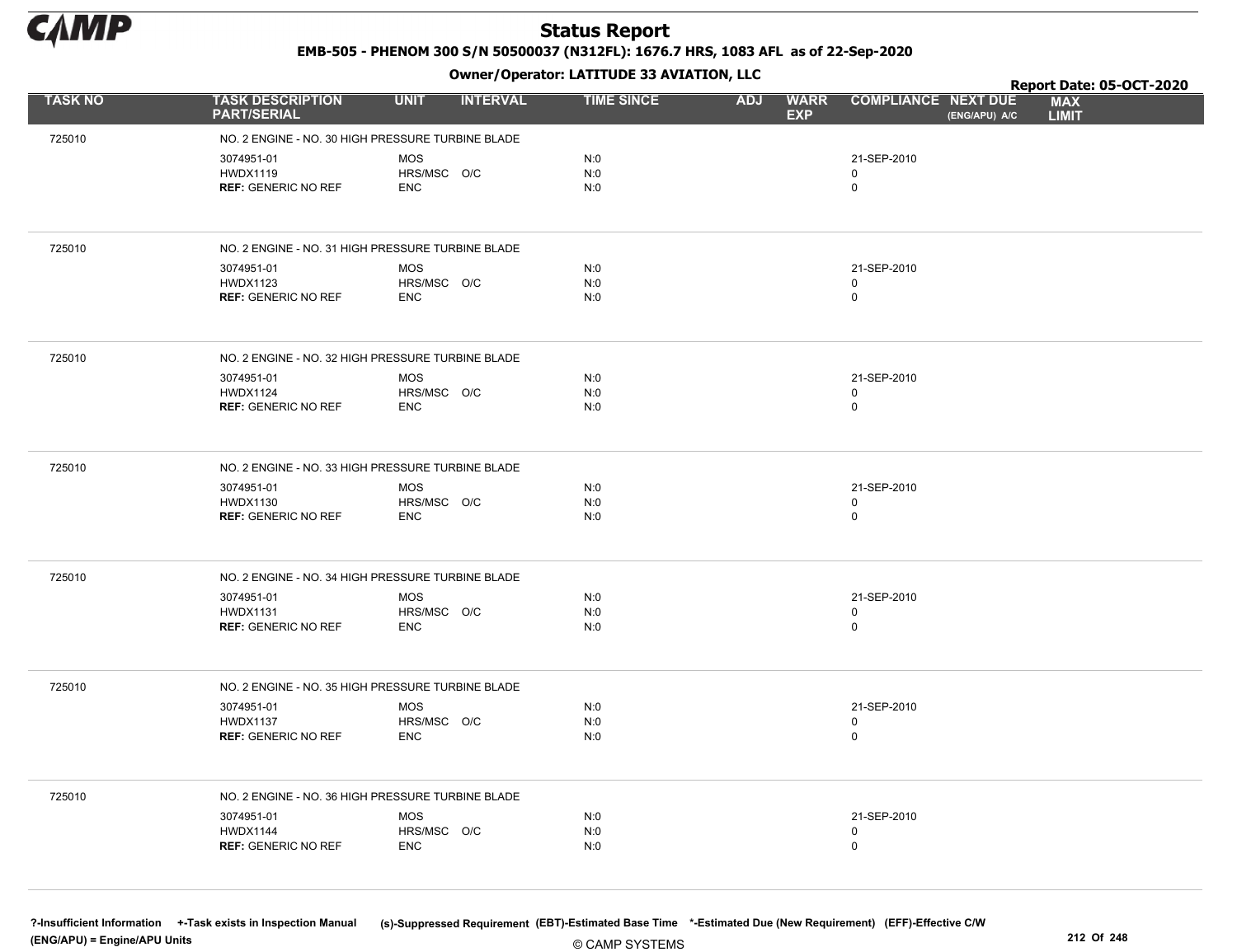

EMB-505 - PHENOM 300 S/N 50500037 (N312FL): 1676.7 HRS, 1083 AFL as of 22-Sep-2020

Owner/Operator: LATITUDE 33 AVIATION, LLC

|                |                                                   | .                              |                   |                                         |                                             | Report Date: 05-OCT-2020   |
|----------------|---------------------------------------------------|--------------------------------|-------------------|-----------------------------------------|---------------------------------------------|----------------------------|
| <b>TASK NO</b> | <b>TASK DESCRIPTION</b><br><b>PART/SERIAL</b>     | <b>UNIT</b><br><b>INTERVAL</b> | <b>TIME SINCE</b> | <b>WARR</b><br><b>ADJ</b><br><b>EXP</b> | <b>COMPLIANCE NEXT DUE</b><br>(ENG/APU) A/C | <b>MAX</b><br><b>LIMIT</b> |
| 725010         | NO. 2 ENGINE - NO. 37 HIGH PRESSURE TURBINE BLADE |                                |                   |                                         |                                             |                            |
|                | 3074951-01                                        | <b>MOS</b>                     | N:0               |                                         | 21-SEP-2010                                 |                            |
|                | <b>HWDX1149</b>                                   | HRS/MSC O/C                    | N:0               |                                         | $\mathbf 0$                                 |                            |
|                | <b>REF: GENERIC NO REF</b>                        | <b>ENC</b>                     | N:0               |                                         | $\mathbf 0$                                 |                            |
|                |                                                   |                                |                   |                                         |                                             |                            |
| 725010         | NO. 2 ENGINE - NO. 38 HIGH PRESSURE TURBINE BLADE |                                |                   |                                         |                                             |                            |
|                | 3074951-01                                        | <b>MOS</b>                     | N:0               |                                         | 21-SEP-2010                                 |                            |
|                | <b>HWDX1154</b><br><b>REF: GENERIC NO REF</b>     | HRS/MSC O/C<br><b>ENC</b>      | N:0<br>N:0        |                                         | 0<br>$\pmb{0}$                              |                            |
|                |                                                   |                                |                   |                                         |                                             |                            |
| 725010         | NO. 2 ENGINE - NO. 39 HIGH PRESSURE TURBINE BLADE |                                |                   |                                         |                                             |                            |
|                | 3074951-01                                        | <b>MOS</b>                     | N:0               |                                         | 21-SEP-2010                                 |                            |
|                | <b>HWDX1155</b><br><b>REF: GENERIC NO REF</b>     | HRS/MSC O/C<br><b>ENC</b>      | N:0<br>N:0        |                                         | 0<br>$\mathbf 0$                            |                            |
|                |                                                   |                                |                   |                                         |                                             |                            |
| 725010         | NO. 2 ENGINE - NO. 4 HIGH PRESSURE TURBINE BLADE  |                                |                   |                                         |                                             |                            |
|                | 3074951-01                                        | <b>MOS</b>                     | N:0               |                                         | 21-SEP-2010                                 |                            |
|                | <b>HWDW7893</b><br><b>REF: GENERIC NO REF</b>     | HRS/MSC O/C<br><b>ENC</b>      | N:0<br>N:0        |                                         | 0<br>$\mathsf{O}$                           |                            |
|                |                                                   |                                |                   |                                         |                                             |                            |
| 725010         | NO. 2 ENGINE - NO. 40 HIGH PRESSURE TURBINE BLADE |                                |                   |                                         |                                             |                            |
|                | 3074951-01                                        | <b>MOS</b>                     | N:0               |                                         | 21-SEP-2010                                 |                            |
|                | <b>HWDX1163</b><br><b>REF: GENERIC NO REF</b>     | HRS/MSC O/C<br><b>ENC</b>      | N:0<br>N:0        |                                         | $\pmb{0}$<br>0                              |                            |
|                |                                                   |                                |                   |                                         |                                             |                            |
| 725010         | NO. 2 ENGINE - NO. 41 HIGH PRESSURE TURBINE BLADE |                                |                   |                                         |                                             |                            |
|                | 3074951-01<br><b>HWDX1170</b>                     | <b>MOS</b><br>HRS/MSC O/C      | N:0<br>N:0        |                                         | 21-SEP-2010<br>0                            |                            |
|                | <b>REF: GENERIC NO REF</b>                        | <b>ENC</b>                     | N:0               |                                         | $\mathbf 0$                                 |                            |
|                |                                                   |                                |                   |                                         |                                             |                            |
| 725010         | NO. 2 ENGINE - NO. 42 HIGH PRESSURE TURBINE BLADE |                                |                   |                                         |                                             |                            |
|                | 3074951-01                                        | MOS                            | N:0               |                                         | 21-SEP-2010                                 |                            |
|                | <b>HWDX1172</b><br><b>REF: GENERIC NO REF</b>     | HRS/MSC O/C<br><b>ENC</b>      | N:0<br>N:0        |                                         | 0<br>$\mathbf 0$                            |                            |
|                |                                                   |                                |                   |                                         |                                             |                            |
|                |                                                   |                                |                   |                                         |                                             |                            |

?-Insufficient Information +-Task exists in Inspection Manual (s)-Suppressed Requirement (EBT)-Estimated Base Time \*-Estimated Due (New Requirement) (EFF)-Effective C/W (ENG/APU) = Engine/APU Units 213 Of 248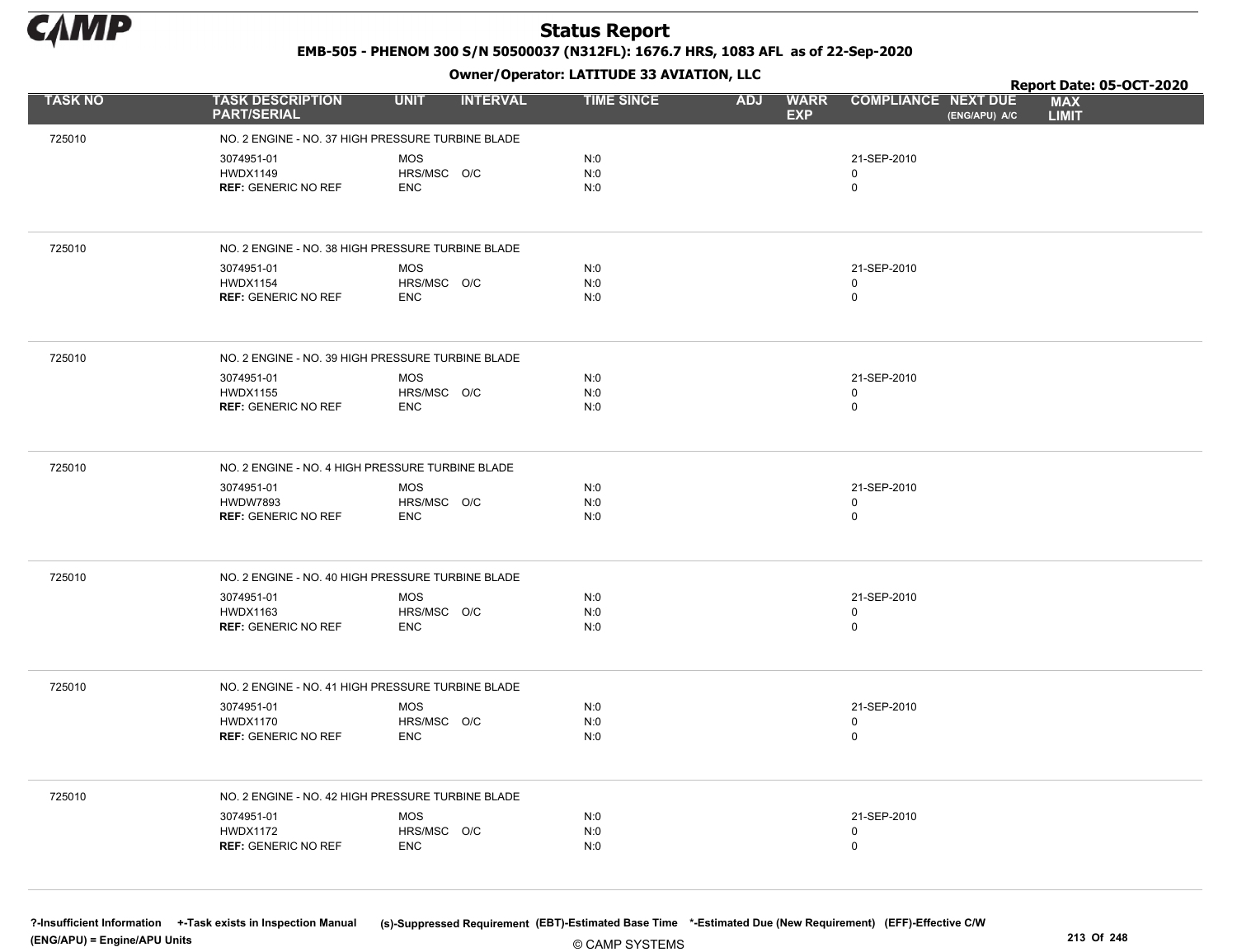

EMB-505 - PHENOM 300 S/N 50500037 (N312FL): 1676.7 HRS, 1083 AFL as of 22-Sep-2020

Owner/Operator: LATITUDE 33 AVIATION, LLC

|                |                                                   | .                              |                   |                                         |                                             | Report Date: 05-OCT-2020   |
|----------------|---------------------------------------------------|--------------------------------|-------------------|-----------------------------------------|---------------------------------------------|----------------------------|
| <b>TASK NO</b> | <b>TASK DESCRIPTION</b><br><b>PART/SERIAL</b>     | <b>UNIT</b><br><b>INTERVAL</b> | <b>TIME SINCE</b> | <b>ADJ</b><br><b>WARR</b><br><b>EXP</b> | <b>COMPLIANCE NEXT DUE</b><br>(ENG/APU) A/C | <b>MAX</b><br><b>LIMIT</b> |
| 725010         | NO. 2 ENGINE - NO. 43 HIGH PRESSURE TURBINE BLADE |                                |                   |                                         |                                             |                            |
|                | 3074951-01                                        | <b>MOS</b>                     | N:0               |                                         | 21-SEP-2010                                 |                            |
|                | <b>HWDX1181</b>                                   | HRS/MSC O/C                    | N:0               |                                         | 0                                           |                            |
|                | <b>REF: GENERIC NO REF</b>                        | <b>ENC</b>                     | N:0               |                                         | 0                                           |                            |
|                |                                                   |                                |                   |                                         |                                             |                            |
| 725010         | NO. 2 ENGINE - NO. 44 HIGH PRESSURE TURBINE BLADE |                                |                   |                                         |                                             |                            |
|                | 3074951-01                                        | <b>MOS</b>                     | N:0               |                                         | 21-SEP-2010                                 |                            |
|                | <b>HWDY6400</b><br><b>REF: GENERIC NO REF</b>     | HRS/MSC O/C<br><b>ENC</b>      | N:0<br>N:0        |                                         | 0<br>0                                      |                            |
|                |                                                   |                                |                   |                                         |                                             |                            |
| 725010         | NO. 2 ENGINE - NO. 45 HIGH PRESSURE TURBINE BLADE |                                |                   |                                         |                                             |                            |
|                | 3074951-01                                        | <b>MOS</b>                     | N:0               |                                         | 21-SEP-2010                                 |                            |
|                | <b>HWDY6401</b><br><b>REF: GENERIC NO REF</b>     | HRS/MSC O/C<br><b>ENC</b>      | N:0<br>N:0        |                                         | 0<br>$\mathbf 0$                            |                            |
|                |                                                   |                                |                   |                                         |                                             |                            |
|                |                                                   |                                |                   |                                         |                                             |                            |
| 725010         | NO. 2 ENGINE - NO. 46 HIGH PRESSURE TURBINE BLADE |                                |                   |                                         |                                             |                            |
|                | 3074951-01                                        | <b>MOS</b>                     | N:0               |                                         | 21-SEP-2010                                 |                            |
|                | <b>HWDY6410</b><br><b>REF: GENERIC NO REF</b>     | HRS/MSC O/C<br><b>ENC</b>      | N:0<br>N:0        |                                         | 0<br>0                                      |                            |
|                |                                                   |                                |                   |                                         |                                             |                            |
|                |                                                   |                                |                   |                                         |                                             |                            |
| 725010         | NO. 2 ENGINE - NO. 47 HIGH PRESSURE TURBINE BLADE |                                |                   |                                         |                                             |                            |
|                | 3074951-01<br><b>HWDY6414</b>                     | <b>MOS</b><br>HRS/MSC O/C      | N:0<br>N:0        |                                         | 21-SEP-2010<br>0                            |                            |
|                | <b>REF: GENERIC NO REF</b>                        | <b>ENC</b>                     | N:0               |                                         | 0                                           |                            |
|                |                                                   |                                |                   |                                         |                                             |                            |
| 725010         | NO. 2 ENGINE - NO. 48 HIGH PRESSURE TURBINE BLADE |                                |                   |                                         |                                             |                            |
|                | 3074951-01                                        | <b>MOS</b>                     | N:0               |                                         | 21-SEP-2010                                 |                            |
|                | <b>HWDY6415</b>                                   | HRS/MSC O/C                    | N:0               |                                         | 0                                           |                            |
|                | <b>REF: GENERIC NO REF</b>                        | <b>ENC</b>                     | N:0               |                                         | 0                                           |                            |
|                |                                                   |                                |                   |                                         |                                             |                            |
| 725010         | NO. 2 ENGINE - NO. 49 HIGH PRESSURE TURBINE BLADE |                                |                   |                                         |                                             |                            |
|                | 3074951-01                                        | MOS                            | N:0               |                                         | 21-SEP-2010                                 |                            |
|                | <b>HWDY6428</b>                                   | HRS/MSC O/C                    | N:0               |                                         | 0                                           |                            |
|                | <b>REF: GENERIC NO REF</b>                        | <b>ENC</b>                     | N:0               |                                         | 0                                           |                            |
|                |                                                   |                                |                   |                                         |                                             |                            |

© CAMP SYSTEMS ?-Insufficient Information +-Task exists in Inspection Manual (s)-Suppressed Requirement (EBT)-Estimated Base Time \*-Estimated Due (New Requirement) (EFF)-Effective C/W (ENG/APU) = Engine/APU Units 214 Of 248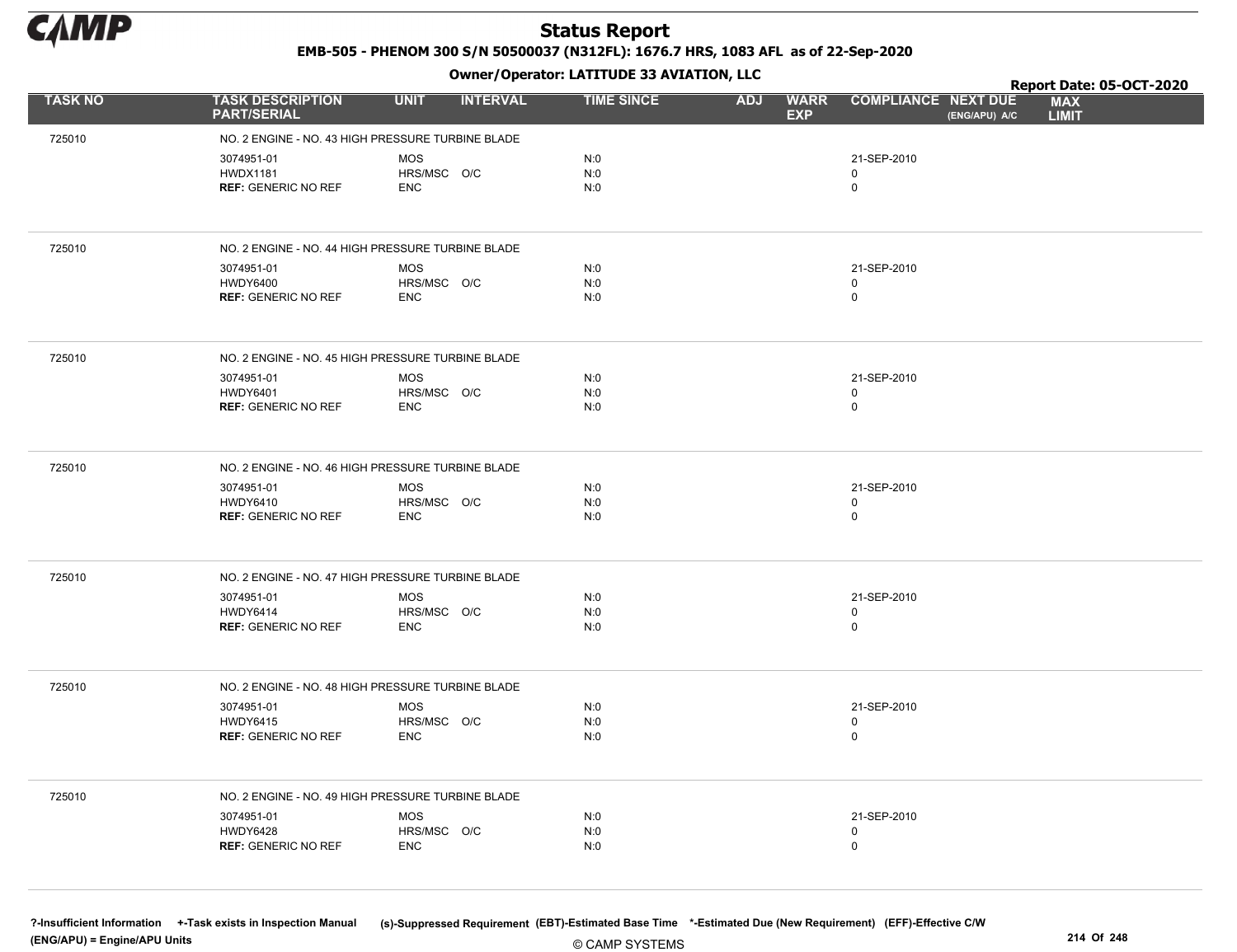

EMB-505 - PHENOM 300 S/N 50500037 (N312FL): 1676.7 HRS, 1083 AFL as of 22-Sep-2020

Owner/Operator: LATITUDE 33 AVIATION, LLC

|                |                                                   | .                              |                   |                                         |                                             | Report Date: 05-OCT-2020   |
|----------------|---------------------------------------------------|--------------------------------|-------------------|-----------------------------------------|---------------------------------------------|----------------------------|
| <b>TASK NO</b> | <b>TASK DESCRIPTION</b><br><b>PART/SERIAL</b>     | <b>UNIT</b><br><b>INTERVAL</b> | <b>TIME SINCE</b> | <b>ADJ</b><br><b>WARR</b><br><b>EXP</b> | <b>COMPLIANCE NEXT DUE</b><br>(ENG/APU) A/C | <b>MAX</b><br><b>LIMIT</b> |
| 725010         | NO. 2 ENGINE - NO. 5 HIGH PRESSURE TURBINE BLADE  |                                |                   |                                         |                                             |                            |
|                | 3074951-01                                        | <b>MOS</b>                     | N:0               |                                         | 21-SEP-2010                                 |                            |
|                | <b>HWDX1032</b>                                   | HRS/MSC O/C                    | N:0               |                                         | 0                                           |                            |
|                | <b>REF: GENERIC NO REF</b>                        | <b>ENC</b>                     | N:0               |                                         | 0                                           |                            |
|                |                                                   |                                |                   |                                         |                                             |                            |
| 725010         | NO. 2 ENGINE - NO. 50 HIGH PRESSURE TURBINE BLADE |                                |                   |                                         |                                             |                            |
|                | 3074951-01                                        | <b>MOS</b>                     | N:0               |                                         | 21-SEP-2010                                 |                            |
|                | <b>HWDY6429</b><br><b>REF: GENERIC NO REF</b>     | HRS/MSC O/C<br><b>ENC</b>      | N:0<br>N:0        |                                         | 0<br>0                                      |                            |
|                |                                                   |                                |                   |                                         |                                             |                            |
| 725010         | NO. 2 ENGINE - NO. 51 HIGH PRESSURE TURBINE BLADE |                                |                   |                                         |                                             |                            |
|                | 3074951-01                                        | <b>MOS</b>                     | N:0               |                                         | 21-SEP-2010                                 |                            |
|                | <b>HWDY6436</b><br><b>REF: GENERIC NO REF</b>     | HRS/MSC O/C<br><b>ENC</b>      | N:0<br>N:0        |                                         | 0<br>$\mathbf 0$                            |                            |
|                |                                                   |                                |                   |                                         |                                             |                            |
|                |                                                   |                                |                   |                                         |                                             |                            |
| 725010         | NO. 2 ENGINE - NO. 52 HIGH PRESSURE TURBINE BLADE |                                |                   |                                         |                                             |                            |
|                | 3074951-01<br>HWDY6442                            | <b>MOS</b><br>HRS/MSC O/C      | N:0<br>N:0        |                                         | 21-SEP-2010<br>0                            |                            |
|                | <b>REF: GENERIC NO REF</b>                        | <b>ENC</b>                     | N:0               |                                         | 0                                           |                            |
|                |                                                   |                                |                   |                                         |                                             |                            |
| 725010         | NO. 2 ENGINE - NO. 53 HIGH PRESSURE TURBINE BLADE |                                |                   |                                         |                                             |                            |
|                | 3074951-01                                        | <b>MOS</b>                     | N:0               |                                         | 21-SEP-2010                                 |                            |
|                | <b>HWDY6443</b>                                   | HRS/MSC O/C                    | N:0               |                                         | 0                                           |                            |
|                | <b>REF: GENERIC NO REF</b>                        | <b>ENC</b>                     | N:0               |                                         | 0                                           |                            |
|                |                                                   |                                |                   |                                         |                                             |                            |
| 725010         | NO. 2 ENGINE - NO. 54 HIGH PRESSURE TURBINE BLADE |                                |                   |                                         |                                             |                            |
|                | 3074951-01<br>HWDY6447                            | <b>MOS</b><br>HRS/MSC O/C      | N:0<br>N:0        |                                         | 21-SEP-2010<br>0                            |                            |
|                | <b>REF: GENERIC NO REF</b>                        | <b>ENC</b>                     | N:0               |                                         | 0                                           |                            |
|                |                                                   |                                |                   |                                         |                                             |                            |
| 725010         | NO. 2 ENGINE - NO. 55 HIGH PRESSURE TURBINE BLADE |                                |                   |                                         |                                             |                            |
|                | 3074951-01                                        | <b>MOS</b>                     | N:0               |                                         | 21-SEP-2010                                 |                            |
|                | HWDY6449                                          | HRS/MSC O/C                    | N:0               |                                         | 0                                           |                            |
|                | <b>REF: GENERIC NO REF</b>                        | <b>ENC</b>                     | N:0               |                                         | 0                                           |                            |
|                |                                                   |                                |                   |                                         |                                             |                            |

© CAMP SYSTEMS ?-Insufficient Information +-Task exists in Inspection Manual (s)-Suppressed Requirement (EBT)-Estimated Base Time \*-Estimated Due (New Requirement) (EFF)-Effective C/W (ENG/APU) = Engine/APU Units 215 Of 248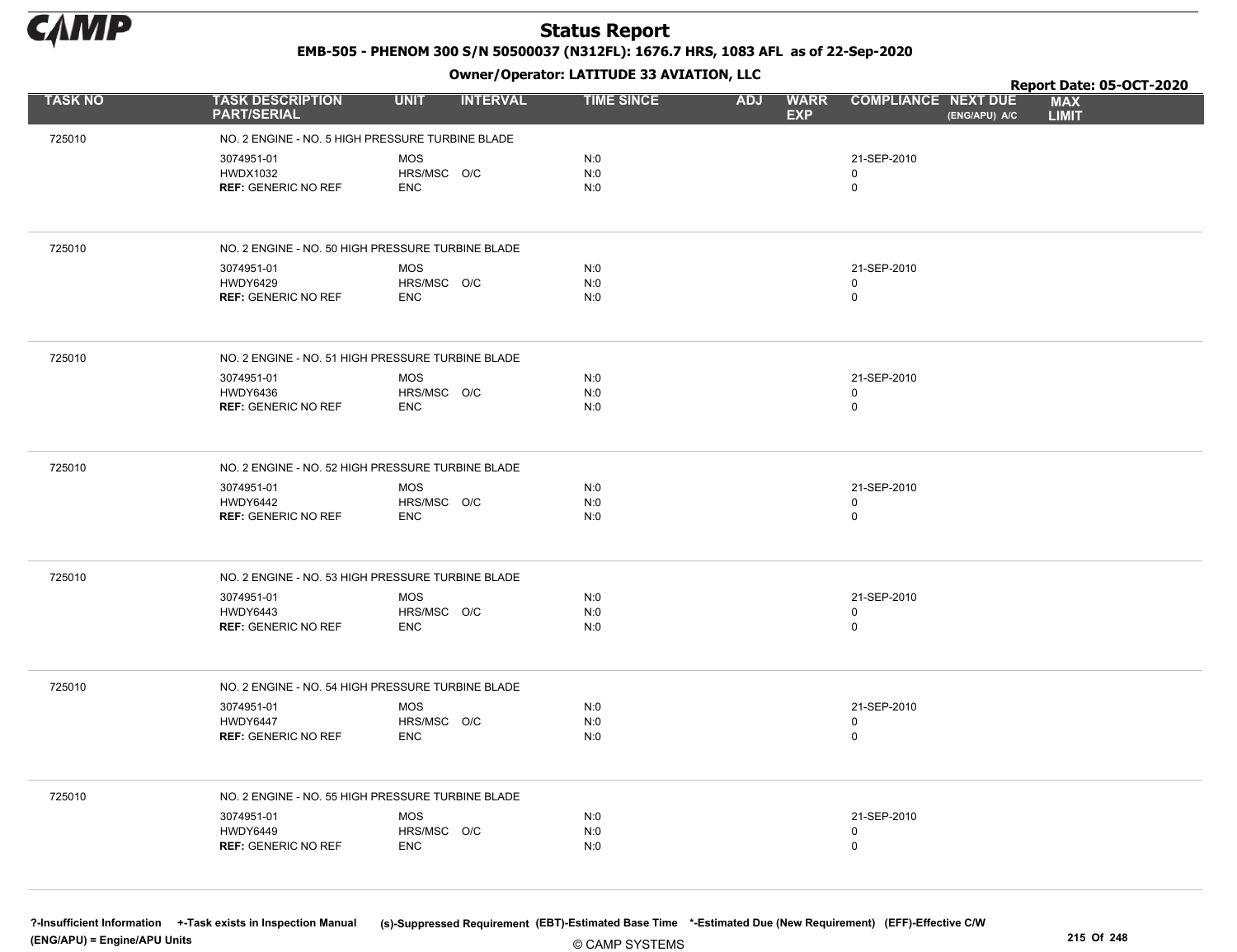

EMB-505 - PHENOM 300 S/N 50500037 (N312FL): 1676.7 HRS, 1083 AFL as of 22-Sep-2020

Owner/Operator: LATITUDE 33 AVIATION, LLC

|                |                                                   | .                              |                   |                                         |                                             | Report Date: 05-OCT-2020   |
|----------------|---------------------------------------------------|--------------------------------|-------------------|-----------------------------------------|---------------------------------------------|----------------------------|
| <b>TASK NO</b> | <b>TASK DESCRIPTION</b><br><b>PART/SERIAL</b>     | <b>UNIT</b><br><b>INTERVAL</b> | <b>TIME SINCE</b> | <b>WARR</b><br><b>ADJ</b><br><b>EXP</b> | <b>COMPLIANCE NEXT DUE</b><br>(ENG/APU) A/C | <b>MAX</b><br><b>LIMIT</b> |
| 725010         | NO. 2 ENGINE - NO. 56 HIGH PRESSURE TURBINE BLADE |                                |                   |                                         |                                             |                            |
|                | 3074951-01                                        | <b>MOS</b>                     | N:0               |                                         | 21-SEP-2010                                 |                            |
|                | <b>HWDY6454</b>                                   | HRS/MSC O/C                    | N:0               |                                         | $\mathbf 0$                                 |                            |
|                | <b>REF: GENERIC NO REF</b>                        | <b>ENC</b>                     | N:0               |                                         | $\mathbf 0$                                 |                            |
|                |                                                   |                                |                   |                                         |                                             |                            |
| 725010         | NO. 2 ENGINE - NO. 57 HIGH PRESSURE TURBINE BLADE |                                |                   |                                         |                                             |                            |
|                | 3074951-01                                        | <b>MOS</b>                     | N:0               |                                         | 21-SEP-2010                                 |                            |
|                | <b>HWDY6458</b><br><b>REF: GENERIC NO REF</b>     | HRS/MSC O/C<br><b>ENC</b>      | N:0<br>N:0        |                                         | 0<br>$\pmb{0}$                              |                            |
|                |                                                   |                                |                   |                                         |                                             |                            |
| 725010         | NO. 2 ENGINE - NO. 58 HIGH PRESSURE TURBINE BLADE |                                |                   |                                         |                                             |                            |
|                | 3074951-01                                        | <b>MOS</b>                     | N:0               |                                         | 21-SEP-2010                                 |                            |
|                | HWDY6466<br><b>REF: GENERIC NO REF</b>            | HRS/MSC O/C<br><b>ENC</b>      | N:0<br>N:0        |                                         | 0<br>$\mathbf 0$                            |                            |
|                |                                                   |                                |                   |                                         |                                             |                            |
| 725010         | NO. 2 ENGINE - NO. 59 HIGH PRESSURE TURBINE BLADE |                                |                   |                                         |                                             |                            |
|                | 3074951-01                                        | <b>MOS</b>                     | N:0               |                                         | 21-SEP-2010                                 |                            |
|                | HWDY6469<br><b>REF: GENERIC NO REF</b>            | HRS/MSC O/C<br><b>ENC</b>      | N:0<br>N:0        |                                         | 0<br>$\mathsf{O}$                           |                            |
|                |                                                   |                                |                   |                                         |                                             |                            |
| 725010         | NO. 2 ENGINE - NO. 6 HIGH PRESSURE TURBINE BLADE  |                                |                   |                                         |                                             |                            |
|                | 3074951-01                                        | <b>MOS</b>                     | N:0               |                                         | 21-SEP-2010                                 |                            |
|                | <b>HWDX1033</b><br><b>REF: GENERIC NO REF</b>     | HRS/MSC O/C<br><b>ENC</b>      | N:0<br>N:0        |                                         | $\pmb{0}$<br>0                              |                            |
|                |                                                   |                                |                   |                                         |                                             |                            |
| 725010         | NO. 2 ENGINE - NO. 60 HIGH PRESSURE TURBINE BLADE |                                |                   |                                         |                                             |                            |
|                | 3074951-01                                        | MOS                            | N:0               |                                         | 21-SEP-2010                                 |                            |
|                | <b>HWDY6470</b><br><b>REF: GENERIC NO REF</b>     | HRS/MSC O/C<br><b>ENC</b>      | N:0<br>N:0        |                                         | 0<br>$\mathbf 0$                            |                            |
|                |                                                   |                                |                   |                                         |                                             |                            |
| 725010         | NO. 2 ENGINE - NO. 7 HIGH PRESSURE TURBINE BLADE  |                                |                   |                                         |                                             |                            |
|                | 3074951-01                                        | MOS                            | N:0               |                                         | 21-SEP-2010                                 |                            |
|                | <b>HWDX1034</b>                                   | HRS/MSC O/C                    | N:0               |                                         | 0                                           |                            |
|                | <b>REF: GENERIC NO REF</b>                        | <b>ENC</b>                     | N:0               |                                         | $\mathbf 0$                                 |                            |
|                |                                                   |                                |                   |                                         |                                             |                            |

© CAMP SYSTEMS ?-Insufficient Information +-Task exists in Inspection Manual (s)-Suppressed Requirement (EBT)-Estimated Base Time \*-Estimated Due (New Requirement) (EFF)-Effective C/W (ENG/APU) = Engine/APU Units 216 Of 248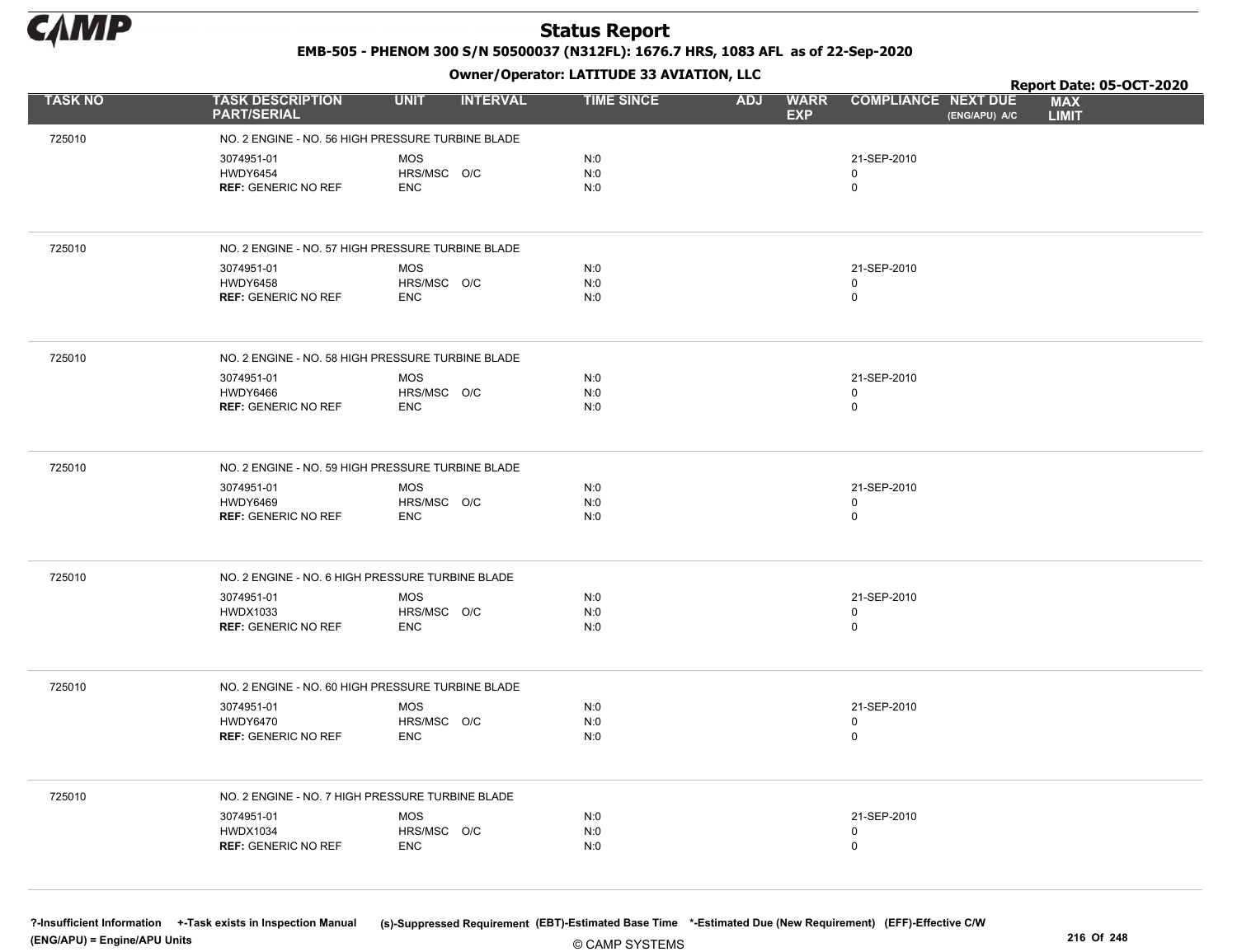

EMB-505 - PHENOM 300 S/N 50500037 (N312FL): 1676.7 HRS, 1083 AFL as of 22-Sep-2020

Owner/Operator: LATITUDE 33 AVIATION, LLC

|                |                                                  | .                              |                   |                                         |                                             | Report Date: 05-OCT-2020   |
|----------------|--------------------------------------------------|--------------------------------|-------------------|-----------------------------------------|---------------------------------------------|----------------------------|
| <b>TASK NO</b> | <b>TASK DESCRIPTION</b><br><b>PART/SERIAL</b>    | <b>UNIT</b><br><b>INTERVAL</b> | <b>TIME SINCE</b> | <b>ADJ</b><br><b>WARR</b><br><b>EXP</b> | <b>COMPLIANCE NEXT DUE</b><br>(ENG/APU) A/C | <b>MAX</b><br><b>LIMIT</b> |
| 725010         | NO. 2 ENGINE - NO. 8 HIGH PRESSURE TURBINE BLADE |                                |                   |                                         |                                             |                            |
|                | 3074951-01                                       | <b>MOS</b>                     | N:0               |                                         | 21-SEP-2010                                 |                            |
|                | <b>HWDX1039</b>                                  | HRS/MSC O/C                    | N:0               |                                         | 0                                           |                            |
|                | <b>REF: GENERIC NO REF</b>                       | <b>ENC</b>                     | N:0               |                                         | 0                                           |                            |
|                |                                                  |                                |                   |                                         |                                             |                            |
| 725010         | NO. 2 ENGINE - NO. 9 HIGH PRESSURE TURBINE BLADE |                                |                   |                                         |                                             |                            |
|                | 3074951-01                                       | <b>MOS</b>                     | N:0               |                                         | 21-SEP-2010                                 |                            |
|                | <b>HWDX1045</b><br><b>REF: GENERIC NO REF</b>    | HRS/MSC O/C<br><b>ENC</b>      | N:0<br>N:0        |                                         | 0<br>0                                      |                            |
|                |                                                  |                                |                   |                                         |                                             |                            |
| 725010         | NO. 2 ENGINE - NO.61 HIGH PRESSURE TURBINE BLADE |                                |                   |                                         |                                             |                            |
|                | 3074951-01                                       | <b>MOS</b>                     | N:0               |                                         | 21-SEP-2010                                 |                            |
|                | <b>HWDY6480</b><br><b>REF: GENERIC NO REF</b>    | HRS/MSC O/C<br><b>ENC</b>      | N:0<br>N:0        |                                         | 0<br>0                                      |                            |
|                |                                                  |                                |                   |                                         |                                             |                            |
|                |                                                  |                                |                   |                                         |                                             |                            |
| 725010         | NO. 2 ENGINE - NO.62 HIGH PRESSURE TURBINE BLADE |                                |                   |                                         |                                             |                            |
|                | 3074951-01                                       | MOS                            | N:0               |                                         | 21-SEP-2010                                 |                            |
|                | <b>HWDY6482</b><br><b>REF: GENERIC NO REF</b>    | HRS/MSC O/C<br><b>ENC</b>      | N:0<br>N:0        |                                         | 0<br>0                                      |                            |
|                |                                                  |                                |                   |                                         |                                             |                            |
| 725010         | NO. 2 ENGINE - NO.63 HIGH PRESSURE TURBINE BLADE |                                |                   |                                         |                                             |                            |
|                | 3074951-01                                       | <b>MOS</b>                     | N:0               |                                         | 21-SEP-2010                                 |                            |
|                | <b>HWDY6499</b>                                  | HRS/MSC O/C                    | N:0               |                                         | 0                                           |                            |
|                | <b>REF: GENERIC NO REF</b>                       | <b>ENC</b>                     | N:0               |                                         | 0                                           |                            |
|                |                                                  |                                |                   |                                         |                                             |                            |
| 725010         | NO. 2 ENGINE - NO.64 HIGH PRESSURE TURBINE BLADE |                                |                   |                                         |                                             |                            |
|                | 3074951-01                                       | <b>MOS</b>                     | N:0               |                                         | 21-SEP-2010                                 |                            |
|                | <b>HWDY6502</b><br><b>REF: GENERIC NO REF</b>    | HRS/MSC O/C<br><b>ENC</b>      | N:0<br>N:0        |                                         | $\mathbf 0$<br>0                            |                            |
|                |                                                  |                                |                   |                                         |                                             |                            |
| 725010         | NO. 2 ENGINE - NO.65 HIGH PRESSURE TURBINE BLADE |                                |                   |                                         |                                             |                            |
|                | 3074951-01                                       | <b>MOS</b>                     | N:0               |                                         | 21-SEP-2010                                 |                            |
|                | <b>HWDY6506</b>                                  | HRS/MSC O/C                    | N:0               |                                         | 0                                           |                            |
|                | <b>REF: GENERIC NO REF</b>                       | <b>ENC</b>                     | N:0               |                                         | $\mathbf 0$                                 |                            |
|                |                                                  |                                |                   |                                         |                                             |                            |
|                |                                                  |                                |                   |                                         |                                             |                            |

© CAMP SYSTEMS ?-Insufficient Information +-Task exists in Inspection Manual (s)-Suppressed Requirement (EBT)-Estimated Base Time \*-Estimated Due (New Requirement) (EFF)-Effective C/W (ENG/APU) = Engine/APU Units 217 Of 248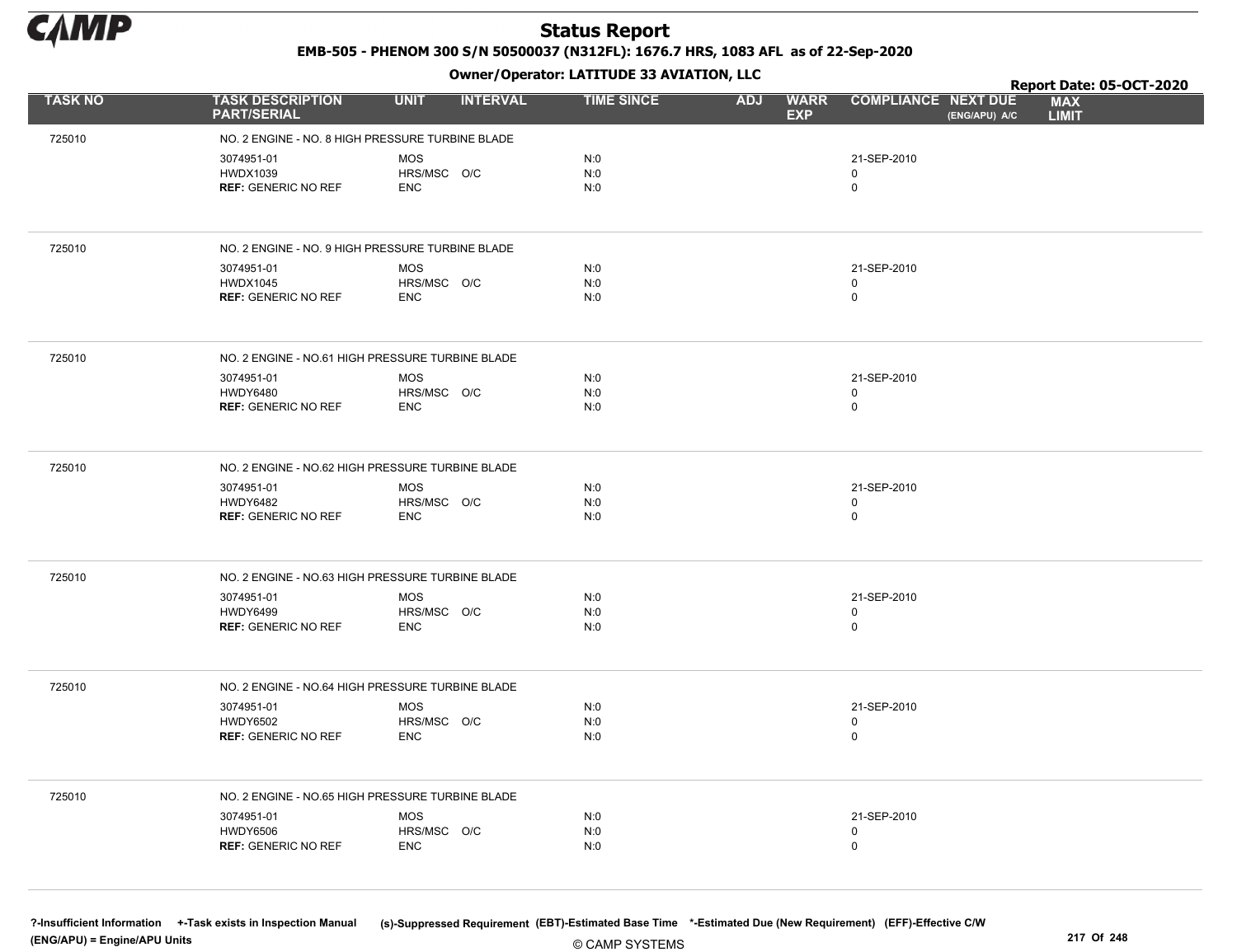

EMB-505 - PHENOM 300 S/N 50500037 (N312FL): 1676.7 HRS, 1083 AFL as of 22-Sep-2020

Owner/Operator: LATITUDE 33 AVIATION, LLC

|                |                                                  | .                                                                             |                   |                                         |                                             | Report Date: 05-OCT-2020   |
|----------------|--------------------------------------------------|-------------------------------------------------------------------------------|-------------------|-----------------------------------------|---------------------------------------------|----------------------------|
| <b>TASK NO</b> | <b>TASK DESCRIPTION</b><br><b>PART/SERIAL</b>    | <b>INTERVAL</b><br><b>UNIT</b>                                                | <b>TIME SINCE</b> | <b>ADJ</b><br><b>WARR</b><br><b>EXP</b> | <b>COMPLIANCE NEXT DUE</b><br>(ENG/APU) A/C | <b>MAX</b><br><b>LIMIT</b> |
| 725010         | NO. 2 ENGINE - NO.66 HIGH PRESSURE TURBINE BLADE |                                                                               |                   |                                         |                                             |                            |
|                | 3074951-01                                       | <b>MOS</b>                                                                    | N:0               |                                         | 21-SEP-2010                                 |                            |
|                | <b>HWDY6507</b>                                  | HRS/MSC O/C                                                                   | N:0               |                                         | 0                                           |                            |
|                | <b>REF: GENERIC NO REF</b>                       | <b>ENC</b>                                                                    | N:0               |                                         | 0                                           |                            |
|                |                                                  |                                                                               |                   |                                         |                                             |                            |
| 725010         | NO. 2 ENGINE - NO.67 HIGH PRESSURE TURBINE BLADE |                                                                               |                   |                                         |                                             |                            |
|                | 3074951-01                                       | <b>MOS</b>                                                                    | N:0               |                                         | 21-SEP-2010                                 |                            |
|                | <b>HWDY6513</b><br><b>REF: GENERIC NO REF</b>    | HRS/MSC O/C<br><b>ENC</b>                                                     | N:0<br>N:0        |                                         | 0<br>0                                      |                            |
|                |                                                  |                                                                               |                   |                                         |                                             |                            |
| 725010         | NO. 2 ENGINE - NO.68 HIGH PRESSURE TURBINE BLADE |                                                                               |                   |                                         |                                             |                            |
|                | 3074951-01                                       | <b>MOS</b>                                                                    | N:0               |                                         | 21-SEP-2010                                 |                            |
|                | <b>HWDY6516</b><br><b>REF: GENERIC NO REF</b>    | HRS/MSC O/C                                                                   | N:0<br>N:0        |                                         | 0<br>$\mathbf 0$                            |                            |
|                |                                                  | <b>ENC</b>                                                                    |                   |                                         |                                             |                            |
|                |                                                  |                                                                               |                   |                                         |                                             |                            |
| 725010         | NO. 2 ENGINE - NO.69 HIGH PRESSURE TURBINE BLADE |                                                                               |                   |                                         |                                             |                            |
|                | 3074951-01<br><b>HWDY6517</b>                    | <b>MOS</b><br>HRS/MSC O/C                                                     | N:0<br>N:0        |                                         | 21-SEP-2010<br>0                            |                            |
|                | <b>REF: GENERIC NO REF</b>                       | <b>ENC</b>                                                                    | N:0               |                                         | 0                                           |                            |
|                |                                                  |                                                                               |                   |                                         |                                             |                            |
| 725010         | NO. 2 ENGINE - NO.70 HIGH PRESSURE TURBINE BLADE |                                                                               |                   |                                         |                                             |                            |
|                | 3074951-01                                       | <b>MOS</b>                                                                    | N:0               |                                         | 21-SEP-2010                                 |                            |
|                | <b>HWDY6518</b>                                  | HRS/MSC O/C                                                                   | N:0               |                                         | 0                                           |                            |
|                | <b>REF: GENERIC NO REF</b>                       | <b>ENC</b>                                                                    | N:0               |                                         | 0                                           |                            |
|                |                                                  |                                                                               |                   |                                         |                                             |                            |
| 725015         |                                                  | NO. 2 ENGINE - LOW PRESSURE TURBINE ROTOR ASSEMBLY ROLLER CYLINDRICAL BEARING |                   |                                         |                                             |                            |
|                | 3073355-01<br>FCN321932                          | <b>MOS</b><br>HRS/MSC O/C                                                     | N:0<br>N:0        |                                         | 21-SEP-2010<br>0                            |                            |
|                | <b>REF: GENERIC NO REF</b>                       | <b>ENC</b>                                                                    | N:0               |                                         | 0                                           |                            |
|                |                                                  |                                                                               |                   |                                         |                                             |                            |
| 725020         | NO. 2 ENGINE - TURBINE EXHAUST CASE ASSEMBLY     |                                                                               |                   |                                         |                                             |                            |
|                | 3074832-01                                       | MOS                                                                           | N:0               |                                         | 21-SEP-2010                                 |                            |
|                | RWA08D130                                        | HRS/MSC O/C                                                                   | N:0               |                                         | 0                                           |                            |
|                | <b>REF: GENERIC NO REF</b>                       | <b>ENC</b>                                                                    | N:0               |                                         | 0                                           |                            |
|                |                                                  |                                                                               |                   |                                         |                                             |                            |
|                |                                                  |                                                                               |                   |                                         |                                             |                            |

© CAMP SYSTEMS ?-Insufficient Information +-Task exists in Inspection Manual (s)-Suppressed Requirement (EBT)-Estimated Base Time \*-Estimated Due (New Requirement) (EFF)-Effective C/W (ENG/APU) = Engine/APU Units 218 Of 248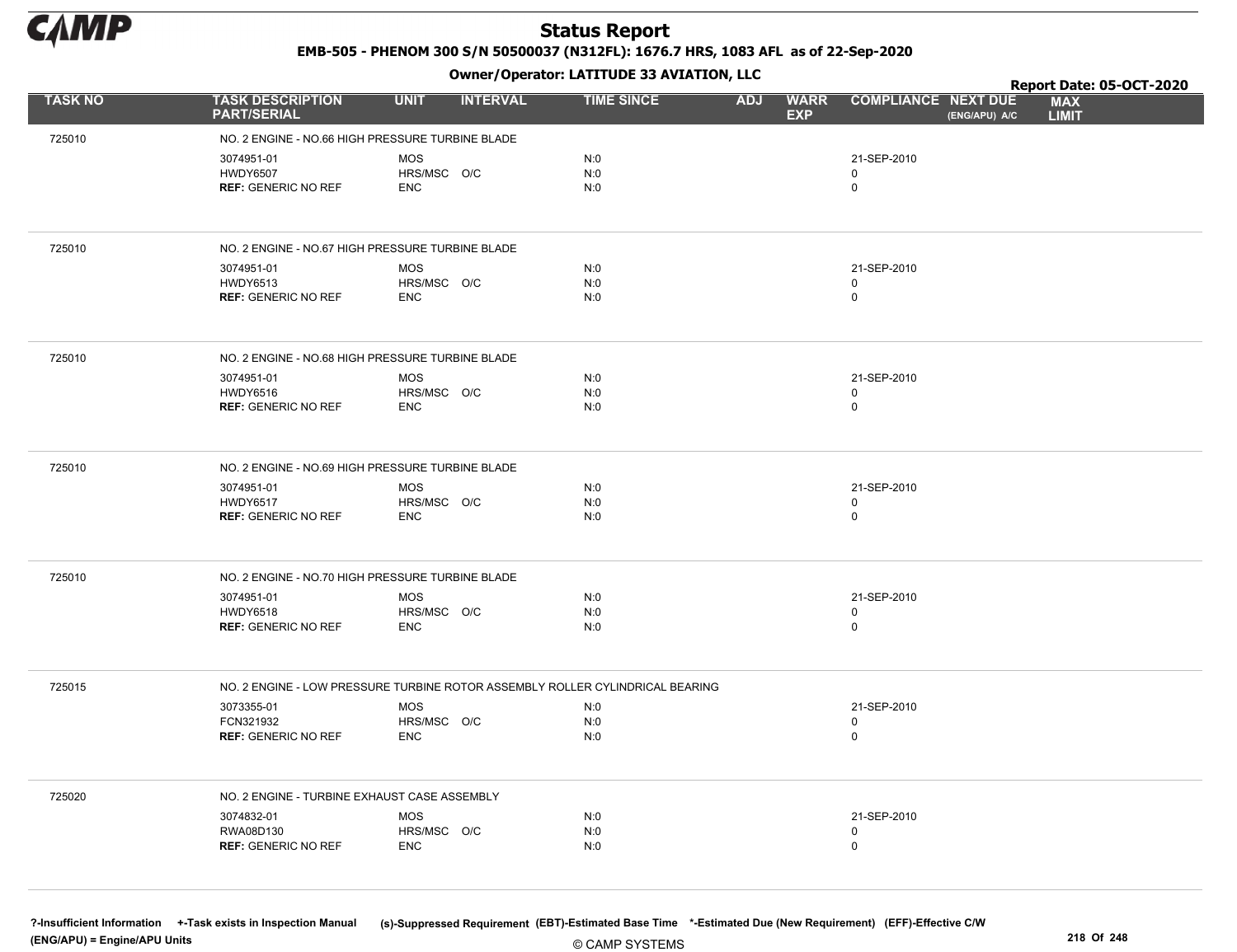

EMB-505 - PHENOM 300 S/N 50500037 (N312FL): 1676.7 HRS, 1083 AFL as of 22-Sep-2020

Owner/Operator: LATITUDE 33 AVIATION, LLC

|                |                                                   | .                                                                  |                   |                                         |                                             | Report Date: 05-OCT-2020   |
|----------------|---------------------------------------------------|--------------------------------------------------------------------|-------------------|-----------------------------------------|---------------------------------------------|----------------------------|
| <b>TASK NO</b> | <b>TASK DESCRIPTION</b><br><b>PART/SERIAL</b>     | <b>UNIT</b><br><b>INTERVAL</b>                                     | <b>TIME SINCE</b> | <b>WARR</b><br><b>ADJ</b><br><b>EXP</b> | <b>COMPLIANCE NEXT DUE</b><br>(ENG/APU) A/C | <b>MAX</b><br><b>LIMIT</b> |
| 725025         | NO. 2 ENGINE - NO. 5 CARBON SEAL BEARING RUNNER   |                                                                    |                   |                                         |                                             |                            |
|                | 3073353-01                                        | <b>MOS</b>                                                         | N:0               |                                         | 21-SEP-2010                                 |                            |
|                | AWE013756                                         | HRS/MSC O/C                                                        | N:0               |                                         | $\mathbf 0$                                 |                            |
|                | <b>REF: GENERIC NO REF</b>                        | <b>ENC</b>                                                         | N:0               |                                         | $\mathbf 0$                                 |                            |
|                |                                                   |                                                                    |                   |                                         |                                             |                            |
| 725030         |                                                   | NO. 2 ENGINE - LOW PRESSURE (CASTING) TURBINE VANE RING            |                   |                                         |                                             |                            |
|                | 3052263CL01                                       | <b>MOS</b>                                                         | N:0               |                                         | 21-SEP-2010                                 |                            |
|                | PDAHNC9D01<br><b>REF: GENERIC NO REF</b>          | HRS/MSC O/C<br><b>ENC</b>                                          | N:0<br>N:0        |                                         | 0<br>$\mathsf 0$                            |                            |
|                |                                                   |                                                                    |                   |                                         |                                             |                            |
| 725035         | NO. 2 ENGINE - TURBINE (CASTING) VANE RING        |                                                                    |                   |                                         |                                             |                            |
|                | 3052361CL01                                       | <b>MOS</b>                                                         | N:0               |                                         | 21-SEP-2010                                 |                            |
|                | PDAHNL5Y01<br><b>REF: GENERIC NO REF</b>          | HRS/MSC O/C<br><b>ENC</b>                                          | N:0<br>N:0        |                                         | 0<br>$\mathbf 0$                            |                            |
|                |                                                   |                                                                    |                   |                                         |                                             |                            |
| 725040         | NO. 2 ENGINE - LOW PRESSURE TURBINE VANE ASSEMBLY |                                                                    |                   |                                         |                                             |                            |
|                | 3073262CL02                                       | <b>MOS</b>                                                         | N:0               |                                         | 21-SEP-2010                                 |                            |
|                | BHEHNTW01<br><b>REF: GENERIC NO REF</b>           | HRS/MSC O/C<br><b>ENC</b>                                          | N:0<br>N:0        |                                         | 0<br>$\mathbf 0$                            |                            |
|                |                                                   |                                                                    |                   |                                         |                                             |                            |
| 726010         | NO. 2 ENGINE - ROLLER CYLINDRICAL BEARING         |                                                                    |                   |                                         |                                             |                            |
|                | 3052549-01                                        | <b>MOS</b>                                                         | N:0               |                                         | 21-SEP-2010                                 |                            |
|                | FCN318929<br><b>REF: GENERIC NO REF</b>           | HRS/MSC O/C<br><b>ENC</b>                                          | N:0<br>N:0        |                                         | $\mathsf 0$<br>$\mathbf 0$                  |                            |
|                |                                                   |                                                                    |                   |                                         |                                             |                            |
| 726020         |                                                   | NO. 2 ENGINE - FORWARD HYDRAULIC PUMP DRIVE ROLLER FLANGED BEARING |                   |                                         |                                             |                            |
|                | 3073908-01                                        | <b>MOS</b>                                                         | N:0               |                                         | 21-SEP-2010                                 |                            |
|                | AEB0090793                                        | HRS/MSC O/C                                                        | N:0               |                                         | 0<br>$\mathbf 0$                            |                            |
|                | <b>REF: GENERIC NO REF</b>                        | <b>ENC</b>                                                         | N:0               |                                         |                                             |                            |
| 726030         |                                                   | NO. 2 ENGINE - REAR HYDRAULIC PUMP DRIVE ROLLER FLANGED BEARING    |                   |                                         |                                             |                            |
|                | 3073908-01                                        | MOS                                                                | N:0               |                                         | 21-SEP-2010                                 |                            |
|                | AEB0090795                                        | HRS/MSC O/C                                                        | N:0               |                                         | 0                                           |                            |
|                | <b>REF: GENERIC NO REF</b>                        | <b>ENC</b>                                                         | N:0               |                                         | $\mathbf 0$                                 |                            |
|                |                                                   |                                                                    |                   |                                         |                                             |                            |

© CAMP SYSTEMS ?-Insufficient Information +-Task exists in Inspection Manual (s)-Suppressed Requirement (EBT)-Estimated Base Time \*-Estimated Due (New Requirement) (EFF)-Effective C/W (ENG/APU) = Engine/APU Units 219 Of 248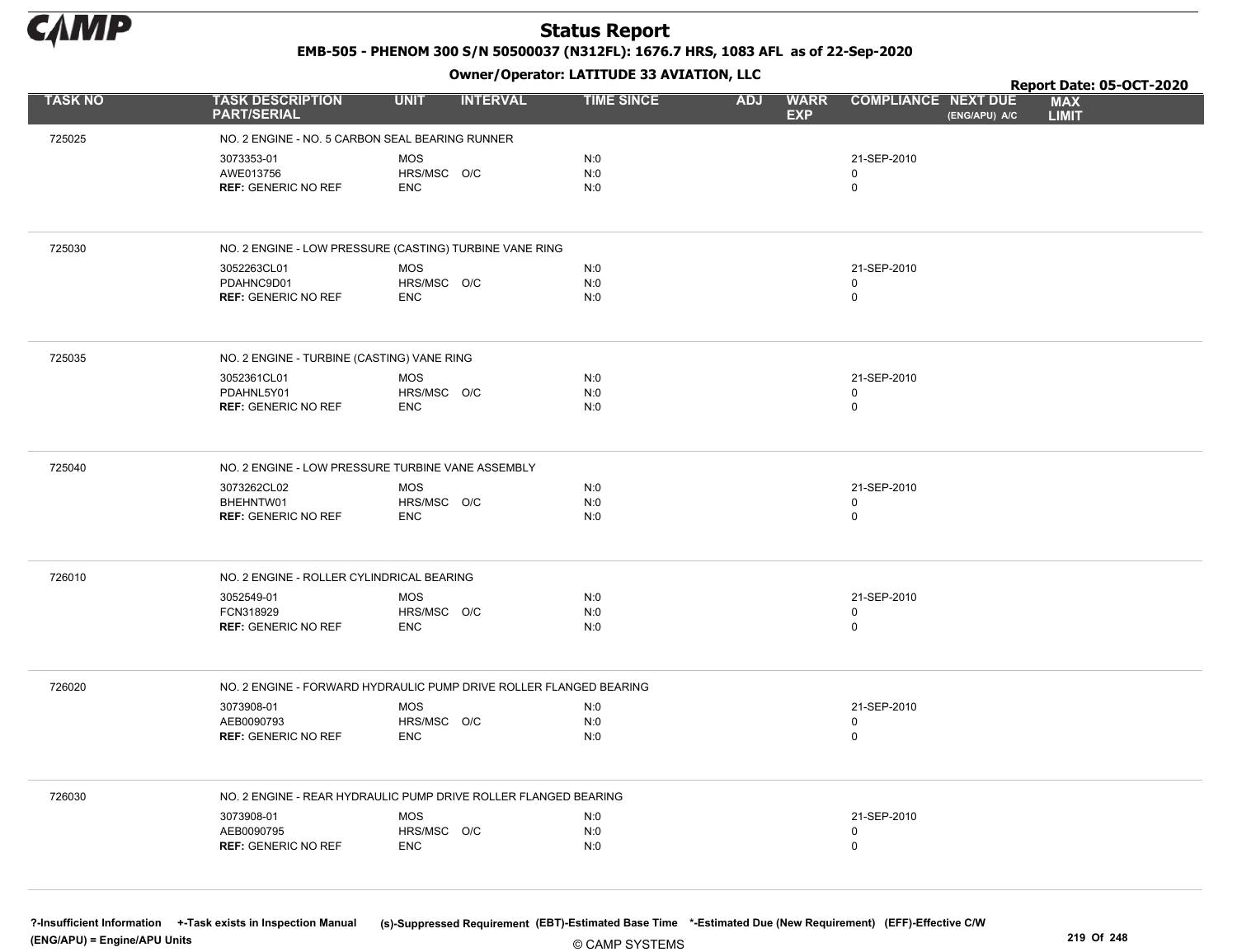

EMB-505 - PHENOM 300 S/N 50500037 (N312FL): 1676.7 HRS, 1083 AFL as of 22-Sep-2020

Owner/Operator: LATITUDE 33 AVIATION, LLC

|                |                                                                       |                                | . |                   |                                         |                                             | Report Date: 05-OCT-2020   |
|----------------|-----------------------------------------------------------------------|--------------------------------|---|-------------------|-----------------------------------------|---------------------------------------------|----------------------------|
| <b>TASK NO</b> | <b>TASK DESCRIPTION</b><br><b>PART/SERIAL</b>                         | <b>UNIT</b><br><b>INTERVAL</b> |   | <b>TIME SINCE</b> | <b>ADJ</b><br><b>WARR</b><br><b>EXP</b> | <b>COMPLIANCE NEXT DUE</b><br>(ENG/APU) A/C | <b>MAX</b><br><b>LIMIT</b> |
| 726040         | NO. 2 ENGINE - FORWARD FUEL CONTROL DRIVE ROLLER FLANGED BEARING      |                                |   |                   |                                         |                                             |                            |
|                | 3073908-01                                                            | <b>MOS</b>                     |   | N:0               |                                         | 21-SEP-2010                                 |                            |
|                | AEB0091106                                                            | HRS/MSC O/C                    |   | N:0               |                                         | $\mathbf 0$                                 |                            |
|                | <b>REF: GENERIC NO REF</b>                                            | <b>ENC</b>                     |   | N:0               |                                         | $\mathbf 0$                                 |                            |
|                |                                                                       |                                |   |                   |                                         |                                             |                            |
| 726050         | NO. 2 ENGINE - REAR FUEL CONTROL DRIVE ROLLER FLANGED BEARING         |                                |   |                   |                                         |                                             |                            |
|                | 3073908-01                                                            | <b>MOS</b>                     |   | N:0               |                                         | 21-SEP-2010                                 |                            |
|                | AEB0091107<br><b>REF: GENERIC NO REF</b>                              | HRS/MSC O/C<br><b>ENC</b>      |   | N:0<br>N:0        |                                         | 0<br>$\mathbf 0$                            |                            |
|                |                                                                       |                                |   |                   |                                         |                                             |                            |
| 726060         | NO. 2 ENGINE - GEARSHAFT ASSY, ACCESSORY DRIVE FLANGED ROLLER BEARING |                                |   |                   |                                         |                                             |                            |
|                | <b>PN</b>                                                             | <b>MOS</b>                     |   | N:0               |                                         | 21-SEP-2010                                 |                            |
|                | SN-UNKNOWN<br><b>REF: GENERIC NO REF</b>                              | HRS/MSC O/C<br><b>ENC</b>      |   | N:0<br>N:0        |                                         | $\mathbf 0$<br>$\mathsf{O}$                 |                            |
|                |                                                                       |                                |   |                   |                                         |                                             |                            |
|                |                                                                       |                                |   |                   |                                         |                                             |                            |
| 726070         | NO. 2 ENGINE - ACCESSORY DRIVE GEARSHAFT ASSEMBLY                     |                                |   |                   |                                         |                                             |                            |
|                | 3072949-01<br>PKAAA313867                                             | <b>MOS</b><br>HRS/MSC O/C      |   | N:0<br>N:0        |                                         | 21-SEP-2010<br>0                            |                            |
|                | <b>REF: GENERIC NO REF</b>                                            | <b>ENC</b>                     |   | N:0               |                                         | $\mathbf 0$                                 |                            |
|                |                                                                       |                                |   |                   |                                         |                                             |                            |
| 726080         | NO. 2 ENGINE - ACCESSORY GEARBOX DRIVE SHAFT                          |                                |   |                   |                                         |                                             |                            |
|                | 3072279-01                                                            | <b>MOS</b>                     |   | N:0               |                                         | 21-SEP-2010                                 |                            |
|                | RWA03D075                                                             | HRS/MSC O/C                    |   | N:0               |                                         | 0                                           |                            |
|                | <b>REF: GENERIC NO REF</b>                                            | <b>ENC</b>                     |   | N:0               |                                         | $\mathsf{O}$                                |                            |
|                |                                                                       |                                |   |                   |                                         |                                             |                            |
| 726090         | NO. 2 ENGINE - ACCESSORY GEARBOX DRIVE SHAFT BALL FLANGED BEARING     |                                |   |                   |                                         |                                             |                            |
|                | 3072235-01                                                            | <b>MOS</b>                     |   | N:0               |                                         | 21-SEP-2010                                 |                            |
|                | FAA1009766<br><b>REF: GENERIC NO REF</b>                              | HRS/MSC O/C<br><b>ENC</b>      |   | N:0<br>N:0        |                                         | 0<br>$\mathsf 0$                            |                            |
|                |                                                                       |                                |   |                   |                                         |                                             |                            |
| 726110         | NO. 2 ENGINE - ACCESSORY GEARBOX DRIVE SHAFT BALL ANNULAR BEARING     |                                |   |                   |                                         |                                             |                            |
|                | 3052605-01                                                            | <b>MOS</b>                     |   | N:0               |                                         | 21-SEP-2010                                 |                            |
|                | FAA1010730                                                            | HRS/MSC O/C                    |   | N:0               |                                         | 0                                           |                            |
|                | <b>REF: GENERIC NO REF</b>                                            | <b>ENC</b>                     |   | N:0               |                                         | $\Omega$                                    |                            |
|                |                                                                       |                                |   |                   |                                         |                                             |                            |
|                |                                                                       |                                |   |                   |                                         |                                             |                            |

© CAMP SYSTEMS ?-Insufficient Information +-Task exists in Inspection Manual (s)-Suppressed Requirement (EBT)-Estimated Base Time \*-Estimated Due (New Requirement) (EFF)-Effective C/W (ENG/APU) = Engine/APU Units 220 Of 248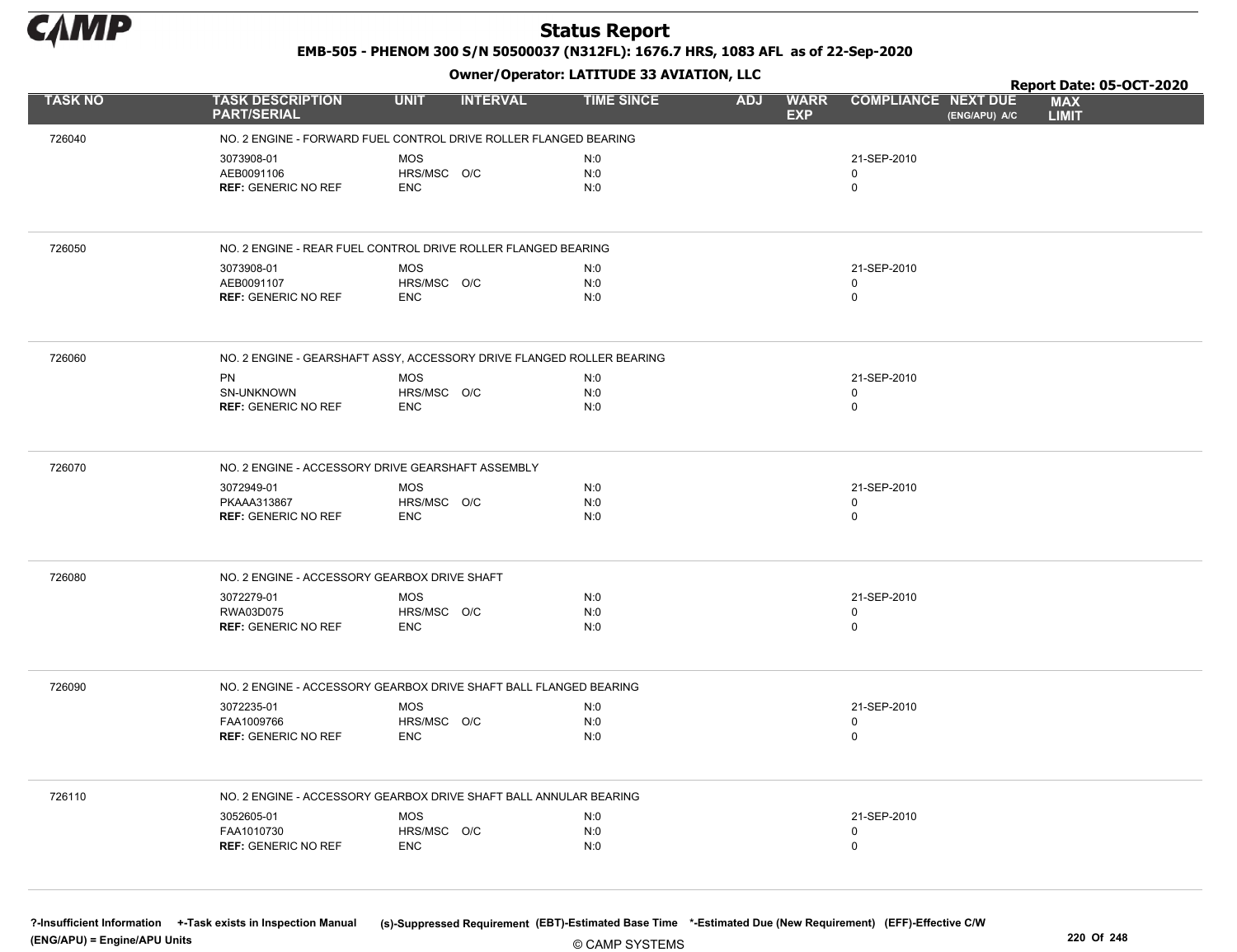

EMB-505 - PHENOM 300 S/N 50500037 (N312FL): 1676.7 HRS, 1083 AFL as of 22-Sep-2020

Owner/Operator: LATITUDE 33 AVIATION, LLC

|                |                                                 | .                                                     |                   |                                         | Report Date: 05-OCT-2020                                                  |
|----------------|-------------------------------------------------|-------------------------------------------------------|-------------------|-----------------------------------------|---------------------------------------------------------------------------|
| <b>TASK NO</b> | <b>TASK DESCRIPTION</b><br><b>PART/SERIAL</b>   | <b>UNIT</b><br><b>INTERVAL</b>                        | <b>TIME SINCE</b> | <b>WARR</b><br><b>ADJ</b><br><b>EXP</b> | <b>COMPLIANCE NEXT DUE</b><br><b>MAX</b><br>(ENG/APU) A/C<br><b>LIMIT</b> |
| 726120         |                                                 | NO. 2 ENGINE - ACCESSORY GEARBOX BALL ANNULAR BEARING |                   |                                         |                                                                           |
|                | 3052550-01                                      | <b>MOS</b>                                            | N:0               |                                         | 21-SEP-2010                                                               |
|                | BB0075765                                       | HRS/MSC O/C                                           | N:0               |                                         | 0                                                                         |
|                | <b>REF: GENERIC NO REF</b>                      | <b>ENC</b>                                            | N:0               |                                         | $\mathbf 0$                                                               |
|                |                                                 |                                                       |                   |                                         |                                                                           |
| 726130         |                                                 | NO. 2 ENGINE - SPLINED BEVEL GEARBOX DRIVE GEAR SHAFT |                   |                                         |                                                                           |
|                | 3072282-01                                      | <b>MOS</b>                                            | N:0               |                                         | 21-SEP-2010                                                               |
|                | PKAAA324800<br><b>REF: GENERIC NO REF</b>       | HRS/MSC O/C<br><b>ENC</b>                             | N:0<br>N:0        |                                         | 0<br>$\mathsf{O}$                                                         |
|                |                                                 |                                                       |                   |                                         |                                                                           |
| 727010         | NO. 2 ENGINE - FRONT OUTER BYPASS DUCT ASSEMBLY |                                                       |                   |                                         |                                                                           |
|                | 3075013-01                                      | MOS                                                   | N:0               |                                         | 21-SEP-2010                                                               |
|                | KYAA007A222                                     | HRS/MSC O/C                                           | N:0               |                                         | $\mathsf{O}$                                                              |
|                | <b>REF: GENERIC NO REF</b>                      | <b>ENC</b>                                            | N:0               |                                         | 0                                                                         |
| 727020         | NO. 2 ENGINE - REAR BYPASS DUCT ASSEMBLY        |                                                       |                   |                                         |                                                                           |
|                | 3074835-01                                      | <b>MOS</b>                                            | N:0               |                                         | 21-SEP-2010                                                               |
|                | KYAA006A842                                     | HRS/MSC O/C                                           | N:0               |                                         | 0                                                                         |
|                | <b>REF: GENERIC NO REF</b>                      | <b>ENC</b>                                            | N:0               |                                         | $\mathsf{O}$                                                              |
| 793010         | NO. 2 ENGINE - 7 O'CLOCK OIL LEVEL INDICATOR    |                                                       |                   |                                         |                                                                           |
|                | 3052535-02                                      | <b>MOS</b>                                            | N:0               |                                         | 21-SEP-2010                                                               |
|                | HA1183                                          | HRS/MSC O/C                                           | N:0               |                                         | 0                                                                         |
|                | <b>REF: GENERIC NO REF</b>                      | <b>ENC</b>                                            | N:0               |                                         | 0                                                                         |
| CHAPTER 73     | <b>ENGINE FUEL AND CONTROL</b>                  |                                                       |                   |                                         |                                                                           |
| 73-21-01       | <b>LEFT FADEC</b>                               |                                                       |                   |                                         |                                                                           |
|                | 3073593-06                                      | <b>MOS</b>                                            | N:0               |                                         | 21-SEP-2011                                                               |
|                | 2011050024                                      | HRS/MSC O/C                                           | N:0               |                                         | $\mathsf{O}$                                                              |
|                | <b>REF: See Workcard</b>                        | <b>AFL</b>                                            | N:0               |                                         | 0                                                                         |
|                |                                                 |                                                       |                   |                                         |                                                                           |
| 73-21-01       | <b>RIGHT FADEC</b>                              |                                                       |                   |                                         |                                                                           |
|                | 3073593-06                                      | <b>MOS</b>                                            | N:0               |                                         | 21-SEP-2011                                                               |
|                | 2011050023<br><b>REF: See Workcard</b>          | HRS/MSC O/C<br><b>AFL</b>                             | N:0<br>N:0        |                                         | 0<br>0                                                                    |
|                |                                                 |                                                       |                   |                                         |                                                                           |

© CAMP SYSTEMS ?-Insufficient Information +-Task exists in Inspection Manual (s)-Suppressed Requirement (EBT)-Estimated Base Time \*-Estimated Due (New Requirement) (EFF)-Effective C/W (ENG/APU) = Engine/APU Units 221 Of 248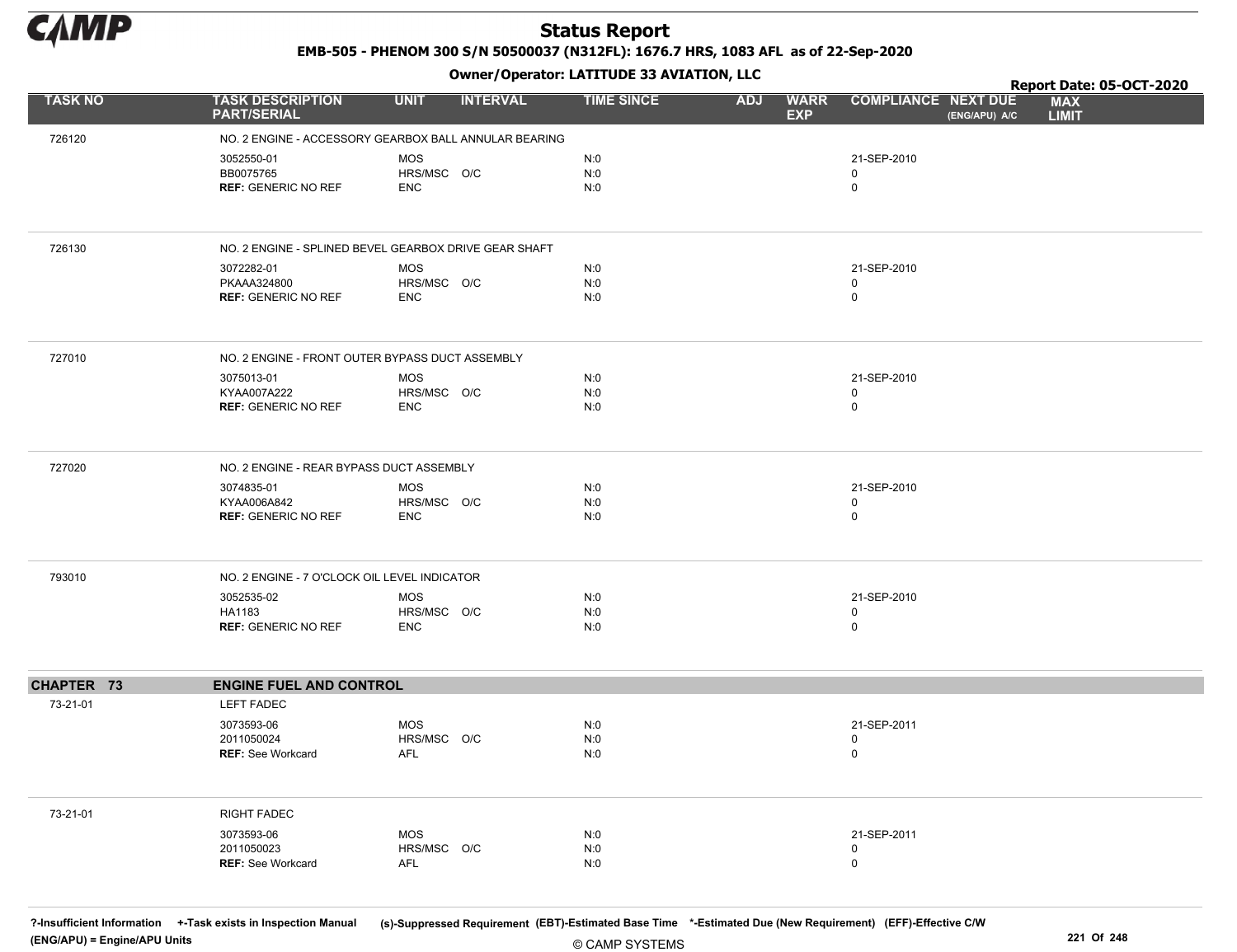

EMB-505 - PHENOM 300 S/N 50500037 (N312FL): 1676.7 HRS, 1083 AFL as of 22-Sep-2020

Owner/Operator: LATITUDE 33 AVIATION, LLC

|                                                |                                                                                               |                           |                    |        | Owner, Operator: EAT110DE 33 AVIAT10N, EEC |            |                           |                            |                    | Report Date: 05-OCT-2020   |
|------------------------------------------------|-----------------------------------------------------------------------------------------------|---------------------------|--------------------|--------|--------------------------------------------|------------|---------------------------|----------------------------|--------------------|----------------------------|
| <b>TASK NO</b>                                 | <b>TASK DESCRIPTION</b><br><b>PART/SERIAL</b>                                                 | <b>UNIT</b>               | <b>INTERVAL</b>    |        | <b>TIME SINCE</b>                          | <b>ADJ</b> | <b>WARR</b><br><b>EXP</b> | <b>COMPLIANCE NEXT DUE</b> | (ENG/APU) A/C      | <b>MAX</b><br><b>LIMIT</b> |
| 73-33-01                                       | LEFT ENGINE LOW ACCURACY ENGINE FUEL MASS FLOW FLOWMETER                                      |                           |                    |        |                                            |            |                           |                            |                    |                            |
|                                                | 8TJ300AAB2                                                                                    | <b>MOS</b>                |                    |        | N:0                                        |            |                           | 21-SEP-2011                |                    |                            |
|                                                | 24438                                                                                         | HRS/MSC O/C               |                    |        | N:0                                        |            |                           | $\mathbf 0$                |                    |                            |
|                                                | <b>REF: See Workcard</b>                                                                      | <b>AFL</b>                |                    |        | N:0                                        |            |                           | $\pmb{0}$                  |                    |                            |
|                                                |                                                                                               |                           |                    |        |                                            |            |                           |                            |                    |                            |
| 73-33-01                                       | RIGHT ENGINE LOW ACCURACY ENGINE FUEL MASS FLOW FLOWMETER                                     |                           |                    |        |                                            |            |                           |                            |                    |                            |
|                                                | 8TJ300AAB2                                                                                    | <b>MOS</b>                |                    |        |                                            |            |                           | 13-AUG-2013                |                    |                            |
|                                                | 29661                                                                                         | HRS/MSC O/C               |                    |        |                                            |            |                           | 308.4                      |                    |                            |
|                                                | <b>REF: See Workcard</b>                                                                      | <b>AFL</b>                |                    |        |                                            |            |                           | 226                        |                    |                            |
| ENGINE NO. 1 Model: PW535E Serial # PCE-DG0064 |                                                                                               |                           | Part # A3072913-01 |        |                                            |            |                           |                            |                    |                            |
| 72-00-00-280-819 (s)                           | NO. 1 ENGINE - SPECIAL DETAILED INSPECTION OF THE EMERGENCY FUEL SHUTOFF VALVE LEVER ASSEMBLY |                           |                    |        |                                            |            |                           | <b>PKG</b>                 |                    |                            |
|                                                | PKG <sub>1</sub>                                                                              | <b>MOS</b>                | 12                 | $+30d$ |                                            |            |                           | 05-MAY-2020                |                    |                            |
|                                                | <b>REF: MM 72-00-00</b>                                                                       | HRS/MSC 800<br><b>ENC</b> |                    | $+10%$ |                                            |            |                           | 1528.2<br>990              |                    |                            |
|                                                |                                                                                               |                           |                    |        |                                            |            |                           |                            |                    |                            |
| 73-10-01-212-801                               | NO. 1 ENGINE - EXAMINE - FUEL MANIFOLD TRANSFER TUBES                                         |                           |                    |        |                                            |            |                           |                            |                    |                            |
|                                                |                                                                                               | <b>MOS</b>                |                    |        |                                            |            |                           |                            |                    |                            |
|                                                |                                                                                               | HRS/MSC 5000              |                    | $+100$ |                                            |            |                           | (EBT)                      | (5000) 5000 M 5100 |                            |
|                                                | <b>REF: GENERIC NO REF</b>                                                                    | <b>ENC</b>                |                    |        |                                            |            |                           |                            |                    |                            |
|                                                |                                                                                               |                           |                    |        |                                            |            |                           |                            |                    |                            |
| + 73-10-04-000-801                             | NO. 1 ENGINE - DISCARD OF FUEL MANIFOLD ADAPTER ASSEMBLIES                                    |                           |                    |        |                                            |            |                           |                            |                    |                            |
|                                                |                                                                                               | <b>MOS</b>                |                    |        |                                            |            |                           |                            |                    |                            |
|                                                | <b>REF: MM 73-10-04</b>                                                                       | HRS/MSC<br><b>ENC</b>     | 9900               |        |                                            |            |                           | (EBT)                      | (9900) 9900        |                            |
|                                                |                                                                                               |                           |                    |        |                                            |            |                           |                            |                    |                            |
|                                                |                                                                                               |                           |                    |        |                                            |            |                           |                            |                    |                            |
| 73-10-05-212-801                               | NO. 1 ENGINE - GENERAL VISUAL INSPECTION (GVI) OF THE FUEL FILTER ELEMENT                     |                           |                    |        |                                            |            |                           |                            |                    |                            |
|                                                |                                                                                               | <b>MOS</b>                | 12                 | $+30d$ |                                            |            |                           | 05-MAY-2020                | 05-MAY-2021        | 04-JUN-2021                |
|                                                | <b>REF: MM 73-10-05</b>                                                                       | HRS/MSC<br><b>ENC</b>     |                    |        |                                            |            |                           | 1528.2<br>990              |                    |                            |
|                                                |                                                                                               |                           |                    |        |                                            |            |                           |                            |                    |                            |
|                                                |                                                                                               |                           |                    |        |                                            |            |                           |                            |                    |                            |
| 73-10-05-960-801                               | NO. 1 ENGINE - DISCARD THE FUEL FILTER                                                        |                           |                    |        |                                            |            |                           |                            |                    |                            |
|                                                | PN                                                                                            | <b>MOS</b>                |                    |        |                                            |            |                           | 14-APR-2019                |                    |                            |
|                                                | SN-UNKNOWN                                                                                    | HRS/MSC 800               |                    | $+10%$ |                                            | $-6.8$     |                           | 1206.8                     | (2000) 2000        | 2080                       |
|                                                | <b>REF: See Workcard</b>                                                                      | <b>ENC</b>                |                    |        |                                            |            |                           |                            |                    |                            |
|                                                |                                                                                               |                           |                    |        |                                            |            |                           |                            |                    |                            |

© CAMP SYSTEMS ?-Insufficient Information +-Task exists in Inspection Manual (s)-Suppressed Requirement (EBT)-Estimated Base Time \*-Estimated Due (New Requirement) (EFF)-Effective C/W (ENG/APU) = Engine/APU Units 222 Of 248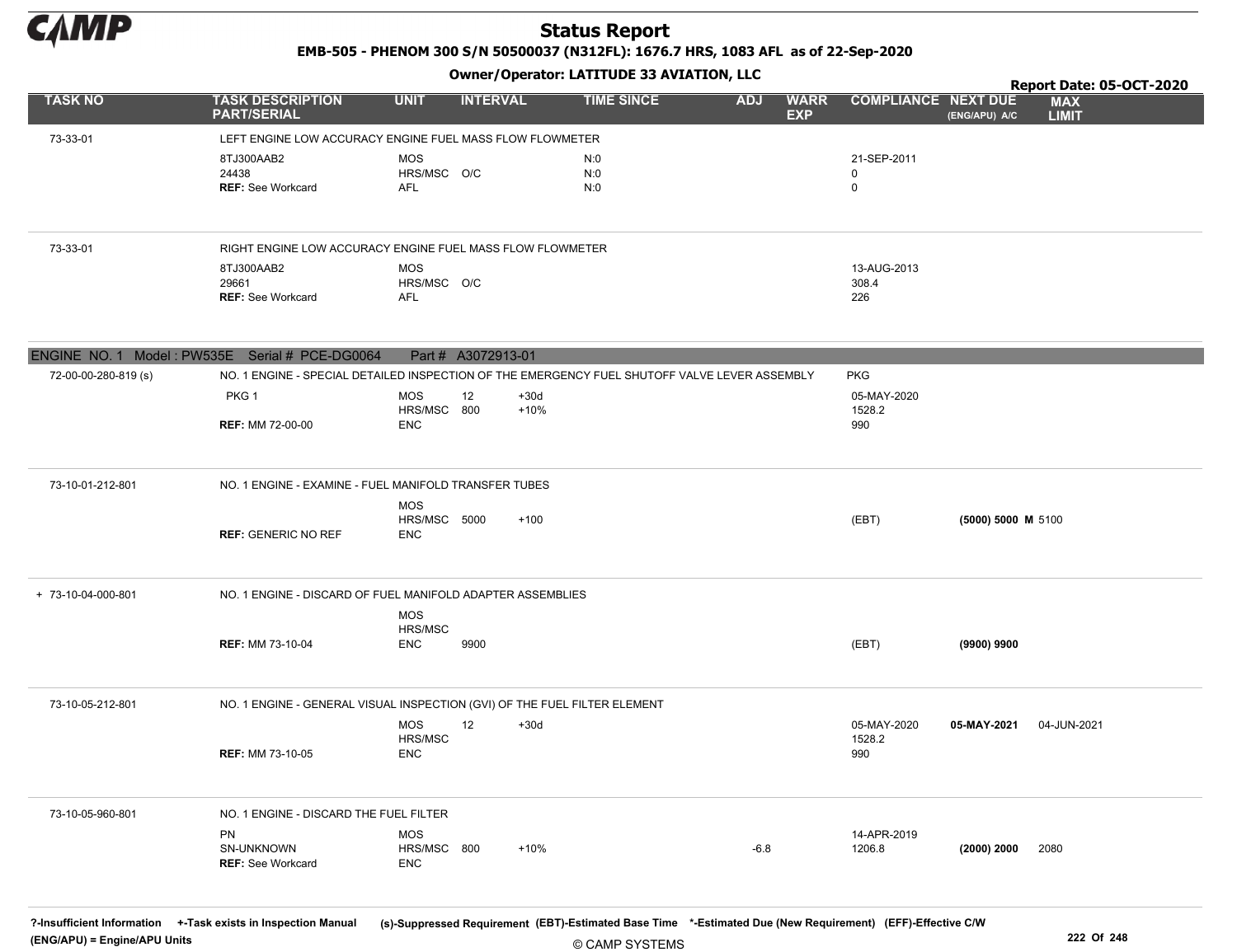

EMB-505 - PHENOM 300 S/N 50500037 (N312FL): 1676.7 HRS, 1083 AFL as of 22-Sep-2020

Owner/Operator: LATITUDE 33 AVIATION, LLC

|                      |                                                                                            |                            | - . - .         |                  |                   |            |                           |                            |                      | Report Date: 05-OCT-2020   |  |
|----------------------|--------------------------------------------------------------------------------------------|----------------------------|-----------------|------------------|-------------------|------------|---------------------------|----------------------------|----------------------|----------------------------|--|
| <b>TASK NO</b>       | <b>TASK DESCRIPTION</b><br><b>PART/SERIAL</b>                                              | <b>UNIT</b>                | <b>INTERVAL</b> |                  | <b>TIME SINCE</b> | <b>ADJ</b> | <b>WARR</b><br><b>EXP</b> | <b>COMPLIANCE NEXT DUE</b> | (ENG/APU) A/C        | <b>MAX</b><br><b>LIMIT</b> |  |
| 73-10-07-212-801 (s) | NO. 1 ENGINE - GENERAL VISUAL INSPECTION OF THE FSOV CABLE                                 |                            |                 |                  |                   |            |                           | <b>PKG</b>                 |                      |                            |  |
|                      | PKG <sub>1</sub>                                                                           | MOS                        | 12              | $+30d$           |                   |            |                           | 05-MAY-2020                |                      |                            |  |
|                      | <b>REF: MM 73-10-07</b>                                                                    | HRS/MSC 800<br><b>ENC</b>  |                 | $+10%$           |                   |            |                           | 1528.2<br>990              |                      |                            |  |
|                      |                                                                                            |                            |                 |                  |                   |            |                           |                            |                      |                            |  |
| + 73-20-01-212-801   | NO. 1 ENGINE - GENERAL VISUAL INSPECTION, EXAMINE, AND TEST/ REPLACE - FUEL METERING UNIT  |                            |                 |                  |                   |            |                           |                            |                      |                            |  |
|                      | 3071682-05<br>F71511                                                                       | MOS<br>HRS/MSC 5000        |                 | $+100$           |                   |            |                           | (EBT)                      | (5000) 5000 M 5100   |                            |  |
|                      | REF: MM 73-20-01                                                                           | <b>ENC</b>                 |                 |                  |                   |            |                           |                            |                      |                            |  |
|                      |                                                                                            |                            |                 |                  |                   |            |                           |                            |                      |                            |  |
| 73-20-02-212-801 (s) | NO. 1 ENGINE - GENERAL VISUAL INSPECTION OF THE ENGINE WIRING HARNESS                      |                            |                 |                  |                   |            |                           | <b>PKG</b>                 |                      |                            |  |
|                      | PKG <sub>1</sub>                                                                           | <b>MOS</b><br>HRS/MSC 800  | 12              | $+30d$<br>$+10%$ |                   |            |                           | 05-MAY-2020<br>1528.2      |                      |                            |  |
|                      | <b>REF: MM 73-20-02</b>                                                                    | <b>ENC</b>                 |                 |                  |                   |            |                           | 990                        |                      |                            |  |
|                      |                                                                                            |                            |                 |                  |                   |            |                           |                            |                      |                            |  |
| 73-20-10-212-801     | NO. 1 ENGINE - EXAMINE AND DO A FUNCTIONAL TEST - ENGINE WIRING HARNESS                    |                            |                 |                  |                   |            |                           |                            |                      |                            |  |
|                      | 3073237-03<br>ADXBA000268                                                                  | MOS<br>HRS/MSC 5000        |                 | $+100$           |                   |            |                           | (EBT)                      | $(5000) 5000$ M 5100 |                            |  |
|                      | <b>REF: GENERIC NO REF</b>                                                                 | <b>ENC</b>                 |                 |                  |                   |            |                           |                            |                      |                            |  |
|                      |                                                                                            |                            |                 |                  |                   |            |                           |                            |                      |                            |  |
| 73-20-20-212-801     | NO. 1 ENGINE - OVERHAUL OR REFURBISH - FUEL NOZZLES                                        |                            |                 |                  |                   |            |                           |                            |                      |                            |  |
|                      |                                                                                            | MOS<br>HRS/MSC 5000        |                 | $+100$           |                   |            |                           | (EBT)                      | $(5000) 5000$ M 5100 |                            |  |
|                      | <b>REF: GENERIC NO REF</b>                                                                 | <b>ENC</b>                 |                 |                  |                   |            |                           |                            |                      |                            |  |
|                      |                                                                                            |                            |                 |                  |                   |            |                           |                            |                      |                            |  |
| 73-20-30-212-801     | NO. 1 ENGINE - EXAMINE AND DO A FUNCTIONAL TEST - FUEL FILTER DIFFERENTIAL PRESSURE SWITCH |                            |                 |                  |                   |            |                           |                            |                      |                            |  |
|                      | PN<br>SN-UNKNOWN                                                                           | <b>MOS</b><br>HRS/MSC 5000 |                 | $+100$           |                   |            |                           |                            | (5000) 5000 M 5100   |                            |  |
|                      | <b>REF: GENERIC NO REF</b>                                                                 | <b>ENC</b>                 |                 |                  |                   |            |                           |                            |                      |                            |  |
|                      |                                                                                            |                            |                 |                  |                   |            |                           |                            |                      |                            |  |
| 73-30-02-212-801 (s) | NO. 1 ENGINE - SPECIAL DETAILED INSPECTION OF THE FUEL PRESSURE TRANSDUCER SENSOR          |                            |                 |                  |                   |            |                           | <b>PKG</b>                 |                      |                            |  |
|                      | PKG 1                                                                                      | <b>MOS</b><br>HRS/MSC 800  | 12              | $+30d$<br>$+10%$ |                   |            |                           | 05-MAY-2020<br>1528.2      |                      |                            |  |
|                      | <b>REF: MM 73-30-02</b>                                                                    | <b>ENC</b>                 |                 |                  |                   |            |                           | 990                        |                      |                            |  |
|                      |                                                                                            |                            |                 |                  |                   |            |                           |                            |                      |                            |  |
|                      |                                                                                            |                            |                 |                  |                   |            |                           |                            |                      |                            |  |

© CAMP SYSTEMS ?-Insufficient Information +-Task exists in Inspection Manual (s)-Suppressed Requirement (EBT)-Estimated Base Time \*-Estimated Due (New Requirement) (EFF)-Effective C/W (ENG/APU) = Engine/APU Units 223 Of 248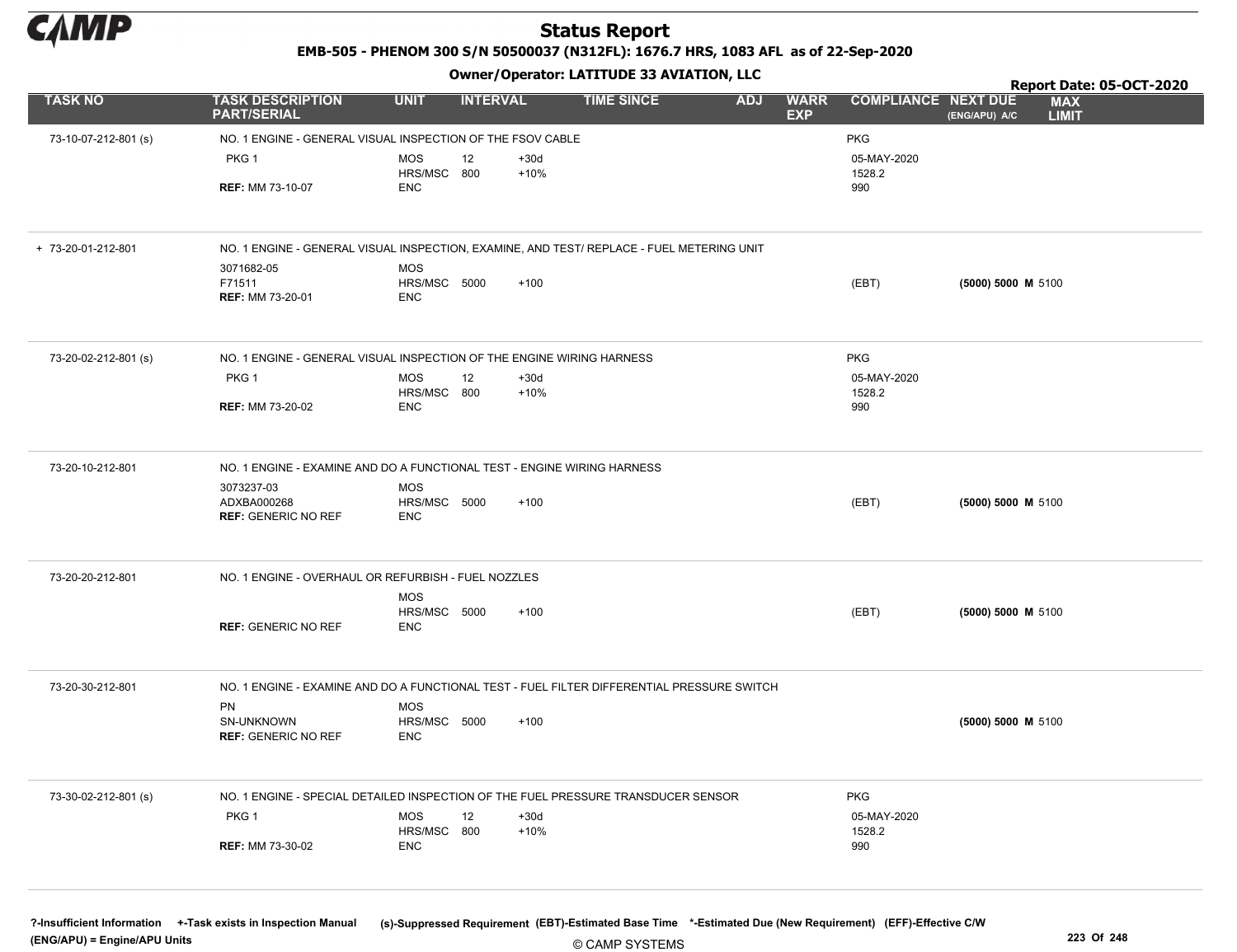

EMB-505 - PHENOM 300 S/N 50500037 (N312FL): 1676.7 HRS, 1083 AFL as of 22-Sep-2020

Owner/Operator: LATITUDE 33 AVIATION, LLC

|                |                                               |             | .               |                   |                                         |                                             | Report Date: 05-OCT-2020   |
|----------------|-----------------------------------------------|-------------|-----------------|-------------------|-----------------------------------------|---------------------------------------------|----------------------------|
| <b>TASK NO</b> | <b>TASK DESCRIPTION</b><br><b>PART/SERIAL</b> | <b>UNIT</b> | <b>INTERVAL</b> | <b>TIME SINCE</b> | <b>ADJ</b><br><b>WARR</b><br><b>EXP</b> | <b>COMPLIANCE NEXT DUE</b><br>(ENG/APU) A/C | <b>MAX</b><br><b>LIMIT</b> |
| 731002         | NO. 1 ENGINE - FLOW DIVIDER                   |             |                 |                   |                                         |                                             |                            |
|                | <b>PN</b>                                     | <b>MOS</b>  |                 | N:0               |                                         | 23-SEP-2010                                 |                            |
|                | SN-UNKNOWN                                    | HRS/MSC O/C |                 | N:0               |                                         | 0                                           |                            |
|                | <b>REF: GENERIC NO REF</b>                    | <b>ENC</b>  |                 | N:0               |                                         | $\mathbf 0$                                 |                            |
|                |                                               |             |                 |                   |                                         |                                             |                            |
| 731005         | NO. 1 ENGINE - FUEL FILTER                    |             |                 |                   |                                         |                                             |                            |
|                | <b>PN</b>                                     | <b>MOS</b>  |                 | N:0               |                                         | 14-APR-2019                                 |                            |
|                | SN-UNKNOWN                                    | HRS/MSC O/C |                 | N:0               |                                         | 1206.8                                      |                            |
|                | <b>REF: GENERIC NO REF</b>                    | <b>ENC</b>  |                 | N:0               |                                         |                                             |                            |
| 731010         | NO. 1 ENGINE - NO. 1 FUEL NOZZLE ASSEMBLY     |             |                 |                   |                                         |                                             |                            |
|                | 3057135-01                                    | <b>MOS</b>  |                 | N:0               |                                         | 23-SEP-2010                                 |                            |
|                | DE1BKM0977                                    | HRS/MSC O/C |                 | N:0               |                                         | 0                                           |                            |
|                | <b>REF: GENERIC NO REF</b>                    | <b>ENC</b>  |                 | N:0               |                                         | 0                                           |                            |
| 731010         | NO. 1 ENGINE - NO. 10 FUEL NOZZLE ASSEMBLY    |             |                 |                   |                                         |                                             |                            |
|                | 3057135-01                                    | MOS         |                 | N:0               |                                         | 23-SEP-2010                                 |                            |
|                | DE1BLA0624                                    | HRS/MSC O/C |                 | N:0               |                                         | 0<br>0                                      |                            |
|                | <b>REF: GENERIC NO REF</b>                    | <b>ENC</b>  |                 | N:0               |                                         |                                             |                            |
| 731010         | NO. 1 ENGINE - NO. 11 FUEL NOZZLE ASSEMBLY    |             |                 |                   |                                         |                                             |                            |
|                | 3057135-01                                    | <b>MOS</b>  |                 | N:0               |                                         | 23-SEP-2010                                 |                            |
|                | DE1BLA1316                                    | HRS/MSC O/C |                 | N:0               |                                         | 0                                           |                            |
|                | <b>REF: GENERIC NO REF</b>                    | <b>ENC</b>  |                 | N:0               |                                         | 0                                           |                            |
| 731010         | NO. 1 ENGINE - NO. 2 FUEL NOZZLE ASSEMBLY     |             |                 |                   |                                         |                                             |                            |
|                | 3057135-01                                    | <b>MOS</b>  |                 | N:0               |                                         | 23-SEP-2010                                 |                            |
|                | DE1BLA0303                                    | HRS/MSC O/C |                 | N:0               |                                         | 0                                           |                            |
|                | <b>REF: GENERIC NO REF</b>                    | <b>ENC</b>  |                 | N:0               |                                         | 0                                           |                            |
| 731010         | NO. 1 ENGINE - NO. 3 FUEL NOZZLE ASSEMBLY     |             |                 |                   |                                         |                                             |                            |
|                | 3057135-01                                    | MOS         |                 | N:0               |                                         | 23-SEP-2010                                 |                            |
|                | DE1BLA0304                                    | HRS/MSC O/C |                 | N:0               |                                         | 0                                           |                            |
|                | <b>REF: GENERIC NO REF</b>                    | <b>ENC</b>  |                 | N:0               |                                         | 0                                           |                            |
|                |                                               |             |                 |                   |                                         |                                             |                            |

© CAMP SYSTEMS ?-Insufficient Information +-Task exists in Inspection Manual (s)-Suppressed Requirement (EBT)-Estimated Base Time \*-Estimated Due (New Requirement) (EFF)-Effective C/W (ENG/APU) = Engine/APU Units 224 Of 248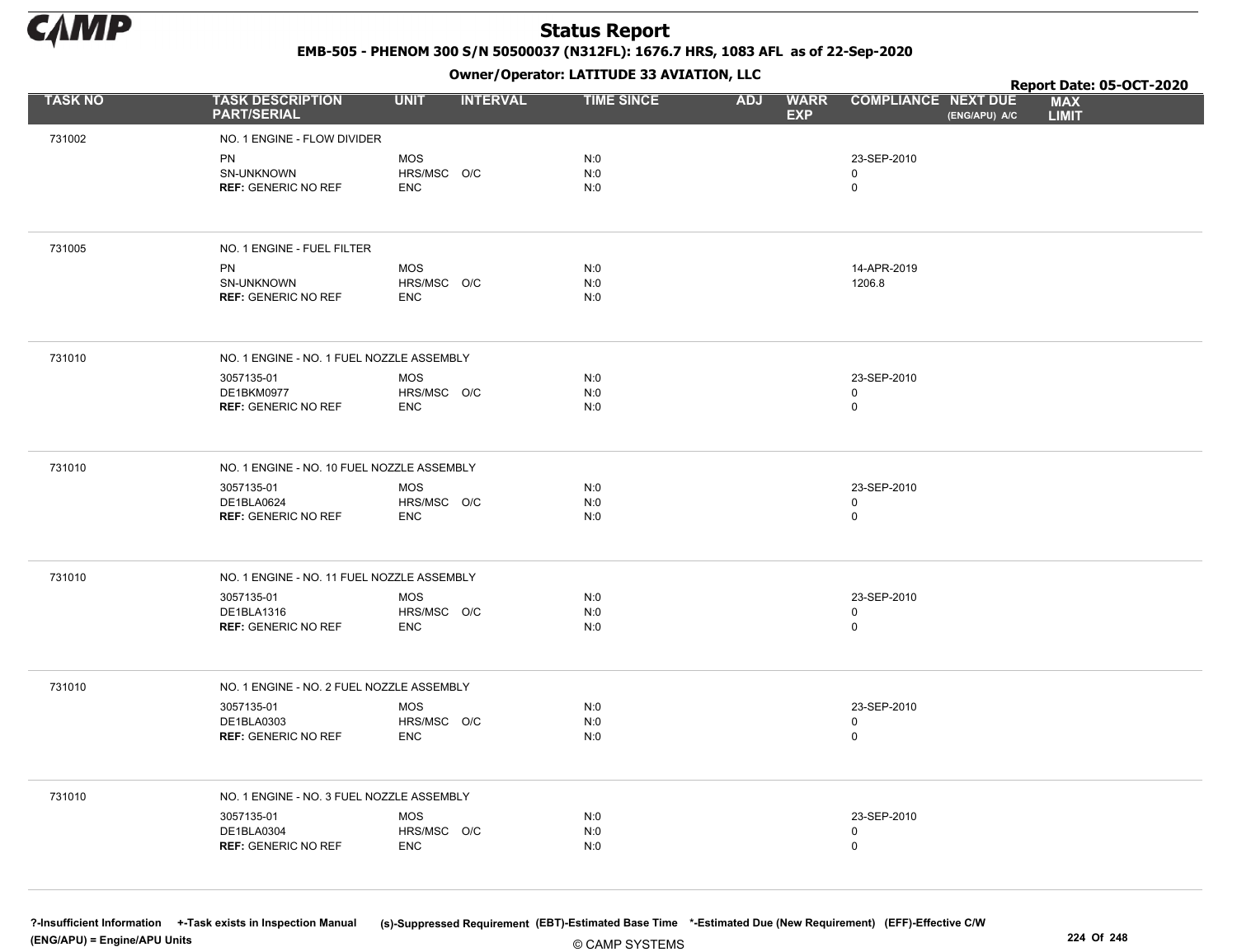

EMB-505 - PHENOM 300 S/N 50500037 (N312FL): 1676.7 HRS, 1083 AFL as of 22-Sep-2020

Owner/Operator: LATITUDE 33 AVIATION, LLC

|                |                                                     | .                              |                   |                                         |                                             | Report Date: 05-OCT-2020   |
|----------------|-----------------------------------------------------|--------------------------------|-------------------|-----------------------------------------|---------------------------------------------|----------------------------|
| <b>TASK NO</b> | <b>TASK DESCRIPTION</b><br><b>PART/SERIAL</b>       | <b>UNIT</b><br><b>INTERVAL</b> | <b>TIME SINCE</b> | <b>WARR</b><br><b>ADJ</b><br><b>EXP</b> | <b>COMPLIANCE NEXT DUE</b><br>(ENG/APU) A/C | <b>MAX</b><br><b>LIMIT</b> |
| 731010         | NO. 1 ENGINE - NO. 4 FUEL NOZZLE ASSEMBLY           |                                |                   |                                         |                                             |                            |
|                | 3057135-01                                          | <b>MOS</b>                     | N:0               |                                         | 23-SEP-2010                                 |                            |
|                | DE1BLA0308                                          | HRS/MSC O/C                    | N:0               |                                         | 0                                           |                            |
|                | <b>REF: GENERIC NO REF</b>                          | <b>ENC</b>                     | N:0               |                                         | 0                                           |                            |
|                |                                                     |                                |                   |                                         |                                             |                            |
| 731010         | NO. 1 ENGINE - NO. 5 FUEL NOZZLE ASSEMBLY           |                                |                   |                                         |                                             |                            |
|                | 3057135-01                                          | <b>MOS</b>                     | N:0               |                                         | 23-SEP-2010                                 |                            |
|                | DE1BLA0316                                          | HRS/MSC O/C                    | N:0<br>N:0        |                                         | $\mathbf 0$<br>0                            |                            |
|                | <b>REF: GENERIC NO REF</b>                          | <b>ENC</b>                     |                   |                                         |                                             |                            |
| 731010         | NO. 1 ENGINE - NO. 6 FUEL NOZZLE ASSEMBLY           |                                |                   |                                         |                                             |                            |
|                | 3057135-01                                          | <b>MOS</b>                     | N:0               |                                         | 23-SEP-2010                                 |                            |
|                | DE1BLA0317                                          | HRS/MSC O/C                    | N:0               |                                         | 0                                           |                            |
|                | <b>REF: GENERIC NO REF</b>                          | <b>ENC</b>                     | N:0               |                                         | 0                                           |                            |
| 731010         | NO. 1 ENGINE - NO. 7 FUEL NOZZLE ASSEMBLY           |                                |                   |                                         |                                             |                            |
|                | 3057135-01                                          | <b>MOS</b>                     | N:0               |                                         | 23-SEP-2010                                 |                            |
|                | DE1BLA0321                                          | HRS/MSC O/C                    | N:0               |                                         | 0                                           |                            |
|                | <b>REF: GENERIC NO REF</b>                          | <b>ENC</b>                     | N:0               |                                         | 0                                           |                            |
|                |                                                     |                                |                   |                                         |                                             |                            |
| 731010         | NO. 1 ENGINE - NO. 8 FUEL NOZZLE ASSEMBLY           |                                |                   |                                         |                                             |                            |
|                | 3057135-01                                          | <b>MOS</b>                     | N:0               |                                         | 23-SEP-2010                                 |                            |
|                | DE1BLA0323                                          | HRS/MSC O/C                    | N:0               |                                         | 0                                           |                            |
|                | <b>REF: GENERIC NO REF</b>                          | <b>ENC</b>                     | N:0               |                                         | 0                                           |                            |
|                |                                                     |                                |                   |                                         |                                             |                            |
| 731010         | NO. 1 ENGINE - NO. 9 FUEL NOZZLE ASSEMBLY           |                                |                   |                                         |                                             |                            |
|                | 3057135-01                                          | <b>MOS</b>                     | N:0               |                                         | 23-SEP-2010                                 |                            |
|                | DE1BLA0623                                          | HRS/MSC O/C<br><b>ENC</b>      | N:0               |                                         | 0<br>$\mathbf 0$                            |                            |
|                | <b>REF: GENERIC NO REF</b>                          |                                | N:0               |                                         |                                             |                            |
| 732001         | NO. 1 ENGINE - ENGINE ELECTRONIC CONTROL (EEC) UNIT |                                |                   |                                         |                                             |                            |
|                | 1012300-3-003                                       | <b>MOS</b>                     |                   |                                         | 13-AUG-2013                                 |                            |
|                | 2008050002                                          | HRS/MSC O/C                    |                   |                                         | 308.4                                       |                            |
|                | <b>REF: See Workcard</b>                            | <b>ENC</b>                     |                   |                                         | 226                                         |                            |
|                |                                                     |                                |                   |                                         |                                             |                            |
|                |                                                     |                                |                   |                                         |                                             |                            |

© CAMP SYSTEMS ?-Insufficient Information +-Task exists in Inspection Manual (s)-Suppressed Requirement (EBT)-Estimated Base Time \*-Estimated Due (New Requirement) (EFF)-Effective C/W (ENG/APU) = Engine/APU Units 225 Of 248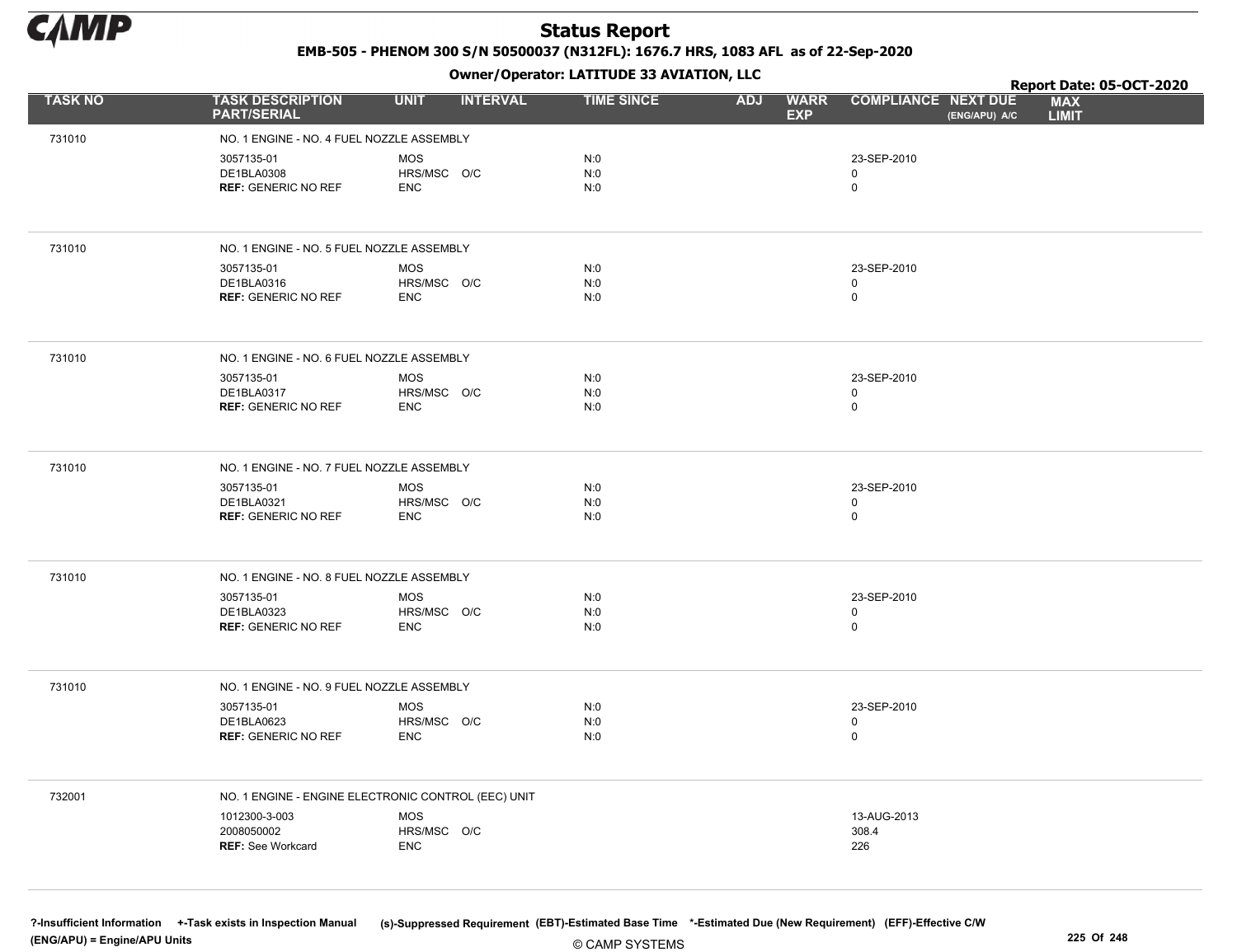

EMB-505 - PHENOM 300 S/N 50500037 (N312FL): 1676.7 HRS, 1083 AFL as of 22-Sep-2020

Owner/Operator: LATITUDE 33 AVIATION, LLC

|                |                                                       |                                                         | Owner/Operator. EATITODE 33 AVIATION, LLC |                                         |                                             | Report Date: 05-OCT-2020   |
|----------------|-------------------------------------------------------|---------------------------------------------------------|-------------------------------------------|-----------------------------------------|---------------------------------------------|----------------------------|
| <b>TASK NO</b> | <b>TASK DESCRIPTION</b><br><b>PART/SERIAL</b>         | <b>UNIT</b><br><b>INTERVAL</b>                          | <b>TIME SINCE</b>                         | <b>ADJ</b><br><b>WARR</b><br><b>EXP</b> | <b>COMPLIANCE NEXT DUE</b><br>(ENG/APU) A/C | <b>MAX</b><br><b>LIMIT</b> |
| 732002         | NO. 1 ENGINE - FUEL METERING UNIT (FMU)               |                                                         |                                           |                                         |                                             |                            |
|                | 3071682-05<br>F71511<br><b>REF: See Workcard</b>      | <b>MOS</b><br>HRS/MSC O/C<br><b>ENC</b>                 | N:0<br>N:0<br>N:0                         |                                         | 23-SEP-2010<br>$\mathsf 0$<br>$\mathsf 0$   |                            |
| 732005         | NO. 1 ENGINE - N2 SPEED SENSOR                        |                                                         |                                           |                                         |                                             |                            |
|                | PN<br>SN-UNKNOWN<br><b>REF: GENERIC NO REF</b>        | <b>MOS</b><br>HRS/MSC O/C<br><b>ENC</b>                 | N:0<br>N:0<br>N:0                         |                                         | 23-SEP-2010<br>$\mathbf 0$<br>$\mathsf 0$   |                            |
| 732006         | NO. 1 ENGINE - N1 SPEED SENSOR                        |                                                         |                                           |                                         |                                             |                            |
|                | PN<br>SN-UNKNOWN<br><b>REF: GENERIC NO REF</b>        | <b>MOS</b><br>HRS/MSC O/C<br><b>ENC</b>                 | N:0<br>N:0<br>N:0                         |                                         | 23-SEP-2010<br>$\mathbf 0$<br>$\mathsf 0$   |                            |
| 732010         | NO. 1 ENGINE - ELECTRICAL WIRING HARNESS              |                                                         |                                           |                                         |                                             |                            |
|                | 3073237-03<br>ADXBA000268<br><b>REF: See Workcard</b> | <b>MOS</b><br>HRS/MSC O/C<br><b>ENC</b>                 | N:0<br>N:0<br>N:0                         |                                         | 23-SEP-2010<br>$\mathbf 0$<br>$\mathsf 0$   |                            |
| 732030         |                                                       | NO. 1 ENGINE - FUEL FILTER DIFFERENTIAL PRESSURE SWITCH |                                           |                                         |                                             |                            |
|                | PN<br>SN-UNKNOWN<br><b>REF: GENERIC NO REF</b>        | <b>MOS</b><br>HRS/MSC O/C<br><b>ENC</b>                 | N:0<br>N:0<br>N:0                         |                                         | 23-SEP-2010<br>$\mathbf 0$<br>$\mathsf 0$   |                            |
| 732040         | NO. 1 ENGINE - FUEL SHUT-OFF CABLE                    |                                                         |                                           |                                         |                                             |                            |
|                | PN<br>SN-UNKNOWN<br><b>REF: See Workcard</b>          | <b>MOS</b><br>HRS/MSC O/C<br><b>ENC</b>                 | N:0<br>N:0<br>N:0                         |                                         | 23-SEP-2010<br>0<br>$\mathsf 0$             |                            |

|                      | ENGINE NO. 2 Model: PW535E Serial # PCE-DG0063 |             | Part # A3072913-01 |                                                                                               |             |
|----------------------|------------------------------------------------|-------------|--------------------|-----------------------------------------------------------------------------------------------|-------------|
| 72-00-00-280-819 (s) |                                                |             |                    | NO. 2 ENGINE - SPECIAL DETAILED INSPECTION OF THE EMERGENCY FUEL SHUTOFF VALVE LEVER ASSEMBLY | <b>PKG</b>  |
|                      | PKG <sub>1</sub>                               | MOS         |                    | $+30d$                                                                                        | 05-MAY-2020 |
|                      |                                                | HRS/MSC 800 |                    | $+10%$                                                                                        | 1528.2      |
|                      | <b>REF: MM 72-00-00</b>                        | <b>ENC</b>  |                    |                                                                                               | 990         |
|                      |                                                |             |                    |                                                                                               |             |

?-Insufficient Information +-Task exists in Inspection Manual (s)-Suppressed Requirement (EBT)-Estimated Base Time \*-Estimated Due (New Requirement) (EFF)-Effective C/W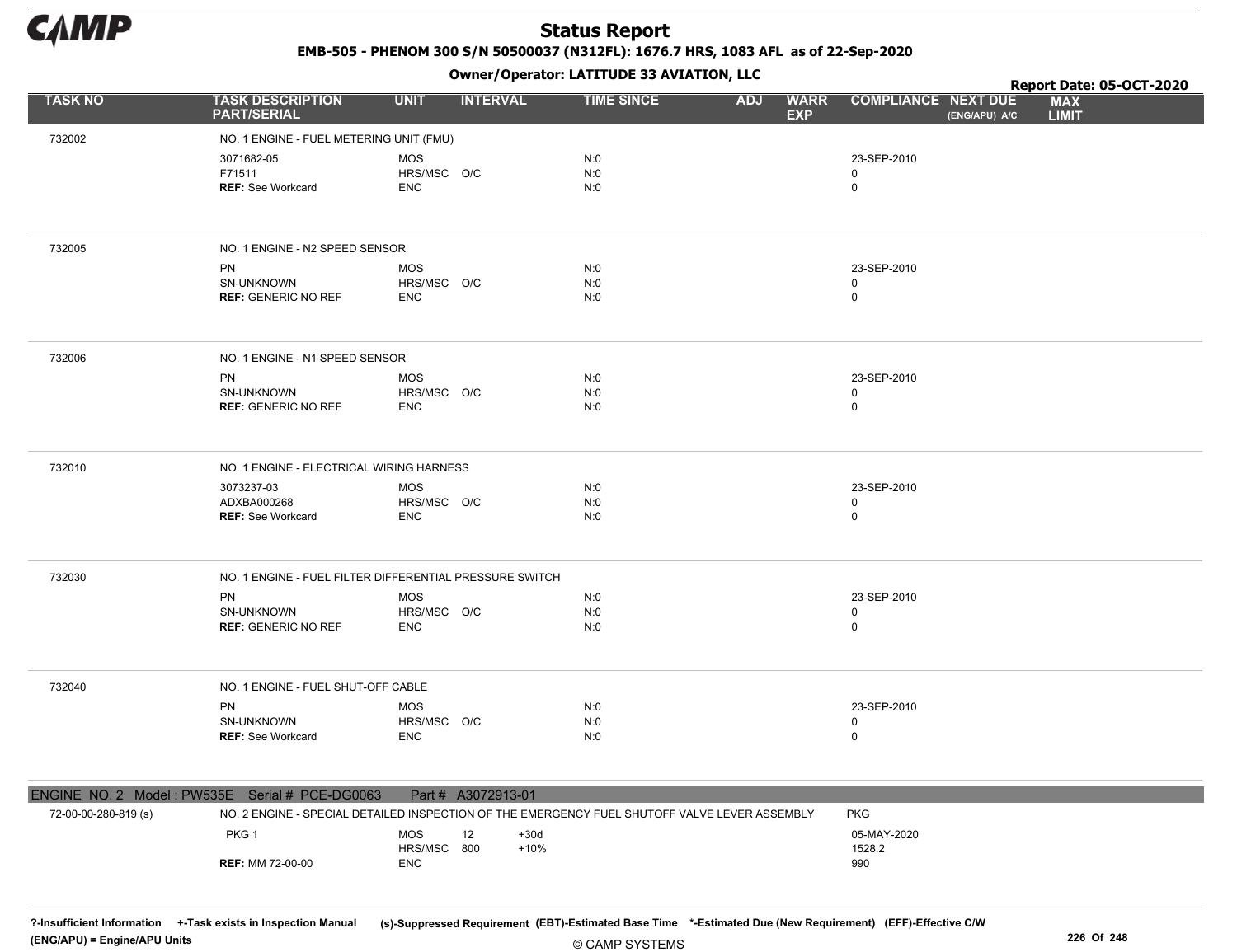

EMB-505 - PHENOM 300 S/N 50500037 (N312FL): 1676.7 HRS, 1083 AFL as of 22-Sep-2020

Owner/Operator: LATITUDE 33 AVIATION, LLC

|                      |                                                                                           |                                   | .               |                  |                   |            |                           |                              |                    | Report Date: 05-OCT-2020   |
|----------------------|-------------------------------------------------------------------------------------------|-----------------------------------|-----------------|------------------|-------------------|------------|---------------------------|------------------------------|--------------------|----------------------------|
| <b>TASK NO</b>       | <b>TASK DESCRIPTION</b><br><b>PART/SERIAL</b>                                             | <b>UNIT</b>                       | <b>INTERVAL</b> |                  | <b>TIME SINCE</b> | <b>ADJ</b> | <b>WARR</b><br><b>EXP</b> | <b>COMPLIANCE NEXT DUE</b>   | (ENG/APU) A/C      | <b>MAX</b><br><b>LIMIT</b> |
| 73-10-01-212-801     | NO. 2 ENGINE - EXAMINE - FUEL MANIFOLD TRANSFER TUBES                                     |                                   |                 |                  |                   |            |                           |                              |                    |                            |
|                      | <b>REF: GENERIC NO REF</b>                                                                | MOS<br>HRS/MSC 5000<br><b>ENC</b> |                 | $+100$           |                   |            |                           | (EBT)                        | (5000) 5000 M 5100 |                            |
| + 73-10-04-000-801   | NO. 2 ENGINE - DISCARD OF FUEL MANIFOLD ADAPTER ASSEMBLIES                                |                                   |                 |                  |                   |            |                           |                              |                    |                            |
|                      | <b>REF: MM 73-10-04</b>                                                                   | MOS<br>HRS/MSC<br><b>ENC</b>      | 9900            |                  |                   |            |                           | (EBT)                        | (9900) 9900        |                            |
| 73-10-05-212-801     | NO. 2 ENGINE - GENERAL VISUAL INSPECTION (GVI) OF THE FUEL FILTER ELEMENT                 |                                   |                 |                  |                   |            |                           |                              |                    |                            |
|                      | <b>REF: MM 73-10-05</b>                                                                   | MOS<br>HRS/MSC<br><b>ENC</b>      | 12              | $+30d$           |                   |            |                           | 05-MAY-2020<br>1528.2<br>990 | 05-MAY-2021        | 04-JUN-2021                |
| 73-10-05-960-801     | NO. 2 ENGINE - DISCARD THE FUEL FILTER                                                    |                                   |                 |                  |                   |            |                           |                              |                    |                            |
|                      | PN<br>SN-UNKNOWN<br><b>REF: See Workcard</b>                                              | MOS<br>HRS/MSC 800<br><b>ENC</b>  |                 | $+10%$           |                   | -6.8       |                           | 14-APR-2019<br>1206.8        | (2000) 2000        | 2080                       |
| 73-10-07-212-801 (s) | NO. 2 ENGINE - GENERAL VISUAL INSPECTION OF THE FSOV CABLE                                |                                   |                 |                  |                   |            |                           | <b>PKG</b>                   |                    |                            |
|                      | PKG <sub>1</sub><br><b>REF: MM 73-10-07</b>                                               | MOS<br>HRS/MSC 800<br><b>ENC</b>  | 12              | $+30d$<br>$+10%$ |                   |            |                           | 05-MAY-2020<br>1528.2<br>990 |                    |                            |
| + 73-20-01-212-801   | NO. 2 ENGINE - GENERAL VISUAL INSPECTION, EXAMINE, AND TEST/ REPLACE - FUEL METERING UNIT |                                   |                 |                  |                   |            |                           |                              |                    |                            |
|                      | 3071682-05<br>F69443<br><b>REF: MM 73-20-01</b>                                           | MOS<br>HRS/MSC 5000<br>ENC        |                 | $+100$           |                   |            |                           | (EBT)                        | (5000) 5000 M 5100 |                            |
| 73-20-02-212-801 (s) | NO. 2 ENGINE - GENERAL VISUAL INSPECTION OF THE ENGINE WIRING HARNESS                     |                                   |                 |                  |                   |            |                           | PKG                          |                    |                            |
|                      | PKG 1                                                                                     | MOS<br>HRS/MSC 800                | 12              | $+30d$<br>$+10%$ |                   |            |                           | 05-MAY-2020<br>1528.2        |                    |                            |
|                      | <b>REF: MM 73-20-02</b>                                                                   | <b>ENC</b>                        |                 |                  |                   |            |                           | 990                          |                    |                            |
|                      |                                                                                           |                                   |                 |                  |                   |            |                           |                              |                    |                            |

© CAMP SYSTEMS ?-Insufficient Information +-Task exists in Inspection Manual (s)-Suppressed Requirement (EBT)-Estimated Base Time \*-Estimated Due (New Requirement) (EFF)-Effective C/W (ENG/APU) = Engine/APU Units 227 Of 248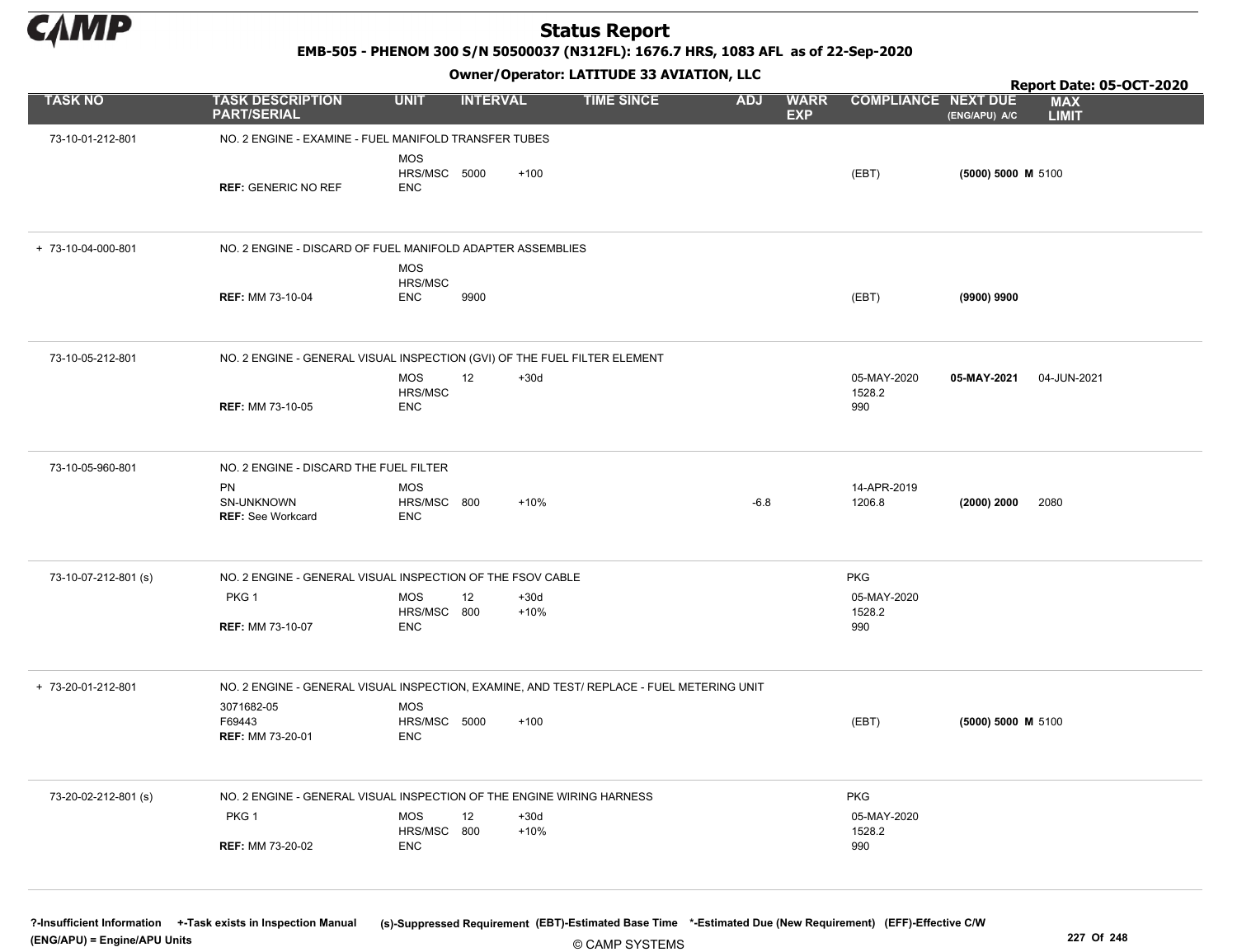

EMB-505 - PHENOM 300 S/N 50500037 (N312FL): 1676.7 HRS, 1083 AFL as of 22-Sep-2020

#### Owner/Operator: LATITUDE 33 AVIATION, LLC

|                      |                                                         | .                                                                                          |                   |                                         |                              | Report Date: 05-OCT-2020                    |
|----------------------|---------------------------------------------------------|--------------------------------------------------------------------------------------------|-------------------|-----------------------------------------|------------------------------|---------------------------------------------|
| <b>TASK NO</b>       | <b>TASK DESCRIPTION</b><br><b>PART/SERIAL</b>           | <b>UNIT</b><br><b>INTERVAL</b>                                                             | <b>TIME SINCE</b> | <b>WARR</b><br><b>ADJ</b><br><b>EXP</b> | <b>COMPLIANCE NEXT DUE</b>   | <b>MAX</b><br>(ENG/APU) A/C<br><b>LIMIT</b> |
| 73-20-10-212-801     |                                                         | NO. 2 ENGINE - EXAMINE AND DO A FUNCTIONAL TEST - ENGINE WIRING HARNESS                    |                   |                                         |                              |                                             |
|                      | 3073237-03<br>ADXBA000270<br><b>REF: GENERIC NO REF</b> | <b>MOS</b><br>HRS/MSC 5000<br>$+100$<br><b>ENC</b>                                         |                   |                                         | (EBT)                        | (5000) 5000 M 5100                          |
| 73-20-20-212-801     |                                                         | NO. 2 ENGINE - OVERHAUL OR REFURBISH - FUEL NOZZLES                                        |                   |                                         |                              |                                             |
|                      | <b>REF: GENERIC NO REF</b>                              | <b>MOS</b><br>HRS/MSC 5000<br>$+100$<br><b>ENC</b>                                         |                   |                                         | (EBT)                        | (5000) 5000 M 5100                          |
| 73-20-30-212-801     |                                                         | NO. 2 ENGINE - EXAMINE AND DO A FUNCTIONAL TEST - FUEL FILTER DIFFERENTIAL PRESSURE SWITCH |                   |                                         |                              |                                             |
|                      | PN<br>SN-UNKNOWN<br><b>REF: GENERIC NO REF</b>          | <b>MOS</b><br>HRS/MSC 5000<br>$+100$<br><b>ENC</b>                                         |                   |                                         |                              | (5000) 5000 M 5100                          |
| 73-30-02-212-801 (s) |                                                         | NO. 2 ENGINE - SPECIAL DETAILED INSPECTION OF THE FUEL PRESSURE TRANSDUCER SENSOR          |                   |                                         | <b>PKG</b>                   |                                             |
|                      | PKG <sub>1</sub><br><b>REF: MM 73-30-02</b>             | <b>MOS</b><br>$+30d$<br>12<br>HRS/MSC 800<br>$+10%$<br><b>ENC</b>                          |                   |                                         | 05-MAY-2020<br>1528.2<br>990 |                                             |
| 731002               | NO. 2 ENGINE - FLOW DIVIDER                             |                                                                                            |                   |                                         |                              |                                             |
|                      | PN<br>SN-UNKNOWN                                        | <b>MOS</b><br>HRS/MSC O/C                                                                  | N:0<br>N:0        |                                         | 21-SEP-2010<br>0             |                                             |
|                      | <b>REF: GENERIC NO REF</b>                              | <b>ENC</b>                                                                                 | N:0               |                                         | 0                            |                                             |
| 731005               | NO. 2 ENGINE - FUEL FILTER                              |                                                                                            |                   |                                         |                              |                                             |
|                      | PN<br>SN-UNKNOWN                                        | <b>MOS</b><br>HRS/MSC O/C                                                                  | N:0<br>N:0        |                                         | 14-APR-2019<br>1206.8        |                                             |
|                      | <b>REF: GENERIC NO REF</b>                              | <b>ENC</b>                                                                                 | N:0               |                                         |                              |                                             |
| 731010               | NO. 2 ENGINE - NO. 1 FUEL NOZZLE ASSEMBLY               |                                                                                            |                   |                                         |                              |                                             |
|                      | 3057135-01<br>DE1BLD0270                                | <b>MOS</b><br>HRS/MSC O/C                                                                  | N:0<br>N:0        |                                         | 21-SEP-2010<br>0             |                                             |
|                      | <b>REF: GENERIC NO REF</b>                              | <b>ENC</b>                                                                                 | N:0               |                                         | $\mathbf 0$                  |                                             |
|                      |                                                         |                                                                                            |                   |                                         |                              |                                             |

© CAMP SYSTEMS ?-Insufficient Information +-Task exists in Inspection Manual (s)-Suppressed Requirement (EBT)-Estimated Base Time \*-Estimated Due (New Requirement) (EFF)-Effective C/W (ENG/APU) = Engine/APU Units 228 Of 248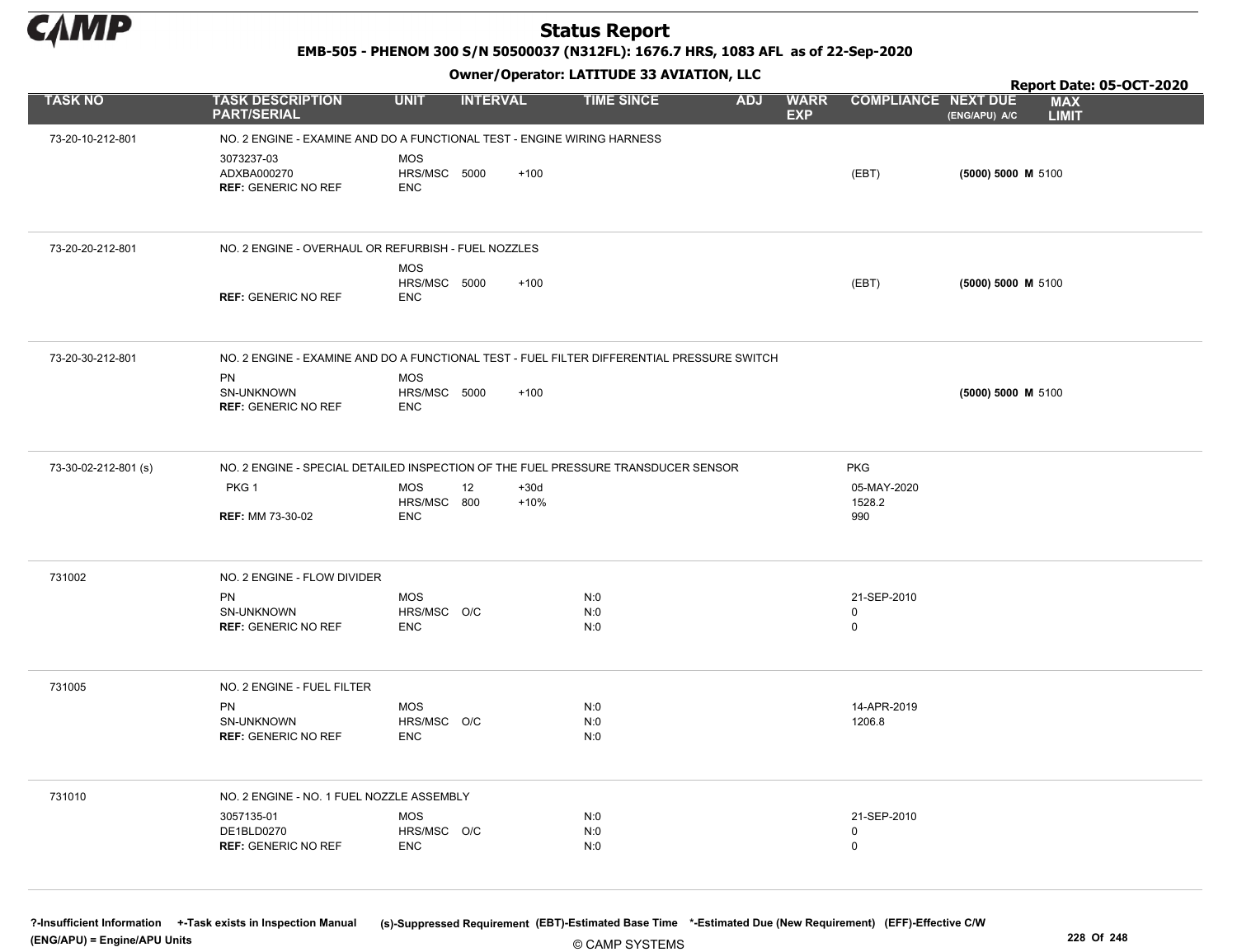

EMB-505 - PHENOM 300 S/N 50500037 (N312FL): 1676.7 HRS, 1083 AFL as of 22-Sep-2020

Owner/Operator: LATITUDE 33 AVIATION, LLC

|                |                                               | .                              |                   |                                         |                                             | Report Date: 05-OCT-2020   |
|----------------|-----------------------------------------------|--------------------------------|-------------------|-----------------------------------------|---------------------------------------------|----------------------------|
| <b>TASK NO</b> | <b>TASK DESCRIPTION</b><br><b>PART/SERIAL</b> | <b>UNIT</b><br><b>INTERVAL</b> | <b>TIME SINCE</b> | <b>ADJ</b><br><b>WARR</b><br><b>EXP</b> | <b>COMPLIANCE NEXT DUE</b><br>(ENG/APU) A/C | <b>MAX</b><br><b>LIMIT</b> |
| 731010         | NO. 2 ENGINE - NO. 10 FUEL NOZZLE ASSEMBLY    |                                |                   |                                         |                                             |                            |
|                | 3057135-01                                    | <b>MOS</b>                     | N:0               |                                         | 21-SEP-2010                                 |                            |
|                | DE1BLD0279                                    | HRS/MSC O/C                    | N:0               |                                         | 0                                           |                            |
|                | <b>REF: GENERIC NO REF</b>                    | <b>ENC</b>                     | N:0               |                                         | $\mathsf{O}\xspace$                         |                            |
| 731010         | NO. 2 ENGINE - NO. 11 FUEL NOZZLE ASSEMBLY    |                                |                   |                                         |                                             |                            |
|                | 3057135-01                                    | <b>MOS</b>                     | N:0               |                                         | 21-SEP-2010                                 |                            |
|                | DE1BLD0280<br><b>REF: GENERIC NO REF</b>      | HRS/MSC O/C<br><b>ENC</b>      | N:0<br>N:0        |                                         | 0<br>0                                      |                            |
|                |                                               |                                |                   |                                         |                                             |                            |
| 731010         | NO. 2 ENGINE - NO. 2 FUEL NOZZLE ASSEMBLY     |                                |                   |                                         |                                             |                            |
|                | 3057135-01                                    | <b>MOS</b>                     | N:0               |                                         | 21-SEP-2010                                 |                            |
|                | DE1BLD0271<br><b>REF: GENERIC NO REF</b>      | HRS/MSC O/C<br><b>ENC</b>      | N:0<br>N:0        |                                         | 0<br>$\mathbf 0$                            |                            |
|                |                                               |                                |                   |                                         |                                             |                            |
| 731010         | NO. 2 ENGINE - NO. 3 FUEL NOZZLE ASSEMBLY     |                                |                   |                                         |                                             |                            |
|                | 3057135-01                                    | <b>MOS</b>                     | N:0               |                                         | 21-SEP-2010                                 |                            |
|                | DE1BLD0272<br><b>REF: GENERIC NO REF</b>      | HRS/MSC O/C<br><b>ENC</b>      | N:0<br>N:0        |                                         | 0<br>0                                      |                            |
|                |                                               |                                |                   |                                         |                                             |                            |
| 731010         | NO. 2 ENGINE - NO. 4 FUEL NOZZLE ASSEMBLY     |                                |                   |                                         |                                             |                            |
|                | 3057135-01                                    | <b>MOS</b>                     | N:0               |                                         | 21-SEP-2010                                 |                            |
|                | DE1BLD0273<br><b>REF: GENERIC NO REF</b>      | HRS/MSC O/C<br><b>ENC</b>      | N:0<br>N:0        |                                         | 0<br>0                                      |                            |
|                |                                               |                                |                   |                                         |                                             |                            |
| 731010         | NO. 2 ENGINE - NO. 5 FUEL NOZZLE ASSEMBLY     |                                |                   |                                         |                                             |                            |
|                | 3057135-01<br>DE1BLD0274                      | MOS                            | N:0               |                                         | 21-SEP-2010                                 |                            |
|                | <b>REF: GENERIC NO REF</b>                    | HRS/MSC O/C<br><b>ENC</b>      | N:0<br>N:0        |                                         | 0<br>0                                      |                            |
|                |                                               |                                |                   |                                         |                                             |                            |
| 731010         | NO. 2 ENGINE - NO. 6 FUEL NOZZLE ASSEMBLY     |                                |                   |                                         |                                             |                            |
|                | 3057135-01                                    | <b>MOS</b>                     | N:0               |                                         | 21-SEP-2010                                 |                            |
|                | DE1BLD0275<br><b>REF: GENERIC NO REF</b>      | HRS/MSC O/C<br><b>ENC</b>      | N:0<br>N:0        |                                         | 0<br>0                                      |                            |
|                |                                               |                                |                   |                                         |                                             |                            |
|                |                                               |                                |                   |                                         |                                             |                            |

© CAMP SYSTEMS ?-Insufficient Information +-Task exists in Inspection Manual (s)-Suppressed Requirement (EBT)-Estimated Base Time \*-Estimated Due (New Requirement) (EFF)-Effective C/W (ENG/APU) = Engine/APU Units 229 Of 248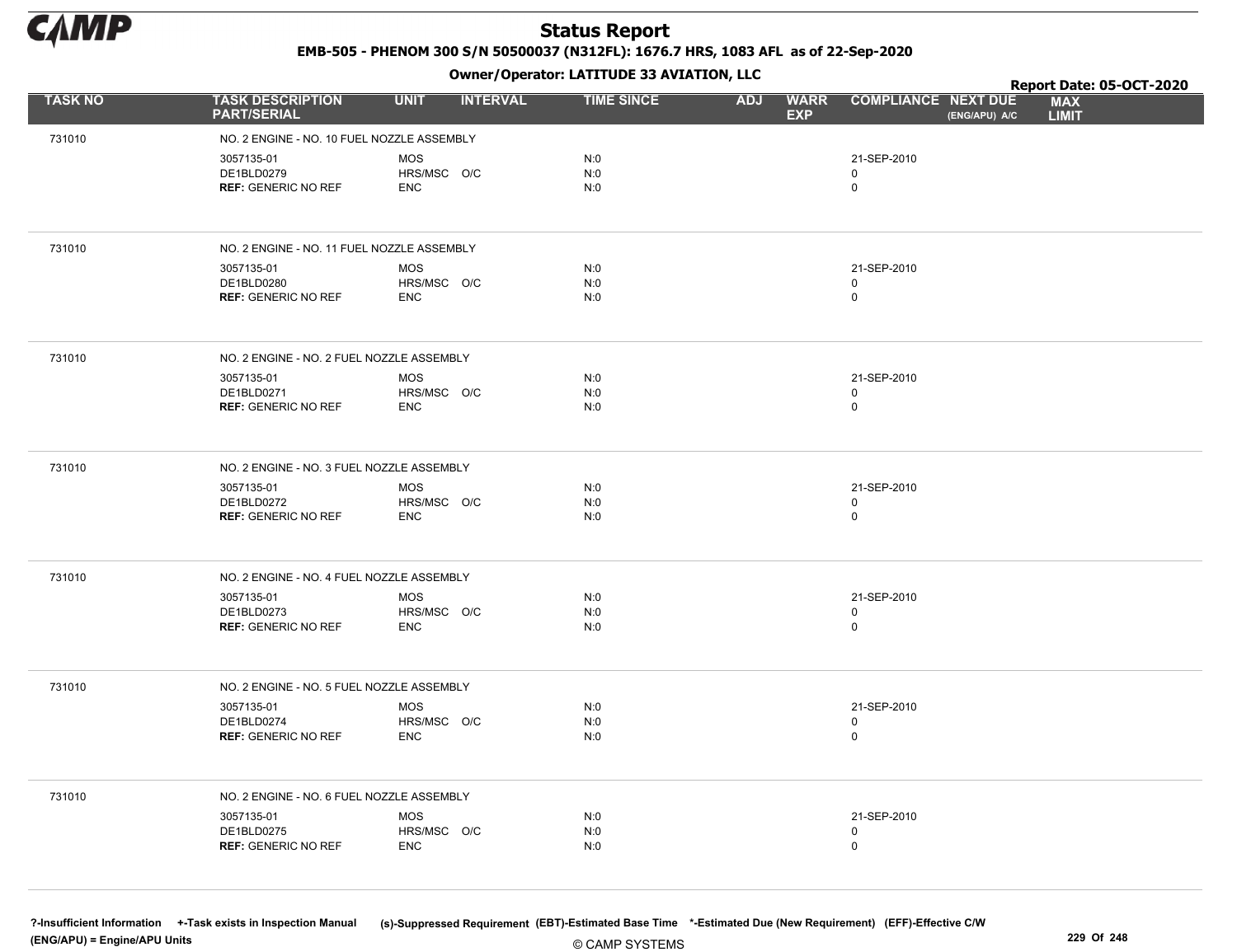

EMB-505 - PHENOM 300 S/N 50500037 (N312FL): 1676.7 HRS, 1083 AFL as of 22-Sep-2020

Owner/Operator: LATITUDE 33 AVIATION, LLC

|                |                                                     | .                              |                   |                                         |                                             | Report Date: 05-OCT-2020   |
|----------------|-----------------------------------------------------|--------------------------------|-------------------|-----------------------------------------|---------------------------------------------|----------------------------|
| <b>TASK NO</b> | <b>TASK DESCRIPTION</b><br><b>PART/SERIAL</b>       | <b>UNIT</b><br><b>INTERVAL</b> | <b>TIME SINCE</b> | <b>WARR</b><br><b>ADJ</b><br><b>EXP</b> | <b>COMPLIANCE NEXT DUE</b><br>(ENG/APU) A/C | <b>MAX</b><br><b>LIMIT</b> |
| 731010         | NO. 2 ENGINE - NO. 7 FUEL NOZZLE ASSEMBLY           |                                |                   |                                         |                                             |                            |
|                | 3057135-01                                          | <b>MOS</b>                     | N:0               |                                         | 21-SEP-2010                                 |                            |
|                | DE1BLD0276                                          | HRS/MSC O/C                    | N:0               |                                         | 0                                           |                            |
|                | <b>REF: GENERIC NO REF</b>                          | <b>ENC</b>                     | N:0               |                                         | 0                                           |                            |
|                |                                                     |                                |                   |                                         |                                             |                            |
| 731010         | NO. 2 ENGINE - NO. 8 FUEL NOZZLE ASSEMBLY           |                                |                   |                                         |                                             |                            |
|                | 3057135-01                                          | <b>MOS</b>                     | N:0               |                                         | 21-SEP-2010                                 |                            |
|                | DE1BLD0277<br><b>REF: GENERIC NO REF</b>            | HRS/MSC O/C<br><b>ENC</b>      | N:0<br>N:0        |                                         | 0<br>0                                      |                            |
|                |                                                     |                                |                   |                                         |                                             |                            |
| 731010         | NO. 2 ENGINE - NO. 9 FUEL NOZZLE ASSEMBLY           |                                |                   |                                         |                                             |                            |
|                | 3057135-01                                          | <b>MOS</b>                     | N:0               |                                         | 21-SEP-2010                                 |                            |
|                | DE1BLD0278<br><b>REF: GENERIC NO REF</b>            | HRS/MSC O/C<br><b>ENC</b>      | N:0<br>N:0        |                                         | 0<br>$\mathbf 0$                            |                            |
|                |                                                     |                                |                   |                                         |                                             |                            |
| 732001         | NO. 2 ENGINE - ENGINE ELECTRONIC CONTROL (EEC) UNIT |                                |                   |                                         |                                             |                            |
|                | 1012300-3-003                                       | MOS                            |                   |                                         | 13-AUG-2013                                 |                            |
|                | 2008090005                                          | HRS/MSC O/C                    |                   |                                         | 308.4                                       |                            |
|                | <b>REF: See Workcard</b>                            | <b>ENC</b>                     |                   |                                         | 226                                         |                            |
|                |                                                     |                                |                   |                                         |                                             |                            |
| 732002         | NO. 2 ENGINE - FUEL METERING UNIT (FMU)             |                                |                   |                                         |                                             |                            |
|                | 3071682-05                                          | <b>MOS</b>                     | N:0               |                                         | 21-SEP-2010                                 |                            |
|                | F69443<br>REF: See Workcard                         | HRS/MSC O/C<br><b>ENC</b>      | N:0<br>N:0        |                                         | $\pmb{0}$<br>$\mathbf 0$                    |                            |
|                |                                                     |                                |                   |                                         |                                             |                            |
| 732005         | NO. 2 ENGINE - N2 SPEED SENSOR                      |                                |                   |                                         |                                             |                            |
|                | PN                                                  | <b>MOS</b>                     | N:0               |                                         | 21-SEP-2010                                 |                            |
|                | SN-UNKNOWN                                          | HRS/MSC O/C                    | N:0               |                                         | $\mathbf 0$                                 |                            |
|                | <b>REF: GENERIC NO REF</b>                          | <b>ENC</b>                     | N:0               |                                         | 0                                           |                            |
| 732006         | NO. 2 ENGINE - N1 SPEED SENSOR                      |                                |                   |                                         |                                             |                            |
|                | PN                                                  | <b>MOS</b>                     | N:0               |                                         | 21-SEP-2010                                 |                            |
|                | SN-UNKNOWN                                          | HRS/MSC O/C                    | N:0               |                                         | 0                                           |                            |
|                | <b>REF: GENERIC NO REF</b>                          | <b>ENC</b>                     | N:0               |                                         | $\mathbf 0$                                 |                            |
|                |                                                     |                                |                   |                                         |                                             |                            |
|                |                                                     |                                |                   |                                         |                                             |                            |

© CAMP SYSTEMS ?-Insufficient Information +-Task exists in Inspection Manual (s)-Suppressed Requirement (EBT)-Estimated Base Time \*-Estimated Due (New Requirement) (EFF)-Effective C/W (ENG/APU) = Engine/APU Units 230 Of 248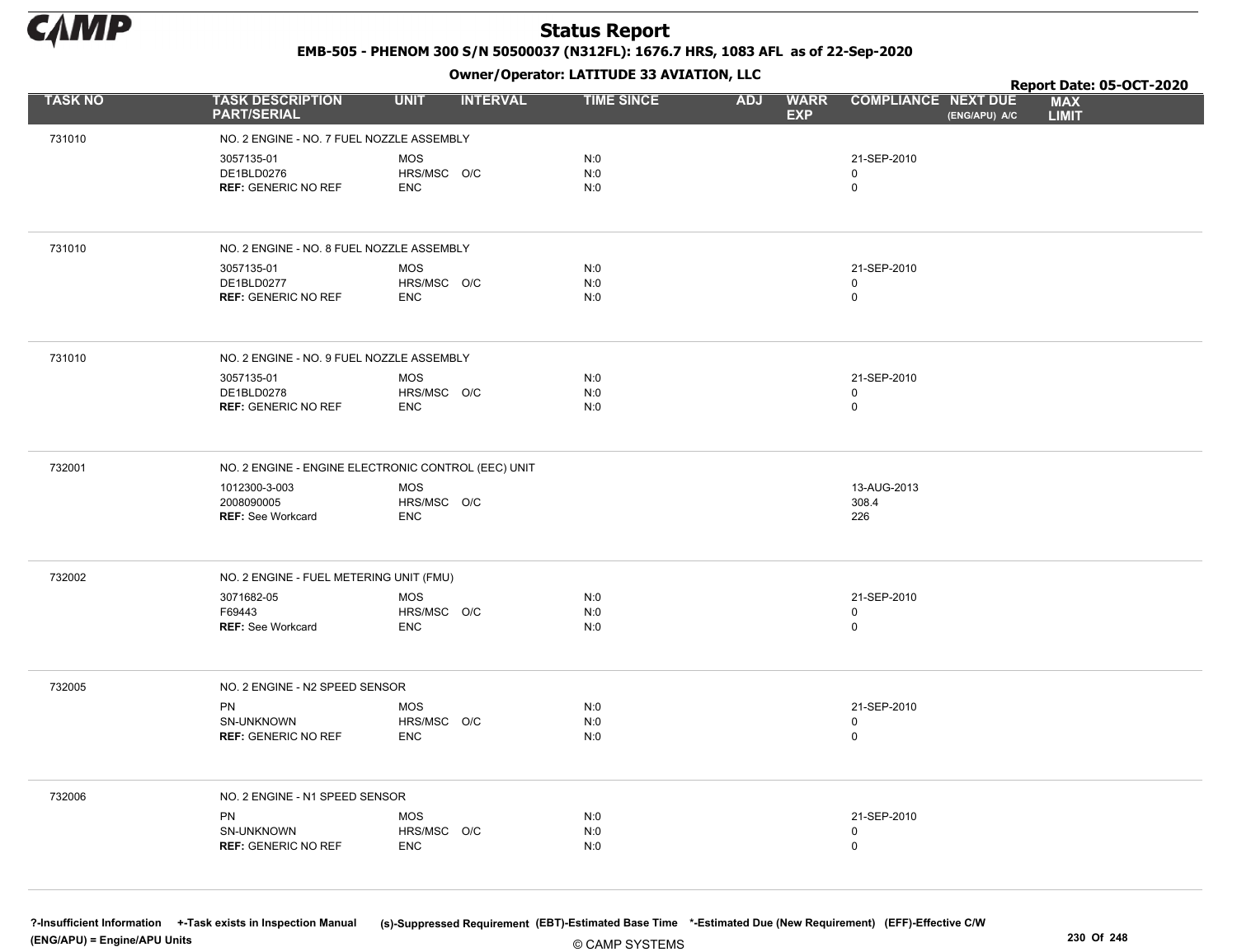

EMB-505 - PHENOM 300 S/N 50500037 (N312FL): 1676.7 HRS, 1083 AFL as of 22-Sep-2020

Owner/Operator: LATITUDE 33 AVIATION, LLC

|                      |                                                              |                                                         |                   |                                         |                                             | Report Date: 05-OCT-2020   |
|----------------------|--------------------------------------------------------------|---------------------------------------------------------|-------------------|-----------------------------------------|---------------------------------------------|----------------------------|
| <b>TASK NO</b>       | <b>TASK DESCRIPTION</b><br><b>PART/SERIAL</b>                | <b>INTERVAL</b><br><b>UNIT</b>                          | <b>TIME SINCE</b> | <b>WARR</b><br><b>ADJ</b><br><b>EXP</b> | <b>COMPLIANCE NEXT DUE</b><br>(ENG/APU) A/C | <b>MAX</b><br><b>LIMIT</b> |
| 732010               | NO. 2 ENGINE - ELECTRICAL WIRING HARNESS                     |                                                         |                   |                                         |                                             |                            |
|                      | 3073237-03<br>ADXBA000270<br><b>REF: See Workcard</b>        | MOS<br>HRS/MSC O/C<br><b>ENC</b>                        | N:0<br>N:0<br>N:0 |                                         | 21-SEP-2010<br>0<br>$\mathbf 0$             |                            |
| 732030               |                                                              | NO. 2 ENGINE - FUEL FILTER DIFFERENTIAL PRESSURE SWITCH |                   |                                         |                                             |                            |
|                      | <b>PN</b><br><b>SN-UNKNOWN</b><br><b>REF: GENERIC NO REF</b> | <b>MOS</b><br>HRS/MSC O/C<br><b>ENC</b>                 | N:0<br>N:0<br>N:0 |                                         | 21-SEP-2010<br>0<br>$\mathbf 0$             |                            |
| 732040               | NO. 2 ENGINE - FUEL SHUT-OFF CABLE                           |                                                         |                   |                                         |                                             |                            |
|                      | <b>PN</b><br><b>SN-UNKNOWN</b><br><b>REF: See Workcard</b>   | MOS<br>HRS/MSC O/C<br><b>ENC</b>                        | N:0<br>N:0<br>N:0 |                                         | 21-SEP-2010<br>0<br>$\mathbf 0$             |                            |
| CHAPTER 74           | <b>IGNITION</b>                                              |                                                         |                   |                                         |                                             |                            |
|                      | ENGINE NO. 1 Model: PW535E Serial # PCE-DG0064               | Part # A3072913-01                                      |                   |                                         |                                             |                            |
| 74-00-01-750-801 (s) |                                                              | NO. 1 ENGINE - DO A FUNCTIONAL TEST OF IGNITION SYSTEM  |                   |                                         | <b>PKG</b>                                  |                            |
|                      | PKG <sub>1</sub><br><b>REF: MM 74-00-01</b>                  | <b>MOS</b><br>12<br>HRS/MSC 800<br><b>ENC</b>           |                   |                                         | 05-MAY-2020<br>1528.2<br>990                |                            |

| 74-10-01-212-801 (s) |                                                          | NO. 1 ENGINE - GENERAL VISUAL INSPECTION EXCITER IGNITION OF THE IGNITION EXCITER | <b>PKG</b>                   |  |
|----------------------|----------------------------------------------------------|-----------------------------------------------------------------------------------|------------------------------|--|
|                      | 500335-1 PKG 1<br>NNA08144743<br><b>REF: MM 74-10-01</b> | 12<br>MOS<br>$+30d$<br>HRS/MSC<br>$+10%$<br>800<br>ENC                            | 05-MAY-2020<br>1528.2<br>990 |  |
| 74-20-01-212-801 (s) |                                                          | NO. 1 ENGINE - GENERAL VISUAL INSPECTION OF THE IGNITION CABLES                   | <b>PKG</b>                   |  |
|                      | PKG <sub>1</sub><br><b>REF: MM 74-20-01</b>              | 12<br>MOS<br>$+30d$<br>HRS/MSC<br>$+10%$<br>800<br>ENC.                           | 05-MAY-2020<br>1528.2<br>990 |  |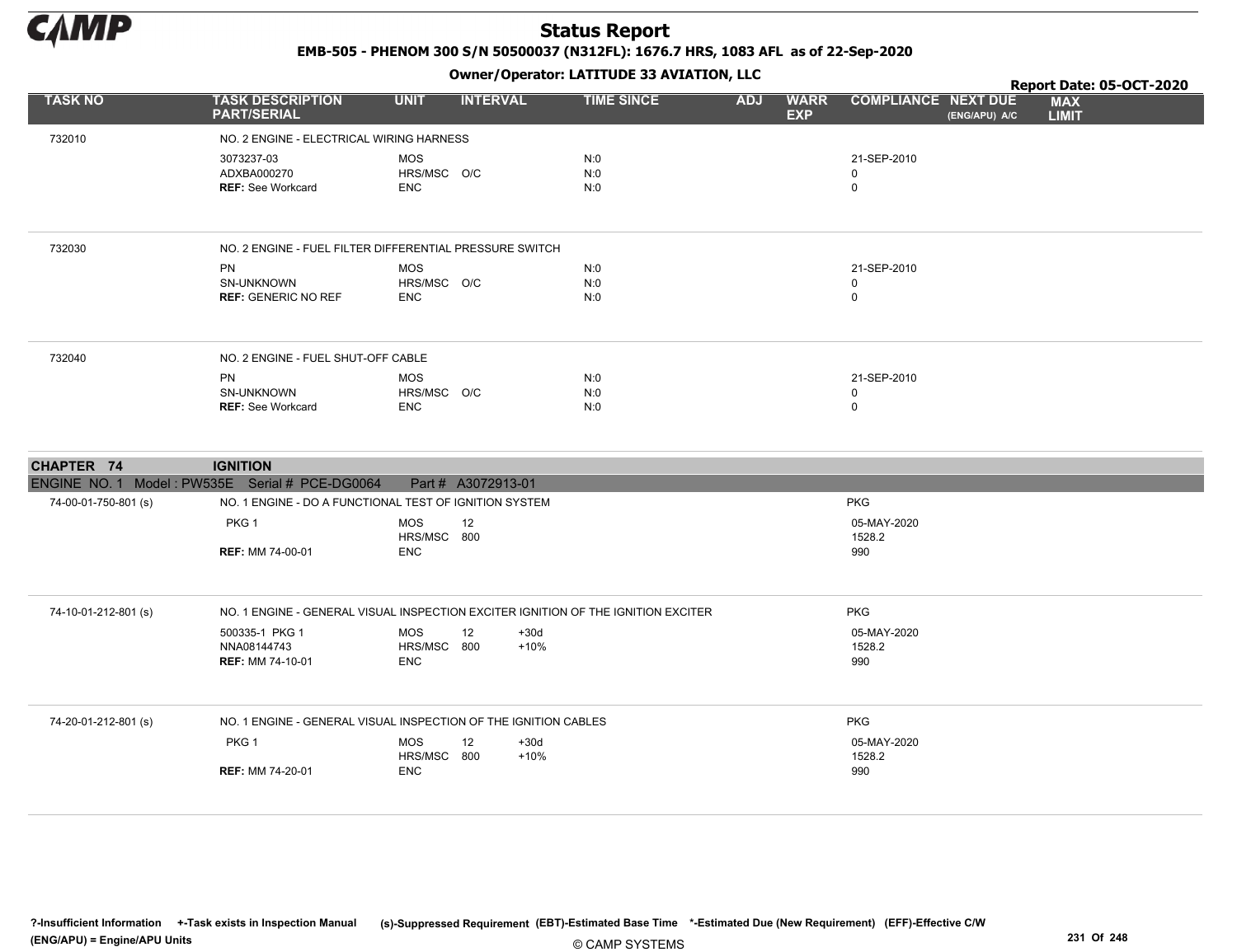

EMB-505 - PHENOM 300 S/N 50500037 (N312FL): 1676.7 HRS, 1083 AFL as of 22-Sep-2020

Owner/Operator: LATITUDE 33 AVIATION, LLC

|                      |                                                                              |                           | - - -           |                   |            |                           | Report Date: 05-OCT-2020                                                  |  |
|----------------------|------------------------------------------------------------------------------|---------------------------|-----------------|-------------------|------------|---------------------------|---------------------------------------------------------------------------|--|
| <b>TASK NO</b>       | <b>TASK DESCRIPTION</b><br><b>PART/SERIAL</b>                                | <b>UNIT</b>               | <b>INTERVAL</b> | <b>TIME SINCE</b> | <b>ADJ</b> | <b>WARR</b><br><b>EXP</b> | <b>COMPLIANCE NEXT DUE</b><br><b>MAX</b><br>(ENG/APU) A/C<br><b>LIMIT</b> |  |
| 74-20-02-210-801 (s) | NO. 1 ENGINE - SPECIAL DETAILED INSPECTION OF THE 5 O'CLOCK IGNITION IGNITOR |                           |                 |                   |            |                           | <b>PKG</b>                                                                |  |
|                      | PN PKG 1                                                                     | <b>MOS</b>                | 12              |                   |            |                           | 05-MAY-2020                                                               |  |
|                      | SN-UNKNOWN                                                                   | HRS/MSC 800               |                 |                   |            |                           | 1528.2                                                                    |  |
|                      | <b>REF: MM 74-20-02</b>                                                      | <b>ENC</b>                |                 |                   |            |                           | 990                                                                       |  |
|                      |                                                                              |                           |                 |                   |            |                           |                                                                           |  |
| 74-20-02-210-801 (s) | NO. 1 ENGINE - SPECIAL DETAILED INSPECTION OF THE 7 O'CLOCK IGNITION IGNITOR |                           |                 |                   |            |                           | <b>PKG</b>                                                                |  |
|                      | PN PKG 1                                                                     | <b>MOS</b>                | 12              |                   |            |                           | 05-MAY-2020                                                               |  |
|                      | SN-UNKNOWN<br><b>REF: MM 74-20-02</b>                                        | HRS/MSC 800<br><b>ENC</b> |                 |                   |            |                           | 1528.2<br>990                                                             |  |
|                      |                                                                              |                           |                 |                   |            |                           |                                                                           |  |
| 74-20-02-960-801     | NO. 1 ENGINE - DISCARD 5 O'CLOCK IGNITER                                     |                           |                 |                   |            |                           |                                                                           |  |
|                      | PN                                                                           | <b>MOS</b>                |                 |                   |            |                           | 31-MAY-2015                                                               |  |
|                      | SN-UNKNOWN<br><b>REF: See Workcard</b>                                       | HRS/MSC O/C<br><b>ENC</b> |                 |                   |            |                           | 633.3<br>462                                                              |  |
|                      |                                                                              |                           |                 |                   |            |                           |                                                                           |  |
| + 74-20-02-960-801   | NO. 1 ENGINE - DISCARD 7 OCLOCK IGNITER                                      |                           |                 |                   |            |                           |                                                                           |  |
|                      | PN<br>SN-UNKNOWN                                                             | <b>MOS</b>                |                 |                   |            |                           | 31-MAY-2015                                                               |  |
|                      | <b>REF: See Workcard</b>                                                     | HRS/MSC O/C<br><b>ENC</b> |                 |                   |            |                           | 633.3<br>462                                                              |  |
|                      |                                                                              |                           |                 |                   |            |                           |                                                                           |  |
| 741001               | NO. 1 ENGINE - EXCITER IGNITION                                              |                           |                 |                   |            |                           |                                                                           |  |
|                      | 500335-1                                                                     | <b>MOS</b>                |                 | O:0               |            |                           | 03-DEC-2014                                                               |  |
|                      | NNA08144743<br><b>REF: See Workcard</b>                                      | HRS/MSC O/C<br><b>ENC</b> |                 | O:0<br>O:0        |            |                           | 501.5<br>376                                                              |  |
|                      |                                                                              |                           |                 |                   |            |                           |                                                                           |  |
| 742000               | NO. 1 ENGINE - 5 O'CLOCK IGNITER                                             |                           |                 |                   |            |                           |                                                                           |  |
|                      | PN                                                                           | <b>MOS</b>                |                 | N:0               |            |                           | 23-SEP-2010                                                               |  |
|                      | SN-UNKNOWN                                                                   | HRS/MSC O/C               |                 | N:0               |            |                           | $\mathbf 0$<br>$\mathbf 0$                                                |  |
|                      | <b>REF: See Workcard</b>                                                     | <b>ENC</b>                |                 | N:0               |            |                           |                                                                           |  |
| 742001               | NO. 1 ENGINE - 7 O'CLOCK IGNITER                                             |                           |                 |                   |            |                           |                                                                           |  |
|                      | PN                                                                           | <b>MOS</b>                |                 | N:0               |            |                           | 23-SEP-2010                                                               |  |
|                      | SN-UNKNOWN                                                                   | HRS/MSC O/C               |                 | N:0               |            |                           | $\mathbf 0$                                                               |  |
|                      | <b>REF: See Workcard</b>                                                     | <b>ENC</b>                |                 | N:0               |            |                           | $\mathbf 0$                                                               |  |
|                      |                                                                              |                           |                 |                   |            |                           |                                                                           |  |

© CAMP SYSTEMS ?-Insufficient Information +-Task exists in Inspection Manual (s)-Suppressed Requirement (EBT)-Estimated Base Time \*-Estimated Due (New Requirement) (EFF)-Effective C/W (ENG/APU) = Engine/APU Units 232 Of 248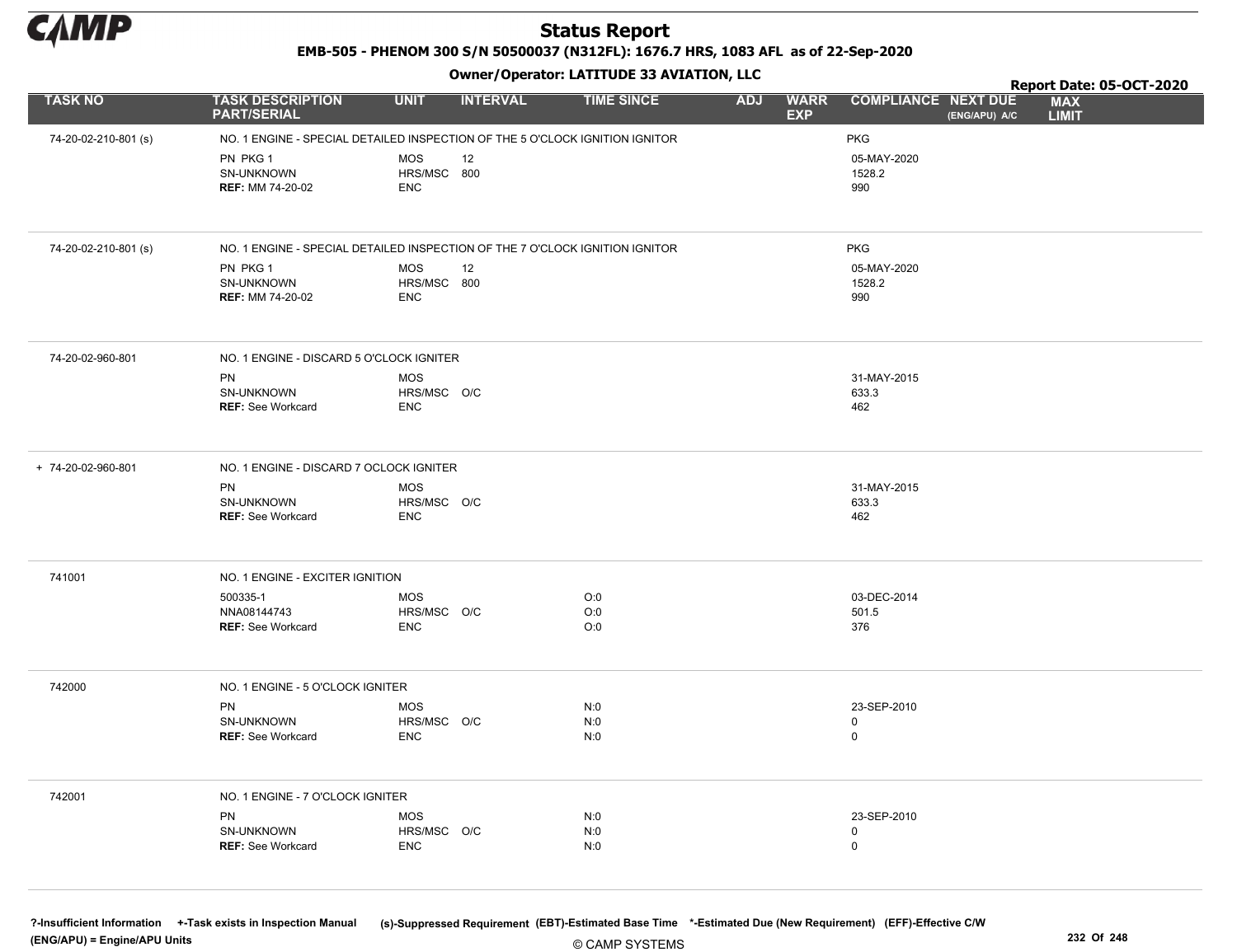

EMB-505 - PHENOM 300 S/N 50500037 (N312FL): 1676.7 HRS, 1083 AFL as of 22-Sep-2020

## $\overline{a}$   $\overline{a}$   $\overline{b}$   $\overline{a}$   $\overline{b}$   $\overline{c}$   $\overline{c}$   $\overline{c}$   $\overline{c}$   $\overline{c}$   $\overline{c}$   $\overline{c}$   $\overline{c}$   $\overline{c}$   $\overline{c}$   $\overline{c}$   $\overline{c}$   $\overline{c}$   $\overline{c}$   $\overline{c}$   $\overline{c}$   $\overline{c}$   $\overline{c}$   $\overline{c}$   $\overline{$

|                      |                                                                                                       |                                         |                        | Owner/Operator: LATITUDE 33 AVIATION, LLC | Report Date: 05-OCT-2020                |                                             |                            |
|----------------------|-------------------------------------------------------------------------------------------------------|-----------------------------------------|------------------------|-------------------------------------------|-----------------------------------------|---------------------------------------------|----------------------------|
| <b>TASK NO</b>       | <b>TASK DESCRIPTION</b><br><b>PART/SERIAL</b>                                                         | <b>UNIT</b>                             | <b>INTERVAL</b>        | <b>TIME SINCE</b>                         | <b>ADJ</b><br><b>WARR</b><br><b>EXP</b> | <b>COMPLIANCE NEXT DUE</b><br>(ENG/APU) A/C | <b>MAX</b><br><b>LIMIT</b> |
| 742002               | NO. 1 ENGINE - INBOARD SHORT IGNITOR LEAD                                                             |                                         |                        |                                           |                                         |                                             |                            |
|                      | 3073141-01<br>NNA08208577<br><b>REF: See Workcard</b>                                                 | <b>MOS</b><br>HRS/MSC O/C<br><b>ENC</b> |                        | N:0<br>N:0<br>N:0                         |                                         | 23-SEP-2010<br>$\mathsf{O}$<br>$\mathsf{O}$ |                            |
| 742003               | NO. 1 ENGINE - OUTBOARD LONG IGNITOR LEAD                                                             |                                         |                        |                                           |                                         |                                             |                            |
|                      | 3073141-02<br>NNA09079864<br><b>REF: See Workcard</b>                                                 | <b>MOS</b><br>HRS/MSC O/C<br><b>ENC</b> |                        | N:0<br>N:0<br>N:0                         |                                         | 23-SEP-2010<br>0<br>$\mathbf 0$             |                            |
|                      | ENGINE NO. 2 Model: PW535E Serial # PCE-DG0063                                                        |                                         | Part # A3072913-01     |                                           |                                         |                                             |                            |
| 74-00-01-750-801 (s) | NO. 2 ENGINE - DO A FUNCTIONAL TEST OF IGNITION SYSTEM                                                |                                         |                        |                                           |                                         | <b>PKG</b>                                  |                            |
|                      | PKG <sub>1</sub><br><b>REF: MM 74-00-01</b>                                                           | <b>MOS</b><br>HRS/MSC 800<br><b>ENC</b> | 12                     |                                           |                                         | 05-MAY-2020<br>1528.2<br>990                |                            |
| 74-10-01-212-801 (s) | NO. 2 ENGINE - GENERAL VISUAL INSPECTION EXCITER IGNITION OF THE IGNITION EXCITER<br>31J2807-07 PKG 1 | <b>MOS</b>                              | 12<br>$+30d$           |                                           |                                         | <b>PKG</b><br>05-MAY-2020                   |                            |
|                      | NNA10350121<br><b>REF: MM 74-10-01</b>                                                                | HRS/MSC 800<br><b>ENC</b>               | $+10%$                 |                                           |                                         | 1528.2<br>990                               |                            |
| 74-20-01-212-801 (s) | NO. 2 ENGINE - GENERAL VISUAL INSPECTION OF THE IGNITION CABLES                                       |                                         |                        |                                           |                                         | <b>PKG</b>                                  |                            |
|                      | PKG <sub>1</sub><br><b>REF: MM 74-20-01</b>                                                           | <b>MOS</b><br>HRS/MSC 800<br><b>ENC</b> | 12<br>$+30d$<br>$+10%$ |                                           |                                         | 05-MAY-2020<br>1528.2<br>990                |                            |
| 74-20-02-210-801 (s) | NO. 2 ENGINE - SPECIAL DETAILED INSPECTION OF THE 5 O'CLOCK IGNITION IGNITOR                          |                                         |                        |                                           |                                         | <b>PKG</b>                                  |                            |
|                      | PN PKG 1<br>SN-UNKNOWN<br><b>REF: MM 74-20-02</b>                                                     | <b>MOS</b><br>HRS/MSC 800<br><b>ENC</b> | 12                     |                                           |                                         | 05-MAY-2020<br>1528.2<br>990                |                            |
| 74-20-02-210-801 (s) | NO. 2 ENGINE - SPECIAL DETAILED INSPECTION OF THE 7 O'CLOCK IGNITION IGNITOR                          |                                         |                        |                                           |                                         | <b>PKG</b>                                  |                            |
|                      | PN PKG 1<br>SN-UNKNOWN<br><b>REF: MM 74-20-02</b>                                                     | <b>MOS</b><br>HRS/MSC 800<br><b>ENC</b> | 12                     |                                           |                                         | 05-MAY-2020<br>1528.2<br>990                |                            |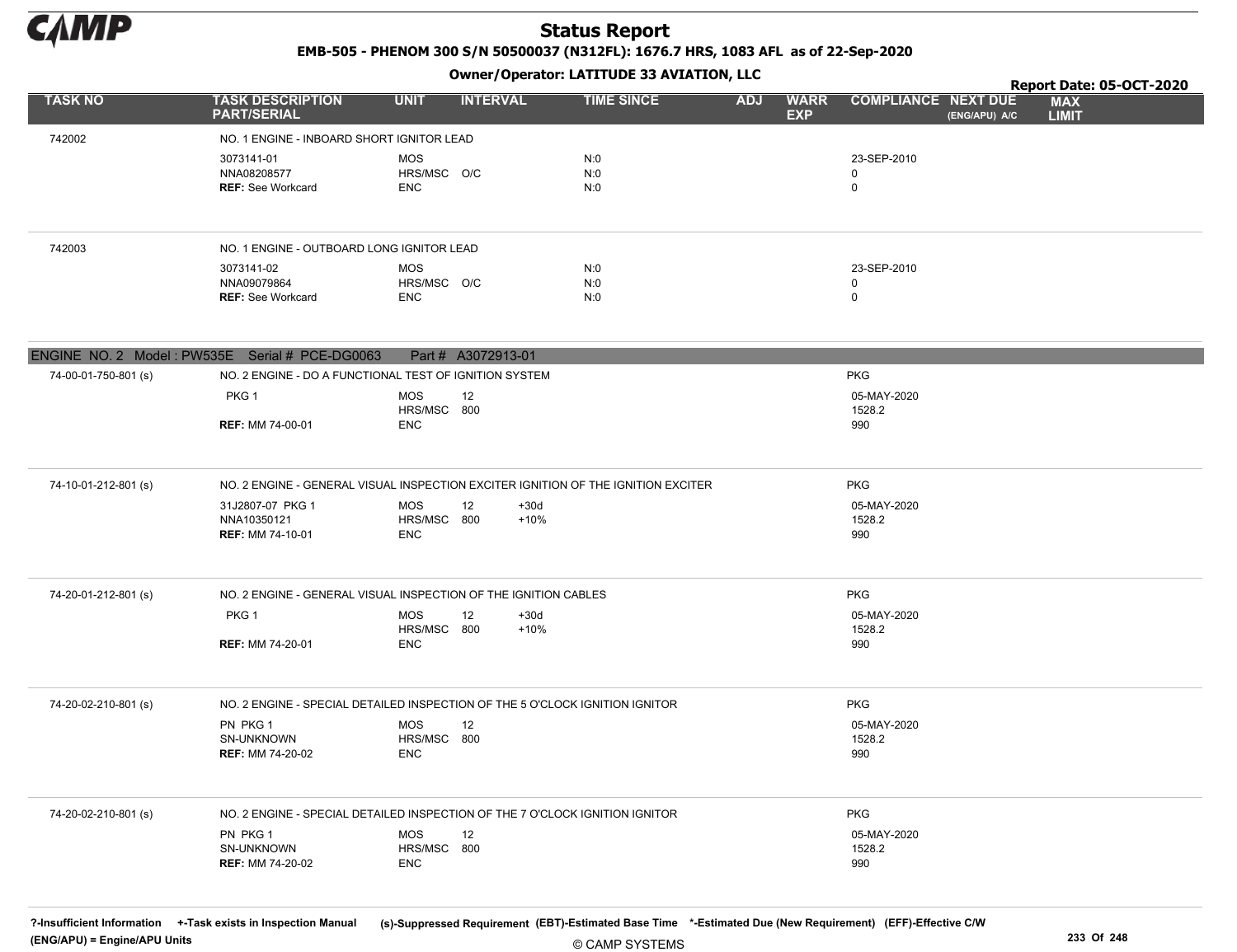

EMB-505 - PHENOM 300 S/N 50500037 (N312FL): 1676.7 HRS, 1083 AFL as of 22-Sep-2020

Owner/Operator: LATITUDE 33 AVIATION, LLC

|                    |                                                       |                                         | Owner/Operator. LATTTODE 33 AVIATION, LLC |                                         | Report Date: 05-OCT-2020                    |                            |  |  |
|--------------------|-------------------------------------------------------|-----------------------------------------|-------------------------------------------|-----------------------------------------|---------------------------------------------|----------------------------|--|--|
| <b>TASK NO</b>     | <b>TASK DESCRIPTION</b><br><b>PART/SERIAL</b>         | <b>UNIT</b><br><b>INTERVAL</b>          | <b>TIME SINCE</b>                         | <b>ADJ</b><br><b>WARR</b><br><b>EXP</b> | <b>COMPLIANCE NEXT DUE</b><br>(ENG/APU) A/C | <b>MAX</b><br><b>LIMIT</b> |  |  |
| 74-20-02-960-801   | NO. 2 ENGINE - DISCARD 5 O'CLOCK IGNITER              |                                         |                                           |                                         |                                             |                            |  |  |
|                    | PN<br>SN-UNKNOWN<br><b>REF: See Workcard</b>          | <b>MOS</b><br>HRS/MSC O/C<br><b>ENC</b> |                                           |                                         | 31-MAY-2015<br>633.3<br>462                 |                            |  |  |
| + 74-20-02-960-801 | NO. 2 ENGINE - DISCARD 7 OCLOCK IGNITER               |                                         |                                           |                                         |                                             |                            |  |  |
|                    | PN<br>SN-UNKNOWN<br>REF: See Workcard                 | MOS<br>HRS/MSC O/C<br><b>ENC</b>        |                                           |                                         | 31-MAY-2015<br>633.3<br>462                 |                            |  |  |
| 741001             | NO. 2 ENGINE - EXCITER IGNITION                       |                                         |                                           |                                         |                                             |                            |  |  |
|                    | 31J2807-07<br>NNA10350121<br><b>REF: See Workcard</b> | MOS<br>HRS/MSC O/C<br><b>ENC</b>        | N:0<br>N:0<br>N:0                         |                                         | 21-SEP-2010<br>0<br>0                       |                            |  |  |
| 742000             | NO. 2 ENGINE - 5 O'CLOCK IGNITER                      |                                         |                                           |                                         |                                             |                            |  |  |
|                    | PN<br>SN-UNKNOWN<br><b>REF: See Workcard</b>          | MOS<br>HRS/MSC O/C<br><b>ENC</b>        | N:0<br>N:0<br>N:0                         |                                         | 21-SEP-2010<br>0<br>0                       |                            |  |  |
| 742001             | NO. 2 ENGINE - 7 O'CLOCK IGNITER                      |                                         |                                           |                                         |                                             |                            |  |  |
|                    | PN<br>SN-UNKNOWN<br><b>REF: See Workcard</b>          | MOS<br>HRS/MSC O/C<br><b>ENC</b>        | N:0<br>N:0<br>N:0                         |                                         | 21-SEP-2010<br>0<br>0                       |                            |  |  |
| 742002             | NO. 2 ENGINE - INBOARD SHORT IGNITOR LEAD             |                                         |                                           |                                         |                                             |                            |  |  |
|                    | 3073141-01<br>NNA08208582<br><b>REF: See Workcard</b> | MOS<br>HRS/MSC O/C<br><b>ENC</b>        | N:0<br>N:0<br>N:0                         |                                         | 21-SEP-2010<br>0<br>0                       |                            |  |  |
| 742003             | NO. 2 ENGINE - OUTBOARD LONG IGNITOR LEAD             |                                         |                                           |                                         |                                             |                            |  |  |
|                    | 3073141-02<br>NNA09079797<br><b>REF: See Workcard</b> | MOS<br>HRS/MSC O/C<br><b>ENC</b>        | N:0<br>N:0<br>N:0                         |                                         | 21-SEP-2010<br>0<br>0                       |                            |  |  |
|                    |                                                       |                                         |                                           |                                         |                                             |                            |  |  |

CHAPTER 75 AIR

?-Insufficient Information +-Task exists in Inspection Manual (s)-Suppressed Requirement (EBT)-Estimated Base Time \*-Estimated Due (New Requirement) (EFF)-Effective C/W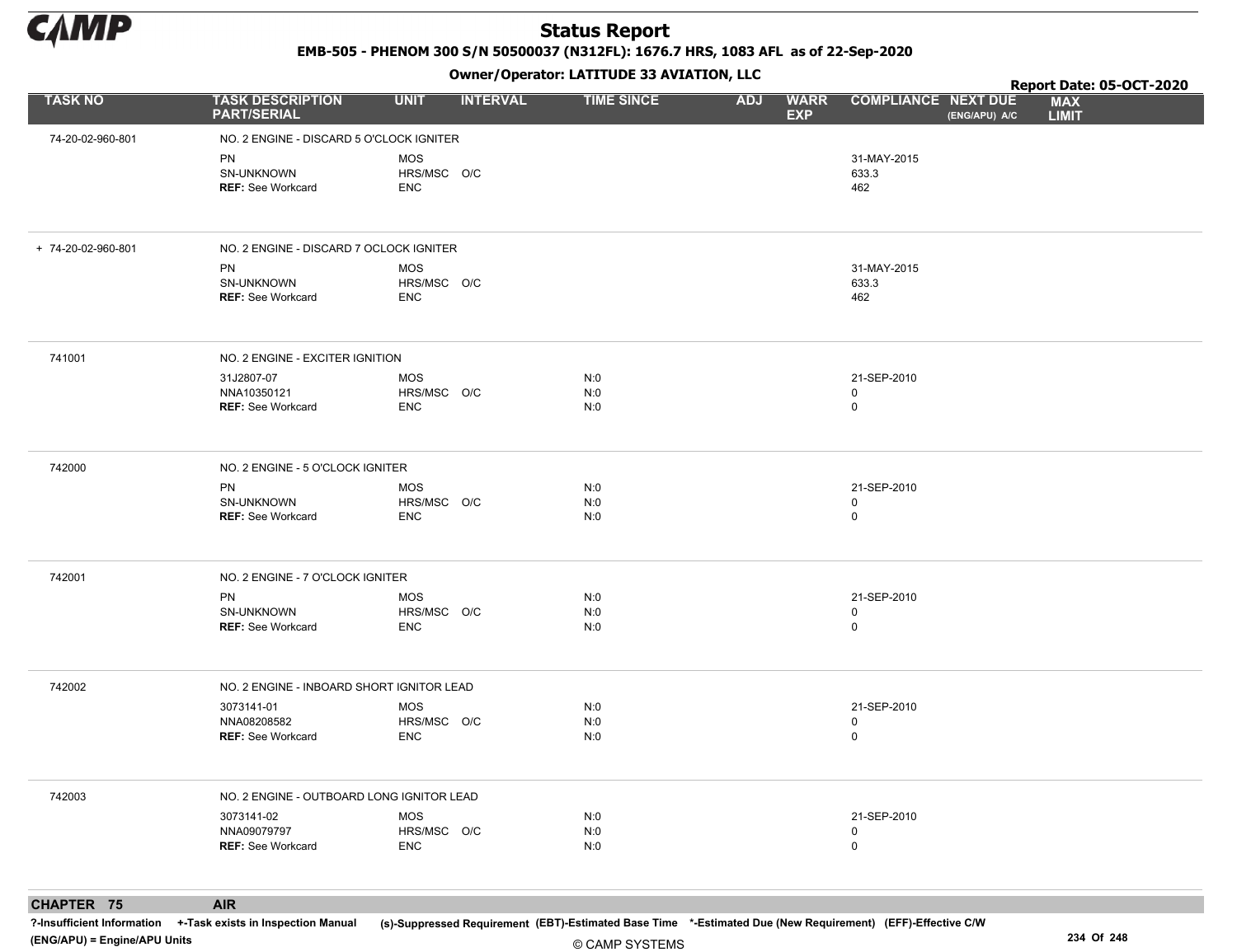

EMB-505 - PHENOM 300 S/N 50500037 (N312FL): 1676.7 HRS, 1083 AFL as of 22-Sep-2020

#### Owner/Operator: LATITUDE 33 AVIATION, LLC

|                      |                                                                                                                           |                                          |                    |                  |                   |            |                           |                            |                    |                            | Report Date: 05-OCT-2020 |
|----------------------|---------------------------------------------------------------------------------------------------------------------------|------------------------------------------|--------------------|------------------|-------------------|------------|---------------------------|----------------------------|--------------------|----------------------------|--------------------------|
| <b>TASK NO</b>       | <b>TASK DESCRIPTION</b><br><b>PART/SERIAL</b>                                                                             | <b>UNIT</b>                              | <b>INTERVAL</b>    |                  | <b>TIME SINCE</b> | <b>ADJ</b> | <b>WARR</b><br><b>EXP</b> | <b>COMPLIANCE NEXT DUE</b> | (ENG/APU) A/C      | <b>MAX</b><br><b>LIMIT</b> |                          |
|                      | ENGINE NO. 1 Model: PW535E Serial # PCE-DG0064                                                                            |                                          | Part # A3072913-01 |                  |                   |            |                           |                            |                    |                            |                          |
| 75-30-01-212-801 (s) | NO. 1 ENGINE - GENERAL VISUAL INSPECTION OF THE BOV ASSY AND BOV SERVO VALVE                                              |                                          |                    |                  |                   |            |                           | <b>PKG</b>                 |                    |                            |                          |
|                      | PKG <sub>1</sub>                                                                                                          | <b>MOS</b><br>HRS/MSC 800                | 12                 | $+30d$<br>$+10%$ |                   |            |                           | 05-MAY-2020<br>1528.2      |                    |                            |                          |
|                      | <b>REF: MM 75-30-01</b>                                                                                                   | <b>ENC</b>                               |                    |                  |                   |            |                           | 990                        |                    |                            |                          |
| + 75-30-01-212-802   | NO. 1 ENGINE - EXAMINE - P3 AIR INERTIAL SEPARATOR                                                                        |                                          |                    |                  |                   |            |                           |                            |                    |                            |                          |
|                      | PN<br>SN-UNKNOWN<br><b>REF: MM 75-30-01</b>                                                                               | <b>MOS</b><br>HRS/MSC 5000<br><b>ENC</b> |                    | $+100$           |                   |            |                           | (EBT)                      | (5000) 5000 M 5100 |                            |                          |
| 75-30-01-212-803     | NO. 1 ENGINE - EXAMINE - COMPRESSOR AIR BLEED VALVE                                                                       |                                          |                    |                  |                   |            |                           |                            |                    |                            |                          |
|                      | 3053367-01<br>AHX016960<br><b>REF: GENERIC NO REF</b>                                                                     | <b>MOS</b><br>HRS/MSC 5000<br><b>ENC</b> |                    | $+100$           |                   |            |                           | (EBT)                      | (5000) 5000 M 5100 |                            |                          |
| 75-30-01-900-802     | NO. 1 ENGINE - BLEED OFF VALVE (BOV) AND BOV SERVO VALVE                                                                  |                                          |                    |                  |                   |            |                           |                            |                    |                            |                          |
|                      | 3075987-01                                                                                                                | <b>MOS</b>                               |                    |                  | N:0               |            |                           | 23-SEP-2010                |                    |                            |                          |
|                      | TR4490<br><b>REF: See Workcard</b>                                                                                        | HRS/MSC O/C<br><b>ENC</b>                |                    |                  | N:0<br>N:0        |            |                           | $\mathbf 0$<br>$\mathbf 0$ |                    |                            |                          |
| 75-30-01-900-803     | NO. 1 ENGINE - LINEAR TRANSFORMER                                                                                         |                                          |                    |                  |                   |            |                           |                            |                    |                            |                          |
|                      | 3071811-01                                                                                                                | <b>MOS</b>                               |                    |                  | N:0               |            |                           | 23-SEP-2010                |                    |                            |                          |
|                      | 1317<br><b>REF: See Workcard</b>                                                                                          | HRS/MSC O/C<br><b>ENC</b>                |                    |                  | N:0<br>N:0        |            |                           | 0<br>$\mathbf 0$           |                    |                            |                          |
| + 75-30-02-212-801   | NO. 1 ENGINE - GENERAL VISUAL INSPECTION, EXAMINE, AND TEST/ REPLACE - LINEAR VARIABLE DIFFERENTIAL<br><b>TRANSFORMER</b> |                                          |                    |                  |                   |            |                           |                            |                    |                            |                          |
|                      | 3071811-01<br>1317<br><b>REF: GENERIC NO REF</b>                                                                          | <b>MOS</b><br>HRS/MSC 5000<br><b>ENC</b> |                    | $+100$           |                   |            |                           | (EBT)                      | (5000) 5000 M 5100 |                            |                          |
|                      |                                                                                                                           |                                          |                    |                  |                   |            |                           |                            |                    |                            |                          |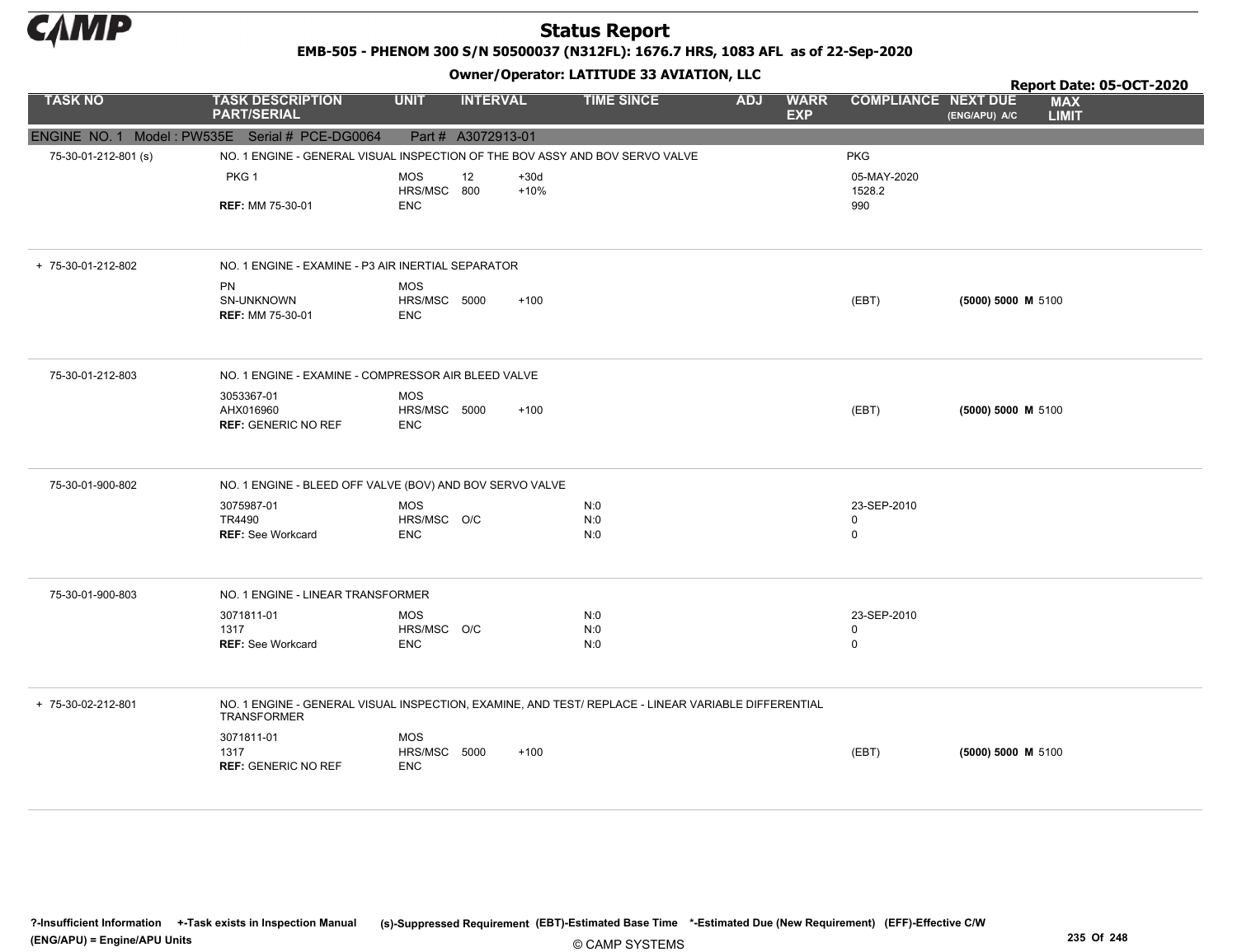

EMB-505 - PHENOM 300 S/N 50500037 (N312FL): 1676.7 HRS, 1083 AFL as of 22-Sep-2020

Owner/Operator: LATITUDE 33 AVIATION, LLC

|                      |                                                                              |                                          | - - - -                |                   |                                         |                                 | Report Date: 05-OCT-2020                    |
|----------------------|------------------------------------------------------------------------------|------------------------------------------|------------------------|-------------------|-----------------------------------------|---------------------------------|---------------------------------------------|
| <b>TASK NO</b>       | <b>TASK DESCRIPTION</b><br><b>PART/SERIAL</b>                                | <b>UNIT</b>                              | <b>INTERVAL</b>        | <b>TIME SINCE</b> | <b>ADJ</b><br><b>WARR</b><br><b>EXP</b> | <b>COMPLIANCE NEXT DUE</b>      | <b>MAX</b><br><b>LIMIT</b><br>(ENG/APU) A/C |
| + 75-30-20-212-801   | NO. 1 ENGINE - TEST, EXAMINE OR REPLACE - THE BOV TORQUE MOTOR               |                                          |                        |                   |                                         |                                 |                                             |
|                      | PN<br>SN-UNKNOWN<br><b>REF: GENERIC NO REF</b>                               | <b>MOS</b><br>HRS/MSC 5000<br><b>ENC</b> | $+100$                 |                   |                                         | (EBT)                           | (5000) 5000 M 5100                          |
| 750010               | NO. 1 ENGINE - P3 AIR INERTIAL SEPARATOR                                     |                                          |                        |                   |                                         |                                 |                                             |
|                      | PN<br>SN-UNKNOWN<br><b>REF: GENERIC NO REF</b>                               | <b>MOS</b><br>HRS/MSC O/C<br><b>ENC</b>  |                        | N:0<br>N:0<br>N:0 |                                         | 23-SEP-2010<br>0<br>$\mathbf 0$ |                                             |
| 753002               | NO. 1 ENGINE - SERVO COMPUTER                                                |                                          |                        |                   |                                         |                                 |                                             |
|                      | PN<br>SN-UNKNOWN<br><b>REF: GENERIC NO REF</b>                               | <b>MOS</b><br>HRS/MSC O/C<br><b>ENC</b>  |                        | N:0<br>N:0<br>N:0 |                                         | 23-SEP-2010<br>0<br>$\mathbf 0$ |                                             |
| 753010               | NO. 1 ENGINE - COMPRESSOR BLEED VALVE ASSEMBLY                               |                                          |                        |                   |                                         |                                 |                                             |
|                      | 3053367-01<br>AHX016960<br><b>REF: GENERIC NO REF</b>                        | <b>MOS</b><br>HRS/MSC O/C<br><b>ENC</b>  |                        | N:0<br>N:0<br>N:0 |                                         | 23-SEP-2010<br>0<br>$\mathbf 0$ |                                             |
| 753020               | NO. 1 ENGINE - BOV TORQUE MOTOR                                              |                                          |                        |                   |                                         |                                 |                                             |
|                      | PN<br>SN-UNKNOWN<br><b>REF: GENERIC NO REF</b>                               | MOS<br>HRS/MSC O/C<br><b>ENC</b>         |                        | N:0<br>N:0<br>N:0 |                                         | 23-SEP-2010<br>0<br>$\mathbf 0$ |                                             |
|                      | ENGINE NO. 2 Model: PW535E Serial # PCE-DG0063                               |                                          | Part # A3072913-01     |                   |                                         |                                 |                                             |
| 75-30-01-212-801 (s) | NO. 2 ENGINE - GENERAL VISUAL INSPECTION OF THE BOV ASSY AND BOV SERVO VALVE |                                          |                        |                   |                                         | <b>PKG</b>                      |                                             |
|                      | PKG 1                                                                        | <b>MOS</b><br>HRS/MSC 800                | 12<br>$+30d$<br>$+10%$ |                   |                                         | 05-MAY-2020<br>1528.2           |                                             |
|                      | <b>REF: MM 75-30-01</b>                                                      | <b>ENC</b>                               |                        |                   |                                         | 990                             |                                             |
| + 75-30-01-212-802   | NO. 2 ENGINE - EXAMINE - P3 AIR INERTIAL SEPARATOR                           |                                          |                        |                   |                                         |                                 |                                             |
|                      | PN<br>SN-UNKNOWN<br><b>REF: MM 75-30-01</b>                                  | <b>MOS</b><br>HRS/MSC 5000<br>ENC        | $+100$                 |                   |                                         | (EBT)                           | (5000) 5000 M 5100                          |
|                      |                                                                              |                                          |                        |                   |                                         |                                 |                                             |

© CAMP SYSTEMS ?-Insufficient Information +-Task exists in Inspection Manual (s)-Suppressed Requirement (EBT)-Estimated Base Time \*-Estimated Due (New Requirement) (EFF)-Effective C/W (ENG/APU) = Engine/APU Units 236 Of 248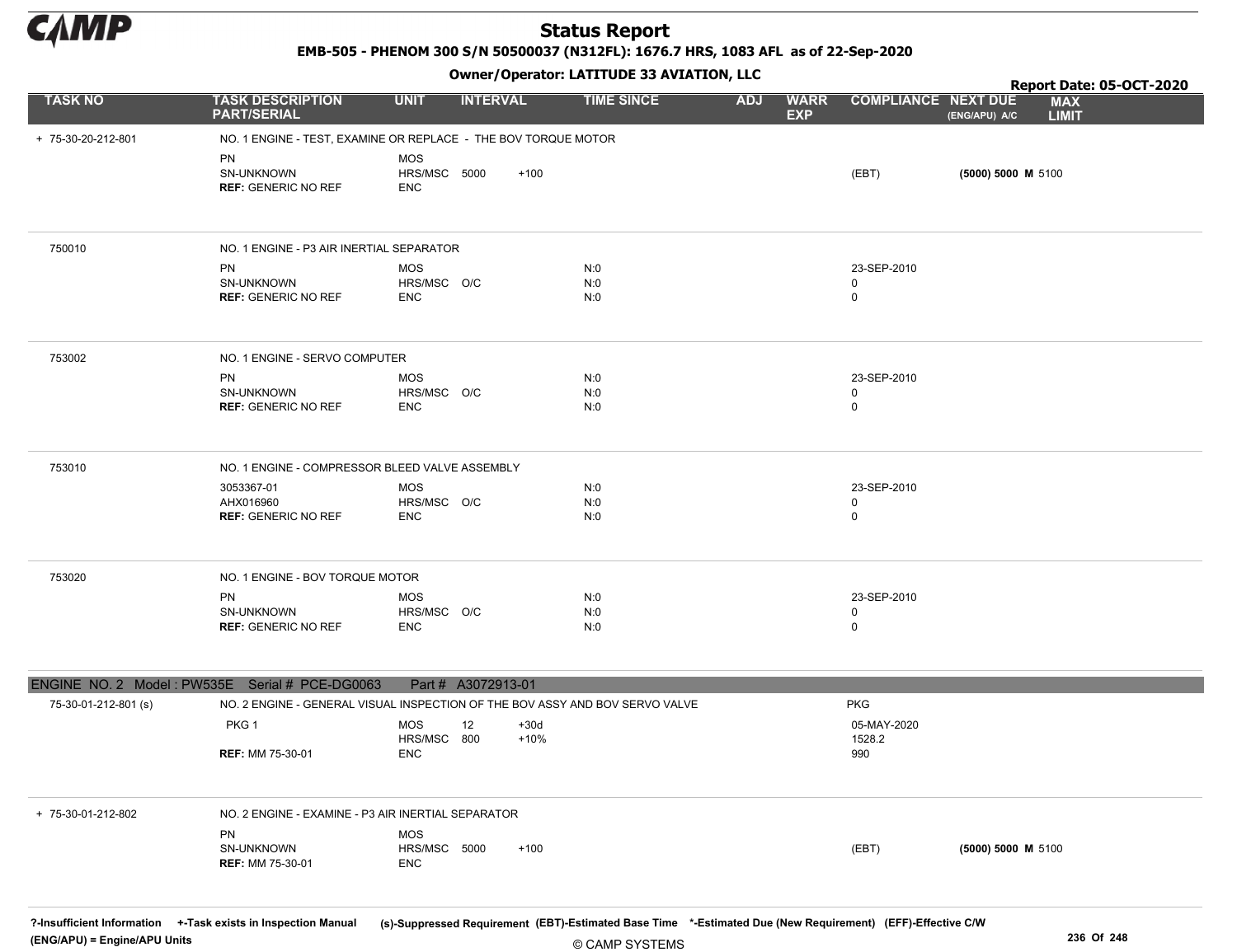

EMB-505 - PHENOM 300 S/N 50500037 (N312FL): 1676.7 HRS, 1083 AFL as of 22-Sep-2020

Owner/Operator: LATITUDE 33 AVIATION, LLC

|                    |                                                                                                                           |                                          | .               |                   |                                         |                                 | Report Date: 05-OCT-2020                    |  |  |  |
|--------------------|---------------------------------------------------------------------------------------------------------------------------|------------------------------------------|-----------------|-------------------|-----------------------------------------|---------------------------------|---------------------------------------------|--|--|--|
| <b>TASK NO</b>     | <b>TASK DESCRIPTION</b><br><b>PART/SERIAL</b>                                                                             | <b>UNIT</b>                              | <b>INTERVAL</b> | <b>TIME SINCE</b> | <b>WARR</b><br><b>ADJ</b><br><b>EXP</b> | <b>COMPLIANCE NEXT DUE</b>      | <b>MAX</b><br>(ENG/APU) A/C<br><b>LIMIT</b> |  |  |  |
| 75-30-01-212-803   | NO. 2 ENGINE - EXAMINE - COMPRESSOR AIR BLEED VALVE                                                                       |                                          |                 |                   |                                         |                                 |                                             |  |  |  |
|                    | 3053367-01<br>AHX016959<br><b>REF: GENERIC NO REF</b>                                                                     | <b>MOS</b><br>HRS/MSC 5000<br><b>ENC</b> | $+100$          |                   |                                         | (EBT)                           | (5000) 5000 M 5100                          |  |  |  |
| 75-30-01-900-802   | NO. 2 ENGINE - BLEED OFF VALVE (BOV) AND BOV SERVO VALVE                                                                  |                                          |                 |                   |                                         |                                 |                                             |  |  |  |
|                    | 3075987-01<br>TR4474<br><b>REF: See Workcard</b>                                                                          | <b>MOS</b><br>HRS/MSC O/C<br><b>ENC</b>  |                 | N:0<br>N:0<br>N:0 |                                         | 21-SEP-2010<br>0<br>$\mathbf 0$ |                                             |  |  |  |
| 75-30-01-900-803   | NO. 2 ENGINE - LINEAR TRANSFORMER                                                                                         |                                          |                 |                   |                                         |                                 |                                             |  |  |  |
|                    | 3071811-01<br>1316<br><b>REF: See Workcard</b>                                                                            | <b>MOS</b><br>HRS/MSC O/C<br><b>ENC</b>  |                 | N:0<br>N:0<br>N:0 |                                         | 21-SEP-2010<br>0<br>$\mathsf 0$ |                                             |  |  |  |
| + 75-30-02-212-801 | NO. 2 ENGINE - GENERAL VISUAL INSPECTION, EXAMINE, AND TEST/ REPLACE - LINEAR VARIABLE DIFFERENTIAL<br><b>TRANSFORMER</b> |                                          |                 |                   |                                         |                                 |                                             |  |  |  |
|                    | 3071811-01<br>1316<br><b>REF: GENERIC NO REF</b>                                                                          | <b>MOS</b><br>HRS/MSC 5000<br><b>ENC</b> | $+100$          |                   |                                         | (EBT)                           | (5000) 5000 M 5100                          |  |  |  |
| + 75-30-20-212-801 | NO. 2 ENGINE - TEST, EXAMINE OR REPLACE - THE BOV TORQUE MOTOR                                                            |                                          |                 |                   |                                         |                                 |                                             |  |  |  |
|                    | PN<br>SN-UNKNOWN<br><b>REF: GENERIC NO REF</b>                                                                            | <b>MOS</b><br>HRS/MSC 5000<br><b>ENC</b> | $+100$          |                   |                                         | (EBT)                           | (5000) 5000 M 5100                          |  |  |  |
| 750010             | NO. 2 ENGINE - P3 AIR INERTIAL SEPARATOR                                                                                  |                                          |                 |                   |                                         |                                 |                                             |  |  |  |
|                    | PN<br>SN-UNKNOWN<br><b>REF: GENERIC NO REF</b>                                                                            | <b>MOS</b><br>HRS/MSC O/C<br><b>ENC</b>  |                 | N:0<br>N:0<br>N:0 |                                         | 21-SEP-2010<br>0<br>$\mathbf 0$ |                                             |  |  |  |
| 753002             | NO. 2 ENGINE - SERVO COMPUTER                                                                                             |                                          |                 |                   |                                         |                                 |                                             |  |  |  |
|                    | PN<br>SN-UNKNOWN<br><b>REF: GENERIC NO REF</b>                                                                            | <b>MOS</b><br>HRS/MSC O/C<br><b>ENC</b>  |                 | N:0<br>N:0<br>N:0 |                                         | 21-SEP-2010<br>0<br>$\mathbf 0$ |                                             |  |  |  |

© CAMP SYSTEMS ?-Insufficient Information +-Task exists in Inspection Manual (s)-Suppressed Requirement (EBT)-Estimated Base Time \*-Estimated Due (New Requirement) (EFF)-Effective C/W (ENG/APU) = Engine/APU Units 237 Of 248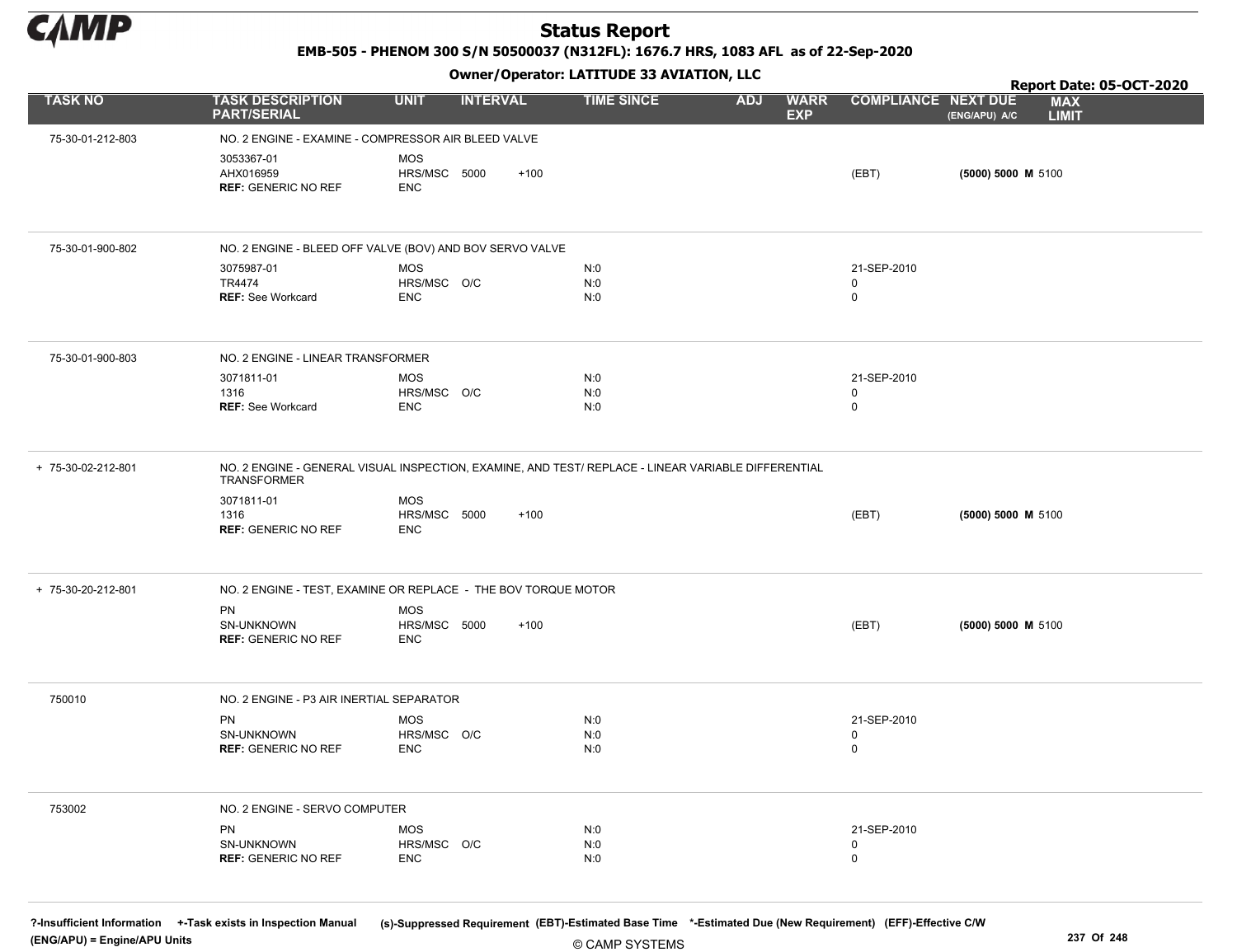

EMB-505 - PHENOM 300 S/N 50500037 (N312FL): 1676.7 HRS, 1083 AFL as of 22-Sep-2020

Owner/Operator: LATITUDE 33 AVIATION, LLC

|                    |                                                                                              |                                                | Owner/Operator. EATITODE 33 AVIATION, LEC                                                   | Report Date: 05-OCT-2020                |                              |                                |                            |  |
|--------------------|----------------------------------------------------------------------------------------------|------------------------------------------------|---------------------------------------------------------------------------------------------|-----------------------------------------|------------------------------|--------------------------------|----------------------------|--|
| <b>TASK NO</b>     | <b>TASK DESCRIPTION</b><br><b>PART/SERIAL</b>                                                | <b>UNIT</b><br><b>INTERVAL</b>                 | <b>TIME SINCE</b>                                                                           | <b>WARR</b><br><b>ADJ</b><br><b>EXP</b> | <b>COMPLIANCE NEXT DUE</b>   | (ENG/APU) A/C                  | <b>MAX</b><br><b>LIMIT</b> |  |
| 753010             | NO. 2 ENGINE - COMPRESSOR BLEED VALVE ASSEMBLY                                               |                                                |                                                                                             |                                         |                              |                                |                            |  |
|                    | 3053367-01<br>AHX016959<br><b>REF: GENERIC NO REF</b>                                        | <b>MOS</b><br>HRS/MSC O/C<br><b>ENC</b>        | N:0<br>N:0<br>N:0                                                                           |                                         | 21-SEP-2010<br>$\Omega$<br>0 |                                |                            |  |
| 753020             | NO. 2 ENGINE - BOV TORQUE MOTOR                                                              |                                                |                                                                                             |                                         |                              |                                |                            |  |
|                    | <b>PN</b><br>SN-UNKNOWN<br><b>REF: GENERIC NO REF</b>                                        | <b>MOS</b><br>HRS/MSC O/C<br><b>ENC</b>        | N:0<br>N:0<br>N:0                                                                           |                                         | 21-SEP-2010<br>0<br>0        |                                |                            |  |
| CHAPTER 76         | <b>ENGINE CONTROLS</b>                                                                       |                                                |                                                                                             |                                         |                              |                                |                            |  |
| 76-11-03           | THROTTLE CONTROL QUADRANT ASSEMBLY                                                           |                                                |                                                                                             |                                         |                              |                                |                            |  |
|                    | 6990010-11<br>1269<br><b>REF: See Workcard</b>                                               | <b>MOS</b><br>HRS/MSC O/C<br>AFL               | N:0<br>N:0<br>N:0                                                                           |                                         | 21-SEP-2011<br>0<br>0        |                                |                            |  |
|                    |                                                                                              |                                                |                                                                                             |                                         |                              |                                |                            |  |
| CHAPTER 77         | <b>ENGINE INDICATING</b>                                                                     |                                                |                                                                                             |                                         |                              |                                |                            |  |
|                    | ENGINE NO. 1 Model: PW535E Serial # PCE-DG0064                                               | Part # A3072913-01                             |                                                                                             |                                         |                              |                                |                            |  |
| 77-20-02-750-801   | NO. 1 ENGINE - OPERATIONAL CHECK T6 TEMPERATURE INDICATING SYSTEM<br><b>REF: MM 77-20-02</b> | <b>MOS</b><br>36<br>HRS/MSC 1800<br><b>ENC</b> | $+30d$<br>$+100$                                                                            |                                         | 05-MAY-2020<br>1528.2<br>990 | 05-MAY-2023<br>(3328.2) 3328.2 | 04-JUN-2023<br>3428.2      |  |
| + 77-40-01-212-801 |                                                                                              |                                                | NO. 1 ENGINE - GENERAL VISUAL INSPECTION, EXAMINE, AND TEST/ REPLACE - DATA COLLECTION UNIT |                                         |                              |                                |                            |  |
|                    | 3075878-01<br>15036816<br><b>REF: GENERIC NO REF</b>                                         | <b>MOS</b><br>HRS/MSC 5000<br><b>ENC</b>       | $+100$                                                                                      |                                         | (EBT)                        | (5000) 5000 M 5100             |                            |  |
| 774001             | NO. 1 ENGINE - DATA COLLECTION UNIT                                                          |                                                |                                                                                             |                                         |                              |                                |                            |  |
|                    | 3075878-01<br>15036816<br><b>REF: See Workcard</b>                                           | <b>MOS</b><br>HRS/MSC O/C<br><b>ENC</b>        | N:0<br>N:0<br>N:0                                                                           |                                         | 25-JAN-2016<br>635.7<br>452  |                                |                            |  |

ENGINE NO. 2 Model : PW535E Serial # PCE-DG0063 Part # A3072913-01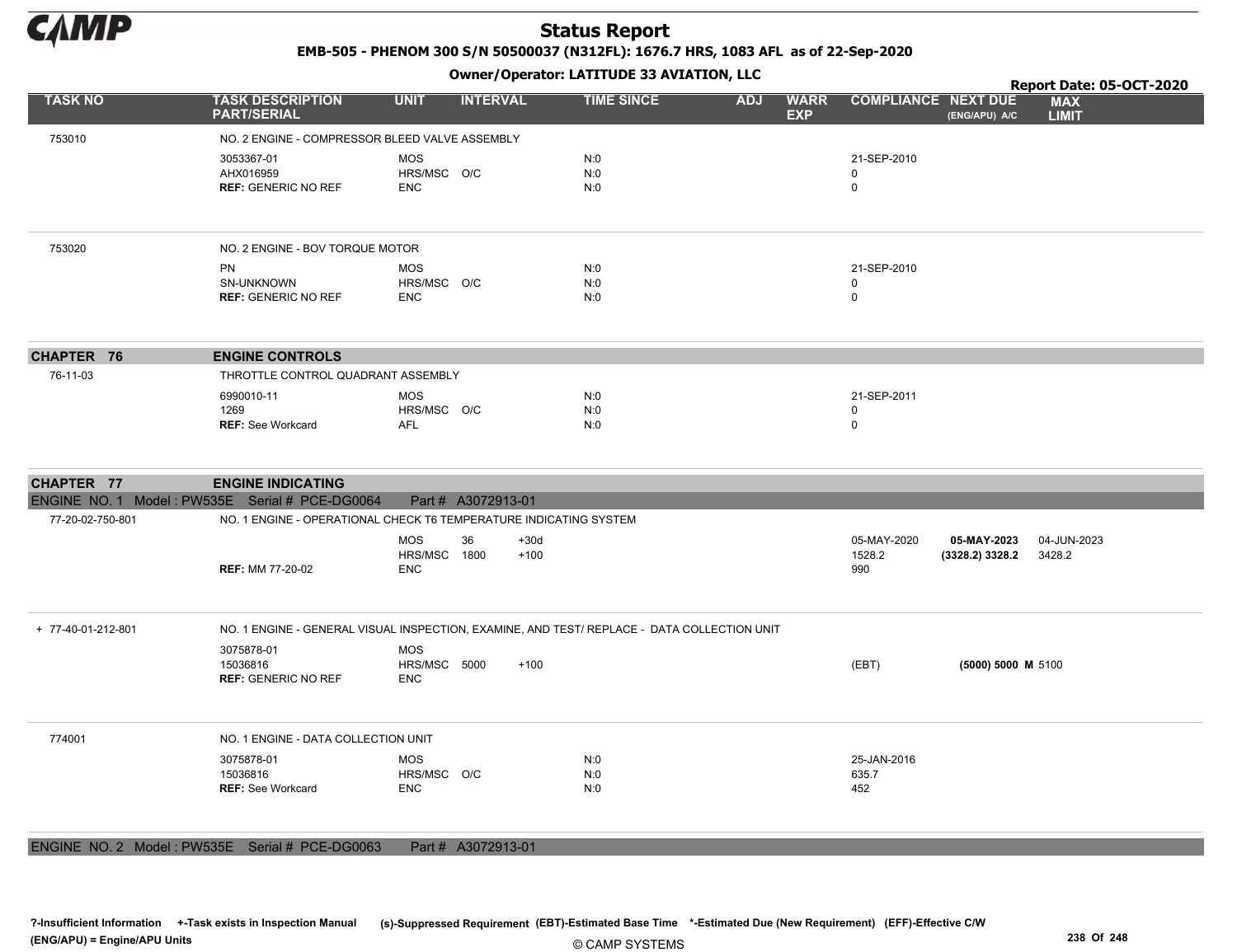

EMB-505 - PHENOM 300 S/N 50500037 (N312FL): 1676.7 HRS, 1083 AFL as of 22-Sep-2020

Owner/Operator: LATITUDE 33 AVIATION, LLC

|                    |                                                                                             |                                          | Report Date: 05-OCT-2020       |                   |                          |             |                                 |                                |                            |
|--------------------|---------------------------------------------------------------------------------------------|------------------------------------------|--------------------------------|-------------------|--------------------------|-------------|---------------------------------|--------------------------------|----------------------------|
| <b>TASK NO</b>     | <b>TASK DESCRIPTION</b><br><b>PART/SERIAL</b>                                               | <b>UNIT</b>                              | <b>INTERVAL</b>                | <b>TIME SINCE</b> | <b>ADJ</b><br><b>EXP</b> | <b>WARR</b> | <b>COMPLIANCE NEXT DUE</b>      | (ENG/APU) A/C                  | <b>MAX</b><br><b>LIMIT</b> |
| 77-20-02-750-801   | NO. 2 ENGINE - OPERATIONAL CHECK T6 TEMPERATURE INDICATING SYSTEM                           |                                          |                                |                   |                          |             |                                 |                                |                            |
|                    | <b>REF: MM 77-20-02</b>                                                                     | <b>MOS</b><br>HRS/MSC<br><b>ENC</b>      | 36<br>$+30d$<br>1800<br>$+100$ |                   |                          |             | 05-MAY-2020<br>1528.2<br>990    | 05-MAY-2023<br>(3328.2) 3328.2 | 04-JUN-2023<br>3428.2      |
| + 77-40-01-212-801 | NO. 2 ENGINE - GENERAL VISUAL INSPECTION, EXAMINE, AND TEST/ REPLACE - DATA COLLECTION UNIT |                                          |                                |                   |                          |             |                                 |                                |                            |
|                    | 3075394-01<br>DP09-1354<br><b>REF: GENERIC NO REF</b>                                       | <b>MOS</b><br>HRS/MSC 5000<br><b>ENC</b> | $+100$                         |                   |                          |             | (EBT)                           | (5000) 5000 M 5100             |                            |
| 774001             | NO. 2 ENGINE - DATA COLLECTION UNIT                                                         |                                          |                                |                   |                          |             |                                 |                                |                            |
|                    | 3075394-01<br>DP09-1354<br><b>REF: See Workcard</b>                                         | <b>MOS</b><br>HRS/MSC O/C<br><b>ENC</b>  |                                | N:0<br>N:0<br>N:0 |                          |             | 21-SEP-2010<br>0<br>0           |                                |                            |
| CHAPTER 78         | <b>EXHAUST</b>                                                                              |                                          |                                |                   |                          |             |                                 |                                |                            |
| 78-00-00           | LH ENGINE EXHAUST ASSEMBLY                                                                  |                                          |                                |                   |                          |             |                                 |                                |                            |
|                    | PN<br>SN-UNKNOWN<br><b>REF: GENERIC NO REF</b>                                              | <b>MOS</b><br>HRS/MSC O/C<br><b>AFL</b>  |                                | N:0<br>N:0<br>N:0 |                          |             | 21-SEP-2011<br>0<br>0           |                                |                            |
| 78-00-00           | RH ENGINE EXHAUST ASSEMBLY                                                                  |                                          |                                |                   |                          |             |                                 |                                |                            |
|                    | PN<br>SN-UNKNOWN<br><b>REF: GENERIC NO REF</b>                                              | <b>MOS</b><br>HRS/MSC O/C<br>AFL         |                                | N:0<br>N:0<br>N:0 |                          |             | 21-SEP-2011<br>0<br>$\pmb{0}$   |                                |                            |
| CHAPTER 79         | OIL                                                                                         |                                          |                                |                   |                          |             |                                 |                                |                            |
| 79-31-05           | LEFT ENGINE MAIN OIL PRESSURE SENSOR                                                        |                                          |                                |                   |                          |             |                                 |                                |                            |
|                    | APTE-478A-1000-270D<br>00107<br><b>REF: See Workcard</b>                                    | <b>MOS</b><br>HRS/MSC O/C<br>AFL         |                                | N:0<br>N:0<br>N:0 |                          |             | 21-SEP-2011<br>0<br>$\mathsf 0$ |                                |                            |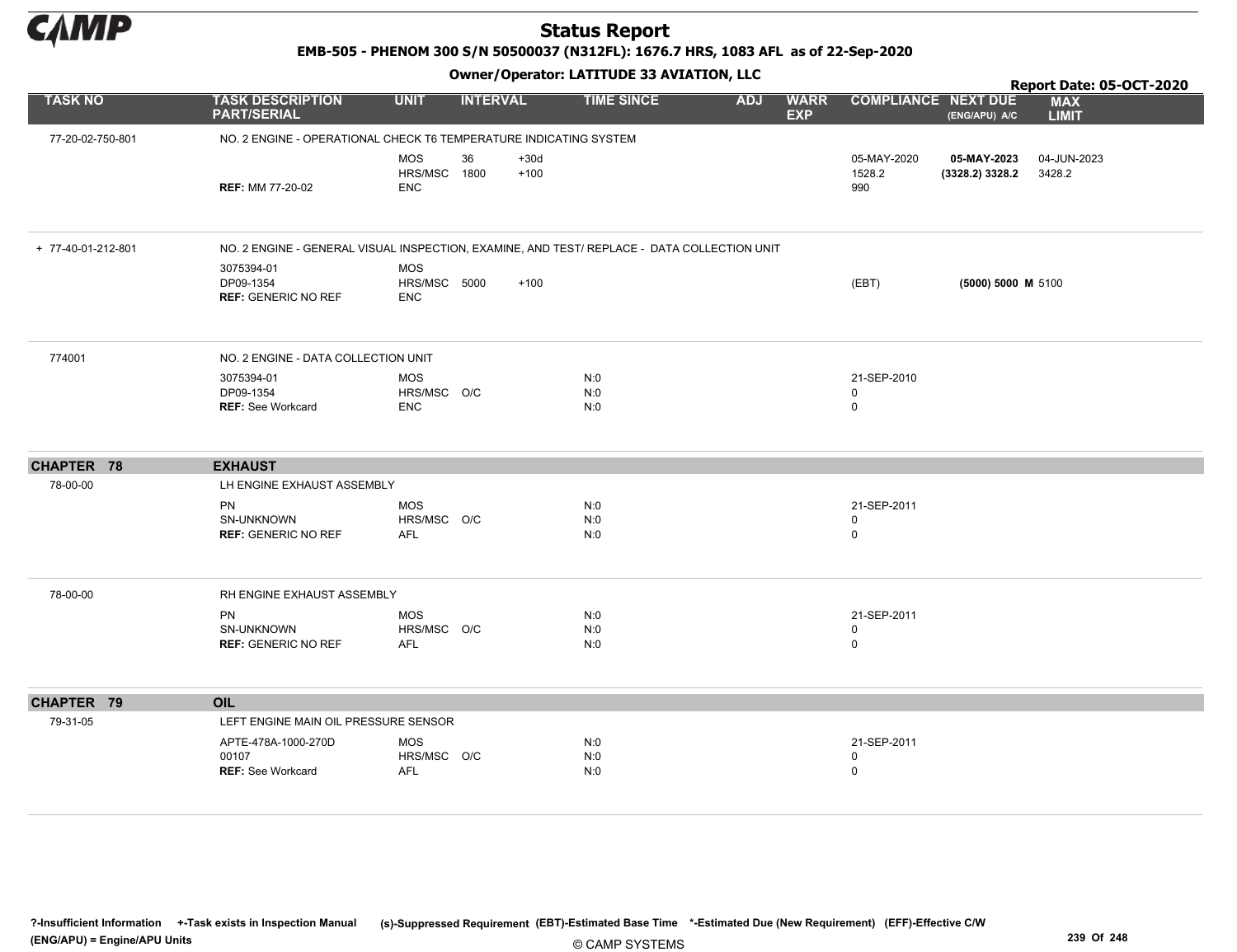

EMB-505 - PHENOM 300 S/N 50500037 (N312FL): 1676.7 HRS, 1083 AFL as of 22-Sep-2020

#### Owner/Operator: LATITUDE 33 AVIATION, LLC

|                                                |                                                                                           |                                   | ------ <i>-- 1</i> - P |        |                   |            |                           |                            |                      | Report Date: 05-OCT-2020   |
|------------------------------------------------|-------------------------------------------------------------------------------------------|-----------------------------------|------------------------|--------|-------------------|------------|---------------------------|----------------------------|----------------------|----------------------------|
| <b>TASK NO</b>                                 | <b>TASK DESCRIPTION</b><br><b>PART/SERIAL</b>                                             | <b>UNIT</b>                       | <b>INTERVAL</b>        |        | <b>TIME SINCE</b> | <b>ADJ</b> | <b>WARR</b><br><b>EXP</b> | <b>COMPLIANCE NEXT DUE</b> | (ENG/APU) A/C        | <b>MAX</b><br><b>LIMIT</b> |
| 79-31-05                                       | RIGHT ENGINE MAIN OIL PRESSURE SENSOR                                                     |                                   |                        |        |                   |            |                           |                            |                      |                            |
|                                                | APTE-478A-1000-270D                                                                       | <b>MOS</b>                        |                        |        | N:0               |            |                           | 21-SEP-2011                |                      |                            |
|                                                | 00125                                                                                     | HRS/MSC O/C                       |                        |        | N:0               |            |                           | $\mathbf 0$                |                      |                            |
|                                                | <b>REF: See Workcard</b>                                                                  | AFL                               |                        |        | N:0               |            |                           | $\mathbf 0$                |                      |                            |
|                                                |                                                                                           |                                   |                        |        |                   |            |                           |                            |                      |                            |
| ENGINE NO. 1 Model: PW535E Serial # PCE-DG0064 |                                                                                           |                                   | Part # A3072913-01     |        |                   |            |                           |                            |                      |                            |
| + 79-10-02-212-801                             | NO. 1 ENGINE - OVERHAUL OR REFURBISH - FUEL-TO-OIL HEAT EXCHANGER (FOHE)                  |                                   |                        |        |                   |            |                           |                            |                      |                            |
|                                                | 3052640-01<br>05858039<br><b>REF: GENERIC NO REF</b>                                      | MOS<br>HRS/MSC 5000<br><b>ENC</b> |                        | $+100$ |                   |            |                           | (EBT)                      | (5000) 5000 M 5100   |                            |
| + 79-20-00-212-801                             | NO. 1 ENGINE - EXAMINE AND DO A FUNCTIONAL TEST - OIL FILTER DIFFERENTIAL PRESSURE SWITCH |                                   |                        |        |                   |            |                           |                            |                      |                            |
|                                                | PN                                                                                        | <b>MOS</b>                        |                        |        |                   |            |                           |                            |                      |                            |
|                                                | SN-UNKNOWN<br><b>REF: GENERIC NO REF</b>                                                  | HRS/MSC 5000<br><b>ENC</b>        |                        | $+100$ |                   |            |                           | (EBT)                      | $(5000) 5000$ M 5100 |                            |
|                                                |                                                                                           |                                   |                        |        |                   |            |                           |                            |                      |                            |
| 79-20-01-210-801                               | NO. 1 ENGINE - EXAMINE AND REPLACE - OIL FILTER                                           |                                   |                        |        |                   |            |                           |                            |                      |                            |
|                                                |                                                                                           | <b>MOS</b>                        |                        |        |                   |            |                           |                            |                      |                            |
|                                                |                                                                                           | HRS/MSC 5000                      |                        | $+100$ |                   |            |                           | (EBT)                      | (5000) 5000 M 5100   |                            |
|                                                | <b>REF: MM 79-20-01</b>                                                                   | <b>ENC</b>                        |                        |        |                   |            |                           |                            |                      |                            |
| 79-20-01-960-801                               | NO. 1 ENGINE - DISCARD THE OIL FILTER                                                     |                                   |                        |        |                   |            |                           |                            |                      |                            |
|                                                | <b>PN</b>                                                                                 | MOS                               |                        |        |                   |            |                           | 14-APR-2019                |                      |                            |
|                                                | SN-UNKNOWN                                                                                | HRS/MSC 600                       |                        | +10%   |                   | $-6.8$     |                           | 1206.8                     | (1800) 1800<br>1860  |                            |
|                                                | <b>REF: See Workcard</b>                                                                  | <b>ENC</b>                        |                        |        |                   |            |                           |                            |                      |                            |
| + 79-30-01-210-801                             | NO. 1 ENGINE - EXAMINE - CHIP COLLECTOR                                                   |                                   |                        |        |                   |            |                           |                            |                      |                            |
|                                                | PN                                                                                        | <b>MOS</b>                        |                        |        |                   |            |                           |                            |                      |                            |
|                                                | SN-UNKNOWN<br><b>REF: MM 79-30-01</b>                                                     | HRS/MSC 5000<br>ENC               |                        | $+100$ |                   |            |                           | (EBT)                      | (5000) 5000 M 5100   |                            |
|                                                |                                                                                           |                                   |                        |        |                   |            |                           |                            |                      |                            |
| + 79-30-01-212-801                             | NO. 1 ENGINE - EXAMINE THE CHIP DETECTOR                                                  |                                   |                        |        |                   |            |                           |                            |                      |                            |
|                                                | PN                                                                                        | MOS                               |                        |        |                   |            |                           |                            |                      |                            |
|                                                | SN-UNKNOWN                                                                                | HRS/MSC 5000                      |                        | $+100$ |                   |            |                           | (EBT)                      | (5000) 5000 M 5100   |                            |
|                                                | <b>REF: GENERIC NO REF</b>                                                                | <b>ENC</b>                        |                        |        |                   |            |                           |                            |                      |                            |
|                                                |                                                                                           |                                   |                        |        |                   |            |                           |                            |                      |                            |

© CAMP SYSTEMS ?-Insufficient Information +-Task exists in Inspection Manual (s)-Suppressed Requirement (EBT)-Estimated Base Time \*-Estimated Due (New Requirement) (EFF)-Effective C/W (ENG/APU) = Engine/APU Units 240 Of 248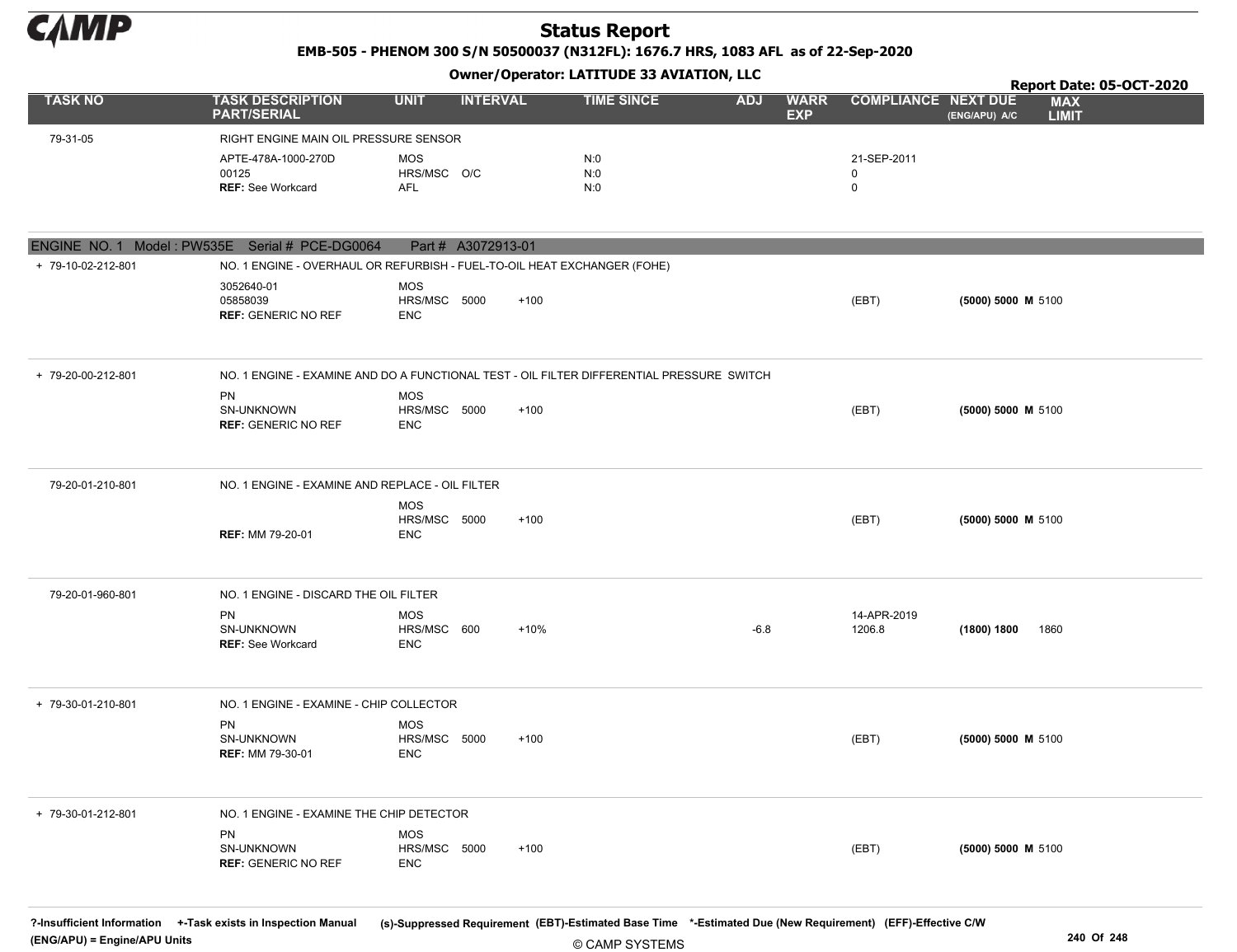

EMB-505 - PHENOM 300 S/N 50500037 (N312FL): 1676.7 HRS, 1083 AFL as of 22-Sep-2020

Owner/Operator: LATITUDE 33 AVIATION, LLC

|                      |                                                                                    |                            | .               |                  |                   |            |                           |                            |                    | Report Date: 05-OCT-2020   |  |
|----------------------|------------------------------------------------------------------------------------|----------------------------|-----------------|------------------|-------------------|------------|---------------------------|----------------------------|--------------------|----------------------------|--|
| <b>TASK NO</b>       | <b>TASK DESCRIPTION</b><br><b>PART/SERIAL</b>                                      | <b>UNIT</b>                | <b>INTERVAL</b> |                  | <b>TIME SINCE</b> | <b>ADJ</b> | <b>WARR</b><br><b>EXP</b> | <b>COMPLIANCE NEXT DUE</b> | (ENG/APU) A/C      | <b>MAX</b><br><b>LIMIT</b> |  |
| 79-30-01-770-801 (s) | NO. 1 ENGINE - OPERATIONAL CHECK OF THE CHIP DETECTOR                              |                            |                 |                  |                   |            |                           | <b>PKG</b>                 |                    |                            |  |
|                      | PKG <sub>1</sub>                                                                   | <b>MOS</b>                 | 12              | $+30d$           |                   |            |                           | 05-MAY-2020                |                    |                            |  |
|                      |                                                                                    | HRS/MSC 800                |                 | $+10%$           |                   |            |                           | 1528.2                     |                    |                            |  |
|                      | <b>REF: MM 79-30-01</b>                                                            | <b>ENC</b>                 |                 |                  |                   |            |                           | 990                        |                    |                            |  |
|                      |                                                                                    |                            |                 |                  |                   |            |                           |                            |                    |                            |  |
| 79-30-02-210-801 (s) | NO. 1 ENGINE - SPECIAL DETAIL INSPECTION OF THE OIL FILTER IMPENDING BYPASS SWITCH |                            |                 |                  |                   |            |                           | <b>PKG</b>                 |                    |                            |  |
|                      | PKG <sub>1</sub>                                                                   | <b>MOS</b><br>HRS/MSC 800  | 12              | $+30d$<br>$+10%$ |                   |            |                           | 05-MAY-2020<br>1528.2      |                    |                            |  |
|                      | <b>REF: MM 79-30-02</b>                                                            | <b>ENC</b>                 |                 |                  |                   |            |                           | 990                        |                    |                            |  |
|                      |                                                                                    |                            |                 |                  |                   |            |                           |                            |                    |                            |  |
| 79-30-03-212-801     | NO. 1 ENGINE - DO A VISUAL INSPECTION - OIL TANK FILLER CAP                        |                            |                 |                  |                   |            |                           |                            |                    |                            |  |
|                      | PN<br>SN-UNKNOWN                                                                   | <b>MOS</b><br>HRS/MSC 5000 |                 | $+100$           |                   |            |                           | (EBT)                      |                    |                            |  |
|                      | <b>REF: GENERIC NO REF</b>                                                         | <b>ENC</b>                 |                 |                  |                   |            |                           |                            | (5000) 5000 M 5100 |                            |  |
|                      |                                                                                    |                            |                 |                  |                   |            |                           |                            |                    |                            |  |
| + 79-30-20-212-801   | NO. 1 ENGINE - DO A VISUAL INSPECTION - OIL LEVEL INDICATOR (SIGHT GLASS)          |                            |                 |                  |                   |            |                           |                            |                    |                            |  |
|                      | PN                                                                                 | <b>MOS</b><br>HRS/MSC 5000 |                 | $+100$           |                   |            |                           |                            |                    |                            |  |
|                      | SN-UNKNOWN<br><b>REF: GENERIC NO REF</b>                                           | <b>ENC</b>                 |                 |                  |                   |            |                           | (EBT)                      | (5000) 5000 M 5100 |                            |  |
|                      |                                                                                    |                            |                 |                  |                   |            |                           |                            |                    |                            |  |
| 790000               | NO. 1 ENGINE - OIL FILTER                                                          |                            |                 |                  |                   |            |                           |                            |                    |                            |  |
|                      | PN                                                                                 | <b>MOS</b>                 |                 |                  | N:0               |            |                           | 23-SEP-2010                |                    |                            |  |
|                      | SN-UNKNOWN<br><b>REF: GENERIC NO REF</b>                                           | HRS/MSC O/C<br><b>ENC</b>  |                 |                  | N:0<br>N:0        |            |                           | $\mathbf 0$<br>$\mathsf 0$ |                    |                            |  |
|                      |                                                                                    |                            |                 |                  |                   |            |                           |                            |                    |                            |  |
| 790020               | NO. 1 ENGINE - CHANGE OIL                                                          |                            |                 |                  |                   |            |                           |                            |                    |                            |  |
|                      |                                                                                    | <b>MOS</b>                 |                 |                  |                   |            |                           | 29-OCT-2014                |                    |                            |  |
|                      | <b>REF: See Workcard</b>                                                           | HRS/MSC A/R<br><b>ENC</b>  |                 |                  |                   |            |                           |                            |                    |                            |  |
|                      |                                                                                    |                            |                 |                  |                   |            |                           |                            |                    |                            |  |
| 792010               | NO. 1 ENGINE - TEMPERATURE SENSOR                                                  |                            |                 |                  |                   |            |                           |                            |                    |                            |  |
|                      | ATS-9-800                                                                          | <b>MOS</b>                 |                 |                  | N:0               |            |                           | 23-SEP-2010                |                    |                            |  |
|                      | $5 - 18 - 10 - 5$                                                                  | HRS/MSC O/C                |                 |                  | N:0               |            |                           | $\mathbf 0$                |                    |                            |  |
|                      | <b>REF: GENERIC NO REF</b>                                                         | <b>ENC</b>                 |                 |                  | N:0               |            |                           | $\mathbf 0$                |                    |                            |  |
|                      |                                                                                    |                            |                 |                  |                   |            |                           |                            |                    |                            |  |

© CAMP SYSTEMS ?-Insufficient Information +-Task exists in Inspection Manual (s)-Suppressed Requirement (EBT)-Estimated Base Time \*-Estimated Due (New Requirement) (EFF)-Effective C/W (ENG/APU) = Engine/APU Units 241 Of 248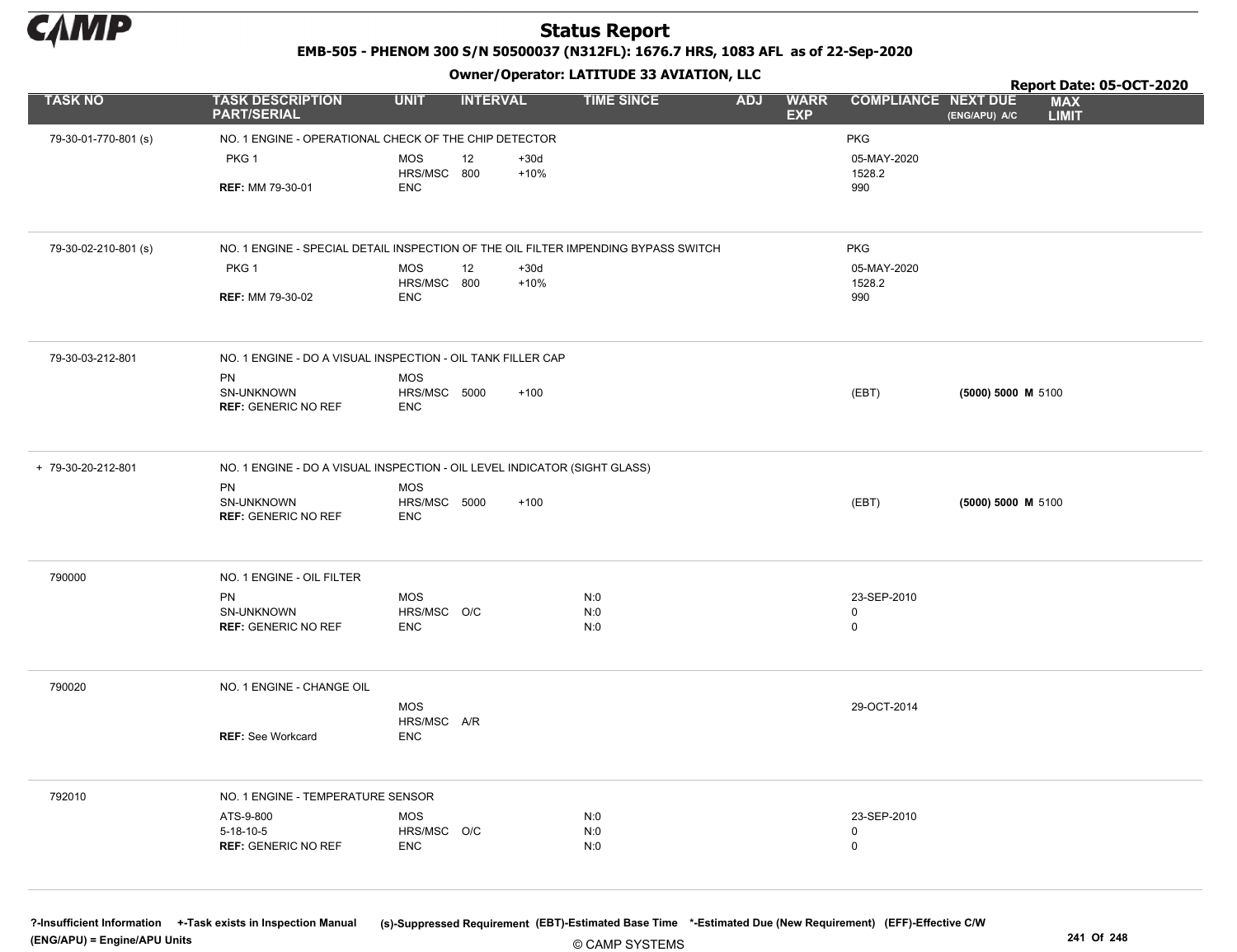

EMB-505 - PHENOM 300 S/N 50500037 (N312FL): 1676.7 HRS, 1083 AFL as of 22-Sep-2020

Owner/Operator: LATITUDE 33 AVIATION, LLC

|                    |                                                                                           |                            | - - - -            |                   |                                         |                            | Report Date: 05-OCT-2020                    |
|--------------------|-------------------------------------------------------------------------------------------|----------------------------|--------------------|-------------------|-----------------------------------------|----------------------------|---------------------------------------------|
| <b>TASK NO</b>     | <b>TASK DESCRIPTION</b><br><b>PART/SERIAL</b>                                             | <b>UNIT</b>                | <b>INTERVAL</b>    | <b>TIME SINCE</b> | <b>ADJ</b><br><b>WARR</b><br><b>EXP</b> | <b>COMPLIANCE NEXT DUE</b> | <b>MAX</b><br><b>LIMIT</b><br>(ENG/APU) A/C |
| 793003             | NO. 1 ENGINE - FUEL OIL HEAT EXCHANGER                                                    |                            |                    |                   |                                         |                            |                                             |
|                    | 3052640-01                                                                                | MOS                        |                    | N:0               |                                         | 23-SEP-2010                |                                             |
|                    | 05858039                                                                                  | HRS/MSC O/C                |                    | N:0               |                                         | 0                          |                                             |
|                    | <b>REF: See Workcard</b>                                                                  | <b>ENC</b>                 |                    | N:0               |                                         | 0                          |                                             |
|                    |                                                                                           |                            |                    |                   |                                         |                            |                                             |
| 793005             | NO. 1 ENGINE - OIL CHIP COLLECTOR                                                         |                            |                    |                   |                                         |                            |                                             |
|                    | PN                                                                                        | MOS                        |                    | N:0               |                                         | 23-SEP-2010                |                                             |
|                    | SN-UNKNOWN<br><b>REF: GENERIC NO REF</b>                                                  | HRS/MSC O/C<br><b>ENC</b>  |                    | N:0<br>N:0        |                                         | 0<br>0                     |                                             |
|                    |                                                                                           |                            |                    |                   |                                         |                            |                                             |
| 793010             | NO. 1 ENGINE - 5 O'CLOCK OIL LEVEL INDICATOR                                              |                            |                    |                   |                                         |                            |                                             |
|                    | 3052535-02                                                                                | MOS                        |                    | N:0               |                                         | 23-SEP-2010                |                                             |
|                    | HA1205<br><b>REF: GENERIC NO REF</b>                                                      | HRS/MSC O/C<br><b>ENC</b>  |                    | N:0<br>N:0        |                                         | 0<br>0                     |                                             |
|                    |                                                                                           |                            |                    |                   |                                         |                            |                                             |
| 793020             | NO. 1 ENGINE - OIL TANK FILLER CAP                                                        |                            |                    |                   |                                         |                            |                                             |
|                    | PN                                                                                        | MOS                        |                    | N:0               |                                         | 23-SEP-2010                |                                             |
|                    | SN-UNKNOWN<br><b>REF: GENERIC NO REF</b>                                                  | HRS/MSC O/C<br><b>ENC</b>  |                    | N:0<br>N:0        |                                         | 0<br>0                     |                                             |
|                    |                                                                                           |                            |                    |                   |                                         |                            |                                             |
| 793025             | NO. 1 ENGINE - OIL LEVEL INDICATOR (SIGHT GLASS)                                          |                            |                    |                   |                                         |                            |                                             |
|                    | PN                                                                                        | MOS                        |                    | N:0               |                                         | 23-SEP-2010                |                                             |
|                    | SN-UNKNOWN<br><b>REF: GENERIC NO REF</b>                                                  | HRS/MSC O/C<br><b>ENC</b>  |                    | N:0<br>N:0        |                                         | 0<br>0                     |                                             |
|                    |                                                                                           |                            |                    |                   |                                         |                            |                                             |
|                    | ENGINE NO. 2 Model: PW535E Serial # PCE-DG0063                                            |                            | Part # A3072913-01 |                   |                                         |                            |                                             |
| + 79-10-02-212-801 | NO. 2 ENGINE - OVERHAUL OR REFURBISH - FUEL-TO-OIL HEAT EXCHANGER (FOHE)                  |                            |                    |                   |                                         |                            |                                             |
|                    | 3052640-01<br>05858034                                                                    | <b>MOS</b><br>HRS/MSC 5000 | $+100$             |                   |                                         |                            |                                             |
|                    | <b>REF: GENERIC NO REF</b>                                                                | ENC                        |                    |                   |                                         | (EBT)                      | (5000) 5000 M 5100                          |
|                    |                                                                                           |                            |                    |                   |                                         |                            |                                             |
| + 79-20-00-212-801 | NO. 2 ENGINE - EXAMINE AND DO A FUNCTIONAL TEST - OIL FILTER DIFFERENTIAL PRESSURE SWITCH |                            |                    |                   |                                         |                            |                                             |
|                    | <b>PN</b>                                                                                 | <b>MOS</b>                 |                    |                   |                                         |                            |                                             |
|                    | SN-UNKNOWN<br><b>REF: GENERIC NO REF</b>                                                  | HRS/MSC 5000<br><b>ENC</b> | $+100$             |                   |                                         | (EBT)                      | (5000) 5000 M 5100                          |
|                    |                                                                                           |                            |                    |                   |                                         |                            |                                             |
|                    |                                                                                           |                            |                    |                   |                                         |                            |                                             |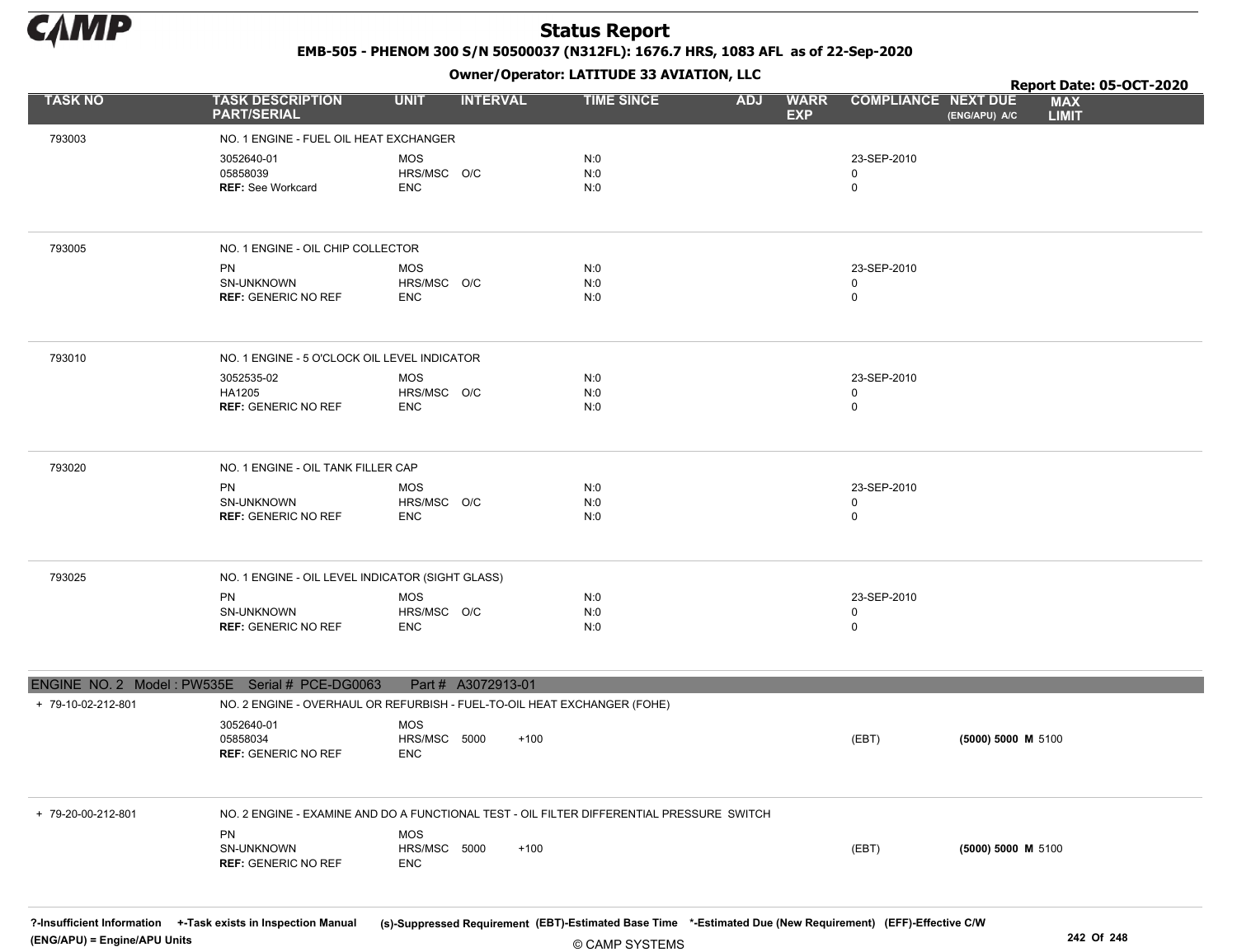

EMB-505 - PHENOM 300 S/N 50500037 (N312FL): 1676.7 HRS, 1083 AFL as of 22-Sep-2020

Owner/Operator: LATITUDE 33 AVIATION, LLC

|                      |                                                                                       |                                          |                 |                  | Owner / Operator. EATITODE 33 AVIATION, LLC |            | Report Date: 05-OCT-2020  |                              |                    |                            |
|----------------------|---------------------------------------------------------------------------------------|------------------------------------------|-----------------|------------------|---------------------------------------------|------------|---------------------------|------------------------------|--------------------|----------------------------|
| <b>TASK NO</b>       | <b>TASK DESCRIPTION</b><br><b>PART/SERIAL</b>                                         | <b>UNIT</b>                              | <b>INTERVAL</b> |                  | <b>TIME SINCE</b>                           | <b>ADJ</b> | <b>WARR</b><br><b>EXP</b> | <b>COMPLIANCE NEXT DUE</b>   | (ENG/APU) A/C      | <b>MAX</b><br><b>LIMIT</b> |
| 79-20-01-210-801     | NO. 2 ENGINE - EXAMINE AND REPLACE - OIL FILTER                                       |                                          |                 |                  |                                             |            |                           |                              |                    |                            |
|                      | <b>REF: MM 79-20-01</b>                                                               | <b>MOS</b><br>HRS/MSC 5000<br><b>ENC</b> |                 | $+100$           |                                             |            |                           | (EBT)                        | (5000) 5000 M 5100 |                            |
| 79-20-01-960-801     | NO. 2 ENGINE - DISCARD THE OIL FILTER<br>PN<br>SN-UNKNOWN<br><b>REF: See Workcard</b> | <b>MOS</b><br>HRS/MSC 600<br><b>ENC</b>  |                 | $+10%$           |                                             | $-6.8$     |                           | 14-APR-2019<br>1206.8        | (1800) 1800        | 1860                       |
| + 79-30-01-210-801   | NO. 2 ENGINE - EXAMINE - CHIP COLLECTOR                                               |                                          |                 |                  |                                             |            |                           |                              |                    |                            |
|                      | PN<br>SN-UNKNOWN<br><b>REF: MM 79-30-01</b>                                           | <b>MOS</b><br>HRS/MSC 5000<br><b>ENC</b> |                 | $+100$           |                                             |            |                           | (EBT)                        | (5000) 5000 M 5100 |                            |
| + 79-30-01-212-801   | NO. 2 ENGINE - EXAMINE THE CHIP DETECTOR                                              |                                          |                 |                  |                                             |            |                           |                              |                    |                            |
|                      | PN<br>SN-UNKNOWN<br><b>REF: GENERIC NO REF</b>                                        | <b>MOS</b><br>HRS/MSC 5000<br><b>ENC</b> |                 | $+100$           |                                             |            |                           | (EBT)                        | (5000) 5000 M 5100 |                            |
| 79-30-01-770-801 (s) | NO. 2 ENGINE - OPERATIONAL CHECK OF THE CHIP DETECTOR                                 |                                          |                 |                  |                                             |            |                           | <b>PKG</b>                   |                    |                            |
|                      | PKG 1<br><b>REF: MM 79-30-01</b>                                                      | <b>MOS</b><br>HRS/MSC 800<br><b>ENC</b>  | 12              | $+30d$<br>$+10%$ |                                             |            |                           | 05-MAY-2020<br>1528.2<br>990 |                    |                            |
| 79-30-02-210-801 (s) | NO. 2 ENGINE - SPECIAL DETAIL INSPECTION OF THE OIL FILTER IMPENDING BYPASS SWITCH    |                                          |                 |                  |                                             |            |                           | <b>PKG</b>                   |                    |                            |
|                      | PKG 1<br><b>REF: MM 79-30-02</b>                                                      | <b>MOS</b><br>HRS/MSC 800<br><b>ENC</b>  | 12              | $+30d$<br>$+10%$ |                                             |            |                           | 05-MAY-2020<br>1528.2<br>990 |                    |                            |
| 79-30-03-212-801     | NO. 2 ENGINE - DO A VISUAL INSPECTION - OIL TANK FILLER CAP                           |                                          |                 |                  |                                             |            |                           |                              |                    |                            |
|                      | PN<br>SN-UNKNOWN<br><b>REF: GENERIC NO REF</b>                                        | <b>MOS</b><br>HRS/MSC 5000<br><b>ENC</b> |                 | $+100$           |                                             |            |                           | (EBT)                        | (5000) 5000 M 5100 |                            |
|                      |                                                                                       |                                          |                 |                  |                                             |            |                           |                              |                    |                            |

© CAMP SYSTEMS ?-Insufficient Information +-Task exists in Inspection Manual (s)-Suppressed Requirement (EBT)-Estimated Base Time \*-Estimated Due (New Requirement) (EFF)-Effective C/W (ENG/APU) = Engine/APU Units 243 Of 248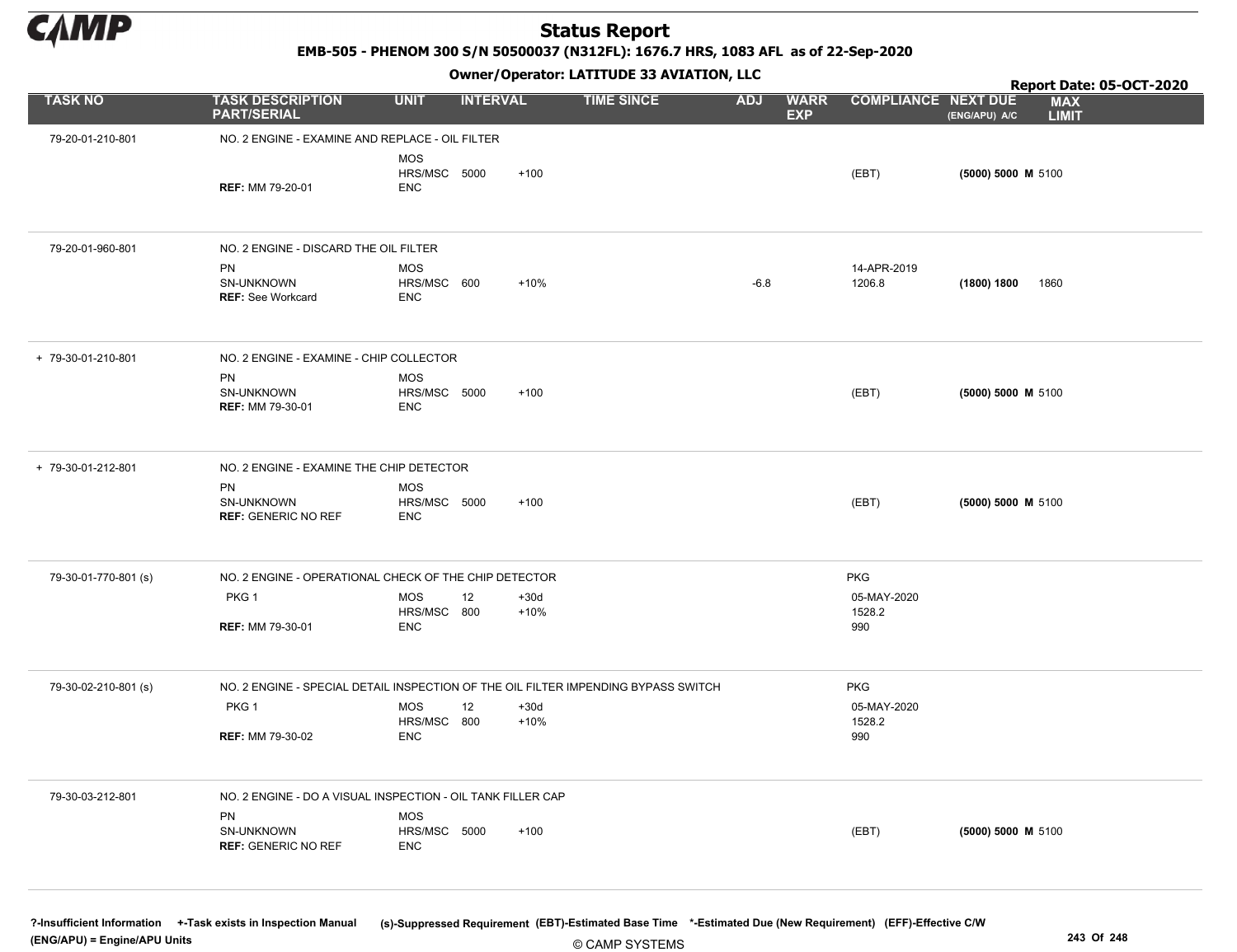

EMB-505 - PHENOM 300 S/N 50500037 (N312FL): 1676.7 HRS, 1083 AFL as of 22-Sep-2020

#### Owner/Operator: LATITUDE 33 AVIATION, LLC

|                    |                                                                           |                           | .               |                   |                                         |                                    | Report Date: 05-OCT-2020                    |
|--------------------|---------------------------------------------------------------------------|---------------------------|-----------------|-------------------|-----------------------------------------|------------------------------------|---------------------------------------------|
| <b>TASK NO</b>     | <b>TASK DESCRIPTION</b><br><b>PART/SERIAL</b>                             | <b>UNIT</b>               | <b>INTERVAL</b> | <b>TIME SINCE</b> | <b>WARR</b><br><b>ADJ</b><br><b>EXP</b> | <b>COMPLIANCE NEXT DUE</b>         | <b>MAX</b><br>(ENG/APU) A/C<br><b>LIMIT</b> |
| + 79-30-20-212-801 | NO. 2 ENGINE - DO A VISUAL INSPECTION - OIL LEVEL INDICATOR (SIGHT GLASS) |                           |                 |                   |                                         |                                    |                                             |
|                    | PN                                                                        | <b>MOS</b>                |                 |                   |                                         |                                    |                                             |
|                    | SN-UNKNOWN                                                                | HRS/MSC 5000              | $+100$          |                   |                                         | (EBT)                              | (5000) 5000 M 5100                          |
|                    | <b>REF: GENERIC NO REF</b>                                                | <b>ENC</b>                |                 |                   |                                         |                                    |                                             |
|                    |                                                                           |                           |                 |                   |                                         |                                    |                                             |
| 790000             | NO. 2 ENGINE - OIL FILTER                                                 |                           |                 |                   |                                         |                                    |                                             |
|                    | PN                                                                        | <b>MOS</b>                |                 | N:0               |                                         | 21-SEP-2010                        |                                             |
|                    | SN-UNKNOWN                                                                | HRS/MSC O/C               |                 | N:0               |                                         | $\mathbf 0$                        |                                             |
|                    | <b>REF: GENERIC NO REF</b>                                                | <b>ENC</b>                |                 | N:0               |                                         | $\mathbf 0$                        |                                             |
|                    |                                                                           |                           |                 |                   |                                         |                                    |                                             |
| 790020             | NO. 2 ENGINE - CHANGE OIL                                                 |                           |                 |                   |                                         |                                    |                                             |
|                    |                                                                           | <b>MOS</b>                |                 |                   |                                         | 29-OCT-2014                        |                                             |
|                    | <b>REF: See Workcard</b>                                                  | HRS/MSC A/R<br><b>ENC</b> |                 |                   |                                         |                                    |                                             |
|                    |                                                                           |                           |                 |                   |                                         |                                    |                                             |
| 792010             | NO. 2 ENGINE - TEMPERATURE SENSOR                                         |                           |                 |                   |                                         |                                    |                                             |
|                    | ATS-9-800                                                                 | <b>MOS</b>                |                 | N:0               |                                         | 21-SEP-2010                        |                                             |
|                    | $5 - 18 - 10 - 7$                                                         | HRS/MSC O/C               |                 | N:0               |                                         | $\mathbf 0$                        |                                             |
|                    | <b>REF: GENERIC NO REF</b>                                                | <b>ENC</b>                |                 | N:0               |                                         | $\mathsf 0$                        |                                             |
|                    |                                                                           |                           |                 |                   |                                         |                                    |                                             |
| 793003             | NO. 2 ENGINE - FUEL OIL HEAT EXCHANGER                                    |                           |                 |                   |                                         |                                    |                                             |
|                    | 3052640-01                                                                | <b>MOS</b>                |                 | N:0               |                                         | 21-SEP-2010                        |                                             |
|                    | 05858034<br><b>REF: See Workcard</b>                                      | HRS/MSC O/C<br><b>ENC</b> |                 | N:0<br>N:0        |                                         | $\mathsf{O}\xspace$<br>$\mathbf 0$ |                                             |
|                    |                                                                           |                           |                 |                   |                                         |                                    |                                             |
| 793005             | NO. 2 ENGINE - OIL CHIP COLLECTOR                                         |                           |                 |                   |                                         |                                    |                                             |
|                    | PN                                                                        | <b>MOS</b>                |                 | N:0               |                                         | 21-SEP-2010                        |                                             |
|                    | SN-UNKNOWN                                                                | HRS/MSC O/C               |                 | N:0               |                                         | $\mathbf 0$                        |                                             |
|                    | <b>REF: GENERIC NO REF</b>                                                | <b>ENC</b>                |                 | N:0               |                                         | $\mathsf{O}\xspace$                |                                             |
| 793010             | NO. 2 ENGINE - 5 O'CLOCK OIL LEVEL INDICATOR                              |                           |                 |                   |                                         |                                    |                                             |
|                    | 3052535-02                                                                | <b>MOS</b>                |                 | N:0               |                                         | 21-SEP-2010                        |                                             |
|                    | HA1148                                                                    | HRS/MSC O/C               |                 | N:0               |                                         | 0                                  |                                             |
|                    | <b>REF: GENERIC NO REF</b>                                                | <b>ENC</b>                |                 | N:0               |                                         | $\mathbf 0$                        |                                             |
|                    |                                                                           |                           |                 |                   |                                         |                                    |                                             |
|                    |                                                                           |                           |                 |                   |                                         |                                    |                                             |

© CAMP SYSTEMS ?-Insufficient Information +-Task exists in Inspection Manual (s)-Suppressed Requirement (EBT)-Estimated Base Time \*-Estimated Due (New Requirement) (EFF)-Effective C/W (ENG/APU) = Engine/APU Units 244 Of 248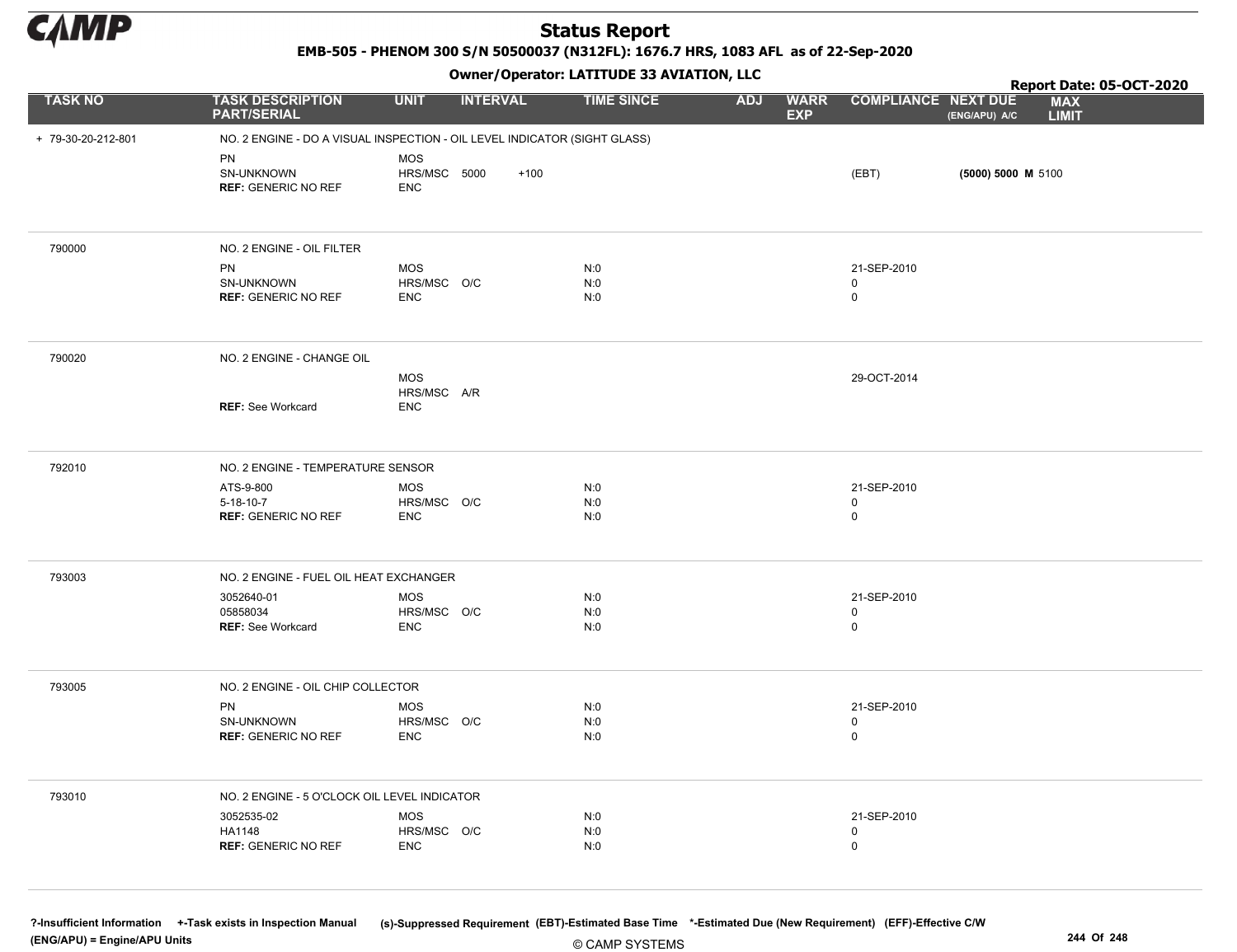

EMB-505 - PHENOM 300 S/N 50500037 (N312FL): 1676.7 HRS, 1083 AFL as of 22-Sep-2020

Owner/Operator: LATITUDE 33 AVIATION, LLC

|                |                                                                               |                           |                 |             |                   |            |                           |                            |               | Report Date: 05-OCT-2020   |  |
|----------------|-------------------------------------------------------------------------------|---------------------------|-----------------|-------------|-------------------|------------|---------------------------|----------------------------|---------------|----------------------------|--|
| <b>TASK NO</b> | <b>TASK DESCRIPTION</b><br><b>PART/SERIAL</b>                                 | <b>UNIT</b>               | <b>INTERVAL</b> |             | <b>TIME SINCE</b> | <b>ADJ</b> | <b>WARR</b><br><b>EXP</b> | <b>COMPLIANCE NEXT DUE</b> | (ENG/APU) A/C | <b>MAX</b><br><b>LIMIT</b> |  |
| 793020         | NO. 2 ENGINE - OIL TANK FILLER CAP                                            |                           |                 |             |                   |            |                           |                            |               |                            |  |
|                | PN                                                                            | <b>MOS</b>                |                 |             | N:0               |            |                           | 21-SEP-2010                |               |                            |  |
|                | SN-UNKNOWN                                                                    | HRS/MSC O/C               |                 |             | N:0               |            |                           | 0                          |               |                            |  |
|                | <b>REF: GENERIC NO REF</b>                                                    | ENC                       |                 |             | N:0               |            |                           | $\mathbf 0$                |               |                            |  |
|                |                                                                               |                           |                 |             |                   |            |                           |                            |               |                            |  |
| 793025         | NO. 2 ENGINE - OIL LEVEL INDICATOR (SIGHT GLASS)                              |                           |                 |             |                   |            |                           |                            |               |                            |  |
|                | PN                                                                            | MOS                       |                 |             | N:0               |            |                           | 21-SEP-2010                |               |                            |  |
|                | SN-UNKNOWN<br><b>REF: GENERIC NO REF</b>                                      | HRS/MSC O/C<br><b>ENC</b> |                 |             | N:0<br>N:0        |            |                           | $\mathbf 0$<br>$\mathbf 0$ |               |                            |  |
|                |                                                                               |                           |                 |             |                   |            |                           |                            |               |                            |  |
| CHAPTER --     | <b>GENERAL</b>                                                                |                           |                 |             |                   |            |                           |                            |               |                            |  |
| Z210-001 (s)   | EXTERNAL GENERAL VISUAL INSPECTION OF OF THE FORWARD FUSELAGE NOSE SECTION    |                           |                 |             |                   |            |                           | <b>PKG</b>                 |               |                            |  |
|                | <b>PKG 87</b>                                                                 | <b>MOS</b>                | 120             | +30d/-30d   |                   |            |                           | 21-SEP-2011                |               |                            |  |
|                | <b>REF: AMM 05-41-00</b>                                                      | HRS/MSC<br>AFL            |                 |             |                   |            |                           | 0<br>$\mathbf 0$           |               |                            |  |
|                |                                                                               |                           |                 |             |                   |            |                           |                            |               |                            |  |
| Z210-002 (s)   | INTERNAL GENERAL VISUAL INSPECTION OF THE FORWARD FUSELAGE NOSE SECTION       |                           |                 |             |                   |            |                           | <b>PKG</b>                 |               |                            |  |
|                | <b>PKG 87</b>                                                                 | <b>MOS</b><br>HRS/MSC     | 120             | +30d/-30d   |                   |            |                           | 29-MAY-2015<br>633.3       |               |                            |  |
|                | <b>REF: AMM 05-41-00</b>                                                      | AFL                       |                 |             |                   |            |                           | 448                        |               |                            |  |
| Z220-001 (s)   | EXTERNAL GENERAL VISUAL INSPECTION OF OF THE FORWARD FUSELAGE COCKPIT SECTION |                           |                 |             |                   |            |                           | <b>PKG</b>                 |               |                            |  |
|                | <b>PKG 87</b>                                                                 | <b>MOS</b>                | 60              | +30d/-30d   |                   |            |                           | 29-MAY-2015                |               |                            |  |
|                |                                                                               | HRS/MSC                   |                 |             |                   |            |                           | 633.3                      |               |                            |  |
|                | <b>REF: AMM 05-41-00</b>                                                      | AFL                       |                 |             |                   |            |                           | 448                        |               |                            |  |
| Z220-002 (s)   | INTERNAL GENERAL VISUAL INSPECTION OF THE FORWARD FUSELAGE COCKPIT SECTION    |                           |                 |             |                   |            |                           | <b>PKG</b>                 |               |                            |  |
|                | <b>PKG 87</b>                                                                 | MOS<br>HRS/MSC            | 120             | $+30d/-30d$ |                   |            |                           | 21-SEP-2011<br>$\mathbf 0$ |               |                            |  |
|                | <b>REF: AMM 05-41-00</b>                                                      | AFL                       |                 |             |                   |            |                           | $\mathbf 0$                |               |                            |  |
| Z230-001 (s)   | EXTERNAL GENERAL VISUAL INSPECTION OF OF THE CENTER FUSELAGE FRONT SECTION    |                           |                 |             |                   |            |                           | <b>PKG</b>                 |               |                            |  |
|                | <b>PKG 84</b>                                                                 | <b>MOS</b>                | 60              | $+30d/-30d$ |                   |            |                           | 21-SEP-2011                |               |                            |  |
|                |                                                                               | HRS/MSC                   |                 |             |                   |            |                           | 0                          |               |                            |  |
|                | <b>REF: AMM 05-42-00</b>                                                      | AFL                       |                 |             |                   |            |                           | 0                          |               |                            |  |
|                |                                                                               |                           |                 |             |                   |            |                           |                            |               |                            |  |

© CAMP SYSTEMS ?-Insufficient Information +-Task exists in Inspection Manual (s)-Suppressed Requirement (EBT)-Estimated Base Time \*-Estimated Due (New Requirement) (EFF)-Effective C/W (ENG/APU) = Engine/APU Units 245 Of 248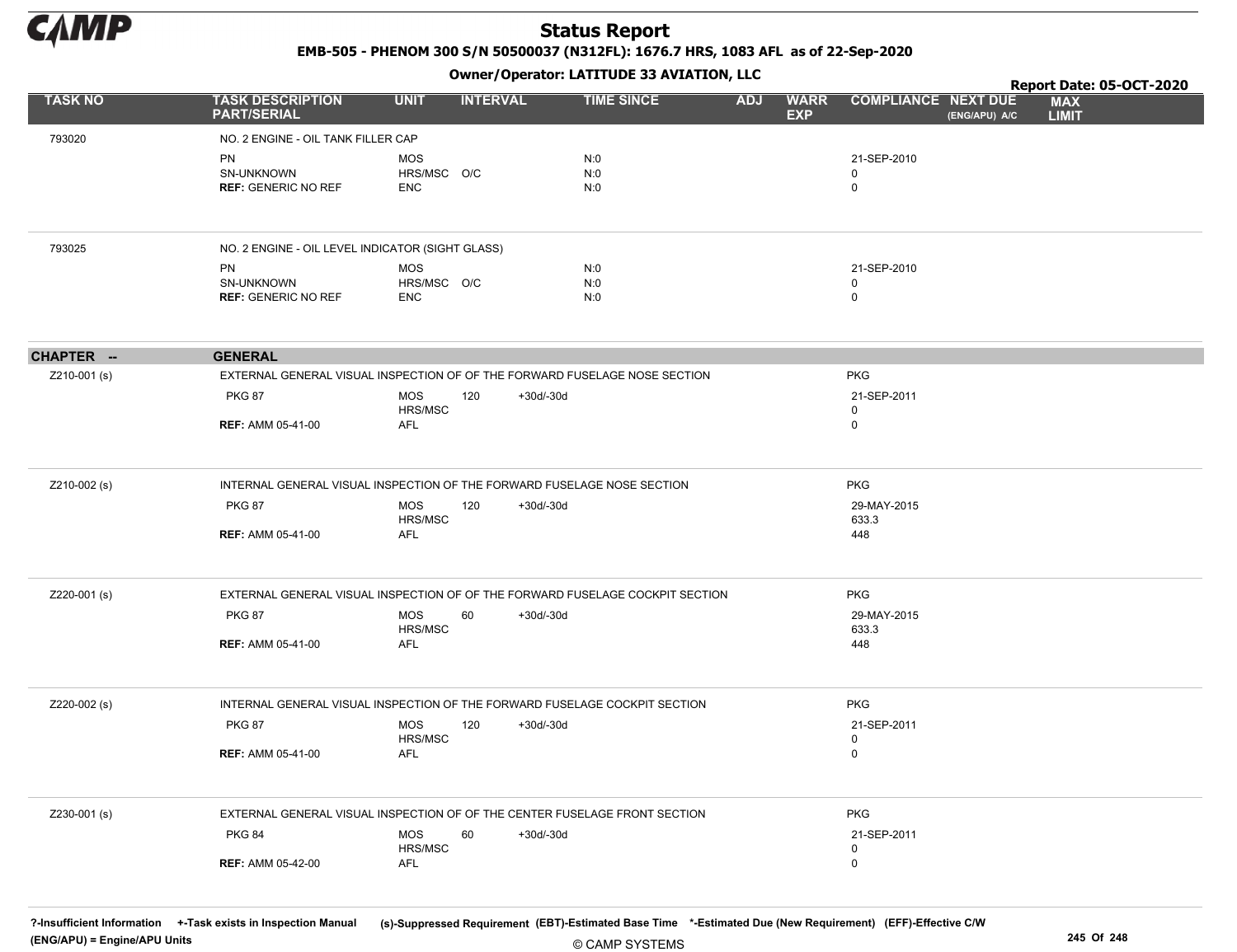

EMB-505 - PHENOM 300 S/N 50500037 (N312FL): 1676.7 HRS, 1083 AFL as of 22-Sep-2020

Owner/Operator: LATITUDE 33 AVIATION, LLC

|                |                                                                           |                       | .                  |                   |                                         |                            |               | Report Date: 05-OCT-2020   |  |
|----------------|---------------------------------------------------------------------------|-----------------------|--------------------|-------------------|-----------------------------------------|----------------------------|---------------|----------------------------|--|
| <b>TASK NO</b> | <b>TASK DESCRIPTION</b><br><b>PART/SERIAL</b>                             | <b>UNIT</b>           | <b>INTERVAL</b>    | <b>TIME SINCE</b> | <b>ADJ</b><br><b>WARR</b><br><b>EXP</b> | <b>COMPLIANCE NEXT DUE</b> | (ENG/APU) A/C | <b>MAX</b><br><b>LIMIT</b> |  |
| Z230-002 (s)   | INTERNAL GENERAL VISUAL INSPECTION OF THE CENTER FUSELAGE FRONT SECTION   |                       |                    |                   |                                         | <b>PKG</b>                 |               |                            |  |
|                | <b>PKG 87</b>                                                             | <b>MOS</b><br>HRS/MSC | $+30d/-30d$<br>120 |                   |                                         | 21-SEP-2011<br>$\mathbf 0$ |               |                            |  |
|                | <b>REF: AMM 05-42-00</b>                                                  | AFL                   |                    |                   |                                         | $\mathsf 0$                |               |                            |  |
|                |                                                                           |                       |                    |                   |                                         |                            |               |                            |  |
| Z240-001 (s)   | EXTERNAL GENERAL VISUAL INSPECTION OF OF THE CENTER FUSELAGE REAR SECTION |                       |                    |                   |                                         | <b>PKG</b>                 |               |                            |  |
|                | <b>PKG 87</b>                                                             | <b>MOS</b><br>HRS/MSC | $+30d/-30d$<br>120 |                   |                                         | 21-SEP-2011<br>$\mathbf 0$ |               |                            |  |
|                | <b>REF: AMM 05-42-00</b>                                                  | AFL                   |                    |                   |                                         | $\mathsf 0$                |               |                            |  |
|                |                                                                           |                       |                    |                   |                                         |                            |               |                            |  |
| Z240-002 (s)   | INTERNAL GENERAL VISUAL INSPECTION OF THE CENTER FUSELAGE REAR SECTION    |                       |                    |                   |                                         | <b>PKG</b>                 |               |                            |  |
|                | <b>PKG 84</b>                                                             | <b>MOS</b><br>HRS/MSC | $+30d/-30d$<br>60  |                   |                                         | 21-SEP-2011<br>$\pmb{0}$   |               |                            |  |
|                | <b>REF: AMM 05-42-00</b>                                                  | <b>AFL</b>            |                    |                   |                                         | $\mathbf 0$                |               |                            |  |
|                |                                                                           |                       |                    |                   |                                         |                            |               |                            |  |
| Z310-001 (s)   | EXTERNAL GENERAL VISUAL INSPECTION OF OF THE AFT FUSELAGE FRONT SECTION   |                       |                    |                   |                                         | <b>PKG</b>                 |               |                            |  |
|                | <b>PKG 87</b>                                                             | <b>MOS</b><br>HRS/MSC | 120<br>$+30d/-30d$ |                   |                                         | 21-SEP-2011<br>0           |               |                            |  |
|                | <b>REF: AMM 05-43-00</b>                                                  | <b>AFL</b>            |                    |                   |                                         | $\mathbf 0$                |               |                            |  |
|                |                                                                           |                       |                    |                   |                                         |                            |               |                            |  |
| Z310-002 (s)   | INTERNAL GENERAL VISUAL INSPECTION OF THE AFT FUSELAGE FRONT SECTION      |                       |                    |                   |                                         | <b>PKG</b>                 |               |                            |  |
|                | <b>PKG 87</b>                                                             | <b>MOS</b><br>HRS/MSC | 120<br>$+30d/-30d$ |                   |                                         | 21-SEP-2011<br>$\pmb{0}$   |               |                            |  |
|                | <b>REF: AMM 05-43-00</b>                                                  | <b>AFL</b>            |                    |                   |                                         | $\mathbf 0$                |               |                            |  |
|                |                                                                           |                       |                    |                   |                                         |                            |               |                            |  |
| Z320-001 (s)   | EXTERNAL GENERAL VISUAL INSPECTION OF OF THE AFT FUSELAGE REAR SECTION    |                       |                    |                   |                                         | <b>PKG</b>                 |               |                            |  |
|                | <b>PKG 87</b>                                                             | <b>MOS</b><br>HRS/MSC | 120<br>$+30d/-30d$ |                   |                                         | 21-SEP-2011<br>$\mathbf 0$ |               |                            |  |
|                | <b>REF: AMM 05-43-00</b>                                                  | <b>AFL</b>            |                    |                   |                                         | $\pmb{0}$                  |               |                            |  |
|                |                                                                           |                       |                    |                   |                                         |                            |               |                            |  |
| Z320-002 (s)   | INTERNAL GENERAL VISUAL INSPECTION OF THE AFT FUSELAGE REAR SECTION       |                       |                    |                   |                                         | <b>PKG</b>                 |               |                            |  |
|                | <b>PKG 87</b>                                                             | <b>MOS</b><br>HRS/MSC | 120<br>$+30d/-30d$ |                   |                                         | 29-MAY-2015<br>633.3       |               |                            |  |
|                | <b>REF: AMM 05-43-00</b>                                                  | <b>AFL</b>            |                    |                   |                                         | 448                        |               |                            |  |
|                |                                                                           |                       |                    |                   |                                         |                            |               |                            |  |
|                |                                                                           |                       |                    |                   |                                         |                            |               |                            |  |

© CAMP SYSTEMS ?-Insufficient Information +-Task exists in Inspection Manual (s)-Suppressed Requirement (EBT)-Estimated Base Time \*-Estimated Due (New Requirement) (EFF)-Effective C/W (ENG/APU) = Engine/APU Units 246 Of 248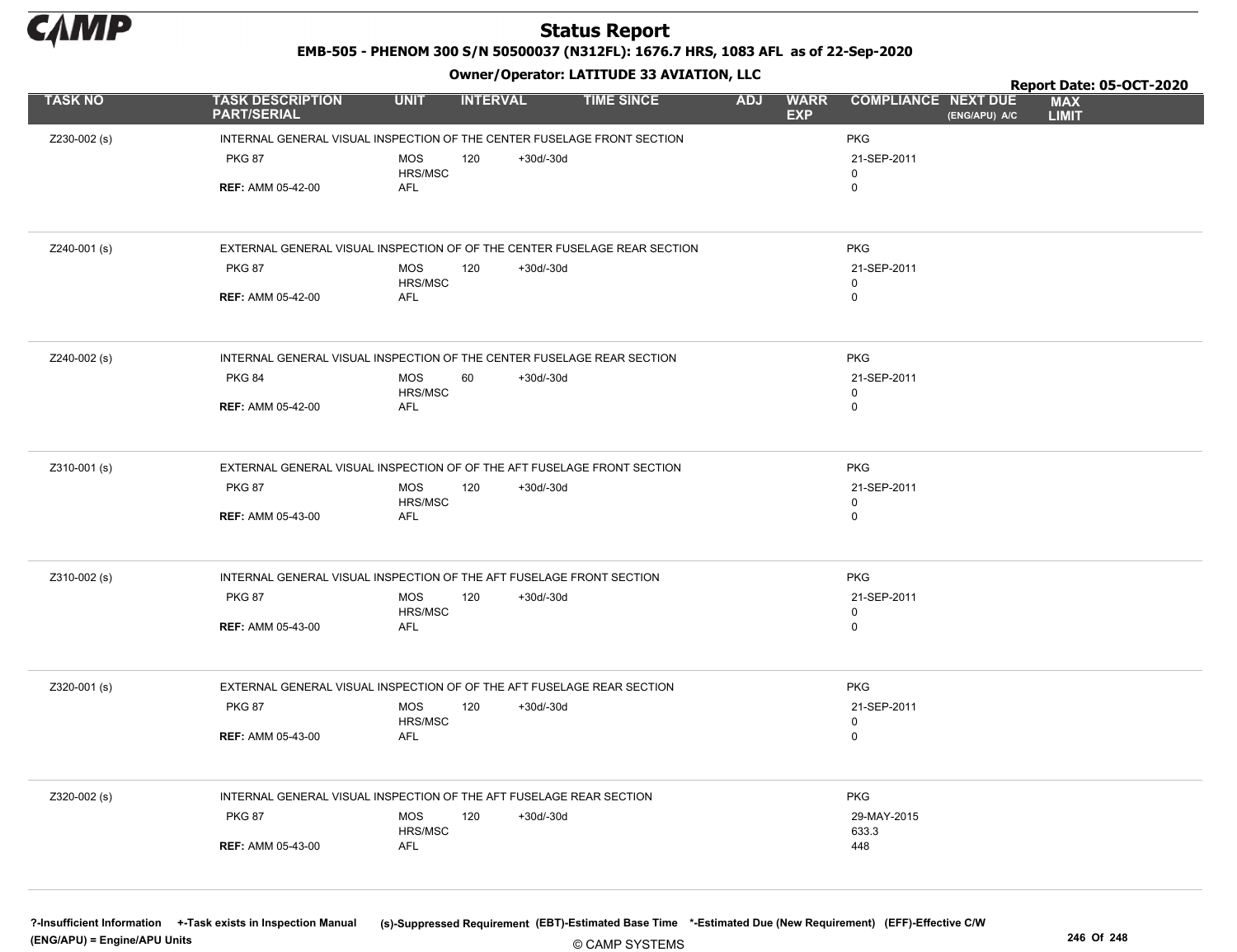

EMB-505 - PHENOM 300 S/N 50500037 (N312FL): 1676.7 HRS, 1083 AFL as of 22-Sep-2020

Owner/Operator: LATITUDE 33 AVIATION, LLC

|                |                                                                    |                       | .               |             |                   |            |                           |                                             | Report Date: 05-OCT-2020   |
|----------------|--------------------------------------------------------------------|-----------------------|-----------------|-------------|-------------------|------------|---------------------------|---------------------------------------------|----------------------------|
| <b>TASK NO</b> | <b>TASK DESCRIPTION</b><br><b>PART/SERIAL</b>                      | <b>UNIT</b>           | <b>INTERVAL</b> |             | <b>TIME SINCE</b> | <b>ADJ</b> | <b>WARR</b><br><b>EXP</b> | <b>COMPLIANCE NEXT DUE</b><br>(ENG/APU) A/C | <b>MAX</b><br><b>LIMIT</b> |
| Z330-001 (s)   | EXTERNAL GENERAL VISUAL INSPECTION OF OF THE VERTICAL STABILIZER   |                       |                 |             |                   |            |                           | <b>PKG</b>                                  |                            |
|                | <b>PKG 87</b>                                                      | <b>MOS</b>            | 120             | +30d/-30d   |                   |            |                           | 21-SEP-2011                                 |                            |
|                |                                                                    | HRS/MSC               |                 |             |                   |            |                           | 0                                           |                            |
|                | <b>REF: AMM 05-44-00</b>                                           | AFL                   |                 |             |                   |            |                           | 0                                           |                            |
|                |                                                                    |                       |                 |             |                   |            |                           |                                             |                            |
| Z330-002 (s)   | INTERNAL GENERAL VISUAL INSPECTION OF THE VERTICAL STABILIZER      |                       |                 |             |                   |            |                           | <b>PKG</b>                                  |                            |
|                | <b>PKG 87</b>                                                      | <b>MOS</b><br>HRS/MSC | 120             | $+30d/-30d$ |                   |            |                           | 21-SEP-2011<br>0                            |                            |
|                | <b>REF: AMM 05-44-00</b>                                           | AFL                   |                 |             |                   |            |                           | 0                                           |                            |
|                |                                                                    |                       |                 |             |                   |            |                           |                                             |                            |
| Z340-001 (s)   | EXTERNAL GENERAL VISUAL INSPECTION OF OF THE HORIZONTAL STABILIZER |                       |                 |             |                   |            |                           | <b>PKG</b>                                  |                            |
|                | <b>PKG 84</b>                                                      | <b>MOS</b>            | 60              | $+30d/-30d$ |                   |            |                           | 21-SEP-2011                                 |                            |
|                |                                                                    | HRS/MSC               |                 |             |                   |            |                           | 0                                           |                            |
|                | <b>REF: AMM 05-44-00</b>                                           | <b>AFL</b>            |                 |             |                   |            |                           | 0                                           |                            |
|                |                                                                    |                       |                 |             |                   |            |                           |                                             |                            |
| Z340-002 (s)   | INTERNAL GENERAL VISUAL INSPECTION OF THE HORIZONTAL STABILIZER    |                       |                 |             |                   |            |                           | <b>PKG</b>                                  |                            |
|                | <b>PKG 87</b>                                                      | <b>MOS</b>            | 120             | $+30d/-30d$ |                   |            |                           | 21-SEP-2011                                 |                            |
|                | <b>REF: AMM 05-44-00</b>                                           | HRS/MSC<br><b>AFL</b> |                 |             |                   |            |                           | 0<br>0                                      |                            |
|                |                                                                    |                       |                 |             |                   |            |                           |                                             |                            |
|                |                                                                    |                       |                 |             |                   |            |                           |                                             |                            |
| Z410-001 (s)   | EXTERNAL GENERAL VISUAL INSPECTION OF OF THE PYLON                 |                       |                 |             |                   |            |                           | <b>PKG</b>                                  |                            |
|                | <b>PKG 87</b>                                                      | <b>MOS</b>            | 120             | $+30d/-30d$ |                   |            |                           | 21-SEP-2011                                 |                            |
|                | <b>REF: AMM 05-46-00</b>                                           | HRS/MSC<br>AFL        |                 |             |                   |            |                           | 0<br>$\mathbf 0$                            |                            |
|                |                                                                    |                       |                 |             |                   |            |                           |                                             |                            |
|                |                                                                    |                       |                 |             |                   |            |                           |                                             |                            |
| Z410-002 (s)   | INTERNAL GENERAL VISUAL INSPECTION OF THE PYLON                    |                       |                 |             |                   |            |                           | <b>PKG</b>                                  |                            |
|                | <b>PKG 87</b>                                                      | <b>MOS</b>            | 120             | $+30d/-30d$ |                   |            |                           | 21-SEP-2011                                 |                            |
|                | <b>REF: AMM 05-46-00</b>                                           | HRS/MSC<br><b>AFL</b> |                 |             |                   |            |                           | 0<br>0                                      |                            |
|                |                                                                    |                       |                 |             |                   |            |                           |                                             |                            |
| Z430-001 (s)   | EXTERNAL GENERAL VISUAL INSPECTION OF OF THE NACELLE               |                       |                 |             |                   |            |                           | <b>PKG</b>                                  |                            |
|                | <b>PKG 87</b>                                                      | <b>MOS</b>            | 120             | $+30d/-30d$ |                   |            |                           | 25-MAY-2012                                 |                            |
|                |                                                                    | HRS/MSC               |                 |             |                   |            |                           | 105.4                                       |                            |
|                | <b>REF: AMM 05-46-00</b>                                           | AFL                   |                 |             |                   |            |                           | 86                                          |                            |
|                |                                                                    |                       |                 |             |                   |            |                           |                                             |                            |

© CAMP SYSTEMS ?-Insufficient Information +-Task exists in Inspection Manual (s)-Suppressed Requirement (EBT)-Estimated Base Time \*-Estimated Due (New Requirement) (EFF)-Effective C/W (ENG/APU) = Engine/APU Units 247 Of 248